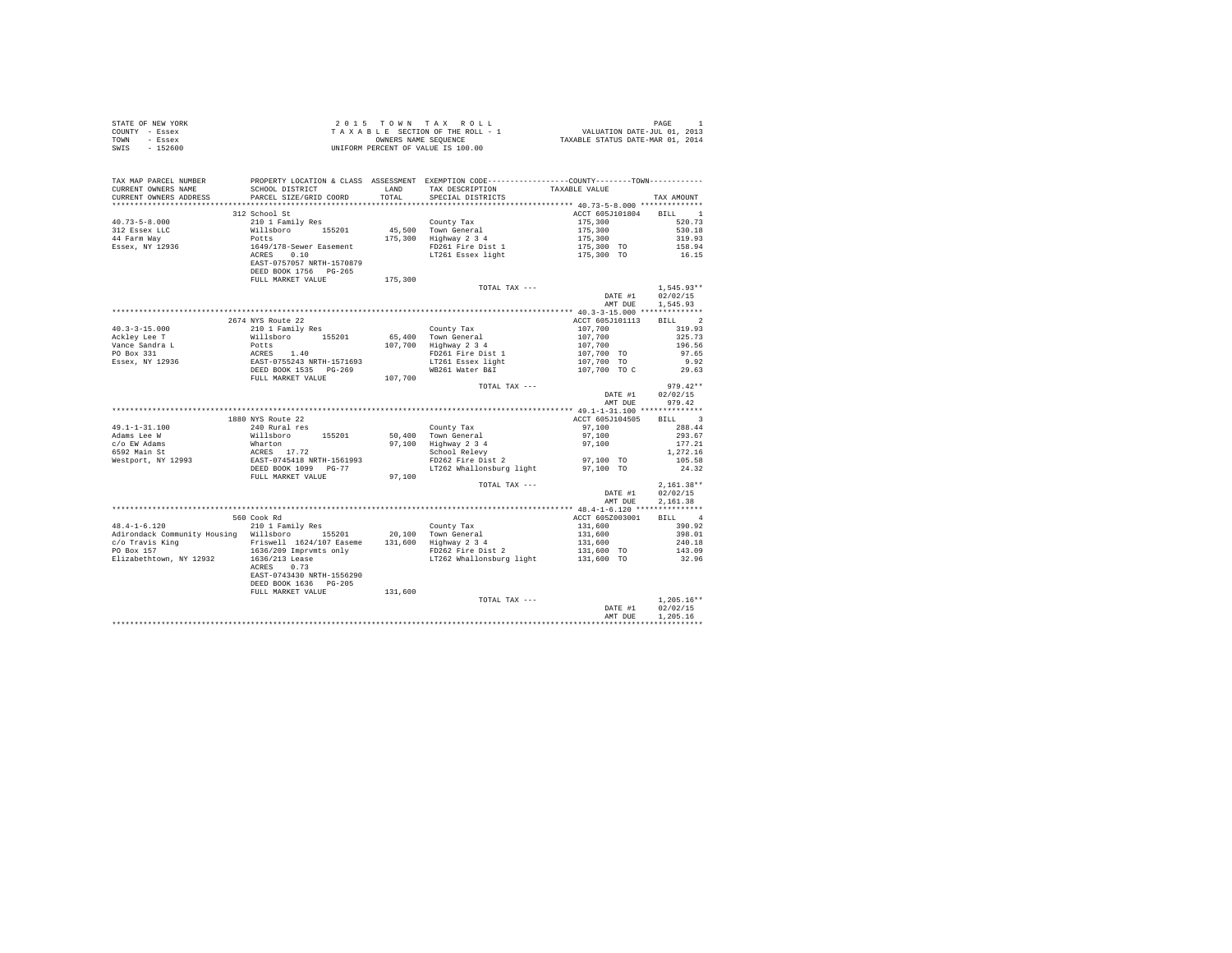| STATE OF NEW YORK      |                                                                                                  |         | 2015 TOWN TAX ROLL                                                                                  | PAGE 2<br>VALUATION DATE-JUL 01, 2013<br>TAXABLE STATUS DATE-MAR 01, 2014 |              |
|------------------------|--------------------------------------------------------------------------------------------------|---------|-----------------------------------------------------------------------------------------------------|---------------------------------------------------------------------------|--------------|
| COUNTY - Essex         |                                                                                                  |         | T A X A B L E SECTION OF THE ROLL - 1<br>OWNERS NAME SEQUENCE<br>UNIFORM PERCENT OF VALUE IS 100.00 |                                                                           |              |
| TOWN - Essex           |                                                                                                  |         |                                                                                                     |                                                                           |              |
| SWTS<br>$-152600$      |                                                                                                  |         |                                                                                                     |                                                                           |              |
|                        |                                                                                                  |         |                                                                                                     |                                                                           |              |
|                        |                                                                                                  |         |                                                                                                     |                                                                           |              |
|                        |                                                                                                  |         |                                                                                                     |                                                                           |              |
| TAX MAP PARCEL NUMBER  |                                                                                                  |         | PROPERTY LOCATION & CLASS ASSESSMENT EXEMPTION CODE---------------COUNTY-------TOWN----------       |                                                                           |              |
| CURRENT OWNERS NAME    | SCHOOL DISTRICT                                                                                  |         | LAND TAX DESCRIPTION                                                                                | TAXABLE VALUE                                                             |              |
| CURRENT OWNERS ADDRESS | PARCEL SIZE/GRID COORD                                                                           | TOTAL   | SPECIAL DISTRICTS                                                                                   |                                                                           | TAX AMOUNT   |
|                        |                                                                                                  |         |                                                                                                     |                                                                           |              |
|                        | 1858 Lake Shore Rd                                                                               |         |                                                                                                     | ACCT 605J100904 BILL 5                                                    |              |
| 49.11-1-53.000         | 210 1 Family Res - WTRFNT                                                                        |         |                                                                                                     | 729,400                                                                   | 2,166.70     |
| Albright Lawson A      | Willsboro 155201                                                                                 |         |                                                                                                     | 729,400                                                                   | 2,206.02     |
| Arnold Walker A        | Wharton<br>RCRES 0.20<br>EAST-0757887 NRTH-1561112<br>DEED BOOK 1471 PG-321<br>FULL MARKET VALUE |         | County Tax<br>163,800 Town General<br>729,400 Highway 2 3 4                                         | $729,400$<br>$729,400$ TO $661.31$                                        |              |
| c/o Lawson P Allen     |                                                                                                  |         | FD261 Fire Dist 1                                                                                   |                                                                           |              |
| 710 South St           |                                                                                                  |         |                                                                                                     |                                                                           |              |
| Needham, MA 02492      |                                                                                                  |         |                                                                                                     |                                                                           |              |
|                        |                                                                                                  | 729,400 |                                                                                                     |                                                                           |              |
|                        |                                                                                                  |         | TOTAL TAX ---                                                                                       |                                                                           | $6,365.22**$ |
|                        |                                                                                                  |         |                                                                                                     | DATE #1                                                                   | 02/02/15     |
|                        |                                                                                                  |         |                                                                                                     | AMT DUE                                                                   | 6.365.22     |
|                        |                                                                                                  |         |                                                                                                     |                                                                           |              |
|                        | Lake Shore Rd                                                                                    |         |                                                                                                     | ACCT 605J174005                                                           | BILL 6       |
|                        | 311 Res vac land                                                                                 |         |                                                                                                     |                                                                           |              |
| 49.11-1-61.000         |                                                                                                  |         | County Tax                                                                                          | 2,100                                                                     | 6.24         |
|                        |                                                                                                  |         |                                                                                                     |                                                                           | 6.35         |
|                        |                                                                                                  |         |                                                                                                     |                                                                           | 3.83         |
|                        |                                                                                                  |         |                                                                                                     |                                                                           | 1.90         |
|                        |                                                                                                  |         |                                                                                                     |                                                                           |              |
|                        |                                                                                                  |         |                                                                                                     |                                                                           |              |
|                        |                                                                                                  | 2,100   |                                                                                                     |                                                                           |              |
|                        |                                                                                                  |         | TOTAL TAX ---                                                                                       |                                                                           | $18.32**$    |
|                        |                                                                                                  |         |                                                                                                     | DATE #1                                                                   | 02/02/15     |
|                        |                                                                                                  |         |                                                                                                     | AMT DUE                                                                   | 18.32        |
|                        |                                                                                                  |         |                                                                                                     |                                                                           |              |
|                        | 112 Albee Ln                                                                                     |         |                                                                                                     | ACCT 605J102115 BILL 7                                                    |              |
| $49.15 - 3 - 3.000$    | 210 1 Family Res - WTRFNT                                                                        |         | VETCOM CTS 41130                                                                                    | 25,000                                                                    |              |
| Alexander Olive        | Willsboro 155201                                                                                 |         |                                                                                                     | 25,000 25,000<br>50,000 50,000                                            |              |
| 112 Albee Ln           | Friswell                                                                                         |         | 275,900 VETDIS CTS 41140<br>499,400 County Tax<br>Town General<br>Highway 2 3 4                     | 424,400                                                                   | 1,260.69     |
| Essex, NY 12936        | 1632/45-Restrictive Coven                                                                        |         |                                                                                                     |                                                                           | 1,283.57     |
|                        | ACRES 3.20                                                                                       |         |                                                                                                     | $424,400$<br>$424,400$<br>$499,400$ TO                                    | 774.55       |
|                        | EAST-0759579 NRTH-1556597                                                                        |         | FD261 Fire Dist 1                                                                                   |                                                                           | 452.78       |
|                        | DEED BOOK 929 PG-69                                                                              |         |                                                                                                     |                                                                           |              |
|                        | FULL MARKET VALUE                                                                                | 499,400 |                                                                                                     |                                                                           |              |
|                        |                                                                                                  |         |                                                                                                     |                                                                           | $3.771.59**$ |
|                        |                                                                                                  |         | TOTAL TAX ---                                                                                       |                                                                           |              |
|                        |                                                                                                  |         |                                                                                                     | DATE #1                                                                   | 02/02/15     |
|                        |                                                                                                  |         |                                                                                                     | AMT DUE                                                                   | 3,771.59     |
|                        |                                                                                                  |         |                                                                                                     |                                                                           |              |
|                        |                                                                                                  |         |                                                                                                     |                                                                           | BILL 8       |
|                        |                                                                                                  |         |                                                                                                     |                                                                           | 822.54       |
|                        |                                                                                                  |         |                                                                                                     |                                                                           | 837.46       |
|                        |                                                                                                  |         |                                                                                                     |                                                                           | 505.36       |
|                        |                                                                                                  |         |                                                                                                     |                                                                           | 251.05       |
|                        |                                                                                                  |         |                                                                                                     |                                                                           |              |
|                        |                                                                                                  |         |                                                                                                     |                                                                           |              |
|                        |                                                                                                  |         |                                                                                                     |                                                                           |              |
|                        |                                                                                                  |         |                                                                                                     |                                                                           | $2.416.41**$ |
|                        |                                                                                                  |         |                                                                                                     | DATE #1                                                                   | 02/02/15     |
|                        |                                                                                                  |         |                                                                                                     | AMT DUE                                                                   | 2.416.41     |
|                        |                                                                                                  |         |                                                                                                     |                                                                           |              |
|                        |                                                                                                  |         |                                                                                                     |                                                                           |              |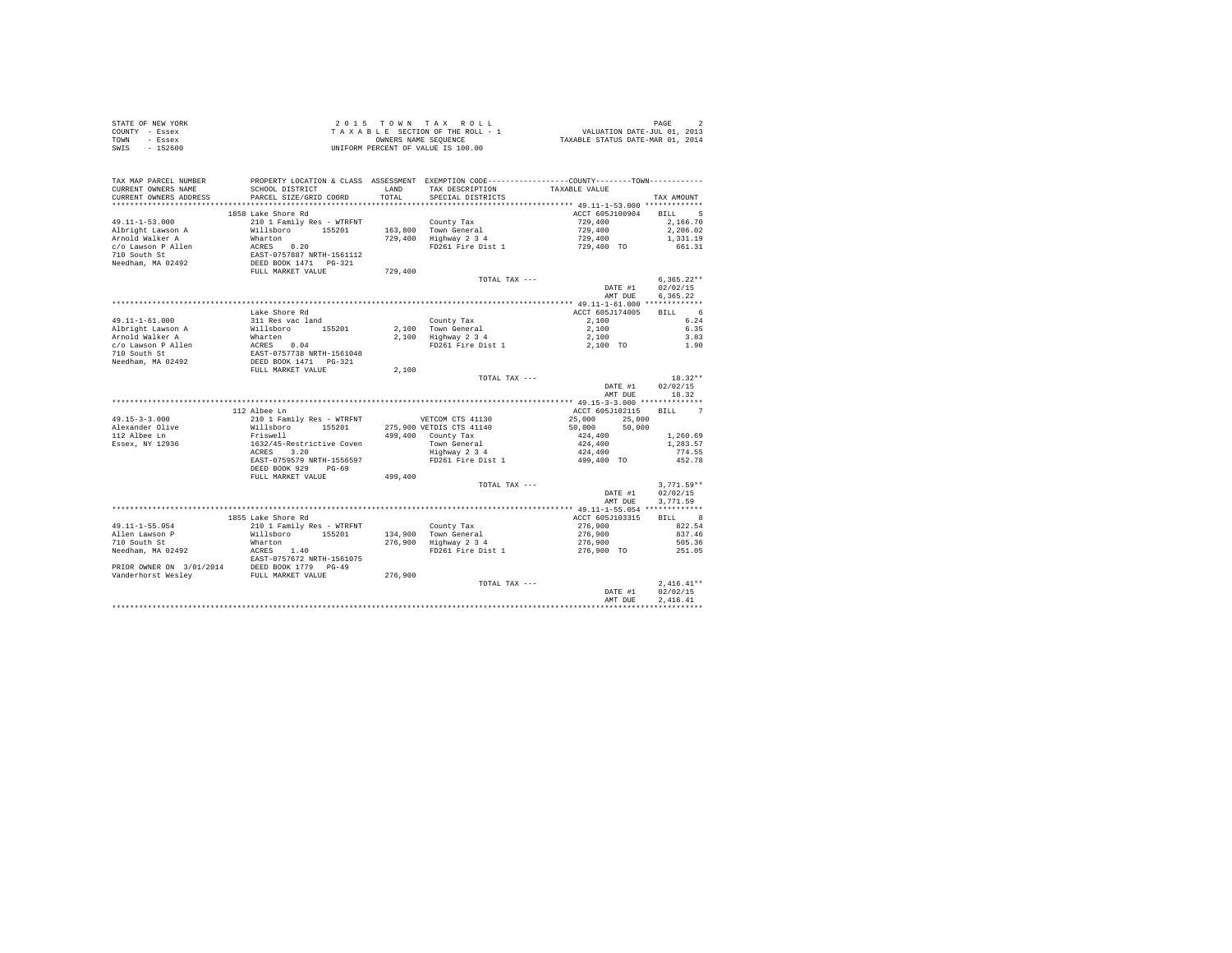|                | STATE OF NEW YORK |  |  | 2015 TOWN TAX ROLL                 |  |  |  | PAGE                             |
|----------------|-------------------|--|--|------------------------------------|--|--|--|----------------------------------|
| COUNTY - Essex |                   |  |  | TAXABLE SECTION OF THE ROLL - 1    |  |  |  | VALUATION DATE-JUL 01, 2013      |
| TOWN           | $-$ Essex         |  |  | OWNERS NAME SEOUENCE               |  |  |  | TAXABLE STATUS DATE-MAR 01, 2014 |
| SWIS           | $-152600$         |  |  | UNIFORM PERCENT OF VALUE IS 100.00 |  |  |  |                                  |

| TAX MAP PARCEL NUMBER<br>CURRENT OWNERS NAME<br>CURRENT OWNERS ADDRESS | PROPERTY LOCATION & CLASS ASSESSMENT EXEMPTION CODE---------------COUNTY-------TOWN---------<br>SCHOOL DISTRICT | LAND<br>TOTAL.     | TAX DESCRIPTION<br>SPECIAL DISTRICTS | TAXABLE VALUE                           | TAX AMOUNT               |
|------------------------------------------------------------------------|-----------------------------------------------------------------------------------------------------------------|--------------------|--------------------------------------|-----------------------------------------|--------------------------|
| **********************                                                 | PARCEL SIZE/GRID COORD<br>************************                                                              |                    |                                      |                                         |                          |
|                                                                        | Harbor View Way                                                                                                 |                    |                                      | ACCT 605J197002                         | - 9<br><b>BILL</b>       |
| $40.73 - 6 - 11.220$                                                   | 311 Res vac land - WTRFNT                                                                                       |                    | County Tax                           | 235,100                                 | 698.37                   |
| Alverson Harry L III                                                   | Willsboro<br>155201                                                                                             |                    | Town General                         | 235,100                                 | 711.04                   |
| Alverson Katherine G                                                   | Potts Pat                                                                                                       | 235,100<br>235,100 | Highway 2 3 4                        | 235,100                                 | 429.07                   |
| 282 Beacon St Apt 2                                                    | 1652/6-Sewer Easement                                                                                           |                    | FD261 Fire Dist 1                    | 235,100 TO                              | 213.15                   |
| Boston, MA 02116                                                       | ACRES<br>1.69                                                                                                   |                    | LT261 Essex light                    | 235,100 TO                              | 21.66                    |
|                                                                        | EAST-0757602 NRTH-1570217<br>DEED BOOK 1530 PG-46<br>FULL MARKET VALUE                                          |                    |                                      |                                         |                          |
|                                                                        |                                                                                                                 | 235,100            |                                      |                                         | $2.073.29**$             |
|                                                                        |                                                                                                                 |                    | TOTAL TAX ---                        | DATE #1                                 |                          |
|                                                                        |                                                                                                                 |                    |                                      | AMT DUE                                 | 02/02/15<br>2.073.29     |
|                                                                        |                                                                                                                 |                    |                                      | ********** 40.73-6-13.100 ************* |                          |
|                                                                        | Harbor View Way                                                                                                 |                    |                                      | ACCT 605J102614                         | 10<br>BILL               |
| $40.73 - 6 - 13.100$                                                   | 311 Res vac land - WTRFNT                                                                                       |                    | County Tax                           | 483,900                                 | 1,437.43                 |
| Alverson Harry L III                                                   | 155201<br>Willsboro                                                                                             |                    | 483,900 Town General                 | 483,900                                 | 1,463.52                 |
| Alverson Katherine G                                                   | Potts                                                                                                           | 483,900            | Highway 2 3 4                        | 483,900                                 | 883.14                   |
| 282 Beacon St Apt 2                                                    | 1652/46-Sewer Easement                                                                                          |                    | FD261 Fire Dist 1                    | 483,900 TO                              | 438.73                   |
| Boston, MA 02116                                                       | ACRES 1.70                                                                                                      |                    | LT261 Essex light                    | 483,900 TO                              | 44.58                    |
|                                                                        | EAST-0757831 NRTH-1570280                                                                                       |                    |                                      |                                         |                          |
|                                                                        | DEED BOOK 1530 PG-54                                                                                            |                    |                                      |                                         |                          |
|                                                                        | FULL MARKET VALUE                                                                                               | 483,900            |                                      |                                         |                          |
|                                                                        |                                                                                                                 |                    | TOTAL TAX ---                        |                                         | $4,267.40**$             |
|                                                                        |                                                                                                                 |                    |                                      | DATE #1                                 | 02/02/15                 |
|                                                                        |                                                                                                                 |                    |                                      | AMT DUE                                 | 4,267.40                 |
|                                                                        |                                                                                                                 |                    |                                      | ******* 40.73-6-13.200 *************    |                          |
|                                                                        | Harbor View Way                                                                                                 |                    |                                      | ACCT 605J197006                         | BILL 11                  |
| $40.73 - 6 - 13.200$                                                   | 311 Res vac land - WTRFNT                                                                                       |                    | County Tax                           | 263,200                                 | 781.84                   |
| Alverson Harry L III                                                   | Willsboro<br>155201                                                                                             | 263,200            | Town General                         | 263,200                                 | 796.03                   |
| Alverson Katherine G                                                   | Potts Pat                                                                                                       | 263,200            | Highway 2 3 4                        | 263,200                                 | 480.35                   |
| 282 Beacon St Apt 2                                                    | 1652/11-Sewer Easement                                                                                          |                    | FD261 Fire Dist 1                    | 263,200 TO                              | 238.63                   |
| Boston, MA 02116                                                       | ACRES<br>1.81                                                                                                   |                    | LT261 Essex light                    | 263,200 TO                              | 24.25                    |
|                                                                        | EAST-0757544 NRTH-1570034                                                                                       |                    |                                      |                                         |                          |
|                                                                        | DEED BOOK 1530 PG-60                                                                                            |                    |                                      |                                         |                          |
|                                                                        | FULL MARKET VALUE                                                                                               | 263,200            | TOTAL TAX ---                        |                                         |                          |
|                                                                        |                                                                                                                 |                    |                                      | DATE #1                                 | $2,321.10**$<br>02/02/15 |
|                                                                        |                                                                                                                 |                    |                                      | AMT DUE                                 | 2,321.10                 |
|                                                                        |                                                                                                                 |                    |                                      |                                         | **************           |
|                                                                        | 410 Leaning Rd                                                                                                  |                    |                                      | ACCT 605J101504                         | BILL 12                  |
| $39.4 - 1 - 32.000$                                                    | 260 Seasonal res                                                                                                |                    | County Tax                           | 56,300                                  | 167.24                   |
| Amadon William R                                                       | Willsboro 155201                                                                                                | 32,900             | Town General                         | 56,300                                  | 170.28                   |
| PO Box 105                                                             | Potts                                                                                                           | 56,300             | Highway 2 3 4                        | 56,300                                  | 102.75                   |
| Essex, NY 12936                                                        | ACRES<br>1.90                                                                                                   |                    | FD261 Fire Dist 1                    | 56,300 TO                               | 51.04                    |
|                                                                        | EAST-0742838 NRTH-1569359                                                                                       |                    |                                      |                                         |                          |
|                                                                        | DEED BOOK 1493 PG-5                                                                                             |                    |                                      |                                         |                          |
|                                                                        | FULL MARKET VALUE                                                                                               | 56,300             |                                      |                                         |                          |
|                                                                        |                                                                                                                 |                    | TOTAL TAX ---                        |                                         | 491.31**                 |
|                                                                        |                                                                                                                 |                    |                                      | DATE #1                                 | 02/02/15                 |
|                                                                        |                                                                                                                 |                    |                                      | AMT DUE                                 | 491.31                   |
|                                                                        |                                                                                                                 |                    |                                      | *******************************         |                          |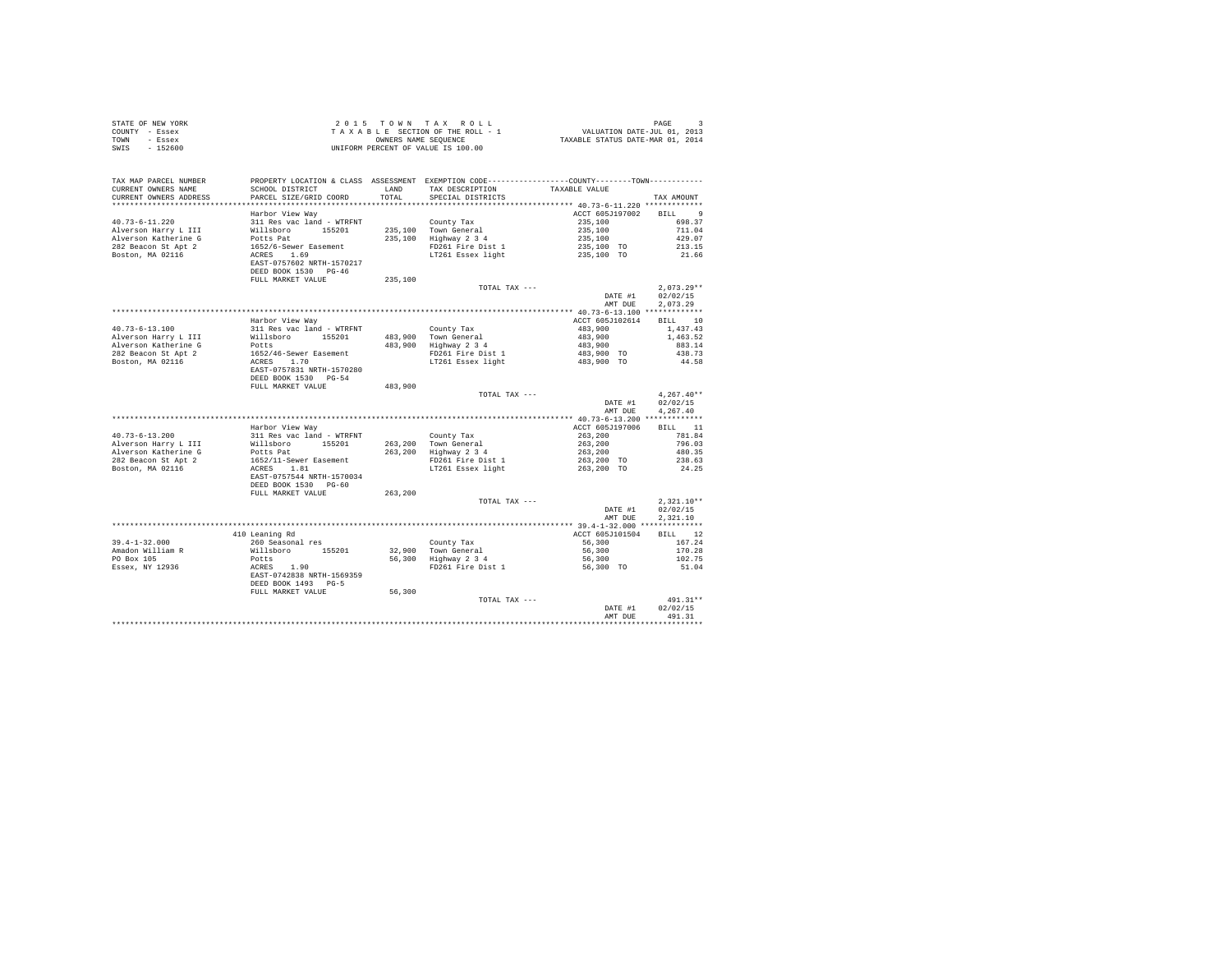| STATE OF NEW YORK<br>COUNTY - Essex<br>- Essex<br>TOWN<br>SWIS - 152600 |                                                                             | OWNERS NAME SEOUENCE | 2015 TOWN TAX ROLL<br>TAXABLE SECTION OF THE ROLL - 1<br>UNIFORM PERCENT OF VALUE IS 100.00  | VALUATION DATE-JUL 01, 2013<br>TAXABLE STATUS DATE-MAR 01, 2014 | PAGE                  |
|-------------------------------------------------------------------------|-----------------------------------------------------------------------------|----------------------|----------------------------------------------------------------------------------------------|-----------------------------------------------------------------|-----------------------|
| TAX MAP PARCEL NUMBER                                                   |                                                                             |                      | PROPERTY LOCATION & CLASS ASSESSMENT EXEMPTION CODE---------------COUNTY-------TOWN--------- |                                                                 |                       |
| CURRENT OWNERS NAME                                                     | SCHOOL DISTRICT                                                             | LAND                 | TAX DESCRIPTION                                                                              | TAXABLE VALUE                                                   |                       |
| CURRENT OWNERS ADDRESS                                                  | PARCEL SIZE/GRID COORD                                                      | TOTAL                | SPECIAL DISTRICTS                                                                            |                                                                 | TAX AMOUNT            |
| *************************                                               |                                                                             |                      |                                                                                              |                                                                 |                       |
|                                                                         | 408 Leaning Rd                                                              |                      |                                                                                              | ACCT 605J100310                                                 | BILL 13               |
| $39.4 - 1 - 33.000$                                                     | 210 1 Family Res                                                            |                      | County Tax                                                                                   | 155,300                                                         | 461.32                |
| Amadon William R                                                        | Willsboro 155201                                                            |                      | 32.000 Town General                                                                          | 155,300                                                         | 469.69                |
| PO Box 105                                                              | Potts                                                                       |                      | 155,300 Highway 2 3 4                                                                        | 155,300                                                         | 283.43                |
| Essex, NY 12936                                                         | 1539/75 Conservation<br>Easement<br>ACRES 1.00<br>EAST-0742768 NRTH-1569060 |                      | FD261 Fire Dist 1                                                                            | 155,300 TO                                                      | 140.80                |
|                                                                         | DEED BOOK 1539 PG-71                                                        |                      |                                                                                              |                                                                 |                       |
|                                                                         | FULL MARKET VALUE                                                           | 155,300              |                                                                                              |                                                                 |                       |
|                                                                         |                                                                             |                      | TOTAL TAX $---$                                                                              |                                                                 | $1.355.24**$          |
|                                                                         |                                                                             |                      |                                                                                              | DATE #1                                                         | 02/02/15              |
|                                                                         |                                                                             |                      |                                                                                              | AMT DUE                                                         | 1.355.24              |
|                                                                         |                                                                             |                      |                                                                                              |                                                                 |                       |
|                                                                         | 2215 Lake Shore Rd                                                          |                      |                                                                                              | ACCT 605J102409                                                 | <b>BTT.T.</b> 14      |
| $40.81 - 1 - 4.000$                                                     | 210 1 Family Res                                                            |                      | County Tax                                                                                   | 89,400                                                          | 265.56                |
| Ames Cynthia J                                                          | Willsboro 155201                                                            |                      | 58,500 Town General                                                                          | 89,400                                                          | 270.38                |
| 26 Adams Rd                                                             | Potts                                                                       |                      | 89,400 Highway 2 3 4                                                                         | 89,400                                                          | 163.16                |
| New Braintree, MA 01531                                                 | 1663/185-Easement                                                           |                      | FD261 Fire Dist 1                                                                            | 89,400 TO                                                       | 81.05                 |
|                                                                         | 68s X 178S Xirr                                                             |                      | LT261 Essex light                                                                            | 89,400 TO                                                       | 8.24                  |
|                                                                         | ACRES 0.30                                                                  |                      |                                                                                              |                                                                 |                       |
|                                                                         | EAST-0757234 NRTH-1569617                                                   |                      |                                                                                              |                                                                 |                       |
|                                                                         | DEED BOOK 1732 PG-326                                                       |                      |                                                                                              |                                                                 |                       |
|                                                                         | FULL MARKET VALUE                                                           | 89,400               |                                                                                              |                                                                 |                       |
|                                                                         |                                                                             |                      | TOTAL TAX ---                                                                                |                                                                 | $788.39**$            |
|                                                                         |                                                                             |                      |                                                                                              | DATE #1<br>AMT DUE                                              | 02/02/15<br>788.39    |
|                                                                         |                                                                             |                      |                                                                                              |                                                                 |                       |
|                                                                         | Jersey St                                                                   |                      |                                                                                              | ACCT 605J100110                                                 | BILL 15               |
| $39.4 - 1 - 2.000$                                                      | 322 Rural vac>10                                                            |                      | County Tax                                                                                   | 45,300                                                          | 134.56                |
| Anderson Colette                                                        | Westport 155001                                                             |                      | 45.300 Town General                                                                          | 45,300                                                          | 137.01                |
| 1321 Worceter Ave Apt 308                                               | Hicks                                                                       |                      | 45,300 Highway 2 3 4                                                                         | 45,300                                                          | 82.67                 |
| Framingham, MA 01701                                                    | 40ac                                                                        |                      | FD262 Fire Dist 2                                                                            | 45,300 TO                                                       | 49.26                 |
|                                                                         | ACRES 45.30                                                                 |                      |                                                                                              |                                                                 |                       |
|                                                                         | EAST-0735488 NRTH-1572471                                                   |                      |                                                                                              |                                                                 |                       |
|                                                                         | DEED BOOK 1490 PG-193                                                       |                      |                                                                                              |                                                                 |                       |
|                                                                         | FULL MARKET VALUE                                                           | 45,300               |                                                                                              |                                                                 |                       |
|                                                                         |                                                                             |                      | TOTAL TAX ---                                                                                |                                                                 | $403.50**$            |
|                                                                         |                                                                             |                      |                                                                                              | DATE #1                                                         | 02/02/15              |
|                                                                         |                                                                             |                      |                                                                                              | AMT DUE                                                         | 403.50<br>*********** |
|                                                                         |                                                                             |                      |                                                                                              |                                                                 |                       |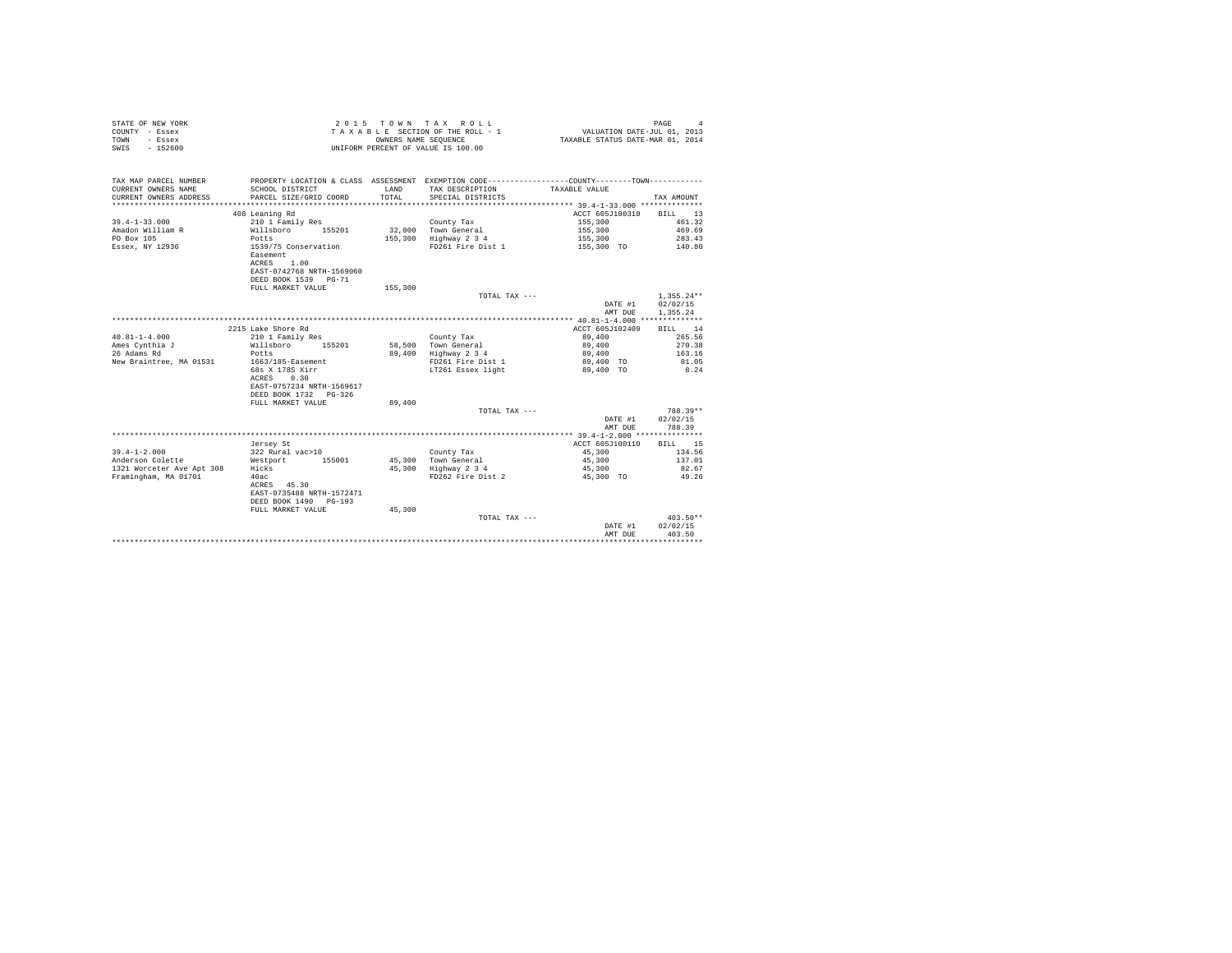| COUNTY - Essex<br>TOWN<br>- Essex             | T A X A B L E SECTION OF THE ROLL - 1<br>OWNERS NAMES NAME SEQUENCE<br>UNIFORM PERCENT OF VALUE IS 100.00                          |               |                                                                                                                                  |                         |                  |  |
|-----------------------------------------------|------------------------------------------------------------------------------------------------------------------------------------|---------------|----------------------------------------------------------------------------------------------------------------------------------|-------------------------|------------------|--|
| $-152600$<br>SWIS                             |                                                                                                                                    |               |                                                                                                                                  |                         |                  |  |
|                                               |                                                                                                                                    |               |                                                                                                                                  |                         |                  |  |
|                                               |                                                                                                                                    |               |                                                                                                                                  |                         |                  |  |
|                                               |                                                                                                                                    |               |                                                                                                                                  |                         |                  |  |
| TAX MAP PARCEL NUMBER                         | SCHOOL DISTRICT                                                                                                                    |               | PROPERTY LOCATION & CLASS ASSESSMENT EXEMPTION CODE----------------COUNTY--------TOWN----------<br>TAX DESCRIPTION TAXABLE VALUE |                         |                  |  |
| CURRENT OWNERS NAME<br>CURRENT OWNERS ADDRESS | PARCEL SIZE/GRID COORD                                                                                                             | LAND<br>TOTAL | SPECIAL DISTRICTS                                                                                                                |                         | TAX AMOUNT       |  |
|                                               |                                                                                                                                    |               |                                                                                                                                  |                         |                  |  |
|                                               | 2162 NYS Route 22                                                                                                                  |               |                                                                                                                                  | ACCT 605J104006         | BILL 16          |  |
| $39.4 - 1 - 24.000$                           | 210 1 Family Res                                                                                                                   |               | County Tax                                                                                                                       | 103,400                 | 307.15           |  |
| Anderson Laurie                               |                                                                                                                                    |               | County Tax<br>32,200 Town General<br>103,400 Highway 2 3 4                                                                       |                         | 312.73           |  |
| 2162 NYS Rte 22                               |                                                                                                                                    |               |                                                                                                                                  |                         | 188.71           |  |
| Essex, NY 12936                               | xiv 1 ramin<br>Willisboro 155201<br>Potts 1.20<br>RARS 1.20<br>REED BOOK 1517 PG-306<br>DEED BOOK 1517 PG-306<br>FULL MARKET VALUE |               | Town General 103,400<br>Highway 2 3 4 103,400<br>FD261 Fire Dist 1 103,400 TO                                                    |                         | 93.75            |  |
|                                               |                                                                                                                                    |               |                                                                                                                                  |                         |                  |  |
|                                               |                                                                                                                                    |               |                                                                                                                                  |                         |                  |  |
|                                               |                                                                                                                                    | 103,400       |                                                                                                                                  |                         |                  |  |
|                                               |                                                                                                                                    |               | TOTAL TAX ---                                                                                                                    |                         | $902.34**$       |  |
|                                               |                                                                                                                                    |               |                                                                                                                                  | DATE #1                 | 02/02/15         |  |
|                                               |                                                                                                                                    |               |                                                                                                                                  | AMT DUE                 | 902.34           |  |
|                                               |                                                                                                                                    |               |                                                                                                                                  |                         |                  |  |
|                                               | Mason Rd                                                                                                                           |               |                                                                                                                                  | ACCT 605J179009         | BILL 17          |  |
|                                               |                                                                                                                                    |               |                                                                                                                                  |                         | 84.07            |  |
|                                               |                                                                                                                                    |               |                                                                                                                                  |                         | 85.59            |  |
|                                               |                                                                                                                                    |               |                                                                                                                                  |                         | 51.65            |  |
|                                               |                                                                                                                                    |               |                                                                                                                                  |                         | 30.77            |  |
|                                               |                                                                                                                                    |               |                                                                                                                                  |                         |                  |  |
|                                               |                                                                                                                                    |               |                                                                                                                                  |                         |                  |  |
|                                               |                                                                                                                                    |               |                                                                                                                                  |                         |                  |  |
|                                               |                                                                                                                                    |               |                                                                                                                                  |                         |                  |  |
|                                               |                                                                                                                                    |               | TOTAL TAX ---                                                                                                                    |                         | $252.08**$       |  |
|                                               |                                                                                                                                    |               |                                                                                                                                  |                         | DATE #1 02/02/15 |  |
|                                               |                                                                                                                                    |               |                                                                                                                                  | AMT DUE                 | 252.08           |  |
|                                               |                                                                                                                                    |               |                                                                                                                                  |                         |                  |  |
|                                               | 562 Cook Rd                                                                                                                        |               |                                                                                                                                  | ACCT 605Z003002 BILL 18 |                  |  |
| $48.4 - 1 - 6.130$                            | 210 1 Family Res                                                                                                                   |               |                                                                                                                                  |                         | 343.69           |  |
| Anson Marguerite                              | Willsboro 155201                                                                                                                   |               |                                                                                                                                  |                         | 349.93           |  |
|                                               | Friswell                                                                                                                           |               |                                                                                                                                  |                         | 211.16           |  |
| Anson Bruce<br>c/o Chuck Hughes               | 1633/183-Easement                                                                                                                  |               |                                                                                                                                  |                         | 125.81           |  |
|                                               |                                                                                                                                    |               | County Tax<br>25,900 Town General<br>115,700 Highway 2 3 4<br>FD262 Fire Dist 2                                                  |                         | 28.98            |  |
|                                               |                                                                                                                                    |               |                                                                                                                                  |                         |                  |  |
|                                               |                                                                                                                                    |               |                                                                                                                                  |                         |                  |  |
|                                               |                                                                                                                                    | 115,700       |                                                                                                                                  |                         |                  |  |
|                                               |                                                                                                                                    |               | TOTAL TAX ---                                                                                                                    |                         | $1.059.57**$     |  |
|                                               |                                                                                                                                    |               |                                                                                                                                  | DATE #1                 | 02/02/15         |  |
|                                               |                                                                                                                                    |               |                                                                                                                                  | AMT DUE                 | 1,059.57         |  |
|                                               |                                                                                                                                    |               |                                                                                                                                  |                         |                  |  |
|                                               | 651 Angier Hill Rd                                                                                                                 |               |                                                                                                                                  | ACCT 605J103712         | BILL 19          |  |
| $49.69 - 3 - 3.000$                           |                                                                                                                                    |               |                                                                                                                                  | 78,600                  | 233.48           |  |
|                                               | 210 1 Family Res<br>Willsboro 155201                                                                                               |               |                                                                                                                                  | 78,600                  | 237.72           |  |
| Aubin Linnie L<br>5225 Main Rd                |                                                                                                                                    |               |                                                                                                                                  | 78,600                  | 143.45           |  |
| Huntington, VT 05462                          | Friswell<br>ACRES 1.00                                                                                                             |               | County Tax<br>32,000 Town General<br>78,600 Highway 2 3 4<br>FD262 Fire Dist 2                                                   | 78,600 TO               | 85.47            |  |
|                                               |                                                                                                                                    |               | ACRES 1.00 FD262 Fire Dist 2<br>EAST-0744078 NRTH-1554802 LT262 Whallonsburg light<br>---- 1244078 MRTH-153802                   | 78,600 TO               | 19.69            |  |
|                                               | DEED BOOK 1403 PG-133<br>FULL MARKET VALUE                                                                                         |               |                                                                                                                                  |                         |                  |  |
|                                               |                                                                                                                                    | 78,600        | TOTAL TAX ---                                                                                                                    |                         | $719.81**$       |  |
|                                               |                                                                                                                                    |               |                                                                                                                                  | DATE #1                 | 02/02/15         |  |
|                                               |                                                                                                                                    |               |                                                                                                                                  | AMT DUE                 | 719.81           |  |

STATE OF NEW YORK STATE OF NEW YORK 2015 TOWN TAX ROLL STATE OF NEW YORK 5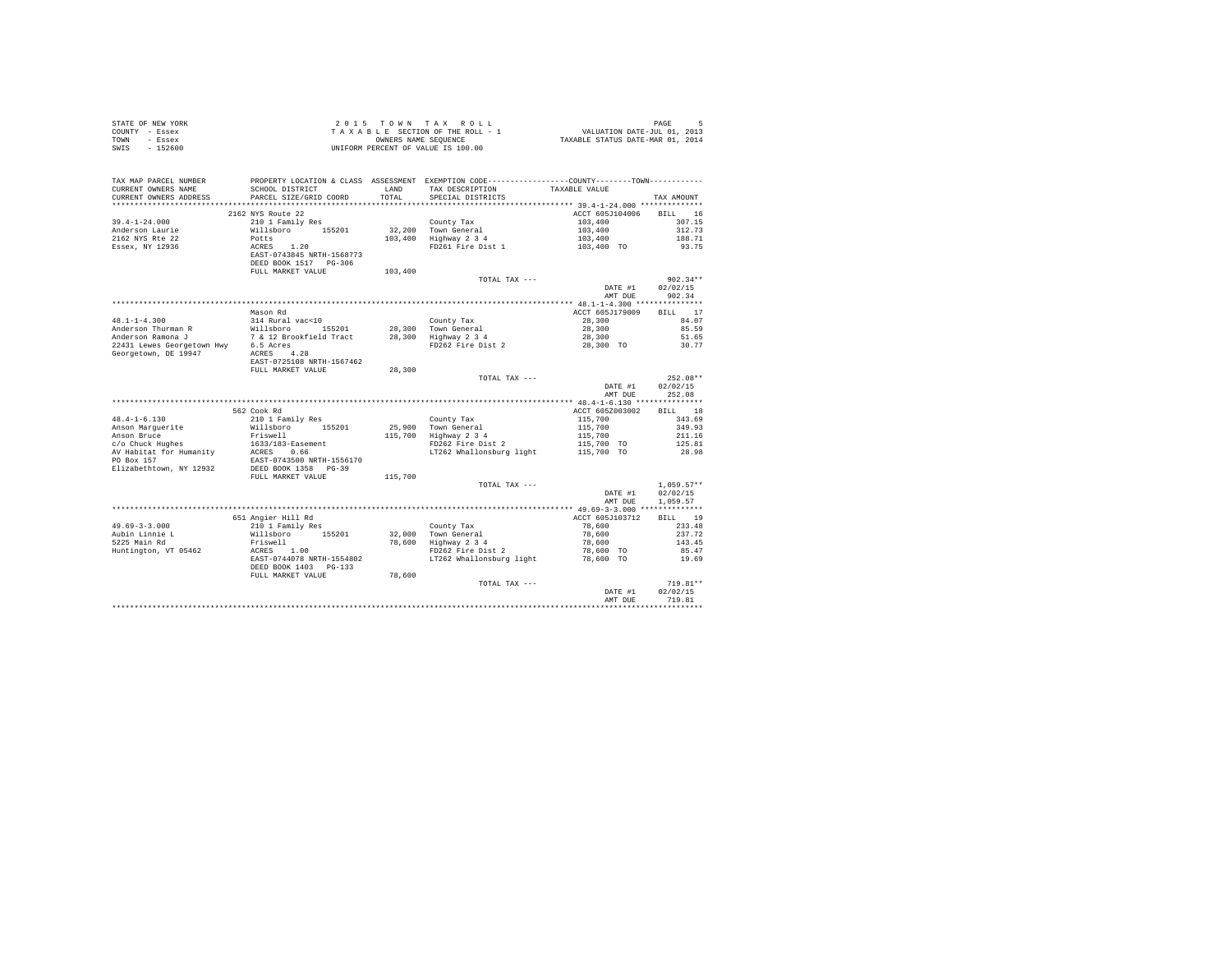| STATE OF NEW YORK | 2015 TOWN TAX ROLL                 | PAGE                             |
|-------------------|------------------------------------|----------------------------------|
| COUNTY - Essex    | TAXABLE SECTION OF THE ROLL - 1    | VALUATION DATE-JUL 01, 2013      |
| TOWN<br>- Essex   | OWNERS NAME SEOUENCE               | TAXABLE STATUS DATE-MAR 01, 2014 |
| $-152600$<br>SWIS | UNIFORM PERCENT OF VALUE IS 100.00 |                                  |

| CURRENT OWNERS ADDRESS<br>PARCEL SIZE/GRID COORD<br>TOTAL<br>SPECIAL DISTRICTS<br>TAX AMOUNT<br>***********************<br>10 Tuttle Way<br>ACCT 605J101305<br>20<br><b>BILL</b><br>$49.7 - 2 - 1.000$<br>260 Seasonal res<br>County Tax<br>146,300<br>434.59<br>Babcock Family Trust<br>Willsboro<br>62,400 Town General<br>146,300<br>442.47<br>155201<br>c/o Dana Babcock<br>146,300<br>Highway 2 3 4<br>Wharton<br>146,300<br>267.00<br>1375 Lee Mountain Rd<br>ACRES 0.60<br>EAST-0756782 NRTH-1564017<br>FD261 Fire Dist 1<br>146,300 TO<br>132.64<br>Sedona, AZ 86351<br>LT261 Essex light<br>146,300 TO<br>13.48<br>DEED BOOK 1762 PG-326<br>PRIOR OWNER ON 3/01/2014 FULL MARKET VALUE<br>146,300<br>$1.290.18**$<br>TOTAL TAX ---<br>02/02/15<br>DATE #1<br>1,290.18<br>AMT DUE<br>ACCT 605J175002<br>BILL 21<br>Jersey St<br>314 Rural vac<10<br>County Tax<br>29,300<br>87.04<br>Willsboro<br>155201<br>29.300 Town General<br>29,300<br>88.62<br>PO Box 13<br>Hicks<br>29,300 Highway 2 3 4<br>29,300<br>53.47<br>FD261 Fire Dist 1<br>ACRES<br>5.40<br>29,300 TO<br>26.56<br>EAST-0741558 NRTH-1571026<br>DEED BOOK 1399 PG-67<br>FULL MARKET VALUE<br>29,300<br>$255.69**$<br>TOTAL TAX ---<br>DATE #1<br>02/02/15<br>255.69<br>AMT DUE<br>2347 Jersey St<br>ACCT 605J104515<br>22<br>BILL<br>$39.4 - 1 - 10.100$<br>240 Rural res<br>111,700<br>331.81<br>County Tax<br>Bailey Livingston H<br>Willsboro<br>56.100 Town General<br>111,700<br>337.83<br>155201<br>PO Box 13<br>Hicks & Potts Pat<br>111,700<br>Highway 2 3 4<br>111,700<br>203.86<br>Essex, NY 12936<br>ACRES 27.52<br>FD261 Fire Dist 1<br>111,700 TO<br>101.27<br>EAST-0742121 NRTH-1570880<br>DEED BOOK 994<br>$PG-20$<br>111,700<br>FULL MARKET VALUE<br>$974.77**$<br>TOTAL TAX ---<br>02/02/15<br>DATE #1<br>AMT DUE<br>974.77<br>Jersey St<br>ACCT 605J102912<br>BILL 23<br>314 Rural vac<10<br>County Tax<br>99.22<br>33,400<br>Willsboro<br>33,400 Town General<br>155201<br>33,400<br>101.02<br>PO Box 13<br>33,400 Highway 2 3 4<br>60.96<br>Hicks<br>33,400<br>FD261 Fire Dist 1<br>10.2 Acres<br>33,400 TO<br>30.28<br>ACRES<br>9.60<br>EAST-0742556 NRTH-1570432<br>DEED BOOK 1377 PG-317<br>FULL MARKET VALUE<br>33,400<br>291.48**<br>TOTAL TAX ---<br>02/02/15<br>DATE #1<br>291.48<br>AMT DUE | TAX MAP PARCEL NUMBER<br>CURRENT OWNERS NAME | SCHOOL DISTRICT | <b>T.AND</b> | TAX DESCRIPTION | PROPERTY LOCATION & CLASS ASSESSMENT EXEMPTION CODE---------------COUNTY-------TOWN---------<br>TAXABLE VALUE |  |
|-------------------------------------------------------------------------------------------------------------------------------------------------------------------------------------------------------------------------------------------------------------------------------------------------------------------------------------------------------------------------------------------------------------------------------------------------------------------------------------------------------------------------------------------------------------------------------------------------------------------------------------------------------------------------------------------------------------------------------------------------------------------------------------------------------------------------------------------------------------------------------------------------------------------------------------------------------------------------------------------------------------------------------------------------------------------------------------------------------------------------------------------------------------------------------------------------------------------------------------------------------------------------------------------------------------------------------------------------------------------------------------------------------------------------------------------------------------------------------------------------------------------------------------------------------------------------------------------------------------------------------------------------------------------------------------------------------------------------------------------------------------------------------------------------------------------------------------------------------------------------------------------------------------------------------------------------------------------------------------------------------------------------------------------------------------------------------------------------------------------------------------------------------------------------------------------------------------------------------------------------------------------------------------------------|----------------------------------------------|-----------------|--------------|-----------------|---------------------------------------------------------------------------------------------------------------|--|
|                                                                                                                                                                                                                                                                                                                                                                                                                                                                                                                                                                                                                                                                                                                                                                                                                                                                                                                                                                                                                                                                                                                                                                                                                                                                                                                                                                                                                                                                                                                                                                                                                                                                                                                                                                                                                                                                                                                                                                                                                                                                                                                                                                                                                                                                                                 |                                              |                 |              |                 |                                                                                                               |  |
|                                                                                                                                                                                                                                                                                                                                                                                                                                                                                                                                                                                                                                                                                                                                                                                                                                                                                                                                                                                                                                                                                                                                                                                                                                                                                                                                                                                                                                                                                                                                                                                                                                                                                                                                                                                                                                                                                                                                                                                                                                                                                                                                                                                                                                                                                                 |                                              |                 |              |                 |                                                                                                               |  |
|                                                                                                                                                                                                                                                                                                                                                                                                                                                                                                                                                                                                                                                                                                                                                                                                                                                                                                                                                                                                                                                                                                                                                                                                                                                                                                                                                                                                                                                                                                                                                                                                                                                                                                                                                                                                                                                                                                                                                                                                                                                                                                                                                                                                                                                                                                 |                                              |                 |              |                 |                                                                                                               |  |
|                                                                                                                                                                                                                                                                                                                                                                                                                                                                                                                                                                                                                                                                                                                                                                                                                                                                                                                                                                                                                                                                                                                                                                                                                                                                                                                                                                                                                                                                                                                                                                                                                                                                                                                                                                                                                                                                                                                                                                                                                                                                                                                                                                                                                                                                                                 |                                              |                 |              |                 |                                                                                                               |  |
|                                                                                                                                                                                                                                                                                                                                                                                                                                                                                                                                                                                                                                                                                                                                                                                                                                                                                                                                                                                                                                                                                                                                                                                                                                                                                                                                                                                                                                                                                                                                                                                                                                                                                                                                                                                                                                                                                                                                                                                                                                                                                                                                                                                                                                                                                                 |                                              |                 |              |                 |                                                                                                               |  |
|                                                                                                                                                                                                                                                                                                                                                                                                                                                                                                                                                                                                                                                                                                                                                                                                                                                                                                                                                                                                                                                                                                                                                                                                                                                                                                                                                                                                                                                                                                                                                                                                                                                                                                                                                                                                                                                                                                                                                                                                                                                                                                                                                                                                                                                                                                 |                                              |                 |              |                 |                                                                                                               |  |
|                                                                                                                                                                                                                                                                                                                                                                                                                                                                                                                                                                                                                                                                                                                                                                                                                                                                                                                                                                                                                                                                                                                                                                                                                                                                                                                                                                                                                                                                                                                                                                                                                                                                                                                                                                                                                                                                                                                                                                                                                                                                                                                                                                                                                                                                                                 |                                              |                 |              |                 |                                                                                                               |  |
|                                                                                                                                                                                                                                                                                                                                                                                                                                                                                                                                                                                                                                                                                                                                                                                                                                                                                                                                                                                                                                                                                                                                                                                                                                                                                                                                                                                                                                                                                                                                                                                                                                                                                                                                                                                                                                                                                                                                                                                                                                                                                                                                                                                                                                                                                                 |                                              |                 |              |                 |                                                                                                               |  |
|                                                                                                                                                                                                                                                                                                                                                                                                                                                                                                                                                                                                                                                                                                                                                                                                                                                                                                                                                                                                                                                                                                                                                                                                                                                                                                                                                                                                                                                                                                                                                                                                                                                                                                                                                                                                                                                                                                                                                                                                                                                                                                                                                                                                                                                                                                 |                                              |                 |              |                 |                                                                                                               |  |
|                                                                                                                                                                                                                                                                                                                                                                                                                                                                                                                                                                                                                                                                                                                                                                                                                                                                                                                                                                                                                                                                                                                                                                                                                                                                                                                                                                                                                                                                                                                                                                                                                                                                                                                                                                                                                                                                                                                                                                                                                                                                                                                                                                                                                                                                                                 | Babcock Dana H Jr                            |                 |              |                 |                                                                                                               |  |
|                                                                                                                                                                                                                                                                                                                                                                                                                                                                                                                                                                                                                                                                                                                                                                                                                                                                                                                                                                                                                                                                                                                                                                                                                                                                                                                                                                                                                                                                                                                                                                                                                                                                                                                                                                                                                                                                                                                                                                                                                                                                                                                                                                                                                                                                                                 |                                              |                 |              |                 |                                                                                                               |  |
|                                                                                                                                                                                                                                                                                                                                                                                                                                                                                                                                                                                                                                                                                                                                                                                                                                                                                                                                                                                                                                                                                                                                                                                                                                                                                                                                                                                                                                                                                                                                                                                                                                                                                                                                                                                                                                                                                                                                                                                                                                                                                                                                                                                                                                                                                                 |                                              |                 |              |                 |                                                                                                               |  |
|                                                                                                                                                                                                                                                                                                                                                                                                                                                                                                                                                                                                                                                                                                                                                                                                                                                                                                                                                                                                                                                                                                                                                                                                                                                                                                                                                                                                                                                                                                                                                                                                                                                                                                                                                                                                                                                                                                                                                                                                                                                                                                                                                                                                                                                                                                 |                                              |                 |              |                 |                                                                                                               |  |
|                                                                                                                                                                                                                                                                                                                                                                                                                                                                                                                                                                                                                                                                                                                                                                                                                                                                                                                                                                                                                                                                                                                                                                                                                                                                                                                                                                                                                                                                                                                                                                                                                                                                                                                                                                                                                                                                                                                                                                                                                                                                                                                                                                                                                                                                                                 |                                              |                 |              |                 |                                                                                                               |  |
|                                                                                                                                                                                                                                                                                                                                                                                                                                                                                                                                                                                                                                                                                                                                                                                                                                                                                                                                                                                                                                                                                                                                                                                                                                                                                                                                                                                                                                                                                                                                                                                                                                                                                                                                                                                                                                                                                                                                                                                                                                                                                                                                                                                                                                                                                                 |                                              |                 |              |                 |                                                                                                               |  |
|                                                                                                                                                                                                                                                                                                                                                                                                                                                                                                                                                                                                                                                                                                                                                                                                                                                                                                                                                                                                                                                                                                                                                                                                                                                                                                                                                                                                                                                                                                                                                                                                                                                                                                                                                                                                                                                                                                                                                                                                                                                                                                                                                                                                                                                                                                 | $39.4 - 1 - 9.000$                           |                 |              |                 |                                                                                                               |  |
|                                                                                                                                                                                                                                                                                                                                                                                                                                                                                                                                                                                                                                                                                                                                                                                                                                                                                                                                                                                                                                                                                                                                                                                                                                                                                                                                                                                                                                                                                                                                                                                                                                                                                                                                                                                                                                                                                                                                                                                                                                                                                                                                                                                                                                                                                                 | Bailey Livingston                            |                 |              |                 |                                                                                                               |  |
|                                                                                                                                                                                                                                                                                                                                                                                                                                                                                                                                                                                                                                                                                                                                                                                                                                                                                                                                                                                                                                                                                                                                                                                                                                                                                                                                                                                                                                                                                                                                                                                                                                                                                                                                                                                                                                                                                                                                                                                                                                                                                                                                                                                                                                                                                                 |                                              |                 |              |                 |                                                                                                               |  |
|                                                                                                                                                                                                                                                                                                                                                                                                                                                                                                                                                                                                                                                                                                                                                                                                                                                                                                                                                                                                                                                                                                                                                                                                                                                                                                                                                                                                                                                                                                                                                                                                                                                                                                                                                                                                                                                                                                                                                                                                                                                                                                                                                                                                                                                                                                 | Essex, NY 12936                              |                 |              |                 |                                                                                                               |  |
|                                                                                                                                                                                                                                                                                                                                                                                                                                                                                                                                                                                                                                                                                                                                                                                                                                                                                                                                                                                                                                                                                                                                                                                                                                                                                                                                                                                                                                                                                                                                                                                                                                                                                                                                                                                                                                                                                                                                                                                                                                                                                                                                                                                                                                                                                                 |                                              |                 |              |                 |                                                                                                               |  |
|                                                                                                                                                                                                                                                                                                                                                                                                                                                                                                                                                                                                                                                                                                                                                                                                                                                                                                                                                                                                                                                                                                                                                                                                                                                                                                                                                                                                                                                                                                                                                                                                                                                                                                                                                                                                                                                                                                                                                                                                                                                                                                                                                                                                                                                                                                 |                                              |                 |              |                 |                                                                                                               |  |
|                                                                                                                                                                                                                                                                                                                                                                                                                                                                                                                                                                                                                                                                                                                                                                                                                                                                                                                                                                                                                                                                                                                                                                                                                                                                                                                                                                                                                                                                                                                                                                                                                                                                                                                                                                                                                                                                                                                                                                                                                                                                                                                                                                                                                                                                                                 |                                              |                 |              |                 |                                                                                                               |  |
|                                                                                                                                                                                                                                                                                                                                                                                                                                                                                                                                                                                                                                                                                                                                                                                                                                                                                                                                                                                                                                                                                                                                                                                                                                                                                                                                                                                                                                                                                                                                                                                                                                                                                                                                                                                                                                                                                                                                                                                                                                                                                                                                                                                                                                                                                                 |                                              |                 |              |                 |                                                                                                               |  |
|                                                                                                                                                                                                                                                                                                                                                                                                                                                                                                                                                                                                                                                                                                                                                                                                                                                                                                                                                                                                                                                                                                                                                                                                                                                                                                                                                                                                                                                                                                                                                                                                                                                                                                                                                                                                                                                                                                                                                                                                                                                                                                                                                                                                                                                                                                 |                                              |                 |              |                 |                                                                                                               |  |
|                                                                                                                                                                                                                                                                                                                                                                                                                                                                                                                                                                                                                                                                                                                                                                                                                                                                                                                                                                                                                                                                                                                                                                                                                                                                                                                                                                                                                                                                                                                                                                                                                                                                                                                                                                                                                                                                                                                                                                                                                                                                                                                                                                                                                                                                                                 |                                              |                 |              |                 |                                                                                                               |  |
|                                                                                                                                                                                                                                                                                                                                                                                                                                                                                                                                                                                                                                                                                                                                                                                                                                                                                                                                                                                                                                                                                                                                                                                                                                                                                                                                                                                                                                                                                                                                                                                                                                                                                                                                                                                                                                                                                                                                                                                                                                                                                                                                                                                                                                                                                                 |                                              |                 |              |                 |                                                                                                               |  |
|                                                                                                                                                                                                                                                                                                                                                                                                                                                                                                                                                                                                                                                                                                                                                                                                                                                                                                                                                                                                                                                                                                                                                                                                                                                                                                                                                                                                                                                                                                                                                                                                                                                                                                                                                                                                                                                                                                                                                                                                                                                                                                                                                                                                                                                                                                 |                                              |                 |              |                 |                                                                                                               |  |
|                                                                                                                                                                                                                                                                                                                                                                                                                                                                                                                                                                                                                                                                                                                                                                                                                                                                                                                                                                                                                                                                                                                                                                                                                                                                                                                                                                                                                                                                                                                                                                                                                                                                                                                                                                                                                                                                                                                                                                                                                                                                                                                                                                                                                                                                                                 |                                              |                 |              |                 |                                                                                                               |  |
|                                                                                                                                                                                                                                                                                                                                                                                                                                                                                                                                                                                                                                                                                                                                                                                                                                                                                                                                                                                                                                                                                                                                                                                                                                                                                                                                                                                                                                                                                                                                                                                                                                                                                                                                                                                                                                                                                                                                                                                                                                                                                                                                                                                                                                                                                                 |                                              |                 |              |                 |                                                                                                               |  |
|                                                                                                                                                                                                                                                                                                                                                                                                                                                                                                                                                                                                                                                                                                                                                                                                                                                                                                                                                                                                                                                                                                                                                                                                                                                                                                                                                                                                                                                                                                                                                                                                                                                                                                                                                                                                                                                                                                                                                                                                                                                                                                                                                                                                                                                                                                 |                                              |                 |              |                 |                                                                                                               |  |
|                                                                                                                                                                                                                                                                                                                                                                                                                                                                                                                                                                                                                                                                                                                                                                                                                                                                                                                                                                                                                                                                                                                                                                                                                                                                                                                                                                                                                                                                                                                                                                                                                                                                                                                                                                                                                                                                                                                                                                                                                                                                                                                                                                                                                                                                                                 |                                              |                 |              |                 |                                                                                                               |  |
|                                                                                                                                                                                                                                                                                                                                                                                                                                                                                                                                                                                                                                                                                                                                                                                                                                                                                                                                                                                                                                                                                                                                                                                                                                                                                                                                                                                                                                                                                                                                                                                                                                                                                                                                                                                                                                                                                                                                                                                                                                                                                                                                                                                                                                                                                                 |                                              |                 |              |                 |                                                                                                               |  |
|                                                                                                                                                                                                                                                                                                                                                                                                                                                                                                                                                                                                                                                                                                                                                                                                                                                                                                                                                                                                                                                                                                                                                                                                                                                                                                                                                                                                                                                                                                                                                                                                                                                                                                                                                                                                                                                                                                                                                                                                                                                                                                                                                                                                                                                                                                 |                                              |                 |              |                 |                                                                                                               |  |
|                                                                                                                                                                                                                                                                                                                                                                                                                                                                                                                                                                                                                                                                                                                                                                                                                                                                                                                                                                                                                                                                                                                                                                                                                                                                                                                                                                                                                                                                                                                                                                                                                                                                                                                                                                                                                                                                                                                                                                                                                                                                                                                                                                                                                                                                                                 |                                              |                 |              |                 |                                                                                                               |  |
|                                                                                                                                                                                                                                                                                                                                                                                                                                                                                                                                                                                                                                                                                                                                                                                                                                                                                                                                                                                                                                                                                                                                                                                                                                                                                                                                                                                                                                                                                                                                                                                                                                                                                                                                                                                                                                                                                                                                                                                                                                                                                                                                                                                                                                                                                                 |                                              |                 |              |                 |                                                                                                               |  |
|                                                                                                                                                                                                                                                                                                                                                                                                                                                                                                                                                                                                                                                                                                                                                                                                                                                                                                                                                                                                                                                                                                                                                                                                                                                                                                                                                                                                                                                                                                                                                                                                                                                                                                                                                                                                                                                                                                                                                                                                                                                                                                                                                                                                                                                                                                 |                                              |                 |              |                 |                                                                                                               |  |
|                                                                                                                                                                                                                                                                                                                                                                                                                                                                                                                                                                                                                                                                                                                                                                                                                                                                                                                                                                                                                                                                                                                                                                                                                                                                                                                                                                                                                                                                                                                                                                                                                                                                                                                                                                                                                                                                                                                                                                                                                                                                                                                                                                                                                                                                                                 |                                              |                 |              |                 |                                                                                                               |  |
|                                                                                                                                                                                                                                                                                                                                                                                                                                                                                                                                                                                                                                                                                                                                                                                                                                                                                                                                                                                                                                                                                                                                                                                                                                                                                                                                                                                                                                                                                                                                                                                                                                                                                                                                                                                                                                                                                                                                                                                                                                                                                                                                                                                                                                                                                                 |                                              |                 |              |                 |                                                                                                               |  |
|                                                                                                                                                                                                                                                                                                                                                                                                                                                                                                                                                                                                                                                                                                                                                                                                                                                                                                                                                                                                                                                                                                                                                                                                                                                                                                                                                                                                                                                                                                                                                                                                                                                                                                                                                                                                                                                                                                                                                                                                                                                                                                                                                                                                                                                                                                 | $39.4 - 1 - 12.000$                          |                 |              |                 |                                                                                                               |  |
|                                                                                                                                                                                                                                                                                                                                                                                                                                                                                                                                                                                                                                                                                                                                                                                                                                                                                                                                                                                                                                                                                                                                                                                                                                                                                                                                                                                                                                                                                                                                                                                                                                                                                                                                                                                                                                                                                                                                                                                                                                                                                                                                                                                                                                                                                                 | Bailey Livingston H                          |                 |              |                 |                                                                                                               |  |
|                                                                                                                                                                                                                                                                                                                                                                                                                                                                                                                                                                                                                                                                                                                                                                                                                                                                                                                                                                                                                                                                                                                                                                                                                                                                                                                                                                                                                                                                                                                                                                                                                                                                                                                                                                                                                                                                                                                                                                                                                                                                                                                                                                                                                                                                                                 |                                              |                 |              |                 |                                                                                                               |  |
|                                                                                                                                                                                                                                                                                                                                                                                                                                                                                                                                                                                                                                                                                                                                                                                                                                                                                                                                                                                                                                                                                                                                                                                                                                                                                                                                                                                                                                                                                                                                                                                                                                                                                                                                                                                                                                                                                                                                                                                                                                                                                                                                                                                                                                                                                                 | Essex, NY 12936                              |                 |              |                 |                                                                                                               |  |
|                                                                                                                                                                                                                                                                                                                                                                                                                                                                                                                                                                                                                                                                                                                                                                                                                                                                                                                                                                                                                                                                                                                                                                                                                                                                                                                                                                                                                                                                                                                                                                                                                                                                                                                                                                                                                                                                                                                                                                                                                                                                                                                                                                                                                                                                                                 |                                              |                 |              |                 |                                                                                                               |  |
|                                                                                                                                                                                                                                                                                                                                                                                                                                                                                                                                                                                                                                                                                                                                                                                                                                                                                                                                                                                                                                                                                                                                                                                                                                                                                                                                                                                                                                                                                                                                                                                                                                                                                                                                                                                                                                                                                                                                                                                                                                                                                                                                                                                                                                                                                                 |                                              |                 |              |                 |                                                                                                               |  |
|                                                                                                                                                                                                                                                                                                                                                                                                                                                                                                                                                                                                                                                                                                                                                                                                                                                                                                                                                                                                                                                                                                                                                                                                                                                                                                                                                                                                                                                                                                                                                                                                                                                                                                                                                                                                                                                                                                                                                                                                                                                                                                                                                                                                                                                                                                 |                                              |                 |              |                 |                                                                                                               |  |
|                                                                                                                                                                                                                                                                                                                                                                                                                                                                                                                                                                                                                                                                                                                                                                                                                                                                                                                                                                                                                                                                                                                                                                                                                                                                                                                                                                                                                                                                                                                                                                                                                                                                                                                                                                                                                                                                                                                                                                                                                                                                                                                                                                                                                                                                                                 |                                              |                 |              |                 |                                                                                                               |  |
|                                                                                                                                                                                                                                                                                                                                                                                                                                                                                                                                                                                                                                                                                                                                                                                                                                                                                                                                                                                                                                                                                                                                                                                                                                                                                                                                                                                                                                                                                                                                                                                                                                                                                                                                                                                                                                                                                                                                                                                                                                                                                                                                                                                                                                                                                                 |                                              |                 |              |                 |                                                                                                               |  |
|                                                                                                                                                                                                                                                                                                                                                                                                                                                                                                                                                                                                                                                                                                                                                                                                                                                                                                                                                                                                                                                                                                                                                                                                                                                                                                                                                                                                                                                                                                                                                                                                                                                                                                                                                                                                                                                                                                                                                                                                                                                                                                                                                                                                                                                                                                 |                                              |                 |              |                 |                                                                                                               |  |
|                                                                                                                                                                                                                                                                                                                                                                                                                                                                                                                                                                                                                                                                                                                                                                                                                                                                                                                                                                                                                                                                                                                                                                                                                                                                                                                                                                                                                                                                                                                                                                                                                                                                                                                                                                                                                                                                                                                                                                                                                                                                                                                                                                                                                                                                                                 |                                              |                 |              |                 |                                                                                                               |  |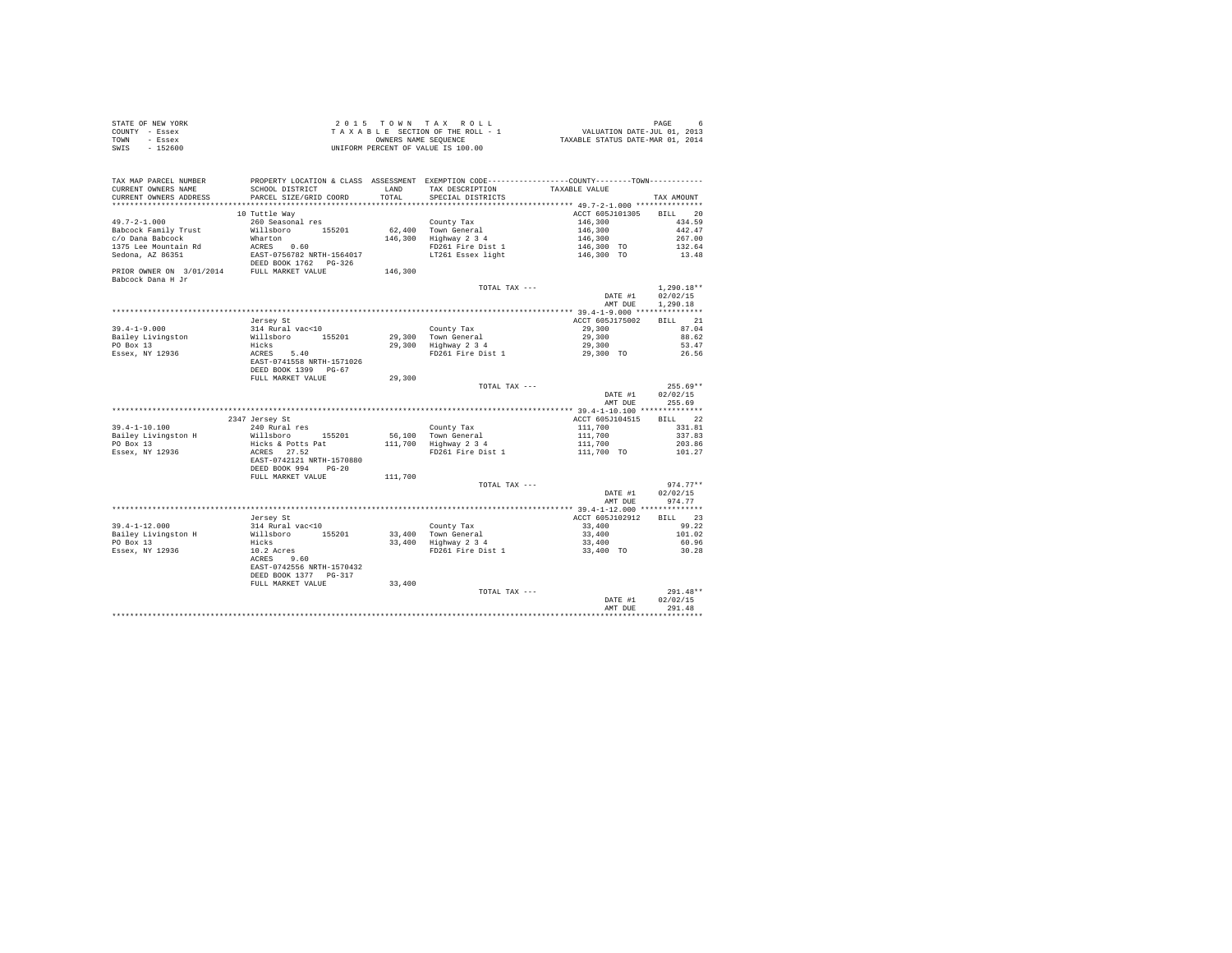| STATE OF NEW YORK | $2.0.15$ TOWN TAX ROLL             | PAGE                             |
|-------------------|------------------------------------|----------------------------------|
| COUNTY - Essex    | TAXABLE SECTION OF THE ROLL - 1    | VALUATION DATE-JUL 01, 2013      |
| TOWN<br>- Essex   | OWNERS NAME SEOUENCE               | TAXABLE STATUS DATE-MAR 01, 2014 |
| $-152600$<br>SWIS | UNIFORM PERCENT OF VALUE IS 100.00 |                                  |

| TAX MAP PARCEL NUMBER<br>CURRENT OWNERS NAME | PROPERTY LOCATION & CLASS ASSESSMENT EXEMPTION CODE---------------COUNTY--------TOWN---------<br>SCHOOL DISTRICT |         | LAND TAX DESCRIPTION                                               | TAXABLE VALUE                                                                                                        |                   |
|----------------------------------------------|------------------------------------------------------------------------------------------------------------------|---------|--------------------------------------------------------------------|----------------------------------------------------------------------------------------------------------------------|-------------------|
| CURRENT OWNERS ADDRESS                       | PARCEL SIZE/GRID COORD                                                                                           |         | TOTAL SPECIAL DISTRICTS                                            |                                                                                                                      | TAX AMOUNT        |
|                                              |                                                                                                                  |         |                                                                    |                                                                                                                      |                   |
|                                              | NYS Route 22                                                                                                     |         |                                                                    | ACCT 605J191002 BILL 24                                                                                              |                   |
|                                              |                                                                                                                  |         |                                                                    |                                                                                                                      | 93.27             |
|                                              |                                                                                                                  |         |                                                                    |                                                                                                                      | 94.97             |
|                                              |                                                                                                                  |         |                                                                    |                                                                                                                      | 57.31             |
|                                              |                                                                                                                  |         |                                                                    |                                                                                                                      | 411.39            |
|                                              |                                                                                                                  |         |                                                                    |                                                                                                                      |                   |
|                                              |                                                                                                                  |         |                                                                    |                                                                                                                      | $34.14$<br>$7.87$ |
|                                              |                                                                                                                  |         |                                                                    |                                                                                                                      |                   |
|                                              |                                                                                                                  |         | TOTAL TAX ---                                                      |                                                                                                                      | 698.95**          |
|                                              |                                                                                                                  |         |                                                                    |                                                                                                                      | DATE #1 02/02/15  |
|                                              |                                                                                                                  |         |                                                                    | AMT DUE                                                                                                              | 698.95            |
|                                              |                                                                                                                  |         |                                                                    |                                                                                                                      |                   |
|                                              | 1354 NYS Route 22                                                                                                |         |                                                                    | ACCT 605J178524 BILL 25                                                                                              |                   |
|                                              |                                                                                                                  |         |                                                                    |                                                                                                                      | 199.02            |
|                                              |                                                                                                                  |         |                                                                    |                                                                                                                      | 202.64            |
|                                              |                                                                                                                  |         |                                                                    |                                                                                                                      | 122.28            |
|                                              |                                                                                                                  |         |                                                                    |                                                                                                                      |                   |
|                                              |                                                                                                                  |         |                                                                    |                                                                                                                      | 503.08            |
|                                              |                                                                                                                  |         |                                                                    |                                                                                                                      | 72.85             |
|                                              |                                                                                                                  |         |                                                                    |                                                                                                                      | 16.78             |
|                                              |                                                                                                                  |         |                                                                    |                                                                                                                      |                   |
|                                              |                                                                                                                  |         | TOTAL TAX ---                                                      |                                                                                                                      | $1,116.65**$      |
|                                              |                                                                                                                  |         |                                                                    |                                                                                                                      | DATE #1 02/02/15  |
|                                              |                                                                                                                  |         |                                                                    | AMT DUE                                                                                                              | 1,116.65          |
|                                              |                                                                                                                  |         |                                                                    |                                                                                                                      |                   |
|                                              | Lake Shore Rd                                                                                                    |         |                                                                    | ACCT 605J104212 BILL 26                                                                                              |                   |
|                                              |                                                                                                                  |         |                                                                    |                                                                                                                      |                   |
|                                              |                                                                                                                  |         |                                                                    |                                                                                                                      |                   |
|                                              |                                                                                                                  |         |                                                                    |                                                                                                                      |                   |
|                                              |                                                                                                                  |         | 120,900 Town General<br>120,900 Highway 2 3 4<br>FD261 Fire Dist 1 | $120,900$<br>$120,900$<br>$120,900$<br>$120,900$<br>$120,900$<br>$120,900$ TO<br>$109.61$<br>$120,900$ TO<br>$11.14$ |                   |
|                                              |                                                                                                                  |         | LT261 Essex light                                                  |                                                                                                                      |                   |
|                                              |                                                                                                                  |         |                                                                    |                                                                                                                      |                   |
|                                              |                                                                                                                  |         |                                                                    |                                                                                                                      |                   |
|                                              |                                                                                                                  |         |                                                                    |                                                                                                                      |                   |
|                                              |                                                                                                                  |         | TOTAL TAX ---                                                      |                                                                                                                      | $1,066.19**$      |
|                                              |                                                                                                                  |         |                                                                    | DATE #1                                                                                                              | 02/02/15          |
|                                              |                                                                                                                  |         |                                                                    | AMT DUE                                                                                                              | 1,066.19          |
|                                              |                                                                                                                  |         |                                                                    |                                                                                                                      |                   |
|                                              | 2210 Lake Shore Rd                                                                                               |         |                                                                    | ACCT 605J100206 BILL 27                                                                                              |                   |
|                                              |                                                                                                                  |         |                                                                    |                                                                                                                      |                   |
|                                              |                                                                                                                  |         |                                                                    |                                                                                                                      |                   |
|                                              |                                                                                                                  |         |                                                                    |                                                                                                                      |                   |
|                                              |                                                                                                                  |         |                                                                    |                                                                                                                      |                   |
|                                              |                                                                                                                  |         |                                                                    |                                                                                                                      |                   |
|                                              |                                                                                                                  |         |                                                                    |                                                                                                                      |                   |
|                                              |                                                                                                                  |         |                                                                    |                                                                                                                      |                   |
|                                              | EAST-0757530 NRTH-1569535<br>DEED BOOK 1646 PG-244                                                               |         |                                                                    |                                                                                                                      |                   |
|                                              |                                                                                                                  |         |                                                                    |                                                                                                                      |                   |
|                                              | FULL MARKET VALUE                                                                                                | 213,300 |                                                                    |                                                                                                                      |                   |
|                                              |                                                                                                                  |         | TOTAL TAX ---                                                      | $\begin{array}{r} 1,881.04** \\ \text{DATE #1} \end{array}$                                                          |                   |
|                                              |                                                                                                                  |         |                                                                    |                                                                                                                      |                   |
|                                              |                                                                                                                  |         |                                                                    | AMT DUE                                                                                                              | 1,881.04          |
|                                              |                                                                                                                  |         |                                                                    |                                                                                                                      |                   |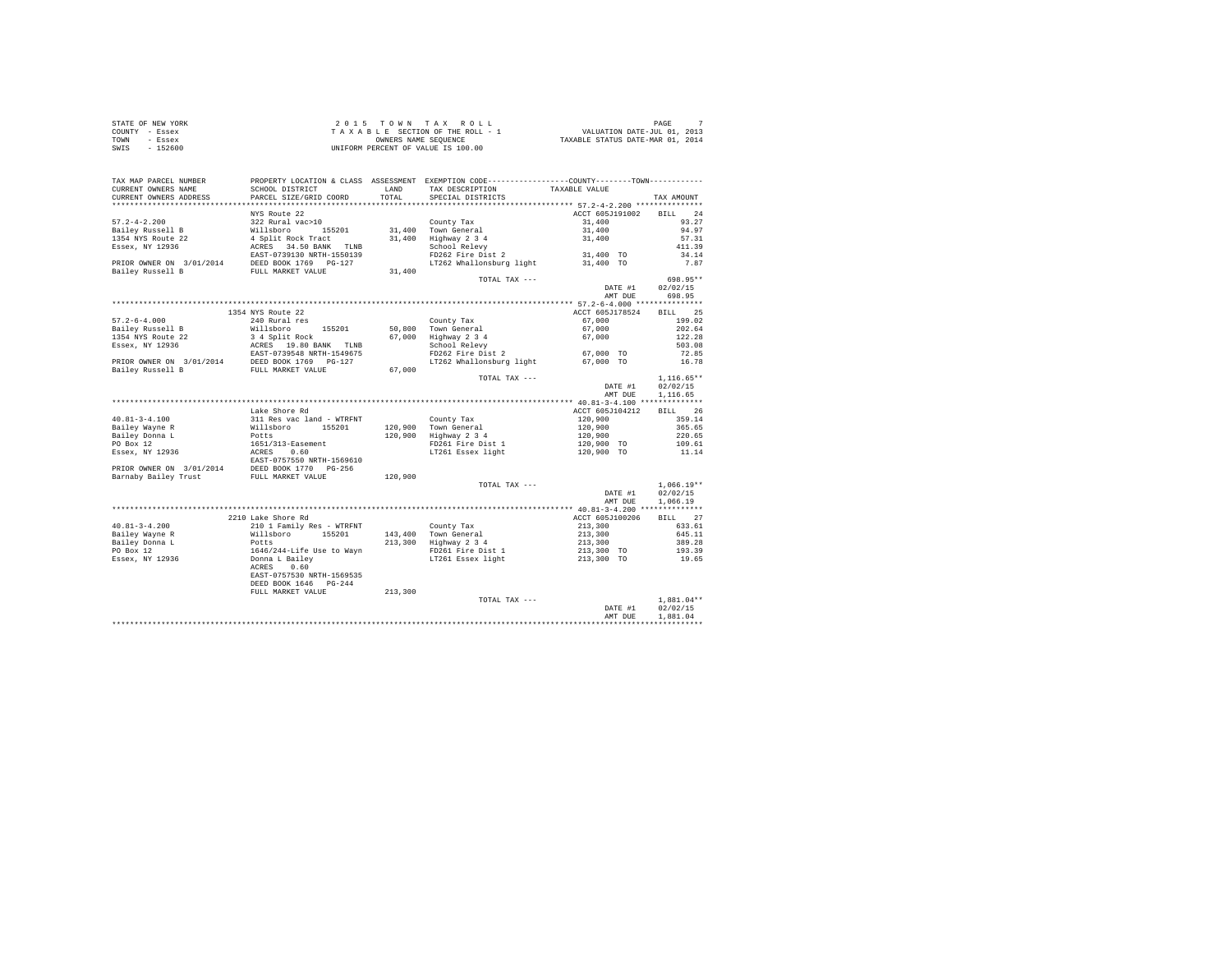|      | STATE OF NEW YORK | 2015 TOWN TAX ROLL                 |                                  | PAGE                        | <b>8</b> |
|------|-------------------|------------------------------------|----------------------------------|-----------------------------|----------|
|      | COUNTY - Essex    | TAXABLE SECTION OF THE ROLL - 1    |                                  | VALUATION DATE-JUL 01, 2013 |          |
| TOWN | - Essex           | OWNERS NAME SEOUENCE               | TAXABLE STATUS DATE-MAR 01, 2014 |                             |          |
| SWIS | $-152600$         | UNIFORM PERCENT OF VALUE IS 100.00 |                                  |                             |          |
|      |                   |                                    |                                  |                             |          |
|      |                   |                                    |                                  |                             |          |
|      |                   |                                    |                                  |                             |          |

| TAX MAP PARCEL NUMBER<br>CURRENT OWNERS NAME     | SCHOOL DISTRICT                                                         | LAND<br>TOTAL. | PROPERTY LOCATION & CLASS ASSESSMENT EXEMPTION CODE----------------COUNTY-------TOWN----------<br>TAX DESCRIPTION<br>SPECIAL DISTRICTS | TAXABLE VALUE                                                           |                      |
|--------------------------------------------------|-------------------------------------------------------------------------|----------------|----------------------------------------------------------------------------------------------------------------------------------------|-------------------------------------------------------------------------|----------------------|
| CURRENT OWNERS ADDRESS<br>********************** | PARCEL SIZE/GRID COORD                                                  |                |                                                                                                                                        |                                                                         | TAX AMOUNT           |
|                                                  | 512 Middle Rd                                                           |                |                                                                                                                                        | ACCT 605J176004 BILL 28                                                 |                      |
| $40.3 - 3 - 7.000$                               | 210 1 Family Res                                                        |                |                                                                                                                                        | 156,800 166.78<br>156,800 174.23<br>156,800 286.17<br>156,800 70 142.16 |                      |
| Baker Dorothy E                                  | Willsboro 155201                                                        |                | County Tax<br>35,300 Town General                                                                                                      |                                                                         |                      |
| 512 Middle Rd                                    |                                                                         |                | 156,800 Highway 2 3 4                                                                                                                  |                                                                         |                      |
| PO Box 165B                                      |                                                                         |                | FD261 Fire Dist 1                                                                                                                      |                                                                         |                      |
| Essex, NY 12936                                  | Potts<br>ACRES 4.30<br>EAST-0749702 NRTH-1570260                        |                | LT261 Essex light                                                                                                                      | 156,800 TO                                                              | 14.45                |
|                                                  | DEED BOOK 1102 PG-173                                                   |                |                                                                                                                                        |                                                                         |                      |
|                                                  | FULL MARKET VALUE                                                       | 156,800        |                                                                                                                                        |                                                                         |                      |
|                                                  |                                                                         |                | TOTAL TAX ---                                                                                                                          |                                                                         | $1.382.79**$         |
|                                                  |                                                                         |                |                                                                                                                                        | DATE #1                                                                 | 02/02/15             |
|                                                  |                                                                         |                |                                                                                                                                        | AMT DUE                                                                 | 1,382.79             |
|                                                  |                                                                         |                |                                                                                                                                        |                                                                         |                      |
|                                                  | 2220 NYS Route 22                                                       |                |                                                                                                                                        | ACCT 605J100209                                                         | BILL 29              |
| $39.4 - 1 - 18.000$                              | 210 1 Family Res                                                        |                | County Tax                                                                                                                             | 113,100                                                                 | 335.97               |
| Baker John                                       | Willsboro 155201                                                        |                | 32,300 Town General                                                                                                                    | 113,100<br>113,100                                                      | 342.06               |
| PO Box 104                                       | Potts                                                                   |                | 113,100 Highway 2 3 4                                                                                                                  |                                                                         | 206.41               |
| Essex, NY 12936                                  | 00001.30                                                                |                | School Relevy                                                                                                                          |                                                                         | 1,107.08             |
|                                                  | $ACRES$ 1.25                                                            |                | FD261 Fire Dist 1 113,100 TO                                                                                                           |                                                                         | 102.54               |
|                                                  | EAST-0744056 NRTH-1569829                                               |                |                                                                                                                                        |                                                                         |                      |
|                                                  | DEED BOOK 742 PG-238                                                    |                |                                                                                                                                        |                                                                         |                      |
|                                                  | FULL MARKET VALUE                                                       | 113,100        |                                                                                                                                        |                                                                         |                      |
|                                                  |                                                                         |                | TOTAL TAX ---                                                                                                                          |                                                                         | $2,094.06**$         |
|                                                  |                                                                         |                |                                                                                                                                        |                                                                         | DATE #1 02/02/15     |
|                                                  |                                                                         |                |                                                                                                                                        | AMT DUE                                                                 | 2.094.06             |
|                                                  | NYS Route 22                                                            |                |                                                                                                                                        | ACCT 605J102303                                                         | BILL 30              |
| $40.3 - 1 - 11.001$                              | 311 Res vac land                                                        |                | County Tax                                                                                                                             |                                                                         | 83.17                |
| Baker John W                                     |                                                                         |                | 28,000 Town General                                                                                                                    | 28,000<br>28,000                                                        | 84.68                |
| PO Box 104                                       |                                                                         |                |                                                                                                                                        | 28,000                                                                  | 51.10                |
| Essex, NY 12936                                  | 311 Res vac land<br>Willsboro 155201<br>Hicks $ACES$ 0.80<br>$CES$ 0.80 |                | 28,000 Highway 2 3 4<br>School Relevy                                                                                                  |                                                                         | 366.85               |
|                                                  | EAST-0744295 NRTH-1570358                                               |                | FD261 Fire Dist 1 28,000 TO                                                                                                            |                                                                         | 25.39                |
|                                                  | DEED BOOK 897 PG-228                                                    |                |                                                                                                                                        |                                                                         |                      |
|                                                  | FULL MARKET VALUE                                                       | 28,000         |                                                                                                                                        |                                                                         |                      |
|                                                  |                                                                         |                | TOTAL TAX ---                                                                                                                          |                                                                         | $611.19**$           |
|                                                  |                                                                         |                |                                                                                                                                        | DATE #1                                                                 | 02/02/15             |
|                                                  |                                                                         |                |                                                                                                                                        | AMT DUE                                                                 | 611.19               |
|                                                  |                                                                         |                |                                                                                                                                        |                                                                         |                      |
|                                                  | 1806 Lake Shore Rd                                                      |                |                                                                                                                                        | ACCT 605J102802                                                         | BILL 31              |
| $49.15 - 1 - 2.000$                              | 260 Seasonal res - WTRFNT                                               |                | County Tax<br>261,600 Town General                                                                                                     | 417,000<br>417,000                                                      | 1,238.71             |
| Barkman Frederick                                | Willsboro 155201                                                        |                |                                                                                                                                        |                                                                         | 1,261.19             |
|                                                  |                                                                         |                |                                                                                                                                        | 417,000                                                                 | 761.04               |
|                                                  |                                                                         |                | FD261 Fire Dist 1                                                                                                                      | 417,000 TO                                                              | 378.07               |
|                                                  | H3Z 2E8 EAST-0757540 NRTH-1559882                                       |                |                                                                                                                                        |                                                                         |                      |
|                                                  | DEED BOOK 1644 PG-279                                                   |                |                                                                                                                                        |                                                                         |                      |
|                                                  | FULL MARKET VALUE                                                       | 417,000        |                                                                                                                                        |                                                                         |                      |
|                                                  |                                                                         |                | TOTAL TAX ---                                                                                                                          |                                                                         | $3,639.01**$         |
|                                                  |                                                                         |                |                                                                                                                                        | DATE #1<br>AMT DUE                                                      | 02/02/15<br>3.639.01 |
|                                                  |                                                                         |                |                                                                                                                                        |                                                                         |                      |
|                                                  |                                                                         |                |                                                                                                                                        |                                                                         |                      |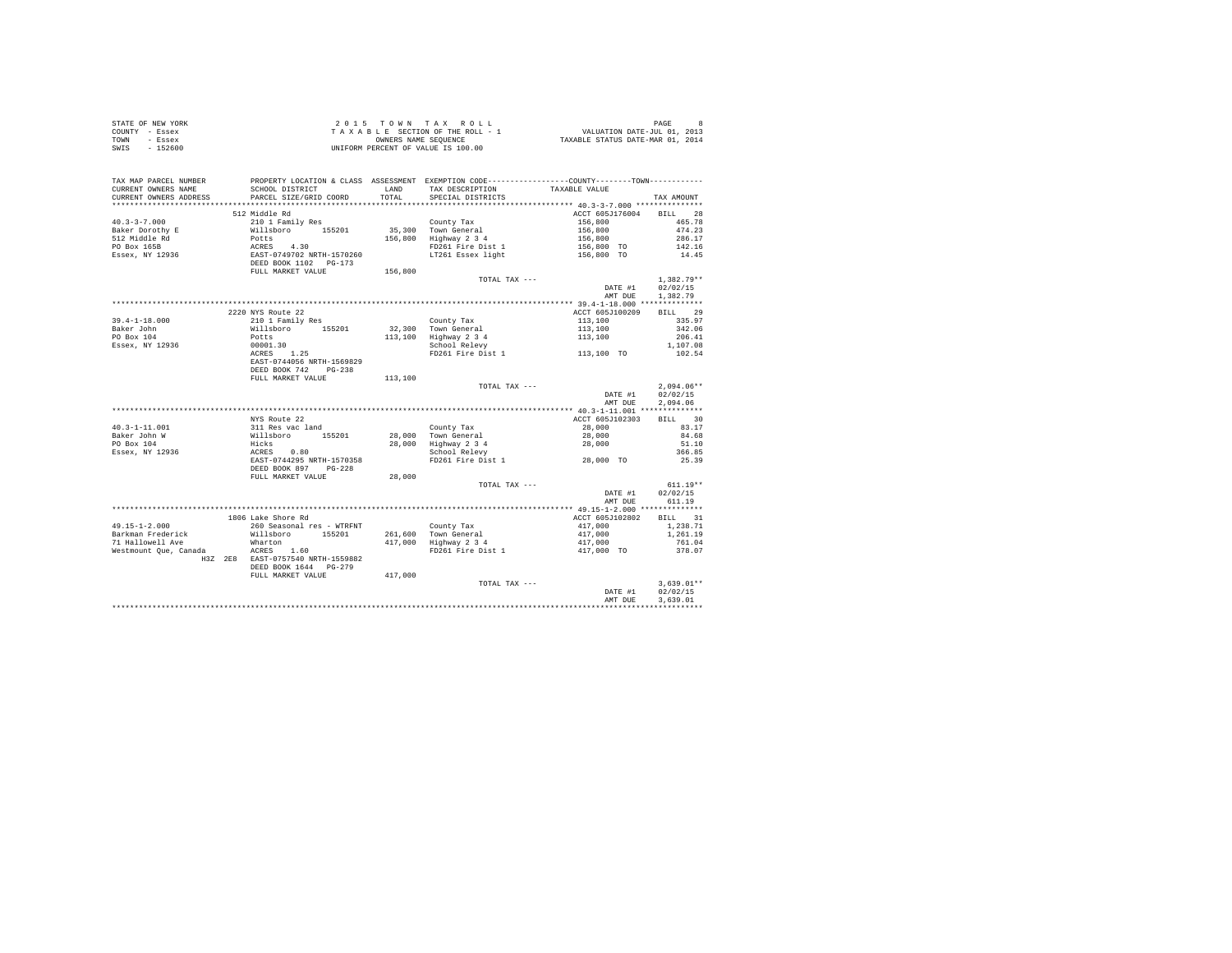| STATE OF NEW YORK | 2015 TOWN TAX ROLL                 | PAGE<br>$\alpha$                 |
|-------------------|------------------------------------|----------------------------------|
| COUNTY - Essex    | TAXABLE SECTION OF THE ROLL - 1    | VALUATION DATE-JUL 01, 2013      |
| TOWN<br>- Essex   | OWNERS NAME SEOUENCE               | TAXABLE STATUS DATE-MAR 01, 2014 |
| SWIS<br>- 152600  | UNIFORM PERCENT OF VALUE IS 100.00 |                                  |

| TAX MAP PARCEL NUMBER  |                                                                                                               |                      |                                              | PROPERTY LOCATION & CLASS ASSESSMENT EXEMPTION CODE----------------COUNTY-------TOWN---------- |              |
|------------------------|---------------------------------------------------------------------------------------------------------------|----------------------|----------------------------------------------|------------------------------------------------------------------------------------------------|--------------|
| CURRENT OWNERS NAME    | SCHOOL DISTRICT                                                                                               | LAND                 | TAX DESCRIPTION                              | TAXABLE VALUE                                                                                  |              |
| CURRENT OWNERS ADDRESS | PARCEL SIZE/GRID COORD                                                                                        | TOTAL                | SPECIAL DISTRICTS                            |                                                                                                | TAX AMOUNT   |
|                        | ************************************                                                                          | ******************** |                                              | ******************* 40.81-2-1.000 **************                                               |              |
|                        | 2175 Lake Shore Rd                                                                                            |                      |                                              | ACCT 605J102004 BILL 32                                                                        |              |
| $40.81 - 2 - 1.000$    | 210 1 Family Res                                                                                              |                      | County Tax                                   | 153,200                                                                                        | 455.08       |
| Barns Larry            |                                                                                                               |                      |                                              |                                                                                                | 463.34       |
| 124 Lighthouse Way     | Willsboro 155201<br>Potts                                                                                     |                      | 67,500 Town General<br>153,200 Highway 2 3 4 |                                                                                                | 279.60       |
| Essex, NY 12936        |                                                                                                               |                      | FD261 Fire Dist 1                            |                                                                                                | 138.90       |
|                        | ACRES 3.50<br>EAST-0757056 NRTH-1568550                                                                       |                      |                                              | 153,200<br>153,200<br>153,200 TO<br>153,200 TO                                                 |              |
|                        |                                                                                                               |                      | LT261 Essex light                            |                                                                                                | 14.11        |
|                        | DEED BOOK 973 PG-101                                                                                          |                      | WB261 Water B&I                              | 153,200 TO C                                                                                   | 42.14        |
|                        | FULL MARKET VALUE                                                                                             | 153,200              |                                              |                                                                                                |              |
|                        |                                                                                                               |                      | TOTAL TAX ---                                |                                                                                                | $1.393.17**$ |
|                        |                                                                                                               |                      |                                              | DATE #1                                                                                        | 02/02/15     |
|                        |                                                                                                               |                      |                                              | AMT DUE                                                                                        | 1,393.17     |
|                        |                                                                                                               |                      |                                              |                                                                                                |              |
|                        | 1535 Jersey St                                                                                                |                      |                                              | ACCT 605J103714 BILL 33                                                                        |              |
| $39.3 - 1 - 5.100$     | 210 1 Family Res                                                                                              |                      | County Tax                                   | 137,600                                                                                        | 408.74       |
| Barrett James P Jr     | Willsboro<br>155201                                                                                           |                      | 39,500 Town General                          | 137,600                                                                                        | 416.16       |
| Barrett Danielle M     |                                                                                                               |                      | 137,600 Highway 2 3 4                        | 137,600                                                                                        | 251.13       |
| PO Box 962             |                                                                                                               |                      | School Relevy                                |                                                                                                | 1,802.77     |
| Wainscott, NY 11975    | 5 Brookfield<br>ACRES 8.50<br>EAST-0725485 NRTH-1569994<br>DEED BOOK 1559 PG-314                              |                      |                                              | FD262 Fire Dist 2 137.600 TO                                                                   | 149.62       |
|                        |                                                                                                               |                      |                                              |                                                                                                |              |
|                        |                                                                                                               |                      |                                              |                                                                                                |              |
|                        | FULL MARKET VALUE                                                                                             | 137,600              |                                              |                                                                                                |              |
|                        |                                                                                                               |                      | TOTAL TAX ---                                |                                                                                                | $3.028.42**$ |
|                        |                                                                                                               |                      |                                              | DATE #1                                                                                        | 02/02/15     |
|                        |                                                                                                               |                      |                                              | AMT DUE                                                                                        | 3.028.42     |
|                        |                                                                                                               |                      |                                              |                                                                                                |              |
|                        | Jersey St                                                                                                     |                      |                                              | ACCT 605J193003                                                                                | BILL 34      |
|                        |                                                                                                               |                      | County Tax                                   | 27,400                                                                                         | 81.39        |
|                        |                                                                                                               |                      | 27,400 Town General                          | 27,400                                                                                         | 82.87        |
|                        |                                                                                                               |                      | 27,400 Highway 2 3 4                         | 27,400                                                                                         | 50.01        |
|                        |                                                                                                               |                      | School Relevy                                |                                                                                                | 358.99       |
| Wainscott, NY 11975    | EAST-0726283 NRTH-1568977                                                                                     |                      |                                              | FD262 Fire Dist 2 27,400 TO                                                                    | 29.79        |
|                        | DEED BOOK 1235 PG-237                                                                                         |                      |                                              |                                                                                                |              |
|                        | FULL MARKET VALUE                                                                                             |                      |                                              |                                                                                                |              |
|                        |                                                                                                               | 27,400               |                                              |                                                                                                |              |
|                        |                                                                                                               |                      | TOTAL TAX ---                                |                                                                                                | $603.05**$   |
|                        |                                                                                                               |                      |                                              | DATE #1                                                                                        | 02/02/15     |
|                        |                                                                                                               |                      |                                              | AMT DUE                                                                                        | 603.05       |
|                        |                                                                                                               |                      |                                              |                                                                                                |              |
|                        | Mason Rd                                                                                                      |                      |                                              | ACCT 605J103713                                                                                | BILL 35      |
| 48.1-1-10.000          | 321 Abandoned ag                                                                                              |                      | County Tax                                   | 16,200                                                                                         | 48.12        |
| Barrett James P Jr     | Westport<br>Westport<br>13 Brookfield<br>ACRES 30.00<br>EAST-0727290 NRTH-1566680<br>RER 1072790 NRTH-1566680 |                      | 16,200 Town General                          | 16,200                                                                                         | 49.00        |
| c/o Danielle Barrett   |                                                                                                               |                      | 16,200 Highway 2 3 4                         | 16,200                                                                                         | 29.57        |
| PO Box 962             |                                                                                                               |                      | School Relevy                                |                                                                                                | 266.63       |
| Wainscott, NY 11975    |                                                                                                               |                      |                                              | FD262 Fire Dist 2 16,200 TO                                                                    | 17.61        |
|                        | DEED BOOK 1243 PG-33                                                                                          |                      |                                              |                                                                                                |              |
|                        | FULL MARKET VALUE                                                                                             | 16,200               |                                              |                                                                                                |              |
|                        |                                                                                                               |                      | TOTAL TAX ---                                |                                                                                                | $410.93**$   |
|                        |                                                                                                               |                      |                                              | DATE #1                                                                                        | 02/02/15     |
|                        |                                                                                                               |                      |                                              |                                                                                                | 410.93       |
|                        |                                                                                                               |                      |                                              | AMT DUE<br>*********************************                                                   |              |
|                        |                                                                                                               |                      |                                              |                                                                                                |              |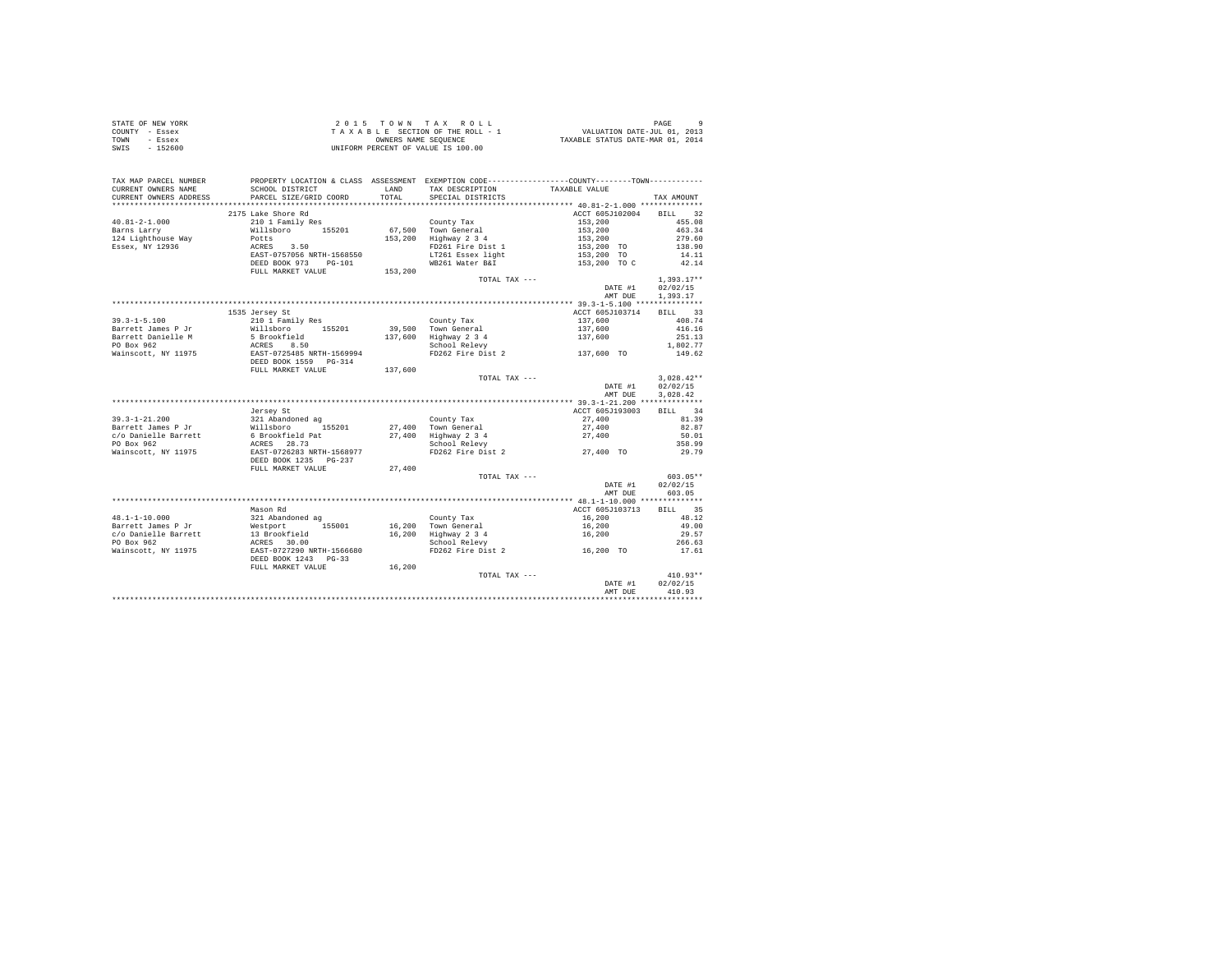| STATE OF NEW YORK | $2.0.15$ TOWN TAX ROLL             | 10<br>PAGE                       |
|-------------------|------------------------------------|----------------------------------|
| COUNTY - Essex    | TAXABLE SECTION OF THE ROLL - 1    | VALUATION DATE-JUL 01, 2013      |
| TOWN<br>- Essex   | OWNERS NAME SEOUENCE               | TAXABLE STATUS DATE-MAR 01, 2014 |
| $-152600$<br>SWIS | UNIFORM PERCENT OF VALUE IS 100.00 |                                  |

| 515 Walker Rd<br>ACCT 605J195008 BILL 36<br>240 Rural res<br>County Tax<br>328,400<br>975.52<br>County Tax<br>41,400 Town General<br>328,400<br>Willsboro 155201<br>993.22<br>328,400 Highway 2 3 4<br>14 Riverview Rd<br>2&3 Brookfield Pat<br>599.35<br>328,400<br>$328,400$ TO<br>Stuyvesant, NY 12173-2301 ACRES 10.41<br>FD262 Fire Dist 2<br>357.08<br>EAST-0735941 NRTH-1556051<br>LT262 Whallonsburg light<br>82.26<br>328,400 TO<br>DEED BOOK 1670 PG-15<br>328,400<br>FULL MARKET VALUE<br>$3,007.43**$<br>TOTAL TAX ---<br>02/02/15<br>DATE #1<br>3.007.43<br>AMT DUE<br>Orchard Ln<br>ACCT 605J104109<br>BILL 37<br>37.73<br>County Tax<br>12,700<br>10 Town General<br>12,700<br>38.41<br>12,700 Highway 2 3 4<br>12,700<br>12,700 TO<br>23.18<br>FD261 Fire Dist 1<br>11.51<br>LT261 Essex light<br>12,700 TO<br>947.95 MT<br>1.17<br>SR150 Return sewer rent<br>947.95<br>12,700 WR151 Return water rent-1<br>550.00 MT<br>FULL MARKET VALUE<br>550.00<br>TOTAL TAX ---<br>$1.609.95**$<br>02/02/15<br>DATE #1<br>AMT DUE<br>1,609.95<br>11 Orchard Ln<br>ACCT 605L102914<br>BILL 38<br>210 1 Family Res<br>189,400<br>562.62<br>County Tax<br>willsboro 155201<br>Potts 0.11<br>AGRES 0.11<br>ERST-0757324 NRTH-1571430<br>DEED BOOK 1177 PG-146<br>48,500 Town General<br>189,400 Highway 2 3 4<br>572.83<br>189,400<br>189,400<br>189,400 TO<br>345.66<br>FD261 Fire Dist 1<br>171.72<br>LT261 Essex light<br>17.45<br>189,400 TO<br>SR150 Return sewer rent<br>308.75 MT<br>308.75<br>85.00 MT<br>FULL MARKET VALUE 189,400 WR151 Return water rent-1<br>85.00<br>TOTAL TAX $---$<br>$2,064.03**$<br>DATE #1<br>02/02/15<br>2.064.03<br>AMT DUE<br>ACCT 605J104306<br>BILL 39<br>Ridge Way<br>$49.11 - 1 - 2.000$<br>116,800<br>346.96<br>311 Res vac land<br>County Tax<br>116,800 Town General<br>116,800<br>Bayne Sarah Collins<br>353.25<br>Bayne Nicholas A<br>116,800 Highway 2 3 4<br>116,800<br>213.17<br>854 Route 9D<br>FD261 Fire Dist 1<br>116,800 TO<br>105.90<br>Garrison, NY 10524<br>DEED BOOK 1731 PG-232<br>FULL MARKET VALUE<br>116,800<br>$1,019.28**$<br>TOTAL TAX ---<br>02/02/15<br>DATE #1<br>AMT DUE<br>1,019.28 | TAX MAP PARCEL NUMBER<br>CURRENT OWNERS NAME<br>CURRENT OWNERS ADDRESS | PROPERTY LOCATION & CLASS ASSESSMENT EXEMPTION CODE----------------COUNTY--------TOWN----------<br>SCHOOL DISTRICT<br>PARCEL SIZE/GRID COORD | LAND<br>TOTAL. | TAX DESCRIPTION<br>SPECIAL DISTRICTS | TAXABLE VALUE | TAX AMOUNT |
|--------------------------------------------------------------------------------------------------------------------------------------------------------------------------------------------------------------------------------------------------------------------------------------------------------------------------------------------------------------------------------------------------------------------------------------------------------------------------------------------------------------------------------------------------------------------------------------------------------------------------------------------------------------------------------------------------------------------------------------------------------------------------------------------------------------------------------------------------------------------------------------------------------------------------------------------------------------------------------------------------------------------------------------------------------------------------------------------------------------------------------------------------------------------------------------------------------------------------------------------------------------------------------------------------------------------------------------------------------------------------------------------------------------------------------------------------------------------------------------------------------------------------------------------------------------------------------------------------------------------------------------------------------------------------------------------------------------------------------------------------------------------------------------------------------------------------------------------------------------------------------------------------------------------------------------------------------------------------------------------------------------------------------------------------------------------------------------------------------------------------------------------------------------|------------------------------------------------------------------------|----------------------------------------------------------------------------------------------------------------------------------------------|----------------|--------------------------------------|---------------|------------|
|                                                                                                                                                                                                                                                                                                                                                                                                                                                                                                                                                                                                                                                                                                                                                                                                                                                                                                                                                                                                                                                                                                                                                                                                                                                                                                                                                                                                                                                                                                                                                                                                                                                                                                                                                                                                                                                                                                                                                                                                                                                                                                                                                              | ************************                                               |                                                                                                                                              |                |                                      |               |            |
|                                                                                                                                                                                                                                                                                                                                                                                                                                                                                                                                                                                                                                                                                                                                                                                                                                                                                                                                                                                                                                                                                                                                                                                                                                                                                                                                                                                                                                                                                                                                                                                                                                                                                                                                                                                                                                                                                                                                                                                                                                                                                                                                                              | $48.4 - 1 - 20.200$<br>Bateman Joanna Q                                |                                                                                                                                              |                |                                      |               |            |
|                                                                                                                                                                                                                                                                                                                                                                                                                                                                                                                                                                                                                                                                                                                                                                                                                                                                                                                                                                                                                                                                                                                                                                                                                                                                                                                                                                                                                                                                                                                                                                                                                                                                                                                                                                                                                                                                                                                                                                                                                                                                                                                                                              |                                                                        |                                                                                                                                              |                |                                      |               |            |
|                                                                                                                                                                                                                                                                                                                                                                                                                                                                                                                                                                                                                                                                                                                                                                                                                                                                                                                                                                                                                                                                                                                                                                                                                                                                                                                                                                                                                                                                                                                                                                                                                                                                                                                                                                                                                                                                                                                                                                                                                                                                                                                                                              |                                                                        |                                                                                                                                              |                |                                      |               |            |
|                                                                                                                                                                                                                                                                                                                                                                                                                                                                                                                                                                                                                                                                                                                                                                                                                                                                                                                                                                                                                                                                                                                                                                                                                                                                                                                                                                                                                                                                                                                                                                                                                                                                                                                                                                                                                                                                                                                                                                                                                                                                                                                                                              |                                                                        |                                                                                                                                              |                |                                      |               |            |
|                                                                                                                                                                                                                                                                                                                                                                                                                                                                                                                                                                                                                                                                                                                                                                                                                                                                                                                                                                                                                                                                                                                                                                                                                                                                                                                                                                                                                                                                                                                                                                                                                                                                                                                                                                                                                                                                                                                                                                                                                                                                                                                                                              |                                                                        |                                                                                                                                              |                |                                      |               |            |
|                                                                                                                                                                                                                                                                                                                                                                                                                                                                                                                                                                                                                                                                                                                                                                                                                                                                                                                                                                                                                                                                                                                                                                                                                                                                                                                                                                                                                                                                                                                                                                                                                                                                                                                                                                                                                                                                                                                                                                                                                                                                                                                                                              |                                                                        |                                                                                                                                              |                |                                      |               |            |
|                                                                                                                                                                                                                                                                                                                                                                                                                                                                                                                                                                                                                                                                                                                                                                                                                                                                                                                                                                                                                                                                                                                                                                                                                                                                                                                                                                                                                                                                                                                                                                                                                                                                                                                                                                                                                                                                                                                                                                                                                                                                                                                                                              |                                                                        |                                                                                                                                              |                |                                      |               |            |
|                                                                                                                                                                                                                                                                                                                                                                                                                                                                                                                                                                                                                                                                                                                                                                                                                                                                                                                                                                                                                                                                                                                                                                                                                                                                                                                                                                                                                                                                                                                                                                                                                                                                                                                                                                                                                                                                                                                                                                                                                                                                                                                                                              |                                                                        |                                                                                                                                              |                |                                      |               |            |
|                                                                                                                                                                                                                                                                                                                                                                                                                                                                                                                                                                                                                                                                                                                                                                                                                                                                                                                                                                                                                                                                                                                                                                                                                                                                                                                                                                                                                                                                                                                                                                                                                                                                                                                                                                                                                                                                                                                                                                                                                                                                                                                                                              |                                                                        |                                                                                                                                              |                |                                      |               |            |
|                                                                                                                                                                                                                                                                                                                                                                                                                                                                                                                                                                                                                                                                                                                                                                                                                                                                                                                                                                                                                                                                                                                                                                                                                                                                                                                                                                                                                                                                                                                                                                                                                                                                                                                                                                                                                                                                                                                                                                                                                                                                                                                                                              |                                                                        |                                                                                                                                              |                |                                      |               |            |
|                                                                                                                                                                                                                                                                                                                                                                                                                                                                                                                                                                                                                                                                                                                                                                                                                                                                                                                                                                                                                                                                                                                                                                                                                                                                                                                                                                                                                                                                                                                                                                                                                                                                                                                                                                                                                                                                                                                                                                                                                                                                                                                                                              |                                                                        |                                                                                                                                              |                |                                      |               |            |
|                                                                                                                                                                                                                                                                                                                                                                                                                                                                                                                                                                                                                                                                                                                                                                                                                                                                                                                                                                                                                                                                                                                                                                                                                                                                                                                                                                                                                                                                                                                                                                                                                                                                                                                                                                                                                                                                                                                                                                                                                                                                                                                                                              |                                                                        |                                                                                                                                              |                |                                      |               |            |
|                                                                                                                                                                                                                                                                                                                                                                                                                                                                                                                                                                                                                                                                                                                                                                                                                                                                                                                                                                                                                                                                                                                                                                                                                                                                                                                                                                                                                                                                                                                                                                                                                                                                                                                                                                                                                                                                                                                                                                                                                                                                                                                                                              |                                                                        |                                                                                                                                              |                |                                      |               |            |
|                                                                                                                                                                                                                                                                                                                                                                                                                                                                                                                                                                                                                                                                                                                                                                                                                                                                                                                                                                                                                                                                                                                                                                                                                                                                                                                                                                                                                                                                                                                                                                                                                                                                                                                                                                                                                                                                                                                                                                                                                                                                                                                                                              |                                                                        |                                                                                                                                              |                |                                      |               |            |
|                                                                                                                                                                                                                                                                                                                                                                                                                                                                                                                                                                                                                                                                                                                                                                                                                                                                                                                                                                                                                                                                                                                                                                                                                                                                                                                                                                                                                                                                                                                                                                                                                                                                                                                                                                                                                                                                                                                                                                                                                                                                                                                                                              |                                                                        |                                                                                                                                              |                |                                      |               |            |
|                                                                                                                                                                                                                                                                                                                                                                                                                                                                                                                                                                                                                                                                                                                                                                                                                                                                                                                                                                                                                                                                                                                                                                                                                                                                                                                                                                                                                                                                                                                                                                                                                                                                                                                                                                                                                                                                                                                                                                                                                                                                                                                                                              |                                                                        |                                                                                                                                              |                |                                      |               |            |
|                                                                                                                                                                                                                                                                                                                                                                                                                                                                                                                                                                                                                                                                                                                                                                                                                                                                                                                                                                                                                                                                                                                                                                                                                                                                                                                                                                                                                                                                                                                                                                                                                                                                                                                                                                                                                                                                                                                                                                                                                                                                                                                                                              |                                                                        |                                                                                                                                              |                |                                      |               |            |
|                                                                                                                                                                                                                                                                                                                                                                                                                                                                                                                                                                                                                                                                                                                                                                                                                                                                                                                                                                                                                                                                                                                                                                                                                                                                                                                                                                                                                                                                                                                                                                                                                                                                                                                                                                                                                                                                                                                                                                                                                                                                                                                                                              |                                                                        |                                                                                                                                              |                |                                      |               |            |
|                                                                                                                                                                                                                                                                                                                                                                                                                                                                                                                                                                                                                                                                                                                                                                                                                                                                                                                                                                                                                                                                                                                                                                                                                                                                                                                                                                                                                                                                                                                                                                                                                                                                                                                                                                                                                                                                                                                                                                                                                                                                                                                                                              |                                                                        |                                                                                                                                              |                |                                      |               |            |
|                                                                                                                                                                                                                                                                                                                                                                                                                                                                                                                                                                                                                                                                                                                                                                                                                                                                                                                                                                                                                                                                                                                                                                                                                                                                                                                                                                                                                                                                                                                                                                                                                                                                                                                                                                                                                                                                                                                                                                                                                                                                                                                                                              | $40.73 - 3 - 27.000$                                                   |                                                                                                                                              |                |                                      |               |            |
|                                                                                                                                                                                                                                                                                                                                                                                                                                                                                                                                                                                                                                                                                                                                                                                                                                                                                                                                                                                                                                                                                                                                                                                                                                                                                                                                                                                                                                                                                                                                                                                                                                                                                                                                                                                                                                                                                                                                                                                                                                                                                                                                                              | Battle Johnny C                                                        |                                                                                                                                              |                |                                      |               |            |
|                                                                                                                                                                                                                                                                                                                                                                                                                                                                                                                                                                                                                                                                                                                                                                                                                                                                                                                                                                                                                                                                                                                                                                                                                                                                                                                                                                                                                                                                                                                                                                                                                                                                                                                                                                                                                                                                                                                                                                                                                                                                                                                                                              | Battle Anke M                                                          |                                                                                                                                              |                |                                      |               |            |
|                                                                                                                                                                                                                                                                                                                                                                                                                                                                                                                                                                                                                                                                                                                                                                                                                                                                                                                                                                                                                                                                                                                                                                                                                                                                                                                                                                                                                                                                                                                                                                                                                                                                                                                                                                                                                                                                                                                                                                                                                                                                                                                                                              | 122 N Allen St                                                         |                                                                                                                                              |                |                                      |               |            |
|                                                                                                                                                                                                                                                                                                                                                                                                                                                                                                                                                                                                                                                                                                                                                                                                                                                                                                                                                                                                                                                                                                                                                                                                                                                                                                                                                                                                                                                                                                                                                                                                                                                                                                                                                                                                                                                                                                                                                                                                                                                                                                                                                              | Albany, NY 12203                                                       |                                                                                                                                              |                |                                      |               |            |
|                                                                                                                                                                                                                                                                                                                                                                                                                                                                                                                                                                                                                                                                                                                                                                                                                                                                                                                                                                                                                                                                                                                                                                                                                                                                                                                                                                                                                                                                                                                                                                                                                                                                                                                                                                                                                                                                                                                                                                                                                                                                                                                                                              |                                                                        |                                                                                                                                              |                |                                      |               |            |
|                                                                                                                                                                                                                                                                                                                                                                                                                                                                                                                                                                                                                                                                                                                                                                                                                                                                                                                                                                                                                                                                                                                                                                                                                                                                                                                                                                                                                                                                                                                                                                                                                                                                                                                                                                                                                                                                                                                                                                                                                                                                                                                                                              |                                                                        |                                                                                                                                              |                |                                      |               |            |
|                                                                                                                                                                                                                                                                                                                                                                                                                                                                                                                                                                                                                                                                                                                                                                                                                                                                                                                                                                                                                                                                                                                                                                                                                                                                                                                                                                                                                                                                                                                                                                                                                                                                                                                                                                                                                                                                                                                                                                                                                                                                                                                                                              |                                                                        |                                                                                                                                              |                |                                      |               |            |
|                                                                                                                                                                                                                                                                                                                                                                                                                                                                                                                                                                                                                                                                                                                                                                                                                                                                                                                                                                                                                                                                                                                                                                                                                                                                                                                                                                                                                                                                                                                                                                                                                                                                                                                                                                                                                                                                                                                                                                                                                                                                                                                                                              |                                                                        |                                                                                                                                              |                |                                      |               |            |
|                                                                                                                                                                                                                                                                                                                                                                                                                                                                                                                                                                                                                                                                                                                                                                                                                                                                                                                                                                                                                                                                                                                                                                                                                                                                                                                                                                                                                                                                                                                                                                                                                                                                                                                                                                                                                                                                                                                                                                                                                                                                                                                                                              |                                                                        |                                                                                                                                              |                |                                      |               |            |
|                                                                                                                                                                                                                                                                                                                                                                                                                                                                                                                                                                                                                                                                                                                                                                                                                                                                                                                                                                                                                                                                                                                                                                                                                                                                                                                                                                                                                                                                                                                                                                                                                                                                                                                                                                                                                                                                                                                                                                                                                                                                                                                                                              |                                                                        |                                                                                                                                              |                |                                      |               |            |
|                                                                                                                                                                                                                                                                                                                                                                                                                                                                                                                                                                                                                                                                                                                                                                                                                                                                                                                                                                                                                                                                                                                                                                                                                                                                                                                                                                                                                                                                                                                                                                                                                                                                                                                                                                                                                                                                                                                                                                                                                                                                                                                                                              |                                                                        |                                                                                                                                              |                |                                      |               |            |
|                                                                                                                                                                                                                                                                                                                                                                                                                                                                                                                                                                                                                                                                                                                                                                                                                                                                                                                                                                                                                                                                                                                                                                                                                                                                                                                                                                                                                                                                                                                                                                                                                                                                                                                                                                                                                                                                                                                                                                                                                                                                                                                                                              |                                                                        |                                                                                                                                              |                |                                      |               |            |
|                                                                                                                                                                                                                                                                                                                                                                                                                                                                                                                                                                                                                                                                                                                                                                                                                                                                                                                                                                                                                                                                                                                                                                                                                                                                                                                                                                                                                                                                                                                                                                                                                                                                                                                                                                                                                                                                                                                                                                                                                                                                                                                                                              |                                                                        |                                                                                                                                              |                |                                      |               |            |
|                                                                                                                                                                                                                                                                                                                                                                                                                                                                                                                                                                                                                                                                                                                                                                                                                                                                                                                                                                                                                                                                                                                                                                                                                                                                                                                                                                                                                                                                                                                                                                                                                                                                                                                                                                                                                                                                                                                                                                                                                                                                                                                                                              |                                                                        |                                                                                                                                              |                |                                      |               |            |
|                                                                                                                                                                                                                                                                                                                                                                                                                                                                                                                                                                                                                                                                                                                                                                                                                                                                                                                                                                                                                                                                                                                                                                                                                                                                                                                                                                                                                                                                                                                                                                                                                                                                                                                                                                                                                                                                                                                                                                                                                                                                                                                                                              |                                                                        |                                                                                                                                              |                |                                      |               |            |
|                                                                                                                                                                                                                                                                                                                                                                                                                                                                                                                                                                                                                                                                                                                                                                                                                                                                                                                                                                                                                                                                                                                                                                                                                                                                                                                                                                                                                                                                                                                                                                                                                                                                                                                                                                                                                                                                                                                                                                                                                                                                                                                                                              |                                                                        |                                                                                                                                              |                |                                      |               |            |
|                                                                                                                                                                                                                                                                                                                                                                                                                                                                                                                                                                                                                                                                                                                                                                                                                                                                                                                                                                                                                                                                                                                                                                                                                                                                                                                                                                                                                                                                                                                                                                                                                                                                                                                                                                                                                                                                                                                                                                                                                                                                                                                                                              |                                                                        |                                                                                                                                              |                |                                      |               |            |
|                                                                                                                                                                                                                                                                                                                                                                                                                                                                                                                                                                                                                                                                                                                                                                                                                                                                                                                                                                                                                                                                                                                                                                                                                                                                                                                                                                                                                                                                                                                                                                                                                                                                                                                                                                                                                                                                                                                                                                                                                                                                                                                                                              |                                                                        |                                                                                                                                              |                |                                      |               |            |
|                                                                                                                                                                                                                                                                                                                                                                                                                                                                                                                                                                                                                                                                                                                                                                                                                                                                                                                                                                                                                                                                                                                                                                                                                                                                                                                                                                                                                                                                                                                                                                                                                                                                                                                                                                                                                                                                                                                                                                                                                                                                                                                                                              |                                                                        |                                                                                                                                              |                |                                      |               |            |
|                                                                                                                                                                                                                                                                                                                                                                                                                                                                                                                                                                                                                                                                                                                                                                                                                                                                                                                                                                                                                                                                                                                                                                                                                                                                                                                                                                                                                                                                                                                                                                                                                                                                                                                                                                                                                                                                                                                                                                                                                                                                                                                                                              |                                                                        |                                                                                                                                              |                |                                      |               |            |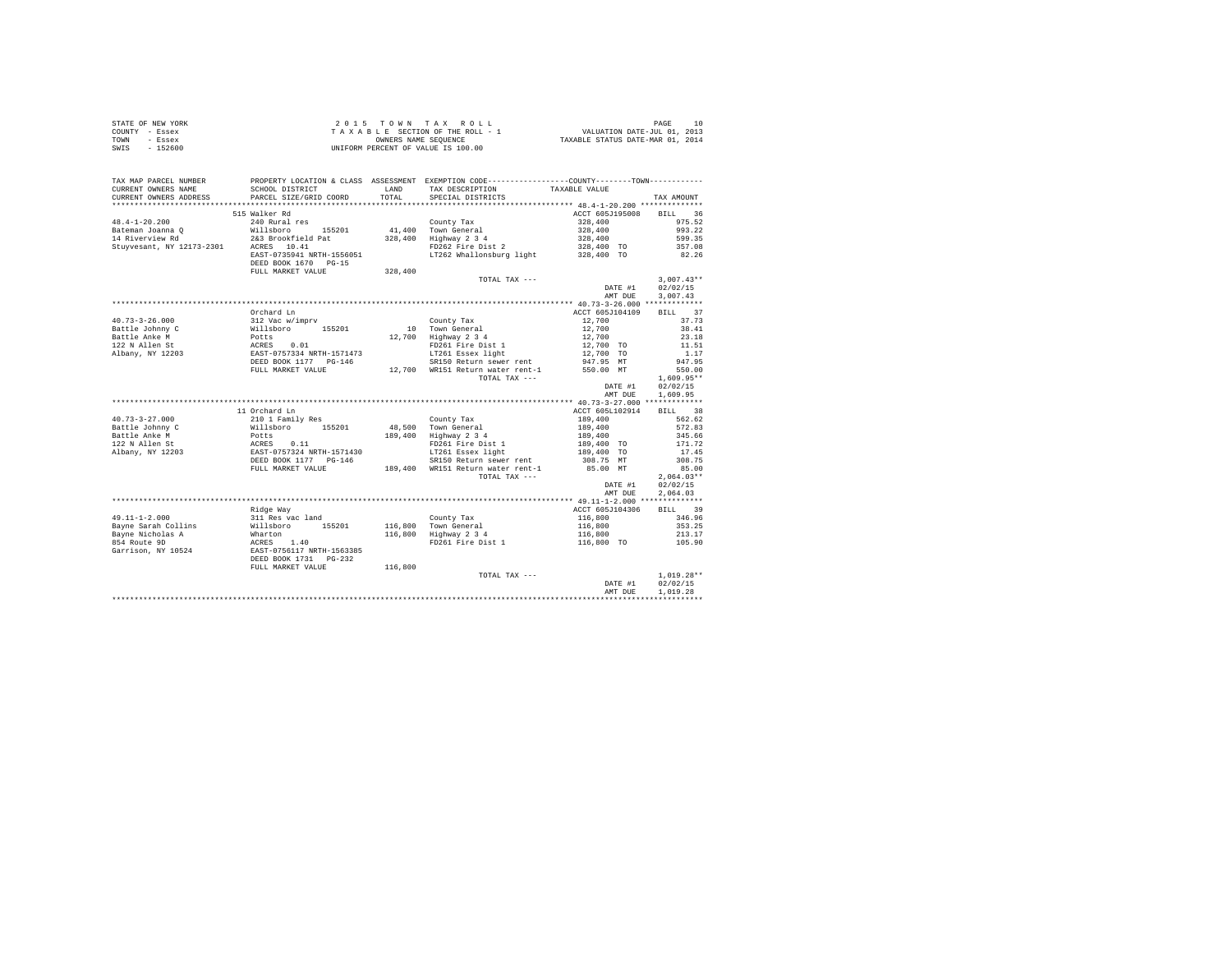| COUNTY - Essex<br>TOWN<br>- Essex      | T A X A B L E SECTION OF THE ROLL - :<br>OWNERS NAME SEQUENCE<br>UNIFORM PERCENT OF VALUE IS 100.00                                                         |         |                                                                                                |                                             |                      |
|----------------------------------------|-------------------------------------------------------------------------------------------------------------------------------------------------------------|---------|------------------------------------------------------------------------------------------------|---------------------------------------------|----------------------|
| $-152600$<br>SWIS                      |                                                                                                                                                             |         |                                                                                                |                                             |                      |
|                                        |                                                                                                                                                             |         |                                                                                                |                                             |                      |
|                                        |                                                                                                                                                             |         |                                                                                                |                                             |                      |
| TAX MAP PARCEL NUMBER                  |                                                                                                                                                             |         | PROPERTY LOCATION & CLASS ASSESSMENT EXEMPTION CODE----------------COUNTY-------TOWN---------- |                                             |                      |
| CURRENT OWNERS NAME                    | SCHOOL DISTRICT                                                                                                                                             | LAND    | TAX DESCRIPTION TAXABLE VALUE                                                                  |                                             |                      |
| CURRENT OWNERS ADDRESS                 | PARCEL SIZE/GRID COORD                                                                                                                                      | TOTAL   | SPECIAL DISTRICTS                                                                              |                                             | TAX AMOUNT           |
|                                        |                                                                                                                                                             |         |                                                                                                |                                             |                      |
|                                        | 102 Ridge Way                                                                                                                                               |         |                                                                                                | ACCT 605J104307                             | BILL 40              |
| $49.11 - 1 - 3.000$                    | 260 Seasonal res                                                                                                                                            |         | County Tax                                                                                     | 181,200                                     | 538.26               |
| Bayne Sarah Collins                    |                                                                                                                                                             |         | 62,400 Town General                                                                            |                                             |                      |
| Bayne Nicholas A                       |                                                                                                                                                             |         | 62,400 Town General<br>181,200 Highway 2 3 4                                                   |                                             |                      |
| 854 Route 9D                           | Willsboro 155201<br>Wharton<br>ACRES 0.60<br>EAST-0756117 NRTH-1563227<br>DEED BOOK 1731 PG-228                                                             |         |                                                                                                |                                             |                      |
| Garrison, NY 10524                     |                                                                                                                                                             |         |                                                                                                |                                             |                      |
|                                        |                                                                                                                                                             |         |                                                                                                |                                             |                      |
|                                        | FULL MARKET VALUE                                                                                                                                           | 181,200 | TOTAL TAX ---                                                                                  |                                             | $1.581.28**$         |
|                                        |                                                                                                                                                             |         |                                                                                                | DATE #1                                     | 02/02/15             |
|                                        |                                                                                                                                                             |         |                                                                                                | AMT DUE                                     | 1,581.28             |
|                                        |                                                                                                                                                             |         |                                                                                                |                                             |                      |
|                                        | 149 Albee Ln                                                                                                                                                |         |                                                                                                | ACCT 605J100114                             | BILL 41              |
| 49.15-3-11.000                         | 210 1 Family Res - WTRFNT                                                                                                                                   |         |                                                                                                |                                             | 1,527.44             |
| Bechta Donald J                        |                                                                                                                                                             |         |                                                                                                |                                             | 1,555.16             |
| Bechta Carol M                         |                                                                                                                                                             |         |                                                                                                |                                             | 938.44<br>559.11     |
| 149 Albee Ln                           |                                                                                                                                                             |         | County Tax<br>313,700 Town General<br>514,200 Highway 2 3 4<br>FD262 Fire Dist 2               | 514,200<br>514,200<br>514,200<br>514,200 TO |                      |
| Essex, NY 12936                        |                                                                                                                                                             |         |                                                                                                |                                             |                      |
|                                        |                                                                                                                                                             |         |                                                                                                |                                             |                      |
|                                        |                                                                                                                                                             |         |                                                                                                |                                             |                      |
|                                        | XIV I Family Res * Wiking<br>Willsboro 155201<br>1304/157 Agreement<br>ACRES 1.30<br>EAST-0760557 NRTH-1556560<br>DEED BOOK 931 PG-116<br>PULL MARKET VALUE | 514,200 |                                                                                                |                                             |                      |
|                                        |                                                                                                                                                             |         | TOTAL TAX ---                                                                                  |                                             | $4.580.15**$         |
|                                        |                                                                                                                                                             |         |                                                                                                | DATE #1<br>AMT DUE                          | 02/02/15<br>4,580.15 |
|                                        |                                                                                                                                                             |         |                                                                                                |                                             |                      |
|                                        | 395 Cook Rd                                                                                                                                                 |         |                                                                                                | ACCT 605J181001                             | BILL 42              |
| $48.4 - 1 - 8.120$                     |                                                                                                                                                             |         |                                                                                                |                                             | 128.92               |
|                                        | 240 Rural res<br>Willsboro 155201                                                                                                                           |         |                                                                                                |                                             | 131.26               |
| Benway Danny A<br>705 Carlton Rd       |                                                                                                                                                             |         | County Tax<br>35,000 Town General<br>43,400 Highway 2 3 4<br>School Relevy                     | $43,400$<br>$43,400$<br>$43,400$            | 79.21                |
| Clifton Park, NY 12065                 | Wharton<br>ACRES 20.00                                                                                                                                      |         |                                                                                                |                                             | 568.61               |
|                                        | EAST-0743698 NRTH-1560244                                                                                                                                   |         | FD262 Fire Dist 2                                                                              | 43,400 TO                                   | 47.19                |
|                                        | DEED BOOK 1150 PG-151                                                                                                                                       |         | LT262 Whallonsburg light                                                                       | 43,400 TO                                   | 10.87                |
|                                        | FULL MARKET VALUE                                                                                                                                           | 43,400  |                                                                                                |                                             |                      |
|                                        |                                                                                                                                                             |         | TOTAL TAX ---                                                                                  |                                             | $966.06**$           |
|                                        |                                                                                                                                                             |         |                                                                                                | DATE #1                                     | 02/02/15             |
|                                        |                                                                                                                                                             |         |                                                                                                | AMT DUE                                     | 966.06               |
|                                        |                                                                                                                                                             |         |                                                                                                |                                             |                      |
| $49.69 - 2 - 1.000$                    | 889 Whallons Bay Rd<br>210 1 Family Res                                                                                                                     |         |                                                                                                | ACCT 605J102010                             | BILL 43<br>177.64    |
| Benway Eugene                          |                                                                                                                                                             |         |                                                                                                | 59,800<br>59,800                            | 180.86               |
|                                        |                                                                                                                                                             |         |                                                                                                | 59,800                                      | 109.14               |
| 889 Whallons Bay Rd<br>Essex, NY 12936 |                                                                                                                                                             |         |                                                                                                | 59,800 TO                                   | 65.02                |
|                                        |                                                                                                                                                             |         |                                                                                                | 59,800 TO                                   | 14.98                |
|                                        |                                                                                                                                                             |         |                                                                                                |                                             |                      |
|                                        | FULL MARKET VALUE                                                                                                                                           | 59,800  |                                                                                                |                                             |                      |
|                                        |                                                                                                                                                             |         | TOTAL TAX ---                                                                                  |                                             | $547.64**$           |
|                                        |                                                                                                                                                             |         |                                                                                                | DATE #1                                     | 02/02/15             |
|                                        |                                                                                                                                                             |         |                                                                                                | AMT DUE                                     | 547.64               |
|                                        |                                                                                                                                                             |         |                                                                                                |                                             |                      |

STATE OF NEW YORK 2 0 1 5 T O W N T A X R O L L PAGE 11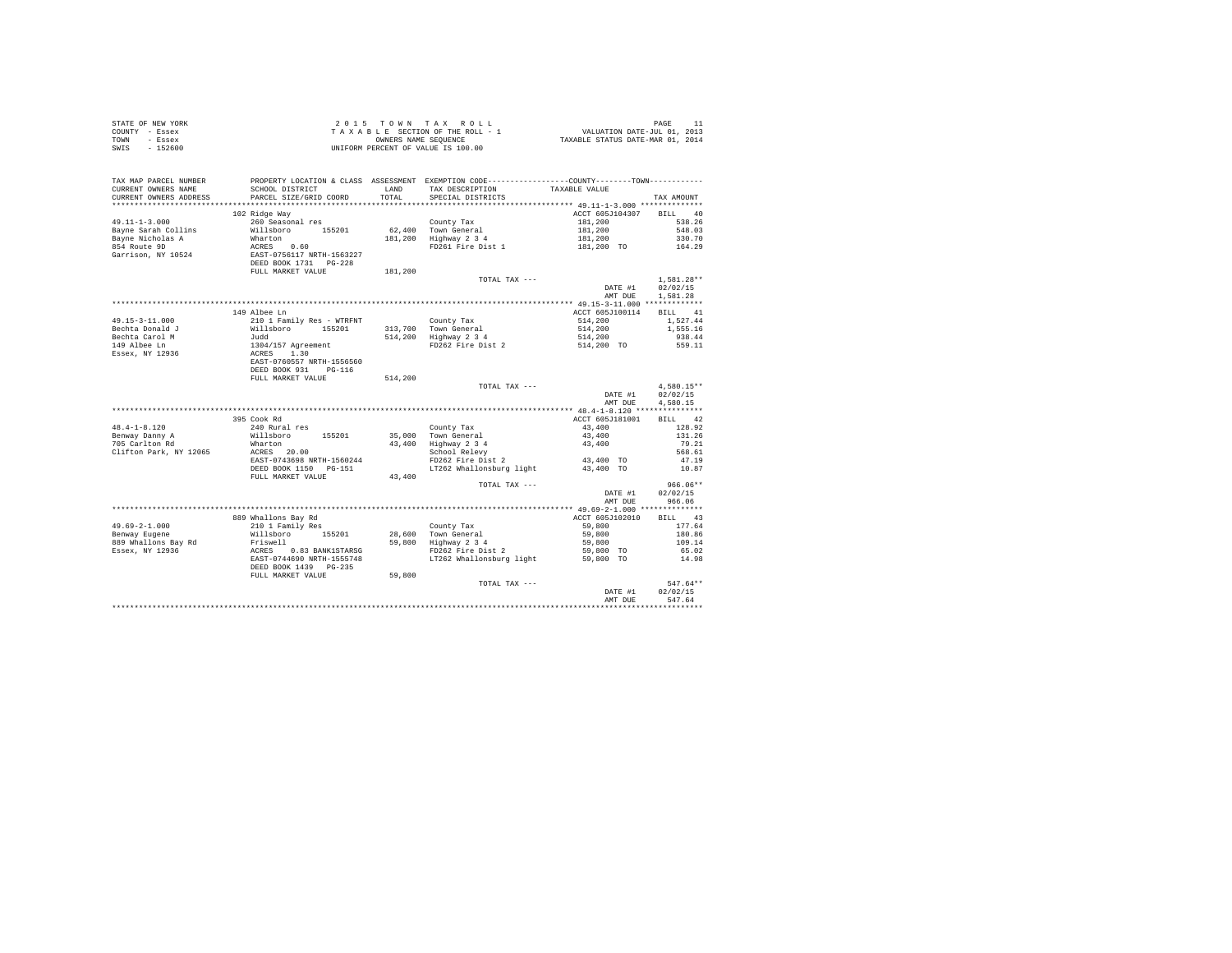| STATE OF NEW YORK | 2015 TOWN TAX ROLL                 | PAGE                             |
|-------------------|------------------------------------|----------------------------------|
| COUNTY - Essex    | TAXABLE SECTION OF THE ROLL - 1    | VALUATION DATE-JUL 01, 2013      |
| TOWN<br>- Essex   | OWNERS NAME SEOUENCE               | TAXABLE STATUS DATE-MAR 01, 2014 |
| SWIS<br>- 152600  | UNIFORM PERCENT OF VALUE IS 100.00 |                                  |

| TAX MAP PARCEL NUMBER<br>CURRENT OWNERS NAME | SCHOOL DISTRICT                                                    | LAND    | PROPERTY LOCATION & CLASS ASSESSMENT EXEMPTION CODE---------------COUNTY-------TOWN---------<br>TAX DESCRIPTION | TAXABLE VALUE                 |                  |
|----------------------------------------------|--------------------------------------------------------------------|---------|-----------------------------------------------------------------------------------------------------------------|-------------------------------|------------------|
| CURRENT OWNERS ADDRESS                       | PARCEL SIZE/GRID COORD                                             | TOTAL   | SPECIAL DISTRICTS                                                                                               |                               | TAX AMOUNT       |
| ********************                         | ************************                                           |         |                                                                                                                 |                               |                  |
|                                              | 126 School St                                                      |         |                                                                                                                 | ACCT 605J102414 BILL 44       |                  |
| $40.3 - 3 - 19.000$                          | 281 Multiple res                                                   |         | County Tax                                                                                                      | 88,000                        | 261.41           |
| Benway Gerald E                              | Willsboro 155201                                                   |         | 57.000 Town General                                                                                             | 88,000                        | 266.15           |
| 112 School St                                | Potts                                                              |         | 88,000 Highway 2 3 4                                                                                            | 88,000                        | 160.60           |
| Essex, NY 12936                              | ACRES 6.00                                                         |         | School Relevy                                                                                                   |                               | 778.22           |
|                                              | EAST-0753360 NRTH-1568078                                          |         | FD261 Fire Dist 1                                                                                               | 88,000 TO                     | 79.79            |
|                                              | DEED BOOK 1535 PG-314                                              |         | LT261 Essex light                                                                                               | 88,000 TO                     | 8.11             |
|                                              | FULL MARKET VALUE                                                  | 88,000  |                                                                                                                 |                               |                  |
|                                              |                                                                    |         | TOTAL TAX ---                                                                                                   |                               | $1,554.28**$     |
|                                              |                                                                    |         |                                                                                                                 | DATE #1                       | 02/02/15         |
|                                              |                                                                    |         |                                                                                                                 | AMT DUE                       | 1,554.28         |
|                                              | 1849 NYS Route 22                                                  |         |                                                                                                                 | ACCT 605J190003               | BILL 45          |
|                                              |                                                                    |         |                                                                                                                 |                               |                  |
| $49.1 - 1 - 37.120$                          | 210 1 Family Res                                                   |         | County Tax                                                                                                      | 159,000<br>159,000<br>159,000 | 472.31<br>480.88 |
| Benway Jeffrey J                             | Willsboro 155201                                                   |         | 33,300 Town General<br>159,000 Highway 2 3 4                                                                    |                               |                  |
| 1849 NYS Rte 22                              |                                                                    |         |                                                                                                                 |                               | 290.18           |
| Essex, NY 12936                              | Wharton 159<br>ACRES 2.29 BANK1STARSG<br>EAST-0744713 NRTH-1561253 |         | FD262 Fire Dist 2                                                                                               | 159,000 TO                    | 172.89<br>39.83  |
|                                              | DEED BOOK 1251 PG-154                                              |         | LT262 Whallonsburg light 159,000 TO                                                                             |                               |                  |
|                                              | FULL MARKET VALUE                                                  | 159,000 |                                                                                                                 |                               |                  |
|                                              |                                                                    |         | TOTAL TAX ---                                                                                                   |                               | $1.456.09**$     |
|                                              |                                                                    |         |                                                                                                                 | DATE #1                       | 02/02/15         |
|                                              |                                                                    |         |                                                                                                                 | AMT DUE                       | 1,456.09         |
|                                              |                                                                    |         |                                                                                                                 |                               |                  |
|                                              | 1855 NYS Route 22                                                  |         |                                                                                                                 | ACCT 605J188001               | BILL 46          |
| $49.1 - 1 - 37.200$                          | 433 Auto body                                                      |         | County Tax                                                                                                      | 105,700                       | 313.98           |
| Benway Jeffrey J                             |                                                                    |         |                                                                                                                 |                               | 319.68           |
| 1849 NYS Rte 22                              | Willsboro 155201<br>Wharton                                        |         | 29,500 Town General<br>105,700 Highway 2 3 4                                                                    | 105,700<br>105,700            | 192.91           |
| Essex, NY 12936                              | Wharton<br>ACRES 2.87                                              |         | School Relevy                                                                                                   |                               | 1,384.84         |
|                                              | EAST-0744642 NRTH-1561482                                          |         | FD262 Fire Dist 2                                                                                               | 105,700 TO                    | 114.93           |
|                                              | DEED BOOK 1251    PG-157                                           |         | LT262 Whallonsburg light                                                                                        | 105,700 TO                    | 26.48            |
|                                              | FULL MARKET VALUE 105,700                                          |         |                                                                                                                 |                               |                  |
|                                              |                                                                    |         | TOTAL TAX ---                                                                                                   |                               | $2,352.82**$     |
|                                              |                                                                    |         |                                                                                                                 | DATE #1                       | 02/02/15         |
|                                              |                                                                    |         |                                                                                                                 | AMT DUE                       | 2,352.82         |
|                                              |                                                                    |         |                                                                                                                 |                               |                  |
|                                              | 400 Leaning Rd                                                     |         |                                                                                                                 | ACCT 605J177001               | BILL 47          |
| $39.4 - 1 - 34.000$                          | 270 Mfg housing                                                    |         | County Tax                                                                                                      | 37,200                        | 110.50           |
| Benway Thomas R                              | Willsboro 155201                                                   |         | 32,100 Town General                                                                                             | 37,200                        | 112.51           |
| 592 Fairfield Rd                             | Potts                                                              |         | 37,200 Highway 2 3 4                                                                                            | 37,200                        | 67.89            |
| Wayne, NJ 07470                              | ACRES 1.10<br>EAST-0742748 NRTH-1568917                            |         | FD261 Fire Dist 1                                                                                               | 37,200 TO                     | 33.73            |
|                                              |                                                                    |         |                                                                                                                 |                               |                  |
|                                              | DEED BOOK 957<br>$PG-307$                                          |         |                                                                                                                 |                               |                  |
|                                              | FULL MARKET VALUE                                                  | 37,200  |                                                                                                                 |                               |                  |
|                                              |                                                                    |         | TOTAL TAX ---                                                                                                   |                               | $324.63**$       |
|                                              |                                                                    |         |                                                                                                                 | DATE #1                       | 02/02/15         |
|                                              |                                                                    |         |                                                                                                                 | AMT DUE                       | 324.63           |
|                                              |                                                                    |         |                                                                                                                 |                               |                  |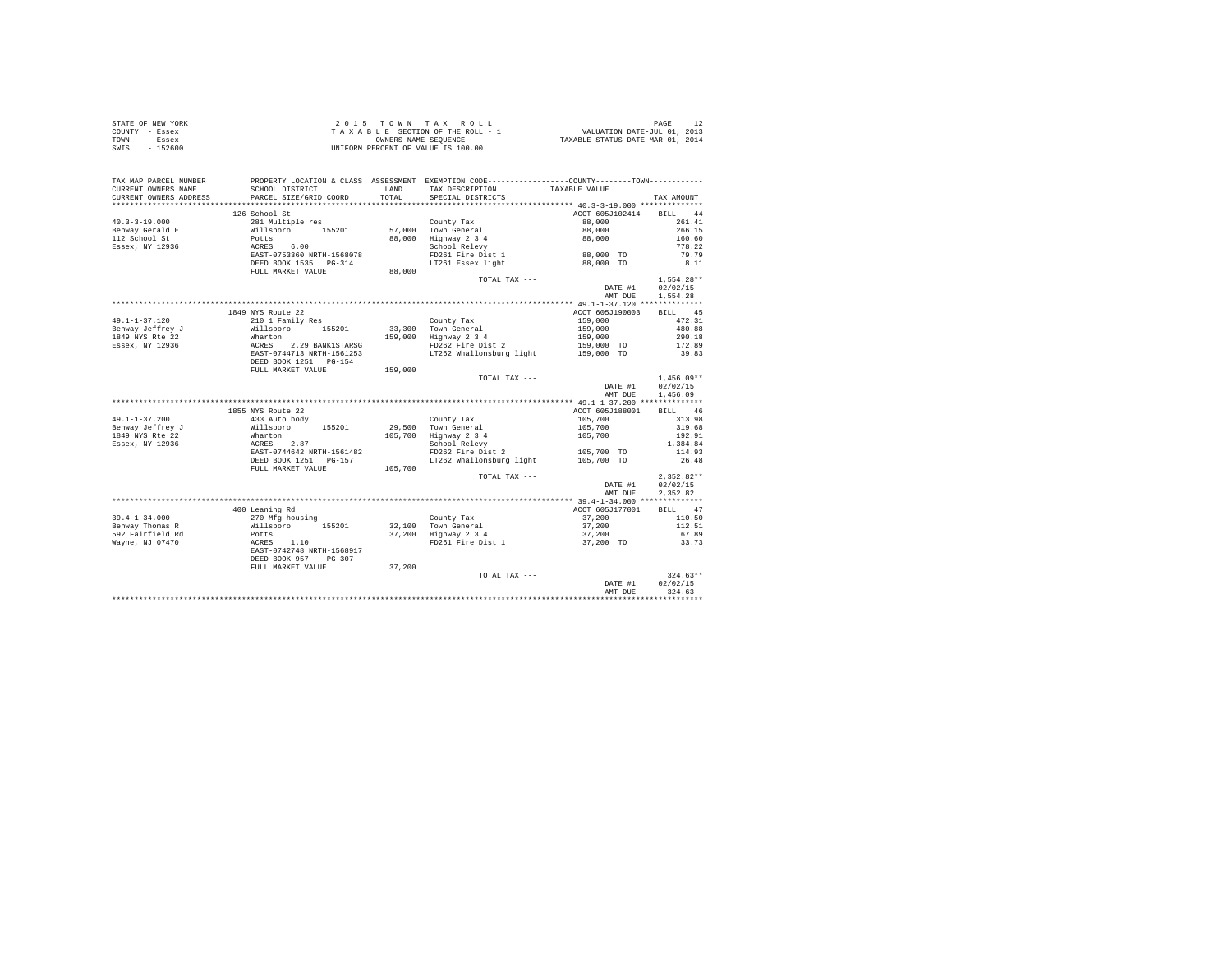| STATE OF NEW YORK | 2015 TOWN TAX ROLL                 | PAGE                             |
|-------------------|------------------------------------|----------------------------------|
| COUNTY - Essex    | TAXABLE SECTION OF THE ROLL - 1    | VALUATION DATE-JUL 01, 2013      |
| TOWN<br>- Essex   | OWNERS NAME SEOUENCE               | TAXABLE STATUS DATE-MAR 01, 2014 |
| SWIS<br>$-152600$ | UNIFORM PERCENT OF VALUE IS 100.00 |                                  |

| TAX MAP PARCEL NUMBER                       | PROPERTY LOCATION & CLASS ASSESSMENT EXEMPTION CODE---------------COUNTY-------TOWN---------- |         |                                       |                            |                     |
|---------------------------------------------|-----------------------------------------------------------------------------------------------|---------|---------------------------------------|----------------------------|---------------------|
| CURRENT OWNERS NAME                         | SCHOOL DISTRICT                                                                               | LAND    | TAX DESCRIPTION TAXABLE VALUE         |                            |                     |
| CURRENT OWNERS ADDRESS                      | PARCEL SIZE/GRID COORD                                                                        | TOTAL.  | SPECIAL DISTRICTS                     |                            | TAX AMOUNT          |
|                                             |                                                                                               |         |                                       |                            |                     |
|                                             | NYS Route 22                                                                                  |         |                                       | ACCT 605J100405            | BTLL<br>48          |
| $39.4 - 1 - 26.000$                         | 105 Vac farmland                                                                              |         | AG DIST C 41720                       | 26,359                     | 26,359              |
| Bigelow Dale A                              | Willsboro<br>155201                                                                           |         | 34,200 County Tax                     | 7.841                      | 23.29               |
| Bigelow Jennifer L Potts                    |                                                                                               |         | 34.200 Town General                   | 7,841                      | 23.71               |
| 38 Coonrod Rd                               | ACRES 28.50<br>EAST-0743272 NRTH-1568053                                                      |         | Highway 2 3 4                         | 7.841                      | 14.31               |
| Willsboro, NY 12996                         |                                                                                               |         | School Relevy                         |                            | 102.73              |
|                                             | DEED BOOK 1280 PG-216                                                                         |         | FD261 Fire Dist 1 34.200 TO           |                            | 31.01               |
| MAY BE SUBJECT TO PAYMENT                   | FULL MARKET VALUE                                                                             | 34,200  |                                       |                            |                     |
| UNDER AGDIST LAW TIL 2018                   |                                                                                               |         |                                       |                            |                     |
|                                             |                                                                                               |         | TOTAL TAX ---                         |                            | 195.05**            |
|                                             |                                                                                               |         |                                       |                            | DATE #1 02/02/15    |
|                                             |                                                                                               |         |                                       | AMT DUE                    | 195.05              |
|                                             |                                                                                               |         |                                       |                            |                     |
|                                             | NYS Route 22                                                                                  |         |                                       | ACCT 605J100414            | BILL 49             |
| $40.3 - 1 - 10.003$                         | 105 Vac farmland                                                                              |         | AG DIST C 41720                       | 52,309                     | 52,309              |
| Bigelow Dale A                              | Willsboro                                                                                     |         | 155201 91,900 County Tax              | 39,591                     | 117.61              |
| Bigelow Jennifer L                          | Potts<br>ACRES 75.30                                                                          |         | 91.900 Town General                   | 39,591                     | 119.74              |
| 38 Coonrod Rd                               |                                                                                               |         | Highway 2 3 4                         | 39,591                     | 72.26               |
| Willsboro, NY 12996                         | EAST-0746552 NRTH-1568732                                                                     |         | School Relevy                         |                            | 518.70              |
|                                             | DEED BOOK 1280 PG-216                                                                         |         | FD261 Fire Dist 1 91.900 TO           |                            | 83.32               |
| MAY BE SUBJECT TO PAYMENT                   | FULL MARKET VALUE                                                                             | 91,900  |                                       |                            |                     |
| UNDER AGDIST LAW TIL 2018                   |                                                                                               |         |                                       |                            |                     |
|                                             |                                                                                               |         | TOTAL TAX ---                         |                            | $911.63**$          |
|                                             |                                                                                               |         |                                       |                            | DATE #1 02/02/15    |
|                                             |                                                                                               |         |                                       | AMT DUE                    | 911.63              |
|                                             |                                                                                               |         |                                       |                            |                     |
|                                             | 2098 NYS Route 22<br>112 Dairy farm                                                           |         |                                       | ACCT 605J100502            | 50<br>BTLL.         |
| $49.1 - 1 - 1.000$<br>Bigelow Dale A        |                                                                                               |         | AG DIST C 41720<br>234,400 County Tax | 119,049 119,049<br>201,951 | 599.90              |
| Bigelow Jennifer L Potts                    | Willsboro<br>155201                                                                           |         | 321,000 Town General                  | 201.951                    | 610.79              |
| 38 Coonrod Rd                               |                                                                                               |         |                                       | 201,951                    | 368.57              |
| Willsboro, NY 12996                         | 153ac<br>ACRES 146.70                                                                         |         | Highway 2 3 4<br>School Relevy        |                            | 2.645.86            |
|                                             | EAST-0744633 NRTH-1566872                                                                     |         | FD261 Fire Dist 1 321,000 TO          |                            | 291.04              |
| MAY BE SUBJECT TO PAYMENT                   | DEED BOOK 1266 PG-286                                                                         |         |                                       |                            |                     |
| UNDER AGDIST LAW TIL 2018 FULL MARKET VALUE |                                                                                               | 321,000 |                                       |                            |                     |
|                                             |                                                                                               |         | TOTAL TAX ---                         |                            | $4.516.16**$        |
|                                             |                                                                                               |         |                                       |                            | 02/02/15<br>DATE #1 |
|                                             |                                                                                               |         |                                       | AMT DUE                    | 4,516.16            |
|                                             |                                                                                               |         |                                       |                            |                     |
|                                             |                                                                                               |         |                                       |                            |                     |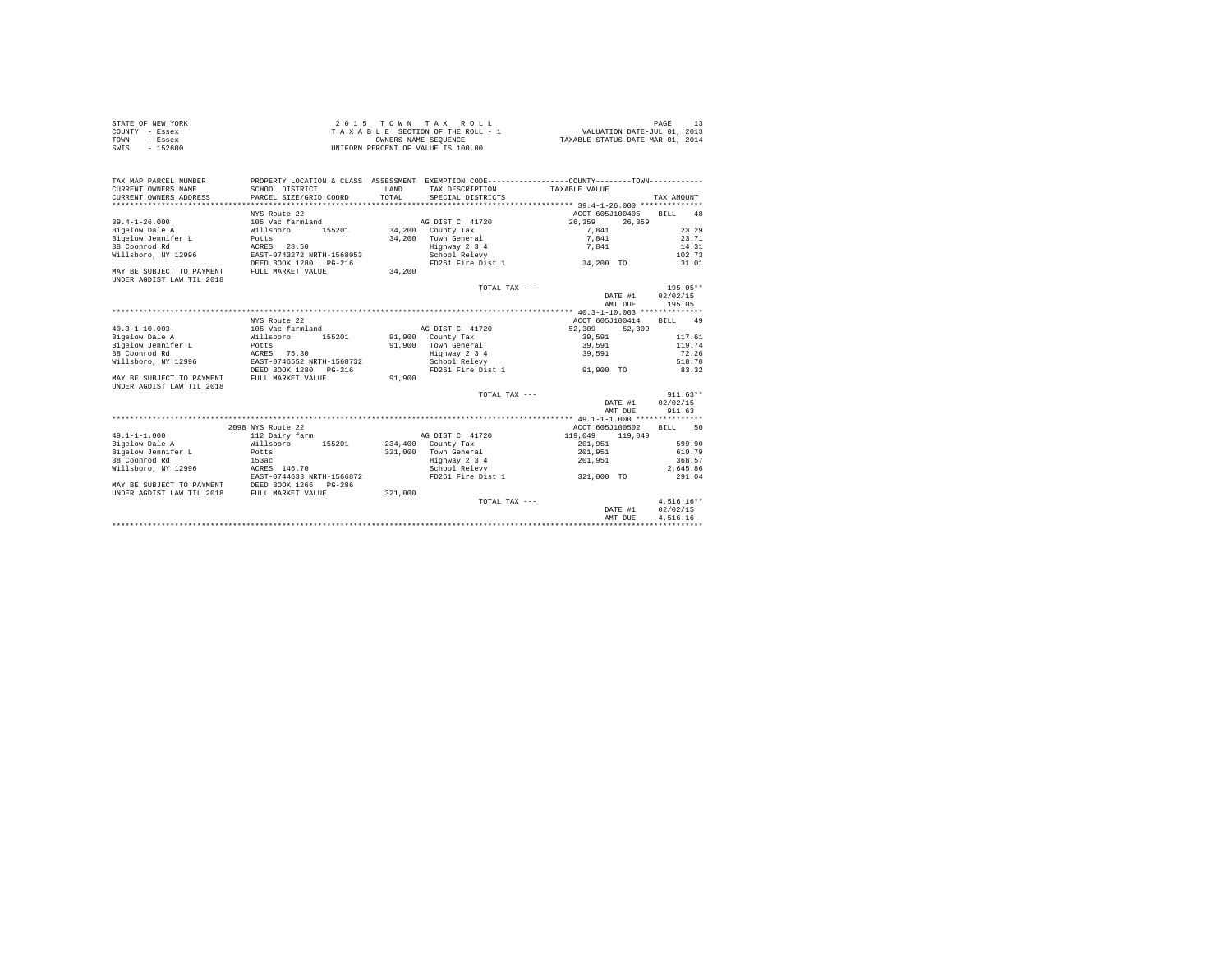| STATE OF NEW YORK | 2015 TOWN TAX ROLL                 | PAGE                             |
|-------------------|------------------------------------|----------------------------------|
| COUNTY - Essex    | TAXABLE SECTION OF THE ROLL - 1    | VALUATION DATE-JUL 01, 2013      |
| TOWN<br>- Essex   | OWNERS NAME SEOUENCE               | TAXABLE STATUS DATE-MAR 01, 2014 |
| SWIS<br>$-152600$ | UNIFORM PERCENT OF VALUE IS 100.00 |                                  |

| TAX MAP PARCEL NUMBER<br>CURRENT OWNERS NAME           | SCHOOL DISTRICT           | LAND    | TAX DESCRIPTION    | PROPERTY LOCATION & CLASS ASSESSMENT EXEMPTION CODE---------------COUNTY-------TOWN---------<br>TAXABLE VALUE |                   |
|--------------------------------------------------------|---------------------------|---------|--------------------|---------------------------------------------------------------------------------------------------------------|-------------------|
| CURRENT OWNERS ADDRESS                                 | PARCEL SIZE/GRID COORD    | TOTAL   | SPECIAL DISTRICTS  |                                                                                                               | TAX AMOUNT        |
|                                                        | NYS Route 22              |         |                    | ACCT 605J100406                                                                                               | <b>BILL</b><br>51 |
| $49.1 - 1 - 2.000$                                     | 105 Vac farmland          |         | AG DIST C 41720    | 66,959<br>66,959                                                                                              |                   |
| Bigelow Dale A                                         | Willsboro<br>155201       |         | 106,300 County Tax | 39, 341                                                                                                       | 116.86            |
| Bigelow Jennifer L                                     | Potts                     | 106,300 | Town General       | 39,341                                                                                                        | 118.98            |
| 38 Coonrod Rd                                          | ACRES 77.20               |         | Highway 2 3 4      | 39,341                                                                                                        | 71.80             |
| Willsboro, NY 12996                                    | EAST-0745025 NRTH-1565735 |         | School Relevy      |                                                                                                               | 515.43            |
|                                                        | DEED BOOK 1280 PG-216     |         | FD261 Fire Dist 1  | 106,300 TO                                                                                                    | 96.38             |
| MAY BE SUBJECT TO PAYMENT<br>UNDER AGDIST LAW TIL 2018 | FULL MARKET VALUE         | 106,300 |                    |                                                                                                               |                   |
|                                                        |                           |         | TOTAL TAX ---      |                                                                                                               | 919.45**          |
|                                                        |                           |         |                    | DATE #1                                                                                                       | 02/02/15          |
|                                                        |                           |         |                    | AMT DUE                                                                                                       | 919.45            |
|                                                        |                           |         |                    |                                                                                                               |                   |
|                                                        | 718 Brookfield Rd         |         |                    | ACCT 605J187003                                                                                               | 52<br><b>BILL</b> |
| $48.2 - 1 - 2.200$                                     | 210 1 Family Res          |         | County Tax         | 56,100                                                                                                        | 166.65            |
| Bigelow Donald R                                       | 155001<br>Westport        | 34,000  | Town General       | 56,100                                                                                                        | 169.67            |
| 718 Brookfield Rd                                      | 15 Brookfield Patent      | 56,100  | Highway 2 3 4      | 56,100                                                                                                        | 102.39            |
| PO Box 41                                              | ACRES<br>3.00             |         | FD262 Fire Dist 2  | 56,100 TO                                                                                                     | 61.00             |
| Essex, NY 12936                                        | EAST-0732227 NRTH-1568058 |         |                    |                                                                                                               |                   |
|                                                        | DEED BOOK 886<br>$PG-008$ |         |                    |                                                                                                               |                   |
|                                                        | FULL MARKET VALUE         | 56,100  |                    |                                                                                                               |                   |
|                                                        |                           |         | TOTAL TAX ---      |                                                                                                               | 499.71**          |
|                                                        |                           |         |                    | DATE #1                                                                                                       | 02/02/15          |
|                                                        |                           |         |                    | AMT DUE                                                                                                       | 499.71            |
|                                                        |                           |         |                    |                                                                                                               |                   |
|                                                        | 339 Leaning Rd            |         |                    | ACCT 605J100314                                                                                               | 53<br><b>BILL</b> |
| $48.2 - 1 - 8.000$                                     | 210 1 Family Res          |         | AGED ALL 41800     | 60,700<br>60,700                                                                                              |                   |
| Bigelow Fay P                                          | 155201<br>Willsboro       | 32,200  | County Tax         | 60,700                                                                                                        | 180.31            |
| 339 Leaning Rd                                         | Potts                     | 121,400 | Town General       | 60,700                                                                                                        | 183.58            |
| Essex, NY 12936                                        | 1.20<br>ACRES             |         | Highway 2 3 4      | 60,700                                                                                                        | 110.78            |
|                                                        | EAST-0742275 NRTH-1567402 |         | FD261 Fire Dist 1  | 121,400 TO                                                                                                    | 110.07            |
|                                                        | DEED BOOK 443<br>$PG-383$ |         |                    |                                                                                                               |                   |
|                                                        | FULL MARKET VALUE         | 121,400 |                    |                                                                                                               |                   |
|                                                        |                           |         | TOTAL TAX ---      |                                                                                                               | 584.74**          |
|                                                        |                           |         |                    | DATE #1                                                                                                       | 02/02/15          |
|                                                        |                           |         |                    | AMT DUE                                                                                                       | 584.74            |
|                                                        |                           |         |                    |                                                                                                               |                   |
|                                                        | Mason Rd                  |         |                    | ACCT 605J103311                                                                                               | 54<br>BTLL.       |
| $48.1 - 1 - 17.000$                                    | 321 Abandoned ag          |         | County Tax         | 38,500                                                                                                        | 114.37            |
| Bigelow Keith L                                        | 155001<br>Westport        | 38,500  | Town General       | 38,500                                                                                                        | 116.44            |
| Bigelow Tammy F                                        | 14 Brookfield             | 38,500  | Highway 2 3 4      | 38,500                                                                                                        | 70.26             |
| 22 Woodlawn Dr                                         | ACRES<br>40.00            |         | FD262 Fire Dist 2  | 38,500 TO                                                                                                     | 41.86             |
| Willsboro, NY 12996                                    | EAST-0729509 NRTH-1567333 |         |                    |                                                                                                               |                   |
|                                                        | DEED BOOK 1107 PG-188     |         |                    |                                                                                                               |                   |
|                                                        | FULL MARKET VALUE         | 38,500  |                    |                                                                                                               |                   |
|                                                        |                           |         | TOTAL TAX ---      |                                                                                                               | $342.93**$        |
|                                                        |                           |         |                    | DATE #1                                                                                                       | 02/02/15          |
|                                                        |                           |         |                    | AMT DUE                                                                                                       | 342.93            |
|                                                        |                           |         |                    |                                                                                                               |                   |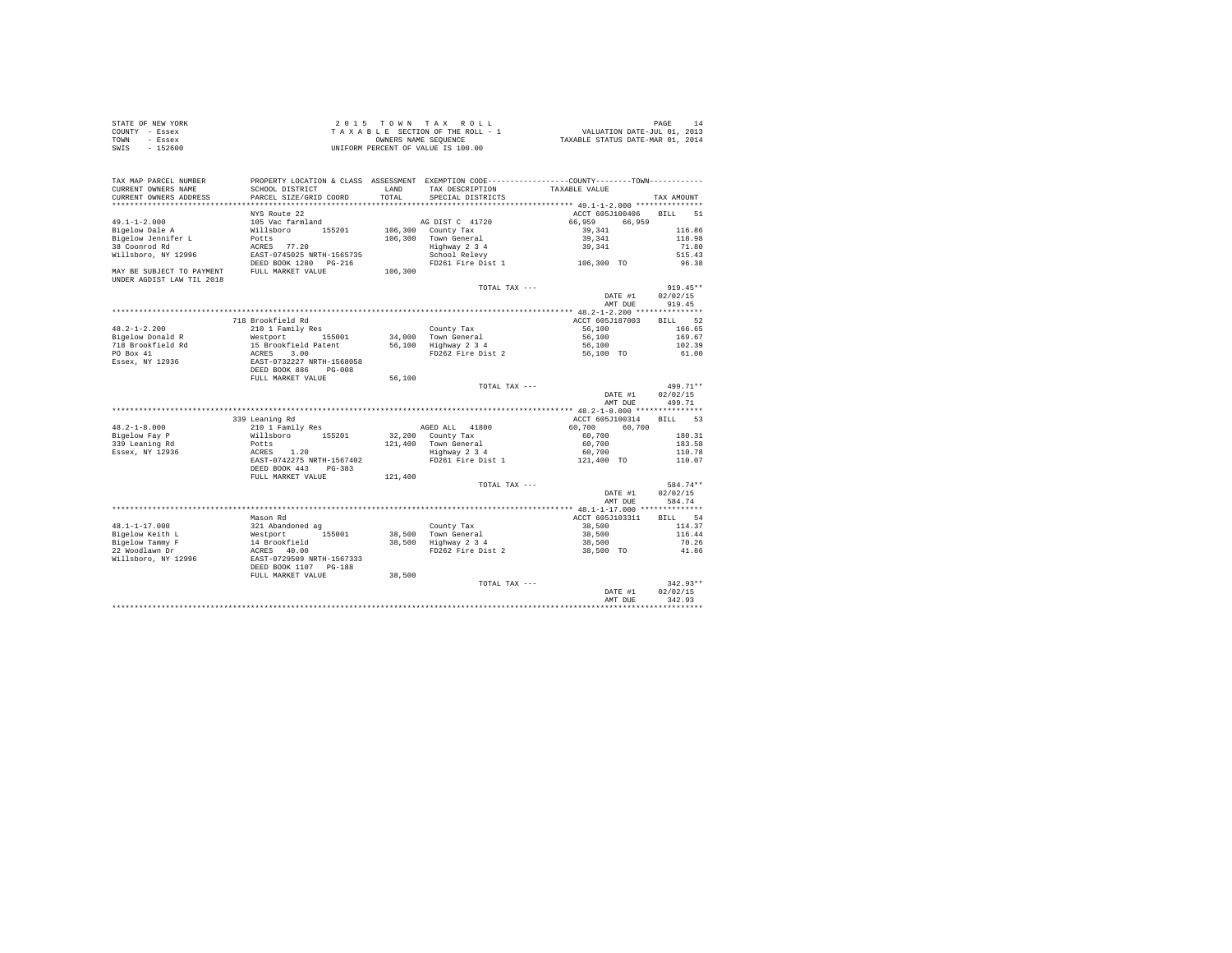| STATE OF NEW YORK<br>COUNTY - Essex<br>TOWN<br>- Essex<br>$-152600$<br>SWIS                                                                              |                                                                                                                                                                              | OWNERS NAME SEQUENCE | 2015 TOWN TAX ROLL<br>TAXABLE SECTION OF THE ROLL - 1<br>UNIFORM PERCENT OF VALUE IS 100.00         | VALUATION DATE-JUL 01, 2013<br>TAXABLE STATUS DATE-MAR 01, 2014                    | PAGE<br>-15                                               |
|----------------------------------------------------------------------------------------------------------------------------------------------------------|------------------------------------------------------------------------------------------------------------------------------------------------------------------------------|----------------------|-----------------------------------------------------------------------------------------------------|------------------------------------------------------------------------------------|-----------------------------------------------------------|
| TAX MAP PARCEL NUMBER<br>CURRENT OWNERS NAME<br>CURRENT OWNERS ADDRESS                                                                                   | PROPERTY LOCATION & CLASS ASSESSMENT EXEMPTION CODE---------------COUNTY-------TOWN---------<br>SCHOOL DISTRICT<br>PARCEL SIZE/GRID COORD                                    | LAND<br>TOTAL        | TAX DESCRIPTION TAXABLE VALUE<br>SPECIAL DISTRICTS                                                  |                                                                                    | TAX AMOUNT                                                |
| $48.2 - 1 - 7.000$<br>Bigelow Ronald V<br>357 Leaning Rd<br>Essex, NY 12936                                                                              | 357 Leaning Rd<br>210 1 Family Res<br>Willsboro<br>155201<br>Potts<br>ACRES 1.00<br>EAST-0742353 NRTH-1567851<br>DEED BOOK 1318 PG-10                                        | 32,000<br>105,800    | County Tax<br>Town General<br>Highway 2 3 4<br>FD261 Fire Dist 1                                    | ACCT 605J100504<br>105,800<br>105,800<br>105,800<br>105,800 TO                     | <b>BILL</b><br>55<br>314.28<br>319.98<br>193.09<br>95.92  |
|                                                                                                                                                          | FULL MARKET VALUE                                                                                                                                                            | 105,800              | TOTAL TAX ---                                                                                       | DATE #1<br>AMT DUE                                                                 | $923.27**$<br>02/02/15<br>923.27                          |
|                                                                                                                                                          |                                                                                                                                                                              |                      |                                                                                                     |                                                                                    |                                                           |
| $39.3 - 1 - 11.110$<br>Bingham Rachel<br>Henderson Nathan<br>1699 Jersey St<br>Essex, NY 12936<br>PRIOR OWNER ON 3/01/2014<br>Open Space Conservancy Inc | 1699 Jersey St<br>240 Rural res<br>Willsboro 155201<br>2 Brookfield<br>1751/18 Lease<br>ACRES 88.00<br>EAST-0729470 NRTH-1571510<br>DEED BOOK 1773 PG-1<br>FULL MARKET VALUE | 204,600              | AG DIST C 41720<br>143,300 County Tax<br>204,600 Town General<br>Highway 2 3 4<br>FD262 Fire Dist 2 | ACCT 605J101509<br>65,655<br>65.655<br>138,945<br>138,945<br>138,945<br>204,600 TO | <b>BILL</b><br>56<br>412.74<br>420.23<br>253.58<br>222.47 |
| MAY BE SUBJECT TO PAYMENT<br><b>INDER AGDIST LAW TIL 2018</b>                                                                                            |                                                                                                                                                                              |                      | TOTAL TAX ---                                                                                       | DATE #1<br>AMT DUE                                                                 | $1.309.02**$<br>02/02/15<br>1,309.02                      |
|                                                                                                                                                          |                                                                                                                                                                              |                      |                                                                                                     | *********** 49.11-1-45.200 *************                                           |                                                           |
| $49.11 - 1 - 45.200$<br>Blake Deborah<br>205 Derby Downs Dr<br>Sneads Ferry, NC 28460                                                                    | Lake Shore Rd<br>311 Res vac land - WTRFNT<br>Willsboro 155201<br>Wharton<br>ACRES<br>0.20<br>EAST-0758060 NRTH-1562130<br>DEED BOOK 1371 PG-88                              | 79,700<br>79,700     | County Tax<br>Town General<br>Highway 2 3 4<br>FD261 Fire Dist 1                                    | ACCT 605Z004001<br>79,700<br>79,700<br>79,700<br>79,700 TO                         | BILL 57<br>236.75<br>241.05<br>145.46<br>72.26            |
|                                                                                                                                                          | FULL MARKET VALUE                                                                                                                                                            | 79,700               | TOTAL TAX ---                                                                                       | DATE #1<br>AMT DUE                                                                 | 695.52**<br>02/02/15<br>695.52                            |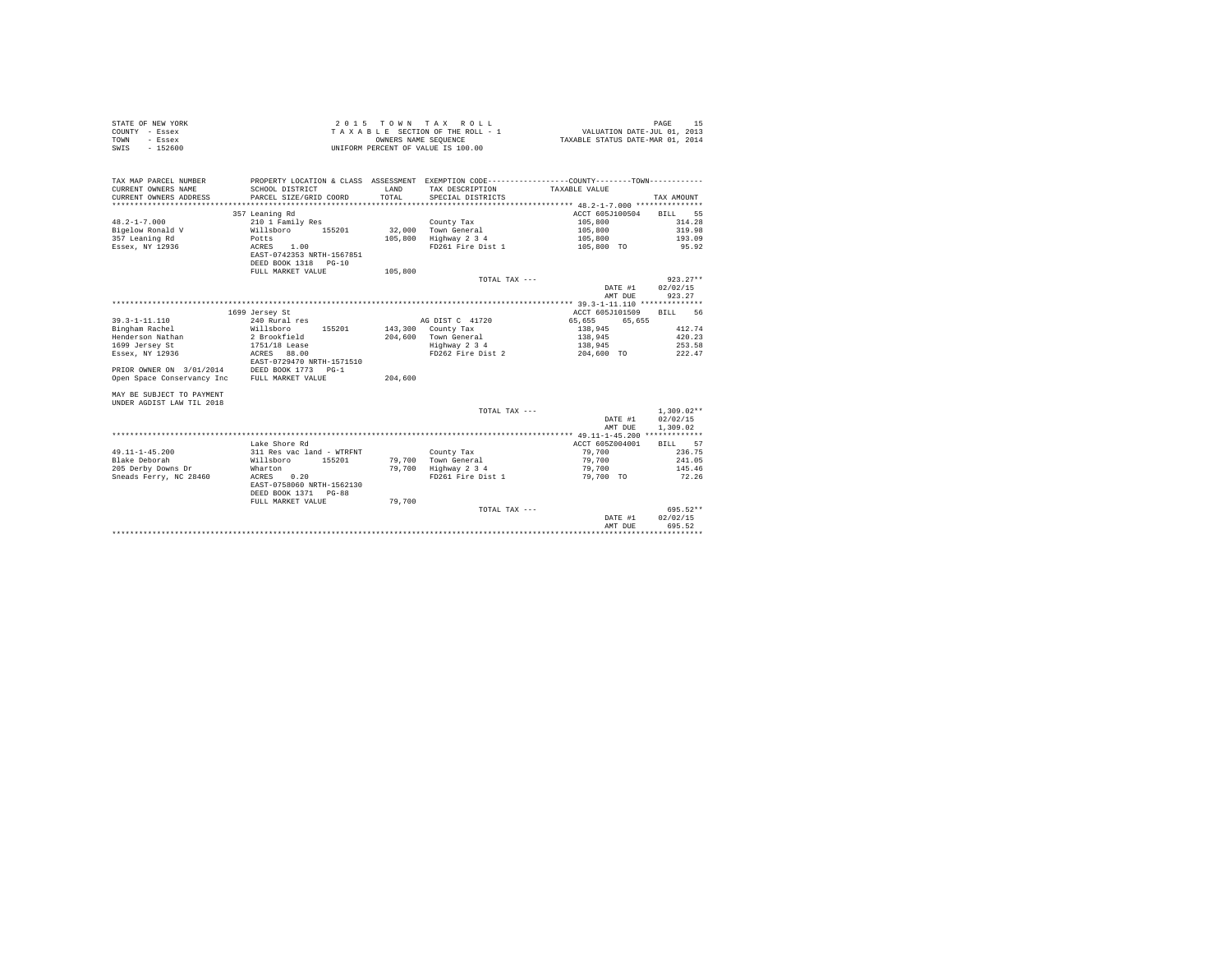| STATE OF NEW YORK                              |                                                                                                                                                                   |         |                                                                                                                                              |                                                        |              |
|------------------------------------------------|-------------------------------------------------------------------------------------------------------------------------------------------------------------------|---------|----------------------------------------------------------------------------------------------------------------------------------------------|--------------------------------------------------------|--------------|
| COUNTY - Essex                                 |                                                                                                                                                                   |         |                                                                                                                                              |                                                        |              |
| TOWN - Essex                                   |                                                                                                                                                                   |         |                                                                                                                                              |                                                        |              |
| SWTS - 152600                                  |                                                                                                                                                                   |         |                                                                                                                                              |                                                        |              |
|                                                |                                                                                                                                                                   |         |                                                                                                                                              |                                                        |              |
|                                                |                                                                                                                                                                   |         |                                                                                                                                              |                                                        |              |
|                                                |                                                                                                                                                                   |         |                                                                                                                                              |                                                        |              |
|                                                | TAX MAP PARCEL NUMBER PROPERTY LOCATION & CLASS ASSESSMENT EXEMPTION CODE--------------COUNTY--------TOWN----------                                               |         |                                                                                                                                              |                                                        |              |
| CURRENT OWNERS NAME                            | SCHOOL DISTRICT                                                                                                                                                   |         | LAND TAX DESCRIPTION                                                                                                                         | TAXABLE VALUE                                          |              |
| CURRENT OWNERS ADDRESS                         | PARCEL SIZE/GRID COORD                                                                                                                                            | TOTAL   | SPECIAL DISTRICTS                                                                                                                            |                                                        | TAX AMOUNT   |
|                                                |                                                                                                                                                                   |         |                                                                                                                                              |                                                        |              |
|                                                | 30 Lila Way                                                                                                                                                       |         |                                                                                                                                              | ACCT 605J101408 BILL 58                                |              |
| $49.11 - 1 - 46.000$                           | 210 1 Family Res                                                                                                                                                  |         |                                                                                                                                              | 346,800                                                | 1,030.18     |
| Blake Deborah                                  | Willsboro 155201                                                                                                                                                  |         |                                                                                                                                              |                                                        | 1,048.87     |
| 205 Derby Downs Dr                             | Wharton                                                                                                                                                           |         | County Tax<br>68,600 Town General<br>346,800 Highway 2 3 4<br>Town General 1946,800<br>Highway 2 3 4 346,800<br>FD261 Fire Dist 1 346,800 TO |                                                        | 632.93       |
| Sneads Ferry, NC 28460                         | ACRES 2.20                                                                                                                                                        |         |                                                                                                                                              |                                                        | 314.43       |
|                                                | EAST-0757386 NRTH-1562018                                                                                                                                         |         |                                                                                                                                              |                                                        |              |
|                                                | DEED BOOK 1297 PG-4                                                                                                                                               |         |                                                                                                                                              |                                                        |              |
|                                                | FULL MARKET VALUE                                                                                                                                                 | 346,800 |                                                                                                                                              |                                                        |              |
|                                                |                                                                                                                                                                   |         | TOTAL TAX ---                                                                                                                                |                                                        | $3,026.41**$ |
|                                                |                                                                                                                                                                   |         |                                                                                                                                              |                                                        |              |
|                                                |                                                                                                                                                                   |         |                                                                                                                                              | DATE #1                                                | 02/02/15     |
|                                                |                                                                                                                                                                   |         |                                                                                                                                              | AMT DUE                                                | 3.026.41     |
|                                                |                                                                                                                                                                   |         |                                                                                                                                              |                                                        |              |
|                                                | 2496 NYS Route 22                                                                                                                                                 |         |                                                                                                                                              | ACCT 605J102214 BILL 59                                |              |
| $40.3 - 3 - 11.000$                            | 210 1 Family Res                                                                                                                                                  |         | AGED ALL 41800                                                                                                                               | 47,600 47,600                                          |              |
| Bliss Lawrence M                               | Willsboro 155201                                                                                                                                                  |         | 22,800 County Tax                                                                                                                            | 47,600                                                 | 141.40       |
|                                                |                                                                                                                                                                   |         | 95,200 County Tax<br>95,200 Town General<br>Highway 2 3 4                                                                                    | $47,600$<br>$47,600$                                   | 143.96       |
|                                                |                                                                                                                                                                   |         |                                                                                                                                              |                                                        | 86.87        |
|                                                |                                                                                                                                                                   |         | FD261 Fire Dist 1                                                                                                                            | 95,200 TO                                              | 86.31        |
|                                                |                                                                                                                                                                   |         | LT261 Essex light                                                                                                                            | 95,200 TO                                              | 8.77         |
|                                                |                                                                                                                                                                   | 95,200  |                                                                                                                                              |                                                        |              |
|                                                |                                                                                                                                                                   |         | TOTAL TAX ---                                                                                                                                |                                                        | $467.31**$   |
|                                                |                                                                                                                                                                   |         |                                                                                                                                              | DATE #1                                                | 02/02/15     |
|                                                |                                                                                                                                                                   |         |                                                                                                                                              | AMT DUE                                                | 467.31       |
|                                                |                                                                                                                                                                   |         |                                                                                                                                              |                                                        |              |
|                                                |                                                                                                                                                                   |         |                                                                                                                                              |                                                        | BILL 60      |
|                                                | 14 Willett Ln                                                                                                                                                     |         |                                                                                                                                              | ACCT 605J103910                                        |              |
| 49.69-1-12.000                                 | 210 1 Family Res<br>Willsboro 155201                                                                                                                              |         |                                                                                                                                              | 94,700                                                 | 281.31       |
| Bockman Mary                                   |                                                                                                                                                                   |         |                                                                                                                                              | 94,700                                                 | 286.41       |
|                                                |                                                                                                                                                                   |         | County Tax<br>24,000 Town General<br>94,700 Highway 2 3 4<br>FD262 Fire Dist 2                                                               | 94,700                                                 | 172.83       |
|                                                |                                                                                                                                                                   |         |                                                                                                                                              | 94,700 TO                                              | 102.97       |
|                                                |                                                                                                                                                                   |         | FD262 Fire Disc 2<br>LT262 Whallonsburg light                                                                                                | 94,700 TO                                              | 23.72        |
|                                                | Exchange and Figure 1, 1992<br>Puchanan Andrew N<br>Po Box 274<br>Essex, NY 12936<br>ESST-0744175 NRTH-1555283<br>ESST-0744175 NRTH-1555283<br>ESST-0744175 PG-78 |         |                                                                                                                                              |                                                        |              |
|                                                | FULL MARKET VALUE                                                                                                                                                 | 94,700  |                                                                                                                                              |                                                        |              |
|                                                |                                                                                                                                                                   |         | TOTAL TAX ---                                                                                                                                |                                                        | $867.24**$   |
|                                                |                                                                                                                                                                   |         |                                                                                                                                              | DATE #1                                                | 02/02/15     |
|                                                |                                                                                                                                                                   |         |                                                                                                                                              | AMT DUE                                                | 867.24       |
|                                                |                                                                                                                                                                   |         |                                                                                                                                              |                                                        |              |
|                                                | 2263 Lake Shore Rd                                                                                                                                                |         |                                                                                                                                              | ACCT 605J103512                                        | BILL 61      |
| $40.73 - 5 - 9.000$                            |                                                                                                                                                                   |         | County Tax                                                                                                                                   | 257,500                                                | 764.91       |
|                                                |                                                                                                                                                                   |         |                                                                                                                                              |                                                        |              |
| Boisen Bruce A                                 |                                                                                                                                                                   |         |                                                                                                                                              |                                                        | 778.79       |
|                                                |                                                                                                                                                                   |         |                                                                                                                                              |                                                        | 469.95       |
| Boisen Sharon<br>PO Box 201<br>Essex, NY 12936 | % and Shore Rd<br>210 1 Family Res<br>Willshoro 155201<br>Potts<br>2016<br>2018 2028-Sewer Easement<br>2028 2030<br>2028 2030 2028<br>2028 2030 2028              |         | 58,500 Town General<br>257,500 Highway 2 3 4<br>FD261 Fire Dist 1<br>LT261 Essex light                                                       | $257,500$<br>$257,500$<br>$257,500$ TO<br>$257,500$ TO | 233.46       |
|                                                |                                                                                                                                                                   |         |                                                                                                                                              |                                                        | 23.72        |
|                                                |                                                                                                                                                                   |         |                                                                                                                                              |                                                        |              |
|                                                | DEED BOOK 1045 PG-308                                                                                                                                             |         |                                                                                                                                              |                                                        |              |
|                                                | FULL MARKET VALUE 257,500                                                                                                                                         |         |                                                                                                                                              |                                                        |              |
|                                                |                                                                                                                                                                   |         | TOTAL TAX ---                                                                                                                                |                                                        | $2.270.83**$ |
|                                                |                                                                                                                                                                   |         |                                                                                                                                              | DATE #1                                                | 02/02/15     |
|                                                |                                                                                                                                                                   |         |                                                                                                                                              | AMT DUE                                                | 2.270.83     |
|                                                |                                                                                                                                                                   |         |                                                                                                                                              |                                                        |              |
|                                                |                                                                                                                                                                   |         |                                                                                                                                              |                                                        |              |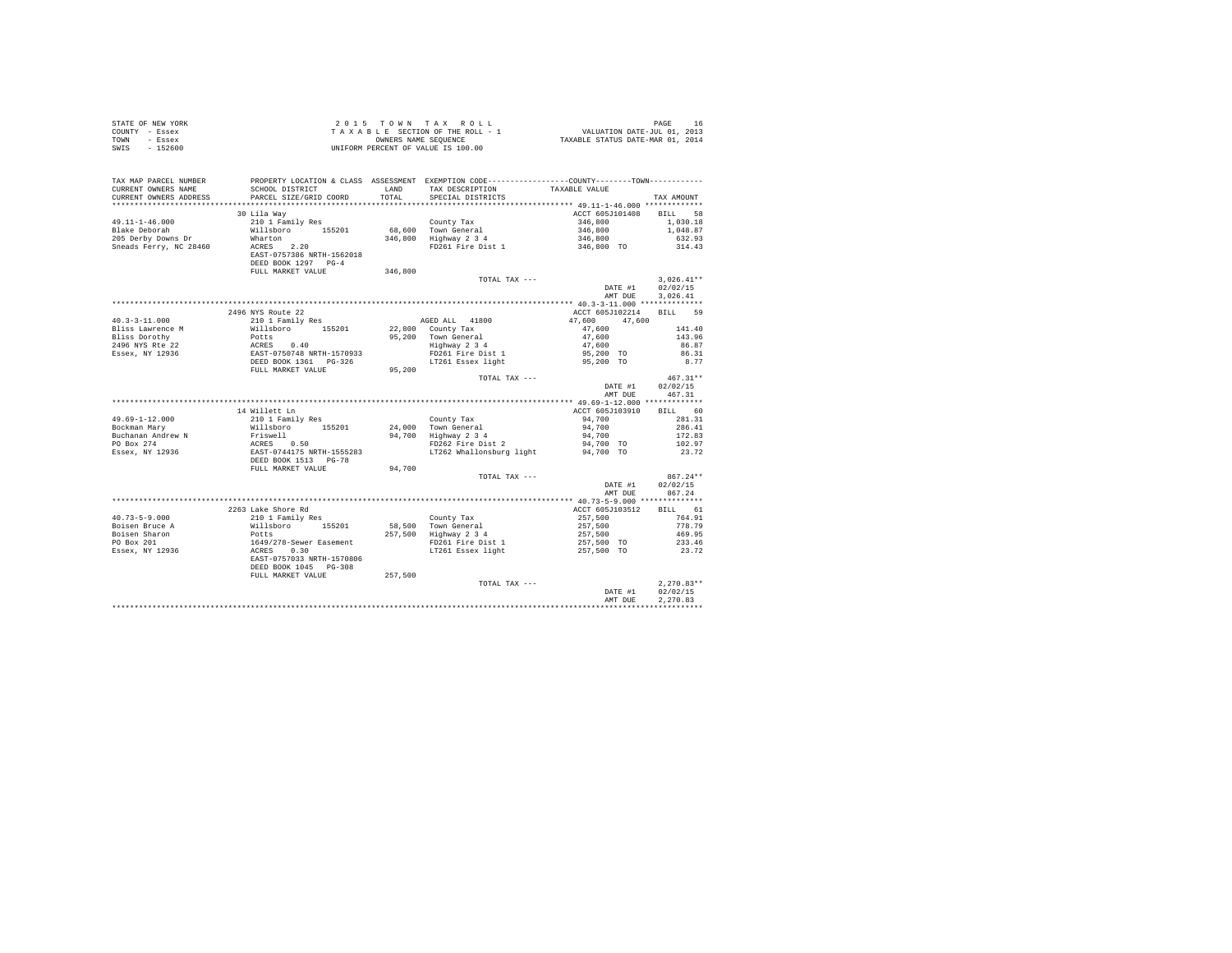| STATE OF NEW YORK | $2.0.15$ TOWN TAX ROLL             | PAGE                             |
|-------------------|------------------------------------|----------------------------------|
| COUNTY - Essex    | TAXABLE SECTION OF THE ROLL - 1    | VALUATION DATE-JUL 01, 2013      |
| TOWN<br>- Essex   | OWNERS NAME SEOUENCE               | TAXABLE STATUS DATE-MAR 01, 2014 |
| $-152600$<br>SWIS | UNIFORM PERCENT OF VALUE IS 100.00 |                                  |

| TAX MAP PARCEL NUMBER                                        | PROPERTY LOCATION & CLASS ASSESSMENT EXEMPTION CODE----------------COUNTY--------TOWN---------- |               |                       |                 |                   |
|--------------------------------------------------------------|-------------------------------------------------------------------------------------------------|---------------|-----------------------|-----------------|-------------------|
| CURRENT OWNERS NAME<br>CURRENT OWNERS ADDRESS                | SCHOOL DISTRICT<br>PARCEL SIZE/GRID COORD                                                       | LAND<br>TOTAL | TAX DESCRIPTION       | TAXABLE VALUE   |                   |
|                                                              |                                                                                                 |               | SPECIAL DISTRICTS     |                 | TAX AMOUNT        |
|                                                              | 38 Burt Way                                                                                     |               |                       | ACCT 605J101212 | <b>BILL</b>       |
|                                                              |                                                                                                 |               |                       |                 | 62                |
| 49.11-1-35.000                                               | 260 Seasonal res                                                                                |               | County Tax            | 109,500         | 325.27            |
| Boucher Thomas                                               | Willsboro 155201                                                                                |               | 24.900 Town General   | 109,500         | 331.17            |
| Boucher Rebecca<br>225 Kane St                               | Wharton                                                                                         |               | 109,500 Highway 2 3 4 | 109,500         | 199.84            |
|                                                              | ACRES 1.50                                                                                      |               | School Relevy         | 109,500 TO      | 1,434.61          |
| Brooklyn, NY 11231                                           | EAST-0757264 NRTH-1562595<br>DEED BOOK 1078 PG-179                                              |               | FD261 Fire Dist 1     |                 | 99.28             |
| PRIOR OWNER ON 3/01/2014 FULL MARKET VALUE<br>Boucher Thomas |                                                                                                 | 109,500       |                       |                 |                   |
|                                                              |                                                                                                 |               | TOTAL TAX ---         |                 | $2.390.17**$      |
|                                                              |                                                                                                 |               |                       | DATE #1         | 02/02/15          |
|                                                              |                                                                                                 |               |                       | AMT DUE         | 2,390.17          |
|                                                              |                                                                                                 |               |                       |                 |                   |
|                                                              | 1962 Lake Shore Rd                                                                              |               |                       | ACCT 605J104309 | BILL 63           |
| 49.11-1-22.000                                               | 260 Seasonal res - WTRFNT                                                                       |               | County Tax            | 100,000         | 297.05            |
| Boucher Thomas O                                             | Willsboro<br>155201                                                                             |               | 91,000 Town General   | 100,000         | 302.44            |
| 85 Adams St Apt 11A                                          | Wharton                                                                                         |               | 100,000 Highway 2 3 4 | 100,000         | 182.50            |
| Brooklyn, NY 11201                                           | ACRES 0.30                                                                                      |               | School Relevy         |                 | 1,310.15          |
|                                                              | EAST-0758381 NRTH-1563703                                                                       |               | FD261 Fire Dist 1     | 100,000 TO      | 90.67             |
| PRIOR OWNER ON 3/01/2014 DEED BOOK 1642 PG-61                |                                                                                                 |               |                       |                 |                   |
| Boucher Thomas O                                             | FULL MARKET VALUE                                                                               | 100,000       |                       |                 |                   |
|                                                              |                                                                                                 |               | TOTAL TAX ---         |                 | $2.182.81**$      |
|                                                              |                                                                                                 |               |                       | DATE #1         | 02/02/15          |
|                                                              |                                                                                                 |               |                       | AMT DUE         | 2.182.81          |
|                                                              |                                                                                                 |               |                       |                 |                   |
|                                                              | Burt Way                                                                                        |               |                       | ACCT 605J186001 | <b>BILL</b><br>64 |
| 49.11-1-34.200                                               | 311 Res vac land                                                                                |               | County Tax            | 1,000           | 2.97              |
| Boucher Thomas O Jr                                          | Willsboro 155201                                                                                |               | 1,000 Town General    | 1,000           | 3.02              |
| 225 Kane St                                                  | Wharton Patent                                                                                  |               | 1,000 Highway 2 3 4   | 1,000           | 1.83              |
| Brooklyn, NY 11231                                           | Bk 946 Pg 312 (Easement)                                                                        |               | School Relevy         |                 | 13.11             |
|                                                              | ACRES 0.47                                                                                      |               | FD261 Fire Dist 1     | 1,000 TO        | .91               |
| PRIOR OWNER ON 3/01/2014 EAST-0757524 NRTH-1562620           |                                                                                                 |               |                       |                 |                   |
| Boucher Thomas O Jr                                          | DEED BOOK 1084 PG-10                                                                            |               |                       |                 |                   |
|                                                              | FULL MARKET VALUE                                                                               | 1,000         |                       |                 |                   |
|                                                              |                                                                                                 |               | TOTAL TAX ---         |                 | $21.84**$         |
|                                                              |                                                                                                 |               |                       | DATE #1         | 02/02/15          |
|                                                              |                                                                                                 |               |                       | AMT DUE         | 21.84             |
|                                                              |                                                                                                 |               |                       |                 |                   |
|                                                              | 150 Alden Rd                                                                                    |               |                       | ACCT 605J197011 | BILL 65           |
| $48.3 - 1 - 22.200$                                          | 210 1 Family Res                                                                                |               | County Tax            | 131,200         | 389.73            |
| Bovle Nancv                                                  | Westport 155001                                                                                 |               | 39,700 Town General   | 131,200         | 396.80            |
| 150 Alden Rd                                                 | 35 Taylor & Kimball                                                                             |               | 131,200 Highway 2 3 4 | 131,200         | 239.45            |
| Westport, NY 12993                                           | 10ac Deed                                                                                       |               | FD262 Fire Dist 2     | 131,200 TO      | 142.66            |
|                                                              | ACRES 8.70                                                                                      |               |                       |                 |                   |
|                                                              | EAST-0727356 NRTH-1552502                                                                       |               |                       |                 |                   |
|                                                              | DEED BOOK 1127 PG-250                                                                           |               |                       |                 |                   |
|                                                              | FULL MARKET VALUE                                                                               | 131,200       |                       |                 |                   |
|                                                              |                                                                                                 |               | TOTAL TAX ---         |                 | $1.168.64**$      |
|                                                              |                                                                                                 |               |                       | DATE #1         | 02/02/15          |
|                                                              |                                                                                                 |               |                       | AMT DUE         | 1,168.64          |
|                                                              |                                                                                                 |               |                       |                 |                   |
|                                                              |                                                                                                 |               |                       |                 |                   |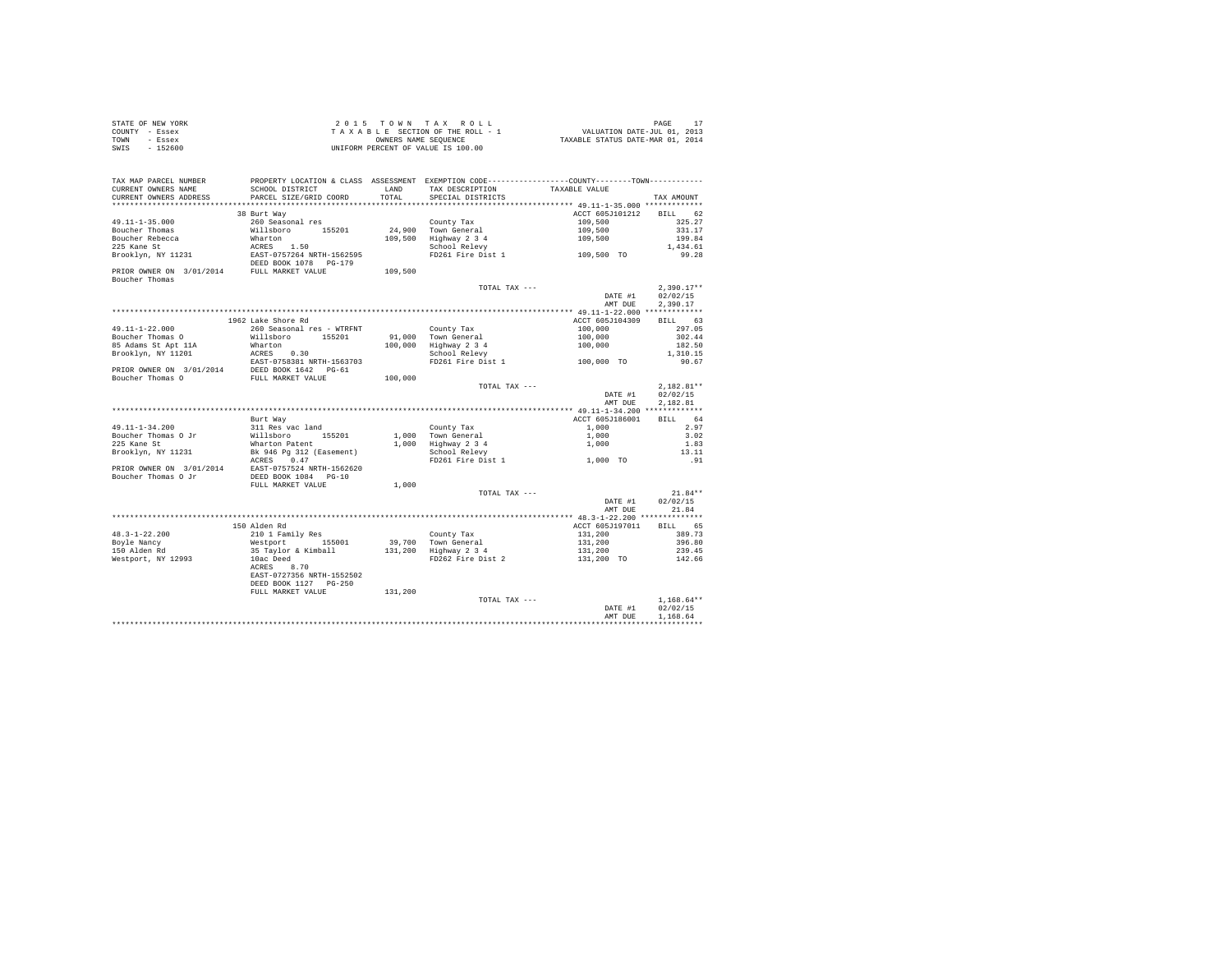| STATE OF NEW YORK         |                                                                                                 | 2015 TOWN | TAX ROLL                           |                                                               | PAGE<br>18   |
|---------------------------|-------------------------------------------------------------------------------------------------|-----------|------------------------------------|---------------------------------------------------------------|--------------|
| COUNTY - Essex            |                                                                                                 |           | TAXABLE SECTION OF THE ROLL - 1    | 18<br>701, VALUATION DATE-JUL<br>701, TAXABLE STATUS DATE-MAR |              |
| - Essex<br><b>TOWN</b>    |                                                                                                 |           | OWNERS NAME SEQUENCE               |                                                               |              |
| $-152600$<br>SWTS         |                                                                                                 |           | UNIFORM PERCENT OF VALUE IS 100.00 |                                                               |              |
|                           |                                                                                                 |           |                                    |                                                               |              |
|                           |                                                                                                 |           |                                    |                                                               |              |
|                           |                                                                                                 |           |                                    |                                                               |              |
| TAX MAP PARCEL NUMBER     | PROPERTY LOCATION & CLASS ASSESSMENT EXEMPTION CODE----------------COUNTY--------TOWN---------- |           |                                    |                                                               |              |
| CURRENT OWNERS NAME       | SCHOOL DISTRICT                                                                                 | LAND      | TAX DESCRIPTION                    | TAXABLE VALUE                                                 |              |
| CURRENT OWNERS ADDRESS    | PARCEL SIZE/GRID COORD                                                                          | TOTAL     | SPECIAL DISTRICTS                  |                                                               | TAX AMOUNT   |
|                           |                                                                                                 |           |                                    |                                                               |              |
|                           | 17 Derby Way                                                                                    |           |                                    | ACCT 605J101901                                               | BILL 66      |
| $49.11 - 1 - 39.000$      | 260 Seasonal res                                                                                |           | County Tax                         | 174,100                                                       | 517.17       |
|                           |                                                                                                 |           |                                    |                                                               |              |
| Brady Peter C             | Willsboro 155201                                                                                |           | 62,400 Town General                | 174,100                                                       | 526.55       |
| 513 Higbee Rd             | Wharton                                                                                         |           | 174,100 Highway 2 3 4              | 174,100                                                       | 317.74       |
| Charlotte, VT 05445       | ACRES 0.60                                                                                      |           | FD261 Fire Dist 1                  | 174,100 TO                                                    | 157.85       |
|                           | EAST-0757676 NRTH-1562519                                                                       |           |                                    |                                                               |              |
|                           | DEED BOOK 1182    PG-108                                                                        |           |                                    |                                                               |              |
|                           | FULL MARKET VALUE                                                                               | 174,100   |                                    |                                                               |              |
|                           |                                                                                                 |           | TOTAL TAX ---                      |                                                               | $1,519.31**$ |
|                           |                                                                                                 |           |                                    | DATE #1                                                       | 02/02/15     |
|                           |                                                                                                 |           |                                    | AMT DUE                                                       | 1,519.31     |
|                           |                                                                                                 |           |                                    |                                                               |              |
|                           | Block House Rd                                                                                  |           |                                    | ACCT 605J100707                                               | BILL 67      |
| $40.3 - 2 - 6.000$        | 321 Abandoned ag                                                                                |           | County Tax                         | 106,200                                                       | 315.47       |
|                           | 155201                                                                                          |           |                                    |                                                               | 321.19       |
| Braidlea Farms LP         | Willsboro                                                                                       |           | 106,200 Town General               | 106,200                                                       |              |
| 6500 Rock Spring Dr Ste 5 | Connolly                                                                                        | 106,200   | Highway 2 3 4                      | 106,200                                                       | 193.82       |
| Bethesda, MD 20874        | ACRES 86.00                                                                                     |           | FD261 Fire Dist 1                  | 106,200 TO                                                    | 96.29        |
|                           | EAST-0753384 NRTH-1575725                                                                       |           | LT261 Essex light                  | 106,200 TO                                                    | 9.78         |
|                           | DEED BOOK 1755 PG-76                                                                            |           | WB261 Water B&I                    | 106,200 TO C                                                  | 29.21        |
|                           | FULL MARKET VALUE                                                                               | 106,200   |                                    |                                                               |              |
|                           |                                                                                                 |           | TOTAL TAX ---                      |                                                               | $965.76**$   |
|                           |                                                                                                 |           |                                    | DATE #1                                                       | 02/02/15     |
|                           |                                                                                                 |           |                                    | AMT DUE                                                       | 965.76       |
|                           |                                                                                                 |           |                                    |                                                               |              |
|                           | Daniels Rd                                                                                      |           |                                    | ACCT 605J100815                                               | BILL 68      |
| $48.1 - 1 - 26.000$       | 910 Priv forest                                                                                 |           | County Tax                         | 65,200                                                        | 193.68       |
| Bridge Anthony J Jr       | Westport 155001                                                                                 |           | 32,100 Town General                | 65,200                                                        | 197.19       |
|                           |                                                                                                 |           | $65,200$ Highway $2\overline{3}4$  | 65,200                                                        | 118.99       |
| Simpson John Sr           | 7 Platt Rogers                                                                                  |           |                                    |                                                               |              |
| 231 North St              | ACRES 50.00<br>EAST-0728631 NRTH-1562410                                                        |           | FD262 Fire Dist 2                  | 65,200 TO                                                     | 70.89        |
| Plymouth, CT 06782        |                                                                                                 |           |                                    |                                                               |              |
|                           | DEED BOOK 1300 PG-9                                                                             |           |                                    |                                                               |              |
|                           | FULL MARKET VALUE                                                                               | 65,200    |                                    |                                                               |              |
|                           |                                                                                                 |           | TOTAL TAX ---                      |                                                               | 580.75**     |
|                           |                                                                                                 |           |                                    | DATE #1                                                       | 02/02/15     |
|                           |                                                                                                 |           |                                    | AMT DUE                                                       | 580.75       |
|                           |                                                                                                 |           |                                    |                                                               |              |
|                           | bg efbbiM                                                                                       |           |                                    | ACCT 605Z006003                                               | BILL 69      |
| 49.1-1-19.220             | 105 Vac farmland                                                                                |           | County Tax                         | 58,700                                                        | 174.37       |
| Bridge Laura              | Willsboro 155201                                                                                | 58,700    | Town General                       | 58,700                                                        | 177.53       |
| Bridge Scott              | Wharton                                                                                         |           | 58,700 Highway 2 3 4               | 58,700                                                        | 107.13       |
| 166 Middle Rd             | ACRES 52.32                                                                                     |           | FD261 Fire Dist 1                  | 58,700 TO                                                     | 53.22        |
|                           |                                                                                                 |           |                                    |                                                               |              |
| Essex, NY 12936           | EAST-0750741 NRTH-1562865                                                                       |           |                                    |                                                               |              |
|                           | DEED BOOK 1468 PG-24                                                                            |           |                                    |                                                               |              |
| MAY BE SUBJECT TO PAYMENT | FULL MARKET VALUE                                                                               | 58,700    |                                    |                                                               |              |
| UNDER AGDIST LAW TIL 2017 |                                                                                                 |           |                                    |                                                               |              |
|                           |                                                                                                 |           | TOTAL TAX ---                      |                                                               | $512.25**$   |
|                           |                                                                                                 |           |                                    | DATE #1                                                       | 02/02/15     |
|                           |                                                                                                 |           |                                    | AMT DUE                                                       | 512.25       |
|                           |                                                                                                 |           |                                    |                                                               |              |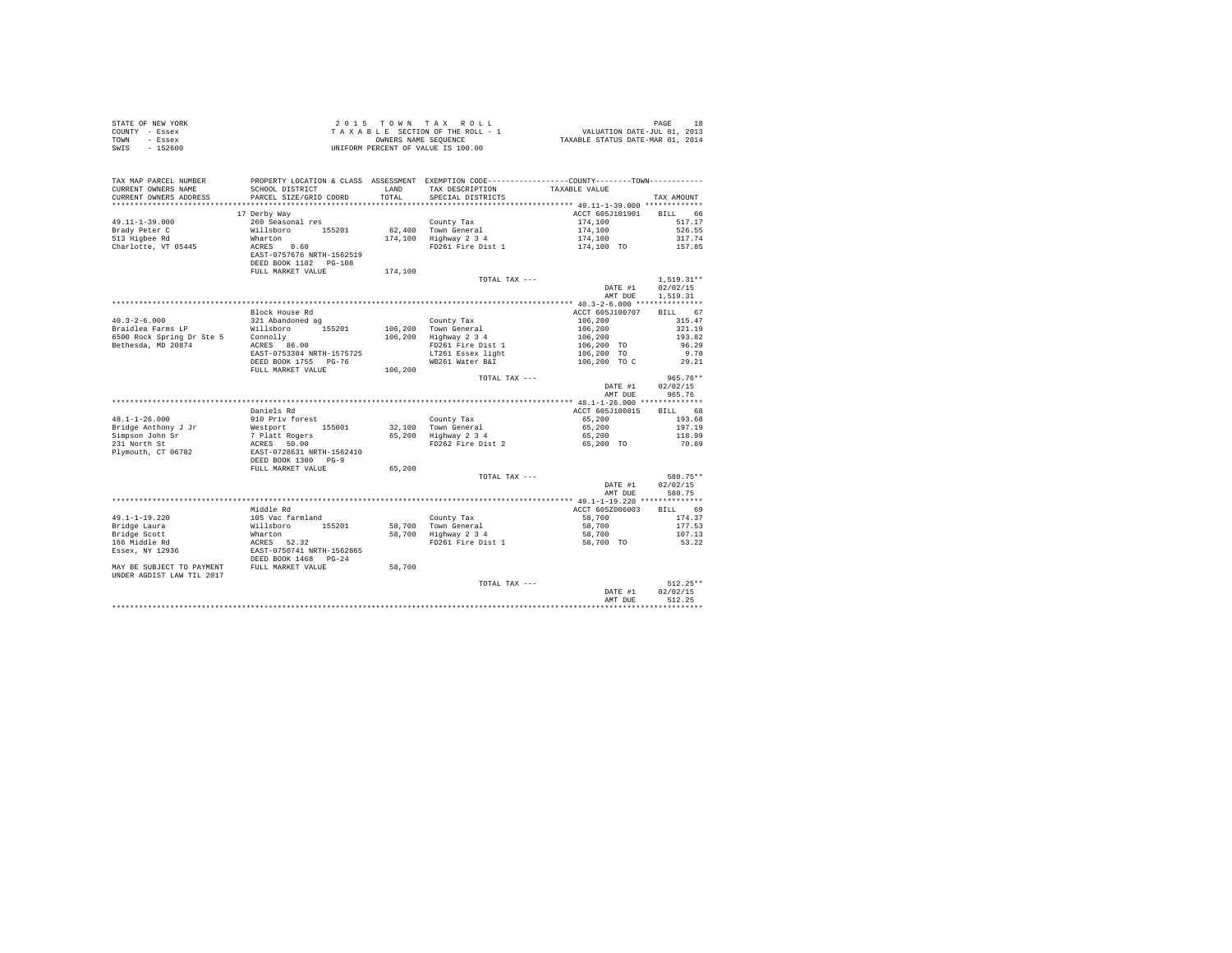| STATE OF NEW YORK | 2015 TOWN TAX ROLL                 | 10<br>PAGE                       |
|-------------------|------------------------------------|----------------------------------|
| COUNTY - Essex    | TAXABLE SECTION OF THE ROLL - 1    | VALUATION DATE-JUL 01, 2013      |
| TOWN<br>- Essex   | OWNERS NAME SEOUENCE               | TAXABLE STATUS DATE-MAR 01, 2014 |
| - 152600<br>SWIS  | UNIFORM PERCENT OF VALUE IS 100.00 |                                  |

| TAX MAP PARCEL NUMBER<br>CURRENT OWNERS NAME<br>CURRENT OWNERS ADDRESS | SCHOOL DISTRICT<br>PARCEL SIZE/GRID COORD                                 | LAND<br>TOTAL | TAX DESCRIPTION<br>SPECIAL DISTRICTS  | PROPERTY LOCATION & CLASS ASSESSMENT EXEMPTION CODE---------------COUNTY-------TOWN---------<br>TAXABLE VALUE | TAX AMOUNT   |
|------------------------------------------------------------------------|---------------------------------------------------------------------------|---------------|---------------------------------------|---------------------------------------------------------------------------------------------------------------|--------------|
|                                                                        |                                                                           |               |                                       |                                                                                                               |              |
|                                                                        | 166 Middle Rd                                                             |               |                                       | ACCT 605J103209 BILL 70                                                                                       |              |
| $49.1 - 1 - 18.000$                                                    | 120 Field crops                                                           |               | AG DIST C 41720                       | 48,243<br>48.243                                                                                              |              |
| Bridge Scott W                                                         | Willsboro 155201                                                          |               | 113,000 VETWAR CTS 41120              | 15,000<br>15,000                                                                                              |              |
| Bridge Laura A                                                         | Wharton                                                                   |               | 221,500 County Tax                    |                                                                                                               | 470.11       |
| 166 Middle Rd                                                          | ACRES 69.00                                                               |               | Town General                          | 158,257<br>158,257                                                                                            | 478.64       |
| Essex, NY 12936                                                        | EAST-0751596 NRTH-1561779                                                 |               | Highway 2 3 4                         | 158,257                                                                                                       | 288.83       |
|                                                                        |                                                                           |               |                                       | FD261 Fire Dist 1 221,500 TO                                                                                  |              |
| MAY BE SUBJECT TO PAYMENT FULL MARKET VALUE                            | DEED BOOK 1410 PG-231                                                     |               |                                       |                                                                                                               | 200.82       |
|                                                                        |                                                                           | 221,500       |                                       |                                                                                                               |              |
| UNDER AGDIST LAW TIL 2018                                              |                                                                           |               |                                       |                                                                                                               |              |
|                                                                        |                                                                           |               | TOTAL TAX ---                         |                                                                                                               | $1.438.40**$ |
|                                                                        |                                                                           |               |                                       | DATE #1                                                                                                       | 02/02/15     |
|                                                                        |                                                                           |               |                                       | AMT DUE                                                                                                       | 1,438.40     |
|                                                                        |                                                                           |               |                                       |                                                                                                               |              |
|                                                                        | 2324 Jersey St                                                            |               |                                       | ACCT 605J104514                                                                                               | BILL 71      |
| $39.4 - 1 - 40.002$                                                    | 210 1 Family Res                                                          |               | VETWAR CTS 41120                      | 15,000 15,000                                                                                                 |              |
|                                                                        | Willsboro 155201                                                          |               | 22,000 County Tax                     | 127,800                                                                                                       | 379.63       |
| Bridge Steven A                                                        |                                                                           |               |                                       |                                                                                                               |              |
| Bridge Debra A                                                         |                                                                           |               | 142,800 Town General<br>Highway 2 3 4 | 127,800<br>127,800                                                                                            | 386.52       |
| 2324 Jersey St                                                         |                                                                           |               |                                       |                                                                                                               | 233.24       |
| Essex, NY 12936                                                        | Hicks<br>ACRES 0.33<br>EAST-0741405 NRTH-1570544<br>DEED BOOK 1139 PG-202 |               | FD262 Fire Dist 2                     | 142,800 TO                                                                                                    | 155.27       |
|                                                                        |                                                                           |               |                                       |                                                                                                               |              |
|                                                                        | FULL MARKET VALUE                                                         | 142,800       |                                       |                                                                                                               |              |
|                                                                        |                                                                           |               | TOTAL TAX ---                         |                                                                                                               | $1.154.66**$ |
|                                                                        |                                                                           |               |                                       | DATE #1                                                                                                       | 02/02/15     |
|                                                                        |                                                                           |               |                                       | AMT DUE                                                                                                       | 1,154.66     |
|                                                                        |                                                                           |               |                                       |                                                                                                               |              |
|                                                                        | 77 Alden Rd                                                               |               |                                       | ACCT 605Z001006                                                                                               | BILL 72      |
|                                                                        |                                                                           |               |                                       |                                                                                                               |              |
| $48.3 - 1 - 10.200$                                                    | 210 1 Family Res                                                          |               | County Tax                            | 137,900                                                                                                       | 409.63       |
| Briggs George                                                          | Westport 155001                                                           |               | 33,200 Town General                   | 137,900                                                                                                       | 417.07       |
| Briggs Jerilyn                                                         | 8 Platt Rogers                                                            |               | 137,900 Highway 2 3 4                 | 137,900                                                                                                       | 251.67       |
| PO Box 726                                                             | 2.16<br>ACRES                                                             |               | FD262 Fire Dist 2                     | 137,900 TO                                                                                                    | 149.94       |
| Elizabethtown, NY 12932                                                | EAST-0725711 NRTH-1551858                                                 |               |                                       |                                                                                                               |              |
|                                                                        | DEED BOOK 1260 PG-267                                                     |               |                                       |                                                                                                               |              |
|                                                                        | FULL MARKET VALUE                                                         | 137,900       |                                       |                                                                                                               |              |
|                                                                        |                                                                           |               | TOTAL TAX ---                         |                                                                                                               | $1.228.31**$ |
|                                                                        |                                                                           |               |                                       | DATE #1                                                                                                       | 02/02/15     |
|                                                                        |                                                                           |               |                                       | AMT DUE                                                                                                       | 1,228.31     |
|                                                                        |                                                                           |               |                                       |                                                                                                               |              |
|                                                                        | 236 Christian Rd                                                          |               |                                       | ACCT 605J186004                                                                                               | BILL 73      |
|                                                                        |                                                                           |               |                                       |                                                                                                               |              |
| $49.1 - 1 - 27.300$                                                    | 260 Seasonal res                                                          |               | County Tax<br>73,000 Town General     | 100,800                                                                                                       | 299.43       |
| Brink Frederick                                                        | Willsboro 155201                                                          |               |                                       | 100,800                                                                                                       | 304.86       |
| Brink Elise                                                            | Wharton                                                                   |               | 100,800 Highway 2 3 4                 | 100,800                                                                                                       | 183.96       |
| 15 Glover Sq                                                           | ACRES 30.56<br>EAST-0747483 NRTH-1558844                                  |               | FD261 Fire Dist 1                     | 100,800 TO                                                                                                    | 91.39        |
| Marblehead, MA 01945                                                   |                                                                           |               |                                       |                                                                                                               |              |
|                                                                        | DEED BOOK 946<br>$PG-112$                                                 |               |                                       |                                                                                                               |              |
|                                                                        | FULL MARKET VALUE                                                         | 100,800       |                                       |                                                                                                               |              |
|                                                                        |                                                                           |               | TOTAL TAX ---                         |                                                                                                               | $879.64**$   |
|                                                                        |                                                                           |               |                                       | DATE #1                                                                                                       | 02/02/15     |
|                                                                        |                                                                           |               |                                       | AMT DUE                                                                                                       | 879.64       |
|                                                                        |                                                                           |               |                                       |                                                                                                               |              |
|                                                                        |                                                                           |               |                                       |                                                                                                               |              |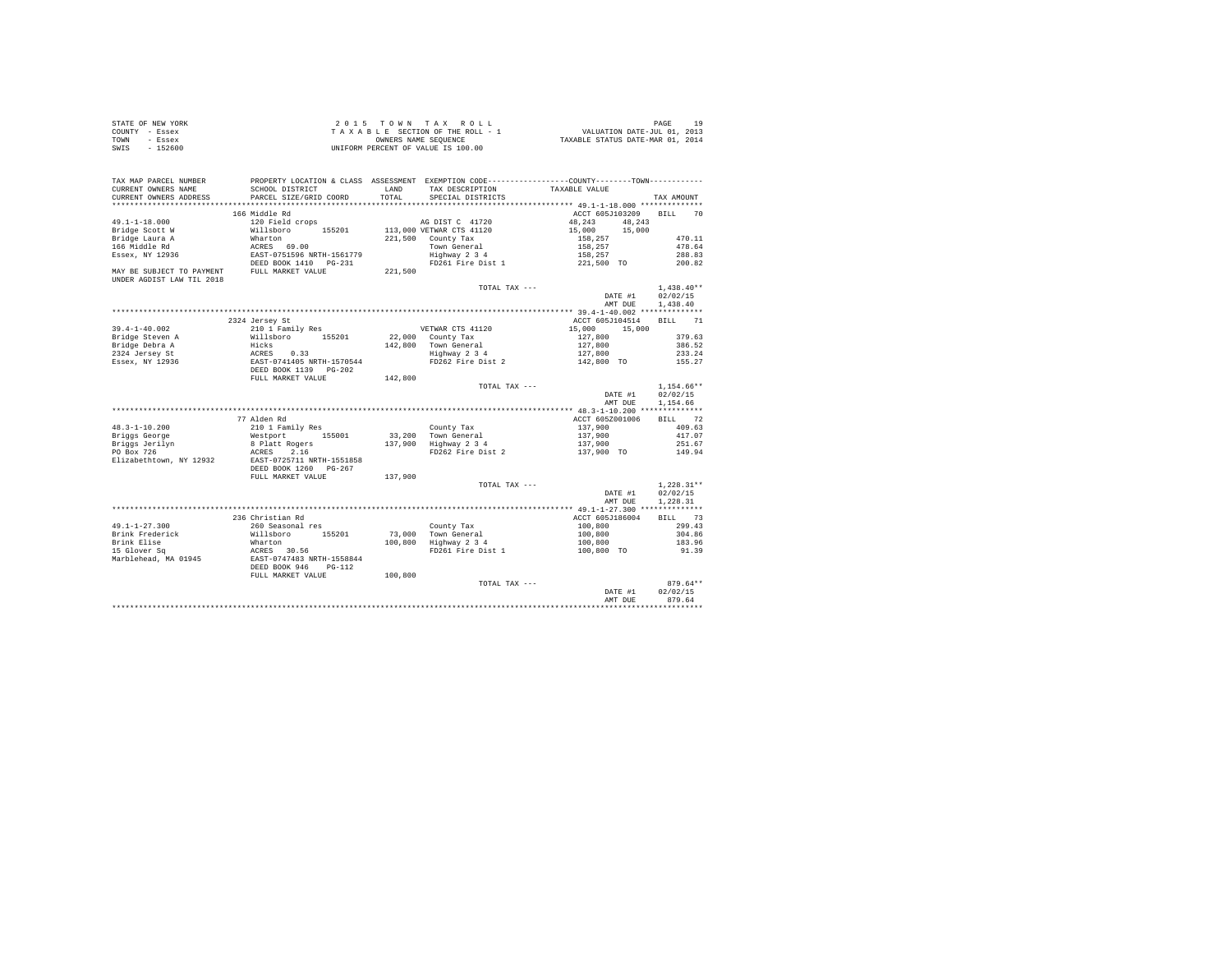| COUNTY - Essex<br>TOWN<br>- Essex<br>SWIS<br>$-152600$ |                                                                                                                                                                                                                            | OWNERS NAME SEQUENCE | TAXABLE SECTION OF THE ROLL - 1<br>UNIFORM PERCENT OF VALUE IS 100.00                                            | VALUATION DATE-JUL 01, 2013<br>TAXABLE STATUS DATE-MAR 01, 2014 |                   |
|--------------------------------------------------------|----------------------------------------------------------------------------------------------------------------------------------------------------------------------------------------------------------------------------|----------------------|------------------------------------------------------------------------------------------------------------------|-----------------------------------------------------------------|-------------------|
|                                                        |                                                                                                                                                                                                                            |                      |                                                                                                                  |                                                                 |                   |
| TAX MAP PARCEL NUMBER                                  |                                                                                                                                                                                                                            |                      | PROPERTY LOCATION & CLASS ASSESSMENT EXEMPTION CODE---------------COUNTY-------TOWN---------                     |                                                                 |                   |
| CURRENT OWNERS NAME                                    | SCHOOL DISTRICT                                                                                                                                                                                                            | LAND                 | TAX DESCRIPTION                                                                                                  | TAXABLE VALUE                                                   |                   |
| CURRENT OWNERS ADDRESS                                 | PARCEL SIZE/GRID COORD                                                                                                                                                                                                     | TOTAL                | SPECIAL DISTRICTS                                                                                                |                                                                 | TAX AMOUNT        |
|                                                        |                                                                                                                                                                                                                            |                      |                                                                                                                  |                                                                 |                   |
| $39.4 - 1 - 5.222$                                     | Jersey St                                                                                                                                                                                                                  |                      | County Tax                                                                                                       | ACCT 605Z014005 BILL 74<br>32,000                               | 95.06             |
| Brody Stuart                                           |                                                                                                                                                                                                                            |                      |                                                                                                                  | 32,000                                                          |                   |
|                                                        |                                                                                                                                                                                                                            |                      |                                                                                                                  |                                                                 |                   |
| Broay Stuart<br>PO Box 127<br>Essex, NY 12936          |                                                                                                                                                                                                                            |                      | 32,000 County 1-a 2010<br>32,000 Highway 2 34<br>32,000 Highway 2 34<br>PD262 Fire Dist 2 32,000 TO 34.79        |                                                                 |                   |
|                                                        | %1289 50<br>211 Res vac land<br>Willaboro<br>Hicks Pat<br>ACRES 6.00<br>EAST-0738446 NRTH-1571733<br>DEED BOOK 1170 PG-52                                                                                                  |                      |                                                                                                                  |                                                                 |                   |
|                                                        |                                                                                                                                                                                                                            |                      |                                                                                                                  |                                                                 |                   |
|                                                        | FULL MARKET VALUE                                                                                                                                                                                                          | 32,000               | TOTAL TAX ---                                                                                                    |                                                                 | $285.03**$        |
|                                                        |                                                                                                                                                                                                                            |                      |                                                                                                                  | DATE #1                                                         | 02/02/15          |
|                                                        |                                                                                                                                                                                                                            |                      |                                                                                                                  | AMT DUE                                                         | 285.03            |
|                                                        |                                                                                                                                                                                                                            |                      |                                                                                                                  |                                                                 |                   |
|                                                        | 168 Brookfield Rd                                                                                                                                                                                                          |                      |                                                                                                                  | ACCT 605J103105                                                 | BILL 75           |
| $48.3 - 1 - 6.000$                                     | 210 1 Family Res                                                                                                                                                                                                           |                      | County Tax<br>32,400 Town General<br>71,400 Highway 2 3 4<br>School Relevy                                       | 71,400                                                          | 212.10            |
| Bronson Scott D                                        | Westport 155001                                                                                                                                                                                                            |                      |                                                                                                                  | 71,400                                                          | 215.94            |
|                                                        |                                                                                                                                                                                                                            |                      |                                                                                                                  | 71,400                                                          | 130.31            |
|                                                        |                                                                                                                                                                                                                            |                      |                                                                                                                  |                                                                 | 711.20            |
|                                                        |                                                                                                                                                                                                                            |                      | FD262 Fire Dist 2 $71,400$ TO                                                                                    |                                                                 | 77.64             |
|                                                        |                                                                                                                                                                                                                            | 71,400               |                                                                                                                  |                                                                 |                   |
|                                                        |                                                                                                                                                                                                                            |                      | TOTAL TAX ---                                                                                                    |                                                                 | $1,347.19**$      |
|                                                        |                                                                                                                                                                                                                            |                      |                                                                                                                  | DATE #1                                                         | 02/02/15          |
|                                                        |                                                                                                                                                                                                                            |                      |                                                                                                                  | AMT DUE                                                         | 1,347.19          |
|                                                        |                                                                                                                                                                                                                            |                      |                                                                                                                  |                                                                 |                   |
|                                                        | Jersey St                                                                                                                                                                                                                  |                      |                                                                                                                  | ACCT 605Z005002<br>9,600                                        | BILL 76           |
| $39.3 - 1 - 11.120$                                    |                                                                                                                                                                                                                            |                      | County Tax                                                                                                       |                                                                 | 28.52<br>29.03    |
| Brown Randy S<br>121 Miller St                         |                                                                                                                                                                                                                            |                      |                                                                                                                  |                                                                 | 17.52             |
| Plattsburgh, NY 12901                                  | 314 Rural vac<10<br>Willsboro 155201<br>Brookfield<br>1759/92 L Use to                                                                                                                                                     |                      | 9,600 County Tax 9,000<br>9,600 Town General 9,600 9,600<br>9,600 Highway 2 3 4 9,600 PD262 Fire Dist 2 9,600 TO |                                                                 | 10.44             |
|                                                        | John D Simmons                                                                                                                                                                                                             |                      |                                                                                                                  |                                                                 |                   |
|                                                        | PRIOR OWNER ON 3/01/2014 ACRES 8.00<br>Brown Randy S BAST-0728630 NRTH-1572195                                                                                                                                             |                      |                                                                                                                  |                                                                 |                   |
|                                                        |                                                                                                                                                                                                                            |                      |                                                                                                                  |                                                                 |                   |
|                                                        | DEED BOOK 1759 PG-92                                                                                                                                                                                                       |                      |                                                                                                                  |                                                                 |                   |
|                                                        | FULL MARKET VALUE                                                                                                                                                                                                          | 9,600                |                                                                                                                  |                                                                 |                   |
|                                                        |                                                                                                                                                                                                                            |                      | TOTAL TAX ---                                                                                                    |                                                                 | 85.51**           |
|                                                        |                                                                                                                                                                                                                            |                      |                                                                                                                  | DATE #1<br>AMT DUE                                              | 02/02/15<br>85.51 |
|                                                        |                                                                                                                                                                                                                            |                      |                                                                                                                  |                                                                 |                   |
|                                                        | 66 Spear Rd                                                                                                                                                                                                                |                      |                                                                                                                  | ACCT 605J174004 BILL 77                                         |                   |
| $39.3 - 1 - 28.000$                                    | 270 Mfg housing                                                                                                                                                                                                            |                      | VETCOM CTS 41130                                                                                                 |                                                                 |                   |
| Brown Randy S                                          | Willsboro 155201                                                                                                                                                                                                           |                      | 21,600 County Tax                                                                                                | $9,775$ $9,775$<br>29,325                                       | 87.11             |
| Brown Randy S<br>121 Miller St                         | Brookfield Lot 2                                                                                                                                                                                                           |                      |                                                                                                                  |                                                                 | 88.69             |
| Plattsburgh, NY 12901                                  | 1759/92 L Use to                                                                                                                                                                                                           |                      | 39,100 Town General 29,325<br>Highway 234 29,325<br>FD262 Fire Dist 2 29,325 29,100 TO                           |                                                                 | 53.52             |
|                                                        | John D Simmons                                                                                                                                                                                                             |                      |                                                                                                                  |                                                                 | 42.52             |
|                                                        | $\begin{tabular}{lcccccc} \texttt{PRIOR} & \texttt{ONNER} & \texttt{ON} & 3/01/2014 & \texttt{ACRES} & 0.30 \\ \texttt{Brown} & \texttt{Randy} & \texttt{S} & \texttt{EAST-0728508} & \texttt{NRTH-1571677} \end{tabular}$ |                      |                                                                                                                  |                                                                 |                   |
|                                                        | DEED BOOK 1759 PG-92                                                                                                                                                                                                       |                      |                                                                                                                  |                                                                 |                   |
|                                                        | FULL MARKET VALUE                                                                                                                                                                                                          | 39,100               |                                                                                                                  |                                                                 |                   |
|                                                        |                                                                                                                                                                                                                            |                      | TOTAL TAX ---                                                                                                    |                                                                 | $271.84**$        |
|                                                        |                                                                                                                                                                                                                            |                      |                                                                                                                  | DATE #1                                                         | 02/02/15          |
|                                                        |                                                                                                                                                                                                                            |                      |                                                                                                                  | AMT DUE                                                         | 271.84            |
|                                                        |                                                                                                                                                                                                                            |                      |                                                                                                                  |                                                                 |                   |

STATE OF NEW YORK 20 20 15 TOWN TAX ROLL STATE OF NEW YORK 20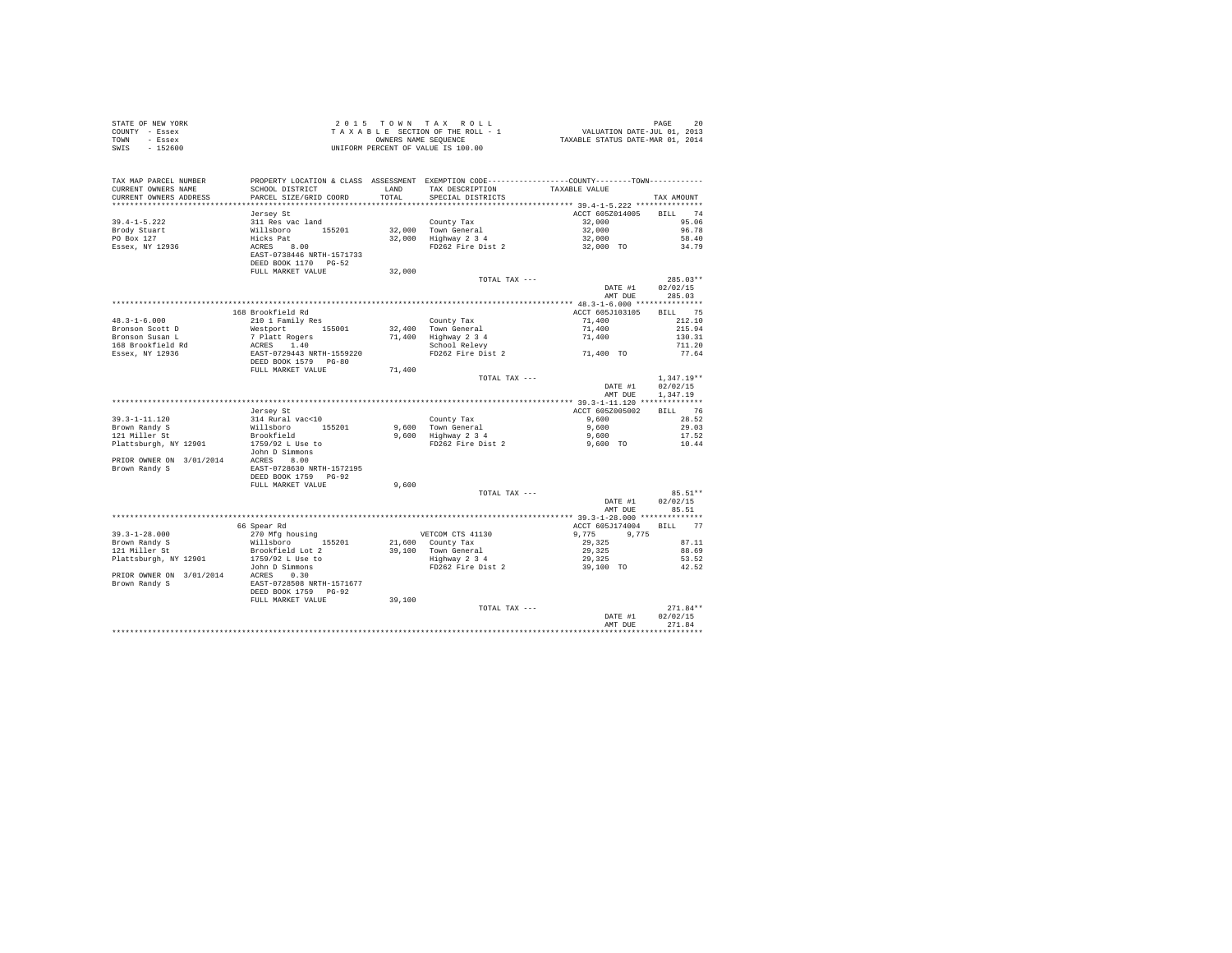| STATE OF NEW YORK | 2015 TOWN TAX ROLL                 | PAGE                             |
|-------------------|------------------------------------|----------------------------------|
| COUNTY - Essex    | TAXABLE SECTION OF THE ROLL - 1    | VALUATION DATE-JUL 01, 2013      |
| TOWN<br>- Essex   | OWNERS NAME SEOUENCE               | TAXABLE STATUS DATE-MAR 01, 2014 |
| SWIS<br>$-152600$ | UNIFORM PERCENT OF VALUE IS 100.00 |                                  |

| TAX MAP PARCEL NUMBER<br>CURRENT OWNERS NAME<br>CURRENT OWNERS ADDRESS PARCEL SIZE/GRID COORD                                                                                                                         | SCHOOL DISTRICT                                                    | <b>T.AND</b><br>TOTAL | PROPERTY LOCATION & CLASS ASSESSMENT EXEMPTION CODE---------------COUNTY-------TOWN----------<br>TAX DESCRIPTION<br>SPECIAL DISTRICTS | TAXABLE VALUE           | TAX AMOUNT   |
|-----------------------------------------------------------------------------------------------------------------------------------------------------------------------------------------------------------------------|--------------------------------------------------------------------|-----------------------|---------------------------------------------------------------------------------------------------------------------------------------|-------------------------|--------------|
|                                                                                                                                                                                                                       |                                                                    |                       |                                                                                                                                       |                         |              |
|                                                                                                                                                                                                                       | 2726 NYS Route 22                                                  |                       |                                                                                                                                       | ACCT 605J102511 BILL 78 |              |
| $40.73 - 1 - 5.000$                                                                                                                                                                                                   | 210 1 Family Res                                                   |                       | County Tax                                                                                                                            | 166,500                 | 494.59       |
| Brown Sarah H                                                                                                                                                                                                         | Willsboro 155201 48,100 Town General                               |                       |                                                                                                                                       | 166.500 503.57          |              |
| 3 Tally Ho Ln                                                                                                                                                                                                         | Potts                                                              |                       | 166,500 Highway 2 3 4                                                                                                                 | 166,500                 | 303.87       |
| Blue Bell, PA 19422                                                                                                                                                                                                   | 1465/248 Easement                                                  |                       | FD261 Fire Dist 1                                                                                                                     | 166,500 TO              | 150.96       |
|                                                                                                                                                                                                                       | 1649/228-Sewer Easement<br>ACRES 0.14<br>EAST-0756375 NRTH-1571889 |                       | LT261 Essex light                                                                                                                     | 166,500 TO              | 15.34        |
|                                                                                                                                                                                                                       | DEED BOOK 1670 PG-133                                              |                       |                                                                                                                                       |                         |              |
|                                                                                                                                                                                                                       | FULL MARKET VALUE                                                  | 166,500               |                                                                                                                                       |                         |              |
|                                                                                                                                                                                                                       |                                                                    |                       | TOTAL TAX ---                                                                                                                         |                         | $1,468.33**$ |
|                                                                                                                                                                                                                       |                                                                    |                       |                                                                                                                                       | DATE #1 02/02/15        |              |
|                                                                                                                                                                                                                       |                                                                    |                       |                                                                                                                                       | AMT DUE                 | 1,468.33     |
|                                                                                                                                                                                                                       |                                                                    |                       |                                                                                                                                       |                         |              |
|                                                                                                                                                                                                                       | 39 Elm St                                                          |                       |                                                                                                                                       | ACCT 605J102507 BILL 79 |              |
| $40.73 - 1 - 7.000$                                                                                                                                                                                                   |                                                                    |                       |                                                                                                                                       | 197,700                 | 587.27       |
| Brown Sarah H                                                                                                                                                                                                         | 210 1 Family Res                                                   |                       | County Tax<br>58.500 Town General                                                                                                     | 197.700                 | 597.93       |
|                                                                                                                                                                                                                       | Willsboro 155201<br>Potts                                          |                       |                                                                                                                                       | 197,700                 | 360.81       |
| 3 Tally Ho Ln                                                                                                                                                                                                         |                                                                    |                       | 197,700 Highway 2 3 4<br>FD261 Fire Dist 1                                                                                            |                         |              |
| Blue Bell, PA 19422 1650/128-Sewer Easement                                                                                                                                                                           |                                                                    |                       |                                                                                                                                       | 197,700 TO 179.25       |              |
|                                                                                                                                                                                                                       | 0.30<br>ACRES                                                      |                       | LT261 Essex light                                                                                                                     | 197,700 TO              | 18.21        |
|                                                                                                                                                                                                                       | EAST-0756414 NRTH-1571808                                          |                       |                                                                                                                                       |                         |              |
|                                                                                                                                                                                                                       | DEED BOOK 1097 PG-38                                               |                       |                                                                                                                                       |                         |              |
|                                                                                                                                                                                                                       | FULL MARKET VALUE                                                  | 197.700               |                                                                                                                                       |                         |              |
|                                                                                                                                                                                                                       |                                                                    |                       | TOTAL TAX ---                                                                                                                         |                         | $1.743.47**$ |
|                                                                                                                                                                                                                       |                                                                    |                       |                                                                                                                                       | DATE #1                 | 02/02/15     |
|                                                                                                                                                                                                                       |                                                                    |                       |                                                                                                                                       | AMT DUE                 | 1.743.47     |
|                                                                                                                                                                                                                       |                                                                    |                       |                                                                                                                                       |                         |              |
|                                                                                                                                                                                                                       | 307 Daniels Rd                                                     |                       |                                                                                                                                       | ACCT 605J103215         | BILL 80      |
| $39.3 - 1 - 25.100$                                                                                                                                                                                                   | 240 Rural res                                                      |                       | County Tax                                                                                                                            | 154,800                 | 459.84       |
| Willsboro<br>Bruce David W                                                                                                                                                                                            |                                                                    |                       | 155201 108.100 Town General                                                                                                           | 154.800 468.18          |              |
| $\begin{array}{lllllllllll} \text{Young Catherine L} & \text{6\&11 Brootfield Pat} & \text{154,800} & \text{Highway 2 3 4} \\ \text{PO Box 371} & \text{ACRES} & \text{92.47} & \text{FD262 Fire Dist 2} \end{array}$ |                                                                    |                       |                                                                                                                                       | 154,800                 | 282.52       |
|                                                                                                                                                                                                                       |                                                                    |                       |                                                                                                                                       | 154,800 TO              | 168.32       |
| Charlotte, VT 05445                                                                                                                                                                                                   | EAST-0723627 NRTH-1568248                                          |                       |                                                                                                                                       |                         |              |
|                                                                                                                                                                                                                       | DEED BOOK 1346 PG-34                                               |                       |                                                                                                                                       |                         |              |
|                                                                                                                                                                                                                       | FULL MARKET VALUE                                                  | 154,800               |                                                                                                                                       |                         |              |
|                                                                                                                                                                                                                       |                                                                    |                       | TOTAL TAX ---                                                                                                                         |                         | $1.378.86**$ |
|                                                                                                                                                                                                                       |                                                                    |                       |                                                                                                                                       | DATE #1                 | 02/02/15     |
|                                                                                                                                                                                                                       |                                                                    |                       |                                                                                                                                       | AMT DUE                 | 1,378.86     |
|                                                                                                                                                                                                                       |                                                                    |                       |                                                                                                                                       |                         |              |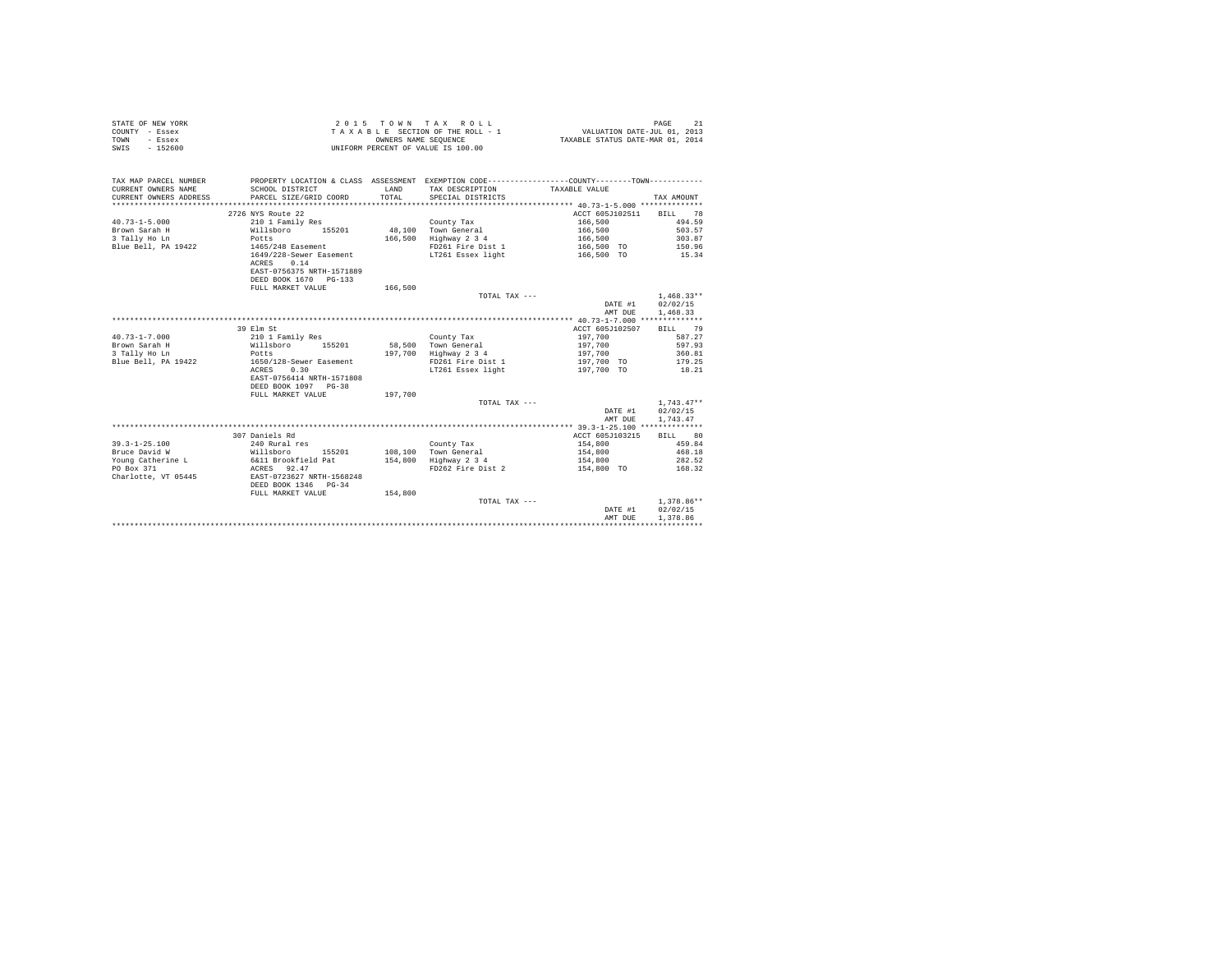| STATE OF NEW YORK | $2.0.15$ TOWN TAX ROLL             | PAGE                             |
|-------------------|------------------------------------|----------------------------------|
| COUNTY - Essex    | TAXABLE SECTION OF THE ROLL - 1    | VALUATION DATE-JUL 01, 2013      |
| TOWN<br>- Essex   | OWNERS NAME SEOUENCE               | TAXABLE STATUS DATE-MAR 01, 2014 |
| $-152600$<br>SWIS | UNIFORM PERCENT OF VALUE IS 100.00 |                                  |

| ACCT 605J176012<br>2854 Essex Rd<br>BILL<br>81<br>$40.57 - 3 - 5.200$<br>210 1 Family Res - WTRFNT<br>508,200<br>1,509.62<br>County Tax<br>155201<br>360.300 Town General<br>508,200<br>Buch Jere R<br>Willsboro<br>1,537.01<br>Buch Eileen F<br>Hicks<br>508,200<br>Highway 2 3 4<br>927.49<br>508,200<br>3922 Bending Birch Dr<br>1463/238 Easement<br>FD261 Fire Dist 1<br>460.76<br>508,200 TO<br>1.10<br>508,200 TO<br>Raleigh, NC 27613<br>ACRES<br>LT261 Essex light<br>46.82<br>EAST-0757929 NRTH-1574557<br>WB261 Water B&I<br>508,200 TO C<br>139.79<br>DEED BOOK 1463 PG-241<br>FULL MARKET VALUE<br>508,200<br>$4,621.49**$<br>TOTAL TAX $---$<br>02/02/15<br>DATE #1<br>4,621.49<br>AMT DUE<br>77 Leaning Rd<br>ACCT 605J100614<br>BILL 82<br>568.26<br>$48.2 - 1 - 16.000$<br>210 1 Family Res<br>191,300<br>County Tax<br>578.57<br>Budd Ann F<br>Willsboro<br>155201<br>33,600 Town General<br>191,300<br>Wharton<br>191,300<br>Highway 2 3 4<br>349.13<br>191,300<br>FD262 Fire Dist 2<br>208.01<br>00003.00<br>191,300 TO<br>ACRES 2.60<br>EAST-0739651 NRTH-1562069<br>DEED BOOK 1340 PG-196<br>191,300<br>FULL MARKET VALUE<br>$1.703.97**$<br>TOTAL TAX ---<br>02/02/15<br>DATE #1<br>1,703.97<br>AMT DUE<br>306 School St<br>ACCT 605J104114<br>BILL 83<br>$40.73 - 5 - 6.000$<br>543.01<br>210 1 Family Res<br>County Tax<br>182,800<br>60.100 Town General<br>552.87<br>Burke Brvan J<br>Willsboro<br>155201<br>182,800<br>Eichenlaub Beverly<br>182,800<br>Highway 2 3 4<br>333.62<br>182,800<br>Potts<br>1238/158 Release Of Lien<br>PO Box 150<br>FD261 Fire Dist 1<br>182,800 TO<br>165.74<br>1672/10-Easement<br>16.84<br>Essex, NY 12936<br>LT261 Essex light<br>182,800 TO<br>0.40<br>SR150 Return sewer rent<br>511.36 MT<br>511.36<br>ACRES<br>EAST-0756915 NRTH-1570765<br>WR151 Return water rent-1<br>440.00 MT<br>440.00<br>DEED BOOK 1396 PG-185<br>FULL MARKET VALUE<br>182,800<br>$2.563.44**$<br>TOTAL TAX ---<br>02/02/15<br>DATE #1<br>2.563.44<br>AMT DUE | TAX MAP PARCEL NUMBER<br>CURRENT OWNERS NAME<br>CURRENT OWNERS ADDRESS | SCHOOL DISTRICT<br>PARCEL SIZE/GRID COORD | <b>T.AND</b><br>TOTAL | PROPERTY LOCATION & CLASS ASSESSMENT EXEMPTION CODE----------------COUNTY-------TOWN----------<br>TAX DESCRIPTION TAXABLE VALUE<br>SPECIAL DISTRICTS | TAX AMOUNT |
|-------------------------------------------------------------------------------------------------------------------------------------------------------------------------------------------------------------------------------------------------------------------------------------------------------------------------------------------------------------------------------------------------------------------------------------------------------------------------------------------------------------------------------------------------------------------------------------------------------------------------------------------------------------------------------------------------------------------------------------------------------------------------------------------------------------------------------------------------------------------------------------------------------------------------------------------------------------------------------------------------------------------------------------------------------------------------------------------------------------------------------------------------------------------------------------------------------------------------------------------------------------------------------------------------------------------------------------------------------------------------------------------------------------------------------------------------------------------------------------------------------------------------------------------------------------------------------------------------------------------------------------------------------------------------------------------------------------------------------------------------------------------------------------------------------------------------------------------------------------------------------------------------------------------------------------------------------------------------------------------------------|------------------------------------------------------------------------|-------------------------------------------|-----------------------|------------------------------------------------------------------------------------------------------------------------------------------------------|------------|
|                                                                                                                                                                                                                                                                                                                                                                                                                                                                                                                                                                                                                                                                                                                                                                                                                                                                                                                                                                                                                                                                                                                                                                                                                                                                                                                                                                                                                                                                                                                                                                                                                                                                                                                                                                                                                                                                                                                                                                                                       |                                                                        |                                           |                       |                                                                                                                                                      |            |
|                                                                                                                                                                                                                                                                                                                                                                                                                                                                                                                                                                                                                                                                                                                                                                                                                                                                                                                                                                                                                                                                                                                                                                                                                                                                                                                                                                                                                                                                                                                                                                                                                                                                                                                                                                                                                                                                                                                                                                                                       |                                                                        |                                           |                       |                                                                                                                                                      |            |
|                                                                                                                                                                                                                                                                                                                                                                                                                                                                                                                                                                                                                                                                                                                                                                                                                                                                                                                                                                                                                                                                                                                                                                                                                                                                                                                                                                                                                                                                                                                                                                                                                                                                                                                                                                                                                                                                                                                                                                                                       |                                                                        |                                           |                       |                                                                                                                                                      |            |
|                                                                                                                                                                                                                                                                                                                                                                                                                                                                                                                                                                                                                                                                                                                                                                                                                                                                                                                                                                                                                                                                                                                                                                                                                                                                                                                                                                                                                                                                                                                                                                                                                                                                                                                                                                                                                                                                                                                                                                                                       |                                                                        |                                           |                       |                                                                                                                                                      |            |
|                                                                                                                                                                                                                                                                                                                                                                                                                                                                                                                                                                                                                                                                                                                                                                                                                                                                                                                                                                                                                                                                                                                                                                                                                                                                                                                                                                                                                                                                                                                                                                                                                                                                                                                                                                                                                                                                                                                                                                                                       |                                                                        |                                           |                       |                                                                                                                                                      |            |
|                                                                                                                                                                                                                                                                                                                                                                                                                                                                                                                                                                                                                                                                                                                                                                                                                                                                                                                                                                                                                                                                                                                                                                                                                                                                                                                                                                                                                                                                                                                                                                                                                                                                                                                                                                                                                                                                                                                                                                                                       |                                                                        |                                           |                       |                                                                                                                                                      |            |
|                                                                                                                                                                                                                                                                                                                                                                                                                                                                                                                                                                                                                                                                                                                                                                                                                                                                                                                                                                                                                                                                                                                                                                                                                                                                                                                                                                                                                                                                                                                                                                                                                                                                                                                                                                                                                                                                                                                                                                                                       |                                                                        |                                           |                       |                                                                                                                                                      |            |
|                                                                                                                                                                                                                                                                                                                                                                                                                                                                                                                                                                                                                                                                                                                                                                                                                                                                                                                                                                                                                                                                                                                                                                                                                                                                                                                                                                                                                                                                                                                                                                                                                                                                                                                                                                                                                                                                                                                                                                                                       |                                                                        |                                           |                       |                                                                                                                                                      |            |
|                                                                                                                                                                                                                                                                                                                                                                                                                                                                                                                                                                                                                                                                                                                                                                                                                                                                                                                                                                                                                                                                                                                                                                                                                                                                                                                                                                                                                                                                                                                                                                                                                                                                                                                                                                                                                                                                                                                                                                                                       |                                                                        |                                           |                       |                                                                                                                                                      |            |
|                                                                                                                                                                                                                                                                                                                                                                                                                                                                                                                                                                                                                                                                                                                                                                                                                                                                                                                                                                                                                                                                                                                                                                                                                                                                                                                                                                                                                                                                                                                                                                                                                                                                                                                                                                                                                                                                                                                                                                                                       |                                                                        |                                           |                       |                                                                                                                                                      |            |
|                                                                                                                                                                                                                                                                                                                                                                                                                                                                                                                                                                                                                                                                                                                                                                                                                                                                                                                                                                                                                                                                                                                                                                                                                                                                                                                                                                                                                                                                                                                                                                                                                                                                                                                                                                                                                                                                                                                                                                                                       |                                                                        |                                           |                       |                                                                                                                                                      |            |
|                                                                                                                                                                                                                                                                                                                                                                                                                                                                                                                                                                                                                                                                                                                                                                                                                                                                                                                                                                                                                                                                                                                                                                                                                                                                                                                                                                                                                                                                                                                                                                                                                                                                                                                                                                                                                                                                                                                                                                                                       |                                                                        |                                           |                       |                                                                                                                                                      |            |
|                                                                                                                                                                                                                                                                                                                                                                                                                                                                                                                                                                                                                                                                                                                                                                                                                                                                                                                                                                                                                                                                                                                                                                                                                                                                                                                                                                                                                                                                                                                                                                                                                                                                                                                                                                                                                                                                                                                                                                                                       |                                                                        |                                           |                       |                                                                                                                                                      |            |
|                                                                                                                                                                                                                                                                                                                                                                                                                                                                                                                                                                                                                                                                                                                                                                                                                                                                                                                                                                                                                                                                                                                                                                                                                                                                                                                                                                                                                                                                                                                                                                                                                                                                                                                                                                                                                                                                                                                                                                                                       |                                                                        |                                           |                       |                                                                                                                                                      |            |
|                                                                                                                                                                                                                                                                                                                                                                                                                                                                                                                                                                                                                                                                                                                                                                                                                                                                                                                                                                                                                                                                                                                                                                                                                                                                                                                                                                                                                                                                                                                                                                                                                                                                                                                                                                                                                                                                                                                                                                                                       |                                                                        |                                           |                       |                                                                                                                                                      |            |
|                                                                                                                                                                                                                                                                                                                                                                                                                                                                                                                                                                                                                                                                                                                                                                                                                                                                                                                                                                                                                                                                                                                                                                                                                                                                                                                                                                                                                                                                                                                                                                                                                                                                                                                                                                                                                                                                                                                                                                                                       |                                                                        |                                           |                       |                                                                                                                                                      |            |
|                                                                                                                                                                                                                                                                                                                                                                                                                                                                                                                                                                                                                                                                                                                                                                                                                                                                                                                                                                                                                                                                                                                                                                                                                                                                                                                                                                                                                                                                                                                                                                                                                                                                                                                                                                                                                                                                                                                                                                                                       |                                                                        |                                           |                       |                                                                                                                                                      |            |
|                                                                                                                                                                                                                                                                                                                                                                                                                                                                                                                                                                                                                                                                                                                                                                                                                                                                                                                                                                                                                                                                                                                                                                                                                                                                                                                                                                                                                                                                                                                                                                                                                                                                                                                                                                                                                                                                                                                                                                                                       | 1126 E College St                                                      |                                           |                       |                                                                                                                                                      |            |
|                                                                                                                                                                                                                                                                                                                                                                                                                                                                                                                                                                                                                                                                                                                                                                                                                                                                                                                                                                                                                                                                                                                                                                                                                                                                                                                                                                                                                                                                                                                                                                                                                                                                                                                                                                                                                                                                                                                                                                                                       | Iowa City, IA 52240                                                    |                                           |                       |                                                                                                                                                      |            |
|                                                                                                                                                                                                                                                                                                                                                                                                                                                                                                                                                                                                                                                                                                                                                                                                                                                                                                                                                                                                                                                                                                                                                                                                                                                                                                                                                                                                                                                                                                                                                                                                                                                                                                                                                                                                                                                                                                                                                                                                       |                                                                        |                                           |                       |                                                                                                                                                      |            |
|                                                                                                                                                                                                                                                                                                                                                                                                                                                                                                                                                                                                                                                                                                                                                                                                                                                                                                                                                                                                                                                                                                                                                                                                                                                                                                                                                                                                                                                                                                                                                                                                                                                                                                                                                                                                                                                                                                                                                                                                       |                                                                        |                                           |                       |                                                                                                                                                      |            |
|                                                                                                                                                                                                                                                                                                                                                                                                                                                                                                                                                                                                                                                                                                                                                                                                                                                                                                                                                                                                                                                                                                                                                                                                                                                                                                                                                                                                                                                                                                                                                                                                                                                                                                                                                                                                                                                                                                                                                                                                       |                                                                        |                                           |                       |                                                                                                                                                      |            |
|                                                                                                                                                                                                                                                                                                                                                                                                                                                                                                                                                                                                                                                                                                                                                                                                                                                                                                                                                                                                                                                                                                                                                                                                                                                                                                                                                                                                                                                                                                                                                                                                                                                                                                                                                                                                                                                                                                                                                                                                       |                                                                        |                                           |                       |                                                                                                                                                      |            |
|                                                                                                                                                                                                                                                                                                                                                                                                                                                                                                                                                                                                                                                                                                                                                                                                                                                                                                                                                                                                                                                                                                                                                                                                                                                                                                                                                                                                                                                                                                                                                                                                                                                                                                                                                                                                                                                                                                                                                                                                       |                                                                        |                                           |                       |                                                                                                                                                      |            |
|                                                                                                                                                                                                                                                                                                                                                                                                                                                                                                                                                                                                                                                                                                                                                                                                                                                                                                                                                                                                                                                                                                                                                                                                                                                                                                                                                                                                                                                                                                                                                                                                                                                                                                                                                                                                                                                                                                                                                                                                       |                                                                        |                                           |                       |                                                                                                                                                      |            |
|                                                                                                                                                                                                                                                                                                                                                                                                                                                                                                                                                                                                                                                                                                                                                                                                                                                                                                                                                                                                                                                                                                                                                                                                                                                                                                                                                                                                                                                                                                                                                                                                                                                                                                                                                                                                                                                                                                                                                                                                       |                                                                        |                                           |                       |                                                                                                                                                      |            |
|                                                                                                                                                                                                                                                                                                                                                                                                                                                                                                                                                                                                                                                                                                                                                                                                                                                                                                                                                                                                                                                                                                                                                                                                                                                                                                                                                                                                                                                                                                                                                                                                                                                                                                                                                                                                                                                                                                                                                                                                       |                                                                        |                                           |                       |                                                                                                                                                      |            |
|                                                                                                                                                                                                                                                                                                                                                                                                                                                                                                                                                                                                                                                                                                                                                                                                                                                                                                                                                                                                                                                                                                                                                                                                                                                                                                                                                                                                                                                                                                                                                                                                                                                                                                                                                                                                                                                                                                                                                                                                       |                                                                        |                                           |                       |                                                                                                                                                      |            |
|                                                                                                                                                                                                                                                                                                                                                                                                                                                                                                                                                                                                                                                                                                                                                                                                                                                                                                                                                                                                                                                                                                                                                                                                                                                                                                                                                                                                                                                                                                                                                                                                                                                                                                                                                                                                                                                                                                                                                                                                       |                                                                        |                                           |                       |                                                                                                                                                      |            |
|                                                                                                                                                                                                                                                                                                                                                                                                                                                                                                                                                                                                                                                                                                                                                                                                                                                                                                                                                                                                                                                                                                                                                                                                                                                                                                                                                                                                                                                                                                                                                                                                                                                                                                                                                                                                                                                                                                                                                                                                       |                                                                        |                                           |                       |                                                                                                                                                      |            |
|                                                                                                                                                                                                                                                                                                                                                                                                                                                                                                                                                                                                                                                                                                                                                                                                                                                                                                                                                                                                                                                                                                                                                                                                                                                                                                                                                                                                                                                                                                                                                                                                                                                                                                                                                                                                                                                                                                                                                                                                       |                                                                        |                                           |                       |                                                                                                                                                      |            |
|                                                                                                                                                                                                                                                                                                                                                                                                                                                                                                                                                                                                                                                                                                                                                                                                                                                                                                                                                                                                                                                                                                                                                                                                                                                                                                                                                                                                                                                                                                                                                                                                                                                                                                                                                                                                                                                                                                                                                                                                       |                                                                        |                                           |                       |                                                                                                                                                      |            |
|                                                                                                                                                                                                                                                                                                                                                                                                                                                                                                                                                                                                                                                                                                                                                                                                                                                                                                                                                                                                                                                                                                                                                                                                                                                                                                                                                                                                                                                                                                                                                                                                                                                                                                                                                                                                                                                                                                                                                                                                       |                                                                        |                                           |                       |                                                                                                                                                      |            |
|                                                                                                                                                                                                                                                                                                                                                                                                                                                                                                                                                                                                                                                                                                                                                                                                                                                                                                                                                                                                                                                                                                                                                                                                                                                                                                                                                                                                                                                                                                                                                                                                                                                                                                                                                                                                                                                                                                                                                                                                       |                                                                        |                                           |                       |                                                                                                                                                      |            |
|                                                                                                                                                                                                                                                                                                                                                                                                                                                                                                                                                                                                                                                                                                                                                                                                                                                                                                                                                                                                                                                                                                                                                                                                                                                                                                                                                                                                                                                                                                                                                                                                                                                                                                                                                                                                                                                                                                                                                                                                       |                                                                        |                                           |                       |                                                                                                                                                      |            |
|                                                                                                                                                                                                                                                                                                                                                                                                                                                                                                                                                                                                                                                                                                                                                                                                                                                                                                                                                                                                                                                                                                                                                                                                                                                                                                                                                                                                                                                                                                                                                                                                                                                                                                                                                                                                                                                                                                                                                                                                       |                                                                        |                                           |                       |                                                                                                                                                      |            |
|                                                                                                                                                                                                                                                                                                                                                                                                                                                                                                                                                                                                                                                                                                                                                                                                                                                                                                                                                                                                                                                                                                                                                                                                                                                                                                                                                                                                                                                                                                                                                                                                                                                                                                                                                                                                                                                                                                                                                                                                       |                                                                        |                                           |                       |                                                                                                                                                      |            |
|                                                                                                                                                                                                                                                                                                                                                                                                                                                                                                                                                                                                                                                                                                                                                                                                                                                                                                                                                                                                                                                                                                                                                                                                                                                                                                                                                                                                                                                                                                                                                                                                                                                                                                                                                                                                                                                                                                                                                                                                       |                                                                        |                                           |                       |                                                                                                                                                      |            |
|                                                                                                                                                                                                                                                                                                                                                                                                                                                                                                                                                                                                                                                                                                                                                                                                                                                                                                                                                                                                                                                                                                                                                                                                                                                                                                                                                                                                                                                                                                                                                                                                                                                                                                                                                                                                                                                                                                                                                                                                       |                                                                        |                                           |                       |                                                                                                                                                      |            |
|                                                                                                                                                                                                                                                                                                                                                                                                                                                                                                                                                                                                                                                                                                                                                                                                                                                                                                                                                                                                                                                                                                                                                                                                                                                                                                                                                                                                                                                                                                                                                                                                                                                                                                                                                                                                                                                                                                                                                                                                       |                                                                        |                                           |                       |                                                                                                                                                      |            |
|                                                                                                                                                                                                                                                                                                                                                                                                                                                                                                                                                                                                                                                                                                                                                                                                                                                                                                                                                                                                                                                                                                                                                                                                                                                                                                                                                                                                                                                                                                                                                                                                                                                                                                                                                                                                                                                                                                                                                                                                       |                                                                        |                                           |                       |                                                                                                                                                      |            |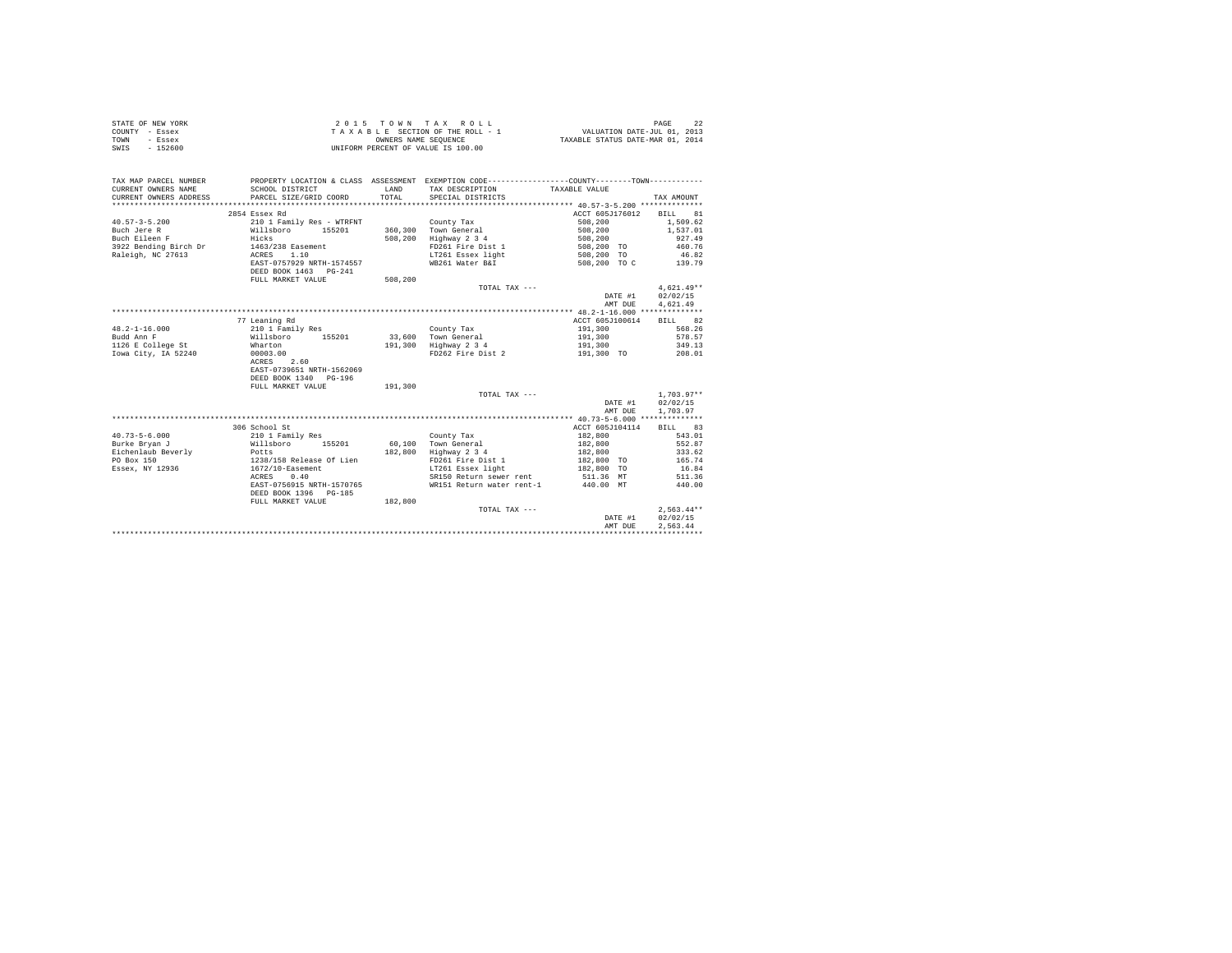| STATE OF NEW YORK | 2015 TOWN TAX ROLL                 | PAGE                             |
|-------------------|------------------------------------|----------------------------------|
| COUNTY - Essex    | TAXABLE SECTION OF THE ROLL - 1    | VALUATION DATE-JUL 01, 2013      |
| TOWN<br>- Essex   | OWNERS NAME SEOUENCE               | TAXABLE STATUS DATE-MAR 01, 2014 |
| $-152600$<br>SWIS | UNIFORM PERCENT OF VALUE IS 100.00 |                                  |

| TAX MAP PARCEL NUMBER<br>CURRENT OWNERS NAME | PROPERTY LOCATION & CLASS ASSESSMENT EXEMPTION CODE----------------COUNTY--------TOWN----------<br>SCHOOL DISTRICT | <b>T.AND</b> | TAX DESCRIPTION                          | TAXABLE VALUE          |         |              |
|----------------------------------------------|--------------------------------------------------------------------------------------------------------------------|--------------|------------------------------------------|------------------------|---------|--------------|
| CURRENT OWNERS ADDRESS                       | PARCEL SIZE/GRID COORD                                                                                             | TOTAL.       | SPECIAL DISTRICTS                        |                        |         | TAX AMOUNT   |
|                                              |                                                                                                                    |              |                                          |                        |         |              |
|                                              | School St                                                                                                          |              |                                          | ACCT 605J104201        |         | BILL 84      |
| $40.73 - 5 - 7.000$                          | 311 Res vac land                                                                                                   |              | County Tax                               | 39,200                 |         | 116.44       |
| Burke Brvan J                                | Willsboro                                                                                                          |              | 155201 39,200 Town General               | 39,200                 |         | 118.56       |
| Eichenlaub Beverly                           | Potts                                                                                                              | 39,200       | Highway 2 3 4                            | 39,200                 |         | 71.54        |
| PO Box 150                                   | 1238/158 Release Of Lien<br>1672/5 Easement                                                                        |              | FD261 Fire Dist 1                        | 39,200 TO<br>39,200 TO |         | 35.54        |
| Essex, NY 12936                              |                                                                                                                    |              | LT261 Essex light                        |                        |         | 3.61         |
|                                              | 0.10<br>ACRES                                                                                                      |              | SR150 Return sewer rent 247.00 MT 247.00 |                        |         |              |
|                                              | EAST-0756979 NRTH-1570861                                                                                          |              | WR151 Return water rent-1 68.00 MT       |                        |         | 68.00        |
|                                              | DEED BOOK 1396 PG-185                                                                                              |              |                                          |                        |         |              |
|                                              | FULL MARKET VALUE                                                                                                  | 39,200       |                                          |                        |         |              |
|                                              |                                                                                                                    |              | TOTAL TAX ---                            |                        |         | 660.69**     |
|                                              |                                                                                                                    |              |                                          |                        | DATE #1 | 02/02/15     |
|                                              |                                                                                                                    |              |                                          |                        | AMT DUE | 660.69       |
|                                              |                                                                                                                    |              |                                          |                        |         |              |
|                                              | 892 Whallons Bay Rd                                                                                                |              |                                          | ACCT 605J104405        |         | BILL 85      |
| $49.69 - 2 - 3.000$                          | 210 1 Family Res                                                                                                   |              | County Tax                               | 205,600                |         | 610.74       |
| Burke Timothy J                              |                                                                                                                    |              | 33,900 Town General                      | 205,600                |         | 621.82       |
| Burke Mary B                                 | Willsboro 155201<br>Friswell                                                                                       |              | 205,600 Highway 2 3 4                    | 205,600                |         | 375.23       |
| 892 Whallons Bay Rd ACRES                    | 2.90                                                                                                               |              | FD262 Fire Dist 2 205,600 TO 223.56      |                        |         |              |
| Essex, NY 12936                              | EAST-0744805 NRTH-1555410                                                                                          |              | LT262 Whallonsburg light 205,600 TO      |                        |         | 51.50        |
|                                              | DEED BOOK 1297 PG-187                                                                                              |              |                                          |                        |         |              |
|                                              | FULL MARKET VALUE                                                                                                  | 205,600      |                                          |                        |         |              |
|                                              |                                                                                                                    |              | TOTAL TAX ---                            |                        |         | $1.882.85**$ |
|                                              |                                                                                                                    |              |                                          |                        | DATE #1 | 02/02/15     |
|                                              |                                                                                                                    |              |                                          |                        | AMT DUE | 1,882.85     |
|                                              |                                                                                                                    |              |                                          |                        |         |              |
|                                              | Main St                                                                                                            |              |                                          | ACCT 605J100304        |         | BILL 86      |
| $40.73 - 4 - 7.000$                          | 311 Res vac land                                                                                                   |              | County Tax                               | 52,700                 |         | 156.55       |
| Burley Robert A                              | Willsboro 155201                                                                                                   |              | 52.700 Town General                      | 52,700                 |         | 159.39       |
| Burley Patricia A Potts                      |                                                                                                                    | 52,700       | Highway 2 3 4                            | 52,700                 |         | 96.18        |
| 831 Mill Brook Rd 1651/289-Sewer Easement    |                                                                                                                    |              | FD261 Fire Dist 1                        |                        |         | 47.78        |
| Waitsfield, VT 05673                         | ACRES 0.30                                                                                                         |              | LT261 Essex light                        | 52,700 TO<br>52,700 TO |         | 4.86         |
|                                              | EAST-0756917 NRTH-1571086                                                                                          |              | SR150 Return sewer rent 310.68 MT        |                        |         | 310.68       |
|                                              | DEED BOOK 1276 PG-182                                                                                              |              | WR151 Return water rent-1 258.00 MT      |                        |         | 258.00       |
|                                              | FULL MARKET VALUE                                                                                                  | 52,700       |                                          |                        |         |              |
|                                              |                                                                                                                    |              |                                          |                        |         | $1.033.44**$ |
|                                              |                                                                                                                    |              | TOTAL TAX ---                            |                        | DATE #1 | 02/02/15     |
|                                              |                                                                                                                    |              |                                          |                        |         |              |
|                                              |                                                                                                                    |              |                                          |                        | AMT DUE | 1.033.44     |
|                                              |                                                                                                                    |              |                                          |                        |         |              |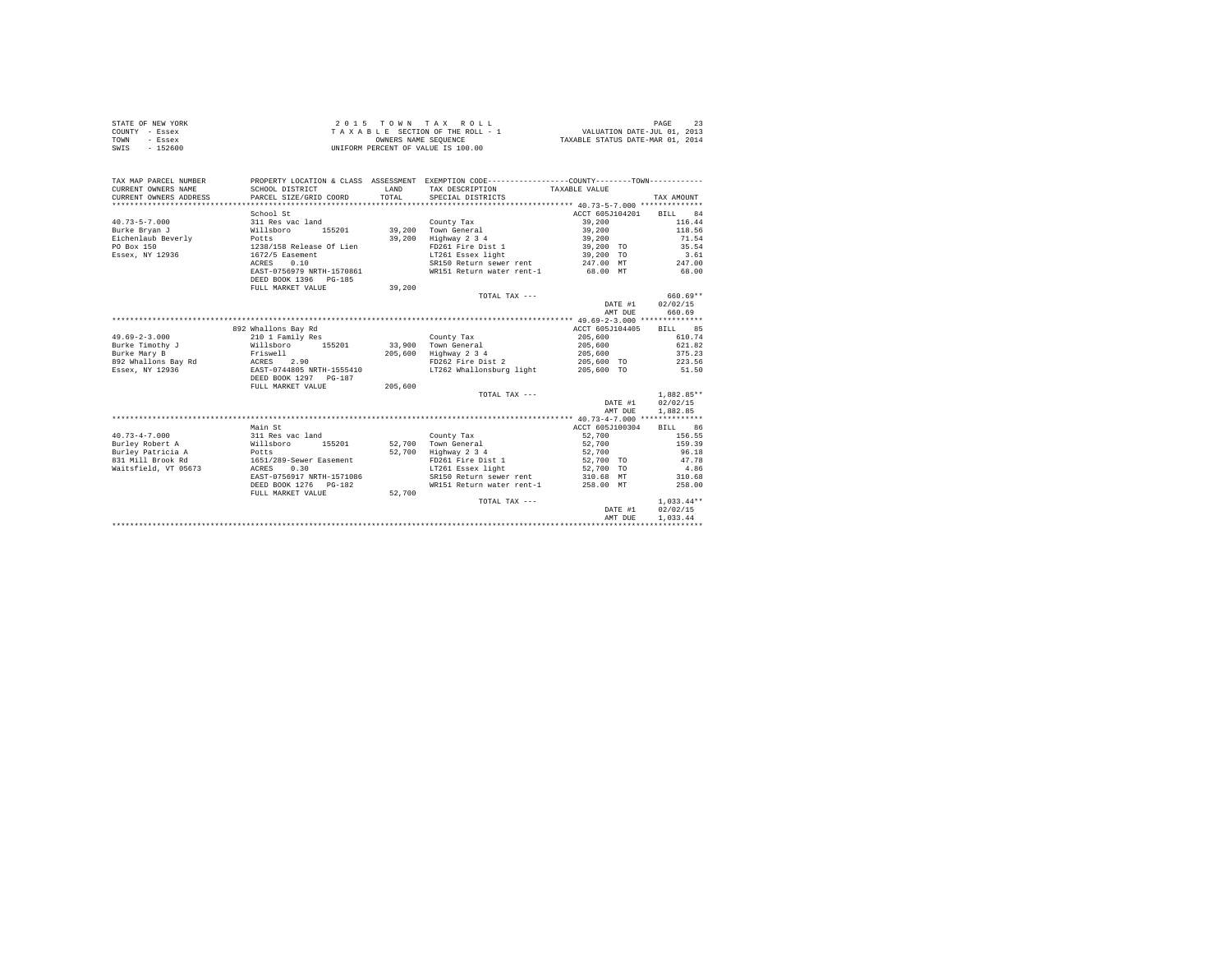| STATE OF NEW YORK | 2015 TOWN TAX ROLL                 | PAGE                             |
|-------------------|------------------------------------|----------------------------------|
| COUNTY - Essex    | TAXABLE SECTION OF THE ROLL - 1    | VALUATION DATE-JUL 01, 2013      |
| TOWN<br>- Essex   | OWNERS NAME SEOUENCE               | TAXABLE STATUS DATE-MAR 01, 2014 |
| $-152600$<br>SWIS | UNIFORM PERCENT OF VALUE IS 100.00 |                                  |

| TAX MAP PARCEL NUMBER<br>CURRENT OWNERS NAME | SCHOOL DISTRICT            | LAND    | PROPERTY LOCATION & CLASS ASSESSMENT EXEMPTION CODE----------------COUNTY-------TOWN----------<br>TAX DESCRIPTION | TAXABLE VALUE           |              |
|----------------------------------------------|----------------------------|---------|-------------------------------------------------------------------------------------------------------------------|-------------------------|--------------|
| CURRENT OWNERS ADDRESS                       | PARCEL SIZE/GRID COORD     | TOTAL   | SPECIAL DISTRICTS                                                                                                 |                         | TAX AMOUNT   |
|                                              |                            |         |                                                                                                                   |                         |              |
|                                              | 2273 Main St               |         |                                                                                                                   | ACCT 605J100303 BILL 87 |              |
| $40.73 - 4 - 9.000$                          | 210 1 Family Res           |         | County Tax                                                                                                        | 233,300                 | 693.02       |
| Burley Robert A                              | Willsboro<br>155201        |         | 63.100 Town General                                                                                               | 233,300                 | 705.60       |
| Burley Patricia A                            | Potts                      | 233,300 | Highway 2 3 4                                                                                                     | 233,300                 | 425.78       |
| 831 Mill Brook Rd                            | 1651/284-Sewer Easement    |         | FD261 Fire Dist 1                                                                                                 | 233,300 TO              | 211.52       |
| Waitsfield, VT 05673                         | 0.70<br>ACRES              |         | LT261 Essex light                                                                                                 | 233,300 TO              | 21.49        |
|                                              | EAST-0756928 NRTH-1570997  |         | SR150 Return sewer rent                                                                                           | 61.75 MT                | 61.75        |
|                                              | DEED BOOK 1276   PG-182    |         | WR151 Return water rent-1                                                                                         | 17.00 MT                | 17.00        |
|                                              | FULL MARKET VALUE          | 233,300 |                                                                                                                   |                         |              |
|                                              |                            |         | TOTAL TAX ---                                                                                                     |                         | $2.136.16**$ |
|                                              |                            |         |                                                                                                                   | DATE #1                 | 02/02/15     |
|                                              |                            |         |                                                                                                                   | AMT DUE                 | 2.136.16     |
|                                              |                            |         |                                                                                                                   |                         |              |
|                                              | 2270 Main St               |         |                                                                                                                   | ACCT 605J101307         | BILL 88      |
| $40.73 - 6 - 6.100$                          | 570 Marina<br>- WTRFNT     |         | County Tax                                                                                                        | 204,900                 | 608.66       |
| Burley Robert A                              | Willsboro 155201           |         | 82,500 Town General                                                                                               | 204,900                 | 619.70       |
| Burley Patricia A                            |                            | 204,900 | Highway 2 3 4                                                                                                     | 204,900                 | 373.95       |
| 831 Mill Brook Rd                            | Potts<br>1606/310-Easement |         | FD261 Fire Dist 1                                                                                                 | 204,900 TO              | 185.77       |
| Waittsfield, VT 05673                        | 1651/280-Sewer Easement    |         | LT261 Essex light 6 204,900 TO                                                                                    |                         | 18.88        |
|                                              | ACRES<br>0.50              |         | SR150 Return sewer rent                                                                                           | 61.75 MT                | 61.75        |
|                                              | EAST-0757280 NRTH-1570989  |         | WR151 Return water rent-1                                                                                         | 17.00 MT                | 17.00        |
|                                              | DEED BOOK 1276 PG-187      |         |                                                                                                                   |                         |              |
|                                              | FULL MARKET VALUE          | 204,900 |                                                                                                                   |                         |              |
|                                              |                            |         | TOTAL TAX ---                                                                                                     |                         | $1,885.71**$ |
|                                              |                            |         |                                                                                                                   | DATE #1                 | 02/02/15     |
|                                              |                            |         |                                                                                                                   | AMT DUE                 | 1,885.71     |
|                                              |                            |         |                                                                                                                   |                         |              |
|                                              | 2291 Jersey St             |         |                                                                                                                   | ACCT 605J103602 BILL 89 |              |
| $39.4 - 1 - 5.100$                           | 270 Mfg housing            |         | County Tax                                                                                                        | 62,400                  | 185.36       |
| Burt Robert H                                | Willsboro<br>155201        |         | 37,500 Town General                                                                                               | 62,400                  | 188.72       |
| Burt Charlotte A                             | Hicks                      |         | 62,400 Highway 2 3 4                                                                                              | 62,400                  | 113.88       |
| 16 Burt Way                                  | 1688/55 Rel of Est Tx Lie  |         | FD262 Fire Dist 2                                                                                                 | 62,400 TO               | 67.85        |
| Willsboro, NY 12996                          | 6.51<br>ACRES              |         |                                                                                                                   |                         |              |
|                                              | EAST-0740765 NRTH-1571438  |         |                                                                                                                   |                         |              |
|                                              | DEED BOOK 1688 PG-241      |         |                                                                                                                   |                         |              |
|                                              | FULL MARKET VALUE          | 62,400  |                                                                                                                   |                         |              |
|                                              |                            |         | TOTAL TAX ---                                                                                                     |                         | 555.81**     |
|                                              |                            |         |                                                                                                                   | DATE #1                 | 02/02/15     |
|                                              |                            |         |                                                                                                                   | AMT DUE                 | 555.81       |
|                                              |                            |         |                                                                                                                   |                         |              |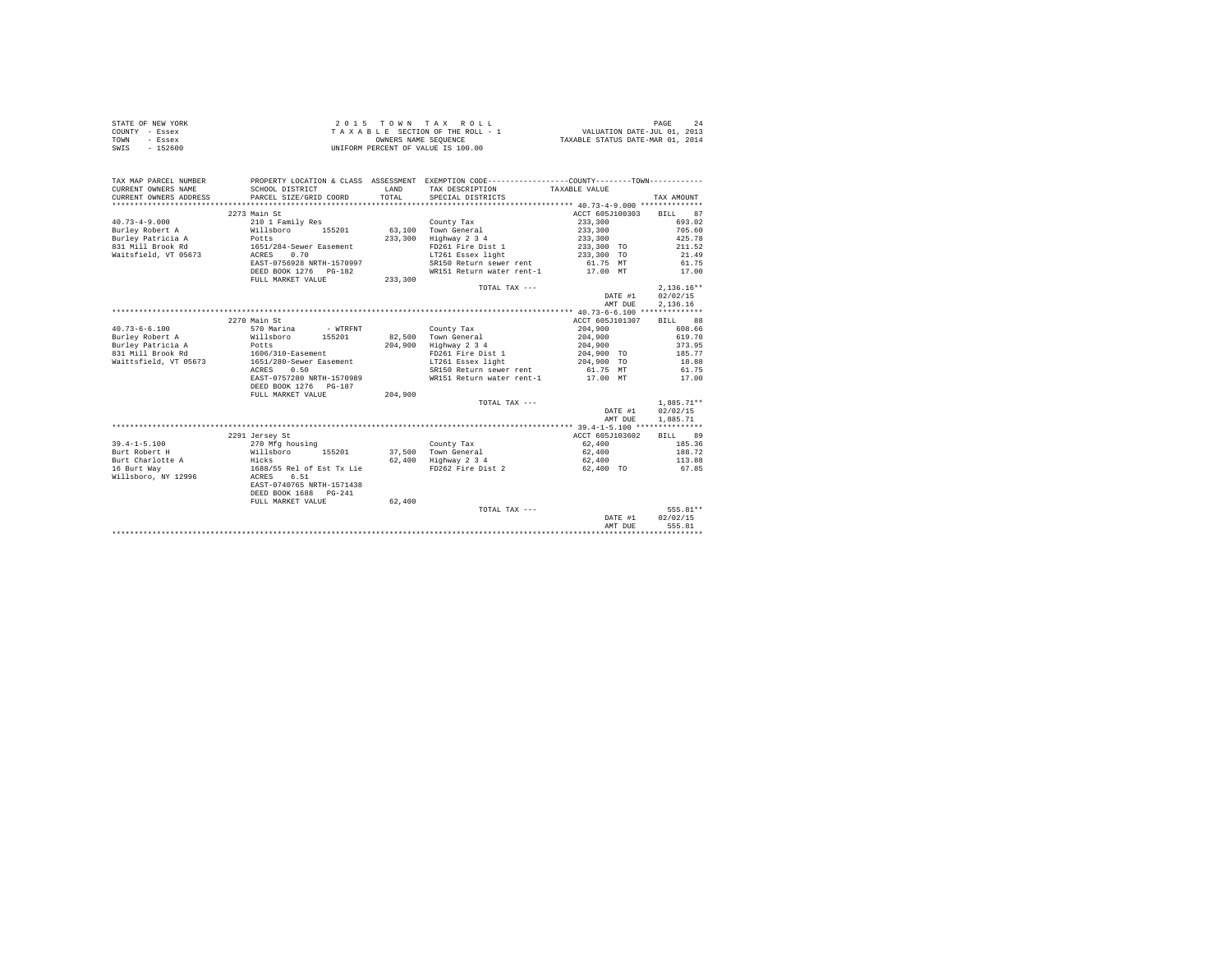| STATE OF NEW YORK |           | 2015 TOWN TAX ROLL                 | PAGE                             |
|-------------------|-----------|------------------------------------|----------------------------------|
| COUNTY - Essex    |           | TAXABLE SECTION OF THE ROLL - 1    | VALUATION DATE-JUL 01, 2013      |
| TOWN              | - Essex   | OWNERS NAME SEOUENCE               | TAXABLE STATUS DATE-MAR 01, 2014 |
| SWIS              | $-152600$ | UNIFORM PERCENT OF VALUE IS 100.00 |                                  |

| TAX MAP PARCEL NUMBER<br>CURRENT OWNERS NAME<br>CURRENT OWNERS ADDRESS<br>************************** | SCHOOL DISTRICT<br>PARCEL SIZE/GRID COORD | LAND<br>TOTAL | PROPERTY LOCATION & CLASS ASSESSMENT EXEMPTION CODE----------------COUNTY-------TOWN----------<br>TAX DESCRIPTION TAXABLE VALUE<br>SPECIAL DISTRICTS |                 | TAX AMOUNT   |
|------------------------------------------------------------------------------------------------------|-------------------------------------------|---------------|------------------------------------------------------------------------------------------------------------------------------------------------------|-----------------|--------------|
|                                                                                                      | 13 Derby Way                              |               |                                                                                                                                                      | ACCT 605J102513 | BILL 90      |
| $49.11 - 1 - 42.000$                                                                                 | 260 Seasonal res - WTRFNT                 |               | County Tax                                                                                                                                           | 264,200         | 784.81       |
| Cammack Ann                                                                                          | Willsboro<br>155201                       |               | 193.900 Town General                                                                                                                                 | 264,200         | 799.05       |
| 1401 N Taft St Apt 1418                                                                              | Wharton                                   |               | 264,200 Highway 2 3 4                                                                                                                                | 264,200         | 482.18       |
| Arlington, VA 22201                                                                                  | ACRES 1.17                                |               | FD261 Fire Dist 1                                                                                                                                    | 264,200 TO      | 239.54       |
|                                                                                                      | EAST-0757808 NRTH-1562364                 |               |                                                                                                                                                      |                 |              |
| PRIOR OWNER ON 3/01/2014                                                                             | DEED BOOK 1785 PG-136                     |               |                                                                                                                                                      |                 |              |
| Brewster Benjamin Y Jr                                                                               | FULL MARKET VALUE                         | 264,200       |                                                                                                                                                      |                 |              |
|                                                                                                      |                                           |               | TOTAL TAX ---                                                                                                                                        |                 | $2.305.58**$ |
|                                                                                                      |                                           |               |                                                                                                                                                      | DATE #1         | 02/02/15     |
|                                                                                                      |                                           |               |                                                                                                                                                      | AMT DUE         | 2,305.58     |
|                                                                                                      |                                           |               |                                                                                                                                                      |                 |              |
|                                                                                                      | Jersey St                                 |               |                                                                                                                                                      | ACCT 605J100712 | BILL 91      |
| $39.4 - 1 - 1.000$                                                                                   | 910 Priv forest                           |               | County Tax                                                                                                                                           | 142,400         | 423.00       |
| Cardarelli Lori                                                                                      | 155001<br>Westport                        |               | 142.400 Town General                                                                                                                                 | 142,400         | 430.68       |
| 164 Galen St Apt 85                                                                                  | Connolly                                  |               | 142,400 Highway 2 3 4                                                                                                                                | 142,400         | 259.89       |
| Watertown, MA 02472                                                                                  | 1584/105 Release of lien                  |               | FD262 Fire Dist 2                                                                                                                                    | 142,400 TO      | 154.84       |
|                                                                                                      | 112.0a                                    |               |                                                                                                                                                      |                 |              |
|                                                                                                      | ACRES 143.90                              |               |                                                                                                                                                      |                 |              |
|                                                                                                      | EAST-0734063 NRTH-1571698                 |               |                                                                                                                                                      |                 |              |
|                                                                                                      | DEED BOOK 1585 PG-94                      |               |                                                                                                                                                      |                 |              |
|                                                                                                      | FULL MARKET VALUE                         | 142,400       |                                                                                                                                                      |                 |              |
|                                                                                                      |                                           |               | TOTAL TAX ---                                                                                                                                        |                 | $1.268.41**$ |
|                                                                                                      |                                           |               |                                                                                                                                                      | DATE #1         | 02/02/15     |
|                                                                                                      |                                           |               |                                                                                                                                                      | AMT DUE         | 1,268.41     |
|                                                                                                      |                                           |               |                                                                                                                                                      |                 |              |
|                                                                                                      | 28 School St                              |               |                                                                                                                                                      | ACCT 605J102814 | BILL 92      |
| $49.1 - 1 - 9.000$                                                                                   | 210 1 Family Res                          |               | County Tax                                                                                                                                           | 74,300          | 220.71       |
| Carson Linda L                                                                                       | 155201<br>Willsboro                       |               | 21,600 Town General                                                                                                                                  | 74,300          | 224.71       |
| 28 School St                                                                                         | Potts                                     | 74,300        | Highway 2 3 4                                                                                                                                        | 74,300          | 135.60       |
| Essex, NY 12936                                                                                      | ACRES<br>0.30                             |               | School Relevy                                                                                                                                        |                 | 598.73       |
|                                                                                                      | EAST-0751041 NRTH-1567758                 |               | FD261 Fire Dist 1                                                                                                                                    | 74,300 TO       | 67.36        |
|                                                                                                      | DEED BOOK 1530 PG-76                      |               |                                                                                                                                                      |                 |              |
|                                                                                                      | FULL MARKET VALUE                         | 74,300        |                                                                                                                                                      |                 |              |
|                                                                                                      |                                           |               | TOTAL TAX ---                                                                                                                                        |                 | $1.247.11**$ |
|                                                                                                      |                                           |               |                                                                                                                                                      | DATE #1         | 02/02/15     |
|                                                                                                      |                                           |               |                                                                                                                                                      | AMT DUE         | 1,247.11     |
|                                                                                                      |                                           |               |                                                                                                                                                      |                 |              |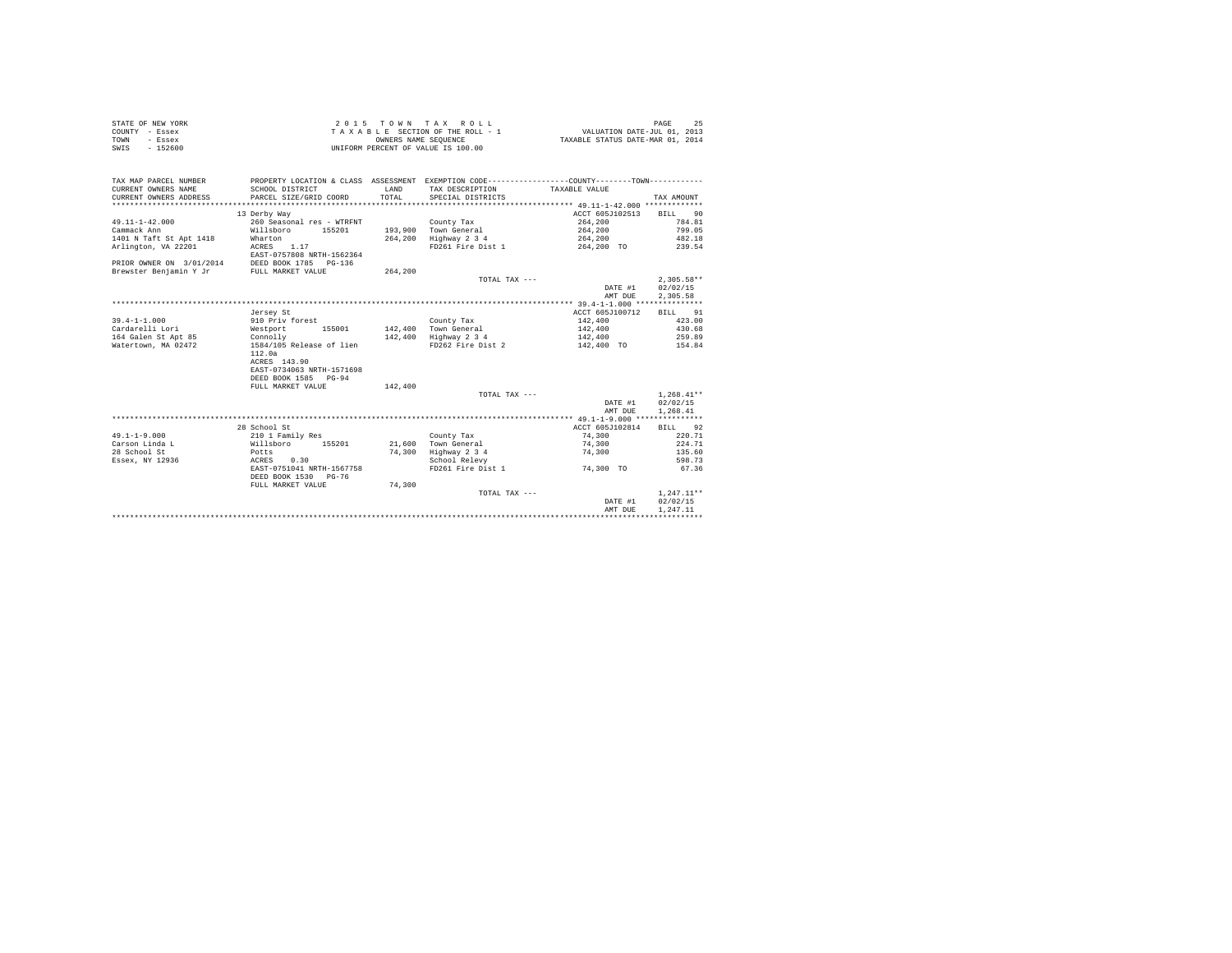| STATE OF NEW YORK | $2.0.15$ TOWN TAX ROLL             | PAGE                             |
|-------------------|------------------------------------|----------------------------------|
| COUNTY - Essex    | TAXABLE SECTION OF THE ROLL - 1    | VALUATION DATE-JUL 01, 2013      |
| TOWN<br>- Essex   | OWNERS NAME SEOUENCE               | TAXABLE STATUS DATE-MAR 01, 2014 |
| $-152600$<br>SWIS | UNIFORM PERCENT OF VALUE IS 100.00 |                                  |

| TAX MAP PARCEL NUMBER<br>CURRENT OWNERS NAME | PROPERTY LOCATION & CLASS ASSESSMENT EXEMPTION CODE----------------COUNTY-------TOWN----------<br>SCHOOL DISTRICT | LAND    | TAX DESCRIPTION                    | TAXABLE VALUE   |              |
|----------------------------------------------|-------------------------------------------------------------------------------------------------------------------|---------|------------------------------------|-----------------|--------------|
| CURRENT OWNERS ADDRESS                       | PARCEL SIZE/GRID COORD                                                                                            | TOTAL   | SPECIAL DISTRICTS                  |                 | TAX AMOUNT   |
|                                              |                                                                                                                   |         |                                    |                 |              |
|                                              | 10 Elm St                                                                                                         |         |                                    | ACCT 605J100111 | BILL 93      |
| $40.73 - 4 - 13.000$                         | 210 1 Family Res                                                                                                  |         | County Tax                         | 69,300          | 205.86       |
| Castlerock Properties Ltd                    | Willsboro<br>155201                                                                                               |         | 45.500 Town General                | 69,300          | 209.59       |
| Contribution Plan                            | Potts                                                                                                             | 69,300  | Highway 2 3 4                      | 69,300          | 126.48       |
| PO Box 1133                                  | 1649/244 Sewer Easement                                                                                           |         | School Relevy                      |                 | 907.93       |
| Rockport, ME 04856                           | 0.10<br>ACRES                                                                                                     |         | FD261 Fire Dist 1                  | 69,300 TO       | 62.83        |
|                                              | EAST-0756729 NRTH-1571104                                                                                         |         | LT261 Essex light                  | 69,300 TO       | 6.38         |
|                                              | DEED BOOK 1573 PG-300                                                                                             |         | SR150 Return sewer rent            | 185.25 MT       | 185.25       |
|                                              | FULL MARKET VALUE                                                                                                 |         | 69.300 WR151 Return water rent-1   | 51.00 MT        | 51.00        |
|                                              |                                                                                                                   |         | TOTAL TAX ---                      |                 | $1.755.32**$ |
|                                              |                                                                                                                   |         |                                    | DATE #1         | 02/02/15     |
|                                              |                                                                                                                   |         |                                    | AMT DUE         | 1.755.32     |
|                                              |                                                                                                                   |         |                                    |                 |              |
|                                              | Angier Hill Rd                                                                                                    |         |                                    | ACCT 605J102712 | BILL 94      |
| $57.2 - 6 - 2.100$                           | 105 Vac farmland                                                                                                  |         | County Tax                         | 14,300          | 42.48        |
| Champlain Area Trails Inc                    | Willsboro<br>155201                                                                                               |         | 14,300 Town General                | 14,300          | 43.25        |
| PO Box 193                                   | Judd                                                                                                              |         | 14,300 Highway 2 3 4               | 14,300          | 26.10        |
| Westport, NY 12993                           | ACRES 11.93                                                                                                       |         | FD262 Fire Dist 2                  | 14,300 TO       | 15.55        |
|                                              | EAST-0742839 NRTH-1550674                                                                                         |         | LT262 Whallonsburg light 14,300 TO |                 | 3.58         |
| PRIOR OWNER ON 3/01/2014                     | DEED BOOK 1727 PG-1                                                                                               |         |                                    |                 |              |
| Champlain Area Trails Inc                    | FULL MARKET VALUE                                                                                                 | 14,300  |                                    |                 |              |
| MAY BE SUBJECT TO PAYMENT                    |                                                                                                                   |         |                                    |                 |              |
| UNDER AGDIST LAW TIL 2018                    |                                                                                                                   |         |                                    |                 |              |
|                                              |                                                                                                                   |         | TOTAL TAX ---                      |                 | 130.96**     |
|                                              |                                                                                                                   |         |                                    | DATE #1         | 02/02/15     |
|                                              |                                                                                                                   |         |                                    | AMT DUE         | 130.96       |
|                                              |                                                                                                                   |         |                                    |                 |              |
|                                              | 325 Daniels Rd                                                                                                    |         |                                    | ACCT 605J100615 | 95<br>BILL   |
| $39.3 - 1 - 24.000$                          | 210 1 Family Res                                                                                                  |         | County Tax                         | 152,600         | 453.30       |
| Christian Donald M                           | Willsboro<br>155201                                                                                               |         | 32.600 Town General                | 152,600         | 461.53       |
| Christian Tammy J                            | 40 Platt Rogers                                                                                                   | 152,600 | Highway 2 3 4                      | 152,600         | 278.50       |
| 325 Daniels Rd                               | ACRES 1.60<br>EAST-0724514 NRTH-1568496                                                                           |         | FD262 Fire Dist 2                  | 152,600 TO      | 165.93       |
| Essex, NY 12936                              |                                                                                                                   |         |                                    |                 |              |
|                                              | DEED BOOK 1270 PG-341                                                                                             |         |                                    |                 |              |
|                                              | FULL MARKET VALUE                                                                                                 | 152,600 |                                    |                 |              |
|                                              |                                                                                                                   |         | TOTAL TAX ---                      |                 | $1.359.26**$ |
|                                              |                                                                                                                   |         |                                    | DATE #1         | 02/02/15     |
|                                              |                                                                                                                   |         |                                    | AMT DUE         | 1,359.26     |
|                                              |                                                                                                                   |         |                                    |                 |              |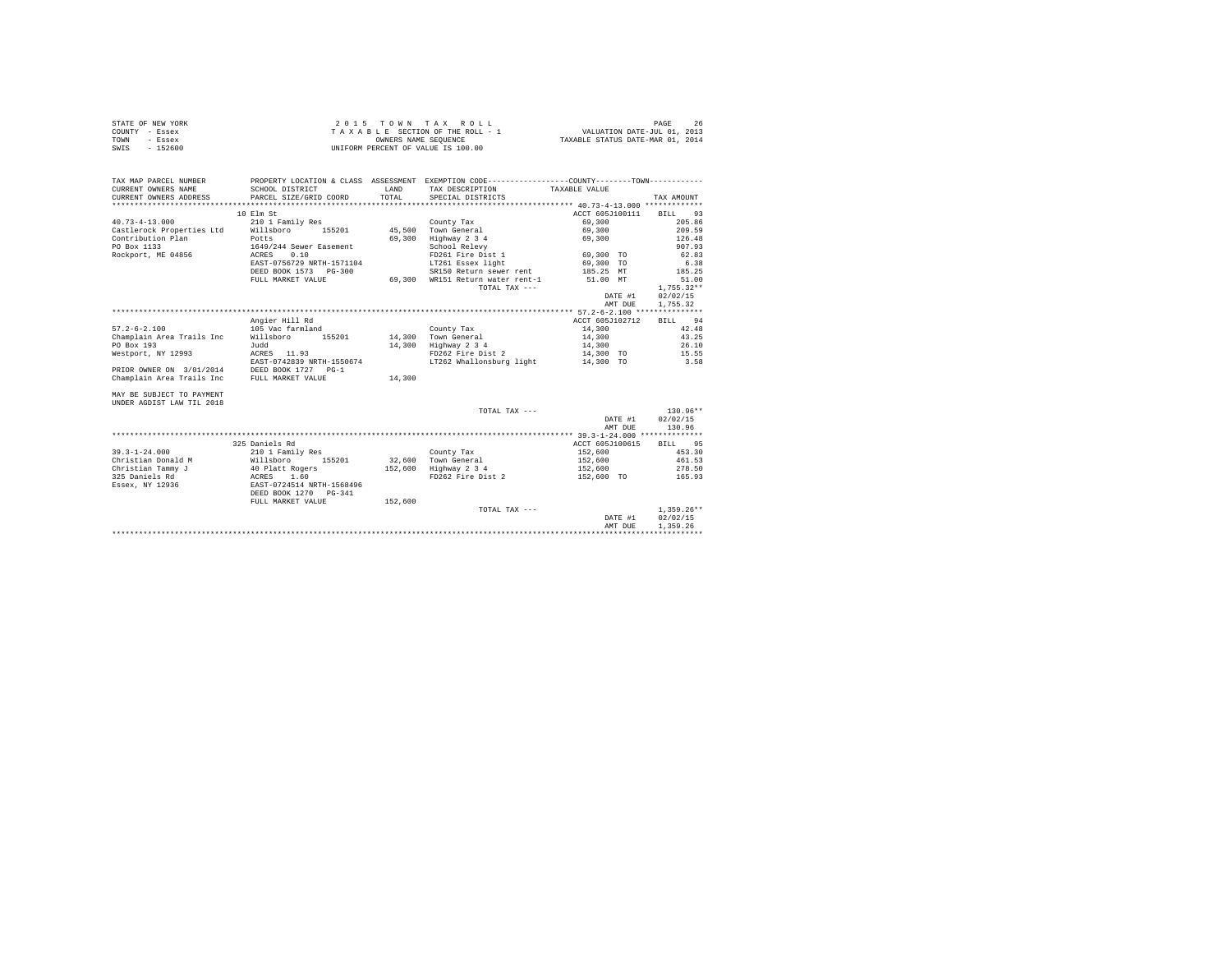|                | STATE OF NEW YORK |  |  | 2015 TOWN TAX ROLL                 |  |  |  |                                  | PAGE                        |  |
|----------------|-------------------|--|--|------------------------------------|--|--|--|----------------------------------|-----------------------------|--|
| COUNTY - Essex |                   |  |  | TAXABLE SECTION OF THE ROLL - 1    |  |  |  |                                  | VALUATION DATE-JUL 01, 2013 |  |
| TOWN           | - Essex           |  |  | OWNERS NAME SEOUENCE               |  |  |  | TAXABLE STATUS DATE-MAR 01, 2014 |                             |  |
| SWIS           | $-152600$         |  |  | UNIFORM PERCENT OF VALUE IS 100.00 |  |  |  |                                  |                             |  |

| TAX MAP PARCEL NUMBER<br>CURRENT OWNERS NAME<br>CURRENT OWNERS ADDRESS | PROPERTY LOCATION & CLASS ASSESSMENT EXEMPTION CODE----------------COUNTY--------TOWN----------<br>SCHOOL DISTRICT<br>PARCEL SIZE/GRID COORD | LAND<br>TOTAL. | TAX DESCRIPTION<br>SPECIAL DISTRICTS                                                 | TAXABLE VALUE           | TAX AMOUNT   |
|------------------------------------------------------------------------|----------------------------------------------------------------------------------------------------------------------------------------------|----------------|--------------------------------------------------------------------------------------|-------------------------|--------------|
| ***********************                                                |                                                                                                                                              |                |                                                                                      |                         |              |
|                                                                        | 157 Brookfield Rd                                                                                                                            |                |                                                                                      | ACCT 605J100715 BILL 96 |              |
| $48.3 - 1 - 7.100$                                                     | 240 Rural res                                                                                                                                |                | County Tax                                                                           | 242,300                 | 719.76       |
| Christian Michael                                                      |                                                                                                                                              |                | $112,400$ Town General                                                               | 242,300                 | 732.82       |
| 157 Brookfield Rd                                                      | Nestport 1988<br>Westport 155001<br>4 5 Platt Rogers<br>ACRES 84.50<br>EAST-0730786 NRTH-1559545                                             |                | 242,300 Highway 2 3 4<br>School Relevy                                               | 242,300                 | 442.21       |
| PO Box 312                                                             |                                                                                                                                              |                |                                                                                      |                         | 3,988.05     |
| Essex, NY 12936                                                        |                                                                                                                                              |                | Process and the Dist 2 and 242,300 TO                                                |                         | 263.46       |
|                                                                        | DEED BOOK 1094 PG-206                                                                                                                        |                |                                                                                      |                         |              |
|                                                                        | FULL MARKET VALUE                                                                                                                            | 242,300        |                                                                                      |                         |              |
|                                                                        |                                                                                                                                              |                | TOTAL TAX ---                                                                        |                         | $6.146.30**$ |
|                                                                        |                                                                                                                                              |                |                                                                                      | DATE #1                 | 02/02/15     |
|                                                                        |                                                                                                                                              |                |                                                                                      | AMT DUE                 | 6,146.30     |
|                                                                        |                                                                                                                                              |                |                                                                                      |                         |              |
|                                                                        | 243 Brookfield Rd                                                                                                                            |                |                                                                                      | ACCT 605Z013004         | BILL 97      |
| $48.3 - 1 - 7.200$                                                     | 210 1 Family Res                                                                                                                             |                | County Tax                                                                           | 71,600                  | 212.69       |
| Christian Michael                                                      | Westport 155001                                                                                                                              |                | 36,400 Town General                                                                  | 71,600                  | 216.55       |
| 157 Brookfield Rd                                                      | 4 5 Platt Rogers                                                                                                                             |                | 71,600 Highway 2 3 4                                                                 | 71,600                  | 130.67       |
| PO Box 312                                                             |                                                                                                                                              |                | School Relevy                                                                        |                         | 1,178.48     |
| Essex, NY 12936                                                        |                                                                                                                                              |                | FD262 Fire Dist 2 71,600 TO                                                          |                         | 77.85        |
|                                                                        |                                                                                                                                              |                |                                                                                      |                         |              |
|                                                                        | 7 - 7 - 2012<br>EAST-0731014 NRTH-1558878<br>DEED BOOK 1094 - PG-206<br>FULL MARKET VALUE                                                    | 71,600         |                                                                                      |                         |              |
|                                                                        |                                                                                                                                              |                | TOTAL TAX ---                                                                        |                         | $1.816.24**$ |
|                                                                        |                                                                                                                                              |                |                                                                                      | DATE #1                 | 02/02/15     |
|                                                                        |                                                                                                                                              |                |                                                                                      | AMT DUE                 | 1,816.24     |
|                                                                        |                                                                                                                                              |                |                                                                                      |                         |              |
|                                                                        | Brookfield Rd                                                                                                                                |                |                                                                                      | ACCT 605J104001         | BILL 98      |
| $48.4 - 1 - 1.000$                                                     |                                                                                                                                              |                | County Tax                                                                           | 31,000                  | 92.09        |
| Christian Michael                                                      |                                                                                                                                              |                | 31,000 Town General                                                                  | 31,000                  | 93.76        |
| 157 Brookfield Rd                                                      |                                                                                                                                              |                |                                                                                      |                         | 56.58        |
| PO Box 312                                                             | 314 Rural vac<10<br>Westport 155001<br>5 Platt Rogers<br>00009.00                                                                            |                | 31,000 Highway 2 3 4 31,000<br>School Relevy 2 31,000<br>PD262 Fire Dist 2 31,000 TO |                         | 510.23       |
| Essex, NY 12932                                                        | ACRES 9.00                                                                                                                                   |                |                                                                                      |                         | 33.71        |
|                                                                        | EAST-0732616 NRTH-1558867                                                                                                                    |                |                                                                                      |                         |              |
|                                                                        | DEED BOOK 1176    PG-311                                                                                                                     |                |                                                                                      |                         |              |
|                                                                        | FULL MARKET VALUE                                                                                                                            | 31,000         |                                                                                      |                         |              |
|                                                                        |                                                                                                                                              |                | TOTAL TAX ---                                                                        |                         | $786.37**$   |
|                                                                        |                                                                                                                                              |                |                                                                                      | DATE #1                 | 02/02/15     |
|                                                                        |                                                                                                                                              |                |                                                                                      | AMT DUE                 | 786.37       |
|                                                                        |                                                                                                                                              |                |                                                                                      |                         |              |
|                                                                        | 2323 NYS Route 22                                                                                                                            |                |                                                                                      | ACCT 605J102605         | BILL 99      |
| $40.3 - 1 - 7.100$                                                     |                                                                                                                                              |                | County Tax                                                                           | 16,600                  | 49.31        |
| Clark Darwin                                                           | 311 Res vac land<br>Willsboro 155201<br>Hicks                                                                                                |                | 16,600 Town General                                                                  | 16,600                  | 50.21        |
| 10 Stayaway                                                            |                                                                                                                                              |                | 16,600 Highway 2 3 4<br>School Relevy                                                | 16,600                  | 30.30        |
| Willsboro, NY 12996                                                    | ACRES 0.48                                                                                                                                   |                |                                                                                      |                         | 217.49       |
|                                                                        | EAST-0746493 NRTH-1570714                                                                                                                    |                | FD261 Fire Dist 1                                                                    | 16,600 TO               | 15.05        |
|                                                                        | DEED BOOK 1555 PG-59                                                                                                                         |                |                                                                                      |                         |              |
|                                                                        | FULL MARKET VALUE                                                                                                                            | 16,600         |                                                                                      |                         |              |
|                                                                        |                                                                                                                                              |                | TOTAL TAX ---                                                                        |                         | $362.36**$   |
|                                                                        |                                                                                                                                              |                |                                                                                      | DATE #1                 | 02/02/15     |
|                                                                        |                                                                                                                                              |                |                                                                                      |                         |              |
|                                                                        |                                                                                                                                              |                |                                                                                      | AMT DUE                 | 362.36       |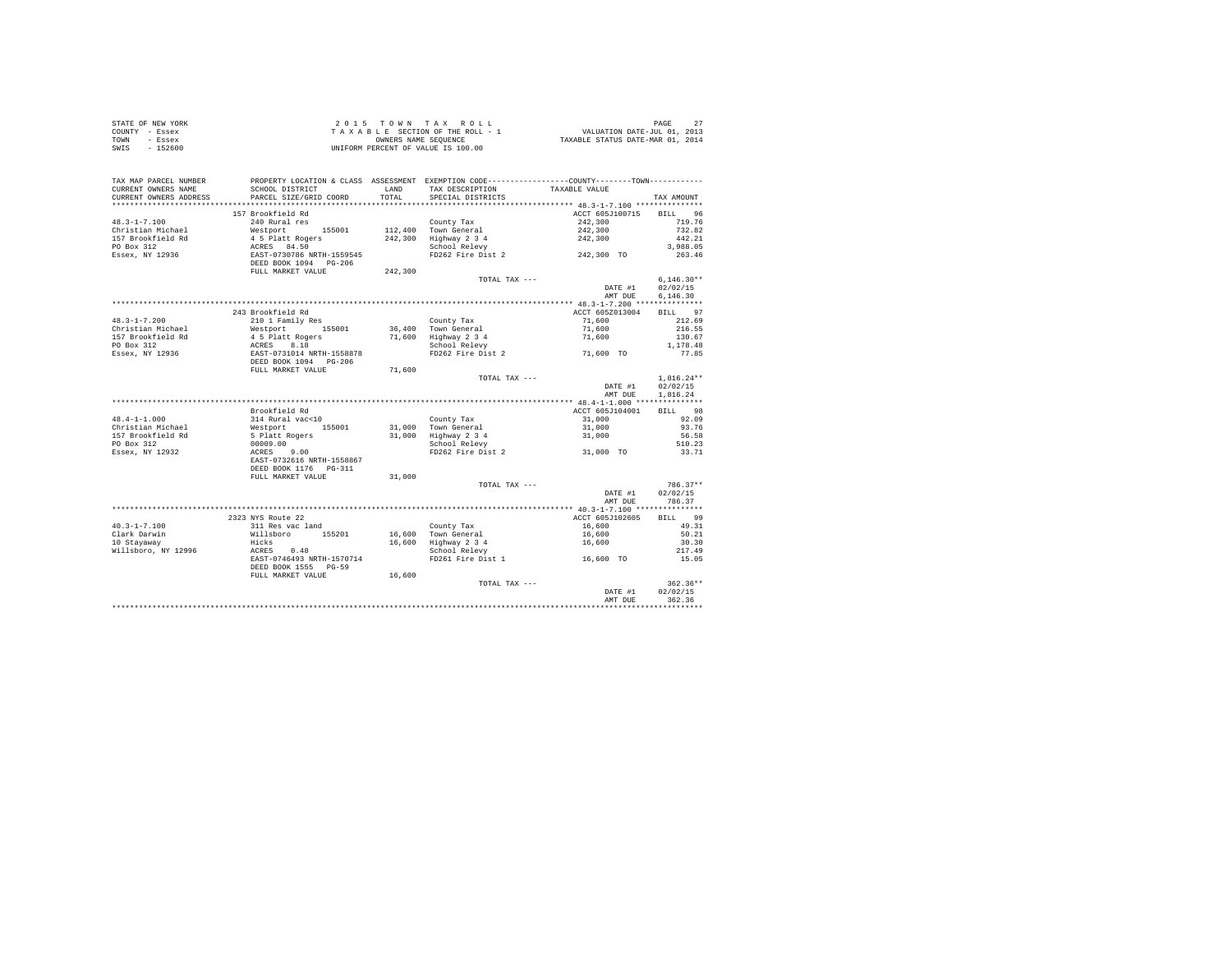| STATE OF NEW YORK                                     |                                                                                                                                                                                                                    |                                                                                                                                                                                                    |                          |                  |
|-------------------------------------------------------|--------------------------------------------------------------------------------------------------------------------------------------------------------------------------------------------------------------------|----------------------------------------------------------------------------------------------------------------------------------------------------------------------------------------------------|--------------------------|------------------|
| COUNTY - Essex                                        |                                                                                                                                                                                                                    |                                                                                                                                                                                                    |                          |                  |
| TOWN - Essex                                          |                                                                                                                                                                                                                    |                                                                                                                                                                                                    |                          |                  |
| SWIS - 152600                                         |                                                                                                                                                                                                                    |                                                                                                                                                                                                    |                          |                  |
|                                                       |                                                                                                                                                                                                                    |                                                                                                                                                                                                    |                          |                  |
|                                                       |                                                                                                                                                                                                                    |                                                                                                                                                                                                    |                          |                  |
|                                                       |                                                                                                                                                                                                                    |                                                                                                                                                                                                    |                          |                  |
|                                                       | TAX MAP PARCEL NUMBER<br>CURRENT OWNERS NAME SCHOOL DISTRICT LOLASS ASSESSMENT EXEMPTION CODE---------------COUNTY--------TOWN----------<br>CURRENT OWNERS NAME SCHOOL DISTRICT LAND TAX DESCRIPTION TAXABLE VALUE |                                                                                                                                                                                                    |                          |                  |
|                                                       |                                                                                                                                                                                                                    |                                                                                                                                                                                                    |                          |                  |
|                                                       | CURRENT OWNERS ADDRESS PARCEL SIZE/GRID COORD TOTAL SPECIAL DISTRICTS                                                                                                                                              |                                                                                                                                                                                                    |                          | TAX AMOUNT       |
|                                                       |                                                                                                                                                                                                                    |                                                                                                                                                                                                    |                          |                  |
|                                                       | 85 Wildacres Way                                                                                                                                                                                                   |                                                                                                                                                                                                    | ACCT 605J101805 BILL 100 |                  |
|                                                       |                                                                                                                                                                                                                    |                                                                                                                                                                                                    |                          |                  |
|                                                       |                                                                                                                                                                                                                    |                                                                                                                                                                                                    |                          |                  |
|                                                       |                                                                                                                                                                                                                    |                                                                                                                                                                                                    |                          |                  |
|                                                       |                                                                                                                                                                                                                    |                                                                                                                                                                                                    |                          |                  |
|                                                       |                                                                                                                                                                                                                    |                                                                                                                                                                                                    |                          |                  |
|                                                       |                                                                                                                                                                                                                    |                                                                                                                                                                                                    |                          |                  |
|                                                       |                                                                                                                                                                                                                    |                                                                                                                                                                                                    |                          |                  |
|                                                       |                                                                                                                                                                                                                    |                                                                                                                                                                                                    |                          |                  |
|                                                       |                                                                                                                                                                                                                    | TOTAL TAX ---                                                                                                                                                                                      |                          | $1.298.13**$     |
|                                                       |                                                                                                                                                                                                                    |                                                                                                                                                                                                    | DATE #1                  | 02/02/15         |
|                                                       |                                                                                                                                                                                                                    |                                                                                                                                                                                                    |                          |                  |
|                                                       |                                                                                                                                                                                                                    |                                                                                                                                                                                                    | AMT DUE 1,298.13         |                  |
|                                                       |                                                                                                                                                                                                                    |                                                                                                                                                                                                    |                          |                  |
|                                                       | 141 Reynolds Rd<br>141 Reynolds Rd                                                                                                                                                                                 |                                                                                                                                                                                                    | ACCT 605J102611 BILL 101 |                  |
|                                                       |                                                                                                                                                                                                                    |                                                                                                                                                                                                    | 36,000 106.94            |                  |
|                                                       |                                                                                                                                                                                                                    |                                                                                                                                                                                                    |                          | 108.88           |
|                                                       |                                                                                                                                                                                                                    |                                                                                                                                                                                                    |                          | 65.70            |
|                                                       |                                                                                                                                                                                                                    |                                                                                                                                                                                                    |                          | 39.14            |
|                                                       |                                                                                                                                                                                                                    |                                                                                                                                                                                                    |                          |                  |
|                                                       |                                                                                                                                                                                                                    |                                                                                                                                                                                                    |                          |                  |
|                                                       |                                                                                                                                                                                                                    |                                                                                                                                                                                                    |                          |                  |
|                                                       |                                                                                                                                                                                                                    |                                                                                                                                                                                                    |                          | $320.66**$       |
|                                                       |                                                                                                                                                                                                                    | TOTAL TAX ---                                                                                                                                                                                      | DATE #1                  | 02/02/15         |
|                                                       |                                                                                                                                                                                                                    |                                                                                                                                                                                                    | AMT DUE 320.66           |                  |
|                                                       |                                                                                                                                                                                                                    |                                                                                                                                                                                                    |                          |                  |
|                                                       |                                                                                                                                                                                                                    |                                                                                                                                                                                                    |                          |                  |
|                                                       |                                                                                                                                                                                                                    |                                                                                                                                                                                                    |                          |                  |
| 49.15-1-5.000<br>Coffin Linda L<br>1793 Lake Shore Rd |                                                                                                                                                                                                                    |                                                                                                                                                                                                    |                          |                  |
|                                                       |                                                                                                                                                                                                                    |                                                                                                                                                                                                    |                          |                  |
|                                                       |                                                                                                                                                                                                                    |                                                                                                                                                                                                    |                          |                  |
| Essex, NY 12936                                       |                                                                                                                                                                                                                    |                                                                                                                                                                                                    |                          |                  |
|                                                       |                                                                                                                                                                                                                    |                                                                                                                                                                                                    |                          |                  |
|                                                       |                                                                                                                                                                                                                    |                                                                                                                                                                                                    |                          |                  |
|                                                       |                                                                                                                                                                                                                    |                                                                                                                                                                                                    |                          |                  |
|                                                       |                                                                                                                                                                                                                    |                                                                                                                                                                                                    |                          |                  |
|                                                       |                                                                                                                                                                                                                    |                                                                                                                                                                                                    | DATE #1                  | 02/02/15         |
|                                                       |                                                                                                                                                                                                                    |                                                                                                                                                                                                    | AMT DUE                  | 2.773.32         |
|                                                       |                                                                                                                                                                                                                    |                                                                                                                                                                                                    |                          |                  |
|                                                       | 693 Walker Rd                                                                                                                                                                                                      |                                                                                                                                                                                                    | ACCT 6079978515          | BILL 103         |
| $48.4 - 1 - 18.000$                                   | 240 Rural res                                                                                                                                                                                                      | County Tax 271,500<br>62,900 Town General 2005.50<br>271,500 Highway 2 3 4<br>271,500 Highway 2 3 4<br>271,500 Highway 2 3 4<br>271,500 TD262 Fire Dist 2 2 271,500 TO 295.21<br>271,500 TO 295.21 |                          |                  |
|                                                       |                                                                                                                                                                                                                    |                                                                                                                                                                                                    |                          |                  |
|                                                       |                                                                                                                                                                                                                    |                                                                                                                                                                                                    |                          |                  |
|                                                       |                                                                                                                                                                                                                    |                                                                                                                                                                                                    |                          |                  |
|                                                       |                                                                                                                                                                                                                    |                                                                                                                                                                                                    |                          |                  |
|                                                       |                                                                                                                                                                                                                    |                                                                                                                                                                                                    |                          |                  |
|                                                       | EAST-0739745 NRTH-1554899                                                                                                                                                                                          |                                                                                                                                                                                                    |                          |                  |
|                                                       | DEED BOOK 1035 PG-269                                                                                                                                                                                              |                                                                                                                                                                                                    |                          |                  |
|                                                       | FULL MARKET VALUE 271,500                                                                                                                                                                                          |                                                                                                                                                                                                    |                          |                  |
|                                                       |                                                                                                                                                                                                                    |                                                                                                                                                                                                    |                          | $2.486.34**$     |
|                                                       |                                                                                                                                                                                                                    | TOTAL TAX ---                                                                                                                                                                                      |                          |                  |
|                                                       |                                                                                                                                                                                                                    |                                                                                                                                                                                                    |                          | DATE #1 02/02/15 |
|                                                       |                                                                                                                                                                                                                    |                                                                                                                                                                                                    | AMT DUE                  | 2.486.34         |
|                                                       |                                                                                                                                                                                                                    |                                                                                                                                                                                                    |                          |                  |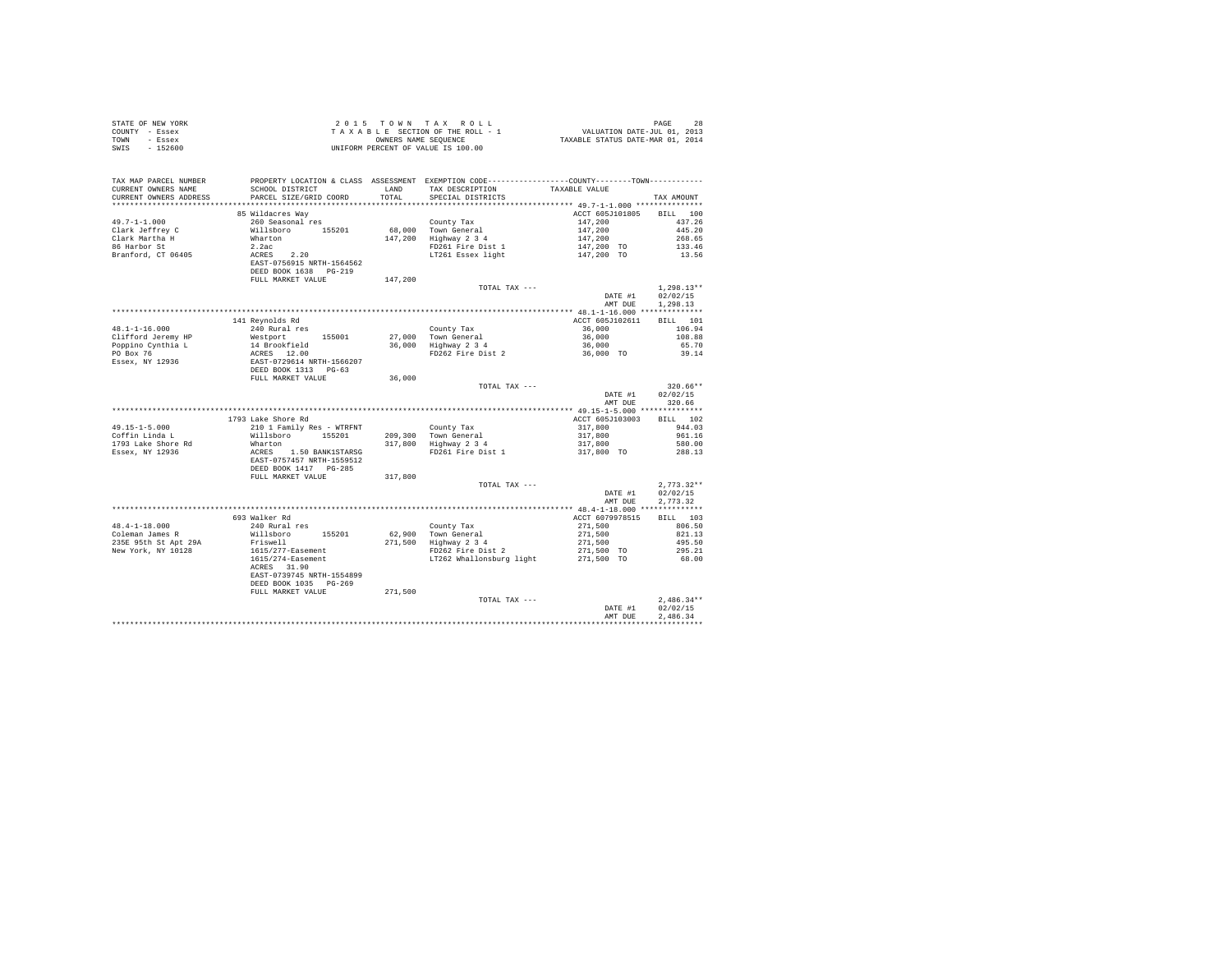|      | STATE OF NEW YORK | $2.0.15$ TOWN TAX ROLL             | PAGE                             |
|------|-------------------|------------------------------------|----------------------------------|
|      | COUNTY - Essex    | TAXABLE SECTION OF THE ROLL - 1    | VALUATION DATE-JUL 01, 2013      |
| TOWN | - Essex           | OWNERS NAME SEOUENCE               | TAXABLE STATUS DATE-MAR 01, 2014 |
| SWIS | $-152600$         | UNIFORM PERCENT OF VALUE IS 100.00 |                                  |

| TAX MAP PARCEL NUMBER<br>CURRENT OWNERS NAME<br>CURRENT OWNERS ADDRESS             | SCHOOL DISTRICT<br>PARCEL SIZE/GRID COORD                                   | LAND<br>TOTAL | TAX DESCRIPTION<br>SPECIAL DISTRICTS                 | PROPERTY LOCATION & CLASS ASSESSMENT EXEMPTION CODE----------------COUNTY--------TOWN----------<br>TAXABLE VALUE | TAX AMOUNT                       |
|------------------------------------------------------------------------------------|-----------------------------------------------------------------------------|---------------|------------------------------------------------------|------------------------------------------------------------------------------------------------------------------|----------------------------------|
| ***********************                                                            | ***************************                                                 |               |                                                      |                                                                                                                  |                                  |
| $40.73 - 2 - 11.000 / 1$                                                           | Main St<br>464 Office bldg.                                                 |               | County Tax                                           | ACCT 605Z014002<br>185,000                                                                                       | 104<br><b>BILL</b><br>549.55     |
| College for Every Student Inc Willsboro<br>c/o Herbert F Dalton Jr<br>13 Church St | 155201<br>Potts<br>EAST-0756830 NRTH-1571742                                | 185,000       | 0 Town General<br>Highway 2 3 4<br>FD261 Fire Dist 1 | 185,000<br>185,000<br>185,000 TO                                                                                 | 559.52<br>337.63<br>167.73       |
| PO Box 2<br>Essex, NY 12936                                                        | DEED BOOK 1708 PG-109<br>FULL MARKET VALUE                                  | 185,000       | LT261 Essex light<br>TOTAL TAX ---                   | 185,000 TO                                                                                                       | 17.04<br>$1.631.47**$            |
|                                                                                    |                                                                             |               |                                                      | DATE #1<br>AMT DUE                                                                                               | 02/02/15<br>1,631.47             |
|                                                                                    |                                                                             |               |                                                      |                                                                                                                  |                                  |
| $57.1 - 2 - 6.000$                                                                 | County Route 10<br>105 Vac farmland                                         |               | AG DIST C 41720                                      | ACCT 605J100606<br>21.025<br>21,025                                                                              | BILL 105                         |
| Conley Tommy<br>Gibson-Conlev Jessie M                                             | Westport<br>155001<br>29 Taylor & Kimball                                   | 64,900        | 64,900 County Tax<br>Town General                    | 43.875<br>43,875                                                                                                 | 130.33<br>132.70                 |
| 991 NYS Rt 22<br>Westport, NY 12993                                                | ACRES 59.00<br>EAST-0730675 NRTH-1548587<br>DEED BOOK 1716 PG-41            |               | Highway 2 3 4<br>FD262 Fire Dist 2                   | 43,875<br>64,900 TO                                                                                              | 80.07<br>70.57                   |
| MAY BE SUBJECT TO PAYMENT<br>UNDER AGDIST LAW TIL 2018                             | FULL MARKET VALUE                                                           | 64,900        |                                                      |                                                                                                                  |                                  |
|                                                                                    |                                                                             |               | TOTAL TAX ---                                        | DATE #1<br>AMT DUE                                                                                               | $413.67**$<br>02/02/15<br>413.67 |
|                                                                                    |                                                                             |               |                                                      |                                                                                                                  |                                  |
|                                                                                    | 68 Revnolds Rd                                                              |               |                                                      | ACCT 605J102612                                                                                                  | <b>BILL</b><br>106               |
| $48.1 - 1 - 13.000$                                                                | 240 Rural res                                                               |               | County Tax                                           | 66,400                                                                                                           | 197.24                           |
| Connor Andrea E                                                                    | Westport<br>155001                                                          |               | 33,400 Town General                                  | 66,400                                                                                                           | 200.82                           |
| 68 Revnolds Rd                                                                     | 17 18 Brookfield                                                            |               | 66,400 Highway 2 3 4                                 | 66,400                                                                                                           | 121.18                           |
| Essex, NY 12936                                                                    | 20.0 A<br>ACRES 20.00<br>EAST-0729188 NRTH-1565275<br>DEED BOOK 1394 PG-283 |               | FD262 Fire Dist 2                                    | 66,400 TO                                                                                                        | 72.20                            |
|                                                                                    | FULL MARKET VALUE                                                           | 66,400        |                                                      |                                                                                                                  |                                  |
|                                                                                    |                                                                             |               | TOTAL TAX ---                                        | DATE #1<br>AMT DUE                                                                                               | 591.44**<br>02/02/15<br>591.44   |
|                                                                                    |                                                                             |               |                                                      |                                                                                                                  |                                  |
|                                                                                    | Jersey St                                                                   |               |                                                      | ACCT 605J103612                                                                                                  | BILL 107                         |
| $39.4 - 1 - 4.000$                                                                 | 910 Priv forest                                                             |               | County Tax                                           | 25,200                                                                                                           | 74.86                            |
| Conway James J                                                                     | Willsboro<br>155201                                                         |               | 25,200 Town General                                  | 25,200                                                                                                           | 76.22                            |
| Conway Rita J                                                                      | Hicks                                                                       | 25,200        | Highway 2 3 4                                        | 25,200                                                                                                           | 45.99                            |
| 300 Sanders Rd<br>Willsboro, NY 12996                                              | 25.20<br>ACRES<br>EAST-0737577 NRTH-1573219<br>DEED BOOK 1155 PG-219        |               | FD262 Fire Dist 2                                    | 25,200 TO                                                                                                        | 27.40                            |
|                                                                                    | FULL MARKET VALUE                                                           | 25,200        | TOTAL TAX ---                                        | DATE #1<br>AMT DUE                                                                                               | $224.47**$<br>02/02/15<br>224.47 |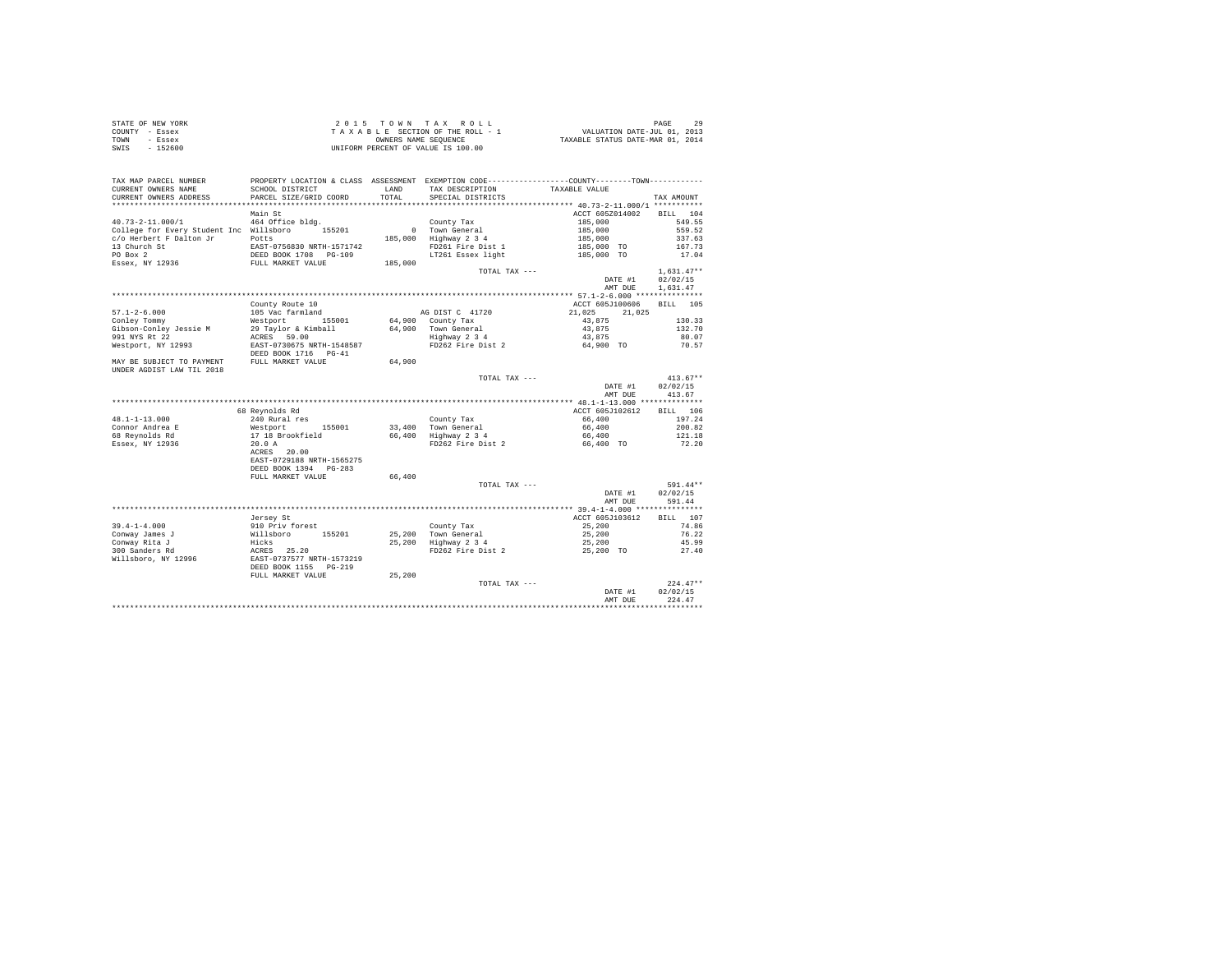| T A X A B L E SECTION OF THE ROLL - 1<br>OWNERS NAMES NAME SEQUENCE<br>UNIFORM PERCENT OF VALUE IS 100.00<br>SWIS - 152600<br>PROPERTY LOCATION & CLASS ASSESSMENT EXEMPTION CODE----------------COUNTY--------TOWN----------<br>TAX MAP PARCEL NUMBER<br>TAX DESCRIPTION TAXABLE VALUE<br>SCHOOL DISTRICT<br>CURRENT OWNERS NAME<br>LAND<br>CURRENT OWNERS ADDRESS<br>PARCEL SIZE/GRID COORD<br>TOTAL<br>SPECIAL DISTRICTS<br>TAX AMOUNT<br>McAuliffe Way<br>105 Vac farmland<br>Willsboro<br>Millsboro<br>Hicks<br>ACRES 84.00<br>EAST-0741836 NRTH-1573797<br>DEED BOOK 1665<br>PUT MADYMP WAY:<br>ACCT 605J103006<br>BILL 108<br>County Tax<br>41,500 Town General<br>41,500 Highway 2 3 4<br>FD262 Fire Dist 2<br>$39.4 - 1 - 6.000$<br>41,500<br>123.28<br>41,500<br>Conway James J<br>Conway Rita J<br>300 Sanders Rd<br>Willsboro, NY 12996<br>125.51<br>41,500<br>75.74<br>41,500 TO<br>45.12<br>FULL MARKET VALUE<br>41,500<br>TOTAL TAX ---<br>$369.65**$<br>DATE #1 02/02/15<br>AMT DUE<br>369.65<br>ACCT 605J100602 BILL 109<br>577 Cook Rd<br>VETWAR CTS 41120<br>$48.76 - 1 - 2.000$<br>310 1 Family Res (110 1 Pamily Res (11120 1311<br>210 1 Family Res (11120 15,000 15,000 15,000 15,000 15,000 15<br>210 1 Family Res (127,900 County Tax 122,900 365<br>2371-0743951 NRTH-1555843 5000 Respond Respond Respond Respon<br>Coonrod Emmett J III<br>365.08<br>577 Cook Rd<br>Essex, NY 12936<br>371.70<br>224.30<br>1,235.46<br>149.94<br>34.54<br>TOTAL TAX ---<br>$2.381.02**$<br>DATE #1 02/02/15<br>2.381.02<br>AMT DUE<br>ACCT 605J100906 BILL 110<br>Cook Rd<br>2,700<br>8.02<br>County Tax<br>2,700 Town General<br>2,700 Highway 2 3 4<br>FD262 Fire Dist 2<br>$2,700$<br>$2,700$<br>8.17<br>4.93<br>2,700 TO<br>2.94<br>2,700<br>$24.06**$<br>TOTAL TAX ---<br>DATE #1<br>02/02/15<br>AMT DUE<br>24.06<br>ACCT 605J100907<br><b>BILL</b> 111<br>1829 NYS Route 22<br>County Tax<br>24,000 Town General<br>89,000 Highway 2 3 4<br>FD262 Fire Dist 2<br>89,000<br>264.38<br>89,000<br>269.17<br>89,000<br>162.43<br>89,000 TO<br>96.77<br>FD262 Fire Dist 2<br>LT262 Whallonsburg light<br>89,000 TO<br>22.29<br>FULL MARKET VALUE<br>89,000<br>TOTAL TAX ---<br>$815.04**$<br>02/02/15<br>DATE #1<br>815.04<br>AMT DUE | COUNTY - Essex<br>TOWN - Essex |  |  |  |
|----------------------------------------------------------------------------------------------------------------------------------------------------------------------------------------------------------------------------------------------------------------------------------------------------------------------------------------------------------------------------------------------------------------------------------------------------------------------------------------------------------------------------------------------------------------------------------------------------------------------------------------------------------------------------------------------------------------------------------------------------------------------------------------------------------------------------------------------------------------------------------------------------------------------------------------------------------------------------------------------------------------------------------------------------------------------------------------------------------------------------------------------------------------------------------------------------------------------------------------------------------------------------------------------------------------------------------------------------------------------------------------------------------------------------------------------------------------------------------------------------------------------------------------------------------------------------------------------------------------------------------------------------------------------------------------------------------------------------------------------------------------------------------------------------------------------------------------------------------------------------------------------------------------------------------------------------------------------------------------------------------------------------------------------------------------------------------------------------------------------------------------------------------------------------------------------------------------------------------------------------|--------------------------------|--|--|--|
|                                                                                                                                                                                                                                                                                                                                                                                                                                                                                                                                                                                                                                                                                                                                                                                                                                                                                                                                                                                                                                                                                                                                                                                                                                                                                                                                                                                                                                                                                                                                                                                                                                                                                                                                                                                                                                                                                                                                                                                                                                                                                                                                                                                                                                                    |                                |  |  |  |
|                                                                                                                                                                                                                                                                                                                                                                                                                                                                                                                                                                                                                                                                                                                                                                                                                                                                                                                                                                                                                                                                                                                                                                                                                                                                                                                                                                                                                                                                                                                                                                                                                                                                                                                                                                                                                                                                                                                                                                                                                                                                                                                                                                                                                                                    |                                |  |  |  |
|                                                                                                                                                                                                                                                                                                                                                                                                                                                                                                                                                                                                                                                                                                                                                                                                                                                                                                                                                                                                                                                                                                                                                                                                                                                                                                                                                                                                                                                                                                                                                                                                                                                                                                                                                                                                                                                                                                                                                                                                                                                                                                                                                                                                                                                    |                                |  |  |  |
|                                                                                                                                                                                                                                                                                                                                                                                                                                                                                                                                                                                                                                                                                                                                                                                                                                                                                                                                                                                                                                                                                                                                                                                                                                                                                                                                                                                                                                                                                                                                                                                                                                                                                                                                                                                                                                                                                                                                                                                                                                                                                                                                                                                                                                                    |                                |  |  |  |
|                                                                                                                                                                                                                                                                                                                                                                                                                                                                                                                                                                                                                                                                                                                                                                                                                                                                                                                                                                                                                                                                                                                                                                                                                                                                                                                                                                                                                                                                                                                                                                                                                                                                                                                                                                                                                                                                                                                                                                                                                                                                                                                                                                                                                                                    |                                |  |  |  |
|                                                                                                                                                                                                                                                                                                                                                                                                                                                                                                                                                                                                                                                                                                                                                                                                                                                                                                                                                                                                                                                                                                                                                                                                                                                                                                                                                                                                                                                                                                                                                                                                                                                                                                                                                                                                                                                                                                                                                                                                                                                                                                                                                                                                                                                    |                                |  |  |  |
|                                                                                                                                                                                                                                                                                                                                                                                                                                                                                                                                                                                                                                                                                                                                                                                                                                                                                                                                                                                                                                                                                                                                                                                                                                                                                                                                                                                                                                                                                                                                                                                                                                                                                                                                                                                                                                                                                                                                                                                                                                                                                                                                                                                                                                                    |                                |  |  |  |
|                                                                                                                                                                                                                                                                                                                                                                                                                                                                                                                                                                                                                                                                                                                                                                                                                                                                                                                                                                                                                                                                                                                                                                                                                                                                                                                                                                                                                                                                                                                                                                                                                                                                                                                                                                                                                                                                                                                                                                                                                                                                                                                                                                                                                                                    |                                |  |  |  |
|                                                                                                                                                                                                                                                                                                                                                                                                                                                                                                                                                                                                                                                                                                                                                                                                                                                                                                                                                                                                                                                                                                                                                                                                                                                                                                                                                                                                                                                                                                                                                                                                                                                                                                                                                                                                                                                                                                                                                                                                                                                                                                                                                                                                                                                    |                                |  |  |  |
|                                                                                                                                                                                                                                                                                                                                                                                                                                                                                                                                                                                                                                                                                                                                                                                                                                                                                                                                                                                                                                                                                                                                                                                                                                                                                                                                                                                                                                                                                                                                                                                                                                                                                                                                                                                                                                                                                                                                                                                                                                                                                                                                                                                                                                                    |                                |  |  |  |
|                                                                                                                                                                                                                                                                                                                                                                                                                                                                                                                                                                                                                                                                                                                                                                                                                                                                                                                                                                                                                                                                                                                                                                                                                                                                                                                                                                                                                                                                                                                                                                                                                                                                                                                                                                                                                                                                                                                                                                                                                                                                                                                                                                                                                                                    |                                |  |  |  |
|                                                                                                                                                                                                                                                                                                                                                                                                                                                                                                                                                                                                                                                                                                                                                                                                                                                                                                                                                                                                                                                                                                                                                                                                                                                                                                                                                                                                                                                                                                                                                                                                                                                                                                                                                                                                                                                                                                                                                                                                                                                                                                                                                                                                                                                    |                                |  |  |  |
|                                                                                                                                                                                                                                                                                                                                                                                                                                                                                                                                                                                                                                                                                                                                                                                                                                                                                                                                                                                                                                                                                                                                                                                                                                                                                                                                                                                                                                                                                                                                                                                                                                                                                                                                                                                                                                                                                                                                                                                                                                                                                                                                                                                                                                                    |                                |  |  |  |
|                                                                                                                                                                                                                                                                                                                                                                                                                                                                                                                                                                                                                                                                                                                                                                                                                                                                                                                                                                                                                                                                                                                                                                                                                                                                                                                                                                                                                                                                                                                                                                                                                                                                                                                                                                                                                                                                                                                                                                                                                                                                                                                                                                                                                                                    |                                |  |  |  |
|                                                                                                                                                                                                                                                                                                                                                                                                                                                                                                                                                                                                                                                                                                                                                                                                                                                                                                                                                                                                                                                                                                                                                                                                                                                                                                                                                                                                                                                                                                                                                                                                                                                                                                                                                                                                                                                                                                                                                                                                                                                                                                                                                                                                                                                    |                                |  |  |  |
|                                                                                                                                                                                                                                                                                                                                                                                                                                                                                                                                                                                                                                                                                                                                                                                                                                                                                                                                                                                                                                                                                                                                                                                                                                                                                                                                                                                                                                                                                                                                                                                                                                                                                                                                                                                                                                                                                                                                                                                                                                                                                                                                                                                                                                                    |                                |  |  |  |
|                                                                                                                                                                                                                                                                                                                                                                                                                                                                                                                                                                                                                                                                                                                                                                                                                                                                                                                                                                                                                                                                                                                                                                                                                                                                                                                                                                                                                                                                                                                                                                                                                                                                                                                                                                                                                                                                                                                                                                                                                                                                                                                                                                                                                                                    |                                |  |  |  |
|                                                                                                                                                                                                                                                                                                                                                                                                                                                                                                                                                                                                                                                                                                                                                                                                                                                                                                                                                                                                                                                                                                                                                                                                                                                                                                                                                                                                                                                                                                                                                                                                                                                                                                                                                                                                                                                                                                                                                                                                                                                                                                                                                                                                                                                    |                                |  |  |  |
|                                                                                                                                                                                                                                                                                                                                                                                                                                                                                                                                                                                                                                                                                                                                                                                                                                                                                                                                                                                                                                                                                                                                                                                                                                                                                                                                                                                                                                                                                                                                                                                                                                                                                                                                                                                                                                                                                                                                                                                                                                                                                                                                                                                                                                                    |                                |  |  |  |
|                                                                                                                                                                                                                                                                                                                                                                                                                                                                                                                                                                                                                                                                                                                                                                                                                                                                                                                                                                                                                                                                                                                                                                                                                                                                                                                                                                                                                                                                                                                                                                                                                                                                                                                                                                                                                                                                                                                                                                                                                                                                                                                                                                                                                                                    |                                |  |  |  |
|                                                                                                                                                                                                                                                                                                                                                                                                                                                                                                                                                                                                                                                                                                                                                                                                                                                                                                                                                                                                                                                                                                                                                                                                                                                                                                                                                                                                                                                                                                                                                                                                                                                                                                                                                                                                                                                                                                                                                                                                                                                                                                                                                                                                                                                    |                                |  |  |  |
|                                                                                                                                                                                                                                                                                                                                                                                                                                                                                                                                                                                                                                                                                                                                                                                                                                                                                                                                                                                                                                                                                                                                                                                                                                                                                                                                                                                                                                                                                                                                                                                                                                                                                                                                                                                                                                                                                                                                                                                                                                                                                                                                                                                                                                                    |                                |  |  |  |
|                                                                                                                                                                                                                                                                                                                                                                                                                                                                                                                                                                                                                                                                                                                                                                                                                                                                                                                                                                                                                                                                                                                                                                                                                                                                                                                                                                                                                                                                                                                                                                                                                                                                                                                                                                                                                                                                                                                                                                                                                                                                                                                                                                                                                                                    |                                |  |  |  |
|                                                                                                                                                                                                                                                                                                                                                                                                                                                                                                                                                                                                                                                                                                                                                                                                                                                                                                                                                                                                                                                                                                                                                                                                                                                                                                                                                                                                                                                                                                                                                                                                                                                                                                                                                                                                                                                                                                                                                                                                                                                                                                                                                                                                                                                    |                                |  |  |  |
|                                                                                                                                                                                                                                                                                                                                                                                                                                                                                                                                                                                                                                                                                                                                                                                                                                                                                                                                                                                                                                                                                                                                                                                                                                                                                                                                                                                                                                                                                                                                                                                                                                                                                                                                                                                                                                                                                                                                                                                                                                                                                                                                                                                                                                                    |                                |  |  |  |
|                                                                                                                                                                                                                                                                                                                                                                                                                                                                                                                                                                                                                                                                                                                                                                                                                                                                                                                                                                                                                                                                                                                                                                                                                                                                                                                                                                                                                                                                                                                                                                                                                                                                                                                                                                                                                                                                                                                                                                                                                                                                                                                                                                                                                                                    |                                |  |  |  |
|                                                                                                                                                                                                                                                                                                                                                                                                                                                                                                                                                                                                                                                                                                                                                                                                                                                                                                                                                                                                                                                                                                                                                                                                                                                                                                                                                                                                                                                                                                                                                                                                                                                                                                                                                                                                                                                                                                                                                                                                                                                                                                                                                                                                                                                    |                                |  |  |  |
|                                                                                                                                                                                                                                                                                                                                                                                                                                                                                                                                                                                                                                                                                                                                                                                                                                                                                                                                                                                                                                                                                                                                                                                                                                                                                                                                                                                                                                                                                                                                                                                                                                                                                                                                                                                                                                                                                                                                                                                                                                                                                                                                                                                                                                                    |                                |  |  |  |
|                                                                                                                                                                                                                                                                                                                                                                                                                                                                                                                                                                                                                                                                                                                                                                                                                                                                                                                                                                                                                                                                                                                                                                                                                                                                                                                                                                                                                                                                                                                                                                                                                                                                                                                                                                                                                                                                                                                                                                                                                                                                                                                                                                                                                                                    |                                |  |  |  |
|                                                                                                                                                                                                                                                                                                                                                                                                                                                                                                                                                                                                                                                                                                                                                                                                                                                                                                                                                                                                                                                                                                                                                                                                                                                                                                                                                                                                                                                                                                                                                                                                                                                                                                                                                                                                                                                                                                                                                                                                                                                                                                                                                                                                                                                    |                                |  |  |  |
|                                                                                                                                                                                                                                                                                                                                                                                                                                                                                                                                                                                                                                                                                                                                                                                                                                                                                                                                                                                                                                                                                                                                                                                                                                                                                                                                                                                                                                                                                                                                                                                                                                                                                                                                                                                                                                                                                                                                                                                                                                                                                                                                                                                                                                                    |                                |  |  |  |
|                                                                                                                                                                                                                                                                                                                                                                                                                                                                                                                                                                                                                                                                                                                                                                                                                                                                                                                                                                                                                                                                                                                                                                                                                                                                                                                                                                                                                                                                                                                                                                                                                                                                                                                                                                                                                                                                                                                                                                                                                                                                                                                                                                                                                                                    |                                |  |  |  |
|                                                                                                                                                                                                                                                                                                                                                                                                                                                                                                                                                                                                                                                                                                                                                                                                                                                                                                                                                                                                                                                                                                                                                                                                                                                                                                                                                                                                                                                                                                                                                                                                                                                                                                                                                                                                                                                                                                                                                                                                                                                                                                                                                                                                                                                    |                                |  |  |  |
|                                                                                                                                                                                                                                                                                                                                                                                                                                                                                                                                                                                                                                                                                                                                                                                                                                                                                                                                                                                                                                                                                                                                                                                                                                                                                                                                                                                                                                                                                                                                                                                                                                                                                                                                                                                                                                                                                                                                                                                                                                                                                                                                                                                                                                                    |                                |  |  |  |
|                                                                                                                                                                                                                                                                                                                                                                                                                                                                                                                                                                                                                                                                                                                                                                                                                                                                                                                                                                                                                                                                                                                                                                                                                                                                                                                                                                                                                                                                                                                                                                                                                                                                                                                                                                                                                                                                                                                                                                                                                                                                                                                                                                                                                                                    |                                |  |  |  |
|                                                                                                                                                                                                                                                                                                                                                                                                                                                                                                                                                                                                                                                                                                                                                                                                                                                                                                                                                                                                                                                                                                                                                                                                                                                                                                                                                                                                                                                                                                                                                                                                                                                                                                                                                                                                                                                                                                                                                                                                                                                                                                                                                                                                                                                    |                                |  |  |  |
|                                                                                                                                                                                                                                                                                                                                                                                                                                                                                                                                                                                                                                                                                                                                                                                                                                                                                                                                                                                                                                                                                                                                                                                                                                                                                                                                                                                                                                                                                                                                                                                                                                                                                                                                                                                                                                                                                                                                                                                                                                                                                                                                                                                                                                                    |                                |  |  |  |
|                                                                                                                                                                                                                                                                                                                                                                                                                                                                                                                                                                                                                                                                                                                                                                                                                                                                                                                                                                                                                                                                                                                                                                                                                                                                                                                                                                                                                                                                                                                                                                                                                                                                                                                                                                                                                                                                                                                                                                                                                                                                                                                                                                                                                                                    |                                |  |  |  |
|                                                                                                                                                                                                                                                                                                                                                                                                                                                                                                                                                                                                                                                                                                                                                                                                                                                                                                                                                                                                                                                                                                                                                                                                                                                                                                                                                                                                                                                                                                                                                                                                                                                                                                                                                                                                                                                                                                                                                                                                                                                                                                                                                                                                                                                    |                                |  |  |  |
|                                                                                                                                                                                                                                                                                                                                                                                                                                                                                                                                                                                                                                                                                                                                                                                                                                                                                                                                                                                                                                                                                                                                                                                                                                                                                                                                                                                                                                                                                                                                                                                                                                                                                                                                                                                                                                                                                                                                                                                                                                                                                                                                                                                                                                                    |                                |  |  |  |
|                                                                                                                                                                                                                                                                                                                                                                                                                                                                                                                                                                                                                                                                                                                                                                                                                                                                                                                                                                                                                                                                                                                                                                                                                                                                                                                                                                                                                                                                                                                                                                                                                                                                                                                                                                                                                                                                                                                                                                                                                                                                                                                                                                                                                                                    |                                |  |  |  |
|                                                                                                                                                                                                                                                                                                                                                                                                                                                                                                                                                                                                                                                                                                                                                                                                                                                                                                                                                                                                                                                                                                                                                                                                                                                                                                                                                                                                                                                                                                                                                                                                                                                                                                                                                                                                                                                                                                                                                                                                                                                                                                                                                                                                                                                    |                                |  |  |  |
|                                                                                                                                                                                                                                                                                                                                                                                                                                                                                                                                                                                                                                                                                                                                                                                                                                                                                                                                                                                                                                                                                                                                                                                                                                                                                                                                                                                                                                                                                                                                                                                                                                                                                                                                                                                                                                                                                                                                                                                                                                                                                                                                                                                                                                                    |                                |  |  |  |
|                                                                                                                                                                                                                                                                                                                                                                                                                                                                                                                                                                                                                                                                                                                                                                                                                                                                                                                                                                                                                                                                                                                                                                                                                                                                                                                                                                                                                                                                                                                                                                                                                                                                                                                                                                                                                                                                                                                                                                                                                                                                                                                                                                                                                                                    |                                |  |  |  |
|                                                                                                                                                                                                                                                                                                                                                                                                                                                                                                                                                                                                                                                                                                                                                                                                                                                                                                                                                                                                                                                                                                                                                                                                                                                                                                                                                                                                                                                                                                                                                                                                                                                                                                                                                                                                                                                                                                                                                                                                                                                                                                                                                                                                                                                    |                                |  |  |  |
|                                                                                                                                                                                                                                                                                                                                                                                                                                                                                                                                                                                                                                                                                                                                                                                                                                                                                                                                                                                                                                                                                                                                                                                                                                                                                                                                                                                                                                                                                                                                                                                                                                                                                                                                                                                                                                                                                                                                                                                                                                                                                                                                                                                                                                                    |                                |  |  |  |
|                                                                                                                                                                                                                                                                                                                                                                                                                                                                                                                                                                                                                                                                                                                                                                                                                                                                                                                                                                                                                                                                                                                                                                                                                                                                                                                                                                                                                                                                                                                                                                                                                                                                                                                                                                                                                                                                                                                                                                                                                                                                                                                                                                                                                                                    |                                |  |  |  |
|                                                                                                                                                                                                                                                                                                                                                                                                                                                                                                                                                                                                                                                                                                                                                                                                                                                                                                                                                                                                                                                                                                                                                                                                                                                                                                                                                                                                                                                                                                                                                                                                                                                                                                                                                                                                                                                                                                                                                                                                                                                                                                                                                                                                                                                    |                                |  |  |  |
|                                                                                                                                                                                                                                                                                                                                                                                                                                                                                                                                                                                                                                                                                                                                                                                                                                                                                                                                                                                                                                                                                                                                                                                                                                                                                                                                                                                                                                                                                                                                                                                                                                                                                                                                                                                                                                                                                                                                                                                                                                                                                                                                                                                                                                                    |                                |  |  |  |
|                                                                                                                                                                                                                                                                                                                                                                                                                                                                                                                                                                                                                                                                                                                                                                                                                                                                                                                                                                                                                                                                                                                                                                                                                                                                                                                                                                                                                                                                                                                                                                                                                                                                                                                                                                                                                                                                                                                                                                                                                                                                                                                                                                                                                                                    |                                |  |  |  |
|                                                                                                                                                                                                                                                                                                                                                                                                                                                                                                                                                                                                                                                                                                                                                                                                                                                                                                                                                                                                                                                                                                                                                                                                                                                                                                                                                                                                                                                                                                                                                                                                                                                                                                                                                                                                                                                                                                                                                                                                                                                                                                                                                                                                                                                    |                                |  |  |  |
|                                                                                                                                                                                                                                                                                                                                                                                                                                                                                                                                                                                                                                                                                                                                                                                                                                                                                                                                                                                                                                                                                                                                                                                                                                                                                                                                                                                                                                                                                                                                                                                                                                                                                                                                                                                                                                                                                                                                                                                                                                                                                                                                                                                                                                                    |                                |  |  |  |
|                                                                                                                                                                                                                                                                                                                                                                                                                                                                                                                                                                                                                                                                                                                                                                                                                                                                                                                                                                                                                                                                                                                                                                                                                                                                                                                                                                                                                                                                                                                                                                                                                                                                                                                                                                                                                                                                                                                                                                                                                                                                                                                                                                                                                                                    |                                |  |  |  |

STATE OF NEW YORK 20 15 TOWN TAX ROLL STATE OF NEW YORK 30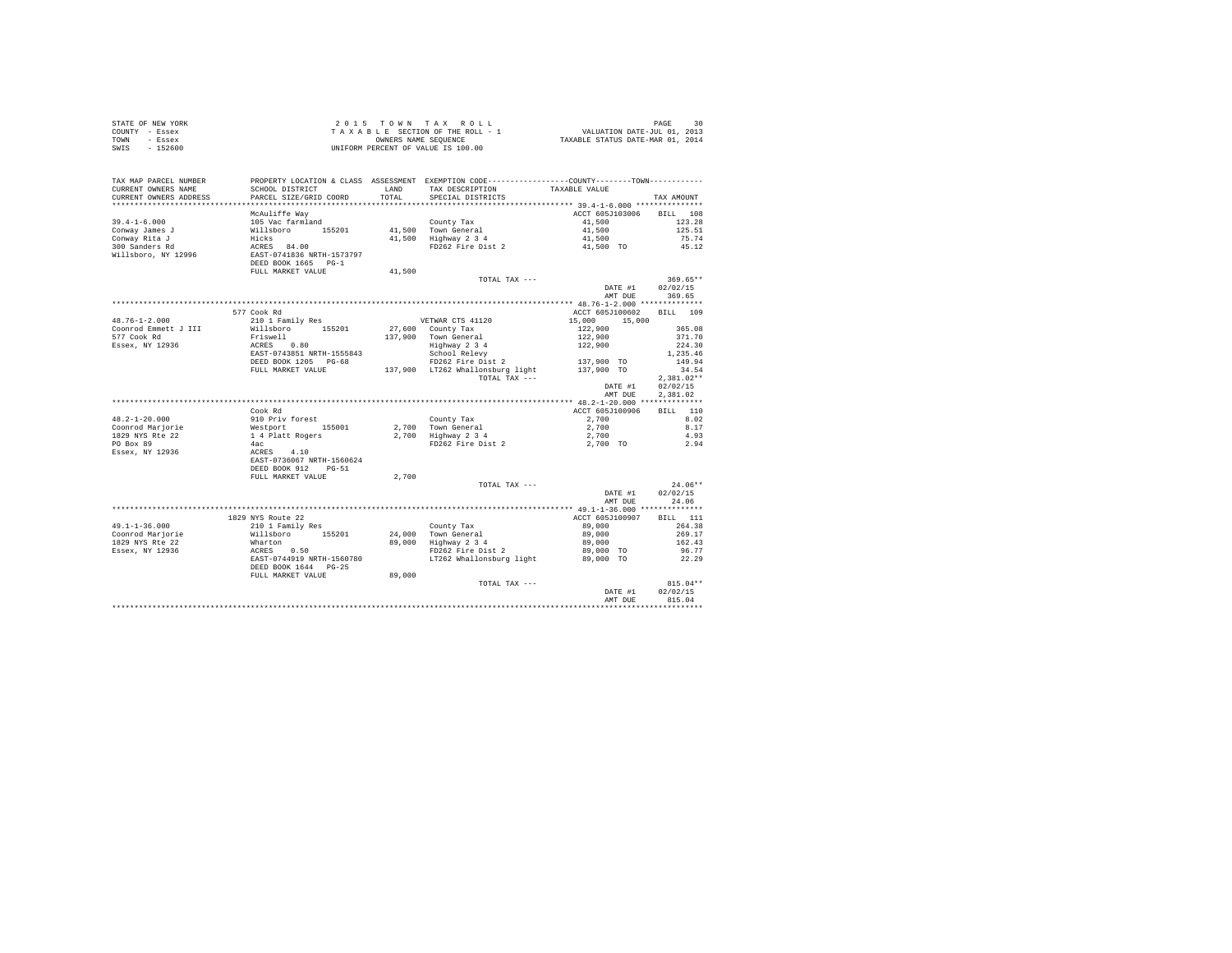| STATE OF NEW YORK<br>COUNTY - Essex<br>- Essex<br>TOWN<br>$-152600$<br>SWIS | UNIFORM PERCENT OF VALUE IS 100.00 |              | 2015 TOWN TAX ROLL<br>TAXABLE SECTION OF THE ROLL - 1<br>TAXABLE SECTION OF THE ROLL - 1<br>OWNERS NAME SEQUENCE<br>TAXABLE STATUS DATE-MAR 01, 2014 |                                    | 31<br>PAGE               |
|-----------------------------------------------------------------------------|------------------------------------|--------------|------------------------------------------------------------------------------------------------------------------------------------------------------|------------------------------------|--------------------------|
| TAX MAP PARCEL NUMBER                                                       |                                    |              | PROPERTY LOCATION & CLASS ASSESSMENT EXEMPTION CODE---------------COUNTY-------TOWN---------                                                         |                                    |                          |
| CURRENT OWNERS NAME                                                         | SCHOOL DISTRICT                    | <b>T.AND</b> | TAX DESCRIPTION TAXABLE VALUE                                                                                                                        |                                    |                          |
| CURRENT OWNERS ADDRESS                                                      | PARCEL SIZE/GRID COORD             | TOTAL        | SPECIAL DISTRICTS                                                                                                                                    |                                    | TAX AMOUNT               |
|                                                                             |                                    |              |                                                                                                                                                      |                                    |                          |
|                                                                             | 1835 NYS Route 22                  |              |                                                                                                                                                      | ACCT 605J100908                    | BILL 112                 |
| $49.1 - 1 - 37.110$                                                         | 240 Rural res                      |              | County Tax                                                                                                                                           | 68,000                             | 202.00                   |
| Coonrod Marjorie                                                            | Willsboro 155201                   |              | 48.400 Town General                                                                                                                                  | 68,000                             | 205.66                   |
| 1829 NYS Rte 22                                                             | Wharton                            |              | 68,000 Highway 2 3 4                                                                                                                                 | 68,000                             | 124.10                   |
| Essex, NY 12936                                                             | ACRES 19.80                        |              | FD262 Fire Dist 2                                                                                                                                    | 68,000 TO                          | 73.94                    |
|                                                                             | EAST-0744134 NRTH-1561466          |              | LT262 Whallonsburg light 68,000 TO                                                                                                                   |                                    | 17.03                    |
|                                                                             | DEED BOOK 1644 PG-25               |              |                                                                                                                                                      |                                    |                          |
|                                                                             | FULL MARKET VALUE                  | 68,000       |                                                                                                                                                      |                                    |                          |
|                                                                             |                                    |              | TOTAL TAX $---$                                                                                                                                      |                                    | $622.73**$               |
|                                                                             |                                    |              |                                                                                                                                                      | DATE #1                            | 02/02/15                 |
|                                                                             |                                    |              |                                                                                                                                                      | AMT DUE                            | 622.73                   |
|                                                                             |                                    |              |                                                                                                                                                      |                                    |                          |
|                                                                             | 10 Ross Way                        |              |                                                                                                                                                      | ACCT 605J187001                    | BILL 113                 |
| $40.73 - 5 - 3.210$                                                         | 210 1 Family Res                   |              | County Tax                                                                                                                                           | 292,600                            | 869.17                   |
| Cordasco Joseph                                                             | Willsboro<br>155201                |              | 62.300 Town General                                                                                                                                  | 292,600                            | 884.95                   |
| 10 Ross Way                                                                 | Potts                              |              | 292,600 Highway 2 3 4                                                                                                                                | 292,600                            | 534.01                   |
| Essex, NY 12936                                                             | Db 905/254 Row                     |              | FD261 Fire Dist 1                                                                                                                                    | 292,600 TO                         | 265.29                   |
|                                                                             | 1650/132 Sewer Easement            |              | LT261 Essex light                                                                                                                                    | 292,600 TO                         | 26.96                    |
|                                                                             | 0.58<br>ACRES                      |              | SR150 Return sewer rent                                                                                                                              | 568.77 MT                          | 568.77                   |
|                                                                             | EAST-0756736 NRTH-1570599          |              | WR151 Return water rent-1                                                                                                                            | 330.00 MT                          | 330.00                   |
|                                                                             | DEED BOOK 1501 PG-201              |              |                                                                                                                                                      |                                    |                          |
|                                                                             | FULL MARKET VALUE                  | 292,600      |                                                                                                                                                      |                                    |                          |
|                                                                             |                                    |              | TOTAL TAX ---                                                                                                                                        |                                    | $3.479.15**$<br>02/02/15 |
|                                                                             |                                    |              |                                                                                                                                                      | DATE #1<br>AMT DUE                 | 3,479.15                 |
|                                                                             |                                    |              |                                                                                                                                                      |                                    |                          |
|                                                                             | 154 Savre Rd                       |              |                                                                                                                                                      | ACCT 605J101605                    | BILL 114                 |
| $57.2 - 3 - 7.100$                                                          | 240 Rural res                      |              | AGED ALL 41800                                                                                                                                       | 112,250<br>112,250                 |                          |
| Cornell Edward H                                                            | 155001                             |              | 84,800 County Tax                                                                                                                                    | 112,250                            | 333.44                   |
| 154 Sayre Rd                                                                | Westport 15500<br>6 8 Platt Rogers |              | 224,500 Town General                                                                                                                                 | 112,250                            | 339.49                   |
| Westport, NY 12993                                                          | 2014 BAR Decision                  |              | Highway 2 3 4                                                                                                                                        | 112,250                            | 204.86                   |
|                                                                             | ACRES 52.50                        |              | FD262 Fire Dist 2                                                                                                                                    | 224,500 TO                         | 244.11                   |
|                                                                             | EAST-0731978 NRTH-1550948          |              |                                                                                                                                                      |                                    |                          |
|                                                                             | DEED BOOK 1139 PG-304              |              |                                                                                                                                                      |                                    |                          |
|                                                                             | FULL MARKET VALUE                  | 224,500      |                                                                                                                                                      |                                    |                          |
|                                                                             |                                    |              | TOTAL TAX ---                                                                                                                                        |                                    | $1.121.90**$             |
|                                                                             |                                    |              |                                                                                                                                                      | DATE #1                            | 02/02/15                 |
|                                                                             |                                    |              |                                                                                                                                                      | AMT DUE                            | 1,121.90                 |
|                                                                             |                                    |              |                                                                                                                                                      | ********************************** |                          |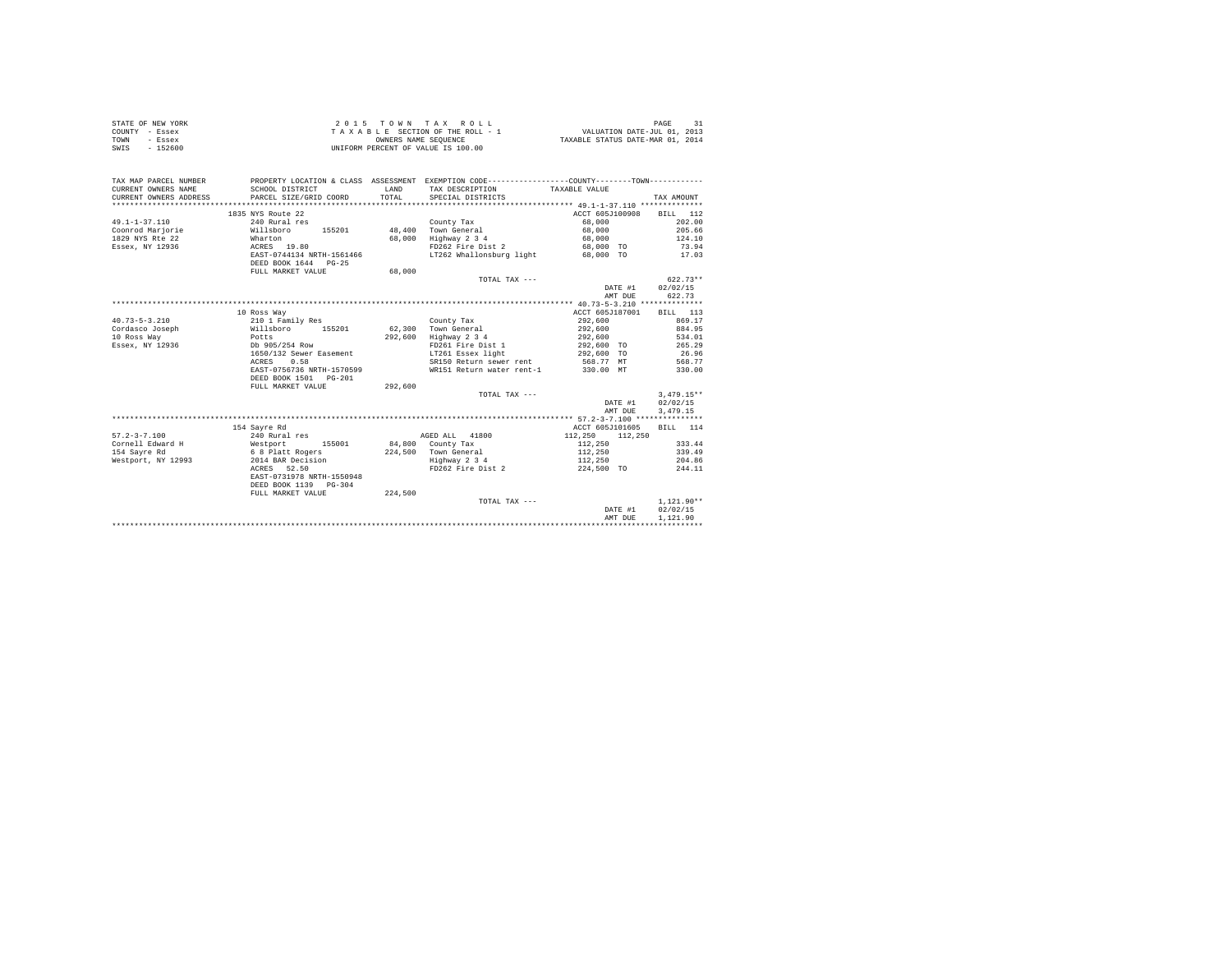| STATE OF NEW YORK<br>COUNTY - Essex<br>TOWN<br>- Essex<br>SWIS - 152600 | OWNERS NAME SEQUENCE<br>UNIFORM PERCENT OF VALUE IS 100.00 |         | 2015 TOWN TAX ROLL<br>TAXABLE SECTION OF THE ROLL - 1<br>TAXABLE SECTION OF THE ROLL - 1<br>OWNERS NAME SEQUENCE<br>TAXABLE STATUS DATE-MAR 01, 2014 |                                             | 32<br>PAGE       |
|-------------------------------------------------------------------------|------------------------------------------------------------|---------|------------------------------------------------------------------------------------------------------------------------------------------------------|---------------------------------------------|------------------|
| TAX MAP PARCEL NUMBER                                                   |                                                            |         | PROPERTY LOCATION & CLASS ASSESSMENT EXEMPTION CODE---------------COUNTY-------TOWN---------                                                         |                                             |                  |
| CURRENT OWNERS NAME                                                     | SCHOOL DISTRICT                                            | T.AND   | TAX DESCRIPTION TAXABLE VALUE                                                                                                                        |                                             |                  |
| CURRENT OWNERS ADDRESS                                                  | PARCEL SIZE/GRID COORD                                     | TOTAL   | SPECIAL DISTRICTS                                                                                                                                    |                                             | TAX AMOUNT       |
|                                                                         |                                                            |         |                                                                                                                                                      |                                             |                  |
|                                                                         | 9 Gladd Ln                                                 |         | 50 PCT OF VALUE USED FOR EXEMPTION PURPOSES ACCT 605J103710                                                                                          |                                             | BTT.T. 115       |
| $49.3 - 1 - 3.000$                                                      | 210 1 Family Res                                           |         | AGED ALL 41800                                                                                                                                       | 32,100<br>32,100                            |                  |
| Coste Helen S<br>9 Gladd Ln                                             | Willsboro 155201                                           |         | 28,000 County Tax                                                                                                                                    | 96,300                                      | 286.06           |
|                                                                         | Friswell<br>Life Use To Adah Sharrow                       |         | 128,400 Town General                                                                                                                                 | 96,300                                      | 291.25           |
| Essex, NY 12936                                                         |                                                            |         | Highway 2 3 4                                                                                                                                        | 96,300                                      | 175.75           |
|                                                                         | ACRES 0.80<br>EAST-0744093 NRTH-1556402                    |         | FD262 Fire Dist 2<br>LT262 Whallonsburg light                                                                                                        | 128,400 TO<br>128,400 TO                    | 139.61<br>32.16  |
|                                                                         | DEED BOOK 575 PG-66                                        |         |                                                                                                                                                      |                                             |                  |
|                                                                         | FULL MARKET VALUE                                          | 128,400 |                                                                                                                                                      |                                             |                  |
|                                                                         |                                                            |         | TOTAL TAX ---                                                                                                                                        |                                             | $924.83**$       |
|                                                                         |                                                            |         |                                                                                                                                                      |                                             | DATE #1 02/02/15 |
|                                                                         |                                                            |         |                                                                                                                                                      | AMT DUE                                     | 924.83           |
|                                                                         |                                                            |         |                                                                                                                                                      |                                             |                  |
|                                                                         | 1972 Lake Shore Rd                                         |         |                                                                                                                                                      | ACCT 605J102113                             | BILL 116         |
| $49.7 - 4 - 11.000$                                                     | 260 Seasonal res - WTRFNT County Tax                       |         |                                                                                                                                                      | 337,600                                     | 1,002.85         |
| Covert Family Trust                                                     | Willsboro 155201                                           |         | 255,100 Town General                                                                                                                                 | 337,600                                     | 1,021,05         |
| 7501 E Thompson Peak Pkwy #42 Wharton                                   |                                                            |         | $337,600$ Highway 2 3 4                                                                                                                              | 337,600                                     | 616.14           |
| Scottsdale, AZ 85255                                                    | $ACRES$ 0.80                                               |         | FD261 Fire Dist 1                                                                                                                                    | 337,600 TO                                  | 306.09           |
|                                                                         | EAST-0758426 NRTH-1564005                                  |         |                                                                                                                                                      |                                             |                  |
|                                                                         | DEED BOOK 1290 PG-36                                       |         |                                                                                                                                                      |                                             |                  |
|                                                                         | FULL MARKET VALUE                                          | 337,600 |                                                                                                                                                      |                                             |                  |
|                                                                         |                                                            |         | TOTAL TAX ---                                                                                                                                        |                                             | $2.946.13**$     |
|                                                                         |                                                            |         |                                                                                                                                                      | DATE #1                                     | 02/02/15         |
|                                                                         |                                                            |         |                                                                                                                                                      | AMT DUE                                     | 2,946.13         |
|                                                                         |                                                            |         |                                                                                                                                                      |                                             |                  |
|                                                                         | 4 Clubhouse Way                                            |         |                                                                                                                                                      | ACCT 605J100701                             | BILL 117         |
| $49.11 - 1 - 32.000$                                                    | 260 Seasonal res                                           |         | County Tax                                                                                                                                           | 138,600                                     | 411.71           |
| Cowan Brookes                                                           | Willsboro 155201                                           |         | 55,300 Town General                                                                                                                                  | 138,600                                     | 419.19           |
| Roseborough Jave                                                        |                                                            |         | 138,600 Highway 2 3 4                                                                                                                                | 138,600                                     | 252.95           |
| 76 Green St                                                             | Wharton<br>1389/220 Boundary Line                          |         | FD261 Fire Dist 1                                                                                                                                    | 138,600 TO                                  | 125.66           |
| Burlington, VT 05401                                                    | 1414/126 Easement                                          |         |                                                                                                                                                      |                                             |                  |
|                                                                         | ACRES 0.25                                                 |         |                                                                                                                                                      |                                             |                  |
|                                                                         | EAST-0757634 NRTH-1562845                                  |         |                                                                                                                                                      |                                             |                  |
|                                                                         | DEED BOOK 1741 PG-291                                      |         |                                                                                                                                                      |                                             |                  |
|                                                                         | FULL MARKET VALUE                                          | 138,600 |                                                                                                                                                      |                                             |                  |
|                                                                         |                                                            |         | TOTAL TAX ---                                                                                                                                        |                                             | $1.209.51**$     |
|                                                                         |                                                            |         |                                                                                                                                                      | DATE #1                                     | 02/02/15         |
|                                                                         |                                                            |         |                                                                                                                                                      | AMT DUE<br>******************************** | 1,209.51         |
|                                                                         |                                                            |         |                                                                                                                                                      |                                             |                  |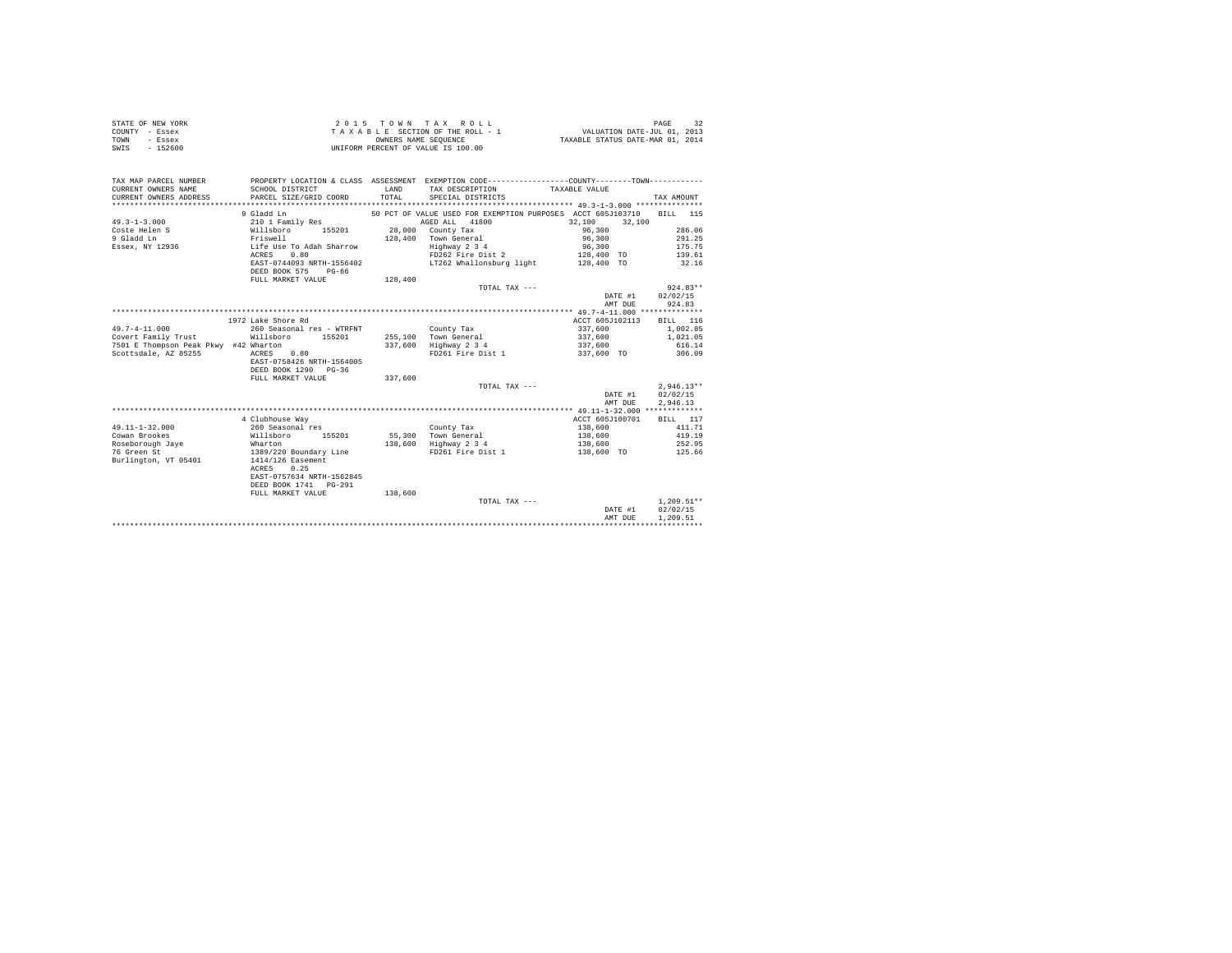| STATE OF NEW YORK                                                                                                  |                                                                                                                                                                                                                                      |         |                                                           |                                                                                  |                |
|--------------------------------------------------------------------------------------------------------------------|--------------------------------------------------------------------------------------------------------------------------------------------------------------------------------------------------------------------------------------|---------|-----------------------------------------------------------|----------------------------------------------------------------------------------|----------------|
| COUNTY - Essex                                                                                                     |                                                                                                                                                                                                                                      |         |                                                           |                                                                                  |                |
| TOWN - Essex                                                                                                       |                                                                                                                                                                                                                                      |         |                                                           |                                                                                  |                |
| SWIS - 152600                                                                                                      |                                                                                                                                                                                                                                      |         |                                                           |                                                                                  |                |
|                                                                                                                    |                                                                                                                                                                                                                                      |         |                                                           |                                                                                  |                |
|                                                                                                                    |                                                                                                                                                                                                                                      |         |                                                           |                                                                                  |                |
|                                                                                                                    |                                                                                                                                                                                                                                      |         |                                                           |                                                                                  |                |
| TAX MAP PARCEL NUMBER PROPERTY LOCATION & CLASS ASSESSMENT EXEMPTION CODE---------------COUNTY-------TOWN--------- |                                                                                                                                                                                                                                      |         |                                                           |                                                                                  |                |
| CURRENT OWNERS NAME                                                                                                | SCHOOL DISTRICT                                                                                                                                                                                                                      |         | LAND TAX DESCRIPTION TAXABLE VALUE                        |                                                                                  |                |
| CURRENT OWNERS ADDRESS                                                                                             | PARCEL SIZE/GRID COORD                                                                                                                                                                                                               | TOTAL.  | SPECIAL DISTRICTS                                         |                                                                                  | TAX AMOUNT     |
|                                                                                                                    |                                                                                                                                                                                                                                      |         |                                                           |                                                                                  |                |
|                                                                                                                    | Lake Shore Rd                                                                                                                                                                                                                        |         |                                                           | ACCT 605J101002 BILL 118                                                         |                |
| $49.7 - 4 - 6.000$                                                                                                 | 311 Res vac land - WTRFNT                                                                                                                                                                                                            |         |                                                           | 46,400                                                                           | 137.83         |
|                                                                                                                    |                                                                                                                                                                                                                                      |         |                                                           | 46,400                                                                           | 140.33         |
| Crater Club Inc<br>PO Box 221                                                                                      |                                                                                                                                                                                                                                      |         | County Tax<br>46,400 Town General<br>46,400 Highway 2 3 4 |                                                                                  |                |
|                                                                                                                    |                                                                                                                                                                                                                                      |         |                                                           | 46,400<br>46,400 TO<br>46,400 TO                                                 | 84.68          |
| $ESSex$ , NY 12936                                                                                                 |                                                                                                                                                                                                                                      |         | FD261 Fire Dist 1<br>LT261 Essex light                    |                                                                                  | 42.07          |
|                                                                                                                    |                                                                                                                                                                                                                                      |         |                                                           |                                                                                  | 4.27           |
|                                                                                                                    |                                                                                                                                                                                                                                      |         |                                                           |                                                                                  |                |
|                                                                                                                    | 311 Res vac 1and - WTRFNT<br>Whatton<br>Maxton 155201<br>ACRES 0.20<br>EAST-0757795 NRTH-1565425<br>DEED BOOK 935 PG-136<br>FULL MARKET VALUE                                                                                        | 46,400  |                                                           |                                                                                  |                |
|                                                                                                                    |                                                                                                                                                                                                                                      |         | TOTAL TAX ---                                             |                                                                                  | $409.18**$     |
|                                                                                                                    |                                                                                                                                                                                                                                      |         |                                                           | DATE #1                                                                          | 02/02/15       |
|                                                                                                                    |                                                                                                                                                                                                                                      |         |                                                           |                                                                                  | AMT DUE 409.18 |
|                                                                                                                    |                                                                                                                                                                                                                                      |         |                                                           |                                                                                  |                |
|                                                                                                                    | 9 Rock Way                                                                                                                                                                                                                           |         |                                                           | ACCT 605J101003 BILL 119                                                         |                |
| 49.11-1-5.110                                                                                                      |                                                                                                                                                                                                                                      |         |                                                           | 562,900                                                                          | 1,672.11       |
|                                                                                                                    |                                                                                                                                                                                                                                      |         |                                                           | 562,900                                                                          | 1,702.45       |
| Crater Club Inc<br>PO Box 221                                                                                      |                                                                                                                                                                                                                                      |         |                                                           | 562,900                                                                          | 1,027.32       |
| Essex, NY 12936                                                                                                    |                                                                                                                                                                                                                                      |         |                                                           | 562,900 TO<br>562,900 TO                                                         | 510.35         |
|                                                                                                                    |                                                                                                                                                                                                                                      |         |                                                           |                                                                                  | 51.86          |
|                                                                                                                    | ACRES 65.13                                                                                                                                                                                                                          |         |                                                           |                                                                                  |                |
|                                                                                                                    | EAST-0756454 NRTH-1562116                                                                                                                                                                                                            |         |                                                           |                                                                                  |                |
|                                                                                                                    |                                                                                                                                                                                                                                      |         |                                                           |                                                                                  |                |
|                                                                                                                    | DEED BOOK 237 PG-518                                                                                                                                                                                                                 |         |                                                           |                                                                                  |                |
|                                                                                                                    | FULL MARKET VALUE                                                                                                                                                                                                                    | 562,900 |                                                           |                                                                                  |                |
|                                                                                                                    |                                                                                                                                                                                                                                      |         | TOTAL TAX ---                                             |                                                                                  | $4.964.09**$   |
|                                                                                                                    |                                                                                                                                                                                                                                      |         |                                                           | DATE #1 02/02/15                                                                 |                |
|                                                                                                                    |                                                                                                                                                                                                                                      |         |                                                           | AMT DUE                                                                          | 4.964.09       |
|                                                                                                                    |                                                                                                                                                                                                                                      |         |                                                           |                                                                                  |                |
|                                                                                                                    | Lake Shore Rd                                                                                                                                                                                                                        |         |                                                           | ACCT 605J178519                                                                  | BILL 120       |
| 49.11-1-23.000<br>Crater Club Inc<br>PO Box 221                                                                    |                                                                                                                                                                                                                                      |         | County Tax<br>57,900 Town General<br>57,900 Highway 2 3 4 | 57,900                                                                           | 171.99         |
|                                                                                                                    |                                                                                                                                                                                                                                      |         |                                                           | 57,900                                                                           | 175.11         |
|                                                                                                                    |                                                                                                                                                                                                                                      |         |                                                           | 57,900                                                                           | 105.67         |
| Essex, NY 12936                                                                                                    |                                                                                                                                                                                                                                      |         | FD261 Fire Dist 1                                         | 57,900 TO                                                                        | 52.50          |
|                                                                                                                    |                                                                                                                                                                                                                                      |         | LT261 Essex light                                         | 57,900 TO                                                                        | 5.33           |
|                                                                                                                    | Amax Suure Ru<br>2011 Res vac land - WTRFNT<br>2011 Res vac land - WTRFNT<br>2012 RAST<br>2012 RAST-0758294 NRTH-1563467<br>2020 RAST-0758294 NRTH-1563467<br>2020 POOK 935                                                          |         |                                                           |                                                                                  |                |
|                                                                                                                    | FULL MARKET VALUE                                                                                                                                                                                                                    | 57,900  |                                                           |                                                                                  |                |
|                                                                                                                    |                                                                                                                                                                                                                                      |         | TOTAL TAX ---                                             |                                                                                  | $510.60**$     |
|                                                                                                                    |                                                                                                                                                                                                                                      |         |                                                           | DATE #1                                                                          | 02/02/15       |
|                                                                                                                    |                                                                                                                                                                                                                                      |         |                                                           |                                                                                  | AMT DUE 510.60 |
|                                                                                                                    |                                                                                                                                                                                                                                      |         |                                                           |                                                                                  |                |
|                                                                                                                    |                                                                                                                                                                                                                                      |         |                                                           |                                                                                  |                |
|                                                                                                                    | 1926 Lake Shore Rd                                                                                                                                                                                                                   |         |                                                           | ACCT 605J178520                                                                  | BILL 121       |
| 49.11-1-29.000                                                                                                     |                                                                                                                                                                                                                                      |         |                                                           |                                                                                  | 1,138,30       |
| Crater Club Inc<br>PO Box 221                                                                                      | 312 Vac Wimprv - WTRFNT<br>Willsboro 155201 349,100 Town General<br>Wharton 155201 349,100 Town General<br>Marton 383,200 Highway 2 34<br>ACRES 1.10 383,200 FD261 Proper Search 1688<br>EAST-0758206 NRTH-1563061 FD261 Essex light |         |                                                           | $383,200$<br>$383,200$<br>$383,200$<br>$383,200$<br>$383,200$ TO<br>$383,200$ TO | 1,158.96       |
|                                                                                                                    |                                                                                                                                                                                                                                      |         |                                                           |                                                                                  | 699.36         |
| Essex, NY 12936                                                                                                    |                                                                                                                                                                                                                                      |         | FD261 Fire Dist 1<br>LT261 Essex light                    |                                                                                  | 347.43         |
|                                                                                                                    |                                                                                                                                                                                                                                      |         |                                                           |                                                                                  | 35.30          |
|                                                                                                                    | DEED BOOK 935 PG-136                                                                                                                                                                                                                 |         |                                                           |                                                                                  |                |
|                                                                                                                    | FULL MARKET VALUE 383,200                                                                                                                                                                                                            |         |                                                           |                                                                                  |                |
|                                                                                                                    |                                                                                                                                                                                                                                      |         | TOTAL TAX ---                                             |                                                                                  | $3.379.35**$   |
|                                                                                                                    |                                                                                                                                                                                                                                      |         |                                                           | DATE #1                                                                          | 02/02/15       |
|                                                                                                                    |                                                                                                                                                                                                                                      |         |                                                           | AMT DUE                                                                          | 3.379.35       |
|                                                                                                                    |                                                                                                                                                                                                                                      |         |                                                           |                                                                                  | ***********    |
|                                                                                                                    |                                                                                                                                                                                                                                      |         |                                                           |                                                                                  |                |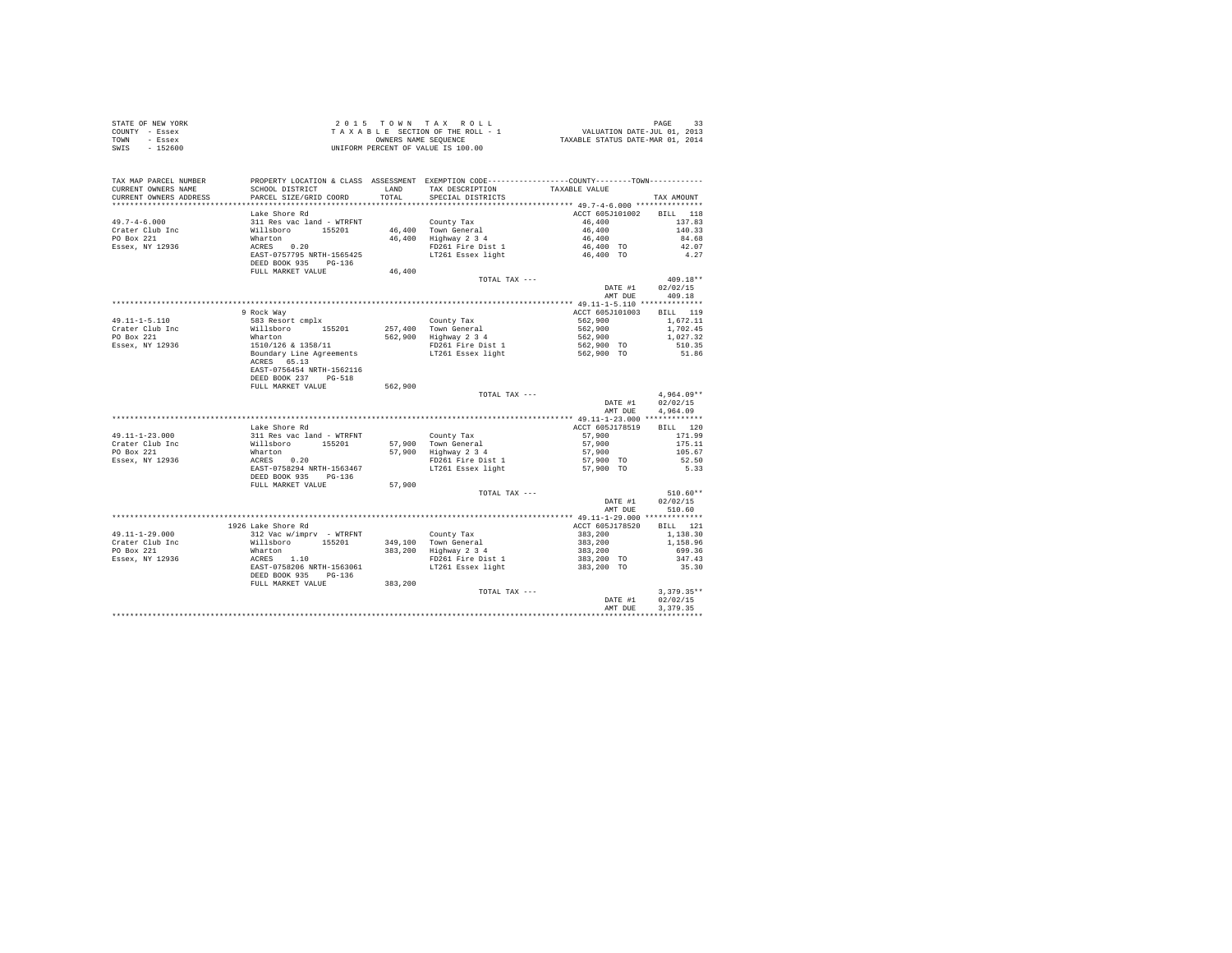| STATE OF NEW YORK                                                                                                                                                                                                                                                                                                                                                                                   |                                                                                                                                                                                              |         |                                                                                                                                                |                                                                                                                                           |                  |
|-----------------------------------------------------------------------------------------------------------------------------------------------------------------------------------------------------------------------------------------------------------------------------------------------------------------------------------------------------------------------------------------------------|----------------------------------------------------------------------------------------------------------------------------------------------------------------------------------------------|---------|------------------------------------------------------------------------------------------------------------------------------------------------|-------------------------------------------------------------------------------------------------------------------------------------------|------------------|
| COUNTY - Essex                                                                                                                                                                                                                                                                                                                                                                                      |                                                                                                                                                                                              |         |                                                                                                                                                |                                                                                                                                           |                  |
| TOWN - Essex                                                                                                                                                                                                                                                                                                                                                                                        | 2015 TOWN TAX ROLL 4 DAGE 34<br>TAXABLE SECTION OF THE ROLL - 1 VALUATION DATE-JUL 01, 2013<br>ONNERS NAME SEQUENCE 4 TAXABLE STATUS DATE-MAR 01, 2014<br>UNIFORM PERCENT OF VALUE IS 100.00 |         |                                                                                                                                                |                                                                                                                                           |                  |
| SWIS - 152600                                                                                                                                                                                                                                                                                                                                                                                       |                                                                                                                                                                                              |         |                                                                                                                                                |                                                                                                                                           |                  |
|                                                                                                                                                                                                                                                                                                                                                                                                     |                                                                                                                                                                                              |         |                                                                                                                                                |                                                                                                                                           |                  |
|                                                                                                                                                                                                                                                                                                                                                                                                     |                                                                                                                                                                                              |         |                                                                                                                                                |                                                                                                                                           |                  |
|                                                                                                                                                                                                                                                                                                                                                                                                     |                                                                                                                                                                                              |         |                                                                                                                                                |                                                                                                                                           |                  |
| TAX MAP PARCEL NUMBER PROPERTY LOCATION & CLASS ASSESSMENT EXEMPTION CODE--------------COUNTY--------TOWN----------                                                                                                                                                                                                                                                                                 |                                                                                                                                                                                              |         |                                                                                                                                                |                                                                                                                                           |                  |
| CURRENT OWNERS NAME                                                                                                                                                                                                                                                                                                                                                                                 | SCHOOL DISTRICT                                                                                                                                                                              |         | LAND TAX DESCRIPTION TAXABLE VALUE                                                                                                             |                                                                                                                                           |                  |
| CURRENT OWNERS ADDRESS                                                                                                                                                                                                                                                                                                                                                                              | PARCEL SIZE/GRID COORD                                                                                                                                                                       | TOTAL   | SPECIAL DISTRICTS                                                                                                                              |                                                                                                                                           | TAX AMOUNT       |
|                                                                                                                                                                                                                                                                                                                                                                                                     |                                                                                                                                                                                              |         |                                                                                                                                                |                                                                                                                                           |                  |
|                                                                                                                                                                                                                                                                                                                                                                                                     |                                                                                                                                                                                              |         |                                                                                                                                                | ACCT 605J194001 BILL 122                                                                                                                  |                  |
|                                                                                                                                                                                                                                                                                                                                                                                                     | Lake Shore Rd                                                                                                                                                                                |         |                                                                                                                                                |                                                                                                                                           |                  |
|                                                                                                                                                                                                                                                                                                                                                                                                     |                                                                                                                                                                                              |         |                                                                                                                                                |                                                                                                                                           |                  |
|                                                                                                                                                                                                                                                                                                                                                                                                     |                                                                                                                                                                                              |         |                                                                                                                                                | $\begin{array}{cc} 39,400 \\ 39,400 \\ 39,400 \\ 39,400 \end{array} \qquad \qquad \begin{array}{c} 117.04 \\ 119.16 \\ 71.91 \end{array}$ |                  |
|                                                                                                                                                                                                                                                                                                                                                                                                     |                                                                                                                                                                                              |         |                                                                                                                                                |                                                                                                                                           |                  |
|                                                                                                                                                                                                                                                                                                                                                                                                     |                                                                                                                                                                                              |         |                                                                                                                                                |                                                                                                                                           | 35.72            |
|                                                                                                                                                                                                                                                                                                                                                                                                     |                                                                                                                                                                                              |         |                                                                                                                                                |                                                                                                                                           |                  |
|                                                                                                                                                                                                                                                                                                                                                                                                     |                                                                                                                                                                                              |         |                                                                                                                                                |                                                                                                                                           |                  |
|                                                                                                                                                                                                                                                                                                                                                                                                     |                                                                                                                                                                                              | 39,400  |                                                                                                                                                |                                                                                                                                           |                  |
|                                                                                                                                                                                                                                                                                                                                                                                                     |                                                                                                                                                                                              |         | TOTAL TAX ---                                                                                                                                  |                                                                                                                                           | $343.83**$       |
|                                                                                                                                                                                                                                                                                                                                                                                                     |                                                                                                                                                                                              |         |                                                                                                                                                |                                                                                                                                           | DATE #1 02/02/15 |
|                                                                                                                                                                                                                                                                                                                                                                                                     |                                                                                                                                                                                              |         |                                                                                                                                                |                                                                                                                                           | AMT DUE 343.83   |
|                                                                                                                                                                                                                                                                                                                                                                                                     |                                                                                                                                                                                              |         |                                                                                                                                                |                                                                                                                                           |                  |
|                                                                                                                                                                                                                                                                                                                                                                                                     |                                                                                                                                                                                              |         |                                                                                                                                                | ACCT 605J101006 BILL 123                                                                                                                  |                  |
| $\begin{tabular}{l c c c c c c} \multicolumn{1}{c c c c} \multicolumn{1}{c c c} \multicolumn{1}{c c c} \multicolumn{1}{c c c} \multicolumn{1}{c c c} \multicolumn{1}{c c c} \multicolumn{1}{c c c} \multicolumn{1}{c c c} \multicolumn{1}{c c c} \multicolumn{1}{c c c} \multicolumn{1}{c c c} \multicolumn{1}{c c c} \multicolumn{1}{c c c} \multicolumn{1}{c c c} \multicolumn{1}{c c c} \multic$ | 2830 Essex Rd                                                                                                                                                                                |         |                                                                                                                                                |                                                                                                                                           |                  |
|                                                                                                                                                                                                                                                                                                                                                                                                     |                                                                                                                                                                                              |         |                                                                                                                                                |                                                                                                                                           |                  |
|                                                                                                                                                                                                                                                                                                                                                                                                     |                                                                                                                                                                                              |         |                                                                                                                                                |                                                                                                                                           |                  |
|                                                                                                                                                                                                                                                                                                                                                                                                     |                                                                                                                                                                                              |         |                                                                                                                                                |                                                                                                                                           |                  |
|                                                                                                                                                                                                                                                                                                                                                                                                     |                                                                                                                                                                                              |         |                                                                                                                                                |                                                                                                                                           |                  |
|                                                                                                                                                                                                                                                                                                                                                                                                     |                                                                                                                                                                                              |         |                                                                                                                                                |                                                                                                                                           |                  |
|                                                                                                                                                                                                                                                                                                                                                                                                     |                                                                                                                                                                                              |         |                                                                                                                                                |                                                                                                                                           |                  |
|                                                                                                                                                                                                                                                                                                                                                                                                     | DEED BOOK 242 PG-516<br>FULL MARKET VALUE                                                                                                                                                    |         |                                                                                                                                                |                                                                                                                                           |                  |
|                                                                                                                                                                                                                                                                                                                                                                                                     |                                                                                                                                                                                              | 624,400 |                                                                                                                                                |                                                                                                                                           |                  |
|                                                                                                                                                                                                                                                                                                                                                                                                     |                                                                                                                                                                                              |         | TOTAL TAX ---                                                                                                                                  |                                                                                                                                           | $5.482.69**$     |
|                                                                                                                                                                                                                                                                                                                                                                                                     |                                                                                                                                                                                              |         |                                                                                                                                                |                                                                                                                                           | DATE #1 02/02/15 |
|                                                                                                                                                                                                                                                                                                                                                                                                     |                                                                                                                                                                                              |         |                                                                                                                                                |                                                                                                                                           | AMT DUE 5.482.69 |
|                                                                                                                                                                                                                                                                                                                                                                                                     |                                                                                                                                                                                              |         |                                                                                                                                                |                                                                                                                                           |                  |
|                                                                                                                                                                                                                                                                                                                                                                                                     | Brookfield Rd                                                                                                                                                                                |         |                                                                                                                                                | ACCT 605J101008                                                                                                                           | BILL 124         |
|                                                                                                                                                                                                                                                                                                                                                                                                     | 910 Priv forest                                                                                                                                                                              |         |                                                                                                                                                |                                                                                                                                           |                  |
| $48.2 - 1 - 25.100$                                                                                                                                                                                                                                                                                                                                                                                 |                                                                                                                                                                                              |         | County Tax<br>26,100 Town General 26,100<br>26,100 Highway 2 3 4<br>PD262 Fire Dist 2 26,100<br>26,100 TO<br>26,100 TO                         |                                                                                                                                           | 77.53            |
|                                                                                                                                                                                                                                                                                                                                                                                                     |                                                                                                                                                                                              |         |                                                                                                                                                |                                                                                                                                           | 78.94            |
|                                                                                                                                                                                                                                                                                                                                                                                                     |                                                                                                                                                                                              |         |                                                                                                                                                |                                                                                                                                           | 47.63            |
|                                                                                                                                                                                                                                                                                                                                                                                                     |                                                                                                                                                                                              |         |                                                                                                                                                |                                                                                                                                           | 28.38            |
|                                                                                                                                                                                                                                                                                                                                                                                                     |                                                                                                                                                                                              |         |                                                                                                                                                |                                                                                                                                           |                  |
|                                                                                                                                                                                                                                                                                                                                                                                                     |                                                                                                                                                                                              |         |                                                                                                                                                |                                                                                                                                           |                  |
|                                                                                                                                                                                                                                                                                                                                                                                                     | FULL MARKET VALUE                                                                                                                                                                            | 26,100  |                                                                                                                                                |                                                                                                                                           |                  |
|                                                                                                                                                                                                                                                                                                                                                                                                     |                                                                                                                                                                                              |         | TOTAL TAX ---                                                                                                                                  |                                                                                                                                           | $232.48**$       |
|                                                                                                                                                                                                                                                                                                                                                                                                     |                                                                                                                                                                                              |         |                                                                                                                                                |                                                                                                                                           | DATE #1 02/02/15 |
|                                                                                                                                                                                                                                                                                                                                                                                                     |                                                                                                                                                                                              |         |                                                                                                                                                |                                                                                                                                           | AMT DUE 232.48   |
|                                                                                                                                                                                                                                                                                                                                                                                                     |                                                                                                                                                                                              |         |                                                                                                                                                |                                                                                                                                           |                  |
|                                                                                                                                                                                                                                                                                                                                                                                                     |                                                                                                                                                                                              |         |                                                                                                                                                | ACCT 605J101101                                                                                                                           | BILL 125         |
| $49.3 - 1 - 2.000$                                                                                                                                                                                                                                                                                                                                                                                  | 8 Tyrrell St<br>210 1 Family Res                                                                                                                                                             |         |                                                                                                                                                |                                                                                                                                           | 251.01           |
|                                                                                                                                                                                                                                                                                                                                                                                                     |                                                                                                                                                                                              |         |                                                                                                                                                | 84,500                                                                                                                                    | 255.56           |
| Crowningshield Marshall Millsboro 155201                                                                                                                                                                                                                                                                                                                                                            |                                                                                                                                                                                              |         |                                                                                                                                                |                                                                                                                                           |                  |
| 8 Tyrrell                                                                                                                                                                                                                                                                                                                                                                                           | <b>Communication</b><br>Friswell                                                                                                                                                             |         | County Tax<br>35,400 Town General<br>84,500 Highway 2 3 4 84,500<br>86,500 Helpey 2 3 4 84,500<br>School Relevy<br>FD262 Fire Dist 2 84,500 TO |                                                                                                                                           | 154.22           |
| Essex, NY 12936                                                                                                                                                                                                                                                                                                                                                                                     |                                                                                                                                                                                              |         |                                                                                                                                                |                                                                                                                                           | 732.37           |
|                                                                                                                                                                                                                                                                                                                                                                                                     | 2014 BAR Decision<br>ACRES - 4.40<br>EAST-0744383 NRTH-1556694<br>DEED BOOK 1663 - PG-115<br>FULL MARKET VALUE - 84,500                                                                      |         |                                                                                                                                                | 84,500 TO                                                                                                                                 | 91.88            |
|                                                                                                                                                                                                                                                                                                                                                                                                     |                                                                                                                                                                                              |         | LT262 Whallonsburg light                                                                                                                       | 84,500 TO                                                                                                                                 | 21.17            |
|                                                                                                                                                                                                                                                                                                                                                                                                     |                                                                                                                                                                                              |         |                                                                                                                                                |                                                                                                                                           |                  |
|                                                                                                                                                                                                                                                                                                                                                                                                     |                                                                                                                                                                                              |         |                                                                                                                                                |                                                                                                                                           |                  |
|                                                                                                                                                                                                                                                                                                                                                                                                     |                                                                                                                                                                                              |         | TOTAL TAX ---                                                                                                                                  |                                                                                                                                           | $1.506.21**$     |
|                                                                                                                                                                                                                                                                                                                                                                                                     |                                                                                                                                                                                              |         |                                                                                                                                                | DATE #1                                                                                                                                   | 02/02/15         |
|                                                                                                                                                                                                                                                                                                                                                                                                     |                                                                                                                                                                                              |         |                                                                                                                                                | AMT DUE                                                                                                                                   | 1,506.21         |
|                                                                                                                                                                                                                                                                                                                                                                                                     |                                                                                                                                                                                              |         |                                                                                                                                                |                                                                                                                                           |                  |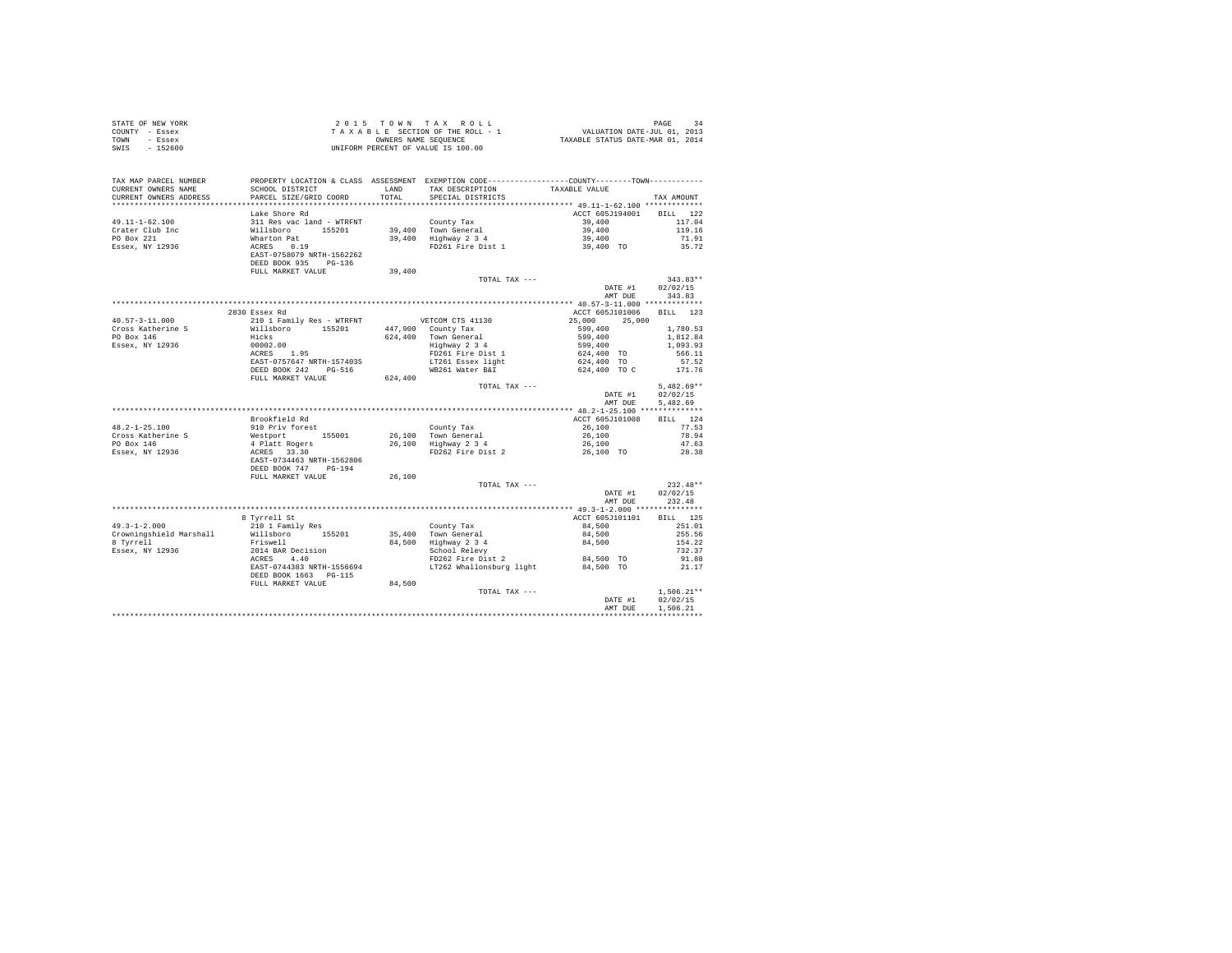| COUNTY - Essex<br>TOWN - Essex<br>SWIS - 152600                                                                                                                                                                                                                                                                                                                                                              |                           |         | T A X A B L E SECTION OF THE ROLL - 1 WALUATION DATE-JUL 01, 2013<br>ONNERS NAME SEQUENCE TO TAXABLE STATUS DATE-MAR 01, 2014<br>UNIFORM PERCENT OF VALUE IS 100.00 |                                                                                                                         |                          |
|--------------------------------------------------------------------------------------------------------------------------------------------------------------------------------------------------------------------------------------------------------------------------------------------------------------------------------------------------------------------------------------------------------------|---------------------------|---------|---------------------------------------------------------------------------------------------------------------------------------------------------------------------|-------------------------------------------------------------------------------------------------------------------------|--------------------------|
|                                                                                                                                                                                                                                                                                                                                                                                                              |                           |         |                                                                                                                                                                     |                                                                                                                         |                          |
| TAX MAP PARCEL NUMBER                                                                                                                                                                                                                                                                                                                                                                                        |                           |         | PROPERTY LOCATION & CLASS ASSESSMENT EXEMPTION CODE----------------COUNTY-------TOWN----------                                                                      |                                                                                                                         |                          |
|                                                                                                                                                                                                                                                                                                                                                                                                              |                           |         |                                                                                                                                                                     |                                                                                                                         |                          |
|                                                                                                                                                                                                                                                                                                                                                                                                              |                           |         |                                                                                                                                                                     |                                                                                                                         | TAX AMOUNT               |
|                                                                                                                                                                                                                                                                                                                                                                                                              | 2313 NYS Route 22         |         |                                                                                                                                                                     | ACCT 605J100714 BILL 126                                                                                                |                          |
| $\begin{tabular}{lcccccc} 40.3-1-5.000 & 2313 & NYS & Rott & 224 & NTS.000 & 25,000 & 25,000 & 25,000 & 25,000 & 25,000 & 25,000 & 25,000 & 25,000 & 25,000 & 25,000 & 25,000 & 25,000 & 25,000 & 25,000 & 25,000 & 25,000 & 25,000 & 25,000 & 25,000 & 25,000 & 25,000 & 25,$                                                                                                                               |                           |         |                                                                                                                                                                     |                                                                                                                         |                          |
|                                                                                                                                                                                                                                                                                                                                                                                                              |                           |         |                                                                                                                                                                     |                                                                                                                         |                          |
|                                                                                                                                                                                                                                                                                                                                                                                                              |                           |         |                                                                                                                                                                     |                                                                                                                         |                          |
|                                                                                                                                                                                                                                                                                                                                                                                                              |                           |         |                                                                                                                                                                     |                                                                                                                         |                          |
|                                                                                                                                                                                                                                                                                                                                                                                                              |                           |         |                                                                                                                                                                     |                                                                                                                         |                          |
|                                                                                                                                                                                                                                                                                                                                                                                                              |                           |         |                                                                                                                                                                     |                                                                                                                         |                          |
|                                                                                                                                                                                                                                                                                                                                                                                                              |                           |         |                                                                                                                                                                     |                                                                                                                         |                          |
|                                                                                                                                                                                                                                                                                                                                                                                                              |                           |         |                                                                                                                                                                     |                                                                                                                         | $1.766.25**$             |
|                                                                                                                                                                                                                                                                                                                                                                                                              |                           |         |                                                                                                                                                                     | TOTAL TAX --- $\begin{tabular}{lllllll} \bf{DTAL} & \tt{TAX} & \tt{---} & \tt{DATE} & \tt{\#1} \end{tabular}$           | 02/02/15                 |
|                                                                                                                                                                                                                                                                                                                                                                                                              |                           |         |                                                                                                                                                                     | AMT DUE 1,766.25                                                                                                        |                          |
|                                                                                                                                                                                                                                                                                                                                                                                                              |                           |         |                                                                                                                                                                     |                                                                                                                         |                          |
|                                                                                                                                                                                                                                                                                                                                                                                                              | 2731 NYS Route 22         |         |                                                                                                                                                                     | ACCT 605J102707 BILL 127                                                                                                |                          |
|                                                                                                                                                                                                                                                                                                                                                                                                              |                           |         |                                                                                                                                                                     |                                                                                                                         |                          |
|                                                                                                                                                                                                                                                                                                                                                                                                              |                           |         |                                                                                                                                                                     |                                                                                                                         |                          |
|                                                                                                                                                                                                                                                                                                                                                                                                              |                           |         |                                                                                                                                                                     |                                                                                                                         |                          |
|                                                                                                                                                                                                                                                                                                                                                                                                              |                           |         |                                                                                                                                                                     |                                                                                                                         |                          |
| $\begin{tabular}{lcccc} 40.65-2-6.000 & & 47.51 & 127 \\ 40.65-2-6.000 & & 101 & 120 & 120 \\ \hline \text{Counion Stephen O} & & & & & & & & \\ \text{Courionom Bephen O} & & & & & & & \\ \text{10 Coachlamp C} & & & & & & & \\ \text{110 Coachlamp C} & & & & & & & \\ \text{210 1 Pauli bbroo} & & & & & & & \\ \text{361, 200} & & & & & & & \\ \text{110 Coachlamp C} & & & & & & & \\ \text{211 11 $ |                           |         |                                                                                                                                                                     |                                                                                                                         |                          |
|                                                                                                                                                                                                                                                                                                                                                                                                              | DEED BOOK 1291 PG-192     |         |                                                                                                                                                                     |                                                                                                                         |                          |
|                                                                                                                                                                                                                                                                                                                                                                                                              | FULL MARKET VALUE         | 361,200 |                                                                                                                                                                     |                                                                                                                         |                          |
|                                                                                                                                                                                                                                                                                                                                                                                                              |                           |         | TOTAL TAX ---                                                                                                                                                       | $\begin{minipage}{.4\linewidth} \textbf{DATE} & \textbf{\#1} \end{minipage}$                                            | $3.185.34**$<br>02/02/15 |
|                                                                                                                                                                                                                                                                                                                                                                                                              |                           |         |                                                                                                                                                                     | AMT DUE 3, 185, 34                                                                                                      |                          |
|                                                                                                                                                                                                                                                                                                                                                                                                              |                           |         |                                                                                                                                                                     |                                                                                                                         |                          |
|                                                                                                                                                                                                                                                                                                                                                                                                              |                           |         |                                                                                                                                                                     |                                                                                                                         |                          |
|                                                                                                                                                                                                                                                                                                                                                                                                              |                           |         |                                                                                                                                                                     |                                                                                                                         |                          |
|                                                                                                                                                                                                                                                                                                                                                                                                              |                           |         |                                                                                                                                                                     |                                                                                                                         |                          |
|                                                                                                                                                                                                                                                                                                                                                                                                              |                           |         |                                                                                                                                                                     |                                                                                                                         |                          |
|                                                                                                                                                                                                                                                                                                                                                                                                              |                           |         |                                                                                                                                                                     |                                                                                                                         |                          |
|                                                                                                                                                                                                                                                                                                                                                                                                              |                           |         |                                                                                                                                                                     |                                                                                                                         |                          |
|                                                                                                                                                                                                                                                                                                                                                                                                              | FULL MARKET VALUE 112,500 |         |                                                                                                                                                                     |                                                                                                                         |                          |
|                                                                                                                                                                                                                                                                                                                                                                                                              |                           |         |                                                                                                                                                                     | TOTAL TAX --- $\texttt{DATA} \ \ \texttt{MAX} \ \ \texttt{--} \ \ \texttt{DATE} \ \ \texttt{#1} \qquad \qquad 02/02/15$ |                          |
|                                                                                                                                                                                                                                                                                                                                                                                                              |                           |         |                                                                                                                                                                     |                                                                                                                         |                          |
|                                                                                                                                                                                                                                                                                                                                                                                                              |                           |         |                                                                                                                                                                     | AMT DUE 1,002.08                                                                                                        |                          |
|                                                                                                                                                                                                                                                                                                                                                                                                              |                           |         |                                                                                                                                                                     |                                                                                                                         |                          |
|                                                                                                                                                                                                                                                                                                                                                                                                              |                           |         |                                                                                                                                                                     |                                                                                                                         |                          |
|                                                                                                                                                                                                                                                                                                                                                                                                              |                           |         |                                                                                                                                                                     |                                                                                                                         |                          |
|                                                                                                                                                                                                                                                                                                                                                                                                              |                           |         |                                                                                                                                                                     |                                                                                                                         |                          |
|                                                                                                                                                                                                                                                                                                                                                                                                              |                           |         |                                                                                                                                                                     |                                                                                                                         |                          |
| 10.73–3-18.000<br>2 Beggs Point St<br>2 Beggs Point St<br>2 David Pamily Res<br>2 David Pamily Res<br>2 David Pamily Res<br>2 David Pamily Res<br>2 David Pamily Res<br>2 David Pamily Res<br>2 On Trip State 1, 200<br>2001 100 Hart St<br>2 David                                                                                                                                                          |                           |         |                                                                                                                                                                     |                                                                                                                         |                          |
|                                                                                                                                                                                                                                                                                                                                                                                                              |                           |         |                                                                                                                                                                     |                                                                                                                         |                          |
|                                                                                                                                                                                                                                                                                                                                                                                                              |                           |         |                                                                                                                                                                     |                                                                                                                         |                          |
|                                                                                                                                                                                                                                                                                                                                                                                                              | FULL MARKET VALUE 356,300 |         | TOTAL TAX ---                                                                                                                                                       | $\begin{tabular}{cc} \bf{D} \bf{A} \bf{T} \bf{F} & \tt{H1} \end{tabular}$                                               | $3,142.12**$             |
|                                                                                                                                                                                                                                                                                                                                                                                                              |                           |         |                                                                                                                                                                     |                                                                                                                         |                          |
|                                                                                                                                                                                                                                                                                                                                                                                                              |                           |         |                                                                                                                                                                     | DATE #1 02/02/15<br>AMT DUE 3,142.12                                                                                    |                          |
|                                                                                                                                                                                                                                                                                                                                                                                                              |                           |         |                                                                                                                                                                     |                                                                                                                         |                          |

STATE OF NEW YORK 2 0 15 TOWN TAX ROLL CHARGE 35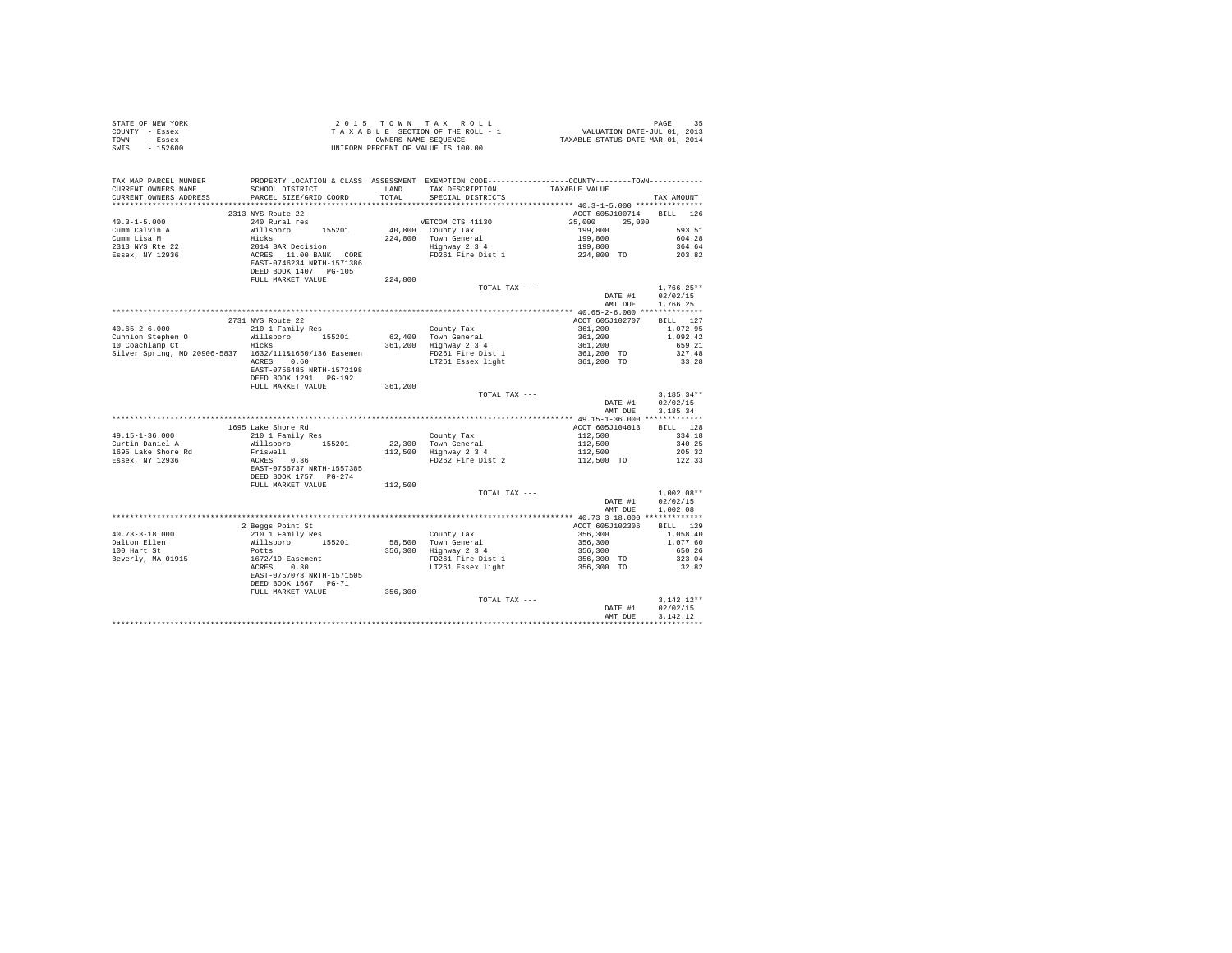| STATE OF NEW YORK | $2.0.15$ TOWN TAX ROLL             | 36<br>PAGE                       |
|-------------------|------------------------------------|----------------------------------|
| COUNTY - Essex    | TAXABLE SECTION OF THE ROLL - 1    | VALUATION DATE-JUL 01, 2013      |
| TOWN<br>- Essex   | OWNERS NAME SEOUENCE               | TAXABLE STATUS DATE-MAR 01, 2014 |
| $-152600$<br>SWIS | UNIFORM PERCENT OF VALUE IS 100.00 |                                  |

| TAX MAP PARCEL NUMBER<br>CURRENT OWNERS NAME<br>CURRENT OWNERS ADDRESS | SCHOOL DISTRICT<br>PARCEL SIZE/GRID COORD | T.AND<br>TOTAL | PROPERTY LOCATION & CLASS ASSESSMENT EXEMPTION CODE---------------COUNTY-------TOWN---------<br>TAX DESCRIPTION<br>SPECIAL DISTRICTS | TAXABLE VALUE   | TAX AMOUNT   |
|------------------------------------------------------------------------|-------------------------------------------|----------------|--------------------------------------------------------------------------------------------------------------------------------------|-----------------|--------------|
|                                                                        | 2310 Main St                              |                |                                                                                                                                      | ACCT 605J104202 | BILL 130     |
| $40.73 - 3 - 2.000$                                                    | 482 Det row bldg                          |                |                                                                                                                                      | 237,600         | 705.80       |
|                                                                        |                                           | 40,200         | County Tax<br>Town General                                                                                                           | 237,600         |              |
| Dalton Herbert F Jr                                                    | 155201<br>Willsboro                       |                |                                                                                                                                      |                 | 718.60       |
| Dalton Karen J                                                         | Potts                                     | 237,600        | Highway 2 3 4                                                                                                                        | 237,600         | 433.63       |
| 13 Church St                                                           | 1394/215 Cons Easement                    |                | FD261 Fire Dist 1                                                                                                                    | 237,600 TO      | 215.42       |
| PO Box 245                                                             | 1663/191 Easement                         |                | LT261 Essex light                                                                                                                    | 237,600 TO      | 21.89        |
| Essex, NY 12936                                                        | 0.10<br>ACRES                             |                |                                                                                                                                      |                 |              |
|                                                                        | EAST-0756955 NRTH-1571945                 |                |                                                                                                                                      |                 |              |
|                                                                        | DEED BOOK 1399 PG-147                     |                |                                                                                                                                      |                 |              |
|                                                                        | FULL MARKET VALUE                         | 237,600        |                                                                                                                                      |                 |              |
|                                                                        |                                           |                | TOTAL TAX ---                                                                                                                        |                 | $2.095.34**$ |
|                                                                        |                                           |                |                                                                                                                                      | DATE #1         | 02/02/15     |
|                                                                        |                                           |                |                                                                                                                                      | AMT DUE         | 2.095.34     |
|                                                                        |                                           |                |                                                                                                                                      |                 |              |
|                                                                        | 3 Beggs Point St                          |                |                                                                                                                                      | ACCT 605J104415 | BILL 131     |
| $40.73 - 3 - 15.000$                                                   | 210 1 Family Res                          |                | County Tax                                                                                                                           | 246,800         | 733.12       |
| Dalton John C                                                          | Willsboro<br>155201                       |                | 46,800 Town General                                                                                                                  | 246,800         | 746.43       |
| Dalton Joan W                                                          | Potts                                     | 246,800        | Highway 2 3 4                                                                                                                        | 246,800         | 450.42       |
| 1641 Main St                                                           | 1668/80-Easement                          |                | FD261 Fire Dist 1                                                                                                                    | 246,800 TO      | 223.76       |
| Concord, MA 01742                                                      | 0.12<br>ACRES                             |                | LT261 Essex light                                                                                                                    | 246,800 TO      | 22.74        |
|                                                                        | EAST-0757093 NRTH-1571651                 |                |                                                                                                                                      |                 |              |
|                                                                        | DEED BOOK 1584 PG-152                     |                |                                                                                                                                      |                 |              |
|                                                                        | FULL MARKET VALUE                         | 246,800        |                                                                                                                                      |                 |              |
|                                                                        |                                           |                | TOTAL TAX ---                                                                                                                        |                 | $2.176.47**$ |
|                                                                        |                                           |                |                                                                                                                                      | DATE #1         | 02/02/15     |
|                                                                        |                                           |                |                                                                                                                                      | AMT DUE         | 2,176.47     |
|                                                                        |                                           |                |                                                                                                                                      |                 |              |
|                                                                        | 834 Walker Rd                             |                |                                                                                                                                      | ACCT 605J100601 | BILL 132     |
|                                                                        |                                           |                |                                                                                                                                      |                 |              |
| $48.76 - 1 - 12.000$                                                   | 210 1 Family Res                          |                | County Tax                                                                                                                           | 175,500         | 521.33       |
| DArgento Ellen                                                         | Willsboro<br>155201                       |                | 34.000 Town General                                                                                                                  | 175,500         | 530.79       |
| c/o Rita Fitzgerald                                                    | Friswell                                  | 175,500        | Highway 2 3 4                                                                                                                        | 175,500         | 320.30       |
| 834 Walker Rd                                                          | 1399/333 Life Estate To                   |                | FD262 Fire Dist 2                                                                                                                    | 175,500 TO      | 190.83       |
| Essex, NY 12936                                                        | Ronald & Rita Fitzgerald                  |                | LT262 Whallonsburg light                                                                                                             | 175,500 TO      | 43.96        |
|                                                                        | ACRES<br>3.00                             |                |                                                                                                                                      |                 |              |
|                                                                        | EAST-0743265 NRTH-1555170                 |                |                                                                                                                                      |                 |              |
|                                                                        | DEED BOOK 1399 PG-333                     |                |                                                                                                                                      |                 |              |
|                                                                        | FULL MARKET VALUE                         | 175,500        |                                                                                                                                      |                 |              |
|                                                                        |                                           |                | TOTAL TAX ---                                                                                                                        |                 | $1.607.21**$ |
|                                                                        |                                           |                |                                                                                                                                      | DATE #1         | 02/02/15     |
|                                                                        |                                           |                |                                                                                                                                      | AMT DUE         | 1.607.21     |
|                                                                        |                                           |                |                                                                                                                                      |                 |              |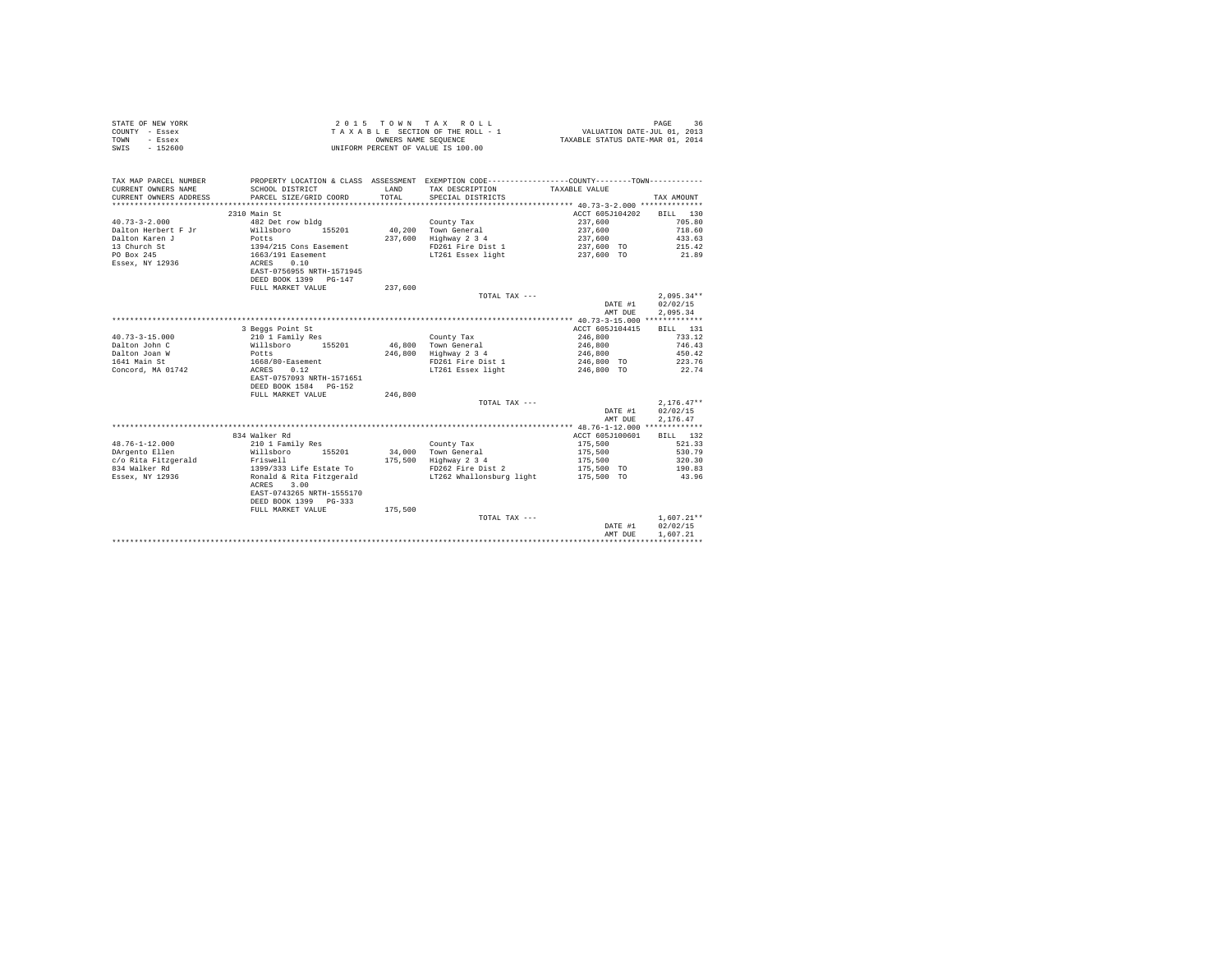| STATE OF NEW YORK<br>COUNTY - Essex<br>- Essex<br>TOWN<br>$-152600$<br>SWIS |                            | OWNERS NAME SEQUENCE | 2015 TOWN TAX ROLL<br>TAXABLE SECTION OF THE ROLL - 1<br>UNIFORM PERCENT OF VALUE IS 100.00     | VALUATION DATE-JUL 01, 2013<br>TAXABLE STATUS DATE-MAR 01, 2014 | 37<br>PAGE     |
|-----------------------------------------------------------------------------|----------------------------|----------------------|-------------------------------------------------------------------------------------------------|-----------------------------------------------------------------|----------------|
| TAX MAP PARCEL NUMBER                                                       |                            |                      | PROPERTY LOCATION & CLASS ASSESSMENT EXEMPTION CODE----------------COUNTY--------TOWN---------- |                                                                 |                |
| CURRENT OWNERS NAME                                                         | SCHOOL DISTRICT            | LAND                 | TAX DESCRIPTION                                                                                 | TAXABLE VALUE                                                   |                |
| CURRENT OWNERS ADDRESS                                                      | PARCEL SIZE/GRID COORD     | TOTAL.               | SPECIAL DISTRICTS                                                                               |                                                                 | TAX AMOUNT     |
|                                                                             |                            |                      |                                                                                                 |                                                                 |                |
|                                                                             | 11 Clubhouse Way           |                      |                                                                                                 | ACCT 605J104601                                                 | BILL 133       |
| $49.11 - 1 - 13.000$                                                        | 210 1 Family Res           |                      | County Tax                                                                                      | 345,400                                                         | 1,026.02       |
| Dashiells Roberta                                                           | 155201<br>Willsboro        |                      | 65.000 Town General                                                                             | 345,400                                                         | 1,044.64       |
| 3921 Devonshire Dr                                                          | Wharton                    |                      | 345,400 Highway 2 3 4                                                                           | 345,400                                                         | 630.37         |
| Cincinnati, OH 45226                                                        | 1162/158<br>1ac            |                      | FD261 Fire Dist 1                                                                               | 345,400 TO                                                      | 313.16         |
|                                                                             | ACRES 1.00                 |                      |                                                                                                 |                                                                 |                |
|                                                                             | EAST-0757424 NRTH-1563089  |                      |                                                                                                 |                                                                 |                |
|                                                                             | DEED BOOK 1297 PG-229      |                      |                                                                                                 |                                                                 |                |
|                                                                             | FULL MARKET VALUE          | 345,400              |                                                                                                 |                                                                 |                |
|                                                                             |                            |                      | TOTAL TAX ---                                                                                   |                                                                 | $3.014.19**$   |
|                                                                             |                            |                      |                                                                                                 | DATE #1                                                         | 02/02/15       |
|                                                                             |                            |                      |                                                                                                 | AMT DUE                                                         | 3.014.19       |
|                                                                             |                            |                      |                                                                                                 |                                                                 |                |
|                                                                             | Savre Rd                   |                      |                                                                                                 | ACCT 605J101606                                                 | BILL 134       |
| $48.3 - 1 - 21.100$                                                         | 105 Vac farmland           |                      | AG DIST C 41720                                                                                 | 23.722<br>23.722                                                |                |
| Davis E Chapin                                                              | Westport<br>155001         |                      | 66,700 County Tax                                                                               | 45,378                                                          | 134.80         |
| PO Box 4                                                                    | 8 Platt Rogers             |                      | 69.100 Town General                                                                             | 45.378                                                          | 137.24         |
| Westport, NY 12993                                                          | ACRES 33.90                |                      | Highway 2 3 4                                                                                   | 45,378                                                          | 82.82          |
|                                                                             | EAST-0729889 NRTH-1552275  |                      | FD262 Fire Dist 2                                                                               | 69,100 TO                                                       | 75.14          |
| MAY BE SUBJECT TO PAYMENT                                                   | DEED BOOK 1198   PG-232    |                      |                                                                                                 |                                                                 |                |
| UNDER AGDIST LAW TIL 2018                                                   | FULL MARKET VALUE          | 69,100               |                                                                                                 |                                                                 |                |
|                                                                             |                            |                      | TOTAL TAX ---                                                                                   |                                                                 | 430.00**       |
|                                                                             |                            |                      |                                                                                                 | DATE #1                                                         | 02/02/15       |
|                                                                             |                            |                      |                                                                                                 | AMT DUE                                                         | 430.00         |
|                                                                             |                            |                      |                                                                                                 |                                                                 |                |
|                                                                             | Savre Rd                   |                      |                                                                                                 | ACCT 605J192003                                                 | BILL 135       |
| $48.3 - 1 - 21.200$                                                         | 322 Rural vac>10<br>155001 |                      | AG DIST C 41720                                                                                 | 22,112<br>22,112                                                |                |
| Davis E Chapin<br>PO Box 4                                                  | Westport<br>8 Platt Rogers |                      | 50,700 County Tax<br>50.700 Town General                                                        | 28,588<br>28,588                                                | 84.92<br>86.46 |
| Westport, NY 12993                                                          | ACRES 20.20                |                      | Highway 2 3 4                                                                                   | 28,588                                                          | 52.17          |
|                                                                             | EAST-0729289 NRTH-1552734  |                      | FD262 Fire Dist 2                                                                               | 50,700 TO                                                       | 55.13          |
| MAY BE SUBJECT TO PAYMENT                                                   | DEED BOOK 1198 PG-232      |                      |                                                                                                 |                                                                 |                |
| UNDER AGDIST LAW TIL 2018                                                   | FULL MARKET VALUE          | 50,700               |                                                                                                 |                                                                 |                |
|                                                                             |                            |                      | TOTAL TAX ---                                                                                   |                                                                 | $278.68**$     |
|                                                                             |                            |                      |                                                                                                 | DATE #1                                                         | 02/02/15       |
|                                                                             |                            |                      |                                                                                                 | AMT DUE                                                         | 278.68         |
|                                                                             |                            |                      |                                                                                                 |                                                                 |                |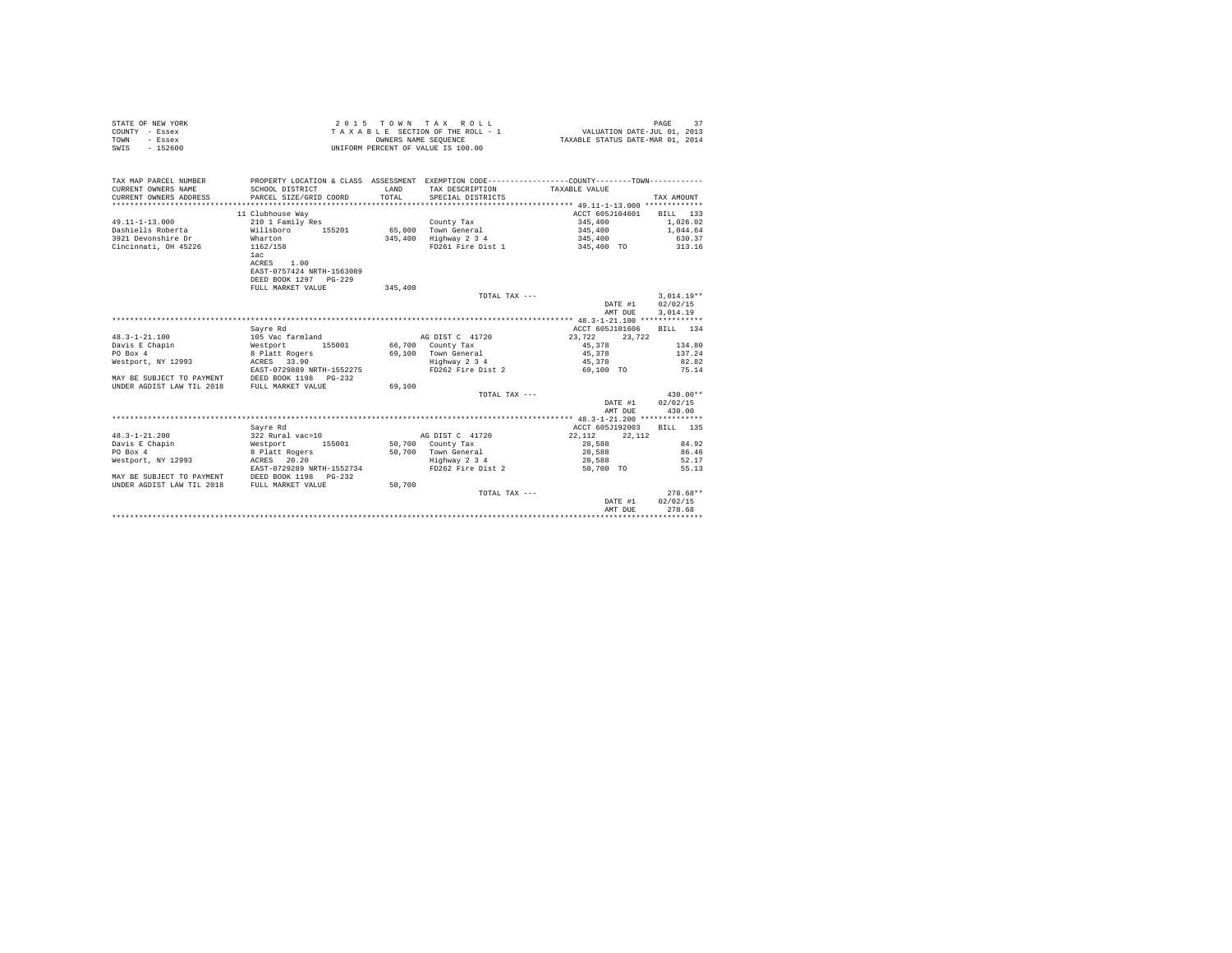| STATE OF NEW YORK | 2015 TOWN TAX ROLL                 | PAGE                             |
|-------------------|------------------------------------|----------------------------------|
| COUNTY - Essex    | TAXABLE SECTION OF THE ROLL - 1    | VALUATION DATE-JUL 01, 2013      |
| TOWN<br>- Essex   | OWNERS NAME SEOUENCE               | TAXABLE STATUS DATE-MAR 01, 2014 |
| SWIS<br>$-152600$ | UNIFORM PERCENT OF VALUE IS 100.00 |                                  |

| TAX MAP PARCEL NUMBER                         |                                                    |          | PROPERTY LOCATION & CLASS ASSESSMENT EXEMPTION CODE---------------COUNTY-------TOWN---------- |                 |               |
|-----------------------------------------------|----------------------------------------------------|----------|-----------------------------------------------------------------------------------------------|-----------------|---------------|
| CURRENT OWNERS NAME                           | SCHOOL DISTRICT                                    | T.AND    | TAX DESCRIPTION                                                                               | TAXABLE VALUE   |               |
| CURRENT OWNERS ADDRESS PARCEL SIZE/GRID COORD |                                                    | TOTAL    | SPECIAL DISTRICTS                                                                             |                 | TAX AMOUNT    |
|                                               |                                                    |          |                                                                                               |                 |               |
|                                               | 2783 Essex Rd                                      |          |                                                                                               | ACCT 605J103010 | BILL 136      |
| $40.65 - 1 - 3.000$                           | 240 Rural res<br>- WTRFNT                          |          | County Tax                                                                                    | 1243,300        | 3.693.25      |
| Davis George G Jr                             | 155201<br>Willsboro<br>Hicks                       |          | 391.900 Town General                                                                          | 1243,300        | 3.760.27      |
| Bacot-Davis Susan C                           |                                                    | 1243,300 | Highway 2 3 4                                                                                 | 1243,300        | 2,269.08      |
| PO Box 292                                    | ACRES 31.16                                        |          | FD261 Fire Dist 1                                                                             | 1243,300 TO     | 1,127.24      |
| Essex, NY 12936                               | EAST-0756077 NRTH-1572957                          |          | LT261 Essex light                                                                             | 1243,300 TO     | 114.54        |
|                                               | DEED BOOK 1498<br>$PG-270$                         |          | WB261 Water B&I                                                                               | 1243,300 TO C   | 342.00        |
|                                               | FULL MARKET VALUE                                  | 1243,300 |                                                                                               |                 |               |
|                                               |                                                    |          | TOTAL TAX ---                                                                                 |                 | $11.306.38**$ |
|                                               |                                                    |          |                                                                                               | DATE #1         | 02/02/15      |
|                                               |                                                    |          |                                                                                               | AMT DUE         | 11,306.38     |
|                                               |                                                    |          |                                                                                               |                 |               |
|                                               | 2204 Lake Shore Rd                                 |          |                                                                                               | ACCT 605J103601 | BILL 137      |
| $40.81 - 3 - 6.000$                           | 210 1 Family Res - WTRFNT                          |          | County Tax                                                                                    | 422,399         | 1,254.74      |
| DeLaughter Maureen E                          | Willsboro 155201                                   |          | 359,200 Town General                                                                          | 422,399         | 1,277.51      |
| DeLaughter Kevin                              | Potts                                              | 422,399  | Highway 2 3 4                                                                                 | 422,399         | 770.90        |
| PO Box 303                                    | ACRES<br>2.00                                      |          | FD261 Fire Dist 1                                                                             | 422,399 TO      | 382.97        |
| Essex, NY 12936                               | EAST-0757456 NRTH-1569152                          |          | LT261 Essex light                                                                             | 422,399 TO      | 38.91         |
|                                               | DEED BOOK 1619 PG-97                               |          |                                                                                               |                 |               |
|                                               | FULL MARKET VALUE                                  | 422,399  |                                                                                               |                 |               |
|                                               |                                                    |          | TOTAL TAX ---                                                                                 |                 | $3.725.03**$  |
|                                               |                                                    |          |                                                                                               | DATE #1         | 02/02/15      |
|                                               |                                                    |          |                                                                                               | AMT DUE         | 3,725.03      |
|                                               |                                                    |          |                                                                                               |                 |               |
|                                               | 73 Albee Ln                                        |          |                                                                                               | ACCT 605J101604 | BILL 138      |
| $49.15 - 2 - 1.000$                           | 210 1 Family Res - WTRFNT                          |          | County Tax                                                                                    | 340,000         | 1,009.98      |
| DelVecchio Kimberly A Willsboro 155201        |                                                    |          | 318,100 Town General                                                                          | 340,000         | 1,028.30      |
| 34 Arrowhead Rd                               | Friswell                                           | 340,000  | Highway 2 3 4                                                                                 | 340,000         | 620.52        |
| Saratoga Springs, NY 12866 2014 BAR Decision  |                                                    |          | FD261 Fire Dist 1                                                                             | 340,000 TO      | 308.26        |
|                                               | ACRES<br>0.58                                      |          |                                                                                               |                 |               |
|                                               | PRIOR OWNER ON 3/01/2014 EAST-0758737 NRTH-1557609 |          |                                                                                               |                 |               |
| DelVecchio Kimberly                           | DEED BOOK 1760 PG-229                              |          |                                                                                               |                 |               |
|                                               | FULL MARKET VALUE                                  | 340,000  |                                                                                               |                 |               |
|                                               |                                                    |          | TOTAL TAX ---                                                                                 |                 | $2.967.06**$  |
|                                               |                                                    |          |                                                                                               | DATE #1         | 02/02/15      |
|                                               |                                                    |          |                                                                                               | AMT DUE         | 2.967.06      |
|                                               |                                                    |          |                                                                                               |                 |               |
|                                               |                                                    |          |                                                                                               |                 |               |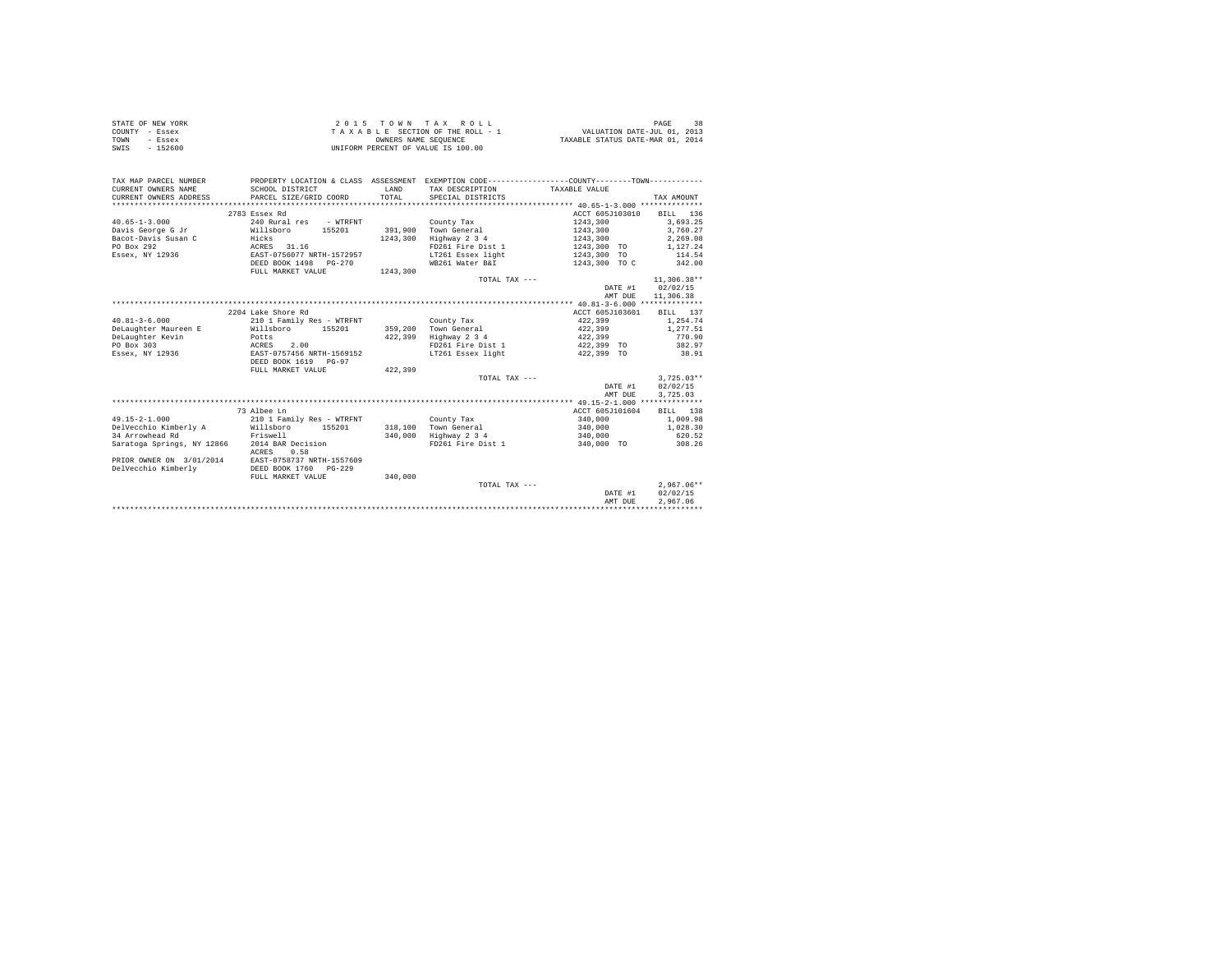| COUNTY - Essex                                                                                                                                                                                                                       |                                                                                                  |                                                                                             | TAXABLE SECTION OF THE ROLL - 1 VALUATION DATE-JUL 01, 2013                 |                                                                                     |                          |
|--------------------------------------------------------------------------------------------------------------------------------------------------------------------------------------------------------------------------------------|--------------------------------------------------------------------------------------------------|---------------------------------------------------------------------------------------------|-----------------------------------------------------------------------------|-------------------------------------------------------------------------------------|--------------------------|
| TOWN<br>- Essex                                                                                                                                                                                                                      |                                                                                                  | UNIFORM PERCENT OF VALUE IS 100.00<br>OWNERS NAME SEQUENCE TAXABLE STATUS DATE-MAR 01, 2014 |                                                                             |                                                                                     |                          |
| SWIS - 152600                                                                                                                                                                                                                        |                                                                                                  |                                                                                             |                                                                             |                                                                                     |                          |
|                                                                                                                                                                                                                                      |                                                                                                  |                                                                                             |                                                                             |                                                                                     |                          |
|                                                                                                                                                                                                                                      |                                                                                                  |                                                                                             |                                                                             |                                                                                     |                          |
| TAX MAP PARCEL NUMBER                                                                                                                                                                                                                | PROPERTY LOCATION & CLASS ASSESSMENT EXEMPTION CODE-----------------COUNTY--------TOWN---------- |                                                                                             |                                                                             |                                                                                     |                          |
| CURRENT OWNERS NAME                                                                                                                                                                                                                  | SCHOOL DISTRICT                                                                                  |                                                                                             |                                                                             |                                                                                     |                          |
| CURRENT OWNERS ADDRESS                                                                                                                                                                                                               | SCHOOL DISTRICT<br>PARCEL SIZE/GRID COORD                                                        |                                                                                             |                                                                             |                                                                                     | TAX AMOUNT               |
|                                                                                                                                                                                                                                      |                                                                                                  |                                                                                             |                                                                             |                                                                                     |                          |
|                                                                                                                                                                                                                                      | 3 Ross Way                                                                                       |                                                                                             |                                                                             | ACCT 605J101114 BILL 139                                                            |                          |
|                                                                                                                                                                                                                                      |                                                                                                  |                                                                                             |                                                                             | 89,600 89,600                                                                       |                          |
|                                                                                                                                                                                                                                      |                                                                                                  |                                                                                             |                                                                             | $15,000$ $15,000$<br>$89,600$<br>$89,600$<br>$89,600$                               |                          |
|                                                                                                                                                                                                                                      |                                                                                                  |                                                                                             |                                                                             |                                                                                     | 266.16                   |
|                                                                                                                                                                                                                                      |                                                                                                  |                                                                                             | Town General<br>Highway 2 3 4                                               |                                                                                     | 270.99                   |
|                                                                                                                                                                                                                                      |                                                                                                  |                                                                                             |                                                                             |                                                                                     | 163.52                   |
|                                                                                                                                                                                                                                      |                                                                                                  |                                                                                             |                                                                             |                                                                                     | 176.07                   |
|                                                                                                                                                                                                                                      |                                                                                                  |                                                                                             | ACRES 0.81 PD261 Fire Dist 1<br>EAST-0756836 NRTH-1570692 LT261 Essex light | 194,200 TO<br>194,200 TO                                                            | 17.89                    |
|                                                                                                                                                                                                                                      | DEED BOOK 405 PG-362                                                                             |                                                                                             |                                                                             |                                                                                     |                          |
|                                                                                                                                                                                                                                      | FULL MARKET VALUE 194,200                                                                        |                                                                                             |                                                                             |                                                                                     |                          |
|                                                                                                                                                                                                                                      |                                                                                                  |                                                                                             | TOTAL TAX ---                                                               |                                                                                     | 894.63**                 |
|                                                                                                                                                                                                                                      |                                                                                                  |                                                                                             |                                                                             | DATE #1 02/02/15                                                                    |                          |
|                                                                                                                                                                                                                                      |                                                                                                  |                                                                                             |                                                                             | AMT DUE                                                                             | 894.63                   |
|                                                                                                                                                                                                                                      |                                                                                                  |                                                                                             |                                                                             |                                                                                     |                          |
|                                                                                                                                                                                                                                      | 65 Daniels Rd                                                                                    |                                                                                             |                                                                             | ACCT 605J101910 BILL 140                                                            |                          |
| $48.1 - 1 - 29.000$                                                                                                                                                                                                                  | 240 Rural res                                                                                    |                                                                                             | County Tax                                                                  | $\begin{array}{lll} 144\,,400 & & 428\,.94 \\ 144\,,400 & & & 436\,.73 \end{array}$ |                          |
|                                                                                                                                                                                                                                      |                                                                                                  |                                                                                             |                                                                             |                                                                                     |                          |
|                                                                                                                                                                                                                                      |                                                                                                  |                                                                                             |                                                                             |                                                                                     |                          |
| 1991 - 1992 - 1993 - 1994 - 1994 - 1994 - 1994 - 1994 - 1994 - 1994 - 1994 - 1994 - 1994 - 1994 - 1994 - 1994<br>1994 - 1994 - 1994 - 1994 - 1994 - 1994 - 1994 - 1994 - 1994 - 1994 - 1994 - 1994 - 1994 - 1994 - 1994 - 1994<br>19 |                                                                                                  |                                                                                             |                                                                             |                                                                                     |                          |
|                                                                                                                                                                                                                                      |                                                                                                  |                                                                                             |                                                                             |                                                                                     |                          |
|                                                                                                                                                                                                                                      |                                                                                                  |                                                                                             |                                                                             |                                                                                     |                          |
|                                                                                                                                                                                                                                      | FULL MARKET VALUE                                                                                | 144,400                                                                                     |                                                                             |                                                                                     |                          |
|                                                                                                                                                                                                                                      |                                                                                                  |                                                                                             | TOTAL TAX ---                                                               | $\begin{array}{r} 1,286.22^{\star} \\ {\small 102702/15} \end{array}$               | $1,286.22**$             |
|                                                                                                                                                                                                                                      |                                                                                                  |                                                                                             |                                                                             |                                                                                     |                          |
|                                                                                                                                                                                                                                      |                                                                                                  |                                                                                             |                                                                             | AMT DUE                                                                             | 1,286.22                 |
|                                                                                                                                                                                                                                      |                                                                                                  |                                                                                             |                                                                             |                                                                                     |                          |
|                                                                                                                                                                                                                                      | 2254 Lake Shore Rd                                                                               |                                                                                             |                                                                             | ACCT 605J101203 BILL 141                                                            |                          |
| $40.73 - 6 - 10.000$                                                                                                                                                                                                                 |                                                                                                  |                                                                                             |                                                                             | 208,100 618.17<br>208,100 629.38                                                    |                          |
| Deso William                                                                                                                                                                                                                         |                                                                                                  |                                                                                             |                                                                             |                                                                                     |                          |
| PO Box 4                                                                                                                                                                                                                             |                                                                                                  |                                                                                             | 208,100 Highway 2 3 4                                                       | 208,100                                                                             | 379.79                   |
| Essex, NY 12936                                                                                                                                                                                                                      |                                                                                                  |                                                                                             |                                                                             | 208,100 TO                                                                          | 188.67                   |
|                                                                                                                                                                                                                                      |                                                                                                  |                                                                                             | LT261 Essex light 208,100 TO 19.17                                          |                                                                                     |                          |
|                                                                                                                                                                                                                                      | EAST-0757282 NRTH-1570643                                                                        |                                                                                             |                                                                             |                                                                                     |                          |
|                                                                                                                                                                                                                                      | DEED BOOK 845 PG-330                                                                             |                                                                                             |                                                                             |                                                                                     |                          |
|                                                                                                                                                                                                                                      | FULL MARKET VALUE                                                                                | 208,100                                                                                     |                                                                             |                                                                                     |                          |
|                                                                                                                                                                                                                                      |                                                                                                  |                                                                                             | TOTAL TAX ---                                                               | DATE #1                                                                             | $1,835.18**$<br>02/02/15 |
|                                                                                                                                                                                                                                      |                                                                                                  |                                                                                             |                                                                             |                                                                                     |                          |
|                                                                                                                                                                                                                                      |                                                                                                  |                                                                                             |                                                                             | AMT DUE                                                                             | 1,835.18                 |
|                                                                                                                                                                                                                                      |                                                                                                  |                                                                                             |                                                                             |                                                                                     |                          |

STATE OF NEW YORK 29 2015 TOWN TAX ROLL STATE OF NEW YORK 39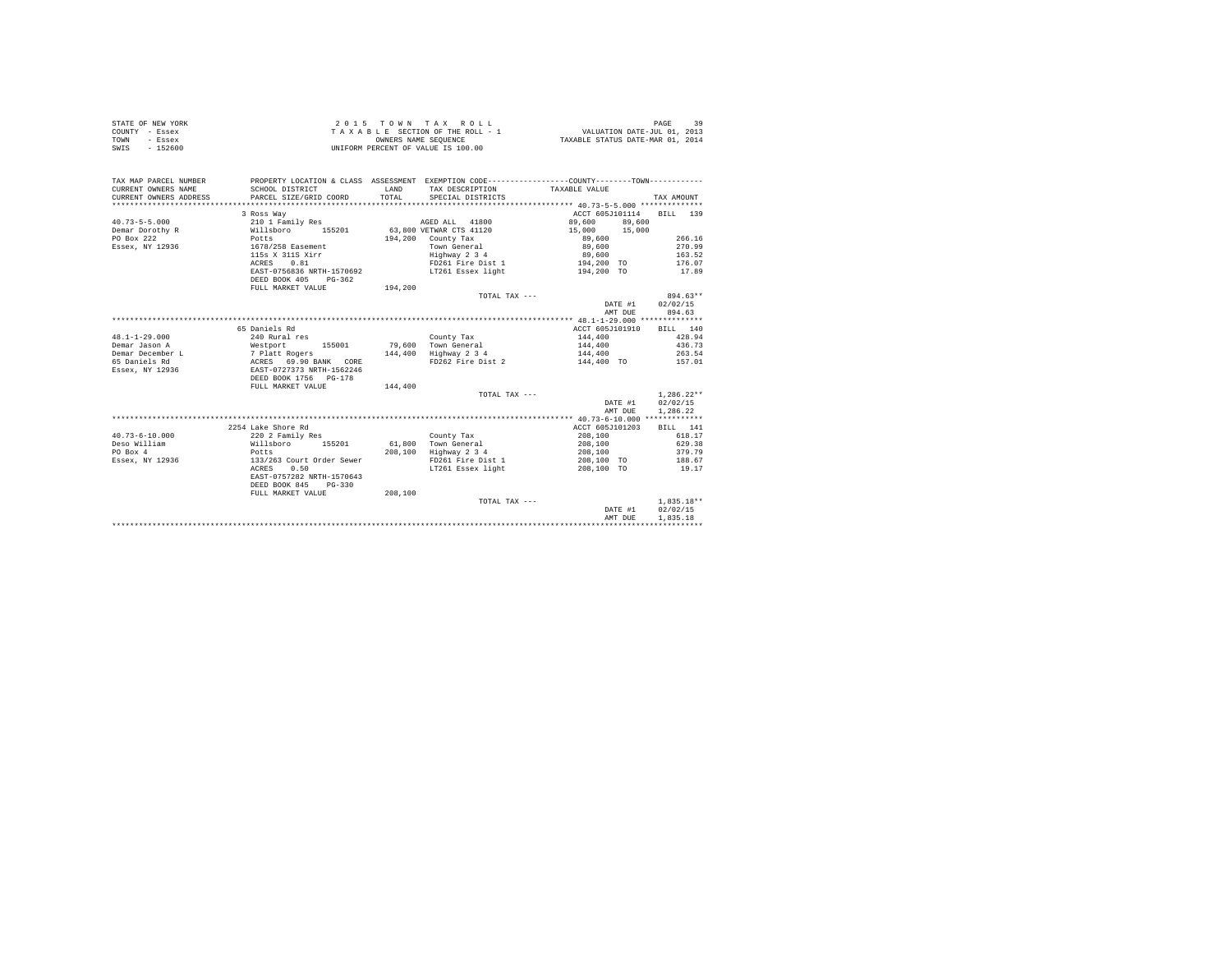| STATE OF NEW YORK                                                                                                                                                                                                                                                                                                                                                                                                                                               |                                                                                                                                                                                                                                                                                                                                                                                                                      |        |                                                                                                                    |                                  |                    |  |
|-----------------------------------------------------------------------------------------------------------------------------------------------------------------------------------------------------------------------------------------------------------------------------------------------------------------------------------------------------------------------------------------------------------------------------------------------------------------|----------------------------------------------------------------------------------------------------------------------------------------------------------------------------------------------------------------------------------------------------------------------------------------------------------------------------------------------------------------------------------------------------------------------|--------|--------------------------------------------------------------------------------------------------------------------|----------------------------------|--------------------|--|
| COUNTY - Essex                                                                                                                                                                                                                                                                                                                                                                                                                                                  | 2015 TO WINT AX ROLL IN DAGE 40<br>TAXABLE SECTION OF THE ROLL - 1 VALUATION DATE-JUL 01, 2013<br>ONNERS NAME SEQUENCE TRAXABLE STATUS DATE-MAR 01, 2014<br>UNIFORM PERCENT OF VALUE IS 100.00                                                                                                                                                                                                                       |        |                                                                                                                    |                                  |                    |  |
| TOWN - Essex                                                                                                                                                                                                                                                                                                                                                                                                                                                    |                                                                                                                                                                                                                                                                                                                                                                                                                      |        |                                                                                                                    |                                  |                    |  |
| SWIS - 152600                                                                                                                                                                                                                                                                                                                                                                                                                                                   |                                                                                                                                                                                                                                                                                                                                                                                                                      |        |                                                                                                                    |                                  |                    |  |
|                                                                                                                                                                                                                                                                                                                                                                                                                                                                 |                                                                                                                                                                                                                                                                                                                                                                                                                      |        |                                                                                                                    |                                  |                    |  |
|                                                                                                                                                                                                                                                                                                                                                                                                                                                                 |                                                                                                                                                                                                                                                                                                                                                                                                                      |        |                                                                                                                    |                                  |                    |  |
|                                                                                                                                                                                                                                                                                                                                                                                                                                                                 |                                                                                                                                                                                                                                                                                                                                                                                                                      |        |                                                                                                                    |                                  |                    |  |
|                                                                                                                                                                                                                                                                                                                                                                                                                                                                 |                                                                                                                                                                                                                                                                                                                                                                                                                      |        |                                                                                                                    |                                  |                    |  |
|                                                                                                                                                                                                                                                                                                                                                                                                                                                                 |                                                                                                                                                                                                                                                                                                                                                                                                                      |        |                                                                                                                    |                                  |                    |  |
|                                                                                                                                                                                                                                                                                                                                                                                                                                                                 |                                                                                                                                                                                                                                                                                                                                                                                                                      |        |                                                                                                                    |                                  |                    |  |
|                                                                                                                                                                                                                                                                                                                                                                                                                                                                 |                                                                                                                                                                                                                                                                                                                                                                                                                      |        |                                                                                                                    |                                  |                    |  |
|                                                                                                                                                                                                                                                                                                                                                                                                                                                                 | 2451 NYS Route 22<br>$\begin{tabular}{l c c c c c} \multicolumn{1}{c}{\textbf{0.101802}} & \multicolumn{1}{c}{\textbf{0.101802}} & \multicolumn{1}{c}{\textbf{0.101802}} & \multicolumn{1}{c}{\textbf{0.101802}} & \multicolumn{1}{c}{\textbf{0.101802}} & \multicolumn{1}{c}{\textbf{0.101802}} & \multicolumn{1}{c}{\textbf{0.101802}} & \multicolumn{1}{c}{\textbf{0.101802}} & \multicolumn{1}{c}{\textbf{0.101$ |        |                                                                                                                    | ACCT 605J101802 BILL 142         |                    |  |
| 40.3-3-4.000<br>DeWolff Catherine A                                                                                                                                                                                                                                                                                                                                                                                                                             | 210 1 Family Res                                                                                                                                                                                                                                                                                                                                                                                                     |        |                                                                                                                    |                                  |                    |  |
|                                                                                                                                                                                                                                                                                                                                                                                                                                                                 |                                                                                                                                                                                                                                                                                                                                                                                                                      |        |                                                                                                                    |                                  |                    |  |
| PO Box 71                                                                                                                                                                                                                                                                                                                                                                                                                                                       |                                                                                                                                                                                                                                                                                                                                                                                                                      |        |                                                                                                                    |                                  |                    |  |
| Essex, NY 12936                                                                                                                                                                                                                                                                                                                                                                                                                                                 |                                                                                                                                                                                                                                                                                                                                                                                                                      |        |                                                                                                                    |                                  |                    |  |
|                                                                                                                                                                                                                                                                                                                                                                                                                                                                 |                                                                                                                                                                                                                                                                                                                                                                                                                      |        |                                                                                                                    |                                  |                    |  |
|                                                                                                                                                                                                                                                                                                                                                                                                                                                                 |                                                                                                                                                                                                                                                                                                                                                                                                                      |        |                                                                                                                    |                                  |                    |  |
|                                                                                                                                                                                                                                                                                                                                                                                                                                                                 |                                                                                                                                                                                                                                                                                                                                                                                                                      |        |                                                                                                                    |                                  |                    |  |
|                                                                                                                                                                                                                                                                                                                                                                                                                                                                 |                                                                                                                                                                                                                                                                                                                                                                                                                      |        |                                                                                                                    |                                  | $2,470.54**$       |  |
|                                                                                                                                                                                                                                                                                                                                                                                                                                                                 |                                                                                                                                                                                                                                                                                                                                                                                                                      |        | TOTAL TAX ---                                                                                                      | DATE #1 02/02/15                 |                    |  |
|                                                                                                                                                                                                                                                                                                                                                                                                                                                                 |                                                                                                                                                                                                                                                                                                                                                                                                                      |        |                                                                                                                    |                                  | AMT DUE 2.470.54   |  |
|                                                                                                                                                                                                                                                                                                                                                                                                                                                                 |                                                                                                                                                                                                                                                                                                                                                                                                                      |        |                                                                                                                    |                                  |                    |  |
|                                                                                                                                                                                                                                                                                                                                                                                                                                                                 | 71 Burt Way                                                                                                                                                                                                                                                                                                                                                                                                          |        |                                                                                                                    | ACCT 605J100708                  | BILL 143           |  |
|                                                                                                                                                                                                                                                                                                                                                                                                                                                                 |                                                                                                                                                                                                                                                                                                                                                                                                                      |        |                                                                                                                    |                                  | 510.63             |  |
|                                                                                                                                                                                                                                                                                                                                                                                                                                                                 |                                                                                                                                                                                                                                                                                                                                                                                                                      |        |                                                                                                                    |                                  | 519.90             |  |
|                                                                                                                                                                                                                                                                                                                                                                                                                                                                 |                                                                                                                                                                                                                                                                                                                                                                                                                      |        |                                                                                                                    |                                  |                    |  |
|                                                                                                                                                                                                                                                                                                                                                                                                                                                                 |                                                                                                                                                                                                                                                                                                                                                                                                                      |        | County Tax 171,900<br>64,400 Town General 171,900<br>171,900 Highway 2 3 4 171,900<br>FD261 Fire Dist 1 171,900 TO |                                  | 313.73             |  |
|                                                                                                                                                                                                                                                                                                                                                                                                                                                                 |                                                                                                                                                                                                                                                                                                                                                                                                                      |        |                                                                                                                    |                                  | 155.85             |  |
|                                                                                                                                                                                                                                                                                                                                                                                                                                                                 |                                                                                                                                                                                                                                                                                                                                                                                                                      |        |                                                                                                                    |                                  |                    |  |
|                                                                                                                                                                                                                                                                                                                                                                                                                                                                 |                                                                                                                                                                                                                                                                                                                                                                                                                      |        |                                                                                                                    |                                  |                    |  |
|                                                                                                                                                                                                                                                                                                                                                                                                                                                                 |                                                                                                                                                                                                                                                                                                                                                                                                                      |        |                                                                                                                    |                                  |                    |  |
|                                                                                                                                                                                                                                                                                                                                                                                                                                                                 |                                                                                                                                                                                                                                                                                                                                                                                                                      |        | TOTAL TAX ---                                                                                                      |                                  | $1,500.11**$       |  |
|                                                                                                                                                                                                                                                                                                                                                                                                                                                                 |                                                                                                                                                                                                                                                                                                                                                                                                                      |        |                                                                                                                    | DATE #1 02/02/15                 |                    |  |
|                                                                                                                                                                                                                                                                                                                                                                                                                                                                 |                                                                                                                                                                                                                                                                                                                                                                                                                      |        |                                                                                                                    | AMT DUE 1,500.11                 |                    |  |
|                                                                                                                                                                                                                                                                                                                                                                                                                                                                 | 99.3-1-2.110<br>29.3-1-2.110<br>29.3-1-2.110<br>29.3-1-2.110<br>29.3-1-2.110<br>29.3-1-2.110<br>29.3-1-2.110<br>29.3-1-2.110<br>29.3-1-2.110<br>29.3-1-2.110<br>29.3-1-2.110<br>29.3-1-2.110<br>29.3-104.200<br>29.3-12.110<br>29.3-12.110<br>29.3-12.110<br>                                                                                                                                                        |        |                                                                                                                    |                                  |                    |  |
|                                                                                                                                                                                                                                                                                                                                                                                                                                                                 |                                                                                                                                                                                                                                                                                                                                                                                                                      |        |                                                                                                                    | ACCT 605J104009 BILL 144         |                    |  |
|                                                                                                                                                                                                                                                                                                                                                                                                                                                                 |                                                                                                                                                                                                                                                                                                                                                                                                                      |        |                                                                                                                    |                                  |                    |  |
|                                                                                                                                                                                                                                                                                                                                                                                                                                                                 |                                                                                                                                                                                                                                                                                                                                                                                                                      |        |                                                                                                                    |                                  | 55.56              |  |
|                                                                                                                                                                                                                                                                                                                                                                                                                                                                 |                                                                                                                                                                                                                                                                                                                                                                                                                      |        |                                                                                                                    |                                  | 56.57              |  |
|                                                                                                                                                                                                                                                                                                                                                                                                                                                                 |                                                                                                                                                                                                                                                                                                                                                                                                                      |        |                                                                                                                    |                                  | 34.13              |  |
|                                                                                                                                                                                                                                                                                                                                                                                                                                                                 |                                                                                                                                                                                                                                                                                                                                                                                                                      |        |                                                                                                                    |                                  | 37.19              |  |
|                                                                                                                                                                                                                                                                                                                                                                                                                                                                 |                                                                                                                                                                                                                                                                                                                                                                                                                      |        |                                                                                                                    |                                  |                    |  |
|                                                                                                                                                                                                                                                                                                                                                                                                                                                                 |                                                                                                                                                                                                                                                                                                                                                                                                                      |        |                                                                                                                    |                                  |                    |  |
|                                                                                                                                                                                                                                                                                                                                                                                                                                                                 |                                                                                                                                                                                                                                                                                                                                                                                                                      |        |                                                                                                                    |                                  |                    |  |
|                                                                                                                                                                                                                                                                                                                                                                                                                                                                 | FULL MARKET VALUE                                                                                                                                                                                                                                                                                                                                                                                                    | 34,200 |                                                                                                                    |                                  |                    |  |
|                                                                                                                                                                                                                                                                                                                                                                                                                                                                 |                                                                                                                                                                                                                                                                                                                                                                                                                      |        | TOTAL TAX ---                                                                                                      | $183.45**$<br>DATE #1 $02/02/15$ | $183.45**$         |  |
|                                                                                                                                                                                                                                                                                                                                                                                                                                                                 |                                                                                                                                                                                                                                                                                                                                                                                                                      |        |                                                                                                                    |                                  |                    |  |
|                                                                                                                                                                                                                                                                                                                                                                                                                                                                 |                                                                                                                                                                                                                                                                                                                                                                                                                      |        |                                                                                                                    |                                  | AMT DUE 183.45     |  |
|                                                                                                                                                                                                                                                                                                                                                                                                                                                                 |                                                                                                                                                                                                                                                                                                                                                                                                                      |        |                                                                                                                    |                                  |                    |  |
|                                                                                                                                                                                                                                                                                                                                                                                                                                                                 |                                                                                                                                                                                                                                                                                                                                                                                                                      |        |                                                                                                                    | ACCT 605J178502 BILL 145         |                    |  |
|                                                                                                                                                                                                                                                                                                                                                                                                                                                                 |                                                                                                                                                                                                                                                                                                                                                                                                                      |        |                                                                                                                    |                                  | 4.46               |  |
|                                                                                                                                                                                                                                                                                                                                                                                                                                                                 |                                                                                                                                                                                                                                                                                                                                                                                                                      |        |                                                                                                                    |                                  | 4.54               |  |
|                                                                                                                                                                                                                                                                                                                                                                                                                                                                 |                                                                                                                                                                                                                                                                                                                                                                                                                      |        |                                                                                                                    |                                  |                    |  |
|                                                                                                                                                                                                                                                                                                                                                                                                                                                                 |                                                                                                                                                                                                                                                                                                                                                                                                                      |        |                                                                                                                    |                                  | $2.74$<br>$1.63$   |  |
|                                                                                                                                                                                                                                                                                                                                                                                                                                                                 |                                                                                                                                                                                                                                                                                                                                                                                                                      |        |                                                                                                                    |                                  |                    |  |
|                                                                                                                                                                                                                                                                                                                                                                                                                                                                 |                                                                                                                                                                                                                                                                                                                                                                                                                      |        |                                                                                                                    |                                  |                    |  |
|                                                                                                                                                                                                                                                                                                                                                                                                                                                                 |                                                                                                                                                                                                                                                                                                                                                                                                                      |        |                                                                                                                    |                                  |                    |  |
| $\begin{tabular}{l c c c c c c c} \multicolumn{2}{c}{\textbf{1}} & \multicolumn{2}{c}{\textbf{1}} & \multicolumn{2}{c}{\textbf{1}} & \multicolumn{2}{c}{\textbf{1}} & \multicolumn{2}{c}{\textbf{1}} & \multicolumn{2}{c}{\textbf{1}} & \multicolumn{2}{c}{\textbf{1}} & \multicolumn{2}{c}{\textbf{1}} & \multicolumn{2}{c}{\textbf{1}} & \multicolumn{2}{c}{\textbf{1}} & \multicolumn{2}{c}{\textbf{1}} & \multicolumn{2}{c}{\textbf{1}} & \multicolumn{2}{$ |                                                                                                                                                                                                                                                                                                                                                                                                                      |        |                                                                                                                    |                                  |                    |  |
|                                                                                                                                                                                                                                                                                                                                                                                                                                                                 | DEED BOOK 1116 PG-94<br>FULL MARKET VALUE                                                                                                                                                                                                                                                                                                                                                                            | 1,500  |                                                                                                                    |                                  |                    |  |
|                                                                                                                                                                                                                                                                                                                                                                                                                                                                 |                                                                                                                                                                                                                                                                                                                                                                                                                      |        | TOTAL TAX ---                                                                                                      |                                  | $13.37**$          |  |
|                                                                                                                                                                                                                                                                                                                                                                                                                                                                 |                                                                                                                                                                                                                                                                                                                                                                                                                      |        |                                                                                                                    | DATE #1                          | 02/02/15           |  |
|                                                                                                                                                                                                                                                                                                                                                                                                                                                                 |                                                                                                                                                                                                                                                                                                                                                                                                                      |        |                                                                                                                    | AMT DUE                          | 13.37<br>********* |  |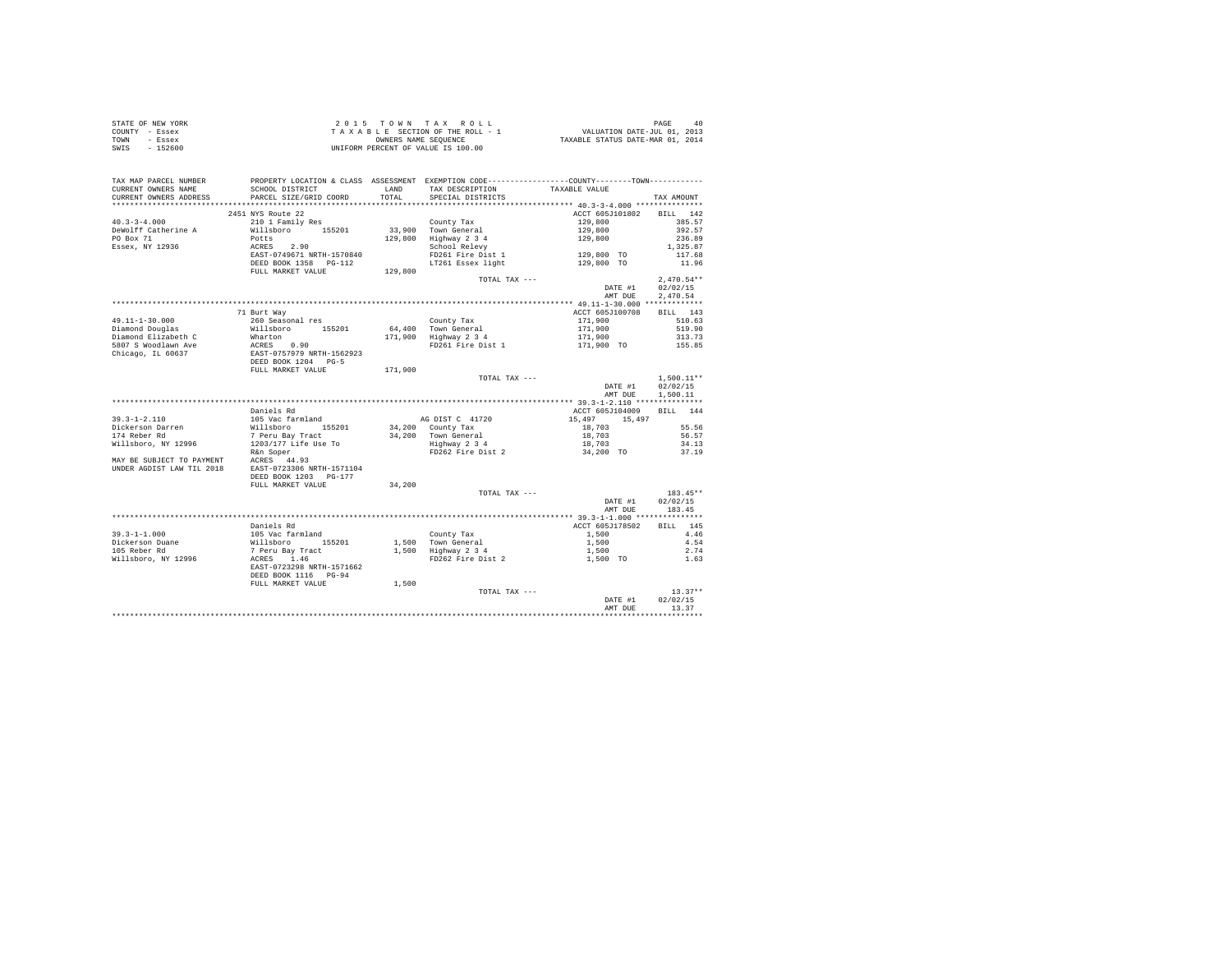| COUNTY - Essex<br>TOWN<br>- Essex                                                                                                                                                                                                                                                                                                                                | T A X A B L E SECTION OF THE ROLL - 1<br>OWLER MENTES NAMES SEQUENCE<br>UNIFORM PERCENT OF VALUE IS 100.00 |        |                                                                                                |                          |                    |
|------------------------------------------------------------------------------------------------------------------------------------------------------------------------------------------------------------------------------------------------------------------------------------------------------------------------------------------------------------------|------------------------------------------------------------------------------------------------------------|--------|------------------------------------------------------------------------------------------------|--------------------------|--------------------|
| SWIS - 152600                                                                                                                                                                                                                                                                                                                                                    |                                                                                                            |        |                                                                                                |                          |                    |
|                                                                                                                                                                                                                                                                                                                                                                  |                                                                                                            |        |                                                                                                |                          |                    |
|                                                                                                                                                                                                                                                                                                                                                                  |                                                                                                            |        |                                                                                                |                          |                    |
| TAX MAP PARCEL NUMBER                                                                                                                                                                                                                                                                                                                                            |                                                                                                            |        | PROPERTY LOCATION & CLASS ASSESSMENT EXEMPTION CODE----------------COUNTY-------TOWN---------- |                          |                    |
| CURRENT OWNERS NAME                                                                                                                                                                                                                                                                                                                                              | SCHOOL DISTRICT                                                                                            | LAND   | TAX DESCRIPTION TAXABLE VALUE                                                                  |                          |                    |
| CURRENT OWNERS ADDRESS                                                                                                                                                                                                                                                                                                                                           | PARCEL SIZE/GRID COORD                                                                                     | TOTAL  | SPECIAL DISTRICTS                                                                              |                          | TAX AMOUNT         |
|                                                                                                                                                                                                                                                                                                                                                                  | Daniels Rd                                                                                                 |        |                                                                                                | ACCT 605Z006001          | BILL 146           |
| $39.3 - 1 - 2.120$                                                                                                                                                                                                                                                                                                                                               | 314 Rural vac<10                                                                                           |        |                                                                                                |                          | 8.91               |
|                                                                                                                                                                                                                                                                                                                                                                  |                                                                                                            |        |                                                                                                |                          | 9.07               |
|                                                                                                                                                                                                                                                                                                                                                                  |                                                                                                            |        |                                                                                                |                          | 5.48               |
|                                                                                                                                                                                                                                                                                                                                                                  |                                                                                                            |        |                                                                                                |                          | 3.26               |
| 35.5-1-2.120<br>Dickerson Aregis Millaboro 155201<br>Dickerson Aregine B 7 Peru Bay Tract<br>Pickerson Aregine B 7 Peru Bay Tract<br>Picker<br>Millaboro, NY 12996 BaSF-0722664 NRTH-1571467<br>DEED BOOK 1443 PG-28                                                                                                                                             |                                                                                                            |        |                                                                                                |                          |                    |
|                                                                                                                                                                                                                                                                                                                                                                  | FULL MARKET VALUE                                                                                          | 3,000  |                                                                                                |                          |                    |
|                                                                                                                                                                                                                                                                                                                                                                  |                                                                                                            |        | TOTAL TAX ---                                                                                  |                          | $26.72**$          |
|                                                                                                                                                                                                                                                                                                                                                                  |                                                                                                            |        |                                                                                                | DATE #1                  | 02/02/15           |
|                                                                                                                                                                                                                                                                                                                                                                  |                                                                                                            |        |                                                                                                | AMT DUE                  | 26.72              |
|                                                                                                                                                                                                                                                                                                                                                                  |                                                                                                            |        |                                                                                                |                          |                    |
|                                                                                                                                                                                                                                                                                                                                                                  | 155 Christian Rd                                                                                           |        |                                                                                                | ACCT 605J199002          | BILL 147           |
| $49.3 - 2 - 2.200$                                                                                                                                                                                                                                                                                                                                               | 210 1 Family Res                                                                                           |        |                                                                                                | 77,000                   | 228.73             |
| DiClemente James                                                                                                                                                                                                                                                                                                                                                 | Willsboro 155201                                                                                           |        |                                                                                                | 77,000                   | 232.88             |
| 155 Christian Rd                                                                                                                                                                                                                                                                                                                                                 |                                                                                                            |        | County Tax<br>35,200 Town General<br>77,000 Highway 2 3 4<br>FD262 Fire Dist 2                 | 77,000                   | 140.53             |
| Essex, NY 12936-2403                                                                                                                                                                                                                                                                                                                                             | Wharton<br>ACRES 4.20 BANK1STARSG<br>EAST-0744932 NRTH-1559614                                             |        |                                                                                                | 77,000 TO                | 83.73              |
|                                                                                                                                                                                                                                                                                                                                                                  |                                                                                                            |        | LT262 Whallonsburg light                                                                       | 77,000 TO                | 19.29              |
|                                                                                                                                                                                                                                                                                                                                                                  |                                                                                                            |        |                                                                                                |                          |                    |
|                                                                                                                                                                                                                                                                                                                                                                  |                                                                                                            |        |                                                                                                |                          |                    |
|                                                                                                                                                                                                                                                                                                                                                                  | FULL MARKET VALUE 77,000                                                                                   |        |                                                                                                |                          |                    |
|                                                                                                                                                                                                                                                                                                                                                                  |                                                                                                            |        | TOTAL TAX ---                                                                                  |                          | $705.16**$         |
|                                                                                                                                                                                                                                                                                                                                                                  |                                                                                                            |        |                                                                                                | DATE #1                  | 02/02/15           |
|                                                                                                                                                                                                                                                                                                                                                                  |                                                                                                            |        |                                                                                                | AMT DUE 705.16           |                    |
|                                                                                                                                                                                                                                                                                                                                                                  | 1569 NYS Route 22                                                                                          |        |                                                                                                | ACCT 605J102811 BILL 148 |                    |
| $48.4 - 1 - 13.100$                                                                                                                                                                                                                                                                                                                                              | 1569 NYS Route 22<br>210 1 Family Res                                                                      |        |                                                                                                |                          |                    |
|                                                                                                                                                                                                                                                                                                                                                                  |                                                                                                            |        |                                                                                                |                          |                    |
| 48.4-1-15.100<br>Dimisa Jane E<br>3021 W Meadows St                                                                                                                                                                                                                                                                                                              |                                                                                                            |        |                                                                                                |                          |                    |
| Tampa, FL 33611                                                                                                                                                                                                                                                                                                                                                  |                                                                                                            |        |                                                                                                |                          |                    |
|                                                                                                                                                                                                                                                                                                                                                                  |                                                                                                            |        |                                                                                                |                          |                    |
|                                                                                                                                                                                                                                                                                                                                                                  |                                                                                                            |        |                                                                                                |                          |                    |
|                                                                                                                                                                                                                                                                                                                                                                  | FULL MARKET VALUE                                                                                          | 73,600 |                                                                                                |                          |                    |
|                                                                                                                                                                                                                                                                                                                                                                  |                                                                                                            |        | TOTAL TAX $---$                                                                                |                          | 386.25**           |
|                                                                                                                                                                                                                                                                                                                                                                  |                                                                                                            |        |                                                                                                | DATE #1<br>AMT DUE       | 02/02/15<br>386.25 |
|                                                                                                                                                                                                                                                                                                                                                                  |                                                                                                            |        |                                                                                                |                          |                    |
|                                                                                                                                                                                                                                                                                                                                                                  | School St                                                                                                  |        |                                                                                                | ACCT 605Z003003          | BILL 149           |
|                                                                                                                                                                                                                                                                                                                                                                  |                                                                                                            |        |                                                                                                |                          | 175.26             |
|                                                                                                                                                                                                                                                                                                                                                                  |                                                                                                            |        |                                                                                                |                          | 178.44             |
|                                                                                                                                                                                                                                                                                                                                                                  |                                                                                                            |        |                                                                                                |                          | 107.68             |
|                                                                                                                                                                                                                                                                                                                                                                  |                                                                                                            |        |                                                                                                |                          | 53.49              |
|                                                                                                                                                                                                                                                                                                                                                                  |                                                                                                            |        |                                                                                                |                          | 5.44               |
|                                                                                                                                                                                                                                                                                                                                                                  |                                                                                                            |        |                                                                                                |                          |                    |
|                                                                                                                                                                                                                                                                                                                                                                  |                                                                                                            |        |                                                                                                |                          |                    |
|                                                                                                                                                                                                                                                                                                                                                                  |                                                                                                            |        |                                                                                                |                          |                    |
| $\begin{tabular}{lllllllllllll} \multicolumn{3}{l}{{\textbf{40.3--3--17.120}}}&{\textbf{59.000~all\,cm}}&{\textbf{59.000~all\,cm}}&{\textbf{59.000~all\,cm}}&{\textbf{59.000~all\,cm}}&{\textbf{59.000~all\,cm}}&{\textbf{59.000~all\,cm}}&{\textbf{59.000~all\,cm}}&{\textbf{59.000~all\,cm}}&{\textbf{59.000~all\,cm}}&{\textbf{59.000~all\,cm}}&{\textbf{59.$ |                                                                                                            |        | TOTAL TAX ---                                                                                  |                          | $520.31**$         |
|                                                                                                                                                                                                                                                                                                                                                                  |                                                                                                            |        |                                                                                                | DATE #1<br>AMT DUE       | 02/02/15<br>520.31 |

STATE OF NEW YORK 2 0 1 5 T O W N T A X R O L L PAGE 41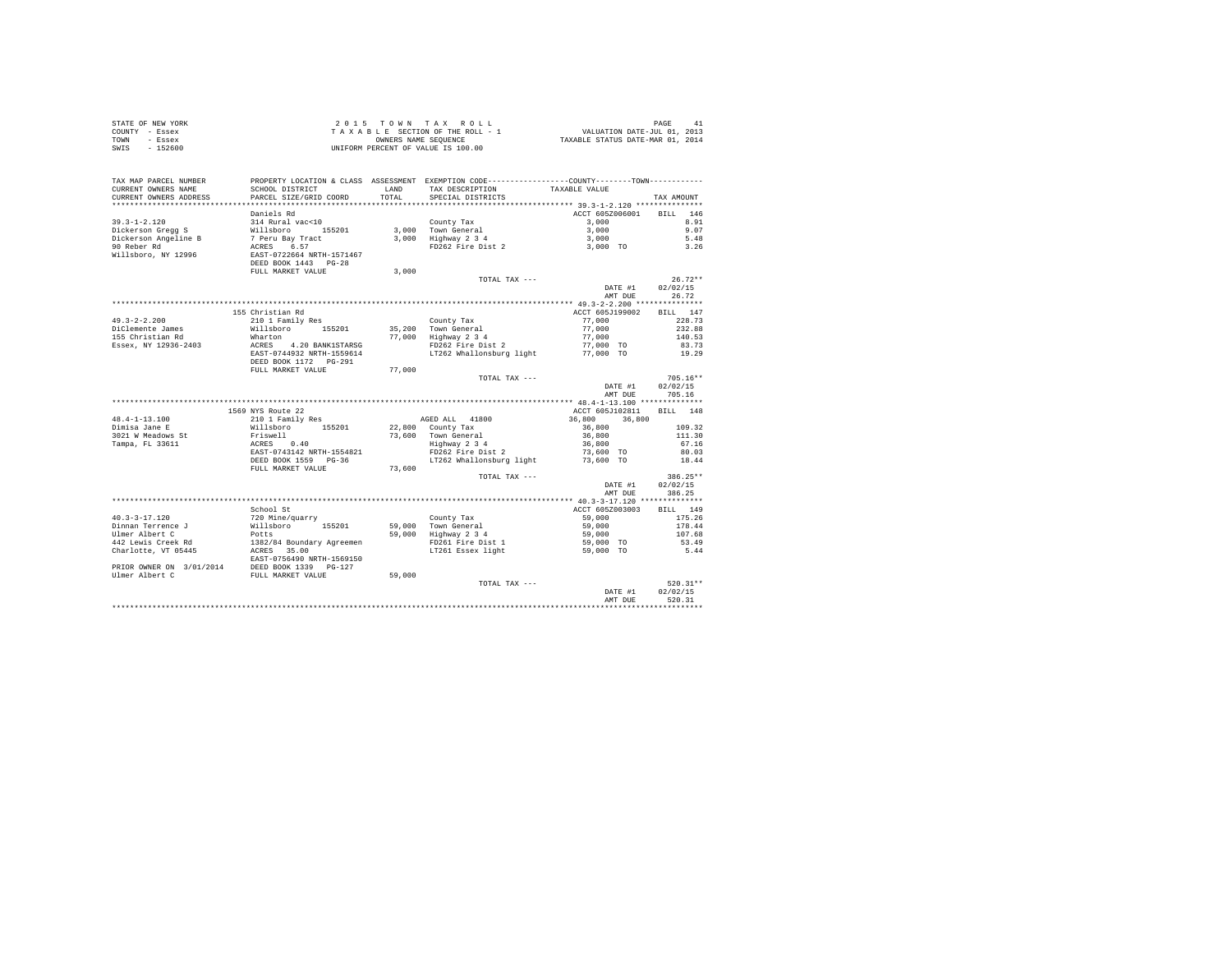| STATE OF NEW YORK               |                                                     |         |                                                                                                |                    |              |
|---------------------------------|-----------------------------------------------------|---------|------------------------------------------------------------------------------------------------|--------------------|--------------|
| COUNTY - Essex                  |                                                     |         |                                                                                                |                    |              |
| TOWN - Essex                    |                                                     |         |                                                                                                |                    |              |
| SWIS - 152600                   |                                                     |         | UNIFORM PERCENT OF VALUE IS 100.00                                                             |                    |              |
|                                 |                                                     |         |                                                                                                |                    |              |
|                                 |                                                     |         |                                                                                                |                    |              |
| TAX MAP PARCEL NUMBER           |                                                     |         | PROPERTY LOCATION & CLASS ASSESSMENT EXEMPTION CODE----------------COUNTY-------TOWN---------- |                    |              |
| CURRENT OWNERS NAME             | SCHOOL DISTRICT                                     | LAND    | TAX DESCRIPTION                                                                                | TAXABLE VALUE      |              |
| CURRENT OWNERS ADDRESS          | PARCEL SIZE/GRID COORD                              | TOTAL   | SPECIAL DISTRICTS                                                                              |                    | TAX AMOUNT   |
|                                 |                                                     |         |                                                                                                |                    |              |
|                                 | 35 Elm St                                           |         |                                                                                                | ACCT 605J102510    | BILL 150     |
| $40.73 - 1 - 8.000$             | 210 1 Family Res                                    |         | County Tax                                                                                     | 193,100            | 573.61       |
| Disney Sarah L                  | Willsboro 155201                                    |         | 58,500 Town General                                                                            | 193,100            | 584.02       |
| 35 Elm St<br>PO Box 213         | Potts                                               |         | $193.100$ Highway $2\,3\,4$                                                                    | 193,100            | 352.42       |
|                                 | ACRES 0.30 BANK GFNB&T<br>EAST-0756412 NRTH-1571710 |         | FD261 Fire Dist 1                                                                              | 193,100 TO         | 175.07       |
| Essex, NY 12936                 |                                                     |         | LT261 Essex light                                                                              | 193,100 TO         | 17.79        |
|                                 | DEED BOOK 1757    PG-141                            |         |                                                                                                |                    |              |
|                                 | FULL MARKET VALUE                                   | 193,100 |                                                                                                |                    |              |
|                                 |                                                     |         | TOTAL TAX ---                                                                                  |                    | $1.702.91**$ |
|                                 |                                                     |         |                                                                                                | DATE #1            | 02/02/15     |
|                                 |                                                     |         |                                                                                                | AMT DUE            | 1,702.91     |
|                                 |                                                     |         |                                                                                                |                    |              |
|                                 | 2030 Lake Shore Rd                                  |         |                                                                                                | ACCT 605J100612    | BILL 151     |
| $49.7 - 4 - 7.000$              | 210 1 Family Res - WTRFNT                           |         | County Tax                                                                                     | 492,100            | 1,461.79     |
| Dolan Andrew P                  | Willsboro 155201                                    |         | 278,400 Town General<br>492,100 Highway 2 3 4                                                  | 492,100            | 1,488.32     |
| Dolan Tracey L<br>61 Oakwood Ln | Wharton                                             |         |                                                                                                | 492,100            | 898.11       |
|                                 | ACRES 0.50                                          |         | FD261 Fire Dist 1                                                                              | 492,100 TO         | 446.16       |
| Valley Forge, PA 19481          | EAST-0757899 NRTH-1565270                           |         | LT261 Essex light                                                                              | 492,100 TO         | 45.34        |
|                                 | DEED BOOK 1262 PG-69                                |         |                                                                                                |                    |              |
|                                 | FULL MARKET VALUE                                   | 492,100 |                                                                                                |                    |              |
|                                 |                                                     |         | TOTAL TAX ---                                                                                  |                    | $4.339.72**$ |
|                                 |                                                     |         |                                                                                                | DATE #1            | 02/02/15     |
|                                 |                                                     |         |                                                                                                | AMT DUR            | 4.339.72     |
|                                 |                                                     |         |                                                                                                |                    |              |
|                                 | Jersey St                                           |         |                                                                                                | ACCT 605J104003    | BILL 152     |
| $39.4 - 1 - 13.000$             | 321 Abandoned ag                                    |         | County Tax                                                                                     | 8,500              | 25.25        |
| Donnan Aileen                   | Willsboro 155201                                    |         | County Tax<br>8,500 Town General<br>8,500 Highway 2 3 4                                        | 8,500              | 25.71        |
| 2074 Rte 29                     | Hicks                                               |         |                                                                                                | 8,500              | 15.51        |
| Galway, NY 12074                | ACRES 8.50                                          |         | FD261 Fire Dist 1                                                                              | 8,500 TO           | 7.71         |
|                                 | EAST-0742966 NRTH-1570018                           |         |                                                                                                |                    |              |
|                                 | DEED BOOK 850 PG-21                                 |         |                                                                                                |                    |              |
|                                 | FULL MARKET VALUE                                   | 8,500   |                                                                                                |                    |              |
|                                 |                                                     |         | TOTAL TAX ---                                                                                  |                    | $74.18**$    |
|                                 |                                                     |         |                                                                                                | DATE #1            | 02/02/15     |
|                                 |                                                     |         |                                                                                                | AMT DUE            | 74.18        |
|                                 |                                                     |         |                                                                                                |                    |              |
|                                 | 2120 Jersey St                                      |         |                                                                                                | ACCT 605J198003    | BILL 153     |
| $39.4 - 1 - 44.121$             | 240 Rural res                                       |         | County Tax                                                                                     | 146,200            | 434.29       |
| Dougal Nancy L                  | Westport<br>155001                                  |         | 44,000 Town General                                                                            | 146,200<br>146,200 | 442.17       |
| 2120 Jersey St                  | Potts & Hicks<br>ACRES 13.00                        |         | 146,200 Highway 2 3 4                                                                          |                    | 266.82       |
| Essex, NY 12936                 |                                                     |         | School Relevy                                                                                  |                    | 1,942.34     |
|                                 | EAST-0737438 NRTH-1569757                           |         | FD262 Fire Dist 2                                                                              | 146,200 TO         | 158.97       |
|                                 | DEED BOOK 1214 PG-185                               |         |                                                                                                |                    |              |
|                                 | FULL MARKET VALUE 146,200                           |         |                                                                                                |                    |              |
|                                 |                                                     |         | TOTAL TAX ---                                                                                  |                    | $3.244.59**$ |
|                                 |                                                     |         |                                                                                                | DATE #1            | 02/02/15     |
|                                 |                                                     |         |                                                                                                | AMT DUR            | 3.244.59     |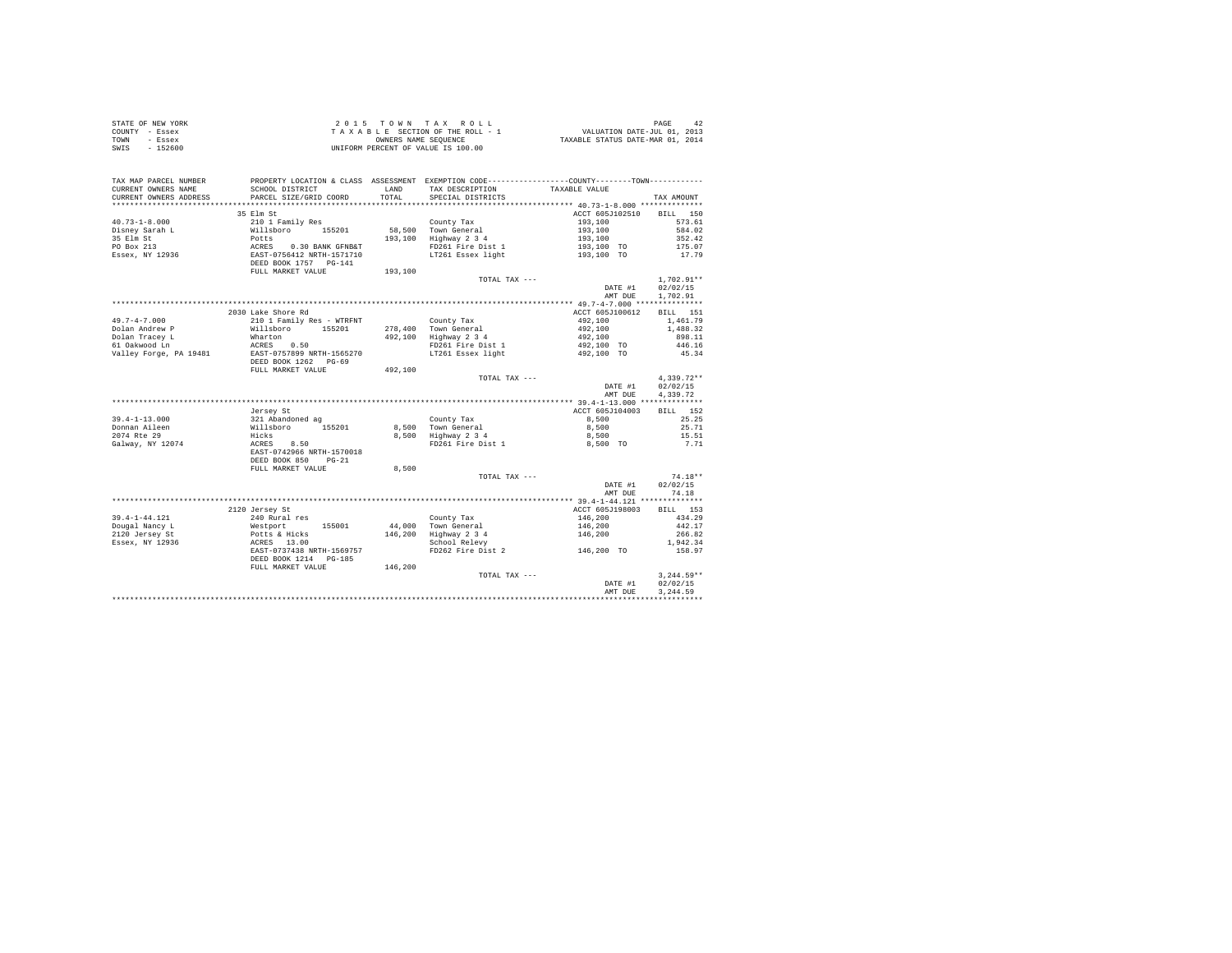|      | STATE OF NEW YORK | 2015 TOWN TAX ROLL                 | 43<br>PAGE                       |
|------|-------------------|------------------------------------|----------------------------------|
|      | COUNTY - Essex    | TAXABLE SECTION OF THE ROLL - 1    | VALUATION DATE-JUL 01, 2013      |
| TOWN | - Essex           | OWNERS NAME SEOUENCE               | TAXABLE STATUS DATE-MAR 01, 2014 |
| SWIS | $-152600$         | UNIFORM PERCENT OF VALUE IS 100.00 |                                  |

| TAX MAP PARCEL NUMBER<br>CURRENT OWNERS NAME<br>CURRENT OWNERS ADDRESS | PROPERTY LOCATION & CLASS ASSESSMENT EXEMPTION CODE---------------COUNTY-------TOWN---------<br>SCHOOL DISTRICT<br>PARCEL SIZE/GRID COORD | <b>T.AND</b><br>TOTAL | TAX DESCRIPTION<br>SPECIAL DISTRICTS | TAXABLE VALUE   | TAX AMOUNT  |
|------------------------------------------------------------------------|-------------------------------------------------------------------------------------------------------------------------------------------|-----------------------|--------------------------------------|-----------------|-------------|
|                                                                        |                                                                                                                                           |                       |                                      |                 |             |
|                                                                        | Jersey St                                                                                                                                 |                       |                                      | ACCT 605J179008 | BILL<br>154 |
| $39.4 - 1 - 44.200$                                                    | 910 Priv forest                                                                                                                           |                       | County Tax                           | 10,000          | 29.71       |
| Dougal Nancy Lynn                                                      | 155001<br>Westport                                                                                                                        | 10,000                | Town General                         | 10,000          | 30.24       |
| Dougal Joseph F                                                        | Potts & Hicks                                                                                                                             | 10,000                | Highway 2 3 4                        | 10,000          | 18.25       |
| 2120 Jersey St                                                         | 20.0 Acres                                                                                                                                |                       | School Relevy                        |                 | 164.59      |
| Essex, NY 12936                                                        | 20.00<br>ACRES                                                                                                                            |                       | FD262 Fire Dist 2                    | 10,000 TO       | 10.87       |
|                                                                        | EAST-0736984 NRTH-1568563                                                                                                                 |                       |                                      |                 |             |
| PRIOR OWNER ON 3/01/2014                                               | DEED BOOK 1764 PG-73                                                                                                                      |                       |                                      |                 |             |
| LaPine Harry A                                                         | FULL MARKET VALUE                                                                                                                         | 10,000                |                                      |                 |             |
|                                                                        |                                                                                                                                           |                       | TOTAL TAX ---                        |                 | $253.66**$  |
|                                                                        |                                                                                                                                           |                       |                                      | DATE #1         | 02/02/15    |
|                                                                        |                                                                                                                                           |                       |                                      | AMT DUE         | 253.66      |
|                                                                        |                                                                                                                                           |                       |                                      |                 |             |
|                                                                        | 1647 Lake Shore Rd                                                                                                                        |                       |                                      | ACCT 605J101208 | 155<br>BILL |
| $49.3 - 2 - 15.000$                                                    | 312 Vac w/imprv                                                                                                                           |                       | County Tax                           | 2,900           | 8.61        |
| Douglas Mark                                                           | Willsboro<br>155201                                                                                                                       |                       | 600 Town General                     | 2,900           | 8.77        |
| Douglas Chet                                                           | Judd                                                                                                                                      | 2,900                 | Highway 2 3 4                        | 2,900           | 5.29        |
| c/o Edwin Douglas                                                      | 1499/228 Life Use to                                                                                                                      |                       | FD262 Fire Dist 2                    | 2,900 TO        | 3.15        |
| 31 Gertrude Ave                                                        | Edwin & Bernice Douglas                                                                                                                   |                       |                                      |                 |             |
| Portland, ME 04103                                                     | 0.60<br>ACRES                                                                                                                             |                       |                                      |                 |             |
|                                                                        | EAST-0756331 NRTH-1556023                                                                                                                 |                       |                                      |                 |             |
|                                                                        | DEED BOOK 1499<br>PG-228                                                                                                                  |                       |                                      |                 |             |
|                                                                        | FULL MARKET VALUE                                                                                                                         | 2,900                 |                                      |                 |             |
|                                                                        |                                                                                                                                           |                       |                                      |                 | $25.82**$   |
|                                                                        |                                                                                                                                           |                       | TOTAL TAX ---                        |                 | 02/02/15    |
|                                                                        |                                                                                                                                           |                       |                                      | DATE #1         |             |
|                                                                        |                                                                                                                                           |                       |                                      | AMT DUE         | 25.82       |
|                                                                        |                                                                                                                                           |                       |                                      |                 |             |
|                                                                        | 1641 Lake Shore Rd                                                                                                                        |                       |                                      | ACCT 605J101209 | BILL 156    |
| $49.3 - 2 - 16.000$                                                    | 260 Seasonal res                                                                                                                          |                       | County Tax                           | 67,300          | 199.92      |
| Douglas Mark                                                           | Willsboro<br>155201                                                                                                                       |                       | 21,600 Town General                  | 67,300          | 203.54      |
| Douglas Chet                                                           | Judd                                                                                                                                      | 67,300                | Highway 2 3 4                        | 67,300          | 122.83      |
| c/o Edwin Douglas                                                      | 1499/228 Life use to                                                                                                                      |                       | FD262 Fire Dist 2                    | 67.300 TO       | 73.18       |
| 31 Gertrude Ave                                                        | Edwin & Bernice Douglas                                                                                                                   |                       |                                      |                 |             |
| Portland, ME 04103                                                     | 0.30<br>ACRES                                                                                                                             |                       |                                      |                 |             |
|                                                                        | EAST-0756447 NRTH-1556014                                                                                                                 |                       |                                      |                 |             |
|                                                                        | DEED BOOK 1499 PG-228                                                                                                                     |                       |                                      |                 |             |
|                                                                        | FULL MARKET VALUE                                                                                                                         | 67,300                |                                      |                 |             |
|                                                                        |                                                                                                                                           |                       | TOTAL TAX ---                        |                 | $599.47**$  |
|                                                                        |                                                                                                                                           |                       |                                      | DATE #1         | 02/02/15    |
|                                                                        |                                                                                                                                           |                       |                                      | AMT DUE         | 599.47      |
|                                                                        |                                                                                                                                           |                       |                                      |                 |             |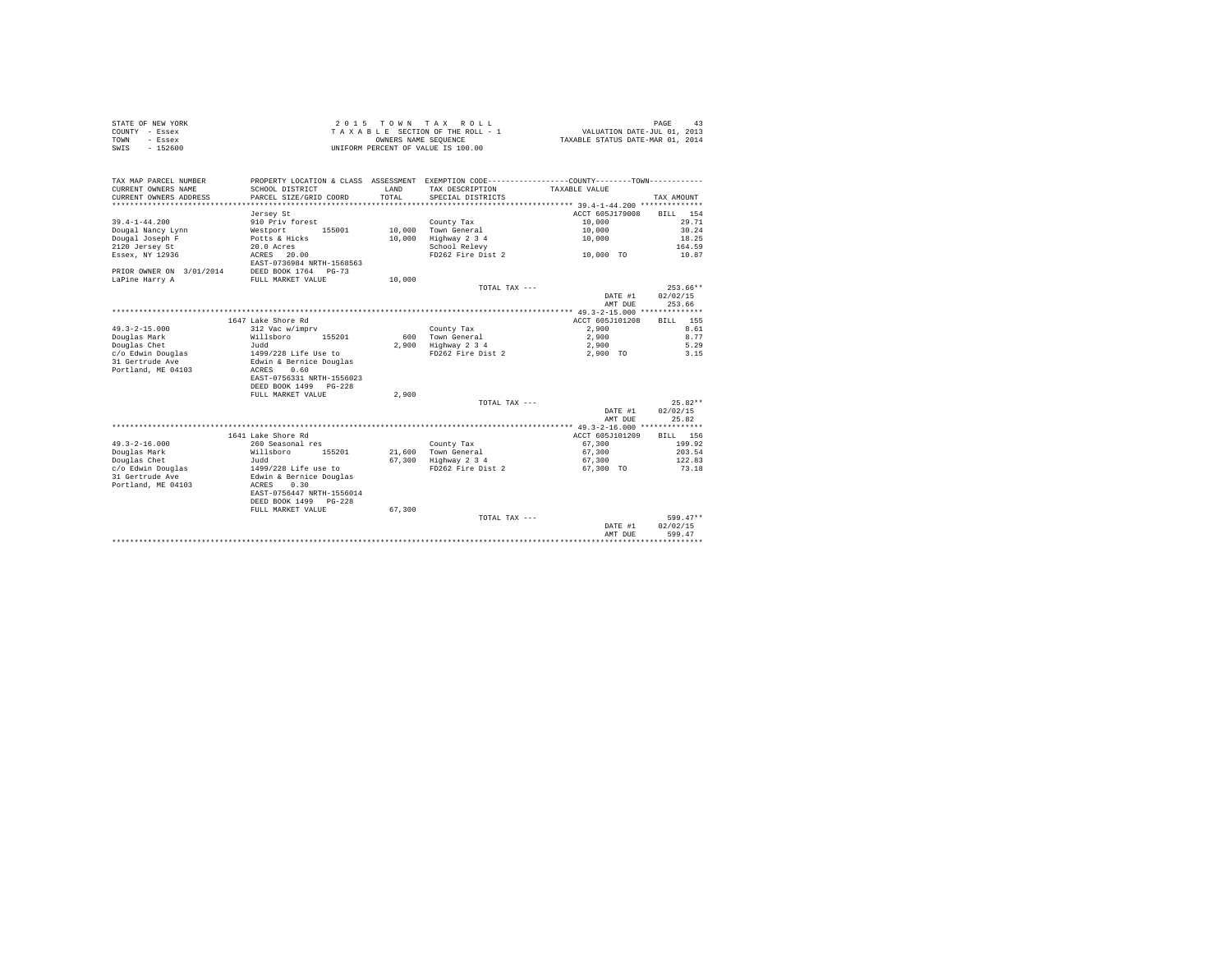| STATE OF NEW YORK                                                                                                                                                                                                                                   |                                                                                                                                                                    |               |                                    |                            |
|-----------------------------------------------------------------------------------------------------------------------------------------------------------------------------------------------------------------------------------------------------|--------------------------------------------------------------------------------------------------------------------------------------------------------------------|---------------|------------------------------------|----------------------------|
| COUNTY - Essex                                                                                                                                                                                                                                      |                                                                                                                                                                    |               |                                    |                            |
| TOWN - Essex                                                                                                                                                                                                                                        | 2015 TOWN TAX ROLL 1 PAGE 44<br>TAXABLE SECTION OF THE ROLL - 1 VALUATION DATE-JUL 01, 2013<br>UNIFORM PERCENT OF VALUE IS 100.00 TAXABLE STATUS DATE-MAR 01, 2014 |               |                                    |                            |
| SWIS - 152600                                                                                                                                                                                                                                       |                                                                                                                                                                    |               |                                    |                            |
|                                                                                                                                                                                                                                                     |                                                                                                                                                                    |               |                                    |                            |
|                                                                                                                                                                                                                                                     |                                                                                                                                                                    |               |                                    |                            |
|                                                                                                                                                                                                                                                     |                                                                                                                                                                    |               |                                    |                            |
|                                                                                                                                                                                                                                                     |                                                                                                                                                                    |               |                                    |                            |
|                                                                                                                                                                                                                                                     |                                                                                                                                                                    |               |                                    |                            |
|                                                                                                                                                                                                                                                     |                                                                                                                                                                    |               |                                    |                            |
|                                                                                                                                                                                                                                                     |                                                                                                                                                                    |               |                                    |                            |
|                                                                                                                                                                                                                                                     | 2208 NYS Route 22                                                                                                                                                  |               | ACCT 605J101210 BILL 157           |                            |
|                                                                                                                                                                                                                                                     |                                                                                                                                                                    |               |                                    |                            |
|                                                                                                                                                                                                                                                     |                                                                                                                                                                    |               |                                    |                            |
|                                                                                                                                                                                                                                                     |                                                                                                                                                                    |               |                                    |                            |
|                                                                                                                                                                                                                                                     |                                                                                                                                                                    |               |                                    |                            |
|                                                                                                                                                                                                                                                     |                                                                                                                                                                    |               |                                    |                            |
|                                                                                                                                                                                                                                                     |                                                                                                                                                                    |               |                                    |                            |
|                                                                                                                                                                                                                                                     |                                                                                                                                                                    |               |                                    |                            |
|                                                                                                                                                                                                                                                     |                                                                                                                                                                    |               |                                    |                            |
|                                                                                                                                                                                                                                                     |                                                                                                                                                                    | TOTAL TAX --- |                                    | 539.95**                   |
|                                                                                                                                                                                                                                                     |                                                                                                                                                                    |               | DATE #1 02/02/15                   |                            |
|                                                                                                                                                                                                                                                     |                                                                                                                                                                    |               | AMT DUE 539.95                     |                            |
|                                                                                                                                                                                                                                                     |                                                                                                                                                                    |               |                                    |                            |
|                                                                                                                                                                                                                                                     | 2184 NYS Route 22                                                                                                                                                  |               | ACCT 605J104005 BILL 158           |                            |
|                                                                                                                                                                                                                                                     |                                                                                                                                                                    |               |                                    |                            |
|                                                                                                                                                                                                                                                     |                                                                                                                                                                    |               |                                    |                            |
|                                                                                                                                                                                                                                                     |                                                                                                                                                                    |               |                                    |                            |
|                                                                                                                                                                                                                                                     |                                                                                                                                                                    |               |                                    |                            |
|                                                                                                                                                                                                                                                     |                                                                                                                                                                    |               |                                    |                            |
|                                                                                                                                                                                                                                                     |                                                                                                                                                                    |               |                                    |                            |
|                                                                                                                                                                                                                                                     |                                                                                                                                                                    |               |                                    |                            |
|                                                                                                                                                                                                                                                     |                                                                                                                                                                    |               |                                    |                            |
|                                                                                                                                                                                                                                                     |                                                                                                                                                                    |               |                                    |                            |
| $19.4-1-22.000$ 2184 NYS Route 22<br>Doyle Gary<br>270 Mfg housing<br>270 Mfg housing<br>270 Mfg housing<br>270 Mfg housing<br>270 Mfg housing<br>270 Mfg housing<br>270 Mfg housing<br>23, 300 Town General<br>214 MFg 45, 300 137.01<br>2184 NY 1 |                                                                                                                                                                    | TOTAL TAX --- |                                    | $395.31**$                 |
|                                                                                                                                                                                                                                                     |                                                                                                                                                                    |               |                                    |                            |
|                                                                                                                                                                                                                                                     |                                                                                                                                                                    |               | DATE #1 02/02/15<br>AMT DUE 395.31 |                            |
|                                                                                                                                                                                                                                                     |                                                                                                                                                                    |               |                                    |                            |
|                                                                                                                                                                                                                                                     | 2750 Essex Rd                                                                                                                                                      |               |                                    |                            |
|                                                                                                                                                                                                                                                     |                                                                                                                                                                    |               | ACCT 605J197001 BILL 159           |                            |
|                                                                                                                                                                                                                                                     |                                                                                                                                                                    |               |                                    |                            |
|                                                                                                                                                                                                                                                     |                                                                                                                                                                    |               |                                    |                            |
|                                                                                                                                                                                                                                                     |                                                                                                                                                                    |               |                                    |                            |
|                                                                                                                                                                                                                                                     |                                                                                                                                                                    |               |                                    |                            |
|                                                                                                                                                                                                                                                     |                                                                                                                                                                    |               |                                    |                            |
|                                                                                                                                                                                                                                                     |                                                                                                                                                                    |               |                                    |                            |
|                                                                                                                                                                                                                                                     |                                                                                                                                                                    |               |                                    |                            |
|                                                                                                                                                                                                                                                     |                                                                                                                                                                    |               |                                    | $2.335.21**$               |
|                                                                                                                                                                                                                                                     |                                                                                                                                                                    | TOTAL TAX --- |                                    |                            |
|                                                                                                                                                                                                                                                     |                                                                                                                                                                    |               | DATE #1 02/02/15                   |                            |
|                                                                                                                                                                                                                                                     |                                                                                                                                                                    |               | AMT DUE                            | 2.335.21                   |
|                                                                                                                                                                                                                                                     |                                                                                                                                                                    |               |                                    |                            |
|                                                                                                                                                                                                                                                     |                                                                                                                                                                    |               |                                    |                            |
|                                                                                                                                                                                                                                                     |                                                                                                                                                                    |               |                                    |                            |
|                                                                                                                                                                                                                                                     |                                                                                                                                                                    |               |                                    |                            |
|                                                                                                                                                                                                                                                     |                                                                                                                                                                    |               |                                    |                            |
|                                                                                                                                                                                                                                                     |                                                                                                                                                                    |               |                                    |                            |
|                                                                                                                                                                                                                                                     |                                                                                                                                                                    |               |                                    |                            |
|                                                                                                                                                                                                                                                     |                                                                                                                                                                    |               |                                    |                            |
|                                                                                                                                                                                                                                                     |                                                                                                                                                                    |               |                                    |                            |
|                                                                                                                                                                                                                                                     |                                                                                                                                                                    |               |                                    |                            |
|                                                                                                                                                                                                                                                     |                                                                                                                                                                    |               |                                    |                            |
|                                                                                                                                                                                                                                                     |                                                                                                                                                                    |               | DATE #1 02/02/15                   |                            |
|                                                                                                                                                                                                                                                     |                                                                                                                                                                    |               | AMT DUE                            | 1,918.57<br>************** |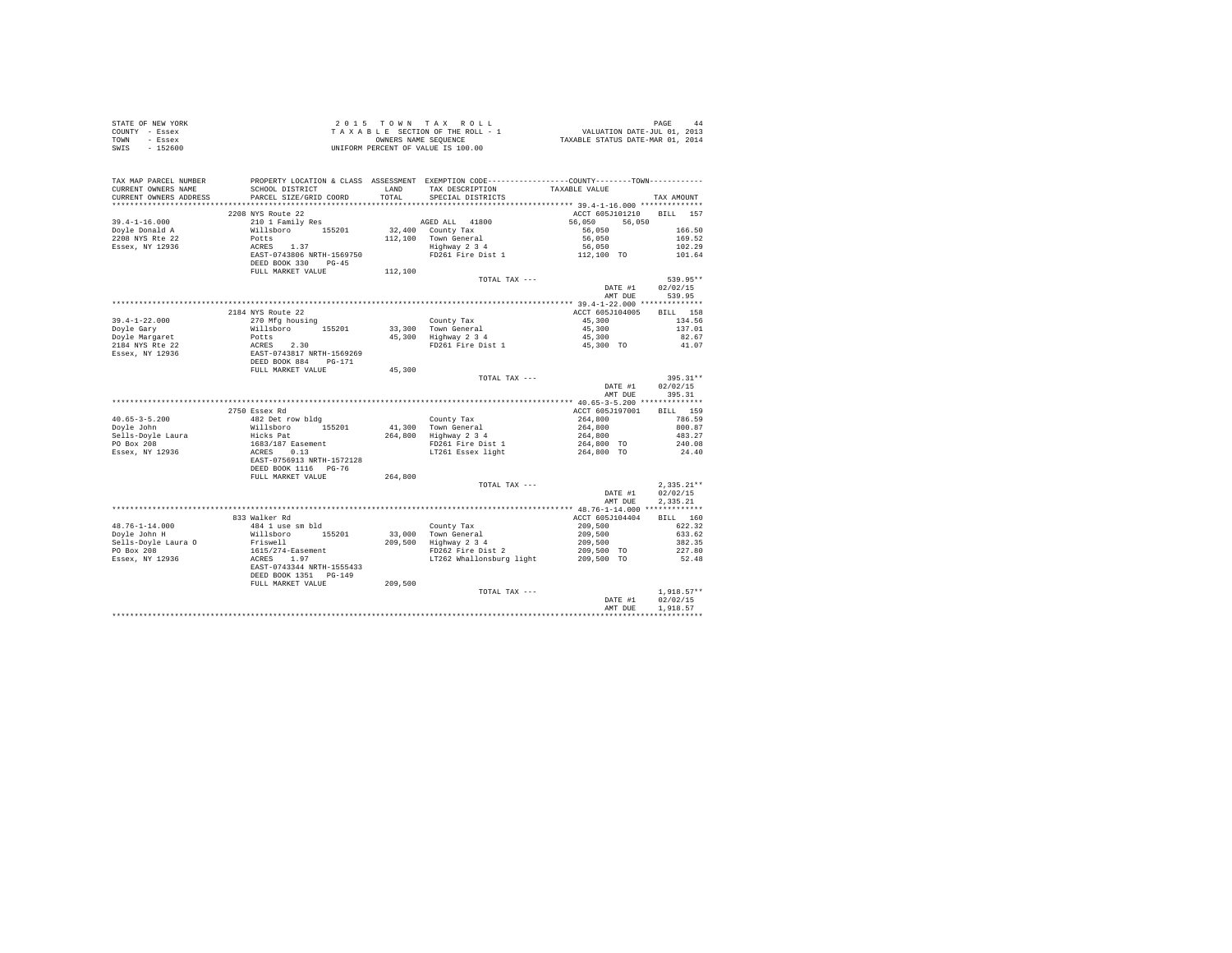| STATE OF NEW YORK                                                                                                                                                                                                                                                                                                                                                                                                      |                                                                                                                                                                                                |         |                                                                                                                                                                                                                                                                                 |                                     |                  |
|------------------------------------------------------------------------------------------------------------------------------------------------------------------------------------------------------------------------------------------------------------------------------------------------------------------------------------------------------------------------------------------------------------------------|------------------------------------------------------------------------------------------------------------------------------------------------------------------------------------------------|---------|---------------------------------------------------------------------------------------------------------------------------------------------------------------------------------------------------------------------------------------------------------------------------------|-------------------------------------|------------------|
| COUNTY - Essex                                                                                                                                                                                                                                                                                                                                                                                                         |                                                                                                                                                                                                |         |                                                                                                                                                                                                                                                                                 |                                     |                  |
| TOWN - Essex                                                                                                                                                                                                                                                                                                                                                                                                           |                                                                                                                                                                                                |         |                                                                                                                                                                                                                                                                                 |                                     |                  |
| SWIS - 152600                                                                                                                                                                                                                                                                                                                                                                                                          |                                                                                                                                                                                                |         |                                                                                                                                                                                                                                                                                 |                                     |                  |
|                                                                                                                                                                                                                                                                                                                                                                                                                        |                                                                                                                                                                                                |         |                                                                                                                                                                                                                                                                                 |                                     |                  |
|                                                                                                                                                                                                                                                                                                                                                                                                                        |                                                                                                                                                                                                |         |                                                                                                                                                                                                                                                                                 |                                     |                  |
|                                                                                                                                                                                                                                                                                                                                                                                                                        |                                                                                                                                                                                                |         |                                                                                                                                                                                                                                                                                 |                                     |                  |
| TAX MAP PARCEL NUMBER PROPERTY LOCATION & CLASS ASSESSMENT EXEMPTION CODE----------------COUNTY--------TOWN-----------<br>CURRENT OWNERS NAME                                                                                                                                                                                                                                                                          | SCHOOL DISTRICT                                                                                                                                                                                |         | LAND TAX DESCRIPTION TAXABLE VALUE                                                                                                                                                                                                                                              |                                     |                  |
| CURRENT OWNERS ADDRESS                                                                                                                                                                                                                                                                                                                                                                                                 | PARCEL SIZE/GRID COORD                                                                                                                                                                         | TOTAL   |                                                                                                                                                                                                                                                                                 |                                     |                  |
|                                                                                                                                                                                                                                                                                                                                                                                                                        |                                                                                                                                                                                                |         | SPECIAL DISTRICTS                                                                                                                                                                                                                                                               |                                     | TAX AMOUNT       |
|                                                                                                                                                                                                                                                                                                                                                                                                                        |                                                                                                                                                                                                |         |                                                                                                                                                                                                                                                                                 |                                     |                  |
| $49.15 - 1 - 4.000$                                                                                                                                                                                                                                                                                                                                                                                                    | 1800 Lake Shore Rd<br>260 Seasonal res - WTRFNT                                                                                                                                                |         |                                                                                                                                                                                                                                                                                 | ACCT 605J102806 BILL 161<br>191,900 | 570.04           |
|                                                                                                                                                                                                                                                                                                                                                                                                                        |                                                                                                                                                                                                |         | County Tax                                                                                                                                                                                                                                                                      |                                     |                  |
|                                                                                                                                                                                                                                                                                                                                                                                                                        |                                                                                                                                                                                                |         | 115,000 Town General<br>191,900 Highway 2 3 4                                                                                                                                                                                                                                   |                                     | 580.39           |
| Doyle John H<br>Sells-Doyle Laura<br>PO Box 208                                                                                                                                                                                                                                                                                                                                                                        |                                                                                                                                                                                                |         |                                                                                                                                                                                                                                                                                 | 191,900<br>191,900<br>191,900 TO    | 350.23           |
|                                                                                                                                                                                                                                                                                                                                                                                                                        |                                                                                                                                                                                                |         | FD261 Fire Dist 1                                                                                                                                                                                                                                                               |                                     | 173.99           |
| ${\small \begin{tabular}{lcl} \textbf{1}_{D11} & \textbf{2}_{T1} & \textbf{3}_{D2} & \textbf{3}_{D3} & \textbf{3}_{D4} & \textbf{3}_{D5} & \textbf{3}_{D6} & \textbf{3}_{D7} & \textbf{3}_{D8} & \textbf{3}_{D7} & \textbf{3}_{D8} & \textbf{3}_{D8} & \textbf{3}_{D9} & \textbf{3}_{D9} & \textbf{3}_{D9} & \textbf{3}_{D1} & \textbf{3}_{D1} & \textbf{3}_{D1} & \textbf{3}_{D2} & \textbf{3}_{D1} & \textbf{3}_{D2$ |                                                                                                                                                                                                |         |                                                                                                                                                                                                                                                                                 |                                     |                  |
|                                                                                                                                                                                                                                                                                                                                                                                                                        |                                                                                                                                                                                                |         |                                                                                                                                                                                                                                                                                 |                                     |                  |
|                                                                                                                                                                                                                                                                                                                                                                                                                        |                                                                                                                                                                                                | 191,900 |                                                                                                                                                                                                                                                                                 |                                     |                  |
|                                                                                                                                                                                                                                                                                                                                                                                                                        |                                                                                                                                                                                                |         | TOTAL TAX ---                                                                                                                                                                                                                                                                   |                                     | $1.674.65**$     |
|                                                                                                                                                                                                                                                                                                                                                                                                                        |                                                                                                                                                                                                |         |                                                                                                                                                                                                                                                                                 | DATE #1                             | 02/02/15         |
|                                                                                                                                                                                                                                                                                                                                                                                                                        |                                                                                                                                                                                                |         |                                                                                                                                                                                                                                                                                 |                                     | AMT DUE 1,674.65 |
|                                                                                                                                                                                                                                                                                                                                                                                                                        |                                                                                                                                                                                                |         |                                                                                                                                                                                                                                                                                 |                                     |                  |
|                                                                                                                                                                                                                                                                                                                                                                                                                        | 2226 NYS Route 22                                                                                                                                                                              |         |                                                                                                                                                                                                                                                                                 | ACCT 605J104301                     | BILL 162         |
| $40.3 - 1 - 1.100$                                                                                                                                                                                                                                                                                                                                                                                                     | 240 Rural res                                                                                                                                                                                  |         | AG DIST C 41720                                                                                                                                                                                                                                                                 | 71,850<br>71,850                    |                  |
| Draper Mary T                                                                                                                                                                                                                                                                                                                                                                                                          | Willsboro 155201                                                                                                                                                                               |         | 178,400 County Tax                                                                                                                                                                                                                                                              |                                     | 746.34           |
| 703 Kingston Rd                                                                                                                                                                                                                                                                                                                                                                                                        | Hicks                                                                                                                                                                                          |         | 323,100 Town General<br>Highway 2 3 4                                                                                                                                                                                                                                           |                                     | 759.89           |
| Cherry Hill, NJ 08034                                                                                                                                                                                                                                                                                                                                                                                                  | ACRES 114.00                                                                                                                                                                                   |         | $\begin{array}{cccccc} 178,400 & {\tt conv}{\tt Tax} & & & & & 11,450 \\ 323,100 & {\tt Conv} {\tt Tax} & & & & 251,250 \\ 323,100 & {\tt Town} {\tt Wax} & & & & 251,250 \\ 3251,250 & & & & 251,250 \\ 3251,250 & & & & 251,250 \\ 323,100 & {\tt TO} & & & & \\ \end{array}$ |                                     | 458.54           |
|                                                                                                                                                                                                                                                                                                                                                                                                                        | EAST-0745014 NRTH-1569126                                                                                                                                                                      |         |                                                                                                                                                                                                                                                                                 |                                     | 292.94           |
| $\begin{array}{lll} \texttt{RAST-0745014 NRTH-1569126} \\ \texttt{MAY BE SUBJECT TO PAYMENT} \\ \texttt{ININEN NOTAM INNCT} \\ \texttt{NIVEN} \end{array} \quad \begin{array}{lll} \texttt{RAST-0745014 NRTH-1569126} \\ \texttt{DEED BOK 1734} \\ \texttt{DRED BOK 1734} \\ \texttt{PG-307} \end{array}$                                                                                                              |                                                                                                                                                                                                |         |                                                                                                                                                                                                                                                                                 |                                     |                  |
| UNDER AGDIST LAW TIL 2018 FULL MARKET VALUE                                                                                                                                                                                                                                                                                                                                                                            |                                                                                                                                                                                                | 323,100 |                                                                                                                                                                                                                                                                                 |                                     |                  |
|                                                                                                                                                                                                                                                                                                                                                                                                                        |                                                                                                                                                                                                |         | TOTAL TAX $---$                                                                                                                                                                                                                                                                 |                                     | $2.257.71**$     |
|                                                                                                                                                                                                                                                                                                                                                                                                                        |                                                                                                                                                                                                |         |                                                                                                                                                                                                                                                                                 | DATE #1                             | 02/02/15         |
|                                                                                                                                                                                                                                                                                                                                                                                                                        |                                                                                                                                                                                                |         |                                                                                                                                                                                                                                                                                 | AMT DUE                             | 2.257.71         |
|                                                                                                                                                                                                                                                                                                                                                                                                                        |                                                                                                                                                                                                |         |                                                                                                                                                                                                                                                                                 |                                     |                  |
|                                                                                                                                                                                                                                                                                                                                                                                                                        | NYS Route 22                                                                                                                                                                                   |         |                                                                                                                                                                                                                                                                                 | ACCT 605J180008                     | BILL 163         |
| $40.3 - 1 - 1.200$                                                                                                                                                                                                                                                                                                                                                                                                     | 312 Vac w/imprv                                                                                                                                                                                |         |                                                                                                                                                                                                                                                                                 | 63,500                              | 188.63           |
| Praper Mary T<br>Draper Mary T<br>703 Kingston Rd<br>Connolly Hicks & Potts                                                                                                                                                                                                                                                                                                                                            |                                                                                                                                                                                                |         |                                                                                                                                                                                                                                                                                 | 63,500                              | 192.05           |
|                                                                                                                                                                                                                                                                                                                                                                                                                        |                                                                                                                                                                                                |         | County Tax<br>63,300 Town General<br>63,500 Highway 2 3 4<br>FD261 Fire Dist 1                                                                                                                                                                                                  | 63,500                              | 115.89           |
| Cherry Hill, NJ 08034-1624 55.0 Acres<br>ACRES 66.70                                                                                                                                                                                                                                                                                                                                                                   |                                                                                                                                                                                                |         |                                                                                                                                                                                                                                                                                 | 63,500 TO                           | 57.57            |
|                                                                                                                                                                                                                                                                                                                                                                                                                        |                                                                                                                                                                                                |         |                                                                                                                                                                                                                                                                                 |                                     |                  |
|                                                                                                                                                                                                                                                                                                                                                                                                                        | EAST-0743682 NRTH-1572419                                                                                                                                                                      |         |                                                                                                                                                                                                                                                                                 |                                     |                  |
|                                                                                                                                                                                                                                                                                                                                                                                                                        | DEED BOOK 1135 PG-146                                                                                                                                                                          |         |                                                                                                                                                                                                                                                                                 |                                     |                  |
|                                                                                                                                                                                                                                                                                                                                                                                                                        | FULL MARKET VALUE                                                                                                                                                                              | 63,500  |                                                                                                                                                                                                                                                                                 |                                     |                  |
|                                                                                                                                                                                                                                                                                                                                                                                                                        |                                                                                                                                                                                                |         | TOTAL TAX ---                                                                                                                                                                                                                                                                   |                                     | 554.14**         |
|                                                                                                                                                                                                                                                                                                                                                                                                                        |                                                                                                                                                                                                |         |                                                                                                                                                                                                                                                                                 | DATE #1                             | 02/02/15         |
|                                                                                                                                                                                                                                                                                                                                                                                                                        |                                                                                                                                                                                                |         |                                                                                                                                                                                                                                                                                 | AMT DUE 554.14                      |                  |
|                                                                                                                                                                                                                                                                                                                                                                                                                        |                                                                                                                                                                                                |         |                                                                                                                                                                                                                                                                                 |                                     |                  |
|                                                                                                                                                                                                                                                                                                                                                                                                                        | 1454 Whallons Bay Rd<br>1434 MHAILONS BAY RG<br>210 1 Family Res                                                                                                                               |         |                                                                                                                                                                                                                                                                                 | ACCT 605J104203 BILL 164            |                  |
| $49.15 - 1 - 7.000$                                                                                                                                                                                                                                                                                                                                                                                                    |                                                                                                                                                                                                |         | ${\tt AGED\ ALL} \qquad {\tt 41800}$                                                                                                                                                                                                                                            | $83,100$ $83,100$ $2$               |                  |
| Drollette Pamela L                                                                                                                                                                                                                                                                                                                                                                                                     |                                                                                                                                                                                                |         | 39,600 County Tax                                                                                                                                                                                                                                                               |                                     | 246.85           |
|                                                                                                                                                                                                                                                                                                                                                                                                                        |                                                                                                                                                                                                |         | 166,200 Town General<br>Highway 2 3 4<br>FD261 Fire Dist 1                                                                                                                                                                                                                      | 83,100                              | 251.33           |
|                                                                                                                                                                                                                                                                                                                                                                                                                        |                                                                                                                                                                                                |         |                                                                                                                                                                                                                                                                                 | 83,100<br>$0.5,100$<br>166,200 TO   | 151.66           |
| c/o Harold Tart<br>1454 Whallons Bay<br>Essex, NY 12936                                                                                                                                                                                                                                                                                                                                                                | Noted the mail of the state of the Millsboro<br>Friswell (1976-116 Use to Harold Tart)<br>AGERS 0.70<br>ACRES 0.70<br>DERST-0757260 NRTH-1558705<br>DEED BOOK 1614 PG-205<br>FULL MARKET VALUE |         |                                                                                                                                                                                                                                                                                 |                                     | 150.69           |
|                                                                                                                                                                                                                                                                                                                                                                                                                        |                                                                                                                                                                                                |         |                                                                                                                                                                                                                                                                                 |                                     |                  |
|                                                                                                                                                                                                                                                                                                                                                                                                                        |                                                                                                                                                                                                |         |                                                                                                                                                                                                                                                                                 |                                     |                  |
|                                                                                                                                                                                                                                                                                                                                                                                                                        |                                                                                                                                                                                                |         |                                                                                                                                                                                                                                                                                 |                                     |                  |
|                                                                                                                                                                                                                                                                                                                                                                                                                        |                                                                                                                                                                                                | 166,200 |                                                                                                                                                                                                                                                                                 |                                     |                  |
|                                                                                                                                                                                                                                                                                                                                                                                                                        |                                                                                                                                                                                                |         | TOTAL TAX ---                                                                                                                                                                                                                                                                   |                                     | 800.53**         |
|                                                                                                                                                                                                                                                                                                                                                                                                                        |                                                                                                                                                                                                |         |                                                                                                                                                                                                                                                                                 | DATE #1                             | 02/02/15         |
|                                                                                                                                                                                                                                                                                                                                                                                                                        |                                                                                                                                                                                                |         |                                                                                                                                                                                                                                                                                 | AMT DUE                             | 800.53           |
|                                                                                                                                                                                                                                                                                                                                                                                                                        |                                                                                                                                                                                                |         |                                                                                                                                                                                                                                                                                 |                                     | .                |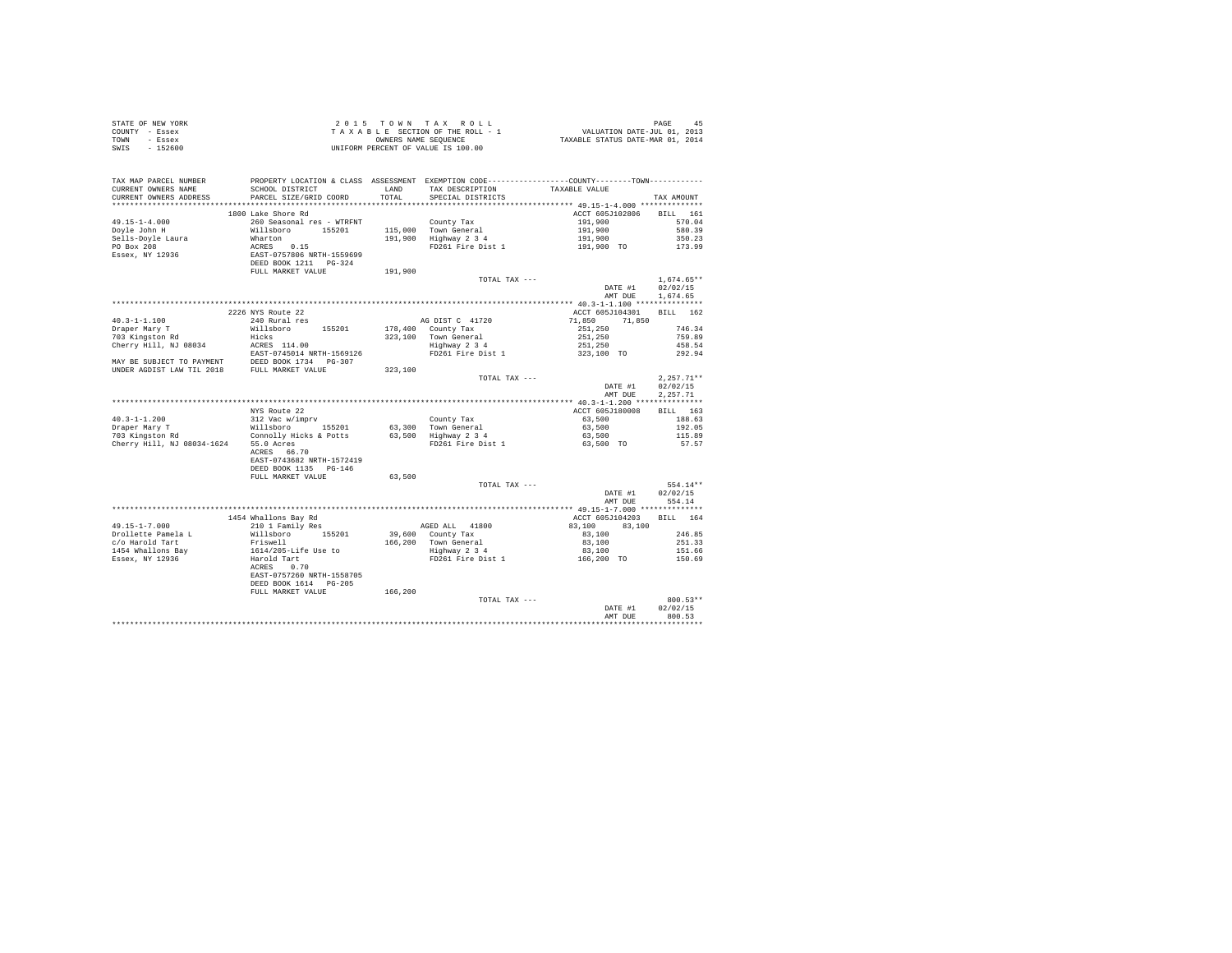|      | STATE OF NEW YORK | $2.0.15$ TOWN TAX ROLL             | 46<br>PAGE                       |
|------|-------------------|------------------------------------|----------------------------------|
|      | COUNTY - Essex    | TAXABLE SECTION OF THE ROLL - 1    | VALUATION DATE-JUL 01, 2013      |
| TOWN | - Essex           | OWNERS NAME SEOUENCE               | TAXABLE STATUS DATE-MAR 01, 2014 |
| SWIS | $-152600$         | UNIFORM PERCENT OF VALUE IS 100.00 |                                  |

| TAX MAP PARCEL NUMBER<br>CURRENT OWNERS NAME<br>CURRENT OWNERS ADDRESS | PROPERTY LOCATION & CLASS ASSESSMENT EXEMPTION CODE-----------<br>SCHOOL DISTRICT<br>PARCEL SIZE/GRID COORD | LAND<br>TOTAL | TAX DESCRIPTION<br>SPECIAL DISTRICTS                              | -------COUNTY--------TOWN------------<br>TAXABLE VALUE | TAX AMOUNT                           |
|------------------------------------------------------------------------|-------------------------------------------------------------------------------------------------------------|---------------|-------------------------------------------------------------------|--------------------------------------------------------|--------------------------------------|
| ******************                                                     |                                                                                                             | .             | ************************************ 40.81-3-1.000 ************** |                                                        |                                      |
| $40.81 - 3 - 1.000$<br>Duca Thomas F                                   | 2224 Lake Shore Rd<br>210 1 Family Res - WTRFNT<br>Willsboro<br>155201                                      | 111,300       | County Tax<br>Town General                                        | ACCT 605J103002<br>211,800<br>211,800                  | BILL 165<br>629.16<br>640.57         |
| PO Box 124<br>Essex, NY 12936                                          | Potts<br>0.70<br>ACRES                                                                                      | 211,800       | Highway 2 3 4<br>FD261 Fire Dist 1                                | 211,800<br>211,800 TO                                  | 386.54<br>192.03                     |
|                                                                        | EAST-0757539 NRTH-1569887<br>DEED BOOK 1214 PG-311                                                          |               | LT261 Essex light                                                 | 211,800 TO                                             | 19.51                                |
|                                                                        | FULL MARKET VALUE                                                                                           | 211,800       |                                                                   |                                                        |                                      |
|                                                                        |                                                                                                             |               | TOTAL TAX ---                                                     | DATE #1<br>AMT DUE                                     | $1.867.81**$<br>02/02/15<br>1,867.81 |
|                                                                        |                                                                                                             |               |                                                                   |                                                        |                                      |
| $40.65 - 2 - 5.000$                                                    | 2729 NYS Route 22<br>210 1 Family Res                                                                       |               | County Tax                                                        | ACCT 605J103101<br>126,100                             | BILL 166<br>374.58                   |
| Ducolon Colin                                                          | Willsboro<br>155201                                                                                         |               | 60,100 Town General                                               | 126,100                                                | 381.38                               |
| Ducolon Elizabeth A                                                    | Hicks                                                                                                       | 126,100       | Highway 2 3 4                                                     | 126,100                                                | 230.14                               |
| 41 University Ter<br>Burlington, VT 05401                              | 1675/105-Easement<br>51s X 338S X Irr<br>ACRES<br>0.40                                                      |               | FD261 Fire Dist 1<br>LT261 Essex light                            | 126,100 TO<br>126,100 TO                               | 114.33<br>11.62                      |
|                                                                        | EAST-0756418 NRTH-1572187<br>DEED BOOK 833<br>$PG-058$                                                      |               |                                                                   |                                                        |                                      |
|                                                                        | FULL MARKET VALUE                                                                                           | 126,100       |                                                                   |                                                        |                                      |
|                                                                        |                                                                                                             |               | TOTAL TAX ---                                                     |                                                        | $1.112.05**$                         |
|                                                                        |                                                                                                             |               |                                                                   | DATE #1                                                | 02/02/15                             |
|                                                                        |                                                                                                             |               |                                                                   | AMT DUE                                                | 1,112.05                             |
|                                                                        |                                                                                                             |               |                                                                   |                                                        |                                      |
|                                                                        | Lake Shore Rd                                                                                               |               |                                                                   | ACCT 605J101215                                        | BILL 167                             |
| $40.81 - 3 - 8.000$                                                    | 311 Res vac land - WTRFNT                                                                                   |               | County Tax                                                        | 82,000                                                 | 243.58                               |
| Duley Verda                                                            | Willsboro<br>155201                                                                                         | 82,000        | Town General                                                      | 82,000                                                 | 248.00                               |
| Duley Donald F<br>40 Sandra Ave                                        | Potts<br>ACRES 1.00                                                                                         | 82,000        | Highway 2 3 4                                                     | 82,000                                                 | 149.65<br>74.35                      |
| Plattsburgh, NY 12901                                                  | EAST-0757341 NRTH-1568688<br>DEED BOOK 1350 PG-39                                                           |               | FD261 Fire Dist 1<br>LT261 Essex light                            | 82,000 TO<br>82,000 TO                                 | 7.55                                 |
|                                                                        | FULL MARKET VALUE                                                                                           | 82,000        |                                                                   |                                                        |                                      |
|                                                                        |                                                                                                             |               | TOTAL TAX ---                                                     |                                                        | $723.13**$                           |
|                                                                        |                                                                                                             |               |                                                                   | DATE #1<br>AMT DUE                                     | 02/02/15<br>723.13                   |
|                                                                        |                                                                                                             |               |                                                                   |                                                        |                                      |
|                                                                        | Main St                                                                                                     |               |                                                                   | ACCT 605J190004                                        | RTT.T.<br>168                        |
| $40.73 - 3 - 6.200$                                                    | 311 Res vac land                                                                                            |               | County Tax                                                        | 500                                                    | 1.49                                 |
| Durant John F                                                          | Willsboro<br>155201                                                                                         |               | 500 Town General                                                  | 500                                                    | 1.51                                 |
| 80 E Main St                                                           | Potts                                                                                                       |               | 500 Highway 2 3 4                                                 | 500                                                    | 0.91                                 |
| Richmond, VT 05477                                                     | 1670/193-Easement<br>0.03<br>ACRES                                                                          |               | FD261 Fire Dist 1<br>LT261 Essex light                            | 500 TO<br>500 TO                                       | .45<br>.05                           |
|                                                                        | EAST-0757049 NRTH-1571809<br>DEED BOOK 1097 PG-151                                                          |               |                                                                   |                                                        |                                      |
|                                                                        | FULL MARKET VALUE                                                                                           | 500           |                                                                   |                                                        |                                      |
|                                                                        |                                                                                                             |               | TOTAL TAX ---                                                     |                                                        | $4.41**$                             |
|                                                                        |                                                                                                             |               |                                                                   | DATE #1<br>AMT DUE                                     | 02/02/15<br>4.41                     |
|                                                                        |                                                                                                             |               |                                                                   | *********************************                      |                                      |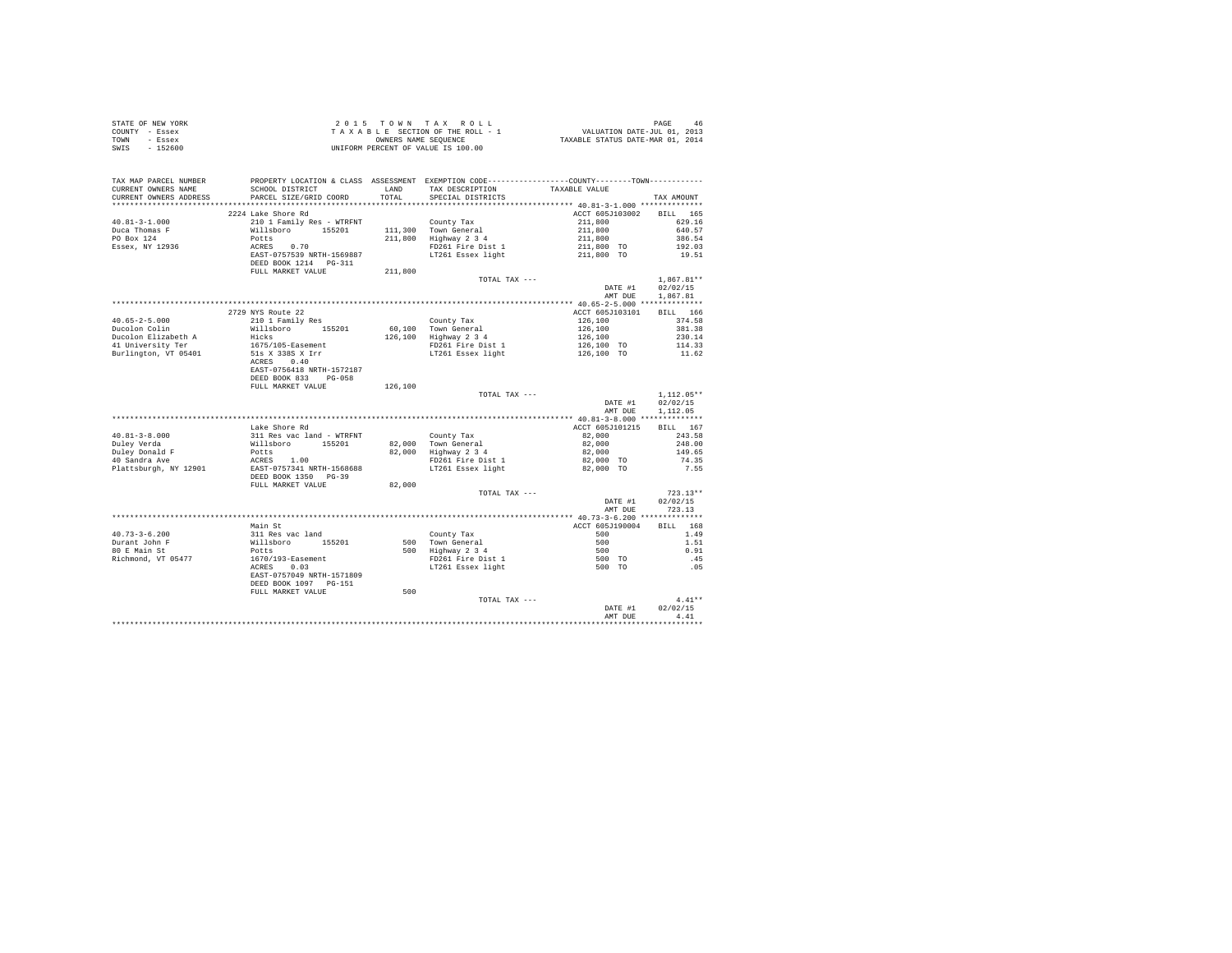|                | STATE OF NEW YORK |  |  |  | 2015 TOWN TAX ROLL                 |  |  |  | 47<br>PAGE                       |
|----------------|-------------------|--|--|--|------------------------------------|--|--|--|----------------------------------|
| COUNTY - Essex |                   |  |  |  | TAXABLE SECTION OF THE ROLL - 1    |  |  |  | VALUATION DATE-JUL 01, 2013      |
| TOWN           | - Essex           |  |  |  | OWNERS NAME SEOUENCE               |  |  |  | TAXABLE STATUS DATE-MAR 01, 2014 |
| SWIS           | $-152600$         |  |  |  | UNIFORM PERCENT OF VALUE IS 100.00 |  |  |  |                                  |

| *******************<br>2304 Main St<br>ACCT 605J101303<br>BILL 169<br>$40.73 - 3 - 5.000$<br>483 Converted Re<br>695.10<br>County Tax<br>234,000<br>45,500 Town General<br>234,000 Highway 2 3 4<br>$234,000$<br>$234,000$<br>$234,000$ TO<br>$234,000$ TO<br>707.72<br>Durant John F Jr<br>Willsboro 155201<br>97 E Main St<br>Potts<br>427.06<br>Richmond, VT 05477-7741<br>1649/174-Sewer Easement<br>FD261 Fire Dist 1<br>212.16<br>LT261 Essex light<br>Bk 951 Pg 247 (Easement)<br>21.56<br>ACRES 0.10<br>EAST-0756991 NRTH-1571794<br>DEED BOOK 1097 PG-151<br>234,000<br>FULL MARKET VALUE<br>$2,063.60**$<br>TOTAL TAX ---<br>DATE #1<br>02/02/15<br>2.063.60<br>AMT DUE<br>************** 40.73-6-2.000 ***************<br>8 Orchard Ln<br>ACCT 605J103415<br>BILL 170<br>210 1 Family Res<br>15,000<br>VETWAR CTS 41120<br>15,000<br>52,000 County Tax<br>442.01<br>Nillsboro 155201<br>Potts<br>1666/49-Easement<br>ACRES 0.20<br>EAST-0757207 NRTH-1571303<br>$\begin{array}{r} 148,800 \\ 148,800 \\ 148,800 \\ 148,800 \\ 163,800 \text{ TO} \\ 163,800 \text{ TO} \end{array}$<br>163.800 Town General<br>450.03<br>mast Karen G<br>PO Box 23<br>Essex, NY 12936<br>Highway 2 3 4<br>271.57<br>FD261 Fire Dist 1<br>148.51<br>LT261 Essex light<br>15.09<br>DEED BOOK 961 PG-291<br>FULL MARKET VALUE<br>163,800<br>$1,327.21**$<br>TOTAL TAX ---<br>02/02/15<br>DATE #1<br>AMT DUE<br>1,327.21<br>Christian Rd<br>ACCT 605J190006<br>BILL 171<br>120 Field crops<br>AG DIST C 41720<br>$49.1 - 1 - 24.200$<br>25.515 25.515<br>Willsboro 155201<br>77.49<br>Ecclesine Maureen U<br>51,600 County Tax<br>26,085<br>PO Box 309<br>Wharton<br>51,600 Town General<br>Highway 2 3 4<br>26,085<br>78.89<br>26,085<br>ACRES 36.86<br>EAST-0749467 NRTH-1561970<br>Essex, NY 12936<br>47.61<br>FD261 Fire Dist 1<br>51,600 TO<br>46.78<br>MAY BE SUBJECT TO PAYMENT DEED BOOK 1061 PG-158<br>UNDER AGDIST LAW TIL 2018 FULL MARKET VALUE<br>51,600<br>$250.77**$<br>TOTAL TAX ---<br>DATE #1<br>02/02/15<br>AMT DUE<br>250.77<br>409 Christian Rd<br>ACCT 605J102014<br>BILL 172<br>$210$ 1 Family Res<br>County Tax<br>299,600<br>889.97<br>Willsboro 155201<br>27,200<br>Town General<br>906.12<br>299,600<br>299,600 Highway 2 3 4<br>PO Box 309<br>299,600<br>Wharton<br>546.78<br>ACRES 0.76<br>EAST-0749554 NRTH-1561754<br>Essex, NY 12936<br>FD261 Fire Dist 1<br>299,600 TO<br>271.63<br>DEED BOOK 1061 PG-158<br>299,600<br>FULL MARKET VALUE<br>$2.614.50**$<br>TOTAL TAX ---<br>02/02/15<br>DATE #1<br>2.614.50<br>AMT DUE | TAX MAP PARCEL NUMBER<br>CURRENT OWNERS NAME<br>CURRENT OWNERS ADDRESS | SCHOOL DISTRICT<br>PARCEL SIZE/GRID COORD | LAND<br>TOTAL | TAX DESCRIPTION<br>SPECIAL DISTRICTS | PROPERTY LOCATION & CLASS ASSESSMENT EXEMPTION CODE---------------COUNTY-------TOWN---------<br>TAXABLE VALUE | TAX AMOUNT |
|--------------------------------------------------------------------------------------------------------------------------------------------------------------------------------------------------------------------------------------------------------------------------------------------------------------------------------------------------------------------------------------------------------------------------------------------------------------------------------------------------------------------------------------------------------------------------------------------------------------------------------------------------------------------------------------------------------------------------------------------------------------------------------------------------------------------------------------------------------------------------------------------------------------------------------------------------------------------------------------------------------------------------------------------------------------------------------------------------------------------------------------------------------------------------------------------------------------------------------------------------------------------------------------------------------------------------------------------------------------------------------------------------------------------------------------------------------------------------------------------------------------------------------------------------------------------------------------------------------------------------------------------------------------------------------------------------------------------------------------------------------------------------------------------------------------------------------------------------------------------------------------------------------------------------------------------------------------------------------------------------------------------------------------------------------------------------------------------------------------------------------------------------------------------------------------------------------------------------------------------------------------------------------------------------------------------------------------------------------------------------------------------------------------------------------------------------------------------------------------------------------------------------------------------------|------------------------------------------------------------------------|-------------------------------------------|---------------|--------------------------------------|---------------------------------------------------------------------------------------------------------------|------------|
|                                                                                                                                                                                                                                                                                                                                                                                                                                                                                                                                                                                                                                                                                                                                                                                                                                                                                                                                                                                                                                                                                                                                                                                                                                                                                                                                                                                                                                                                                                                                                                                                                                                                                                                                                                                                                                                                                                                                                                                                                                                                                                                                                                                                                                                                                                                                                                                                                                                                                                                                                  |                                                                        |                                           |               |                                      |                                                                                                               |            |
|                                                                                                                                                                                                                                                                                                                                                                                                                                                                                                                                                                                                                                                                                                                                                                                                                                                                                                                                                                                                                                                                                                                                                                                                                                                                                                                                                                                                                                                                                                                                                                                                                                                                                                                                                                                                                                                                                                                                                                                                                                                                                                                                                                                                                                                                                                                                                                                                                                                                                                                                                  |                                                                        |                                           |               |                                      |                                                                                                               |            |
|                                                                                                                                                                                                                                                                                                                                                                                                                                                                                                                                                                                                                                                                                                                                                                                                                                                                                                                                                                                                                                                                                                                                                                                                                                                                                                                                                                                                                                                                                                                                                                                                                                                                                                                                                                                                                                                                                                                                                                                                                                                                                                                                                                                                                                                                                                                                                                                                                                                                                                                                                  |                                                                        |                                           |               |                                      |                                                                                                               |            |
|                                                                                                                                                                                                                                                                                                                                                                                                                                                                                                                                                                                                                                                                                                                                                                                                                                                                                                                                                                                                                                                                                                                                                                                                                                                                                                                                                                                                                                                                                                                                                                                                                                                                                                                                                                                                                                                                                                                                                                                                                                                                                                                                                                                                                                                                                                                                                                                                                                                                                                                                                  |                                                                        |                                           |               |                                      |                                                                                                               |            |
|                                                                                                                                                                                                                                                                                                                                                                                                                                                                                                                                                                                                                                                                                                                                                                                                                                                                                                                                                                                                                                                                                                                                                                                                                                                                                                                                                                                                                                                                                                                                                                                                                                                                                                                                                                                                                                                                                                                                                                                                                                                                                                                                                                                                                                                                                                                                                                                                                                                                                                                                                  |                                                                        |                                           |               |                                      |                                                                                                               |            |
|                                                                                                                                                                                                                                                                                                                                                                                                                                                                                                                                                                                                                                                                                                                                                                                                                                                                                                                                                                                                                                                                                                                                                                                                                                                                                                                                                                                                                                                                                                                                                                                                                                                                                                                                                                                                                                                                                                                                                                                                                                                                                                                                                                                                                                                                                                                                                                                                                                                                                                                                                  |                                                                        |                                           |               |                                      |                                                                                                               |            |
|                                                                                                                                                                                                                                                                                                                                                                                                                                                                                                                                                                                                                                                                                                                                                                                                                                                                                                                                                                                                                                                                                                                                                                                                                                                                                                                                                                                                                                                                                                                                                                                                                                                                                                                                                                                                                                                                                                                                                                                                                                                                                                                                                                                                                                                                                                                                                                                                                                                                                                                                                  |                                                                        |                                           |               |                                      |                                                                                                               |            |
|                                                                                                                                                                                                                                                                                                                                                                                                                                                                                                                                                                                                                                                                                                                                                                                                                                                                                                                                                                                                                                                                                                                                                                                                                                                                                                                                                                                                                                                                                                                                                                                                                                                                                                                                                                                                                                                                                                                                                                                                                                                                                                                                                                                                                                                                                                                                                                                                                                                                                                                                                  |                                                                        |                                           |               |                                      |                                                                                                               |            |
|                                                                                                                                                                                                                                                                                                                                                                                                                                                                                                                                                                                                                                                                                                                                                                                                                                                                                                                                                                                                                                                                                                                                                                                                                                                                                                                                                                                                                                                                                                                                                                                                                                                                                                                                                                                                                                                                                                                                                                                                                                                                                                                                                                                                                                                                                                                                                                                                                                                                                                                                                  |                                                                        |                                           |               |                                      |                                                                                                               |            |
|                                                                                                                                                                                                                                                                                                                                                                                                                                                                                                                                                                                                                                                                                                                                                                                                                                                                                                                                                                                                                                                                                                                                                                                                                                                                                                                                                                                                                                                                                                                                                                                                                                                                                                                                                                                                                                                                                                                                                                                                                                                                                                                                                                                                                                                                                                                                                                                                                                                                                                                                                  |                                                                        |                                           |               |                                      |                                                                                                               |            |
|                                                                                                                                                                                                                                                                                                                                                                                                                                                                                                                                                                                                                                                                                                                                                                                                                                                                                                                                                                                                                                                                                                                                                                                                                                                                                                                                                                                                                                                                                                                                                                                                                                                                                                                                                                                                                                                                                                                                                                                                                                                                                                                                                                                                                                                                                                                                                                                                                                                                                                                                                  |                                                                        |                                           |               |                                      |                                                                                                               |            |
|                                                                                                                                                                                                                                                                                                                                                                                                                                                                                                                                                                                                                                                                                                                                                                                                                                                                                                                                                                                                                                                                                                                                                                                                                                                                                                                                                                                                                                                                                                                                                                                                                                                                                                                                                                                                                                                                                                                                                                                                                                                                                                                                                                                                                                                                                                                                                                                                                                                                                                                                                  |                                                                        |                                           |               |                                      |                                                                                                               |            |
|                                                                                                                                                                                                                                                                                                                                                                                                                                                                                                                                                                                                                                                                                                                                                                                                                                                                                                                                                                                                                                                                                                                                                                                                                                                                                                                                                                                                                                                                                                                                                                                                                                                                                                                                                                                                                                                                                                                                                                                                                                                                                                                                                                                                                                                                                                                                                                                                                                                                                                                                                  |                                                                        |                                           |               |                                      |                                                                                                               |            |
|                                                                                                                                                                                                                                                                                                                                                                                                                                                                                                                                                                                                                                                                                                                                                                                                                                                                                                                                                                                                                                                                                                                                                                                                                                                                                                                                                                                                                                                                                                                                                                                                                                                                                                                                                                                                                                                                                                                                                                                                                                                                                                                                                                                                                                                                                                                                                                                                                                                                                                                                                  |                                                                        |                                           |               |                                      |                                                                                                               |            |
|                                                                                                                                                                                                                                                                                                                                                                                                                                                                                                                                                                                                                                                                                                                                                                                                                                                                                                                                                                                                                                                                                                                                                                                                                                                                                                                                                                                                                                                                                                                                                                                                                                                                                                                                                                                                                                                                                                                                                                                                                                                                                                                                                                                                                                                                                                                                                                                                                                                                                                                                                  |                                                                        |                                           |               |                                      |                                                                                                               |            |
|                                                                                                                                                                                                                                                                                                                                                                                                                                                                                                                                                                                                                                                                                                                                                                                                                                                                                                                                                                                                                                                                                                                                                                                                                                                                                                                                                                                                                                                                                                                                                                                                                                                                                                                                                                                                                                                                                                                                                                                                                                                                                                                                                                                                                                                                                                                                                                                                                                                                                                                                                  | $40.73 - 6 - 2.000$                                                    |                                           |               |                                      |                                                                                                               |            |
|                                                                                                                                                                                                                                                                                                                                                                                                                                                                                                                                                                                                                                                                                                                                                                                                                                                                                                                                                                                                                                                                                                                                                                                                                                                                                                                                                                                                                                                                                                                                                                                                                                                                                                                                                                                                                                                                                                                                                                                                                                                                                                                                                                                                                                                                                                                                                                                                                                                                                                                                                  | East Frank P                                                           |                                           |               |                                      |                                                                                                               |            |
|                                                                                                                                                                                                                                                                                                                                                                                                                                                                                                                                                                                                                                                                                                                                                                                                                                                                                                                                                                                                                                                                                                                                                                                                                                                                                                                                                                                                                                                                                                                                                                                                                                                                                                                                                                                                                                                                                                                                                                                                                                                                                                                                                                                                                                                                                                                                                                                                                                                                                                                                                  | East Karen G                                                           |                                           |               |                                      |                                                                                                               |            |
|                                                                                                                                                                                                                                                                                                                                                                                                                                                                                                                                                                                                                                                                                                                                                                                                                                                                                                                                                                                                                                                                                                                                                                                                                                                                                                                                                                                                                                                                                                                                                                                                                                                                                                                                                                                                                                                                                                                                                                                                                                                                                                                                                                                                                                                                                                                                                                                                                                                                                                                                                  |                                                                        |                                           |               |                                      |                                                                                                               |            |
|                                                                                                                                                                                                                                                                                                                                                                                                                                                                                                                                                                                                                                                                                                                                                                                                                                                                                                                                                                                                                                                                                                                                                                                                                                                                                                                                                                                                                                                                                                                                                                                                                                                                                                                                                                                                                                                                                                                                                                                                                                                                                                                                                                                                                                                                                                                                                                                                                                                                                                                                                  |                                                                        |                                           |               |                                      |                                                                                                               |            |
|                                                                                                                                                                                                                                                                                                                                                                                                                                                                                                                                                                                                                                                                                                                                                                                                                                                                                                                                                                                                                                                                                                                                                                                                                                                                                                                                                                                                                                                                                                                                                                                                                                                                                                                                                                                                                                                                                                                                                                                                                                                                                                                                                                                                                                                                                                                                                                                                                                                                                                                                                  |                                                                        |                                           |               |                                      |                                                                                                               |            |
|                                                                                                                                                                                                                                                                                                                                                                                                                                                                                                                                                                                                                                                                                                                                                                                                                                                                                                                                                                                                                                                                                                                                                                                                                                                                                                                                                                                                                                                                                                                                                                                                                                                                                                                                                                                                                                                                                                                                                                                                                                                                                                                                                                                                                                                                                                                                                                                                                                                                                                                                                  |                                                                        |                                           |               |                                      |                                                                                                               |            |
|                                                                                                                                                                                                                                                                                                                                                                                                                                                                                                                                                                                                                                                                                                                                                                                                                                                                                                                                                                                                                                                                                                                                                                                                                                                                                                                                                                                                                                                                                                                                                                                                                                                                                                                                                                                                                                                                                                                                                                                                                                                                                                                                                                                                                                                                                                                                                                                                                                                                                                                                                  |                                                                        |                                           |               |                                      |                                                                                                               |            |
|                                                                                                                                                                                                                                                                                                                                                                                                                                                                                                                                                                                                                                                                                                                                                                                                                                                                                                                                                                                                                                                                                                                                                                                                                                                                                                                                                                                                                                                                                                                                                                                                                                                                                                                                                                                                                                                                                                                                                                                                                                                                                                                                                                                                                                                                                                                                                                                                                                                                                                                                                  |                                                                        |                                           |               |                                      |                                                                                                               |            |
|                                                                                                                                                                                                                                                                                                                                                                                                                                                                                                                                                                                                                                                                                                                                                                                                                                                                                                                                                                                                                                                                                                                                                                                                                                                                                                                                                                                                                                                                                                                                                                                                                                                                                                                                                                                                                                                                                                                                                                                                                                                                                                                                                                                                                                                                                                                                                                                                                                                                                                                                                  |                                                                        |                                           |               |                                      |                                                                                                               |            |
|                                                                                                                                                                                                                                                                                                                                                                                                                                                                                                                                                                                                                                                                                                                                                                                                                                                                                                                                                                                                                                                                                                                                                                                                                                                                                                                                                                                                                                                                                                                                                                                                                                                                                                                                                                                                                                                                                                                                                                                                                                                                                                                                                                                                                                                                                                                                                                                                                                                                                                                                                  |                                                                        |                                           |               |                                      |                                                                                                               |            |
|                                                                                                                                                                                                                                                                                                                                                                                                                                                                                                                                                                                                                                                                                                                                                                                                                                                                                                                                                                                                                                                                                                                                                                                                                                                                                                                                                                                                                                                                                                                                                                                                                                                                                                                                                                                                                                                                                                                                                                                                                                                                                                                                                                                                                                                                                                                                                                                                                                                                                                                                                  |                                                                        |                                           |               |                                      |                                                                                                               |            |
|                                                                                                                                                                                                                                                                                                                                                                                                                                                                                                                                                                                                                                                                                                                                                                                                                                                                                                                                                                                                                                                                                                                                                                                                                                                                                                                                                                                                                                                                                                                                                                                                                                                                                                                                                                                                                                                                                                                                                                                                                                                                                                                                                                                                                                                                                                                                                                                                                                                                                                                                                  |                                                                        |                                           |               |                                      |                                                                                                               |            |
|                                                                                                                                                                                                                                                                                                                                                                                                                                                                                                                                                                                                                                                                                                                                                                                                                                                                                                                                                                                                                                                                                                                                                                                                                                                                                                                                                                                                                                                                                                                                                                                                                                                                                                                                                                                                                                                                                                                                                                                                                                                                                                                                                                                                                                                                                                                                                                                                                                                                                                                                                  |                                                                        |                                           |               |                                      |                                                                                                               |            |
|                                                                                                                                                                                                                                                                                                                                                                                                                                                                                                                                                                                                                                                                                                                                                                                                                                                                                                                                                                                                                                                                                                                                                                                                                                                                                                                                                                                                                                                                                                                                                                                                                                                                                                                                                                                                                                                                                                                                                                                                                                                                                                                                                                                                                                                                                                                                                                                                                                                                                                                                                  |                                                                        |                                           |               |                                      |                                                                                                               |            |
|                                                                                                                                                                                                                                                                                                                                                                                                                                                                                                                                                                                                                                                                                                                                                                                                                                                                                                                                                                                                                                                                                                                                                                                                                                                                                                                                                                                                                                                                                                                                                                                                                                                                                                                                                                                                                                                                                                                                                                                                                                                                                                                                                                                                                                                                                                                                                                                                                                                                                                                                                  |                                                                        |                                           |               |                                      |                                                                                                               |            |
|                                                                                                                                                                                                                                                                                                                                                                                                                                                                                                                                                                                                                                                                                                                                                                                                                                                                                                                                                                                                                                                                                                                                                                                                                                                                                                                                                                                                                                                                                                                                                                                                                                                                                                                                                                                                                                                                                                                                                                                                                                                                                                                                                                                                                                                                                                                                                                                                                                                                                                                                                  |                                                                        |                                           |               |                                      |                                                                                                               |            |
|                                                                                                                                                                                                                                                                                                                                                                                                                                                                                                                                                                                                                                                                                                                                                                                                                                                                                                                                                                                                                                                                                                                                                                                                                                                                                                                                                                                                                                                                                                                                                                                                                                                                                                                                                                                                                                                                                                                                                                                                                                                                                                                                                                                                                                                                                                                                                                                                                                                                                                                                                  |                                                                        |                                           |               |                                      |                                                                                                               |            |
|                                                                                                                                                                                                                                                                                                                                                                                                                                                                                                                                                                                                                                                                                                                                                                                                                                                                                                                                                                                                                                                                                                                                                                                                                                                                                                                                                                                                                                                                                                                                                                                                                                                                                                                                                                                                                                                                                                                                                                                                                                                                                                                                                                                                                                                                                                                                                                                                                                                                                                                                                  |                                                                        |                                           |               |                                      |                                                                                                               |            |
|                                                                                                                                                                                                                                                                                                                                                                                                                                                                                                                                                                                                                                                                                                                                                                                                                                                                                                                                                                                                                                                                                                                                                                                                                                                                                                                                                                                                                                                                                                                                                                                                                                                                                                                                                                                                                                                                                                                                                                                                                                                                                                                                                                                                                                                                                                                                                                                                                                                                                                                                                  |                                                                        |                                           |               |                                      |                                                                                                               |            |
|                                                                                                                                                                                                                                                                                                                                                                                                                                                                                                                                                                                                                                                                                                                                                                                                                                                                                                                                                                                                                                                                                                                                                                                                                                                                                                                                                                                                                                                                                                                                                                                                                                                                                                                                                                                                                                                                                                                                                                                                                                                                                                                                                                                                                                                                                                                                                                                                                                                                                                                                                  |                                                                        |                                           |               |                                      |                                                                                                               |            |
|                                                                                                                                                                                                                                                                                                                                                                                                                                                                                                                                                                                                                                                                                                                                                                                                                                                                                                                                                                                                                                                                                                                                                                                                                                                                                                                                                                                                                                                                                                                                                                                                                                                                                                                                                                                                                                                                                                                                                                                                                                                                                                                                                                                                                                                                                                                                                                                                                                                                                                                                                  |                                                                        |                                           |               |                                      |                                                                                                               |            |
|                                                                                                                                                                                                                                                                                                                                                                                                                                                                                                                                                                                                                                                                                                                                                                                                                                                                                                                                                                                                                                                                                                                                                                                                                                                                                                                                                                                                                                                                                                                                                                                                                                                                                                                                                                                                                                                                                                                                                                                                                                                                                                                                                                                                                                                                                                                                                                                                                                                                                                                                                  |                                                                        |                                           |               |                                      |                                                                                                               |            |
|                                                                                                                                                                                                                                                                                                                                                                                                                                                                                                                                                                                                                                                                                                                                                                                                                                                                                                                                                                                                                                                                                                                                                                                                                                                                                                                                                                                                                                                                                                                                                                                                                                                                                                                                                                                                                                                                                                                                                                                                                                                                                                                                                                                                                                                                                                                                                                                                                                                                                                                                                  |                                                                        |                                           |               |                                      |                                                                                                               |            |
|                                                                                                                                                                                                                                                                                                                                                                                                                                                                                                                                                                                                                                                                                                                                                                                                                                                                                                                                                                                                                                                                                                                                                                                                                                                                                                                                                                                                                                                                                                                                                                                                                                                                                                                                                                                                                                                                                                                                                                                                                                                                                                                                                                                                                                                                                                                                                                                                                                                                                                                                                  | $49.1 - 1 - 25.000$                                                    |                                           |               |                                      |                                                                                                               |            |
|                                                                                                                                                                                                                                                                                                                                                                                                                                                                                                                                                                                                                                                                                                                                                                                                                                                                                                                                                                                                                                                                                                                                                                                                                                                                                                                                                                                                                                                                                                                                                                                                                                                                                                                                                                                                                                                                                                                                                                                                                                                                                                                                                                                                                                                                                                                                                                                                                                                                                                                                                  | Ecclesine Maureen U                                                    |                                           |               |                                      |                                                                                                               |            |
|                                                                                                                                                                                                                                                                                                                                                                                                                                                                                                                                                                                                                                                                                                                                                                                                                                                                                                                                                                                                                                                                                                                                                                                                                                                                                                                                                                                                                                                                                                                                                                                                                                                                                                                                                                                                                                                                                                                                                                                                                                                                                                                                                                                                                                                                                                                                                                                                                                                                                                                                                  |                                                                        |                                           |               |                                      |                                                                                                               |            |
|                                                                                                                                                                                                                                                                                                                                                                                                                                                                                                                                                                                                                                                                                                                                                                                                                                                                                                                                                                                                                                                                                                                                                                                                                                                                                                                                                                                                                                                                                                                                                                                                                                                                                                                                                                                                                                                                                                                                                                                                                                                                                                                                                                                                                                                                                                                                                                                                                                                                                                                                                  |                                                                        |                                           |               |                                      |                                                                                                               |            |
|                                                                                                                                                                                                                                                                                                                                                                                                                                                                                                                                                                                                                                                                                                                                                                                                                                                                                                                                                                                                                                                                                                                                                                                                                                                                                                                                                                                                                                                                                                                                                                                                                                                                                                                                                                                                                                                                                                                                                                                                                                                                                                                                                                                                                                                                                                                                                                                                                                                                                                                                                  |                                                                        |                                           |               |                                      |                                                                                                               |            |
|                                                                                                                                                                                                                                                                                                                                                                                                                                                                                                                                                                                                                                                                                                                                                                                                                                                                                                                                                                                                                                                                                                                                                                                                                                                                                                                                                                                                                                                                                                                                                                                                                                                                                                                                                                                                                                                                                                                                                                                                                                                                                                                                                                                                                                                                                                                                                                                                                                                                                                                                                  |                                                                        |                                           |               |                                      |                                                                                                               |            |
|                                                                                                                                                                                                                                                                                                                                                                                                                                                                                                                                                                                                                                                                                                                                                                                                                                                                                                                                                                                                                                                                                                                                                                                                                                                                                                                                                                                                                                                                                                                                                                                                                                                                                                                                                                                                                                                                                                                                                                                                                                                                                                                                                                                                                                                                                                                                                                                                                                                                                                                                                  |                                                                        |                                           |               |                                      |                                                                                                               |            |
|                                                                                                                                                                                                                                                                                                                                                                                                                                                                                                                                                                                                                                                                                                                                                                                                                                                                                                                                                                                                                                                                                                                                                                                                                                                                                                                                                                                                                                                                                                                                                                                                                                                                                                                                                                                                                                                                                                                                                                                                                                                                                                                                                                                                                                                                                                                                                                                                                                                                                                                                                  |                                                                        |                                           |               |                                      |                                                                                                               |            |
|                                                                                                                                                                                                                                                                                                                                                                                                                                                                                                                                                                                                                                                                                                                                                                                                                                                                                                                                                                                                                                                                                                                                                                                                                                                                                                                                                                                                                                                                                                                                                                                                                                                                                                                                                                                                                                                                                                                                                                                                                                                                                                                                                                                                                                                                                                                                                                                                                                                                                                                                                  |                                                                        |                                           |               |                                      |                                                                                                               |            |
|                                                                                                                                                                                                                                                                                                                                                                                                                                                                                                                                                                                                                                                                                                                                                                                                                                                                                                                                                                                                                                                                                                                                                                                                                                                                                                                                                                                                                                                                                                                                                                                                                                                                                                                                                                                                                                                                                                                                                                                                                                                                                                                                                                                                                                                                                                                                                                                                                                                                                                                                                  |                                                                        |                                           |               |                                      |                                                                                                               |            |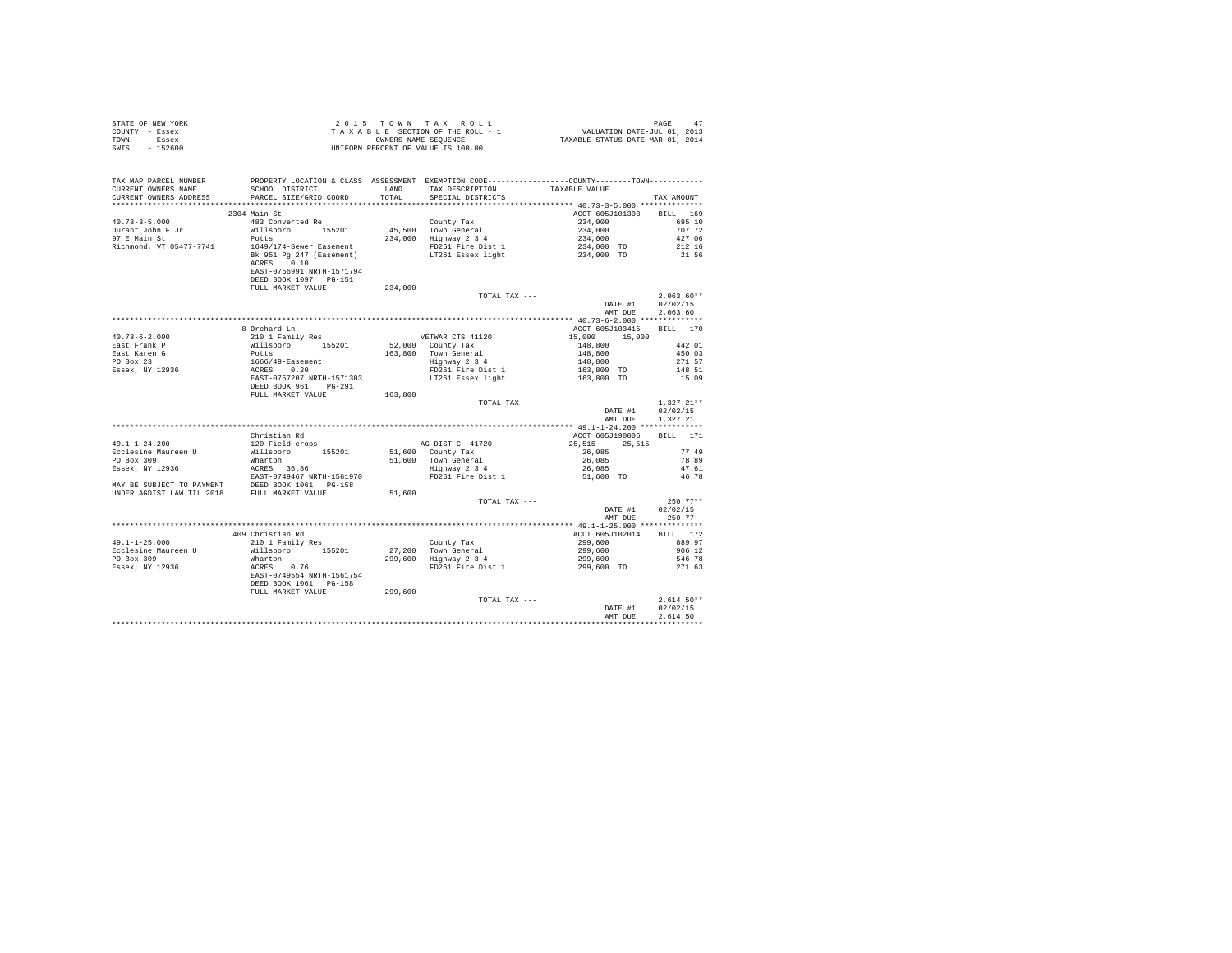| STATE OF NEW YORK<br>COUNTY - Essex<br>TOWN - Essex<br>SWIS - 152600                                                                                                                                                                                                                                                                             | TAXABLE SECTION OF ALL<br>ONNERS NAME SEQUENCE<br>UNIFORM PERCENT OF VALUE IS 100.00 |         |                                                                                                                                                                                                    |                                      |                            |
|--------------------------------------------------------------------------------------------------------------------------------------------------------------------------------------------------------------------------------------------------------------------------------------------------------------------------------------------------|--------------------------------------------------------------------------------------|---------|----------------------------------------------------------------------------------------------------------------------------------------------------------------------------------------------------|--------------------------------------|----------------------------|
| TAX MAP PARCEL NUMBER<br>CURRENT OWNERS NAME<br>CURRENT OWNERS ADDRESS                                                                                                                                                                                                                                                                           | PARCEL SIZE/GRID COORD TOTAL SPECIAL DISTRICTS                                       |         | PROPERTY LOCATION & CLASS ASSESSMENT EXEMPTION CODE---------------COUNTY-------TOWN---------<br>SCHOOL DISTRICT                        LAND         TAX DESCRIPTION                  TAXABLE VALUE |                                      | TAX AMOUNT                 |
|                                                                                                                                                                                                                                                                                                                                                  | Leaning Rd                                                                           |         |                                                                                                                                                                                                    | ACCT 605J101202 BILL 173             |                            |
|                                                                                                                                                                                                                                                                                                                                                  |                                                                                      |         |                                                                                                                                                                                                    |                                      | 74.86                      |
|                                                                                                                                                                                                                                                                                                                                                  |                                                                                      |         |                                                                                                                                                                                                    |                                      | 76.22                      |
|                                                                                                                                                                                                                                                                                                                                                  |                                                                                      |         |                                                                                                                                                                                                    |                                      | 45.99                      |
|                                                                                                                                                                                                                                                                                                                                                  |                                                                                      |         |                                                                                                                                                                                                    |                                      | 22.85                      |
|                                                                                                                                                                                                                                                                                                                                                  | DEED BOOK 1527 PG-100                                                                |         |                                                                                                                                                                                                    |                                      |                            |
|                                                                                                                                                                                                                                                                                                                                                  | FULL MARKET VALUE                                                                    | 25,200  |                                                                                                                                                                                                    |                                      |                            |
|                                                                                                                                                                                                                                                                                                                                                  |                                                                                      |         | TOTAL TAX ---                                                                                                                                                                                      |                                      | $219.92**$                 |
|                                                                                                                                                                                                                                                                                                                                                  |                                                                                      |         |                                                                                                                                                                                                    | DATE #1<br>AMT DUE 219.92            | 02/02/15                   |
|                                                                                                                                                                                                                                                                                                                                                  |                                                                                      |         |                                                                                                                                                                                                    |                                      |                            |
|                                                                                                                                                                                                                                                                                                                                                  |                                                                                      |         |                                                                                                                                                                                                    |                                      |                            |
|                                                                                                                                                                                                                                                                                                                                                  |                                                                                      |         |                                                                                                                                                                                                    |                                      |                            |
|                                                                                                                                                                                                                                                                                                                                                  |                                                                                      |         |                                                                                                                                                                                                    |                                      |                            |
|                                                                                                                                                                                                                                                                                                                                                  |                                                                                      |         |                                                                                                                                                                                                    |                                      |                            |
|                                                                                                                                                                                                                                                                                                                                                  |                                                                                      |         |                                                                                                                                                                                                    |                                      |                            |
|                                                                                                                                                                                                                                                                                                                                                  |                                                                                      |         |                                                                                                                                                                                                    |                                      |                            |
|                                                                                                                                                                                                                                                                                                                                                  | FULL MARKET VALUE                                                                    | 39,500  |                                                                                                                                                                                                    |                                      |                            |
|                                                                                                                                                                                                                                                                                                                                                  |                                                                                      |         | TOTAL TAX ---                                                                                                                                                                                      | DATE #1 02/02/15<br>AMT DUE 351.84   | $351.84**$                 |
|                                                                                                                                                                                                                                                                                                                                                  |                                                                                      |         |                                                                                                                                                                                                    |                                      |                            |
|                                                                                                                                                                                                                                                                                                                                                  |                                                                                      |         |                                                                                                                                                                                                    |                                      |                            |
|                                                                                                                                                                                                                                                                                                                                                  |                                                                                      |         |                                                                                                                                                                                                    |                                      |                            |
|                                                                                                                                                                                                                                                                                                                                                  |                                                                                      |         |                                                                                                                                                                                                    |                                      |                            |
|                                                                                                                                                                                                                                                                                                                                                  |                                                                                      |         |                                                                                                                                                                                                    |                                      |                            |
|                                                                                                                                                                                                                                                                                                                                                  |                                                                                      |         |                                                                                                                                                                                                    |                                      |                            |
|                                                                                                                                                                                                                                                                                                                                                  | EAST-0732848 NRTH-1562905                                                            |         |                                                                                                                                                                                                    |                                      |                            |
|                                                                                                                                                                                                                                                                                                                                                  | DEED BOOK 1619 PG-231                                                                |         |                                                                                                                                                                                                    |                                      |                            |
|                                                                                                                                                                                                                                                                                                                                                  | FULL MARKET VALUE                                                                    | 139,500 |                                                                                                                                                                                                    |                                      |                            |
|                                                                                                                                                                                                                                                                                                                                                  |                                                                                      |         | TOTAL TAX $---$                                                                                                                                                                                    |                                      | $1.242.57**$               |
|                                                                                                                                                                                                                                                                                                                                                  |                                                                                      |         |                                                                                                                                                                                                    | DATE #1 02/02/15<br>AMT DUE 1,242.57 |                            |
|                                                                                                                                                                                                                                                                                                                                                  |                                                                                      |         |                                                                                                                                                                                                    |                                      |                            |
|                                                                                                                                                                                                                                                                                                                                                  |                                                                                      |         |                                                                                                                                                                                                    |                                      |                            |
|                                                                                                                                                                                                                                                                                                                                                  |                                                                                      |         |                                                                                                                                                                                                    |                                      |                            |
|                                                                                                                                                                                                                                                                                                                                                  |                                                                                      |         |                                                                                                                                                                                                    |                                      |                            |
|                                                                                                                                                                                                                                                                                                                                                  |                                                                                      |         |                                                                                                                                                                                                    |                                      |                            |
|                                                                                                                                                                                                                                                                                                                                                  |                                                                                      |         |                                                                                                                                                                                                    |                                      |                            |
| $\begin{tabular}{lcccc} \texttt{48.2--1-12.100} & \texttt{ccook Rd} & \texttt{Cook Rd} & \texttt{County Tax} & \texttt{148.2--1-12.100} & \texttt{149.2--1-12.100} & \texttt{149.2--1-12.100} & \texttt{149.2--1-12.100} & \texttt{149.2--1-12.100} & \texttt{140.2--1-12.100} & \texttt{140.2--1-12.100} & \texttt{140.2--1-12.100} & \texttt{$ |                                                                                      |         |                                                                                                                                                                                                    |                                      |                            |
|                                                                                                                                                                                                                                                                                                                                                  | DEED BOOK 1266 PG-205                                                                |         |                                                                                                                                                                                                    |                                      |                            |
|                                                                                                                                                                                                                                                                                                                                                  | FULL MARKET VALUE                                                                    | 38,900  |                                                                                                                                                                                                    |                                      |                            |
|                                                                                                                                                                                                                                                                                                                                                  |                                                                                      |         | TOTAL TAX ---                                                                                                                                                                                      |                                      | $346.49**$                 |
|                                                                                                                                                                                                                                                                                                                                                  |                                                                                      |         |                                                                                                                                                                                                    |                                      | DATE #1 02/02/15<br>346.49 |
|                                                                                                                                                                                                                                                                                                                                                  |                                                                                      |         |                                                                                                                                                                                                    | AMT DUE                              |                            |
|                                                                                                                                                                                                                                                                                                                                                  |                                                                                      |         |                                                                                                                                                                                                    |                                      |                            |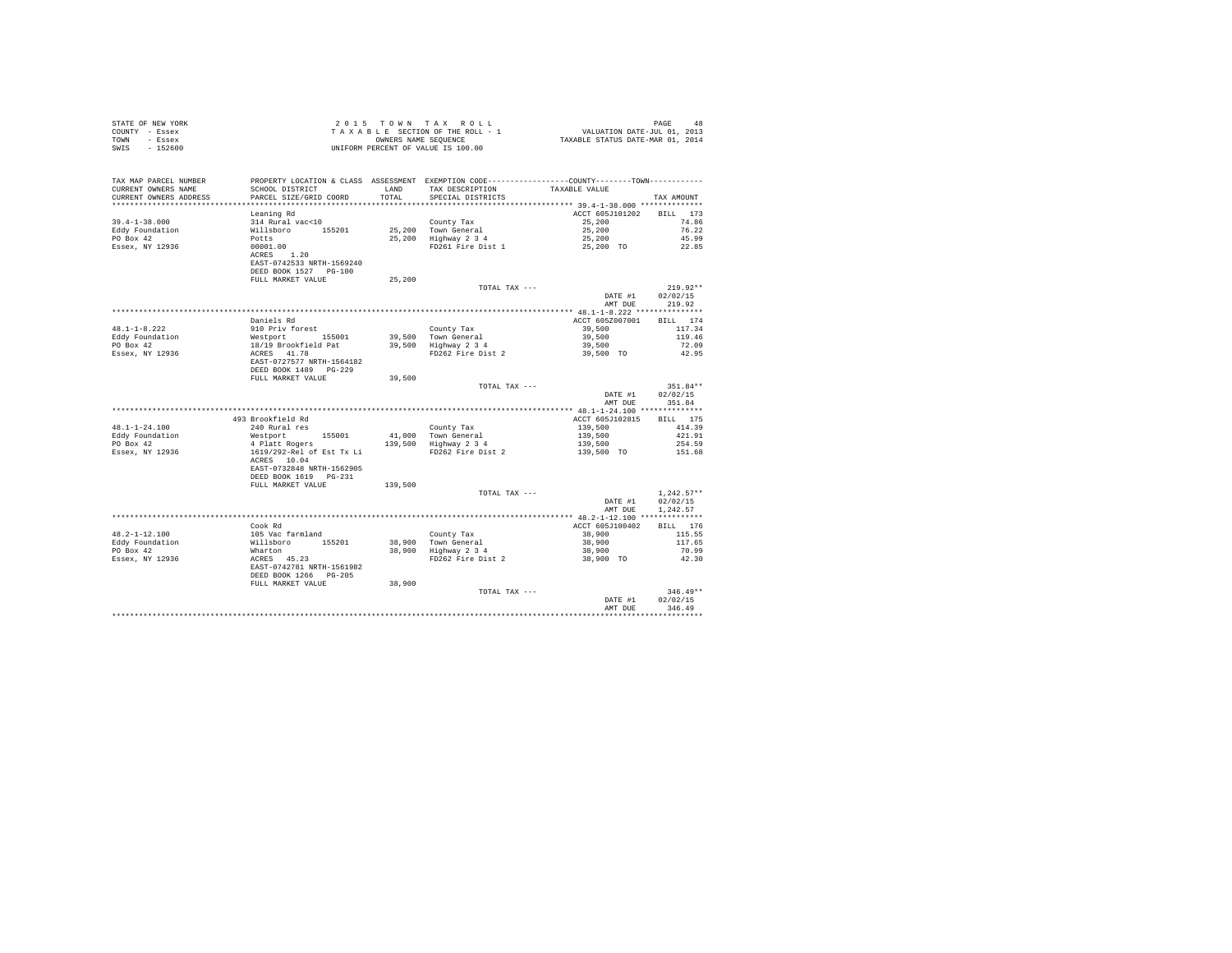| COUNTY - Essex<br>TOWN - Essex<br>SWIS - 152600                                                                           | OWNERS NAME SEQUANCE                                                                                                                                                                                       |         | T A X A B L E SECTION OF THE ROLL - 1<br>CONBERS NAME SEQUENCE<br>TAXABLE STATUS DATE-MAR 01, 2014 |                                                                                  |                            |
|---------------------------------------------------------------------------------------------------------------------------|------------------------------------------------------------------------------------------------------------------------------------------------------------------------------------------------------------|---------|----------------------------------------------------------------------------------------------------|----------------------------------------------------------------------------------|----------------------------|
| TAX MAP PARCEL NUMBER                                                                                                     |                                                                                                                                                                                                            |         | PROPERTY LOCATION & CLASS ASSESSMENT EXEMPTION CODE----------------COUNTY--------TOWN----------    |                                                                                  |                            |
| CURRENT OWNERS NAME<br>CURRENT OWNERS ADDRESS                                                                             | PARCEL SIZE/GRID COORD                                                                                                                                                                                     | TOTAL   |                                                                                                    |                                                                                  | TAX AMOUNT                 |
|                                                                                                                           |                                                                                                                                                                                                            |         |                                                                                                    |                                                                                  |                            |
|                                                                                                                           | Cook Rd                                                                                                                                                                                                    |         |                                                                                                    | ACCT 605J100401 BILL 177                                                         |                            |
|                                                                                                                           |                                                                                                                                                                                                            |         |                                                                                                    | 19,900 59.11                                                                     |                            |
|                                                                                                                           |                                                                                                                                                                                                            |         |                                                                                                    |                                                                                  | 60.19                      |
|                                                                                                                           |                                                                                                                                                                                                            |         |                                                                                                    |                                                                                  | 36.32                      |
|                                                                                                                           |                                                                                                                                                                                                            |         |                                                                                                    |                                                                                  | 21.64                      |
|                                                                                                                           |                                                                                                                                                                                                            |         |                                                                                                    |                                                                                  |                            |
|                                                                                                                           |                                                                                                                                                                                                            |         |                                                                                                    |                                                                                  |                            |
|                                                                                                                           | DEED BOOK 1266 PG-205                                                                                                                                                                                      |         |                                                                                                    |                                                                                  |                            |
|                                                                                                                           | FULL MARKET VALUE                                                                                                                                                                                          | 19,900  |                                                                                                    |                                                                                  |                            |
|                                                                                                                           |                                                                                                                                                                                                            |         | TOTAL TAX ---                                                                                      | DATE #1                                                                          | $177.26**$                 |
|                                                                                                                           |                                                                                                                                                                                                            |         |                                                                                                    |                                                                                  | 02/02/15<br>AMT DUE 177.26 |
|                                                                                                                           |                                                                                                                                                                                                            |         |                                                                                                    |                                                                                  |                            |
|                                                                                                                           | 2208 Jersey St                                                                                                                                                                                             |         |                                                                                                    | ACCT 605J100508                                                                  | BILL 178                   |
| $39.4 - 1 - 42.000$                                                                                                       |                                                                                                                                                                                                            |         |                                                                                                    |                                                                                  |                            |
| Ehrhart Laura J                                                                                                           |                                                                                                                                                                                                            |         |                                                                                                    |                                                                                  |                            |
| 2208 Jersey St                                                                                                            |                                                                                                                                                                                                            |         |                                                                                                    |                                                                                  |                            |
| Essex, NY 12936                                                                                                           |                                                                                                                                                                                                            |         |                                                                                                    |                                                                                  |                            |
|                                                                                                                           | x (210 1 Family Res)<br>210 1 Family Res<br>Williaboro 155201<br>Hicks<br>2002.00<br>2002.00<br>2002.00<br>2002.00<br>2002.00<br>2003.00<br>2003.00<br>2003.00<br>2003.00<br>2003.00<br>2003.00<br>2003.00 |         |                                                                                                    |                                                                                  |                            |
|                                                                                                                           |                                                                                                                                                                                                            |         |                                                                                                    |                                                                                  |                            |
|                                                                                                                           | DEED BOOK 1738    PG-130                                                                                                                                                                                   |         |                                                                                                    |                                                                                  |                            |
|                                                                                                                           | FULL MARKET VALUE                                                                                                                                                                                          | 215,700 |                                                                                                    |                                                                                  |                            |
|                                                                                                                           |                                                                                                                                                                                                            |         | TOTAL TAX ---                                                                                      | DATE #1 02/02/15                                                                 | $1.921.31**$               |
|                                                                                                                           |                                                                                                                                                                                                            |         |                                                                                                    | AMT DUE                                                                          | 1,921,31                   |
|                                                                                                                           |                                                                                                                                                                                                            |         |                                                                                                    |                                                                                  |                            |
|                                                                                                                           | 4 Tuttle Way<br>260 Seasonal res<br>Willsboro<br>Willsboro<br>Marton<br>ACRES<br>1.10<br>EAST-0756971 NRTH-1563820                                                                                         |         |                                                                                                    | ACCT 605J103508                                                                  | BILL 179                   |
| $49.7 - 3 - 1.000$                                                                                                        |                                                                                                                                                                                                            |         |                                                                                                    |                                                                                  | 427.16                     |
|                                                                                                                           |                                                                                                                                                                                                            |         |                                                                                                    |                                                                                  | 434.91                     |
|                                                                                                                           |                                                                                                                                                                                                            |         |                                                                                                    |                                                                                  | 262.44                     |
| Ellis Barry R<br>3400 Seven Lakes W<br>West End, NC 27376                                                                 |                                                                                                                                                                                                            |         |                                                                                                    |                                                                                  | 130.38                     |
|                                                                                                                           |                                                                                                                                                                                                            |         |                                                                                                    |                                                                                  |                            |
|                                                                                                                           | DEED BOOK 626 PG-035                                                                                                                                                                                       |         |                                                                                                    |                                                                                  |                            |
|                                                                                                                           | FULL MARKET VALUE                                                                                                                                                                                          | 143,800 |                                                                                                    |                                                                                  |                            |
|                                                                                                                           |                                                                                                                                                                                                            |         | TOTAL TAX ---                                                                                      | DATE #1 02/02/15                                                                 | $1,254.89**$               |
|                                                                                                                           |                                                                                                                                                                                                            |         |                                                                                                    | AMT DUE                                                                          | 1,254.89                   |
|                                                                                                                           |                                                                                                                                                                                                            |         |                                                                                                    |                                                                                  |                            |
|                                                                                                                           | 2488 NYS Route 22                                                                                                                                                                                          |         |                                                                                                    | ACCT 605J101601                                                                  | BILL 180                   |
| $40.3 - 3 - 10.002$                                                                                                       | 484 1 use sm bld                                                                                                                                                                                           |         |                                                                                                    |                                                                                  | 671.34                     |
|                                                                                                                           |                                                                                                                                                                                                            |         |                                                                                                    |                                                                                  | 683.52                     |
| Esposito Joseph A Willsboro 155201<br>144 Main St Potts 2.90<br>Madison, NJ 07940 ACRES 2.90<br>EAST-0750535 NRTH-1570792 |                                                                                                                                                                                                            |         | County Tax<br>63,000 Town General<br>226,000 Highway 2 3 4<br>FD261 Fire Dist 1                    | $226,000$<br>$226,000$<br>$226,000$<br>$226,000$<br>$226,000$ TO<br>$226,000$ TO | 412.46                     |
|                                                                                                                           |                                                                                                                                                                                                            |         |                                                                                                    |                                                                                  | 204.90                     |
|                                                                                                                           |                                                                                                                                                                                                            |         | LT261 Essex light                                                                                  |                                                                                  | 20.82                      |
|                                                                                                                           | DEED BOOK 1587 PG-185<br>FULL MARKET VALUE 226,000                                                                                                                                                         |         |                                                                                                    |                                                                                  |                            |
|                                                                                                                           |                                                                                                                                                                                                            |         | TOTAL TAX ---                                                                                      |                                                                                  | $1.993.04**$               |
|                                                                                                                           |                                                                                                                                                                                                            |         |                                                                                                    | DATE #1                                                                          | 02/02/15                   |
|                                                                                                                           |                                                                                                                                                                                                            |         |                                                                                                    | AMT DUE                                                                          | 1,993.04                   |
|                                                                                                                           |                                                                                                                                                                                                            |         |                                                                                                    |                                                                                  |                            |

STATE OF NEW YORK 2 0 1 5 T O W N T A X R O L L PAGE 49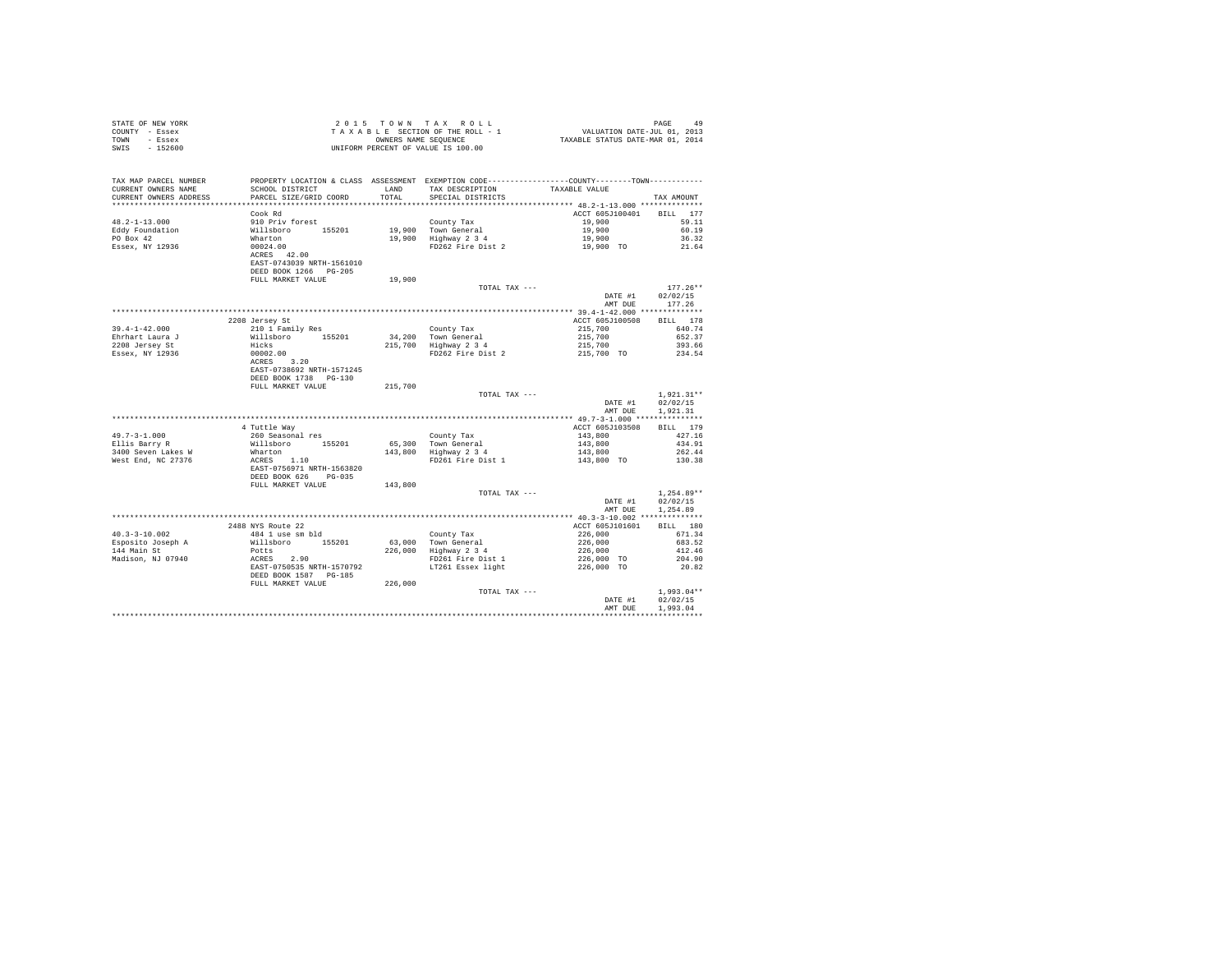| STATE OF NEW YORK | 2015 TOWN TAX ROLL                 | 50<br>PAGE                       |
|-------------------|------------------------------------|----------------------------------|
| COUNTY - Essex    | TAXABLE SECTION OF THE ROLL - 1    | VALUATION DATE-JUL 01, 2013      |
| TOWN<br>- Essex   | OWNERS NAME SEOUENCE               | TAXABLE STATUS DATE-MAR 01, 2014 |
| $-152600$<br>SWIS | UNIFORM PERCENT OF VALUE IS 100.00 |                                  |

| TAX MAP PARCEL NUMBER<br>CURRENT OWNERS NAME | SCHOOL DISTRICT                        | LAND    | PROPERTY LOCATION & CLASS ASSESSMENT EXEMPTION CODE----------------COUNTY--------TOWN----------<br>TAX DESCRIPTION | TAXABLE VALUE     |              |
|----------------------------------------------|----------------------------------------|---------|--------------------------------------------------------------------------------------------------------------------|-------------------|--------------|
| CURRENT OWNERS ADDRESS                       | PARCEL SIZE/GRID COORD                 | TOTAL.  | SPECIAL DISTRICTS                                                                                                  |                   | TAX AMOUNT   |
|                                              | 449 Angier Hill Rd                     |         |                                                                                                                    | ACCT 605J100804   | BILL 181     |
| $57.2 - 6 - 3.000$                           | 240 Rural res                          |         | AG DIST C 41720                                                                                                    | 43,989 43,989     |              |
| Esposito Patrick A                           | Willsboro<br>155201 154,800 County Tax |         |                                                                                                                    | 419,311           | 1,245.57     |
| c/o Evelyn Malackov                          | Judd                                   |         | 463,300 Town General                                                                                               | 419,311           | 1,268.18     |
| 47 Red Rd                                    | ACRES 93.80                            |         | Highway 2 3 4                                                                                                      | 419,311           | 765.26       |
| Chatham, NJ 07928-2727                       | EAST-0740767 NRTH-1549589              |         | FD262 Fire Dist 2                                                                                                  | 463,300 TO 503.77 |              |
|                                              | DEED BOOK 1565 PG-236                  |         | LT262 Whallonsburg light 463,300 TO 116.05                                                                         |                   |              |
| MAY BE SUBJECT TO PAYMENT FULL MARKET VALUE  |                                        | 463,300 |                                                                                                                    |                   |              |
| UNDER AGDIST LAW TIL 2018                    |                                        |         |                                                                                                                    |                   |              |
|                                              |                                        |         | TOTAL TAX ---                                                                                                      |                   | $3.898.83**$ |
|                                              |                                        |         |                                                                                                                    | DATE #1           | 02/02/15     |
|                                              |                                        |         |                                                                                                                    | AMT DUE           | 3,898.83     |
|                                              |                                        |         |                                                                                                                    |                   |              |
|                                              | Angier Hill Rd                         |         |                                                                                                                    | ACCT 605J100808   | BILL 182     |
| $58.1 - 2 - 3.000$                           | 105 Vac farmland                       |         | AG DIST C 41720                                                                                                    | 99,043 99,043     |              |
| Esposito Patrick A                           | 155201<br>Willsboro                    |         | 173,600 County Tax                                                                                                 | 74.557            | 221.47       |
| c/o Evelyn Malackov                          | Judd                                   |         | 173,600 Town General                                                                                               | 74.557            | 225.49       |
| 47 Red Rd                                    | ACRES 144.70                           |         | Highway 2 3 4                                                                                                      | 74,557            | 136.07       |
| Chatham, NJ 07928-2727                       | EAST-0744511 NRTH-1550874              |         | FD262 Fire Dist 2 173.600 TO                                                                                       |                   | 188.76       |
|                                              | DEED BOOK 1565 PG-236                  |         | LT262 Whallonsburg light 173,600 TO                                                                                |                   | 43.48        |
| MAY BE SUBJECT TO PAYMENT                    | FULL MARKET VALUE                      | 173,600 |                                                                                                                    |                   |              |
| UNDER AGDIST LAW TIL 2018                    |                                        |         |                                                                                                                    |                   |              |
|                                              |                                        |         | TOTAL TAX ---                                                                                                      |                   | $815.27**$   |
|                                              |                                        |         |                                                                                                                    | DATE #1           | 02/02/15     |
|                                              |                                        |         |                                                                                                                    | AMT DUE           | 815.27       |
|                                              |                                        |         |                                                                                                                    |                   |              |
|                                              | 2297 Main St                           |         |                                                                                                                    | ACCT 605J101801   | BILL 183     |
| $40.73 - 2 - 12.000$                         | 418 Inn/lodge                          |         | County Tax                                                                                                         | 599,100           | 1,779.64     |
| Essex Adirondack Coast LLC Willsboro 155201  |                                        |         | 68.500 Town General                                                                                                | 599,100           | 1,811.93     |
| 2237 Main St                                 | Potts                                  |         | 599,100 Highway 2 3 4                                                                                              | 599,100           | 1,093.39     |
| PO Box 245                                   | 1358/323 Covenant                      |         | FD261 Fire Dist 1                                                                                                  | 599,100 TO        | 543.18       |
| Essex, NY 12936                              | 1663/211-Easement                      |         | LT261 Essex light                                                                                                  | 599,100 TO        | 55.19        |
|                                              | ACRES<br>0.40                          |         |                                                                                                                    |                   |              |
|                                              | EAST-0756848 NRTH-1571650              |         |                                                                                                                    |                   |              |
|                                              | DEED BOOK 1648 PG-14                   |         |                                                                                                                    |                   |              |
|                                              | FULL MARKET VALUE                      | 599,100 |                                                                                                                    |                   |              |
|                                              |                                        |         | TOTAL TAX ---                                                                                                      |                   | $5.283.33**$ |
|                                              |                                        |         |                                                                                                                    | DATE #1           | 02/02/15     |
|                                              |                                        |         |                                                                                                                    | AMT DUE           | 5.283.33     |
|                                              |                                        |         |                                                                                                                    |                   |              |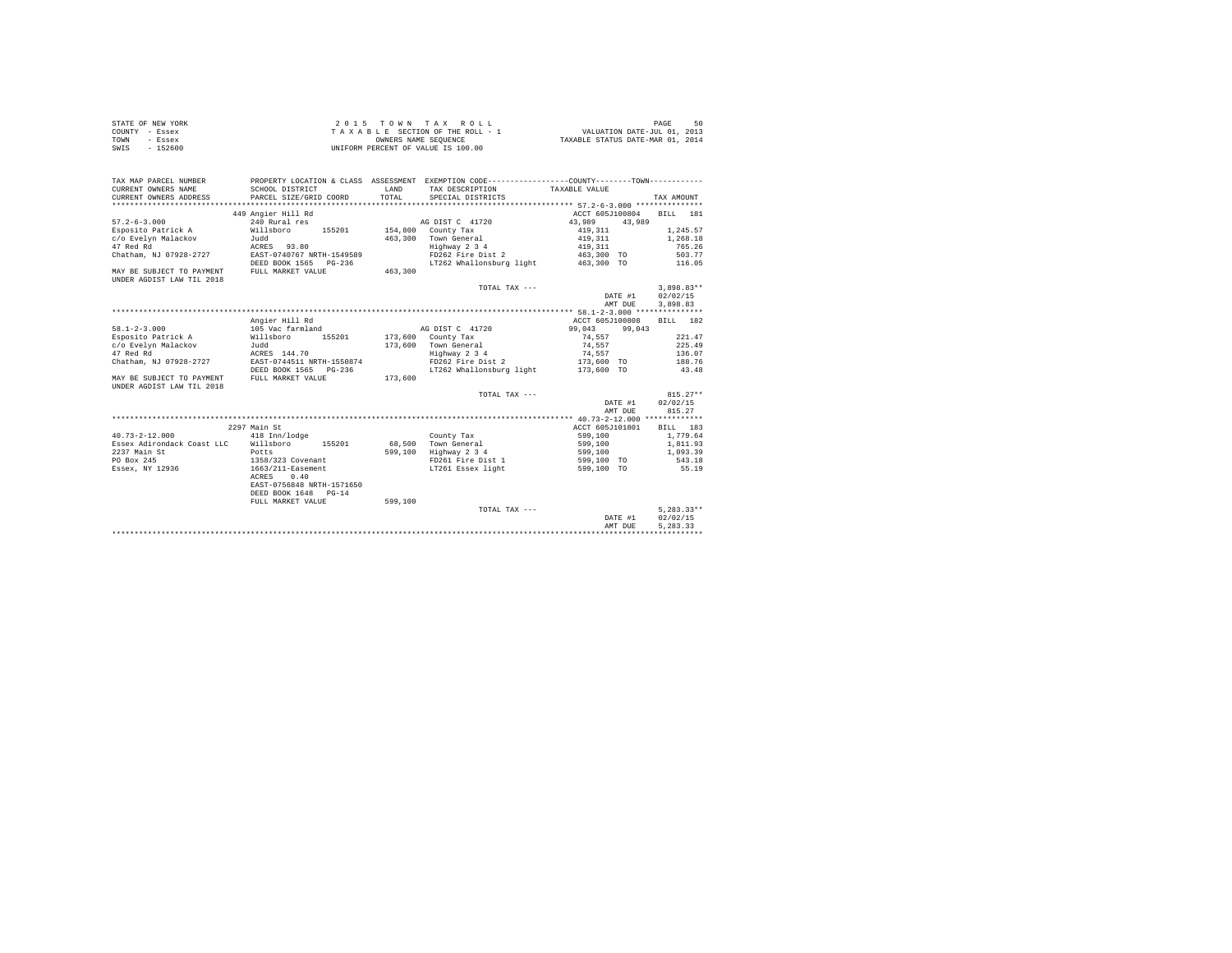| STATE OF NEW YORK | 2015 TOWN TAX ROLL                 | 51<br>PAGE                       |
|-------------------|------------------------------------|----------------------------------|
| COUNTY - Essex    | TAXABLE SECTION OF THE ROLL - 1    | VALUATION DATE-JUL 01, 2013      |
| TOWN<br>- Essex   | OWNERS NAME SEOUENCE               | TAXABLE STATUS DATE-MAR 01, 2014 |
| SWIS<br>$-152600$ | UNIFORM PERCENT OF VALUE IS 100.00 |                                  |

| 2314 Main St<br>ACCT 605J104205 BILL 184<br>$40.65 - 3 - 7.000$<br>483 Converted Re - WTRFNT<br>241,000<br>715.90<br>County Tax<br>Willsboro<br>165.900 Town General<br>241,000<br>728.89<br>Essex and Main LLC<br>155201<br>PO Box 202<br>241,000 Highway 2 3 4<br>439.84<br>Potts Hicks<br>1666/53-Easement<br>241,000<br>241,000 TO<br>218.50<br>FD261 Fire Dist 1<br>Essex, NY 12936<br>0.21<br>ACRES<br>EAST-0756993 NRTH-1572020<br>DEED BOOK 1644 PG-72<br>241,000<br>FULL MARKET VALUE<br>$2.125.33**$<br>TOTAL TAX ---<br>DATE #1<br>02/02/15<br>2,125.33<br>AMT DUE<br>Cook Rd<br>ACCT 605K105012<br>BILL 185<br>$\cap$<br>942 Co. reforest<br>CNTY REFOR 33302<br>123,600<br>Willsboro<br>155201 123,600 County Tax<br>0.00<br>0.00<br>123,600<br>County Reforestation Prop Parker Farm<br>Elizabethtown, NY 12932 Bk-No Pg-Ref<br>123,600 Town General<br>373.82<br>Highway 2 3 4<br>225.58<br>123,600<br>FD262 Fire Dist 2<br>123,600 TO<br>134.40<br>ACRES 150.00<br>EAST-0737229 NRTH-1561096<br>DEED BOOK 200<br>$PG-30$<br>123,600<br>FULL MARKET VALUE<br>733.80**<br>TOTAL TAX ---<br>DATE #1 02/02/15<br>733.80<br>AMT DUE<br>2857 Essex Rd<br>ACCT 605J103203<br>BILL 186<br>$40.3 - 2 - 8.111$<br>485 >luse sm bld<br>229,700<br>682.33<br>County Tax<br>694.71<br>229,700<br>2750 Moore Ave<br>Hicks<br>229,700 Highway 2 3 4<br>229,700<br>419.21<br>208.26<br>Fullerton, CA 92833<br>ACRES 1.33<br>FD261 Fire Dist 1<br>229,700 TO<br>EAST-0757225 NRTH-1574633<br>LT261 Essex light<br>229,700 TO<br>21.16<br>DEED BOOK 1702 PG-185<br>63.19<br>WB261 Water B&I<br>229,700 TO C<br>229,700<br>FULL MARKET VALUE<br>$2.088.86**$<br>TOTAL TAX ---<br>DATE #1<br>02/02/15<br>AMT DUE<br>2,088.86 | TAX MAP PARCEL NUMBER<br>CURRENT OWNERS NAME<br>CURRENT OWNERS ADDRESS<br>************************* | PROPERTY LOCATION & CLASS ASSESSMENT EXEMPTION CODE---------------COUNTY-------TOWN----------<br>SCHOOL DISTRICT<br>PARCEL SIZE/GRID COORD | LAND<br>TOTAL | TAX DESCRIPTION TAXABLE VALUE<br>SPECIAL DISTRICTS | TAX AMOUNT |
|--------------------------------------------------------------------------------------------------------------------------------------------------------------------------------------------------------------------------------------------------------------------------------------------------------------------------------------------------------------------------------------------------------------------------------------------------------------------------------------------------------------------------------------------------------------------------------------------------------------------------------------------------------------------------------------------------------------------------------------------------------------------------------------------------------------------------------------------------------------------------------------------------------------------------------------------------------------------------------------------------------------------------------------------------------------------------------------------------------------------------------------------------------------------------------------------------------------------------------------------------------------------------------------------------------------------------------------------------------------------------------------------------------------------------------------------------------------------------------------------------------------------------------------------------------------------------------------------------------------------------------------------------------------------------------------------------------------------------|-----------------------------------------------------------------------------------------------------|--------------------------------------------------------------------------------------------------------------------------------------------|---------------|----------------------------------------------------|------------|
|                                                                                                                                                                                                                                                                                                                                                                                                                                                                                                                                                                                                                                                                                                                                                                                                                                                                                                                                                                                                                                                                                                                                                                                                                                                                                                                                                                                                                                                                                                                                                                                                                                                                                                                          |                                                                                                     |                                                                                                                                            |               |                                                    |            |
|                                                                                                                                                                                                                                                                                                                                                                                                                                                                                                                                                                                                                                                                                                                                                                                                                                                                                                                                                                                                                                                                                                                                                                                                                                                                                                                                                                                                                                                                                                                                                                                                                                                                                                                          |                                                                                                     |                                                                                                                                            |               |                                                    |            |
|                                                                                                                                                                                                                                                                                                                                                                                                                                                                                                                                                                                                                                                                                                                                                                                                                                                                                                                                                                                                                                                                                                                                                                                                                                                                                                                                                                                                                                                                                                                                                                                                                                                                                                                          |                                                                                                     |                                                                                                                                            |               |                                                    |            |
|                                                                                                                                                                                                                                                                                                                                                                                                                                                                                                                                                                                                                                                                                                                                                                                                                                                                                                                                                                                                                                                                                                                                                                                                                                                                                                                                                                                                                                                                                                                                                                                                                                                                                                                          |                                                                                                     |                                                                                                                                            |               |                                                    |            |
|                                                                                                                                                                                                                                                                                                                                                                                                                                                                                                                                                                                                                                                                                                                                                                                                                                                                                                                                                                                                                                                                                                                                                                                                                                                                                                                                                                                                                                                                                                                                                                                                                                                                                                                          |                                                                                                     |                                                                                                                                            |               |                                                    |            |
|                                                                                                                                                                                                                                                                                                                                                                                                                                                                                                                                                                                                                                                                                                                                                                                                                                                                                                                                                                                                                                                                                                                                                                                                                                                                                                                                                                                                                                                                                                                                                                                                                                                                                                                          |                                                                                                     |                                                                                                                                            |               |                                                    |            |
|                                                                                                                                                                                                                                                                                                                                                                                                                                                                                                                                                                                                                                                                                                                                                                                                                                                                                                                                                                                                                                                                                                                                                                                                                                                                                                                                                                                                                                                                                                                                                                                                                                                                                                                          |                                                                                                     |                                                                                                                                            |               |                                                    |            |
|                                                                                                                                                                                                                                                                                                                                                                                                                                                                                                                                                                                                                                                                                                                                                                                                                                                                                                                                                                                                                                                                                                                                                                                                                                                                                                                                                                                                                                                                                                                                                                                                                                                                                                                          |                                                                                                     |                                                                                                                                            |               |                                                    |            |
|                                                                                                                                                                                                                                                                                                                                                                                                                                                                                                                                                                                                                                                                                                                                                                                                                                                                                                                                                                                                                                                                                                                                                                                                                                                                                                                                                                                                                                                                                                                                                                                                                                                                                                                          |                                                                                                     |                                                                                                                                            |               |                                                    |            |
|                                                                                                                                                                                                                                                                                                                                                                                                                                                                                                                                                                                                                                                                                                                                                                                                                                                                                                                                                                                                                                                                                                                                                                                                                                                                                                                                                                                                                                                                                                                                                                                                                                                                                                                          |                                                                                                     |                                                                                                                                            |               |                                                    |            |
|                                                                                                                                                                                                                                                                                                                                                                                                                                                                                                                                                                                                                                                                                                                                                                                                                                                                                                                                                                                                                                                                                                                                                                                                                                                                                                                                                                                                                                                                                                                                                                                                                                                                                                                          |                                                                                                     |                                                                                                                                            |               |                                                    |            |
|                                                                                                                                                                                                                                                                                                                                                                                                                                                                                                                                                                                                                                                                                                                                                                                                                                                                                                                                                                                                                                                                                                                                                                                                                                                                                                                                                                                                                                                                                                                                                                                                                                                                                                                          |                                                                                                     |                                                                                                                                            |               |                                                    |            |
|                                                                                                                                                                                                                                                                                                                                                                                                                                                                                                                                                                                                                                                                                                                                                                                                                                                                                                                                                                                                                                                                                                                                                                                                                                                                                                                                                                                                                                                                                                                                                                                                                                                                                                                          |                                                                                                     |                                                                                                                                            |               |                                                    |            |
|                                                                                                                                                                                                                                                                                                                                                                                                                                                                                                                                                                                                                                                                                                                                                                                                                                                                                                                                                                                                                                                                                                                                                                                                                                                                                                                                                                                                                                                                                                                                                                                                                                                                                                                          |                                                                                                     |                                                                                                                                            |               |                                                    |            |
|                                                                                                                                                                                                                                                                                                                                                                                                                                                                                                                                                                                                                                                                                                                                                                                                                                                                                                                                                                                                                                                                                                                                                                                                                                                                                                                                                                                                                                                                                                                                                                                                                                                                                                                          | $48.2 - 1 - 19.000$                                                                                 |                                                                                                                                            |               |                                                    |            |
|                                                                                                                                                                                                                                                                                                                                                                                                                                                                                                                                                                                                                                                                                                                                                                                                                                                                                                                                                                                                                                                                                                                                                                                                                                                                                                                                                                                                                                                                                                                                                                                                                                                                                                                          | Essex County                                                                                        |                                                                                                                                            |               |                                                    |            |
|                                                                                                                                                                                                                                                                                                                                                                                                                                                                                                                                                                                                                                                                                                                                                                                                                                                                                                                                                                                                                                                                                                                                                                                                                                                                                                                                                                                                                                                                                                                                                                                                                                                                                                                          |                                                                                                     |                                                                                                                                            |               |                                                    |            |
|                                                                                                                                                                                                                                                                                                                                                                                                                                                                                                                                                                                                                                                                                                                                                                                                                                                                                                                                                                                                                                                                                                                                                                                                                                                                                                                                                                                                                                                                                                                                                                                                                                                                                                                          |                                                                                                     |                                                                                                                                            |               |                                                    |            |
|                                                                                                                                                                                                                                                                                                                                                                                                                                                                                                                                                                                                                                                                                                                                                                                                                                                                                                                                                                                                                                                                                                                                                                                                                                                                                                                                                                                                                                                                                                                                                                                                                                                                                                                          |                                                                                                     |                                                                                                                                            |               |                                                    |            |
|                                                                                                                                                                                                                                                                                                                                                                                                                                                                                                                                                                                                                                                                                                                                                                                                                                                                                                                                                                                                                                                                                                                                                                                                                                                                                                                                                                                                                                                                                                                                                                                                                                                                                                                          |                                                                                                     |                                                                                                                                            |               |                                                    |            |
|                                                                                                                                                                                                                                                                                                                                                                                                                                                                                                                                                                                                                                                                                                                                                                                                                                                                                                                                                                                                                                                                                                                                                                                                                                                                                                                                                                                                                                                                                                                                                                                                                                                                                                                          |                                                                                                     |                                                                                                                                            |               |                                                    |            |
|                                                                                                                                                                                                                                                                                                                                                                                                                                                                                                                                                                                                                                                                                                                                                                                                                                                                                                                                                                                                                                                                                                                                                                                                                                                                                                                                                                                                                                                                                                                                                                                                                                                                                                                          |                                                                                                     |                                                                                                                                            |               |                                                    |            |
|                                                                                                                                                                                                                                                                                                                                                                                                                                                                                                                                                                                                                                                                                                                                                                                                                                                                                                                                                                                                                                                                                                                                                                                                                                                                                                                                                                                                                                                                                                                                                                                                                                                                                                                          |                                                                                                     |                                                                                                                                            |               |                                                    |            |
|                                                                                                                                                                                                                                                                                                                                                                                                                                                                                                                                                                                                                                                                                                                                                                                                                                                                                                                                                                                                                                                                                                                                                                                                                                                                                                                                                                                                                                                                                                                                                                                                                                                                                                                          |                                                                                                     |                                                                                                                                            |               |                                                    |            |
|                                                                                                                                                                                                                                                                                                                                                                                                                                                                                                                                                                                                                                                                                                                                                                                                                                                                                                                                                                                                                                                                                                                                                                                                                                                                                                                                                                                                                                                                                                                                                                                                                                                                                                                          |                                                                                                     |                                                                                                                                            |               |                                                    |            |
|                                                                                                                                                                                                                                                                                                                                                                                                                                                                                                                                                                                                                                                                                                                                                                                                                                                                                                                                                                                                                                                                                                                                                                                                                                                                                                                                                                                                                                                                                                                                                                                                                                                                                                                          |                                                                                                     |                                                                                                                                            |               |                                                    |            |
|                                                                                                                                                                                                                                                                                                                                                                                                                                                                                                                                                                                                                                                                                                                                                                                                                                                                                                                                                                                                                                                                                                                                                                                                                                                                                                                                                                                                                                                                                                                                                                                                                                                                                                                          |                                                                                                     |                                                                                                                                            |               |                                                    |            |
|                                                                                                                                                                                                                                                                                                                                                                                                                                                                                                                                                                                                                                                                                                                                                                                                                                                                                                                                                                                                                                                                                                                                                                                                                                                                                                                                                                                                                                                                                                                                                                                                                                                                                                                          |                                                                                                     |                                                                                                                                            |               |                                                    |            |
|                                                                                                                                                                                                                                                                                                                                                                                                                                                                                                                                                                                                                                                                                                                                                                                                                                                                                                                                                                                                                                                                                                                                                                                                                                                                                                                                                                                                                                                                                                                                                                                                                                                                                                                          |                                                                                                     |                                                                                                                                            |               |                                                    |            |
|                                                                                                                                                                                                                                                                                                                                                                                                                                                                                                                                                                                                                                                                                                                                                                                                                                                                                                                                                                                                                                                                                                                                                                                                                                                                                                                                                                                                                                                                                                                                                                                                                                                                                                                          |                                                                                                     |                                                                                                                                            |               |                                                    |            |
|                                                                                                                                                                                                                                                                                                                                                                                                                                                                                                                                                                                                                                                                                                                                                                                                                                                                                                                                                                                                                                                                                                                                                                                                                                                                                                                                                                                                                                                                                                                                                                                                                                                                                                                          |                                                                                                     |                                                                                                                                            |               |                                                    |            |
|                                                                                                                                                                                                                                                                                                                                                                                                                                                                                                                                                                                                                                                                                                                                                                                                                                                                                                                                                                                                                                                                                                                                                                                                                                                                                                                                                                                                                                                                                                                                                                                                                                                                                                                          |                                                                                                     |                                                                                                                                            |               |                                                    |            |
|                                                                                                                                                                                                                                                                                                                                                                                                                                                                                                                                                                                                                                                                                                                                                                                                                                                                                                                                                                                                                                                                                                                                                                                                                                                                                                                                                                                                                                                                                                                                                                                                                                                                                                                          |                                                                                                     |                                                                                                                                            |               |                                                    |            |
|                                                                                                                                                                                                                                                                                                                                                                                                                                                                                                                                                                                                                                                                                                                                                                                                                                                                                                                                                                                                                                                                                                                                                                                                                                                                                                                                                                                                                                                                                                                                                                                                                                                                                                                          |                                                                                                     |                                                                                                                                            |               |                                                    |            |
|                                                                                                                                                                                                                                                                                                                                                                                                                                                                                                                                                                                                                                                                                                                                                                                                                                                                                                                                                                                                                                                                                                                                                                                                                                                                                                                                                                                                                                                                                                                                                                                                                                                                                                                          |                                                                                                     |                                                                                                                                            |               |                                                    |            |
|                                                                                                                                                                                                                                                                                                                                                                                                                                                                                                                                                                                                                                                                                                                                                                                                                                                                                                                                                                                                                                                                                                                                                                                                                                                                                                                                                                                                                                                                                                                                                                                                                                                                                                                          |                                                                                                     |                                                                                                                                            |               |                                                    |            |
|                                                                                                                                                                                                                                                                                                                                                                                                                                                                                                                                                                                                                                                                                                                                                                                                                                                                                                                                                                                                                                                                                                                                                                                                                                                                                                                                                                                                                                                                                                                                                                                                                                                                                                                          |                                                                                                     |                                                                                                                                            |               |                                                    |            |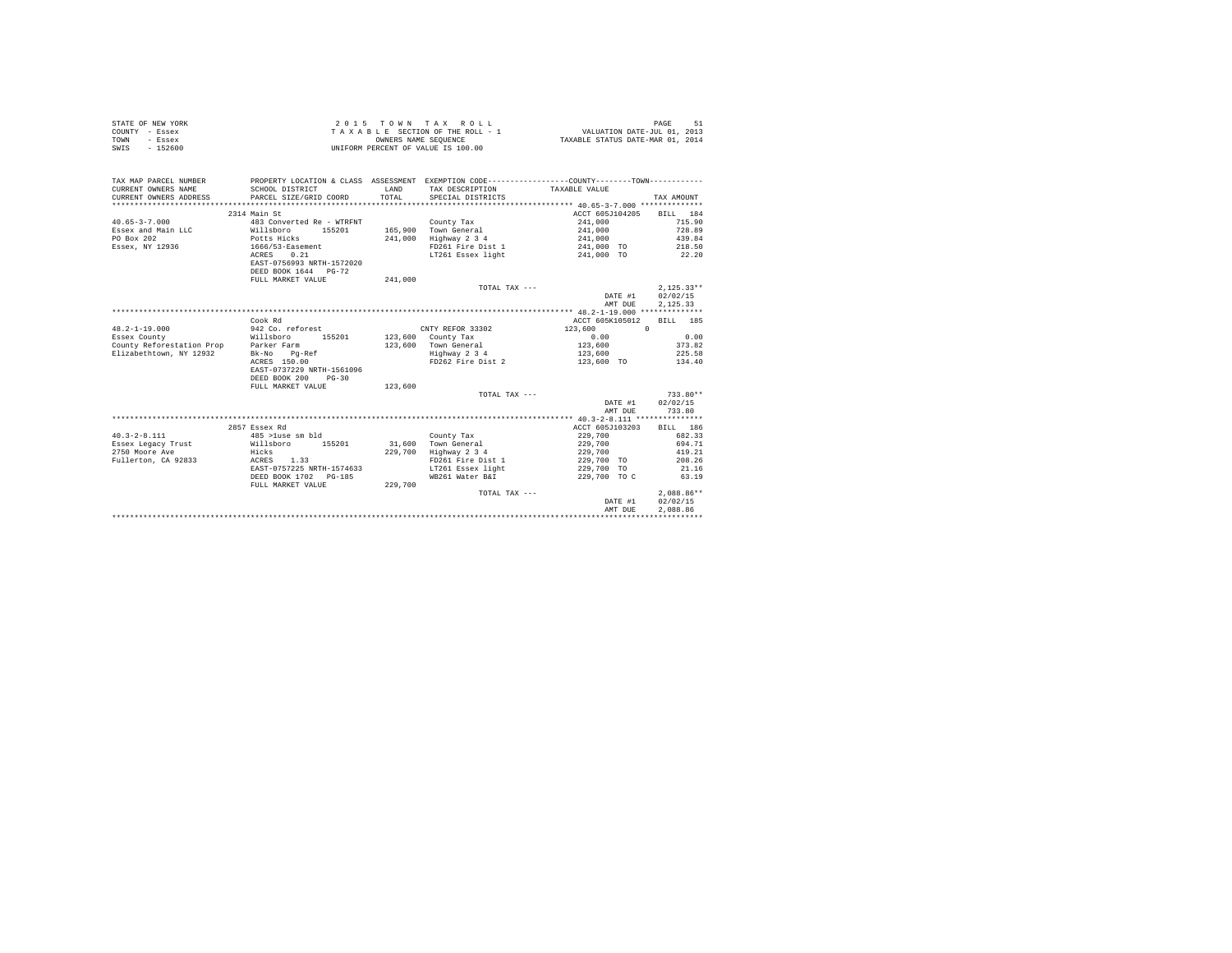|                | STATE OF NEW YORK | 2015 TOWN TAX ROLL                 | 52<br>PAGE                       |
|----------------|-------------------|------------------------------------|----------------------------------|
| COUNTY - Essex |                   | TAXABLE SECTION OF THE ROLL - 1    | VALUATION DATE-JUL 01, 2013      |
| TOWN           | - Essex           | OWNERS NAME SEOUENCE               | TAXABLE STATUS DATE-MAR 01, 2014 |
| SWIS           | $-152600$         | UNIFORM PERCENT OF VALUE IS 100.00 |                                  |

| TAX MAP PARCEL NUMBER<br>CURRENT OWNERS NAME | PROPERTY LOCATION & CLASS ASSESSMENT EXEMPTION CODE----------------COUNTY--------TOWN----------<br>SCHOOL DISTRICT                                                                                            |         | LAND TAX DESCRIPTION                                                                                                                                                                                                           | TAXABLE VALUE                                                  |                      |
|----------------------------------------------|---------------------------------------------------------------------------------------------------------------------------------------------------------------------------------------------------------------|---------|--------------------------------------------------------------------------------------------------------------------------------------------------------------------------------------------------------------------------------|----------------------------------------------------------------|----------------------|
| CURRENT OWNERS ADDRESS                       | PARCEL SIZE/GRID COORD                                                                                                                                                                                        | TOTAL   | SPECIAL DISTRICTS                                                                                                                                                                                                              |                                                                | TAX AMOUNT           |
|                                              | Essex Rd                                                                                                                                                                                                      |         |                                                                                                                                                                                                                                | ACCT 605J179007 BILL 187                                       |                      |
|                                              | 40.3-2-10.200<br>Essex Legacy Trust<br>C/O Preston Smead Trustee Hicks<br>2750 Moore Ave access 0.20<br>2750 Moore Ave access 0.20<br>Pullerton, CA 92833<br>EAST-0756616 NRTH-1572891<br>EED BOOK 1733 PG-89 |         | County Tax                                                                                                                                                                                                                     | 600                                                            | 1.78                 |
|                                              |                                                                                                                                                                                                               |         | County in the control of the space of the space of the space of the space of the space of the space of the space of the space of the space of the space of the space of the space of the space of the space of the space of th |                                                                | 1.81                 |
|                                              |                                                                                                                                                                                                               |         |                                                                                                                                                                                                                                |                                                                | 1.10                 |
|                                              |                                                                                                                                                                                                               |         |                                                                                                                                                                                                                                |                                                                | .54                  |
|                                              |                                                                                                                                                                                                               |         |                                                                                                                                                                                                                                | $600$<br>$600$<br>$600$ TO<br>$600$ TO<br>$600$ TO C           | .06                  |
|                                              |                                                                                                                                                                                                               |         | WB261 Water B&I                                                                                                                                                                                                                |                                                                | .17                  |
|                                              | FULL MARKET VALUE                                                                                                                                                                                             | 600     |                                                                                                                                                                                                                                |                                                                |                      |
|                                              |                                                                                                                                                                                                               |         | TOTAL TAX ---                                                                                                                                                                                                                  |                                                                | $5.46**$             |
|                                              |                                                                                                                                                                                                               |         |                                                                                                                                                                                                                                |                                                                | DATE #1 02/02/15     |
|                                              |                                                                                                                                                                                                               |         |                                                                                                                                                                                                                                | AMT DUE                                                        | 5.46                 |
|                                              |                                                                                                                                                                                                               |         |                                                                                                                                                                                                                                |                                                                |                      |
|                                              | 2775 Essex Rd                                                                                                                                                                                                 |         |                                                                                                                                                                                                                                | ACCT 605J103707 BILL 188                                       |                      |
| $40.65 - 1 - 4.000$                          | 210 1 Family Res - WTRFNT                                                                                                                                                                                     |         |                                                                                                                                                                                                                                | 850,000                                                        | 2.524.94             |
|                                              | Essex Legacy Trust<br>$c/o$ Preston Smead Trustee Hicks<br>$c/o$ Preston Smead Trustee Hicks                                                                                                                  |         | County Tax<br>323,000 Town General                                                                                                                                                                                             | $850,000$<br>$850,000$<br>$850,000$ TO<br>$850,000$ TO         | 2,570.76             |
|                                              |                                                                                                                                                                                                               |         | 850,000 Highway 2 3 4                                                                                                                                                                                                          |                                                                | 1,551.29             |
| 2750 Moore Ave                               | $00001.90$<br>ACRES                                                                                                                                                                                           |         | FD261 Fire Dist 1                                                                                                                                                                                                              |                                                                | 770.66               |
| Fullerton, CA 92833                          | 00001.90<br>ACRES 1.40<br>EAST-0756848 NRTH-1572837                                                                                                                                                           |         | LT261 Essex light                                                                                                                                                                                                              |                                                                | 78.31                |
|                                              |                                                                                                                                                                                                               |         | WB261 Water B&I                                                                                                                                                                                                                | 850,000 TO C                                                   | 233.82               |
|                                              | DEED BOOK 1733 PG-89                                                                                                                                                                                          |         |                                                                                                                                                                                                                                |                                                                |                      |
|                                              |                                                                                                                                                                                                               |         |                                                                                                                                                                                                                                |                                                                |                      |
|                                              | FULL MARKET VALUE                                                                                                                                                                                             | 850,000 | TOTAL TAX ---                                                                                                                                                                                                                  |                                                                | $7.729.78**$         |
|                                              |                                                                                                                                                                                                               |         |                                                                                                                                                                                                                                | DATE #1                                                        | 02/02/15             |
|                                              |                                                                                                                                                                                                               |         |                                                                                                                                                                                                                                | AMT DUE                                                        | 7.729.78             |
|                                              |                                                                                                                                                                                                               |         |                                                                                                                                                                                                                                |                                                                |                      |
|                                              | Main St                                                                                                                                                                                                       |         |                                                                                                                                                                                                                                | ACCT 605J178506                                                | BILL 189             |
| $40.73 - 2 - 3.000$                          |                                                                                                                                                                                                               |         |                                                                                                                                                                                                                                | 100                                                            | 0.30                 |
|                                              |                                                                                                                                                                                                               |         | County Tax                                                                                                                                                                                                                     |                                                                | 0.30                 |
| Essex Legacy Trust                           |                                                                                                                                                                                                               |         | 100 Town General<br>100 Highway 2 3 4<br>FD261 Fire Dist 1<br>LT261 Essex light                                                                                                                                                | $\begin{array}{cc} 100 \\ 100 \\ 100 \end{array}$ TO<br>100 TO | 0.18                 |
| c/o Maria Adamo<br>2750 Moore Ave            |                                                                                                                                                                                                               |         |                                                                                                                                                                                                                                |                                                                | .09                  |
| Fullerton, CA 92833                          |                                                                                                                                                                                                               |         |                                                                                                                                                                                                                                |                                                                | .01                  |
|                                              | Aain - De<br>Millaboro<br>Folts<br>Dets<br>1649/165-Sewer Easement<br>ACRES<br>ACRES<br>10.10<br>EAST-0756748 NRTH-1571887                                                                                    |         |                                                                                                                                                                                                                                |                                                                |                      |
|                                              | DEED BOOK 1698    PG-179                                                                                                                                                                                      |         |                                                                                                                                                                                                                                |                                                                |                      |
|                                              | FULL MARKET VALUE                                                                                                                                                                                             | 100     |                                                                                                                                                                                                                                |                                                                |                      |
|                                              |                                                                                                                                                                                                               |         | TOTAL TAX ---                                                                                                                                                                                                                  |                                                                | $0.88**$             |
|                                              |                                                                                                                                                                                                               |         |                                                                                                                                                                                                                                | DATE #1                                                        | 02/02/15             |
|                                              |                                                                                                                                                                                                               |         |                                                                                                                                                                                                                                | AMT DUE                                                        | 0.88                 |
|                                              |                                                                                                                                                                                                               |         |                                                                                                                                                                                                                                |                                                                |                      |
|                                              | 2309 Main St                                                                                                                                                                                                  |         |                                                                                                                                                                                                                                | ACCT 605J104108                                                | BILL 190             |
| $40.73 - 2 - 8.000$                          |                                                                                                                                                                                                               |         | County Tax                                                                                                                                                                                                                     |                                                                | 461.32               |
| Essex Legacy Trust                           |                                                                                                                                                                                                               |         | 16,100 Town General                                                                                                                                                                                                            | 155,300<br>155,300                                             | 469.69               |
| c/o Maria Adamo                              |                                                                                                                                                                                                               |         | 155,300 Highway 2 3 4                                                                                                                                                                                                          | 155,300                                                        | 283.43               |
| 2750 Moore Ave                               |                                                                                                                                                                                                               |         | FD261 Fire Dist 1                                                                                                                                                                                                              | $155,300$ TO                                                   |                      |
| Fullerton, CA 92833                          |                                                                                                                                                                                                               |         | LT261 Essex light                                                                                                                                                                                                              | 155,300 TO                                                     | 140.80<br>14.31      |
|                                              | %<br>Milliabor 155201<br>Williabor<br>Dotts<br>1649/161 Sewer Easement<br>ACRES 0.04<br>EARST-0756818 NRTH-1571905                                                                                            |         |                                                                                                                                                                                                                                |                                                                |                      |
|                                              |                                                                                                                                                                                                               |         |                                                                                                                                                                                                                                |                                                                |                      |
|                                              | DEED BOOK 1698 PG-179<br>FULL MARKET VALUE                                                                                                                                                                    | 155,300 |                                                                                                                                                                                                                                |                                                                |                      |
|                                              |                                                                                                                                                                                                               |         | TOTAL TAX ---                                                                                                                                                                                                                  |                                                                | $1.369.55**$         |
|                                              |                                                                                                                                                                                                               |         |                                                                                                                                                                                                                                |                                                                |                      |
|                                              |                                                                                                                                                                                                               |         |                                                                                                                                                                                                                                | DATE #1<br>AMT DUE                                             | 02/02/15<br>1,369.55 |
|                                              |                                                                                                                                                                                                               |         |                                                                                                                                                                                                                                |                                                                |                      |
|                                              |                                                                                                                                                                                                               |         |                                                                                                                                                                                                                                |                                                                |                      |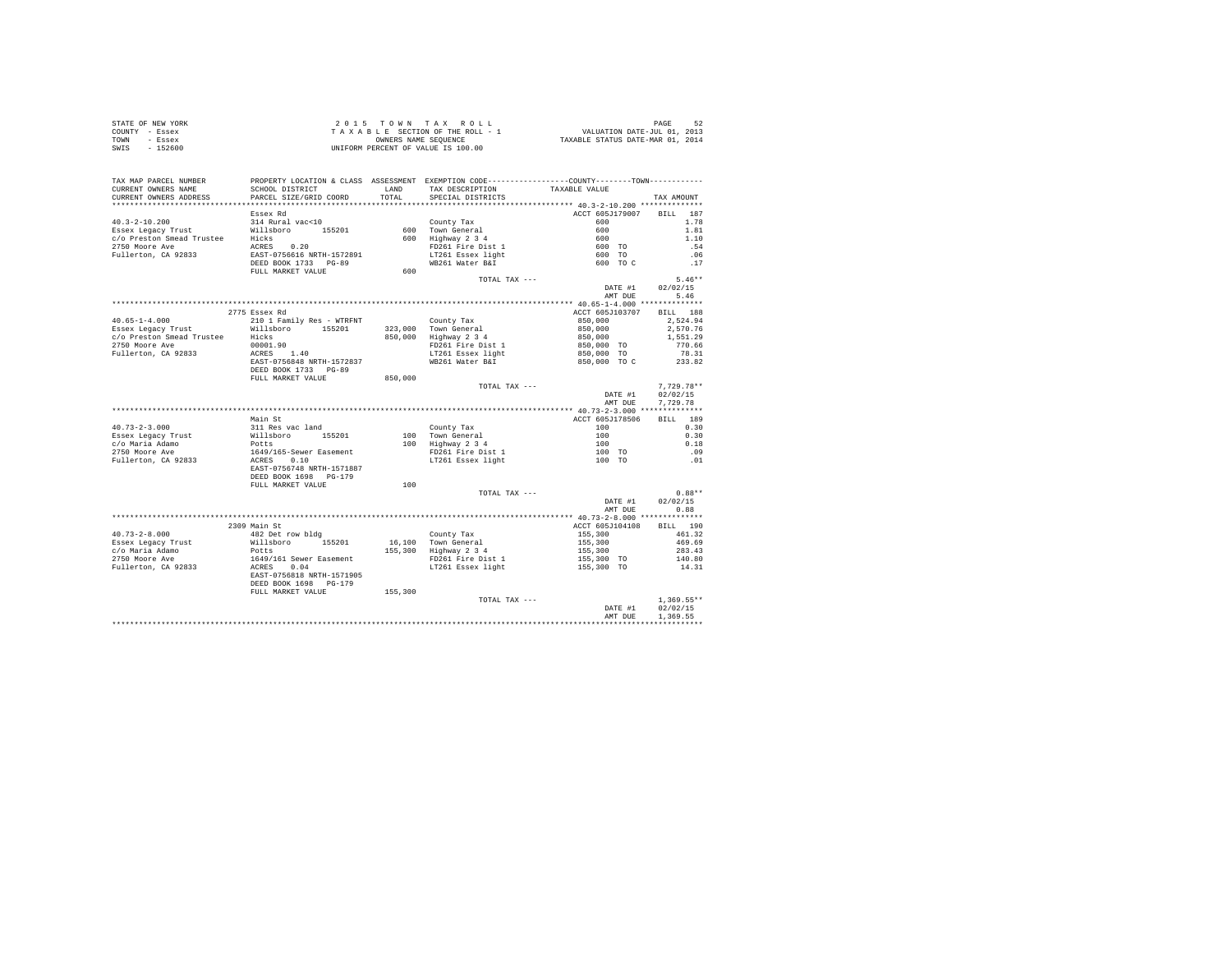| STATE OF NEW YORK | 2015 TOWN TAX ROLL                 | PAGE                             |
|-------------------|------------------------------------|----------------------------------|
| COUNTY - Essex    | TAXABLE SECTION OF THE ROLL - 1    | VALUATION DATE-JUL 01, 2013      |
| TOWN<br>- Essex   | OWNERS NAME SEOUENCE               | TAXABLE STATUS DATE-MAR 01, 2014 |
| SWIS<br>$-152600$ | UNIFORM PERCENT OF VALUE IS 100.00 |                                  |

| ACCT 605J101306<br>2264 Lake Shore Rd<br>BILL 191<br>1,691.71<br>$40.73 - 6 - 8.000$<br>421 Restaurant - WTRFNT<br>569,500<br>County Tax<br>305,600 Town General<br>569,500<br>1,722.41<br>Essex One LLC<br>Willsboro 155201<br>2750 Moore Ave<br>569,500<br>Highway 2 3 4<br>Potts<br>569,500<br>1,039.36<br>Fullerton, CA 92833<br>FD261 Fire Dist 1<br>516.34<br>1606/310-Easement<br>569,500 TO<br>1670/202 Easement<br>LT261 Essex light<br>569,500 TO<br>52.47<br>ACRES<br>0.65<br>EAST-0757250 NRTH-1570874<br>DEED BOOK 1606 PG-303<br>FULL MARKET VALUE<br>569,500<br>$5.022.29**$<br>TOTAL TAX ---<br>02/02/15<br>DATE #1<br>5.022.29<br>AMT DUE<br>Lake Shore Rd<br>ACCT 605J101309<br>BILL 192<br>2.97<br>$40.73 - 7 - 1.100$<br>1,000<br>315 Underwtr 1nd<br>County Tax<br>Essex One LLC<br>Willsboro<br>1,000 Town General<br>3.02<br>155201<br>1,000<br>2750 Moore Ave<br>1,000 Highway 2 3 4<br>1.83<br>Henry Ross<br>1,000<br>.91<br>Fullerton, CA 92833<br>Underwater Grant<br>FD261 Fire Dist 1<br>1,000 TO<br>6/12/1833 1606/310-Easem<br>LT261 Essex light<br>1,000 TO<br>.09<br>ACRES 3.20<br>EAST-0757581 NRTH-1570930<br>DEED BOOK 1606 PG-303<br>FULL MARKET VALUE<br>1,000<br>$8.82**$<br>TOTAL TAX ---<br>02/02/15<br>DATE #1<br>8.82<br>AMT DUE<br>349 Middle Rd<br>ACCT 605J100201<br>RTLL 193<br>$49.1 - 1 - 6.000$<br>240 Rural res<br>187,900<br>558.16<br>County Tax<br>Estrada Torri<br>187,900<br>568.29<br>Willsboro<br>155201<br>105,900 Town General<br>Highway 2 3 4<br>Peracca Sara<br>187,900<br>187,900<br>342.93<br>Potts<br>622 Liberty St<br>FD261 Fire Dist 1<br>ACRES 72.00<br>187,900 TO<br>170.36<br>Petaluma, CA 94952<br>EAST-0748917 NRTH-1566461<br>DEED BOOK 1455 PG-166<br>187,900<br>FULL MARKET VALUE<br>$1.639.74**$<br>TOTAL TAX ---<br>02/02/15<br>DATE #1<br>1.639.74<br>AMT DUE | TAX MAP PARCEL NUMBER<br>CURRENT OWNERS NAME<br>CURRENT OWNERS ADDRESS<br>************************* | SCHOOL DISTRICT<br>PARCEL SIZE/GRID COORD | T.AND<br>TOTAL. | PROPERTY LOCATION & CLASS ASSESSMENT EXEMPTION CODE----------------COUNTY-------TOWN----------<br>TAX DESCRIPTION TAXABLE VALUE<br>SPECIAL DISTRICTS | TAX AMOUNT |
|-----------------------------------------------------------------------------------------------------------------------------------------------------------------------------------------------------------------------------------------------------------------------------------------------------------------------------------------------------------------------------------------------------------------------------------------------------------------------------------------------------------------------------------------------------------------------------------------------------------------------------------------------------------------------------------------------------------------------------------------------------------------------------------------------------------------------------------------------------------------------------------------------------------------------------------------------------------------------------------------------------------------------------------------------------------------------------------------------------------------------------------------------------------------------------------------------------------------------------------------------------------------------------------------------------------------------------------------------------------------------------------------------------------------------------------------------------------------------------------------------------------------------------------------------------------------------------------------------------------------------------------------------------------------------------------------------------------------------------------------------------------------------------------------------------------------------------------------------|-----------------------------------------------------------------------------------------------------|-------------------------------------------|-----------------|------------------------------------------------------------------------------------------------------------------------------------------------------|------------|
|                                                                                                                                                                                                                                                                                                                                                                                                                                                                                                                                                                                                                                                                                                                                                                                                                                                                                                                                                                                                                                                                                                                                                                                                                                                                                                                                                                                                                                                                                                                                                                                                                                                                                                                                                                                                                                               |                                                                                                     |                                           |                 |                                                                                                                                                      |            |
|                                                                                                                                                                                                                                                                                                                                                                                                                                                                                                                                                                                                                                                                                                                                                                                                                                                                                                                                                                                                                                                                                                                                                                                                                                                                                                                                                                                                                                                                                                                                                                                                                                                                                                                                                                                                                                               |                                                                                                     |                                           |                 |                                                                                                                                                      |            |
|                                                                                                                                                                                                                                                                                                                                                                                                                                                                                                                                                                                                                                                                                                                                                                                                                                                                                                                                                                                                                                                                                                                                                                                                                                                                                                                                                                                                                                                                                                                                                                                                                                                                                                                                                                                                                                               |                                                                                                     |                                           |                 |                                                                                                                                                      |            |
|                                                                                                                                                                                                                                                                                                                                                                                                                                                                                                                                                                                                                                                                                                                                                                                                                                                                                                                                                                                                                                                                                                                                                                                                                                                                                                                                                                                                                                                                                                                                                                                                                                                                                                                                                                                                                                               |                                                                                                     |                                           |                 |                                                                                                                                                      |            |
|                                                                                                                                                                                                                                                                                                                                                                                                                                                                                                                                                                                                                                                                                                                                                                                                                                                                                                                                                                                                                                                                                                                                                                                                                                                                                                                                                                                                                                                                                                                                                                                                                                                                                                                                                                                                                                               |                                                                                                     |                                           |                 |                                                                                                                                                      |            |
|                                                                                                                                                                                                                                                                                                                                                                                                                                                                                                                                                                                                                                                                                                                                                                                                                                                                                                                                                                                                                                                                                                                                                                                                                                                                                                                                                                                                                                                                                                                                                                                                                                                                                                                                                                                                                                               |                                                                                                     |                                           |                 |                                                                                                                                                      |            |
|                                                                                                                                                                                                                                                                                                                                                                                                                                                                                                                                                                                                                                                                                                                                                                                                                                                                                                                                                                                                                                                                                                                                                                                                                                                                                                                                                                                                                                                                                                                                                                                                                                                                                                                                                                                                                                               |                                                                                                     |                                           |                 |                                                                                                                                                      |            |
|                                                                                                                                                                                                                                                                                                                                                                                                                                                                                                                                                                                                                                                                                                                                                                                                                                                                                                                                                                                                                                                                                                                                                                                                                                                                                                                                                                                                                                                                                                                                                                                                                                                                                                                                                                                                                                               |                                                                                                     |                                           |                 |                                                                                                                                                      |            |
|                                                                                                                                                                                                                                                                                                                                                                                                                                                                                                                                                                                                                                                                                                                                                                                                                                                                                                                                                                                                                                                                                                                                                                                                                                                                                                                                                                                                                                                                                                                                                                                                                                                                                                                                                                                                                                               |                                                                                                     |                                           |                 |                                                                                                                                                      |            |
|                                                                                                                                                                                                                                                                                                                                                                                                                                                                                                                                                                                                                                                                                                                                                                                                                                                                                                                                                                                                                                                                                                                                                                                                                                                                                                                                                                                                                                                                                                                                                                                                                                                                                                                                                                                                                                               |                                                                                                     |                                           |                 |                                                                                                                                                      |            |
|                                                                                                                                                                                                                                                                                                                                                                                                                                                                                                                                                                                                                                                                                                                                                                                                                                                                                                                                                                                                                                                                                                                                                                                                                                                                                                                                                                                                                                                                                                                                                                                                                                                                                                                                                                                                                                               |                                                                                                     |                                           |                 |                                                                                                                                                      |            |
|                                                                                                                                                                                                                                                                                                                                                                                                                                                                                                                                                                                                                                                                                                                                                                                                                                                                                                                                                                                                                                                                                                                                                                                                                                                                                                                                                                                                                                                                                                                                                                                                                                                                                                                                                                                                                                               |                                                                                                     |                                           |                 |                                                                                                                                                      |            |
|                                                                                                                                                                                                                                                                                                                                                                                                                                                                                                                                                                                                                                                                                                                                                                                                                                                                                                                                                                                                                                                                                                                                                                                                                                                                                                                                                                                                                                                                                                                                                                                                                                                                                                                                                                                                                                               |                                                                                                     |                                           |                 |                                                                                                                                                      |            |
|                                                                                                                                                                                                                                                                                                                                                                                                                                                                                                                                                                                                                                                                                                                                                                                                                                                                                                                                                                                                                                                                                                                                                                                                                                                                                                                                                                                                                                                                                                                                                                                                                                                                                                                                                                                                                                               |                                                                                                     |                                           |                 |                                                                                                                                                      |            |
|                                                                                                                                                                                                                                                                                                                                                                                                                                                                                                                                                                                                                                                                                                                                                                                                                                                                                                                                                                                                                                                                                                                                                                                                                                                                                                                                                                                                                                                                                                                                                                                                                                                                                                                                                                                                                                               |                                                                                                     |                                           |                 |                                                                                                                                                      |            |
|                                                                                                                                                                                                                                                                                                                                                                                                                                                                                                                                                                                                                                                                                                                                                                                                                                                                                                                                                                                                                                                                                                                                                                                                                                                                                                                                                                                                                                                                                                                                                                                                                                                                                                                                                                                                                                               |                                                                                                     |                                           |                 |                                                                                                                                                      |            |
|                                                                                                                                                                                                                                                                                                                                                                                                                                                                                                                                                                                                                                                                                                                                                                                                                                                                                                                                                                                                                                                                                                                                                                                                                                                                                                                                                                                                                                                                                                                                                                                                                                                                                                                                                                                                                                               |                                                                                                     |                                           |                 |                                                                                                                                                      |            |
|                                                                                                                                                                                                                                                                                                                                                                                                                                                                                                                                                                                                                                                                                                                                                                                                                                                                                                                                                                                                                                                                                                                                                                                                                                                                                                                                                                                                                                                                                                                                                                                                                                                                                                                                                                                                                                               |                                                                                                     |                                           |                 |                                                                                                                                                      |            |
|                                                                                                                                                                                                                                                                                                                                                                                                                                                                                                                                                                                                                                                                                                                                                                                                                                                                                                                                                                                                                                                                                                                                                                                                                                                                                                                                                                                                                                                                                                                                                                                                                                                                                                                                                                                                                                               |                                                                                                     |                                           |                 |                                                                                                                                                      |            |
|                                                                                                                                                                                                                                                                                                                                                                                                                                                                                                                                                                                                                                                                                                                                                                                                                                                                                                                                                                                                                                                                                                                                                                                                                                                                                                                                                                                                                                                                                                                                                                                                                                                                                                                                                                                                                                               |                                                                                                     |                                           |                 |                                                                                                                                                      |            |
|                                                                                                                                                                                                                                                                                                                                                                                                                                                                                                                                                                                                                                                                                                                                                                                                                                                                                                                                                                                                                                                                                                                                                                                                                                                                                                                                                                                                                                                                                                                                                                                                                                                                                                                                                                                                                                               |                                                                                                     |                                           |                 |                                                                                                                                                      |            |
|                                                                                                                                                                                                                                                                                                                                                                                                                                                                                                                                                                                                                                                                                                                                                                                                                                                                                                                                                                                                                                                                                                                                                                                                                                                                                                                                                                                                                                                                                                                                                                                                                                                                                                                                                                                                                                               |                                                                                                     |                                           |                 |                                                                                                                                                      |            |
|                                                                                                                                                                                                                                                                                                                                                                                                                                                                                                                                                                                                                                                                                                                                                                                                                                                                                                                                                                                                                                                                                                                                                                                                                                                                                                                                                                                                                                                                                                                                                                                                                                                                                                                                                                                                                                               |                                                                                                     |                                           |                 |                                                                                                                                                      |            |
|                                                                                                                                                                                                                                                                                                                                                                                                                                                                                                                                                                                                                                                                                                                                                                                                                                                                                                                                                                                                                                                                                                                                                                                                                                                                                                                                                                                                                                                                                                                                                                                                                                                                                                                                                                                                                                               |                                                                                                     |                                           |                 |                                                                                                                                                      |            |
|                                                                                                                                                                                                                                                                                                                                                                                                                                                                                                                                                                                                                                                                                                                                                                                                                                                                                                                                                                                                                                                                                                                                                                                                                                                                                                                                                                                                                                                                                                                                                                                                                                                                                                                                                                                                                                               |                                                                                                     |                                           |                 |                                                                                                                                                      |            |
|                                                                                                                                                                                                                                                                                                                                                                                                                                                                                                                                                                                                                                                                                                                                                                                                                                                                                                                                                                                                                                                                                                                                                                                                                                                                                                                                                                                                                                                                                                                                                                                                                                                                                                                                                                                                                                               |                                                                                                     |                                           |                 |                                                                                                                                                      |            |
|                                                                                                                                                                                                                                                                                                                                                                                                                                                                                                                                                                                                                                                                                                                                                                                                                                                                                                                                                                                                                                                                                                                                                                                                                                                                                                                                                                                                                                                                                                                                                                                                                                                                                                                                                                                                                                               |                                                                                                     |                                           |                 |                                                                                                                                                      |            |
|                                                                                                                                                                                                                                                                                                                                                                                                                                                                                                                                                                                                                                                                                                                                                                                                                                                                                                                                                                                                                                                                                                                                                                                                                                                                                                                                                                                                                                                                                                                                                                                                                                                                                                                                                                                                                                               |                                                                                                     |                                           |                 |                                                                                                                                                      |            |
|                                                                                                                                                                                                                                                                                                                                                                                                                                                                                                                                                                                                                                                                                                                                                                                                                                                                                                                                                                                                                                                                                                                                                                                                                                                                                                                                                                                                                                                                                                                                                                                                                                                                                                                                                                                                                                               |                                                                                                     |                                           |                 |                                                                                                                                                      |            |
|                                                                                                                                                                                                                                                                                                                                                                                                                                                                                                                                                                                                                                                                                                                                                                                                                                                                                                                                                                                                                                                                                                                                                                                                                                                                                                                                                                                                                                                                                                                                                                                                                                                                                                                                                                                                                                               |                                                                                                     |                                           |                 |                                                                                                                                                      |            |
|                                                                                                                                                                                                                                                                                                                                                                                                                                                                                                                                                                                                                                                                                                                                                                                                                                                                                                                                                                                                                                                                                                                                                                                                                                                                                                                                                                                                                                                                                                                                                                                                                                                                                                                                                                                                                                               |                                                                                                     |                                           |                 |                                                                                                                                                      |            |
|                                                                                                                                                                                                                                                                                                                                                                                                                                                                                                                                                                                                                                                                                                                                                                                                                                                                                                                                                                                                                                                                                                                                                                                                                                                                                                                                                                                                                                                                                                                                                                                                                                                                                                                                                                                                                                               |                                                                                                     |                                           |                 |                                                                                                                                                      |            |
|                                                                                                                                                                                                                                                                                                                                                                                                                                                                                                                                                                                                                                                                                                                                                                                                                                                                                                                                                                                                                                                                                                                                                                                                                                                                                                                                                                                                                                                                                                                                                                                                                                                                                                                                                                                                                                               |                                                                                                     |                                           |                 |                                                                                                                                                      |            |
|                                                                                                                                                                                                                                                                                                                                                                                                                                                                                                                                                                                                                                                                                                                                                                                                                                                                                                                                                                                                                                                                                                                                                                                                                                                                                                                                                                                                                                                                                                                                                                                                                                                                                                                                                                                                                                               |                                                                                                     |                                           |                 |                                                                                                                                                      |            |
|                                                                                                                                                                                                                                                                                                                                                                                                                                                                                                                                                                                                                                                                                                                                                                                                                                                                                                                                                                                                                                                                                                                                                                                                                                                                                                                                                                                                                                                                                                                                                                                                                                                                                                                                                                                                                                               |                                                                                                     |                                           |                 |                                                                                                                                                      |            |
|                                                                                                                                                                                                                                                                                                                                                                                                                                                                                                                                                                                                                                                                                                                                                                                                                                                                                                                                                                                                                                                                                                                                                                                                                                                                                                                                                                                                                                                                                                                                                                                                                                                                                                                                                                                                                                               |                                                                                                     |                                           |                 |                                                                                                                                                      |            |
|                                                                                                                                                                                                                                                                                                                                                                                                                                                                                                                                                                                                                                                                                                                                                                                                                                                                                                                                                                                                                                                                                                                                                                                                                                                                                                                                                                                                                                                                                                                                                                                                                                                                                                                                                                                                                                               |                                                                                                     |                                           |                 |                                                                                                                                                      |            |
|                                                                                                                                                                                                                                                                                                                                                                                                                                                                                                                                                                                                                                                                                                                                                                                                                                                                                                                                                                                                                                                                                                                                                                                                                                                                                                                                                                                                                                                                                                                                                                                                                                                                                                                                                                                                                                               |                                                                                                     |                                           |                 |                                                                                                                                                      |            |
|                                                                                                                                                                                                                                                                                                                                                                                                                                                                                                                                                                                                                                                                                                                                                                                                                                                                                                                                                                                                                                                                                                                                                                                                                                                                                                                                                                                                                                                                                                                                                                                                                                                                                                                                                                                                                                               |                                                                                                     |                                           |                 |                                                                                                                                                      |            |
|                                                                                                                                                                                                                                                                                                                                                                                                                                                                                                                                                                                                                                                                                                                                                                                                                                                                                                                                                                                                                                                                                                                                                                                                                                                                                                                                                                                                                                                                                                                                                                                                                                                                                                                                                                                                                                               |                                                                                                     |                                           |                 |                                                                                                                                                      |            |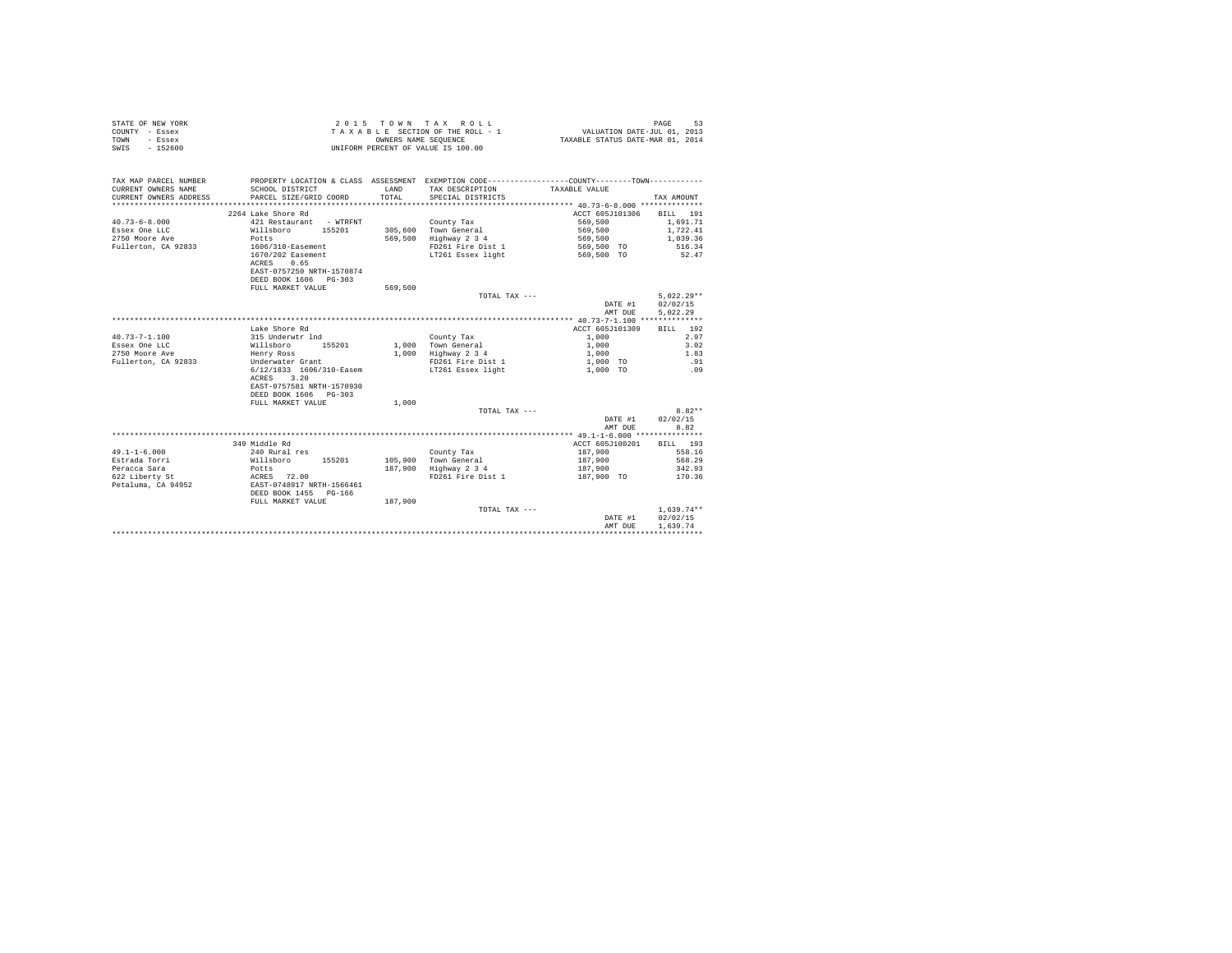| 2211 Lake Shore Rd                                                                                                                                                                                                                                                                                                                                                                             |               | ACCT 605J101915 BILL 194           |                  |
|------------------------------------------------------------------------------------------------------------------------------------------------------------------------------------------------------------------------------------------------------------------------------------------------------------------------------------------------------------------------------------------------|---------------|------------------------------------|------------------|
|                                                                                                                                                                                                                                                                                                                                                                                                |               |                                    |                  |
|                                                                                                                                                                                                                                                                                                                                                                                                |               |                                    |                  |
|                                                                                                                                                                                                                                                                                                                                                                                                |               |                                    |                  |
|                                                                                                                                                                                                                                                                                                                                                                                                |               |                                    |                  |
|                                                                                                                                                                                                                                                                                                                                                                                                |               |                                    |                  |
|                                                                                                                                                                                                                                                                                                                                                                                                |               |                                    |                  |
|                                                                                                                                                                                                                                                                                                                                                                                                |               |                                    |                  |
|                                                                                                                                                                                                                                                                                                                                                                                                |               |                                    |                  |
| $\begin{tabular}{lcccc} 40.81-1-5.000 & 2211 take Shore Rd & 2101 5300 & 22114 take Shore Rd & 2101 5301 & 2411 5301 & 2411 5301 & 2411 5301 & 2411 5301 & 2411 5301 & 2411 5301 & 2411 5301 & 2411 5301 & 2411 5301 & 2411 5301 & 2411 5301 & 2411 5301 & 2411 5301 & 2411 53$                                                                                                                | TOTAL TAX --- |                                    | $1.689.67**$     |
|                                                                                                                                                                                                                                                                                                                                                                                                |               | DATE #1 02/02/15                   |                  |
|                                                                                                                                                                                                                                                                                                                                                                                                |               |                                    | AMT DUE 1,689.67 |
|                                                                                                                                                                                                                                                                                                                                                                                                |               |                                    |                  |
| 681 Brookfield Rd                                                                                                                                                                                                                                                                                                                                                                              |               | ACCT 605J102304 BILL 195           |                  |
|                                                                                                                                                                                                                                                                                                                                                                                                |               |                                    |                  |
|                                                                                                                                                                                                                                                                                                                                                                                                |               |                                    |                  |
|                                                                                                                                                                                                                                                                                                                                                                                                |               |                                    |                  |
|                                                                                                                                                                                                                                                                                                                                                                                                |               |                                    |                  |
|                                                                                                                                                                                                                                                                                                                                                                                                |               |                                    |                  |
|                                                                                                                                                                                                                                                                                                                                                                                                |               |                                    |                  |
| DEED BOOK 1676 PG-154<br>FULL MARKET VALUE 134,700                                                                                                                                                                                                                                                                                                                                             |               |                                    |                  |
|                                                                                                                                                                                                                                                                                                                                                                                                | TOTAL TAX --- |                                    |                  |
|                                                                                                                                                                                                                                                                                                                                                                                                |               | $1,199.81**$<br>DATE #1 $02/02/15$ | $1.199.81**$     |
|                                                                                                                                                                                                                                                                                                                                                                                                |               |                                    | AMT DUE 1,199.81 |
|                                                                                                                                                                                                                                                                                                                                                                                                |               |                                    |                  |
|                                                                                                                                                                                                                                                                                                                                                                                                |               |                                    |                  |
| Brookfield Rd                                                                                                                                                                                                                                                                                                                                                                                  |               | ACCT 605J101806                    | BILL 196         |
|                                                                                                                                                                                                                                                                                                                                                                                                |               |                                    |                  |
|                                                                                                                                                                                                                                                                                                                                                                                                |               |                                    |                  |
|                                                                                                                                                                                                                                                                                                                                                                                                |               |                                    |                  |
|                                                                                                                                                                                                                                                                                                                                                                                                |               |                                    |                  |
|                                                                                                                                                                                                                                                                                                                                                                                                |               |                                    |                  |
| DEED BOOK 1073 PG-209                                                                                                                                                                                                                                                                                                                                                                          |               |                                    |                  |
| FULL MARKET VALUE 64,000                                                                                                                                                                                                                                                                                                                                                                       |               |                                    |                  |
|                                                                                                                                                                                                                                                                                                                                                                                                | TOTAL TAX --- |                                    | 570.06**         |
|                                                                                                                                                                                                                                                                                                                                                                                                |               | DATE #1 $02/02/15$                 |                  |
|                                                                                                                                                                                                                                                                                                                                                                                                |               |                                    | AMT DUE 570.06   |
|                                                                                                                                                                                                                                                                                                                                                                                                |               |                                    |                  |
|                                                                                                                                                                                                                                                                                                                                                                                                |               |                                    |                  |
|                                                                                                                                                                                                                                                                                                                                                                                                |               |                                    |                  |
|                                                                                                                                                                                                                                                                                                                                                                                                |               |                                    |                  |
|                                                                                                                                                                                                                                                                                                                                                                                                |               |                                    |                  |
|                                                                                                                                                                                                                                                                                                                                                                                                |               |                                    |                  |
|                                                                                                                                                                                                                                                                                                                                                                                                |               |                                    |                  |
| $\begin{tabular}{l c c c c c c c c} \multicolumn{3}{c c c c} \multicolumn{3}{c c c c} \multicolumn{3}{c c c} \multicolumn{3}{c c c} \multicolumn{3}{c c c} \multicolumn{3}{c c c} \multicolumn{3}{c c c} \multicolumn{3}{c c c} \multicolumn{3}{c c c} \multicolumn{3}{c c c} \multicolumn{3}{c c c} \multicolumn{3}{c c c} \multicolumn{3}{c c c} \multicolumn{3}{c c c} \multicolumn{3}{c c$ |               |                                    |                  |
|                                                                                                                                                                                                                                                                                                                                                                                                |               |                                    |                  |
|                                                                                                                                                                                                                                                                                                                                                                                                |               |                                    |                  |
|                                                                                                                                                                                                                                                                                                                                                                                                |               |                                    | DATE #1 02/02/15 |
|                                                                                                                                                                                                                                                                                                                                                                                                |               |                                    | AMT DUE 583.43   |
|                                                                                                                                                                                                                                                                                                                                                                                                |               |                                    |                  |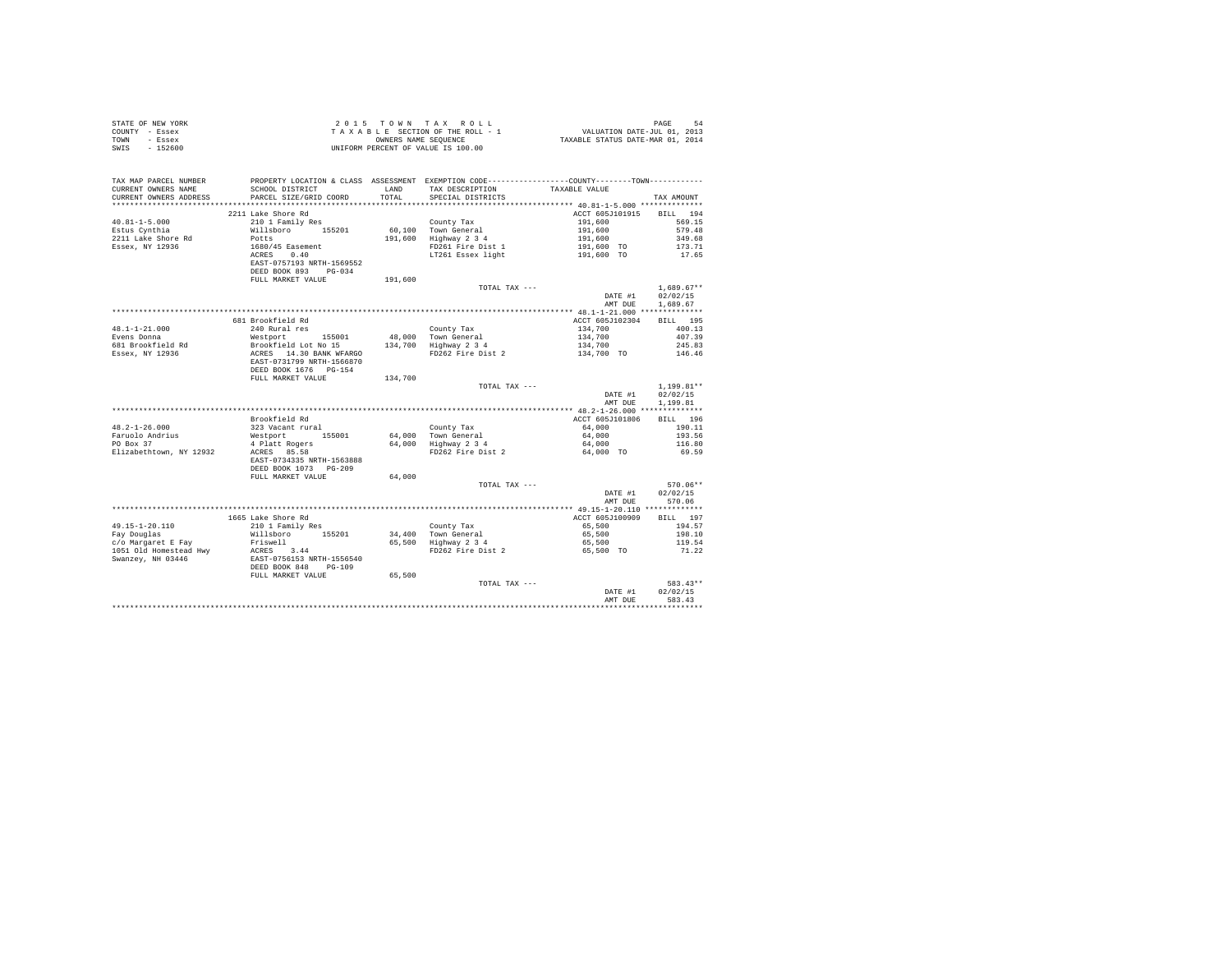| COUNTY - Essex<br>TOWN<br>- Essex            |                               | OWNERS NAME SEOUENCE | TAXABLE SECTION OF THE ROLL - 1                                                              | VALUATION DATE-JUL 01, 2013<br>TAXABLE STATUS DATE-MAR 01, 2014 |              |
|----------------------------------------------|-------------------------------|----------------------|----------------------------------------------------------------------------------------------|-----------------------------------------------------------------|--------------|
| $-152600$<br>SWIS                            |                               |                      | UNIFORM PERCENT OF VALUE IS 100.00                                                           |                                                                 |              |
|                                              |                               |                      |                                                                                              |                                                                 |              |
|                                              |                               |                      |                                                                                              |                                                                 |              |
|                                              |                               |                      |                                                                                              |                                                                 |              |
| TAX MAP PARCEL NUMBER                        |                               |                      | PROPERTY LOCATION & CLASS ASSESSMENT EXEMPTION CODE---------------COUNTY-------TOWN--------- |                                                                 |              |
| CURRENT OWNERS NAME                          | SCHOOL DISTRICT               | LAND                 | TAX DESCRIPTION TAXABLE VALUE                                                                |                                                                 |              |
| CURRENT OWNERS ADDRESS                       | PARCEL SIZE/GRID COORD        | TOTAL                | SPECIAL DISTRICTS                                                                            |                                                                 | TAX AMOUNT   |
|                                              |                               |                      |                                                                                              |                                                                 |              |
|                                              | 237 Daniels Rd                |                      |                                                                                              | ACCT 605J101107                                                 | BILL 198     |
| $48.1 - 1 - 4.100$                           | 210 1 Family Res              |                      | County Tax                                                                                   | 202,700                                                         | 602.12       |
| Feelev Michael A                             | Westport 155001               |                      | 33,200 Town General                                                                          | 202,700                                                         | 613.05       |
| 237 Daniels Rd                               | 12 Brookfield                 |                      | 202,700 Highway 2 3 4                                                                        | 202,700                                                         | 369.94       |
| Essex, NY 12936                              | 2.20<br>ACRES                 |                      | FD262 Fire Dist 2                                                                            | 202,700 TO                                                      | 220.40       |
|                                              | EAST-0725139 NRTH-1566286     |                      |                                                                                              |                                                                 |              |
|                                              | DEED BOOK 1492   PG-271       |                      |                                                                                              |                                                                 |              |
|                                              | FULL MARKET VALUE             | 202,700              |                                                                                              |                                                                 |              |
|                                              |                               |                      | TOTAL TAX ---                                                                                |                                                                 | $1.805.51**$ |
|                                              |                               |                      |                                                                                              | DATE #1                                                         | 02/02/15     |
|                                              |                               |                      |                                                                                              | AMT DUE                                                         | 1,805.51     |
|                                              |                               |                      |                                                                                              |                                                                 |              |
|                                              | Ferris Ln                     |                      |                                                                                              | ACCT 605J102810                                                 | BILL 199     |
| $57.2 - 3 - 2.000$                           | 312 Vac w/imprv               |                      | County Tax                                                                                   | 46,400                                                          | 137.83       |
| Feinbloom Stephen E                          | 155001<br>Westport            |                      | 41,400 Town General                                                                          | 46,400                                                          | 140.33       |
| Feinbloom Rose C                             | 2 Split Rock                  |                      | 46,400 Highway 2 3 4                                                                         | 46,400                                                          | 84.68        |
| 60 Ferris Ln                                 | ACRES 37.42<br>EAST-0735391 N |                      | FD262 Fire Dist 2                                                                            | 46,400 TO                                                       | 50.45        |
| Westport, NY 12993                           | EAST-0735391 NRTH-1550052     |                      |                                                                                              |                                                                 |              |
|                                              | DEED BOOK 1512 PG-129         |                      |                                                                                              |                                                                 |              |
| PRIOR OWNER ON 3/01/2014 FULL MARKET VALUE   |                               | 46,400               |                                                                                              |                                                                 |              |
| Feinbloom Stephen E                          |                               |                      |                                                                                              |                                                                 |              |
|                                              |                               |                      | TOTAL TAX ---                                                                                |                                                                 | $413.29**$   |
|                                              |                               |                      |                                                                                              | DATE #1                                                         | 02/02/15     |
|                                              |                               |                      |                                                                                              | AMT DUE                                                         | 413.29       |
|                                              |                               |                      |                                                                                              |                                                                 |              |
|                                              | 60 Ferris Ln                  |                      |                                                                                              | ACCT 605J101511                                                 | BILL 200     |
| $57.2 - 3 - 4.000$                           | 210 1 Family Res              |                      | County Tax                                                                                   | 194,500                                                         | 577.77       |
| Feinbloom Stephen E                          | Westport<br>155001            |                      | 33,200 Town General                                                                          | 194,500                                                         | 588.25       |
| Feinbloom Rose C                             | 2 Split Rock                  |                      | 194,500 Highway 2 3 4                                                                        | 194,500                                                         | 354.97       |
| 60 Ferris Ln                                 | <b>ACRES</b><br>2.20          |                      | FD262 Fire Dist 2                                                                            | 194,500 TO                                                      | 211.49       |
| Westport, NY 12993 EAST-0735785 NRTH-1549212 |                               |                      |                                                                                              |                                                                 |              |
|                                              | DEED BOOK 1512 PG-129         |                      |                                                                                              |                                                                 |              |
| PRIOR OWNER ON 3/01/2014                     | FULL MARKET VALUE             | 194,500              |                                                                                              |                                                                 |              |
| Feinbloom Stephen E                          |                               |                      |                                                                                              |                                                                 |              |
|                                              |                               |                      | TOTAL TAX ---                                                                                |                                                                 | $1,732.48**$ |
|                                              |                               |                      |                                                                                              | DATE #1                                                         | 02/02/15     |
|                                              |                               |                      |                                                                                              | AMT DUE                                                         | 1.732.48     |
|                                              |                               |                      |                                                                                              |                                                                 |              |

STATE OF NEW YORK STATES OF A GENERAL METRIC CONDUCTED AS A SERIES OF A LIMIT OF A LIMIT OF A LIMIT OF A LIMIT OF A LIMIT OF A LIMIT OF A LIMIT OF A LIMIT OF A LIMIT OF A LIMIT OF A LIMIT OF A LIMIT OF A LIMIT OF A LIMIT O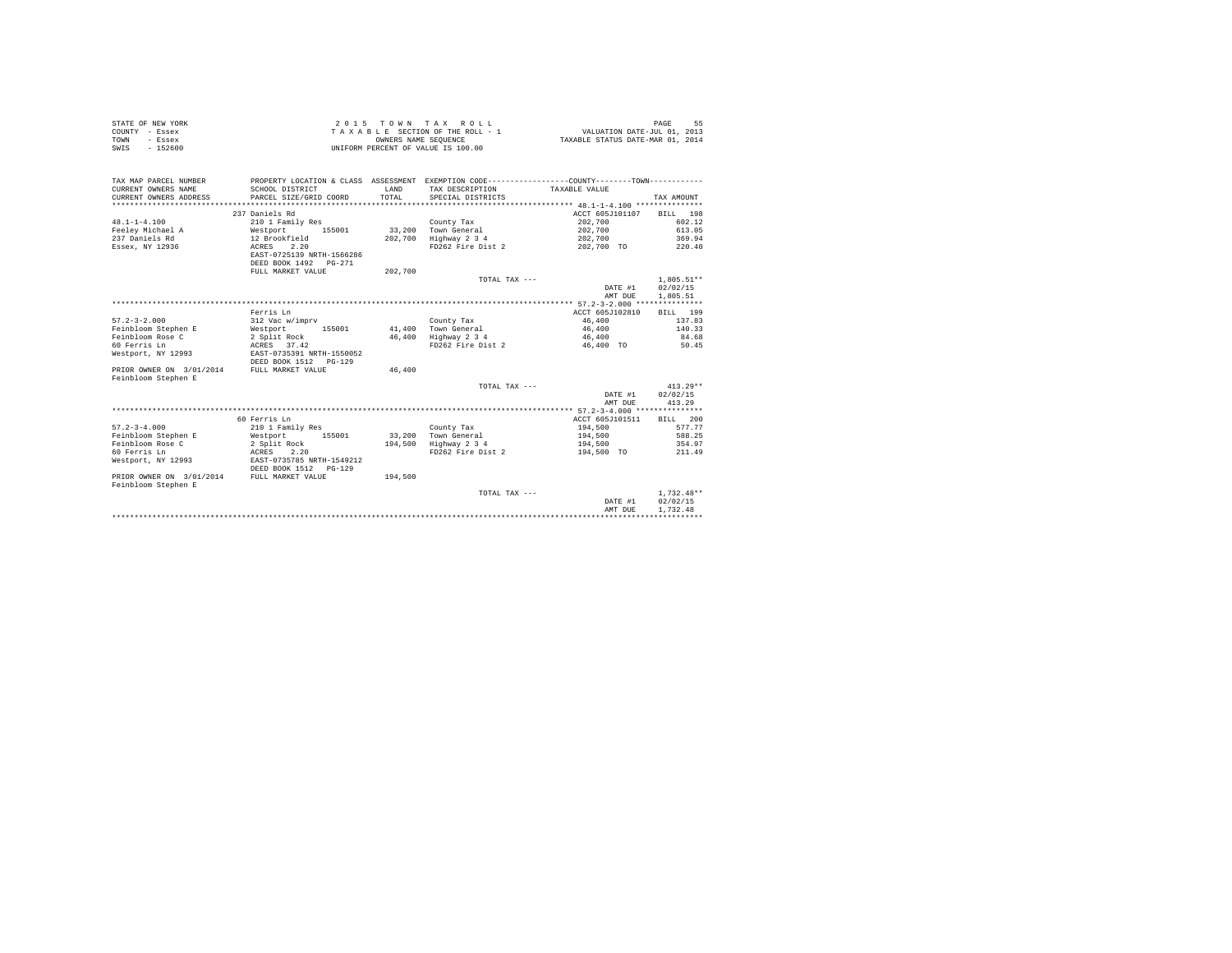|                | STATE OF NEW YORK |  |  |  | $2.0.15$ TOWN TAX ROLL             |  |  |  | 56<br>PAGE                       |
|----------------|-------------------|--|--|--|------------------------------------|--|--|--|----------------------------------|
| COUNTY - Essex |                   |  |  |  | TAXABLE SECTION OF THE ROLL - 1    |  |  |  | VALUATION DATE-JUL 01, 2013      |
| TOWN           | - Essex           |  |  |  | OWNERS NAME SEOUENCE               |  |  |  | TAXABLE STATUS DATE-MAR 01, 2014 |
| SWIS           | $-152600$         |  |  |  | UNIFORM PERCENT OF VALUE IS 100.00 |  |  |  |                                  |

| TAX MAP PARCEL NUMBER<br>CURRENT OWNERS NAME<br>CURRENT OWNERS ADDRESS                 | PROPERTY LOCATION & CLASS ASSESSMENT EXEMPTION CODE----------------COUNTY-------TOWN----------<br>SCHOOL DISTRICT<br>PARCEL SIZE/GRID COORD | LAND<br>TOTAL | TAX DESCRIPTION<br>SPECIAL DISTRICTS        | TAXABLE VALUE             | TAX AMOUNT         |
|----------------------------------------------------------------------------------------|---------------------------------------------------------------------------------------------------------------------------------------------|---------------|---------------------------------------------|---------------------------|--------------------|
| *******************                                                                    |                                                                                                                                             |               |                                             |                           |                    |
|                                                                                        | 2868 Essex Rd                                                                                                                               |               |                                             | ACCT 605J103308           | BILL 201           |
| $40.57 - 3 - 4.000$                                                                    | 210 1 Family Res - WTRFNT                                                                                                                   |               | County Tax                                  | 488,800                   | 1,451.99           |
| Ferguson Donald Trust                                                                  | Willsboro 155201                                                                                                                            |               | 294,100 Town General                        | 488,800                   | 1,478.34           |
| Ferguson Sandra Trust                                                                  | Hicks                                                                                                                                       |               | 488,800 Highway 2 3 4                       | 488,800                   | 892.08             |
| 2868 Essex Rd                                                                          | 2.0A                                                                                                                                        |               | FD261 Fire Dist 1                           | 488,800 TO                | 443.17             |
| Essex, NY 12936                                                                        | ACRES 2.00 BANK1STARSG                                                                                                                      |               | LT261 Essex light                           | 488,800 TO                | 45.03              |
|                                                                                        | EAST-0757798 NRTH-1574920                                                                                                                   |               | WB261 Water B&I                             | 488,800 TO C              | 134.46             |
| PRIOR OWNER ON $3/01/2014$ DEED BOOK 1771 PG-55<br>Ferguson Donald J FULL MARKET VALUE |                                                                                                                                             |               |                                             |                           |                    |
|                                                                                        |                                                                                                                                             | 488,800       | TOTAL TAX ---                               |                           | $4.445.07**$       |
|                                                                                        |                                                                                                                                             |               |                                             | DATE #1                   | 02/02/15           |
|                                                                                        |                                                                                                                                             |               |                                             | AMT DUE                   | 4.445.07           |
|                                                                                        |                                                                                                                                             |               |                                             |                           |                    |
|                                                                                        | 1740 Jersey St                                                                                                                              |               |                                             | ACCT 605J180006           | BILL 202           |
| $39.3 - 4 - 3.000$                                                                     | 210 1 Family Res                                                                                                                            |               | County Tax                                  | 162,400                   | 482.41             |
| Fiegl Jason                                                                            | Willsboro 155201                                                                                                                            |               | 38,300 Town General                         | 162,400                   | 491.17             |
| Fiegl Kristin                                                                          |                                                                                                                                             |               | 162,400 Highway 2 3 4                       | 162,400                   | 296.39             |
| 1740 Jersey St                                                                         |                                                                                                                                             |               | FD262 Fire Dist 2                           | 162,400 TO                | 176.58             |
| Essex, NY 12936                                                                        | 10 Brookfield Patent<br>ACRES 7.33<br>EAST-0730926 NRTH-1570198<br>DEED BOOK 1540 PG-49                                                     |               |                                             |                           |                    |
|                                                                                        |                                                                                                                                             |               |                                             |                           |                    |
|                                                                                        | FULL MARKET VALUE                                                                                                                           | 162,400       |                                             |                           |                    |
|                                                                                        |                                                                                                                                             |               | TOTAL TAX ---                               |                           | $1.446.55**$       |
|                                                                                        |                                                                                                                                             |               |                                             | DATE #1                   | 02/02/15           |
|                                                                                        |                                                                                                                                             |               |                                             | AMT DUE                   | 1,446.55           |
|                                                                                        |                                                                                                                                             |               |                                             |                           |                    |
| $49.3 - 2 - 20.100$                                                                    | Cross Rd<br>321 Abandoned ag                                                                                                                |               |                                             | ACCT 605J101405<br>51,000 | BILL 203<br>151.50 |
| Fine Anthony S                                                                         | Willsboro 155201                                                                                                                            |               | County Tax                                  | 51,000                    | 154.25             |
| 133 Circular St                                                                        | Judd Patent                                                                                                                                 |               | 51,000 Town General<br>51,000 Highway 2 3 4 | 51,000                    | 93.08              |
| Saratoga Springs, NY 12866                                                             | 6 Fine Subd 5949                                                                                                                            |               | FD262 Fire Dist 2                           | 51,000 TO                 | 55.45              |
|                                                                                        | ACRES 27.00                                                                                                                                 |               |                                             |                           |                    |
|                                                                                        | EAST-0754328 NRTH-1555795                                                                                                                   |               |                                             |                           |                    |
|                                                                                        | DEED BOOK 1513 PG-47                                                                                                                        |               |                                             |                           |                    |
|                                                                                        | FULL MARKET VALUE                                                                                                                           | 51,000        |                                             |                           |                    |
|                                                                                        |                                                                                                                                             |               | TOTAL TAX ---                               |                           | 454.28**           |
|                                                                                        |                                                                                                                                             |               |                                             | DATE #1                   | 02/02/15           |
|                                                                                        |                                                                                                                                             |               |                                             | AMT DUE                   | 454.28             |
|                                                                                        |                                                                                                                                             |               |                                             |                           |                    |
|                                                                                        | Cross Rd                                                                                                                                    |               |                                             | ACCT 605Z007002           | BILL 204           |
| $49.3 - 2 - 20.200$                                                                    | 120 Field crops                                                                                                                             |               | AG DIST C 41720                             | 29,617<br>29,617          |                    |
| Fine Anthony S                                                                         | Willsboro 155201                                                                                                                            |               | 37,300 County Tax                           | 7,683                     | 22.82              |
| 133 Circular St<br>Saratoga Springs, NY 12886                                          | Judd Patent<br>1 Fine Subd 5949                                                                                                             |               | 37.300 Town General                         | 7.683<br>7,683            | 23.24<br>14.02     |
|                                                                                        | ACRES 13.27                                                                                                                                 |               | Highway 2 3 4<br>FD262 Fire Dist 2          | 37,300 TO                 | 40.56              |
| MAY BE SUBJECT TO PAYMENT                                                              |                                                                                                                                             |               |                                             |                           |                    |
| UNDER AGDIST LAW TIL 2018                                                              | EAST-0753045 NRTH-1554125<br>DEED BOOK 1490 PG-319                                                                                          |               |                                             |                           |                    |
|                                                                                        | FULL MARKET VALUE                                                                                                                           | 37,300        |                                             |                           |                    |
|                                                                                        |                                                                                                                                             |               | TOTAL TAX ---                               |                           | $100.64**$         |
|                                                                                        |                                                                                                                                             |               |                                             | DATE #1                   | 02/02/15           |
|                                                                                        |                                                                                                                                             |               |                                             | AMT DUE                   | 100.64             |
|                                                                                        |                                                                                                                                             |               |                                             |                           |                    |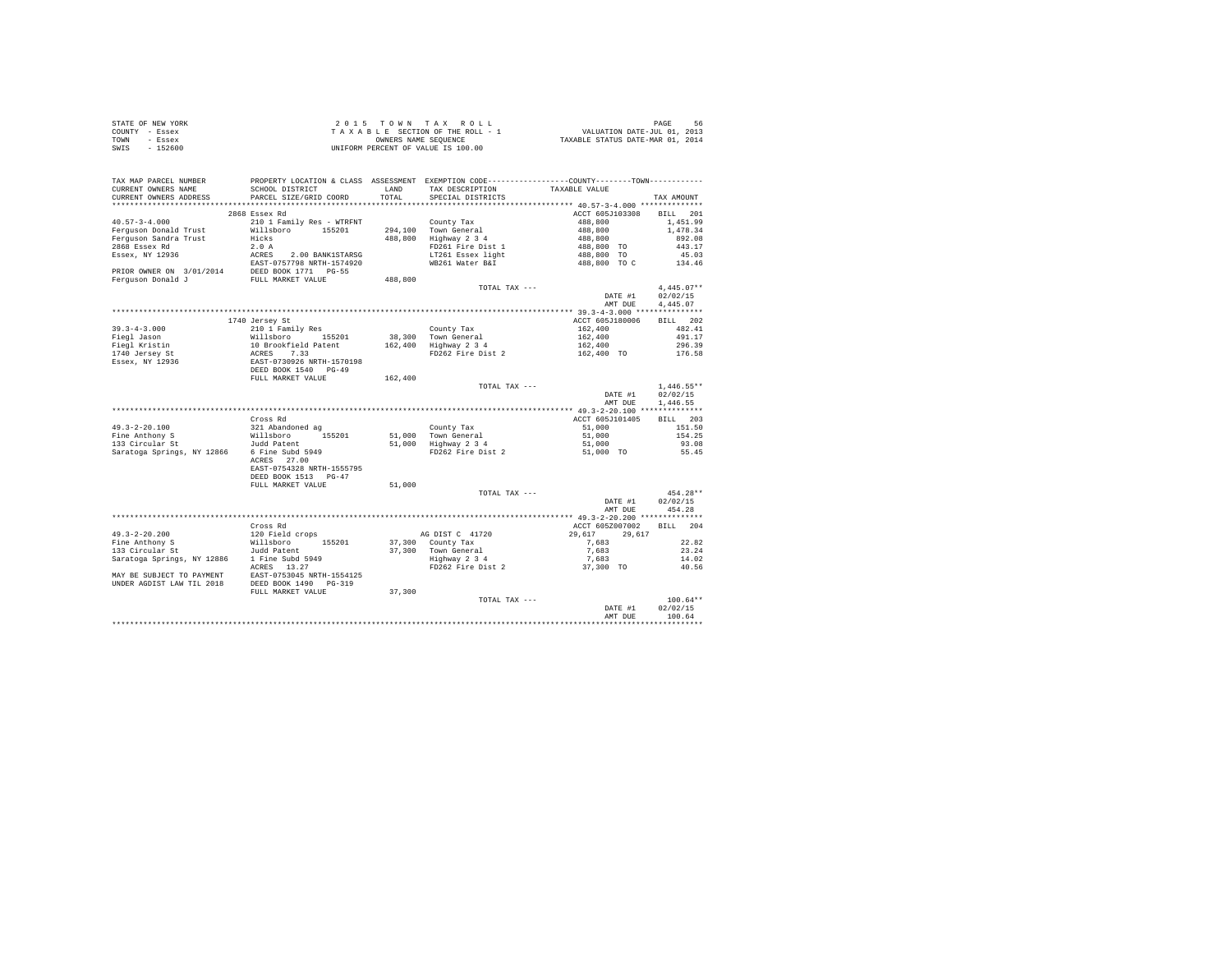|      | STATE OF NEW YORK | 2015 TOWN TAX ROLL                 |                                  | PAGE | 57 |
|------|-------------------|------------------------------------|----------------------------------|------|----|
|      | COUNTY - Essex    | TAXABLE SECTION OF THE ROLL - 1    | VALUATION DATE-JUL 01, 2013      |      |    |
| TOWN | - Essex           | OWNERS NAME SEOUENCE               | TAXABLE STATUS DATE-MAR 01, 2014 |      |    |
| SWIS | $-152600$         | UNIFORM PERCENT OF VALUE IS 100.00 |                                  |      |    |
|      |                   |                                    |                                  |      |    |
|      |                   |                                    |                                  |      |    |

| TAX MAP PARCEL NUMBER<br>CURRENT OWNERS NAME<br>CURRENT OWNERS ADDRESS | SCHOOL DISTRICT<br>PARCEL SIZE/GRID COORD          | LAND<br>TOTAL. | PROPERTY LOCATION & CLASS ASSESSMENT EXEMPTION CODE----------------COUNTY-------TOWN----------<br>TAX DESCRIPTION TAXABLE VALUE<br>SPECIAL DISTRICTS |                          | TAX AMOUNT   |
|------------------------------------------------------------------------|----------------------------------------------------|----------------|------------------------------------------------------------------------------------------------------------------------------------------------------|--------------------------|--------------|
|                                                                        | 1298 Whallons Bay Rd                               |                |                                                                                                                                                      | ACCT 605J175010 BILL 205 |              |
| $49.3 - 2 - 21.000$                                                    | 240 Rural res                                      |                | County Tax                                                                                                                                           | 103,500                  | 307.45       |
|                                                                        |                                                    |                |                                                                                                                                                      | 103,500                  | 313.03       |
| Beral Valerie                                                          | Friswell                                           |                | 103,500 Highway 2 3 4                                                                                                                                | 103,500                  | 188.89       |
| 193 Morrell Ave                                                        | 30.8ac                                             |                | FD262 Fire Dist 2                                                                                                                                    | 103,500 TO               | 112.54       |
| Oxford, UK OX4 1NF ACRES 30.81                                         | EAST-0754323 NRTH-1556622<br>DEED BOOK 1515 PG-208 |                |                                                                                                                                                      |                          |              |
|                                                                        | FULL MARKET VALUE                                  | 103,500        |                                                                                                                                                      |                          |              |
|                                                                        |                                                    |                | TOTAL TAX ---                                                                                                                                        |                          | $921.91**$   |
|                                                                        |                                                    |                |                                                                                                                                                      | DATE #1                  | 02/02/15     |
|                                                                        |                                                    |                |                                                                                                                                                      | AMT DUE                  | 921.91       |
|                                                                        |                                                    |                |                                                                                                                                                      |                          |              |
|                                                                        | 2300 Main St                                       |                |                                                                                                                                                      | ACCT 605J101404          | BILL 206     |
| $40.73 - 3 - 16.000$                                                   | 210 1 Family Res                                   |                | County Tax                                                                                                                                           | 237,300                  | 704.90       |
| Fine Rose M                                                            | Willsboro 155201                                   |                | 52,000 Town General                                                                                                                                  | 237,300                  | 717.70       |
| 15 Senior Ln Apt 5 Potts                                               |                                                    | 237,300        | Highway 2 3 4                                                                                                                                        | 237,300                  | 433.08       |
| Willsboro, NY 12996-3957 1479/295 Life Estate Rose                     |                                                    |                |                                                                                                                                                      |                          | 3,108.99     |
|                                                                        | 1661/92-Easement                                   |                | School Relevy<br>FD261 Fire Dist 1 237,300 TO                                                                                                        |                          | 215.15       |
|                                                                        | 0.20<br>ACRES                                      |                | LT261 Essex light 237,300 TO                                                                                                                         |                          | 21.86        |
|                                                                        | EAST-0757047 NRTH-1571701                          |                | SR150 Return sewer rent                                                                                                                              | 568.77 MT                | 568.77       |
|                                                                        | DEED BOOK 1479 PG-295                              |                | WR151 Return water rent-1                                                                                                                            | 330.00 MT                | 330.00       |
|                                                                        | FULL MARKET VALUE                                  | 237,300        |                                                                                                                                                      |                          |              |
|                                                                        |                                                    |                | TOTAL TAX ---                                                                                                                                        |                          | $6.100.45**$ |
|                                                                        |                                                    |                |                                                                                                                                                      | DATE #1                  | 02/02/15     |
|                                                                        |                                                    |                |                                                                                                                                                      | AMT DUE                  | 6, 100.45    |
|                                                                        |                                                    |                |                                                                                                                                                      |                          |              |
|                                                                        | Cross Rd                                           |                |                                                                                                                                                      | ACCT 605Z007005          | BILL 207     |
| $49.3 - 2 - 20.500$                                                    | 120 Field crops                                    |                | AG DIST C 41720                                                                                                                                      | 27,853 27,853            |              |
|                                                                        |                                                    |                | 34,300 County Tax                                                                                                                                    | 6,447                    | 19.15        |
|                                                                        |                                                    |                | 34,300 Town General                                                                                                                                  | 6,447                    | 19.50        |
| c/o Mariko D Fine Lease 3 Fine Subd 5949                               |                                                    |                | Highway 2 3 4                                                                                                                                        | 6.447                    | 11.77        |
| PO Box 97                                                              | ACRES 10.26 BANK WALDEN                            |                | FD262 Fire Dist 2                                                                                                                                    | 34,300 TO                | 37.30        |
| Essex, NY 12936                                                        | EAST-0753098 NRTH-1555032<br>DEED BOOK 1491 PG-5   |                |                                                                                                                                                      |                          |              |
| MAY BE SUBJECT TO PAYMENT FULL MARKET VALUE                            |                                                    | 34,300         |                                                                                                                                                      |                          |              |
| UNDER AGDIST LAW TIL 2018                                              |                                                    |                |                                                                                                                                                      |                          |              |
|                                                                        |                                                    |                | TOTAL TAX ---                                                                                                                                        |                          | $87.72**$    |
|                                                                        |                                                    |                |                                                                                                                                                      | DATE #1                  | 02/02/15     |
|                                                                        |                                                    |                |                                                                                                                                                      | AMT DUR                  | 87.72        |
|                                                                        |                                                    |                |                                                                                                                                                      |                          |              |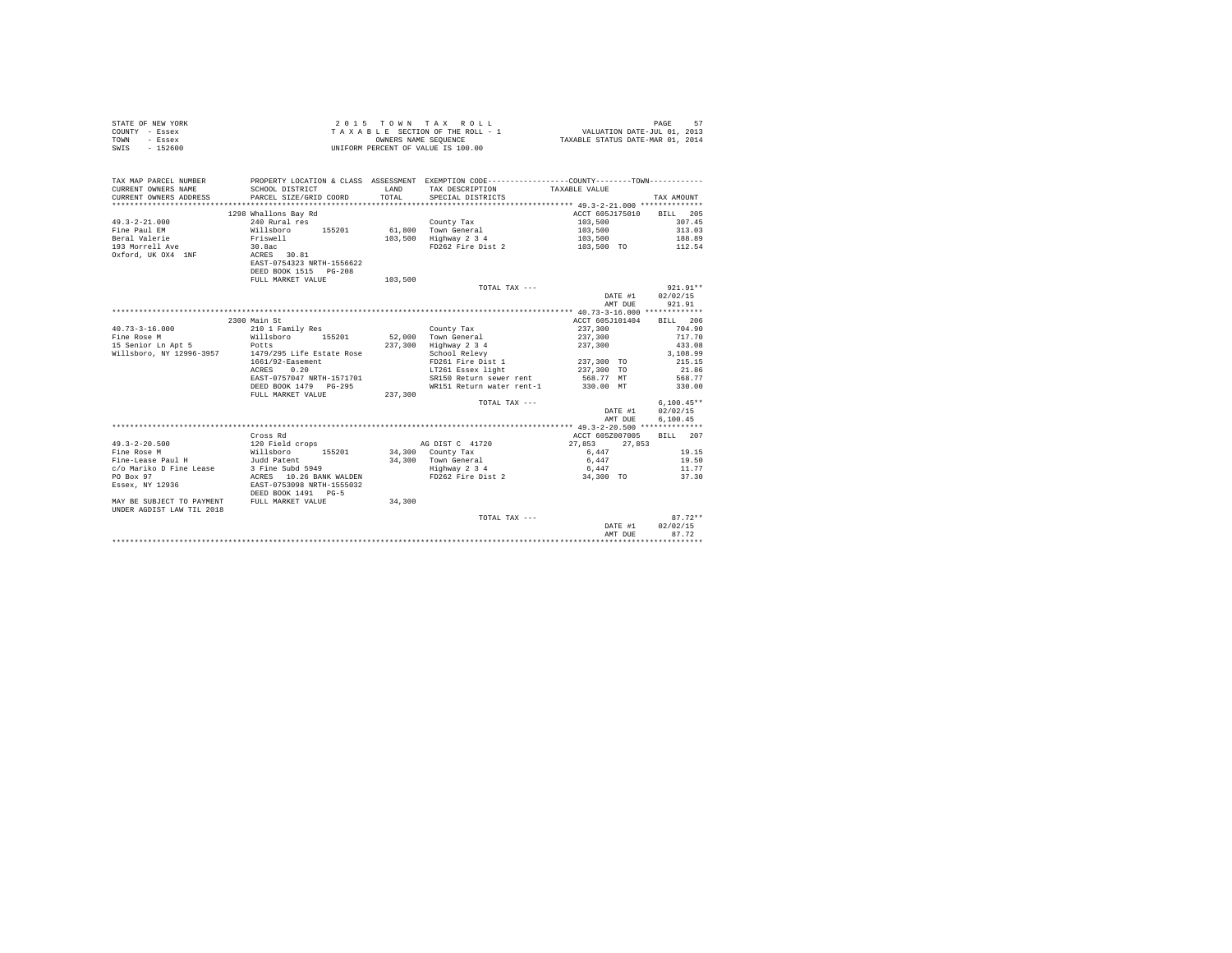| TAX MAP PARCEL NUMBER<br>PROPERTY LOCATION & CLASS ASSESSMENT EXEMPTION CODE----------------COUNTY--------TOWN----------<br>CURRENT OWNERS NAME<br>SCHOOL DISTRICT<br>LAND<br>TAX DESCRIPTION<br>TAXABLE VALUE<br>TOTAL.<br>CURRENT OWNERS ADDRESS<br>PARCEL SIZE/GRID COORD<br>SPECIAL DISTRICTS<br>TAX AMOUNT<br>2234 Lake Shore Rd<br>ACCT 605J101302<br>BILL 208<br>$40.73 - 6 - 12.000$<br>210 1 Family Res<br>County Tax<br>160,000<br>475.28<br>Willsboro 155201<br>58.500 Town General<br>160,000<br>483.91<br>Fine-Lease Mariko D<br>PO Box 97<br>160,000 Highway 2 3 4<br>292.01<br>Potts<br>160,000<br>Essex, NY 12936<br>1661/88-Easement<br>School Relevy<br>2.096.25<br>FD261 Fire Dist 1<br>ACRES 0.30 BANK WALDEN<br>160,000 TO<br>145.06<br>LT261 Essex light<br>EAST-0757393 NRTH-1570094<br>160,000 TO<br>14.74<br>DEED BOOK 1199 PG-31<br>SR150 Return sewer rent<br>568.77 MT<br>568.77<br>FULL MARKET VALUE<br>160,000 WR151 Return water rent-1<br>330.00 MT<br>330.00<br>TOTAL TAX ---<br>$4.406.02**$<br>02/02/15<br>DATE #1<br>AMT DUE<br>4.406.02<br>ACCT 605J100603<br>BILL 209<br>Lake Shore Rd<br>$49.4 - 1 - 1.000$<br>314 Rural vac<10<br>5,300<br>15.74<br>County Tax<br>Willsboro 155201<br>Fine-Lease Mariko D<br>5,300 Town General<br>5,300<br>16.03<br>5,300 Highway 2 3 4<br>5020 Rte 9W<br>9.67<br>Judd<br>5.300<br>Newburgh, NY 12550<br>00005.30<br>FD262 Fire Dist 2<br>5,300 TO<br>5.76<br>5.30 BANK WALDEN<br>ACRES<br>EAST-0756445 NRTH-1555441<br>DEED BOOK 1429 PG-100<br>FULL MARKET VALUE<br>5,300<br>TOTAL TAX ---<br>$47.20**$<br>DATE #1<br>02/02/15<br>AMT DUE<br>47.20<br>ACCT 605J102503<br>1849 Lake Shore Rd<br>BTLL 210<br>$49.11 - 1 - 56.000$<br>270 Mfg housing - WTRFNT<br>222,500<br>660.94<br>County Tax<br>Fine-Lease Mariko D<br>Willsboro<br>215,200 Town General<br>155201<br>222,500<br>672.93<br>PO Box 97<br>222,500 Highway 2 3 4<br>Wharton<br>222,500<br>406.07<br>ACRES 1.26 BANK WALDEN<br>Essex, NY 12936<br>School Relevy<br>2.915.09<br>EAST-0757550 NRTH-1560931<br>FD261 Fire Dist 1<br>222,500 TO<br>201.73<br>DEED BOOK 1326 PG-73<br>FULL MARKET VALUE<br>222,500<br>$4.856.76**$<br>TOTAL TAX ---<br>02/02/15<br>DATE #1 | STATE OF NEW YORK<br>COUNTY - Essex<br>- Essex<br>TOWN<br>$-152600$<br>SWIS |  | 2015 TOWN TAX ROLL<br>$\begin{array}{ccccccccc} \texttt{Z} & \texttt{U} & \texttt{I} & \texttt{I} & \texttt{I} & \texttt{I} & \texttt{I} & \texttt{I} & \texttt{I} & \texttt{I} \\ \texttt{T} & \texttt{A} & \texttt{X} & \texttt{B} & \texttt{B} & \texttt{B} & \texttt{E} & \texttt{SECITON} & \texttt{QHE} & \texttt{THE} & \texttt{BHE} & \texttt{I} & \texttt{I} & \texttt{I} & \texttt{I} & \texttt{I} & \texttt{I} & \texttt{I} & \texttt{I} & \texttt{$<br>UNIFORM PERCENT OF VALUE IS 100.00 |         | 58<br>PAGE |
|----------------------------------------------------------------------------------------------------------------------------------------------------------------------------------------------------------------------------------------------------------------------------------------------------------------------------------------------------------------------------------------------------------------------------------------------------------------------------------------------------------------------------------------------------------------------------------------------------------------------------------------------------------------------------------------------------------------------------------------------------------------------------------------------------------------------------------------------------------------------------------------------------------------------------------------------------------------------------------------------------------------------------------------------------------------------------------------------------------------------------------------------------------------------------------------------------------------------------------------------------------------------------------------------------------------------------------------------------------------------------------------------------------------------------------------------------------------------------------------------------------------------------------------------------------------------------------------------------------------------------------------------------------------------------------------------------------------------------------------------------------------------------------------------------------------------------------------------------------------------------------------------------------------------------------------------------------------------------------------------------------------------------------------------------------------------------------------------------------------------------------------------------------------------------------------------------------------|-----------------------------------------------------------------------------|--|-------------------------------------------------------------------------------------------------------------------------------------------------------------------------------------------------------------------------------------------------------------------------------------------------------------------------------------------------------------------------------------------------------------------------------------------------------------------------------------------------------|---------|------------|
|                                                                                                                                                                                                                                                                                                                                                                                                                                                                                                                                                                                                                                                                                                                                                                                                                                                                                                                                                                                                                                                                                                                                                                                                                                                                                                                                                                                                                                                                                                                                                                                                                                                                                                                                                                                                                                                                                                                                                                                                                                                                                                                                                                                                                |                                                                             |  |                                                                                                                                                                                                                                                                                                                                                                                                                                                                                                       |         |            |
|                                                                                                                                                                                                                                                                                                                                                                                                                                                                                                                                                                                                                                                                                                                                                                                                                                                                                                                                                                                                                                                                                                                                                                                                                                                                                                                                                                                                                                                                                                                                                                                                                                                                                                                                                                                                                                                                                                                                                                                                                                                                                                                                                                                                                |                                                                             |  |                                                                                                                                                                                                                                                                                                                                                                                                                                                                                                       |         |            |
|                                                                                                                                                                                                                                                                                                                                                                                                                                                                                                                                                                                                                                                                                                                                                                                                                                                                                                                                                                                                                                                                                                                                                                                                                                                                                                                                                                                                                                                                                                                                                                                                                                                                                                                                                                                                                                                                                                                                                                                                                                                                                                                                                                                                                |                                                                             |  |                                                                                                                                                                                                                                                                                                                                                                                                                                                                                                       |         |            |
|                                                                                                                                                                                                                                                                                                                                                                                                                                                                                                                                                                                                                                                                                                                                                                                                                                                                                                                                                                                                                                                                                                                                                                                                                                                                                                                                                                                                                                                                                                                                                                                                                                                                                                                                                                                                                                                                                                                                                                                                                                                                                                                                                                                                                |                                                                             |  |                                                                                                                                                                                                                                                                                                                                                                                                                                                                                                       |         |            |
|                                                                                                                                                                                                                                                                                                                                                                                                                                                                                                                                                                                                                                                                                                                                                                                                                                                                                                                                                                                                                                                                                                                                                                                                                                                                                                                                                                                                                                                                                                                                                                                                                                                                                                                                                                                                                                                                                                                                                                                                                                                                                                                                                                                                                |                                                                             |  |                                                                                                                                                                                                                                                                                                                                                                                                                                                                                                       |         |            |
|                                                                                                                                                                                                                                                                                                                                                                                                                                                                                                                                                                                                                                                                                                                                                                                                                                                                                                                                                                                                                                                                                                                                                                                                                                                                                                                                                                                                                                                                                                                                                                                                                                                                                                                                                                                                                                                                                                                                                                                                                                                                                                                                                                                                                |                                                                             |  |                                                                                                                                                                                                                                                                                                                                                                                                                                                                                                       |         |            |
|                                                                                                                                                                                                                                                                                                                                                                                                                                                                                                                                                                                                                                                                                                                                                                                                                                                                                                                                                                                                                                                                                                                                                                                                                                                                                                                                                                                                                                                                                                                                                                                                                                                                                                                                                                                                                                                                                                                                                                                                                                                                                                                                                                                                                |                                                                             |  |                                                                                                                                                                                                                                                                                                                                                                                                                                                                                                       |         |            |
|                                                                                                                                                                                                                                                                                                                                                                                                                                                                                                                                                                                                                                                                                                                                                                                                                                                                                                                                                                                                                                                                                                                                                                                                                                                                                                                                                                                                                                                                                                                                                                                                                                                                                                                                                                                                                                                                                                                                                                                                                                                                                                                                                                                                                |                                                                             |  |                                                                                                                                                                                                                                                                                                                                                                                                                                                                                                       |         |            |
|                                                                                                                                                                                                                                                                                                                                                                                                                                                                                                                                                                                                                                                                                                                                                                                                                                                                                                                                                                                                                                                                                                                                                                                                                                                                                                                                                                                                                                                                                                                                                                                                                                                                                                                                                                                                                                                                                                                                                                                                                                                                                                                                                                                                                |                                                                             |  |                                                                                                                                                                                                                                                                                                                                                                                                                                                                                                       |         |            |
|                                                                                                                                                                                                                                                                                                                                                                                                                                                                                                                                                                                                                                                                                                                                                                                                                                                                                                                                                                                                                                                                                                                                                                                                                                                                                                                                                                                                                                                                                                                                                                                                                                                                                                                                                                                                                                                                                                                                                                                                                                                                                                                                                                                                                |                                                                             |  |                                                                                                                                                                                                                                                                                                                                                                                                                                                                                                       |         |            |
|                                                                                                                                                                                                                                                                                                                                                                                                                                                                                                                                                                                                                                                                                                                                                                                                                                                                                                                                                                                                                                                                                                                                                                                                                                                                                                                                                                                                                                                                                                                                                                                                                                                                                                                                                                                                                                                                                                                                                                                                                                                                                                                                                                                                                |                                                                             |  |                                                                                                                                                                                                                                                                                                                                                                                                                                                                                                       |         |            |
|                                                                                                                                                                                                                                                                                                                                                                                                                                                                                                                                                                                                                                                                                                                                                                                                                                                                                                                                                                                                                                                                                                                                                                                                                                                                                                                                                                                                                                                                                                                                                                                                                                                                                                                                                                                                                                                                                                                                                                                                                                                                                                                                                                                                                |                                                                             |  |                                                                                                                                                                                                                                                                                                                                                                                                                                                                                                       |         |            |
|                                                                                                                                                                                                                                                                                                                                                                                                                                                                                                                                                                                                                                                                                                                                                                                                                                                                                                                                                                                                                                                                                                                                                                                                                                                                                                                                                                                                                                                                                                                                                                                                                                                                                                                                                                                                                                                                                                                                                                                                                                                                                                                                                                                                                |                                                                             |  |                                                                                                                                                                                                                                                                                                                                                                                                                                                                                                       |         |            |
|                                                                                                                                                                                                                                                                                                                                                                                                                                                                                                                                                                                                                                                                                                                                                                                                                                                                                                                                                                                                                                                                                                                                                                                                                                                                                                                                                                                                                                                                                                                                                                                                                                                                                                                                                                                                                                                                                                                                                                                                                                                                                                                                                                                                                |                                                                             |  |                                                                                                                                                                                                                                                                                                                                                                                                                                                                                                       |         |            |
|                                                                                                                                                                                                                                                                                                                                                                                                                                                                                                                                                                                                                                                                                                                                                                                                                                                                                                                                                                                                                                                                                                                                                                                                                                                                                                                                                                                                                                                                                                                                                                                                                                                                                                                                                                                                                                                                                                                                                                                                                                                                                                                                                                                                                |                                                                             |  |                                                                                                                                                                                                                                                                                                                                                                                                                                                                                                       |         |            |
|                                                                                                                                                                                                                                                                                                                                                                                                                                                                                                                                                                                                                                                                                                                                                                                                                                                                                                                                                                                                                                                                                                                                                                                                                                                                                                                                                                                                                                                                                                                                                                                                                                                                                                                                                                                                                                                                                                                                                                                                                                                                                                                                                                                                                |                                                                             |  |                                                                                                                                                                                                                                                                                                                                                                                                                                                                                                       |         |            |
|                                                                                                                                                                                                                                                                                                                                                                                                                                                                                                                                                                                                                                                                                                                                                                                                                                                                                                                                                                                                                                                                                                                                                                                                                                                                                                                                                                                                                                                                                                                                                                                                                                                                                                                                                                                                                                                                                                                                                                                                                                                                                                                                                                                                                |                                                                             |  |                                                                                                                                                                                                                                                                                                                                                                                                                                                                                                       |         |            |
|                                                                                                                                                                                                                                                                                                                                                                                                                                                                                                                                                                                                                                                                                                                                                                                                                                                                                                                                                                                                                                                                                                                                                                                                                                                                                                                                                                                                                                                                                                                                                                                                                                                                                                                                                                                                                                                                                                                                                                                                                                                                                                                                                                                                                |                                                                             |  |                                                                                                                                                                                                                                                                                                                                                                                                                                                                                                       |         |            |
|                                                                                                                                                                                                                                                                                                                                                                                                                                                                                                                                                                                                                                                                                                                                                                                                                                                                                                                                                                                                                                                                                                                                                                                                                                                                                                                                                                                                                                                                                                                                                                                                                                                                                                                                                                                                                                                                                                                                                                                                                                                                                                                                                                                                                |                                                                             |  |                                                                                                                                                                                                                                                                                                                                                                                                                                                                                                       |         |            |
|                                                                                                                                                                                                                                                                                                                                                                                                                                                                                                                                                                                                                                                                                                                                                                                                                                                                                                                                                                                                                                                                                                                                                                                                                                                                                                                                                                                                                                                                                                                                                                                                                                                                                                                                                                                                                                                                                                                                                                                                                                                                                                                                                                                                                |                                                                             |  |                                                                                                                                                                                                                                                                                                                                                                                                                                                                                                       |         |            |
|                                                                                                                                                                                                                                                                                                                                                                                                                                                                                                                                                                                                                                                                                                                                                                                                                                                                                                                                                                                                                                                                                                                                                                                                                                                                                                                                                                                                                                                                                                                                                                                                                                                                                                                                                                                                                                                                                                                                                                                                                                                                                                                                                                                                                |                                                                             |  |                                                                                                                                                                                                                                                                                                                                                                                                                                                                                                       |         |            |
|                                                                                                                                                                                                                                                                                                                                                                                                                                                                                                                                                                                                                                                                                                                                                                                                                                                                                                                                                                                                                                                                                                                                                                                                                                                                                                                                                                                                                                                                                                                                                                                                                                                                                                                                                                                                                                                                                                                                                                                                                                                                                                                                                                                                                |                                                                             |  |                                                                                                                                                                                                                                                                                                                                                                                                                                                                                                       |         |            |
|                                                                                                                                                                                                                                                                                                                                                                                                                                                                                                                                                                                                                                                                                                                                                                                                                                                                                                                                                                                                                                                                                                                                                                                                                                                                                                                                                                                                                                                                                                                                                                                                                                                                                                                                                                                                                                                                                                                                                                                                                                                                                                                                                                                                                |                                                                             |  |                                                                                                                                                                                                                                                                                                                                                                                                                                                                                                       |         |            |
|                                                                                                                                                                                                                                                                                                                                                                                                                                                                                                                                                                                                                                                                                                                                                                                                                                                                                                                                                                                                                                                                                                                                                                                                                                                                                                                                                                                                                                                                                                                                                                                                                                                                                                                                                                                                                                                                                                                                                                                                                                                                                                                                                                                                                |                                                                             |  |                                                                                                                                                                                                                                                                                                                                                                                                                                                                                                       |         |            |
|                                                                                                                                                                                                                                                                                                                                                                                                                                                                                                                                                                                                                                                                                                                                                                                                                                                                                                                                                                                                                                                                                                                                                                                                                                                                                                                                                                                                                                                                                                                                                                                                                                                                                                                                                                                                                                                                                                                                                                                                                                                                                                                                                                                                                |                                                                             |  |                                                                                                                                                                                                                                                                                                                                                                                                                                                                                                       |         |            |
|                                                                                                                                                                                                                                                                                                                                                                                                                                                                                                                                                                                                                                                                                                                                                                                                                                                                                                                                                                                                                                                                                                                                                                                                                                                                                                                                                                                                                                                                                                                                                                                                                                                                                                                                                                                                                                                                                                                                                                                                                                                                                                                                                                                                                |                                                                             |  |                                                                                                                                                                                                                                                                                                                                                                                                                                                                                                       |         |            |
|                                                                                                                                                                                                                                                                                                                                                                                                                                                                                                                                                                                                                                                                                                                                                                                                                                                                                                                                                                                                                                                                                                                                                                                                                                                                                                                                                                                                                                                                                                                                                                                                                                                                                                                                                                                                                                                                                                                                                                                                                                                                                                                                                                                                                |                                                                             |  |                                                                                                                                                                                                                                                                                                                                                                                                                                                                                                       |         |            |
|                                                                                                                                                                                                                                                                                                                                                                                                                                                                                                                                                                                                                                                                                                                                                                                                                                                                                                                                                                                                                                                                                                                                                                                                                                                                                                                                                                                                                                                                                                                                                                                                                                                                                                                                                                                                                                                                                                                                                                                                                                                                                                                                                                                                                |                                                                             |  |                                                                                                                                                                                                                                                                                                                                                                                                                                                                                                       |         |            |
|                                                                                                                                                                                                                                                                                                                                                                                                                                                                                                                                                                                                                                                                                                                                                                                                                                                                                                                                                                                                                                                                                                                                                                                                                                                                                                                                                                                                                                                                                                                                                                                                                                                                                                                                                                                                                                                                                                                                                                                                                                                                                                                                                                                                                |                                                                             |  |                                                                                                                                                                                                                                                                                                                                                                                                                                                                                                       |         |            |
|                                                                                                                                                                                                                                                                                                                                                                                                                                                                                                                                                                                                                                                                                                                                                                                                                                                                                                                                                                                                                                                                                                                                                                                                                                                                                                                                                                                                                                                                                                                                                                                                                                                                                                                                                                                                                                                                                                                                                                                                                                                                                                                                                                                                                |                                                                             |  |                                                                                                                                                                                                                                                                                                                                                                                                                                                                                                       |         |            |
|                                                                                                                                                                                                                                                                                                                                                                                                                                                                                                                                                                                                                                                                                                                                                                                                                                                                                                                                                                                                                                                                                                                                                                                                                                                                                                                                                                                                                                                                                                                                                                                                                                                                                                                                                                                                                                                                                                                                                                                                                                                                                                                                                                                                                |                                                                             |  |                                                                                                                                                                                                                                                                                                                                                                                                                                                                                                       |         |            |
|                                                                                                                                                                                                                                                                                                                                                                                                                                                                                                                                                                                                                                                                                                                                                                                                                                                                                                                                                                                                                                                                                                                                                                                                                                                                                                                                                                                                                                                                                                                                                                                                                                                                                                                                                                                                                                                                                                                                                                                                                                                                                                                                                                                                                |                                                                             |  |                                                                                                                                                                                                                                                                                                                                                                                                                                                                                                       |         |            |
|                                                                                                                                                                                                                                                                                                                                                                                                                                                                                                                                                                                                                                                                                                                                                                                                                                                                                                                                                                                                                                                                                                                                                                                                                                                                                                                                                                                                                                                                                                                                                                                                                                                                                                                                                                                                                                                                                                                                                                                                                                                                                                                                                                                                                |                                                                             |  |                                                                                                                                                                                                                                                                                                                                                                                                                                                                                                       |         |            |
|                                                                                                                                                                                                                                                                                                                                                                                                                                                                                                                                                                                                                                                                                                                                                                                                                                                                                                                                                                                                                                                                                                                                                                                                                                                                                                                                                                                                                                                                                                                                                                                                                                                                                                                                                                                                                                                                                                                                                                                                                                                                                                                                                                                                                |                                                                             |  |                                                                                                                                                                                                                                                                                                                                                                                                                                                                                                       |         |            |
|                                                                                                                                                                                                                                                                                                                                                                                                                                                                                                                                                                                                                                                                                                                                                                                                                                                                                                                                                                                                                                                                                                                                                                                                                                                                                                                                                                                                                                                                                                                                                                                                                                                                                                                                                                                                                                                                                                                                                                                                                                                                                                                                                                                                                |                                                                             |  |                                                                                                                                                                                                                                                                                                                                                                                                                                                                                                       |         |            |
|                                                                                                                                                                                                                                                                                                                                                                                                                                                                                                                                                                                                                                                                                                                                                                                                                                                                                                                                                                                                                                                                                                                                                                                                                                                                                                                                                                                                                                                                                                                                                                                                                                                                                                                                                                                                                                                                                                                                                                                                                                                                                                                                                                                                                |                                                                             |  |                                                                                                                                                                                                                                                                                                                                                                                                                                                                                                       |         |            |
|                                                                                                                                                                                                                                                                                                                                                                                                                                                                                                                                                                                                                                                                                                                                                                                                                                                                                                                                                                                                                                                                                                                                                                                                                                                                                                                                                                                                                                                                                                                                                                                                                                                                                                                                                                                                                                                                                                                                                                                                                                                                                                                                                                                                                |                                                                             |  |                                                                                                                                                                                                                                                                                                                                                                                                                                                                                                       |         |            |
|                                                                                                                                                                                                                                                                                                                                                                                                                                                                                                                                                                                                                                                                                                                                                                                                                                                                                                                                                                                                                                                                                                                                                                                                                                                                                                                                                                                                                                                                                                                                                                                                                                                                                                                                                                                                                                                                                                                                                                                                                                                                                                                                                                                                                |                                                                             |  |                                                                                                                                                                                                                                                                                                                                                                                                                                                                                                       |         |            |
|                                                                                                                                                                                                                                                                                                                                                                                                                                                                                                                                                                                                                                                                                                                                                                                                                                                                                                                                                                                                                                                                                                                                                                                                                                                                                                                                                                                                                                                                                                                                                                                                                                                                                                                                                                                                                                                                                                                                                                                                                                                                                                                                                                                                                |                                                                             |  |                                                                                                                                                                                                                                                                                                                                                                                                                                                                                                       | AMT DUE | 4.856.76   |
|                                                                                                                                                                                                                                                                                                                                                                                                                                                                                                                                                                                                                                                                                                                                                                                                                                                                                                                                                                                                                                                                                                                                                                                                                                                                                                                                                                                                                                                                                                                                                                                                                                                                                                                                                                                                                                                                                                                                                                                                                                                                                                                                                                                                                |                                                                             |  |                                                                                                                                                                                                                                                                                                                                                                                                                                                                                                       |         |            |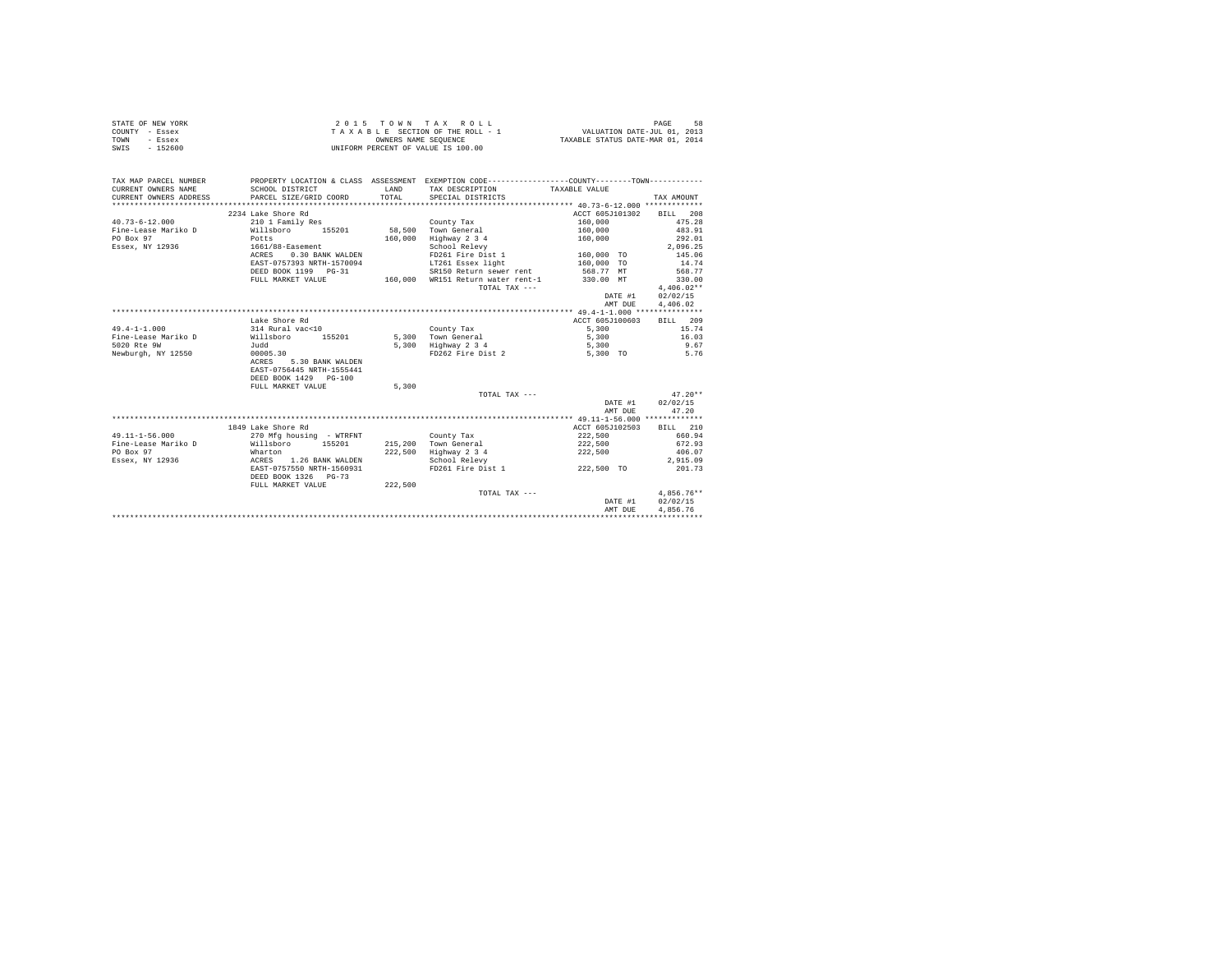|                | STATE OF NEW YORK |                                    |  |  |                      |  |  | 2015 TOWN TAX ROLL              |                                  | PAGE | 59 |
|----------------|-------------------|------------------------------------|--|--|----------------------|--|--|---------------------------------|----------------------------------|------|----|
| COUNTY - Essex |                   |                                    |  |  |                      |  |  | TAXABLE SECTION OF THE ROLL - 1 | VALUATION DATE-JUL 01, 2013      |      |    |
| TOWN           | - Essex           |                                    |  |  | OWNERS NAME SEOUENCE |  |  |                                 | TAXABLE STATUS DATE-MAR 01, 2014 |      |    |
| SWIS           | - 152600          | UNIFORM PERCENT OF VALUE IS 100.00 |  |  |                      |  |  |                                 |                                  |      |    |

| TAX MAP PARCEL NUMBER<br>CURRENT OWNERS NAME        | SCHOOL DISTRICT                                                                | LAND    | PROPERTY LOCATION & CLASS ASSESSMENT EXEMPTION CODE----------------COUNTY--------TOWN----------<br>TAX DESCRIPTION | TAXABLE VALUE              |                      |
|-----------------------------------------------------|--------------------------------------------------------------------------------|---------|--------------------------------------------------------------------------------------------------------------------|----------------------------|----------------------|
| CURRENT OWNERS ADDRESS<br>************************* | PARCEL SIZE/GRID COORD                                                         | TOTAL   | SPECIAL DISTRICTS                                                                                                  |                            | TAX AMOUNT           |
|                                                     |                                                                                |         |                                                                                                                    |                            |                      |
| $40.57 - 3 - 3.000$                                 | 2874 Essex Rd<br>260 Seasonal res - WTRFNT                                     |         |                                                                                                                    | ACCT 605J100213<br>574,900 | BILL 211<br>1,707.75 |
| Finkentev Elke                                      | Willsboro 155201                                                               |         | County Tax<br>528,900 Town General                                                                                 | 574,900                    | 1,738.74             |
| 417 Country Club Ct                                 | Hicks                                                                          |         | 574,900 Highway 2 3 4                                                                                              | 574,900                    | 1,049.22             |
| Clarksville, TN 37043                               | 8.00<br>ACRES                                                                  |         | FD261 Fire Dist 1                                                                                                  | 574,900 TO                 | 521.23               |
|                                                     | EAST-0757798 NRTH-1575273                                                      |         | LT261 Essex light                                                                                                  | 574,900 TO                 | 52.96                |
|                                                     | DEED BOOK 1510    PG-122                                                       |         | WB261 Water B&I                                                                                                    | 574,900 TO C               | 158.14               |
|                                                     | FULL MARKET VALUE                                                              | 574,900 |                                                                                                                    |                            |                      |
|                                                     |                                                                                |         | TOTAL TAX ---                                                                                                      |                            | $5.228.04**$         |
|                                                     |                                                                                |         |                                                                                                                    | DATE #1                    | 02/02/15             |
|                                                     |                                                                                |         |                                                                                                                    | AMT DUE                    | 5,228.04             |
|                                                     |                                                                                |         |                                                                                                                    |                            |                      |
|                                                     | Jersey St                                                                      |         |                                                                                                                    | ACCT 605J104502            | RTLL 212             |
| $39.3 - 1 - 19.002$                                 | 322 Rural vac>10                                                               |         | County Tax                                                                                                         | 49,000                     | 145.56               |
| Finucane William                                    | Willsboro 155201                                                               |         | 49.000 Town General                                                                                                | 49,000                     | 148.20               |
| 1637 Jersey St                                      | 8 Brookfield                                                                   | 49,000  | Highway 2 3 4                                                                                                      | 49,000                     | 89.43                |
| Essex, NY 12936                                     | ACRES 50.00                                                                    |         | FD262 Fire Dist 2                                                                                                  | 49,000 TO                  | 53.28                |
|                                                     | EAST-0728216 NRTH-1569039                                                      |         |                                                                                                                    |                            |                      |
|                                                     | DEED BOOK 1045 PG-311                                                          |         |                                                                                                                    |                            |                      |
|                                                     | FULL MARKET VALUE                                                              | 49,000  |                                                                                                                    |                            |                      |
|                                                     |                                                                                |         | TOTAL TAX ---                                                                                                      |                            | $436.47**$           |
|                                                     |                                                                                |         |                                                                                                                    | DATE #1                    | 02/02/15             |
|                                                     |                                                                                |         |                                                                                                                    | AMT DUE                    | 436.47               |
|                                                     | Jersey St                                                                      |         |                                                                                                                    | ACCT 605J102201            | BILL 213             |
| $39.3 - 1 - 9.110$                                  | 322 Rural vac>10                                                               |         |                                                                                                                    | 23,000                     | 68.32                |
| Finucane William M                                  | 155201                                                                         | 23,000  | County Tax<br>Town General                                                                                         | 23,000                     | 69.56                |
| Finucane Kalora K                                   | Willsboro<br>3 Brookfield                                                      | 23,000  | Highway 2 3 4                                                                                                      | 23,000                     | 41.98                |
| 1637 Jersey St                                      | ACRES 16.40                                                                    |         | FD262 Fire Dist 2                                                                                                  | 23,000 TO                  | 25.01                |
| Essex, NY 12936                                     | EAST-0728049 NRTH-1570584                                                      |         |                                                                                                                    |                            |                      |
|                                                     | DEED BOOK 925<br>PG-207                                                        |         |                                                                                                                    |                            |                      |
|                                                     | FULL MARKET VALUE                                                              | 23,000  |                                                                                                                    |                            |                      |
|                                                     |                                                                                |         | TOTAL TAX ---                                                                                                      |                            | $204.87**$           |
|                                                     |                                                                                |         |                                                                                                                    | DATE #1                    | 02/02/15             |
|                                                     |                                                                                |         |                                                                                                                    | AMT DUE                    | 204.87               |
|                                                     |                                                                                |         |                                                                                                                    |                            |                      |
|                                                     | 1637 Jersey St                                                                 |         |                                                                                                                    | ACCT 605J174003            | BILL 214             |
| $39.3 - 1 - 9.202$                                  | 210 1 Family Res                                                               |         | County Tax                                                                                                         | 252,600                    | 750.35               |
| Finucane William M                                  | Willsboro<br>155201                                                            |         | 35,300 Town General                                                                                                | 252,600                    | 763.97               |
| Finucane Kalora K                                   |                                                                                |         | 252,600 Highway 2 3 4                                                                                              | 252,600                    | 461.01               |
| 1637 Jersey St                                      | 3p Rogers Brookfield Tr<br>ACRES 4.30 BANK WFARGO<br>EAST-0728160 NRTH-1570358 |         | FD262 Fire Dist 2                                                                                                  | 252,600 TO                 | 274.66               |
| Essex, NY 12936                                     |                                                                                |         |                                                                                                                    |                            |                      |
|                                                     | DEED BOOK 925<br>$PG - 204$                                                    |         |                                                                                                                    |                            |                      |
|                                                     | FULL MARKET VALUE                                                              | 252,600 |                                                                                                                    |                            |                      |
|                                                     |                                                                                |         | TOTAL TAX ---                                                                                                      |                            | $2.249.99**$         |
|                                                     |                                                                                |         |                                                                                                                    | DATE #1<br>AMT DUE         | 02/02/15<br>2,249.99 |
|                                                     |                                                                                |         |                                                                                                                    |                            |                      |
|                                                     |                                                                                |         |                                                                                                                    |                            |                      |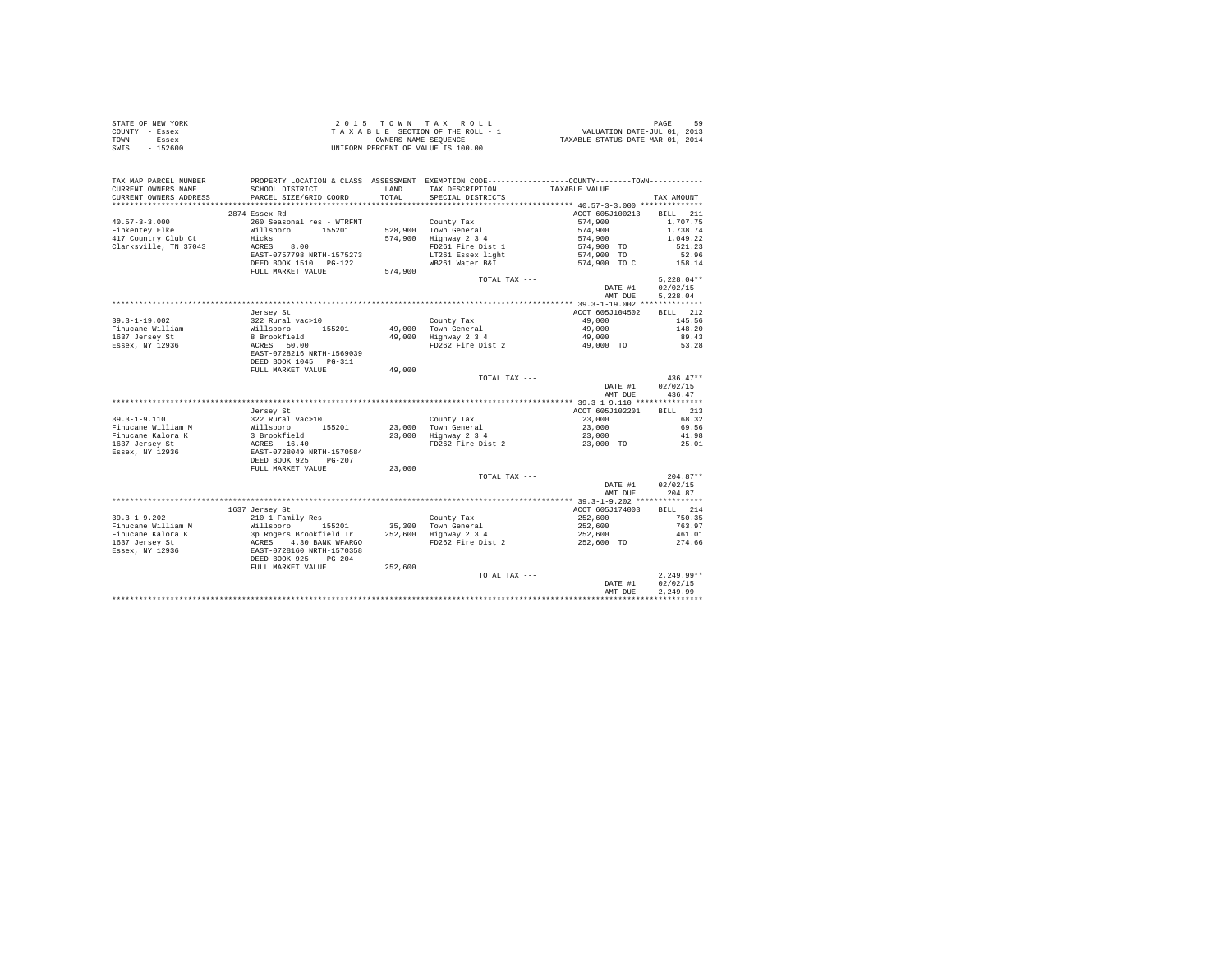| STATE OF NEW YORK | 2015 TOWN TAX ROLL                 | 60<br>PAGE                       |
|-------------------|------------------------------------|----------------------------------|
| COUNTY - Essex    | TAXABLE SECTION OF THE ROLL - 1    | VALUATION DATE-JUL 01, 2013      |
| TOWN<br>- Essex   | OWNERS NAME SEOUENCE               | TAXABLE STATUS DATE-MAR 01, 2014 |
| SWIS<br>$-152600$ | UNIFORM PERCENT OF VALUE IS 100.00 |                                  |

| TAX MAP PARCEL NUMBER<br>CURRENT OWNERS NAME<br>CURRENT OWNERS ADDRESS | SCHOOL DISTRICT<br>PARCEL SIZE/GRID COORD | T.AND<br>TOTAL | PROPERTY LOCATION & CLASS ASSESSMENT EXEMPTION CODE---------------COUNTY-------TOWN----------<br>TAX DESCRIPTION<br>SPECIAL DISTRICTS | TAXABLE VALUE   | TAX AMOUNT             |
|------------------------------------------------------------------------|-------------------------------------------|----------------|---------------------------------------------------------------------------------------------------------------------------------------|-----------------|------------------------|
|                                                                        | Spear Rd                                  |                |                                                                                                                                       | ACCT 605J189004 | BILL 215               |
| $39.3 - 1 - 10.112$                                                    | 322 Rural vac>10                          |                | County Tax                                                                                                                            | 26,800          | 79.61                  |
| Finucane William M                                                     | Willsboro<br>155201                       |                | 26,800 Town General                                                                                                                   | 26,800          | 81.05                  |
| Finucane Kalora K                                                      | 3 Brookfield                              |                | 26,800 Highway 2 3 4                                                                                                                  | 26,800          | 48.91                  |
| 1637 Jersey St                                                         | Life Use Ivers & Elaine                   |                | FD262 Fire Dist 2                                                                                                                     | 26,800 TO       | 29.14                  |
| Essex, NY 12936                                                        | Knapp By Bk 925 Pg 207                    |                |                                                                                                                                       |                 |                        |
|                                                                        | ACRES 20.40                               |                |                                                                                                                                       |                 |                        |
|                                                                        | EAST-0727813 NRTH-1571782                 |                |                                                                                                                                       |                 |                        |
|                                                                        | DEED BOOK 925<br>$PG - 207$               |                |                                                                                                                                       |                 |                        |
|                                                                        | FULL MARKET VALUE                         | 26,800         |                                                                                                                                       |                 |                        |
|                                                                        |                                           |                | TOTAL TAX ---                                                                                                                         |                 | $238.71**$             |
|                                                                        |                                           |                |                                                                                                                                       | DATE #1         | 02/02/15               |
|                                                                        |                                           |                |                                                                                                                                       | AMT DUE         | 238.71                 |
|                                                                        |                                           |                |                                                                                                                                       |                 |                        |
|                                                                        | 39 Block House Rd                         |                |                                                                                                                                       | ACCT 605J190001 | BILL 216               |
| $40.3 - 2 - 2.212$                                                     | 281 Multiple res                          |                | County Tax                                                                                                                            | 459,500         | 1,364.95               |
| Fletcher Stephen R                                                     | Willsboro<br>155201                       |                | 56,700 Town General                                                                                                                   | 459,500         | 1,389.72               |
| Catholic Church Rd                                                     | Connolly & Hicks                          | 459,500        | Highway 2 3 4                                                                                                                         | 459,500         | 838.61                 |
| PO Box 19                                                              | ACRES 5.74                                |                | FD261 Fire Dist 1                                                                                                                     | 459,500 TO      | 416.61                 |
| Essex, NY 12936                                                        | EAST-0749813 NRTH-1575212                 |                |                                                                                                                                       |                 |                        |
|                                                                        | DEED BOOK 1220 PG-95                      |                |                                                                                                                                       |                 |                        |
|                                                                        | FULL MARKET VALUE                         | 459,500        |                                                                                                                                       |                 |                        |
|                                                                        |                                           |                | TOTAL TAX ---                                                                                                                         |                 | $4.009.89**$           |
|                                                                        |                                           |                |                                                                                                                                       | DATE #1         | 02/02/15               |
|                                                                        |                                           |                |                                                                                                                                       | AMT DUE         | 4,009.89               |
|                                                                        |                                           |                |                                                                                                                                       |                 |                        |
|                                                                        | Block House Rd                            |                |                                                                                                                                       | ACCT 605J193001 | BILL 217               |
| $40.3 - 2 - 2.222$                                                     | 312 Vac w/imprv                           |                | County Tax                                                                                                                            | 19,900          | 59.11                  |
| Fletcher Stephen R                                                     | 155201<br>Willsboro                       |                | 13,300 Town General                                                                                                                   | 19,900          | 60.19                  |
| PO Box 19                                                              | Connolly Patent                           |                | 19,900 Highway 2 3 4                                                                                                                  | 19,900          | 36.32                  |
| Essex, NY 12936                                                        | ACRES 11.07                               |                | FD261 Fire Dist 1                                                                                                                     | 19,900 TO       | 18.04                  |
|                                                                        | EAST-0749118 NRTH-1575145                 |                |                                                                                                                                       |                 |                        |
|                                                                        | DEED BOOK 1220 PG-95                      |                |                                                                                                                                       |                 |                        |
|                                                                        | FULL MARKET VALUE                         | 19,900         |                                                                                                                                       |                 |                        |
|                                                                        |                                           |                | TOTAL TAX ---                                                                                                                         |                 | $173.66**$<br>02/02/15 |
|                                                                        |                                           |                |                                                                                                                                       | DATE #1         | 173.66                 |
|                                                                        |                                           |                |                                                                                                                                       | AMT DUE         |                        |
|                                                                        |                                           |                |                                                                                                                                       |                 |                        |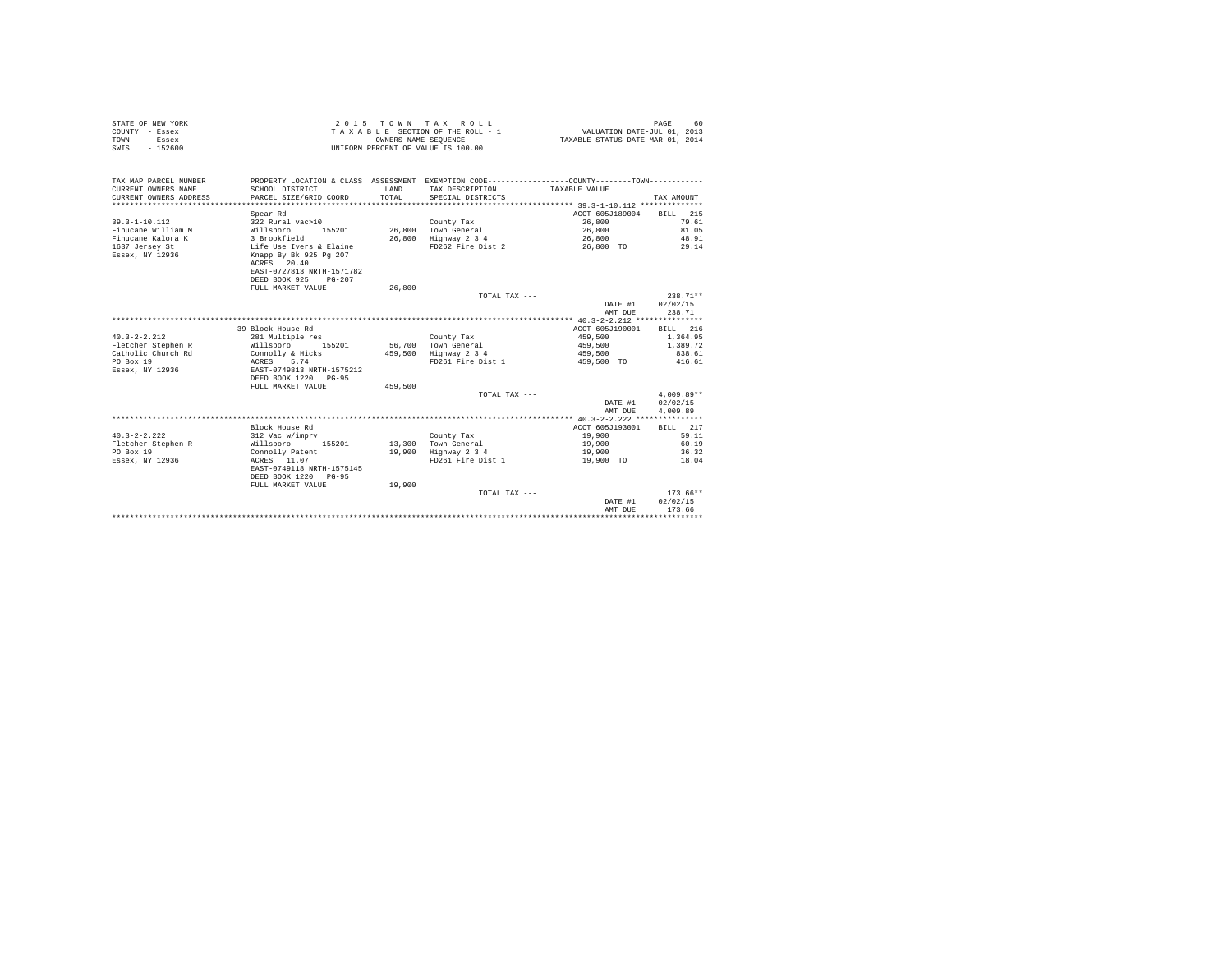|                | STATE OF NEW YORK | 2015 TOWN TAX ROLL                 | PAGE<br>61                       |
|----------------|-------------------|------------------------------------|----------------------------------|
| COUNTY - Essex |                   | TAXABLE SECTION OF THE ROLL - 1    | VALUATION DATE-JUL 01, 2013      |
| TOWN           | - Essex           | OWNERS NAME SEOUENCE               | TAXABLE STATUS DATE-MAR 01, 2014 |
| SWIS           | $-152600$         | UNIFORM PERCENT OF VALUE IS 100.00 |                                  |

| TAX MAP PARCEL NUMBER  |                                                                                  |         | PROPERTY LOCATION & CLASS ASSESSMENT EXEMPTION CODE---------------COUNTY-------TOWN---------        |                                     |                 |                                |
|------------------------|----------------------------------------------------------------------------------|---------|-----------------------------------------------------------------------------------------------------|-------------------------------------|-----------------|--------------------------------|
| CURRENT OWNERS NAME    | SCHOOL DISTRICT                                                                  |         | LAND TAX DESCRIPTION                                                                                | TAXABLE VALUE                       |                 |                                |
| CURRENT OWNERS ADDRESS | PARCEL SIZE/GRID COORD                                                           |         | TOTAL SPECIAL DISTRICTS                                                                             |                                     |                 | TAX AMOUNT                     |
|                        |                                                                                  |         |                                                                                                     |                                     |                 |                                |
|                        | 4 Elm St                                                                         |         |                                                                                                     |                                     | ACCT 605J100113 | BILL 218                       |
| $40.73 - 4 - 11.000$   | 210 1 Family Res                                                                 |         | County Tax                                                                                          | $145,800$<br>$145,800$<br>$145,800$ |                 | 433.10                         |
| Flinn Jason            | Willsboro 155201                                                                 |         | 45,500 Town General<br>145,800 Highway 2 3 4<br>School Relevy                                       |                                     |                 | 440.96                         |
|                        |                                                                                  |         |                                                                                                     |                                     |                 | 266.09                         |
|                        | Castella Serge Potts<br>Masos de Calabuig 17483 Book 815 Page 268                |         |                                                                                                     |                                     |                 | 1,910.21                       |
| Bascara Espana,        | 1676/317-Easement<br>ACRES 0.10                                                  |         | FD261 Fire Dist 1                                                                                   | 145,800 TO                          |                 | 132.19                         |
|                        |                                                                                  |         | LT261 Essex light                                                                                   |                                     | 145,800 TO      | 13.43                          |
|                        | EAST-0756756 NRTH-1570988                                                        |         | SR150 Return sewer rent                                                                             |                                     | 692.27 MT       | 692.27                         |
|                        | DEED BOOK 1654 PG-219                                                            |         | WR151 Return water rent-1                                                                           |                                     | 330.00 MT       | 330.00                         |
|                        | FULL MARKET VALUE                                                                | 145,800 |                                                                                                     |                                     |                 |                                |
|                        |                                                                                  |         | TOTAL TAX ---                                                                                       |                                     |                 | $4.218.25**$                   |
|                        |                                                                                  |         |                                                                                                     |                                     | DATE #1         | 02/02/15                       |
|                        |                                                                                  |         |                                                                                                     |                                     |                 |                                |
|                        |                                                                                  |         |                                                                                                     |                                     | AMT DUE         | 4.218.25                       |
|                        |                                                                                  |         |                                                                                                     |                                     |                 |                                |
|                        |                                                                                  |         |                                                                                                     |                                     |                 | ACCT 605J100112 BILL 219       |
| 40.73-4-12.000         |                                                                                  |         |                                                                                                     | 45,500                              |                 | 135.16                         |
| Flinn Jason            |                                                                                  |         |                                                                                                     | 45,500                              |                 | 137.61                         |
| Castella Serge         |                                                                                  |         | $45,500$ Highway 2 3 4<br>School Relevy                                                             | 45,500                              |                 | 83.04                          |
|                        |                                                                                  |         |                                                                                                     |                                     |                 | 596.12                         |
|                        | Nasos de Calabuig 17483 (1676/309-Easement<br>Bascara Espana, (1676/309-Easement |         | FD261 Fire Dist 1 45,500 TO                                                                         |                                     |                 | 41.25                          |
|                        | EAST-0756743 NRTH-1571041                                                        |         | LT261 Essex light                                                                                   |                                     | 45,500 TO       | 4.19                           |
|                        | DEED BOOK 1654 PG-219                                                            |         | DEED BOOK 1654 PG-219 5R150 Return sewer rent<br>FULL MARKET VALUE 45,500 WR151 Return water rent-1 |                                     | 61.75 MT        | 61.75                          |
|                        |                                                                                  |         |                                                                                                     |                                     | 17.00 MT        | 17.00                          |
|                        |                                                                                  |         | TOTAL TAX ---                                                                                       |                                     |                 | $1.076.12**$                   |
|                        |                                                                                  |         |                                                                                                     |                                     | DATE #1         | 02/02/15                       |
|                        |                                                                                  |         |                                                                                                     |                                     | AMT DUE         | 1.076.12                       |
|                        |                                                                                  |         |                                                                                                     |                                     |                 |                                |
|                        | 30 Albee Ln                                                                      |         |                                                                                                     |                                     | ACCT 605J104513 | BILL 220                       |
| 49.15-1-13.000         |                                                                                  |         | County Tax                                                                                          | 685,250                             |                 | 2,035.55                       |
|                        | 210 1 Family Res - WTRFNT<br>Willsboro 155201                                    |         |                                                                                                     |                                     |                 |                                |
| Fortune John B         |                                                                                  |         | 307,400 Town General<br>685,250 Highway 2 3 4                                                       | 685,250                             |                 | 2.072.49                       |
|                        |                                                                                  |         |                                                                                                     | 685,250                             |                 | 1,250.61                       |
|                        |                                                                                  |         | FD261 Fire Dist 1                                                                                   | 685,250 TO                          |                 | 621.28                         |
|                        |                                                                                  |         |                                                                                                     |                                     |                 |                                |
|                        |                                                                                  |         |                                                                                                     |                                     |                 |                                |
|                        |                                                                                  | 685,250 |                                                                                                     |                                     |                 |                                |
|                        |                                                                                  |         | TOTAL TAX ---                                                                                       |                                     |                 | $5.979.93**$                   |
|                        |                                                                                  |         |                                                                                                     |                                     | DATE #1         | 02/02/15                       |
|                        |                                                                                  |         |                                                                                                     |                                     | AMT DUE         | 5.979.93                       |
|                        |                                                                                  |         |                                                                                                     |                                     |                 |                                |
|                        | Jersey St                                                                        |         |                                                                                                     |                                     | ACCT 605J102515 | BILL 221                       |
|                        |                                                                                  |         | County Tax                                                                                          | 200                                 |                 | 0.59                           |
|                        |                                                                                  |         |                                                                                                     |                                     |                 | 0.60                           |
|                        |                                                                                  |         | 200 Town General 1999<br>200 Highway 234<br>200 Highway 234<br>200 TD262 Fire Dist 2                |                                     |                 | 0.37                           |
|                        |                                                                                  |         |                                                                                                     |                                     |                 | .22                            |
|                        |                                                                                  |         |                                                                                                     |                                     |                 |                                |
|                        |                                                                                  |         |                                                                                                     |                                     |                 |                                |
|                        |                                                                                  |         |                                                                                                     |                                     |                 |                                |
|                        |                                                                                  |         |                                                                                                     |                                     |                 |                                |
|                        | FULL MARKET VALUE                                                                | 200     |                                                                                                     |                                     |                 |                                |
|                        |                                                                                  |         | TOTAL TAX ---                                                                                       |                                     |                 | $1.78**$<br>DATE #1 $02/02/15$ |
|                        |                                                                                  |         |                                                                                                     |                                     |                 |                                |
|                        |                                                                                  |         |                                                                                                     |                                     | AMT DUE         | 1.78                           |
|                        |                                                                                  |         |                                                                                                     |                                     |                 | ***********                    |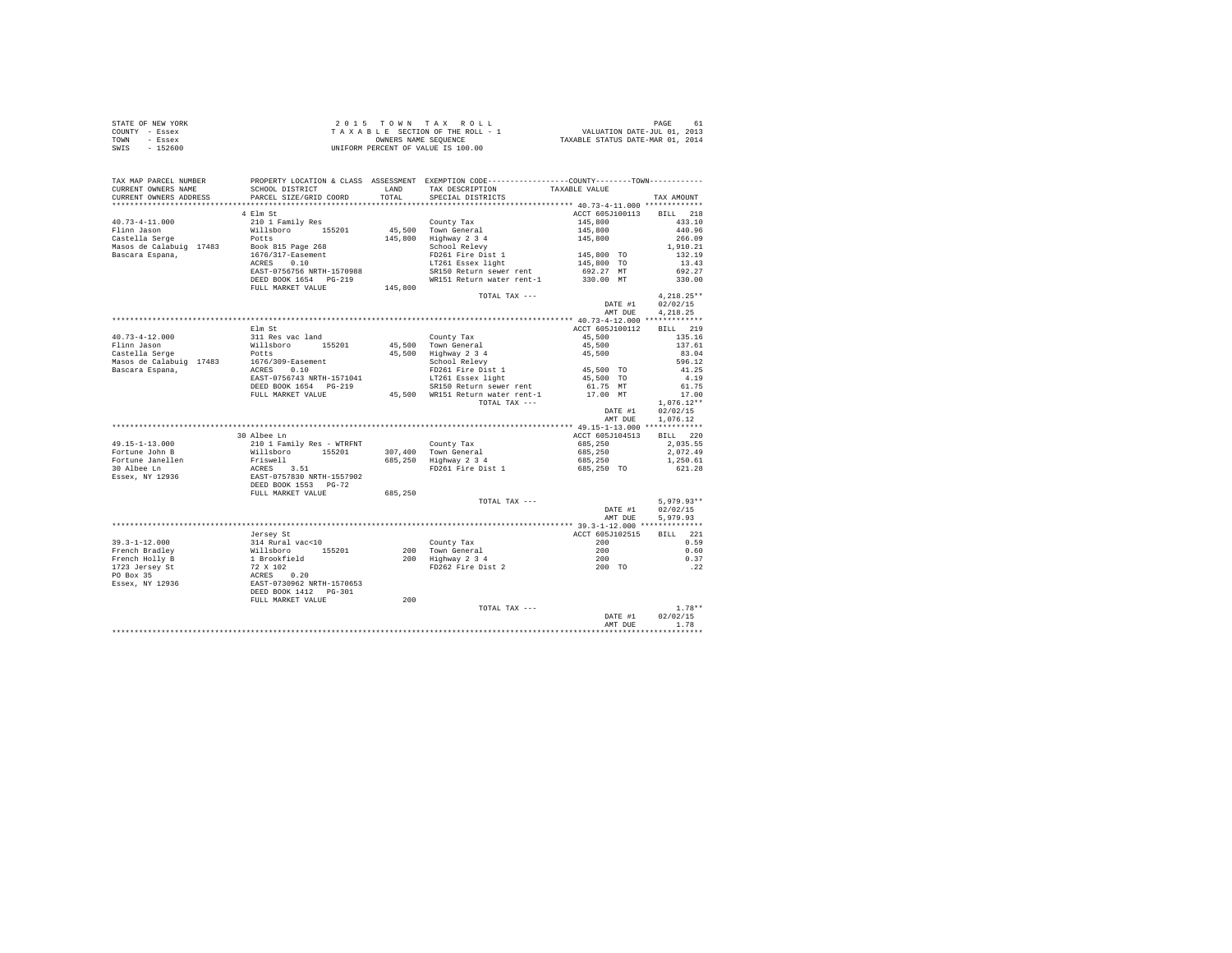| STATE OF NEW YORK<br>COUNTY - Essex<br>- Essex<br>TOWN<br>$-152600$<br>SWIS |                                                                                                                                                                 |               | 2015 TOWN TAX ROLL<br>2015 TOWN TAX ROLL<br>TAXABLE SECTION OF THE ROLL - 1<br>TAXABLE STATURE ON MEURA COMMERCIAL STATURE ON THE POINT COLL - 1<br>UNIFORM PERCENT OF VALUE IS 100.00 |                       | PAGE<br>62           |
|-----------------------------------------------------------------------------|-----------------------------------------------------------------------------------------------------------------------------------------------------------------|---------------|----------------------------------------------------------------------------------------------------------------------------------------------------------------------------------------|-----------------------|----------------------|
| TAX MAP PARCEL NUMBER<br>CURRENT OWNERS NAME<br>CURRENT OWNERS ADDRESS      | PROPERTY LOCATION & CLASS ASSESSMENT EXEMPTION CODE----------------COUNTY-------TOWN----------<br>SCHOOL DISTRICT<br>PARCEL SIZE/GRID COORD                     | LAND<br>TOTAL | TAX DESCRIPTION TAXABLE VALUE<br>SPECIAL DISTRICTS                                                                                                                                     |                       | TAX AMOUNT           |
|                                                                             | 1723 Jersey St                                                                                                                                                  |               |                                                                                                                                                                                        | ACCT 605J102601       | BILL 222             |
| $39.3 - 1 - 13.100$                                                         | 240 Rural res                                                                                                                                                   |               | AG. BLDG. 41700                                                                                                                                                                        | 10,000<br>10,000      |                      |
| French Bradley                                                              |                                                                                                                                                                 |               |                                                                                                                                                                                        | 230,900               | 685.89               |
| French Holly                                                                |                                                                                                                                                                 |               |                                                                                                                                                                                        | 230,900               | 698.34               |
| 1723 Jersey St                                                              |                                                                                                                                                                 |               | AM AND AND THE SALE OF THE 240,900 TOWN General<br>240,900 TOWN General<br>Highway 2 3 4<br>FD262 Fire Dist 2                                                                          | 230,900<br>240,900 TO | 421.40               |
| Essex, NY 12936                                                             | EAST-0731768 NRTH-1571736                                                                                                                                       |               |                                                                                                                                                                                        |                       | 261.94               |
|                                                                             | DEED BOOK 1285 PG-210                                                                                                                                           |               |                                                                                                                                                                                        |                       |                      |
| MAY BE SUBJECT TO PAYMENT FULL MARKET VALUE                                 |                                                                                                                                                                 | 240,900       |                                                                                                                                                                                        |                       |                      |
| UNDER RPTL483 UNTIL 2019                                                    |                                                                                                                                                                 |               |                                                                                                                                                                                        |                       | $2.067.57**$         |
|                                                                             |                                                                                                                                                                 |               | TOTAL TAX ---                                                                                                                                                                          | DATE #1<br>AMT DUE    | 02/02/15<br>2.067.57 |
|                                                                             |                                                                                                                                                                 |               |                                                                                                                                                                                        |                       |                      |
|                                                                             | Jersey St                                                                                                                                                       |               |                                                                                                                                                                                        | ACCT 605J102604       | BILL 223             |
| $39.3 - 4 - 6.000$                                                          | 910 Priv forest                                                                                                                                                 |               |                                                                                                                                                                                        | 25,000                | 74.26                |
| French Bradley                                                              |                                                                                                                                                                 |               | County Tax<br>25,000 Town General<br>25,000 Highway 2 3 4<br>FD262 Fire Dist 2                                                                                                         | 25,000                | 75.61                |
| French Holly                                                                |                                                                                                                                                                 |               |                                                                                                                                                                                        | 25,000                | 45.63                |
| 1723 Jersey St<br>Essex, NY 12936                                           |                                                                                                                                                                 |               |                                                                                                                                                                                        | 25,000 TO             | 27.18                |
|                                                                             | % Millsboro 155201<br>10 Brookfield<br>ACRES 25.00<br>ACRES 25.00<br>DEED BOOK 1285 PG-210<br>DEED BOOK 1285 PG-210<br>FULL MARKET VALUE                        |               |                                                                                                                                                                                        |                       |                      |
|                                                                             |                                                                                                                                                                 | 25,000        |                                                                                                                                                                                        |                       |                      |
|                                                                             |                                                                                                                                                                 |               | TOTAL TAX ---                                                                                                                                                                          |                       | $222.68**$           |
|                                                                             |                                                                                                                                                                 |               |                                                                                                                                                                                        | DATE #1               | 02/02/15             |
|                                                                             |                                                                                                                                                                 |               |                                                                                                                                                                                        | AMT DUE               | 222.68               |
|                                                                             |                                                                                                                                                                 |               |                                                                                                                                                                                        |                       |                      |
|                                                                             | 268 Daniels Rd                                                                                                                                                  |               |                                                                                                                                                                                        | ACCT 605J179003       | BILL 224             |
| $48.1 - 1 - 4.200$                                                          | 314 Rural vac<10                                                                                                                                                |               | County Tax                                                                                                                                                                             | 5,900                 | 17.53                |
| French Michael<br>1717 Jersey St                                            | Westport 155001<br>Brookfield Lot 12                                                                                                                            | 5,900         | Town General<br>Highway 2 3 4                                                                                                                                                          | 5,900                 | 17.84                |
| Essex, NY 12936                                                             |                                                                                                                                                                 | 5,900         | FD262 Fire Dist 2                                                                                                                                                                      | 5,900                 | 10.77<br>6.42        |
|                                                                             | ACRES 5.90<br>EAST-0725061 NRTH-1566920                                                                                                                         |               |                                                                                                                                                                                        | 5,900 TO              |                      |
|                                                                             | DEED BOOK 1253 PG-234                                                                                                                                           |               |                                                                                                                                                                                        |                       |                      |
|                                                                             | FULL MARKET VALUE                                                                                                                                               | 5,900         |                                                                                                                                                                                        |                       |                      |
|                                                                             |                                                                                                                                                                 |               | TOTAL TAX ---                                                                                                                                                                          |                       | $52.56**$            |
|                                                                             |                                                                                                                                                                 |               |                                                                                                                                                                                        | DATE #1               | 02/02/15             |
|                                                                             |                                                                                                                                                                 |               |                                                                                                                                                                                        | AMT DUE               | 52.56                |
|                                                                             |                                                                                                                                                                 |               |                                                                                                                                                                                        |                       |                      |
|                                                                             | 1717 Jersey St                                                                                                                                                  |               |                                                                                                                                                                                        | ACCT 605J188002       | BILL 225             |
| $39.3 - 1 - 13.200$                                                         | 210 1 Family Res                                                                                                                                                |               | County Tax                                                                                                                                                                             | 52,000                | 154.47               |
| French Michael R<br>1717 Jersey St                                          |                                                                                                                                                                 |               |                                                                                                                                                                                        | 52,000<br>52,000      | 157.27<br>94.90      |
| Essex, NY 12936                                                             |                                                                                                                                                                 |               |                                                                                                                                                                                        | $52,000$ TO           | 56.54                |
|                                                                             | Nillaboro 155201 28,800 Town General<br>2 Brookfield Patent 52,000 Town General<br>2 RCRS 0.84<br>RCRS 1.84 SCRT<br>EAST-0730258 NRTH-1570633 FD262 Fire Dist 2 |               |                                                                                                                                                                                        |                       |                      |
|                                                                             | DEED BOOK 1412    PG-305                                                                                                                                        |               |                                                                                                                                                                                        |                       |                      |
|                                                                             | FULL MARKET VALUE                                                                                                                                               | 52,000        |                                                                                                                                                                                        |                       |                      |
|                                                                             |                                                                                                                                                                 |               | TOTAL TAX ---                                                                                                                                                                          |                       | $463.18**$           |
|                                                                             |                                                                                                                                                                 |               |                                                                                                                                                                                        | DATE #1               | 02/02/15             |
|                                                                             |                                                                                                                                                                 |               |                                                                                                                                                                                        | AMT DUE               | 463.18               |
|                                                                             |                                                                                                                                                                 |               |                                                                                                                                                                                        |                       |                      |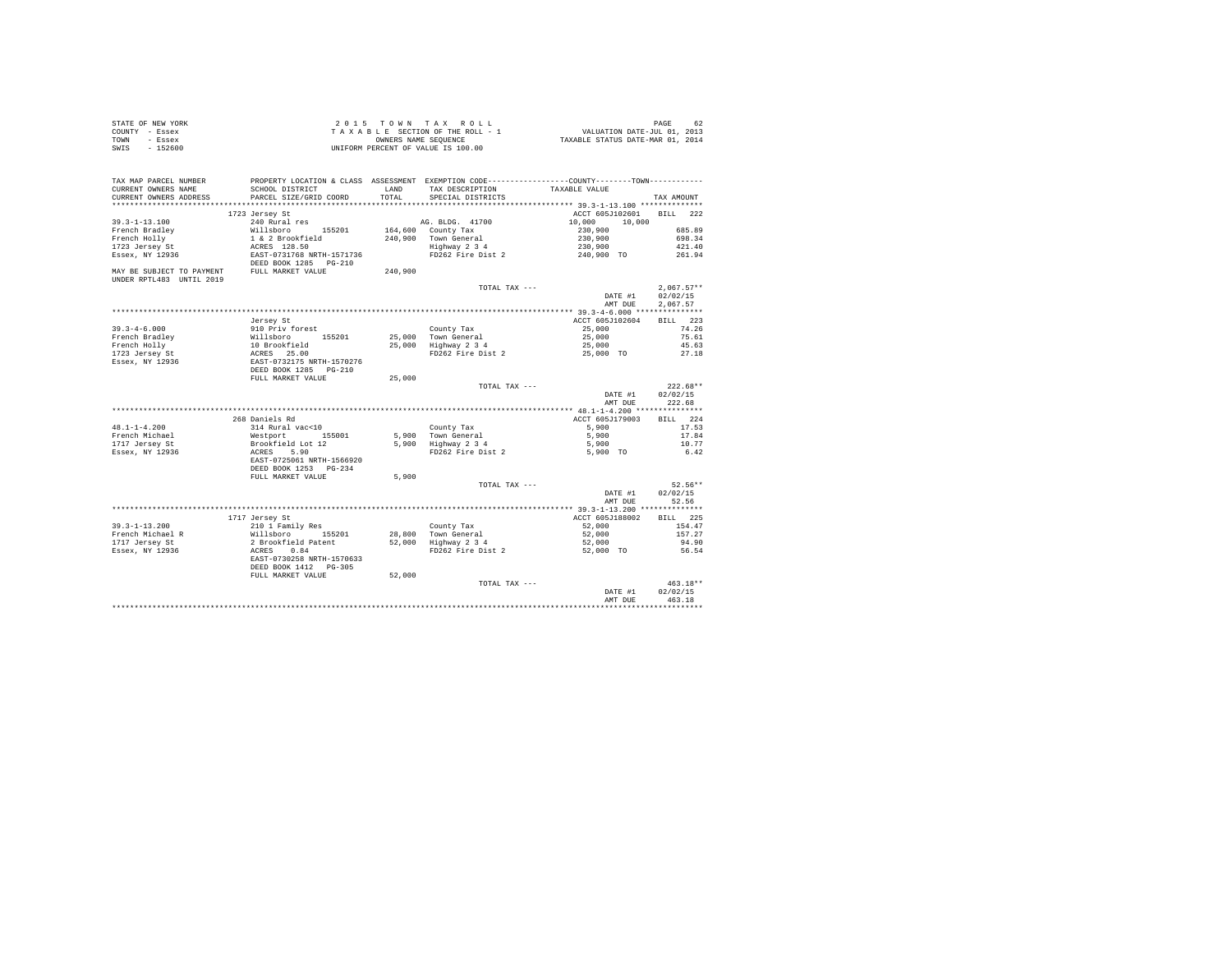|                | STATE OF NEW YORK | 2015 TOWN TAX ROLL                 | 63<br>PAGE                       |
|----------------|-------------------|------------------------------------|----------------------------------|
| COUNTY - Essex |                   | TAXABLE SECTION OF THE ROLL - 1    | VALUATION DATE-JUL 01, 2013      |
| TOWN           | - Essex           | OWNERS NAME SEOUENCE               | TAXABLE STATUS DATE-MAR 01, 2014 |
| SWIS           | $-152600$         | UNIFORM PERCENT OF VALUE IS 100.00 |                                  |

| TAX MAP PARCEL NUMBER<br>CURRENT OWNERS NAME<br>CURRENT OWNERS ADDRESS<br>************************** | PROPERTY LOCATION & CLASS ASSESSMENT EXEMPTION CODE----------------COUNTY-------TOWN----------<br>SCHOOL DISTRICT<br>PARCEL SIZE/GRID COORD | <b>T.AND</b><br>TOTAL | TAX DESCRIPTION<br>SPECIAL DISTRICTS | TAXABLE VALUE                                | TAX AMOUNT         |
|------------------------------------------------------------------------------------------------------|---------------------------------------------------------------------------------------------------------------------------------------------|-----------------------|--------------------------------------|----------------------------------------------|--------------------|
|                                                                                                      | 545 Middle Rd                                                                                                                               |                       |                                      | ACCT 605J180013                              | 226<br><b>BILL</b> |
|                                                                                                      | 484 1 use sm bld                                                                                                                            |                       |                                      |                                              | 907.49             |
| $40.3 - 2 - 14.200$                                                                                  |                                                                                                                                             |                       | County Tax                           | 305,500                                      |                    |
| Fruition Orchards Inc                                                                                | Willsboro 155201                                                                                                                            | 36,200                | Town General                         | 305,500                                      | 923.96             |
| 61 Block House Rd                                                                                    | Hicks                                                                                                                                       | 305,500               | Highway 2 3 4                        | 305,500                                      | 557.55             |
| Essex, NY 12936                                                                                      | ACRES 5.70                                                                                                                                  |                       | FD261 Fire Dist 1                    | 305,500 TO                                   | 276.98             |
|                                                                                                      | EAST-0748840 NRTH-1571115                                                                                                                   |                       |                                      |                                              |                    |
| PRIOR OWNER ON 3/01/2014 DEED BOOK 1779 PG-90                                                        |                                                                                                                                             |                       |                                      |                                              |                    |
| Middle Road Landing LLC FULL MARKET VALUE                                                            |                                                                                                                                             | 305,500               |                                      |                                              |                    |
|                                                                                                      |                                                                                                                                             |                       | TOTAL TAX ---                        |                                              | $2,665.98**$       |
|                                                                                                      |                                                                                                                                             |                       |                                      | DATE #1                                      | 02/02/15           |
|                                                                                                      |                                                                                                                                             |                       |                                      | AMT DUE                                      | 2.665.98           |
|                                                                                                      |                                                                                                                                             |                       |                                      |                                              |                    |
|                                                                                                      | 2164 Lake Shore Rd                                                                                                                          |                       |                                      | ACCT 605J178510                              | <b>BILL</b><br>227 |
| $40.81 - 3 - 9.000$                                                                                  | 210 1 Family Res - WTRFNT                                                                                                                   |                       | County Tax                           | 407,600                                      | 1,210.78           |
| Fullington Kevin E                                                                                   | Willsboro 155201                                                                                                                            | 291,900               | Town General                         | 407,600                                      | 1,232.76           |
| Fullington Mary C                                                                                    | Potts                                                                                                                                       | 407.600               | Highway 2 3 4                        | 407,600                                      | 743.89             |
| 9 Edgehill Dr                                                                                        |                                                                                                                                             |                       | FD261 Fire Dist 1                    | 407,600 TO                                   | 369.55             |
| Darien, CT 06820                                                                                     | ACRES 0.50 BANK CORE<br>EAST-0757224 NRTH-1568378                                                                                           |                       | LT261 Essex light                    | 407,600 TO                                   | 37.55              |
|                                                                                                      | DEED BOOK 1361 PG-210                                                                                                                       |                       | WB261 Water B&I                      | 407,600 TO C                                 | 112.12             |
|                                                                                                      | FULL MARKET VALUE                                                                                                                           |                       | 407,600 WR151 Return water rent-1    | 380.00 MT                                    | 380.00             |
|                                                                                                      |                                                                                                                                             |                       | TOTAL TAX ---                        |                                              | $4.086.65**$       |
|                                                                                                      |                                                                                                                                             |                       |                                      | DATE #1                                      | 02/02/15           |
|                                                                                                      |                                                                                                                                             |                       |                                      | AMT DUE                                      | 4.086.65           |
|                                                                                                      |                                                                                                                                             |                       |                                      | *************** 39.4-1-46.000 ************** |                    |
|                                                                                                      |                                                                                                                                             |                       |                                      | ACCT 605J101505                              | BTT.T. 228         |
|                                                                                                      | Jersey St                                                                                                                                   |                       |                                      |                                              |                    |
| $39.4 - 1 - 46.000$                                                                                  | 322 Rural vac>10                                                                                                                            |                       | County Tax                           | 49,500                                       | 147.04             |
| Gardner Edward J Jr                                                                                  | Westport<br>155001                                                                                                                          |                       | 49,500 Town General                  | 49,500                                       | 149.71             |
| Gardner Patricia K                                                                                   | Hicks                                                                                                                                       | 49,500                | Highway 2 3 4                        | 49,500                                       | 90.34              |
| c/o Judy Gardner                                                                                     | ACRES 49.50                                                                                                                                 |                       | FD262 Fire Dist 2                    | 49,500 TO                                    | 53.82              |
| 57 School St                                                                                         | EAST-0734762 NRTH-1569642                                                                                                                   |                       |                                      |                                              |                    |
| Essex, NY 12936                                                                                      | DEED BOOK 1654 PG-131                                                                                                                       |                       |                                      |                                              |                    |
|                                                                                                      | FULL MARKET VALUE                                                                                                                           | 49,500                |                                      |                                              |                    |
|                                                                                                      |                                                                                                                                             |                       | TOTAL TAX ---                        |                                              | 440.91**           |
|                                                                                                      |                                                                                                                                             |                       |                                      | DATE #1                                      | 02/02/15           |
|                                                                                                      |                                                                                                                                             |                       |                                      | AMT DUE                                      | 440.91             |
|                                                                                                      |                                                                                                                                             |                       |                                      |                                              |                    |
|                                                                                                      | 57 School St                                                                                                                                |                       |                                      | ACCT 605J176014                              | 229<br>BTLL        |
| $40.3 - 3 - 20.002$                                                                                  | 210 1 Family Res                                                                                                                            |                       | County Tax                           | 152,000                                      | 451.52             |
| Gardner Edward J Jr                                                                                  | Willsboro<br>155201                                                                                                                         | 39,600                | Town General                         | 152,000                                      | 459.71             |
| Gardner Patricia                                                                                     | Potts                                                                                                                                       | 152,000               | Highway 2 3 4                        | 152,000                                      | 277.41             |
| 57 School St                                                                                         | Db 1005/325 Corr Deed                                                                                                                       |                       | FD261 Fire Dist 1                    | 152,000 TO                                   | 137.81             |
| Essex, NY 12936                                                                                      | ACRES<br>7.40                                                                                                                               |                       |                                      |                                              |                    |
|                                                                                                      | EAST-0751947 NRTH-1568233                                                                                                                   |                       |                                      |                                              |                    |
|                                                                                                      | DEED BOOK 641<br>$PG-219$                                                                                                                   |                       |                                      |                                              |                    |
|                                                                                                      | FULL MARKET VALUE                                                                                                                           | 152,000               |                                      |                                              |                    |
|                                                                                                      |                                                                                                                                             |                       | TOTAL TAX ---                        |                                              | $1.326.45**$       |
|                                                                                                      |                                                                                                                                             |                       |                                      | DATE #1                                      | 02/02/15           |
|                                                                                                      |                                                                                                                                             |                       |                                      | AMT DUE                                      | 1.326.45           |
|                                                                                                      |                                                                                                                                             |                       |                                      |                                              |                    |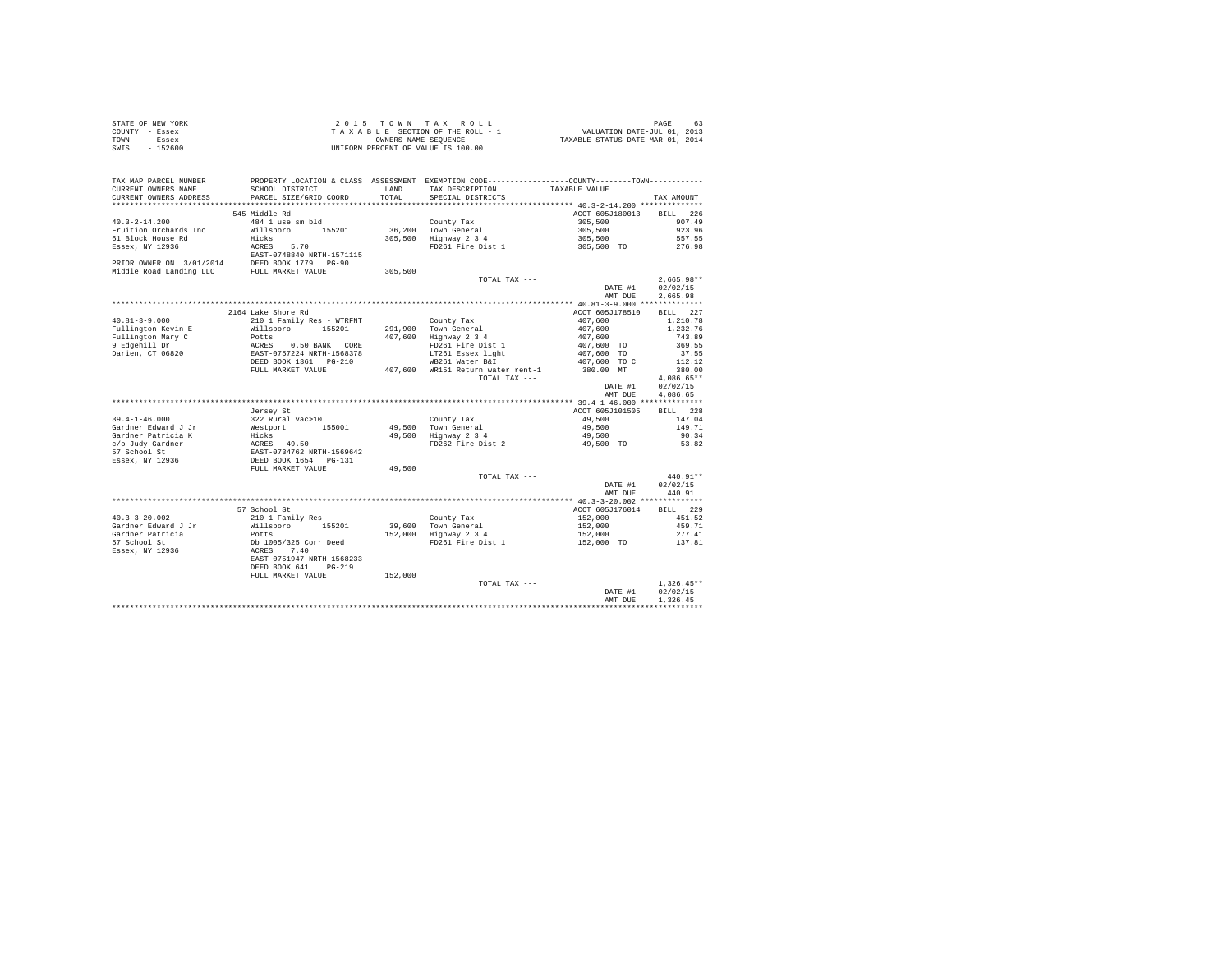| STATE OF NEW YORK<br>COUNTY - Essex<br>TOWN - Essex<br>SWIS - 152600                                                                                                                                                                                                                                                                                        |                           |         |                                                                                                                                                                                                                                                |                                                                                  |                          |
|-------------------------------------------------------------------------------------------------------------------------------------------------------------------------------------------------------------------------------------------------------------------------------------------------------------------------------------------------------------|---------------------------|---------|------------------------------------------------------------------------------------------------------------------------------------------------------------------------------------------------------------------------------------------------|----------------------------------------------------------------------------------|--------------------------|
| TAX MAP PARCEL NUMBER<br>CURRENT OWNERS NAME<br>CURRENT OWNERS ADDRESS PARCEL SIZE/GRID COORD TOTAL                                                                                                                                                                                                                                                         |                           |         | PROPERTY LOCATION & CLASS ASSESSMENT EXEMPTION CODE-----------------COUNTY--------TOWN---------<br>SPECIAL DISTRICTS                                                                                                                           |                                                                                  | TAX AMOUNT               |
|                                                                                                                                                                                                                                                                                                                                                             |                           |         |                                                                                                                                                                                                                                                |                                                                                  |                          |
|                                                                                                                                                                                                                                                                                                                                                             | 2723 NYS Route 22         |         |                                                                                                                                                                                                                                                | ACCT 605J102310 BILL 230                                                         |                          |
| $40.65 - 2 - 3.000$                                                                                                                                                                                                                                                                                                                                         | 210 1 Family Res          |         |                                                                                                                                                                                                                                                |                                                                                  | 338.05                   |
|                                                                                                                                                                                                                                                                                                                                                             |                           |         |                                                                                                                                                                                                                                                |                                                                                  | 344.18                   |
| Gardner Shelby A<br>Gardner Nicole L<br>1025 Middle Rd                                                                                                                                                                                                                                                                                                      |                           |         |                                                                                                                                                                                                                                                |                                                                                  | 207.69<br>103.18         |
| Willsboro, NY 12996                                                                                                                                                                                                                                                                                                                                         |                           |         |                                                                                                                                                                                                                                                | $113,800$<br>$113,800$<br>$113,800$<br>$113,800$<br>$113,800$ TO<br>$113,800$ TO | 10.48                    |
|                                                                                                                                                                                                                                                                                                                                                             | FULL MARKET VALUE 113,800 |         |                                                                                                                                                                                                                                                |                                                                                  |                          |
|                                                                                                                                                                                                                                                                                                                                                             |                           |         | TOTAL TAX ---                                                                                                                                                                                                                                  |                                                                                  | $1.003.58**$             |
|                                                                                                                                                                                                                                                                                                                                                             |                           |         |                                                                                                                                                                                                                                                | DATE #1<br>AMT DUE                                                               | 02/02/15<br>1,003.58     |
|                                                                                                                                                                                                                                                                                                                                                             |                           |         |                                                                                                                                                                                                                                                |                                                                                  |                          |
|                                                                                                                                                                                                                                                                                                                                                             | 274 School St             |         |                                                                                                                                                                                                                                                | ACCT 605J101506                                                                  | BTLL 231                 |
|                                                                                                                                                                                                                                                                                                                                                             |                           |         |                                                                                                                                                                                                                                                |                                                                                  | 333.00<br>339.04         |
|                                                                                                                                                                                                                                                                                                                                                             |                           |         |                                                                                                                                                                                                                                                |                                                                                  | 204.59                   |
|                                                                                                                                                                                                                                                                                                                                                             |                           |         |                                                                                                                                                                                                                                                |                                                                                  | 101.64                   |
|                                                                                                                                                                                                                                                                                                                                                             |                           |         |                                                                                                                                                                                                                                                |                                                                                  | 10.33                    |
|                                                                                                                                                                                                                                                                                                                                                             |                           |         |                                                                                                                                                                                                                                                |                                                                                  |                          |
| $\begin{tabular}{ll} 40.3-3-17.110 & \begin{tabular}{ll} $2/4$ & school St & \end{tabular} \end{tabular} \begin{tabular}{ll} \bf 40.3-3-17.110 & \begin{tabular}{ll} $2/4$ & 240 Rural res \\ \bf 40.3-3-17.110 & 1811 \text{lsboro} & 155201 \\ \bf 40.393 & 155201 & 100 \\ \bf 40.4878 & 13.00 \\ \bf 40.588 & 13.00 \\ \bf 40.788 & 13.00 \\ \bf 40.87$ |                           |         |                                                                                                                                                                                                                                                |                                                                                  |                          |
|                                                                                                                                                                                                                                                                                                                                                             | FULL MARKET VALUE         | 112,100 |                                                                                                                                                                                                                                                |                                                                                  |                          |
|                                                                                                                                                                                                                                                                                                                                                             |                           |         | TOTAL TAX ---                                                                                                                                                                                                                                  | DATE #1                                                                          | 988.60**<br>02/02/15     |
|                                                                                                                                                                                                                                                                                                                                                             |                           |         |                                                                                                                                                                                                                                                |                                                                                  | AMT DUE 988.60           |
|                                                                                                                                                                                                                                                                                                                                                             |                           |         |                                                                                                                                                                                                                                                |                                                                                  |                          |
|                                                                                                                                                                                                                                                                                                                                                             | School St                 |         |                                                                                                                                                                                                                                                | ACCT 605Z003005 BILL 232                                                         |                          |
| $40.3 - 3 - 17.140$                                                                                                                                                                                                                                                                                                                                         |                           |         |                                                                                                                                                                                                                                                |                                                                                  |                          |
| Gardner Tina<br>PO Box 111<br>Essex, NY 12936                                                                                                                                                                                                                                                                                                               |                           |         |                                                                                                                                                                                                                                                |                                                                                  |                          |
|                                                                                                                                                                                                                                                                                                                                                             |                           |         |                                                                                                                                                                                                                                                |                                                                                  |                          |
|                                                                                                                                                                                                                                                                                                                                                             |                           |         |                                                                                                                                                                                                                                                |                                                                                  |                          |
|                                                                                                                                                                                                                                                                                                                                                             |                           |         | 900001 STELL 232 Rural vac>10<br>26,400 County Tax 20000001<br>26,400 Town General 26,400 79.842<br>26,400 POSE 21,00 FOR 21,400 POSE 26,400<br>26,400 PD261 Fire Dist 1<br>26,400 PD261 Fire Dist 1<br>26,400 TO 23.94<br>26,400 TO 23.94<br> |                                                                                  |                          |
|                                                                                                                                                                                                                                                                                                                                                             | FULL MARKET VALUE         | 26,400  |                                                                                                                                                                                                                                                |                                                                                  |                          |
|                                                                                                                                                                                                                                                                                                                                                             |                           |         | TOTAL TAX $---$                                                                                                                                                                                                                                |                                                                                  | $232.81**$               |
|                                                                                                                                                                                                                                                                                                                                                             |                           |         |                                                                                                                                                                                                                                                | DATE #1 02/02/15                                                                 |                          |
|                                                                                                                                                                                                                                                                                                                                                             |                           |         |                                                                                                                                                                                                                                                |                                                                                  | AMT DUE 232.81           |
|                                                                                                                                                                                                                                                                                                                                                             | 1770 Jersey St            |         |                                                                                                                                                                                                                                                | ACCT 605J103413 BILL 233                                                         |                          |
|                                                                                                                                                                                                                                                                                                                                                             |                           |         |                                                                                                                                                                                                                                                |                                                                                  | 371.02                   |
|                                                                                                                                                                                                                                                                                                                                                             |                           |         |                                                                                                                                                                                                                                                |                                                                                  | 377.75                   |
|                                                                                                                                                                                                                                                                                                                                                             |                           |         |                                                                                                                                                                                                                                                |                                                                                  | 227.95                   |
|                                                                                                                                                                                                                                                                                                                                                             |                           |         |                                                                                                                                                                                                                                                |                                                                                  | 135.81                   |
|                                                                                                                                                                                                                                                                                                                                                             |                           |         | County Tax<br>124,900<br>124,900<br>124,900<br>124,900<br>PD262 Fire Dist 2<br>PO262 Fire Dist 2<br>124,900<br>124,900<br>TD262 Fire Dist 2<br>124,900<br>124,900<br>TD262 Fire Dist 2                                                         |                                                                                  |                          |
|                                                                                                                                                                                                                                                                                                                                                             |                           |         |                                                                                                                                                                                                                                                |                                                                                  |                          |
|                                                                                                                                                                                                                                                                                                                                                             |                           |         |                                                                                                                                                                                                                                                |                                                                                  |                          |
|                                                                                                                                                                                                                                                                                                                                                             |                           |         | TOTAL TAX ---                                                                                                                                                                                                                                  | DATE #1                                                                          | $1.112.53**$<br>02/02/15 |
|                                                                                                                                                                                                                                                                                                                                                             |                           |         |                                                                                                                                                                                                                                                | AMT DUE                                                                          | 1,112.53                 |
|                                                                                                                                                                                                                                                                                                                                                             |                           |         |                                                                                                                                                                                                                                                |                                                                                  |                          |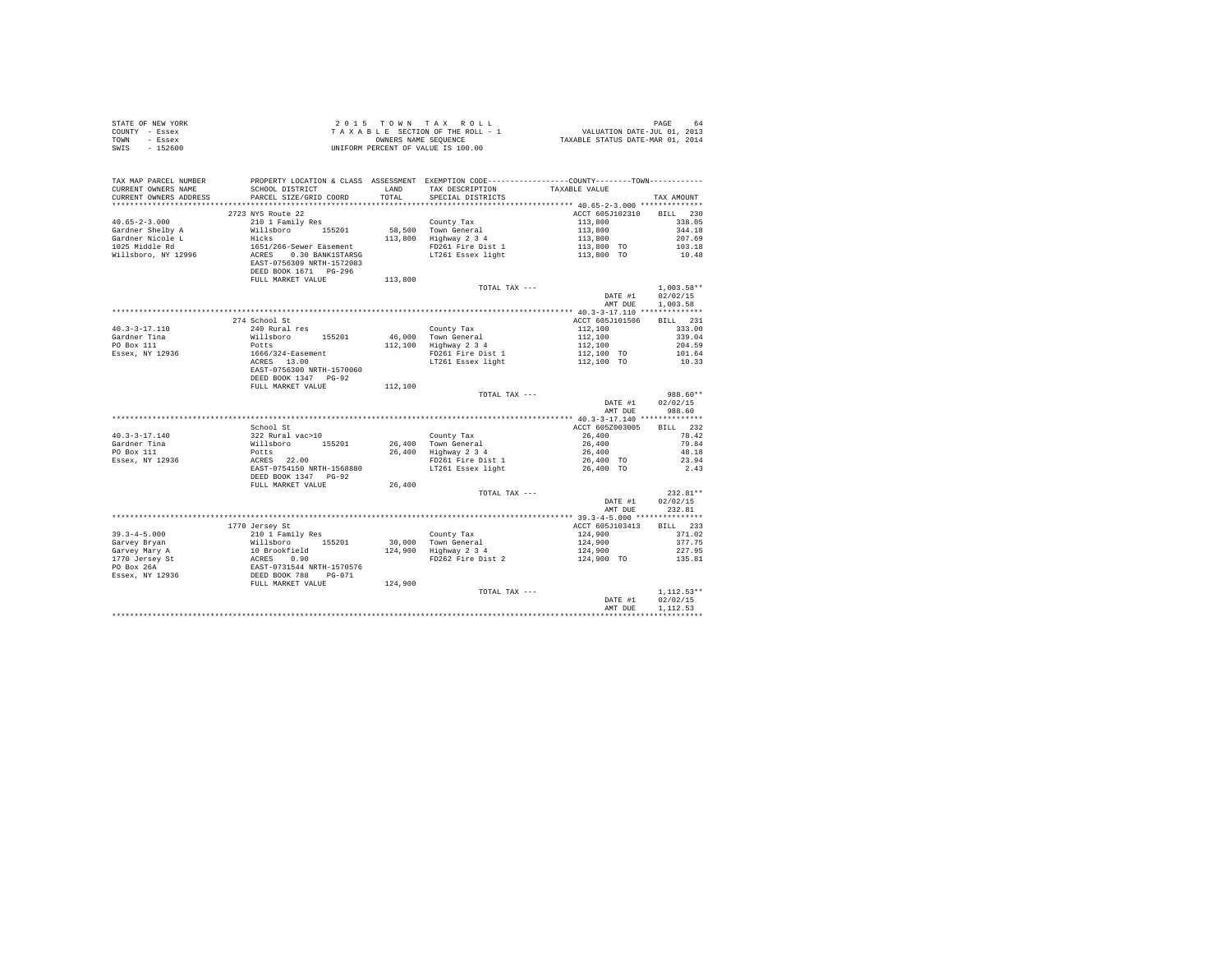| STATE OF NEW YORK<br>COUNTY - Essex<br>TOWN - Essex<br>SWIS - 152600   |                                                                                                        |         | UNIFORM PERCENT OF VALUE IS 100.00                                                                                                              |                                                     |                                      |
|------------------------------------------------------------------------|--------------------------------------------------------------------------------------------------------|---------|-------------------------------------------------------------------------------------------------------------------------------------------------|-----------------------------------------------------|--------------------------------------|
| TAX MAP PARCEL NUMBER<br>CURRENT OWNERS NAME<br>CURRENT OWNERS ADDRESS | SCHOOL DISTRICT<br>PARCEL SIZE/GRID COORD                                                              |         | PROPERTY LOCATION & CLASS ASSESSMENT EXEMPTION CODE---------------COUNTY-------TOWN---------<br>LAND TAX DESCRIPTION<br>TOTAL SPECIAL DISTRICTS | TAXABLE VALUE                                       | TAX AMOUNT                           |
|                                                                        | 25 Derby Way                                                                                           |         |                                                                                                                                                 | ACCT 605J101611 BILL 234                            |                                      |
| $49.11 - 1 - 34.100$                                                   | 210 1 Family Res                                                                                       |         |                                                                                                                                                 | 334,100                                             | 992.45                               |
| Ginn Living Trust                                                      | Willsboro 155201                                                                                       |         |                                                                                                                                                 |                                                     | 1,010.46                             |
| 25 Derby Way                                                           |                                                                                                        |         |                                                                                                                                                 |                                                     | 609.75                               |
| Essex, NY 12936                                                        | Wharton<br>Bk 946 Pg 312 (Easement)<br>ACRES 0.68<br>EAST-0757661 NRTH-1562662<br>DEED BOOK 1743 PG-56 |         | County Tax<br>62,900 Town General<br>334,100 Highway 2 3 4<br>FD261 Fire Dist 1                                                                 | $334,100$<br>$334,100$<br>$334,100$ TO              | 302.91                               |
|                                                                        | FULL MARKET VALUE                                                                                      | 334,100 |                                                                                                                                                 |                                                     |                                      |
|                                                                        |                                                                                                        |         | TOTAL TAX ---                                                                                                                                   | DATE #1<br>AMT DUE                                  | $2,915.57**$<br>02/02/15<br>2.915.57 |
|                                                                        |                                                                                                        |         |                                                                                                                                                 |                                                     |                                      |
|                                                                        | 2430 NYS Route 22                                                                                      |         |                                                                                                                                                 | ACCT 605J100703                                     | BILL 235                             |
| $40.3 - 3 - 2.000$                                                     | 421 Restaurant                                                                                         |         | County Tax<br>18,000 Town General<br>102,900 Highway 2 3 4<br>FD261 Fire Dist 1                                                                 | $102,900$<br>$102,900$<br>$102,900$<br>$102,900$ TO | 305.67                               |
| Giveans George B                                                       | Willsboro 155201                                                                                       |         |                                                                                                                                                 |                                                     | 311.21                               |
| PO Box 57                                                              | Potts<br>Potts<br>ACRES 0.60                                                                           |         |                                                                                                                                                 |                                                     | 187.80                               |
| New Hampton, NY 10958                                                  | EAST-0749153 NRTH-1570862<br>DEED BOOK 1671 PG-267                                                     |         |                                                                                                                                                 |                                                     | 93.29                                |
|                                                                        | FULL MARKET VALUE                                                                                      | 102,900 |                                                                                                                                                 |                                                     |                                      |
|                                                                        |                                                                                                        |         | TOTAL TAX ---                                                                                                                                   | DATE #1<br>AMT DUE                                  | 897.97**<br>02/02/15<br>897.97       |
|                                                                        |                                                                                                        |         |                                                                                                                                                 |                                                     |                                      |
|                                                                        | NYS Route 22                                                                                           |         |                                                                                                                                                 | ACCT 605J100702                                     | BILL 236                             |
| $40.3 - 3 - 3.000$                                                     | 314 Rural vac<10                                                                                       |         |                                                                                                                                                 | 25,500                                              | 75.75<br>77.12                       |
| Giveans George B<br>PO Box 57                                          | Willsboro 155201                                                                                       |         | County Tax<br>25,500 Town General<br>25,500 Highway 2 3 4                                                                                       | 25,500<br>25,500                                    | 46.54                                |
| New Hampton, NY 10958                                                  | Potts<br>ACRES 1.50                                                                                    |         | FD261 Fire Dist 1                                                                                                                               | 25,500 TO                                           | 23.12                                |
|                                                                        | EAST-0749406 NRTH-1570829<br>DEED BOOK 1671 PG-267                                                     |         | LT261 Essex light                                                                                                                               | 25,500 TO                                           | 2.35                                 |
|                                                                        | FULL MARKET VALUE                                                                                      | 25,500  |                                                                                                                                                 |                                                     |                                      |
|                                                                        |                                                                                                        |         | TOTAL TAX ---                                                                                                                                   | DATE #1<br>AMT DUE                                  | $224.88**$<br>02/02/15<br>224.88     |
|                                                                        |                                                                                                        |         |                                                                                                                                                 |                                                     |                                      |
|                                                                        | 1970 Lake Shore Rd                                                                                     |         |                                                                                                                                                 | ACCT 605J101902                                     | BILL 237                             |
|                                                                        |                                                                                                        |         |                                                                                                                                                 | $238,900$<br>$238,900$<br>$238,900$<br>$238,900$ TO | 709.66                               |
|                                                                        |                                                                                                        |         |                                                                                                                                                 |                                                     | 722.54                               |
|                                                                        |                                                                                                        |         |                                                                                                                                                 |                                                     | 436.00<br>216.60                     |
|                                                                        |                                                                                                        |         |                                                                                                                                                 |                                                     |                                      |
|                                                                        |                                                                                                        |         |                                                                                                                                                 |                                                     |                                      |
|                                                                        |                                                                                                        |         |                                                                                                                                                 | DATE #1<br>AMT DUE                                  | $2.084.80**$<br>02/02/15<br>2.084.80 |
|                                                                        |                                                                                                        |         |                                                                                                                                                 |                                                     |                                      |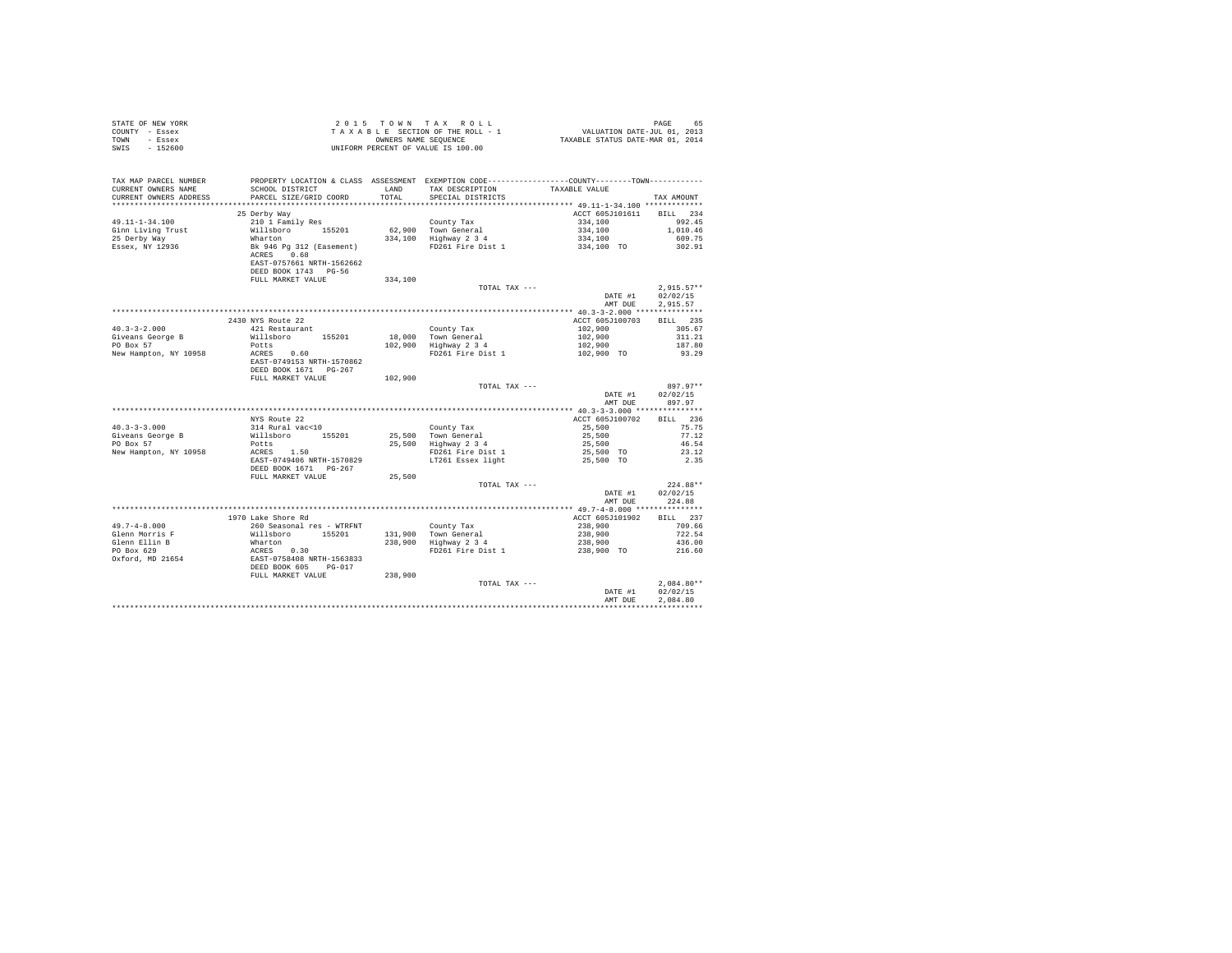|      | STATE OF NEW YORK | 2015 TOWN TAX ROLL                 | 66<br>PAGE                       |
|------|-------------------|------------------------------------|----------------------------------|
|      | COUNTY - Essex    | TAXABLE SECTION OF THE ROLL - 1    | VALUATION DATE-JUL 01, 2013      |
| TOWN | - Essex           | OWNERS NAME SEOUENCE               | TAXABLE STATUS DATE-MAR 01, 2014 |
| SWIS | $-152600$         | UNIFORM PERCENT OF VALUE IS 100.00 |                                  |

| TAX MAP PARCEL NUMBER                          | PROPERTY LOCATION & CLASS ASSESSMENT EXEMPTION CODE-----------------COUNTY-------TOWN----------                                                                                      |         |                                                                                                                                                     |                                                                                           |                                                    |
|------------------------------------------------|--------------------------------------------------------------------------------------------------------------------------------------------------------------------------------------|---------|-----------------------------------------------------------------------------------------------------------------------------------------------------|-------------------------------------------------------------------------------------------|----------------------------------------------------|
| CURRENT OWNERS NAME                            | SCHOOL DISTRICT                                                                                                                                                                      |         | LAND TAX DESCRIPTION TAXABLE VALUE                                                                                                                  |                                                                                           |                                                    |
| CURRENT OWNERS ADDRESS PARCEL SIZE/GRID COORD  |                                                                                                                                                                                      |         | TOTAL SPECIAL DISTRICTS                                                                                                                             |                                                                                           | TAX AMOUNT                                         |
|                                                |                                                                                                                                                                                      |         |                                                                                                                                                     |                                                                                           |                                                    |
|                                                | 2717 NYS Route 22                                                                                                                                                                    |         |                                                                                                                                                     | ACCT 605J102309 BILL 238                                                                  |                                                    |
| $40.65 - 2 - 1.000$                            |                                                                                                                                                                                      |         |                                                                                                                                                     |                                                                                           | 331.51                                             |
| Glynn Virginia<br>PO Box 159                   | 210 1 Family Res County Tax<br>210 1 Family Res 52,000 Town General<br>Hicks 155201 52,000 Tughway 2 3 4<br>1652/16-Easement 111,600 Highway 2 3 4<br>1652/16-Easement School Relevy |         |                                                                                                                                                     | 111,600<br>111,600<br>111,600                                                             | 337.53                                             |
|                                                |                                                                                                                                                                                      |         |                                                                                                                                                     |                                                                                           | 203.68                                             |
| Rhinecliff, NY 12574                           |                                                                                                                                                                                      |         | School Reievy<br>FD261 Fire Dist 1<br>LT261 Essex light<br>--''' Daturn sewer rent                                                                  | 111,600 TO<br>111,600 TO<br>270 18 MT                                                     | 1,462.13                                           |
|                                                | ACRES 0.20<br>EAST-0756161 NRTH-1572056                                                                                                                                              |         |                                                                                                                                                     |                                                                                           | 101.18<br>10.28                                    |
|                                                |                                                                                                                                                                                      |         |                                                                                                                                                     |                                                                                           | 379.18                                             |
|                                                | DEED BOOK 1738 PG-314                                                                                                                                                                |         | SR150 Return sewer rent<br>DEED BOOK 1738 PG-314 SR150 Return sewer rent 379.18 MT<br>FULL MARKET VALUE 111,600 WR151 Return water rent-1 220.00 MT |                                                                                           | 220.00                                             |
|                                                |                                                                                                                                                                                      |         | TOTAL TAX ---                                                                                                                                       |                                                                                           | $3,045.49**$                                       |
|                                                |                                                                                                                                                                                      |         |                                                                                                                                                     |                                                                                           | DATE #1 02/02/15                                   |
|                                                |                                                                                                                                                                                      |         |                                                                                                                                                     | AMT DUE                                                                                   | 3,045.49                                           |
|                                                |                                                                                                                                                                                      |         |                                                                                                                                                     |                                                                                           |                                                    |
|                                                | 2305 Main St                                                                                                                                                                         |         |                                                                                                                                                     | ACCT 605J104204 BILL 239                                                                  |                                                    |
| $40.73 - 2 - 10.100$                           | 2009 Watal Strand Times<br>210 1 Family Res<br>Willshoro 155201<br>Potts<br>2666/320-Easemnt<br>ACRES 0.23<br>EAST-0756766 NRTH-1571798                                              |         | County Tax                                                                                                                                          |                                                                                           |                                                    |
|                                                |                                                                                                                                                                                      |         | 54,000 Town General                                                                                                                                 | $\begin{array}{lll} 242,600 & 720.65 \\ 242,600 & 733.73 \\ 242,600 & 442.76 \end{array}$ |                                                    |
| Goetz Helen L<br>PO Box 143<br>Essex, NY 12936 |                                                                                                                                                                                      |         | 242,600 Highway 2 3 4                                                                                                                               |                                                                                           |                                                    |
|                                                |                                                                                                                                                                                      |         | FD261 Fire Dist 1                                                                                                                                   | 242,600 TO 219.95                                                                         |                                                    |
|                                                |                                                                                                                                                                                      |         | LT261 Essex light                                                                                                                                   | 242,600 TO                                                                                | 22.35                                              |
|                                                |                                                                                                                                                                                      |         |                                                                                                                                                     |                                                                                           |                                                    |
|                                                | DEED BOOK 1261 PG-1                                                                                                                                                                  |         |                                                                                                                                                     |                                                                                           |                                                    |
|                                                | FULL MARKET VALUE                                                                                                                                                                    | 242,600 |                                                                                                                                                     |                                                                                           |                                                    |
|                                                |                                                                                                                                                                                      |         | TOTAL TAX ---                                                                                                                                       |                                                                                           | $2,139.44**$<br>$2,139.44**$<br>DATE #1 $02/02/15$ |
|                                                |                                                                                                                                                                                      |         |                                                                                                                                                     |                                                                                           |                                                    |
|                                                |                                                                                                                                                                                      |         |                                                                                                                                                     | AMT DUE                                                                                   | 2,139.44                                           |
|                                                |                                                                                                                                                                                      |         |                                                                                                                                                     |                                                                                           |                                                    |
|                                                | Essex Rd                                                                                                                                                                             |         |                                                                                                                                                     | ACCT 605J183002 BILL 240                                                                  |                                                    |
| $40.3 - 2 - 8.120$                             |                                                                                                                                                                                      |         |                                                                                                                                                     |                                                                                           | 113.77                                             |
| Goff Norma                                     |                                                                                                                                                                                      |         |                                                                                                                                                     | $38,300$<br>$38,300$<br>$38,300$<br>$38,300$<br>$38,300$ TO<br>$38,300$ TO                | 115.84                                             |
| PO Box 293<br>Essex, NY 12936                  |                                                                                                                                                                                      |         |                                                                                                                                                     |                                                                                           | 69.90                                              |
|                                                |                                                                                                                                                                                      |         |                                                                                                                                                     |                                                                                           | 34.72                                              |
|                                                |                                                                                                                                                                                      |         | ינות ב-1<br>FD261 Fire Dist 1<br>LT261 Essex light<br>WB261 Water B&T                                                                               | 38,300 TO C                                                                               | $\begin{array}{c} 3.53 \\ 10.54 \end{array}$       |
|                                                | FULL MARKET VALUE 38,300                                                                                                                                                             |         |                                                                                                                                                     |                                                                                           |                                                    |
|                                                |                                                                                                                                                                                      |         | TOTAL TAX ---                                                                                                                                       |                                                                                           | $348.30**$                                         |
|                                                |                                                                                                                                                                                      |         |                                                                                                                                                     |                                                                                           | DATE #1 02/02/15                                   |
|                                                |                                                                                                                                                                                      |         |                                                                                                                                                     |                                                                                           | AMT DUE 348.30                                     |
|                                                |                                                                                                                                                                                      |         |                                                                                                                                                     |                                                                                           |                                                    |
|                                                | 10 Beggs Point St                                                                                                                                                                    |         |                                                                                                                                                     | ACCT 605J104409 BILL 241                                                                  |                                                    |
|                                                |                                                                                                                                                                                      |         |                                                                                                                                                     |                                                                                           | 611.33                                             |
|                                                |                                                                                                                                                                                      |         |                                                                                                                                                     |                                                                                           | 622.43                                             |
|                                                |                                                                                                                                                                                      |         |                                                                                                                                                     | $205,800$<br>$205,800$<br>$205,800$                                                       | 375.59                                             |
|                                                |                                                                                                                                                                                      |         | FD261 Fire Dist 1                                                                                                                                   | 205,800 TO 186.59                                                                         |                                                    |
|                                                |                                                                                                                                                                                      |         | LT261 Essex light                                                                                                                                   | 205,800 TO                                                                                | 18.96                                              |
|                                                | EAST-0757232 NRTH-1571528                                                                                                                                                            |         |                                                                                                                                                     |                                                                                           |                                                    |
|                                                | DEED BOOK 583 PG-248                                                                                                                                                                 |         |                                                                                                                                                     |                                                                                           |                                                    |
|                                                | FULL MARKET VALUE                                                                                                                                                                    | 205,800 |                                                                                                                                                     |                                                                                           |                                                    |
|                                                |                                                                                                                                                                                      |         | TOTAL TAX ---                                                                                                                                       |                                                                                           | $1,814.90**$                                       |
|                                                |                                                                                                                                                                                      |         |                                                                                                                                                     |                                                                                           | DATE #1 02/02/15                                   |
|                                                |                                                                                                                                                                                      |         |                                                                                                                                                     | AMT DUE                                                                                   | 1,814.90                                           |
|                                                |                                                                                                                                                                                      |         |                                                                                                                                                     |                                                                                           |                                                    |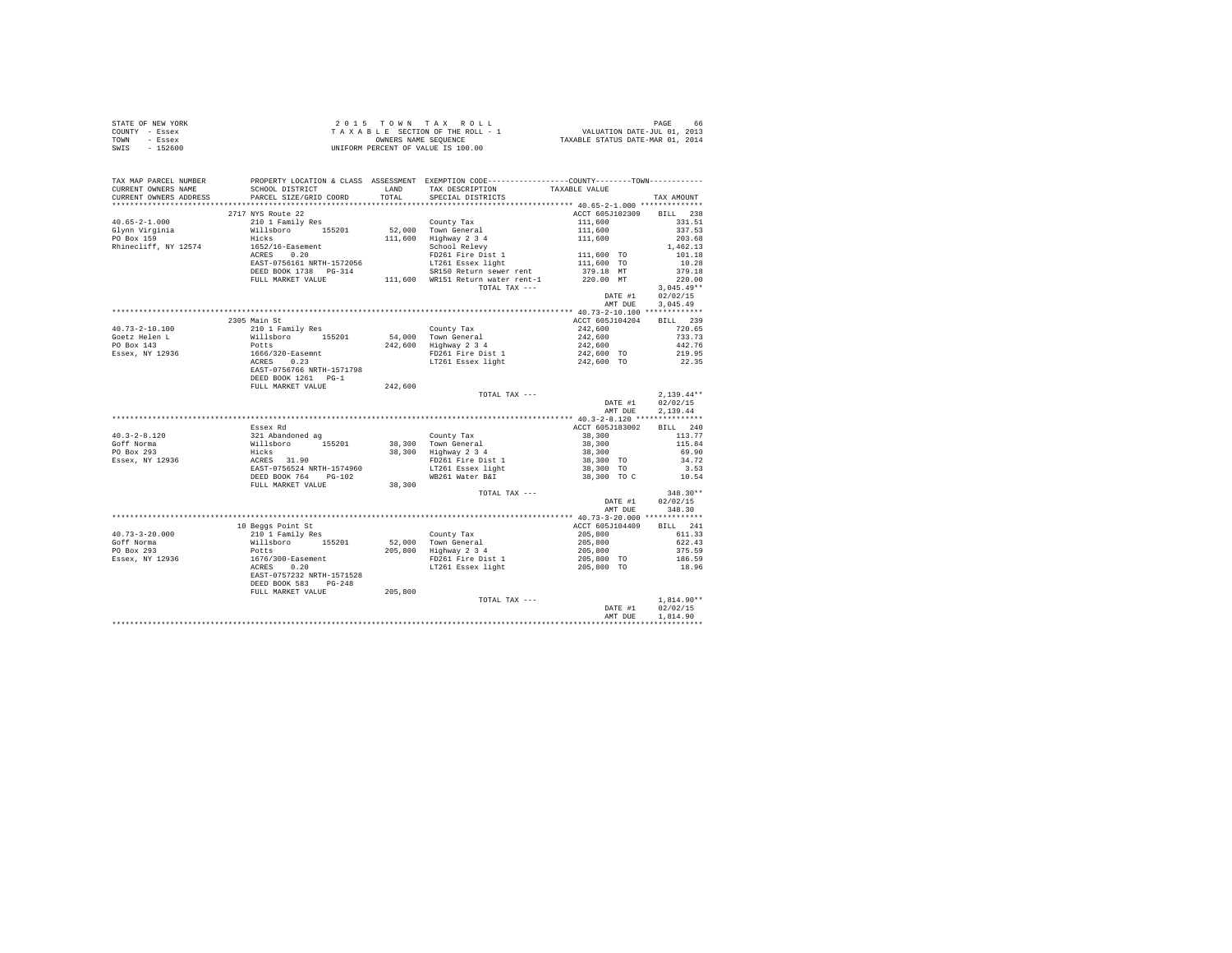| STATE OF NEW YORK<br>COUNTY - Essex<br>- Essex<br>TOWN<br>$-152600$<br>SWIS |                           | OWNERS NAME SEQUENCE | 2015 TOWN TAX ROLL<br>TAXABLE SECTION OF THE ROLL - 1<br>UNIFORM PERCENT OF VALUE IS 100.00     | VALUATION DATE-JUL 01, 2013<br>TAXABLE STATUS DATE-MAR 01, 2014 | PAGE<br>67                       |
|-----------------------------------------------------------------------------|---------------------------|----------------------|-------------------------------------------------------------------------------------------------|-----------------------------------------------------------------|----------------------------------|
| TAX MAP PARCEL NUMBER                                                       |                           |                      | PROPERTY LOCATION & CLASS ASSESSMENT EXEMPTION CODE----------------COUNTY--------TOWN---------- |                                                                 |                                  |
| CURRENT OWNERS NAME                                                         | SCHOOL DISTRICT           | <b>T.AND</b>         | TAX DESCRIPTION                                                                                 | TAXABLE VALUE                                                   |                                  |
| CURRENT OWNERS ADDRESS                                                      | PARCEL SIZE/GRID COORD    | TOTAL                | SPECIAL DISTRICTS                                                                               |                                                                 | TAX AMOUNT                       |
| ************************                                                    |                           |                      |                                                                                                 |                                                                 |                                  |
|                                                                             | Mason Rd                  |                      |                                                                                                 | ACCT 605J101106                                                 | BILL 242                         |
| $48.1 - 1 - 11.000$                                                         | 910 Priv forest           |                      | County Tax                                                                                      | 14,700                                                          | 43.67                            |
| Goff Norma                                                                  | Westport 155001           |                      | 14,700 Town General                                                                             | 14,700                                                          | 44.46                            |
| PO Box 293                                                                  | 13 Brookfield             |                      | 14,700 Highway 2 3 4                                                                            | 14,700                                                          | 26.83                            |
| Essex, NY 12936                                                             | 25.0 Acres                |                      | FD262 Fire Dist 2                                                                               | 14,700 TO                                                       | 15.98                            |
|                                                                             | ACRES 27.30               |                      |                                                                                                 |                                                                 |                                  |
|                                                                             | EAST-0727812 NRTH-1566760 |                      |                                                                                                 |                                                                 |                                  |
|                                                                             | DEED BOOK 1233 PG-292     |                      |                                                                                                 |                                                                 |                                  |
|                                                                             | FULL MARKET VALUE         | 14,700               |                                                                                                 |                                                                 |                                  |
|                                                                             |                           |                      | TOTAL TAX ---                                                                                   | DATE #1<br>AMT DUE                                              | $130.94**$<br>02/02/15<br>130.94 |
|                                                                             |                           |                      |                                                                                                 |                                                                 |                                  |
|                                                                             | Brookfield Rd             |                      |                                                                                                 | ACCT 605J104402                                                 | BILL 243                         |
| $48.2 - 1 - 23.000$                                                         | 910 Priv forest           |                      | County Tax                                                                                      | 72,000                                                          | 213.88                           |
| Goff Norma                                                                  | Westport 155001           |                      | 72.000 Town General                                                                             | 72,000                                                          | 217.76                           |
| PO Box 293                                                                  | 4 Platt Rogers            |                      | 72,000 Highway 2 3 4                                                                            | 72,000                                                          | 131.40                           |
| Essex, NY 12936                                                             | 00078.50                  |                      | FD262 Fire Dist 2                                                                               | 72,000 TO                                                       | 78.29                            |
|                                                                             | ACRES 78.50               |                      |                                                                                                 |                                                                 |                                  |
|                                                                             | EAST-0734309 NRTH-1561211 |                      |                                                                                                 |                                                                 |                                  |
|                                                                             | DEED BOOK 722 PG-299      |                      |                                                                                                 |                                                                 |                                  |
|                                                                             | FULL MARKET VALUE         | 72,000               |                                                                                                 |                                                                 |                                  |
|                                                                             |                           |                      | TOTAL TAX ---                                                                                   |                                                                 | $641.33**$                       |
|                                                                             |                           |                      |                                                                                                 | DATE #1                                                         | 02/02/15                         |
|                                                                             |                           |                      |                                                                                                 | AMT DUE                                                         | 641.33                           |
|                                                                             |                           |                      |                                                                                                 |                                                                 |                                  |
|                                                                             | NYS Route 22              |                      |                                                                                                 | ACCT 605J104407                                                 | RTT.T. 244                       |
| $48.76 - 1 - 3.000$                                                         | 311 Res vac land          |                      | County Tax                                                                                      | 800                                                             | 2.38                             |
| Goff Norma                                                                  | Willsboro 155201          |                      | 800 Town General                                                                                | 800                                                             | 2.42                             |
| PO Box 293                                                                  | Friswell                  |                      | 800 Highway 2 3 4                                                                               | 800                                                             | 1.46                             |
| Essex, NY 12936                                                             | 205s X 235S Xirr          |                      | FD262 Fire Dist 2                                                                               | 800 TO                                                          | .87                              |
|                                                                             | ACRES 0.80                |                      | LT262 Whallonsburg light                                                                        | 800 TO                                                          | .20                              |
|                                                                             | EAST-0744007 NRTH-1555670 |                      |                                                                                                 |                                                                 |                                  |
|                                                                             | DEED BOOK 723<br>PG-192   |                      |                                                                                                 |                                                                 |                                  |
|                                                                             | FULL MARKET VALUE         | 800                  |                                                                                                 |                                                                 |                                  |
|                                                                             |                           |                      | TOTAL TAX ---                                                                                   |                                                                 | $7.33**$                         |
|                                                                             |                           |                      |                                                                                                 | DATE #1                                                         | 02/02/15                         |
|                                                                             |                           |                      |                                                                                                 | AMT DUE                                                         | 7.33                             |
|                                                                             |                           |                      |                                                                                                 | ********************                                            | ***********                      |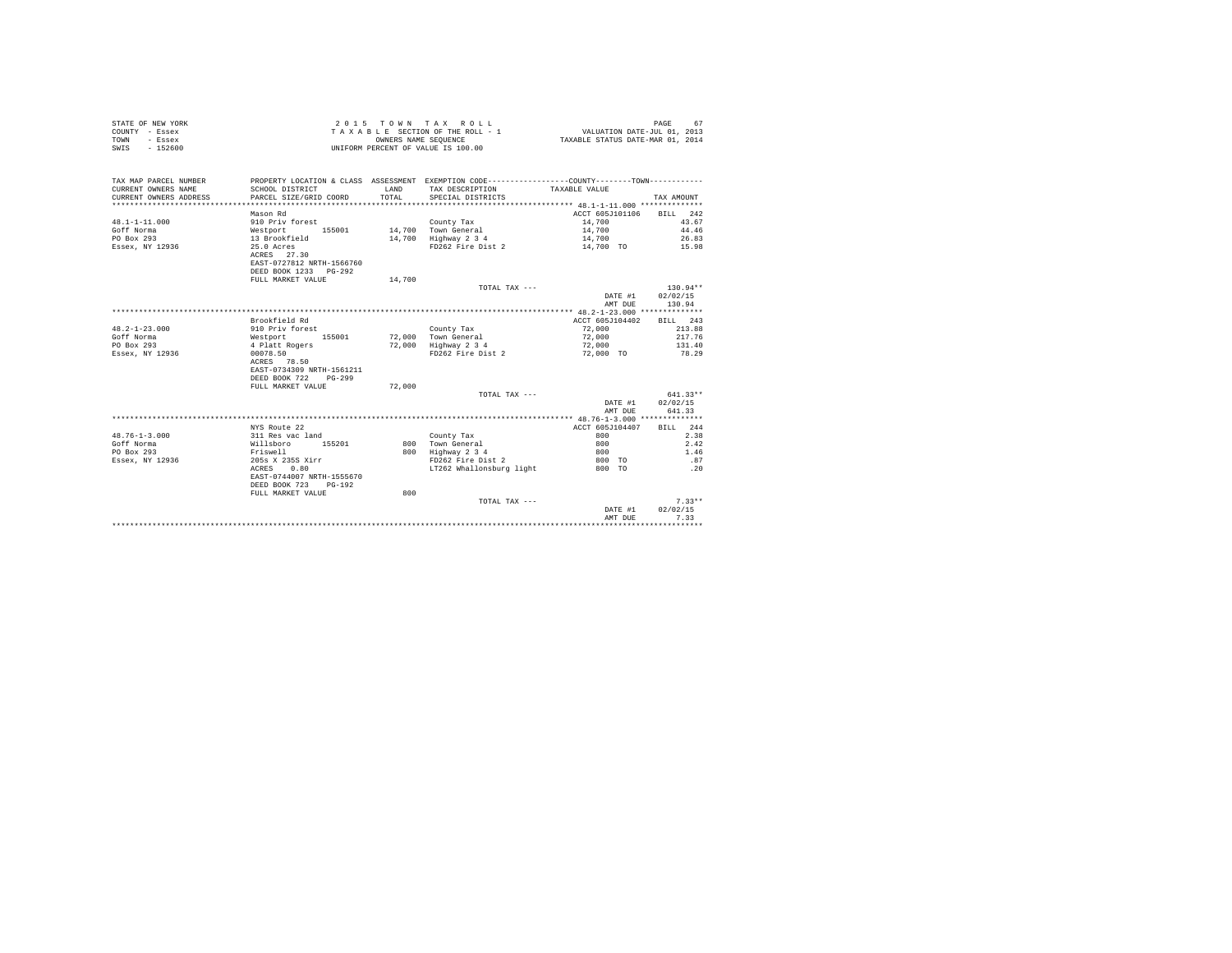| STATE OF NEW YORK<br>COUNTY - Essex<br>TOWN - Essex<br>SWIS - 152600                                                                                                                                                                           |                                                                                       | UNIFORM PERCENT OF VALUE IS 100.00 |                          |              |
|------------------------------------------------------------------------------------------------------------------------------------------------------------------------------------------------------------------------------------------------|---------------------------------------------------------------------------------------|------------------------------------|--------------------------|--------------|
| TAX MAP PARCEL NUMBER PROPERTY LOCATION & CLASS ASSESSMENT EXEMPTION CODE---------------COUNTY--------TOWN----------                                                                                                                           |                                                                                       |                                    |                          | TAX AMOUNT   |
|                                                                                                                                                                                                                                                |                                                                                       |                                    |                          |              |
|                                                                                                                                                                                                                                                | 2286 Main St                                                                          |                                    | ACCT 605J101515 BILL 245 |              |
|                                                                                                                                                                                                                                                |                                                                                       |                                    |                          |              |
|                                                                                                                                                                                                                                                |                                                                                       |                                    |                          |              |
|                                                                                                                                                                                                                                                |                                                                                       |                                    |                          |              |
|                                                                                                                                                                                                                                                |                                                                                       |                                    |                          |              |
|                                                                                                                                                                                                                                                |                                                                                       |                                    |                          |              |
|                                                                                                                                                                                                                                                |                                                                                       |                                    |                          |              |
|                                                                                                                                                                                                                                                |                                                                                       |                                    |                          |              |
|                                                                                                                                                                                                                                                |                                                                                       |                                    |                          |              |
|                                                                                                                                                                                                                                                |                                                                                       | TOTAL TAX $---$                    |                          |              |
|                                                                                                                                                                                                                                                |                                                                                       |                                    | DATE #1 02/02/15         |              |
|                                                                                                                                                                                                                                                |                                                                                       |                                    | AMT DUE                  | 2.533.03     |
|                                                                                                                                                                                                                                                |                                                                                       |                                    |                          |              |
|                                                                                                                                                                                                                                                |                                                                                       |                                    |                          |              |
|                                                                                                                                                                                                                                                |                                                                                       |                                    |                          |              |
|                                                                                                                                                                                                                                                |                                                                                       |                                    |                          |              |
|                                                                                                                                                                                                                                                |                                                                                       |                                    |                          |              |
|                                                                                                                                                                                                                                                |                                                                                       |                                    |                          |              |
|                                                                                                                                                                                                                                                |                                                                                       |                                    |                          |              |
|                                                                                                                                                                                                                                                |                                                                                       |                                    |                          |              |
|                                                                                                                                                                                                                                                |                                                                                       |                                    |                          |              |
|                                                                                                                                                                                                                                                |                                                                                       |                                    |                          |              |
|                                                                                                                                                                                                                                                |                                                                                       |                                    | AMT DUE 1,205.16         |              |
|                                                                                                                                                                                                                                                |                                                                                       |                                    |                          |              |
|                                                                                                                                                                                                                                                |                                                                                       |                                    |                          |              |
|                                                                                                                                                                                                                                                |                                                                                       |                                    |                          |              |
|                                                                                                                                                                                                                                                |                                                                                       |                                    |                          |              |
|                                                                                                                                                                                                                                                |                                                                                       |                                    |                          |              |
|                                                                                                                                                                                                                                                |                                                                                       |                                    |                          |              |
|                                                                                                                                                                                                                                                |                                                                                       |                                    |                          |              |
|                                                                                                                                                                                                                                                |                                                                                       |                                    |                          |              |
|                                                                                                                                                                                                                                                |                                                                                       |                                    |                          |              |
|                                                                                                                                                                                                                                                |                                                                                       |                                    |                          |              |
| 19 Leaning Rd<br>2012 - 16.210 - 2012 - 2013, 2013 - 2014<br>2027 - 2013 - 2014<br>2027 - 2014 - 2015 - 2014 - 2014 - 2014 - 2014 - 2014 - 2014 - 2014 - 2014 - 2014 - 2014<br>2028 - 2014 - 2014 - 2014 - 2014 - 2014 - 2014 - 2014 -         |                                                                                       | TOTAL TAX ---                      |                          | $919.28**$   |
|                                                                                                                                                                                                                                                |                                                                                       |                                    | DATE #1                  | 02/02/15     |
|                                                                                                                                                                                                                                                |                                                                                       |                                    | AMT DUE 919.28           |              |
|                                                                                                                                                                                                                                                |                                                                                       |                                    |                          |              |
| 11-1-47.000 11-1<br>40 Lila Way<br>10 Lila Way<br>The Millshoro 155201 69,200 County Tax<br>The Millshoro 155201 69,200 County Tax<br>PO Box 171 1 What<br>PO Box 171 1 248<br>FO Box 171 1 201,700 70 182.4.89<br>FO Box 171 1 201,700 534.42 |                                                                                       |                                    |                          |              |
|                                                                                                                                                                                                                                                |                                                                                       |                                    |                          |              |
|                                                                                                                                                                                                                                                |                                                                                       |                                    |                          |              |
|                                                                                                                                                                                                                                                |                                                                                       |                                    |                          |              |
|                                                                                                                                                                                                                                                |                                                                                       |                                    |                          |              |
|                                                                                                                                                                                                                                                |                                                                                       |                                    |                          |              |
|                                                                                                                                                                                                                                                | ACRES 2.40                                                                            |                                    |                          |              |
|                                                                                                                                                                                                                                                | لالاقادال المحمد / NRTH-1561948<br>DEED BOOK 1079 PG-217<br>FULL MARKET VALUE 201,700 |                                    |                          |              |
|                                                                                                                                                                                                                                                |                                                                                       |                                    |                          |              |
|                                                                                                                                                                                                                                                |                                                                                       |                                    |                          |              |
|                                                                                                                                                                                                                                                |                                                                                       | TOTAL TAX ---                      |                          | $1.564.67**$ |
|                                                                                                                                                                                                                                                |                                                                                       |                                    | DATE #1 02/02/15         |              |
|                                                                                                                                                                                                                                                |                                                                                       |                                    | AMT DUR                  | 1.564.67     |
|                                                                                                                                                                                                                                                |                                                                                       |                                    |                          | ************ |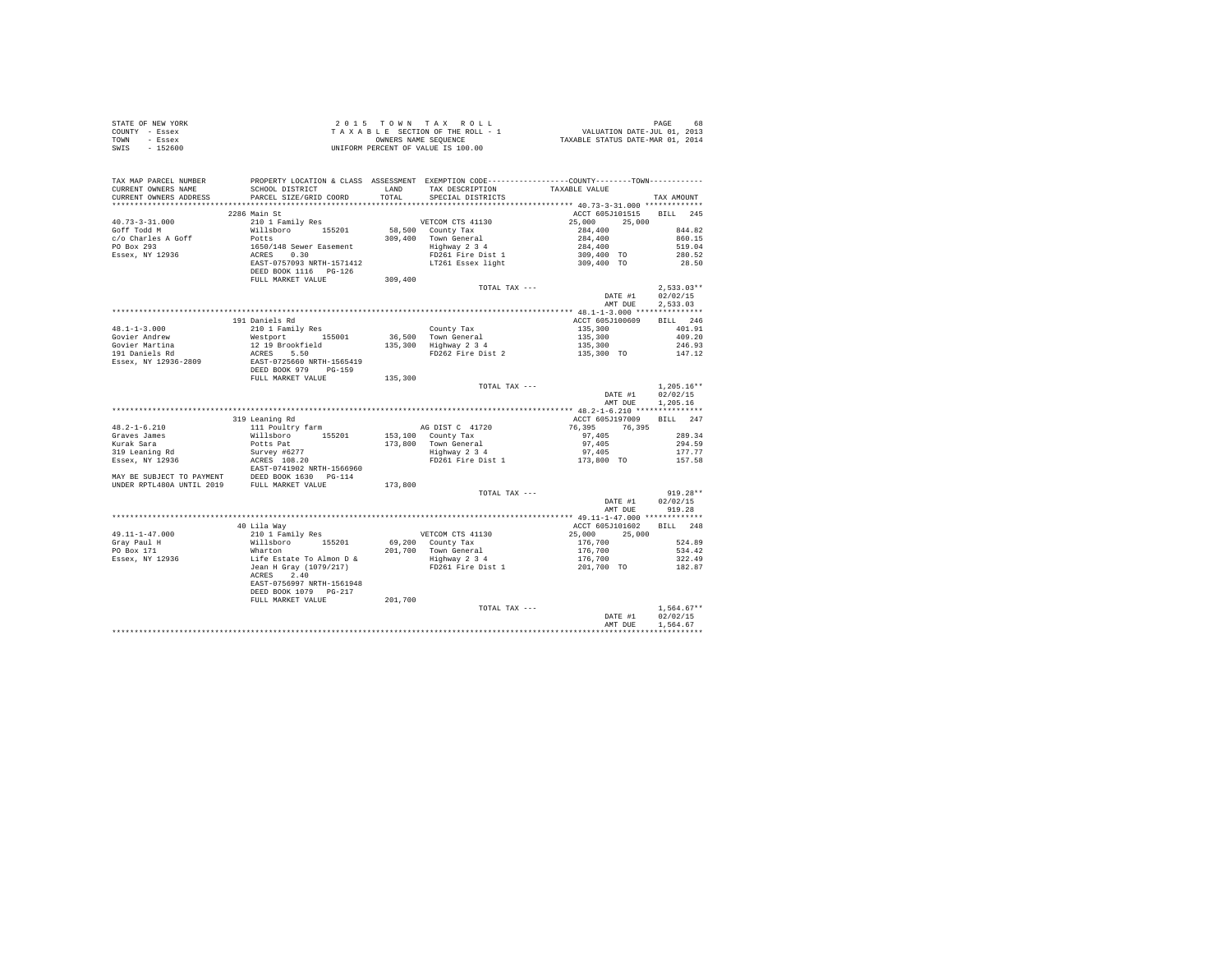| STATE OF NEW YORK | 2015 TOWN TAX ROLL                 | 69<br>PAGE                       |
|-------------------|------------------------------------|----------------------------------|
| COUNTY - Essex    | TAXABLE SECTION OF THE ROLL - 1    | VALUATION DATE-JUL 01, 2013      |
| TOWN<br>- Essex   | OWNERS NAME SEOUENCE               | TAXABLE STATUS DATE-MAR 01, 2014 |
| SWIS<br>$-152600$ | UNIFORM PERCENT OF VALUE IS 100.00 |                                  |

| TAX MAP PARCEL NUMBER<br>CURRENT OWNERS NAME<br>CURRENT OWNERS ADDRESS | PROPERTY LOCATION & CLASS ASSESSMENT EXEMPTION CODE----------------COUNTY-------TOWN----------<br>SCHOOL DISTRICT<br>PARCEL SIZE/GRID COORD | T.AND<br>TOTAL | TAX DESCRIPTION TAXABLE VALUE<br>SPECIAL DISTRICTS |                  | TAX AMOUNT   |
|------------------------------------------------------------------------|---------------------------------------------------------------------------------------------------------------------------------------------|----------------|----------------------------------------------------|------------------|--------------|
|                                                                        | 2227 Lake Shore Rd                                                                                                                          |                |                                                    | ACCT 605J103004  | BILL 249     |
| $40.73 - 5 - 17.000$                                                   | 210 1 Family Res                                                                                                                            |                | County Tax                                         | 232,300          | 690.05       |
| Gryk Wayne D                                                           | Willsboro<br>155201                                                                                                                         |                | 60.300 Town General                                | 232,300          | 702.57       |
| 2227 Lake Shore Rd                                                     | Potts                                                                                                                                       | 232,300        | Highway 2 3 4                                      | 232,300          | 423.96       |
| Essex, NY 12936                                                        | 1666/45-Easement                                                                                                                            |                | FD261 Fire Dist 1                                  | 232,300 TO       | 210.62       |
|                                                                        | 1009/323 Bla                                                                                                                                |                | LT261 Essex light                                  | 232,300 TO       | 21.40        |
|                                                                        | ACRES<br>0.41                                                                                                                               |                |                                                    |                  |              |
|                                                                        | EAST-0757222 NRTH-1569911                                                                                                                   |                |                                                    |                  |              |
|                                                                        | DEED BOOK 1235 PG-140                                                                                                                       |                |                                                    |                  |              |
|                                                                        | FULL MARKET VALUE                                                                                                                           | 232,300        |                                                    |                  |              |
|                                                                        |                                                                                                                                             |                | TOTAL TAX ---                                      |                  | $2.048.60**$ |
|                                                                        |                                                                                                                                             |                |                                                    | DATE #1          | 02/02/15     |
|                                                                        |                                                                                                                                             |                |                                                    |                  | 2.048.60     |
|                                                                        |                                                                                                                                             |                |                                                    | AMT DUE          |              |
|                                                                        |                                                                                                                                             |                |                                                    |                  |              |
|                                                                        | Middle Rd                                                                                                                                   |                |                                                    | ACCT 605J101810  | BILL 250     |
| $49.1 - 1 - 19.100$                                                    | 105 Vac farmland                                                                                                                            |                | County Tax                                         | 33,800           | 100.40       |
| Guettel Adam                                                           | Willsboro<br>155201                                                                                                                         |                | 33,800 Town General                                | 33,800           | 102.23       |
| c/o VWC Management Inc                                                 | Wharton                                                                                                                                     |                | 33,800 Highway 2 3 4                               | 33,800           | 61.69        |
| 10510 Northup Way Ste 300                                              | 81ac                                                                                                                                        |                | FD261 Fire Dist 1                                  | 33,800 TO        | 30.64        |
| Kirkland, WA 98033-7928                                                | ACRES 7.30                                                                                                                                  |                |                                                    |                  |              |
|                                                                        | EAST-0752671 NRTH-1563421                                                                                                                   |                |                                                    |                  |              |
|                                                                        | DEED BOOK 1333 PG-56                                                                                                                        |                |                                                    |                  |              |
|                                                                        | FULL MARKET VALUE                                                                                                                           | 33,800         |                                                    |                  |              |
|                                                                        |                                                                                                                                             |                | TOTAL TAX ---                                      |                  | $294.96**$   |
|                                                                        |                                                                                                                                             |                |                                                    | DATE #1          | 02/02/15     |
|                                                                        |                                                                                                                                             |                |                                                    | AMT DUE          | 294.96       |
|                                                                        |                                                                                                                                             |                |                                                    |                  |              |
|                                                                        | Middle Rd                                                                                                                                   |                |                                                    | ACCT 605J101812  | BILL 251     |
| $49.1 - 1 - 20.100$                                                    | 105 Vac farmland                                                                                                                            |                | AG DIST C 41720                                    | 73.929<br>73.929 |              |
| Guettel Adam                                                           | 155201<br>Willsboro                                                                                                                         |                | 158,800 County Tax                                 | 84,871           | 252.11       |
| c/o VWC Management Inc                                                 | Wharton                                                                                                                                     |                | 158,800 Town General                               | 84,871           | 256.69       |
| 10510 Northup Way Ste 300                                              | ACRES 134.90                                                                                                                                |                | Highway 2 3 4                                      | 84.871           | 154.89       |
| Kirkland, WA 98033-7928                                                | EAST-0751602 NRTH-1564648                                                                                                                   |                | FD261 Fire Dist 1                                  | 158,800 TO       | 143.98       |
|                                                                        | DEED BOOK 1333 PG-56                                                                                                                        |                |                                                    |                  |              |
| MAY BE SUBJECT TO PAYMENT                                              | FULL MARKET VALUE                                                                                                                           | 158,800        |                                                    |                  |              |
| UNDER AGDIST LAW TIL 2018                                              |                                                                                                                                             |                |                                                    |                  |              |
|                                                                        |                                                                                                                                             |                | TOTAL TAX ---                                      |                  | $807.67**$   |
|                                                                        |                                                                                                                                             |                |                                                    | DATE #1          | 02/02/15     |
|                                                                        |                                                                                                                                             |                |                                                    | AMT DUE          | 807.67       |
|                                                                        |                                                                                                                                             |                |                                                    |                  |              |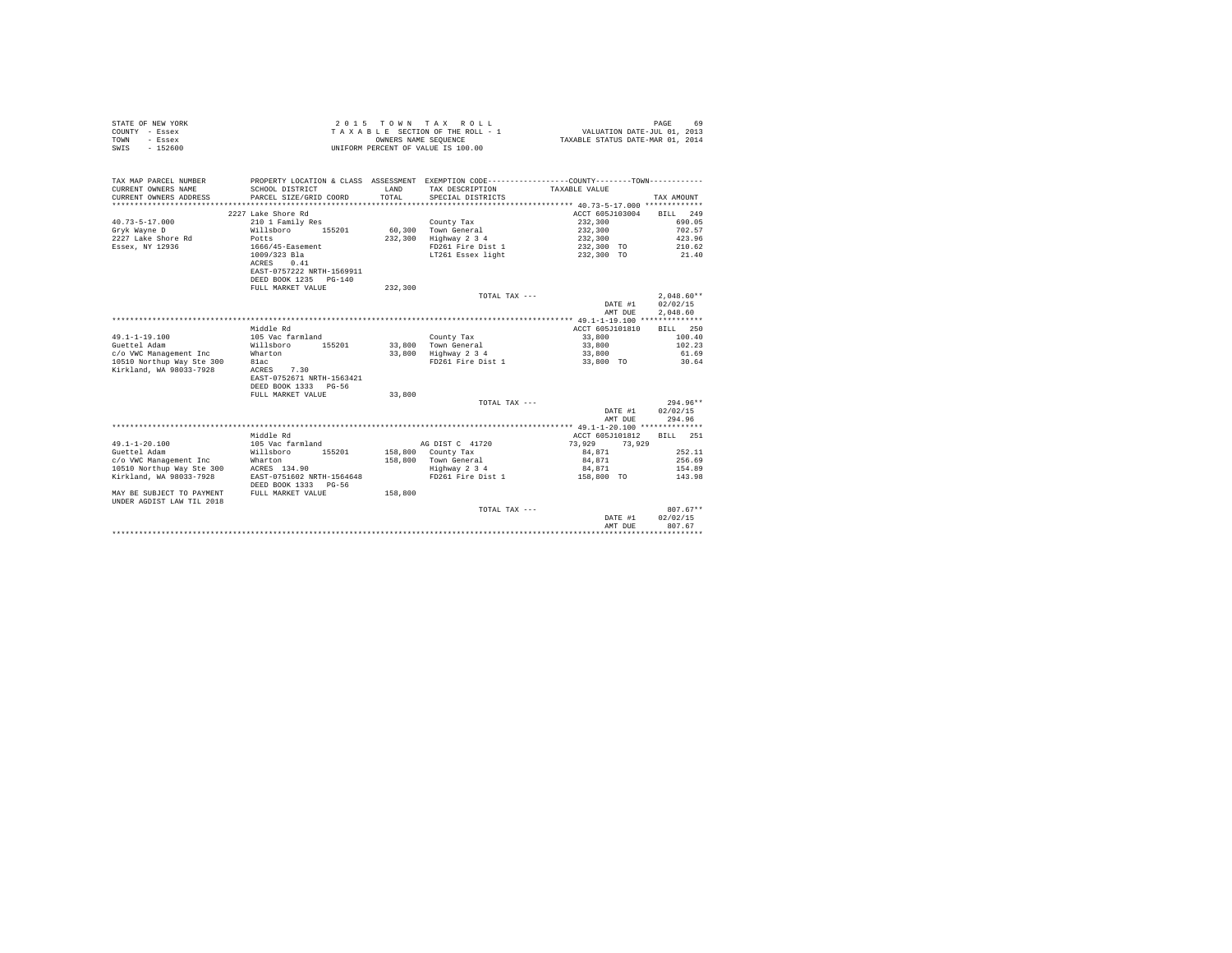|                | STATE OF NEW YORK | 2015 TOWN TAX ROLL                 | 70<br>PAGE                       |
|----------------|-------------------|------------------------------------|----------------------------------|
| COUNTY - Essex |                   | TAXABLE SECTION OF THE ROLL - 1    | VALUATION DATE-JUL 01, 2013      |
| TOWN           | - Essex           | OWNERS NAME SEOUENCE               | TAXABLE STATUS DATE-MAR 01, 2014 |
| SWIS           | $-152600$         | UNIFORM PERCENT OF VALUE IS 100.00 |                                  |

| TAX MAP PARCEL NUMBER<br>CURRENT OWNERS NAME | PROPERTY LOCATION & CLASS ASSESSMENT EXEMPTION CODE---------------COUNTY-------TOWN---------<br>SCHOOL DISTRICT             | LAND  | TAX DESCRIPTION                                            | TAXABLE VALUE                        |                  |
|----------------------------------------------|-----------------------------------------------------------------------------------------------------------------------------|-------|------------------------------------------------------------|--------------------------------------|------------------|
| CURRENT OWNERS ADDRESS                       | PARCEL SIZE/GRID COORD                                                                                                      | TOTAL | SPECIAL DISTRICTS                                          |                                      | TAX AMOUNT       |
|                                              | NYS Route 22                                                                                                                |       |                                                            | ACCT 605J102913                      | BILL 252         |
| $40.11 - 1 - 1.000$                          |                                                                                                                             |       | County Tax                                                 | 479,800                              | 1,425.26         |
| Gullo Mary K                                 |                                                                                                                             |       | 479,800 Town General                                       | 479,800                              | 1,451.12         |
| Essex House                                  |                                                                                                                             |       | 479,800 Highway 2 3 4                                      | 479,800                              | 875.66           |
| 2852 Essex Rd                                |                                                                                                                             |       | FD261 Fire Dist 1                                          | 479,800 TO                           | 435.01           |
| Essex, NY 12936                              |                                                                                                                             |       | LT261 Essex light                                          | 479,800 TO                           | 44.20            |
|                                              |                                                                                                                             |       | WB261 Water B&I                                            | 479,800 TO C                         | 131.98           |
|                                              | FULL MARKET VALUE                                                                                                           |       | 479.800 WR151 Return water rent-1                          | 51.00 MT                             | 51.00            |
|                                              |                                                                                                                             |       | TOTAL TAX ---                                              |                                      | $4.414.23**$     |
|                                              |                                                                                                                             |       |                                                            | DATE #1                              | 02/02/15         |
|                                              |                                                                                                                             |       |                                                            | AMT DUE                              | 4.414.23         |
|                                              |                                                                                                                             |       |                                                            |                                      |                  |
|                                              | 2852 Essex Rd                                                                                                               |       |                                                            | ACCT 605J101001                      | BILL 253         |
| $40.57 - 3 - 6.000$                          | 210 1 Family Res                                                                                                            |       | County Tax                                                 | 412,600                              | 1,225.64         |
| Gullo Marv K                                 | willsboro 155201<br>Hicks<br>ACRES 1.50<br>EAST-0757651 NRTH-1574533<br>DEED BOOK 1470 PG-195<br>DEED BOOK 1470 PG-195      |       | 65.500 Town General                                        | 412,600                              | 1,247.88         |
| Essex House                                  |                                                                                                                             |       | 412,600 Highway 2 3 4                                      | 412,600                              | 753.01           |
| 2852 Essex Rd<br>Essex, NY 12936             |                                                                                                                             |       | School Relevy                                              |                                      | 5,405.69         |
|                                              |                                                                                                                             |       | FD261 Fire Dist 1                                          | 412,600 TO                           | 374.09           |
|                                              |                                                                                                                             |       | LT261 Essex light                                          | 412,600 TO                           | 38.01            |
|                                              | FULL MARKET VALUE                                                                                                           |       | 412,600 WB261 Water B&I<br>WR151 Return water rent-1       | 412,600 TO C                         | 113.50<br>330.00 |
|                                              |                                                                                                                             |       | TOTAL TAX ---                                              | 330.00 MT                            | $9,487.82**$     |
|                                              |                                                                                                                             |       |                                                            | DATE #1                              | 02/02/15         |
|                                              |                                                                                                                             |       |                                                            | AMT DUE                              | 9,487.82         |
|                                              |                                                                                                                             |       |                                                            |                                      |                  |
|                                              | Essex Rd                                                                                                                    |       |                                                            | ACCT 605J178505                      | BILL 254         |
| $40.57 - 3 - 7.000$                          | 3311 Res vac land - WTRFNT<br>Willsboro 155201<br>Hicks<br>RCRES 0.60<br>EAST-0757747 NRTH-1574428<br>DEED BOOK 1470 PG-195 |       | County Tax                                                 | 77,100                               | 229.03           |
| Gullo Mary K                                 |                                                                                                                             |       | 77,100 Town General                                        | 77,100                               | 233.18           |
| Essex House                                  |                                                                                                                             |       | T7,100 Highway 2 3 4<br>School Relevy<br>School Relevy     | 77,100                               | 140.71           |
| 2852 Essex Rd                                |                                                                                                                             |       |                                                            |                                      | 1,010.13         |
| Essex, NY 12936                              |                                                                                                                             |       | FD261 Fire Dist 1                                          | 77,100 TO                            | 69.90            |
|                                              |                                                                                                                             |       | LT261 Essex light                                          | 77.100 TO                            | 7.10             |
|                                              | FULL MARKET VALUE                                                                                                           |       | 77,100 WB261 Water B&I                                     | 77,100 TO C                          | 21.21            |
|                                              |                                                                                                                             |       | WR151 Return water rent-1                                  | 51.00 MT                             | 51.00            |
|                                              |                                                                                                                             |       | TOTAL TAX ---                                              |                                      | $1.762.26**$     |
|                                              |                                                                                                                             |       |                                                            |                                      | DATE #1 02/02/15 |
|                                              |                                                                                                                             |       |                                                            | AMT DUE                              | 1,762.26         |
|                                              |                                                                                                                             |       |                                                            |                                      |                  |
|                                              | Essex Rd                                                                                                                    |       |                                                            | ACCT 605J178530                      | BILL 255         |
| $40.57 - 3 - 13.000$                         |                                                                                                                             |       | County Tax                                                 | 100                                  | 0.30             |
| Gullo Mary K                                 |                                                                                                                             |       | 100 Town General                                           | 100                                  | 0.30<br>0.18     |
| Essex House                                  |                                                                                                                             |       | 100 Highway 2 3 4                                          | 100                                  | 1.32             |
| ESSEX HUGS-<br>2852 ESSEX Rd<br>---- 12936   | SSER AW<br>311 Res vac land<br>Willsboro<br>Hicks Patent<br>Pump House<br>ACRES 0.10<br>EAST-0757998 NRTH-1574461           |       | Eighway 2 3 4<br>School Relevy<br>FD261 Fire Dist 1 100 TO |                                      | .09              |
|                                              |                                                                                                                             |       | LT261 Essex light                                          | 100 TO                               | .01              |
|                                              | DEED BOOK 1470  PG-195                                                                                                      |       |                                                            |                                      |                  |
|                                              | FULL MARKET VALUE                                                                                                           | 100   |                                                            |                                      |                  |
|                                              |                                                                                                                             |       | TOTAL TAX ---                                              |                                      | $2.20**$         |
|                                              |                                                                                                                             |       |                                                            | DATE #1                              | 02/02/15         |
|                                              |                                                                                                                             |       |                                                            | AMT DUE                              | 2.20             |
|                                              |                                                                                                                             |       |                                                            | ************************************ |                  |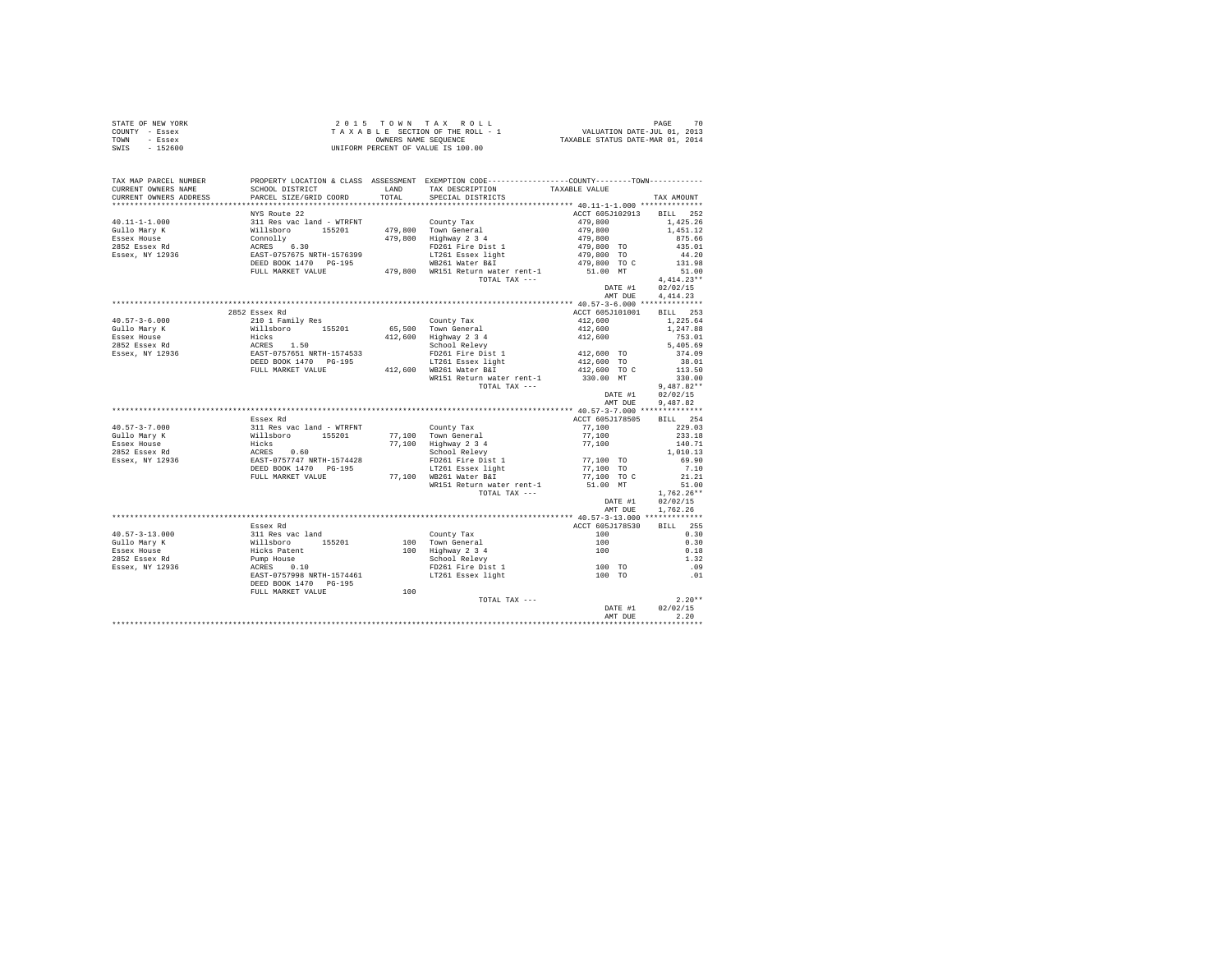| STATE OF NEW YORK | 2015 TOWN TAX ROLL                 | PAGE                             |
|-------------------|------------------------------------|----------------------------------|
| COUNTY - Essex    | TAXABLE SECTION OF THE ROLL - 1    | VALUATION DATE-JUL 01, 2013      |
| TOWN<br>- Essex   | OWNERS NAME SEOUENCE               | TAXABLE STATUS DATE-MAR 01, 2014 |
| $-152600$<br>SWIS | UNIFORM PERCENT OF VALUE IS 100.00 |                                  |

| TAX MAP PARCEL NUMBER<br>CURRENT OWNERS NAME<br>CURRENT OWNERS ADDRESS<br>********************** | SCHOOL DISTRICT<br>PARCEL SIZE/GRID COORD                              | LAND<br>TOTAL | PROPERTY LOCATION & CLASS ASSESSMENT EXEMPTION CODE----------------COUNTY--------TOWN----------<br>TAX DESCRIPTION<br>SPECIAL DISTRICTS | TAXABLE VALUE                         | TAX AMOUNT                           |
|--------------------------------------------------------------------------------------------------|------------------------------------------------------------------------|---------------|-----------------------------------------------------------------------------------------------------------------------------------------|---------------------------------------|--------------------------------------|
| $40.73 - 3 - 21.000$<br>Gussman Family Joint Trust                                               | 14 Beggs Point St<br>210 1 Family Res<br>Willsboro<br>155201           |               | County Tax<br>64.400 Town General                                                                                                       | ACCT 605J101607<br>218,300<br>218,300 | BILL 256<br>648.46<br>660.23         |
| c/o William H Gussman<br>7507 New Market Dr<br>Bethesda, MD 20817                                | Potts<br>1650/152 Sewer Easement<br>140.2 X 98.4 Xirr<br>0.30<br>ACRES | 218,300       | Highway 2 3 4<br>FD261 Fire Dist 1<br>LT261 Essex light                                                                                 | 218,300<br>218,300 TO<br>218,300 TO   | 398.41<br>197.92<br>20.11            |
| PRIOR OWNER ON 3/01/2014 EAST-0757342 NRTH-1571542<br>Gussman William H                          | DEED BOOK 1780<br>$PG-225$<br>FULL MARKET VALUE                        | 218,300       |                                                                                                                                         |                                       |                                      |
|                                                                                                  |                                                                        |               | TOTAL TAX ---                                                                                                                           | DATE #1<br>AMT DUE                    | $1.925.13**$<br>02/02/15<br>1,925.13 |
|                                                                                                  |                                                                        |               |                                                                                                                                         |                                       |                                      |
| $57.2 - 5 - 1.000$                                                                               | NYS Route 22<br>105 Vac farmland                                       |               |                                                                                                                                         | ACCT 605J103911                       | BILL 257<br>70.10                    |
| Gustas Carol E                                                                                   | Willsboro<br>155201                                                    | 23,600        | County Tax<br>Town General                                                                                                              | 23,600<br>23,600                      | 71.38                                |
|                                                                                                  |                                                                        | 23,600        |                                                                                                                                         |                                       | 43.07                                |
| 125 Northampton Rd                                                                               | Judd                                                                   |               | Highway 2 3 4                                                                                                                           | 23,600                                |                                      |
| Amsterdam, NY 12010                                                                              | ACRES 41.84                                                            |               | School Relevy                                                                                                                           |                                       | 309.20                               |
|                                                                                                  | EAST-0742231 NRTH-1551348                                              |               | FD262 Fire Dist 2                                                                                                                       | 23,600 TO                             | 25.66                                |
|                                                                                                  | DEED BOOK 1052 PG-270                                                  |               | LT262 Whallonsburg light                                                                                                                | 23,600 TO                             | 5.91                                 |
|                                                                                                  | FULL MARKET VALUE                                                      | 23,600        |                                                                                                                                         |                                       |                                      |
|                                                                                                  |                                                                        |               | TOTAL TAX ---                                                                                                                           |                                       | $525.32**$                           |
|                                                                                                  |                                                                        |               |                                                                                                                                         | DATE #1                               | 02/02/15                             |
|                                                                                                  |                                                                        |               |                                                                                                                                         | AMT DUE                               | 525.32                               |
|                                                                                                  |                                                                        |               |                                                                                                                                         |                                       |                                      |
|                                                                                                  | Loukes Ln                                                              |               |                                                                                                                                         | ACCT 605J175003                       | 258<br>BTLL.                         |
| $57.1 - 2 - 8.000$                                                                               | 105 Vac farmland                                                       |               | AG DIST C 41720                                                                                                                         | 7.657<br>7.657                        |                                      |
| Hainer George                                                                                    | Westport<br>155001                                                     |               | 21,100 County Tax                                                                                                                       | 13,443                                | 39.93                                |
| Hainer Janice                                                                                    | 33 Taylor & Kimball                                                    | 21,100        | Town General                                                                                                                            | 13,443                                | 40.66                                |
| PO Box 1                                                                                         | 17.80                                                                  |               | Highway 2 3 4                                                                                                                           | 13,443                                | 24.53                                |
| Westport, NY 12993                                                                               | 17.80<br>ACRES<br>EAST-0726921 NRTH-1549010                            |               | FD262 Fire Dist 2                                                                                                                       | 21,100 TO                             | 22.94                                |
| MAY BE SUBJECT TO PAYMENT                                                                        | DEED BOOK 582<br>$PG-277$                                              |               |                                                                                                                                         |                                       |                                      |
| UNDER AGDIST LAW TIL 2018                                                                        | FULL MARKET VALUE                                                      | 21,100        |                                                                                                                                         |                                       |                                      |
|                                                                                                  |                                                                        |               | TOTAL TAX ---                                                                                                                           |                                       | $128.06**$                           |
|                                                                                                  |                                                                        |               |                                                                                                                                         | DATE #1                               | 02/02/15                             |
|                                                                                                  |                                                                        |               |                                                                                                                                         | AMT DUE                               | 128.06                               |
|                                                                                                  |                                                                        |               |                                                                                                                                         |                                       |                                      |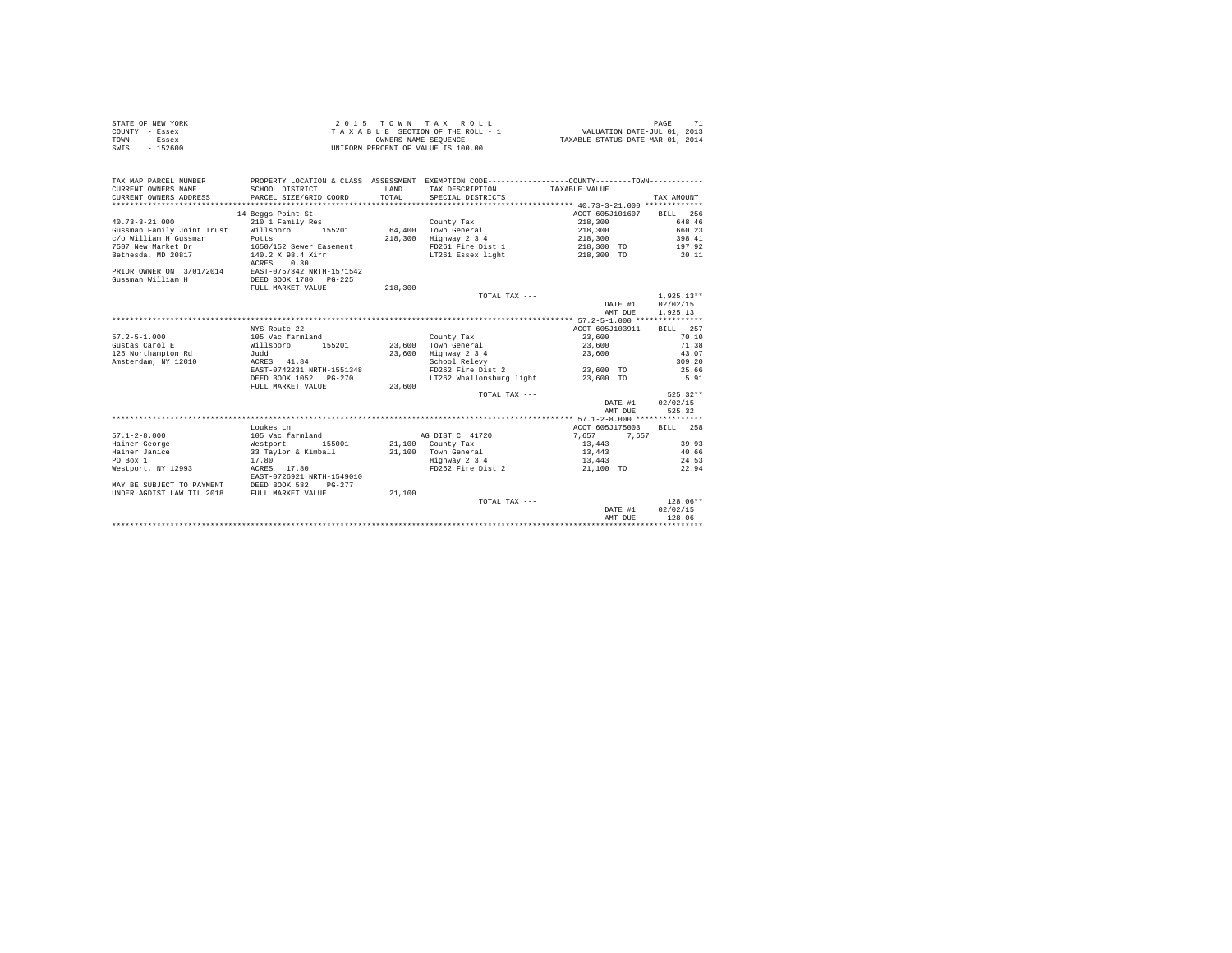| STATE OF NEW YORK | 2015 TOWN TAX ROLL                 | PAGE                             |
|-------------------|------------------------------------|----------------------------------|
| COUNTY - Essex    | TAXABLE SECTION OF THE ROLL - 1    | VALUATION DATE-JUL 01, 2013      |
| TOWN<br>- Essex   | OWNERS NAME SEOUENCE               | TAXABLE STATUS DATE-MAR 01, 2014 |
| $-152600$<br>SWIS | UNIFORM PERCENT OF VALUE IS 100.00 |                                  |

| TAX MAP PARCEL NUMBER<br>CURRENT OWNERS NAME | SCHOOL DISTRICT                                                                       | LAND    | TAX DESCRIPTION                              | PROPERTY LOCATION & CLASS ASSESSMENT EXEMPTION CODE----------------COUNTY--------TOWN----------<br>TAXABLE VALUE |                      |
|----------------------------------------------|---------------------------------------------------------------------------------------|---------|----------------------------------------------|------------------------------------------------------------------------------------------------------------------|----------------------|
| CURRENT OWNERS ADDRESS                       | PARCEL SIZE/GRID COORD                                                                | TOTAL   | SPECIAL DISTRICTS                            |                                                                                                                  | TAX AMOUNT           |
|                                              | Loukes Ln                                                                             |         |                                              | ACCT 605J102502                                                                                                  | BILL 259             |
| $57.1 - 2 - 10.100$                          | 120 Field crops                                                                       |         | AG. BLDG. 41700                              | 6,000<br>6.000                                                                                                   |                      |
| Hainer George                                | Westport 155001                                                                       |         | 95,700 AG DIST C 41720                       | 68,219<br>68,219                                                                                                 |                      |
| Hainer Janice                                | 30 & 33 Taylor & Kimball                                                              |         | 107,100 County Tax                           | 32,881                                                                                                           | 97.67                |
| PO Box 1                                     | ACRES 60.00                                                                           |         | Town General                                 | 32,881                                                                                                           | 99.45                |
| Westport, NY 12993                           | EAST-0725716 NRTH-1548249                                                             |         | Highway 2 3 4                                | 32,881                                                                                                           | 60.01                |
| MAY BE SUBJECT TO PAYMENT FULL MARKET VALUE  | DEED BOOK 1036 PG-75                                                                  |         | FD262 Fire Dist 2                            | 107,100 TO                                                                                                       | 116.45               |
| UNDER AGDIST LAW TIL 2018                    |                                                                                       | 107,100 |                                              |                                                                                                                  |                      |
|                                              |                                                                                       |         | TOTAL TAX ---                                |                                                                                                                  | $373.58**$           |
|                                              |                                                                                       |         |                                              | DATE #1                                                                                                          | 02/02/15             |
|                                              |                                                                                       |         |                                              | AMT DUE                                                                                                          | 373.58               |
|                                              |                                                                                       |         |                                              |                                                                                                                  |                      |
|                                              | 82 Loukes Ln                                                                          |         |                                              | ACCT 605J175012                                                                                                  | BILL 260             |
| $57.1 - 2 - 9.000$                           | 210 1 Family Res                                                                      |         | County Tax                                   | 157,000                                                                                                          | 466.37               |
| Hainer George F                              | Westport<br>155001                                                                    |         | 32,800 Town General                          | 157,000                                                                                                          | 474.83               |
| Hainer Janice L                              | 33 Taylor & Kimball                                                                   |         | 157,000 Highway 2 3 4                        | 157,000                                                                                                          | 286.53               |
| PO Box 1                                     | 1.80                                                                                  |         | FD262 Fire Dist 2                            | 157,000 TO                                                                                                       | 170.71               |
| Westport, NY 12993                           | ACRES 1.80                                                                            |         |                                              |                                                                                                                  |                      |
|                                              | EAST-0726290 NRTH-1548124                                                             |         |                                              |                                                                                                                  |                      |
|                                              | DEED BOOK 601 PG-056                                                                  |         |                                              |                                                                                                                  |                      |
|                                              | FULL MARKET VALUE                                                                     | 157,000 |                                              |                                                                                                                  |                      |
|                                              |                                                                                       |         | TOTAL TAX ---                                |                                                                                                                  | $1,398.44**$         |
|                                              |                                                                                       |         |                                              | DATE #1<br>AMT DUE                                                                                               | 02/02/15<br>1,398.44 |
|                                              |                                                                                       |         |                                              |                                                                                                                  |                      |
|                                              | Loukes Ln                                                                             |         |                                              | ACCT 605J183005                                                                                                  | BILL 261             |
| $57.1 - 2 - 10.200$                          | 321 Abandoned ag                                                                      |         | AG DIST C 41720                              | 1,679 1,679                                                                                                      |                      |
| Hainer George F                              |                                                                                       |         | 24,800 County Tax                            | 23,121                                                                                                           | 68.68                |
| Hainer Janice L                              | Westport 155001<br>30 33 Taylor & Kimball<br>ACRES 26.84<br>EAST-0726937 NRTH-1547907 |         | 24.800 Town General                          | 23.121                                                                                                           | 69.93                |
| PO Box 1                                     |                                                                                       |         | Highway 2 3 4                                | 23,121                                                                                                           | 42.20                |
| Westport, NY 12993                           |                                                                                       |         | FD262 Fire Dist 2                            | 24,800 TO                                                                                                        | 26.97                |
|                                              | DEED BOOK 781 PG-028                                                                  |         |                                              |                                                                                                                  |                      |
| MAY BE SUBJECT TO PAYMENT FULL MARKET VALUE  |                                                                                       | 24,800  |                                              |                                                                                                                  |                      |
| UNDER AGDIST LAW TIL 2018                    |                                                                                       |         |                                              |                                                                                                                  |                      |
|                                              |                                                                                       |         | TOTAL TAX ---                                |                                                                                                                  | $207.78**$           |
|                                              |                                                                                       |         |                                              | DATE #1                                                                                                          | 02/02/15             |
|                                              |                                                                                       |         |                                              | AMT DUE                                                                                                          | 207.78               |
|                                              |                                                                                       |         |                                              |                                                                                                                  |                      |
|                                              | 43 Ridge Way                                                                          |         |                                              | ACCT 605J101608                                                                                                  | BILL 262             |
| $49.11 - 1 - 16.000$                         | 281 Multiple res                                                                      |         | County Tax                                   | 220,200                                                                                                          | 654.11               |
| Hall Anne L<br>Wurst Richard S Jr            | Willsboro 155201<br>Wharton                                                           |         | 84,900 Town General<br>220,200 Highway 2 3 4 | 220,200<br>220,200                                                                                               | 665.98<br>401.88     |
| 211 29th St S                                | 1311/71                                                                               |         | FD261 Fire Dist 1                            | 220,200 TO                                                                                                       | 199.64               |
| Purcellville, VA 20132                       | ACRES 0.91                                                                            |         |                                              |                                                                                                                  |                      |
|                                              | EAST-0757533 NRTH-1563538                                                             |         |                                              |                                                                                                                  |                      |
|                                              | DEED BOOK 1306 PG-151                                                                 |         |                                              |                                                                                                                  |                      |
|                                              | FULL MARKET VALUE                                                                     | 220,200 |                                              |                                                                                                                  |                      |
|                                              |                                                                                       |         | TOTAL TAX ---                                |                                                                                                                  | $1,921.61**$         |
|                                              |                                                                                       |         |                                              | DATE #1                                                                                                          | 02/02/15             |
|                                              |                                                                                       |         |                                              | AMT DUE                                                                                                          | 1.921.61             |
|                                              |                                                                                       |         |                                              |                                                                                                                  |                      |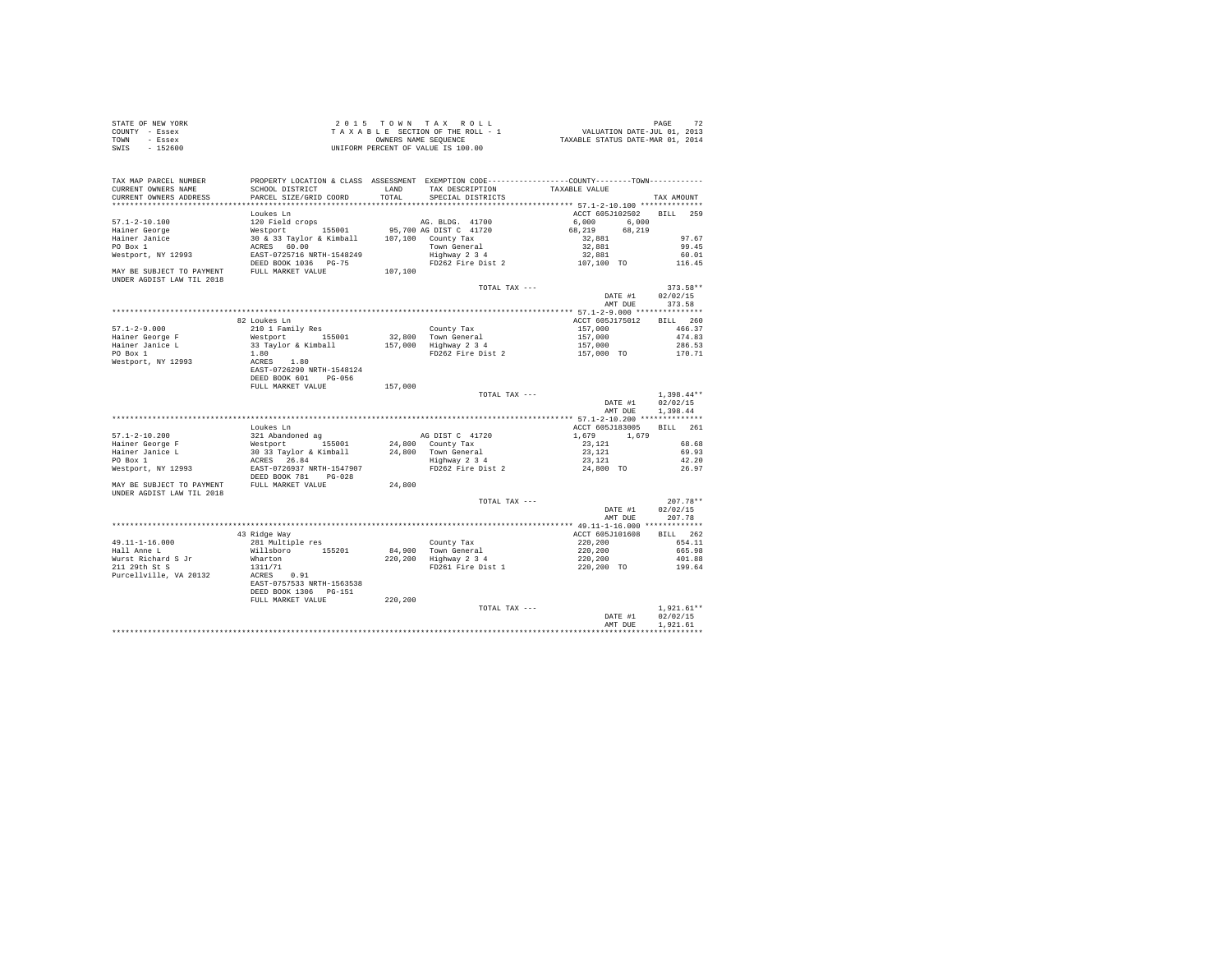| STATE OF NEW YORK<br>COUNTY - Essex<br>TOWN - Essex<br>SWIS - 152600                                                |                                                                                                                                                                   |         | $\begin{tabular}{ccccc} 2 0 1 5 & T 0 W N & T A X & R 0 L L & & & & \text{PAGE} & 73 \\ T A X A B L E & SECTION OF THE ROLL-1 & & & VALUATION DATE-JUL 01, 2013 \\ & & & & & \text{OMNEES} & \text{NALUATION DATE-TUL 01, 2013 \\ & & & & & \text{OMINEN 01, 2014} & & & \text{TAXABLE STATUS DATE-MAR 01, 2014} \\ \end{tabular}$<br>UNIFORM PERCENT OF VALUE IS 100.00 |                                                           |                 |
|---------------------------------------------------------------------------------------------------------------------|-------------------------------------------------------------------------------------------------------------------------------------------------------------------|---------|--------------------------------------------------------------------------------------------------------------------------------------------------------------------------------------------------------------------------------------------------------------------------------------------------------------------------------------------------------------------------|-----------------------------------------------------------|-----------------|
| TAX MAP PARCEL NUMBER PROPERTY LOCATION & CLASS ASSESSMENT EXEMPTION CODE--------------COUNTY--------TOWN---------- |                                                                                                                                                                   |         |                                                                                                                                                                                                                                                                                                                                                                          |                                                           |                 |
| CURRENT OWNERS NAME                                                                                                 | SCHOOL DISTRICT                                                                                                                                                   |         | LAND TAX DESCRIPTION                                                                                                                                                                                                                                                                                                                                                     | TAXABLE VALUE                                             |                 |
| CURRENT OWNERS ADDRESS                                                                                              | PARCEL SIZE/GRID COORD                                                                                                                                            | TOTAL   | SPECIAL DISTRICTS                                                                                                                                                                                                                                                                                                                                                        |                                                           | TAX AMOUNT      |
|                                                                                                                     |                                                                                                                                                                   |         |                                                                                                                                                                                                                                                                                                                                                                          |                                                           |                 |
|                                                                                                                     | 2241 Lake Shore Rd                                                                                                                                                |         |                                                                                                                                                                                                                                                                                                                                                                          | ACCT 605J100505 BILL 263                                  |                 |
| $40.73 - 5 - 15.000$                                                                                                | 210 1 Family Res                                                                                                                                                  |         |                                                                                                                                                                                                                                                                                                                                                                          | 224,900                                                   | 668.07          |
| Hall Mark R                                                                                                         |                                                                                                                                                                   |         | County Tax<br>59,300 Town General<br>224,900 Highway 2 3 4                                                                                                                                                                                                                                                                                                               | 224,900                                                   | 680.19          |
| Hall Erin C<br>PO Box 182                                                                                           |                                                                                                                                                                   |         | 900 Highway 2 3 4<br>FD261 Fire Dist 1 224,900 TO<br>LT261 Essex light 224,900 TO<br>224,900 TO                                                                                                                                                                                                                                                                          |                                                           | 410.45          |
|                                                                                                                     |                                                                                                                                                                   |         |                                                                                                                                                                                                                                                                                                                                                                          |                                                           | 203.91<br>20.72 |
| Essex, NY 12936                                                                                                     | %10-1 ramily Res<br>Willaboro 155201<br>Potts (1668/86 Easement<br>AGRES 0.35 BANK1STARSG<br>AGRES 0.35 BANK1STARSG<br>DEBD BOOK 1475 PG-136<br>PULL MARKET VALUE |         |                                                                                                                                                                                                                                                                                                                                                                          |                                                           |                 |
|                                                                                                                     |                                                                                                                                                                   |         |                                                                                                                                                                                                                                                                                                                                                                          |                                                           |                 |
|                                                                                                                     |                                                                                                                                                                   | 224,900 | TOTAL TAX ---                                                                                                                                                                                                                                                                                                                                                            |                                                           | $1.983.34**$    |
|                                                                                                                     |                                                                                                                                                                   |         |                                                                                                                                                                                                                                                                                                                                                                          | DATE #1                                                   | 02/02/15        |
|                                                                                                                     |                                                                                                                                                                   |         |                                                                                                                                                                                                                                                                                                                                                                          | AMT DUE                                                   | 1,983.34        |
|                                                                                                                     |                                                                                                                                                                   |         |                                                                                                                                                                                                                                                                                                                                                                          |                                                           |                 |
|                                                                                                                     | 59 Burt Way                                                                                                                                                       |         |                                                                                                                                                                                                                                                                                                                                                                          | ACCT 605J178521                                           | BILL 264        |
| $49.11 - 1 - 31.000$                                                                                                | 260 Seasonal res                                                                                                                                                  |         | County Tax                                                                                                                                                                                                                                                                                                                                                               | 139,700                                                   | 414.98          |
| Halpin Evelyn T                                                                                                     | Willsboro 155201                                                                                                                                                  |         | County iax<br>65,300 Town General<br>139,700 Highway 2 3 4                                                                                                                                                                                                                                                                                                               |                                                           | 422.51          |
| $c/o$ Robert T Halpin                                                                                               |                                                                                                                                                                   |         |                                                                                                                                                                                                                                                                                                                                                                          | 139,700<br>139,700<br>139,700<br>139,700 TO<br>139,700 TO | 254.96          |
| 4324 Stanhope                                                                                                       |                                                                                                                                                                   |         | FD261 Fire Dist 1                                                                                                                                                                                                                                                                                                                                                        |                                                           | 126.66          |
| Dallas, TX 75205                                                                                                    | Wharton<br>Marton<br>RCRES 1.10<br>EAST-0757756 NRTH-1562944<br>DEED BOOK 850 PG-188                                                                              |         | LT261 Essex light                                                                                                                                                                                                                                                                                                                                                        |                                                           | 12.87           |
|                                                                                                                     | FULL MARKET VALUE                                                                                                                                                 | 139,700 |                                                                                                                                                                                                                                                                                                                                                                          |                                                           |                 |
|                                                                                                                     |                                                                                                                                                                   |         | TOTAL TAX ---                                                                                                                                                                                                                                                                                                                                                            |                                                           | $1.231.98**$    |
|                                                                                                                     |                                                                                                                                                                   |         |                                                                                                                                                                                                                                                                                                                                                                          | DATE #1                                                   | 02/02/15        |
|                                                                                                                     |                                                                                                                                                                   |         |                                                                                                                                                                                                                                                                                                                                                                          | AMT DUE                                                   | 1.231.98        |
|                                                                                                                     | 2754 Essex Rd                                                                                                                                                     |         |                                                                                                                                                                                                                                                                                                                                                                          | ACCT 605J100205                                           | BILL 265        |
| $40.65 - 3 - 3.000$                                                                                                 | 210 1 Family Res - WTRFNT                                                                                                                                         |         |                                                                                                                                                                                                                                                                                                                                                                          | 389,200                                                   | 1,156.13        |
|                                                                                                                     | Willsboro 155201                                                                                                                                                  |         |                                                                                                                                                                                                                                                                                                                                                                          | 389,200<br>389,200<br>389,200<br>389,200 TO               | 1,177,11        |
| Halpin Jack<br>Halpin Joanne C                                                                                      | Hicks                                                                                                                                                             |         |                                                                                                                                                                                                                                                                                                                                                                          |                                                           | 710.31          |
| 2304 Washington Ave                                                                                                 |                                                                                                                                                                   |         |                                                                                                                                                                                                                                                                                                                                                                          |                                                           | 352.87          |
| Redding, CA 96001                                                                                                   | $1675/74 -$ Easement<br>ACRES 0.20                                                                                                                                |         | County Tax<br>155,700 Town General<br>389,200 Highway 2 3 4<br>FD261 Fire Dist 1<br>LT261 Essex light                                                                                                                                                                                                                                                                    | 389,200 TO                                                | 35.86           |
|                                                                                                                     | EAST-0756912 NRTH-1572210                                                                                                                                         |         |                                                                                                                                                                                                                                                                                                                                                                          |                                                           |                 |
|                                                                                                                     | DEED BOOK 1720 PG-323                                                                                                                                             |         |                                                                                                                                                                                                                                                                                                                                                                          |                                                           |                 |
|                                                                                                                     | FULL MARKET VALUE                                                                                                                                                 | 389,200 |                                                                                                                                                                                                                                                                                                                                                                          |                                                           |                 |
|                                                                                                                     |                                                                                                                                                                   |         | TOTAL TAX ---                                                                                                                                                                                                                                                                                                                                                            |                                                           | $3.432.28**$    |
|                                                                                                                     |                                                                                                                                                                   |         |                                                                                                                                                                                                                                                                                                                                                                          | DATE #1                                                   | 02/02/15        |
|                                                                                                                     |                                                                                                                                                                   |         |                                                                                                                                                                                                                                                                                                                                                                          | AMT DUE                                                   | 3.432.28        |
|                                                                                                                     | 2752 Essex Rd                                                                                                                                                     |         |                                                                                                                                                                                                                                                                                                                                                                          | ACCT 605J103206                                           | <b>BILL</b> 266 |
| $40.65 - 3 - 4.002$                                                                                                 | 421 Restaurant - WTRFNT                                                                                                                                           |         |                                                                                                                                                                                                                                                                                                                                                                          |                                                           | 1,768.65        |
| Halpin Jack                                                                                                         | Willsboro 155201                                                                                                                                                  |         | County Tax<br>141,300 Town General 595,400<br>595,400 Highway 2 3 4<br>595,400 PD261 Fire Dist 1 595,400<br>FO261 Fire Dist 1 595,400 TO<br>DT261 Essex light 595,400 TO                                                                                                                                                                                                 |                                                           | 1,800.74        |
| 2304 Washington Ave                                                                                                 | Hicks                                                                                                                                                             |         |                                                                                                                                                                                                                                                                                                                                                                          |                                                           | 1,086.63        |
| Redding, CA 96001                                                                                                   | $1675/82 -$ Easement                                                                                                                                              |         |                                                                                                                                                                                                                                                                                                                                                                          |                                                           | 539.82          |
|                                                                                                                     | ACRES 0.79                                                                                                                                                        |         |                                                                                                                                                                                                                                                                                                                                                                          |                                                           | 54.85           |
|                                                                                                                     | EAST-0757085 NRTH-1572193                                                                                                                                         |         |                                                                                                                                                                                                                                                                                                                                                                          |                                                           |                 |
|                                                                                                                     | DEED BOOK 1206 PG-92                                                                                                                                              |         |                                                                                                                                                                                                                                                                                                                                                                          |                                                           |                 |
|                                                                                                                     | FULL MARKET VALUE                                                                                                                                                 | 595,400 |                                                                                                                                                                                                                                                                                                                                                                          |                                                           |                 |
|                                                                                                                     |                                                                                                                                                                   |         | TOTAL TAX ---                                                                                                                                                                                                                                                                                                                                                            |                                                           | $5.250.69**$    |
|                                                                                                                     |                                                                                                                                                                   |         |                                                                                                                                                                                                                                                                                                                                                                          | DATE #1                                                   | 02/02/15        |
|                                                                                                                     |                                                                                                                                                                   |         |                                                                                                                                                                                                                                                                                                                                                                          | AMT DUE                                                   | 5.250.69        |
|                                                                                                                     |                                                                                                                                                                   |         |                                                                                                                                                                                                                                                                                                                                                                          |                                                           |                 |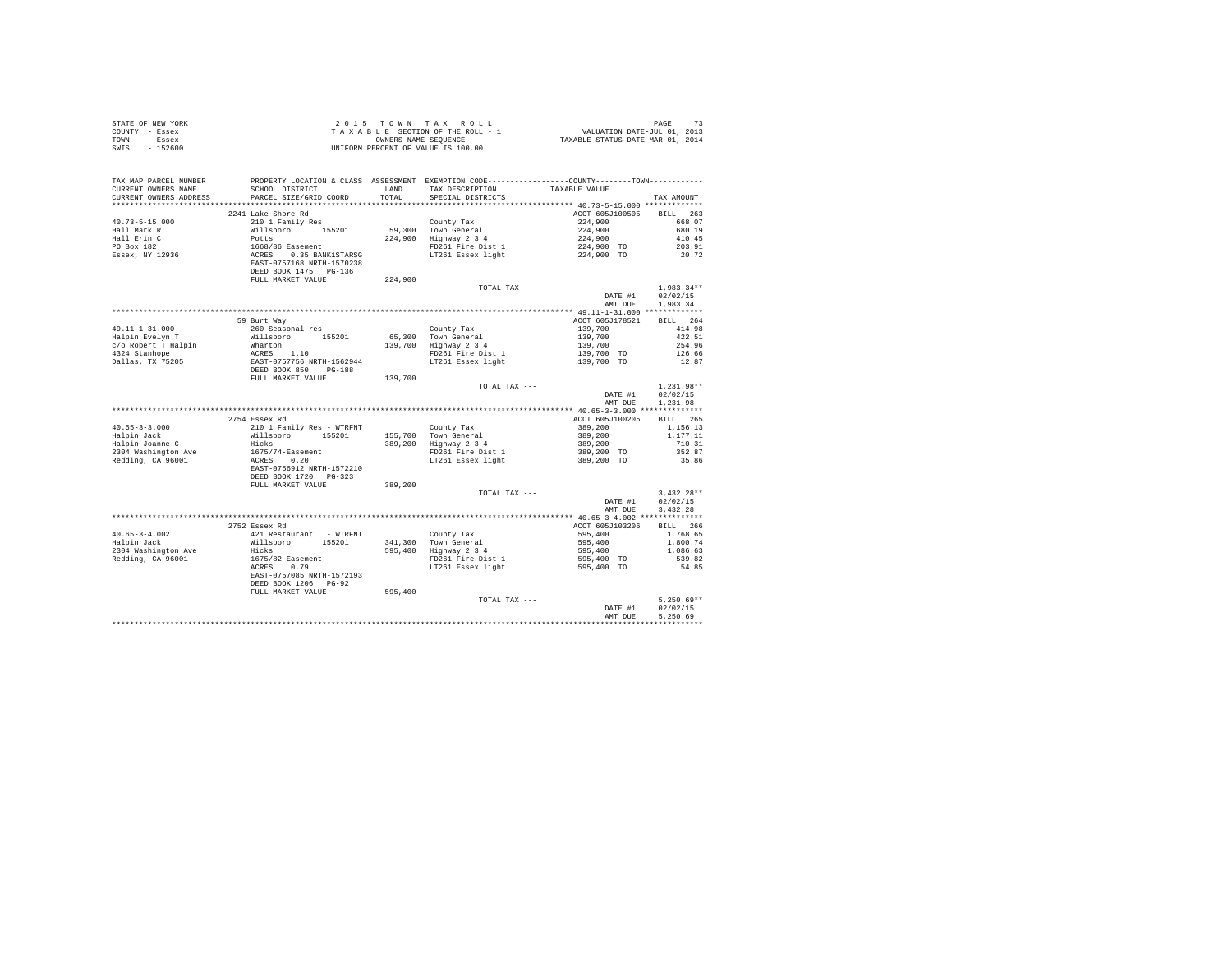| STATE OF NEW YORK | 2015 TOWN TAX ROLL                 | PAGE                             |
|-------------------|------------------------------------|----------------------------------|
| COUNTY - Essex    | TAXABLE SECTION OF THE ROLL - 1    | VALUATION DATE-JUL 01, 2013      |
| TOWN<br>- Essex   | OWNERS NAME SEOUENCE               | TAXABLE STATUS DATE-MAR 01, 2014 |
| SWIS<br>$-152600$ | UNIFORM PERCENT OF VALUE IS 100.00 |                                  |

| TAX MAP PARCEL NUMBER<br>CURRENT OWNERS NAME<br>CURRENT OWNERS ADDRESS | PROPERTY LOCATION & CLASS ASSESSMENT EXEMPTION CODE----------------COUNTY-------TOWN----------<br>SCHOOL DISTRICT<br>PARCEL SIZE/GRID COORD | LAND<br>TOTAL | TAX DESCRIPTION<br>SPECIAL DISTRICTS        | TAXABLE VALUE                                              | TAX AMOUNT |
|------------------------------------------------------------------------|---------------------------------------------------------------------------------------------------------------------------------------------|---------------|---------------------------------------------|------------------------------------------------------------|------------|
| *********************                                                  | **************************                                                                                                                  |               |                                             |                                                            |            |
|                                                                        | Essex Rd                                                                                                                                    |               |                                             | ACCT 605J178527                                            | BILL 267   |
| $40.65 - 4 - 1.000$                                                    | 315 Underwtr 1nd - WTRFNT<br>Willsboro - 155201<br>Wm Ross Underwater Grant<br>ACRES - 0.18                                                 |               | County Tax                                  | 1,500                                                      | 4.46       |
| Halpin Jack                                                            |                                                                                                                                             |               | 1,500 Town General<br>1,500 Highway 2 3 4   | 1,500                                                      | 4.54       |
| 2304 Washington Ave                                                    |                                                                                                                                             |               |                                             | 1,500                                                      | 2.74       |
| Redding, CA 96001                                                      |                                                                                                                                             |               | FD261 Fire Dist 1                           | 1,500 TO                                                   | 1.36       |
|                                                                        | EAST-0757247 NRTH-1572225                                                                                                                   |               | LT261 Essex light                           | 1,500 TO                                                   | .14        |
|                                                                        | DEED BOOK 1206 PG-92<br>FULL MARKET VALUE                                                                                                   | 1,500         |                                             |                                                            |            |
|                                                                        |                                                                                                                                             |               | TOTAL TAX ---                               |                                                            | $13.24**$  |
|                                                                        |                                                                                                                                             |               |                                             | DATE #1                                                    | 02/02/15   |
|                                                                        |                                                                                                                                             |               |                                             | AMT DUE                                                    | 13.24      |
|                                                                        |                                                                                                                                             |               |                                             |                                                            |            |
|                                                                        | Burt Way                                                                                                                                    |               |                                             | ACCT 605J186002                                            | BILL 268   |
| 49.11-1-34.300                                                         |                                                                                                                                             |               | County Tax                                  | 59,200                                                     | 175.85     |
| Halpin Jack H                                                          |                                                                                                                                             |               | 59,200 Town General                         | 59,200                                                     | 179.05     |
| 2304 Washington Ave                                                    |                                                                                                                                             |               | 59,200 Highway 2 3 4                        | 59,200                                                     | 108.04     |
| Redding, CA 96001                                                      | 311 Res vac land<br>Willsboro 155201<br>Wharton Patent<br>Bk 946 Pg 312 (Easement)                                                          |               | FD261 Fire Dist 1                           | 59,200 TO                                                  | 53.67      |
|                                                                        | ACRES 0.34                                                                                                                                  |               |                                             |                                                            |            |
|                                                                        | EAST-0757447 NRTH-1562574                                                                                                                   |               |                                             |                                                            |            |
|                                                                        | DEED BOOK 1206 PG-92                                                                                                                        |               |                                             |                                                            |            |
|                                                                        | FULL MARKET VALUE                                                                                                                           | 59,200        |                                             |                                                            |            |
|                                                                        |                                                                                                                                             |               | TOTAL TAX ---                               |                                                            | $516.61**$ |
|                                                                        |                                                                                                                                             |               |                                             | DATE #1                                                    | 02/02/15   |
|                                                                        |                                                                                                                                             |               |                                             | AMT DUE                                                    | 516.61     |
|                                                                        |                                                                                                                                             |               |                                             |                                                            |            |
|                                                                        | School St                                                                                                                                   |               |                                             | ACCT 605J101508                                            | BILL 269   |
| $40.3 - 3 - 22.100$                                                    |                                                                                                                                             |               | County Tax                                  | 65,000                                                     | 193.08     |
| Hamilton Barry                                                         |                                                                                                                                             |               | 65,000 Town General<br>65,000 Highway 2 3 4 | 65,000                                                     | 196.59     |
| PO Box 245                                                             |                                                                                                                                             |               |                                             | 65,000                                                     | 118.63     |
| Westport, NY 12993                                                     | 105 Vac farmland<br>Willsboro 155201<br>Potts<br>ACRES 57.92                                                                                |               | FD261 Fire Dist 1                           | 65,000 TO                                                  | 58.93      |
|                                                                        | EAST-0751179 NRTH-1568677                                                                                                                   |               |                                             |                                                            |            |
|                                                                        | DEED BOOK 1005 PG-328                                                                                                                       |               |                                             |                                                            |            |
|                                                                        | FULL MARKET VALUE                                                                                                                           | 65,000        |                                             |                                                            |            |
|                                                                        |                                                                                                                                             |               | TOTAL TAX ---                               |                                                            | $567.23**$ |
|                                                                        |                                                                                                                                             |               |                                             | DATE #1                                                    | 02/02/15   |
|                                                                        |                                                                                                                                             |               |                                             | AMT DUE                                                    | 567.23     |
|                                                                        |                                                                                                                                             |               |                                             |                                                            |            |
|                                                                        | 2269 Main St                                                                                                                                |               |                                             | ACCT 605J100308                                            | BILL 270   |
| $40.73 - 4 - 8.000$                                                    | 210 1 Family Res                                                                                                                            |               | County Tax                                  | 81,100                                                     | 240.91     |
| Hamilton Barry                                                         |                                                                                                                                             |               | 45,500 Town General                         | 81,100                                                     | 245.28     |
| Main St                                                                |                                                                                                                                             |               | 81,100 Highway 2 3 4                        | 81,100                                                     | 148.01     |
| PO Box 57                                                              |                                                                                                                                             |               |                                             | FD261 Fire Dist 1 81,100 TO<br>LT261 Essex light 81,100 TO | 73.53      |
| Essex, NY 12936                                                        | %10 1 Family Res<br>Willsboro 155201<br>Potts<br>133/65 (37% Int)<br>1668/98 Easement<br>ACRES 0.10                                         |               |                                             |                                                            | 7.47       |
|                                                                        |                                                                                                                                             |               |                                             |                                                            |            |
|                                                                        | EAST-0757051 NRTH-1570974                                                                                                                   |               |                                             |                                                            |            |
|                                                                        | DEED BOOK 1203 PG-22                                                                                                                        |               |                                             |                                                            |            |
|                                                                        | FULL MARKET VALUE                                                                                                                           | 81,100        |                                             |                                                            |            |
|                                                                        |                                                                                                                                             |               | TOTAL TAX ---                               |                                                            | $715.20**$ |
|                                                                        |                                                                                                                                             |               |                                             | DATE #1                                                    | 02/02/15   |
|                                                                        |                                                                                                                                             |               |                                             | AMT DUE                                                    | 715.20     |
|                                                                        |                                                                                                                                             |               |                                             |                                                            |            |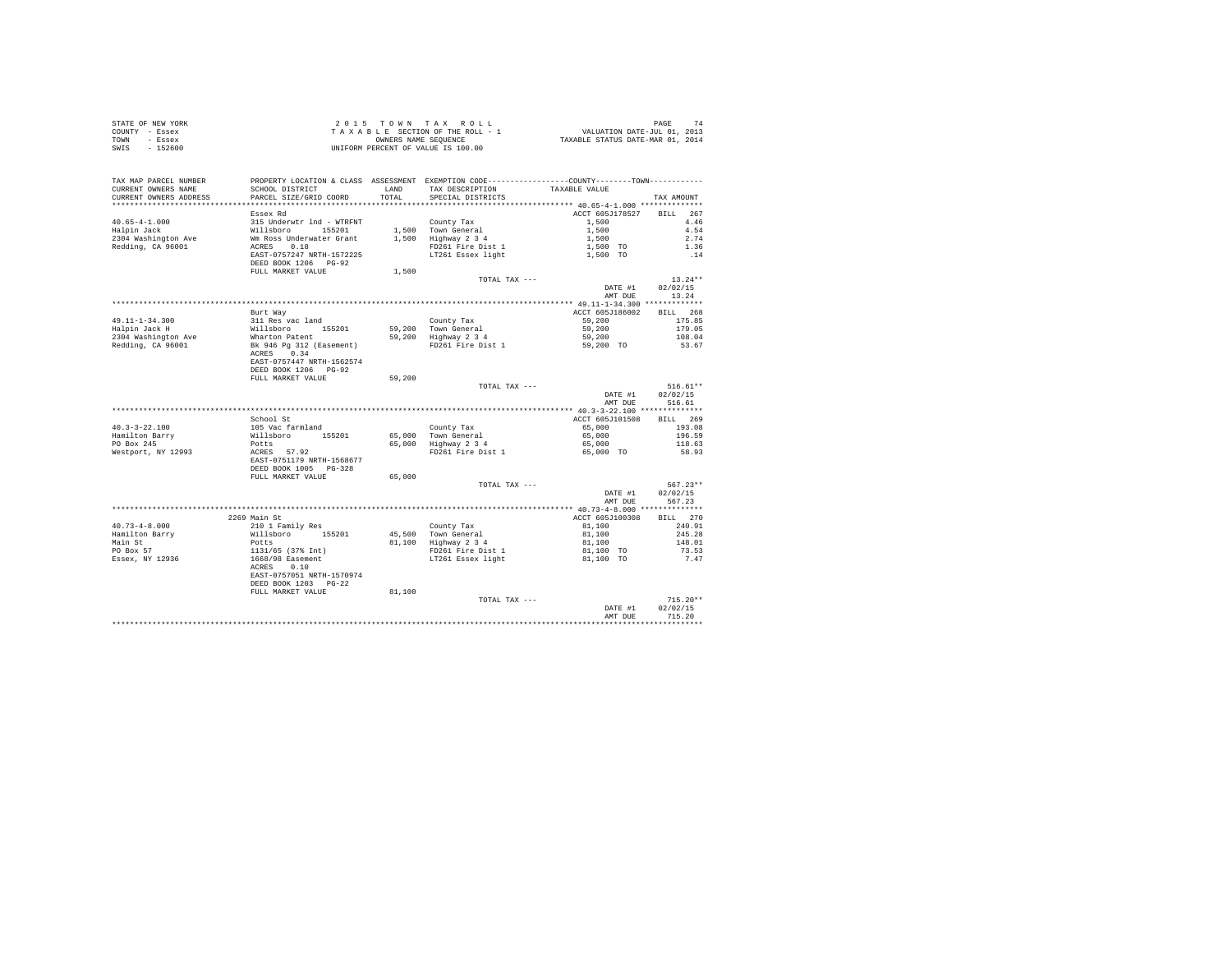| STATE OF NEW YORK | 2015 TOWN TAX ROLL                 | PAGE                             |
|-------------------|------------------------------------|----------------------------------|
| COUNTY - Essex    | TAXABLE SECTION OF THE ROLL - 1    | VALUATION DATE-JUL 01, 2013      |
| TOWN<br>- Essex   | OWNERS NAME SEOUENCE               | TAXABLE STATUS DATE-MAR 01, 2014 |
| SWIS<br>$-152600$ | UNIFORM PERCENT OF VALUE IS 100.00 |                                  |

| TAX MAP PARCEL NUMBER<br>CURRENT OWNERS NAME<br>CURRENT OWNERS ADDRESS<br>************** | SCHOOL DISTRICT<br>PARCEL SIZE/GRID COORD | LAND<br>TOTAL. | PROPERTY LOCATION & CLASS ASSESSMENT EXEMPTION CODE----------------COUNTY--------TOWN----------<br>TAX DESCRIPTION TAXABLE VALUE<br>SPECIAL DISTRICTS |                 | TAX AMOUNT   |
|------------------------------------------------------------------------------------------|-------------------------------------------|----------------|-------------------------------------------------------------------------------------------------------------------------------------------------------|-----------------|--------------|
|                                                                                          | 2272 Main St                              |                |                                                                                                                                                       | ACCT 605J189001 | BILL 271     |
| $40.73 - 6 - 6.202$                                                                      | 570 Marina<br>- WTRFNT                    |                | County Tax                                                                                                                                            | 492,300         | 1,462.39     |
| Hamilton Barry                                                                           | Willsboro<br>155201                       |                | 313,100 Town General                                                                                                                                  | 492,300         | 1,488.92     |
| Lake Shore Rd                                                                            | Potts                                     | 492,300        | Highway 2 3 4                                                                                                                                         | 492,300         | 898.47       |
| Westport, NY 12993                                                                       | 1651/271-Sewer Easement                   |                | FD261 Fire Dist 1                                                                                                                                     | 492,300 TO      | 446.35       |
|                                                                                          | 0.56<br>ACRES                             |                | LT261 Essex light                                                                                                                                     | 492,300 TO      | 45.35        |
|                                                                                          | EAST-0757282 NRTH-1571121                 |                |                                                                                                                                                       |                 |              |
|                                                                                          | DEED BOOK 1053 PG-39                      |                |                                                                                                                                                       |                 |              |
|                                                                                          | FULL MARKET VALUE                         | 492,300        |                                                                                                                                                       |                 |              |
|                                                                                          |                                           |                | TOTAL TAX ---                                                                                                                                         |                 | $4.341.48**$ |
|                                                                                          |                                           |                |                                                                                                                                                       | DATE #1         | 02/02/15     |
|                                                                                          |                                           |                |                                                                                                                                                       | AMT DUE         | 4.341.48     |
|                                                                                          |                                           |                |                                                                                                                                                       |                 |              |
|                                                                                          | Lake Shore Rd                             |                |                                                                                                                                                       | ACCT 605J189002 | BILL 272     |
| $40.73 - 7 - 1.200$                                                                      | 315 Underwtr 1nd                          |                | County Tax                                                                                                                                            | 300             | 0.89         |
| Hamilton Barry                                                                           | Willsboro<br>155201                       |                | 300 Town General                                                                                                                                      | 300             | 0.91         |
| Lake Shore Rd<br>Westport, NY 12993                                                      | Potts<br>Henry Ross Underwater            |                | 300 Highway 2 3 4<br>FD261 Fire Dist 1                                                                                                                | 300<br>300 TO   | 0.55<br>27   |
|                                                                                          | Grant                                     |                | LT261 Essex light                                                                                                                                     | 300 TO          | .03          |
|                                                                                          | ACRES<br>1.00                             |                |                                                                                                                                                       |                 |              |
|                                                                                          | EAST-0757567 NRTH-1571109                 |                |                                                                                                                                                       |                 |              |
|                                                                                          | DEED BOOK 1053 PG-39                      |                |                                                                                                                                                       |                 |              |
|                                                                                          | FULL MARKET VALUE                         | 300            |                                                                                                                                                       |                 |              |
|                                                                                          |                                           |                | TOTAL TAX ---                                                                                                                                         |                 | $2.65**$     |
|                                                                                          |                                           |                |                                                                                                                                                       | DATE #1         | 02/02/15     |
|                                                                                          |                                           |                |                                                                                                                                                       | AMT DUE         | 2.65         |
|                                                                                          |                                           |                |                                                                                                                                                       |                 |              |
|                                                                                          | 2104 Jersey St                            |                |                                                                                                                                                       | ACCT 605J100507 | BILL 273     |
| $39.4 - 1 - 44.110$                                                                      | 240 Rural res                             |                | County Tax                                                                                                                                            | 163,200         | 484.79       |
| Hance Joshua D                                                                           | Westport<br>155001                        |                | 44.300 Town General                                                                                                                                   | 163,200         | 493.59       |
| 2104 Jersey St                                                                           | Potts                                     |                | 163,200 Highway 2 3 4                                                                                                                                 | 163,200         | 297.85       |
| Essex, NY 12936                                                                          | ACRES 13.30 BANK1STARSG                   |                | FD262 Fire Dist 2                                                                                                                                     | 163,200 TO      | 177.45       |
|                                                                                          | EAST-0736930 NRTH-1569451                 |                |                                                                                                                                                       |                 |              |
|                                                                                          | DEED BOOK 1667 PG-48                      |                |                                                                                                                                                       |                 |              |
|                                                                                          | FULL MARKET VALUE                         | 163,200        |                                                                                                                                                       |                 |              |
|                                                                                          |                                           |                | TOTAL TAX ---                                                                                                                                         |                 | $1,453.68**$ |
|                                                                                          |                                           |                |                                                                                                                                                       | DATE #1         | 02/02/15     |
|                                                                                          |                                           |                |                                                                                                                                                       | AMT DUE         | 1,453.68     |
|                                                                                          |                                           |                |                                                                                                                                                       |                 |              |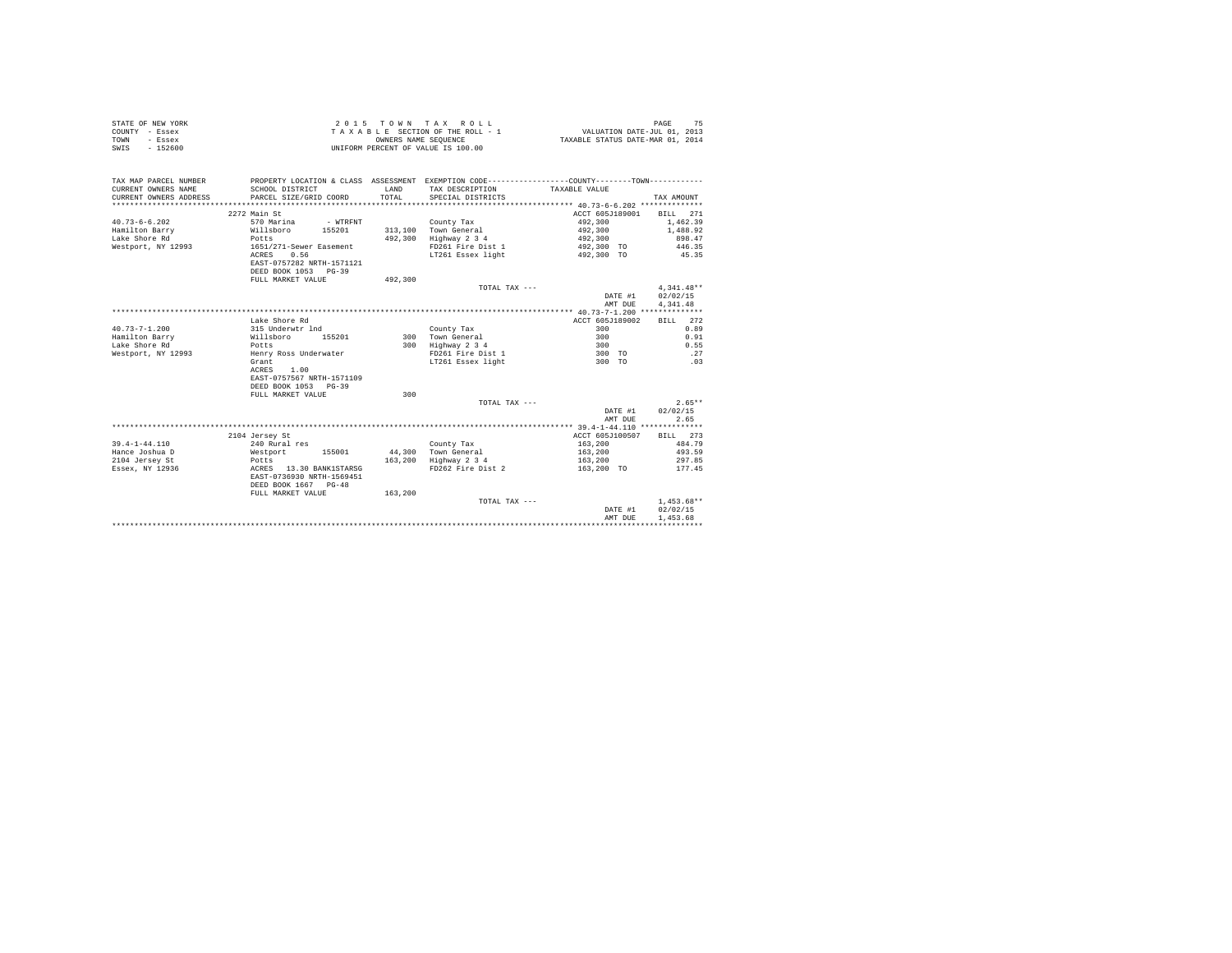| STATE OF NEW YORK<br>COUNTY - Essex<br>TOWN<br>- Essex<br>$-152600$<br>SWIS | 2 0 1 5                                                                                          | OWNERS NAME SEOUENCE | TOWN TAX ROLL<br>TAXABLE SECTION OF THE ROLL - 1<br>UNIFORM PERCENT OF VALUE IS 100.00 | VALUATION DATE-JUL 01, 2013<br>TAXABLE STATUS DATE-MAR 01, 2014                              | 76<br>PAGE   |
|-----------------------------------------------------------------------------|--------------------------------------------------------------------------------------------------|----------------------|----------------------------------------------------------------------------------------|----------------------------------------------------------------------------------------------|--------------|
| TAX MAP PARCEL NUMBER                                                       |                                                                                                  |                      |                                                                                        | PROPERTY LOCATION & CLASS ASSESSMENT EXEMPTION CODE---------------COUNTY-------TOWN--------- |              |
| CURRENT OWNERS NAME<br>CURRENT OWNERS ADDRESS                               | SCHOOL DISTRICT<br>PARCEL SIZE/GRID COORD                                                        | LAND<br>TOTAL        | TAX DESCRIPTION<br>SPECIAL DISTRICTS                                                   | TAXABLE VALUE                                                                                | TAX AMOUNT   |
| **********************                                                      |                                                                                                  |                      |                                                                                        |                                                                                              |              |
|                                                                             | 268 Sayre Rd                                                                                     |                      |                                                                                        | ACCT 605J104110                                                                              | BILL 274     |
| $48.3 - 1 - 13.000$                                                         | 281 Multiple res                                                                                 |                      | AGED ALL<br>41800                                                                      | 77,900<br>77,900                                                                             |              |
| Hance Michael A                                                             | Westport<br>155001                                                                               |                      | 52,400 County Tax                                                                      | 77,900                                                                                       | 231.40       |
| 274 Savre Rd                                                                | 8 Platt Rogers                                                                                   | 155,800              | Town General                                                                           | 77,900                                                                                       | 235.60       |
| Westport, NY 12993                                                          | 1253/300 Lease Agrmnt 2ac                                                                        |                      | Highway 2 3 4                                                                          | 77,900                                                                                       | 142.17       |
|                                                                             | 1728/212 LU to Joyce A Ha<br>2.30<br>ACRES<br>EAST-0731009 NRTH-1554603<br>DEED BOOK 1728 PG-212 |                      | FD262 Fire Dist 2                                                                      | 155,800 TO                                                                                   | 169.41       |
|                                                                             | FULL MARKET VALUE                                                                                | 155,800              |                                                                                        |                                                                                              |              |
|                                                                             |                                                                                                  |                      | TOTAL TAX ---                                                                          |                                                                                              | $778.58**$   |
|                                                                             |                                                                                                  |                      |                                                                                        | DATE #1                                                                                      | 02/02/15     |
|                                                                             |                                                                                                  |                      |                                                                                        | AMT DUE                                                                                      | 778.58       |
|                                                                             |                                                                                                  |                      |                                                                                        |                                                                                              |              |
|                                                                             | 7 Orchard Ln                                                                                     |                      |                                                                                        | ACCT 605J102613                                                                              | BILL 275     |
| $40.73 - 3 - 29.000$                                                        | 210 1 Family Res                                                                                 |                      | County Tax                                                                             | 188,500                                                                                      | 559.94       |
| Hanes Steven D                                                              | 155201<br>Willsboro                                                                              | 47.800               | Town General                                                                           | 188,500                                                                                      | 570.10       |
| Hanes Dorothy E                                                             | Potts                                                                                            | 188,500              | Highway 2 3 4                                                                          | 188,500                                                                                      | 344.02       |
| 210 Scottholm Ter                                                           | 1650/156 Sewer Easement                                                                          |                      | FD261 Fire Dist 1                                                                      | 188,500 TO                                                                                   | 170.90       |
| Syracuse, NY 13224                                                          | 0.10<br>ACRES                                                                                    |                      | LT261 Essex light                                                                      | 188,500 TO                                                                                   | 17.37        |
|                                                                             | EAST-0757225 NRTH-1571427<br>DEED BOOK 1617 PG-135                                               |                      |                                                                                        |                                                                                              |              |
|                                                                             | FULL MARKET VALUE                                                                                | 188,500              |                                                                                        |                                                                                              |              |
|                                                                             |                                                                                                  |                      | TOTAL TAX ---                                                                          |                                                                                              | $1.662.33**$ |
|                                                                             |                                                                                                  |                      |                                                                                        | DATE #1                                                                                      | 02/02/15     |
|                                                                             |                                                                                                  |                      |                                                                                        | AMT DUE                                                                                      | 1,662.33     |
|                                                                             |                                                                                                  |                      |                                                                                        |                                                                                              |              |
|                                                                             | Leaning Rd                                                                                       |                      |                                                                                        | ACCT 605J100409                                                                              | BILL 276     |
| $48.2 - 1 - 11.102$                                                         | 312 Vac w/imprv                                                                                  |                      | AG DIST C 41720                                                                        | 51,058<br>51,058                                                                             |              |
| Hanna Joseph F                                                              | Willsboro<br>155201                                                                              |                      | 109,000 County Tax                                                                     | 86,042                                                                                       | 255.59       |
| Hanna Meredith K                                                            | Potts & Wharton                                                                                  |                      | 137.100 Town General                                                                   | 86,042                                                                                       | 260.23       |
| 121 Leaning Rd                                                              | ACRES 94.00                                                                                      |                      | Highway 2 3 4                                                                          | 86,042                                                                                       | 157.03       |
| Essex, NY 12936                                                             | EAST-0741786 NRTH-1563626<br>DEED BOOK 1385 PG-245                                               |                      | FD262 Fire Dist 2                                                                      | 137,100 TO                                                                                   | 149.07       |
| MAY BE SUBJECT TO PAYMENT<br>UNDER AGDIST LAW TIL 2018                      | FULL MARKET VALUE                                                                                | 137,100              |                                                                                        |                                                                                              |              |
|                                                                             |                                                                                                  |                      | TOTAL TAX ---                                                                          |                                                                                              | 821.92**     |
|                                                                             |                                                                                                  |                      |                                                                                        | DATE #1                                                                                      | 02/02/15     |
|                                                                             |                                                                                                  |                      |                                                                                        | AMT DUE                                                                                      | 821.92       |
|                                                                             |                                                                                                  |                      |                                                                                        |                                                                                              |              |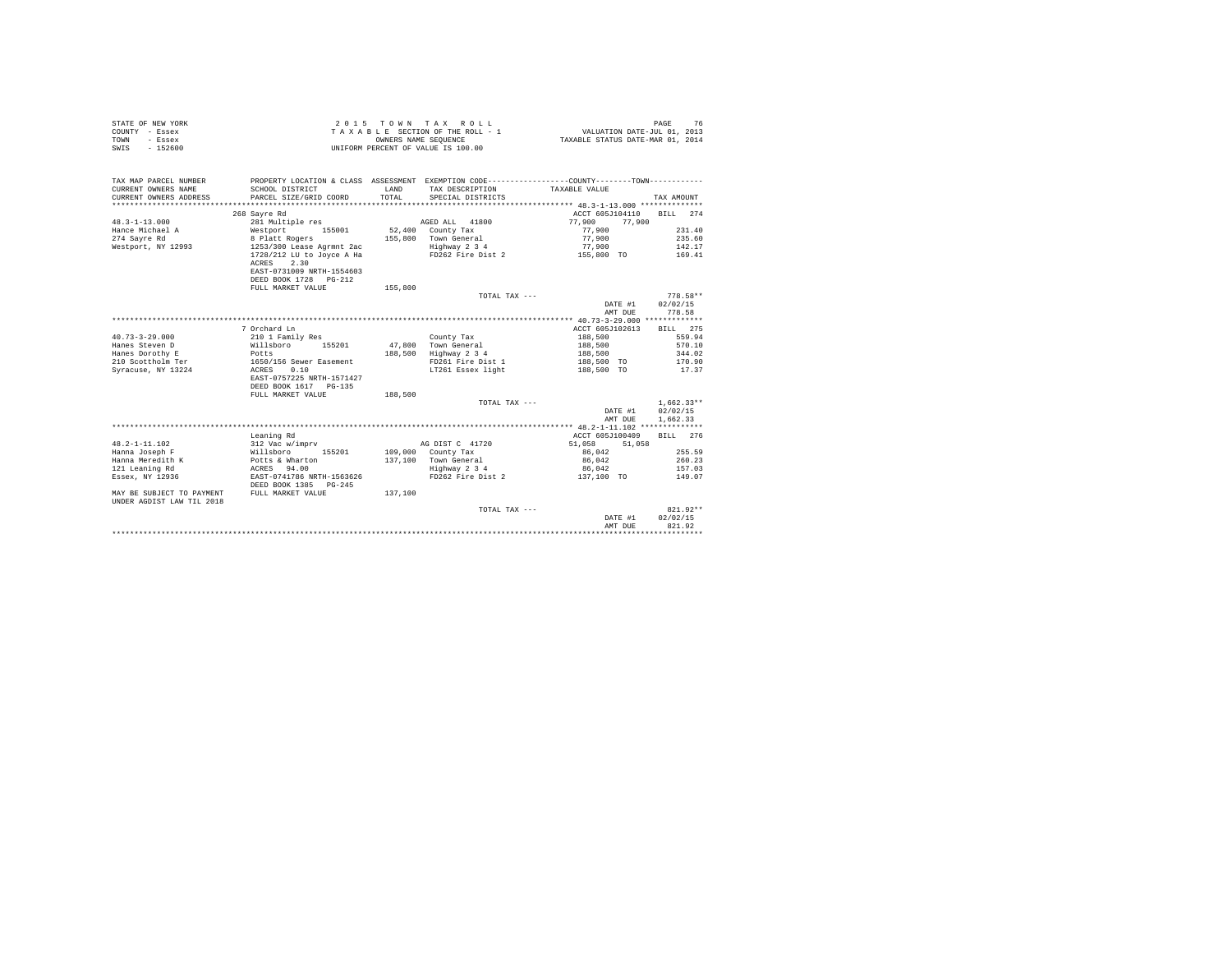| COUNTY - Essex<br>TOWN - Essex<br>SWIS - 152600                                          |                                                                                                                                                                           |         | T A X A B L E SECTION OF THE ROLL - 1 WALUATION DATE-JUL 01, 2013<br>CONBERS NAME SERVICE STATUS DATE-MAR 01, 2014<br>UNIFORM PERCENT OF VALUE IS 100.00                                                                                                                                                                                       |                          |                      |
|------------------------------------------------------------------------------------------|---------------------------------------------------------------------------------------------------------------------------------------------------------------------------|---------|------------------------------------------------------------------------------------------------------------------------------------------------------------------------------------------------------------------------------------------------------------------------------------------------------------------------------------------------|--------------------------|----------------------|
| TAX MAP PARCEL NUMBER                                                                    |                                                                                                                                                                           |         | PROPERTY LOCATION & CLASS ASSESSMENT EXEMPTION CODE----------------COUNTY--------TOWN---------                                                                                                                                                                                                                                                 |                          |                      |
| CURRENT OWNERS NAME<br>CURRENT OWNERS ADDRESS                                            | PARCEL SIZE/GRID COORD TOTAL SPECIAL DISTRICTS                                                                                                                            |         | ${\tt SCH OOL\ DISTRICT} \hspace{2.0cm} {\tt LAND} \hspace{2.0cm} {\tt TAX\ DESCRIFTION} \hspace{2.0cm} {\tt TAXABLE\ VALUE}$                                                                                                                                                                                                                  |                          | TAX AMOUNT           |
|                                                                                          |                                                                                                                                                                           |         |                                                                                                                                                                                                                                                                                                                                                |                          |                      |
|                                                                                          | 121 Leaning Rd                                                                                                                                                            |         |                                                                                                                                                                                                                                                                                                                                                | ACCT 605J180007 BILL 277 |                      |
| $48.2 - 1 - 11.200$                                                                      | 240 Rural res                                                                                                                                                             |         |                                                                                                                                                                                                                                                                                                                                                |                          | 1,001.07             |
|                                                                                          |                                                                                                                                                                           |         |                                                                                                                                                                                                                                                                                                                                                |                          | 1,019.23             |
|                                                                                          |                                                                                                                                                                           |         | $\begin{tabular}{lllllllllllll} & & & & & & & & & & & \\ & & & & & & & & & & & 337,000 \\ 98,000 & {\small  \  \, {\rm row~General} & & & & & 337,000 \\ 337,000 & {\small  \  \, {\rm H}i {\small  \, {\rm g}lway} \ 2 \  \, 3 \  \, 4 & & & 337,000 \\  \  \, {\rm FD262~Fire~Dist~2} & & & 337,000 & {\small  \  \, {\rm TO} \end{tabular}$ |                          | 615.04<br>366.43     |
|                                                                                          | %100 Aurair 168<br>Willshoro 155201<br>Potts & Wharton<br>ACRES 47.00<br>RAST-0739136 NRTH-1563242<br>DEED BOOK 1385 PG-245<br>DEED BOOK 1385 PG-245<br>PULL MARKET VALUE |         |                                                                                                                                                                                                                                                                                                                                                |                          |                      |
| 48.2-1-11.200<br>Hanna Joseph F<br>Hanna Meredith K<br>121 Leaning Rd<br>Essex, NY 12936 |                                                                                                                                                                           |         |                                                                                                                                                                                                                                                                                                                                                |                          |                      |
|                                                                                          |                                                                                                                                                                           |         |                                                                                                                                                                                                                                                                                                                                                |                          |                      |
|                                                                                          |                                                                                                                                                                           | 337,000 |                                                                                                                                                                                                                                                                                                                                                |                          |                      |
|                                                                                          |                                                                                                                                                                           |         | TOTAL TAX ---                                                                                                                                                                                                                                                                                                                                  | DATE #1                  | $3,001.77**$         |
|                                                                                          |                                                                                                                                                                           |         |                                                                                                                                                                                                                                                                                                                                                | AMT DUE                  | 02/02/15<br>3,001.77 |
|                                                                                          |                                                                                                                                                                           |         |                                                                                                                                                                                                                                                                                                                                                |                          |                      |
|                                                                                          | 387 Mason Rd                                                                                                                                                              |         |                                                                                                                                                                                                                                                                                                                                                | ACCT 605J103403 BILL 278 |                      |
|                                                                                          |                                                                                                                                                                           |         |                                                                                                                                                                                                                                                                                                                                                |                          | 521.03               |
|                                                                                          |                                                                                                                                                                           |         |                                                                                                                                                                                                                                                                                                                                                |                          | 530.48               |
|                                                                                          |                                                                                                                                                                           |         |                                                                                                                                                                                                                                                                                                                                                |                          | 320.11               |
|                                                                                          |                                                                                                                                                                           |         |                                                                                                                                                                                                                                                                                                                                                |                          | 190.72               |
|                                                                                          |                                                                                                                                                                           |         |                                                                                                                                                                                                                                                                                                                                                |                          |                      |
|                                                                                          |                                                                                                                                                                           |         |                                                                                                                                                                                                                                                                                                                                                |                          |                      |
|                                                                                          |                                                                                                                                                                           | 175,400 |                                                                                                                                                                                                                                                                                                                                                |                          |                      |
|                                                                                          |                                                                                                                                                                           |         | TOTAL TAX ---                                                                                                                                                                                                                                                                                                                                  | DATE #1                  | $1,562.34**$         |
|                                                                                          |                                                                                                                                                                           |         |                                                                                                                                                                                                                                                                                                                                                |                          | 02/02/15             |
|                                                                                          |                                                                                                                                                                           |         |                                                                                                                                                                                                                                                                                                                                                |                          | AMT DUE 1,562.34     |
|                                                                                          |                                                                                                                                                                           |         |                                                                                                                                                                                                                                                                                                                                                | ACCT 605J179001          | BTLL 279             |
|                                                                                          |                                                                                                                                                                           |         |                                                                                                                                                                                                                                                                                                                                                |                          | 1.19                 |
|                                                                                          |                                                                                                                                                                           |         |                                                                                                                                                                                                                                                                                                                                                |                          | 1.21                 |
|                                                                                          |                                                                                                                                                                           |         |                                                                                                                                                                                                                                                                                                                                                |                          | 0.73                 |
|                                                                                          |                                                                                                                                                                           |         |                                                                                                                                                                                                                                                                                                                                                |                          | .43                  |
|                                                                                          |                                                                                                                                                                           |         |                                                                                                                                                                                                                                                                                                                                                |                          |                      |
|                                                                                          |                                                                                                                                                                           |         |                                                                                                                                                                                                                                                                                                                                                |                          |                      |
|                                                                                          |                                                                                                                                                                           |         |                                                                                                                                                                                                                                                                                                                                                |                          | $3.56**$             |
|                                                                                          |                                                                                                                                                                           |         |                                                                                                                                                                                                                                                                                                                                                | DATE #1                  | 02/02/15             |
|                                                                                          |                                                                                                                                                                           |         |                                                                                                                                                                                                                                                                                                                                                | AMT DUE                  | 3.56                 |
|                                                                                          |                                                                                                                                                                           |         |                                                                                                                                                                                                                                                                                                                                                | ACCT 605L100511          |                      |
|                                                                                          |                                                                                                                                                                           |         |                                                                                                                                                                                                                                                                                                                                                |                          | BILL 280             |
|                                                                                          |                                                                                                                                                                           |         |                                                                                                                                                                                                                                                                                                                                                |                          |                      |
|                                                                                          |                                                                                                                                                                           |         |                                                                                                                                                                                                                                                                                                                                                |                          |                      |
|                                                                                          |                                                                                                                                                                           |         | County Tax 2008,400<br>2008,400 Town General 2008,400<br>2008,400 Highway 2 3 4<br>2008,400 FD261 Fire Dist 1 308,400 562.79<br>279.61                                                                                                                                                                                                         |                          |                      |
|                                                                                          |                                                                                                                                                                           |         |                                                                                                                                                                                                                                                                                                                                                |                          |                      |
|                                                                                          |                                                                                                                                                                           |         |                                                                                                                                                                                                                                                                                                                                                |                          |                      |
|                                                                                          | FULL MARKET VALUE                                                                                                                                                         | 308,400 |                                                                                                                                                                                                                                                                                                                                                |                          |                      |
|                                                                                          |                                                                                                                                                                           |         | TOTAL TAX ---                                                                                                                                                                                                                                                                                                                                  |                          | $2.691.29**$         |
|                                                                                          |                                                                                                                                                                           |         |                                                                                                                                                                                                                                                                                                                                                |                          | DATE #1 02/02/15     |
|                                                                                          |                                                                                                                                                                           |         |                                                                                                                                                                                                                                                                                                                                                | AMT DUE                  | 2.691.29             |
|                                                                                          |                                                                                                                                                                           |         |                                                                                                                                                                                                                                                                                                                                                |                          |                      |

STATE OF NEW YORK  $2015$  T O W N T A X R O L L PAGE 77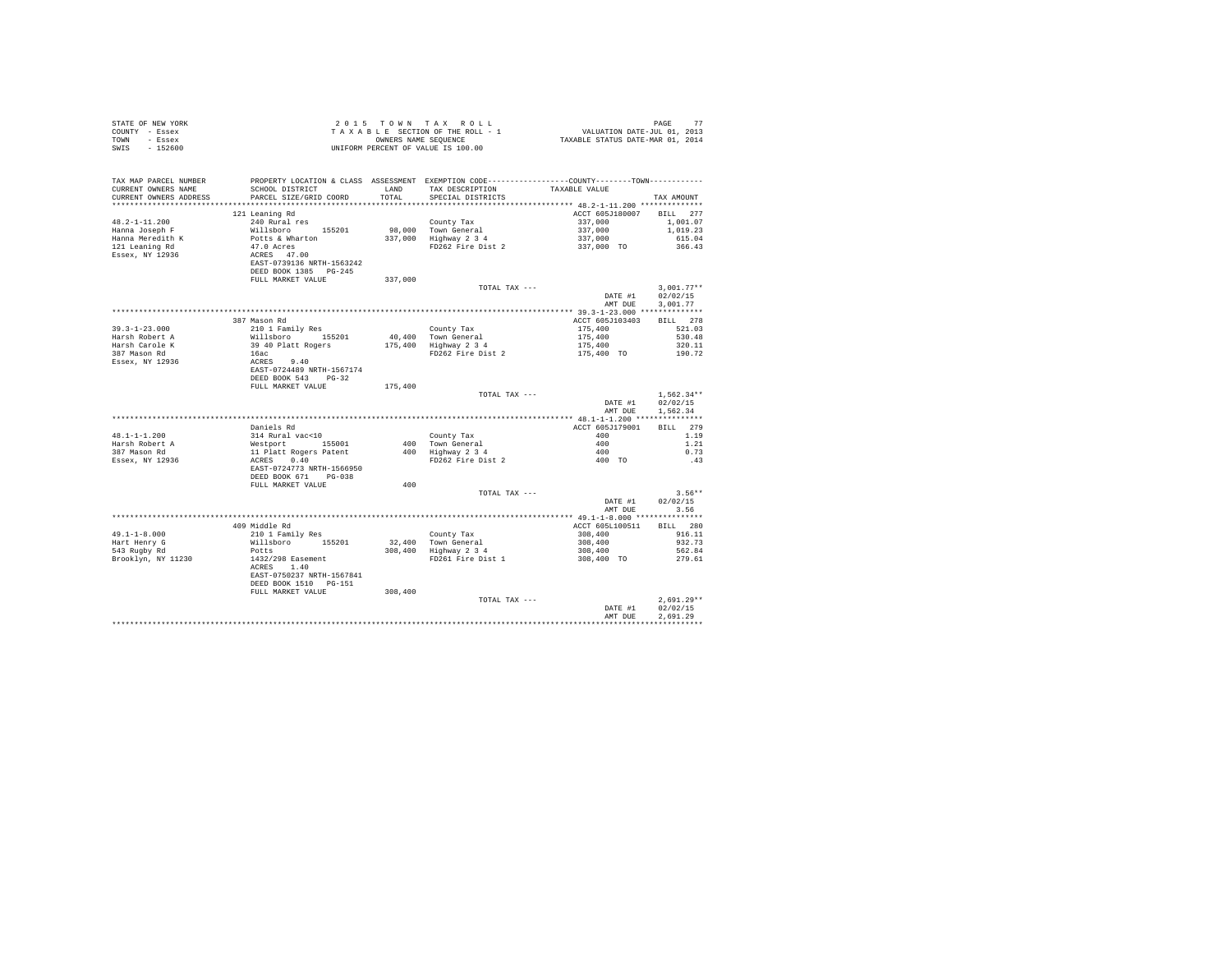| STATE OF NEW YORK | 2015 TOWN TAX ROLL                 | 78<br>PAGE                       |
|-------------------|------------------------------------|----------------------------------|
| COUNTY - Essex    | TAXABLE SECTION OF THE ROLL - 1    | VALUATION DATE-JUL 01, 2013      |
| TOWN<br>- Essex   | OWNERS NAME SEOUENCE               | TAXABLE STATUS DATE-MAR 01, 2014 |
| SWIS<br>$-152600$ | UNIFORM PERCENT OF VALUE IS 100.00 |                                  |

| TAX MAP PARCEL NUMBER                              |                                     |         | PROPERTY LOCATION & CLASS ASSESSMENT EXEMPTION CODE---------------COUNTY-------TOWN---------- |                          |                  |
|----------------------------------------------------|-------------------------------------|---------|-----------------------------------------------------------------------------------------------|--------------------------|------------------|
| CURRENT OWNERS NAME                                | SCHOOL DISTRICT                     | LAND    | TAX DESCRIPTION                                                                               | TAXABLE VALUE            |                  |
| CURRENT OWNERS ADDRESS                             | PARCEL SIZE/GRID COORD              | TOTAL   | SPECIAL DISTRICTS                                                                             |                          | TAX AMOUNT       |
|                                                    |                                     |         |                                                                                               |                          |                  |
|                                                    | 486 Brookfield Rd                   |         |                                                                                               | ACCT 605J184007 BILL 281 |                  |
| $48.2 - 1 - 25.200$                                | 210 1 Family Res                    |         | County Tax                                                                                    | 54,400                   | 161.60           |
| Hart Shawn R                                       | Westport 155001 33,800 Town General |         |                                                                                               | 54,400                   | 164.53           |
| Hart Alicia K                                      | 1 Platt Rogers Tract                |         | 54,400 Highway 2 3 4                                                                          | 54,400                   | 99.28            |
| 126 Connell Rd                                     | ACRES 2.79                          |         | FD262 Fire Dist 2                                                                             | 54,400 TO 59.15          |                  |
| Keeseville, NY 12944-4129                          | EAST-0733369 NRTH-1562293           |         |                                                                                               |                          |                  |
|                                                    | DEED BOOK 1566 PG-209               |         |                                                                                               |                          |                  |
|                                                    | FULL MARKET VALUE                   | 54,400  |                                                                                               |                          |                  |
|                                                    |                                     |         | TOTAL TAX ---                                                                                 |                          | 484.56**         |
|                                                    |                                     |         |                                                                                               | DATE #1                  | 02/02/15         |
|                                                    |                                     |         |                                                                                               | AMT DUE                  | 484.56           |
|                                                    |                                     |         |                                                                                               |                          |                  |
|                                                    | 2307 Jersey St                      |         |                                                                                               | ACCT 605J100812          | BILL 282         |
| $39.4 - 1 - 8.100$                                 | 210 1 Family Res                    |         | County Tax                                                                                    | 189,800                  | 563.80           |
| Hastings Jeffrey A                                 | Willsboro 155201                    |         | 34.200 Town General                                                                           | 189,800                  | 574.04           |
| Hastings Cheryl A                                  |                                     |         | 189,800 Highway 2 3 4                                                                         | 189,800                  | 346.39           |
| 2307 Jersey St                                     | Hicks<br>00015.00                   |         | FD262 Fire Dist 2                                                                             | 189,800 TO               | 206.38           |
| Essex, NY 12936 ACRES                              | 3.20 BANK CORE                      |         |                                                                                               |                          |                  |
|                                                    | EAST-0741209 NRTH-1571050           |         |                                                                                               |                          |                  |
|                                                    | DEED BOOK 1086 PG-165               |         |                                                                                               |                          |                  |
|                                                    | FULL MARKET VALUE                   | 189,800 |                                                                                               |                          |                  |
|                                                    |                                     |         | TOTAL TAX ---                                                                                 |                          | $1.690.61**$     |
|                                                    |                                     |         |                                                                                               |                          | DATE #1 02/02/15 |
|                                                    |                                     |         |                                                                                               | AMT DUE                  | 1,690.61         |
|                                                    |                                     |         |                                                                                               |                          |                  |
|                                                    | Jersey St                           |         |                                                                                               | ACCT 605Z013002          | <b>BILL</b> 283  |
| $39.4 - 1 - 8.200$                                 | 322 Rural vac>10                    |         | County Tax                                                                                    | 34,600                   | 102.78           |
| Hastings Jeffrey A                                 | Willsboro 155201                    |         | 34,600 Town General                                                                           | 34,600                   | 104.65           |
|                                                    |                                     |         | 34,600 Highway 2 3 4                                                                          | 34,600                   | 63.15            |
| Hastings Cheryl A Hicks<br>4207 Jersey St 00015.00 |                                     |         | FD262 Fire Dist 2                                                                             | 34,600 TO                | 37.62            |
| Essex, NY 12936                                    | ACRES 10.60                         |         |                                                                                               |                          |                  |
|                                                    | EAST-0740985 NRTH-1571908           |         |                                                                                               |                          |                  |
|                                                    | DEED BOOK 1738 PG-63                |         |                                                                                               |                          |                  |
|                                                    | FULL MARKET VALUE                   | 34,600  |                                                                                               |                          |                  |
|                                                    |                                     |         | TOTAL TAX ---                                                                                 |                          | $308.20**$       |
|                                                    |                                     |         |                                                                                               | DATE #1                  | 02/02/15         |
|                                                    |                                     |         |                                                                                               | AMT DUE                  | 308.20           |
|                                                    |                                     |         |                                                                                               |                          |                  |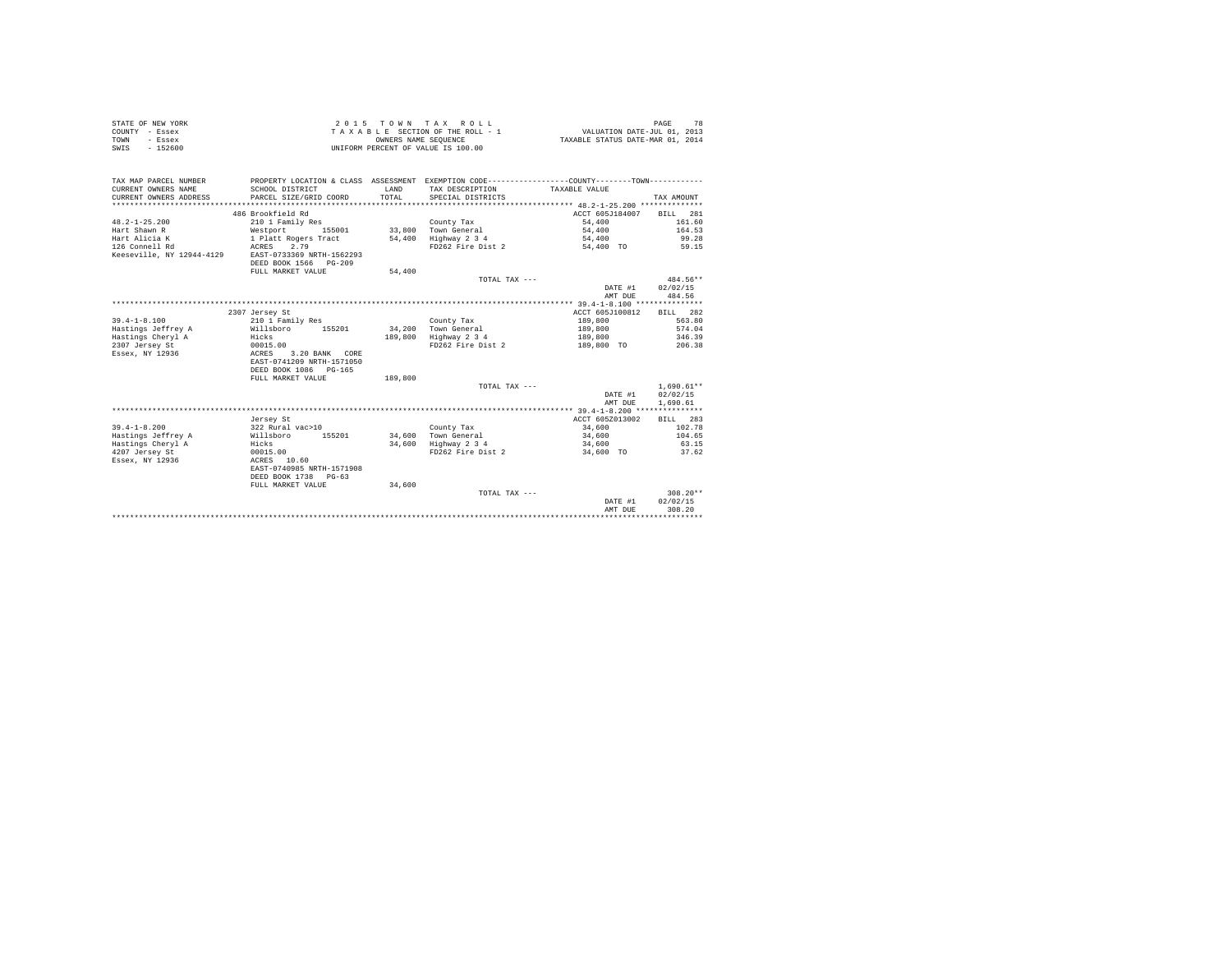| STATE OF NEW YORK<br>COUNTY - Essex<br>TOWN - Essex<br>SWIS - 152600                                                                                                                                                                                                                                                                                                 |                                                                                                  |         |               |                          |                                      |              |  |
|----------------------------------------------------------------------------------------------------------------------------------------------------------------------------------------------------------------------------------------------------------------------------------------------------------------------------------------------------------------------|--------------------------------------------------------------------------------------------------|---------|---------------|--------------------------|--------------------------------------|--------------|--|
| TAX MAP PARCEL NUMBER<br>CURRENT OWNERS NAME                                                                                                                                                                                                                                                                                                                         | PROPERTY LOCATION & CLASS ASSESSMENT EXEMPTION CODE----------------COUNTY--------TOWN----------- |         |               |                          |                                      |              |  |
|                                                                                                                                                                                                                                                                                                                                                                      | SCHOOL DISTRICT LAND TAX DESCRIPTION TAXABLE VALUE                                               |         |               |                          |                                      |              |  |
|                                                                                                                                                                                                                                                                                                                                                                      | CURRENT OWNERS ADDRESS PARCEL SIZE/GRID COORD TOTAL SPECIAL DISTRICTS                            |         |               |                          |                                      | TAX AMOUNT   |  |
| 1991 - 1991 - 1992 - 1992 - 1993 - 1994 - 1994 - 1994 - 1994 - 1994 - 1994 - 1994 - 1994 - 1994 - 1994 - 1994<br>1994 - 1994 - 1994 - 1994 - 1994 - 1994 - 1994 - 1994 - 1994 - 1994 - 1994 - 1994 - 1994 - 1994 - 1994 - 1994<br>                                                                                                                                   |                                                                                                  |         |               |                          |                                      |              |  |
|                                                                                                                                                                                                                                                                                                                                                                      |                                                                                                  |         |               |                          |                                      |              |  |
|                                                                                                                                                                                                                                                                                                                                                                      |                                                                                                  |         |               |                          |                                      |              |  |
|                                                                                                                                                                                                                                                                                                                                                                      |                                                                                                  |         |               |                          |                                      |              |  |
|                                                                                                                                                                                                                                                                                                                                                                      |                                                                                                  |         |               |                          |                                      |              |  |
|                                                                                                                                                                                                                                                                                                                                                                      |                                                                                                  |         |               |                          |                                      |              |  |
|                                                                                                                                                                                                                                                                                                                                                                      |                                                                                                  |         |               |                          |                                      |              |  |
|                                                                                                                                                                                                                                                                                                                                                                      |                                                                                                  |         |               |                          |                                      |              |  |
|                                                                                                                                                                                                                                                                                                                                                                      | FULL MARKET VALUE                                                                                | 162,200 |               |                          |                                      |              |  |
|                                                                                                                                                                                                                                                                                                                                                                      |                                                                                                  |         | TOTAL TAX --- |                          |                                      | $927.30**$   |  |
|                                                                                                                                                                                                                                                                                                                                                                      |                                                                                                  |         |               |                          | DATE #1 02/02/15<br>AMT DUE 927.30   |              |  |
|                                                                                                                                                                                                                                                                                                                                                                      |                                                                                                  |         |               |                          |                                      |              |  |
|                                                                                                                                                                                                                                                                                                                                                                      |                                                                                                  |         |               |                          |                                      |              |  |
|                                                                                                                                                                                                                                                                                                                                                                      | 2670 NYS Route 22                                                                                |         |               | ACCT 605L101703 BILL 285 |                                      |              |  |
|                                                                                                                                                                                                                                                                                                                                                                      |                                                                                                  |         |               |                          |                                      |              |  |
|                                                                                                                                                                                                                                                                                                                                                                      |                                                                                                  |         |               |                          |                                      |              |  |
|                                                                                                                                                                                                                                                                                                                                                                      |                                                                                                  |         |               |                          |                                      |              |  |
|                                                                                                                                                                                                                                                                                                                                                                      |                                                                                                  |         |               |                          |                                      |              |  |
| $\begin{tabular}{lcccc} 40.3-3-14.000 & 2670 NYS \mbox{\small{R10$}} & 2670 NTS \mbox{\small{N10$}} & 2000 NTS \mbox{\small{N20$}} & 2000 NTS \mbox{\small{N10$}} & 2000 NTS \mbox{\small{N20$}} & 2000 NTS \mbox{\small{N20$}} & 2000 NTS \mbox{\small{N20$}} & 2000 NTS \mbox{\small{N20$}} & 2000 NTS \mbox{\small{N20$}} & 2000 NTS \mbox{\small{N20$}} & 445.2$ |                                                                                                  |         |               |                          |                                      |              |  |
|                                                                                                                                                                                                                                                                                                                                                                      |                                                                                                  |         |               |                          |                                      |              |  |
|                                                                                                                                                                                                                                                                                                                                                                      |                                                                                                  |         | TOTAL TAX --- |                          |                                      | $1,298.13**$ |  |
|                                                                                                                                                                                                                                                                                                                                                                      |                                                                                                  |         |               |                          | DATE #1 02/02/15<br>AMT DUE 1,298.13 |              |  |
| 48.1-1-8.100<br>48.1-1-8.100<br>270 MFg housing<br>270 MFg housing<br>270 MFg housing<br>270 MFg housing<br>270 MFg housing<br>270 MFg housing<br>270 MFg housing<br>270 MFg housing<br>270 MFg housing<br>270 MFg housing<br>270 MFg housing<br>270 MFg                                                                                                             |                                                                                                  |         |               |                          |                                      |              |  |
|                                                                                                                                                                                                                                                                                                                                                                      |                                                                                                  |         |               |                          |                                      |              |  |
|                                                                                                                                                                                                                                                                                                                                                                      |                                                                                                  |         |               |                          |                                      |              |  |
|                                                                                                                                                                                                                                                                                                                                                                      |                                                                                                  |         |               |                          |                                      |              |  |
|                                                                                                                                                                                                                                                                                                                                                                      |                                                                                                  |         |               |                          |                                      |              |  |
|                                                                                                                                                                                                                                                                                                                                                                      |                                                                                                  |         |               |                          |                                      |              |  |
|                                                                                                                                                                                                                                                                                                                                                                      |                                                                                                  |         |               |                          |                                      |              |  |
|                                                                                                                                                                                                                                                                                                                                                                      |                                                                                                  |         |               |                          |                                      |              |  |
|                                                                                                                                                                                                                                                                                                                                                                      |                                                                                                  |         |               |                          |                                      |              |  |
|                                                                                                                                                                                                                                                                                                                                                                      |                                                                                                  |         |               |                          |                                      |              |  |
|                                                                                                                                                                                                                                                                                                                                                                      |                                                                                                  |         |               |                          |                                      |              |  |
|                                                                                                                                                                                                                                                                                                                                                                      |                                                                                                  |         |               |                          | DATE #1 02/02/15<br>AMT DUE 217.99   |              |  |
|                                                                                                                                                                                                                                                                                                                                                                      |                                                                                                  |         |               |                          |                                      |              |  |
|                                                                                                                                                                                                                                                                                                                                                                      |                                                                                                  |         |               |                          |                                      |              |  |
|                                                                                                                                                                                                                                                                                                                                                                      |                                                                                                  |         |               |                          |                                      |              |  |
|                                                                                                                                                                                                                                                                                                                                                                      |                                                                                                  |         |               |                          |                                      |              |  |
|                                                                                                                                                                                                                                                                                                                                                                      |                                                                                                  |         |               |                          |                                      |              |  |
|                                                                                                                                                                                                                                                                                                                                                                      |                                                                                                  |         |               |                          |                                      |              |  |
|                                                                                                                                                                                                                                                                                                                                                                      |                                                                                                  |         |               |                          |                                      |              |  |
|                                                                                                                                                                                                                                                                                                                                                                      |                                                                                                  |         |               |                          |                                      |              |  |
|                                                                                                                                                                                                                                                                                                                                                                      |                                                                                                  |         |               |                          |                                      |              |  |
|                                                                                                                                                                                                                                                                                                                                                                      |                                                                                                  |         |               |                          |                                      |              |  |
|                                                                                                                                                                                                                                                                                                                                                                      |                                                                                                  |         | TOTAL TAX --- |                          |                                      | $5,011.71**$ |  |
|                                                                                                                                                                                                                                                                                                                                                                      |                                                                                                  |         |               |                          | DATE #1 02/02/15                     |              |  |
|                                                                                                                                                                                                                                                                                                                                                                      |                                                                                                  |         |               |                          | AMT DUE                              | 5.011.71     |  |
|                                                                                                                                                                                                                                                                                                                                                                      |                                                                                                  |         |               |                          |                                      |              |  |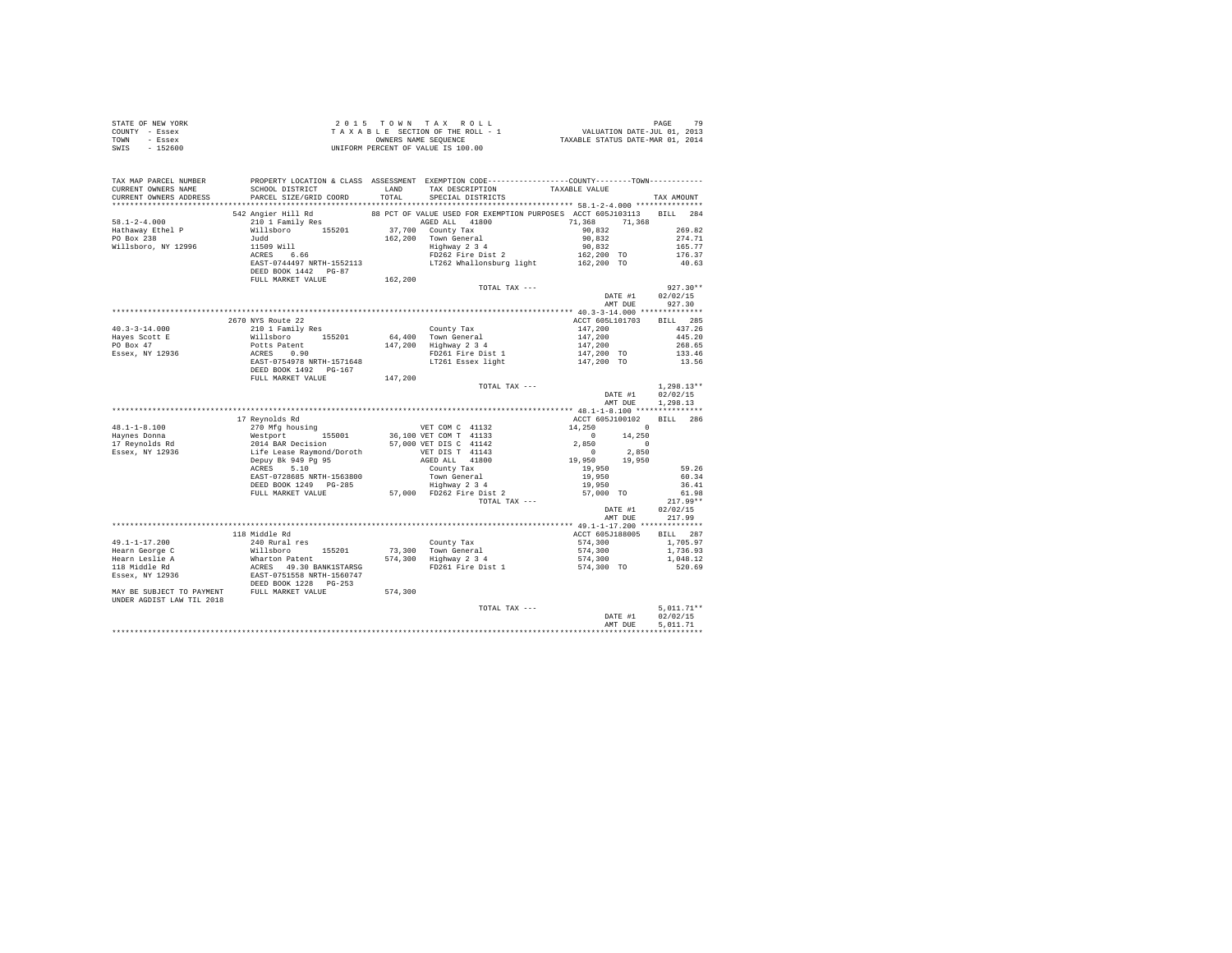|                | STATE OF NEW YORK |  |  | 2015 TOWN TAX ROLL                 |  |  |  | 80<br>PAGE                       |
|----------------|-------------------|--|--|------------------------------------|--|--|--|----------------------------------|
| COUNTY - Essex |                   |  |  | TAXABLE SECTION OF THE ROLL - 1    |  |  |  | VALUATION DATE-JUL 01, 2013      |
| TOWN           | - Essex           |  |  | OWNERS NAME SEOUENCE               |  |  |  | TAXABLE STATUS DATE-MAR 01, 2014 |
| SWIS           | $-152600$         |  |  | UNIFORM PERCENT OF VALUE IS 100.00 |  |  |  |                                  |

| TAX MAP PARCEL NUMBER   | PROPERTY LOCATION & CLASS ASSESSMENT EXEMPTION CODE---------------COUNTY-------TOWN--------- |         |                         |                            |                    |
|-------------------------|----------------------------------------------------------------------------------------------|---------|-------------------------|----------------------------|--------------------|
| CURRENT OWNERS NAME     | SCHOOL DISTRICT                                                                              | LAND    | TAX DESCRIPTION         | TAXABLE VALUE              |                    |
| CURRENT OWNERS ADDRESS  | PARCEL SIZE/GRID COORD                                                                       | TOTAL   | SPECIAL DISTRICTS       |                            | TAX AMOUNT         |
|                         |                                                                                              |         |                         | ACCT 605J101614 BILL 288   |                    |
| $49.11 - 1 - 10.000$    | 6 Old Oak Way<br>260 Seasonal res                                                            |         | County Tax              | 162,000                    | 481.22             |
| Heavey Elizabeth R      | Willsboro 155201                                                                             |         | 67.400 Town General     |                            | 489.96             |
| Heavey Olivia L         | Wharton                                                                                      |         | 162,000 Highway 2 3 4   | 162,000<br>162,000         | 295.66             |
| 9504 Newbold Pl         | ACRES 1.80                                                                                   |         | School Relevy           |                            | 2.122.44           |
| Bethesda, MD 20817-2226 | EAST-0756868 NRTH-1562540                                                                    |         | FD261 Fire Dist 1       | 162,000 TO                 | 146.88             |
|                         | DEED BOOK 1164 PG-74                                                                         |         |                         |                            |                    |
|                         | FULL MARKET VALUE                                                                            | 162,000 |                         |                            |                    |
|                         |                                                                                              |         | TOTAL TAX ---           |                            | $3.536.16**$       |
|                         |                                                                                              |         |                         | DATE #1                    | 02/02/15           |
|                         |                                                                                              |         |                         | AMT DUE                    | 3.536.16           |
|                         |                                                                                              |         |                         |                            |                    |
| $49.4 - 1 - 2.110$      | 56 Albee Ln<br>112 Dairy farm - WTRFNT                                                       |         | County Tax              | ACCT 605J101714<br>251,100 | BILL 289<br>745.90 |
| Heurich Gary F          | Willsboro 155201                                                                             |         | 90,100 Town General     | 251,100                    | 759.43             |
| 12 Spire Way            | Judd                                                                                         |         | 251,100 Highway 2 3 4   | 251,100                    | 458.27             |
| Essex, NY 12936         |                                                                                              |         | FD261 Fire Dist 1       | 251,100 TO                 | 227.66             |
|                         | ACRES 63.40<br>EAST-0758359 NRTH-1556917                                                     |         |                         |                            |                    |
|                         | DEED BOOK 1744 PG-73                                                                         |         |                         |                            |                    |
|                         | CONSERVATION ESMT % 83.00                                                                    |         |                         |                            |                    |
|                         | FULL MARKET VALUE                                                                            | 251,100 |                         |                            |                    |
|                         |                                                                                              |         | TOTAL TAX ---           |                            | $2,191.26**$       |
|                         |                                                                                              |         |                         | DATE #1                    | 02/02/15           |
|                         |                                                                                              |         |                         | AMT DUE                    | 2.191.26           |
|                         |                                                                                              |         |                         |                            |                    |
|                         | Albee Ln                                                                                     |         |                         | ACCT 605Z012003            | BILL 290           |
| $49.4 - 1 - 2.120$      |                                                                                              |         | County Tax              | 46,750                     | 138.87             |
| Heurich Gary F          |                                                                                              |         | 46,750 Town General     | 46,750                     | 141.39             |
| 12 Spire Way            | 311 Res vac land – WTRFNT<br>Willsboro – 155201<br>Judd<br>ACRES – 3.80                      |         | 46,750 Highway 2 3 4    | 46,750                     | 85.32              |
| Essex, NY 12936         |                                                                                              |         | FD261 Fire Dist 1       | 46,750 TO                  | 42.39              |
|                         | EAST-0759233 NRTH-1556917                                                                    |         |                         |                            |                    |
|                         | DEED BOOK 1744 PG-81                                                                         |         |                         |                            |                    |
|                         | CONSERVATION ESMT % 83.00<br>FULL MARKET VALUE                                               | 46,750  |                         |                            |                    |
|                         |                                                                                              |         | TOTAL TAX ---           |                            | $407.97**$         |
|                         |                                                                                              |         |                         | DATE #1                    | 02/02/15           |
|                         |                                                                                              |         |                         |                            | AMT DUE 407.97     |
|                         |                                                                                              |         |                         |                            |                    |
|                         | Albee Ln                                                                                     |         |                         | ACCT 605Z012010 BILL 291   |                    |
| $49.4 - 1 - 2.130$      |                                                                                              |         | County Tax              | 2,499                      | 7.42               |
| Heurich Gary F          |                                                                                              |         | 2,499 Town General      | 2,499                      | 7.56               |
| 12 Spire Way            |                                                                                              |         | $2,499$ Highway $2,3,4$ | 2,499                      | 4.56               |
| Essex, NY 12936         | 322 Rural vac>10<br>Willsboro 155201<br>Judd<br>ACRES 14.70                                  |         |                         | FD261 Fire Dist 1 2,499 TO | 2.27               |
|                         | EAST-0760806 NRTH-1555858                                                                    |         |                         |                            |                    |
|                         | DEED BOOK 1744 PG-61                                                                         |         |                         |                            |                    |
|                         | CONSERVATION ESMT % 83.00                                                                    |         |                         |                            |                    |
|                         | FULL MARKET VALUE                                                                            | 2,499   |                         |                            |                    |
|                         |                                                                                              |         | TOTAL TAX ---           |                            | $21.81**$          |
|                         |                                                                                              |         |                         | DATE #1                    | 02/02/15<br>21.81  |
|                         |                                                                                              |         |                         | AMT DUE                    |                    |
|                         |                                                                                              |         |                         |                            |                    |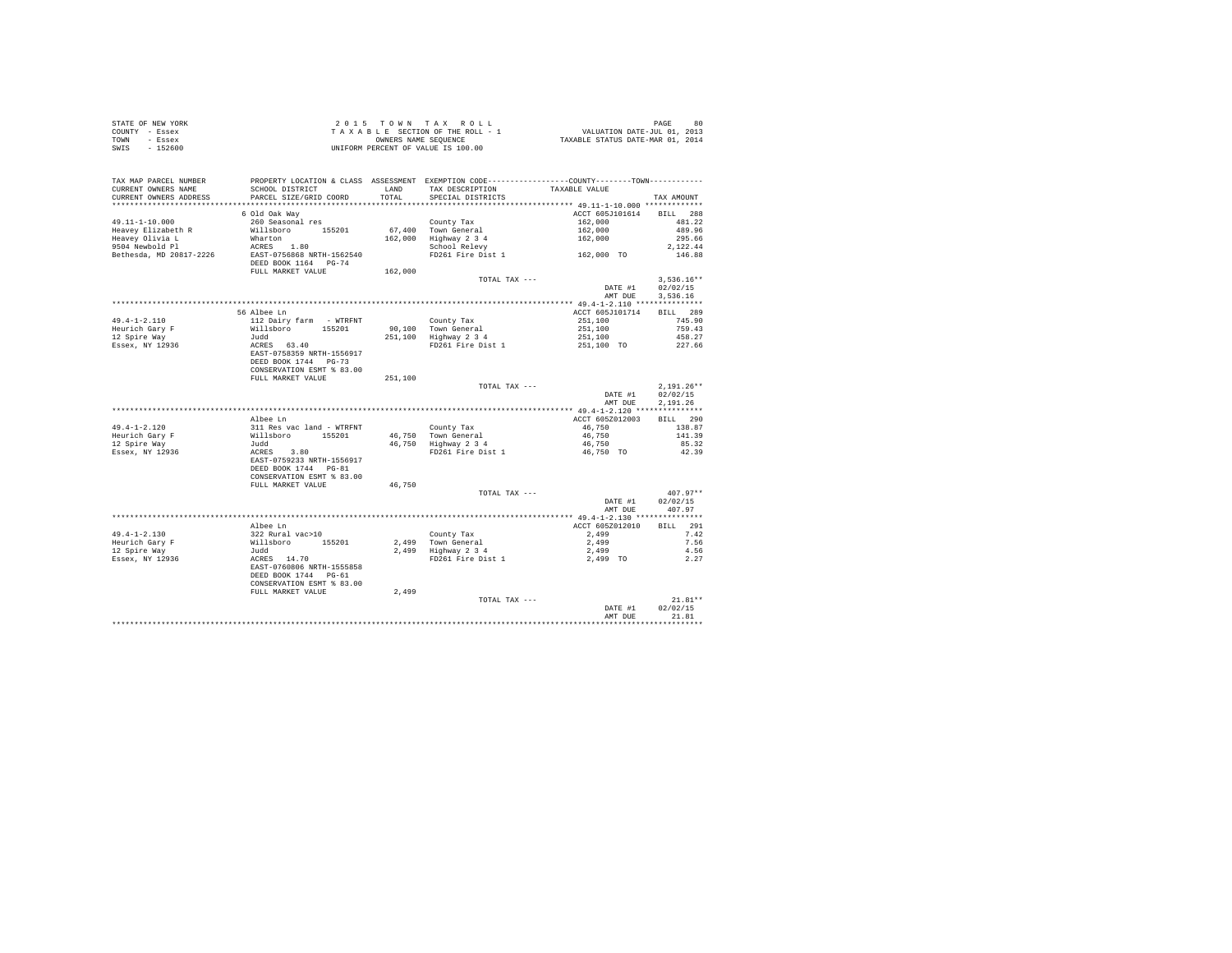| STATE OF NEW YORK<br>COUNTY - Essex<br>- Essex<br>TOWN<br>$-152600$<br>SWIS |                                                                                               |         | 2015 TOWN TAX ROLL<br>TAXABLE SECTION OF THE ROLL - 1<br>OWNERS NAME SEQUENCE<br>UNIFORM PERCENT OF VALUE IS 100.00 | PAGE<br>81<br>VALUATION DATE-JUL 01, 2013<br>TAXABLE STATUS DATE-MAR 01, 2014 |              |  |
|-----------------------------------------------------------------------------|-----------------------------------------------------------------------------------------------|---------|---------------------------------------------------------------------------------------------------------------------|-------------------------------------------------------------------------------|--------------|--|
| TAX MAP PARCEL NUMBER                                                       |                                                                                               |         | PROPERTY LOCATION & CLASS ASSESSMENT EXEMPTION CODE----------------COUNTY--------TOWN----------                     |                                                                               |              |  |
| CURRENT OWNERS NAME                                                         | SCHOOL DISTRICT                                                                               | LAND    | TAX DESCRIPTION                                                                                                     | TAXABLE VALUE                                                                 |              |  |
| CURRENT OWNERS ADDRESS                                                      | PARCEL SIZE/GRID COORD                                                                        | TOTAL.  | SPECIAL DISTRICTS                                                                                                   |                                                                               | TAX AMOUNT   |  |
|                                                                             |                                                                                               |         |                                                                                                                     |                                                                               |              |  |
|                                                                             | Albee Ln                                                                                      |         |                                                                                                                     | ACCT 605Z012013                                                               | BILL 292     |  |
| $49.4 - 1 - 2.160$                                                          | 322 Rural vac>10                                                                              |         | County Tax                                                                                                          | 17,289                                                                        | 51.36        |  |
| Heurich Gary F                                                              | 155201<br>Willsboro                                                                           |         | 17,289 Town General                                                                                                 | 17,289                                                                        | 52.29        |  |
| 12 Spire Way                                                                | Judd                                                                                          |         | 17,289 Highway 2 3 4                                                                                                | 17,289                                                                        | 31.55        |  |
| Essex, NY 12936                                                             | ACRES 113.60                                                                                  |         | FD261 Fire Dist 1                                                                                                   | 17,289 TO                                                                     | 15.68        |  |
|                                                                             | EAST-0760149 NRTH-1555197                                                                     |         |                                                                                                                     |                                                                               |              |  |
|                                                                             | DEED BOOK 1744 PG-69                                                                          |         |                                                                                                                     |                                                                               |              |  |
|                                                                             | CONSERVATION ESMT % 83.00                                                                     |         |                                                                                                                     |                                                                               |              |  |
|                                                                             | FULL MARKET VALUE                                                                             | 17,289  |                                                                                                                     |                                                                               |              |  |
|                                                                             |                                                                                               |         | TOTAL TAX ---                                                                                                       |                                                                               | 150.88**     |  |
|                                                                             |                                                                                               |         |                                                                                                                     | DATE #1                                                                       | 02/02/15     |  |
|                                                                             |                                                                                               |         |                                                                                                                     | AMT DUE                                                                       | 150.88       |  |
|                                                                             |                                                                                               |         |                                                                                                                     |                                                                               |              |  |
|                                                                             | Albee Ln                                                                                      |         |                                                                                                                     | ACCT 605Z012016                                                               | BTT.T. 293   |  |
| $49.4 - 1 - 2.190$                                                          | 314 Rural vac<10 - WTRFNT                                                                     |         | County Tax                                                                                                          | 1,411                                                                         | 4.19         |  |
| Heurich Gary F                                                              | Willsboro<br>155201                                                                           |         | 1.411 Town General                                                                                                  | 1,411                                                                         | 4.27         |  |
| 12 Spire Way                                                                | Judd                                                                                          |         | 1,411 Highway 2 3 4                                                                                                 | 1,411                                                                         | 2.58         |  |
| Essex, NY 12936                                                             | ACRES 8.30<br>EAST-0757328 NRTH-1557588<br>DEED BOOK 1744 PG-85<br>CONSERVATION ESMT % 83.00  |         | FD261 Fire Dist 1                                                                                                   | 1,411 TO                                                                      | 1.28         |  |
|                                                                             | FULL MARKET VALUE                                                                             | 1,411   |                                                                                                                     |                                                                               |              |  |
|                                                                             |                                                                                               |         | TOTAL TAX ---                                                                                                       |                                                                               | $12.32**$    |  |
|                                                                             |                                                                                               |         |                                                                                                                     | DATE #1                                                                       | 02/02/15     |  |
|                                                                             |                                                                                               |         |                                                                                                                     | AMT DUE                                                                       | 12.32        |  |
|                                                                             |                                                                                               |         |                                                                                                                     |                                                                               |              |  |
|                                                                             | 175 Lighthouse Way                                                                            |         |                                                                                                                     | ACCT 605J101706                                                               | BILL 294     |  |
| $49.4 - 1 - 3.000$                                                          | 260 Seasonal res - WTRFNT                                                                     |         | County Tax                                                                                                          | 288,437                                                                       | 856.81       |  |
| Heurich Gary F                                                              | Willsboro<br>155201                                                                           |         | 177.837 Town General                                                                                                | 288,437                                                                       | 872.36       |  |
| 12 Spire Way                                                                | Judd                                                                                          |         | 288,437 Highway 2 3 4                                                                                               | 288,437                                                                       | 526.41       |  |
| Essex, NY 12936                                                             | 00004.80                                                                                      |         | FD261 Fire Dist 1                                                                                                   | 230.750 TO                                                                    | 209.21       |  |
|                                                                             | ACRES 39.60<br>EAST-0763865 NRTH-1556911<br>DEED BOOK 1744 PG-65<br>CONSERVATION ESMT % 83.00 |         | FD262 Fire Dist 2                                                                                                   | 57,687 TO                                                                     | 62.73        |  |
|                                                                             | FULL MARKET VALUE                                                                             | 288,437 |                                                                                                                     |                                                                               |              |  |
|                                                                             |                                                                                               |         | TOTAL TAX ---                                                                                                       |                                                                               | $2.527.52**$ |  |
|                                                                             |                                                                                               |         |                                                                                                                     | DATE #1                                                                       | 02/02/15     |  |
|                                                                             |                                                                                               |         |                                                                                                                     | AMT DUE                                                                       | 2.527.52     |  |
|                                                                             |                                                                                               |         |                                                                                                                     |                                                                               |              |  |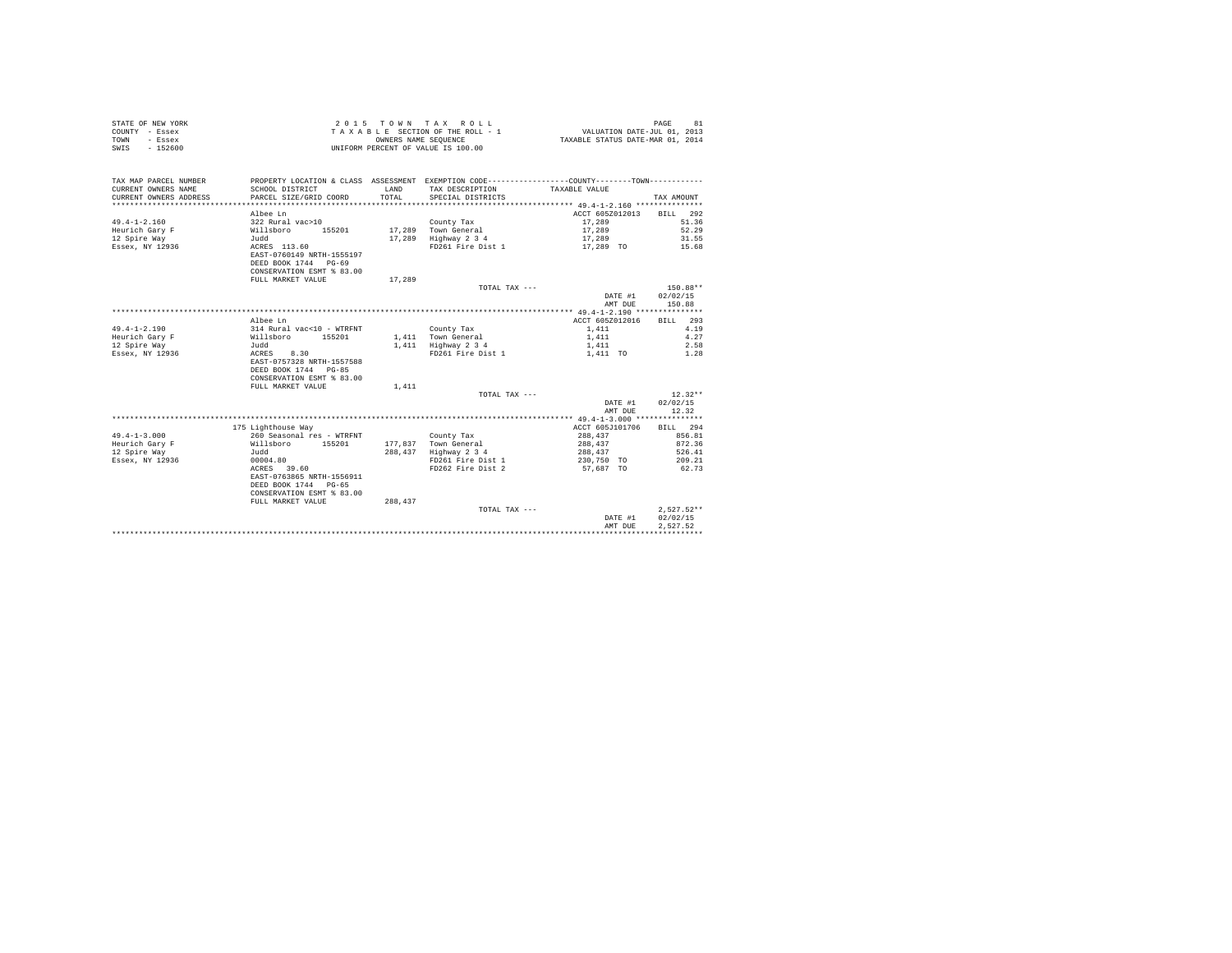| STATE OF NEW YORK<br>COUNTY - Essex<br>TOWN - Essex<br>SWIS - 152600                                                                                                                                                                                                                                                                                                                                       |                                                                                                                                                       |         | UNIFORM PERCENT OF VALUE IS 100.00                                                                                                                    |                                                                                        |                                          |
|------------------------------------------------------------------------------------------------------------------------------------------------------------------------------------------------------------------------------------------------------------------------------------------------------------------------------------------------------------------------------------------------------------|-------------------------------------------------------------------------------------------------------------------------------------------------------|---------|-------------------------------------------------------------------------------------------------------------------------------------------------------|----------------------------------------------------------------------------------------|------------------------------------------|
| TAX MAP PARCEL NUMBER<br>CURRENT OWNERS NAME<br>CURRENT OWNERS ADDRESS                                                                                                                                                                                                                                                                                                                                     | SCHOOL DISTRICT LAND<br>PARCEL SIZE/GRID COORD                                                                                                        | TOTAL   | PROPERTY LOCATION & CLASS ASSESSMENT EXEMPTION CODE----------------COUNTY--------TOWN----------<br>TAX DESCRIPTION TAXABLE VALUE<br>SPECIAL DISTRICTS |                                                                                        | TAX AMOUNT                               |
|                                                                                                                                                                                                                                                                                                                                                                                                            | Lighthouse Way                                                                                                                                        |         |                                                                                                                                                       | ACCT 605Z012004 BILL 295                                                               |                                          |
| $49.4 - 1 - 6.120$<br>Heurich Gary F<br>12 Spire Way<br>Essex, NY 12936                                                                                                                                                                                                                                                                                                                                    | Ligntnouse way<br>314 Rural vac<br>-10 - WTRFNT 728,750 Town General<br>314 Rural vac<br>-155201 28,750 Tighway 2 3 4<br>                             |         |                                                                                                                                                       | 28,750<br>28,750<br>28,750<br>23,288 TO<br>5,463 TO                                    | 85.40<br>86.95<br>52.47<br>21.11<br>5.94 |
|                                                                                                                                                                                                                                                                                                                                                                                                            | FULL MARKET VALUE                                                                                                                                     | 28,750  |                                                                                                                                                       |                                                                                        |                                          |
|                                                                                                                                                                                                                                                                                                                                                                                                            |                                                                                                                                                       |         | TOTAL TAX ---                                                                                                                                         | DATE #1                                                                                | $251.87**$<br>02/02/15<br>AMT DUE 251.87 |
|                                                                                                                                                                                                                                                                                                                                                                                                            |                                                                                                                                                       |         |                                                                                                                                                       |                                                                                        |                                          |
|                                                                                                                                                                                                                                                                                                                                                                                                            | Lake Shore Rd                                                                                                                                         |         |                                                                                                                                                       | ACCT 605J101713<br>20,808 61.81                                                        | BILL 296                                 |
| $\begin{tabular}{lllllllllll} \multicolumn{3}{c }{49.4-1-9.110} & \multicolumn{3}{c }{18.8} & \multicolumn{3}{c }{3.22~Rural vac>10} & \multicolumn{3}{c }{20.808~R}\n \multicolumn{3}{c }{3.22~Rural vac>10} & \multicolumn{3}{c }{12.8} & \multicolumn{3}{c }{12.8} & \multicolumn{3}{c }{20.808~R}\n \multicolumn{3}{c }{Heurich Gary F} & \multicolumn{3}{c }{3.22~Rural vac>10} & \multicolumn{3}{c $ |                                                                                                                                                       |         |                                                                                                                                                       |                                                                                        | 62.93<br>37.98<br>14.15<br>5.66          |
|                                                                                                                                                                                                                                                                                                                                                                                                            |                                                                                                                                                       |         |                                                                                                                                                       |                                                                                        |                                          |
|                                                                                                                                                                                                                                                                                                                                                                                                            | FULL MARKET VALUE                                                                                                                                     | 20,808  | TOTAL TAX ---                                                                                                                                         |                                                                                        | 182.53**                                 |
|                                                                                                                                                                                                                                                                                                                                                                                                            |                                                                                                                                                       |         |                                                                                                                                                       | DATE #1<br>AMT DUE                                                                     | 02/02/15<br>182.53                       |
|                                                                                                                                                                                                                                                                                                                                                                                                            | Lake Shore Rd                                                                                                                                         |         |                                                                                                                                                       | ACCT 605J101712 BILL 297                                                               |                                          |
| $49.15 - 1 - 14.000$                                                                                                                                                                                                                                                                                                                                                                                       |                                                                                                                                                       |         |                                                                                                                                                       |                                                                                        |                                          |
|                                                                                                                                                                                                                                                                                                                                                                                                            |                                                                                                                                                       |         |                                                                                                                                                       |                                                                                        |                                          |
| Heurich Gary F<br>12 Spire Way<br>Essex, NY 12936                                                                                                                                                                                                                                                                                                                                                          | Lake Shore Rd<br>311 Res vac land<br>Willsboro 155201<br>Priswell<br>ERS 3.70<br>ERS 10508 NRTH-1557320<br>DEED BOOK 1349 PG-256<br>PULL MARKET VALUE |         |                                                                                                                                                       | $27,700$<br>$27,700$<br>$27,700$<br>$27,700$<br>$50.55$                                | 25.11                                    |
|                                                                                                                                                                                                                                                                                                                                                                                                            |                                                                                                                                                       | 27,700  |                                                                                                                                                       |                                                                                        |                                          |
|                                                                                                                                                                                                                                                                                                                                                                                                            |                                                                                                                                                       |         | TOTAL TAX ---                                                                                                                                         | DATE #1<br>AMT DUE                                                                     | $241.72**$<br>02/02/15<br>241.72         |
|                                                                                                                                                                                                                                                                                                                                                                                                            |                                                                                                                                                       |         |                                                                                                                                                       |                                                                                        |                                          |
|                                                                                                                                                                                                                                                                                                                                                                                                            | 12 Spire Way                                                                                                                                          |         |                                                                                                                                                       | ACCT 605J101715<br>$244,918$<br>$244,918$<br>$244,918$<br>$235,121$ TO<br>$235,121$ TO | BILL 298<br>727.53<br>740.74             |
|                                                                                                                                                                                                                                                                                                                                                                                                            |                                                                                                                                                       |         |                                                                                                                                                       |                                                                                        | 446.99                                   |
|                                                                                                                                                                                                                                                                                                                                                                                                            | CONSERVATION ESMT % 83.00<br>FULL MARKET VALUE                                                                                                        | 244,918 | County Tax<br>113,934 Town General<br>244,918 Highway 2 3 4<br>FD261 Fire Dist 1<br>FD262 Fire Dist 2                                                 | 9,797 TO                                                                               | 213.17<br>10.65                          |
|                                                                                                                                                                                                                                                                                                                                                                                                            |                                                                                                                                                       |         | TOTAL TAX ---                                                                                                                                         | DATE #1                                                                                | $2.139.08**$<br>02/02/15                 |
|                                                                                                                                                                                                                                                                                                                                                                                                            |                                                                                                                                                       |         |                                                                                                                                                       | AMT DUE                                                                                | 2.139.08                                 |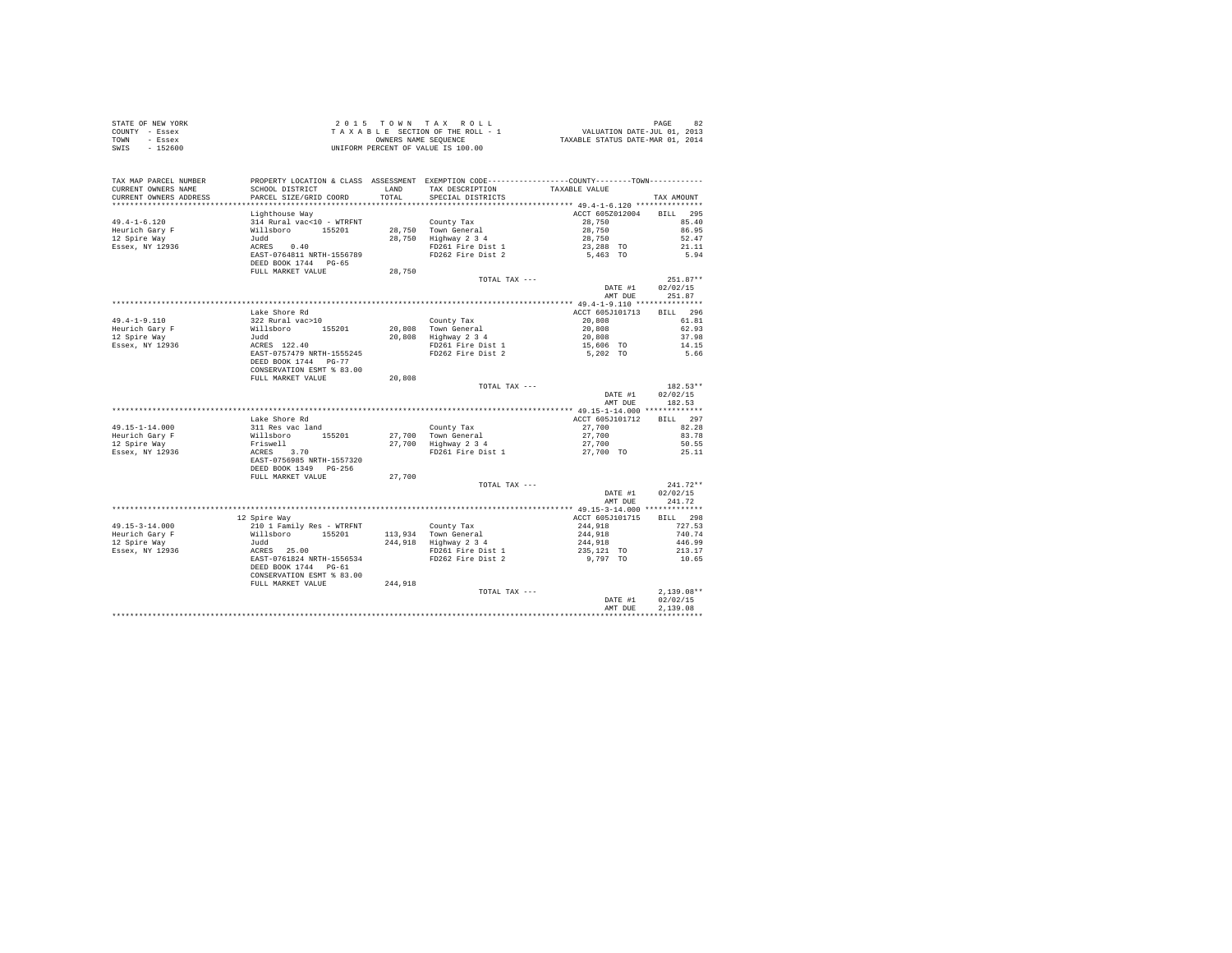|                | STATE OF NEW YORK |  |  |  | 2015 TOWN TAX ROLL                 |  |  |  | PAGE                             |
|----------------|-------------------|--|--|--|------------------------------------|--|--|--|----------------------------------|
| COUNTY - Essex |                   |  |  |  | TAXABLE SECTION OF THE ROLL - 1    |  |  |  | VALUATION DATE-JUL 01, 2013      |
| TOWN           | - Essex           |  |  |  | OWNERS NAME SEOUENCE               |  |  |  | TAXABLE STATUS DATE-MAR 01, 2014 |
| SWIS           | $-152600$         |  |  |  | UNIFORM PERCENT OF VALUE IS 100.00 |  |  |  |                                  |

| TAX MAP PARCEL NUMBER<br>CURRENT OWNERS NAME<br>CURRENT OWNERS ADDRESS                                         | PROPERTY LOCATION & CLASS ASSESSMENT EXEMPTION CODE---------------COUNTY-------TOWN---------<br>SCHOOL DISTRICT<br>PARCEL SIZE/GRID COORD     | LAND<br>TOTAL. | TAX DESCRIPTION<br>SPECIAL DISTRICTS                                                          | TAXABLE VALUE                                                                | TAX AMOUNT                                                      |
|----------------------------------------------------------------------------------------------------------------|-----------------------------------------------------------------------------------------------------------------------------------------------|----------------|-----------------------------------------------------------------------------------------------|------------------------------------------------------------------------------|-----------------------------------------------------------------|
| $40.3 - 3 - 13.110$<br>Hickory Hill Essex LLC<br>c/o Robert Close<br>164 North Rd<br>Chelmsford, MA 01824-1668 | NYS Route 22<br>240 Rural res<br>Willsboro<br>155201<br>Potts<br>Survey #6488<br>Unrecorded Will<br>ACRES 219.68<br>EAST-0754132 NRTH-1570510 | 799,200        | County Tax<br>237,700 Town General<br>Highway 2 3 4<br>FD261 Fire Dist 1<br>LT261 Essex light | ACCT 605J104215<br>799,200<br>799,200<br>799,200<br>799,200 TO<br>799,200 TO | BILL 299<br>2,374.04<br>2,417.12<br>1,458.58<br>724.60<br>73.63 |
|                                                                                                                | DEED BOOK 1630<br>$PG-292$<br>FULL MARKET VALUE                                                                                               | 799,200        | TOTAL TAX ---                                                                                 |                                                                              | $7.047.97**$                                                    |
|                                                                                                                |                                                                                                                                               |                |                                                                                               | DATE #1<br>AMT DUE                                                           | 02/02/15<br>7.047.97                                            |
|                                                                                                                |                                                                                                                                               |                |                                                                                               |                                                                              |                                                                 |
|                                                                                                                | 32 Elm St                                                                                                                                     |                |                                                                                               | ACCT 605J102015                                                              | BILL 300                                                        |
| $40.73 - 2 - 17.000$                                                                                           | 281 Multiple res                                                                                                                              |                | County Tax                                                                                    | 226,600                                                                      | 673.12                                                          |
| Hobbs Sylvia                                                                                                   | Willsboro 155201                                                                                                                              |                | 76,600 Town General                                                                           | 226,600                                                                      | 685.33                                                          |
| PO Box 43                                                                                                      | Potts                                                                                                                                         | 226,600        | Highway 2 3 4                                                                                 | 226,600                                                                      | 413.56                                                          |
| Essex, NY 12936                                                                                                | 1661/97-Easement                                                                                                                              |                | FD261 Fire Dist 1                                                                             | 226,600 TO                                                                   | 205.45                                                          |
|                                                                                                                | 83(s) X 114 X Irr<br>0.28<br>ACRES<br>EAST-0756629 NRTH-1571669<br>DEED BOOK 731<br>$PG-063$                                                  |                | LT261 Essex light                                                                             | 226,600 TO                                                                   | 20.88                                                           |
|                                                                                                                | FULL MARKET VALUE                                                                                                                             | 226,600        |                                                                                               |                                                                              |                                                                 |
|                                                                                                                |                                                                                                                                               |                | TOTAL TAX ---                                                                                 |                                                                              | $1,998.34**$                                                    |
|                                                                                                                |                                                                                                                                               |                |                                                                                               |                                                                              |                                                                 |
|                                                                                                                |                                                                                                                                               |                |                                                                                               | DATE #1                                                                      | 02/02/15                                                        |
|                                                                                                                |                                                                                                                                               |                |                                                                                               | AMT DUE                                                                      | 1,998.34                                                        |
|                                                                                                                |                                                                                                                                               |                |                                                                                               |                                                                              |                                                                 |
|                                                                                                                | Middle Rd                                                                                                                                     |                |                                                                                               | ACCT 605J101809                                                              | 301<br>BILL                                                     |
| $49.1 - 1 - 5.000$                                                                                             | 105 Vac farmland                                                                                                                              |                | AG DIST C 41720                                                                               | 23,662<br>23,662                                                             |                                                                 |
| Holland Esther M                                                                                               | 155201<br>Willsboro                                                                                                                           |                | 32,900 County Tax                                                                             | 9,238                                                                        | 27.44                                                           |
| Holland Fred                                                                                                   | Potts                                                                                                                                         |                | 32,900 Town General                                                                           | 9,238                                                                        | 27.94                                                           |
| 46 Holland Brothers Wav                                                                                        | 1430/113 & 1454/133                                                                                                                           |                | Highway 2 3 4                                                                                 | 9,238                                                                        | 16.86                                                           |
| Essex, NY 12936                                                                                                | 29ac                                                                                                                                          |                | FD261 Fire Dist 1                                                                             | 32,900 TO                                                                    | 29.83                                                           |
|                                                                                                                | ACRES 27.90                                                                                                                                   |                |                                                                                               |                                                                              |                                                                 |
| MAY BE SUBJECT TO PAYMENT                                                                                      | EAST-0748785 NRTH-1565679                                                                                                                     |                |                                                                                               |                                                                              |                                                                 |
| UNDER AGDIST LAW TIL 2018                                                                                      | DEED BOOK 467<br>PG-570                                                                                                                       |                |                                                                                               |                                                                              |                                                                 |
|                                                                                                                | FULL MARKET VALUE                                                                                                                             | 32,900         |                                                                                               |                                                                              |                                                                 |
|                                                                                                                |                                                                                                                                               |                | TOTAL TAX ---                                                                                 |                                                                              | $102.07**$                                                      |
|                                                                                                                |                                                                                                                                               |                |                                                                                               | DATE #1                                                                      | 02/02/15                                                        |
|                                                                                                                |                                                                                                                                               |                |                                                                                               | AMT DUE                                                                      | 102.07                                                          |
|                                                                                                                |                                                                                                                                               |                |                                                                                               |                                                                              |                                                                 |
|                                                                                                                |                                                                                                                                               |                |                                                                                               |                                                                              |                                                                 |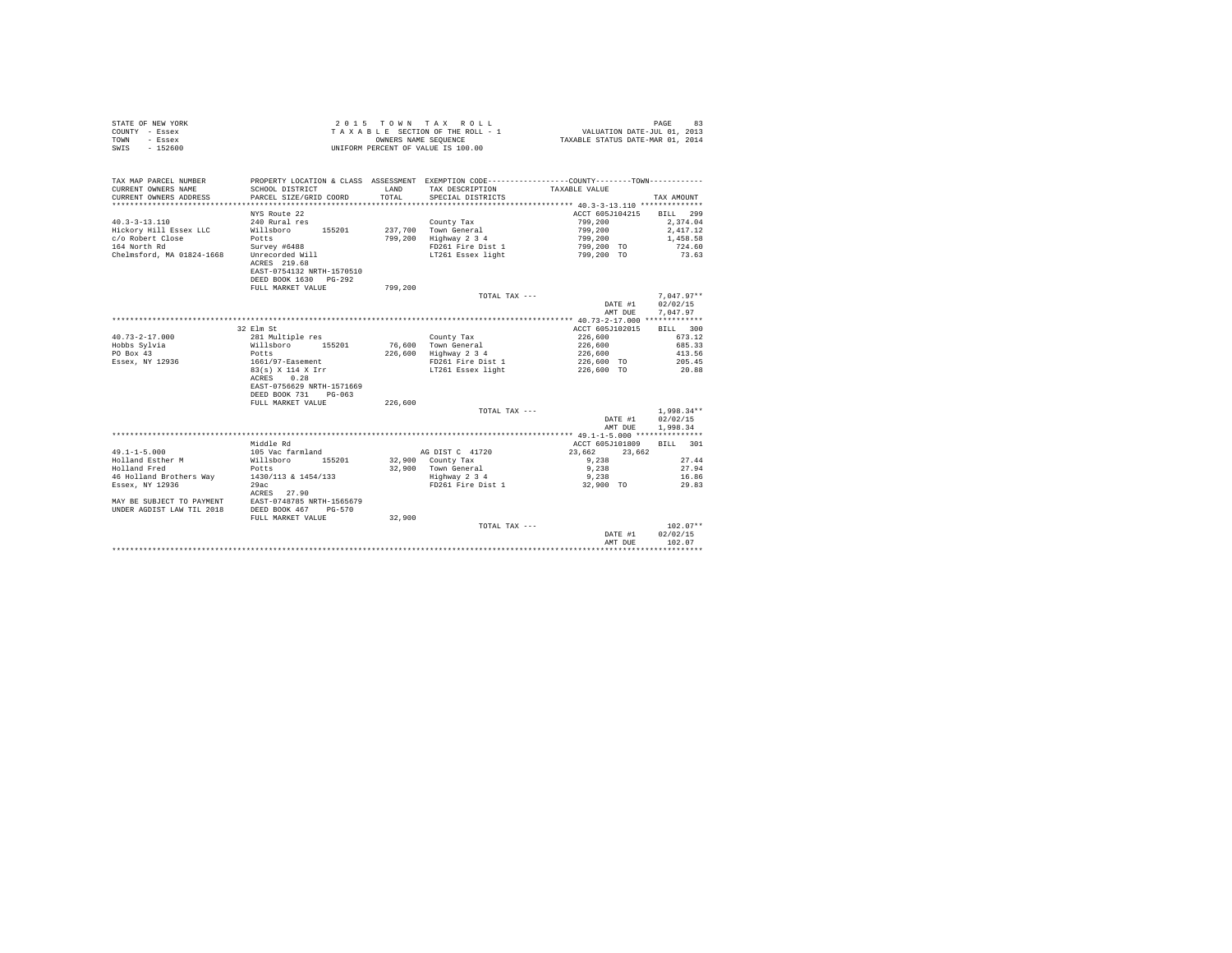| STATE OF NEW YORK         |                                                                                                |         | 2015 TOWN TAX ROLL                   |                                  | 84<br>PAGE   |
|---------------------------|------------------------------------------------------------------------------------------------|---------|--------------------------------------|----------------------------------|--------------|
| COUNTY - Essex            |                                                                                                |         | TAXABLE SECTION OF THE ROLL - 1      | VALUATION DATE-JUL 01, 2013      |              |
| TOWN<br>- Essex           |                                                                                                |         | OWNERS NAME SEQUENCE                 | TAXABLE STATUS DATE-MAR 01, 2014 |              |
| SWIS - 152600             |                                                                                                |         | UNIFORM PERCENT OF VALUE IS 100.00   |                                  |              |
|                           |                                                                                                |         |                                      |                                  |              |
|                           |                                                                                                |         |                                      |                                  |              |
|                           |                                                                                                |         |                                      |                                  |              |
| TAX MAP PARCEL NUMBER     | PROPERTY LOCATION & CLASS ASSESSMENT EXEMPTION CODE----------------COUNTY-------TOWN---------- |         |                                      |                                  |              |
| CURRENT OWNERS NAME       | SCHOOL DISTRICT                                                                                | LAND    | TAX DESCRIPTION                      | TAXABLE VALUE                    |              |
| CURRENT OWNERS ADDRESS    | PARCEL SIZE/GRID COORD                                                                         | TOTAL.  | SPECIAL DISTRICTS                    |                                  | TAX AMOUNT   |
|                           |                                                                                                |         |                                      |                                  |              |
|                           | Holland Brothers Way                                                                           |         |                                      | ACCT 605J101807                  | BILL 302     |
| $49.1 - 1 - 22.000$       | 105 Vac farmland                                                                               |         | AG DIST C 41720                      | 56.314<br>56,314                 |              |
| Holland Esther M          | 155201<br>Willsboro                                                                            |         | 84,500 County Tax                    | 28,186                           | 83.73        |
| Holland Fred              | Wharton & Potts                                                                                |         |                                      | 28,186                           | 85.25        |
| 46 Holland Brothers Way   | 1430/113 & 1454/133                                                                            |         | 84,500 Town General<br>Highway 2 3 4 | 28,186                           | 51.44        |
| Essex, NY 12936           | ACRES 66.60                                                                                    |         | FD261 Fire Dist 1                    | 84,500 TO                        | 76.61        |
|                           | EAST-0749502 NRTH-1564841                                                                      |         |                                      |                                  |              |
|                           |                                                                                                |         |                                      |                                  |              |
| MAY BE SUBJECT TO PAYMENT | DEED BOOK 467 PG-570                                                                           |         |                                      |                                  |              |
| UNDER AGDIST LAW TIL 2018 | FULL MARKET VALUE                                                                              | 84,500  |                                      |                                  |              |
|                           |                                                                                                |         | TOTAL TAX ---                        |                                  | $297.03**$   |
|                           |                                                                                                |         |                                      | DATE #1                          | 02/02/15     |
|                           |                                                                                                |         |                                      | AMT DUE                          | 297.03       |
|                           |                                                                                                |         |                                      |                                  |              |
|                           | 26 Holland Brothers Way                                                                        |         |                                      | ACCT 605J101808                  | BILL 303     |
| $49.1 - 1 - 23.000$       | 112 Dairy farm                                                                                 |         | AG DIST C 41720                      | 138,751 138,751                  |              |
| Holland Esther M          | Willsboro 155201                                                                               |         | 255,900 County Tax                   | 170.049                          | 505.13       |
| Holland Fred              | Wharton                                                                                        |         | 308,800 Town General                 | 170.049                          | 514.30       |
| 46 Holland Brothers Way   | 1430/113 & 1454/133                                                                            |         | Highway 2 3 4                        | 170.049                          | 310.35       |
| Essex, NY 12936           | ACRES 163.20                                                                                   |         | FD261 Fire Dist 1                    | 308,800 TO                       | 279.97       |
|                           | EAST-0748298 NRTH-1563428                                                                      |         |                                      |                                  |              |
| MAY BE SUBJECT TO PAYMENT | DEED BOOK 467 PG-570                                                                           |         |                                      |                                  |              |
| UNDER AGDIST LAW TIL 2018 | FULL MARKET VALUE                                                                              | 308,800 |                                      |                                  |              |
|                           |                                                                                                |         | TOTAL TAX ---                        |                                  | $1.609.75**$ |
|                           |                                                                                                |         |                                      | DATE #1                          | 02/02/15     |
|                           |                                                                                                |         |                                      | AMT DUE                          | 1,609.75     |
|                           |                                                                                                |         |                                      |                                  |              |
|                           | 1575 Lake Shore Rd                                                                             |         |                                      | ACCT 605J101110                  | BILL 304     |
| $49.3 - 2 - 17.000$       | 240 Rural res                                                                                  |         | VETWAR CTS 41120                     | 15,000 15,000                    |              |
| Hollingsworth Donald      | Willsboro 155201                                                                               |         | 43,500 County Tax                    | 192,800                          | 572.72       |
| Hollingsworth Veronica L  | Judd                                                                                           |         | 207,800 Town General                 | 192,800                          | 583.11       |
| 1575 Lake Shore Rd        | ACRES 12.50                                                                                    |         | Highway 2 3 4                        | 192,800                          | 351.87       |
| Essex, NY 12936           | EAST-0756069 NRTH-1555456                                                                      |         | FD262 Fire Dist 2                    | 207,800 TO                       | 225.95       |
|                           |                                                                                                |         |                                      |                                  |              |
|                           | DEED BOOK 1328 PG-157                                                                          |         |                                      |                                  |              |
|                           | FULL MARKET VALUE                                                                              | 207,800 |                                      |                                  |              |

DATE #1 02/02/15 AMT DUE 1,733.65 \*\*\*\*\*\*\*\*\*\*\*\*\*\*\*\*\*\*\*\*\*\*\*\*\*\*\*\*\*\*\*\*\*\*\*\*\*\*\*\*\*\*\*\*\*\*\*\*\*\*\*\*\*\*\*\*\*\*\*\*\*\*\*\*\*\*\*\*\*\*\*\*\*\*\*\*\*\*\*\*\*\*\*\*\*\*\*\*\*\*\*\*\*\*\*\*\*\*\*\*\*\*\* 49.11-1-58.000 \*\*\*\*\*\*\*\*\*\*\*\*\*

11-1-1-50.000 BILL 305<br>
HAR Shore Rd<br>
1911 Hes vac 1and - Wikipedia (1920)<br>
2017, 800 Town General 2017, 800 61-120008 BILL 305<br>
1575 Lake Shore Rd<br>
Highway 2017, 800 Town General 2017, 800 628.48<br>
1.00 201, 800 193201 201 49.11-1-58.000 611.22 11.Res vac land - WTRENT (1997, 1997, 2008) 617.27, 2009 617.27, 2009 617.27<br>1501 1ingsworth Donald Willisboro 155201 207,800 Town General (1997,800 528.48<br>1586ex, NY 12936 - ACRES 1.00 207,800 Fi261

DATE #1 02/02/15 AMT DUE 1,813.39 \*\*\*\*\*\*\*\*\*\*\*\*\*\*\*\*\*\*\*\*\*\*\*\*\*\*\*\*\*\*\*\*\*\*\*\*\*\*\*\*\*\*\*\*\*\*\*\*\*\*\*\*\*\*\*\*\*\*\*\*\*\*\*\*\*\*\*\*\*\*\*\*\*\*\*\*\*\*\*\*\*\*\*\*\*\*\*\*\*\*\*\*\*\*\*\*\*\*\*\*\*\*\*\*\*\*\*\*\*\*\*\*\*\*\*\*\*\*\*\*\*\*\*\*\*\*\*\*\*\*\*\*

EAST-0757567 NRTH-1560687<br>DEED BOOK 838 PG-086<br>FULL MARKET VALUE 207,800

TOTAL TAX ---  $\texttt{DATE}~\#1~~ 02/02/15$ 

TOTAL TAX ---  $\texttt{DATE}~\#1~~ 02/02/15$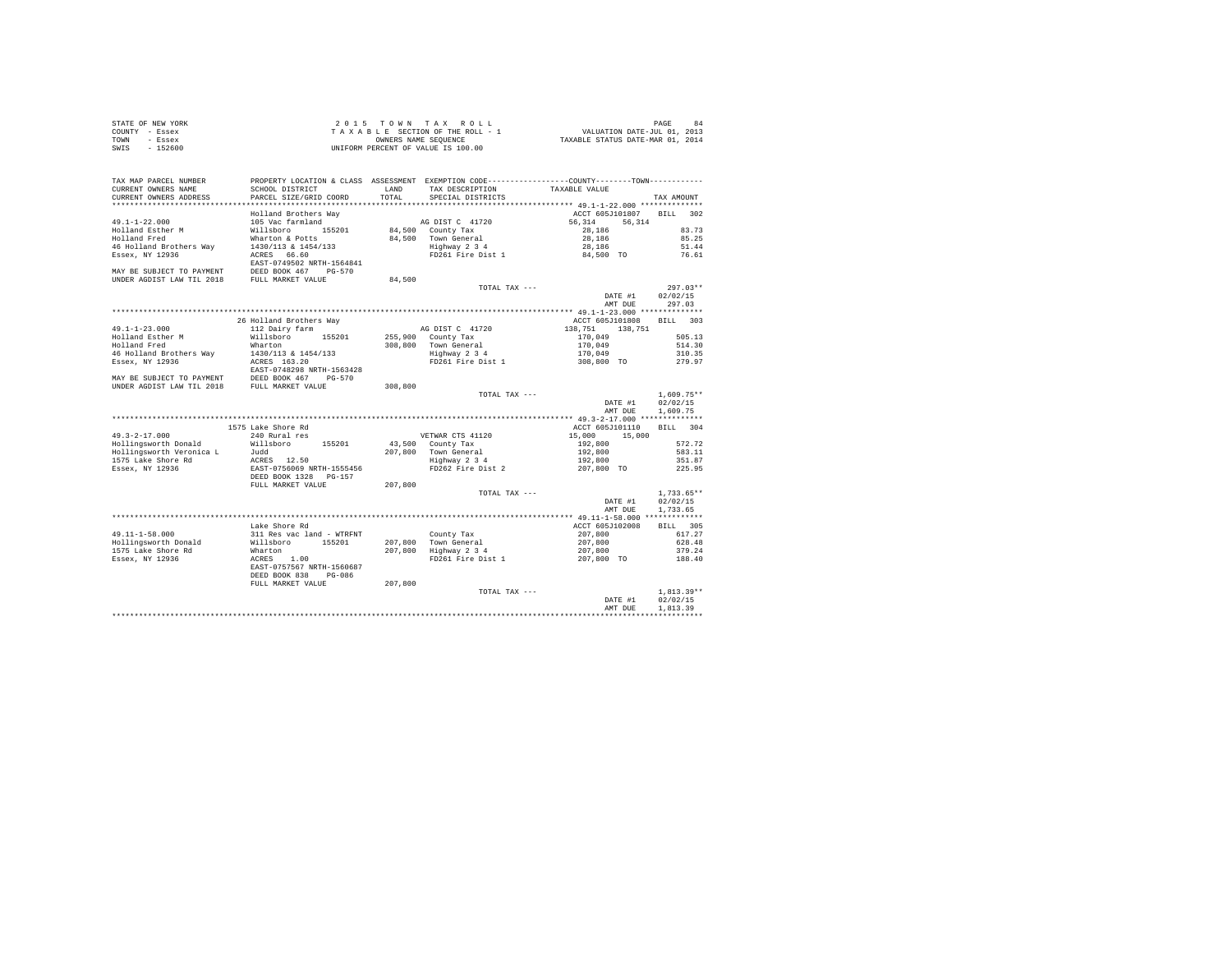| STATE OF NEW YORK      |                                                                                                                                                                                              |         |                                                                                   |                                                     |                 |
|------------------------|----------------------------------------------------------------------------------------------------------------------------------------------------------------------------------------------|---------|-----------------------------------------------------------------------------------|-----------------------------------------------------|-----------------|
| COUNTY - Essex         |                                                                                                                                                                                              |         |                                                                                   |                                                     |                 |
| TOWN - Essex           |                                                                                                                                                                                              |         |                                                                                   |                                                     |                 |
| SWTS<br>$-152600$      |                                                                                                                                                                                              |         |                                                                                   |                                                     |                 |
|                        |                                                                                                                                                                                              |         |                                                                                   |                                                     |                 |
|                        |                                                                                                                                                                                              |         |                                                                                   |                                                     |                 |
| TAX MAP PARCEL NUMBER  | PROPERTY LOCATION & CLASS ASSESSMENT EXEMPTION CODE---------------COUNTY-------TOWN----------                                                                                                |         |                                                                                   |                                                     |                 |
| CURRENT OWNERS NAME    | SCHOOL DISTRICT                                                                                                                                                                              |         | LAND TAX DESCRIPTION                                                              | TAXABLE VALUE                                       |                 |
| CURRENT OWNERS ADDRESS | PARCEL SIZE/GRID COORD                                                                                                                                                                       | TOTAL   | SPECIAL DISTRICTS                                                                 |                                                     | TAX AMOUNT      |
|                        |                                                                                                                                                                                              |         |                                                                                   |                                                     |                 |
|                        | 656 Angier Hill Rd                                                                                                                                                                           |         |                                                                                   | ACCT 605J101911 BILL 306                            |                 |
| $49.69 - 3 - 1.000$    | 210 1 Family Res                                                                                                                                                                             |         | County Tax                                                                        | 83,600                                              | 248.34          |
| Hopkins Mary A         | Willsboro 155201                                                                                                                                                                             |         |                                                                                   | 83,600                                              | 252.84          |
| 656 Angier Hill Rd     | Friswell<br>ACRES 1.00<br>EAST-0744440 NRTH-1555063<br>DEED BOOK 1645 PG-79                                                                                                                  |         | 32,000 Town General<br>83,600 Highway 2 3 4<br>School Relevy<br>FD262 Fire Dist 2 | 83,600                                              | 152.57          |
| Essex, NY 12936        |                                                                                                                                                                                              |         |                                                                                   |                                                     | 720.57          |
|                        |                                                                                                                                                                                              |         |                                                                                   | 83,600 TO                                           | 90.90           |
|                        |                                                                                                                                                                                              |         | LT262 Whallonsburg light                                                          | 83,600 TO                                           | 20.94           |
|                        | FULL MARKET VALUE                                                                                                                                                                            | 83,600  |                                                                                   |                                                     |                 |
|                        |                                                                                                                                                                                              |         | TOTAL TAX ---                                                                     |                                                     | $1.486.16**$    |
|                        |                                                                                                                                                                                              |         |                                                                                   | DATE #1                                             | 02/02/15        |
|                        |                                                                                                                                                                                              |         |                                                                                   | AMT DUE                                             | 1,486.16        |
|                        |                                                                                                                                                                                              |         |                                                                                   |                                                     |                 |
|                        | Angier Hill Rd                                                                                                                                                                               |         |                                                                                   | ACCT 605J103711                                     | BILL 307        |
| $49.69 - 3 - 2.000$    | $314$ Rural $\text{vac} < 10$                                                                                                                                                                |         | County Tax<br>17,600 Town General<br>17,600 Highway 2 3 4<br>School Relevy        | 17,600                                              | 52.28           |
| Hopkins Mary A         |                                                                                                                                                                                              |         |                                                                                   | 17,600                                              | 53.23           |
| 656 Angier Hill Rd     | 314 Kural Vac<10<br>Willsboro 155201<br>Priswell<br>ACRES 0.60<br>EAST-0744310 NRTH-1554890<br>DEED BOOK 1580 PG-106                                                                         |         |                                                                                   | 17,600                                              | 32.12           |
| Essex, NY 12936        |                                                                                                                                                                                              |         |                                                                                   |                                                     | 230.60          |
|                        |                                                                                                                                                                                              |         | $FD262$ Fire Dist 2                                                               | 17,600 TO                                           | 19.14           |
|                        |                                                                                                                                                                                              |         | LT262 Whallonsburg light                                                          | 17,600 TO                                           | 4.41            |
|                        | FULL MARKET VALUE                                                                                                                                                                            | 17,600  |                                                                                   |                                                     |                 |
|                        |                                                                                                                                                                                              |         | TOTAL TAX ---                                                                     |                                                     | 391.78**        |
|                        |                                                                                                                                                                                              |         |                                                                                   | DATE #1                                             | 02/02/15        |
|                        |                                                                                                                                                                                              |         |                                                                                   | AMT DUE                                             | 391.78          |
|                        |                                                                                                                                                                                              |         |                                                                                   |                                                     |                 |
|                        | 571 Cook Rd                                                                                                                                                                                  |         |                                                                                   | ACCT 605J101102                                     | BILL 308        |
| $48.76 - 1 - 1.000$    |                                                                                                                                                                                              |         | County Tax<br>23,800 Town General<br>38,800 Highway 2 3 4<br>FD262 Fire Dist 2    | 38,800                                              | 115.26          |
| Hoskins Edward         |                                                                                                                                                                                              |         |                                                                                   | 38,800                                              | 117.35          |
| Hoskins Audrey         |                                                                                                                                                                                              |         |                                                                                   | 38,800                                              | 70.81           |
| 571 Cook Rd            |                                                                                                                                                                                              |         |                                                                                   | 38,800 TO                                           | 42.19           |
| Essex, NY 12936        |                                                                                                                                                                                              |         | LT262 Whallonsburg light                                                          | 38,800 TO                                           | 9.72            |
|                        |                                                                                                                                                                                              |         |                                                                                   |                                                     |                 |
|                        | 971 COD Rue Robert 155201<br>The Wallsboro 155201<br>Friswell<br>1608 X 1355 X Irr<br>ACRES 0.50<br>EAST-0743755 NRTH-1556050<br>DEED BOX 631<br>THI MARGE 10767 11110-278<br>THI MARGE 1076 |         |                                                                                   |                                                     |                 |
|                        | FULL MARKET VALUE                                                                                                                                                                            | 38,800  |                                                                                   |                                                     |                 |
|                        |                                                                                                                                                                                              |         | TOTAL TAX ---                                                                     |                                                     | $355.33**$      |
|                        |                                                                                                                                                                                              |         |                                                                                   | DATE #1                                             | 02/02/15        |
|                        |                                                                                                                                                                                              |         |                                                                                   | AMT DUE                                             | 355.33          |
|                        |                                                                                                                                                                                              |         |                                                                                   |                                                     |                 |
|                        | 1740 Lake Shore Rd                                                                                                                                                                           |         |                                                                                   | ACCT 605J101815                                     | <b>BILL</b> 309 |
| 49.15-1-11.000         | 260 Seasonal res - WTRFNT                                                                                                                                                                    |         |                                                                                   |                                                     | 1,313.83        |
| Houghton Arnold H      |                                                                                                                                                                                              |         |                                                                                   |                                                     | 1,337.67        |
| c/o Keith Houghton     |                                                                                                                                                                                              |         | County Tax<br>328,300 Town General<br>442,290 Highway 2 3 4                       |                                                     | 807.20          |
| 6932 Dallas Rd         |                                                                                                                                                                                              |         | FD261 Fire Dist 1                                                                 | $442,290$<br>$442,290$<br>$442,290$<br>$442,290$ TO | 401.00          |
| Roanoke, VA 24019      |                                                                                                                                                                                              |         |                                                                                   |                                                     |                 |
|                        |                                                                                                                                                                                              |         |                                                                                   |                                                     |                 |
|                        | FULL MARKET VALUE                                                                                                                                                                            | 442.290 |                                                                                   |                                                     |                 |
|                        |                                                                                                                                                                                              |         | TOTAL TAX ---                                                                     |                                                     | $3.859.70**$    |
|                        |                                                                                                                                                                                              |         |                                                                                   | DATE #1                                             | 02/02/15        |
|                        |                                                                                                                                                                                              |         |                                                                                   | AMT DUE                                             | 3.859.70        |
|                        |                                                                                                                                                                                              |         |                                                                                   |                                                     | ************    |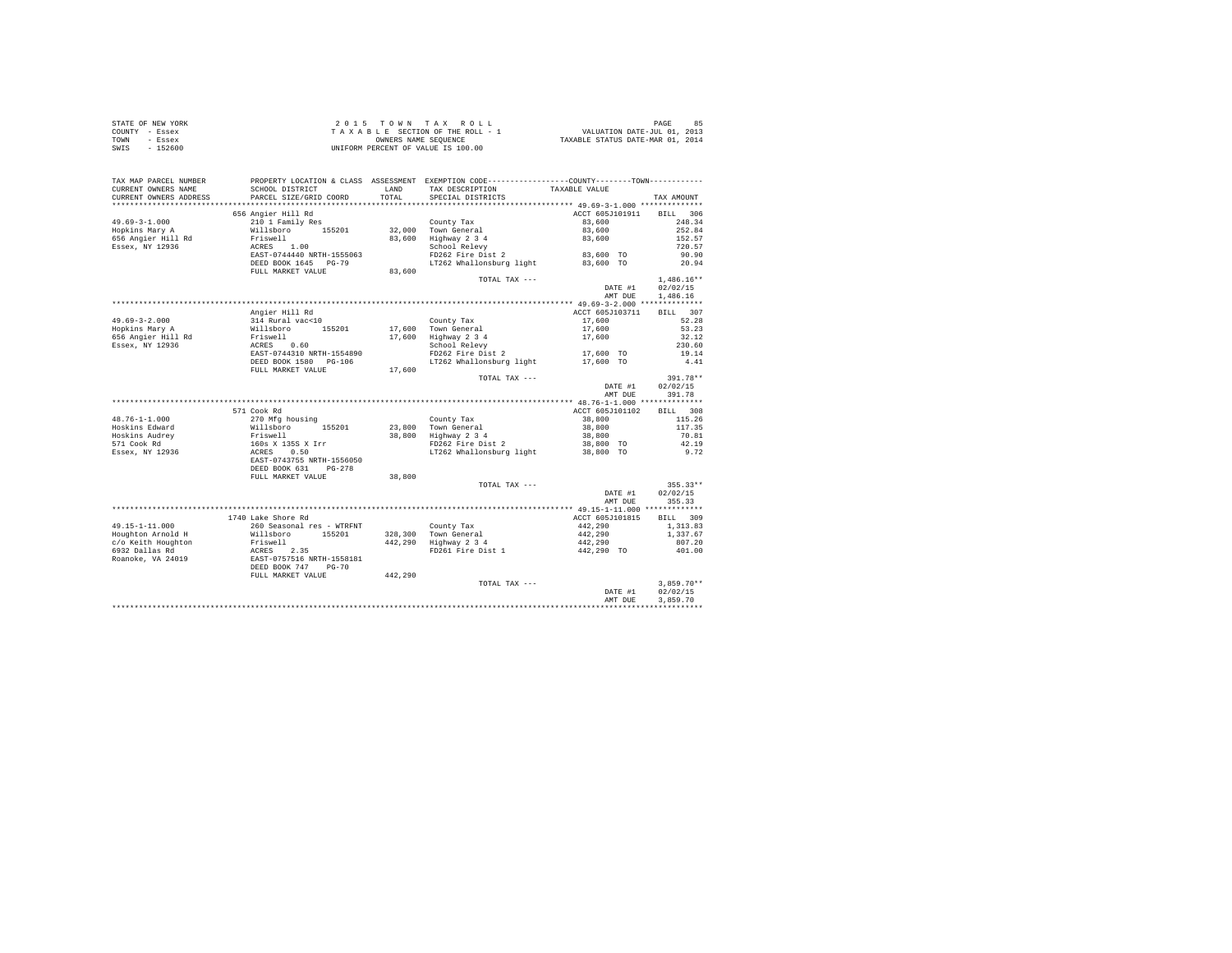| STATE OF NEW YORK<br>COUNTY - Essex<br>TOWN - Essex<br>SWIS - 152600   |                                                                                                                                                                                                                                |               | 2015 TOWN TAX ROLL<br>UNIFORM PERCENT OF VALUE IS 100.00                   |                                  | PAGE<br>86       |
|------------------------------------------------------------------------|--------------------------------------------------------------------------------------------------------------------------------------------------------------------------------------------------------------------------------|---------------|----------------------------------------------------------------------------|----------------------------------|------------------|
| TAX MAP PARCEL NUMBER<br>CURRENT OWNERS NAME<br>CURRENT OWNERS ADDRESS | PROPERTY LOCATION & CLASS ASSESSMENT EXEMPTION CODE----------------COUNTY-------TOWN----------<br>SCHOOL DISTRICT<br>PARCEL SIZE/GRID COORD                                                                                    | LAND<br>TOTAL | TAX DESCRIPTION TAXABLE VALUE<br>SPECIAL DISTRICTS                         |                                  | TAX AMOUNT       |
|                                                                        |                                                                                                                                                                                                                                |               |                                                                            |                                  |                  |
|                                                                        | Albee Ln                                                                                                                                                                                                                       |               |                                                                            | ACCT 605J101814                  | BILL 310         |
| 49.15-1-12.000                                                         |                                                                                                                                                                                                                                |               | County Tax                                                                 | 32,600<br>32,600                 | 96.84            |
| Houghton Arnold H                                                      | ALACE LET AND STATE STATE STATE RESPONDENCE TO A STATE STATE STATE STATE STATE STATE STATE STATE STATE STATE STATE STATE STATE STATE STATE STATE STATE STATE STATE STATE STATE STATE STATE STATE STATE STATE STATE STATE STATE |               | County Tax<br>32,600 Town General<br>32,600 Highway 2 3 4                  |                                  | 98.60<br>59.50   |
| c/o Keith Houghton<br>6932 Dallas Rd                                   |                                                                                                                                                                                                                                |               | FD261 Fire Dist 1                                                          | 32,600<br>32,600 TO              | 29.56            |
| Roanoke, VA 24019                                                      |                                                                                                                                                                                                                                |               |                                                                            |                                  |                  |
|                                                                        |                                                                                                                                                                                                                                |               |                                                                            |                                  |                  |
|                                                                        | FULL MARKET VALUE                                                                                                                                                                                                              | 32,600        |                                                                            |                                  |                  |
|                                                                        |                                                                                                                                                                                                                                |               | TOTAL TAX ---                                                              |                                  | 284.50**         |
|                                                                        |                                                                                                                                                                                                                                |               |                                                                            | DATE #1                          | 02/02/15         |
|                                                                        |                                                                                                                                                                                                                                |               |                                                                            | AMT DUE                          | 284.50           |
|                                                                        |                                                                                                                                                                                                                                |               |                                                                            |                                  |                  |
|                                                                        | 2722 NYS Route 22                                                                                                                                                                                                              |               |                                                                            | ACCT 605J100101 BILL 311         |                  |
| $40.73 - 1 - 3.000$                                                    | 210 1 Family Res                                                                                                                                                                                                               |               | VETCOM CTS 41130                                                           | 25,000                           | 25,000           |
| Houghton Billie Jean                                                   | Willsboro 155201                                                                                                                                                                                                               |               | 56,600 County Tax<br>198,200 Town General<br>Highway 2 3 4                 |                                  | 514.49           |
| 2722 NYS Rte 9                                                         | Potts                                                                                                                                                                                                                          |               |                                                                            |                                  | 523.83           |
| PO Box 65<br>Essex, NY 12936                                           |                                                                                                                                                                                                                                |               |                                                                            |                                  | 316.10<br>179.70 |
|                                                                        | 1649/240-Sewer Easement<br>ACRES 0.27<br>EAST-0756290 NRTH-1571788                                                                                                                                                             |               |                                                                            |                                  | 18.26            |
|                                                                        | DEED BOOK 1758 PG-300                                                                                                                                                                                                          |               |                                                                            |                                  |                  |
|                                                                        | FULL MARKET VALUE                                                                                                                                                                                                              | 198,200       |                                                                            |                                  |                  |
|                                                                        |                                                                                                                                                                                                                                |               | TOTAL TAX ---                                                              |                                  | $1.552.38**$     |
|                                                                        |                                                                                                                                                                                                                                |               |                                                                            | DATE #1                          | 02/02/15         |
|                                                                        |                                                                                                                                                                                                                                |               |                                                                            | AMT DUE                          | 1.552.38         |
|                                                                        |                                                                                                                                                                                                                                |               |                                                                            |                                  |                  |
|                                                                        | 58 Ridge Way                                                                                                                                                                                                                   |               |                                                                            | ACCT 605J101904                  | BILL 312         |
| $49.7 - 3 - 2.000$                                                     | 260 Seasonal res                                                                                                                                                                                                               |               | County Tax                                                                 | 166,400<br>166,400               | 494.29           |
| Houston Sherrill                                                       | Willsboro 155201                                                                                                                                                                                                               |               | County Tax<br>65,300 Town General<br>166,400 Highway 2 3 4                 |                                  | 503.26           |
| Houston Mary<br>402 Crazy Horse Cir                                    |                                                                                                                                                                                                                                |               | FD261 Fire Dist 1                                                          | 166,400<br>166,400 TO            | 303.69<br>150.87 |
| Edwards, CO 81632                                                      | Wharton<br>ACRES 1.10<br>EAST-0757191 NRTH-1563799<br>DEED BOOK 1334 PG-46                                                                                                                                                     |               |                                                                            |                                  |                  |
|                                                                        |                                                                                                                                                                                                                                |               |                                                                            |                                  |                  |
|                                                                        | FULL MARKET VALUE                                                                                                                                                                                                              | 166,400       |                                                                            |                                  |                  |
|                                                                        |                                                                                                                                                                                                                                |               | TOTAL TAX ---                                                              |                                  | $1.452.11**$     |
|                                                                        |                                                                                                                                                                                                                                |               |                                                                            | DATE #1                          | 02/02/15         |
|                                                                        |                                                                                                                                                                                                                                |               |                                                                            | AMT DUE                          | 1,452.11         |
|                                                                        |                                                                                                                                                                                                                                |               |                                                                            |                                  |                  |
|                                                                        | 48 Alden Rd                                                                                                                                                                                                                    |               |                                                                            | ACCT 605J101905                  | BILL 313         |
| $48.3 - 1 - 25.000$                                                    | 270 Mfg housing                                                                                                                                                                                                                |               | AGED ALL 41800                                                             | 21,600                           | 21,600           |
| Howard Aletha S                                                        | 270 mig mousing<br>Westport 155001<br>Taylor & Kimball 35<br>ACRES 1.00<br>EAST-0725802 NRTH-1551143                                                                                                                           |               | 32,000 County Tax<br>43,200 Town General<br>Highway 2 3 4<br>School Relevy | $21,600$<br>$21,600$<br>$21,600$ | 64.16            |
| 48 Alden Rd                                                            |                                                                                                                                                                                                                                |               |                                                                            |                                  | 65.33<br>39.42   |
| Westport, NY 12993                                                     | EAST-0725802 NRTH-1551143                                                                                                                                                                                                      |               |                                                                            |                                  | 2.27             |
|                                                                        | DEED BOOK 1617 PG-90                                                                                                                                                                                                           |               | FD262 Fire Dist 2                                                          | 43,200 TO                        | 46.97            |
|                                                                        | FULL MARKET VALUE 43,200                                                                                                                                                                                                       |               |                                                                            |                                  |                  |
|                                                                        |                                                                                                                                                                                                                                |               | TOTAL TAX ---                                                              |                                  | $218.15**$       |
|                                                                        |                                                                                                                                                                                                                                |               |                                                                            | DATE #1                          | 02/02/15         |
|                                                                        |                                                                                                                                                                                                                                |               |                                                                            | AMT DUE                          | 218.15           |
|                                                                        |                                                                                                                                                                                                                                |               |                                                                            |                                  |                  |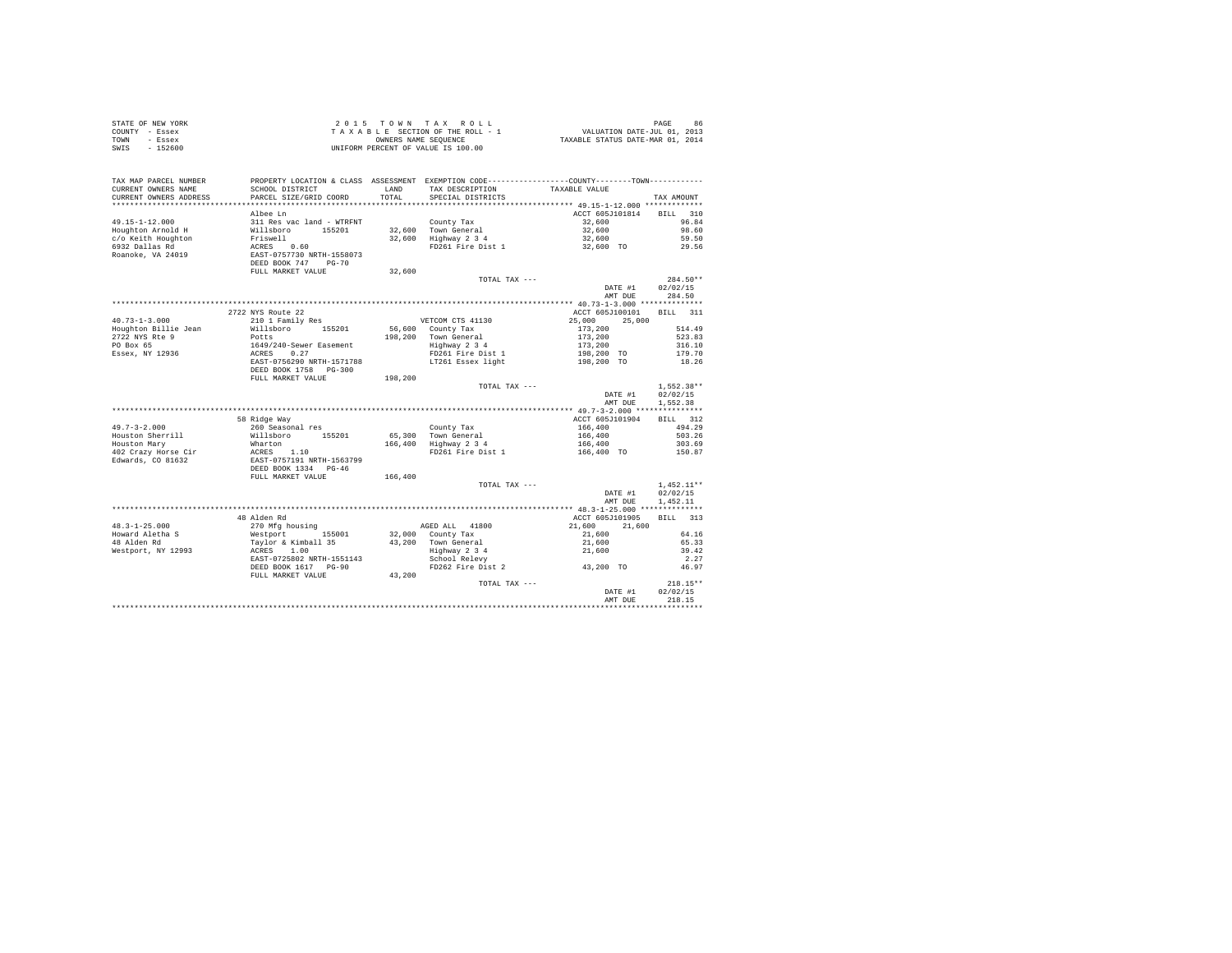| STATE OF NEW YORK<br>COUNTY - Essex<br>- Essex<br>TOWN<br>$-152600$<br>SWIS |                                               |         | 2015 TOWN TAX ROLL<br>UNIFORM PERCENT OF VALUE IS 100.00                                     |                    | PAGE<br>87           |
|-----------------------------------------------------------------------------|-----------------------------------------------|---------|----------------------------------------------------------------------------------------------|--------------------|----------------------|
| TAX MAP PARCEL NUMBER                                                       |                                               |         | PROPERTY LOCATION & CLASS ASSESSMENT EXEMPTION CODE---------------COUNTY-------TOWN--------- |                    |                      |
| CURRENT OWNERS NAME                                                         | SCHOOL DISTRICT                               | LAND    | TAX DESCRIPTION TAXABLE VALUE                                                                |                    |                      |
| CURRENT OWNERS ADDRESS                                                      | PARCEL SIZE/GRID COORD                        | TOTAL   | SPECIAL DISTRICTS                                                                            |                    | TAX AMOUNT           |
|                                                                             |                                               |         |                                                                                              |                    |                      |
|                                                                             | 2418 Jersey St                                |         |                                                                                              | ACCT 605J101502    | BILL 314             |
| $39.4 - 1 - 30.000$                                                         | 210 1 Family Res                              |         | AGED ALL 41800                                                                               | 45,400<br>45,400   |                      |
| Howard Gilbert                                                              | Willsboro 155201                              |         | 32,400 County Tax                                                                            | 45,400             | 134.86               |
| Howard Noda                                                                 | Potts                                         |         | 90,800 Town General                                                                          | 45,400             | 137.31               |
| PO Box 41                                                                   | 1.50                                          |         | Highway 2 3 4<br>FD261 Fire Dist 1 90.800 TO                                                 | 45,400             | 82.86                |
| Elizabethtown, NY 12932                                                     | ACRES 1.40<br>EAST-0743333 NRTH-1569550       |         |                                                                                              |                    | 82.32                |
|                                                                             | DEED BOOK 655<br>$PG-284$                     |         |                                                                                              |                    |                      |
|                                                                             | FULL MARKET VALUE                             | 90,800  |                                                                                              |                    |                      |
|                                                                             |                                               |         | TOTAL TAX ---                                                                                |                    | $437.35**$           |
|                                                                             |                                               |         |                                                                                              | DATE #1 02/02/15   |                      |
|                                                                             |                                               |         |                                                                                              | AMT DUE            | 437.35               |
|                                                                             |                                               |         |                                                                                              |                    |                      |
|                                                                             | 2748 Essex Rd                                 |         |                                                                                              | ACCT 6079905013    | BILL 315             |
| $40.65 - 3 - 6.000$                                                         | 481 Att row bldg                              |         | County Tax                                                                                   | 284,900            | 846.30               |
| Humphrey Richard                                                            | Willsboro 155201                              |         | 41.300 Town General                                                                          | 284,900            | 861.66               |
| PO Box 192                                                                  | Hicks Potts                                   |         | 284,900 Highway 2 3 4                                                                        | 284,900            | 519.96               |
| Essex, NY 12936                                                             | ACRES 0.13                                    |         | School Relevy                                                                                |                    | 3.732.62             |
|                                                                             | EAST-0756925 NRTH-1572071                     |         | FD261 Fire Dist 1                                                                            | 284,900 TO         | 258.31               |
|                                                                             | DEED BOOK 1465 PG-54                          |         | LT261 Essex light                                                                            | 284,900 TO         | 26.25                |
|                                                                             | FULL MARKET VALUE                             |         | 284,900 SR150 Return sewer rent                                                              | 978.36 MT          | 978.36               |
|                                                                             |                                               |         | WR151 Return water rent-1                                                                    | 660.00 MT          | 660.00               |
|                                                                             |                                               |         | TOTAL TAX ---                                                                                |                    | $7.883.46**$         |
|                                                                             |                                               |         |                                                                                              | DATE #1            | 02/02/15             |
|                                                                             |                                               |         |                                                                                              | AMT DUE            | 7.883.46             |
|                                                                             |                                               |         |                                                                                              |                    |                      |
| $49.11 - 1 - 45.100$                                                        | 10 Lila Wav                                   |         |                                                                                              | ACCT 605J103109    | BILL 316<br>1,307.62 |
| Humphrey Richard A                                                          | 210 1 Family Res - WTRFNT<br>Willsboro 155201 |         | County Tax<br>251,400 Town General                                                           | 440,200<br>440,200 | 1,331,35             |
| Burnes James P                                                              | Wharton                                       |         | 440,200 Highway 2 3 4                                                                        | 440,200            | 803.39               |
| 115 St Marks Pl                                                             | Db 1043 Pg 323 (Will)                         |         | FD261 Fire Dist 1                                                                            | 440,200 TO         | 399.11               |
| Staten Island, NY 10301                                                     | ACRES 2.91 BANK NBTOFN                        |         |                                                                                              |                    |                      |
|                                                                             | EAST-0757801 NRTH-1562065                     |         |                                                                                              |                    |                      |
|                                                                             | DEED BOOK 1297 PG-10                          |         |                                                                                              |                    |                      |
|                                                                             | FULL MARKET VALUE                             | 440,200 |                                                                                              |                    |                      |
|                                                                             |                                               |         | TOTAL TAX ---                                                                                |                    | $3.841.47**$         |
|                                                                             |                                               |         |                                                                                              | DATE #1            | 02/02/15             |
|                                                                             |                                               |         |                                                                                              | AMT DUE            | 3.841.47             |
|                                                                             |                                               |         |                                                                                              |                    |                      |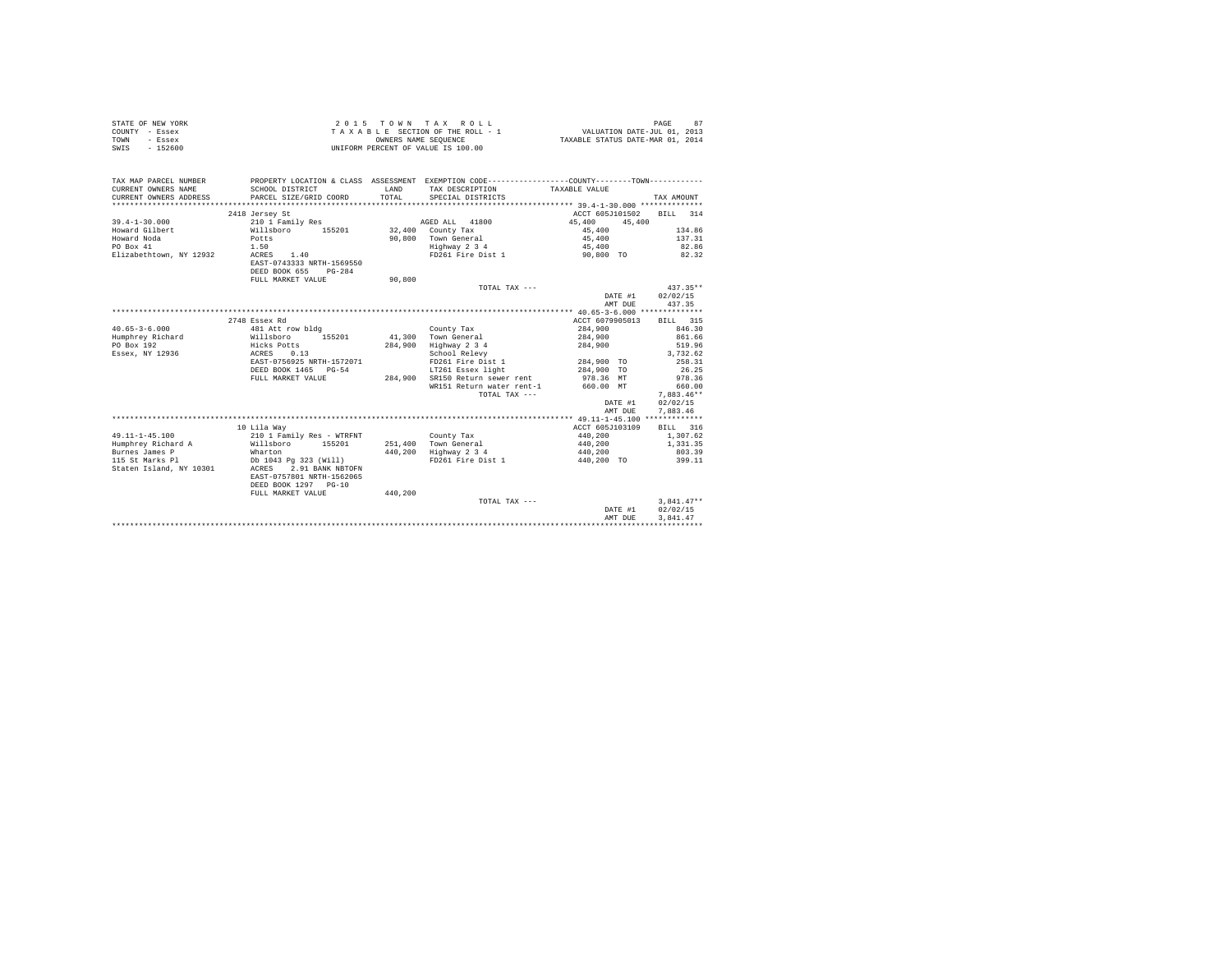| PROPERTY LOCATION & CLASS ASSESSMENT EXEMPTION CODE----------------COUNTY-------TOWN----------<br>TAX MAP PARCEL NUMBER<br>CUPPENT OWNERS NAME<br>LAND TAX DESCRIPTION TAXABLE VALUE<br>CURRENT OWNERS NAME<br>SCHOOL DISTRICT<br>CURRENT OWNERS ADDRESS<br>PARCEL SIZE/GRID COORD<br>TOTAL<br>SPECIAL DISTRICTS<br>TAX AMOUNT<br>*************************<br>NYS Route 22<br>BILL 317<br>ACCT 605J194002<br>85.55<br>87.10<br>52.56<br>31.32<br>7.21<br>FULL MARKET VALUE<br>28,800<br>$263.74**$<br>TOTAL TAX ---<br>DATE #1<br>02/02/15<br>263.74<br>AMT DUE<br>ACCT 6079905003 BILL 318<br>1575 NYS Route 22<br>$\begin{tabular}{l l l l l} & Country Tax & & & & 47,000 \\ 15,300 & Town General & & & 47,000 \\ 47,000 & Highway 2 & 3 & 4 & & 47,000 \\ 47,000 & Highway 2 & 47,000 & TO \\ 17262 & Windlonsburg light & & & 47,000 & TO \\ \end{tabular}$<br>$48.76 - 1 - 9.000$<br>484 1 use sm bld<br>139.61<br>Willsboro 155201<br>Friswell<br>ACRES 0.40<br>EAST-0743197 NRTH-1554909<br>142.15<br>Hurlburt Scot<br>1586 NYS Rt 22<br>85.78<br>Essex, NY 12936<br>51.11<br>11.77<br>DEED BOOK 1164 PG-267<br>FULL MARKET VALUE 47,000<br>TOTAL TAX ---<br>$430.42**$<br>02/02/15<br>DATE #1<br>AMT DUE<br>430.42<br>BILL 319<br>210 1 Family Res<br>$\begin{tabular}{l c c c c c} \multicolumn{1}{c}{\textbf{1} &\textbf{Fam11y} \textbf{ Res}} & \multicolumn{1}{c}{\textbf{County} \textbf{ Tax}} & \multicolumn{1}{c}{\textbf{ACCT 655.101906}} & \multicolumn{1}{c}{\textbf{20}} & \multicolumn{1}{c}{\textbf{20}} & \multicolumn{1}{c}{\textbf{20}} & \multicolumn{1}{c}{\textbf{20}} & \multicolumn{1}{c}{\textbf{20}} & \multicolumn{1}{c}{\textbf{20}} & \multicolumn{1}{c}{\textbf{2$<br>$48.76 - 1 - 8.000$<br>509.44<br>Hurlburt Scott<br>518.69<br>313.00<br>Hurlburt Darcey L<br>1586 NYS Rt 22<br>186.48<br>Essex, NY 12936<br>42.96<br>FULL MARKET VALUE<br>171,500<br>TOTAL TAX ---<br>$1.570.57**$<br>02/02/15<br>DATE #1<br>AMT DUE<br>1,570.57<br>BILL 320<br>2279 Main St<br>ACCT 605J102311<br>210 1 Family Res<br>$40.73 - 4 - 5.000$<br>$\begin{tabular}{ll} & County Tax \\ 52,000 & Town General \\ 282,000 & Highway 2 3 4 \\ & FD261 & Fire Dist 1 \\ & LT261 & Essex light \end{tabular}$<br>$282,000$<br>$282,000$<br>$282,000$<br>$282,000$ TO<br>$282,000$ TO<br>837.69<br>Hutchins Reid C<br>Willsboro 155201<br>852.89<br>Hutchins Jennifer L<br>514.66<br>Potts<br>1446/153 Release of<br>Estate Tax Lien<br>2 Whispering Pines Way<br>255.68<br>Queensbury, NY 12804<br>25.98<br>ACRES 0.20 BANK GFNB&T<br>EAST-0756952 NRTH-1571195<br>DEED BOOK 1756 PG-307<br>282,000<br>FULL MARKET VALUE<br>TOTAL TAX ---<br>$2.486.90**$<br>02/02/15<br>DATE #1<br>2.486.90<br>AMT DUE<br>************ | STATE OF NEW YORK<br>COUNTY - Essex<br>TOWN - Essex<br>SWIS - 152600 | 2015 TOWN TAX ROLL 1 PAGE 88<br>TAXABLE SECTION OF THE ROLL - 1 VALUATION DATE-JUL 01, 2013<br>ONNERS NAME SEQUENCE<br>UNIFORM PERCENT OF VALUE IS 100.00 |  |  |
|----------------------------------------------------------------------------------------------------------------------------------------------------------------------------------------------------------------------------------------------------------------------------------------------------------------------------------------------------------------------------------------------------------------------------------------------------------------------------------------------------------------------------------------------------------------------------------------------------------------------------------------------------------------------------------------------------------------------------------------------------------------------------------------------------------------------------------------------------------------------------------------------------------------------------------------------------------------------------------------------------------------------------------------------------------------------------------------------------------------------------------------------------------------------------------------------------------------------------------------------------------------------------------------------------------------------------------------------------------------------------------------------------------------------------------------------------------------------------------------------------------------------------------------------------------------------------------------------------------------------------------------------------------------------------------------------------------------------------------------------------------------------------------------------------------------------------------------------------------------------------------------------------------------------------------------------------------------------------------------------------------------------------------------------------------------------------------------------------------------------------------------------------------------------------------------------------------------------------------------------------------------------------------------------------------------------------------------------------------------------------------------------------------------------------------------------------------------------------------------------------------------------------------------------------------------------------------------------------------------------------------------------------------------------------------------------------------------------------------------------|----------------------------------------------------------------------|-----------------------------------------------------------------------------------------------------------------------------------------------------------|--|--|
|                                                                                                                                                                                                                                                                                                                                                                                                                                                                                                                                                                                                                                                                                                                                                                                                                                                                                                                                                                                                                                                                                                                                                                                                                                                                                                                                                                                                                                                                                                                                                                                                                                                                                                                                                                                                                                                                                                                                                                                                                                                                                                                                                                                                                                                                                                                                                                                                                                                                                                                                                                                                                                                                                                                                              |                                                                      |                                                                                                                                                           |  |  |
|                                                                                                                                                                                                                                                                                                                                                                                                                                                                                                                                                                                                                                                                                                                                                                                                                                                                                                                                                                                                                                                                                                                                                                                                                                                                                                                                                                                                                                                                                                                                                                                                                                                                                                                                                                                                                                                                                                                                                                                                                                                                                                                                                                                                                                                                                                                                                                                                                                                                                                                                                                                                                                                                                                                                              |                                                                      |                                                                                                                                                           |  |  |
|                                                                                                                                                                                                                                                                                                                                                                                                                                                                                                                                                                                                                                                                                                                                                                                                                                                                                                                                                                                                                                                                                                                                                                                                                                                                                                                                                                                                                                                                                                                                                                                                                                                                                                                                                                                                                                                                                                                                                                                                                                                                                                                                                                                                                                                                                                                                                                                                                                                                                                                                                                                                                                                                                                                                              |                                                                      |                                                                                                                                                           |  |  |
|                                                                                                                                                                                                                                                                                                                                                                                                                                                                                                                                                                                                                                                                                                                                                                                                                                                                                                                                                                                                                                                                                                                                                                                                                                                                                                                                                                                                                                                                                                                                                                                                                                                                                                                                                                                                                                                                                                                                                                                                                                                                                                                                                                                                                                                                                                                                                                                                                                                                                                                                                                                                                                                                                                                                              |                                                                      |                                                                                                                                                           |  |  |
|                                                                                                                                                                                                                                                                                                                                                                                                                                                                                                                                                                                                                                                                                                                                                                                                                                                                                                                                                                                                                                                                                                                                                                                                                                                                                                                                                                                                                                                                                                                                                                                                                                                                                                                                                                                                                                                                                                                                                                                                                                                                                                                                                                                                                                                                                                                                                                                                                                                                                                                                                                                                                                                                                                                                              |                                                                      |                                                                                                                                                           |  |  |
|                                                                                                                                                                                                                                                                                                                                                                                                                                                                                                                                                                                                                                                                                                                                                                                                                                                                                                                                                                                                                                                                                                                                                                                                                                                                                                                                                                                                                                                                                                                                                                                                                                                                                                                                                                                                                                                                                                                                                                                                                                                                                                                                                                                                                                                                                                                                                                                                                                                                                                                                                                                                                                                                                                                                              |                                                                      |                                                                                                                                                           |  |  |
|                                                                                                                                                                                                                                                                                                                                                                                                                                                                                                                                                                                                                                                                                                                                                                                                                                                                                                                                                                                                                                                                                                                                                                                                                                                                                                                                                                                                                                                                                                                                                                                                                                                                                                                                                                                                                                                                                                                                                                                                                                                                                                                                                                                                                                                                                                                                                                                                                                                                                                                                                                                                                                                                                                                                              |                                                                      |                                                                                                                                                           |  |  |
|                                                                                                                                                                                                                                                                                                                                                                                                                                                                                                                                                                                                                                                                                                                                                                                                                                                                                                                                                                                                                                                                                                                                                                                                                                                                                                                                                                                                                                                                                                                                                                                                                                                                                                                                                                                                                                                                                                                                                                                                                                                                                                                                                                                                                                                                                                                                                                                                                                                                                                                                                                                                                                                                                                                                              |                                                                      |                                                                                                                                                           |  |  |
|                                                                                                                                                                                                                                                                                                                                                                                                                                                                                                                                                                                                                                                                                                                                                                                                                                                                                                                                                                                                                                                                                                                                                                                                                                                                                                                                                                                                                                                                                                                                                                                                                                                                                                                                                                                                                                                                                                                                                                                                                                                                                                                                                                                                                                                                                                                                                                                                                                                                                                                                                                                                                                                                                                                                              |                                                                      |                                                                                                                                                           |  |  |
|                                                                                                                                                                                                                                                                                                                                                                                                                                                                                                                                                                                                                                                                                                                                                                                                                                                                                                                                                                                                                                                                                                                                                                                                                                                                                                                                                                                                                                                                                                                                                                                                                                                                                                                                                                                                                                                                                                                                                                                                                                                                                                                                                                                                                                                                                                                                                                                                                                                                                                                                                                                                                                                                                                                                              |                                                                      |                                                                                                                                                           |  |  |
|                                                                                                                                                                                                                                                                                                                                                                                                                                                                                                                                                                                                                                                                                                                                                                                                                                                                                                                                                                                                                                                                                                                                                                                                                                                                                                                                                                                                                                                                                                                                                                                                                                                                                                                                                                                                                                                                                                                                                                                                                                                                                                                                                                                                                                                                                                                                                                                                                                                                                                                                                                                                                                                                                                                                              |                                                                      |                                                                                                                                                           |  |  |
|                                                                                                                                                                                                                                                                                                                                                                                                                                                                                                                                                                                                                                                                                                                                                                                                                                                                                                                                                                                                                                                                                                                                                                                                                                                                                                                                                                                                                                                                                                                                                                                                                                                                                                                                                                                                                                                                                                                                                                                                                                                                                                                                                                                                                                                                                                                                                                                                                                                                                                                                                                                                                                                                                                                                              |                                                                      |                                                                                                                                                           |  |  |
|                                                                                                                                                                                                                                                                                                                                                                                                                                                                                                                                                                                                                                                                                                                                                                                                                                                                                                                                                                                                                                                                                                                                                                                                                                                                                                                                                                                                                                                                                                                                                                                                                                                                                                                                                                                                                                                                                                                                                                                                                                                                                                                                                                                                                                                                                                                                                                                                                                                                                                                                                                                                                                                                                                                                              |                                                                      |                                                                                                                                                           |  |  |
|                                                                                                                                                                                                                                                                                                                                                                                                                                                                                                                                                                                                                                                                                                                                                                                                                                                                                                                                                                                                                                                                                                                                                                                                                                                                                                                                                                                                                                                                                                                                                                                                                                                                                                                                                                                                                                                                                                                                                                                                                                                                                                                                                                                                                                                                                                                                                                                                                                                                                                                                                                                                                                                                                                                                              |                                                                      |                                                                                                                                                           |  |  |
|                                                                                                                                                                                                                                                                                                                                                                                                                                                                                                                                                                                                                                                                                                                                                                                                                                                                                                                                                                                                                                                                                                                                                                                                                                                                                                                                                                                                                                                                                                                                                                                                                                                                                                                                                                                                                                                                                                                                                                                                                                                                                                                                                                                                                                                                                                                                                                                                                                                                                                                                                                                                                                                                                                                                              |                                                                      |                                                                                                                                                           |  |  |
|                                                                                                                                                                                                                                                                                                                                                                                                                                                                                                                                                                                                                                                                                                                                                                                                                                                                                                                                                                                                                                                                                                                                                                                                                                                                                                                                                                                                                                                                                                                                                                                                                                                                                                                                                                                                                                                                                                                                                                                                                                                                                                                                                                                                                                                                                                                                                                                                                                                                                                                                                                                                                                                                                                                                              |                                                                      |                                                                                                                                                           |  |  |
|                                                                                                                                                                                                                                                                                                                                                                                                                                                                                                                                                                                                                                                                                                                                                                                                                                                                                                                                                                                                                                                                                                                                                                                                                                                                                                                                                                                                                                                                                                                                                                                                                                                                                                                                                                                                                                                                                                                                                                                                                                                                                                                                                                                                                                                                                                                                                                                                                                                                                                                                                                                                                                                                                                                                              |                                                                      |                                                                                                                                                           |  |  |
|                                                                                                                                                                                                                                                                                                                                                                                                                                                                                                                                                                                                                                                                                                                                                                                                                                                                                                                                                                                                                                                                                                                                                                                                                                                                                                                                                                                                                                                                                                                                                                                                                                                                                                                                                                                                                                                                                                                                                                                                                                                                                                                                                                                                                                                                                                                                                                                                                                                                                                                                                                                                                                                                                                                                              |                                                                      |                                                                                                                                                           |  |  |
|                                                                                                                                                                                                                                                                                                                                                                                                                                                                                                                                                                                                                                                                                                                                                                                                                                                                                                                                                                                                                                                                                                                                                                                                                                                                                                                                                                                                                                                                                                                                                                                                                                                                                                                                                                                                                                                                                                                                                                                                                                                                                                                                                                                                                                                                                                                                                                                                                                                                                                                                                                                                                                                                                                                                              |                                                                      |                                                                                                                                                           |  |  |
|                                                                                                                                                                                                                                                                                                                                                                                                                                                                                                                                                                                                                                                                                                                                                                                                                                                                                                                                                                                                                                                                                                                                                                                                                                                                                                                                                                                                                                                                                                                                                                                                                                                                                                                                                                                                                                                                                                                                                                                                                                                                                                                                                                                                                                                                                                                                                                                                                                                                                                                                                                                                                                                                                                                                              |                                                                      |                                                                                                                                                           |  |  |
|                                                                                                                                                                                                                                                                                                                                                                                                                                                                                                                                                                                                                                                                                                                                                                                                                                                                                                                                                                                                                                                                                                                                                                                                                                                                                                                                                                                                                                                                                                                                                                                                                                                                                                                                                                                                                                                                                                                                                                                                                                                                                                                                                                                                                                                                                                                                                                                                                                                                                                                                                                                                                                                                                                                                              |                                                                      |                                                                                                                                                           |  |  |
|                                                                                                                                                                                                                                                                                                                                                                                                                                                                                                                                                                                                                                                                                                                                                                                                                                                                                                                                                                                                                                                                                                                                                                                                                                                                                                                                                                                                                                                                                                                                                                                                                                                                                                                                                                                                                                                                                                                                                                                                                                                                                                                                                                                                                                                                                                                                                                                                                                                                                                                                                                                                                                                                                                                                              |                                                                      |                                                                                                                                                           |  |  |
|                                                                                                                                                                                                                                                                                                                                                                                                                                                                                                                                                                                                                                                                                                                                                                                                                                                                                                                                                                                                                                                                                                                                                                                                                                                                                                                                                                                                                                                                                                                                                                                                                                                                                                                                                                                                                                                                                                                                                                                                                                                                                                                                                                                                                                                                                                                                                                                                                                                                                                                                                                                                                                                                                                                                              |                                                                      |                                                                                                                                                           |  |  |
|                                                                                                                                                                                                                                                                                                                                                                                                                                                                                                                                                                                                                                                                                                                                                                                                                                                                                                                                                                                                                                                                                                                                                                                                                                                                                                                                                                                                                                                                                                                                                                                                                                                                                                                                                                                                                                                                                                                                                                                                                                                                                                                                                                                                                                                                                                                                                                                                                                                                                                                                                                                                                                                                                                                                              |                                                                      |                                                                                                                                                           |  |  |
|                                                                                                                                                                                                                                                                                                                                                                                                                                                                                                                                                                                                                                                                                                                                                                                                                                                                                                                                                                                                                                                                                                                                                                                                                                                                                                                                                                                                                                                                                                                                                                                                                                                                                                                                                                                                                                                                                                                                                                                                                                                                                                                                                                                                                                                                                                                                                                                                                                                                                                                                                                                                                                                                                                                                              |                                                                      |                                                                                                                                                           |  |  |
|                                                                                                                                                                                                                                                                                                                                                                                                                                                                                                                                                                                                                                                                                                                                                                                                                                                                                                                                                                                                                                                                                                                                                                                                                                                                                                                                                                                                                                                                                                                                                                                                                                                                                                                                                                                                                                                                                                                                                                                                                                                                                                                                                                                                                                                                                                                                                                                                                                                                                                                                                                                                                                                                                                                                              |                                                                      |                                                                                                                                                           |  |  |
|                                                                                                                                                                                                                                                                                                                                                                                                                                                                                                                                                                                                                                                                                                                                                                                                                                                                                                                                                                                                                                                                                                                                                                                                                                                                                                                                                                                                                                                                                                                                                                                                                                                                                                                                                                                                                                                                                                                                                                                                                                                                                                                                                                                                                                                                                                                                                                                                                                                                                                                                                                                                                                                                                                                                              |                                                                      |                                                                                                                                                           |  |  |
|                                                                                                                                                                                                                                                                                                                                                                                                                                                                                                                                                                                                                                                                                                                                                                                                                                                                                                                                                                                                                                                                                                                                                                                                                                                                                                                                                                                                                                                                                                                                                                                                                                                                                                                                                                                                                                                                                                                                                                                                                                                                                                                                                                                                                                                                                                                                                                                                                                                                                                                                                                                                                                                                                                                                              |                                                                      |                                                                                                                                                           |  |  |
|                                                                                                                                                                                                                                                                                                                                                                                                                                                                                                                                                                                                                                                                                                                                                                                                                                                                                                                                                                                                                                                                                                                                                                                                                                                                                                                                                                                                                                                                                                                                                                                                                                                                                                                                                                                                                                                                                                                                                                                                                                                                                                                                                                                                                                                                                                                                                                                                                                                                                                                                                                                                                                                                                                                                              |                                                                      |                                                                                                                                                           |  |  |
|                                                                                                                                                                                                                                                                                                                                                                                                                                                                                                                                                                                                                                                                                                                                                                                                                                                                                                                                                                                                                                                                                                                                                                                                                                                                                                                                                                                                                                                                                                                                                                                                                                                                                                                                                                                                                                                                                                                                                                                                                                                                                                                                                                                                                                                                                                                                                                                                                                                                                                                                                                                                                                                                                                                                              |                                                                      |                                                                                                                                                           |  |  |
|                                                                                                                                                                                                                                                                                                                                                                                                                                                                                                                                                                                                                                                                                                                                                                                                                                                                                                                                                                                                                                                                                                                                                                                                                                                                                                                                                                                                                                                                                                                                                                                                                                                                                                                                                                                                                                                                                                                                                                                                                                                                                                                                                                                                                                                                                                                                                                                                                                                                                                                                                                                                                                                                                                                                              |                                                                      |                                                                                                                                                           |  |  |
|                                                                                                                                                                                                                                                                                                                                                                                                                                                                                                                                                                                                                                                                                                                                                                                                                                                                                                                                                                                                                                                                                                                                                                                                                                                                                                                                                                                                                                                                                                                                                                                                                                                                                                                                                                                                                                                                                                                                                                                                                                                                                                                                                                                                                                                                                                                                                                                                                                                                                                                                                                                                                                                                                                                                              |                                                                      |                                                                                                                                                           |  |  |
|                                                                                                                                                                                                                                                                                                                                                                                                                                                                                                                                                                                                                                                                                                                                                                                                                                                                                                                                                                                                                                                                                                                                                                                                                                                                                                                                                                                                                                                                                                                                                                                                                                                                                                                                                                                                                                                                                                                                                                                                                                                                                                                                                                                                                                                                                                                                                                                                                                                                                                                                                                                                                                                                                                                                              |                                                                      |                                                                                                                                                           |  |  |
|                                                                                                                                                                                                                                                                                                                                                                                                                                                                                                                                                                                                                                                                                                                                                                                                                                                                                                                                                                                                                                                                                                                                                                                                                                                                                                                                                                                                                                                                                                                                                                                                                                                                                                                                                                                                                                                                                                                                                                                                                                                                                                                                                                                                                                                                                                                                                                                                                                                                                                                                                                                                                                                                                                                                              |                                                                      |                                                                                                                                                           |  |  |
|                                                                                                                                                                                                                                                                                                                                                                                                                                                                                                                                                                                                                                                                                                                                                                                                                                                                                                                                                                                                                                                                                                                                                                                                                                                                                                                                                                                                                                                                                                                                                                                                                                                                                                                                                                                                                                                                                                                                                                                                                                                                                                                                                                                                                                                                                                                                                                                                                                                                                                                                                                                                                                                                                                                                              |                                                                      |                                                                                                                                                           |  |  |
|                                                                                                                                                                                                                                                                                                                                                                                                                                                                                                                                                                                                                                                                                                                                                                                                                                                                                                                                                                                                                                                                                                                                                                                                                                                                                                                                                                                                                                                                                                                                                                                                                                                                                                                                                                                                                                                                                                                                                                                                                                                                                                                                                                                                                                                                                                                                                                                                                                                                                                                                                                                                                                                                                                                                              |                                                                      |                                                                                                                                                           |  |  |
|                                                                                                                                                                                                                                                                                                                                                                                                                                                                                                                                                                                                                                                                                                                                                                                                                                                                                                                                                                                                                                                                                                                                                                                                                                                                                                                                                                                                                                                                                                                                                                                                                                                                                                                                                                                                                                                                                                                                                                                                                                                                                                                                                                                                                                                                                                                                                                                                                                                                                                                                                                                                                                                                                                                                              |                                                                      |                                                                                                                                                           |  |  |
|                                                                                                                                                                                                                                                                                                                                                                                                                                                                                                                                                                                                                                                                                                                                                                                                                                                                                                                                                                                                                                                                                                                                                                                                                                                                                                                                                                                                                                                                                                                                                                                                                                                                                                                                                                                                                                                                                                                                                                                                                                                                                                                                                                                                                                                                                                                                                                                                                                                                                                                                                                                                                                                                                                                                              |                                                                      |                                                                                                                                                           |  |  |
|                                                                                                                                                                                                                                                                                                                                                                                                                                                                                                                                                                                                                                                                                                                                                                                                                                                                                                                                                                                                                                                                                                                                                                                                                                                                                                                                                                                                                                                                                                                                                                                                                                                                                                                                                                                                                                                                                                                                                                                                                                                                                                                                                                                                                                                                                                                                                                                                                                                                                                                                                                                                                                                                                                                                              |                                                                      |                                                                                                                                                           |  |  |
|                                                                                                                                                                                                                                                                                                                                                                                                                                                                                                                                                                                                                                                                                                                                                                                                                                                                                                                                                                                                                                                                                                                                                                                                                                                                                                                                                                                                                                                                                                                                                                                                                                                                                                                                                                                                                                                                                                                                                                                                                                                                                                                                                                                                                                                                                                                                                                                                                                                                                                                                                                                                                                                                                                                                              |                                                                      |                                                                                                                                                           |  |  |
|                                                                                                                                                                                                                                                                                                                                                                                                                                                                                                                                                                                                                                                                                                                                                                                                                                                                                                                                                                                                                                                                                                                                                                                                                                                                                                                                                                                                                                                                                                                                                                                                                                                                                                                                                                                                                                                                                                                                                                                                                                                                                                                                                                                                                                                                                                                                                                                                                                                                                                                                                                                                                                                                                                                                              |                                                                      |                                                                                                                                                           |  |  |
|                                                                                                                                                                                                                                                                                                                                                                                                                                                                                                                                                                                                                                                                                                                                                                                                                                                                                                                                                                                                                                                                                                                                                                                                                                                                                                                                                                                                                                                                                                                                                                                                                                                                                                                                                                                                                                                                                                                                                                                                                                                                                                                                                                                                                                                                                                                                                                                                                                                                                                                                                                                                                                                                                                                                              |                                                                      |                                                                                                                                                           |  |  |
|                                                                                                                                                                                                                                                                                                                                                                                                                                                                                                                                                                                                                                                                                                                                                                                                                                                                                                                                                                                                                                                                                                                                                                                                                                                                                                                                                                                                                                                                                                                                                                                                                                                                                                                                                                                                                                                                                                                                                                                                                                                                                                                                                                                                                                                                                                                                                                                                                                                                                                                                                                                                                                                                                                                                              |                                                                      |                                                                                                                                                           |  |  |
|                                                                                                                                                                                                                                                                                                                                                                                                                                                                                                                                                                                                                                                                                                                                                                                                                                                                                                                                                                                                                                                                                                                                                                                                                                                                                                                                                                                                                                                                                                                                                                                                                                                                                                                                                                                                                                                                                                                                                                                                                                                                                                                                                                                                                                                                                                                                                                                                                                                                                                                                                                                                                                                                                                                                              |                                                                      |                                                                                                                                                           |  |  |
|                                                                                                                                                                                                                                                                                                                                                                                                                                                                                                                                                                                                                                                                                                                                                                                                                                                                                                                                                                                                                                                                                                                                                                                                                                                                                                                                                                                                                                                                                                                                                                                                                                                                                                                                                                                                                                                                                                                                                                                                                                                                                                                                                                                                                                                                                                                                                                                                                                                                                                                                                                                                                                                                                                                                              |                                                                      |                                                                                                                                                           |  |  |
|                                                                                                                                                                                                                                                                                                                                                                                                                                                                                                                                                                                                                                                                                                                                                                                                                                                                                                                                                                                                                                                                                                                                                                                                                                                                                                                                                                                                                                                                                                                                                                                                                                                                                                                                                                                                                                                                                                                                                                                                                                                                                                                                                                                                                                                                                                                                                                                                                                                                                                                                                                                                                                                                                                                                              |                                                                      |                                                                                                                                                           |  |  |
|                                                                                                                                                                                                                                                                                                                                                                                                                                                                                                                                                                                                                                                                                                                                                                                                                                                                                                                                                                                                                                                                                                                                                                                                                                                                                                                                                                                                                                                                                                                                                                                                                                                                                                                                                                                                                                                                                                                                                                                                                                                                                                                                                                                                                                                                                                                                                                                                                                                                                                                                                                                                                                                                                                                                              |                                                                      |                                                                                                                                                           |  |  |
|                                                                                                                                                                                                                                                                                                                                                                                                                                                                                                                                                                                                                                                                                                                                                                                                                                                                                                                                                                                                                                                                                                                                                                                                                                                                                                                                                                                                                                                                                                                                                                                                                                                                                                                                                                                                                                                                                                                                                                                                                                                                                                                                                                                                                                                                                                                                                                                                                                                                                                                                                                                                                                                                                                                                              |                                                                      |                                                                                                                                                           |  |  |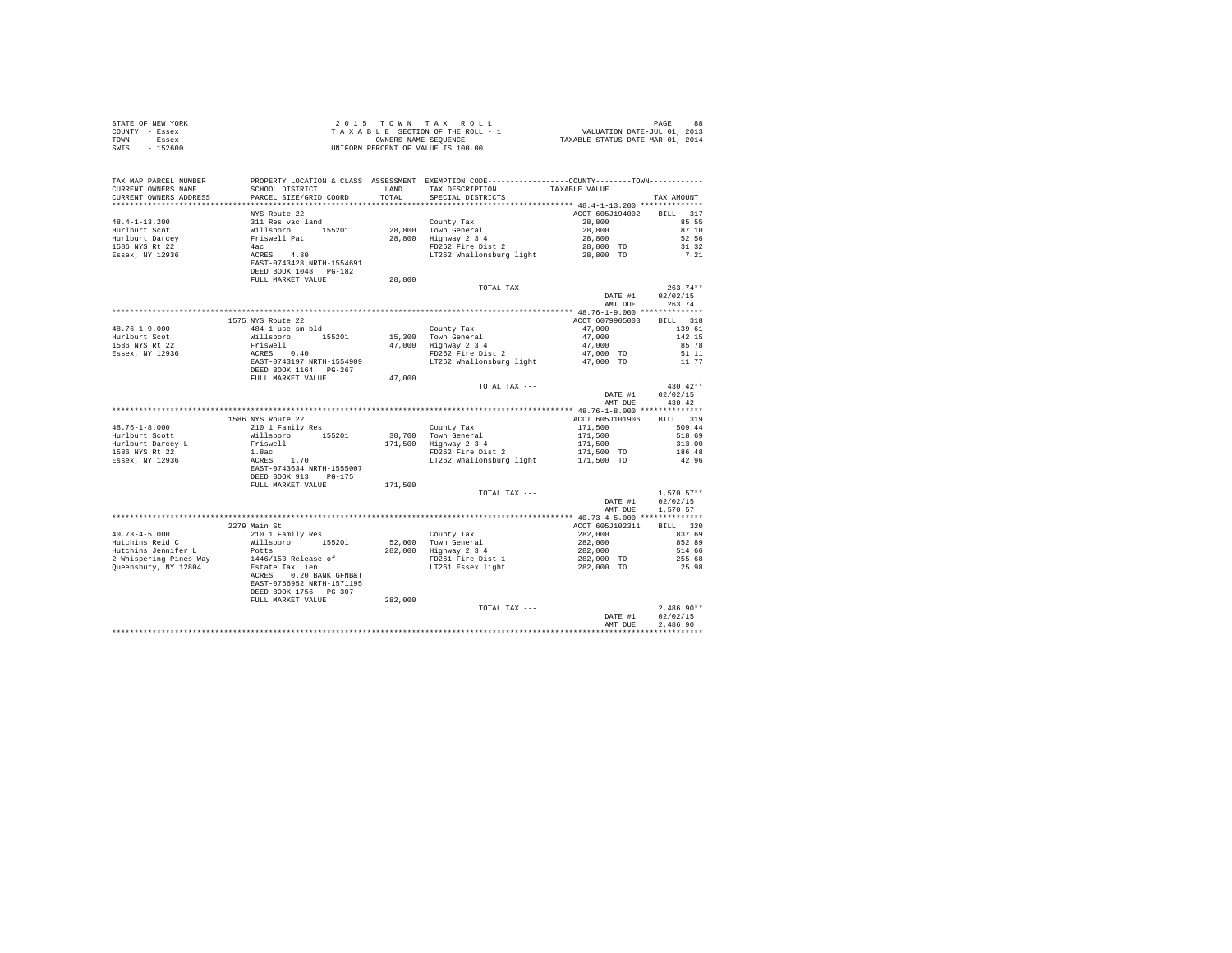| STATE OF NEW YORK<br>COUNTY - Essex<br>TOWN - Essex<br>SWIS - 152600                                                                                                                                                                                                                                                                                                                                             |                                                                                                                                                                                                                                                                                      |                            |                                                                                                                                                                                                                                                                                                                                                                                                                                                     |                                                                                                                         |                                      |
|------------------------------------------------------------------------------------------------------------------------------------------------------------------------------------------------------------------------------------------------------------------------------------------------------------------------------------------------------------------------------------------------------------------|--------------------------------------------------------------------------------------------------------------------------------------------------------------------------------------------------------------------------------------------------------------------------------------|----------------------------|-----------------------------------------------------------------------------------------------------------------------------------------------------------------------------------------------------------------------------------------------------------------------------------------------------------------------------------------------------------------------------------------------------------------------------------------------------|-------------------------------------------------------------------------------------------------------------------------|--------------------------------------|
| TAX MAP PARCEL NUMBER<br>CURRENT OWNERS NAME<br>CURRENT OWNERS ADDRESS PARCEL SIZE/GRID COORD                                                                                                                                                                                                                                                                                                                    | PROPERTY LOCATION & CLASS ASSESSMENT EXEMPTION CODE----------------COUNTY--------TOWN---------                                                                                                                                                                                       | TOTAL                      | SCHOOL DISTRICT TAND TAX DESCRIPTION TAXABLE VALUE<br>SPECIAL DISTRICTS                                                                                                                                                                                                                                                                                                                                                                             |                                                                                                                         | TAX AMOUNT                           |
|                                                                                                                                                                                                                                                                                                                                                                                                                  | 2259 Lake Shore Rd                                                                                                                                                                                                                                                                   |                            |                                                                                                                                                                                                                                                                                                                                                                                                                                                     | ACCT 605J101702 BILL 321                                                                                                |                                      |
| $40.73 - 5 - 11.000$                                                                                                                                                                                                                                                                                                                                                                                             | 215 1 Fam Res w/                                                                                                                                                                                                                                                                     |                            |                                                                                                                                                                                                                                                                                                                                                                                                                                                     |                                                                                                                         | 532.91                               |
| Hutchins Reid L                                                                                                                                                                                                                                                                                                                                                                                                  |                                                                                                                                                                                                                                                                                      |                            |                                                                                                                                                                                                                                                                                                                                                                                                                                                     |                                                                                                                         | 542.58                               |
| Hutchins Jennifer L                                                                                                                                                                                                                                                                                                                                                                                              |                                                                                                                                                                                                                                                                                      |                            | County Tax<br>58,500 Town General<br>179,400 Highway 2 3 4                                                                                                                                                                                                                                                                                                                                                                                          |                                                                                                                         | 327.41                               |
| 2 Whispering Pines Way                                                                                                                                                                                                                                                                                                                                                                                           |                                                                                                                                                                                                                                                                                      |                            |                                                                                                                                                                                                                                                                                                                                                                                                                                                     |                                                                                                                         | 162.65                               |
| Queensbury, NY 12804                                                                                                                                                                                                                                                                                                                                                                                             | DEED BOOK 1740 PG-281                                                                                                                                                                                                                                                                |                            |                                                                                                                                                                                                                                                                                                                                                                                                                                                     | $\begin{array}{r} 179,400 \\ 179,400 \\ 179,400 \\ 179,400 \\ 179,400 \\ \text{TO} \\ 179,400 \\ \text{TO} \end{array}$ | 16.53                                |
|                                                                                                                                                                                                                                                                                                                                                                                                                  | FULL MARKET VALUE                                                                                                                                                                                                                                                                    | 179,400                    |                                                                                                                                                                                                                                                                                                                                                                                                                                                     |                                                                                                                         |                                      |
|                                                                                                                                                                                                                                                                                                                                                                                                                  |                                                                                                                                                                                                                                                                                      |                            | TOTAL TAX ---                                                                                                                                                                                                                                                                                                                                                                                                                                       |                                                                                                                         | 1,582.08**                           |
|                                                                                                                                                                                                                                                                                                                                                                                                                  |                                                                                                                                                                                                                                                                                      |                            |                                                                                                                                                                                                                                                                                                                                                                                                                                                     | DATE #1<br>AMT DUE                                                                                                      | 02/02/15<br>1,582.08                 |
|                                                                                                                                                                                                                                                                                                                                                                                                                  |                                                                                                                                                                                                                                                                                      |                            |                                                                                                                                                                                                                                                                                                                                                                                                                                                     |                                                                                                                         |                                      |
| $48.3 - 1 - 26.000$                                                                                                                                                                                                                                                                                                                                                                                              |                                                                                                                                                                                                                                                                                      |                            |                                                                                                                                                                                                                                                                                                                                                                                                                                                     |                                                                                                                         |                                      |
| Hyde Linda M                                                                                                                                                                                                                                                                                                                                                                                                     |                                                                                                                                                                                                                                                                                      |                            |                                                                                                                                                                                                                                                                                                                                                                                                                                                     |                                                                                                                         |                                      |
|                                                                                                                                                                                                                                                                                                                                                                                                                  |                                                                                                                                                                                                                                                                                      |                            |                                                                                                                                                                                                                                                                                                                                                                                                                                                     |                                                                                                                         |                                      |
| 8 Twin Valley Ln<br>Westport, NY 12993                                                                                                                                                                                                                                                                                                                                                                           |                                                                                                                                                                                                                                                                                      |                            |                                                                                                                                                                                                                                                                                                                                                                                                                                                     |                                                                                                                         |                                      |
|                                                                                                                                                                                                                                                                                                                                                                                                                  | 9 Twin Valley Ln accrossible of the Marian Corporation (1970) and the Marian Corporation (1970) and 210 1 Family Responding to the Marian (1970) and the Marian (1970) and 260,100 minutes (1970) and 260,100 minutes (1970) a<br>EAST-0725561 NRTH-1551338<br>DEED BOOK 1208 PG-327 |                            |                                                                                                                                                                                                                                                                                                                                                                                                                                                     |                                                                                                                         |                                      |
|                                                                                                                                                                                                                                                                                                                                                                                                                  | FULL MARKET VALUE                                                                                                                                                                                                                                                                    | 86,100                     |                                                                                                                                                                                                                                                                                                                                                                                                                                                     |                                                                                                                         |                                      |
|                                                                                                                                                                                                                                                                                                                                                                                                                  |                                                                                                                                                                                                                                                                                      |                            | TOTAL TAX ---                                                                                                                                                                                                                                                                                                                                                                                                                                       |                                                                                                                         | $766.92**$                           |
|                                                                                                                                                                                                                                                                                                                                                                                                                  |                                                                                                                                                                                                                                                                                      |                            |                                                                                                                                                                                                                                                                                                                                                                                                                                                     | DATE #1<br>AMT DUE                                                                                                      | 02/02/15<br>766.92                   |
|                                                                                                                                                                                                                                                                                                                                                                                                                  |                                                                                                                                                                                                                                                                                      |                            |                                                                                                                                                                                                                                                                                                                                                                                                                                                     |                                                                                                                         |                                      |
|                                                                                                                                                                                                                                                                                                                                                                                                                  | 42 Clubhouse Way                                                                                                                                                                                                                                                                     |                            |                                                                                                                                                                                                                                                                                                                                                                                                                                                     | ACCT 605J102110 BILL 323                                                                                                |                                      |
| 49.11-1-21.100                                                                                                                                                                                                                                                                                                                                                                                                   | 260 Seasonal res - WTRFNT                                                                                                                                                                                                                                                            |                            |                                                                                                                                                                                                                                                                                                                                                                                                                                                     |                                                                                                                         |                                      |
|                                                                                                                                                                                                                                                                                                                                                                                                                  |                                                                                                                                                                                                                                                                                      |                            |                                                                                                                                                                                                                                                                                                                                                                                                                                                     |                                                                                                                         |                                      |
|                                                                                                                                                                                                                                                                                                                                                                                                                  |                                                                                                                                                                                                                                                                                      |                            |                                                                                                                                                                                                                                                                                                                                                                                                                                                     |                                                                                                                         |                                      |
| $\begin{tabular}{lllllllllll} \texttt{49.11-121.1} & & & & & \texttt{Willloboro} & & & & \texttt{1974-101} \\ \texttt{Ierardi Robert A} & & & & & \texttt{Willobro} & & & \texttt{1974-101} \\ \texttt{Ierardi Beryl B} & & & & & \texttt{Mcaro} & & \texttt{1075-101} \\ \texttt{Chardote, NC 28226} & & & & & \texttt{DEB DOM NRTI-1563653} & \\ \texttt{DEBDON RTI} & & & & & \texttt{DEBDON NRTI} & \texttt$ |                                                                                                                                                                                                                                                                                      | an Salah<br>Kabupatèn Sula | $\begin{tabular}{lllllllllllll} \multicolumn{4}{c }{\text{County Tax}} & \multicolumn{4}{c }{\text{County Tax}} & \multicolumn{4}{c }{\text{Couly Tax}} & \multicolumn{4}{c }{\text{Couly Tax}} & \multicolumn{4}{c }{\text{Couly Max}} & \multicolumn{4}{c }{\text{C37}}\, .47 \\ \multicolumn{4}{c }{\text{135,200}} & \multicolumn{4}{c }{\text{Total of 630}} & \multicolumn{4}{c }{\text{214,600}} & \multicolumn{4}{c }{\text{637}}\, .47 \\$ |                                                                                                                         |                                      |
|                                                                                                                                                                                                                                                                                                                                                                                                                  | FULL MARKET VALUE                                                                                                                                                                                                                                                                    | 214,600                    |                                                                                                                                                                                                                                                                                                                                                                                                                                                     |                                                                                                                         |                                      |
|                                                                                                                                                                                                                                                                                                                                                                                                                  |                                                                                                                                                                                                                                                                                      |                            | TOTAL TAX ---                                                                                                                                                                                                                                                                                                                                                                                                                                       | DATE #1<br>AMT DUE                                                                                                      | $1.872.73**$<br>02/02/15<br>1,872.73 |
|                                                                                                                                                                                                                                                                                                                                                                                                                  |                                                                                                                                                                                                                                                                                      |                            |                                                                                                                                                                                                                                                                                                                                                                                                                                                     |                                                                                                                         |                                      |
|                                                                                                                                                                                                                                                                                                                                                                                                                  |                                                                                                                                                                                                                                                                                      |                            |                                                                                                                                                                                                                                                                                                                                                                                                                                                     | ACCT 605J102206 BILL 324                                                                                                |                                      |
|                                                                                                                                                                                                                                                                                                                                                                                                                  | 1421 Whallons Bay Rd<br>120 Field crops                                                                                                                                                                                                                                              |                            |                                                                                                                                                                                                                                                                                                                                                                                                                                                     |                                                                                                                         |                                      |
|                                                                                                                                                                                                                                                                                                                                                                                                                  |                                                                                                                                                                                                                                                                                      |                            |                                                                                                                                                                                                                                                                                                                                                                                                                                                     |                                                                                                                         |                                      |
|                                                                                                                                                                                                                                                                                                                                                                                                                  |                                                                                                                                                                                                                                                                                      |                            |                                                                                                                                                                                                                                                                                                                                                                                                                                                     |                                                                                                                         |                                      |
|                                                                                                                                                                                                                                                                                                                                                                                                                  |                                                                                                                                                                                                                                                                                      |                            |                                                                                                                                                                                                                                                                                                                                                                                                                                                     |                                                                                                                         |                                      |
|                                                                                                                                                                                                                                                                                                                                                                                                                  |                                                                                                                                                                                                                                                                                      |                            |                                                                                                                                                                                                                                                                                                                                                                                                                                                     |                                                                                                                         |                                      |
|                                                                                                                                                                                                                                                                                                                                                                                                                  |                                                                                                                                                                                                                                                                                      |                            |                                                                                                                                                                                                                                                                                                                                                                                                                                                     |                                                                                                                         |                                      |
|                                                                                                                                                                                                                                                                                                                                                                                                                  |                                                                                                                                                                                                                                                                                      |                            | TOTAL TAX ---                                                                                                                                                                                                                                                                                                                                                                                                                                       |                                                                                                                         | $6.066.20**$                         |
|                                                                                                                                                                                                                                                                                                                                                                                                                  |                                                                                                                                                                                                                                                                                      |                            |                                                                                                                                                                                                                                                                                                                                                                                                                                                     | DATE #1<br>AMT DUE                                                                                                      | 02/02/15<br>6.066.20                 |
|                                                                                                                                                                                                                                                                                                                                                                                                                  |                                                                                                                                                                                                                                                                                      |                            |                                                                                                                                                                                                                                                                                                                                                                                                                                                     |                                                                                                                         |                                      |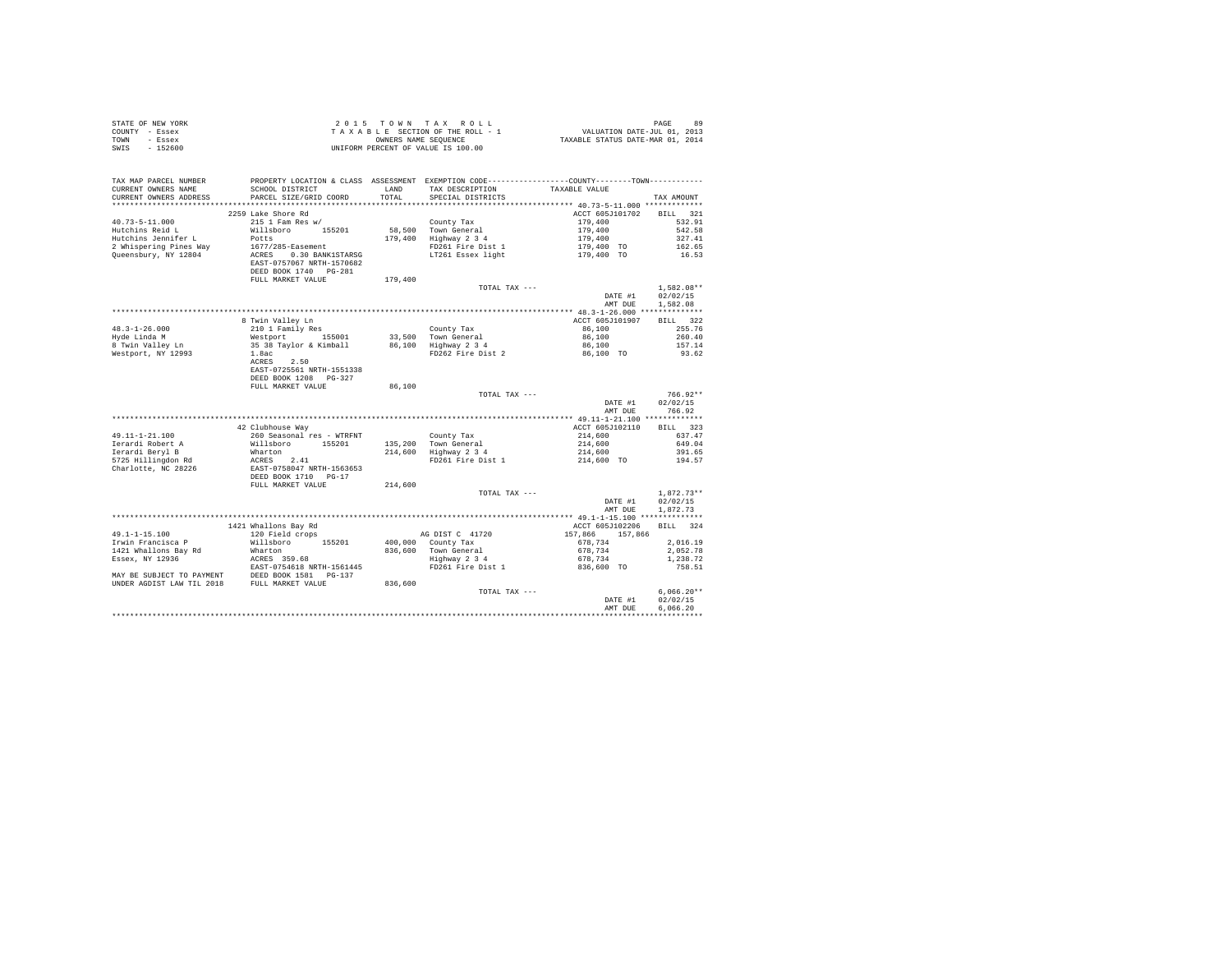| STATE OF NEW YORK<br>- Essex<br>COUNTY<br>TOWN<br>- Essex<br>$-152600$<br>SWIS |                                                                        | UNIFORM PERCENT OF VALUE IS 100.00 | 2015 TOWN TAX ROLL<br>TAXABLE SECTION OF THE ROLL - 1<br>OWNERS NAME SEQUENCE | VALUATION DATE-JUL 01, 2013<br>TAXABLE STATUS DATE-MAR 01, 2014            | 90<br>PAGE                 |
|--------------------------------------------------------------------------------|------------------------------------------------------------------------|------------------------------------|-------------------------------------------------------------------------------|----------------------------------------------------------------------------|----------------------------|
| TAX MAP PARCEL NUMBER<br>CURRENT OWNERS NAME<br>CURRENT OWNERS ADDRESS         | PROPERTY LOCATION & CLASS<br>SCHOOL DISTRICT<br>PARCEL SIZE/GRID COORD | ASSESSMENT<br>LAND<br>TOTAL        | TAX DESCRIPTION<br>SPECIAL DISTRICTS                                          | EXEMPTION CODE----------------COUNTY-------TOWN----------<br>TAXABLE VALUE | TAX AMOUNT                 |
|                                                                                | Whallons Bay Rd                                                        |                                    |                                                                               | ACCT 605J100801                                                            | 325<br>BILL                |
| $49.3 - 2 - 10.000$<br>Trwin Francisca P<br>1421 Whallons Bay Rd               | 322 Rural vac>10<br>155201<br>Willsboro<br>Wharton                     | 70,100<br>70,100                   | County Tax<br>Town General<br>Highway 2 3 4                                   | 70,100<br>70,100<br>70,100                                                 | 208.23<br>212.01<br>127.94 |

| Essex, NY 12936                   | 51.35<br>ACRES<br>EAST-0753430 NRTH-1559107<br>DEED BOOK 1671 PG-193  |         | FD261 Fire Dist 1    | 70.100 TO          | 63.56                                |
|-----------------------------------|-----------------------------------------------------------------------|---------|----------------------|--------------------|--------------------------------------|
|                                   | FULL MARKET VALUE                                                     | 70,100  |                      |                    |                                      |
|                                   |                                                                       |         | TOTAL TAX ---        | DATE #1<br>AMT DUE | $611.74**$<br>02/02/15<br>611.74     |
|                                   |                                                                       |         |                      |                    |                                      |
|                                   | Whallons Bay Rd                                                       |         |                      | ACCT 605J100711    | 326<br><b>BILL</b>                   |
| $49.3 - 2 - 11.000$               | 314 Rural vac<10                                                      |         | County Tax           | 300                | 0.89                                 |
| Irwin Francisca P                 | Willsboro<br>155201                                                   |         | 300 Town General     | 300                | 0.91                                 |
| 1421 Whallons Bay Rd              | Wharton                                                               | 300     | Highway 2 3 4        | 300                | 0.55                                 |
| Essex, NY 12936                   | 0.26<br>ACRES<br>EAST-0754207 NRTH-1558420<br>DEED BOOK 1671 PG-193   |         | FD261 Fire Dist 1    | 300 TO             | .27                                  |
|                                   | FULL MARKET VALUE                                                     | 300     |                      |                    |                                      |
|                                   |                                                                       |         | TOTAL TAX ---        | DATE #1<br>AMT DUE | $2.62**$<br>02/02/15<br>2.62         |
|                                   |                                                                       |         |                      |                    |                                      |
|                                   | Jersey St                                                             |         |                      | ACCT 605J104501    | BILL 327                             |
| $39.3 - 1 - 7.110$                | 105 Vac farmland                                                      |         | County Tax           | 48,000             | 142.58                               |
| Ivy Robert H                      | Willsboro<br>155201                                                   |         | 48.000 Town General  | 48,000             | 145.17                               |
| Ivy Amy D                         | 9 Peru Bay Tract                                                      |         | 48,000 Highway 2 3 4 | 48,000             | 87.60                                |
| 1600 Jersey St<br>Essex, NY 12936 | ACRES 49.40<br>EAST-0727037 NRTH-1571014                              |         | FD262 Fire Dist 2    | 48,000 TO          | 52.19                                |
|                                   | DEED BOOK 1293 PG-101                                                 |         |                      |                    |                                      |
|                                   | FULL MARKET VALUE                                                     | 48,000  |                      |                    |                                      |
|                                   |                                                                       |         | TOTAL TAX ---        | DATE #1            | $427.54**$<br>02/02/15               |
|                                   |                                                                       |         |                      | AMT DUE            | 427.54                               |
|                                   |                                                                       |         |                      |                    |                                      |
|                                   | 1600 Jersey St                                                        |         |                      | ACCT 605J101811    | BILL 328                             |
| $39.3 - 1 - 20.002$               | 240 Rural res                                                         |         | County Tax           | 304,000            | 903.04                               |
| Ivy Robert H                      | Willsboro<br>155201                                                   |         | 83.100 Town General  | 304,000            | 919.43                               |
| Ivy Amy D                         | 8 Brookfield                                                          | 304,000 | Highway 2 3 4        | 304,000            | 554.81                               |
| 1600 Jersey St<br>Essex, NY 12936 | ACRES 49.40<br>EAST-0727277 NRTH-1568974<br>DEED BOOK 898<br>$PG-195$ |         | FD262 Fire Dist 2    | 304,000 TO         | 330.55                               |
|                                   | FULL MARKET VALUE                                                     | 304,000 |                      |                    |                                      |
|                                   |                                                                       |         | TOTAL TAX ---        | DATE #1<br>AMT DUE | $2.707.83**$<br>02/02/15<br>2.707.83 |
|                                   |                                                                       |         |                      |                    |                                      |
|                                   |                                                                       |         |                      |                    |                                      |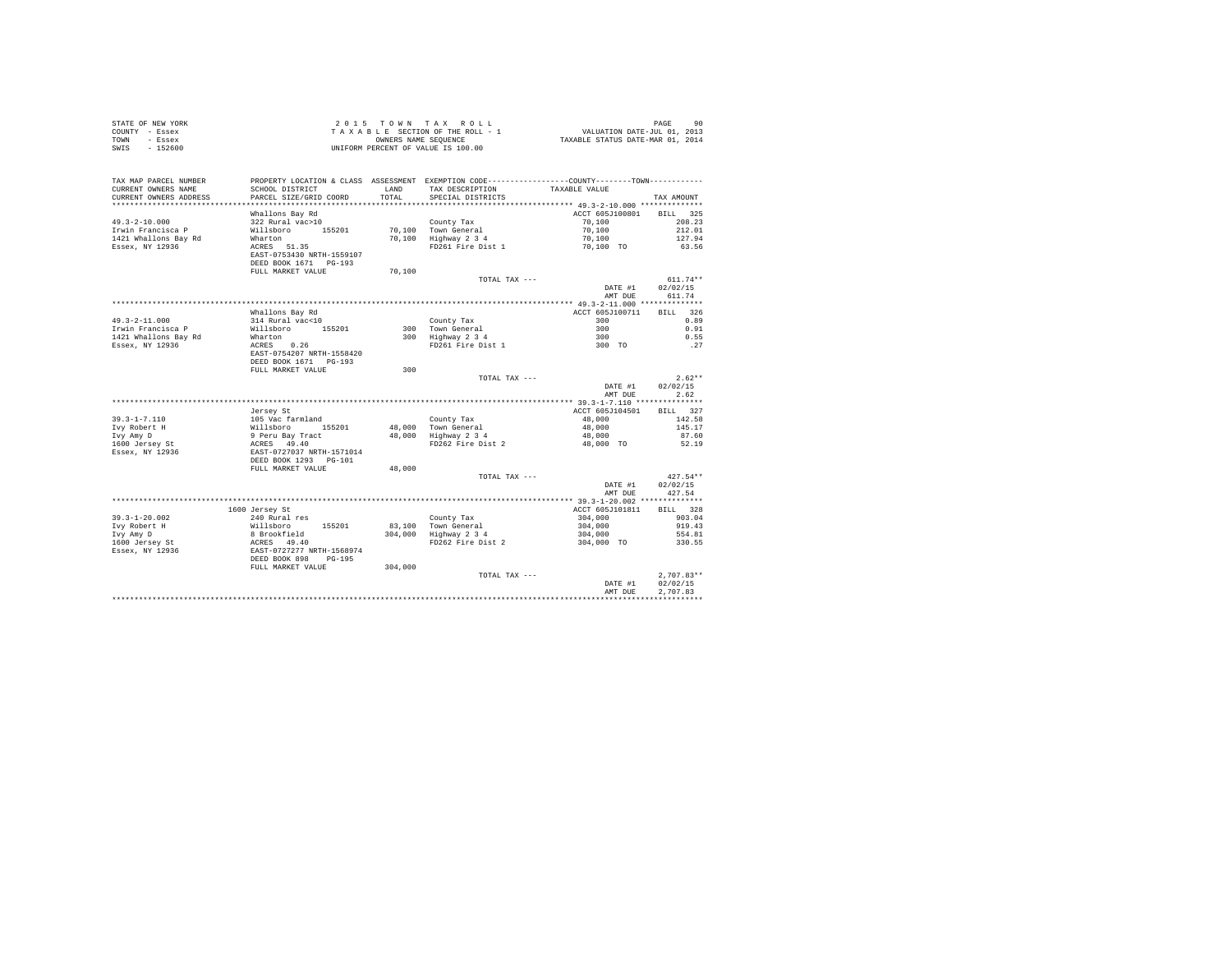| STATE OF NEW YORK<br>COUNTY - Essex<br>TOWN - Essex<br>SWIS - 152600         | TAXABLE SECTION OF the model<br>ONNERS NAME SEQUENCE<br>UNIFORM PERCENT OF VALUE IS 100.00                                                                                                                                                                                                                                                                                                              |         |                                                                                                    |                                                                |                      |
|------------------------------------------------------------------------------|---------------------------------------------------------------------------------------------------------------------------------------------------------------------------------------------------------------------------------------------------------------------------------------------------------------------------------------------------------------------------------------------------------|---------|----------------------------------------------------------------------------------------------------|----------------------------------------------------------------|----------------------|
| TAX MAP PARCEL NUMBER<br>CURRENT OWNERS NAME<br>CURRENT OWNERS ADDRESS       | PROPERTY LOCATION & CLASS ASSESSMENT EXEMPTION CODE----------------COUNTY-------TOWN---------<br>SCHOOL DISTRICT TAND TAX DESCRIPTION<br>PARCEL SIZE/GRID COORD                                                                                                                                                                                                                                         | TOTAL   | SPECIAL DISTRICTS                                                                                  | TAXABLE VALUE                                                  | TAX AMOUNT           |
|                                                                              |                                                                                                                                                                                                                                                                                                                                                                                                         |         |                                                                                                    |                                                                |                      |
|                                                                              | NYS Route 22                                                                                                                                                                                                                                                                                                                                                                                            |         |                                                                                                    | ACCT 605J104015 BILL 329                                       |                      |
| $40.3 - 3 - 12.100$                                                          | 321 Abandoned ag                                                                                                                                                                                                                                                                                                                                                                                        |         | AG DIST C 41720                                                                                    | 3,948 3,948                                                    |                      |
| Jackson Living Trust                                                         |                                                                                                                                                                                                                                                                                                                                                                                                         |         |                                                                                                    | $41,552$<br>$41,552$<br>$41,552$<br>$45,500$ TO<br>$45,500$ TO | 123.43<br>125.67     |
| PO Box 123<br>Essex, NY 12936                                                |                                                                                                                                                                                                                                                                                                                                                                                                         |         |                                                                                                    |                                                                | 75.83                |
|                                                                              |                                                                                                                                                                                                                                                                                                                                                                                                         |         |                                                                                                    |                                                                | 41.25                |
| EAST-0751351 NRTH-1570193<br>MAY BE SUBJECT TO PAYMENT DEED BOOK 1632 PG-289 |                                                                                                                                                                                                                                                                                                                                                                                                         |         |                                                                                                    |                                                                | 4.19                 |
| UNDER AGDIST LAW TIL 2018 FULL MARKET VALUE                                  |                                                                                                                                                                                                                                                                                                                                                                                                         | 45,500  |                                                                                                    |                                                                |                      |
|                                                                              |                                                                                                                                                                                                                                                                                                                                                                                                         |         | TOTAL TAX ---                                                                                      |                                                                | $370.37**$           |
|                                                                              |                                                                                                                                                                                                                                                                                                                                                                                                         |         |                                                                                                    | DATE #1 02/02/15                                               |                      |
|                                                                              |                                                                                                                                                                                                                                                                                                                                                                                                         |         |                                                                                                    | AMT DUE 370.37                                                 |                      |
|                                                                              |                                                                                                                                                                                                                                                                                                                                                                                                         |         |                                                                                                    |                                                                |                      |
|                                                                              | 2538 NYS Route 22                                                                                                                                                                                                                                                                                                                                                                                       |         |                                                                                                    | ACCT 605J179005                                                | BILL 330             |
| $40.3 - 3 - 12.200$                                                          | 210 1 Family Res                                                                                                                                                                                                                                                                                                                                                                                        |         |                                                                                                    | 183,100                                                        | 543.90               |
| Jackson Living Trust                                                         | Willsboro 155201                                                                                                                                                                                                                                                                                                                                                                                        |         | County Tax<br>33,500 Town General<br>183,100 Highway 2 3<br>FD261 Fire Dist 1<br>IT261 Essex light | 183,100<br>183,100<br>183,100 TO                               | 553.77               |
| c/o Ronald E Jackson                                                         |                                                                                                                                                                                                                                                                                                                                                                                                         |         |                                                                                                    |                                                                | 334.17               |
|                                                                              |                                                                                                                                                                                                                                                                                                                                                                                                         |         |                                                                                                    |                                                                | 166.01               |
|                                                                              |                                                                                                                                                                                                                                                                                                                                                                                                         |         |                                                                                                    | 183,100 TO                                                     | 16.87                |
| C/O Achara - Trustee<br>Trustee<br>PO Box 123<br>Essex, NY 12936             | Milleboury<br>Potts Patent 1991<br>ACRES 2.50<br>EAST-0751746 NRTH-1570996<br>DEED BOOK 1632 PO-284<br>DEED BOOK 1632 PO-284<br>FULL MARKET VALUE 183,100                                                                                                                                                                                                                                               |         |                                                                                                    |                                                                |                      |
|                                                                              |                                                                                                                                                                                                                                                                                                                                                                                                         |         |                                                                                                    |                                                                |                      |
|                                                                              |                                                                                                                                                                                                                                                                                                                                                                                                         |         | TOTAL TAX ---                                                                                      |                                                                | $1,614.72**$         |
|                                                                              |                                                                                                                                                                                                                                                                                                                                                                                                         |         |                                                                                                    | DATE #1<br>AMT DUE                                             | 02/02/15<br>1.614.72 |
|                                                                              |                                                                                                                                                                                                                                                                                                                                                                                                         |         |                                                                                                    |                                                                |                      |
|                                                                              | 44 Beggs Point St                                                                                                                                                                                                                                                                                                                                                                                       |         |                                                                                                    | ACCT 605J101913                                                | BILL 331             |
| $40.73 - 3 - 3.000$                                                          | 210 1 Family Res - WTRFNT<br>Willsboro 155201                                                                                                                                                                                                                                                                                                                                                           |         |                                                                                                    |                                                                |                      |
| Jackson Norma C                                                              |                                                                                                                                                                                                                                                                                                                                                                                                         |         |                                                                                                    |                                                                |                      |
| Essex, NY 12936                                                              | Potts                                                                                                                                                                                                                                                                                                                                                                                                   |         |                                                                                                    |                                                                |                      |
|                                                                              | $[0.3] \begin{tabular}{lcccc} \texttt{A1} & \texttt{A2} & \texttt{A3} & \texttt{A4} & \texttt{A5} & \texttt{A6} & \texttt{A7} & \texttt{A8} & \texttt{A8} & \texttt{A9} & \texttt{A9} & \texttt{A9} & \texttt{A9} & \texttt{A9} & \texttt{A9} & \texttt{A9} & \texttt{A9} & \texttt{A9} & \texttt{A9} & \texttt{A9} & \texttt{A9} & \texttt{A9} & \texttt{A9} & \texttt{A9} & \texttt{A9} & \texttt{A9$ |         |                                                                                                    |                                                                |                      |
|                                                                              | 88s X 37S Xirr<br>ACRES 0.10                                                                                                                                                                                                                                                                                                                                                                            |         |                                                                                                    |                                                                |                      |
|                                                                              | EAST-0757039 NRTH-1571964                                                                                                                                                                                                                                                                                                                                                                               |         |                                                                                                    |                                                                |                      |
|                                                                              | DEED BOOK 445 PG-100                                                                                                                                                                                                                                                                                                                                                                                    |         |                                                                                                    |                                                                |                      |
|                                                                              | FULL MARKET VALUE                                                                                                                                                                                                                                                                                                                                                                                       | 167,500 |                                                                                                    |                                                                |                      |
|                                                                              |                                                                                                                                                                                                                                                                                                                                                                                                         |         | TOTAL TAX ---                                                                                      |                                                                | $1.477.14**$         |
|                                                                              |                                                                                                                                                                                                                                                                                                                                                                                                         |         |                                                                                                    | DATE #1                                                        | 02/02/15             |
|                                                                              |                                                                                                                                                                                                                                                                                                                                                                                                         |         |                                                                                                    | AMT DUE                                                        | 1,477.14             |
|                                                                              |                                                                                                                                                                                                                                                                                                                                                                                                         |         |                                                                                                    |                                                                |                      |
|                                                                              | Lake Shore Rd                                                                                                                                                                                                                                                                                                                                                                                           |         |                                                                                                    | ACCT 605J102005                                                | BILL 332             |
| 49.15-1-16.000                                                               |                                                                                                                                                                                                                                                                                                                                                                                                         |         |                                                                                                    | 22,600                                                         | 67.13                |
|                                                                              |                                                                                                                                                                                                                                                                                                                                                                                                         |         |                                                                                                    | 22,600                                                         | 68.35                |
| James Douglas H<br>51 MacElroy Rd<br>651 MacElroy Rd                         |                                                                                                                                                                                                                                                                                                                                                                                                         |         |                                                                                                    |                                                                | 41.25                |
| Ballston Lake, NY 12019                                                      | 011 Res vac land<br>Willsboro 155201 22,600 Town General<br>Friswell 22,600 Town General<br>FISSENCES<br>22,600 Highway 234<br>Will 2012-100<br>ACRES<br>ACRES<br>CONTENT PROPER FORGIFIES<br>22,600 Highway 234<br>PD262 Fire Dist 2                                                                                                                                                                   |         |                                                                                                    | $22,600$<br>22,600 TO                                          | 24.57                |
|                                                                              |                                                                                                                                                                                                                                                                                                                                                                                                         |         |                                                                                                    |                                                                |                      |
|                                                                              | EAST-0756803 NRTH-1556802                                                                                                                                                                                                                                                                                                                                                                               |         |                                                                                                    |                                                                |                      |
|                                                                              |                                                                                                                                                                                                                                                                                                                                                                                                         |         |                                                                                                    |                                                                |                      |
|                                                                              | DEED BOOK 1744 PG-118                                                                                                                                                                                                                                                                                                                                                                                   |         |                                                                                                    |                                                                |                      |
|                                                                              | FULL MARKET VALUE                                                                                                                                                                                                                                                                                                                                                                                       | 22,600  |                                                                                                    |                                                                |                      |
|                                                                              |                                                                                                                                                                                                                                                                                                                                                                                                         |         | TOTAL TAX ---                                                                                      |                                                                | $201.30**$           |
|                                                                              |                                                                                                                                                                                                                                                                                                                                                                                                         |         |                                                                                                    | DATE #1                                                        | 02/02/15             |
|                                                                              |                                                                                                                                                                                                                                                                                                                                                                                                         |         |                                                                                                    | AMT DUE                                                        | 201.30               |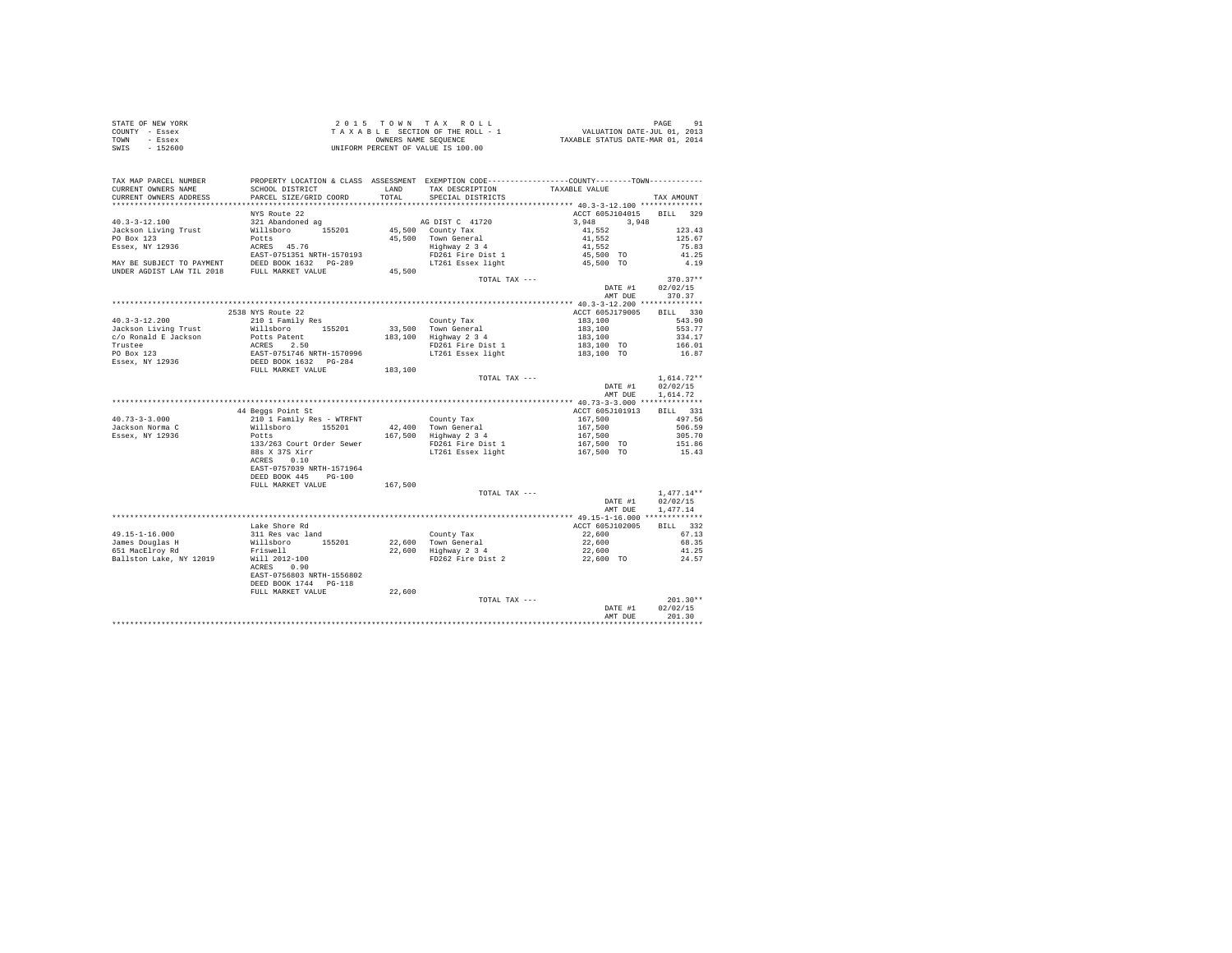| STATE OF NEW YORK                                                     |                                                                                                    |         |                                                                                                                                          |                          |                  |
|-----------------------------------------------------------------------|----------------------------------------------------------------------------------------------------|---------|------------------------------------------------------------------------------------------------------------------------------------------|--------------------------|------------------|
| COUNTY - Essex                                                        |                                                                                                    |         |                                                                                                                                          |                          |                  |
| TOWN - Essex                                                          |                                                                                                    |         |                                                                                                                                          |                          |                  |
| SWIS - 152600                                                         |                                                                                                    |         |                                                                                                                                          |                          |                  |
|                                                                       |                                                                                                    |         |                                                                                                                                          |                          |                  |
|                                                                       |                                                                                                    |         |                                                                                                                                          |                          |                  |
|                                                                       |                                                                                                    |         |                                                                                                                                          |                          |                  |
|                                                                       |                                                                                                    |         |                                                                                                                                          |                          |                  |
| CURRENT OWNERS NAME                                                   |                                                                                                    |         | SCHOOL DISTRICT         LAND     TAX DESCRIPTION         TAXABLE VALUE                                                                   |                          |                  |
| CURRENT OWNERS ADDRESS PARCEL SIZE/GRID COORD TOTAL SPECIAL DISTRICTS |                                                                                                    |         |                                                                                                                                          |                          | TAX AMOUNT       |
|                                                                       |                                                                                                    |         |                                                                                                                                          |                          |                  |
|                                                                       | 43 Leaning Rd                                                                                      |         |                                                                                                                                          | ACCT 605J102002 BILL 333 |                  |
| $48.2 - 1 - 17.000$                                                   | 240 Rural res                                                                                      |         | County Tax                                                                                                                               | 129,360                  | 384.27           |
|                                                                       |                                                                                                    |         |                                                                                                                                          |                          | 391.24           |
| James Lloyd H<br>86 Corlear Dr                                        |                                                                                                    |         |                                                                                                                                          |                          | 236.09           |
| willsboro, NY 12996                                                   | Willsboro 155201<br>Wharton<br>ACRES 69.53<br>EAST-0738996 NRTH-1561822<br>DEED BOOK 1142 PG-147   |         | Councy rax 129,360<br>100,500 Town General 129,360<br>129,360 Highway 2 3 4 129,360<br>FD262 Fire Dist 2 129,360 TO                      |                          | 140.66           |
|                                                                       |                                                                                                    |         |                                                                                                                                          |                          |                  |
|                                                                       |                                                                                                    |         |                                                                                                                                          |                          |                  |
|                                                                       | FULL MARKET VALUE                                                                                  | 129,360 |                                                                                                                                          |                          |                  |
|                                                                       |                                                                                                    |         | TOTAL TAX ---                                                                                                                            |                          | $1.152.26**$     |
|                                                                       |                                                                                                    |         |                                                                                                                                          | DATE #1 02/02/15         |                  |
|                                                                       |                                                                                                    |         |                                                                                                                                          | AMT DUE 1,152.26         |                  |
|                                                                       |                                                                                                    |         |                                                                                                                                          |                          |                  |
|                                                                       |                                                                                                    |         |                                                                                                                                          | ACCT 605J102607 BILL 334 |                  |
|                                                                       | 1809 NYS Route 22                                                                                  |         |                                                                                                                                          |                          |                  |
| $49.1 - 1 - 34.000$                                                   | 210 1 Family Res                                                                                   |         | County Tax<br>152,000 Town General<br>152,000 Highway 2 3 4<br>PD262 Fire Dist 2                                                         | 152,000                  | 451.52           |
|                                                                       |                                                                                                    |         |                                                                                                                                          |                          | 459.71           |
|                                                                       |                                                                                                    |         |                                                                                                                                          |                          | 277.41           |
|                                                                       |                                                                                                    |         | - Town General 1992<br>Highway 2 3 4<br>FD262 Fire Dist 2 152,000<br>FD262 Fire Dist 2 152,000 TO<br>LT262 Whallonsburg light 152,000 TO |                          | 165.28           |
|                                                                       |                                                                                                    |         |                                                                                                                                          |                          | 38.07            |
|                                                                       |                                                                                                    |         |                                                                                                                                          |                          |                  |
|                                                                       |                                                                                                    |         |                                                                                                                                          |                          |                  |
|                                                                       |                                                                                                    | 152,000 |                                                                                                                                          |                          |                  |
|                                                                       |                                                                                                    |         | TOTAL TAX ---                                                                                                                            |                          | $1.391.99**$     |
|                                                                       |                                                                                                    |         |                                                                                                                                          | DATE #1                  | 02/02/15         |
|                                                                       |                                                                                                    |         |                                                                                                                                          |                          | AMT DUE 1.391.99 |
|                                                                       |                                                                                                    |         |                                                                                                                                          |                          |                  |
|                                                                       | 1823 NYS Route 22                                                                                  |         |                                                                                                                                          | ACCT 605J102003 BILL 335 |                  |
| $49.1 - 1 - 35.000$                                                   | 210 1 Family Res                                                                                   |         |                                                                                                                                          |                          |                  |
| James Stanley H<br>1809 NYS Rte 22                                    |                                                                                                    |         |                                                                                                                                          |                          |                  |
|                                                                       |                                                                                                    |         |                                                                                                                                          |                          |                  |
| Essex, NY 12936                                                       |                                                                                                    |         |                                                                                                                                          |                          |                  |
|                                                                       |                                                                                                    |         |                                                                                                                                          |                          |                  |
|                                                                       | xxx + xxxxxx<br>Willsboro 155201<br>Mharton<br>912/267 Life Use To<br>Florence James<br>ACRES 7.50 |         |                                                                                                                                          |                          |                  |
|                                                                       | EAST-0744530 NRTH-1560749                                                                          |         |                                                                                                                                          |                          |                  |
|                                                                       | DEED BOOK 912 PG-267                                                                               |         |                                                                                                                                          |                          |                  |
|                                                                       | FULL MARKET VALUE                                                                                  | 55,000  |                                                                                                                                          |                          |                  |
|                                                                       |                                                                                                    |         | TOTAL TAX ---                                                                                                                            |                          | $288.63**$       |
|                                                                       |                                                                                                    |         |                                                                                                                                          | DATE #1                  | 02/02/15         |
|                                                                       |                                                                                                    |         |                                                                                                                                          | AMT DUE                  | 288.63           |
|                                                                       |                                                                                                    |         |                                                                                                                                          |                          |                  |
|                                                                       |                                                                                                    |         |                                                                                                                                          |                          | BILL 336         |
|                                                                       | 1666 Lake Shore Rd<br>210 1 Family Res                                                             |         |                                                                                                                                          | ACCT 605J102001          | 280.12           |
| 49.15-1-17.000                                                        |                                                                                                    |         |                                                                                                                                          |                          | 285.20           |
| James Stewart G<br>Hardman Claudia J<br>PO Box 734                    |                                                                                                    |         |                                                                                                                                          |                          |                  |
|                                                                       |                                                                                                    |         |                                                                                                                                          |                          | 172.10           |
|                                                                       |                                                                                                    |         |                                                                                                                                          |                          | 102.54           |
| Morrisonville, NY 12962 EAST-0756752 NRTH-1556568                     |                                                                                                    |         |                                                                                                                                          |                          |                  |
|                                                                       | DEED BOOK 1133 PG-160                                                                              |         |                                                                                                                                          |                          |                  |
|                                                                       | FULL MARKET VALUE 94,300                                                                           |         |                                                                                                                                          |                          |                  |
|                                                                       |                                                                                                    |         | TOTAL TAX ---                                                                                                                            |                          | 839.96**         |
|                                                                       |                                                                                                    |         |                                                                                                                                          | DATE #1                  | 02/02/15         |
|                                                                       |                                                                                                    |         |                                                                                                                                          | AMT DUE                  | 839.96           |
|                                                                       |                                                                                                    |         |                                                                                                                                          |                          |                  |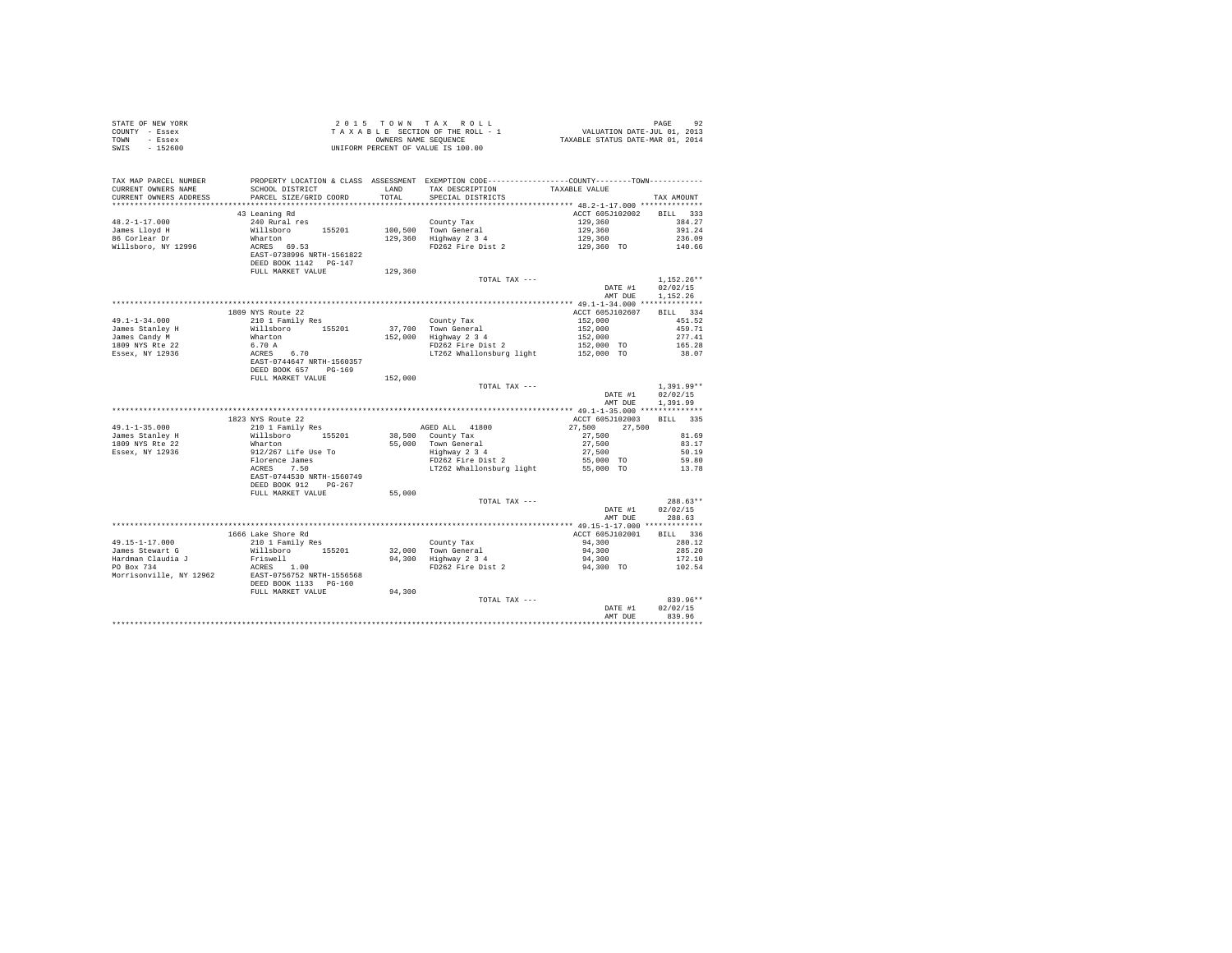| STATE OF NEW YORK<br>COUNTY - Essex<br>TOWN - Essex<br>SWIS - 152600                                                                                                                                                                                                                  |                                                                                                                                                                                                                                                                                                                                                                                                                                                |          |                                                                                             |                          |                                      |
|---------------------------------------------------------------------------------------------------------------------------------------------------------------------------------------------------------------------------------------------------------------------------------------|------------------------------------------------------------------------------------------------------------------------------------------------------------------------------------------------------------------------------------------------------------------------------------------------------------------------------------------------------------------------------------------------------------------------------------------------|----------|---------------------------------------------------------------------------------------------|--------------------------|--------------------------------------|
| TAX MAP PARCEL NUMBER PROPERTY LOCATION & CLASS ASSESSMENT EXEMPTION CODE--------------COUNTY---------TOWN-----------<br>CURRENT OWNERS NAME<br>CURRENT OWNERS ADDRESS                                                                                                                | SCHOOL DISTRICT LAND TAX DESCRIPTION TAXABLE VALUE<br>PARCEL SIZE/GRID COORD                                                                                                                                                                                                                                                                                                                                                                   | TOTAL    | SPECIAL DISTRICTS                                                                           |                          | TAX AMOUNT                           |
|                                                                                                                                                                                                                                                                                       | NYS Route 22                                                                                                                                                                                                                                                                                                                                                                                                                                   |          |                                                                                             | ACCT 605J178517 BILL 337 |                                      |
|                                                                                                                                                                                                                                                                                       |                                                                                                                                                                                                                                                                                                                                                                                                                                                |          |                                                                                             |                          |                                      |
|                                                                                                                                                                                                                                                                                       |                                                                                                                                                                                                                                                                                                                                                                                                                                                |          |                                                                                             |                          |                                      |
|                                                                                                                                                                                                                                                                                       |                                                                                                                                                                                                                                                                                                                                                                                                                                                |          |                                                                                             |                          |                                      |
|                                                                                                                                                                                                                                                                                       |                                                                                                                                                                                                                                                                                                                                                                                                                                                |          |                                                                                             |                          |                                      |
|                                                                                                                                                                                                                                                                                       |                                                                                                                                                                                                                                                                                                                                                                                                                                                |          |                                                                                             |                          |                                      |
|                                                                                                                                                                                                                                                                                       |                                                                                                                                                                                                                                                                                                                                                                                                                                                |          | $\begin{minipage}{.4\linewidth} \texttt{TOTAL } \texttt{TAX} \texttt{ ----} \end{minipage}$ |                          |                                      |
|                                                                                                                                                                                                                                                                                       |                                                                                                                                                                                                                                                                                                                                                                                                                                                |          |                                                                                             |                          | $84.61**$<br>DATE #1 02/02/15        |
|                                                                                                                                                                                                                                                                                       |                                                                                                                                                                                                                                                                                                                                                                                                                                                |          |                                                                                             |                          |                                      |
|                                                                                                                                                                                                                                                                                       |                                                                                                                                                                                                                                                                                                                                                                                                                                                |          |                                                                                             |                          |                                      |
|                                                                                                                                                                                                                                                                                       |                                                                                                                                                                                                                                                                                                                                                                                                                                                |          |                                                                                             |                          |                                      |
|                                                                                                                                                                                                                                                                                       |                                                                                                                                                                                                                                                                                                                                                                                                                                                |          |                                                                                             |                          |                                      |
|                                                                                                                                                                                                                                                                                       |                                                                                                                                                                                                                                                                                                                                                                                                                                                |          |                                                                                             |                          |                                      |
|                                                                                                                                                                                                                                                                                       |                                                                                                                                                                                                                                                                                                                                                                                                                                                |          |                                                                                             |                          |                                      |
|                                                                                                                                                                                                                                                                                       |                                                                                                                                                                                                                                                                                                                                                                                                                                                |          |                                                                                             |                          |                                      |
|                                                                                                                                                                                                                                                                                       |                                                                                                                                                                                                                                                                                                                                                                                                                                                |          |                                                                                             |                          |                                      |
|                                                                                                                                                                                                                                                                                       |                                                                                                                                                                                                                                                                                                                                                                                                                                                |          |                                                                                             |                          |                                      |
|                                                                                                                                                                                                                                                                                       |                                                                                                                                                                                                                                                                                                                                                                                                                                                |          |                                                                                             |                          |                                      |
| NAT DUE 84.61<br>ME DUE 84.61<br>34.61<br>34.61<br>34.61<br>34.61<br>34.61<br>34.61<br>34.61<br>34.61<br>34.61<br>34.61<br>34.61<br>34.61<br>34.61<br>34.82<br>34.82<br>35.923<br>217,500<br>217,500<br>217,500<br>217,500<br>217,500<br>217,500<br>217,500<br>217,500<br>217,500<br> |                                                                                                                                                                                                                                                                                                                                                                                                                                                |          |                                                                                             |                          | AMT DUE 1,499.83                     |
|                                                                                                                                                                                                                                                                                       |                                                                                                                                                                                                                                                                                                                                                                                                                                                |          |                                                                                             |                          |                                      |
|                                                                                                                                                                                                                                                                                       |                                                                                                                                                                                                                                                                                                                                                                                                                                                |          |                                                                                             |                          |                                      |
|                                                                                                                                                                                                                                                                                       |                                                                                                                                                                                                                                                                                                                                                                                                                                                |          |                                                                                             |                          |                                      |
|                                                                                                                                                                                                                                                                                       |                                                                                                                                                                                                                                                                                                                                                                                                                                                |          |                                                                                             |                          |                                      |
|                                                                                                                                                                                                                                                                                       |                                                                                                                                                                                                                                                                                                                                                                                                                                                |          |                                                                                             |                          |                                      |
|                                                                                                                                                                                                                                                                                       |                                                                                                                                                                                                                                                                                                                                                                                                                                                |          |                                                                                             |                          |                                      |
|                                                                                                                                                                                                                                                                                       |                                                                                                                                                                                                                                                                                                                                                                                                                                                |          |                                                                                             |                          |                                      |
|                                                                                                                                                                                                                                                                                       | FULL MARKET VALUE                                                                                                                                                                                                                                                                                                                                                                                                                              |          |                                                                                             |                          |                                      |
|                                                                                                                                                                                                                                                                                       |                                                                                                                                                                                                                                                                                                                                                                                                                                                | 560,800  | TOTAL TAX ---                                                                               |                          | $4,945.57**$                         |
|                                                                                                                                                                                                                                                                                       |                                                                                                                                                                                                                                                                                                                                                                                                                                                |          |                                                                                             |                          | DATE #1 02/02/15<br>AMT DUE 4.945.57 |
|                                                                                                                                                                                                                                                                                       | $\begin{tabular}{l c c c c c c c c} \hline \multicolumn{4}{c c c c} \multicolumn{4}{c c c} \multicolumn{4}{c c c} \multicolumn{4}{c c c} \multicolumn{4}{c c} \multicolumn{4}{c} \multicolumn{4}{c} \multicolumn{4}{c} \multicolumn{4}{c} \multicolumn{4}{c} \multicolumn{4}{c} \multicolumn{4}{c} \multicolumn{4}{c} \multicolumn{4}{c} \multicolumn{4}{c} \multicolumn{4}{c} \multicolumn{4}{c} \multicolumn{4}{c} \multicolumn{4}{c} \mult$ |          |                                                                                             |                          |                                      |
|                                                                                                                                                                                                                                                                                       |                                                                                                                                                                                                                                                                                                                                                                                                                                                |          |                                                                                             |                          |                                      |
|                                                                                                                                                                                                                                                                                       |                                                                                                                                                                                                                                                                                                                                                                                                                                                |          |                                                                                             |                          |                                      |
|                                                                                                                                                                                                                                                                                       |                                                                                                                                                                                                                                                                                                                                                                                                                                                |          |                                                                                             |                          |                                      |
|                                                                                                                                                                                                                                                                                       |                                                                                                                                                                                                                                                                                                                                                                                                                                                |          |                                                                                             |                          |                                      |
| 49.11-1-12.000<br>Jordan Charles<br>Jordan Elaine<br>PO Box 6172<br>Glen Allen, VA 23058                                                                                                                                                                                              |                                                                                                                                                                                                                                                                                                                                                                                                                                                |          |                                                                                             |                          |                                      |
|                                                                                                                                                                                                                                                                                       |                                                                                                                                                                                                                                                                                                                                                                                                                                                |          |                                                                                             |                          |                                      |
|                                                                                                                                                                                                                                                                                       | EAST-0757438 NRTH-1562968                                                                                                                                                                                                                                                                                                                                                                                                                      |          |                                                                                             |                          |                                      |
|                                                                                                                                                                                                                                                                                       | DEED BOOK 1164 PG-237                                                                                                                                                                                                                                                                                                                                                                                                                          |          |                                                                                             |                          |                                      |
|                                                                                                                                                                                                                                                                                       | FULL MARKET VALUE                                                                                                                                                                                                                                                                                                                                                                                                                              | 230, 300 |                                                                                             |                          |                                      |
|                                                                                                                                                                                                                                                                                       |                                                                                                                                                                                                                                                                                                                                                                                                                                                |          | TOTAL TAX ---                                                                               |                          | $2,009.75**$<br>02/02/15             |
|                                                                                                                                                                                                                                                                                       |                                                                                                                                                                                                                                                                                                                                                                                                                                                |          |                                                                                             | DATE #1<br>AMT DUE       | 2.009.75                             |
|                                                                                                                                                                                                                                                                                       |                                                                                                                                                                                                                                                                                                                                                                                                                                                |          |                                                                                             |                          | ************                         |
|                                                                                                                                                                                                                                                                                       |                                                                                                                                                                                                                                                                                                                                                                                                                                                |          |                                                                                             |                          |                                      |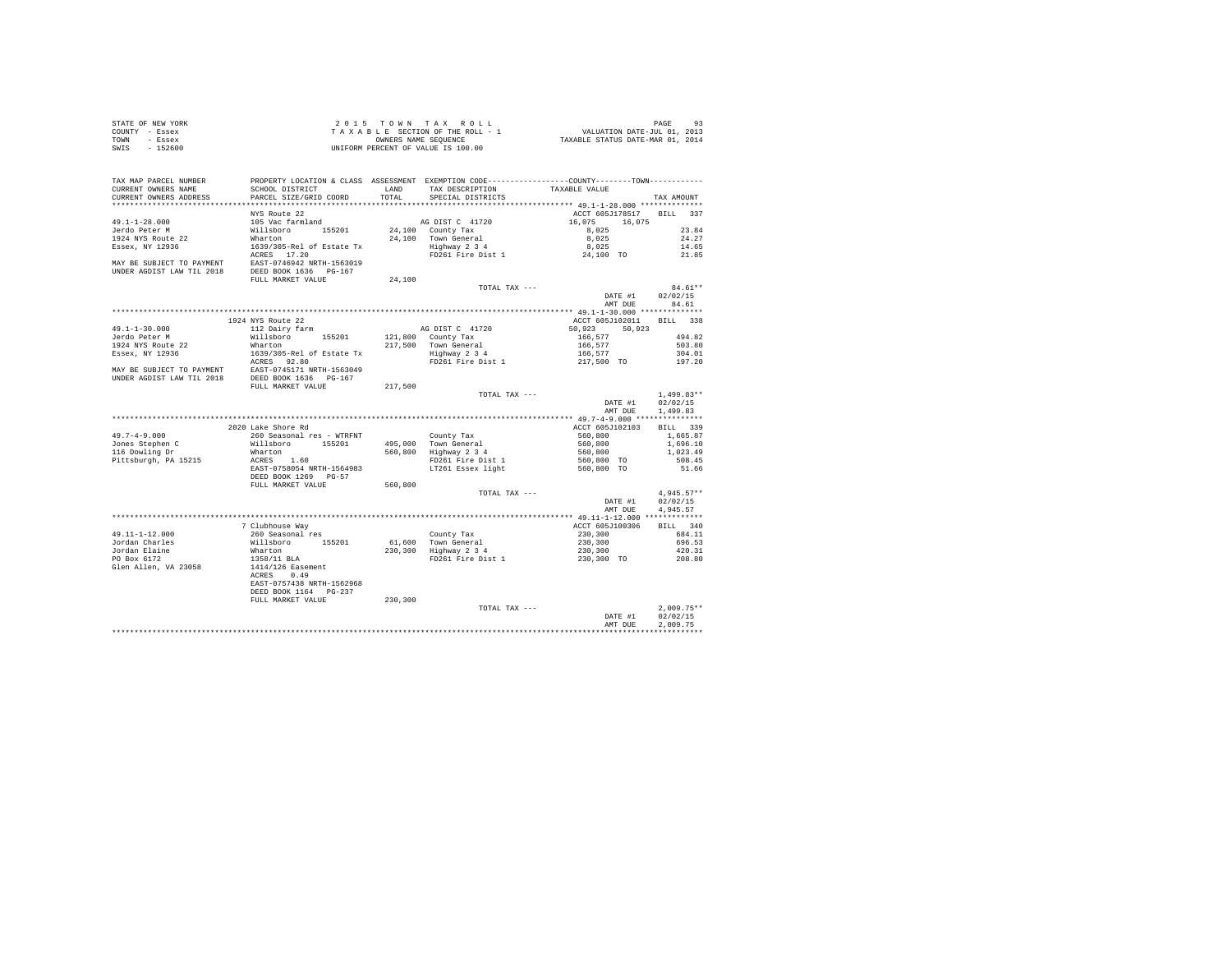| STATE OF NEW YORK<br>COUNTY<br>- Essex<br>TOWN<br>- Essex<br>$-152600$<br>SWIS                     | TAXABLE                                                                                                             | OWNERS NAME SEQUENCE        | 2015 TOWN TAX ROLL<br>SECTION OF THE ROLL - 1<br>UNIFORM PERCENT OF VALUE IS 100.00   | VALUATION DATE-JUL 01, 2013<br>TAXABLE STATUS DATE-MAR 01, 2014 | 94<br>PAGE                                    |
|----------------------------------------------------------------------------------------------------|---------------------------------------------------------------------------------------------------------------------|-----------------------------|---------------------------------------------------------------------------------------|-----------------------------------------------------------------|-----------------------------------------------|
| TAX MAP PARCEL NUMBER<br>CURRENT OWNERS NAME<br>CURRENT OWNERS ADDRESS<br>************************ | PROPERTY LOCATION & CLASS<br>SCHOOL DISTRICT<br>PARCEL SIZE/GRID COORD                                              | ASSESSMENT<br>LAND<br>TOTAL | EXEMPTION CODE----<br>TAX DESCRIPTION<br>SPECIAL DISTRICTS                            | TAXABLE VALUE                                                   | TAX AMOUNT                                    |
|                                                                                                    | 2276 Main St                                                                                                        |                             |                                                                                       | ACCT 605.7101207                                                | 341<br>BILL                                   |
| $40.73 - 6 - 5.000$<br>Jordan Elaine R<br>124 Sand Dollar St<br>Holden Beach, NC 28462             | 210 1 Family Res<br>Willsboro<br>155201<br>Potts<br>1670/183 Easement<br>0.30<br>ACRES<br>EAST-0757173 NRTH-1571121 | 58,500<br>173,000           | County Tax<br>Town General<br>Highway 2 3 4<br>FD261 Fire Dist 1<br>LT261 Essex light | 173,000<br>173,000<br>173,000<br>173,000 TO<br>173,000 TO       | 513.90<br>523.23<br>315.73<br>156.85<br>15.94 |

|                          | DEED BOOK 1699 PG-246<br>FULL MARKET VALUE | 173,000 |                   |                                                |                    |
|--------------------------|--------------------------------------------|---------|-------------------|------------------------------------------------|--------------------|
|                          |                                            |         | TOTAL TAX ---     |                                                | $1.525.65**$       |
|                          |                                            |         |                   | DATE #1                                        | 02/02/15           |
|                          |                                            |         |                   | AMT DUE                                        | 1,525.65           |
|                          |                                            |         |                   |                                                |                    |
|                          | 154 Brookfield Rd                          |         |                   | ACCT 605J102105                                | 342<br><b>BILL</b> |
| $48.3 - 1 - 5.000$       | 210 1 Family Res                           |         | AGED ALL<br>41800 | 33,900<br>33,900                               |                    |
| Joy Philip G             | Westport<br>155001                         | 34,200  | County Tax        | 33,900                                         | 100.70             |
| Joy Polly                | 7 Platt Rogers                             | 67,800  | Town General      | 33,900                                         | 102.53             |
| 154 Brookfield Rd        | 3.8ac                                      |         | Highway 2 3 4     | 33,900                                         | 61.87              |
| Essex, NY 12936          | ACRES<br>3.20                              |         | FD262 Fire Dist 2 | 67.800 TO                                      | 73.72              |
|                          | EAST-0729382 NRTH-1559746                  |         |                   |                                                |                    |
|                          | DEED BOOK 387<br>$PG-129$                  |         |                   |                                                |                    |
|                          | FULL MARKET VALUE                          | 67.800  |                   |                                                |                    |
|                          |                                            |         | TOTAL TAX ---     |                                                | $338.82**$         |
|                          |                                            |         |                   | DATE #1                                        | 02/02/15           |
|                          |                                            |         |                   | AMT DUE                                        | 338.82             |
|                          |                                            |         |                   | ***************** 39.3-4-10.000 ************** |                    |
|                          | Jersey St                                  |         |                   | ACCT 605Z008007                                | 343<br><b>BILL</b> |
| $39.3 - 4 - 10.000$      | 322 Rural vac>10                           |         | County Tax        | 62,600                                         | 185.95             |
| Kahrs Stephen J          | Willsboro<br>155201                        | 62,600  | Town General      | 62,600                                         | 189.33             |
| Kahrs Karen B            | 9 Brookfield                               | 62,600  | Highway 2 3 4     | 62,600                                         | 114.25             |
| 21 Tamarack Cir          | 31.00<br>ACRES                             |         | FD262 Fire Dist 2 | 62,600 TO                                      | 68.07              |
| Fishkill, NY 12524       | EAST-0729163 NRTH-1569559                  |         |                   |                                                |                    |
|                          | DEED BOOK 1588 PG-154                      |         |                   |                                                |                    |
| PRIOR OWNER ON 3/01/2014 | FULL MARKET VALUE                          | 62,600  |                   |                                                |                    |
| Kahrs Stephen J          |                                            |         |                   |                                                |                    |
|                          |                                            |         | TOTAL TAX ---     |                                                | $557.60**$         |
|                          |                                            |         |                   | DATE #1                                        | 02/02/15           |
|                          |                                            |         |                   | AMT DUE<br>*******************************     | 557.60             |
|                          |                                            |         |                   |                                                |                    |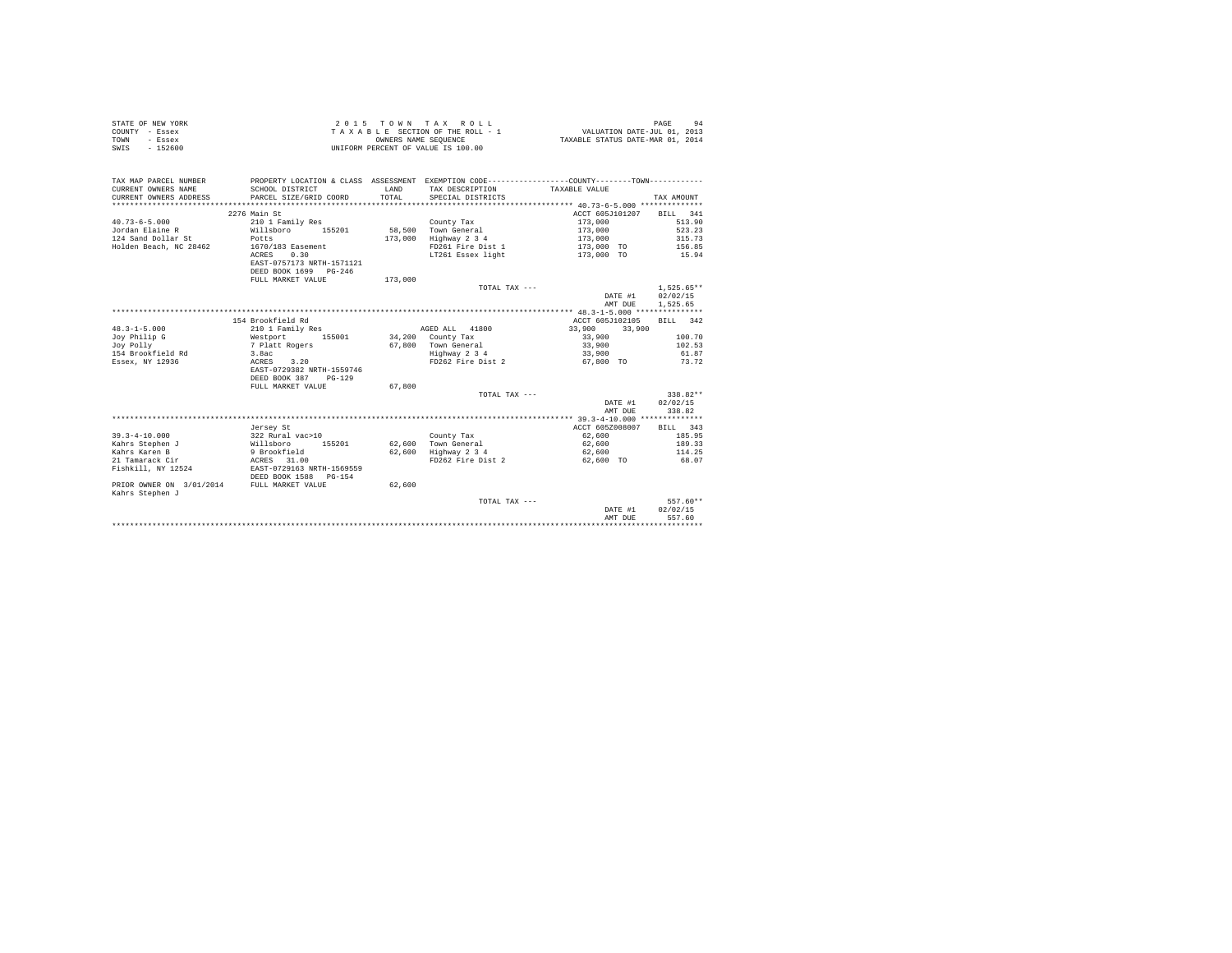|                | STATE OF NEW YORK | 2015 TOWN TAX ROLL                 | 95<br>PAGE                       |
|----------------|-------------------|------------------------------------|----------------------------------|
| COUNTY - Essex |                   | TAXABLE SECTION OF THE ROLL - 1    | VALUATION DATE-JUL 01, 2013      |
| TOWN           | - Essex           | OWNERS NAME SEOUENCE               | TAXABLE STATUS DATE-MAR 01, 2014 |
| SWIS           | $-152600$         | UNIFORM PERCENT OF VALUE IS 100.00 |                                  |

| TAX MAP PARCEL NUMBER<br>CURRENT OWNERS NAME<br>CURRENT OWNERS ADDRESS | SCHOOL DISTRICT<br>PARCEL SIZE/GRID COORD                        | LAND<br>TOTAL. | PROPERTY LOCATION & CLASS ASSESSMENT EXEMPTION CODE----------------COUNTY--------TOWN----------<br>TAX DESCRIPTION TAXABLE VALUE<br>SPECIAL DISTRICTS |                    | TAX AMOUNT                           |
|------------------------------------------------------------------------|------------------------------------------------------------------|----------------|-------------------------------------------------------------------------------------------------------------------------------------------------------|--------------------|--------------------------------------|
|                                                                        | 2307 Main St                                                     |                |                                                                                                                                                       | ACCT 605J103214    | BILL 344                             |
| $40.73 - 2 - 9.000$                                                    | 210 1 Family Res                                                 |                | County Tax                                                                                                                                            | 290,000            | 861.45                               |
| Kamiya Kathleen Moses                                                  | Willsboro<br>155201                                              |                | 52,000 Town General                                                                                                                                   | 290,000            | 877.08                               |
| PO Box 126                                                             | Potts                                                            | 290,000        | Highway 2 3 4                                                                                                                                         | 290,000            | 529.26                               |
| Essex, NY 12936                                                        | 1661/108-Easement                                                |                | FD261 Fire Dist 1                                                                                                                                     | 290,000 TO         | 262.93                               |
|                                                                        | Bk 902 Pg 328                                                    |                | LT261 Essex light                                                                                                                                     | 290,000 TO         | 26.72                                |
| PRIOR OWNER ON 3/01/2014<br>Stransky Family LLC                        | ACRES 0.20<br>EAST-0756718 NRTH-1571844<br>DEED BOOK 1765 PG-197 |                |                                                                                                                                                       |                    |                                      |
|                                                                        | FULL MARKET VALUE                                                | 290,000        |                                                                                                                                                       |                    |                                      |
|                                                                        |                                                                  |                | TOTAL TAX ---                                                                                                                                         |                    | $2.557.44**$                         |
|                                                                        |                                                                  |                |                                                                                                                                                       | DATE #1            | 02/02/15                             |
|                                                                        |                                                                  |                |                                                                                                                                                       | AMT DUE            | 2,557.44                             |
|                                                                        |                                                                  |                |                                                                                                                                                       |                    |                                      |
| $57.1 - 2 - 7.002$                                                     | 32 Savre Rd                                                      |                | AG DIST C 41720                                                                                                                                       | ACCT 605J102106    | BILL 345                             |
|                                                                        | 260 Seasonal res                                                 |                |                                                                                                                                                       | 8,946<br>8,946     |                                      |
|                                                                        |                                                                  |                | 73.700 County Tax<br>101.400 Town General                                                                                                             | 92.454             | 274.64<br>279.62                     |
|                                                                        |                                                                  |                | Highway 2 3 4                                                                                                                                         | 92,454<br>92.454   | 168.73                               |
| Bradenton, FL 34209                                                    |                                                                  |                |                                                                                                                                                       |                    | 1,521.71                             |
|                                                                        | EAST-0728886 NRTH-1548122<br>DEED BOOK 882<br>$PG-88$            |                | School Relevy<br>FD262 Fire Dist 2                                                                                                                    | 101,400 TO         | 110.26                               |
| MAY BE SUBJECT TO PAYMENT<br>UNDER AGDIST LAW TIL 2018                 | FULL MARKET VALUE                                                | 101,400        |                                                                                                                                                       |                    |                                      |
|                                                                        |                                                                  |                | TOTAL TAX ---                                                                                                                                         | DATE #1<br>AMT DUE | $2.354.96**$<br>02/02/15<br>2,354.96 |
|                                                                        |                                                                  |                |                                                                                                                                                       |                    |                                      |
|                                                                        | NYS Route 22                                                     |                |                                                                                                                                                       | ACCT 605Z012002    | BILL 346                             |
| $49.3 - 1 - 1.200$                                                     | 314 Rural vac<10                                                 |                | County Tax                                                                                                                                            | 33,000             | 98.03                                |
| Keene Karin N                                                          | Willsboro<br>155201                                              |                | 33,000 Town General                                                                                                                                   | 33,000             | 99.81                                |
| 80 Tilley Ln                                                           | Wharton                                                          |                | 33,000 Highway 2 3 4                                                                                                                                  | 33,000             | 60.23                                |
| Sedona, AZ 86351                                                       | 9.00<br>ACRES                                                    |                | FD262 Fire Dist 2                                                                                                                                     | 33,000 TO          | 35.88                                |
|                                                                        | EAST-0744453 NRTH-1559707<br>DEED BOOK 1186 PG-272               |                | LT262 Whallonsburg light                                                                                                                              | 33,000 TO          | 8.27                                 |
|                                                                        | FULL MARKET VALUE                                                | 33,000         |                                                                                                                                                       |                    |                                      |
|                                                                        |                                                                  |                | TOTAL TAX ---                                                                                                                                         |                    | $302.22**$                           |
|                                                                        |                                                                  |                |                                                                                                                                                       | DATE #1            | 02/02/15                             |
|                                                                        |                                                                  |                |                                                                                                                                                       | AMT DUE            | 302.22                               |
|                                                                        |                                                                  |                |                                                                                                                                                       |                    |                                      |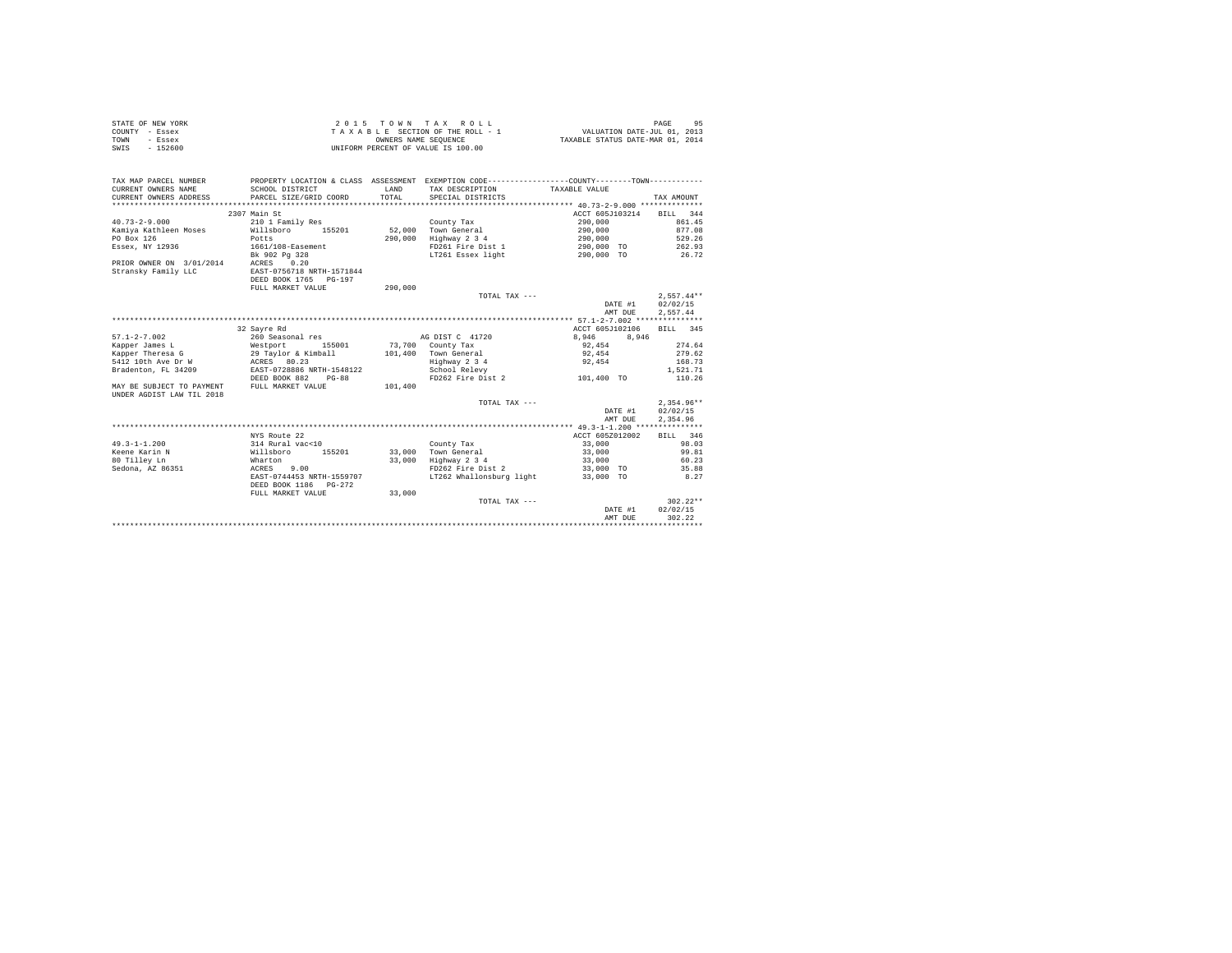| STATE OF NEW YORK | 2015 TOWN TAX ROLL                 | 96<br>PAGE                       |
|-------------------|------------------------------------|----------------------------------|
| COUNTY - Essex    | TAXABLE SECTION OF THE ROLL - 1    | VALUATION DATE-JUL 01, 2013      |
| TOWN<br>- Essex   | OWNERS NAME SEOUENCE               | TAXABLE STATUS DATE-MAR 01, 2014 |
| SWIS<br>$-152600$ | UNIFORM PERCENT OF VALUE IS 100.00 |                                  |

| TAX MAP PARCEL NUMBER<br>CURRENT OWNERS NAME | SCHOOL DISTRICT                                                                                                                                                     |         | PROPERTY LOCATION & CLASS ASSESSMENT EXEMPTION CODE---------------COUNTY-------TOWN----------<br>LAND TAX DESCRIPTION | TAXABLE VALUE                    |                  |
|----------------------------------------------|---------------------------------------------------------------------------------------------------------------------------------------------------------------------|---------|-----------------------------------------------------------------------------------------------------------------------|----------------------------------|------------------|
| CURRENT OWNERS ADDRESS                       | PARCEL SIZE/GRID COORD                                                                                                                                              |         | TOTAL SPECIAL DISTRICTS                                                                                               |                                  | TAX AMOUNT       |
|                                              |                                                                                                                                                                     |         |                                                                                                                       |                                  |                  |
|                                              | 510 Walker Rd                                                                                                                                                       |         |                                                                                                                       | ACCT 605J199005                  | BILL 347         |
| 48.4-1-20.120                                | County Tax<br>Willsboro 155201 42,500 Town General<br>3 Platt Rogers<br>ACRES 11.51<br>2000 Highway 234<br>RECRES 11.51<br>School Relevy<br>RECRES TO School Relevy |         |                                                                                                                       | 72,900                           | 216.55           |
| Keil Jessie                                  |                                                                                                                                                                     |         |                                                                                                                       | $72,900$<br>$72,900$             | 220.48           |
| 115 Beebe Hill Rd                            |                                                                                                                                                                     |         |                                                                                                                       |                                  | 133.05           |
| Milton, VT 05468                             |                                                                                                                                                                     |         |                                                                                                                       |                                  | 955.10           |
|                                              | EAST-0735576 NRTH-1555377                                                                                                                                           |         | $FD262$ Fire Dist 2 72,900 TO                                                                                         |                                  | 79.27            |
|                                              | DEED BOOK 1440 PG-140                                                                                                                                               |         | LT262 Whallonsburg light                                                                                              | 72,900 TO                        | 18.26            |
|                                              | FULL MARKET VALUE                                                                                                                                                   | 72,900  |                                                                                                                       |                                  |                  |
|                                              |                                                                                                                                                                     |         | TOTAL TAX ---                                                                                                         |                                  | $1,622.71**$     |
|                                              |                                                                                                                                                                     |         |                                                                                                                       | DATE #1                          | 02/02/15         |
|                                              |                                                                                                                                                                     |         |                                                                                                                       | AMT DUE                          | 1,622.71         |
|                                              |                                                                                                                                                                     |         |                                                                                                                       |                                  |                  |
|                                              | 2838 Essex Rd                                                                                                                                                       |         |                                                                                                                       | ACCT 605J103104                  | BILL 348         |
|                                              |                                                                                                                                                                     |         |                                                                                                                       | 511,400                          | 1,519.12         |
|                                              |                                                                                                                                                                     |         |                                                                                                                       | 511,400<br>511,400<br>511,400 TO | 1,546.69         |
|                                              |                                                                                                                                                                     |         |                                                                                                                       |                                  | 933.33           |
|                                              |                                                                                                                                                                     |         |                                                                                                                       |                                  | 463.66           |
|                                              |                                                                                                                                                                     |         |                                                                                                                       | 511,400 TO                       | 47.11            |
|                                              |                                                                                                                                                                     |         |                                                                                                                       |                                  |                  |
|                                              |                                                                                                                                                                     |         |                                                                                                                       |                                  |                  |
|                                              |                                                                                                                                                                     |         | TOTAL TAX ---                                                                                                         |                                  | $4.650.58**$     |
|                                              |                                                                                                                                                                     |         |                                                                                                                       | DATE #1                          | 02/02/15         |
|                                              |                                                                                                                                                                     |         |                                                                                                                       | AMT DUE                          | 4,650.58         |
|                                              |                                                                                                                                                                     |         |                                                                                                                       |                                  |                  |
|                                              | 2916 Essex Rd                                                                                                                                                       |         |                                                                                                                       | ACCT 605J190008 BILL 349         |                  |
|                                              |                                                                                                                                                                     |         |                                                                                                                       | 849,900<br>849,900               | 2,524.64         |
|                                              |                                                                                                                                                                     |         |                                                                                                                       |                                  | 2,570.46         |
|                                              |                                                                                                                                                                     |         |                                                                                                                       | 849,900                          | 1,551.11         |
|                                              |                                                                                                                                                                     |         |                                                                                                                       | 849,900 TO                       | 770.56           |
|                                              |                                                                                                                                                                     |         |                                                                                                                       | 849,900 TO                       | 78.30            |
|                                              |                                                                                                                                                                     |         |                                                                                                                       | 849,900 TO C                     | 233.79           |
|                                              |                                                                                                                                                                     |         |                                                                                                                       |                                  |                  |
|                                              | FULL MARKET VALUE                                                                                                                                                   | 849,900 |                                                                                                                       |                                  |                  |
|                                              |                                                                                                                                                                     |         | TOTAL TAX ---                                                                                                         |                                  | $7,728.86**$     |
|                                              |                                                                                                                                                                     |         |                                                                                                                       | DATE $#1$                        | 02/02/15         |
|                                              |                                                                                                                                                                     |         |                                                                                                                       | AMT DUE                          | 7,728.86         |
|                                              |                                                                                                                                                                     |         |                                                                                                                       |                                  |                  |
|                                              | 2341 NYS Route 22                                                                                                                                                   |         | 85 PCT OF VALUE USED FOR EXEMPTION PURPOSES ACCT 605J102111 BILL 350                                                  |                                  |                  |
| $40.3 - 2 - 16.000$                          | 210 1 Family Res                                                                                                                                                    |         | VETCOM CTS 41130                                                                                                      | 23,800 23,800                    |                  |
|                                              |                                                                                                                                                                     |         |                                                                                                                       |                                  | 262.00           |
|                                              |                                                                                                                                                                     |         |                                                                                                                       |                                  | 266.75           |
|                                              |                                                                                                                                                                     |         |                                                                                                                       |                                  | 160.97<br>101.55 |
|                                              |                                                                                                                                                                     |         |                                                                                                                       |                                  |                  |
|                                              |                                                                                                                                                                     |         |                                                                                                                       |                                  |                  |
|                                              | DEED BOOK 1172 PG-54                                                                                                                                                |         |                                                                                                                       |                                  |                  |
|                                              | FULL MARKET VALUE                                                                                                                                                   | 112,000 |                                                                                                                       |                                  |                  |
|                                              |                                                                                                                                                                     |         | TOTAL TAX ---                                                                                                         | DATE #1                          | $791.27**$       |
|                                              |                                                                                                                                                                     |         |                                                                                                                       |                                  | 02/02/15         |
|                                              |                                                                                                                                                                     |         |                                                                                                                       | AMT DUE                          | 791.27           |
|                                              |                                                                                                                                                                     |         |                                                                                                                       |                                  |                  |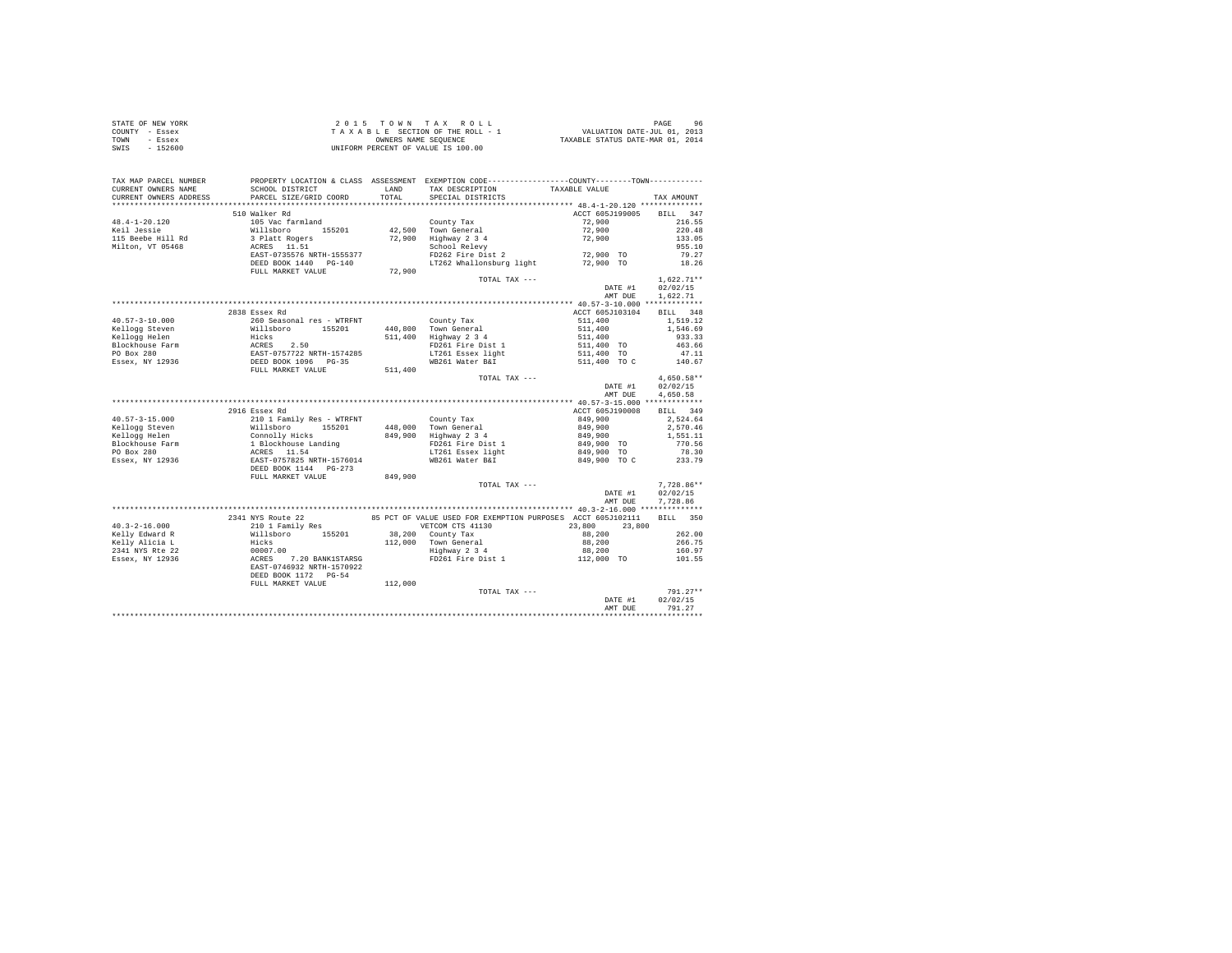| COUNTY - Essex<br>- Essex<br>TOWN<br>$-152600$<br>SWTS | T A X A B L E SECTION OF THE ROLL - :<br>OWNERS NAME SEQUENCE<br>UNIFORM PERCENT OF VALUE IS 100.00                                                                                                                                        |         | T A X A B L E SECTION OF THE ROLL - 1 WALUATION DATE-JUL 01, 2013<br>CONBERS NAME SERVICE STATUS DATE-MAR 01, 2014                                                                                                                                                                                               |                                                     |                          |
|--------------------------------------------------------|--------------------------------------------------------------------------------------------------------------------------------------------------------------------------------------------------------------------------------------------|---------|------------------------------------------------------------------------------------------------------------------------------------------------------------------------------------------------------------------------------------------------------------------------------------------------------------------|-----------------------------------------------------|--------------------------|
| TAX MAP PARCEL NUMBER                                  | PROPERTY LOCATION & CLASS ASSESSMENT EXEMPTION CODE----------------COUNTY-------TOWN----------                                                                                                                                             |         |                                                                                                                                                                                                                                                                                                                  |                                                     |                          |
| CURRENT OWNERS NAME                                    |                                                                                                                                                                                                                                            |         |                                                                                                                                                                                                                                                                                                                  |                                                     |                          |
| CURRENT OWNERS ADDRESS                                 | PARCEL SIZE/GRID COORD                                                                                                                                                                                                                     |         |                                                                                                                                                                                                                                                                                                                  |                                                     | TAX AMOUNT               |
|                                                        | 1877 Lake Shore Rd                                                                                                                                                                                                                         |         |                                                                                                                                                                                                                                                                                                                  | ACCT 605J104512 BILL 351                            |                          |
| 49.11-1-51.000                                         |                                                                                                                                                                                                                                            |         | County Tax<br>299,000 Town General<br>490,900 Highway 2 3 4<br>FD261 Fire Dist 1                                                                                                                                                                                                                                 |                                                     | 1,458.23                 |
| Kelly Margaret Miles                                   | 260 Seasonal res - WTRFNT<br>Willsboro 155201                                                                                                                                                                                              |         |                                                                                                                                                                                                                                                                                                                  | $490,900$<br>$490,900$<br>$490,900$<br>$490,900$ TO | 1,484.69                 |
| 365 Winding Way                                        |                                                                                                                                                                                                                                            |         |                                                                                                                                                                                                                                                                                                                  |                                                     | 895.92                   |
| Kittering, OH 45429                                    |                                                                                                                                                                                                                                            |         |                                                                                                                                                                                                                                                                                                                  |                                                     | 445.08                   |
|                                                        | Wharton<br>ACRES 4.60<br>EAST-0757462 NRTH-1561373                                                                                                                                                                                         |         |                                                                                                                                                                                                                                                                                                                  |                                                     |                          |
|                                                        | DEED BOOK 1695 PG-313                                                                                                                                                                                                                      |         |                                                                                                                                                                                                                                                                                                                  |                                                     |                          |
|                                                        | FULL MARKET VALUE                                                                                                                                                                                                                          | 490,900 |                                                                                                                                                                                                                                                                                                                  |                                                     |                          |
|                                                        |                                                                                                                                                                                                                                            |         | TOTAL TAX ---                                                                                                                                                                                                                                                                                                    | DATE #1                                             | $4.283.92**$<br>02/02/15 |
|                                                        |                                                                                                                                                                                                                                            |         |                                                                                                                                                                                                                                                                                                                  | AMT DUE                                             | 4.283.92                 |
|                                                        |                                                                                                                                                                                                                                            |         |                                                                                                                                                                                                                                                                                                                  |                                                     |                          |
|                                                        | 2712 NYS Route 22                                                                                                                                                                                                                          |         |                                                                                                                                                                                                                                                                                                                  | ACCT 605L102112 BILL 352                            |                          |
|                                                        | 210 1 Family Res                                                                                                                                                                                                                           |         |                                                                                                                                                                                                                                                                                                                  |                                                     | 421.81                   |
| 40.73-1-1.000<br>Kempster Karol Kay                    | Willsboro 155201                                                                                                                                                                                                                           |         |                                                                                                                                                                                                                                                                                                                  |                                                     | 429.47                   |
| 665 NE 25th St Apt 2403                                | Potts Patent<br>1649/135-Sewer Easement                                                                                                                                                                                                    |         |                                                                                                                                                                                                                                                                                                                  |                                                     | 259.16                   |
| Miami, FL 33137                                        |                                                                                                                                                                                                                                            |         | County Tax<br>142,000 Town General 142,000<br>142,000 Highway 2 3 4 142,000<br>142,000 Highway 2 3 4 142,000 TO<br>142,000 TO<br>17261 Essex light 142,000 TO                                                                                                                                                    |                                                     | 128.74                   |
|                                                        |                                                                                                                                                                                                                                            |         |                                                                                                                                                                                                                                                                                                                  |                                                     | 13.08                    |
|                                                        | ACRES 1.30<br>EAST-0756047 NRTH-1571759<br>DEED BOOK 1707 PG-25                                                                                                                                                                            |         |                                                                                                                                                                                                                                                                                                                  |                                                     |                          |
|                                                        | FULL MARKET VALUE                                                                                                                                                                                                                          | 142,000 |                                                                                                                                                                                                                                                                                                                  |                                                     |                          |
|                                                        |                                                                                                                                                                                                                                            |         | TOTAL TAX ---                                                                                                                                                                                                                                                                                                    |                                                     | $1.252.26**$             |
|                                                        |                                                                                                                                                                                                                                            |         |                                                                                                                                                                                                                                                                                                                  | DATE #1                                             | 02/02/15                 |
|                                                        |                                                                                                                                                                                                                                            |         |                                                                                                                                                                                                                                                                                                                  | AMT DUE                                             | 1,252.26                 |
|                                                        |                                                                                                                                                                                                                                            |         |                                                                                                                                                                                                                                                                                                                  |                                                     |                          |
|                                                        | 2249 Lake Shore Rd                                                                                                                                                                                                                         |         |                                                                                                                                                                                                                                                                                                                  | ACCT 605L101314                                     | BILL 353                 |
| $40.73 - 5 - 13.000$                                   | 210 1 Family Res                                                                                                                                                                                                                           |         | County Tax                                                                                                                                                                                                                                                                                                       |                                                     | 717.68                   |
|                                                        |                                                                                                                                                                                                                                            |         |                                                                                                                                                                                                                                                                                                                  |                                                     | 730.70<br>440.93         |
|                                                        |                                                                                                                                                                                                                                            |         |                                                                                                                                                                                                                                                                                                                  |                                                     | 219.05                   |
|                                                        | Examedy Henry Willsboro 155201<br>Kennedy Henry Willsboro 155201<br>280 LaFayette Ave 1649/219-Sewer Easement<br>Staten Island, NY 12301<br>200 LaCRES 0.51<br>200 LaCRES 0.51                                                             |         | $241,600 \mbox{ 201 }\rm{100} \mbox{ 211 }\rm{600} \mbox{ 221 }\rm{600} \mbox{ 234 }\rm{241}, 600 \mbox{ 254 }\rm{241}, 600 \mbox{ 261 }\rm{281} \mbox{ 292 }\rm{294} \mbox{ 201 }\rm{216}\rm{200} \mbox{ 202 }\rm{216}\rm{221} \mbox{ 234 }\rm{241}, 600 \mbox{ 201 }\rm{217}\rm{221 }\rm{238}\rm{241}, 600 \m$ |                                                     | 22.26                    |
|                                                        | EAST-0757112 NRTH-1570446                                                                                                                                                                                                                  |         |                                                                                                                                                                                                                                                                                                                  |                                                     |                          |
|                                                        | DEED BOOK 1561 PG-165                                                                                                                                                                                                                      |         |                                                                                                                                                                                                                                                                                                                  |                                                     |                          |
|                                                        | FULL MARKET VALUE                                                                                                                                                                                                                          | 241,600 |                                                                                                                                                                                                                                                                                                                  |                                                     |                          |
|                                                        |                                                                                                                                                                                                                                            |         | TOTAL TAX ---                                                                                                                                                                                                                                                                                                    | DATE #1                                             | $2,130.62**$<br>02/02/15 |
|                                                        |                                                                                                                                                                                                                                            |         |                                                                                                                                                                                                                                                                                                                  | AMT DUE                                             | 2,130.62                 |
|                                                        |                                                                                                                                                                                                                                            |         |                                                                                                                                                                                                                                                                                                                  |                                                     |                          |
|                                                        | 5 Willett Ln                                                                                                                                                                                                                               |         |                                                                                                                                                                                                                                                                                                                  | ACCT 605L103912                                     | BILL 354                 |
| $49.69 - 1 - 8.000$                                    |                                                                                                                                                                                                                                            |         |                                                                                                                                                                                                                                                                                                                  | 62,300                                              | 185.06                   |
| Kilgren Karl E<br>PO Box 237                           |                                                                                                                                                                                                                                            |         |                                                                                                                                                                                                                                                                                                                  | 62,300<br>62,300                                    | 188.42                   |
|                                                        |                                                                                                                                                                                                                                            |         |                                                                                                                                                                                                                                                                                                                  |                                                     | 113.70                   |
| Essex, NY 12936                                        |                                                                                                                                                                                                                                            |         |                                                                                                                                                                                                                                                                                                                  | 62,300 TO                                           | 67.74                    |
|                                                        | 9 MILLEL LAND ROBBER 155201 COUNTY TAX<br>Willeboro 155201 8,400 Town General<br>Friswell 82,300 Highway 2 3 4<br>RATES 0.10 62,300 Highway 2 3 4<br>RATES 0.10 FD262 Fire Dist 2<br>RATES 17262 Whallonsburg light<br>DEED BOOK 1298 PG-3 |         |                                                                                                                                                                                                                                                                                                                  | 62,300 TO                                           | 15.60                    |
|                                                        | FULL MARKET VALUE 62,300                                                                                                                                                                                                                   |         |                                                                                                                                                                                                                                                                                                                  |                                                     |                          |
|                                                        |                                                                                                                                                                                                                                            |         | TOTAL TAX ---                                                                                                                                                                                                                                                                                                    |                                                     | 570.52**                 |
|                                                        |                                                                                                                                                                                                                                            |         |                                                                                                                                                                                                                                                                                                                  | DATE #1                                             | 02/02/15                 |
|                                                        |                                                                                                                                                                                                                                            |         |                                                                                                                                                                                                                                                                                                                  | AMT DUE                                             | 570.52                   |
|                                                        |                                                                                                                                                                                                                                            |         |                                                                                                                                                                                                                                                                                                                  |                                                     |                          |

STATE OF NEW YORK 2 0 1 5 T O W N T A X R O L L PAGE 97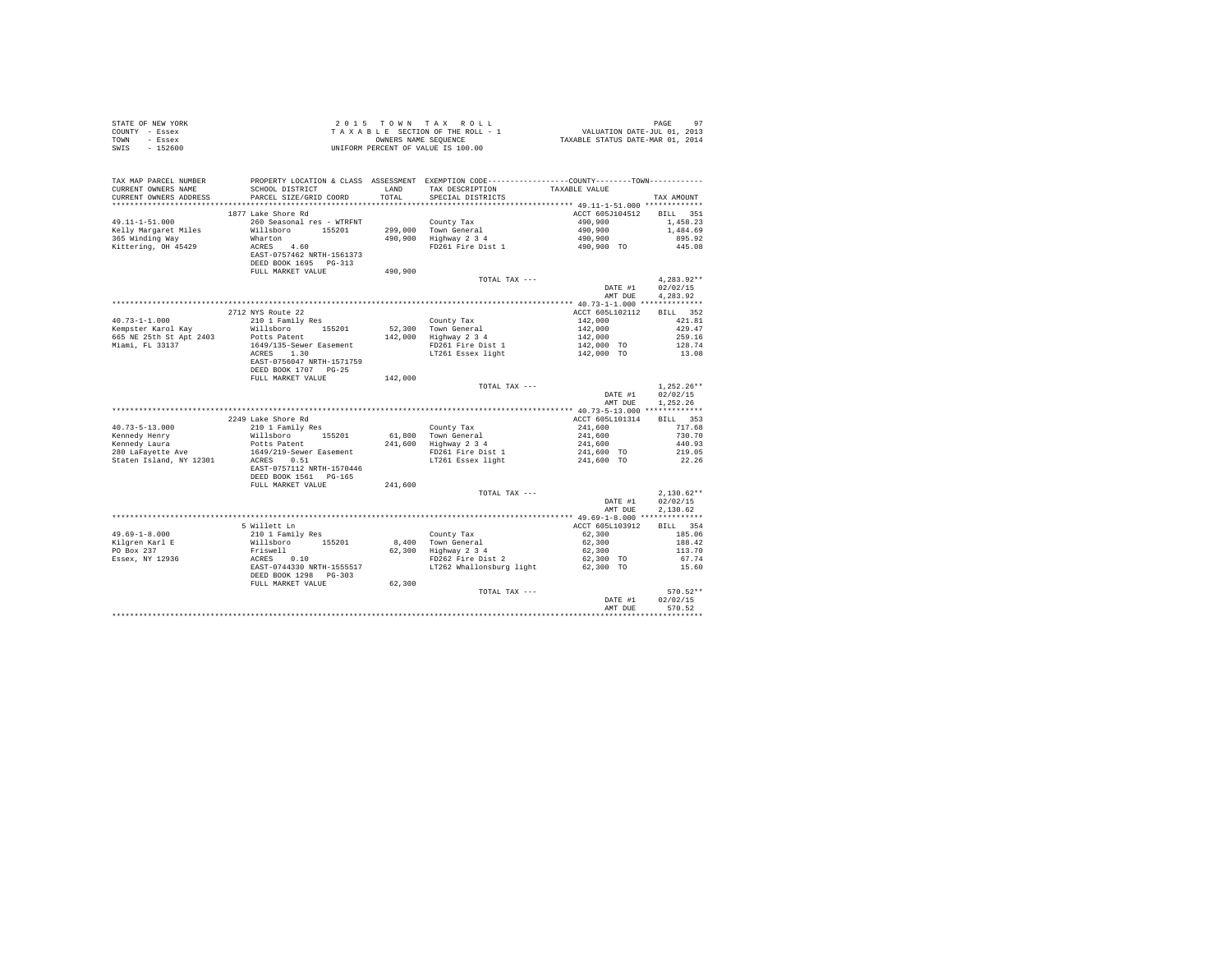| STATE OF NEW YORK | 2015 TOWN TAX ROLL                 | 98<br>PAGE                       |
|-------------------|------------------------------------|----------------------------------|
| COUNTY - Essex    | TAXABLE SECTION OF THE ROLL - 1    | VALUATION DATE-JUL 01, 2013      |
| TOWN<br>- Essex   | OWNERS NAME SEOUENCE               | TAXABLE STATUS DATE-MAR 01, 2014 |
| $-152600$<br>SWIS | UNIFORM PERCENT OF VALUE IS 100.00 |                                  |

| TAX MAP PARCEL NUMBER                      | PROPERTY LOCATION & CLASS ASSESSMENT EXEMPTION CODE---------------COUNTY-------TOWN--------- |         |                       |                          |                 |
|--------------------------------------------|----------------------------------------------------------------------------------------------|---------|-----------------------|--------------------------|-----------------|
| CURRENT OWNERS NAME                        | SCHOOL DISTRICT                                                                              | T.AND   | TAX DESCRIPTION       | TAXABLE VALUE            |                 |
| CURRENT OWNERS ADDRESS                     | PARCEL SIZE/GRID COORD                                                                       | TOTAL   | SPECIAL DISTRICTS     |                          | TAX AMOUNT      |
|                                            |                                                                                              |         |                       |                          |                 |
|                                            | 2503 NYS Route 22                                                                            |         |                       | ACCT 605J104104 BILL 355 |                 |
| $40.3 - 2 - 13.111$                        | 105 Vac farmland                                                                             |         | AG DIST C 41720       | 105,098 105,098          |                 |
| Kimball Mark F Willsboro                   | 155201 247,500 County Tax                                                                    |         |                       | 150,602                  | 447.37          |
| Kimball Kristin K                          |                                                                                              |         | 255.700 Town General  | 150,602                  | 455.48          |
| 2503 NYS Rt 22                             | Hicks & Potts<br>ACRES 275.50                                                                |         | Highway 2 3 4         | 150,602                  | 274.86          |
|                                            |                                                                                              |         | FD261 Fire Dist 1     |                          |                 |
| Essex, NY 12936 EAST-0751757 NRTH-1573401  |                                                                                              |         |                       | 255,700 TO 231.83        |                 |
|                                            | DEED BOOK 1770     PG-210                                                                    |         | LT261 Essex light     | 255,700 TO               | 23.56           |
| PRIOR OWNER ON 3/01/2014 FULL MARKET VALUE |                                                                                              | 255,700 |                       |                          |                 |
| Kulleseid Lars I                           |                                                                                              |         |                       |                          |                 |
|                                            |                                                                                              |         |                       |                          |                 |
| MAY BE SUBJECT TO PAYMENT                  |                                                                                              |         |                       |                          |                 |
| UNDER AGDIST LAW TIL 2018                  |                                                                                              |         |                       |                          |                 |
|                                            |                                                                                              |         | TOTAL TAX ---         |                          | $1.433.10**$    |
|                                            |                                                                                              |         |                       | DATE #1                  | 02/02/15        |
|                                            |                                                                                              |         |                       | AMT DUE                  | 1,433.10        |
|                                            |                                                                                              |         |                       |                          |                 |
|                                            | NYS Route 22                                                                                 |         |                       | ACCT 605J180003          | BILL 356        |
| $40.3 - 2 - 13.200$                        | 112 Dairy farm                                                                               |         | AG DIST C 41720       | 53.814 53.814            |                 |
| Kimball Mark F                             | Willsboro 155201 121,400 AG. IMPMNT 42100                                                    |         |                       | 20,000 20,000            |                 |
|                                            |                                                                                              |         | 300,200 County Tax    |                          | 672.48          |
|                                            |                                                                                              |         | Town General          | 226,386<br>226,386       | 684.69          |
|                                            |                                                                                              |         |                       |                          |                 |
| Essex, NY 12936                            | EAST-0751515 NRTH-1572207                                                                    |         | Highway 2 3 4         | 226,386                  | 413.16          |
|                                            | DEED BOOK 1552 PG-252                                                                        |         | FD261 Fire Dist 1     | 280,200 TO               | 254.04          |
| MAY BE SUBJECT TO PAYMENT                  | FULL MARKET VALUE                                                                            | 300,200 | 20.000 EX             |                          |                 |
| UNDER AGDIST LAW TIL 2018                  |                                                                                              |         | LT261 Essex light     | 280.200 TO 25.81         |                 |
|                                            |                                                                                              |         | 20.000 EX             |                          |                 |
|                                            |                                                                                              |         | TOTAL TAX ---         |                          | $2.050.18**$    |
|                                            |                                                                                              |         |                       | DATE #1                  | 02/02/15        |
|                                            |                                                                                              |         |                       | AMT DUE                  | 2.050.18        |
|                                            |                                                                                              |         |                       |                          |                 |
|                                            | 1801 Lake Shore Rd                                                                           |         |                       | ACCT 605J104305          | <b>BILL 357</b> |
| $49.15 - 1 - 3.000$                        | 260 Seasonal res - WTRFNT                                                                    |         | County Tax            | 374,800                  | 1, 113.35       |
| Klaus-Scarborough Jane                     | Willsboro 155201 248,100 Town General                                                        |         |                       | 374,800                  | 1,133.55        |
| 85 Oblong Rd                               | Wharton                                                                                      |         | 374,800 Highway 2 3 4 | 374,800                  | 684.03          |
| Williamstown, MA 01267                     | ACRES 3.40                                                                                   |         | FD261 Fire Dist 1     | 374,800 TO               | 339.81          |
|                                            | EAST-0757485 NRTH-1559695                                                                    |         |                       |                          |                 |
|                                            | DEED BOOK 1240 PG-139                                                                        |         |                       |                          |                 |
|                                            |                                                                                              |         |                       |                          |                 |
|                                            | FULL MARKET VALUE                                                                            | 374,800 |                       |                          |                 |
|                                            |                                                                                              |         | TOTAL TAX ---         |                          | $3.270.74**$    |
|                                            |                                                                                              |         |                       | DATE #1                  | 02/02/15        |
|                                            |                                                                                              |         |                       | AMT DUE                  | 3.270.74        |
|                                            |                                                                                              |         |                       |                          |                 |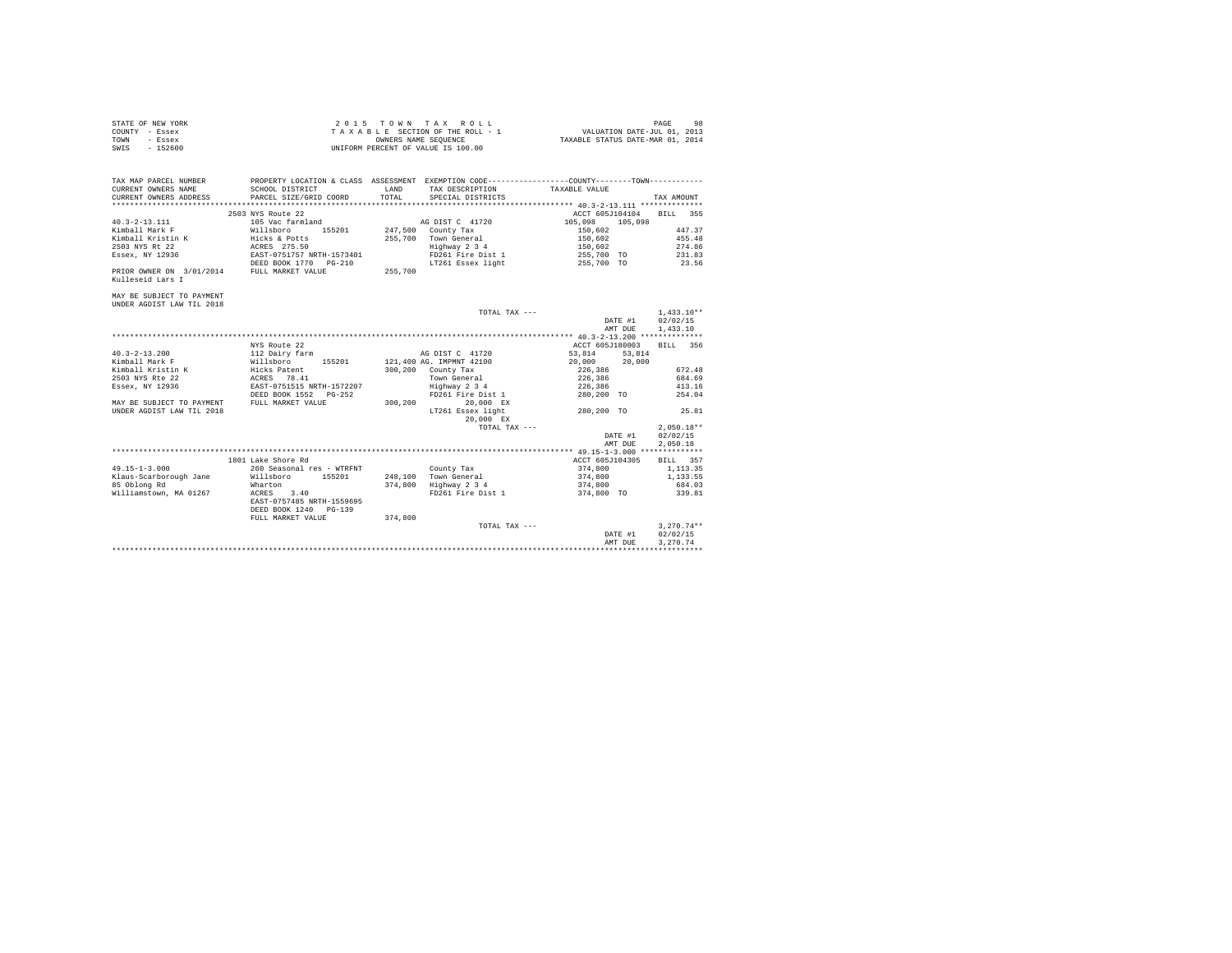| STATE OF NEW YORK | 2015 TOWN TAX ROLL                 | $\Omega$<br>PAGE                 |
|-------------------|------------------------------------|----------------------------------|
| COUNTY - Essex    | TAXABLE SECTION OF THE ROLL - 1    | VALUATION DATE-JUL 01, 2013      |
| TOWN<br>- Essex   | OWNERS NAME SEOUENCE               | TAXABLE STATUS DATE-MAR 01, 2014 |
| SWIS<br>$-152600$ | UNIFORM PERCENT OF VALUE IS 100.00 |                                  |

| TAX MAP PARCEL NUMBER<br>CURRENT OWNERS NAME | PROPERTY LOCATION & CLASS ASSESSMENT EXEMPTION CODE---------------COUNTY-------TOWN---------<br>SCHOOL DISTRICT | LAND    | TAX DESCRIPTION        | TAXABLE VALUE                                 |              |
|----------------------------------------------|-----------------------------------------------------------------------------------------------------------------|---------|------------------------|-----------------------------------------------|--------------|
| CURRENT OWNERS ADDRESS                       | PARCEL SIZE/GRID COORD                                                                                          | TOTAL.  | SPECIAL DISTRICTS      |                                               | TAX AMOUNT   |
|                                              |                                                                                                                 |         |                        |                                               |              |
|                                              | 327 Walker Rd                                                                                                   |         |                        | ACCT 605J100814                               | BILL 358     |
| $48.4 - 1 - 22.000$                          | 240 Rural res                                                                                                   |         | AG DIST C 41720        | 17,980<br>17,980                              |              |
| Klepetar Dillon Thomas                       | Westport<br>155001                                                                                              |         | 154,700 AGED ALL 41800 | 91,410<br>91,410                              |              |
| 327 Walker Rd                                | 5 8 Platt Rogers                                                                                                |         | 200,800 County Tax     | 91,410                                        | 271.54       |
| Essex, NY 12936                              | 00148.00                                                                                                        |         | Town General           | 91,410                                        | 276.46       |
|                                              | ACRES 157.70                                                                                                    |         | Highway 2 3 4          | 91,410                                        | 166.83       |
| PRIOR OWNER ON 3/01/2014                     | EAST-0732399 NRTH-1556024                                                                                       |         | FD262 Fire Dist 2      | 200,800 TO                                    | 218.34       |
| Clark-Healy Donna L                          | DEED BOOK 1786 PG-256                                                                                           |         |                        |                                               |              |
|                                              | FULL MARKET VALUE                                                                                               | 200,800 |                        |                                               |              |
| MAY BE SUBJECT TO PAYMENT                    |                                                                                                                 |         |                        |                                               |              |
| UNDER AGDIST LAW TIL 2018                    |                                                                                                                 |         |                        |                                               |              |
|                                              |                                                                                                                 |         | TOTAL TAX ---          |                                               | $933.17**$   |
|                                              |                                                                                                                 |         |                        | DATE #1                                       | 02/02/15     |
|                                              |                                                                                                                 |         |                        | AMT DUE                                       | 933.17       |
|                                              |                                                                                                                 |         |                        | **************** 49.7-4-3.000 *************** |              |
|                                              | 2041 Lake Shore Rd                                                                                              |         |                        | ACCT 605J102107                               | BILL 359     |
| $49.7 - 4 - 3.000$                           | 210 1 Family Res                                                                                                |         | County Tax             | 322,000                                       | 956.51       |
| Klink Margaret E Trust                       | Willsboro<br>155201                                                                                             |         | 50.500 Town General    | 322,000                                       | 973.87       |
| c/o Kathryn K Ramspacher                     | Wharton                                                                                                         | 322,000 | Highway 2 3 4          | 322,000                                       | 587.66       |
| 2854 Flint Hill Rd                           | 1342/162 Life Use To                                                                                            |         | FD261 Fire Dist 1      | 322,000 TO                                    | 291.94       |
| Coopersburg, PA 18036                        | Bruce H Klink                                                                                                   |         | LT261 Essex light      | 322,000 TO                                    | 29.66        |
|                                              | 3.50<br>ACRES                                                                                                   |         |                        |                                               |              |
| PRIOR OWNER ON 3/01/2014                     | EAST-0757498 NRTH-1565367                                                                                       |         |                        |                                               |              |
| Klink Margaret E                             | DEED BOOK 1342 PG-162                                                                                           |         |                        |                                               |              |
|                                              | FULL MARKET VALUE                                                                                               | 322,000 |                        |                                               |              |
|                                              |                                                                                                                 |         | TOTAL TAX ---          |                                               | $2.839.64**$ |
|                                              |                                                                                                                 |         |                        | DATE #1                                       | 02/02/15     |
|                                              |                                                                                                                 |         |                        | AMT DUE                                       | 2,839.64     |
|                                              |                                                                                                                 |         |                        |                                               |              |
|                                              | 9 Elm St                                                                                                        |         |                        | ACCT 605J101313                               | BILL 360     |
| $40.73 - 8 - 1.000$                          | 210 1 Family Res                                                                                                |         | County Tax             | 136,100                                       | 404.29       |
| Klipper Ionel                                | Willsboro<br>155201                                                                                             | 62,400  | Town General           | 136,100                                       | 411.62       |
| Klipper Miriam                               | Potts                                                                                                           | 136,100 | Highway 2 3 4          | 136,100                                       | 248.39       |
| 3 E 71st St                                  | ACRES<br>0.60                                                                                                   |         | FD261 Fire Dist 1      | 136,100 TO                                    | 123.40       |
| New York, NY 10021                           | EAST-0756488 NRTH-1571065                                                                                       |         | LT261 Essex light      | 136,100 TO                                    | 12.54        |
|                                              | DEED BOOK 1531 PG-169                                                                                           |         |                        |                                               |              |
|                                              | FULL MARKET VALUE                                                                                               | 136,100 |                        |                                               |              |
|                                              |                                                                                                                 |         | TOTAL TAX ---          |                                               | $1.200.24**$ |
|                                              |                                                                                                                 |         |                        | DATE #1                                       | 02/02/15     |
|                                              |                                                                                                                 |         |                        | AMT DUE                                       | 1.200.24     |
|                                              |                                                                                                                 |         |                        |                                               |              |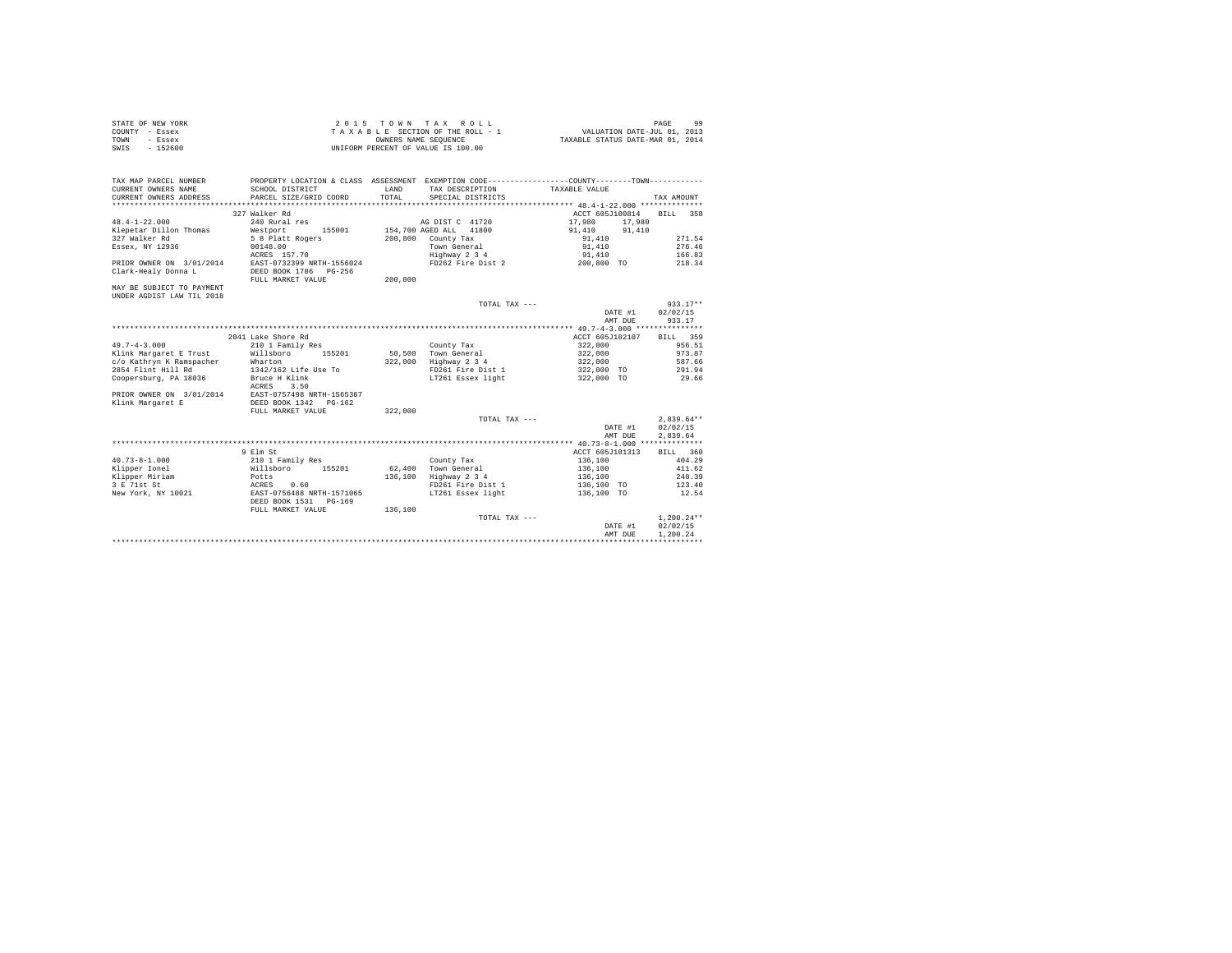|                | STATE OF NEW YORK | 2015 TOWN TAX ROLL                 |  |  |                      |  |  |  | 100<br>PAGE                      |
|----------------|-------------------|------------------------------------|--|--|----------------------|--|--|--|----------------------------------|
| COUNTY - Essex |                   | TAXABLE SECTION OF THE ROLL - 1    |  |  |                      |  |  |  | VALUATION DATE-JUL 01, 2013      |
| TOWN           | - Essex           |                                    |  |  | OWNERS NAME SEOUENCE |  |  |  | TAXABLE STATUS DATE-MAR 01, 2014 |
| SWIS           | $-152600$         | UNIFORM PERCENT OF VALUE IS 100.00 |  |  |                      |  |  |  |                                  |

| TAX MAP PARCEL NUMBER<br>CURRENT OWNERS NAME<br>CURRENT OWNERS ADDRESS           | SCHOOL DISTRICT<br>PARCEL SIZE/GRID COORD | LAND<br>TOTAL | PROPERTY LOCATION & CLASS ASSESSMENT EXEMPTION CODE----------------COUNTY-------TOWN----------<br>TAX DESCRIPTION<br>SPECIAL DISTRICTS | TAXABLE VALUE            | TAX AMOUNT           |
|----------------------------------------------------------------------------------|-------------------------------------------|---------------|----------------------------------------------------------------------------------------------------------------------------------------|--------------------------|----------------------|
|                                                                                  |                                           |               |                                                                                                                                        |                          |                      |
|                                                                                  | 7 Elm St                                  |               |                                                                                                                                        | ACCT 605J104113          | BILL 361             |
| $40.73 - 8 - 2.000$                                                              | 210 1 Family Res                          |               | County Tax                                                                                                                             | 479,800                  | 1,425.26             |
| Klipper Ionel                                                                    | Willsboro 155201                          |               | 65,400 Town General                                                                                                                    | 479,800                  | 1,451.12             |
| Klipper Miriam                                                                   | Potts                                     | 479,800       | $Highway$ 2 3 4                                                                                                                        | 479,800                  | 875.66               |
| 3 E 71st St Apt 8B                                                               | 1675/221-Easement                         |               | FD261 Fire Dist 1                                                                                                                      | 479,800 TO               | 435.01               |
| New York, NY 10021                                                               | 1.7ac                                     |               | LT261 Essex light                                                                                                                      | 479,800 TO               | 44.20                |
|                                                                                  | ACRES 1.40                                |               |                                                                                                                                        |                          |                      |
|                                                                                  | EAST-0756514 NRTH-1570936                 |               |                                                                                                                                        |                          |                      |
|                                                                                  | DEED BOOK 927 PG-204                      | 479.800       |                                                                                                                                        |                          |                      |
|                                                                                  | FULL MARKET VALUE                         |               | TOTAL TAX ---                                                                                                                          |                          | $4,231.25**$         |
|                                                                                  |                                           |               |                                                                                                                                        | DATE #1                  | 02/02/15             |
|                                                                                  |                                           |               |                                                                                                                                        | AMT DUE                  | 4.231.25             |
|                                                                                  |                                           |               |                                                                                                                                        |                          |                      |
|                                                                                  | 283 School St                             |               |                                                                                                                                        | ACCT 605J101009          | BILL 362             |
| $40.73 - 8 - 3.000$                                                              | 210 1 Family Res                          |               | C TAX SALE 33201                                                                                                                       | 186,600 186,600          |                      |
| Klipper Ionel                                                                    | Willsboro 155201                          |               | 63,100 County Tax                                                                                                                      | 0.00                     | 0.00                 |
| 3 E 71st St                                                                      | Potts                                     |               | 186,600 Town General                                                                                                                   | 0.00                     | 0.00                 |
| New York, NY 10021                                                               | ACRES 0.70                                |               | Highway 2 3 4                                                                                                                          | 0.00                     | 0.00                 |
|                                                                                  | EAST-0756380 NRTH-1570770                 |               | FD261 Fire Dist 1                                                                                                                      | $0$ TO                   |                      |
| PRIOR OWNER ON 3/01/2014 BEED BOOK 1784 PG-225<br>Essex County FULL MARKET VALUE |                                           |               | 186,600 EX                                                                                                                             |                          |                      |
|                                                                                  |                                           |               | 186,600 LT261 Essex light                                                                                                              | $0$ TO                   |                      |
|                                                                                  |                                           |               | 186,600 EX                                                                                                                             |                          |                      |
|                                                                                  |                                           |               | TOTAL TAX ---                                                                                                                          |                          | $0.00**$             |
|                                                                                  |                                           |               |                                                                                                                                        |                          |                      |
|                                                                                  | 2285 Main St                              |               |                                                                                                                                        | ACCT 605J101015          | BILL 363             |
| $40.73 - 4 - 4.000$                                                              | 210 1 Family Res                          |               | County Tax                                                                                                                             | 690,400                  | 2,050.85             |
| Klipper Nathaniel<br>510 LaGuardia 5thFl                                         | Willsboro 155201<br>Potts                 |               | 65,800 Town General<br>690,400 Highway 2 3 4                                                                                           | 690,400<br>690,400       | 2,088.06<br>1,260.01 |
| New York, NY 10012                                                               | 1649/211-Sewer Easement                   |               | FD261 Fire Dist 1                                                                                                                      | 690,400 TO               | 625.95               |
|                                                                                  | ACRES 1.80                                |               | LT261 Essex light                                                                                                                      | 690.400 TO               | 63.60                |
| PRIOR OWNER ON 3/01/2014 EAST-0756819 NRTH-1571315                               |                                           |               |                                                                                                                                        |                          |                      |
| Klipper Nathaniel                                                                | DEED BOOK 1436 PG-258                     |               |                                                                                                                                        |                          |                      |
|                                                                                  | FULL MARKET VALUE                         | 690,400       |                                                                                                                                        |                          |                      |
|                                                                                  |                                           |               | TOTAL TAX ---                                                                                                                          |                          | $6,088.47**$         |
|                                                                                  |                                           |               |                                                                                                                                        | DATE #1                  | 02/02/15             |
|                                                                                  |                                           |               |                                                                                                                                        | AMT DUE                  | 6,088.47             |
|                                                                                  |                                           |               |                                                                                                                                        |                          |                      |
|                                                                                  | 2222 Lake Shore Rd                        |               |                                                                                                                                        | ACCT 605J189007          | BILL 364             |
| $40.81 - 3 - 2.200$                                                              | 210 1 Family Res - WTRFNT                 |               | County Tax                                                                                                                             | 338,300                  | 1,004.93             |
| Klipper Nathaniel J                                                              | Willsboro 155201                          |               | 154,300 Town General                                                                                                                   | 338,300                  | 1,023.16             |
| 510 LaGuardia 5thFl                                                              | Potts                                     |               | 338,300 Highway 2 3 4                                                                                                                  | 338,300                  | 617.41               |
| New York, NY 10012                                                               | 1649/207-Sewer Easement                   |               | FD261 Fire Dist 1                                                                                                                      | 338,300 TO<br>338,300 TO | 306.72<br>31.17      |
| RORES 0.92<br>PRIOR OWNER ON 3/01/2014 EAST-0757525 NRTH-1569798                 |                                           |               | LT261 Essex light                                                                                                                      |                          |                      |
| Klipper Nathaniel J                                                              | DEED BOOK 1465 PG-322                     |               |                                                                                                                                        |                          |                      |
|                                                                                  | FULL MARKET VALUE                         | 338,300       |                                                                                                                                        |                          |                      |
|                                                                                  |                                           |               | TOTAL TAX ---                                                                                                                          |                          | $2.983.39**$         |
|                                                                                  |                                           |               |                                                                                                                                        | DATE #1                  | 02/02/15             |
|                                                                                  |                                           |               |                                                                                                                                        | AMT DUE                  | 2.983.39             |
|                                                                                  |                                           |               |                                                                                                                                        |                          |                      |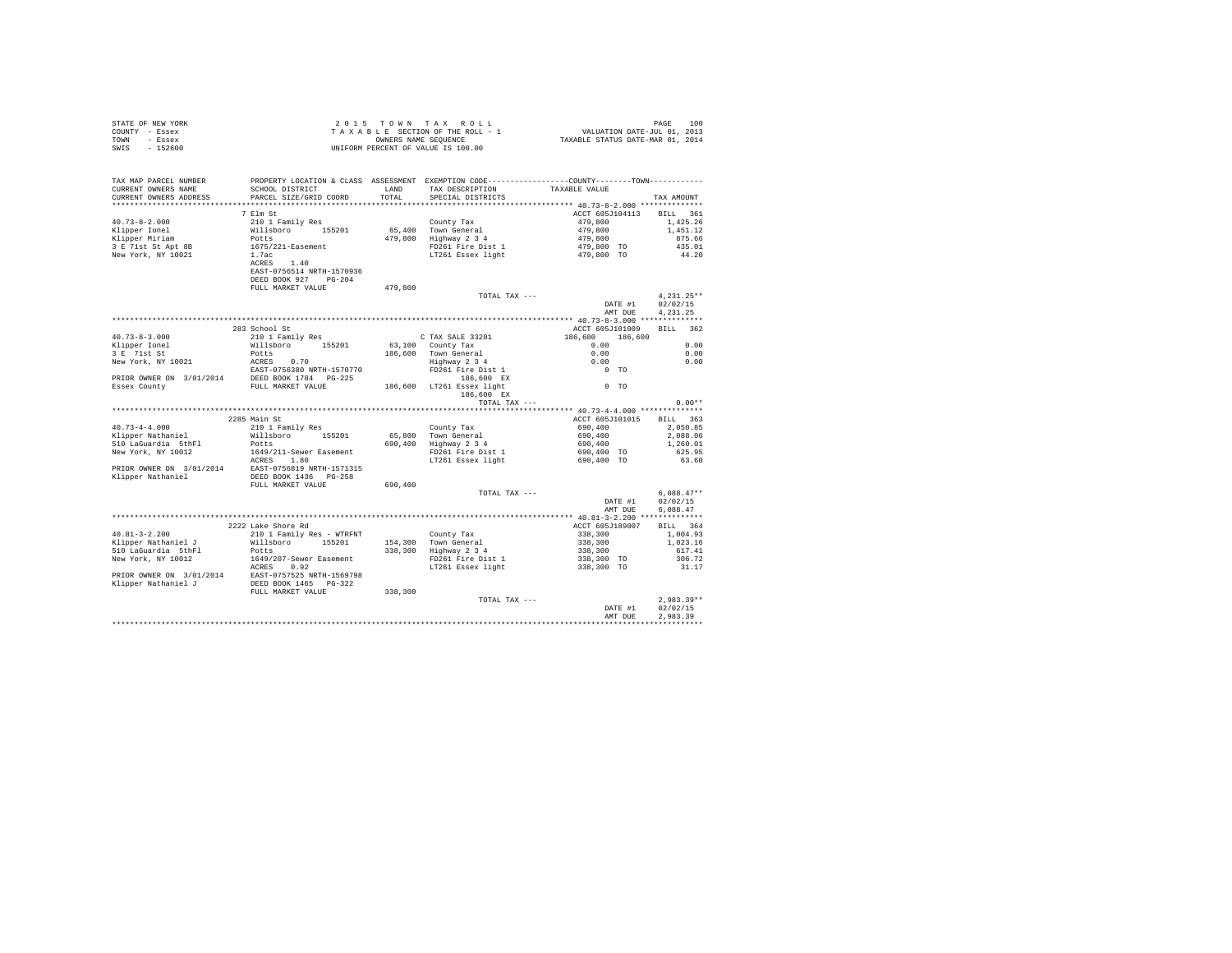| STATE OF NEW YORK | 2015 TOWN TAX ROLL                 | 101<br>PAGE                      |  |
|-------------------|------------------------------------|----------------------------------|--|
| COUNTY - Essex    | TAXABLE SECTION OF THE ROLL - 1    | VALUATION DATE-JUL 01, 2013      |  |
| TOWN<br>- Essex   | OWNERS NAME SEOUENCE               | TAXABLE STATUS DATE-MAR 01, 2014 |  |
| $-152600$<br>SWIS | UNIFORM PERCENT OF VALUE IS 100.00 |                                  |  |

| TAX MAP PARCEL NUMBER    | PROPERTY LOCATION & CLASS ASSESSMENT EXEMPTION CODE----------------COUNTY--------TOWN--------- |           |                     |                                      |                    |
|--------------------------|------------------------------------------------------------------------------------------------|-----------|---------------------|--------------------------------------|--------------------|
| CURRENT OWNERS NAME      | SCHOOL DISTRICT                                                                                | LAND      | TAX DESCRIPTION     | TAXABLE VALUE                        |                    |
| CURRENT OWNERS ADDRESS   | PARCEL SIZE/GRID COORD                                                                         | TOTAL     | SPECIAL DISTRICTS   |                                      | TAX AMOUNT         |
| *********************    | *********************                                                                          | ********* |                     |                                      |                    |
|                          | Spear Rd                                                                                       |           |                     | ACCT 605J102202                      | <b>BILL</b><br>365 |
| $39.3 - 1 - 10.111$      | 314 Rural vac<10                                                                               |           | County Tax          | 26,200                               | 77.83              |
| Knapp Alvin P            | Willsboro<br>155201                                                                            | 26,200    | Town General        | 26,200                               | 79.24              |
| 79 Spear Rd              | 3 Brookfield                                                                                   | 26,200    | Highway 2 3 4       | 26,200                               | 47.82              |
| Willsboro, NY 12996-3402 | ACRES<br>2.20                                                                                  |           | School Relevy       |                                      | 343.26             |
|                          | EAST-0728138 NRTH-1572259                                                                      |           | FD262 Fire Dist 2   | 26,200 TO                            | 28.49              |
|                          | DEED BOOK 229<br>$PG-46$                                                                       |           |                     |                                      |                    |
|                          | FULL MARKET VALUE                                                                              | 26,200    |                     |                                      |                    |
|                          |                                                                                                |           | TOTAL TAX ---       |                                      | $576.64**$         |
|                          |                                                                                                |           |                     | DATE #1                              | 02/02/15           |
|                          |                                                                                                |           |                     | AMT DUE                              | 576.64             |
|                          |                                                                                                |           |                     |                                      |                    |
|                          | 79 Spear Rd                                                                                    |           |                     | ACCT 605J181003                      | BILL 366           |
| $39.3 - 1 - 10.120$      | 210 1 Family Res                                                                               |           | County Tax          | 69,100                               | 205.26             |
| Knapp Alvin P            | Willsboro 155201                                                                               |           | 33,800 Town General | 69,100                               | 208.99             |
| 79 Spear Rd              | 3 Brookfield Tract                                                                             | 69,100    | Highway 2 3 4       | 69,100                               | 126.11             |
| Willsboro, NY 12996-3402 | ACRES 2.80                                                                                     |           | School Relevy       |                                      | 905.32             |
|                          | EAST-0728195 NRTH-1571967                                                                      |           | FD262 Fire Dist 2   | 69,100 TO                            | 75.14              |
|                          | DEED BOOK 926<br>$PG-079$                                                                      |           |                     |                                      |                    |
|                          | FULL MARKET VALUE                                                                              | 69,100    |                     |                                      |                    |
|                          |                                                                                                |           | TOTAL TAX ---       |                                      | $1,520.82**$       |
|                          |                                                                                                |           |                     | DATE #1                              | 02/02/15           |
|                          |                                                                                                |           |                     | AMT DUE                              | 1,520.82           |
|                          |                                                                                                |           |                     |                                      |                    |
|                          | 2264 County Route 10                                                                           |           |                     | ACCT 605J102210                      | BILL 367           |
| $57.1 - 2 - 4.000$       | 240 Rural res                                                                                  |           | County Tax          | 188,500                              | 559.94             |
| Koenig David Graf        | Westport<br>155001                                                                             | 44,500    | Town General        | 188,500                              | 570.10             |
| 100 County Road 1470     | 32 Taylor & Kimball                                                                            | 188,500   | Highway 2 3 4       | 188,500                              | 344.02             |
| Cullman, AL 35058        | 00014.80                                                                                       |           | FD262 Fire Dist 2   | 188,500 TO                           | 204.96             |
|                          | ACRES 14.80                                                                                    |           |                     |                                      |                    |
|                          | EAST-0727100 NRTH-1549463                                                                      |           |                     |                                      |                    |
|                          | DEED BOOK 1692 PG-210                                                                          |           |                     |                                      |                    |
|                          | FULL MARKET VALUE                                                                              | 188,500   |                     |                                      |                    |
|                          |                                                                                                |           | TOTAL TAX ---       |                                      | $1,679.02**$       |
|                          |                                                                                                |           |                     | DATE #1                              | 02/02/15           |
|                          |                                                                                                |           |                     | AMT DUE                              | 1,679.02           |
|                          |                                                                                                |           |                     | ******* 48.2-1-15.000 ************** |                    |
|                          | 91 Leaning Rd                                                                                  |           |                     | ACCT 605J102211                      | BILL 368           |
| $48.2 - 1 - 15.000$      | 210 1 Family Res                                                                               |           | AGED ALL 41800      | 59,250<br>59,250                     |                    |
| Koenig Judith            | Willsboro<br>155201                                                                            | 33,900    | County Tax          | 59,250                               | 176.00             |
| 91 Leaning Rd            | Wharton                                                                                        | 118,500   | Town General        | 59,250                               | 179.20             |
| Essex, NY 12936          | 00002.80                                                                                       |           | Highway 2 3 4       | 59,250                               | 108.13             |
|                          | 2.90<br>ACRES                                                                                  |           | FD262 Fire Dist 2   | 118,500 TO                           | 128.85             |
|                          | EAST-0739845 NRTH-1562594                                                                      |           |                     |                                      |                    |
|                          | DEED BOOK 840<br>$PG-246$                                                                      |           |                     |                                      |                    |
|                          | FULL MARKET VALUE                                                                              | 118,500   |                     |                                      |                    |
|                          |                                                                                                |           | TOTAL TAX ---       |                                      | 592.18**           |
|                          |                                                                                                |           |                     | DATE #1                              | 02/02/15           |
|                          |                                                                                                |           |                     | AMT DUE                              | 592.18             |
|                          |                                                                                                |           |                     |                                      |                    |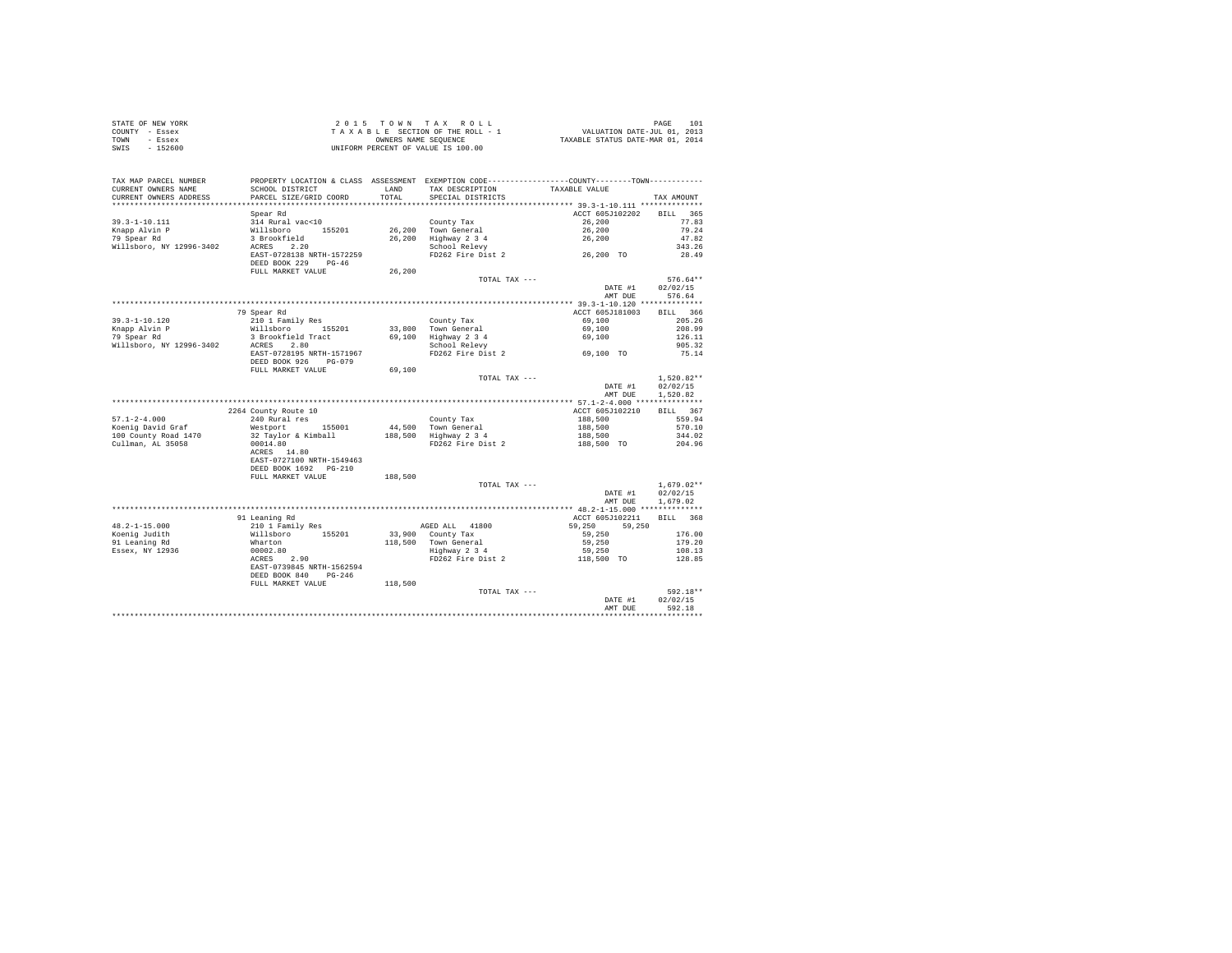| STATE OF NEW YORK<br>COUNTY - Essex<br>TOWN - Essex                                                                                                                                                                                                    |                                                                         |         |                                                                                                                                                                                                                       |                                                                                                                                                                               |                          |
|--------------------------------------------------------------------------------------------------------------------------------------------------------------------------------------------------------------------------------------------------------|-------------------------------------------------------------------------|---------|-----------------------------------------------------------------------------------------------------------------------------------------------------------------------------------------------------------------------|-------------------------------------------------------------------------------------------------------------------------------------------------------------------------------|--------------------------|
| SWIS - 152600                                                                                                                                                                                                                                          |                                                                         |         |                                                                                                                                                                                                                       |                                                                                                                                                                               |                          |
| TAX MAP PARCEL NUMBER     PROPERTY LOCATION & CLASS ASSESSMENT EXEMPTION CODE---------------COUNTY--------TOWN-----------<br>CURRENT OWNERS NAME     SCHOOL DISTRICT     LAND   TAX DESCRIPTION     TAXABLE VALUE                                      |                                                                         |         |                                                                                                                                                                                                                       |                                                                                                                                                                               |                          |
|                                                                                                                                                                                                                                                        |                                                                         |         | LAND TAX DESCRIPTION TAXABLE VALUE                                                                                                                                                                                    |                                                                                                                                                                               |                          |
| CURRENT OWNERS ADDRESS PARCEL SIZE/GRID COORD                                                                                                                                                                                                          |                                                                         | TOTAL   | SPECIAL DISTRICTS                                                                                                                                                                                                     |                                                                                                                                                                               | TAX AMOUNT               |
|                                                                                                                                                                                                                                                        | Block House Rd                                                          |         |                                                                                                                                                                                                                       | ACCT 605J104101 BILL 369                                                                                                                                                      |                          |
|                                                                                                                                                                                                                                                        |                                                                         |         | 48,900 County Tax = 27,076 27,076 27,076 27,076 28,900 County Tax = 21,824 64.83<br>48,900 Town General 21,824 64.83<br>Highway 2 3 4 21,824 64.01<br>FIGURE 21,824 21,824 64.01<br>PD261 Fire Dist 1 48,900 TO 34.34 |                                                                                                                                                                               |                          |
|                                                                                                                                                                                                                                                        |                                                                         |         |                                                                                                                                                                                                                       |                                                                                                                                                                               |                          |
|                                                                                                                                                                                                                                                        |                                                                         |         |                                                                                                                                                                                                                       |                                                                                                                                                                               |                          |
|                                                                                                                                                                                                                                                        |                                                                         |         |                                                                                                                                                                                                                       |                                                                                                                                                                               |                          |
|                                                                                                                                                                                                                                                        |                                                                         |         |                                                                                                                                                                                                                       |                                                                                                                                                                               |                          |
| 40.3-2-7.000<br>MOS 105 Vac farmland<br>Kulleseid Lars I Willsboro<br>78 Whipporwill Pond Rd<br>116.5201<br>78 Whipporwill Pond Rd<br>116.50<br>12008 10043.00<br>1208 1208 1208<br>1208 1208 1209 1209<br>1208 1209 1209 1209<br>1209 1209 1209<br>12 |                                                                         |         |                                                                                                                                                                                                                       |                                                                                                                                                                               |                          |
|                                                                                                                                                                                                                                                        |                                                                         | 48,900  |                                                                                                                                                                                                                       |                                                                                                                                                                               |                          |
|                                                                                                                                                                                                                                                        |                                                                         |         | TOTAL TAX ---                                                                                                                                                                                                         |                                                                                                                                                                               | $215.01**$               |
|                                                                                                                                                                                                                                                        |                                                                         |         |                                                                                                                                                                                                                       | DATE #1 02/02/15<br>AMT DUE 215.01                                                                                                                                            | 02/02/15                 |
|                                                                                                                                                                                                                                                        |                                                                         |         |                                                                                                                                                                                                                       |                                                                                                                                                                               |                          |
|                                                                                                                                                                                                                                                        | Essex Rd                                                                |         |                                                                                                                                                                                                                       | ACCT 605J184008 BILL 370                                                                                                                                                      |                          |
|                                                                                                                                                                                                                                                        |                                                                         |         |                                                                                                                                                                                                                       |                                                                                                                                                                               |                          |
|                                                                                                                                                                                                                                                        |                                                                         |         |                                                                                                                                                                                                                       |                                                                                                                                                                               | 190.93                   |
|                                                                                                                                                                                                                                                        |                                                                         |         |                                                                                                                                                                                                                       |                                                                                                                                                                               | 194.40                   |
|                                                                                                                                                                                                                                                        |                                                                         |         |                                                                                                                                                                                                                       |                                                                                                                                                                               | 117.31                   |
|                                                                                                                                                                                                                                                        |                                                                         |         |                                                                                                                                                                                                                       |                                                                                                                                                                               | 133.91                   |
|                                                                                                                                                                                                                                                        |                                                                         |         |                                                                                                                                                                                                                       |                                                                                                                                                                               | 13.61                    |
|                                                                                                                                                                                                                                                        |                                                                         |         |                                                                                                                                                                                                                       |                                                                                                                                                                               |                          |
|                                                                                                                                                                                                                                                        |                                                                         |         | TOTAL TAX ---                                                                                                                                                                                                         |                                                                                                                                                                               | 650.16**                 |
|                                                                                                                                                                                                                                                        |                                                                         |         |                                                                                                                                                                                                                       | DATE #1 02/02/15<br>AMT DUE 650.16                                                                                                                                            |                          |
|                                                                                                                                                                                                                                                        |                                                                         |         |                                                                                                                                                                                                                       |                                                                                                                                                                               |                          |
|                                                                                                                                                                                                                                                        |                                                                         |         |                                                                                                                                                                                                                       |                                                                                                                                                                               |                          |
|                                                                                                                                                                                                                                                        | 2277 Main St                                                            |         |                                                                                                                                                                                                                       | ACCT 605J102906                                                                                                                                                               | BILL 371                 |
| $40.73 - 4 - 6.000$                                                                                                                                                                                                                                    |                                                                         |         |                                                                                                                                                                                                                       | 236,000 701.04                                                                                                                                                                |                          |
|                                                                                                                                                                                                                                                        |                                                                         |         |                                                                                                                                                                                                                       |                                                                                                                                                                               | 713.76                   |
| Kunzi Barbara<br>PO Box 83                                                                                                                                                                                                                             |                                                                         |         |                                                                                                                                                                                                                       |                                                                                                                                                                               | 430.71                   |
| Essex, NY 12936                                                                                                                                                                                                                                        |                                                                         |         |                                                                                                                                                                                                                       |                                                                                                                                                                               | 213.97                   |
|                                                                                                                                                                                                                                                        |                                                                         |         |                                                                                                                                                                                                                       |                                                                                                                                                                               | 21.74                    |
|                                                                                                                                                                                                                                                        |                                                                         |         |                                                                                                                                                                                                                       |                                                                                                                                                                               |                          |
|                                                                                                                                                                                                                                                        |                                                                         |         |                                                                                                                                                                                                                       |                                                                                                                                                                               |                          |
|                                                                                                                                                                                                                                                        |                                                                         |         |                                                                                                                                                                                                                       |                                                                                                                                                                               | $2.081.22**$             |
|                                                                                                                                                                                                                                                        |                                                                         |         | TOTAL TAX ---                                                                                                                                                                                                         | DATE #1 02/02/15                                                                                                                                                              |                          |
|                                                                                                                                                                                                                                                        |                                                                         |         |                                                                                                                                                                                                                       | AMT DUE                                                                                                                                                                       | 2.081.22                 |
|                                                                                                                                                                                                                                                        |                                                                         |         |                                                                                                                                                                                                                       |                                                                                                                                                                               |                          |
|                                                                                                                                                                                                                                                        | 2245 Lake Shore Rd                                                      |         |                                                                                                                                                                                                                       |                                                                                                                                                                               | BILL 372                 |
|                                                                                                                                                                                                                                                        |                                                                         |         |                                                                                                                                                                                                                       |                                                                                                                                                                               | 645.49                   |
|                                                                                                                                                                                                                                                        |                                                                         |         |                                                                                                                                                                                                                       |                                                                                                                                                                               | 657.21                   |
|                                                                                                                                                                                                                                                        |                                                                         |         |                                                                                                                                                                                                                       |                                                                                                                                                                               | 396.58                   |
|                                                                                                                                                                                                                                                        |                                                                         |         |                                                                                                                                                                                                                       |                                                                                                                                                                               | 197.02                   |
|                                                                                                                                                                                                                                                        |                                                                         |         |                                                                                                                                                                                                                       | ACCT 605<br>217,300<br>217,300<br>217,300<br>217,300<br>217,300<br>217,300<br>217,300<br>217,300<br>217,300<br>217,300<br>217,300<br>217,300<br>217,300<br>217,300<br>217,300 | 20.02                    |
|                                                                                                                                                                                                                                                        |                                                                         |         |                                                                                                                                                                                                                       |                                                                                                                                                                               |                          |
|                                                                                                                                                                                                                                                        |                                                                         |         |                                                                                                                                                                                                                       |                                                                                                                                                                               |                          |
|                                                                                                                                                                                                                                                        |                                                                         | 217,300 |                                                                                                                                                                                                                       |                                                                                                                                                                               |                          |
|                                                                                                                                                                                                                                                        | EAST-0757142 NRTH-1570334<br>DEED BOOK 1699 PG-175<br>FULL MARKET VALUE |         | TOTAL TAX ---                                                                                                                                                                                                         |                                                                                                                                                                               | $1.916.32**$             |
|                                                                                                                                                                                                                                                        |                                                                         |         |                                                                                                                                                                                                                       | DATE #1                                                                                                                                                                       | 02/02/15                 |
|                                                                                                                                                                                                                                                        |                                                                         |         |                                                                                                                                                                                                                       | AMT DUE                                                                                                                                                                       | 1,916.32<br>************ |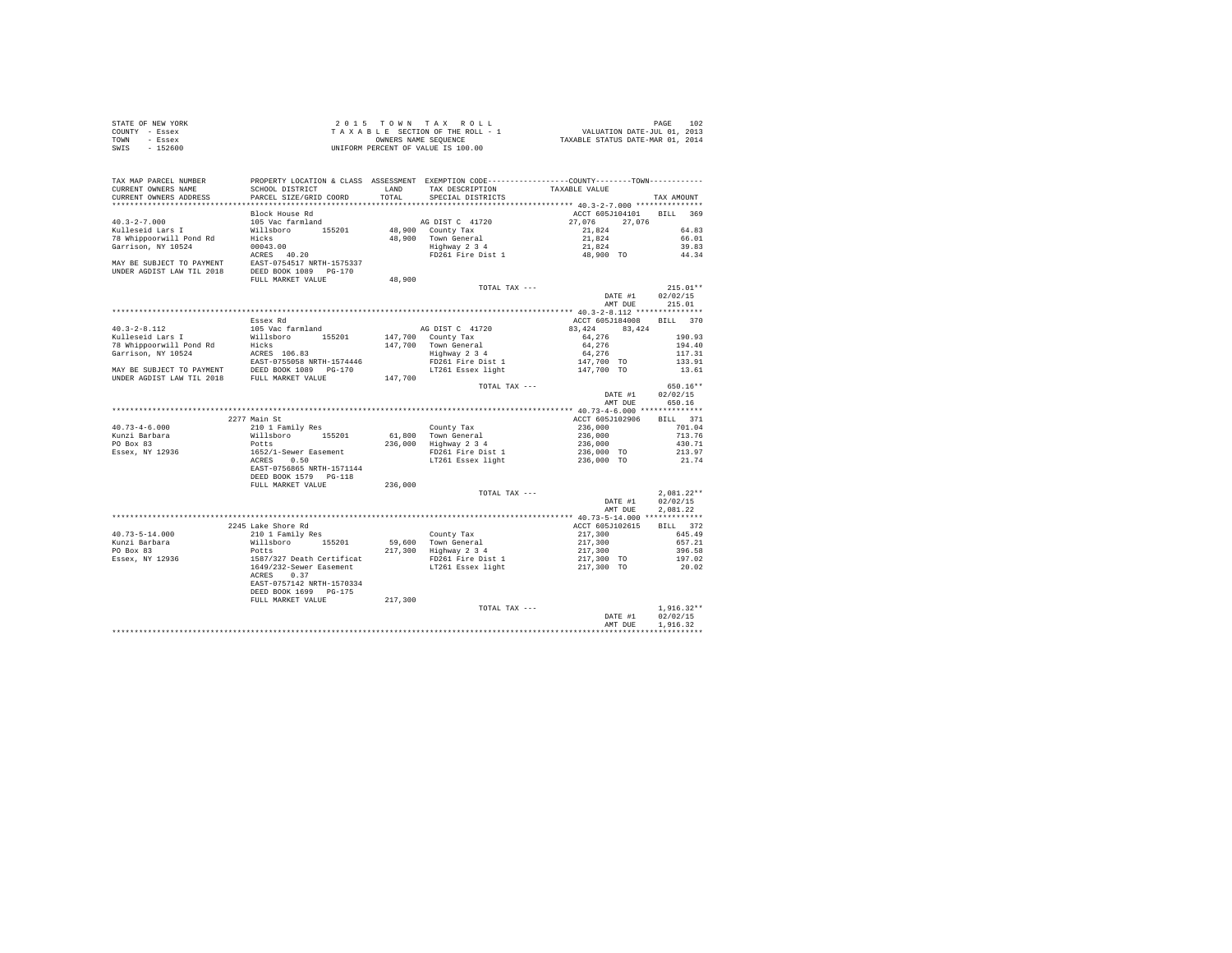| STATE OF NEW YORK |           | 2015 TOWN TAX ROLL                 | 103<br>PAGE                      |
|-------------------|-----------|------------------------------------|----------------------------------|
| COUNTY - Essex    |           | TAXABLE SECTION OF THE ROLL - 1    | VALUATION DATE-JUL 01, 2013      |
| TOWN              | - Essex   | OWNERS NAME SEOUENCE               | TAXABLE STATUS DATE-MAR 01, 2014 |
| SWIS              | $-152600$ | UNIFORM PERCENT OF VALUE IS 100.00 |                                  |
|                   |           |                                    |                                  |
|                   |           |                                    |                                  |
|                   |           |                                    |                                  |

| ***********************<br>72 Alden Rd<br>ACCT 605J103011<br><b>BILL</b><br>373<br>$48.3 - 1 - 23.000$<br>210 1 Family Res<br>131,700<br>391.22<br>County Tax<br>LaBombard Tracy M<br>Westport<br>33,000 Town General<br>131,700<br>398.32<br>155001<br>Soper Steven P<br>35 Taylor & Kimball<br>131,700<br>Highway 2 3 4<br>131,700<br>240.36<br>72 Alden Rd<br>2.00 BANK WFARGO<br>FD262 Fire Dist 2<br>ACRES<br>131,700 TO<br>143.20<br>Westport, NY 12993<br>EAST-0725833 NRTH-1551559<br>DEED BOOK 1614 PG-178<br>FULL MARKET VALUE<br>131,700<br>$1,173.10**$<br>TOTAL TAX ---<br>DATE #1<br>02/02/15<br>AMT DUE<br>1,173.10<br>ACCT 605L100905<br>873 Whallons Bay Rd<br>BTT.T. 374<br>$49.69 - 1 - 4.000$<br>223.09<br>210 1 Family Res<br>County Tax<br>75,100<br>Lacey Charlotte N<br>Willsboro 155201<br>Town General<br>75,100<br>227.13<br>32,100<br>Dickerson Judith M<br>Friswell<br>75,100<br>Highway 2 3 4<br>75,100<br>137.06<br>c/o Joseph 0 Cumm<br>ACRES 1.10<br>FD262 Fire Dist 2<br>75,100 TO<br>81.66<br>873 Whallons Bay Rd<br>EAST-0744275 NRTH-1555830<br>LT262 Whallonsburg light<br>75,100 TO<br>18.81<br>PO Box 299<br>DEED BOOK 1089 PG-214<br>Whallonsburg, NY 12936<br>75,100<br>FULL MARKET VALUE<br>687.75**<br>TOTAL TAX ---<br>02/02/15<br>DATE #1<br>687.75<br>AMT DUE<br>871 Whallons Bay Rd<br>ACCT 605J101104<br>BILL 375<br>$49.69 - 1 - 5.000$<br>42,700<br>126.84<br>312 Vac w/imprv<br>County Tax<br>Lacey Charlotte N<br>Town General<br>42,700<br>129.14<br>Willsboro<br>155201<br>25,200<br>Dickerson Judith M<br>42,700<br>Highway 2 3 4<br>42,700<br>77.93<br>Friswell<br>873 Whallons Bay Rd<br>ACRES<br>0.60<br>FD262 Fire Dist 2<br>42,700 TO<br>46.43<br>PO Box 299<br>EAST-0744174 NRTH-1555801<br>LT262 Whallonsburg light<br>42,700 TO<br>10.70<br>DEED BOOK 1089 PG-214<br>Essex, NY 12936<br>FULL MARKET VALUE<br>42.700<br>$391.04**$<br>TOTAL TAX ---<br>02/02/15<br>DATE #1<br>AMT DUE<br>391.04<br>ACCT 605J102603<br>BILL 376<br>Jersey St<br>$39.4 - 1 - 49.000$<br>311 Res vac land<br>25,100<br>74.56<br>County Tax<br>LaDuke David<br>25,100<br>75.91<br>Westport<br>155001<br>25,100<br>Town General<br>49 Nashville Rd<br>25,100<br>Highway 2 3 4<br>25,100<br>45.81<br>Gore<br>Jericho, VT 05465<br>FD262 Fire Dist 2<br>ACRES<br>1.10<br>25,100 TO<br>27.29<br>EAST-0733253 NRTH-1570966<br>DEED BOOK 826<br>$PG-0.76$<br>FULL MARKET VALUE<br>25,100<br>$223.57**$<br>TOTAL TAX ---<br>02/02/15<br>DATE #1<br>223.57<br>AMT DUE | TAX MAP PARCEL NUMBER<br>CURRENT OWNERS NAME<br>CURRENT OWNERS ADDRESS | SCHOOL DISTRICT<br>PARCEL SIZE/GRID COORD | LAND<br>TOTAL | PROPERTY LOCATION & CLASS ASSESSMENT EXEMPTION CODE----------------COUNTY-------TOWN----------<br>TAX DESCRIPTION<br>SPECIAL DISTRICTS | TAXABLE VALUE | TAX AMOUNT |
|----------------------------------------------------------------------------------------------------------------------------------------------------------------------------------------------------------------------------------------------------------------------------------------------------------------------------------------------------------------------------------------------------------------------------------------------------------------------------------------------------------------------------------------------------------------------------------------------------------------------------------------------------------------------------------------------------------------------------------------------------------------------------------------------------------------------------------------------------------------------------------------------------------------------------------------------------------------------------------------------------------------------------------------------------------------------------------------------------------------------------------------------------------------------------------------------------------------------------------------------------------------------------------------------------------------------------------------------------------------------------------------------------------------------------------------------------------------------------------------------------------------------------------------------------------------------------------------------------------------------------------------------------------------------------------------------------------------------------------------------------------------------------------------------------------------------------------------------------------------------------------------------------------------------------------------------------------------------------------------------------------------------------------------------------------------------------------------------------------------------------------------------------------------------------------------------------------------------------------------------------------------------------------------------------------------------------------------------------------------------------------------------------------------------------------------------------------------------------------------------------------|------------------------------------------------------------------------|-------------------------------------------|---------------|----------------------------------------------------------------------------------------------------------------------------------------|---------------|------------|
|                                                                                                                                                                                                                                                                                                                                                                                                                                                                                                                                                                                                                                                                                                                                                                                                                                                                                                                                                                                                                                                                                                                                                                                                                                                                                                                                                                                                                                                                                                                                                                                                                                                                                                                                                                                                                                                                                                                                                                                                                                                                                                                                                                                                                                                                                                                                                                                                                                                                                                          |                                                                        |                                           |               |                                                                                                                                        |               |            |
|                                                                                                                                                                                                                                                                                                                                                                                                                                                                                                                                                                                                                                                                                                                                                                                                                                                                                                                                                                                                                                                                                                                                                                                                                                                                                                                                                                                                                                                                                                                                                                                                                                                                                                                                                                                                                                                                                                                                                                                                                                                                                                                                                                                                                                                                                                                                                                                                                                                                                                          |                                                                        |                                           |               |                                                                                                                                        |               |            |
|                                                                                                                                                                                                                                                                                                                                                                                                                                                                                                                                                                                                                                                                                                                                                                                                                                                                                                                                                                                                                                                                                                                                                                                                                                                                                                                                                                                                                                                                                                                                                                                                                                                                                                                                                                                                                                                                                                                                                                                                                                                                                                                                                                                                                                                                                                                                                                                                                                                                                                          |                                                                        |                                           |               |                                                                                                                                        |               |            |
|                                                                                                                                                                                                                                                                                                                                                                                                                                                                                                                                                                                                                                                                                                                                                                                                                                                                                                                                                                                                                                                                                                                                                                                                                                                                                                                                                                                                                                                                                                                                                                                                                                                                                                                                                                                                                                                                                                                                                                                                                                                                                                                                                                                                                                                                                                                                                                                                                                                                                                          |                                                                        |                                           |               |                                                                                                                                        |               |            |
|                                                                                                                                                                                                                                                                                                                                                                                                                                                                                                                                                                                                                                                                                                                                                                                                                                                                                                                                                                                                                                                                                                                                                                                                                                                                                                                                                                                                                                                                                                                                                                                                                                                                                                                                                                                                                                                                                                                                                                                                                                                                                                                                                                                                                                                                                                                                                                                                                                                                                                          |                                                                        |                                           |               |                                                                                                                                        |               |            |
|                                                                                                                                                                                                                                                                                                                                                                                                                                                                                                                                                                                                                                                                                                                                                                                                                                                                                                                                                                                                                                                                                                                                                                                                                                                                                                                                                                                                                                                                                                                                                                                                                                                                                                                                                                                                                                                                                                                                                                                                                                                                                                                                                                                                                                                                                                                                                                                                                                                                                                          |                                                                        |                                           |               |                                                                                                                                        |               |            |
|                                                                                                                                                                                                                                                                                                                                                                                                                                                                                                                                                                                                                                                                                                                                                                                                                                                                                                                                                                                                                                                                                                                                                                                                                                                                                                                                                                                                                                                                                                                                                                                                                                                                                                                                                                                                                                                                                                                                                                                                                                                                                                                                                                                                                                                                                                                                                                                                                                                                                                          |                                                                        |                                           |               |                                                                                                                                        |               |            |
|                                                                                                                                                                                                                                                                                                                                                                                                                                                                                                                                                                                                                                                                                                                                                                                                                                                                                                                                                                                                                                                                                                                                                                                                                                                                                                                                                                                                                                                                                                                                                                                                                                                                                                                                                                                                                                                                                                                                                                                                                                                                                                                                                                                                                                                                                                                                                                                                                                                                                                          |                                                                        |                                           |               |                                                                                                                                        |               |            |
|                                                                                                                                                                                                                                                                                                                                                                                                                                                                                                                                                                                                                                                                                                                                                                                                                                                                                                                                                                                                                                                                                                                                                                                                                                                                                                                                                                                                                                                                                                                                                                                                                                                                                                                                                                                                                                                                                                                                                                                                                                                                                                                                                                                                                                                                                                                                                                                                                                                                                                          |                                                                        |                                           |               |                                                                                                                                        |               |            |
|                                                                                                                                                                                                                                                                                                                                                                                                                                                                                                                                                                                                                                                                                                                                                                                                                                                                                                                                                                                                                                                                                                                                                                                                                                                                                                                                                                                                                                                                                                                                                                                                                                                                                                                                                                                                                                                                                                                                                                                                                                                                                                                                                                                                                                                                                                                                                                                                                                                                                                          |                                                                        |                                           |               |                                                                                                                                        |               |            |
|                                                                                                                                                                                                                                                                                                                                                                                                                                                                                                                                                                                                                                                                                                                                                                                                                                                                                                                                                                                                                                                                                                                                                                                                                                                                                                                                                                                                                                                                                                                                                                                                                                                                                                                                                                                                                                                                                                                                                                                                                                                                                                                                                                                                                                                                                                                                                                                                                                                                                                          |                                                                        |                                           |               |                                                                                                                                        |               |            |
|                                                                                                                                                                                                                                                                                                                                                                                                                                                                                                                                                                                                                                                                                                                                                                                                                                                                                                                                                                                                                                                                                                                                                                                                                                                                                                                                                                                                                                                                                                                                                                                                                                                                                                                                                                                                                                                                                                                                                                                                                                                                                                                                                                                                                                                                                                                                                                                                                                                                                                          |                                                                        |                                           |               |                                                                                                                                        |               |            |
|                                                                                                                                                                                                                                                                                                                                                                                                                                                                                                                                                                                                                                                                                                                                                                                                                                                                                                                                                                                                                                                                                                                                                                                                                                                                                                                                                                                                                                                                                                                                                                                                                                                                                                                                                                                                                                                                                                                                                                                                                                                                                                                                                                                                                                                                                                                                                                                                                                                                                                          |                                                                        |                                           |               |                                                                                                                                        |               |            |
|                                                                                                                                                                                                                                                                                                                                                                                                                                                                                                                                                                                                                                                                                                                                                                                                                                                                                                                                                                                                                                                                                                                                                                                                                                                                                                                                                                                                                                                                                                                                                                                                                                                                                                                                                                                                                                                                                                                                                                                                                                                                                                                                                                                                                                                                                                                                                                                                                                                                                                          |                                                                        |                                           |               |                                                                                                                                        |               |            |
|                                                                                                                                                                                                                                                                                                                                                                                                                                                                                                                                                                                                                                                                                                                                                                                                                                                                                                                                                                                                                                                                                                                                                                                                                                                                                                                                                                                                                                                                                                                                                                                                                                                                                                                                                                                                                                                                                                                                                                                                                                                                                                                                                                                                                                                                                                                                                                                                                                                                                                          |                                                                        |                                           |               |                                                                                                                                        |               |            |
|                                                                                                                                                                                                                                                                                                                                                                                                                                                                                                                                                                                                                                                                                                                                                                                                                                                                                                                                                                                                                                                                                                                                                                                                                                                                                                                                                                                                                                                                                                                                                                                                                                                                                                                                                                                                                                                                                                                                                                                                                                                                                                                                                                                                                                                                                                                                                                                                                                                                                                          |                                                                        |                                           |               |                                                                                                                                        |               |            |
|                                                                                                                                                                                                                                                                                                                                                                                                                                                                                                                                                                                                                                                                                                                                                                                                                                                                                                                                                                                                                                                                                                                                                                                                                                                                                                                                                                                                                                                                                                                                                                                                                                                                                                                                                                                                                                                                                                                                                                                                                                                                                                                                                                                                                                                                                                                                                                                                                                                                                                          |                                                                        |                                           |               |                                                                                                                                        |               |            |
|                                                                                                                                                                                                                                                                                                                                                                                                                                                                                                                                                                                                                                                                                                                                                                                                                                                                                                                                                                                                                                                                                                                                                                                                                                                                                                                                                                                                                                                                                                                                                                                                                                                                                                                                                                                                                                                                                                                                                                                                                                                                                                                                                                                                                                                                                                                                                                                                                                                                                                          |                                                                        |                                           |               |                                                                                                                                        |               |            |
|                                                                                                                                                                                                                                                                                                                                                                                                                                                                                                                                                                                                                                                                                                                                                                                                                                                                                                                                                                                                                                                                                                                                                                                                                                                                                                                                                                                                                                                                                                                                                                                                                                                                                                                                                                                                                                                                                                                                                                                                                                                                                                                                                                                                                                                                                                                                                                                                                                                                                                          |                                                                        |                                           |               |                                                                                                                                        |               |            |
|                                                                                                                                                                                                                                                                                                                                                                                                                                                                                                                                                                                                                                                                                                                                                                                                                                                                                                                                                                                                                                                                                                                                                                                                                                                                                                                                                                                                                                                                                                                                                                                                                                                                                                                                                                                                                                                                                                                                                                                                                                                                                                                                                                                                                                                                                                                                                                                                                                                                                                          |                                                                        |                                           |               |                                                                                                                                        |               |            |
|                                                                                                                                                                                                                                                                                                                                                                                                                                                                                                                                                                                                                                                                                                                                                                                                                                                                                                                                                                                                                                                                                                                                                                                                                                                                                                                                                                                                                                                                                                                                                                                                                                                                                                                                                                                                                                                                                                                                                                                                                                                                                                                                                                                                                                                                                                                                                                                                                                                                                                          |                                                                        |                                           |               |                                                                                                                                        |               |            |
|                                                                                                                                                                                                                                                                                                                                                                                                                                                                                                                                                                                                                                                                                                                                                                                                                                                                                                                                                                                                                                                                                                                                                                                                                                                                                                                                                                                                                                                                                                                                                                                                                                                                                                                                                                                                                                                                                                                                                                                                                                                                                                                                                                                                                                                                                                                                                                                                                                                                                                          |                                                                        |                                           |               |                                                                                                                                        |               |            |
|                                                                                                                                                                                                                                                                                                                                                                                                                                                                                                                                                                                                                                                                                                                                                                                                                                                                                                                                                                                                                                                                                                                                                                                                                                                                                                                                                                                                                                                                                                                                                                                                                                                                                                                                                                                                                                                                                                                                                                                                                                                                                                                                                                                                                                                                                                                                                                                                                                                                                                          |                                                                        |                                           |               |                                                                                                                                        |               |            |
|                                                                                                                                                                                                                                                                                                                                                                                                                                                                                                                                                                                                                                                                                                                                                                                                                                                                                                                                                                                                                                                                                                                                                                                                                                                                                                                                                                                                                                                                                                                                                                                                                                                                                                                                                                                                                                                                                                                                                                                                                                                                                                                                                                                                                                                                                                                                                                                                                                                                                                          |                                                                        |                                           |               |                                                                                                                                        |               |            |
|                                                                                                                                                                                                                                                                                                                                                                                                                                                                                                                                                                                                                                                                                                                                                                                                                                                                                                                                                                                                                                                                                                                                                                                                                                                                                                                                                                                                                                                                                                                                                                                                                                                                                                                                                                                                                                                                                                                                                                                                                                                                                                                                                                                                                                                                                                                                                                                                                                                                                                          |                                                                        |                                           |               |                                                                                                                                        |               |            |
|                                                                                                                                                                                                                                                                                                                                                                                                                                                                                                                                                                                                                                                                                                                                                                                                                                                                                                                                                                                                                                                                                                                                                                                                                                                                                                                                                                                                                                                                                                                                                                                                                                                                                                                                                                                                                                                                                                                                                                                                                                                                                                                                                                                                                                                                                                                                                                                                                                                                                                          |                                                                        |                                           |               |                                                                                                                                        |               |            |
|                                                                                                                                                                                                                                                                                                                                                                                                                                                                                                                                                                                                                                                                                                                                                                                                                                                                                                                                                                                                                                                                                                                                                                                                                                                                                                                                                                                                                                                                                                                                                                                                                                                                                                                                                                                                                                                                                                                                                                                                                                                                                                                                                                                                                                                                                                                                                                                                                                                                                                          |                                                                        |                                           |               |                                                                                                                                        |               |            |
|                                                                                                                                                                                                                                                                                                                                                                                                                                                                                                                                                                                                                                                                                                                                                                                                                                                                                                                                                                                                                                                                                                                                                                                                                                                                                                                                                                                                                                                                                                                                                                                                                                                                                                                                                                                                                                                                                                                                                                                                                                                                                                                                                                                                                                                                                                                                                                                                                                                                                                          |                                                                        |                                           |               |                                                                                                                                        |               |            |
|                                                                                                                                                                                                                                                                                                                                                                                                                                                                                                                                                                                                                                                                                                                                                                                                                                                                                                                                                                                                                                                                                                                                                                                                                                                                                                                                                                                                                                                                                                                                                                                                                                                                                                                                                                                                                                                                                                                                                                                                                                                                                                                                                                                                                                                                                                                                                                                                                                                                                                          |                                                                        |                                           |               |                                                                                                                                        |               |            |
|                                                                                                                                                                                                                                                                                                                                                                                                                                                                                                                                                                                                                                                                                                                                                                                                                                                                                                                                                                                                                                                                                                                                                                                                                                                                                                                                                                                                                                                                                                                                                                                                                                                                                                                                                                                                                                                                                                                                                                                                                                                                                                                                                                                                                                                                                                                                                                                                                                                                                                          |                                                                        |                                           |               |                                                                                                                                        |               |            |
|                                                                                                                                                                                                                                                                                                                                                                                                                                                                                                                                                                                                                                                                                                                                                                                                                                                                                                                                                                                                                                                                                                                                                                                                                                                                                                                                                                                                                                                                                                                                                                                                                                                                                                                                                                                                                                                                                                                                                                                                                                                                                                                                                                                                                                                                                                                                                                                                                                                                                                          |                                                                        |                                           |               |                                                                                                                                        |               |            |
|                                                                                                                                                                                                                                                                                                                                                                                                                                                                                                                                                                                                                                                                                                                                                                                                                                                                                                                                                                                                                                                                                                                                                                                                                                                                                                                                                                                                                                                                                                                                                                                                                                                                                                                                                                                                                                                                                                                                                                                                                                                                                                                                                                                                                                                                                                                                                                                                                                                                                                          |                                                                        |                                           |               |                                                                                                                                        |               |            |
|                                                                                                                                                                                                                                                                                                                                                                                                                                                                                                                                                                                                                                                                                                                                                                                                                                                                                                                                                                                                                                                                                                                                                                                                                                                                                                                                                                                                                                                                                                                                                                                                                                                                                                                                                                                                                                                                                                                                                                                                                                                                                                                                                                                                                                                                                                                                                                                                                                                                                                          |                                                                        |                                           |               |                                                                                                                                        |               |            |
|                                                                                                                                                                                                                                                                                                                                                                                                                                                                                                                                                                                                                                                                                                                                                                                                                                                                                                                                                                                                                                                                                                                                                                                                                                                                                                                                                                                                                                                                                                                                                                                                                                                                                                                                                                                                                                                                                                                                                                                                                                                                                                                                                                                                                                                                                                                                                                                                                                                                                                          |                                                                        |                                           |               |                                                                                                                                        |               |            |
|                                                                                                                                                                                                                                                                                                                                                                                                                                                                                                                                                                                                                                                                                                                                                                                                                                                                                                                                                                                                                                                                                                                                                                                                                                                                                                                                                                                                                                                                                                                                                                                                                                                                                                                                                                                                                                                                                                                                                                                                                                                                                                                                                                                                                                                                                                                                                                                                                                                                                                          |                                                                        |                                           |               |                                                                                                                                        |               |            |
|                                                                                                                                                                                                                                                                                                                                                                                                                                                                                                                                                                                                                                                                                                                                                                                                                                                                                                                                                                                                                                                                                                                                                                                                                                                                                                                                                                                                                                                                                                                                                                                                                                                                                                                                                                                                                                                                                                                                                                                                                                                                                                                                                                                                                                                                                                                                                                                                                                                                                                          |                                                                        |                                           |               |                                                                                                                                        |               |            |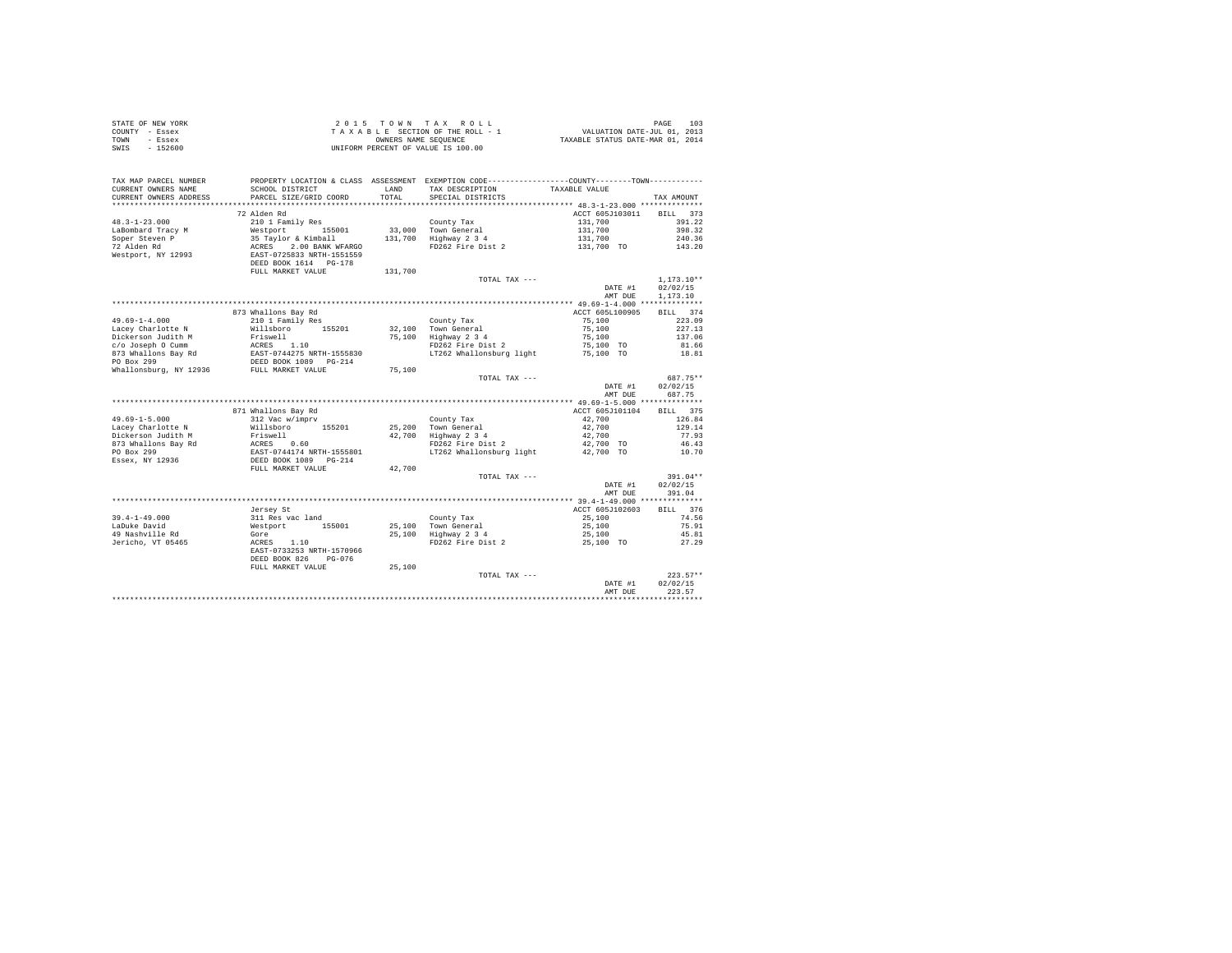| STATE OF NEW YORK                                                                                                                                                                                                                                                                                                                                                                                       |                                                                                                                                                           |        |               |                                                                                                                                |                                  |
|---------------------------------------------------------------------------------------------------------------------------------------------------------------------------------------------------------------------------------------------------------------------------------------------------------------------------------------------------------------------------------------------------------|-----------------------------------------------------------------------------------------------------------------------------------------------------------|--------|---------------|--------------------------------------------------------------------------------------------------------------------------------|----------------------------------|
| COUNTY - Essex                                                                                                                                                                                                                                                                                                                                                                                          |                                                                                                                                                           |        |               |                                                                                                                                |                                  |
| TOWN - Essex                                                                                                                                                                                                                                                                                                                                                                                            |                                                                                                                                                           |        |               |                                                                                                                                |                                  |
| SWIS - 152600                                                                                                                                                                                                                                                                                                                                                                                           | 2015 TOWN TAX ROLL<br>TAXABLE SECTION OF THE ROLL - 1<br>ONNERS NAME SEQUENCE<br>UNIFORM PERCENT OF VALUE IS 100.00<br>UNIFORM PERCENT OF VALUE IS 100.00 |        |               |                                                                                                                                |                                  |
|                                                                                                                                                                                                                                                                                                                                                                                                         |                                                                                                                                                           |        |               |                                                                                                                                |                                  |
|                                                                                                                                                                                                                                                                                                                                                                                                         |                                                                                                                                                           |        |               |                                                                                                                                |                                  |
|                                                                                                                                                                                                                                                                                                                                                                                                         |                                                                                                                                                           |        |               |                                                                                                                                |                                  |
|                                                                                                                                                                                                                                                                                                                                                                                                         |                                                                                                                                                           |        |               |                                                                                                                                |                                  |
|                                                                                                                                                                                                                                                                                                                                                                                                         |                                                                                                                                                           |        |               |                                                                                                                                |                                  |
|                                                                                                                                                                                                                                                                                                                                                                                                         |                                                                                                                                                           |        |               |                                                                                                                                |                                  |
|                                                                                                                                                                                                                                                                                                                                                                                                         |                                                                                                                                                           |        |               |                                                                                                                                |                                  |
|                                                                                                                                                                                                                                                                                                                                                                                                         | 870 Whallons Bay Rd                                                                                                                                       |        |               | ACCT 605J100514 BILL 377                                                                                                       |                                  |
|                                                                                                                                                                                                                                                                                                                                                                                                         |                                                                                                                                                           |        |               | $\begin{array}{cccc} 63\,, 100 & & & & & 187\,.44 \\ 63\,, 100 & & & & & 190\,.84 \\ 63\,, 100 & & & & & 115\,.16 \end{array}$ |                                  |
|                                                                                                                                                                                                                                                                                                                                                                                                         |                                                                                                                                                           |        |               |                                                                                                                                |                                  |
|                                                                                                                                                                                                                                                                                                                                                                                                         |                                                                                                                                                           |        |               |                                                                                                                                |                                  |
|                                                                                                                                                                                                                                                                                                                                                                                                         |                                                                                                                                                           |        |               |                                                                                                                                | 68.61                            |
|                                                                                                                                                                                                                                                                                                                                                                                                         |                                                                                                                                                           |        |               |                                                                                                                                | 15.81                            |
|                                                                                                                                                                                                                                                                                                                                                                                                         |                                                                                                                                                           |        |               |                                                                                                                                |                                  |
|                                                                                                                                                                                                                                                                                                                                                                                                         |                                                                                                                                                           |        |               |                                                                                                                                |                                  |
|                                                                                                                                                                                                                                                                                                                                                                                                         |                                                                                                                                                           |        |               |                                                                                                                                | $577.86**$                       |
|                                                                                                                                                                                                                                                                                                                                                                                                         |                                                                                                                                                           |        | TOTAL TAX --- |                                                                                                                                |                                  |
|                                                                                                                                                                                                                                                                                                                                                                                                         |                                                                                                                                                           |        |               |                                                                                                                                | DATE #1 02/02/15                 |
|                                                                                                                                                                                                                                                                                                                                                                                                         |                                                                                                                                                           |        |               |                                                                                                                                | AMT DUE 577.86                   |
|                                                                                                                                                                                                                                                                                                                                                                                                         |                                                                                                                                                           |        |               |                                                                                                                                |                                  |
|                                                                                                                                                                                                                                                                                                                                                                                                         | 839 Walker Rd                                                                                                                                             |        |               | ACCT 605J102408 BILL 378                                                                                                       |                                  |
|                                                                                                                                                                                                                                                                                                                                                                                                         |                                                                                                                                                           |        |               |                                                                                                                                |                                  |
|                                                                                                                                                                                                                                                                                                                                                                                                         |                                                                                                                                                           |        |               |                                                                                                                                |                                  |
|                                                                                                                                                                                                                                                                                                                                                                                                         |                                                                                                                                                           |        |               |                                                                                                                                |                                  |
|                                                                                                                                                                                                                                                                                                                                                                                                         |                                                                                                                                                           |        |               |                                                                                                                                |                                  |
|                                                                                                                                                                                                                                                                                                                                                                                                         |                                                                                                                                                           |        |               |                                                                                                                                |                                  |
|                                                                                                                                                                                                                                                                                                                                                                                                         |                                                                                                                                                           |        |               |                                                                                                                                |                                  |
| $\begin{tabular}{l c c c c c} \multicolumn{3}{c c c c} \multicolumn{3}{c c c} \multicolumn{3}{c c c} \multicolumn{3}{c c c} \multicolumn{3}{c c c} \multicolumn{3}{c c c} \multicolumn{3}{c c c} \multicolumn{3}{c c c} \multicolumn{3}{c c c} \multicolumn{3}{c c c} \multicolumn{3}{c c c} \multicolumn{3}{c c c} \multicolumn{3}{c c c} \multicolumn{3}{c c c} \multicolumn{3}{c c c} \multicolumn{$ |                                                                                                                                                           |        |               |                                                                                                                                |                                  |
|                                                                                                                                                                                                                                                                                                                                                                                                         |                                                                                                                                                           |        | TOTAL TAX --- |                                                                                                                                | $1,012.42**$                     |
|                                                                                                                                                                                                                                                                                                                                                                                                         |                                                                                                                                                           |        |               |                                                                                                                                | DATE #1 02/02/15                 |
|                                                                                                                                                                                                                                                                                                                                                                                                         |                                                                                                                                                           |        |               |                                                                                                                                |                                  |
|                                                                                                                                                                                                                                                                                                                                                                                                         |                                                                                                                                                           |        |               |                                                                                                                                |                                  |
|                                                                                                                                                                                                                                                                                                                                                                                                         |                                                                                                                                                           |        |               |                                                                                                                                | AMT DUE 1.012.42                 |
|                                                                                                                                                                                                                                                                                                                                                                                                         |                                                                                                                                                           |        |               |                                                                                                                                |                                  |
|                                                                                                                                                                                                                                                                                                                                                                                                         | 49 Spear Rd                                                                                                                                               |        |               | ACCT 605J180005                                                                                                                | BILL 379                         |
|                                                                                                                                                                                                                                                                                                                                                                                                         |                                                                                                                                                           |        |               |                                                                                                                                |                                  |
|                                                                                                                                                                                                                                                                                                                                                                                                         |                                                                                                                                                           |        |               |                                                                                                                                |                                  |
|                                                                                                                                                                                                                                                                                                                                                                                                         |                                                                                                                                                           |        |               |                                                                                                                                |                                  |
|                                                                                                                                                                                                                                                                                                                                                                                                         |                                                                                                                                                           |        |               |                                                                                                                                |                                  |
|                                                                                                                                                                                                                                                                                                                                                                                                         |                                                                                                                                                           |        |               |                                                                                                                                |                                  |
|                                                                                                                                                                                                                                                                                                                                                                                                         | ACRES 2.00                                                                                                                                                |        |               |                                                                                                                                |                                  |
|                                                                                                                                                                                                                                                                                                                                                                                                         | EAST-0728217 NRTH-1571442                                                                                                                                 |        |               |                                                                                                                                |                                  |
|                                                                                                                                                                                                                                                                                                                                                                                                         | DEED BOOK 1147 PG-87                                                                                                                                      |        |               |                                                                                                                                |                                  |
|                                                                                                                                                                                                                                                                                                                                                                                                         | FULL MARKET VALUE                                                                                                                                         | 84,000 |               |                                                                                                                                |                                  |
|                                                                                                                                                                                                                                                                                                                                                                                                         |                                                                                                                                                           |        |               |                                                                                                                                | $748.21**$                       |
|                                                                                                                                                                                                                                                                                                                                                                                                         |                                                                                                                                                           |        | TOTAL TAX --- |                                                                                                                                | $748.21**$<br>DATE #1 $02/02/15$ |
|                                                                                                                                                                                                                                                                                                                                                                                                         |                                                                                                                                                           |        |               |                                                                                                                                | AMT DUE 748.21                   |
|                                                                                                                                                                                                                                                                                                                                                                                                         |                                                                                                                                                           |        |               |                                                                                                                                |                                  |
|                                                                                                                                                                                                                                                                                                                                                                                                         |                                                                                                                                                           |        |               |                                                                                                                                |                                  |
|                                                                                                                                                                                                                                                                                                                                                                                                         |                                                                                                                                                           |        |               |                                                                                                                                |                                  |
|                                                                                                                                                                                                                                                                                                                                                                                                         |                                                                                                                                                           |        |               |                                                                                                                                |                                  |
|                                                                                                                                                                                                                                                                                                                                                                                                         |                                                                                                                                                           |        |               |                                                                                                                                |                                  |
|                                                                                                                                                                                                                                                                                                                                                                                                         |                                                                                                                                                           |        |               |                                                                                                                                |                                  |
|                                                                                                                                                                                                                                                                                                                                                                                                         |                                                                                                                                                           |        |               |                                                                                                                                |                                  |
|                                                                                                                                                                                                                                                                                                                                                                                                         |                                                                                                                                                           |        |               |                                                                                                                                |                                  |
|                                                                                                                                                                                                                                                                                                                                                                                                         |                                                                                                                                                           |        |               |                                                                                                                                |                                  |
|                                                                                                                                                                                                                                                                                                                                                                                                         | FULL MARKET VALUE 215,000                                                                                                                                 |        |               |                                                                                                                                |                                  |
|                                                                                                                                                                                                                                                                                                                                                                                                         |                                                                                                                                                           |        | TOTAL TAX --- |                                                                                                                                | $1.876.22**$                     |
|                                                                                                                                                                                                                                                                                                                                                                                                         |                                                                                                                                                           |        |               |                                                                                                                                | DATE #1 02/02/15                 |
|                                                                                                                                                                                                                                                                                                                                                                                                         |                                                                                                                                                           |        |               | AMT DUE                                                                                                                        | 1,876.22<br>************         |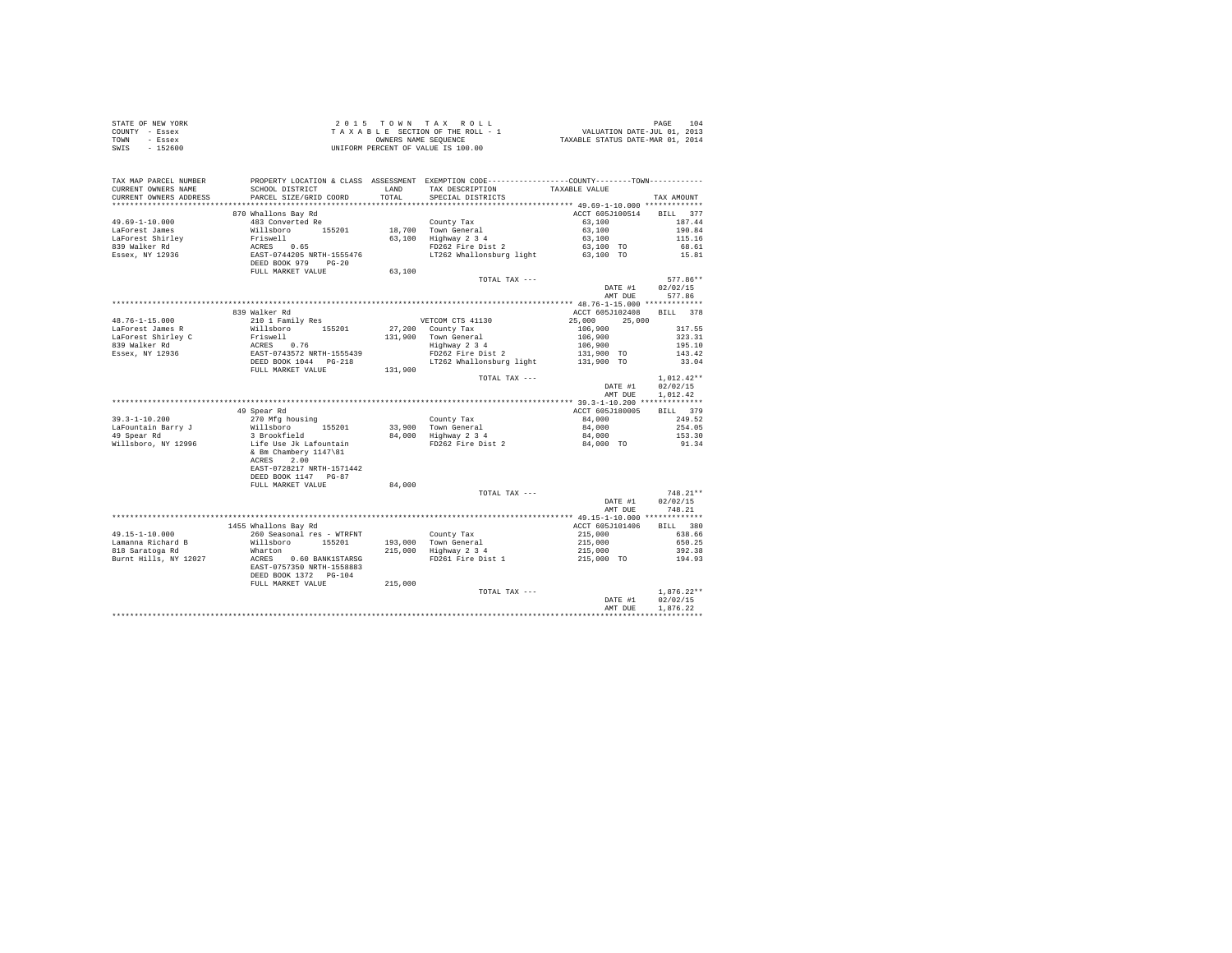|                | STATE OF NEW YORK | 2015 TOWN TAX ROLL                 | 105<br>PAGE                      |
|----------------|-------------------|------------------------------------|----------------------------------|
| COUNTY - Essex |                   | TAXABLE SECTION OF THE ROLL - 1    | VALUATION DATE-JUL 01, 2013      |
| TOWN           | - Essex           | OWNERS NAME SEOUENCE               | TAXABLE STATUS DATE-MAR 01, 2014 |
| SWIS           | $-152600$         | UNIFORM PERCENT OF VALUE IS 100.00 |                                  |

| TAX MAP PARCEL NUMBER<br>CURRENT OWNERS NAME     | SCHOOL DISTRICT                                                                                                                                                      | LAND    | PROPERTY LOCATION & CLASS ASSESSMENT EXEMPTION CODE---------------COUNTY-------TOWN---------<br>TAX DESCRIPTION | TAXABLE VALUE                                                                                                                                                                                                                                                                                        |                      |
|--------------------------------------------------|----------------------------------------------------------------------------------------------------------------------------------------------------------------------|---------|-----------------------------------------------------------------------------------------------------------------|------------------------------------------------------------------------------------------------------------------------------------------------------------------------------------------------------------------------------------------------------------------------------------------------------|----------------------|
| CURRENT OWNERS ADDRESS                           | PARCEL SIZE/GRID COORD                                                                                                                                               | TOTAL   | SPECIAL DISTRICTS                                                                                               |                                                                                                                                                                                                                                                                                                      | TAX AMOUNT           |
| ***********************                          |                                                                                                                                                                      |         |                                                                                                                 |                                                                                                                                                                                                                                                                                                      |                      |
|                                                  | 130 School St                                                                                                                                                        |         |                                                                                                                 | ACCT 605J101507 BILL 381                                                                                                                                                                                                                                                                             |                      |
| $40.3 - 3 - 18.000$                              | 270 Mfa housina                                                                                                                                                      |         | County Tax                                                                                                      | 73,300                                                                                                                                                                                                                                                                                               | 217.74               |
| Lamb Heather                                     |                                                                                                                                                                      |         | 25,200 Town General                                                                                             | 73,300                                                                                                                                                                                                                                                                                               | 221.69               |
| 130 School St                                    |                                                                                                                                                                      |         | 73,300 Highway 2 3 4                                                                                            | 73,300                                                                                                                                                                                                                                                                                               | 133.78               |
| Essex, NY 12936                                  |                                                                                                                                                                      |         | Highway $\frac{2}{3}$ $\frac{3}{4}$<br>FD261 Fire Dist 1                                                        | $73,300$ TO<br>$73,300$ TO                                                                                                                                                                                                                                                                           | 66.46                |
|                                                  |                                                                                                                                                                      |         | LT261 Essex light                                                                                               |                                                                                                                                                                                                                                                                                                      | 6.75                 |
|                                                  | 270 Mfg housing<br>Willsboro<br>Dotts<br>ACRES 0.60<br>EAST-0753470 NRTH-1568325<br>DEED BOOK 1234 PG-75                                                             |         |                                                                                                                 |                                                                                                                                                                                                                                                                                                      |                      |
|                                                  | FULL MARKET VALUE                                                                                                                                                    | 73,300  |                                                                                                                 |                                                                                                                                                                                                                                                                                                      |                      |
|                                                  |                                                                                                                                                                      |         | TOTAL TAX ---                                                                                                   |                                                                                                                                                                                                                                                                                                      | 646.42**             |
|                                                  |                                                                                                                                                                      |         |                                                                                                                 | DATE #1                                                                                                                                                                                                                                                                                              | 02/02/15             |
|                                                  |                                                                                                                                                                      |         |                                                                                                                 | AMT DUE                                                                                                                                                                                                                                                                                              | 646.42               |
|                                                  |                                                                                                                                                                      |         |                                                                                                                 |                                                                                                                                                                                                                                                                                                      |                      |
|                                                  | 2849 Essex Rd                                                                                                                                                        |         |                                                                                                                 | ACCT 605J194006                                                                                                                                                                                                                                                                                      | BILL 382             |
|                                                  |                                                                                                                                                                      |         | County Tax                                                                                                      |                                                                                                                                                                                                                                                                                                      |                      |
|                                                  |                                                                                                                                                                      |         | 66,100 Town General<br>129,000 Highway 2 3 4                                                                    |                                                                                                                                                                                                                                                                                                      |                      |
|                                                  |                                                                                                                                                                      |         |                                                                                                                 |                                                                                                                                                                                                                                                                                                      |                      |
|                                                  |                                                                                                                                                                      |         | FD261 Fire Dist 1<br>FD261 File Dipp.<br>LT261 Essex light                                                      |                                                                                                                                                                                                                                                                                                      |                      |
|                                                  |                                                                                                                                                                      |         |                                                                                                                 |                                                                                                                                                                                                                                                                                                      |                      |
|                                                  |                                                                                                                                                                      |         |                                                                                                                 |                                                                                                                                                                                                                                                                                                      |                      |
|                                                  | FULL MARKET VALUE 129,000                                                                                                                                            |         |                                                                                                                 |                                                                                                                                                                                                                                                                                                      |                      |
|                                                  |                                                                                                                                                                      |         | TOTAL TAX ---                                                                                                   |                                                                                                                                                                                                                                                                                                      | $1,173.11**$         |
|                                                  |                                                                                                                                                                      |         |                                                                                                                 | DATE #1                                                                                                                                                                                                                                                                                              | 02/02/15             |
|                                                  |                                                                                                                                                                      |         |                                                                                                                 | AMT DUE                                                                                                                                                                                                                                                                                              | 1,173.11             |
|                                                  |                                                                                                                                                                      |         |                                                                                                                 |                                                                                                                                                                                                                                                                                                      |                      |
|                                                  | 2858 Essex Rd                                                                                                                                                        |         |                                                                                                                 | ACCT 605J102301                                                                                                                                                                                                                                                                                      | BILL 383             |
| $40.57 - 3 - 5.100$                              |                                                                                                                                                                      |         | County Tax<br>365,400 Town General                                                                              |                                                                                                                                                                                                                                                                                                      | 1,613.29             |
| Lansing David S                                  |                                                                                                                                                                      |         |                                                                                                                 | $543,100$<br>$543,100$<br>$543,100$<br>$543,100$ TO<br>$543,100$ TO                                                                                                                                                                                                                                  | 1,642.57             |
| Lansing Dianne B<br>PO Box 46<br>Essex, NY 12936 |                                                                                                                                                                      |         | 543,100 Highway 2 3 4                                                                                           |                                                                                                                                                                                                                                                                                                      | 991.18               |
|                                                  |                                                                                                                                                                      |         | FD261 Fire Dist 1                                                                                               |                                                                                                                                                                                                                                                                                                      | 492.40               |
|                                                  |                                                                                                                                                                      |         | LT261 Essex light                                                                                               |                                                                                                                                                                                                                                                                                                      | 50.03                |
|                                                  | %3368846 Au<br>210 1 Family Res - WTRFNT<br>Willsboro 155201 365,400<br>Hicks 2.70<br>EAST-0757782 NRTH-1574749<br>DEED BOOK 429 PG-564<br>FULL MARKET VALUE 543,100 |         | WB261 Water B&I                                                                                                 | 543,100 TO C 149.39                                                                                                                                                                                                                                                                                  |                      |
|                                                  |                                                                                                                                                                      |         |                                                                                                                 |                                                                                                                                                                                                                                                                                                      |                      |
|                                                  |                                                                                                                                                                      |         | TOTAL TAX ---                                                                                                   |                                                                                                                                                                                                                                                                                                      | $4,938.86**$         |
|                                                  |                                                                                                                                                                      |         |                                                                                                                 | DATE #1<br>AMT DUE                                                                                                                                                                                                                                                                                   | 02/02/15<br>4,938.86 |
|                                                  |                                                                                                                                                                      |         |                                                                                                                 |                                                                                                                                                                                                                                                                                                      |                      |
|                                                  | 2697 NYS Route 22                                                                                                                                                    |         |                                                                                                                 | ACCT 605J102308                                                                                                                                                                                                                                                                                      | BILL 384             |
| $40.3 - 2 - 11.000$                              |                                                                                                                                                                      |         | County Tax                                                                                                      |                                                                                                                                                                                                                                                                                                      | 501.42               |
| LaPine Eric M                                    |                                                                                                                                                                      |         |                                                                                                                 |                                                                                                                                                                                                                                                                                                      | 510.52               |
| c/o Harry A LaPine Jr                            |                                                                                                                                                                      |         | 72,100 Town General<br>168,800 Highway 2 3 4                                                                    |                                                                                                                                                                                                                                                                                                      | 308.07               |
| PO Box 75                                        |                                                                                                                                                                      |         | FD261 Fire Dist 1                                                                                               |                                                                                                                                                                                                                                                                                                      | 153.04               |
| Essex, NY 12936                                  | 2000 Autor 2010<br>210 1 Family Res<br>Willaboro 155201<br>Hicks<br>1450/169 Life Estate to<br>Harry Jr & Claire LaPine<br>ACRES 8.10                                |         | LT261 Essex light                                                                                               | $\begin{array}{r} \text{168,800} \\ \text{168,800} \\ \text{168,800} \\ \text{168,800} \\ \text{168,800} \text{ \textcolor{red}{\text{TO}}} \\ \text{168,800} \text{ \textcolor{red}{\text{TO}}} \\ \text{168,800} \text{ \textcolor{red}{\text{TO}}} \text{ \textcolor{red}{\text{C}}} \end{array}$ | 15.55                |
|                                                  |                                                                                                                                                                      |         | WB261 Water B&I                                                                                                 |                                                                                                                                                                                                                                                                                                      | 46.43                |
|                                                  | EAST-0755865 NRTH-1572193                                                                                                                                            |         |                                                                                                                 |                                                                                                                                                                                                                                                                                                      |                      |
|                                                  | DEED BOOK 1450 PG-169                                                                                                                                                |         |                                                                                                                 |                                                                                                                                                                                                                                                                                                      |                      |
|                                                  | FULL MARKET VALUE                                                                                                                                                    | 168,800 |                                                                                                                 |                                                                                                                                                                                                                                                                                                      |                      |
|                                                  |                                                                                                                                                                      |         | TOTAL TAX ---                                                                                                   |                                                                                                                                                                                                                                                                                                      | $1,535.03**$         |
|                                                  |                                                                                                                                                                      |         |                                                                                                                 | DATE #1                                                                                                                                                                                                                                                                                              | 02/02/15             |
|                                                  |                                                                                                                                                                      |         |                                                                                                                 | AMT DUE                                                                                                                                                                                                                                                                                              | 1,535.03             |
|                                                  |                                                                                                                                                                      |         |                                                                                                                 |                                                                                                                                                                                                                                                                                                      |                      |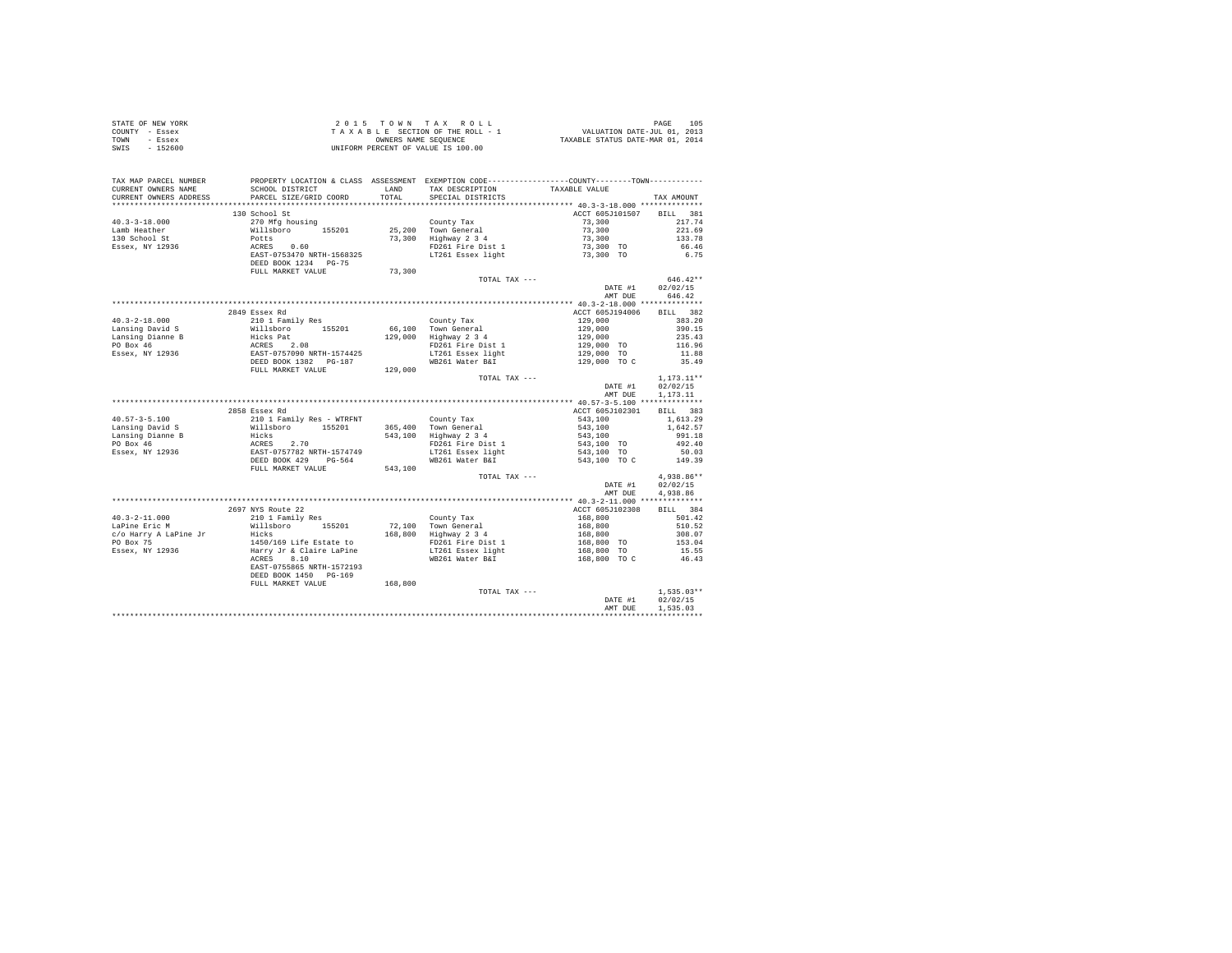| STATE OF NEW YORK | 2015 TOWN TAX ROLL                 | 106<br>PAGE                      |
|-------------------|------------------------------------|----------------------------------|
| COUNTY - Essex    | TAXABLE SECTION OF THE ROLL - 1    | VALUATION DATE-JUL 01, 2013      |
| TOWN<br>- Essex   | OWNERS NAME SEOUENCE               | TAXABLE STATUS DATE-MAR 01, 2014 |
| $-152600$<br>SWIS | UNIFORM PERCENT OF VALUE IS 100.00 |                                  |

| .<br>**************************** 40.3-2-12.000 *********<br>.<br>NYS Route 22<br>ACCT 605J102307<br><b>BILL</b><br>385<br>$40.3 - 2 - 12.000$<br>314 Rural vac<10<br>7.500<br>22.28<br>County Tax<br>7,500 Town General<br>7,500<br>22.68<br>LaPine Harry A<br>Willsboro<br>155201<br>LaPine Claire<br>Hicks<br>7.500<br>Highway 2 3 4<br>7,500<br>13.69<br>PO Box 75<br>ACRES 7.50<br>EAST-0755163 NRTH-1572084<br>FD261 Fire Dist 1<br>7.500 TO<br>6.80<br>LT261 Essex light<br>Essex, NY 12936<br>7,500 TO<br>.69<br>DEED BOOK 484<br>$PG-146$<br>WB261 Water B&I<br>7,500 TO C<br>2.06<br>FULL MARKET VALUE<br>7,500<br>68.20**<br>TOTAL TAX ---<br>02/02/15<br>DATE #1<br>68.20<br>AMT DUE<br>2217 NYS Route 22<br>ACCT 605J101501<br>BILL 386<br>$39.4 - 1 - 14.000$<br>240 Rural res<br>243,700<br>723.92<br>County Tax<br>58,200<br>Town General<br>737.05<br>Lawrence R Scott<br>Willsboro<br>155201<br>243,700<br>Roller Nola<br>Hicks<br>243,700 Highway 2 3 4<br>243,700<br>444.76<br>2020 N Main St 18<br>ACRES 21.50 BANK WFARGO<br>FD261 Fire Dist 1<br>243,700 TO<br>220.95<br>Los Angeles, CA 90031<br>EAST-0743379 NRTH-1570432<br>DEED BOOK 1339 PG-82<br>FULL MARKET VALUE<br>243,700<br>$2.126.68**$<br>TOTAL TAX ---<br>DATE #1<br>02/02/15<br>2.126.68<br>AMT DUE<br>1699 Lake Shore Rd<br>ACCT 605J102514<br>BILL 387<br>193.38<br>260 Seasonal res<br>County Tax<br>65,100<br>Willsboro<br>155201<br>21,600 Town General<br>65,100<br>196.89<br>Friswell<br>65,100 Highway 2 3 4<br>65,100<br>118.81<br>ACRES 0.30<br>FD262 Fire Dist 2<br>70.79<br>65,100 TO<br>EAST-0756764 NRTH-1557477<br>DEED BOOK 1230 PG-109<br>FULL MARKET VALUE<br>65,100<br>$579.87**$<br>TOTAL TAX ---<br>02/02/15<br>DATE #1<br>579.87<br>AMT DUE<br>2248 Lake Shore Rd<br>ACCT 605J197004<br>BILL 388<br>$40.73 - 6 - 11.240$<br>210 1 Family Res<br>156,800<br>465.78<br>County Tax<br>Lawrence William Jr<br>56,600<br>Town General<br>Willsboro<br>155201<br>156,800<br>474.23<br>156,800<br>Lawrence Beth C<br>Highway 2 3 4<br>156,800<br>286.17<br>Potts Pat<br>1 Oak Run Rd<br>1661/84-Easement<br>FD261 Fire Dist 1<br>156,800 TO<br>142.16<br>Laurel, MD 20724<br>0.27<br>14.45<br>ACRES<br>LT261 Essex light<br>156,800 TO<br>EAST-0757318 NRTH-1570417<br>DEED BOOK 1229 PG-142<br>FULL MARKET VALUE<br>156,800<br>$1,382.79**$<br>TOTAL TAX ---<br>02/02/15<br>DATE #1<br>1,382.79<br>AMT DUE | TAX MAP PARCEL NUMBER<br>CURRENT OWNERS NAME | SCHOOL DISTRICT        | LAND  | TAX DESCRIPTION   | PROPERTY LOCATION & CLASS ASSESSMENT EXEMPTION CODE----------------COUNTY-------TOWN----------<br>TAXABLE VALUE |            |
|------------------------------------------------------------------------------------------------------------------------------------------------------------------------------------------------------------------------------------------------------------------------------------------------------------------------------------------------------------------------------------------------------------------------------------------------------------------------------------------------------------------------------------------------------------------------------------------------------------------------------------------------------------------------------------------------------------------------------------------------------------------------------------------------------------------------------------------------------------------------------------------------------------------------------------------------------------------------------------------------------------------------------------------------------------------------------------------------------------------------------------------------------------------------------------------------------------------------------------------------------------------------------------------------------------------------------------------------------------------------------------------------------------------------------------------------------------------------------------------------------------------------------------------------------------------------------------------------------------------------------------------------------------------------------------------------------------------------------------------------------------------------------------------------------------------------------------------------------------------------------------------------------------------------------------------------------------------------------------------------------------------------------------------------------------------------------------------------------------------------------------------------------------------------------------------------------------------------------------------------------------------------------------------------------------------------------------------------------------------------------------------------------------------|----------------------------------------------|------------------------|-------|-------------------|-----------------------------------------------------------------------------------------------------------------|------------|
|                                                                                                                                                                                                                                                                                                                                                                                                                                                                                                                                                                                                                                                                                                                                                                                                                                                                                                                                                                                                                                                                                                                                                                                                                                                                                                                                                                                                                                                                                                                                                                                                                                                                                                                                                                                                                                                                                                                                                                                                                                                                                                                                                                                                                                                                                                                                                                                                                  | CURRENT OWNERS ADDRESS                       | PARCEL SIZE/GRID COORD | TOTAL | SPECIAL DISTRICTS |                                                                                                                 | TAX AMOUNT |
|                                                                                                                                                                                                                                                                                                                                                                                                                                                                                                                                                                                                                                                                                                                                                                                                                                                                                                                                                                                                                                                                                                                                                                                                                                                                                                                                                                                                                                                                                                                                                                                                                                                                                                                                                                                                                                                                                                                                                                                                                                                                                                                                                                                                                                                                                                                                                                                                                  |                                              |                        |       |                   |                                                                                                                 |            |
|                                                                                                                                                                                                                                                                                                                                                                                                                                                                                                                                                                                                                                                                                                                                                                                                                                                                                                                                                                                                                                                                                                                                                                                                                                                                                                                                                                                                                                                                                                                                                                                                                                                                                                                                                                                                                                                                                                                                                                                                                                                                                                                                                                                                                                                                                                                                                                                                                  |                                              |                        |       |                   |                                                                                                                 |            |
|                                                                                                                                                                                                                                                                                                                                                                                                                                                                                                                                                                                                                                                                                                                                                                                                                                                                                                                                                                                                                                                                                                                                                                                                                                                                                                                                                                                                                                                                                                                                                                                                                                                                                                                                                                                                                                                                                                                                                                                                                                                                                                                                                                                                                                                                                                                                                                                                                  |                                              |                        |       |                   |                                                                                                                 |            |
|                                                                                                                                                                                                                                                                                                                                                                                                                                                                                                                                                                                                                                                                                                                                                                                                                                                                                                                                                                                                                                                                                                                                                                                                                                                                                                                                                                                                                                                                                                                                                                                                                                                                                                                                                                                                                                                                                                                                                                                                                                                                                                                                                                                                                                                                                                                                                                                                                  |                                              |                        |       |                   |                                                                                                                 |            |
|                                                                                                                                                                                                                                                                                                                                                                                                                                                                                                                                                                                                                                                                                                                                                                                                                                                                                                                                                                                                                                                                                                                                                                                                                                                                                                                                                                                                                                                                                                                                                                                                                                                                                                                                                                                                                                                                                                                                                                                                                                                                                                                                                                                                                                                                                                                                                                                                                  |                                              |                        |       |                   |                                                                                                                 |            |
|                                                                                                                                                                                                                                                                                                                                                                                                                                                                                                                                                                                                                                                                                                                                                                                                                                                                                                                                                                                                                                                                                                                                                                                                                                                                                                                                                                                                                                                                                                                                                                                                                                                                                                                                                                                                                                                                                                                                                                                                                                                                                                                                                                                                                                                                                                                                                                                                                  |                                              |                        |       |                   |                                                                                                                 |            |
|                                                                                                                                                                                                                                                                                                                                                                                                                                                                                                                                                                                                                                                                                                                                                                                                                                                                                                                                                                                                                                                                                                                                                                                                                                                                                                                                                                                                                                                                                                                                                                                                                                                                                                                                                                                                                                                                                                                                                                                                                                                                                                                                                                                                                                                                                                                                                                                                                  |                                              |                        |       |                   |                                                                                                                 |            |
|                                                                                                                                                                                                                                                                                                                                                                                                                                                                                                                                                                                                                                                                                                                                                                                                                                                                                                                                                                                                                                                                                                                                                                                                                                                                                                                                                                                                                                                                                                                                                                                                                                                                                                                                                                                                                                                                                                                                                                                                                                                                                                                                                                                                                                                                                                                                                                                                                  |                                              |                        |       |                   |                                                                                                                 |            |
|                                                                                                                                                                                                                                                                                                                                                                                                                                                                                                                                                                                                                                                                                                                                                                                                                                                                                                                                                                                                                                                                                                                                                                                                                                                                                                                                                                                                                                                                                                                                                                                                                                                                                                                                                                                                                                                                                                                                                                                                                                                                                                                                                                                                                                                                                                                                                                                                                  |                                              |                        |       |                   |                                                                                                                 |            |
|                                                                                                                                                                                                                                                                                                                                                                                                                                                                                                                                                                                                                                                                                                                                                                                                                                                                                                                                                                                                                                                                                                                                                                                                                                                                                                                                                                                                                                                                                                                                                                                                                                                                                                                                                                                                                                                                                                                                                                                                                                                                                                                                                                                                                                                                                                                                                                                                                  |                                              |                        |       |                   |                                                                                                                 |            |
|                                                                                                                                                                                                                                                                                                                                                                                                                                                                                                                                                                                                                                                                                                                                                                                                                                                                                                                                                                                                                                                                                                                                                                                                                                                                                                                                                                                                                                                                                                                                                                                                                                                                                                                                                                                                                                                                                                                                                                                                                                                                                                                                                                                                                                                                                                                                                                                                                  |                                              |                        |       |                   |                                                                                                                 |            |
|                                                                                                                                                                                                                                                                                                                                                                                                                                                                                                                                                                                                                                                                                                                                                                                                                                                                                                                                                                                                                                                                                                                                                                                                                                                                                                                                                                                                                                                                                                                                                                                                                                                                                                                                                                                                                                                                                                                                                                                                                                                                                                                                                                                                                                                                                                                                                                                                                  |                                              |                        |       |                   |                                                                                                                 |            |
|                                                                                                                                                                                                                                                                                                                                                                                                                                                                                                                                                                                                                                                                                                                                                                                                                                                                                                                                                                                                                                                                                                                                                                                                                                                                                                                                                                                                                                                                                                                                                                                                                                                                                                                                                                                                                                                                                                                                                                                                                                                                                                                                                                                                                                                                                                                                                                                                                  |                                              |                        |       |                   |                                                                                                                 |            |
|                                                                                                                                                                                                                                                                                                                                                                                                                                                                                                                                                                                                                                                                                                                                                                                                                                                                                                                                                                                                                                                                                                                                                                                                                                                                                                                                                                                                                                                                                                                                                                                                                                                                                                                                                                                                                                                                                                                                                                                                                                                                                                                                                                                                                                                                                                                                                                                                                  |                                              |                        |       |                   |                                                                                                                 |            |
|                                                                                                                                                                                                                                                                                                                                                                                                                                                                                                                                                                                                                                                                                                                                                                                                                                                                                                                                                                                                                                                                                                                                                                                                                                                                                                                                                                                                                                                                                                                                                                                                                                                                                                                                                                                                                                                                                                                                                                                                                                                                                                                                                                                                                                                                                                                                                                                                                  |                                              |                        |       |                   |                                                                                                                 |            |
|                                                                                                                                                                                                                                                                                                                                                                                                                                                                                                                                                                                                                                                                                                                                                                                                                                                                                                                                                                                                                                                                                                                                                                                                                                                                                                                                                                                                                                                                                                                                                                                                                                                                                                                                                                                                                                                                                                                                                                                                                                                                                                                                                                                                                                                                                                                                                                                                                  |                                              |                        |       |                   |                                                                                                                 |            |
|                                                                                                                                                                                                                                                                                                                                                                                                                                                                                                                                                                                                                                                                                                                                                                                                                                                                                                                                                                                                                                                                                                                                                                                                                                                                                                                                                                                                                                                                                                                                                                                                                                                                                                                                                                                                                                                                                                                                                                                                                                                                                                                                                                                                                                                                                                                                                                                                                  |                                              |                        |       |                   |                                                                                                                 |            |
|                                                                                                                                                                                                                                                                                                                                                                                                                                                                                                                                                                                                                                                                                                                                                                                                                                                                                                                                                                                                                                                                                                                                                                                                                                                                                                                                                                                                                                                                                                                                                                                                                                                                                                                                                                                                                                                                                                                                                                                                                                                                                                                                                                                                                                                                                                                                                                                                                  |                                              |                        |       |                   |                                                                                                                 |            |
|                                                                                                                                                                                                                                                                                                                                                                                                                                                                                                                                                                                                                                                                                                                                                                                                                                                                                                                                                                                                                                                                                                                                                                                                                                                                                                                                                                                                                                                                                                                                                                                                                                                                                                                                                                                                                                                                                                                                                                                                                                                                                                                                                                                                                                                                                                                                                                                                                  |                                              |                        |       |                   |                                                                                                                 |            |
|                                                                                                                                                                                                                                                                                                                                                                                                                                                                                                                                                                                                                                                                                                                                                                                                                                                                                                                                                                                                                                                                                                                                                                                                                                                                                                                                                                                                                                                                                                                                                                                                                                                                                                                                                                                                                                                                                                                                                                                                                                                                                                                                                                                                                                                                                                                                                                                                                  |                                              |                        |       |                   |                                                                                                                 |            |
|                                                                                                                                                                                                                                                                                                                                                                                                                                                                                                                                                                                                                                                                                                                                                                                                                                                                                                                                                                                                                                                                                                                                                                                                                                                                                                                                                                                                                                                                                                                                                                                                                                                                                                                                                                                                                                                                                                                                                                                                                                                                                                                                                                                                                                                                                                                                                                                                                  |                                              |                        |       |                   |                                                                                                                 |            |
|                                                                                                                                                                                                                                                                                                                                                                                                                                                                                                                                                                                                                                                                                                                                                                                                                                                                                                                                                                                                                                                                                                                                                                                                                                                                                                                                                                                                                                                                                                                                                                                                                                                                                                                                                                                                                                                                                                                                                                                                                                                                                                                                                                                                                                                                                                                                                                                                                  |                                              |                        |       |                   |                                                                                                                 |            |
|                                                                                                                                                                                                                                                                                                                                                                                                                                                                                                                                                                                                                                                                                                                                                                                                                                                                                                                                                                                                                                                                                                                                                                                                                                                                                                                                                                                                                                                                                                                                                                                                                                                                                                                                                                                                                                                                                                                                                                                                                                                                                                                                                                                                                                                                                                                                                                                                                  |                                              |                        |       |                   |                                                                                                                 |            |
|                                                                                                                                                                                                                                                                                                                                                                                                                                                                                                                                                                                                                                                                                                                                                                                                                                                                                                                                                                                                                                                                                                                                                                                                                                                                                                                                                                                                                                                                                                                                                                                                                                                                                                                                                                                                                                                                                                                                                                                                                                                                                                                                                                                                                                                                                                                                                                                                                  |                                              |                        |       |                   |                                                                                                                 |            |
|                                                                                                                                                                                                                                                                                                                                                                                                                                                                                                                                                                                                                                                                                                                                                                                                                                                                                                                                                                                                                                                                                                                                                                                                                                                                                                                                                                                                                                                                                                                                                                                                                                                                                                                                                                                                                                                                                                                                                                                                                                                                                                                                                                                                                                                                                                                                                                                                                  |                                              |                        |       |                   |                                                                                                                 |            |
|                                                                                                                                                                                                                                                                                                                                                                                                                                                                                                                                                                                                                                                                                                                                                                                                                                                                                                                                                                                                                                                                                                                                                                                                                                                                                                                                                                                                                                                                                                                                                                                                                                                                                                                                                                                                                                                                                                                                                                                                                                                                                                                                                                                                                                                                                                                                                                                                                  |                                              |                        |       |                   |                                                                                                                 |            |
|                                                                                                                                                                                                                                                                                                                                                                                                                                                                                                                                                                                                                                                                                                                                                                                                                                                                                                                                                                                                                                                                                                                                                                                                                                                                                                                                                                                                                                                                                                                                                                                                                                                                                                                                                                                                                                                                                                                                                                                                                                                                                                                                                                                                                                                                                                                                                                                                                  | 49.15-1-37.000                               |                        |       |                   |                                                                                                                 |            |
|                                                                                                                                                                                                                                                                                                                                                                                                                                                                                                                                                                                                                                                                                                                                                                                                                                                                                                                                                                                                                                                                                                                                                                                                                                                                                                                                                                                                                                                                                                                                                                                                                                                                                                                                                                                                                                                                                                                                                                                                                                                                                                                                                                                                                                                                                                                                                                                                                  | Lawrence Trust                               |                        |       |                   |                                                                                                                 |            |
|                                                                                                                                                                                                                                                                                                                                                                                                                                                                                                                                                                                                                                                                                                                                                                                                                                                                                                                                                                                                                                                                                                                                                                                                                                                                                                                                                                                                                                                                                                                                                                                                                                                                                                                                                                                                                                                                                                                                                                                                                                                                                                                                                                                                                                                                                                                                                                                                                  | 1699 Lake Shore Rd                           |                        |       |                   |                                                                                                                 |            |
|                                                                                                                                                                                                                                                                                                                                                                                                                                                                                                                                                                                                                                                                                                                                                                                                                                                                                                                                                                                                                                                                                                                                                                                                                                                                                                                                                                                                                                                                                                                                                                                                                                                                                                                                                                                                                                                                                                                                                                                                                                                                                                                                                                                                                                                                                                                                                                                                                  | Essex, NY 12936-2006                         |                        |       |                   |                                                                                                                 |            |
|                                                                                                                                                                                                                                                                                                                                                                                                                                                                                                                                                                                                                                                                                                                                                                                                                                                                                                                                                                                                                                                                                                                                                                                                                                                                                                                                                                                                                                                                                                                                                                                                                                                                                                                                                                                                                                                                                                                                                                                                                                                                                                                                                                                                                                                                                                                                                                                                                  |                                              |                        |       |                   |                                                                                                                 |            |
|                                                                                                                                                                                                                                                                                                                                                                                                                                                                                                                                                                                                                                                                                                                                                                                                                                                                                                                                                                                                                                                                                                                                                                                                                                                                                                                                                                                                                                                                                                                                                                                                                                                                                                                                                                                                                                                                                                                                                                                                                                                                                                                                                                                                                                                                                                                                                                                                                  |                                              |                        |       |                   |                                                                                                                 |            |
|                                                                                                                                                                                                                                                                                                                                                                                                                                                                                                                                                                                                                                                                                                                                                                                                                                                                                                                                                                                                                                                                                                                                                                                                                                                                                                                                                                                                                                                                                                                                                                                                                                                                                                                                                                                                                                                                                                                                                                                                                                                                                                                                                                                                                                                                                                                                                                                                                  |                                              |                        |       |                   |                                                                                                                 |            |
|                                                                                                                                                                                                                                                                                                                                                                                                                                                                                                                                                                                                                                                                                                                                                                                                                                                                                                                                                                                                                                                                                                                                                                                                                                                                                                                                                                                                                                                                                                                                                                                                                                                                                                                                                                                                                                                                                                                                                                                                                                                                                                                                                                                                                                                                                                                                                                                                                  |                                              |                        |       |                   |                                                                                                                 |            |
|                                                                                                                                                                                                                                                                                                                                                                                                                                                                                                                                                                                                                                                                                                                                                                                                                                                                                                                                                                                                                                                                                                                                                                                                                                                                                                                                                                                                                                                                                                                                                                                                                                                                                                                                                                                                                                                                                                                                                                                                                                                                                                                                                                                                                                                                                                                                                                                                                  |                                              |                        |       |                   |                                                                                                                 |            |
|                                                                                                                                                                                                                                                                                                                                                                                                                                                                                                                                                                                                                                                                                                                                                                                                                                                                                                                                                                                                                                                                                                                                                                                                                                                                                                                                                                                                                                                                                                                                                                                                                                                                                                                                                                                                                                                                                                                                                                                                                                                                                                                                                                                                                                                                                                                                                                                                                  |                                              |                        |       |                   |                                                                                                                 |            |
|                                                                                                                                                                                                                                                                                                                                                                                                                                                                                                                                                                                                                                                                                                                                                                                                                                                                                                                                                                                                                                                                                                                                                                                                                                                                                                                                                                                                                                                                                                                                                                                                                                                                                                                                                                                                                                                                                                                                                                                                                                                                                                                                                                                                                                                                                                                                                                                                                  |                                              |                        |       |                   |                                                                                                                 |            |
|                                                                                                                                                                                                                                                                                                                                                                                                                                                                                                                                                                                                                                                                                                                                                                                                                                                                                                                                                                                                                                                                                                                                                                                                                                                                                                                                                                                                                                                                                                                                                                                                                                                                                                                                                                                                                                                                                                                                                                                                                                                                                                                                                                                                                                                                                                                                                                                                                  |                                              |                        |       |                   |                                                                                                                 |            |
|                                                                                                                                                                                                                                                                                                                                                                                                                                                                                                                                                                                                                                                                                                                                                                                                                                                                                                                                                                                                                                                                                                                                                                                                                                                                                                                                                                                                                                                                                                                                                                                                                                                                                                                                                                                                                                                                                                                                                                                                                                                                                                                                                                                                                                                                                                                                                                                                                  |                                              |                        |       |                   |                                                                                                                 |            |
|                                                                                                                                                                                                                                                                                                                                                                                                                                                                                                                                                                                                                                                                                                                                                                                                                                                                                                                                                                                                                                                                                                                                                                                                                                                                                                                                                                                                                                                                                                                                                                                                                                                                                                                                                                                                                                                                                                                                                                                                                                                                                                                                                                                                                                                                                                                                                                                                                  |                                              |                        |       |                   |                                                                                                                 |            |
|                                                                                                                                                                                                                                                                                                                                                                                                                                                                                                                                                                                                                                                                                                                                                                                                                                                                                                                                                                                                                                                                                                                                                                                                                                                                                                                                                                                                                                                                                                                                                                                                                                                                                                                                                                                                                                                                                                                                                                                                                                                                                                                                                                                                                                                                                                                                                                                                                  |                                              |                        |       |                   |                                                                                                                 |            |
|                                                                                                                                                                                                                                                                                                                                                                                                                                                                                                                                                                                                                                                                                                                                                                                                                                                                                                                                                                                                                                                                                                                                                                                                                                                                                                                                                                                                                                                                                                                                                                                                                                                                                                                                                                                                                                                                                                                                                                                                                                                                                                                                                                                                                                                                                                                                                                                                                  |                                              |                        |       |                   |                                                                                                                 |            |
|                                                                                                                                                                                                                                                                                                                                                                                                                                                                                                                                                                                                                                                                                                                                                                                                                                                                                                                                                                                                                                                                                                                                                                                                                                                                                                                                                                                                                                                                                                                                                                                                                                                                                                                                                                                                                                                                                                                                                                                                                                                                                                                                                                                                                                                                                                                                                                                                                  |                                              |                        |       |                   |                                                                                                                 |            |
|                                                                                                                                                                                                                                                                                                                                                                                                                                                                                                                                                                                                                                                                                                                                                                                                                                                                                                                                                                                                                                                                                                                                                                                                                                                                                                                                                                                                                                                                                                                                                                                                                                                                                                                                                                                                                                                                                                                                                                                                                                                                                                                                                                                                                                                                                                                                                                                                                  |                                              |                        |       |                   |                                                                                                                 |            |
|                                                                                                                                                                                                                                                                                                                                                                                                                                                                                                                                                                                                                                                                                                                                                                                                                                                                                                                                                                                                                                                                                                                                                                                                                                                                                                                                                                                                                                                                                                                                                                                                                                                                                                                                                                                                                                                                                                                                                                                                                                                                                                                                                                                                                                                                                                                                                                                                                  |                                              |                        |       |                   |                                                                                                                 |            |
|                                                                                                                                                                                                                                                                                                                                                                                                                                                                                                                                                                                                                                                                                                                                                                                                                                                                                                                                                                                                                                                                                                                                                                                                                                                                                                                                                                                                                                                                                                                                                                                                                                                                                                                                                                                                                                                                                                                                                                                                                                                                                                                                                                                                                                                                                                                                                                                                                  |                                              |                        |       |                   |                                                                                                                 |            |
|                                                                                                                                                                                                                                                                                                                                                                                                                                                                                                                                                                                                                                                                                                                                                                                                                                                                                                                                                                                                                                                                                                                                                                                                                                                                                                                                                                                                                                                                                                                                                                                                                                                                                                                                                                                                                                                                                                                                                                                                                                                                                                                                                                                                                                                                                                                                                                                                                  |                                              |                        |       |                   |                                                                                                                 |            |
|                                                                                                                                                                                                                                                                                                                                                                                                                                                                                                                                                                                                                                                                                                                                                                                                                                                                                                                                                                                                                                                                                                                                                                                                                                                                                                                                                                                                                                                                                                                                                                                                                                                                                                                                                                                                                                                                                                                                                                                                                                                                                                                                                                                                                                                                                                                                                                                                                  |                                              |                        |       |                   |                                                                                                                 |            |
|                                                                                                                                                                                                                                                                                                                                                                                                                                                                                                                                                                                                                                                                                                                                                                                                                                                                                                                                                                                                                                                                                                                                                                                                                                                                                                                                                                                                                                                                                                                                                                                                                                                                                                                                                                                                                                                                                                                                                                                                                                                                                                                                                                                                                                                                                                                                                                                                                  |                                              |                        |       |                   |                                                                                                                 |            |
|                                                                                                                                                                                                                                                                                                                                                                                                                                                                                                                                                                                                                                                                                                                                                                                                                                                                                                                                                                                                                                                                                                                                                                                                                                                                                                                                                                                                                                                                                                                                                                                                                                                                                                                                                                                                                                                                                                                                                                                                                                                                                                                                                                                                                                                                                                                                                                                                                  |                                              |                        |       |                   |                                                                                                                 |            |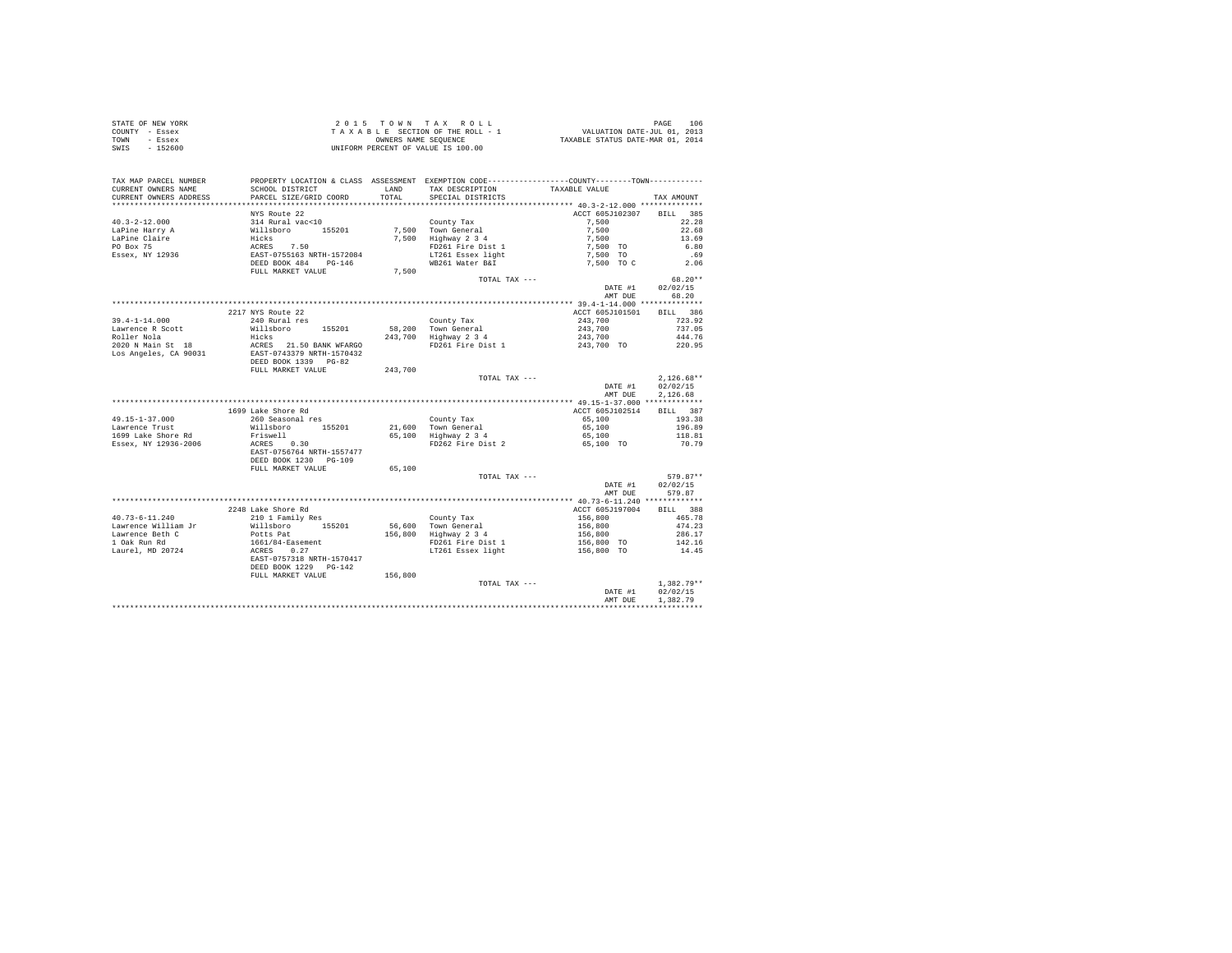| STATE OF NEW YORK<br>COUNTY - Essex<br>- Essex<br>TOWN<br>$-152600$<br>SWIS | 2 0 1 5                                   | TOWN<br>OWNERS NAME SEOUENCE | TAX ROLL<br>TAXABLE SECTION OF THE ROLL - 1<br>UNIFORM PERCENT OF VALUE IS 100.00            | VALUATION DATE-JUL 01, 2013<br>TAXABLE STATUS DATE-MAR 01, 2014 | 107<br>PAGE        |
|-----------------------------------------------------------------------------|-------------------------------------------|------------------------------|----------------------------------------------------------------------------------------------|-----------------------------------------------------------------|--------------------|
| TAX MAP PARCEL NUMBER                                                       |                                           |                              | PROPERTY LOCATION & CLASS ASSESSMENT EXEMPTION CODE---------------COUNTY-------TOWN--------- |                                                                 |                    |
| CURRENT OWNERS NAME<br>CURRENT OWNERS ADDRESS                               | SCHOOL DISTRICT<br>PARCEL SIZE/GRID COORD | LAND<br>TOTAL                | TAX DESCRIPTION<br>SPECIAL DISTRICTS                                                         | TAXABLE VALUE                                                   | TAX AMOUNT         |
| **************************                                                  |                                           |                              |                                                                                              |                                                                 |                    |
|                                                                             | 2010 NYS Route 22                         |                              |                                                                                              | ACCT 605J185001                                                 | 389<br><b>BILL</b> |
| $49.1 - 1 - 3.200$                                                          | 210 1 Family Res                          |                              | VETCOM CTS 41130                                                                             | 25,000<br>25,000                                                |                    |
| Leaning David K                                                             | 155201<br>Willsboro                       |                              | 34,000 County Tax                                                                            | 103,400                                                         | 307.15             |
| Leaning Randy S                                                             | Potts                                     | 128,400                      | Town General                                                                                 | 103,400                                                         | 312.73             |
| c/o Stella W Leaning<br>2007 NYS Rte 22                                     | 1319/328 Life Use To                      |                              | Highway 2 3 4<br>FD261 Fire Dist 1                                                           | 103,400                                                         | 188.71<br>116.41   |
| PO Box 381                                                                  | Kirk & Stella Leaning<br>2.98<br>ACRES    |                              |                                                                                              | 128,400 TO                                                      |                    |
| Essex, NY 12936                                                             | EAST-0743913 NRTH-1565036                 |                              |                                                                                              |                                                                 |                    |
|                                                                             | DEED BOOK 1319 PG-328                     |                              |                                                                                              |                                                                 |                    |
|                                                                             | FULL MARKET VALUE                         | 128,400                      |                                                                                              |                                                                 |                    |
|                                                                             |                                           |                              | TOTAL TAX ---                                                                                |                                                                 | $925.00**$         |
|                                                                             |                                           |                              |                                                                                              | DATE #1                                                         | 02/02/15           |
|                                                                             |                                           |                              |                                                                                              | AMT DUE                                                         | 925.00             |
|                                                                             |                                           |                              |                                                                                              |                                                                 |                    |
|                                                                             | 2007 NYS Route 22                         |                              |                                                                                              | ACCT 605J102405                                                 | BILL 390           |
| $49.1 - 1 - 3.100$                                                          | 113 Cattle farm                           |                              | County Tax                                                                                   | 274,100                                                         | 814.22             |
| Leaning Garth W                                                             | Willsboro<br>155201                       | 235,100                      | Town General                                                                                 | 274,100                                                         | 829.00<br>500.25   |
| Leaning David K<br>2007 NYS Rte 22                                          | Potts & Wharton<br>ACRES 153.18           | 274,100                      | Highway 2 3 4<br>FD261 Fire Dist 1                                                           | 274,100<br>274,100 TO                                           | 248.51             |
| Essex, NY 12936                                                             | EAST-0745370 NRTH-1564608                 |                              |                                                                                              |                                                                 |                    |
|                                                                             | DEED BOOK 1084<br>$PG-82$                 |                              |                                                                                              |                                                                 |                    |
|                                                                             | FULL MARKET VALUE                         | 274,100                      |                                                                                              |                                                                 |                    |
|                                                                             |                                           |                              | TOTAL TAX ---                                                                                |                                                                 | $2,391.98**$       |
|                                                                             |                                           |                              |                                                                                              | DATE #1                                                         | 02/02/15           |
|                                                                             |                                           |                              |                                                                                              | AMT DUE                                                         | 2,391.98           |
|                                                                             |                                           |                              |                                                                                              |                                                                 |                    |
|                                                                             | NYS Route 22                              |                              |                                                                                              | ACCT 605J102404                                                 | 391<br>RTLL.       |
| $49.1 - 1 - 4.000$                                                          | 105 Vac farmland                          |                              | County Tax                                                                                   | 19,200                                                          | 57.03              |
| Leaning Garth W                                                             | 155201<br>Willsboro                       | 19,200<br>19,200             | Town General                                                                                 | 19,200                                                          | 58.07<br>35.04     |
| Leaning David K<br>2007 NYS Rte 22                                          | Potts<br>15ac                             |                              | Highway 2 3 4<br>FD261 Fire Dist 1                                                           | 19,200<br>19,200 TO                                             | 17.41              |
| Essex, NY 12936                                                             | ACRES 17.84                               |                              |                                                                                              |                                                                 |                    |
|                                                                             | EAST-0747182 NRTH-1566225                 |                              |                                                                                              |                                                                 |                    |
|                                                                             | DEED BOOK 1093 PG-247                     |                              |                                                                                              |                                                                 |                    |
|                                                                             | FULL MARKET VALUE                         | 19,200                       |                                                                                              |                                                                 |                    |
|                                                                             |                                           |                              | TOTAL TAX ---                                                                                |                                                                 | $167.55**$         |
|                                                                             |                                           |                              |                                                                                              | DATE #1                                                         | 02/02/15           |
|                                                                             |                                           |                              |                                                                                              | AMT DUE                                                         | 167.55             |
|                                                                             |                                           |                              |                                                                                              |                                                                 |                    |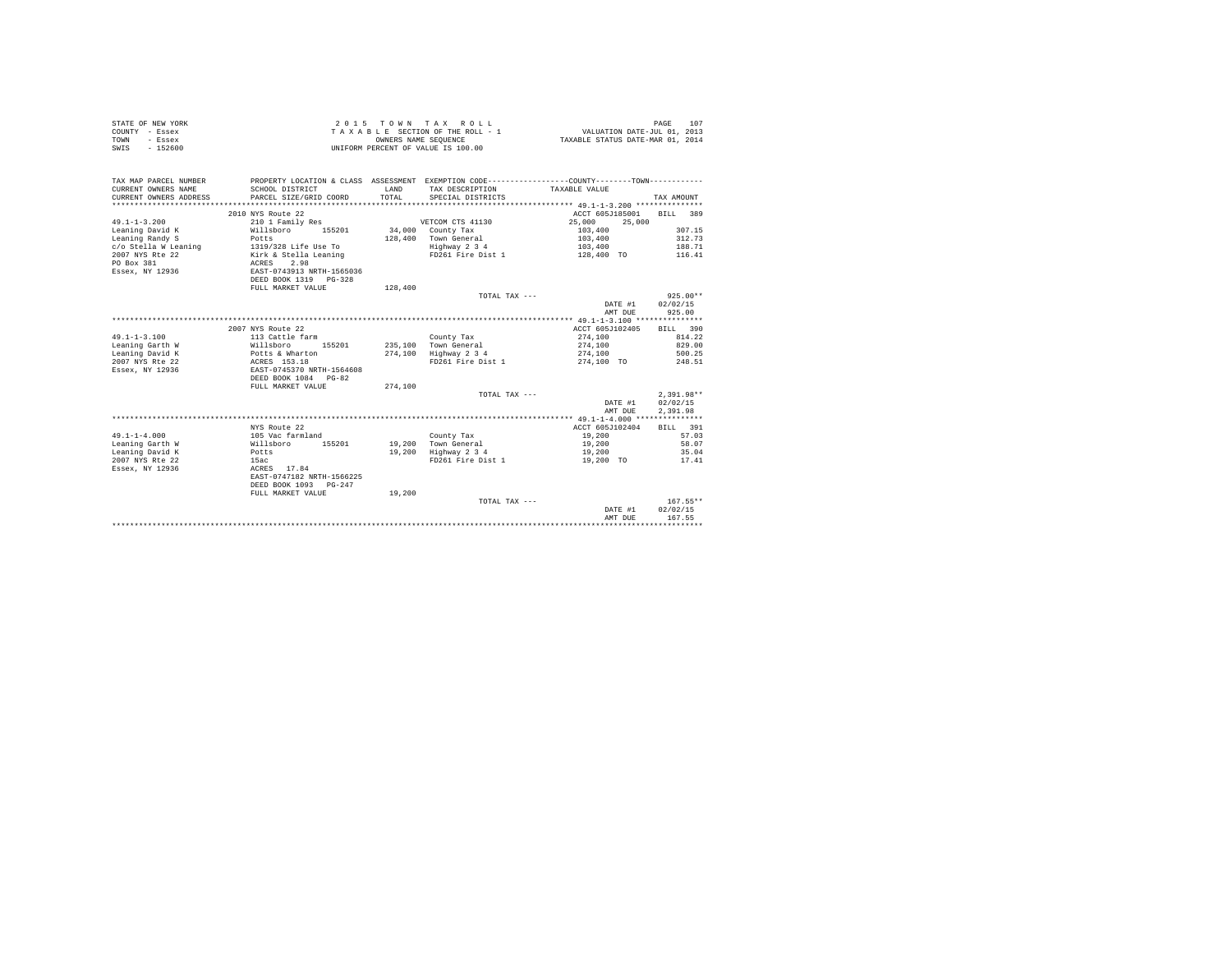| STATE OF NEW YORK | 2015 TOWN TAX ROLL                 | 108<br>PAGE                      |
|-------------------|------------------------------------|----------------------------------|
| COUNTY - Essex    | TAXABLE SECTION OF THE ROLL - 1    | VALUATION DATE-JUL 01, 2013      |
| TOWN<br>- Essex   | OWNERS NAME SEOUENCE               | TAXABLE STATUS DATE-MAR 01, 2014 |
| - 152600<br>SWIS  | UNIFORM PERCENT OF VALUE IS 100.00 |                                  |

| SCHOOL DISTRICT<br>T.AND<br>TAX DESCRIPTION<br>TAXABLE VALUE<br>TOTAL.<br>PARCEL SIZE/GRID COORD<br>SPECIAL DISTRICTS<br>TAX AMOUNT<br>Middle Rd<br>ACCT 605J102407 BILL 392<br>$49.1 - 1 - 7.000$<br>105 Vac farmland<br>AG DIST C 41720<br>52.384<br>52,384<br>Leaning Garth W<br>Willsboro<br>155201<br>99,900 County Tax<br>141.15<br>47.516<br>143.71<br>Leaning David K<br>99.900 Town General<br>47.516<br>Potts<br>ACRES 79.60<br>Highway 2 3 4<br>86.72<br>2007 NYS Rte 22<br>47.516<br>FD261 Fire Dist 1 99,900 TO<br>PO Box 381<br>EAST-0748890 NRTH-1567622<br>90.57<br>Essex, NY 12936<br>DEED BOOK 1093 PG-244<br>99,900<br>FULL MARKET VALUE<br>$462.15**$<br>TOTAL TAX ---<br>02/02/15<br>DATE #1<br>462.15<br>AMT DUE<br>School St<br>ACCT 605J102403<br>BILL 393<br>105 Vac farmland<br>119,800<br>355.87<br>County Tax<br>Leaning Garth W<br>119,800 Town General<br>119,800<br>362.33<br>Willsboro<br>155201<br>.<br>Potts<br>119,800 Highway 2 3 4<br>218.64<br>119,800<br>2007 NYS Rte 22<br>98ac<br>FD261 Fire Dist 1<br>119,800 TO 108.62<br>Essex, NY 12936<br>ACRES 91.00<br>EAST-0751414 NRTH-1566966<br>DEED BOOK 1093 PG-247<br>119,800<br>FULL MARKET VALUE<br>$1.045.46**$<br>TOTAL TAX ---<br>02/02/15<br>DATE #1<br>AMT DUE<br>1.045.46<br>131 Albee Ln<br>ACCT 605J100604<br>BILL 394<br>$49.15 - 3 - 7.000$<br>210 1 Family Res - WTRFNT<br>511,200<br>1,518.53<br>County Tax<br>Leaning Garth W<br>Willsboro<br>155201<br>371,400 Town General<br>511,200<br>1,546.09<br>932.96<br>Leaning David K<br>Friswell<br>511,200 Highway 2 3 4<br>511,200<br>Book 826 Page 195 & 198<br>2007 NYS Rte 22<br>FD261 Fire Dist 1<br>511,200 TO<br>463.48<br>Essex, NY 12936<br>ACRES<br>1.10<br>EAST-0760138 NRTH-1556696<br>DEED BOOK 1201 PG-318<br>511,200<br>FULL MARKET VALUE<br>$4.461.06**$<br>TOTAL TAX ---<br>02/02/15<br>DATE #1<br>4.461.06<br>AMT DUE | TAX MAP PARCEL NUMBER     | PROPERTY LOCATION & CLASS ASSESSMENT EXEMPTION CODE----------------COUNTY-------TOWN---------- |  |  |
|--------------------------------------------------------------------------------------------------------------------------------------------------------------------------------------------------------------------------------------------------------------------------------------------------------------------------------------------------------------------------------------------------------------------------------------------------------------------------------------------------------------------------------------------------------------------------------------------------------------------------------------------------------------------------------------------------------------------------------------------------------------------------------------------------------------------------------------------------------------------------------------------------------------------------------------------------------------------------------------------------------------------------------------------------------------------------------------------------------------------------------------------------------------------------------------------------------------------------------------------------------------------------------------------------------------------------------------------------------------------------------------------------------------------------------------------------------------------------------------------------------------------------------------------------------------------------------------------------------------------------------------------------------------------------------------------------------------------------------------------------------------------------------------------------------------------------------------------------------------------------------------------|---------------------------|------------------------------------------------------------------------------------------------|--|--|
|                                                                                                                                                                                                                                                                                                                                                                                                                                                                                                                                                                                                                                                                                                                                                                                                                                                                                                                                                                                                                                                                                                                                                                                                                                                                                                                                                                                                                                                                                                                                                                                                                                                                                                                                                                                                                                                                                            | CURRENT OWNERS NAME       |                                                                                                |  |  |
|                                                                                                                                                                                                                                                                                                                                                                                                                                                                                                                                                                                                                                                                                                                                                                                                                                                                                                                                                                                                                                                                                                                                                                                                                                                                                                                                                                                                                                                                                                                                                                                                                                                                                                                                                                                                                                                                                            | CURRENT OWNERS ADDRESS    |                                                                                                |  |  |
|                                                                                                                                                                                                                                                                                                                                                                                                                                                                                                                                                                                                                                                                                                                                                                                                                                                                                                                                                                                                                                                                                                                                                                                                                                                                                                                                                                                                                                                                                                                                                                                                                                                                                                                                                                                                                                                                                            |                           |                                                                                                |  |  |
|                                                                                                                                                                                                                                                                                                                                                                                                                                                                                                                                                                                                                                                                                                                                                                                                                                                                                                                                                                                                                                                                                                                                                                                                                                                                                                                                                                                                                                                                                                                                                                                                                                                                                                                                                                                                                                                                                            |                           |                                                                                                |  |  |
|                                                                                                                                                                                                                                                                                                                                                                                                                                                                                                                                                                                                                                                                                                                                                                                                                                                                                                                                                                                                                                                                                                                                                                                                                                                                                                                                                                                                                                                                                                                                                                                                                                                                                                                                                                                                                                                                                            |                           |                                                                                                |  |  |
|                                                                                                                                                                                                                                                                                                                                                                                                                                                                                                                                                                                                                                                                                                                                                                                                                                                                                                                                                                                                                                                                                                                                                                                                                                                                                                                                                                                                                                                                                                                                                                                                                                                                                                                                                                                                                                                                                            |                           |                                                                                                |  |  |
|                                                                                                                                                                                                                                                                                                                                                                                                                                                                                                                                                                                                                                                                                                                                                                                                                                                                                                                                                                                                                                                                                                                                                                                                                                                                                                                                                                                                                                                                                                                                                                                                                                                                                                                                                                                                                                                                                            |                           |                                                                                                |  |  |
|                                                                                                                                                                                                                                                                                                                                                                                                                                                                                                                                                                                                                                                                                                                                                                                                                                                                                                                                                                                                                                                                                                                                                                                                                                                                                                                                                                                                                                                                                                                                                                                                                                                                                                                                                                                                                                                                                            |                           |                                                                                                |  |  |
|                                                                                                                                                                                                                                                                                                                                                                                                                                                                                                                                                                                                                                                                                                                                                                                                                                                                                                                                                                                                                                                                                                                                                                                                                                                                                                                                                                                                                                                                                                                                                                                                                                                                                                                                                                                                                                                                                            |                           |                                                                                                |  |  |
|                                                                                                                                                                                                                                                                                                                                                                                                                                                                                                                                                                                                                                                                                                                                                                                                                                                                                                                                                                                                                                                                                                                                                                                                                                                                                                                                                                                                                                                                                                                                                                                                                                                                                                                                                                                                                                                                                            |                           |                                                                                                |  |  |
|                                                                                                                                                                                                                                                                                                                                                                                                                                                                                                                                                                                                                                                                                                                                                                                                                                                                                                                                                                                                                                                                                                                                                                                                                                                                                                                                                                                                                                                                                                                                                                                                                                                                                                                                                                                                                                                                                            | MAY BE SUBJECT TO PAYMENT |                                                                                                |  |  |
|                                                                                                                                                                                                                                                                                                                                                                                                                                                                                                                                                                                                                                                                                                                                                                                                                                                                                                                                                                                                                                                                                                                                                                                                                                                                                                                                                                                                                                                                                                                                                                                                                                                                                                                                                                                                                                                                                            | UNDER AGDIST LAW TIL 2018 |                                                                                                |  |  |
|                                                                                                                                                                                                                                                                                                                                                                                                                                                                                                                                                                                                                                                                                                                                                                                                                                                                                                                                                                                                                                                                                                                                                                                                                                                                                                                                                                                                                                                                                                                                                                                                                                                                                                                                                                                                                                                                                            |                           |                                                                                                |  |  |
|                                                                                                                                                                                                                                                                                                                                                                                                                                                                                                                                                                                                                                                                                                                                                                                                                                                                                                                                                                                                                                                                                                                                                                                                                                                                                                                                                                                                                                                                                                                                                                                                                                                                                                                                                                                                                                                                                            |                           |                                                                                                |  |  |
|                                                                                                                                                                                                                                                                                                                                                                                                                                                                                                                                                                                                                                                                                                                                                                                                                                                                                                                                                                                                                                                                                                                                                                                                                                                                                                                                                                                                                                                                                                                                                                                                                                                                                                                                                                                                                                                                                            |                           |                                                                                                |  |  |
|                                                                                                                                                                                                                                                                                                                                                                                                                                                                                                                                                                                                                                                                                                                                                                                                                                                                                                                                                                                                                                                                                                                                                                                                                                                                                                                                                                                                                                                                                                                                                                                                                                                                                                                                                                                                                                                                                            |                           |                                                                                                |  |  |
|                                                                                                                                                                                                                                                                                                                                                                                                                                                                                                                                                                                                                                                                                                                                                                                                                                                                                                                                                                                                                                                                                                                                                                                                                                                                                                                                                                                                                                                                                                                                                                                                                                                                                                                                                                                                                                                                                            |                           |                                                                                                |  |  |
|                                                                                                                                                                                                                                                                                                                                                                                                                                                                                                                                                                                                                                                                                                                                                                                                                                                                                                                                                                                                                                                                                                                                                                                                                                                                                                                                                                                                                                                                                                                                                                                                                                                                                                                                                                                                                                                                                            | $49.1 - 1 - 10.000$       |                                                                                                |  |  |
|                                                                                                                                                                                                                                                                                                                                                                                                                                                                                                                                                                                                                                                                                                                                                                                                                                                                                                                                                                                                                                                                                                                                                                                                                                                                                                                                                                                                                                                                                                                                                                                                                                                                                                                                                                                                                                                                                            |                           |                                                                                                |  |  |
|                                                                                                                                                                                                                                                                                                                                                                                                                                                                                                                                                                                                                                                                                                                                                                                                                                                                                                                                                                                                                                                                                                                                                                                                                                                                                                                                                                                                                                                                                                                                                                                                                                                                                                                                                                                                                                                                                            | Leaning David K           |                                                                                                |  |  |
|                                                                                                                                                                                                                                                                                                                                                                                                                                                                                                                                                                                                                                                                                                                                                                                                                                                                                                                                                                                                                                                                                                                                                                                                                                                                                                                                                                                                                                                                                                                                                                                                                                                                                                                                                                                                                                                                                            |                           |                                                                                                |  |  |
|                                                                                                                                                                                                                                                                                                                                                                                                                                                                                                                                                                                                                                                                                                                                                                                                                                                                                                                                                                                                                                                                                                                                                                                                                                                                                                                                                                                                                                                                                                                                                                                                                                                                                                                                                                                                                                                                                            |                           |                                                                                                |  |  |
|                                                                                                                                                                                                                                                                                                                                                                                                                                                                                                                                                                                                                                                                                                                                                                                                                                                                                                                                                                                                                                                                                                                                                                                                                                                                                                                                                                                                                                                                                                                                                                                                                                                                                                                                                                                                                                                                                            |                           |                                                                                                |  |  |
|                                                                                                                                                                                                                                                                                                                                                                                                                                                                                                                                                                                                                                                                                                                                                                                                                                                                                                                                                                                                                                                                                                                                                                                                                                                                                                                                                                                                                                                                                                                                                                                                                                                                                                                                                                                                                                                                                            |                           |                                                                                                |  |  |
|                                                                                                                                                                                                                                                                                                                                                                                                                                                                                                                                                                                                                                                                                                                                                                                                                                                                                                                                                                                                                                                                                                                                                                                                                                                                                                                                                                                                                                                                                                                                                                                                                                                                                                                                                                                                                                                                                            |                           |                                                                                                |  |  |
|                                                                                                                                                                                                                                                                                                                                                                                                                                                                                                                                                                                                                                                                                                                                                                                                                                                                                                                                                                                                                                                                                                                                                                                                                                                                                                                                                                                                                                                                                                                                                                                                                                                                                                                                                                                                                                                                                            |                           |                                                                                                |  |  |
|                                                                                                                                                                                                                                                                                                                                                                                                                                                                                                                                                                                                                                                                                                                                                                                                                                                                                                                                                                                                                                                                                                                                                                                                                                                                                                                                                                                                                                                                                                                                                                                                                                                                                                                                                                                                                                                                                            |                           |                                                                                                |  |  |
|                                                                                                                                                                                                                                                                                                                                                                                                                                                                                                                                                                                                                                                                                                                                                                                                                                                                                                                                                                                                                                                                                                                                                                                                                                                                                                                                                                                                                                                                                                                                                                                                                                                                                                                                                                                                                                                                                            |                           |                                                                                                |  |  |
|                                                                                                                                                                                                                                                                                                                                                                                                                                                                                                                                                                                                                                                                                                                                                                                                                                                                                                                                                                                                                                                                                                                                                                                                                                                                                                                                                                                                                                                                                                                                                                                                                                                                                                                                                                                                                                                                                            |                           |                                                                                                |  |  |
|                                                                                                                                                                                                                                                                                                                                                                                                                                                                                                                                                                                                                                                                                                                                                                                                                                                                                                                                                                                                                                                                                                                                                                                                                                                                                                                                                                                                                                                                                                                                                                                                                                                                                                                                                                                                                                                                                            |                           |                                                                                                |  |  |
|                                                                                                                                                                                                                                                                                                                                                                                                                                                                                                                                                                                                                                                                                                                                                                                                                                                                                                                                                                                                                                                                                                                                                                                                                                                                                                                                                                                                                                                                                                                                                                                                                                                                                                                                                                                                                                                                                            |                           |                                                                                                |  |  |
|                                                                                                                                                                                                                                                                                                                                                                                                                                                                                                                                                                                                                                                                                                                                                                                                                                                                                                                                                                                                                                                                                                                                                                                                                                                                                                                                                                                                                                                                                                                                                                                                                                                                                                                                                                                                                                                                                            |                           |                                                                                                |  |  |
|                                                                                                                                                                                                                                                                                                                                                                                                                                                                                                                                                                                                                                                                                                                                                                                                                                                                                                                                                                                                                                                                                                                                                                                                                                                                                                                                                                                                                                                                                                                                                                                                                                                                                                                                                                                                                                                                                            |                           |                                                                                                |  |  |
|                                                                                                                                                                                                                                                                                                                                                                                                                                                                                                                                                                                                                                                                                                                                                                                                                                                                                                                                                                                                                                                                                                                                                                                                                                                                                                                                                                                                                                                                                                                                                                                                                                                                                                                                                                                                                                                                                            |                           |                                                                                                |  |  |
|                                                                                                                                                                                                                                                                                                                                                                                                                                                                                                                                                                                                                                                                                                                                                                                                                                                                                                                                                                                                                                                                                                                                                                                                                                                                                                                                                                                                                                                                                                                                                                                                                                                                                                                                                                                                                                                                                            |                           |                                                                                                |  |  |
|                                                                                                                                                                                                                                                                                                                                                                                                                                                                                                                                                                                                                                                                                                                                                                                                                                                                                                                                                                                                                                                                                                                                                                                                                                                                                                                                                                                                                                                                                                                                                                                                                                                                                                                                                                                                                                                                                            |                           |                                                                                                |  |  |
|                                                                                                                                                                                                                                                                                                                                                                                                                                                                                                                                                                                                                                                                                                                                                                                                                                                                                                                                                                                                                                                                                                                                                                                                                                                                                                                                                                                                                                                                                                                                                                                                                                                                                                                                                                                                                                                                                            |                           |                                                                                                |  |  |
|                                                                                                                                                                                                                                                                                                                                                                                                                                                                                                                                                                                                                                                                                                                                                                                                                                                                                                                                                                                                                                                                                                                                                                                                                                                                                                                                                                                                                                                                                                                                                                                                                                                                                                                                                                                                                                                                                            |                           |                                                                                                |  |  |
|                                                                                                                                                                                                                                                                                                                                                                                                                                                                                                                                                                                                                                                                                                                                                                                                                                                                                                                                                                                                                                                                                                                                                                                                                                                                                                                                                                                                                                                                                                                                                                                                                                                                                                                                                                                                                                                                                            |                           |                                                                                                |  |  |
|                                                                                                                                                                                                                                                                                                                                                                                                                                                                                                                                                                                                                                                                                                                                                                                                                                                                                                                                                                                                                                                                                                                                                                                                                                                                                                                                                                                                                                                                                                                                                                                                                                                                                                                                                                                                                                                                                            |                           |                                                                                                |  |  |
|                                                                                                                                                                                                                                                                                                                                                                                                                                                                                                                                                                                                                                                                                                                                                                                                                                                                                                                                                                                                                                                                                                                                                                                                                                                                                                                                                                                                                                                                                                                                                                                                                                                                                                                                                                                                                                                                                            |                           |                                                                                                |  |  |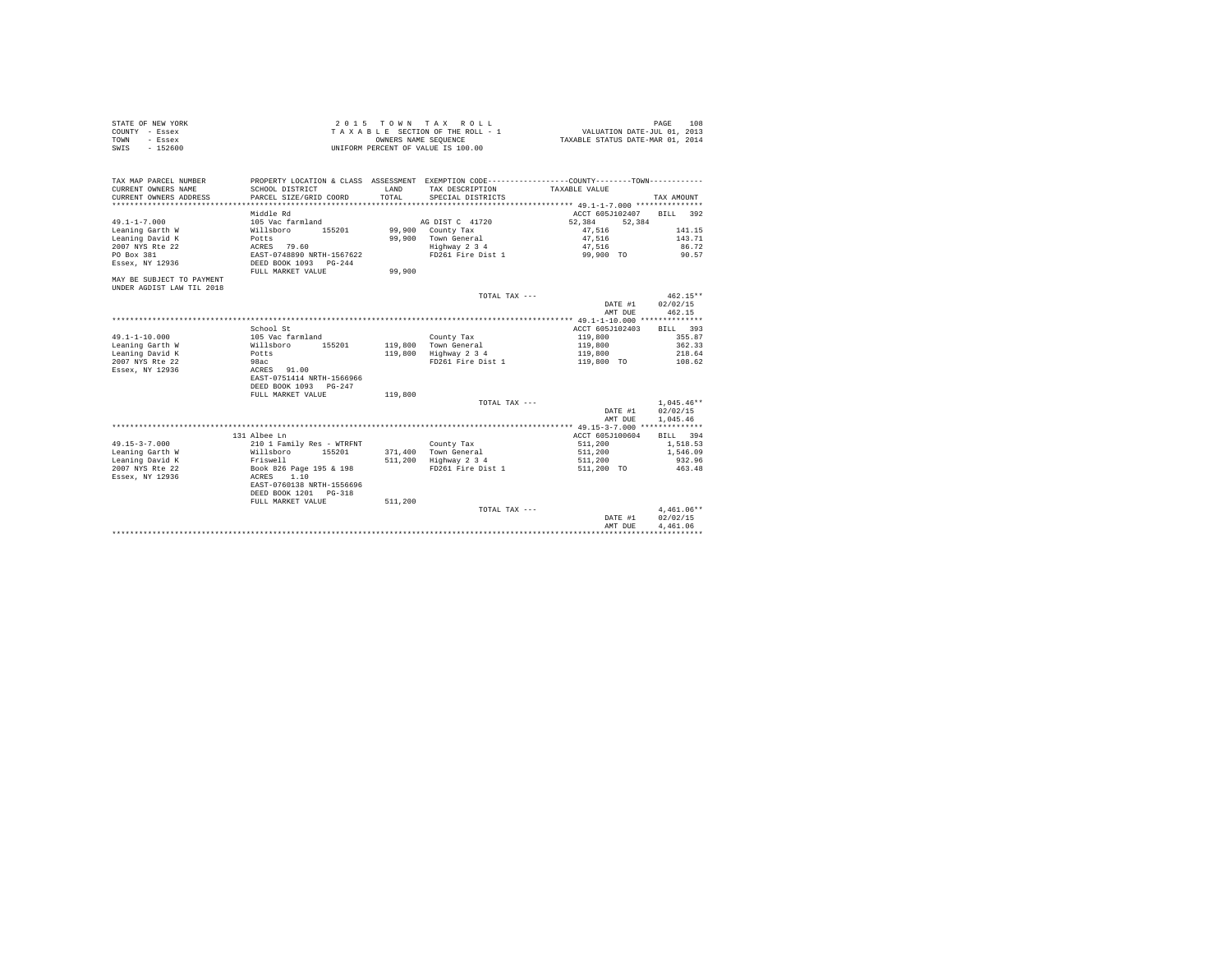|                | STATE OF NEW YORK |  |  |  | 2015 TOWN TAX ROLL                 |  |  |  | 109<br>PAGE                      |
|----------------|-------------------|--|--|--|------------------------------------|--|--|--|----------------------------------|
| COUNTY - Essex |                   |  |  |  | TAXABLE SECTION OF THE ROLL - 1    |  |  |  | VALUATION DATE-JUL 01, 2013      |
| TOWN           | - Essex           |  |  |  | OWNERS NAME SEOUENCE               |  |  |  | TAXABLE STATUS DATE-MAR 01, 2014 |
| SWIS           | $-152600$         |  |  |  | UNIFORM PERCENT OF VALUE IS 100.00 |  |  |  |                                  |

| TAX MAP PARCEL NUMBER<br>CURRENT OWNERS NAME<br>CURRENT OWNERS ADDRESS   | SCHOOL DISTRICT<br>PARCEL SIZE/GRID COORD    | <b>T.AND</b><br>TOTAL | PROPERTY LOCATION & CLASS ASSESSMENT EXEMPTION CODE---------------COUNTY-------TOWN---------<br>TAX DESCRIPTION<br>SPECIAL DISTRICTS | TAXABLE VALUE    | TAX AMOUNT    |
|--------------------------------------------------------------------------|----------------------------------------------|-----------------------|--------------------------------------------------------------------------------------------------------------------------------------|------------------|---------------|
|                                                                          | Albee Ln                                     |                       |                                                                                                                                      | ACCT 605J100616  | BILL 395      |
| $49.15 - 3 - 8.000$                                                      | 311 Res vac land - WTRFNT                    |                       | County Tax                                                                                                                           | 115,500          | 343.10        |
| Leaning Garth W                                                          | Willsboro<br>155201                          |                       | 115,500 Town General                                                                                                                 | 115,500          | 349.32        |
| Leaning David K                                                          | Friswell Judd                                | 115,500               | Highway 2 3 4                                                                                                                        | 115,500          | 210.79        |
| 2007 NYS Rte 22                                                          | Book 826 Page 195 & 198                      |                       | FD262 Fire Dist 2                                                                                                                    | 115,500 TO       | 125.59        |
| Essex, NY 12936                                                          | 0.63<br>ACRES                                |                       |                                                                                                                                      |                  |               |
|                                                                          | EAST-0760280 NRTH-1556655                    |                       |                                                                                                                                      |                  |               |
|                                                                          | DEED BOOK 1201 PG-318                        |                       |                                                                                                                                      |                  |               |
|                                                                          | FULL MARKET VALUE                            | 115,500               |                                                                                                                                      |                  |               |
|                                                                          |                                              |                       | TOTAL TAX ---                                                                                                                        |                  | $1.028.80**$  |
|                                                                          |                                              |                       |                                                                                                                                      | DATE #1          | 02/02/15      |
|                                                                          |                                              |                       |                                                                                                                                      | AMT DUE          | 1,028.80      |
|                                                                          |                                              |                       |                                                                                                                                      |                  |               |
|                                                                          | 38 Block House Rd                            |                       |                                                                                                                                      | ACCT 605J103514  | RTLL 396      |
| $40.3 - 2 - 3.000$                                                       | 240 Rural res                                |                       | AG DIST C 41720                                                                                                                      | 23,553<br>23,553 |               |
| Lease John III                                                           | Willsboro<br>155201                          |                       | 97,600 County Tax                                                                                                                    | 569,347          | 1,691.26      |
| Fine-Lease Mariko D                                                      | Hicks                                        | 592,900               | Town General                                                                                                                         | 569,347          | 1,721.95      |
| 5020 Rte 9W                                                              | $ACRES$ 50.20                                |                       | Highway 2 3 4                                                                                                                        | 569,347          | 1,039.08      |
|                                                                          | Newburgh, NY 12550 EAST-0749877 NRTH-1574183 |                       | School Relevy                                                                                                                        |                  | 7,459.32      |
|                                                                          | DEED BOOK 1575 PG-300                        |                       | FD261 Fire Dist 1                                                                                                                    | 592,900 TO       | 537.55        |
| MAY BE SUBJECT TO PAYMENT FULL MARKET VALUE<br>UNDER AGDIST LAW TIL 2018 |                                              | 592,900               |                                                                                                                                      |                  |               |
|                                                                          |                                              |                       | TOTAL TAX ---                                                                                                                        |                  | $12.449.16**$ |
|                                                                          |                                              |                       |                                                                                                                                      | DATE #1          | 02/02/15      |
|                                                                          |                                              |                       |                                                                                                                                      | AMT DUE          | 12,449.16     |
|                                                                          |                                              |                       |                                                                                                                                      |                  |               |
|                                                                          | 2718 NYS Route 22                            |                       |                                                                                                                                      | ACCT 605J101704  | BILL 397      |
| $40.73 - 1 - 2.000$                                                      | 210 1 Family Res                             |                       | County Tax                                                                                                                           | 164,300          | 488.06        |
| Lease John III                                                           | Willsboro<br>155201                          | 63,100                | Town General                                                                                                                         | 164,300          | 496.91        |
| Fine-Lease Mariko D                                                      |                                              | 164,300               | Highway 2 3 4                                                                                                                        | 164,300          | 299.86        |
| 5020 Rte 9W                                                              | Potts<br>ACRES<br>0.70 BANK1STARSG           |                       | FD261 Fire Dist 1                                                                                                                    | 164,300 TO       | 148.96        |
| Newburgh, NY 12550                                                       | EAST-0756198 NRTH-1571776                    |                       | LT261 Essex light                                                                                                                    | 164,300 TO       | 15.14         |
|                                                                          | DEED BOOK 1393 PG-211                        |                       | SR150 Return sewer rent 379.18 MT                                                                                                    |                  | 379.18        |
|                                                                          | FULL MARKET VALUE                            | 164,300               | WR151 Return water rent-1                                                                                                            | 330.00 MT        | 330.00        |
|                                                                          |                                              |                       | TOTAL TAX ---                                                                                                                        |                  | $2.158.11**$  |
|                                                                          |                                              |                       |                                                                                                                                      | DATE #1          | 02/02/15      |
|                                                                          |                                              |                       |                                                                                                                                      | AMT DUE          | 2.158.11      |
|                                                                          |                                              |                       |                                                                                                                                      |                  |               |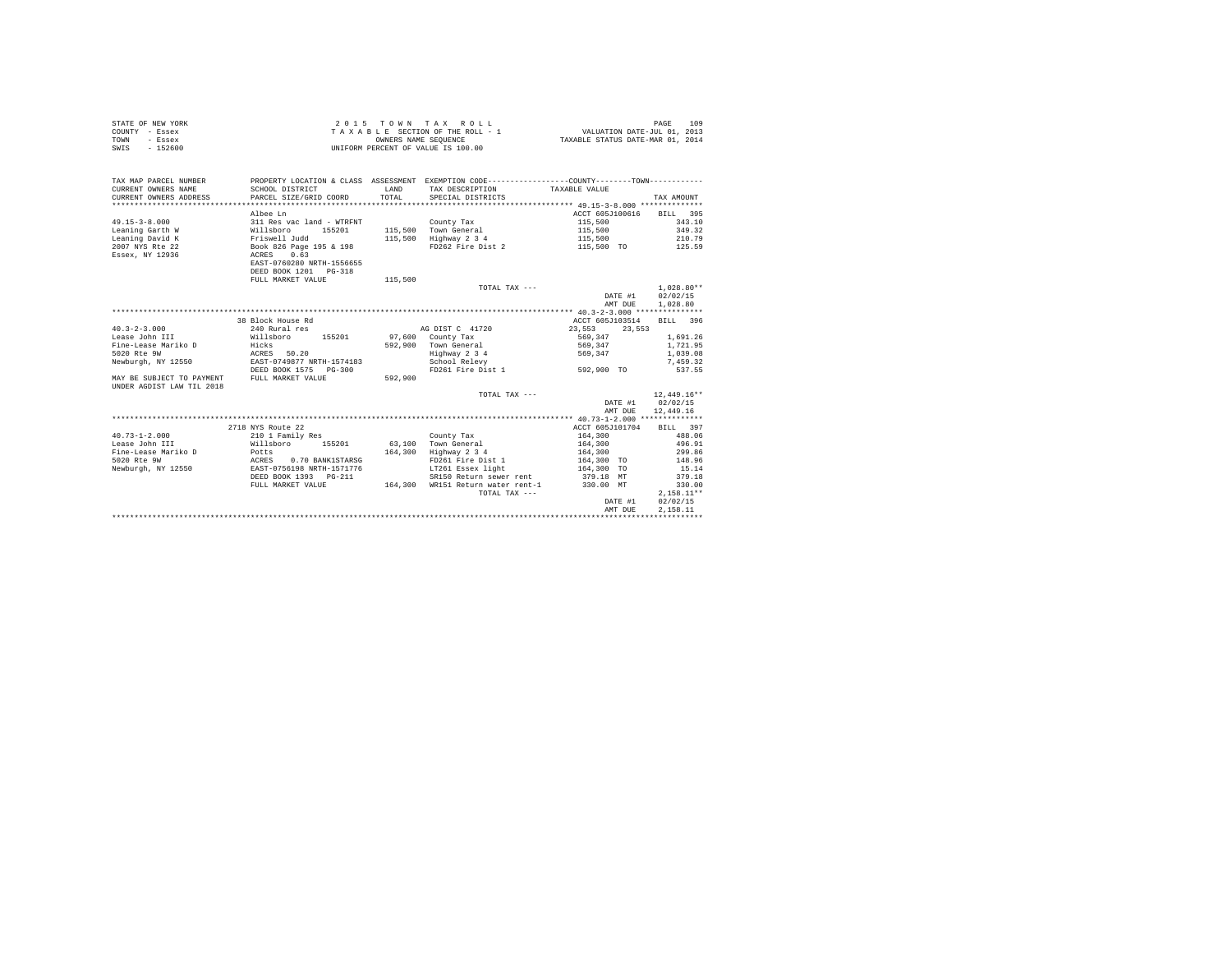|                | STATE OF NEW YORK |  |  |  | 2015 TOWN TAX ROLL                 |  |  |  |  | PAGE                             |
|----------------|-------------------|--|--|--|------------------------------------|--|--|--|--|----------------------------------|
| COUNTY - Essex |                   |  |  |  | TAXABLE SECTION OF THE ROLL - 1    |  |  |  |  | VALUATION DATE-JUL 01, 2013      |
| TOWN           | - Essex           |  |  |  | OWNERS NAME SEOUENCE               |  |  |  |  | TAXABLE STATUS DATE-MAR 01, 2014 |
| SWIS           | $-152600$         |  |  |  | UNIFORM PERCENT OF VALUE IS 100.00 |  |  |  |  |                                  |

| TAX MAP PARCEL NUMBER<br>CURRENT OWNERS NAME | SCHOOL DISTRICT           | LAND    | PROPERTY LOCATION & CLASS ASSESSMENT EXEMPTION CODE----------------COUNTY-------TOWN----------<br>TAX DESCRIPTION | TAXABLE VALUE   |                    |
|----------------------------------------------|---------------------------|---------|-------------------------------------------------------------------------------------------------------------------|-----------------|--------------------|
| CURRENT OWNERS ADDRESS                       | PARCEL SIZE/GRID COORD    | TOTAL.  | SPECIAL DISTRICTS                                                                                                 |                 | TAX AMOUNT         |
|                                              |                           |         |                                                                                                                   |                 |                    |
|                                              | 2724 NYS Route 22         |         |                                                                                                                   | ACCT 605J103507 | 398<br><b>BILL</b> |
| $40.73 - 1 - 4.000$                          | 210 1 Family Res          |         | County Tax                                                                                                        | 147,400         | 437.85             |
| Lease John III                               | Willsboro 155201          |         | 54.000 Town General                                                                                               | 147,400         | 445.80             |
| Fine-Lease Mariko D                          | Potts                     |         | 147,400 Highway 2 3 4                                                                                             | 147,400         | 269.01             |
| 5020 Rte 9W                                  | Db 854 Pa 50              |         | FD261 Fire Dist 1                                                                                                 | 147,400 TO      | 133.64             |
| Newburgh, NY 12550                           | ACRES 0.23 BANK1STARSG    |         | LT261 Essex light                                                                                                 | 147,400 TO      | 13.58              |
|                                              | EAST-0756329 NRTH-1571830 |         | SR150 Return sewer rent                                                                                           | 379.18 MT       | 379.18             |
|                                              | DEED BOOK 1416    PG-276  |         | WR151 Return water rent-1                                                                                         | 330.00 MT       | 330.00             |
|                                              | FULL MARKET VALUE         | 147,400 |                                                                                                                   |                 |                    |
|                                              |                           |         | TOTAL TAX ---                                                                                                     |                 | $2.009.06**$       |
|                                              |                           |         |                                                                                                                   | DATE #1         | 02/02/15           |
|                                              |                           |         |                                                                                                                   | AMT DUE         | 2.009.06           |
|                                              |                           |         |                                                                                                                   |                 |                    |
|                                              | 1600 Lake Shore Rd        |         |                                                                                                                   | ACCT 605J100605 | BILL 399           |
| $49.4 - 1 - 10.000$                          | 210 1 Family Res          |         | County Tax                                                                                                        | 270,900         | 804.71             |
| Lease John III                               | Willsboro 155201          |         | 36,100 Town General<br>270,900 Highway 2 3 4                                                                      | 270,900         | 819.32             |
| Fine-Lease Mariko D                          | Judd                      |         |                                                                                                                   | 270,900         | 494.40             |
| 5020 Rte 9W                                  | 00005.20                  |         | FD262 Fire Dist 2                                                                                                 | 270.900 TO      | 294.56             |
| Newburgh, NY 12550                           | ACRES 5.10 BANK1STARSG    |         |                                                                                                                   |                 |                    |
|                                              | EAST-0756202 NRTH-1554803 |         |                                                                                                                   |                 |                    |
|                                              | DEED BOOK 1429 PG-14      |         |                                                                                                                   |                 |                    |
|                                              | FULL MARKET VALUE         | 270,900 |                                                                                                                   |                 |                    |
|                                              |                           |         | TOTAL TAX ---                                                                                                     |                 | $2.412.99**$       |
|                                              |                           |         |                                                                                                                   | DATE #1         | 02/02/15           |
|                                              |                           |         |                                                                                                                   | AMT DUE         | 2.412.99           |
|                                              |                           |         |                                                                                                                   |                 |                    |
|                                              | Lake Shore Rd             |         |                                                                                                                   | ACCT 605J102411 | BILL 400           |
| $49.15 - 1 - 19.000$                         | 311 Res vac land          |         | County Tax                                                                                                        | 26,900          | 79.91              |
| Ledges Gregory G                             | Willsboro 155201          |         |                                                                                                                   | 26,900          | 81.36              |
| Hollingsworth Veronica E                     | Friswell Judd             |         | 26,900 Town General<br>26,900 Highway 2 3 4                                                                       | 26,900          | 49.09              |
| 1575 Lake Shore Rd                           | ACRES 2.90                |         | FD262 Fire Dist 2                                                                                                 | 26,900 TO       | 29.25              |
| Essex, NY 12936                              | EAST-0756399 NRTH-1556406 |         |                                                                                                                   |                 |                    |
|                                              | DEED BOOK 1338 PG-247     |         |                                                                                                                   |                 |                    |
|                                              | FULL MARKET VALUE         | 26,900  |                                                                                                                   |                 |                    |
|                                              |                           |         | TOTAL TAX ---                                                                                                     |                 | $239.61**$         |
|                                              |                           |         |                                                                                                                   | DATE #1         | 02/02/15           |
|                                              |                           |         |                                                                                                                   | AMT DUE         | 239.61             |
|                                              |                           |         |                                                                                                                   |                 |                    |
|                                              | 1669 Lake Shore Rd        |         |                                                                                                                   | ACCT 605J102413 | BILL 401           |
| $49.15 - 1 - 26.000$                         | 210 1 Family Res          |         | County Tax                                                                                                        | 81,900          | 243.29             |
| Ledges Gregory G                             | Willsboro 155201          |         | 32,600 Town General                                                                                               | 81,900          | 247.70             |
| Hollingsworth Veronica E                     | Friswell                  |         |                                                                                                                   | 81,900          | 149.47             |
| 1575 Lake Shore Rd                           | ACRES 1.55                |         | 22,000 1000 1000 90001<br>81,900 Highway 2 3 4<br>FD262 Fire Dist 2                                               | 81,900 TO       | 89.05              |
| Essex, NY 12936                              | EAST-0756366 NRTH-1556727 |         |                                                                                                                   |                 |                    |
|                                              | DEED BOOK 1338 PG-247     |         |                                                                                                                   |                 |                    |
|                                              | FULL MARKET VALUE         | 81,900  |                                                                                                                   |                 |                    |
|                                              |                           |         | TOTAL TAX ---                                                                                                     |                 | 729.51**           |
|                                              |                           |         |                                                                                                                   | DATE #1         | 02/02/15           |
|                                              |                           |         |                                                                                                                   | AMT DUE         | 729.51             |
|                                              |                           |         |                                                                                                                   |                 |                    |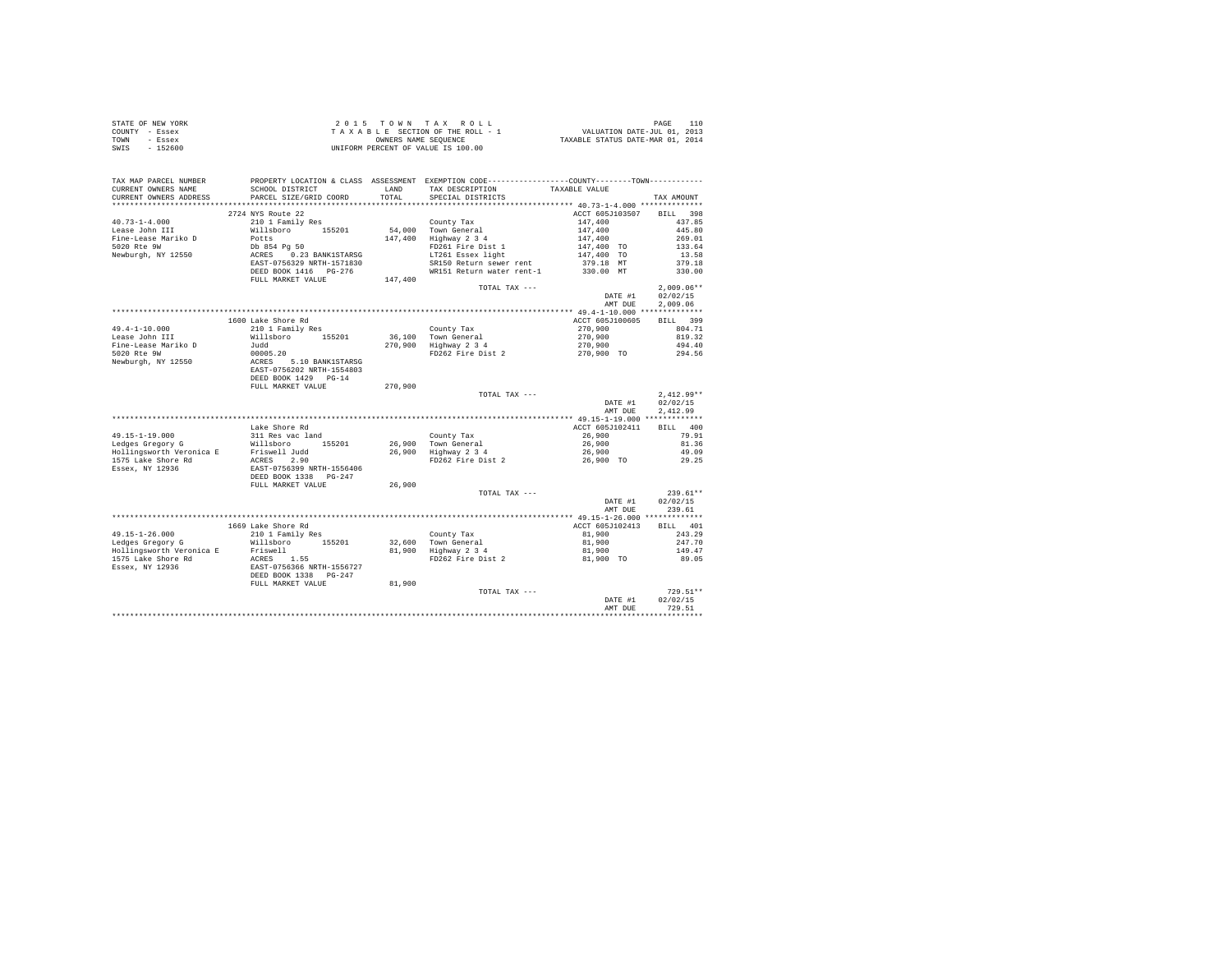| COUNTY - Essex<br>TOWN<br>- Essex<br>$-152600$<br>SWTS |                                                                                                                                                                                    | VALUATION DATE-JUL 01, 2013<br>TAXABLE STATUS DATE-MAR 01, 2014<br>TAXABLE SECTION OF THE ROLL - 1<br>OWNERS NAME SEQUENCE<br>UNIFORM PERCENT OF VALUE IS 100.00 |                                                                                              |                                                                                            |                  |  |
|--------------------------------------------------------|------------------------------------------------------------------------------------------------------------------------------------------------------------------------------------|------------------------------------------------------------------------------------------------------------------------------------------------------------------|----------------------------------------------------------------------------------------------|--------------------------------------------------------------------------------------------|------------------|--|
|                                                        |                                                                                                                                                                                    |                                                                                                                                                                  |                                                                                              |                                                                                            |                  |  |
| TAX MAP PARCEL NUMBER                                  |                                                                                                                                                                                    |                                                                                                                                                                  | PROPERTY LOCATION & CLASS ASSESSMENT EXEMPTION CODE---------------COUNTY-------TOWN--------- |                                                                                            |                  |  |
| CURRENT OWNERS NAME                                    | SCHOOL DISTRICT                                                                                                                                                                    |                                                                                                                                                                  | TAX DESCRIPTION TAXABLE VALUE<br>LAND TAX DESCRIPTION TOTAL SPECIAL DISTRICTS                |                                                                                            |                  |  |
| CURRENT OWNERS ADDRESS<br>*********************        | PARCEL SIZE/GRID COORD                                                                                                                                                             |                                                                                                                                                                  |                                                                                              |                                                                                            | TAX AMOUNT       |  |
|                                                        | 99 Sayre Rd                                                                                                                                                                        |                                                                                                                                                                  |                                                                                              | ACCT 605J104313 BILL 402                                                                   |                  |  |
| $57.1 - 2 - 3.110$                                     |                                                                                                                                                                                    |                                                                                                                                                                  |                                                                                              |                                                                                            | 1,084.83         |  |
|                                                        |                                                                                                                                                                                    |                                                                                                                                                                  |                                                                                              | 365, 200<br>365, 200<br>365, 200                                                           | 1,104.52         |  |
| Lemmon Nadine A<br>99 Sayre Rd                         |                                                                                                                                                                                    |                                                                                                                                                                  |                                                                                              |                                                                                            | 666.51           |  |
| Westport, NY 12993                                     | County Tax<br>120 Field crops<br>155001 115,100 Town General<br>132 & 35 Taylor & Kimball 365,200 Highway 2 3 4<br>2 ACRES - 59.10<br>165,200 Highway 2 3 4<br>2 PD262 Fire bist 2 |                                                                                                                                                                  | FD262 Fire Dist 2                                                                            | 365,200 TO                                                                                 | 397.10           |  |
|                                                        | EAST-0728907 NRTH-1551474                                                                                                                                                          |                                                                                                                                                                  |                                                                                              |                                                                                            |                  |  |
|                                                        | DEED BOOK 1416 PG-304                                                                                                                                                              |                                                                                                                                                                  |                                                                                              |                                                                                            |                  |  |
|                                                        | FULL MARKET VALUE                                                                                                                                                                  | 365,200                                                                                                                                                          |                                                                                              |                                                                                            |                  |  |
|                                                        |                                                                                                                                                                                    |                                                                                                                                                                  | TOTAL TAX ---                                                                                |                                                                                            | $3,252.96**$     |  |
|                                                        |                                                                                                                                                                                    |                                                                                                                                                                  |                                                                                              |                                                                                            | DATE #1 02/02/15 |  |
|                                                        |                                                                                                                                                                                    |                                                                                                                                                                  |                                                                                              | AMT DUE                                                                                    | 3,252.96         |  |
|                                                        |                                                                                                                                                                                    |                                                                                                                                                                  |                                                                                              |                                                                                            |                  |  |
|                                                        | 909 Whallons Bay Rd                                                                                                                                                                |                                                                                                                                                                  |                                                                                              | ACCT 605J100809                                                                            | BILL 403         |  |
| $49.3 - 2 - 27.000$                                    | 120 Field crops                                                                                                                                                                    |                                                                                                                                                                  | AG. BLDG. 41700                                                                              | 328,858 328,858                                                                            |                  |  |
|                                                        | Lewis Family Farm Inc Millsboro 155201 1055,600 AG. BLDG. 41700                                                                                                                    |                                                                                                                                                                  |                                                                                              |                                                                                            |                  |  |
| 1212 Whallons Bay Rd                                   | Judd                                                                                                                                                                               |                                                                                                                                                                  | 2341,690 AG. BLDG. 41700                                                                     | $\begin{array}{ccc} 37,470 & 37,470 \\ 190,068 & 190,068 \\ 378,257 & 378,257 \end{array}$ |                  |  |
| Essex, NY 12936                                        | Court Order<br>ACRES 1112.12                                                                                                                                                       |                                                                                                                                                                  | AG DIST C 41720                                                                              |                                                                                            |                  |  |
|                                                        |                                                                                                                                                                                    |                                                                                                                                                                  | County Tax                                                                                   | $1407,037$<br>$1407,037$<br>$1407,037$<br>$2341,690$ TO                                    | 4,179.63         |  |
|                                                        | MAY BE SUBJECT TO PAYMENT EAST-0747928 NRTH-1553690 Town General                                                                                                                   |                                                                                                                                                                  |                                                                                              |                                                                                            | 4,255.48         |  |
| UNDER AGDIST LAW TIL 2018 DEED BOOK 1023 PG-35         |                                                                                                                                                                                    |                                                                                                                                                                  | Highway 2 3 4                                                                                |                                                                                            | 2,567.91         |  |
|                                                        | FULL MARKET VALUE                                                                                                                                                                  |                                                                                                                                                                  | 2341,690 FD262 Fire Dist 2                                                                   |                                                                                            | 2,546.22         |  |
|                                                        |                                                                                                                                                                                    |                                                                                                                                                                  | LT262 Whallonsburg light                                                                     | 2341,690 TO                                                                                | 586.54           |  |
|                                                        |                                                                                                                                                                                    |                                                                                                                                                                  | TOTAL TAX ---                                                                                |                                                                                            | 14,135.78**      |  |
|                                                        |                                                                                                                                                                                    |                                                                                                                                                                  |                                                                                              | DATE #1 02/02/15                                                                           |                  |  |
|                                                        |                                                                                                                                                                                    |                                                                                                                                                                  |                                                                                              | AMT DUE                                                                                    | 14, 135.78       |  |
|                                                        | 1212 Whallons Bay Rd                                                                                                                                                               |                                                                                                                                                                  |                                                                                              | ACCT 605J102013 BILL 404                                                                   |                  |  |
| $49.3 - 2 - 24.000$                                    |                                                                                                                                                                                    |                                                                                                                                                                  | County Tax                                                                                   |                                                                                            |                  |  |
| Lewis Salim B                                          | 210 1 Family Res<br>Willsboro 155201                                                                                                                                               |                                                                                                                                                                  |                                                                                              | $129,500$<br>$129,500$                                                                     | 384.68<br>391.66 |  |
| 1212 Whallons Bay Rd Friswell                          |                                                                                                                                                                                    |                                                                                                                                                                  | 34,200 Town General<br>129,500 Highway 2 3 4                                                 | 129,500                                                                                    | 236.34           |  |
| Essex, NY 12936                                        | Court Order                                                                                                                                                                        |                                                                                                                                                                  | FD262 Fire Dist 2                                                                            | 129,500 TO                                                                                 | 140.81           |  |
|                                                        | 5.20<br>ACRES                                                                                                                                                                      |                                                                                                                                                                  |                                                                                              |                                                                                            |                  |  |
|                                                        | EAST-0751406 NRTH-1557407                                                                                                                                                          |                                                                                                                                                                  |                                                                                              |                                                                                            |                  |  |
|                                                        | DEED BOOK 1471 PG-224                                                                                                                                                              |                                                                                                                                                                  |                                                                                              |                                                                                            |                  |  |
|                                                        | FULL MARKET VALUE                                                                                                                                                                  | 129,500                                                                                                                                                          |                                                                                              |                                                                                            |                  |  |
|                                                        |                                                                                                                                                                                    |                                                                                                                                                                  | TOTAL TAX ---                                                                                |                                                                                            | $1,153.49**$     |  |
|                                                        |                                                                                                                                                                                    |                                                                                                                                                                  |                                                                                              | DATE #1                                                                                    | 02/02/15         |  |
|                                                        |                                                                                                                                                                                    |                                                                                                                                                                  |                                                                                              | AMT DUE                                                                                    | 1,153.49         |  |
|                                                        |                                                                                                                                                                                    |                                                                                                                                                                  |                                                                                              |                                                                                            |                  |  |

STATE OF NEW YORK 2015 TOWN TAX ROLL PAGE 111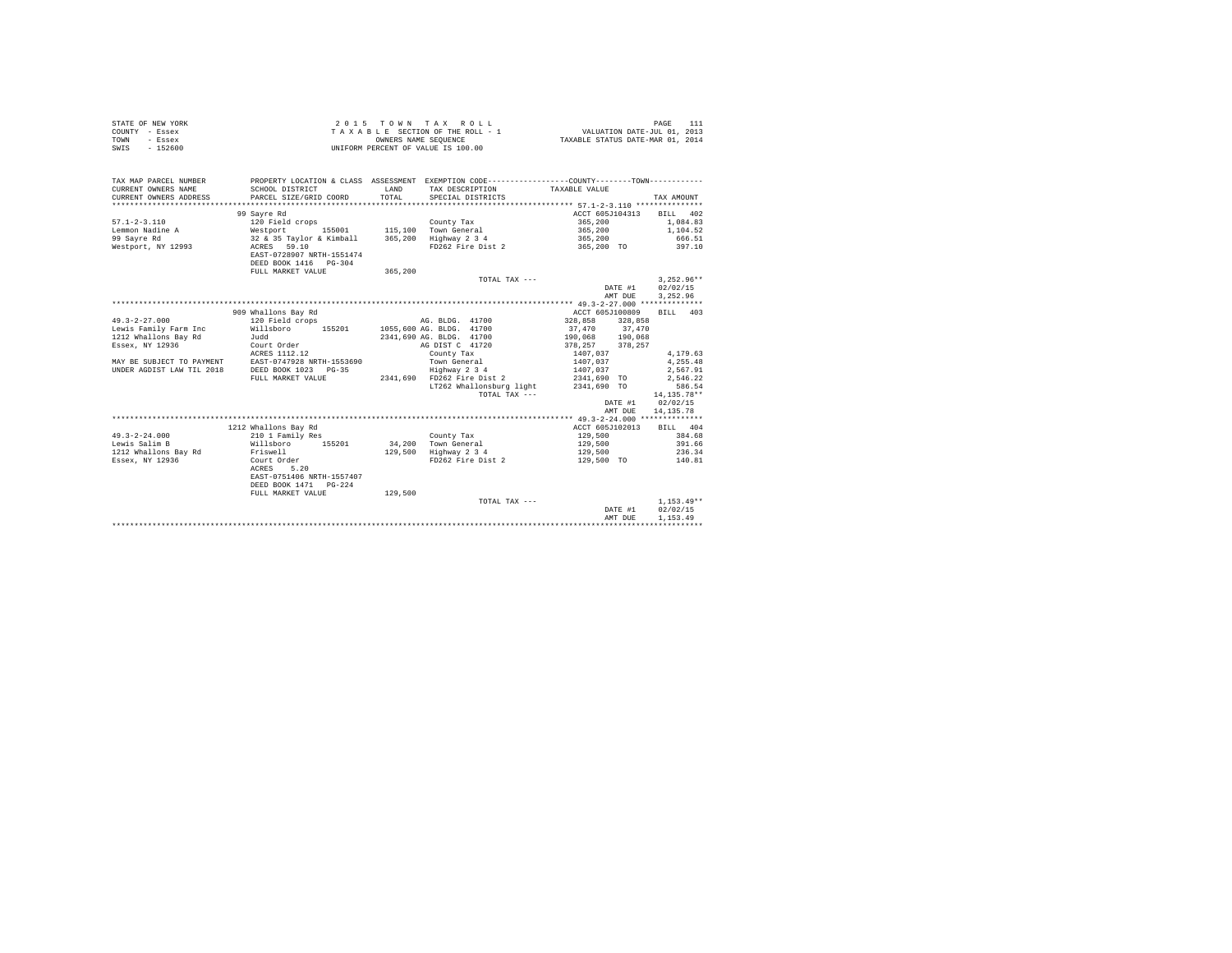| STATE OF NEW YORK<br>COUNTY - Essex<br>TOWN<br>- Essex<br>SWIS - 152600 |                                                   |               | 2015 TOWN TAX ROLL<br>$\begin{array}{cccccc} 2&0&1&5&\texttt{T} &0&\texttt{W} &\texttt{N} &\texttt{R} &\texttt{A} &\texttt{R} &0&\texttt{L} &\texttt{L} \\ \texttt{T} & \texttt{A} & \texttt{X} & \texttt{B} & \texttt{E} & \texttt{S} &\texttt{C} &\texttt{T} &\texttt{M} &\texttt{S} &\texttt{S} &\texttt{S} &\texttt{S} &\texttt{S} &\texttt{S} &\texttt{S} &\texttt{S} &\texttt{S} &\texttt{S} &\texttt{S} &\texttt{S}$<br>UNIFORM PERCENT OF VALUE IS 100.00 |                               | PAGE<br>112                      |
|-------------------------------------------------------------------------|---------------------------------------------------|---------------|-------------------------------------------------------------------------------------------------------------------------------------------------------------------------------------------------------------------------------------------------------------------------------------------------------------------------------------------------------------------------------------------------------------------------------------------------------------------|-------------------------------|----------------------------------|
| TAX MAP PARCEL NUMBER<br>CURRENT OWNERS NAME<br>CURRENT OWNERS ADDRESS  | SCHOOL DISTRICT<br>PARCEL SIZE/GRID COORD         | LAND<br>TOTAL | PROPERTY LOCATION & CLASS ASSESSMENT EXEMPTION CODE----------------COUNTY-------TOWN----------<br>TAX DESCRIPTION<br>SPECIAL DISTRICTS                                                                                                                                                                                                                                                                                                                            | TAXABLE VALUE                 | TAX AMOUNT                       |
|                                                                         | ba efbbim 58                                      |               |                                                                                                                                                                                                                                                                                                                                                                                                                                                                   | ACCT 605J183001 BILL 405      |                                  |
| $49.3 - 2 - 8.200$                                                      | 240 Rural res                                     |               | VETERANS 41101                                                                                                                                                                                                                                                                                                                                                                                                                                                    | 5,000<br>5,000                |                                  |
| Lloyd James E                                                           | Willsboro 155201                                  |               |                                                                                                                                                                                                                                                                                                                                                                                                                                                                   | 185,900                       | 552.22                           |
| 87 Middle Rd                                                            |                                                   |               | 55,700 County Tax<br>190,900 Town General                                                                                                                                                                                                                                                                                                                                                                                                                         | 185,900                       | 562.24                           |
| Essex, NY 12936                                                         | Wharton<br>29.0 Acres                             |               | Town General<br>Highway 2 3 4                                                                                                                                                                                                                                                                                                                                                                                                                                     | 185,900<br>190,900 TO         | 339.28                           |
|                                                                         | ACRES 24.65<br>EAST-0750084 NRTH-1559216          |               | FD261 Fire Dist 1                                                                                                                                                                                                                                                                                                                                                                                                                                                 |                               | 173.08                           |
|                                                                         | DEED BOOK 1492   PG-129<br>FULL MARKET VALUE      | 190,900       |                                                                                                                                                                                                                                                                                                                                                                                                                                                                   |                               |                                  |
|                                                                         |                                                   |               | TOTAL TAX ---                                                                                                                                                                                                                                                                                                                                                                                                                                                     |                               | $1,626.82**$                     |
|                                                                         |                                                   |               |                                                                                                                                                                                                                                                                                                                                                                                                                                                                   | DATE #1<br>AMT DUE            | 02/02/15<br>1.626.82             |
|                                                                         |                                                   |               |                                                                                                                                                                                                                                                                                                                                                                                                                                                                   |                               |                                  |
|                                                                         | Jersey St                                         |               |                                                                                                                                                                                                                                                                                                                                                                                                                                                                   | ACCT 605J103005               | BILL 406                         |
| $39.4 - 1 - 43.000$                                                     | 910 Priv forest                                   |               | County Tax<br>92,000 Town General<br>92,000 Highway 2 3 4                                                                                                                                                                                                                                                                                                                                                                                                         | 92,000                        | 273.29                           |
| Lobato Sergio<br>135 Stumpel St                                         | Westport 155001                                   |               |                                                                                                                                                                                                                                                                                                                                                                                                                                                                   | 92,000<br>92,000              | 278.25<br>167.90                 |
| Brentwood, NY 11717                                                     | Hicks<br>ACRES 92.00                              |               | FD262 Fire Dist 2                                                                                                                                                                                                                                                                                                                                                                                                                                                 | 92.000 TO                     | 100.04                           |
|                                                                         | EAST-0736643 NRTH-1570105<br>DEED BOOK 1356 PG-29 |               |                                                                                                                                                                                                                                                                                                                                                                                                                                                                   |                               |                                  |
|                                                                         | FULL MARKET VALUE                                 | 92,000        |                                                                                                                                                                                                                                                                                                                                                                                                                                                                   |                               |                                  |
|                                                                         |                                                   |               | TOTAL TAX ---                                                                                                                                                                                                                                                                                                                                                                                                                                                     | DATE #1<br>AMT DUE            | $819.48**$<br>02/02/15<br>819.48 |
|                                                                         |                                                   |               |                                                                                                                                                                                                                                                                                                                                                                                                                                                                   |                               |                                  |
|                                                                         | 62 Block House Rd                                 |               |                                                                                                                                                                                                                                                                                                                                                                                                                                                                   | ACCT 605J102504               | BILL 407                         |
| $40.3 - 2 - 4.000$                                                      | 210 1 Family Res                                  |               | VETCOM CTS 41130                                                                                                                                                                                                                                                                                                                                                                                                                                                  | 25,000<br>25,000              |                                  |
| Lowe Virginia H                                                         | Willsboro 155201                                  |               | 36,800 County Tax<br>370,900 Town General<br>Highway 2 3 4                                                                                                                                                                                                                                                                                                                                                                                                        | 345,900<br>345,900<br>345,900 | 1,027.50                         |
| c/o Edie Morris<br>26 Maple Ave                                         | Hicks<br>ACRES 5.80                               |               |                                                                                                                                                                                                                                                                                                                                                                                                                                                                   |                               | 1,046.15                         |
| Mechanicville, NY 12118                                                 | EAST-0750062 NRTH-1574702                         |               | FD261 Fire Dist 1                                                                                                                                                                                                                                                                                                                                                                                                                                                 | 370,900 TO                    | 631.28<br>336.28                 |
|                                                                         | DEED BOOK 1701 PG-93<br>FULL MARKET VALUE         | 370,900       |                                                                                                                                                                                                                                                                                                                                                                                                                                                                   |                               |                                  |
|                                                                         |                                                   |               | TOTAL TAX ---                                                                                                                                                                                                                                                                                                                                                                                                                                                     |                               | $3.041.21**$                     |
|                                                                         |                                                   |               |                                                                                                                                                                                                                                                                                                                                                                                                                                                                   | DATE #1<br>AMT DUE            | 02/02/15<br>3.041.21             |
|                                                                         |                                                   |               |                                                                                                                                                                                                                                                                                                                                                                                                                                                                   |                               |                                  |
|                                                                         | Block House Rd                                    |               |                                                                                                                                                                                                                                                                                                                                                                                                                                                                   | ACCT 605J102505               | BILL 408                         |
| $40.3 - 2 - 5.000$                                                      | 314 Rural vac<10                                  |               |                                                                                                                                                                                                                                                                                                                                                                                                                                                                   | 5,500                         | 16.34                            |
| Lowe Virginia H<br>26 Maple Ave                                         | Willsboro 155201                                  |               | County Tax<br>5,500 Town General<br>5,500 Highway 2 3 4<br>FD261 Fire Dist 1                                                                                                                                                                                                                                                                                                                                                                                      | 5,500                         | 16.63<br>10.04                   |
| Mechanicville, NY 12118                                                 | Hicks<br>ACRES 5.50                               |               |                                                                                                                                                                                                                                                                                                                                                                                                                                                                   | $5,500$<br>$5,500$ TO         | 4.99                             |
|                                                                         | EAST-0750663 NRTH-1574793<br>DEED BOOK 1701 PG-93 |               |                                                                                                                                                                                                                                                                                                                                                                                                                                                                   |                               |                                  |
|                                                                         | FULL MARKET VALUE                                 | 5,500         |                                                                                                                                                                                                                                                                                                                                                                                                                                                                   |                               |                                  |
|                                                                         |                                                   |               | TOTAL TAX ---                                                                                                                                                                                                                                                                                                                                                                                                                                                     |                               | 48.00**                          |
|                                                                         |                                                   |               |                                                                                                                                                                                                                                                                                                                                                                                                                                                                   | DATE #1<br>AMT DHE            | 02/02/15<br>48.00                |
|                                                                         |                                                   |               |                                                                                                                                                                                                                                                                                                                                                                                                                                                                   |                               |                                  |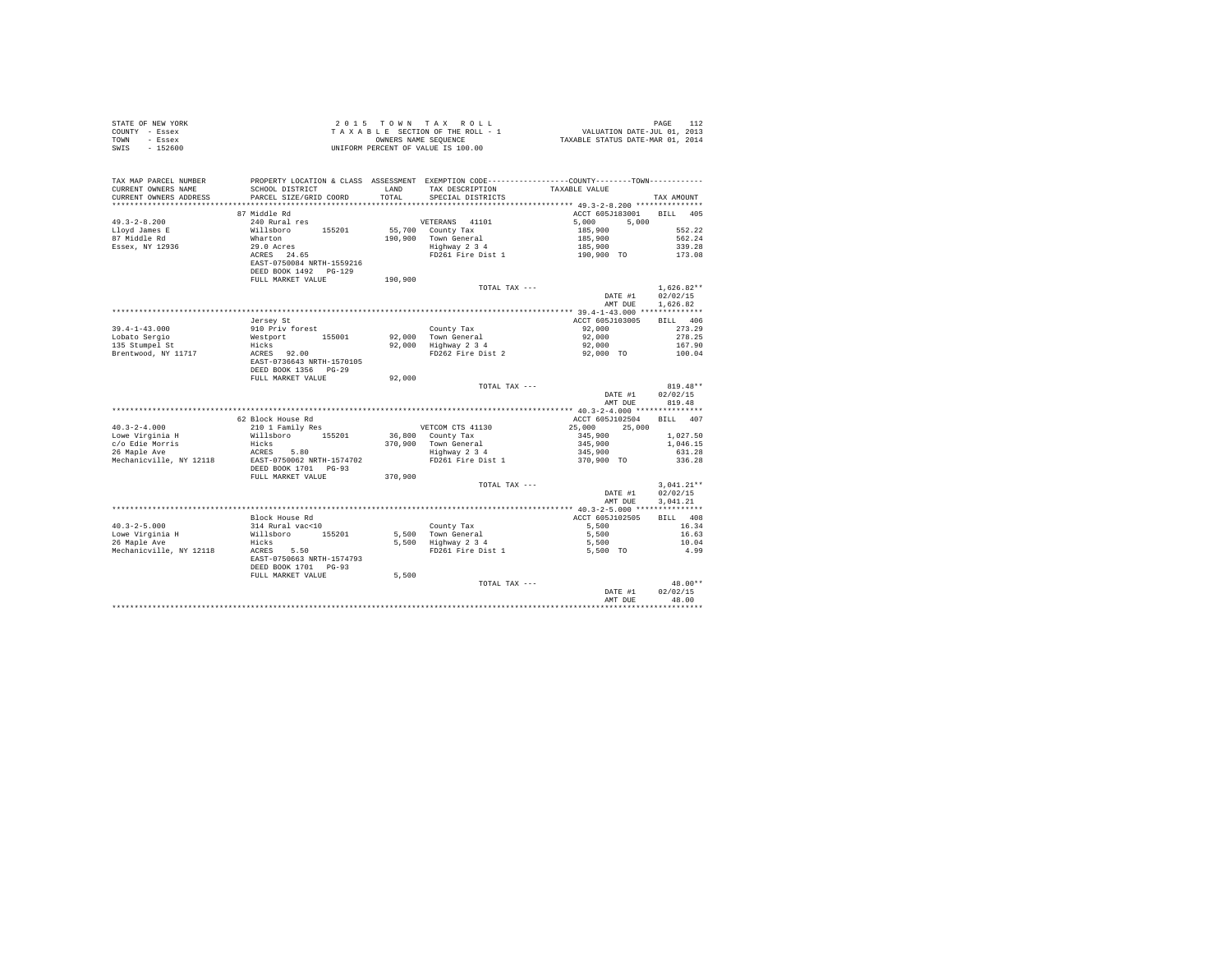|                | STATE OF NEW YORK |  |  |  | 2015 TOWN TAX ROLL                 |  |  |  |  | PAGE                             |
|----------------|-------------------|--|--|--|------------------------------------|--|--|--|--|----------------------------------|
| COUNTY - Essex |                   |  |  |  | TAXABLE SECTION OF THE ROLL - 1    |  |  |  |  | VALUATION DATE-JUL 01, 2013      |
| TOWN           | - Essex           |  |  |  | OWNERS NAME SEOUENCE               |  |  |  |  | TAXABLE STATUS DATE-MAR 01, 2014 |
| SWIS           | $-152600$         |  |  |  | UNIFORM PERCENT OF VALUE IS 100.00 |  |  |  |  |                                  |

| TAX MAP PARCEL NUMBER<br>CURRENT OWNERS NAME<br>CURRENT OWNERS ADDRESS<br>*********************** | SCHOOL DISTRICT<br>PARCEL SIZE/GRID COORD         | LAND<br>TOTAL | PROPERTY LOCATION & CLASS ASSESSMENT EXEMPTION CODE----------------COUNTY-------TOWN----------<br>TAX DESCRIPTION<br>SPECIAL DISTRICTS | TAXABLE VALUE   | TAX AMOUNT   |
|---------------------------------------------------------------------------------------------------|---------------------------------------------------|---------------|----------------------------------------------------------------------------------------------------------------------------------------|-----------------|--------------|
|                                                                                                   | 2737 NYS Route 22                                 |               |                                                                                                                                        | ACCT 605J102610 | BILL 409     |
| $40.65 - 2 - 8.000$                                                                               | 220 2 Family Res                                  |               | County Tax                                                                                                                             | 287.700         | 854.62       |
| LugoDeSlosser Hada                                                                                | Willsboro<br>155201                               | 61,800        | Town General                                                                                                                           | 287,700         | 870.13       |
| PO Box 36                                                                                         | Hicks                                             | 287.700       | Highway 2 3 4                                                                                                                          | 287,700         | 525.07       |
| Essex, NY 12936                                                                                   | 1673/228 Easement                                 |               | FD261 Fire Dist 1                                                                                                                      | 287,700 TO      | 260.84       |
|                                                                                                   | ACRES<br>0.50                                     |               | LT261 Essex light                                                                                                                      | 287,700 TO      | 26.50        |
|                                                                                                   | EAST-0756665 NRTH-1572151<br>DEED BOOK 1439 PG-48 |               |                                                                                                                                        |                 |              |
|                                                                                                   | FULL MARKET VALUE                                 | 287,700       |                                                                                                                                        |                 |              |
|                                                                                                   |                                                   |               | TOTAL TAX ---                                                                                                                          |                 | $2.537.16**$ |
|                                                                                                   |                                                   |               |                                                                                                                                        | DATE #1         | 02/02/15     |
|                                                                                                   |                                                   |               |                                                                                                                                        | AMT DUE         | 2,537.16     |
|                                                                                                   |                                                   |               |                                                                                                                                        |                 |              |
|                                                                                                   | 10 Sandy Point Way                                |               |                                                                                                                                        | ACCT 605J178501 | BILL 410     |
| $40.65 - 1 - 1.200$                                                                               | 260 Seasonal res - WTRFNT                         |               | County Tax                                                                                                                             | 398,400         | 1,183,46     |
| MacBride Peter A                                                                                  | Willsboro<br>155201                               | 301,000       | Town General                                                                                                                           | 398,400         | 1,204.93     |
| MacBride Judith A                                                                                 | Hicks Pat                                         | 398,400       | Highway 2 3 4                                                                                                                          | 398,400         | 727.10       |
| 21 Cherry Ln                                                                                      | ACRES 1.75                                        |               | FD261 Fire Dist 1                                                                                                                      | 398,400 TO      | 361.21       |
| Dedham, MA 02026                                                                                  | EAST-0757466 NRTH-1573592                         |               | LT261 Essex light                                                                                                                      | 398,400 TO      | 36.70        |
|                                                                                                   | DEED BOOK 1568<br>$PG-261$                        |               | WB261 Water B&I                                                                                                                        | 398,400 TO C    | 109.59       |
|                                                                                                   | FULL MARKET VALUE                                 | 398,400       |                                                                                                                                        |                 |              |
|                                                                                                   |                                                   |               | TOTAL TAX ---                                                                                                                          |                 | $3,622.99**$ |
|                                                                                                   |                                                   |               |                                                                                                                                        | DATE #1         | 02/02/15     |
|                                                                                                   |                                                   |               |                                                                                                                                        | AMT DUE         | 3.622.99     |
|                                                                                                   |                                                   |               |                                                                                                                                        |                 |              |
|                                                                                                   | 2261 Lake Shore Rd                                |               |                                                                                                                                        | ACCT 605J104112 | BILL 411     |
| $40.73 - 5 - 10.000$                                                                              | 210 1 Family Res                                  |               | County Tax                                                                                                                             | 176,000         | 522.81       |
| MacDevitt Lawrence                                                                                | Willsboro<br>155201                               | 52,000        | Town General                                                                                                                           | 176,000         | 532.30       |
| Breckenridge Darla                                                                                | Potts                                             | 176,000       | Highway 2 3 4                                                                                                                          | 176,000         | 321.21       |
| 2261 Lake Shore Rd                                                                                | 1672/24 Easement                                  |               | FD261 Fire Dist 1                                                                                                                      | 176,000 TO      | 159.57       |
| PO Box 273                                                                                        | 0.20<br>ACRES                                     |               | LT261 Essex light                                                                                                                      | 176,000 TO      | 16.21        |
| Essex, NY 12936                                                                                   | EAST-0757048 NRTH-1570742                         |               |                                                                                                                                        |                 |              |
|                                                                                                   | DEED BOOK 906<br>$PG-221$                         |               |                                                                                                                                        |                 |              |
|                                                                                                   | FULL MARKET VALUE                                 | 176,000       |                                                                                                                                        |                 |              |
|                                                                                                   |                                                   |               | TOTAL TAX ---                                                                                                                          |                 | $1.552.10**$ |
|                                                                                                   |                                                   |               |                                                                                                                                        | DATE #1         | 02/02/15     |
|                                                                                                   |                                                   |               |                                                                                                                                        | AMT DUE         | 1.552.10     |
|                                                                                                   |                                                   |               |                                                                                                                                        |                 |              |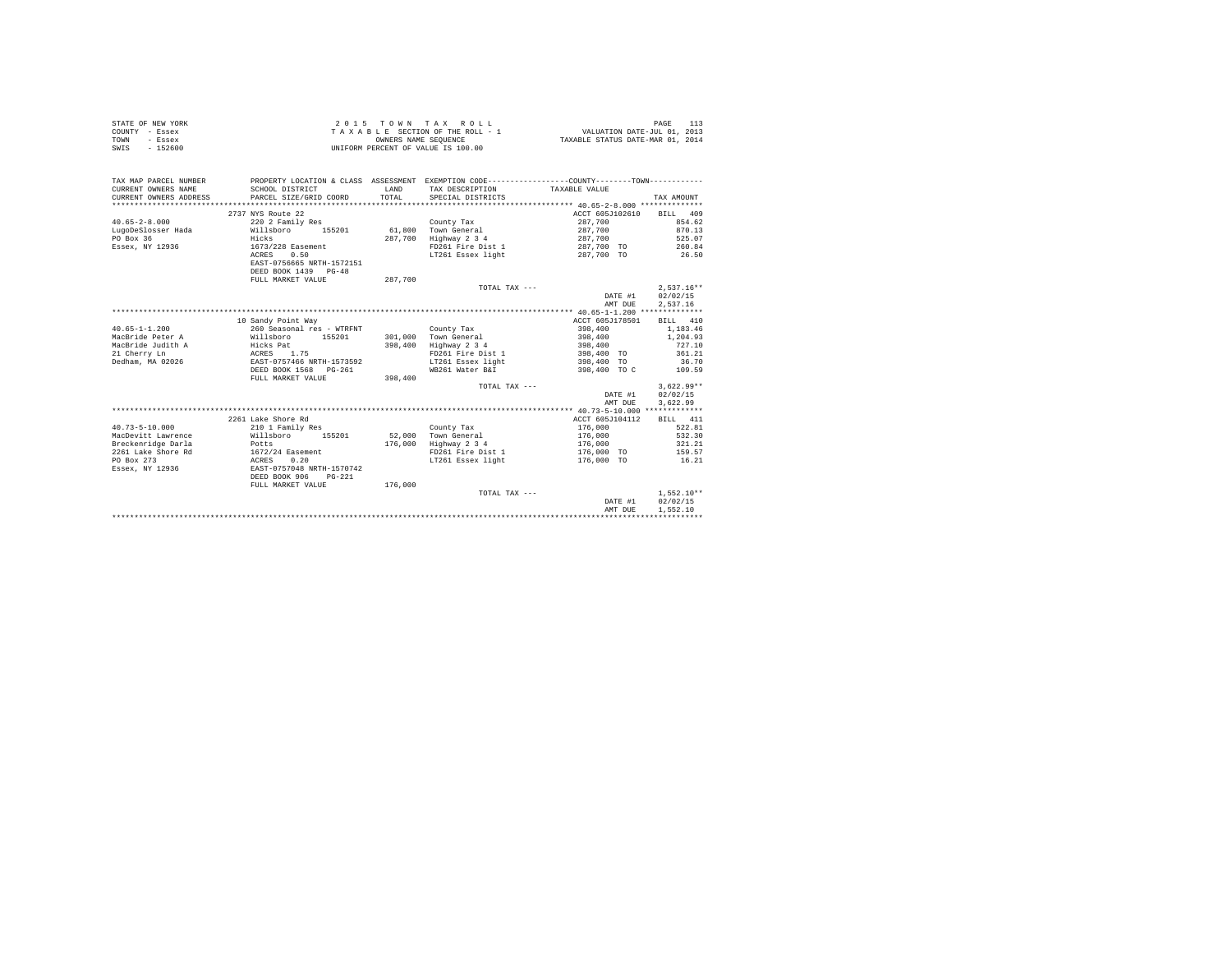| STATE OF NEW YORK | 2015 TOWN TAX ROLL                 | PAGE                             |
|-------------------|------------------------------------|----------------------------------|
| COUNTY - Essex    | TAXABLE SECTION OF THE ROLL - 1    | VALUATION DATE-JUL 01, 2013      |
| TOWN<br>- Essex   | OWNERS NAME SEOUENCE               | TAXABLE STATUS DATE-MAR 01, 2014 |
| $-152600$<br>SWIS | UNIFORM PERCENT OF VALUE IS 100.00 |                                  |

| TAX MAP PARCEL NUMBER<br>CURRENT OWNERS NAME | SCHOOL DISTRICT<br>SCHOOL DISTRICT<br>PARCEL SIZE/GRID COORD                                                                                                                                                                                          |         | PROPERTY LOCATION & CLASS ASSESSMENT EXEMPTION CODE-----------------COUNTY--------TOWN----------<br>LAND TAX DESCRIPTION | TAXABLE VALUE                       |                 |
|----------------------------------------------|-------------------------------------------------------------------------------------------------------------------------------------------------------------------------------------------------------------------------------------------------------|---------|--------------------------------------------------------------------------------------------------------------------------|-------------------------------------|-----------------|
| CURRENT OWNERS ADDRESS                       |                                                                                                                                                                                                                                                       |         | TOTAL SPECIAL DISTRICTS                                                                                                  |                                     | TAX AMOUNT      |
|                                              |                                                                                                                                                                                                                                                       |         |                                                                                                                          |                                     |                 |
|                                              | 2219 Lake Shore Rd                                                                                                                                                                                                                                    |         |                                                                                                                          | ACCT 605L102215                     | BILL 412        |
| $40.81 - 1 - 2.000$                          | 210 1 Family Res                                                                                                                                                                                                                                      |         | County Tax                                                                                                               |                                     | 409.04          |
|                                              | MacDougal Andrew Millsboro 155201                                                                                                                                                                                                                     |         | 58,500 Town General<br>137,700 Highway 2 3 4                                                                             |                                     | 416.46          |
|                                              |                                                                                                                                                                                                                                                       |         |                                                                                                                          | $137,700$<br>$137,700$<br>$137,700$ | 251.31          |
|                                              |                                                                                                                                                                                                                                                       |         | Highway 2 3 4<br>School Relevy<br>FD261 Fire Dist 1 1 137,700 TO<br>The Transverse Hight 137,700 TO<br>137,700 TO        |                                     | 1,429.37        |
|                                              |                                                                                                                                                                                                                                                       |         |                                                                                                                          |                                     | 124.85          |
|                                              |                                                                                                                                                                                                                                                       |         |                                                                                                                          |                                     | 12.69           |
|                                              | DEED BOOK 1434 PG-10<br>DEED BOOK 1434 PG-10 SR150 Return sewer rent<br>FULL MARKET VALUE 137,700 WR151 Return water rent-1                                                                                                                           |         | SR150 Return sewer rent                                                                                                  | 568.77 MT                           | 568.77          |
|                                              |                                                                                                                                                                                                                                                       |         |                                                                                                                          | 330.00 MT                           | 330.00          |
|                                              |                                                                                                                                                                                                                                                       |         | TOTAL TAX ---                                                                                                            |                                     | $3,542.49**$    |
|                                              |                                                                                                                                                                                                                                                       |         |                                                                                                                          | DATE #1                             | 02/02/15        |
|                                              |                                                                                                                                                                                                                                                       |         |                                                                                                                          | AMT DUE                             | 3,542.49        |
|                                              |                                                                                                                                                                                                                                                       |         |                                                                                                                          |                                     |                 |
|                                              | Whallons Bay Rd                                                                                                                                                                                                                                       |         |                                                                                                                          | ACCT 605J102109                     | BILL 413        |
|                                              |                                                                                                                                                                                                                                                       |         | County Tax                                                                                                               | 32,400                              | 96.24           |
|                                              |                                                                                                                                                                                                                                                       |         | 25,600 Town General<br>32,400 Highway 2 3 4                                                                              | 32,400<br>32,400                    | 97.99           |
|                                              |                                                                                                                                                                                                                                                       |         | FD262 Fire Dist 2                                                                                                        |                                     | 59.13           |
|                                              |                                                                                                                                                                                                                                                       |         | LT262 Whallonsburg light 32,400 TO 8.12                                                                                  | 32,400 TO                           | 35.23           |
|                                              | 49.69-1-13.000<br>MacDougal Harold<br>MacDougal Harold<br>MacDougal Hata<br>Millett Ln<br>2011<br>2013<br>2013<br>2014015 NRTH-1555094<br>2028<br>2028<br>2028<br>2028<br>2028<br>2028<br>2028<br>2028<br>2028<br>2028<br>2028<br>2028<br>2028<br>202 |         |                                                                                                                          |                                     |                 |
|                                              | FULL MARKET VALUE                                                                                                                                                                                                                                     | 32,400  |                                                                                                                          |                                     |                 |
|                                              |                                                                                                                                                                                                                                                       |         | TOTAL TAX ---                                                                                                            |                                     | $296.71**$      |
|                                              |                                                                                                                                                                                                                                                       |         |                                                                                                                          | DATE #1                             | 02/02/15        |
|                                              |                                                                                                                                                                                                                                                       |         |                                                                                                                          | AMT DUE                             | 296.71          |
|                                              |                                                                                                                                                                                                                                                       |         |                                                                                                                          |                                     |                 |
|                                              | 9 Willett Ln                                                                                                                                                                                                                                          |         |                                                                                                                          | ACCT 605L102108                     | BILL 414        |
| $49.69 - 1 - 9.000$                          | 210 1 Family Res                                                                                                                                                                                                                                      |         | County Tax                                                                                                               | 158,100                             | 469.64          |
|                                              |                                                                                                                                                                                                                                                       |         |                                                                                                                          |                                     | 478.16          |
|                                              |                                                                                                                                                                                                                                                       |         |                                                                                                                          | 158,100<br>158,100                  | 288.54          |
|                                              |                                                                                                                                                                                                                                                       |         | FD262 Fire Dist 2                                                                                                        | $158, 100$ TO                       | 171.91          |
|                                              | MacDougal Harold T<br>MacDougal Leta M<br>MacDougal Leta M<br>MacDougal Leta M<br>Priswell Pack Construction (155201 21,600 Town General<br>PRISM PRISM PRISM PRISM PRISM PRISM PRISM PRISM PRISM PRISM PRISM PRISM PRISM PRISM PRISM PR              |         | LT262 Whallonsburg light                                                                                                 | 158,100 TO                          | 39.60           |
|                                              |                                                                                                                                                                                                                                                       |         |                                                                                                                          |                                     |                 |
|                                              | FULL MARKET VALUE                                                                                                                                                                                                                                     | 158,100 |                                                                                                                          |                                     |                 |
|                                              |                                                                                                                                                                                                                                                       |         | TOTAL TAX ---                                                                                                            |                                     | $1,447.85**$    |
|                                              |                                                                                                                                                                                                                                                       |         |                                                                                                                          | DATE #1                             | 02/02/15        |
|                                              |                                                                                                                                                                                                                                                       |         |                                                                                                                          | AMT DUE                             | 1,447.85        |
|                                              |                                                                                                                                                                                                                                                       |         |                                                                                                                          |                                     |                 |
|                                              | 2218 Lake Shore Rd                                                                                                                                                                                                                                    |         |                                                                                                                          | ACCT 605J103001                     | BILL 415        |
| $40.81 - 3 - 2.100$                          | 210 1 Family Res - WTRFNT                                                                                                                                                                                                                             |         |                                                                                                                          |                                     | 834.42          |
|                                              | MacDougal Margaret S Willsboro 155201                                                                                                                                                                                                                 |         | County Tax<br>122,000 Town General                                                                                       | 280,900<br>280,900                  | 849.56          |
| 2218 Lake Shore Rd                           | Potts                                                                                                                                                                                                                                                 |         | 280,900 Highway 2 3 4                                                                                                    | 280,900                             | 512.66          |
| Essex, NY 12936                              |                                                                                                                                                                                                                                                       |         |                                                                                                                          | 280,900 TO                          |                 |
|                                              | 1652/24-Sewer Easement<br>ACRES 0.78                                                                                                                                                                                                                  |         | FD261 Fire Dist 1<br>LT261 Essex light                                                                                   | 280,900 TO                          | 254.68<br>25.88 |
|                                              | EAST-0757542 NRTH-1569699                                                                                                                                                                                                                             |         |                                                                                                                          |                                     |                 |
|                                              | DEED BOOK 1236 PG-261                                                                                                                                                                                                                                 |         |                                                                                                                          |                                     |                 |
|                                              | FULL MARKET VALUE                                                                                                                                                                                                                                     | 280,900 |                                                                                                                          |                                     |                 |
|                                              |                                                                                                                                                                                                                                                       |         | TOTAL TAX ---                                                                                                            |                                     | $2,477.20**$    |
|                                              |                                                                                                                                                                                                                                                       |         |                                                                                                                          | DATE #1                             | 02/02/15        |
|                                              |                                                                                                                                                                                                                                                       |         |                                                                                                                          | AMT DUE                             | 2,477.20        |
|                                              |                                                                                                                                                                                                                                                       |         |                                                                                                                          |                                     |                 |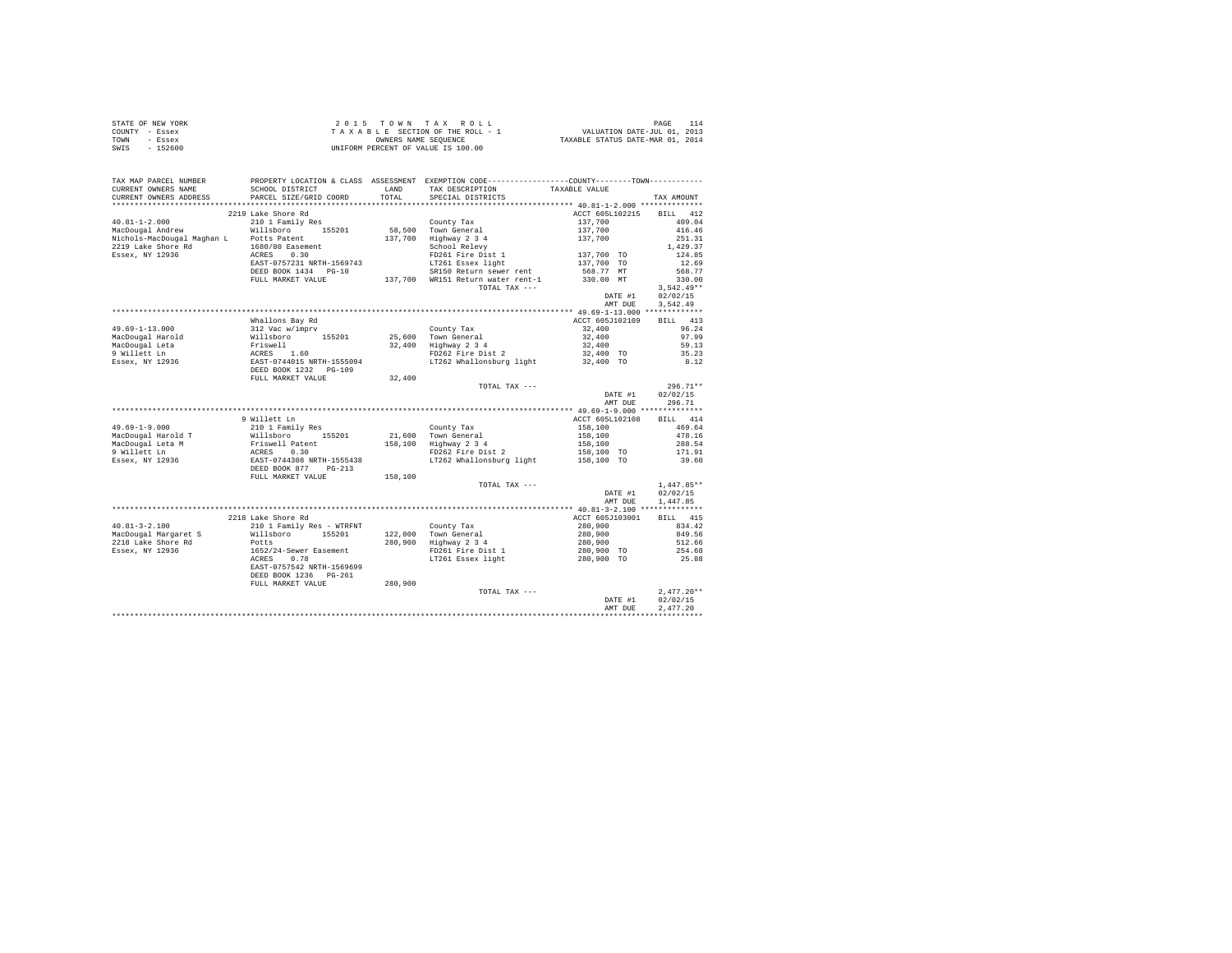| STATE OF NEW YORK |                                                                                                                                                                                                                                                                                                                                                                                                                                   |         |                                                                                                                                                                                                                                                      |                                                         |                  |
|-------------------|-----------------------------------------------------------------------------------------------------------------------------------------------------------------------------------------------------------------------------------------------------------------------------------------------------------------------------------------------------------------------------------------------------------------------------------|---------|------------------------------------------------------------------------------------------------------------------------------------------------------------------------------------------------------------------------------------------------------|---------------------------------------------------------|------------------|
| COUNTY - Essex    | 2015 TOWN TAX ROLL<br>TAXABLE SECTION OF THE ROLL - 1<br>ONNERS NAME SEQUENCE<br>UNIFORM PERCENT OF VALUE IS 100.00<br>UNIFORM PERCENT OF VALUE IS 100.00                                                                                                                                                                                                                                                                         |         |                                                                                                                                                                                                                                                      |                                                         |                  |
| TOWN - Essex      |                                                                                                                                                                                                                                                                                                                                                                                                                                   |         |                                                                                                                                                                                                                                                      |                                                         |                  |
| SWIS - 152600     |                                                                                                                                                                                                                                                                                                                                                                                                                                   |         |                                                                                                                                                                                                                                                      |                                                         |                  |
|                   |                                                                                                                                                                                                                                                                                                                                                                                                                                   |         |                                                                                                                                                                                                                                                      |                                                         |                  |
|                   |                                                                                                                                                                                                                                                                                                                                                                                                                                   |         |                                                                                                                                                                                                                                                      |                                                         |                  |
|                   |                                                                                                                                                                                                                                                                                                                                                                                                                                   |         |                                                                                                                                                                                                                                                      |                                                         |                  |
|                   |                                                                                                                                                                                                                                                                                                                                                                                                                                   |         |                                                                                                                                                                                                                                                      |                                                         |                  |
|                   |                                                                                                                                                                                                                                                                                                                                                                                                                                   |         |                                                                                                                                                                                                                                                      |                                                         |                  |
|                   | CURRENT OWNERS NAME<br>CURRENT OWNERS ADDRESS PARCEL SIZE/GRID COORD                                                                                                                                                                                                                                                                                                                                                              | TOTAL   | SPECIAL DISTRICTS                                                                                                                                                                                                                                    |                                                         | TAX AMOUNT       |
|                   |                                                                                                                                                                                                                                                                                                                                                                                                                                   |         |                                                                                                                                                                                                                                                      |                                                         |                  |
|                   | 2217 Lake Shore Rd                                                                                                                                                                                                                                                                                                                                                                                                                |         |                                                                                                                                                                                                                                                      | ACCT 605J100710 BILL 416                                |                  |
|                   |                                                                                                                                                                                                                                                                                                                                                                                                                                   |         | County Tax<br>52,000 Town General<br>137,900 Highway 2 3 4<br>FIGN PDE 1 37,900 1251.67<br>FIGN PDE 1 2 3 4<br>FIGN PDE 1 2 3 4<br>FIGN PDE 1 2 3 4<br>FIGN PDE 1 2 3 4<br>FIGN PDE 1 2 3 4<br>FIGN PDE 1 2 3 4<br>LITE 1 37,900 TO 125.03<br>137,90 |                                                         |                  |
|                   |                                                                                                                                                                                                                                                                                                                                                                                                                                   |         |                                                                                                                                                                                                                                                      |                                                         |                  |
|                   |                                                                                                                                                                                                                                                                                                                                                                                                                                   |         |                                                                                                                                                                                                                                                      |                                                         |                  |
|                   |                                                                                                                                                                                                                                                                                                                                                                                                                                   |         |                                                                                                                                                                                                                                                      |                                                         |                  |
|                   |                                                                                                                                                                                                                                                                                                                                                                                                                                   |         |                                                                                                                                                                                                                                                      |                                                         |                  |
|                   |                                                                                                                                                                                                                                                                                                                                                                                                                                   |         |                                                                                                                                                                                                                                                      |                                                         |                  |
|                   |                                                                                                                                                                                                                                                                                                                                                                                                                                   |         |                                                                                                                                                                                                                                                      |                                                         |                  |
|                   |                                                                                                                                                                                                                                                                                                                                                                                                                                   |         |                                                                                                                                                                                                                                                      |                                                         |                  |
|                   |                                                                                                                                                                                                                                                                                                                                                                                                                                   | 137,900 |                                                                                                                                                                                                                                                      |                                                         |                  |
|                   | $\begin{tabular}{ll} 40.81-1-3.000 & \begin{tabular}{ll} \texttt{241} & \texttt{2421} & \texttt{2432} & \texttt{2433} & \texttt{2434} & \texttt{2435} \\ \texttt{MacDouga1 Michael D} & & & & & & \\ \texttt{2217 Lake Since Rd} & & & & & \\ \texttt{2218} & & & & & \\ \texttt{2219 The A} & & & & & \\ \texttt{2219 The A} & & & & & \\ \texttt{2210 The A} & & & & & \\ \texttt{2210 The A} & & & & & \\ \texttt{2211 The A}$ |         | TOTAL TAX ---                                                                                                                                                                                                                                        |                                                         | $1,216.10**$     |
|                   |                                                                                                                                                                                                                                                                                                                                                                                                                                   |         |                                                                                                                                                                                                                                                      |                                                         | DATE #1 02/02/15 |
|                   |                                                                                                                                                                                                                                                                                                                                                                                                                                   |         |                                                                                                                                                                                                                                                      |                                                         | AMT DUE 1,216.10 |
|                   |                                                                                                                                                                                                                                                                                                                                                                                                                                   |         |                                                                                                                                                                                                                                                      |                                                         |                  |
|                   | 2289 NYS Route 22                                                                                                                                                                                                                                                                                                                                                                                                                 |         |                                                                                                                                                                                                                                                      | ACCT 605J102909 BILL 417                                |                  |
|                   |                                                                                                                                                                                                                                                                                                                                                                                                                                   |         |                                                                                                                                                                                                                                                      |                                                         |                  |
|                   |                                                                                                                                                                                                                                                                                                                                                                                                                                   |         |                                                                                                                                                                                                                                                      |                                                         |                  |
|                   |                                                                                                                                                                                                                                                                                                                                                                                                                                   |         |                                                                                                                                                                                                                                                      | $29,300$<br>$29,300$<br>$29,300$<br>$29,300$<br>$53.47$ |                  |
|                   |                                                                                                                                                                                                                                                                                                                                                                                                                                   |         |                                                                                                                                                                                                                                                      |                                                         | 26.56            |
|                   |                                                                                                                                                                                                                                                                                                                                                                                                                                   |         |                                                                                                                                                                                                                                                      |                                                         |                  |
|                   |                                                                                                                                                                                                                                                                                                                                                                                                                                   |         |                                                                                                                                                                                                                                                      |                                                         |                  |
|                   | $\begin{tabular}{lcccc} 40.3-1-8.001 & 2289 NTS Rout 22 & 2289 NTS Cout 22 & 2289 NTS Cout 22 & 2289 NTS Cout 22 & 2289 NTS Cout 22 & 2289 NTS Cout 22 & 2289 NTS Cout 22 & 2289 NTS Cout 22 & 2289 NTS Cout 22 & 2289 NTS Cout 22 & 2289 NTS Cout 22 & 2289 NTS Cout 22 & 2289 NTS Cout 22 & 2289 NTS Cout 22 & 2289 NTS Cout 22 & 2$                                                                                            |         |                                                                                                                                                                                                                                                      |                                                         |                  |
|                   |                                                                                                                                                                                                                                                                                                                                                                                                                                   |         |                                                                                                                                                                                                                                                      |                                                         | $255.69**$       |
|                   |                                                                                                                                                                                                                                                                                                                                                                                                                                   |         | TOTAL TAX ---                                                                                                                                                                                                                                        |                                                         |                  |
|                   |                                                                                                                                                                                                                                                                                                                                                                                                                                   |         |                                                                                                                                                                                                                                                      |                                                         | DATE #1 02/02/15 |
|                   |                                                                                                                                                                                                                                                                                                                                                                                                                                   |         |                                                                                                                                                                                                                                                      |                                                         | AMT DUE 255.69   |
|                   |                                                                                                                                                                                                                                                                                                                                                                                                                                   |         |                                                                                                                                                                                                                                                      |                                                         |                  |
|                   | 468 Walker Rd                                                                                                                                                                                                                                                                                                                                                                                                                     |         |                                                                                                                                                                                                                                                      | ACCT 605J199006 BILL 418                                |                  |
|                   |                                                                                                                                                                                                                                                                                                                                                                                                                                   |         |                                                                                                                                                                                                                                                      |                                                         |                  |
|                   |                                                                                                                                                                                                                                                                                                                                                                                                                                   |         |                                                                                                                                                                                                                                                      |                                                         |                  |
|                   |                                                                                                                                                                                                                                                                                                                                                                                                                                   |         |                                                                                                                                                                                                                                                      |                                                         |                  |
|                   |                                                                                                                                                                                                                                                                                                                                                                                                                                   |         |                                                                                                                                                                                                                                                      |                                                         |                  |
|                   |                                                                                                                                                                                                                                                                                                                                                                                                                                   |         |                                                                                                                                                                                                                                                      |                                                         |                  |
|                   |                                                                                                                                                                                                                                                                                                                                                                                                                                   |         |                                                                                                                                                                                                                                                      |                                                         |                  |
|                   | DEED BOOK 1552 PG-144<br>FULL MARKET VALUE 198,800                                                                                                                                                                                                                                                                                                                                                                                |         |                                                                                                                                                                                                                                                      |                                                         |                  |
|                   |                                                                                                                                                                                                                                                                                                                                                                                                                                   |         | TOTAL TAX ---                                                                                                                                                                                                                                        |                                                         | $1.820.58**$     |
|                   |                                                                                                                                                                                                                                                                                                                                                                                                                                   |         |                                                                                                                                                                                                                                                      |                                                         | DATE #1 02/02/15 |
|                   |                                                                                                                                                                                                                                                                                                                                                                                                                                   |         |                                                                                                                                                                                                                                                      |                                                         | AMT DUE 1,820.58 |
|                   |                                                                                                                                                                                                                                                                                                                                                                                                                                   |         |                                                                                                                                                                                                                                                      |                                                         |                  |
|                   |                                                                                                                                                                                                                                                                                                                                                                                                                                   |         |                                                                                                                                                                                                                                                      | ACCT 605J104207 BILL 419                                |                  |
|                   |                                                                                                                                                                                                                                                                                                                                                                                                                                   |         |                                                                                                                                                                                                                                                      |                                                         |                  |
|                   |                                                                                                                                                                                                                                                                                                                                                                                                                                   |         |                                                                                                                                                                                                                                                      |                                                         |                  |
|                   |                                                                                                                                                                                                                                                                                                                                                                                                                                   |         |                                                                                                                                                                                                                                                      |                                                         | 466.97           |
|                   |                                                                                                                                                                                                                                                                                                                                                                                                                                   |         |                                                                                                                                                                                                                                                      |                                                         | 475.44           |
|                   |                                                                                                                                                                                                                                                                                                                                                                                                                                   |         |                                                                                                                                                                                                                                                      |                                                         | 286.90           |
|                   |                                                                                                                                                                                                                                                                                                                                                                                                                                   |         |                                                                                                                                                                                                                                                      |                                                         | 165.19           |
|                   |                                                                                                                                                                                                                                                                                                                                                                                                                                   |         |                                                                                                                                                                                                                                                      |                                                         | 16.79            |
|                   |                                                                                                                                                                                                                                                                                                                                                                                                                                   |         |                                                                                                                                                                                                                                                      |                                                         |                  |
|                   |                                                                                                                                                                                                                                                                                                                                                                                                                                   |         |                                                                                                                                                                                                                                                      |                                                         |                  |
|                   |                                                                                                                                                                                                                                                                                                                                                                                                                                   |         | TOTAL TAX ---                                                                                                                                                                                                                                        |                                                         | $1.411.29**$     |
|                   |                                                                                                                                                                                                                                                                                                                                                                                                                                   |         |                                                                                                                                                                                                                                                      |                                                         | DATE #1 02/02/15 |
|                   |                                                                                                                                                                                                                                                                                                                                                                                                                                   |         |                                                                                                                                                                                                                                                      | AMT DUE                                                 | 1,411.29         |
|                   |                                                                                                                                                                                                                                                                                                                                                                                                                                   |         |                                                                                                                                                                                                                                                      |                                                         |                  |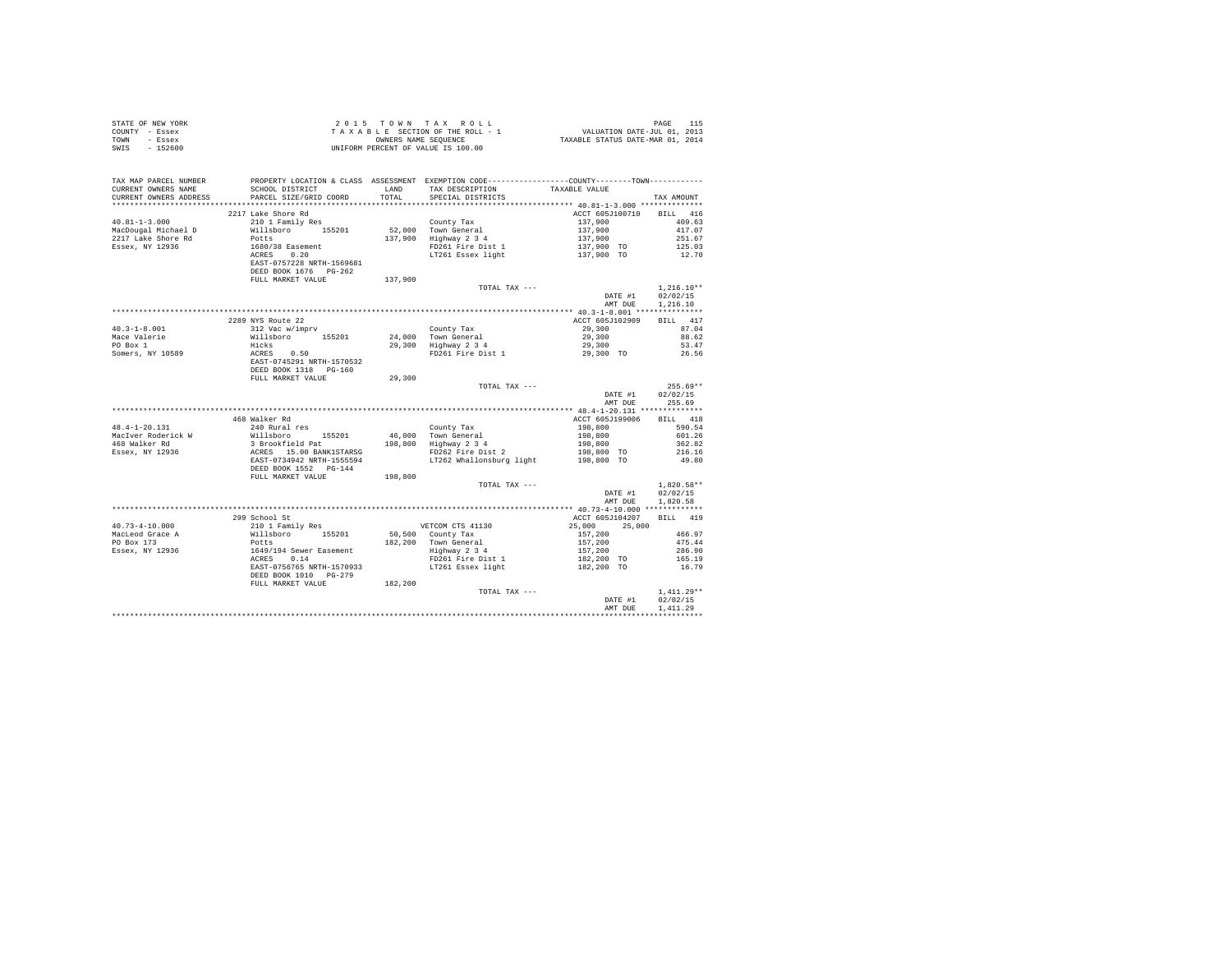| STATE OF NEW YORK | $2.0.15$ TOWN TAX ROLL             | PAGE                             |
|-------------------|------------------------------------|----------------------------------|
| COUNTY - Essex    | TAXABLE SECTION OF THE ROLL - 1    | VALUATION DATE-JUL 01, 2013      |
| TOWN<br>- Essex   | OWNERS NAME SEOUENCE               | TAXABLE STATUS DATE-MAR 01, 2014 |
| $-152600$<br>SWIS | UNIFORM PERCENT OF VALUE IS 100.00 |                                  |

| TAX MAP PARCEL NUMBER                                         |                                                    |         |                       | PROPERTY LOCATION & CLASS ASSESSMENT EXEMPTION CODE----------------COUNTY--------TOWN---------- |                    |
|---------------------------------------------------------------|----------------------------------------------------|---------|-----------------------|-------------------------------------------------------------------------------------------------|--------------------|
| CURRENT OWNERS NAME                                           | SCHOOL DISTRICT                                    | LAND    | TAX DESCRIPTION       | TAXABLE VALUE                                                                                   |                    |
| CURRENT OWNERS ADDRESS                                        | PARCEL SIZE/GRID COORD                             | TOTAL   | SPECIAL DISTRICTS     |                                                                                                 | TAX AMOUNT         |
|                                                               |                                                    |         |                       |                                                                                                 |                    |
|                                                               | Ridge Way                                          |         |                       | ACCT 605J102508                                                                                 | BILL 420           |
| $49.11 - 1 - 15.000$                                          | 311 Res vac land                                   |         | County Tax            | 20,500                                                                                          | 60.90              |
| Madigan John Jr                                               | Willsboro 155201                                   |         | 20,500 Town General   | 20,500                                                                                          | 62.00              |
| 28 Clubhouse Way                                              | Wharton                                            |         | 20,500 Highway 2 3 4  | 20,500                                                                                          | 37.41              |
| PO Box 322                                                    | ACRES 0.09                                         |         | FD261 Fire Dist 1     | 20,500 TO                                                                                       | 18.59              |
| Essex, NY 12936                                               | EAST-0757663 NRTH-1563428<br>DEED BOOK 1346 PG-328 |         | LT261 Essex light     | 20,500 TO                                                                                       | 1.89               |
| PRIOR OWNER ON 3/01/2014 FULL MARKET VALUE<br>Madigan John Jr |                                                    | 20,500  |                       |                                                                                                 |                    |
|                                                               |                                                    |         | TOTAL TAX ---         |                                                                                                 | 180.79**           |
|                                                               |                                                    |         |                       | DATE #1                                                                                         | 02/02/15           |
|                                                               |                                                    |         |                       | AMT DUE                                                                                         | 180.79             |
|                                                               |                                                    |         |                       |                                                                                                 |                    |
|                                                               | 10 Pearson Way                                     |         |                       | ACCT 605J102509 BILL 421                                                                        |                    |
| $49.11 - 1 - 26.000$                                          | 281 Multiple res                                   |         | County Tax            | 456,400                                                                                         | 1,355.75           |
| Madigan John Jr                                               | Willsboro 155201                                   |         | 86.500 Town General   | 456,400                                                                                         | 1,380.35           |
| 28 Clubhouse Way                                              | Wharton                                            |         | 456,400 Highway 2 3 4 | 456,400                                                                                         | 832.95             |
| PO Box 322                                                    | ACRES 1.50                                         |         | FD261 Fire Dist 1     | 456,400 TO                                                                                      | 413.80             |
| Essex, NY 12936                                               | EAST-0757858 NRTH-1563381                          |         |                       |                                                                                                 |                    |
|                                                               | DEED BOOK 1346 PG-328                              |         |                       |                                                                                                 |                    |
| PRIOR OWNER ON 3/01/2014 FULL MARKET VALUE                    |                                                    | 456,400 |                       |                                                                                                 |                    |
| Madigan John Jr                                               |                                                    |         |                       |                                                                                                 |                    |
|                                                               |                                                    |         | TOTAL TAX ---         |                                                                                                 | 3,982.85**         |
|                                                               |                                                    |         |                       | DATE #1                                                                                         | 02/02/15           |
|                                                               |                                                    |         |                       | AMT DUE                                                                                         | 3.982.85           |
|                                                               |                                                    |         |                       |                                                                                                 |                    |
|                                                               | Lake Shore Rd                                      |         |                       | ACCT 605J174009                                                                                 | BILL 422           |
| 49.11-1-27.000                                                | 311 Res vac land                                   |         | County Tax            | 57,800                                                                                          | 171.70             |
| Madigan John Jr                                               | Willsboro 155201                                   |         | 57,800 Town General   | 57,800                                                                                          | 174.81             |
| 28 Clubhouse Way                                              | Wharton                                            |         | 57,800 Highway 2 3 4  | 57,800                                                                                          | 105.49             |
| PO Box 322                                                    | Db 893 Pg 233/236                                  |         | FD261 Fire Dist 1     | 57,800 TO                                                                                       | 52.40              |
| Essex, NY 12936                                               | ACRES 1.60                                         |         |                       |                                                                                                 |                    |
|                                                               | EAST-0757886 NRTH-1563223                          |         |                       |                                                                                                 |                    |
|                                                               |                                                    |         |                       |                                                                                                 |                    |
|                                                               |                                                    | 57,800  |                       |                                                                                                 |                    |
|                                                               |                                                    |         | TOTAL TAX ---         |                                                                                                 | $504.40**$         |
|                                                               |                                                    |         |                       | DATE #1                                                                                         | 02/02/15           |
|                                                               |                                                    |         |                       | AMT DUE                                                                                         | 504.40             |
|                                                               |                                                    |         |                       |                                                                                                 |                    |
|                                                               | Lake Shore Rd                                      |         |                       | ACCT 605J102910                                                                                 | BILL 423           |
| $49.3 - 2 - 14.000$                                           | 321 Abandoned ag                                   |         | County Tax            | 16,900                                                                                          | 50.20              |
| Mandeville Myrna                                              | Willsboro 155201                                   |         | 16,900 Town General   | 16,900                                                                                          | 51.11              |
| 1571 Lake Shore Rd                                            | Judd                                               |         | 16,900 Highway 2 3 4  | 16,900                                                                                          | 30.84              |
| Essex, NY 12936                                               | ACRES 16.90                                        |         | FD262 Fire Dist 2     | 16,900 TO                                                                                       | 18.38              |
|                                                               | EAST-0755732 NRTH-1555733                          |         |                       |                                                                                                 |                    |
|                                                               | DEED BOOK 1309 PG-240                              |         |                       |                                                                                                 |                    |
|                                                               |                                                    |         |                       |                                                                                                 |                    |
|                                                               |                                                    |         |                       |                                                                                                 |                    |
|                                                               | FULL MARKET VALUE                                  | 16,900  |                       |                                                                                                 |                    |
|                                                               |                                                    |         | TOTAL TAX ---         |                                                                                                 | $150.53**$         |
|                                                               |                                                    |         |                       | DATE #1<br>AMT DUE                                                                              | 02/02/15<br>150.53 |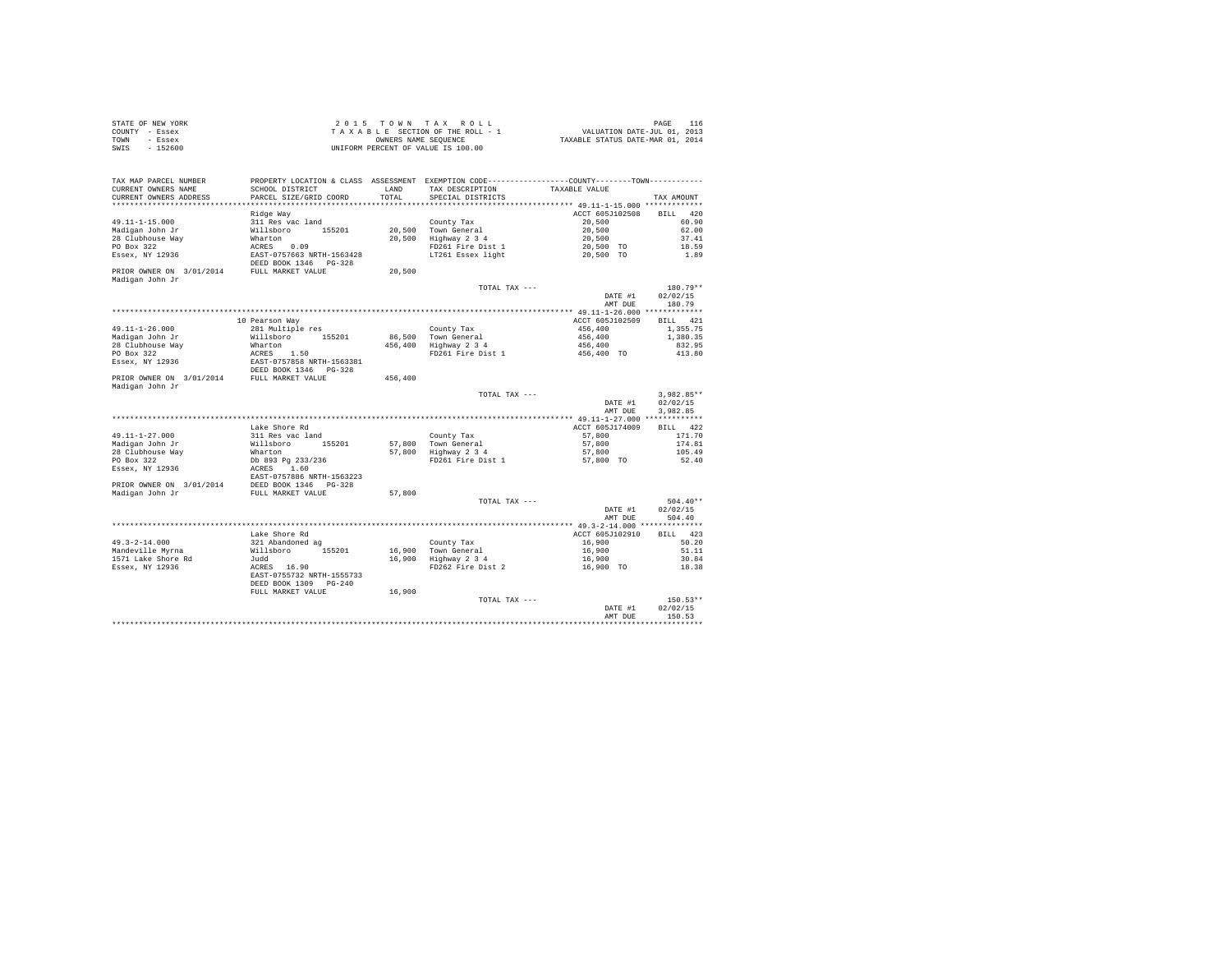| STATE OF NEW YORK      |                                                                              |         | 2015 TOWN TAX ROLL                                                                                  |                                                                             |              |
|------------------------|------------------------------------------------------------------------------|---------|-----------------------------------------------------------------------------------------------------|-----------------------------------------------------------------------------|--------------|
| COUNTY - Essex         |                                                                              |         |                                                                                                     |                                                                             |              |
| TOWN - Essex           |                                                                              |         | T A X A B L E SECTION OF THE ROLL - 1<br>OWNERS NAME SEQUENCE<br>UNIFORM PERCENT OF VALUE IS 100.00 | PAGE 117<br>VALUATION DATE-JUL 01, 2013<br>TAXABLE STATUS DATE-MAR 01, 2014 |              |
| $-152600$<br>SWIS      |                                                                              |         |                                                                                                     |                                                                             |              |
|                        |                                                                              |         |                                                                                                     |                                                                             |              |
|                        |                                                                              |         |                                                                                                     |                                                                             |              |
|                        |                                                                              |         |                                                                                                     |                                                                             |              |
| TAX MAP PARCEL NUMBER  |                                                                              |         | PROPERTY LOCATION & CLASS ASSESSMENT EXEMPTION CODE-----------------COUNTY-------TOWN----------     |                                                                             |              |
| CURRENT OWNERS NAME    | SCHOOL DISTRICT                                                              | LAND    | TAX DESCRIPTION                                                                                     | TAXABLE VALUE                                                               |              |
|                        |                                                                              |         |                                                                                                     |                                                                             |              |
| CURRENT OWNERS ADDRESS | PARCEL SIZE/GRID COORD                                                       | TOTAL   | SPECIAL DISTRICTS                                                                                   |                                                                             | TAX AMOUNT   |
|                        |                                                                              |         |                                                                                                     |                                                                             |              |
|                        | 1571 Lake Shore Rd                                                           |         |                                                                                                     | ACCT 605J101603                                                             | BILL 424     |
| $49.3 - 2 - 18.000$    | 281 Multiple res                                                             |         | County Tax                                                                                          | 580,600                                                                     | 1,724.68     |
| Mandeville Myrna       | Willsboro 155201                                                             |         | 78,300 Town General                                                                                 | 580,600                                                                     | 1,755.98     |
| 1571 Lake Shore Rd     | Judd                                                                         |         | 580,600 Highway 2 3 4                                                                               |                                                                             | 1,059.62     |
| Essex, NY 12936        | ACRES 25.30                                                                  |         | FD262 Fire Dist 2                                                                                   | 580,600<br>580,600 TO                                                       | 631.31       |
|                        | EAST-0755275 NRTH-1554774                                                    |         |                                                                                                     |                                                                             |              |
|                        | DEED BOOK 695 PG-231                                                         |         |                                                                                                     |                                                                             |              |
|                        | FULL MARKET VALUE                                                            | 580,600 |                                                                                                     |                                                                             |              |
|                        |                                                                              |         |                                                                                                     |                                                                             | $5.171.59**$ |
|                        |                                                                              |         | TOTAL TAX ---                                                                                       |                                                                             |              |
|                        |                                                                              |         |                                                                                                     | DATE #1                                                                     | 02/02/15     |
|                        |                                                                              |         |                                                                                                     | AMT DUE                                                                     | 5.171.59     |
|                        |                                                                              |         |                                                                                                     |                                                                             |              |
|                        | Lake Shore Rd                                                                |         |                                                                                                     | ACCT 605J175011                                                             | BILL 425     |
| $49.3 - 2 - 19.000$    | 105 Vac farmland                                                             |         | AG DIST C 41720                                                                                     | 82.253<br>82.253                                                            |              |
| Mandeville Myrna       | Willsboro<br>155201                                                          |         |                                                                                                     | 52,847                                                                      | 156.98       |
| 1571 Lake Shore Rd     | Judd                                                                         |         | 135,100 County Tax<br>135,100 Town General<br>Highway 2 3 4                                         | 52,847                                                                      | 159.83       |
| Essex, NY 12936        | ACRES 101.10                                                                 |         |                                                                                                     | 52,847                                                                      | 96.45        |
|                        | EAST-0754330 NRTH-1554272                                                    |         | FD262 Fire Dist 2                                                                                   | 135,100 TO                                                                  | 146.90       |
|                        |                                                                              |         |                                                                                                     |                                                                             |              |
|                        |                                                                              |         |                                                                                                     |                                                                             |              |
|                        |                                                                              | 135,100 |                                                                                                     |                                                                             |              |
|                        |                                                                              |         | TOTAL TAX ---                                                                                       |                                                                             | $560.16**$   |
|                        |                                                                              |         |                                                                                                     | DATE #1                                                                     | 02/02/15     |
|                        |                                                                              |         |                                                                                                     | AMT DUR                                                                     | 560.16       |
|                        |                                                                              |         |                                                                                                     |                                                                             |              |
|                        | 1680 Lake Shore Rd                                                           |         |                                                                                                     | ACCT 605J102006                                                             | BILL 426     |
| 49.15-1-15.000         | 311 Res vac land                                                             |         | County Tax<br>25,300 Town General<br>25,300 Highway 2 3 4                                           | 25,300                                                                      | 75.15        |
| Mangano Thomas J       | Willsboro 155201                                                             |         |                                                                                                     | 25,300                                                                      | 76.52        |
| Mangano Mary Anne      |                                                                              |         |                                                                                                     | 25,300                                                                      | 46.17        |
| 1409 Dean St           |                                                                              |         | FD262 Fire Dist 2                                                                                   | 25,300 TO                                                                   | 27.51        |
| Niskayuna, NY 12309    | Friswell<br>RCRES 1.30<br>EAST-0756940 NRTH-1556966<br>DEED BOOK 1679 PG-233 |         |                                                                                                     |                                                                             |              |
|                        |                                                                              |         |                                                                                                     |                                                                             |              |
|                        | FULL MARKET VALUE                                                            | 25,300  |                                                                                                     |                                                                             |              |
|                        |                                                                              |         |                                                                                                     |                                                                             | $225.35**$   |
|                        |                                                                              |         | TOTAL TAX ---                                                                                       |                                                                             |              |
|                        |                                                                              |         |                                                                                                     | DATE #1                                                                     | 02/02/15     |
|                        |                                                                              |         |                                                                                                     | AMT DUE                                                                     | 225.35       |
|                        |                                                                              |         |                                                                                                     |                                                                             |              |
|                        | 1681 Lake Shore Rd                                                           |         |                                                                                                     | ACCT 605J100911                                                             | BILL 427     |
| $49.15 - 1 - 32.000$   | 210 1 Family Res                                                             |         | County Tax                                                                                          | 159,700                                                                     | 474.39       |
| Mangano Thomas J       | Willsboro 155201                                                             |         |                                                                                                     |                                                                             | 483.00       |
| Mangano MaryAnne       | Friswell<br>ACRES 2.06<br>EAST-0756429 NRTH-1557037<br>DEED BOOK 1543 PG-32  |         | 33,100 Town General<br>159,700 Highway 2 3 4                                                        | 159,700<br>159,700<br>159,700 TO                                            | 291.46       |
| $1409$ Dean St         |                                                                              |         | FD262 Fire Dist 2                                                                                   |                                                                             | 173.65       |
| Schenctady, NY 12309   |                                                                              |         |                                                                                                     |                                                                             |              |
|                        |                                                                              |         |                                                                                                     |                                                                             |              |
|                        |                                                                              |         |                                                                                                     |                                                                             |              |
|                        | FULL MARKET VALUE                                                            | 159,700 |                                                                                                     |                                                                             |              |
|                        |                                                                              |         | TOTAL TAX ---                                                                                       |                                                                             | $1.422.50**$ |
|                        |                                                                              |         |                                                                                                     | DATE #1                                                                     | 02/02/15     |
|                        |                                                                              |         |                                                                                                     | AMT DUE                                                                     | 1.422.50     |
|                        |                                                                              |         |                                                                                                     |                                                                             |              |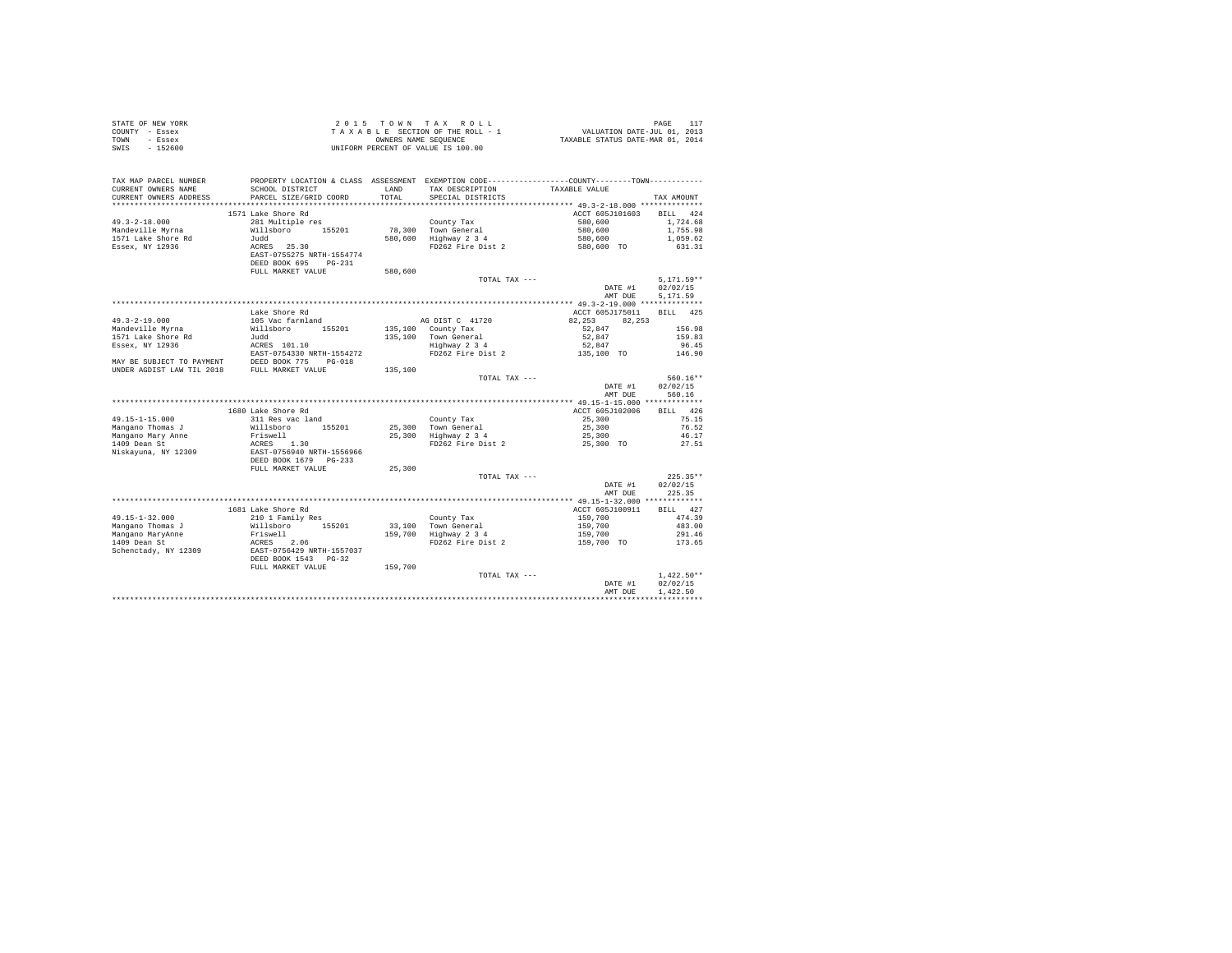| STATE OF NEW YORK<br>COUNTY<br>- Essex<br>TOWN<br>- Essex<br>$-152600$<br>SWIS |                            |         | 2015 TOWN TAX ROLL<br>OWNERS NAME SEQUENCE<br>UNIFORM PERCENT OF VALUE IS 100.00 | TAXABLE SECTION OF THE ROLL - 1 VALUATION DATE-JUL 01, 2013<br>TAXABLE STATUS DATE-MAR 01, 2014 | 118<br>PAGE      |
|--------------------------------------------------------------------------------|----------------------------|---------|----------------------------------------------------------------------------------|-------------------------------------------------------------------------------------------------|------------------|
| TAX MAP PARCEL NUMBER                                                          |                            |         |                                                                                  | PROPERTY LOCATION & CLASS ASSESSMENT EXEMPTION CODE----------------COUNTY-------TOWN----------  |                  |
| CURRENT OWNERS NAME                                                            | SCHOOL DISTRICT            | LAND    | TAX DESCRIPTION TAXABLE VALUE                                                    |                                                                                                 |                  |
| CURRENT OWNERS ADDRESS PARCEL SIZE/GRID COORD TOTAL                            |                            |         | SPECIAL DISTRICTS                                                                |                                                                                                 | TAX AMOUNT       |
|                                                                                |                            |         |                                                                                  |                                                                                                 |                  |
|                                                                                | 1495 Jersey St             |         |                                                                                  | ACCT 605J100901                                                                                 | BILL 428         |
| $39.3 - 1 - 4.000$                                                             | 240 Rural res              |         | County Tax                                                                       | 106,800                                                                                         | 317.25           |
| Martin Donald                                                                  | Willsboro<br>155201 44,000 |         | Town General                                                                     | 106,800                                                                                         | 323.01           |
| 58 Reber Rd                                                                    | 5 Brookfield               | 106,800 | Highway 2 3 4                                                                    | 106,800                                                                                         | 194.91           |
| Essex, NY 12936                                                                | ACRES 11.92 BANK WFARGO    |         | FD262 Fire Dist 2                                                                | 106,800 TO                                                                                      | 116.13           |
|                                                                                | EAST-0724741 NRTH-1570406  |         |                                                                                  |                                                                                                 |                  |
|                                                                                | DEED BOOK 1529 PG-147      |         |                                                                                  |                                                                                                 |                  |
|                                                                                | FULL MARKET VALUE          | 106,800 |                                                                                  |                                                                                                 |                  |
|                                                                                |                            |         | TOTAL TAX $---$                                                                  |                                                                                                 | $951.30**$       |
|                                                                                |                            |         |                                                                                  |                                                                                                 | DATE #1 02/02/15 |
|                                                                                |                            |         |                                                                                  | AMT DUE                                                                                         | 951.30           |
|                                                                                |                            |         |                                                                                  |                                                                                                 |                  |
|                                                                                | Bonne Bolish Br            |         |                                                                                  | $5.0000$ $6.05300000$ $0.757$ $0.000$                                                           |                  |

|                      | Beggs Point St            |         |                   |            |           | ACCT 605J103603 | <b>BILL</b> | 429          |  |
|----------------------|---------------------------|---------|-------------------|------------|-----------|-----------------|-------------|--------------|--|
| $40.73 - 3 - 19.000$ | 311 Res vac land          |         | County Tax        | 45,500     |           |                 |             | 135.16       |  |
| Martini Antonio D    | Willsboro<br>155201       | 45,500  | Town General      | 45,500     |           |                 |             | 137.61       |  |
| Martini Susan E      | Potts                     | 45,500  | Highway 2 3 4     | 45,500     |           |                 |             | 83.04        |  |
| 8 Pennacook St       | 1651/322-Easement         |         | FD261 Fire Dist 1 |            | 45,500 TO |                 |             | 41.25        |  |
| Norfolk, MA 02056    | 0.10<br>ACRES             |         | LT261 Essex light |            | 45,500 TO |                 |             | 4.19         |  |
|                      | EAST-0757156 NRTH-1571518 |         |                   |            |           |                 |             |              |  |
|                      | DEED BOOK 1480 PG-25      |         |                   |            |           |                 |             |              |  |
|                      | FULL MARKET VALUE         | 45,500  |                   |            |           |                 |             |              |  |
|                      |                           |         | TOTAL TAX $---$   |            |           |                 |             | $401.25**$   |  |
|                      |                           |         |                   |            |           | DATE #1         | 02/02/15    |              |  |
|                      |                           |         |                   |            |           | AMT DUE         |             | 401.25       |  |
|                      |                           |         |                   |            |           |                 |             |              |  |
|                      | 5 Orchard Ln              |         |                   |            |           | ACCT 605J103604 | BILL 430    |              |  |
| $40.73 - 3 - 30.000$ | 210 1 Family Res          |         | County Tax        | 256,100    |           |                 |             | 760.75       |  |
| Martini Antonio D    | Willsboro<br>155201       | 45,500  | Town General      | 256,100    |           |                 |             | 774.56       |  |
| Martini Susan E      | Potts                     | 256,100 | Highway 2 3 4     | 256,100    |           |                 |             | 467.39       |  |
| 8 Pennacook St       | 1651/326-Sewer Easement   |         | FD261 Fire Dist 1 | 256,100 TO |           |                 |             | 232.19       |  |
| Norfolk, MA 02056    | 0.10<br>ACRES             |         | LT261 Essex light | 256,100 TO |           |                 |             | 23.59        |  |
|                      | EAST-0757173 NRTH-1571418 |         |                   |            |           |                 |             |              |  |
|                      | DEED BOOK 1480 PG-25      |         |                   |            |           |                 |             |              |  |
|                      | FULL MARKET VALUE         | 256,100 |                   |            |           |                 |             |              |  |
|                      |                           |         | TOTAL TAX ---     |            |           |                 |             | $2,258.48**$ |  |
|                      |                           |         |                   |            |           | DATE #1         | 02/02/15    |              |  |
|                      |                           |         |                   |            |           | AMT DUE         | 2.258.48    |              |  |
|                      |                           |         |                   |            |           |                 |             |              |  |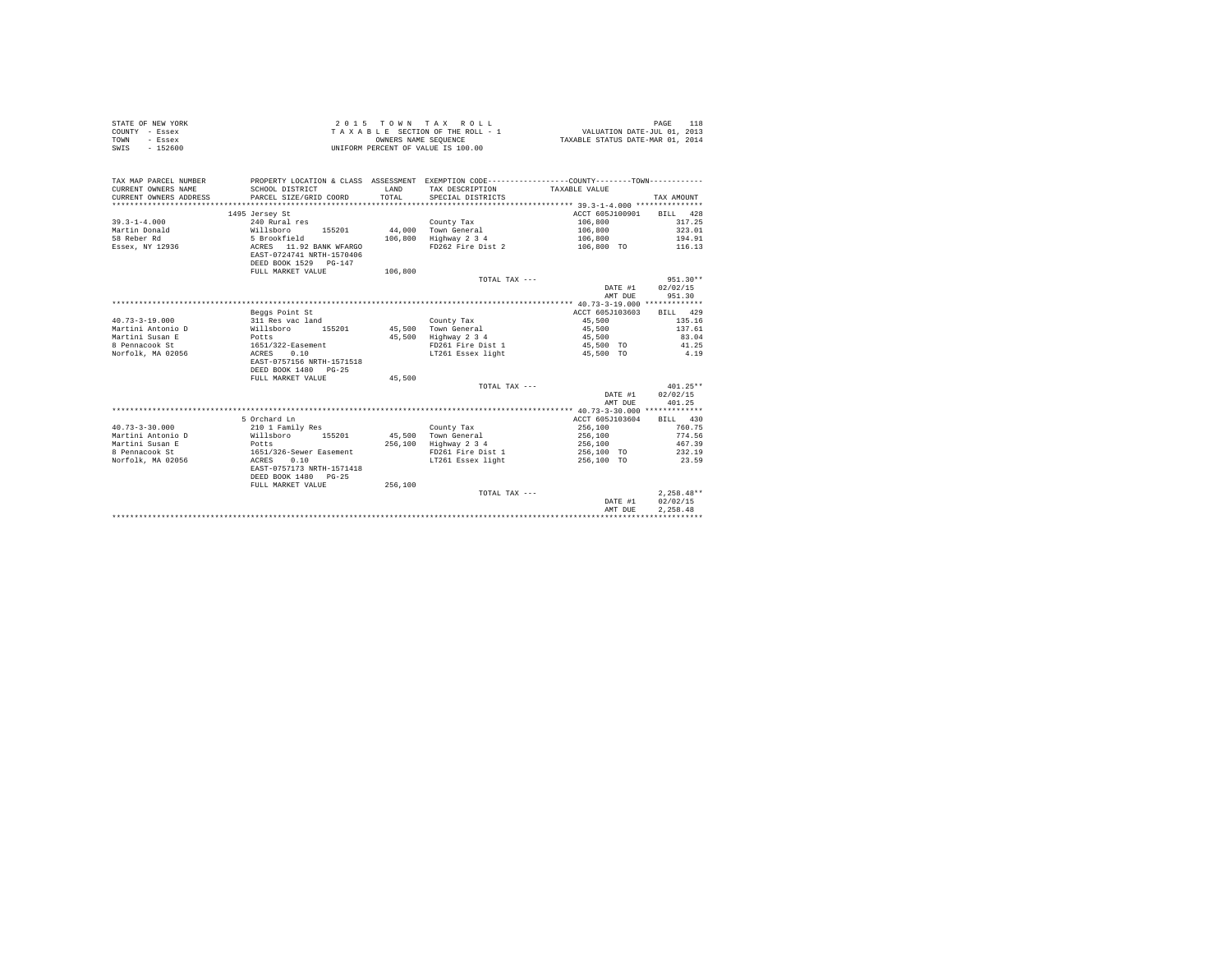| STATE OF NEW YORK | 2015 TOWN TAX ROLL                 | PAGE                             |
|-------------------|------------------------------------|----------------------------------|
| COUNTY - Essex    | TAXABLE SECTION OF THE ROLL - 1    | VALUATION DATE-JUL 01, 2013      |
| TOWN<br>- Essex   | OWNERS NAME SEOUENCE               | TAXABLE STATUS DATE-MAR 01, 2014 |
| $-152600$<br>SWIS | UNIFORM PERCENT OF VALUE IS 100.00 |                                  |

| TAX MAP PARCEL NUMBER<br>CURRENT OWNERS NAME<br>CURRENT OWNERS ADDRESS | SCHOOL DISTRICT<br>PARCEL SIZE/GRID COORD                | T.AND<br>TOTAL | PROPERTY LOCATION & CLASS ASSESSMENT EXEMPTION CODE----------------COUNTY-------TOWN----------<br>TAX DESCRIPTION TAXABLE VALUE<br>SPECIAL DISTRICTS |                 | TAX AMOUNT   |
|------------------------------------------------------------------------|----------------------------------------------------------|----------------|------------------------------------------------------------------------------------------------------------------------------------------------------|-----------------|--------------|
|                                                                        | 2765 Essex Rd                                            |                |                                                                                                                                                      | ACCT 605J100207 | BILL 431     |
| $40.3 - 2 - 10.110$                                                    | 250 Estate                                               |                | County Tax                                                                                                                                           | 739,900         | 2.197.89     |
| Maselli Stephen A                                                      | 155201<br>Willsboro                                      | 102,500        | Town General                                                                                                                                         | 739,900         | 2,237.77     |
| Hislop David C                                                         | Hicks                                                    | 739,900        | Highway 2 3 4                                                                                                                                        | 739,900         | 1,350.35     |
| PO Box 84                                                              |                                                          |                | FD261 Fire Dist 1                                                                                                                                    | 739,900 TO      | 670.83       |
| Essex, NY 12936                                                        | 1302/88 Quitclaim<br>ACRES 6.00 BANK<br>6.00 BANK CNBANK |                | LT261 Essex light                                                                                                                                    | 739,900 TO      | 68.16        |
|                                                                        | EAST-0756558 NRTH-1572603                                |                | WB261 Water B&I                                                                                                                                      | 739,900 TO C    | 203.53       |
|                                                                        | DEED BOOK 1077 PG-242                                    |                |                                                                                                                                                      |                 |              |
|                                                                        | FULL MARKET VALUE                                        | 739,900        |                                                                                                                                                      |                 |              |
|                                                                        |                                                          |                | TOTAL TAX ---                                                                                                                                        |                 | $6.728.53**$ |
|                                                                        |                                                          |                |                                                                                                                                                      | DATE #1         | 02/02/15     |
|                                                                        |                                                          |                |                                                                                                                                                      | AMT DUE         | 6,728.53     |
|                                                                        |                                                          |                |                                                                                                                                                      |                 |              |
|                                                                        | Savre Rd                                                 |                |                                                                                                                                                      | ACCT 605J180001 | BILL 432     |
| $57.1 - 2 - 11.000$                                                    | 314 Rural vac<10                                         |                | County Tax                                                                                                                                           | 100             | 0.30         |
| Mastandrea Joseph A                                                    | Westport<br>155001                                       |                | 100 Town General                                                                                                                                     | 100             | 0.30         |
| 12 Ravenhurst Ave                                                      | 30 Tavlor & Kimball                                      |                |                                                                                                                                                      | 100             | 0.18         |
| Staten Island, NY 10310                                                | 0.30<br>ACRES                                            |                | 100 Highway 2 3 4<br>FD262 Fire Dist 2                                                                                                               | 100 TO          | $\ldots$ 11  |
|                                                                        | EAST-0728061 NRTH-1547414                                |                |                                                                                                                                                      |                 |              |
|                                                                        | DEED BOOK 920<br>$PG-92$                                 |                |                                                                                                                                                      |                 |              |
|                                                                        | FULL MARKET VALUE                                        | 100            |                                                                                                                                                      |                 |              |
|                                                                        |                                                          |                | TOTAL TAX ---                                                                                                                                        |                 | $0.89**$     |
|                                                                        |                                                          |                |                                                                                                                                                      | DATE #1         | 02/02/15     |
|                                                                        |                                                          |                |                                                                                                                                                      | AMT DUE         | 0.89         |
|                                                                        |                                                          |                |                                                                                                                                                      |                 |              |
|                                                                        | 3 Church St                                              |                |                                                                                                                                                      | ACCT 605J102911 | BILL 433     |
| $40.73 - 2 - 16.100$                                                   | 210 1 Family Res                                         |                | County Tax                                                                                                                                           | 420,400         | 1,248.81     |
| Mastrovich Steven J                                                    | Willsboro<br>155201                                      | 51,400         | Town General                                                                                                                                         | 420,400         | 1,271.47     |
| 623 Clapboardtree St                                                   | Potts                                                    | 420,400        | Highway 2 3 4                                                                                                                                        | 420,400         | 767.25       |
| Westwood, MA 02090-2508                                                | 1661/112-Easement                                        |                | FD261 Fire Dist 1                                                                                                                                    | 420,400 TO      | 381.16       |
|                                                                        | Bk 960 Pg 107 (Will)                                     |                | LT261 Essex light                                                                                                                                    | 420,400 TO      | 38.73        |
|                                                                        | ACRES<br>0.19                                            |                | SR150 Return sewer rent                                                                                                                              | 189.59 MT       | 189.59       |
|                                                                        | EAST-0756649 NRTH-1571576                                |                | WR151 Return water rent-1                                                                                                                            | 110.00 MT       | 110.00       |
|                                                                        | DEED BOOK 1652 PG-127                                    |                |                                                                                                                                                      |                 |              |
|                                                                        | FULL MARKET VALUE                                        | 420,400        |                                                                                                                                                      |                 |              |
|                                                                        |                                                          |                | TOTAL TAX ---                                                                                                                                        |                 | $4.007.01**$ |
|                                                                        |                                                          |                |                                                                                                                                                      | DATE #1         | 02/02/15     |
|                                                                        |                                                          |                |                                                                                                                                                      | AMT DUE         | 4.007.01     |
|                                                                        |                                                          |                |                                                                                                                                                      |                 |              |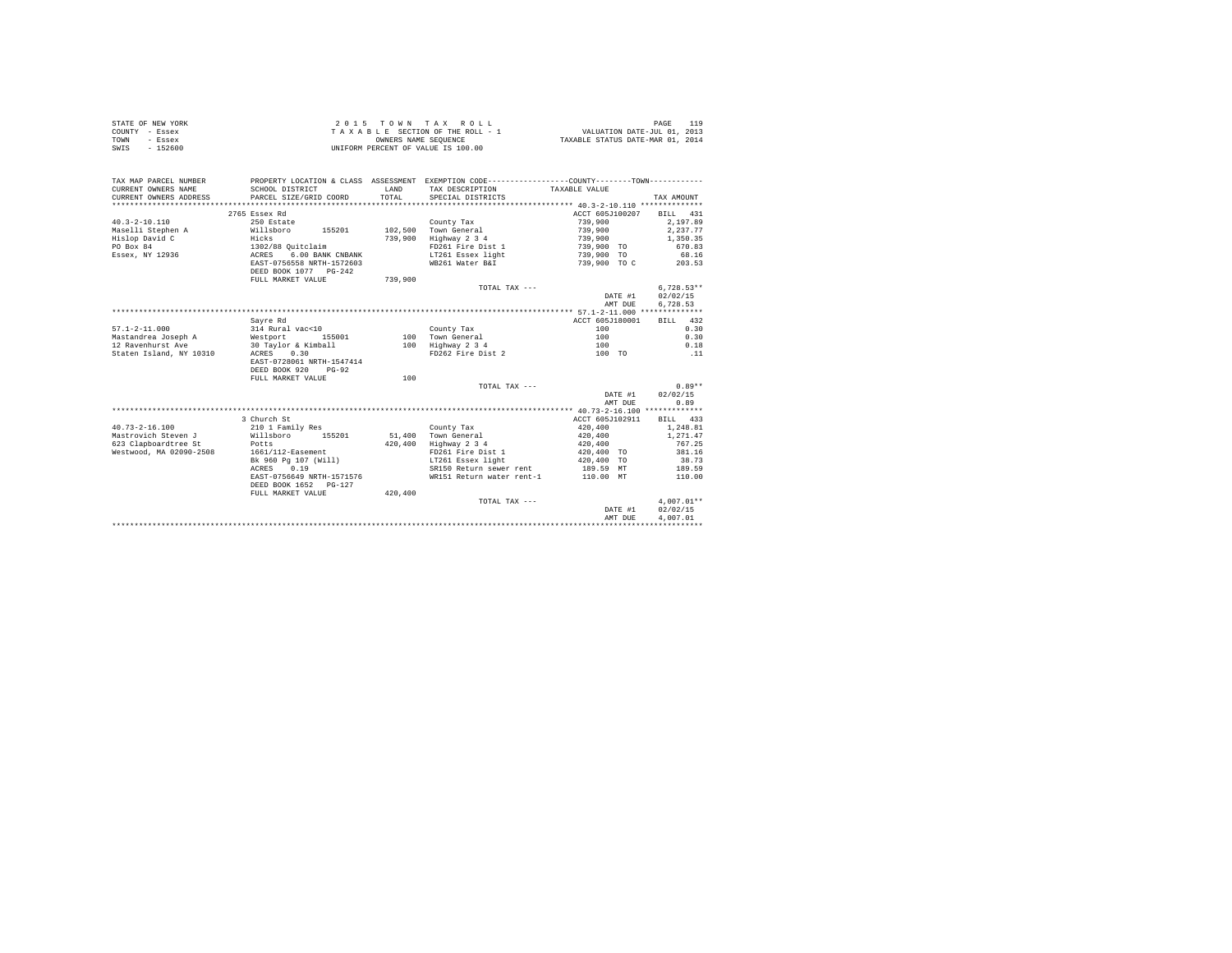|                | STATE OF NEW YORK |  |  |  | 2015 TOWN TAX ROLL                 |  |  |  | 120<br>PAGE                      |
|----------------|-------------------|--|--|--|------------------------------------|--|--|--|----------------------------------|
| COUNTY - Essex |                   |  |  |  | TAXABLE SECTION OF THE ROLL - 1    |  |  |  | VALUATION DATE-JUL 01, 2013      |
| TOWN           | - Essex           |  |  |  | OWNERS NAME SEOUENCE               |  |  |  | TAXABLE STATUS DATE-MAR 01, 2014 |
| SWIS           | $-152600$         |  |  |  | UNIFORM PERCENT OF VALUE IS 100.00 |  |  |  |                                  |

| TAX MAP PARCEL NUMBER<br>CURRENT OWNERS NAME<br>CURRENT OWNERS ADDRESS | SCHOOL DISTRICT<br>PARCEL SIZE/GRID COORD | LAND<br>TOTAL. | PROPERTY LOCATION & CLASS ASSESSMENT EXEMPTION CODE---------------COUNTY-------TOWN---------<br>TAX DESCRIPTION<br>SPECIAL DISTRICTS | TAXABLE VALUE                        | TAX AMOUNT   |
|------------------------------------------------------------------------|-------------------------------------------|----------------|--------------------------------------------------------------------------------------------------------------------------------------|--------------------------------------|--------------|
| *******************                                                    | *************************                 | .              | *********************************** 49.7-4-2.000 ***************                                                                     |                                      |              |
|                                                                        | 2047 Lake Shore Rd                        |                |                                                                                                                                      | ACCT 605J103007                      | BILL 434     |
| $49.7 - 4 - 2.000$                                                     | 260 Seasonal res - WTRFNT                 |                | County Tax                                                                                                                           | 579,400                              | 1,721.12     |
| McBride Jonathan E                                                     | Willsboro<br>155201                       | 448,000        | Town General                                                                                                                         | 579,400                              | 1.752.35     |
| 3704 Blackthorn Ct                                                     | Wharton                                   | 579,400        | Highway 2 3 4                                                                                                                        | 579,400                              | 1,057.43     |
| Chevy Chase, MD 20815-4942                                             | ACRES<br>5.49                             |                | FD261 Fire Dist 1                                                                                                                    | 579,400 TO                           | 525.31       |
|                                                                        | EAST-0757465 NRTH-1565759                 |                | LT261 Essex light                                                                                                                    | 579,400 TO                           | 53.38        |
|                                                                        | DEED BOOK 1344 PG-309                     |                |                                                                                                                                      |                                      |              |
|                                                                        | FULL MARKET VALUE                         | 579,400        |                                                                                                                                      |                                      |              |
|                                                                        |                                           |                | TOTAL TAX ---                                                                                                                        |                                      | $5,109.59**$ |
|                                                                        |                                           |                |                                                                                                                                      | DATE #1                              | 02/02/15     |
|                                                                        |                                           |                |                                                                                                                                      | AMT DUE                              | 5,109.59     |
|                                                                        |                                           |                |                                                                                                                                      |                                      |              |
|                                                                        | 16 Spire Way                              |                |                                                                                                                                      | ACCT 605J104014                      | BILL 435     |
| $49.15 - 3 - 13.000$                                                   | 260 Seasonal res - WTRFNT                 |                | County Tax                                                                                                                           | 395,000                              | 1,173.36     |
| McCarthy Susan S                                                       | Willsboro<br>155201                       | 214,200        | Town General                                                                                                                         | 395,000                              | 1,194.65     |
| Spire Michael W                                                        | Judd                                      | 395,000        | Highway 2 3 4                                                                                                                        | 395,000                              | 720.89       |
| 40 Beacon Hl                                                           | ACRES 2.40                                |                | FD262 Fire Dist 2                                                                                                                    | 395,000 TO                           | 429.50       |
| Henderson, NC 27537                                                    | EAST-0760893 NRTH-1556467                 |                |                                                                                                                                      |                                      |              |
|                                                                        | DEED BOOK 1270 PG-100                     |                |                                                                                                                                      |                                      |              |
|                                                                        | FULL MARKET VALUE                         | 395,000        |                                                                                                                                      |                                      |              |
|                                                                        |                                           |                | TOTAL TAX ---                                                                                                                        |                                      | $3,518.40**$ |
|                                                                        |                                           |                |                                                                                                                                      | DATE #1                              | 02/02/15     |
|                                                                        |                                           |                |                                                                                                                                      | AMT DUE                              | 3.518.40     |
|                                                                        |                                           |                |                                                                                                                                      |                                      |              |
|                                                                        | 12 Pearson Way                            |                |                                                                                                                                      | ACCT 605J100704                      | BILL 436     |
| $49.11 - 1 - 25.000$                                                   | 260 Seasonal res - WTRFNT                 |                | County Tax                                                                                                                           | 209,500                              | 622.32       |
| McDuffie Ann V                                                         | Willsboro<br>155201                       | 127,800        | Town General                                                                                                                         | 209,500                              | 633.62       |
| 74 Davids Hill Rd                                                      | Wharton                                   | 209,500        | Highway 2 3 4                                                                                                                        | 209,500                              | 382.35       |
| Bedford Hills, NY 10507                                                | 1449/103 Affidavit                        |                | FD261 Fire Dist 1                                                                                                                    | 209,500 TO                           | 189.94       |
|                                                                        | ACRES<br>0.70                             |                |                                                                                                                                      |                                      |              |
|                                                                        | EAST-0758079 NRTH-1563381                 |                |                                                                                                                                      |                                      |              |
|                                                                        | DEED BOOK 799<br>$PG-87$                  |                |                                                                                                                                      |                                      |              |
|                                                                        | FULL MARKET VALUE                         | 209,500        |                                                                                                                                      |                                      |              |
|                                                                        |                                           |                | TOTAL TAX ---                                                                                                                        |                                      | $1.828.23**$ |
|                                                                        |                                           |                |                                                                                                                                      | DATE #1                              | 02/02/15     |
|                                                                        |                                           |                |                                                                                                                                      | AMT DUE                              | 1.828.23     |
|                                                                        |                                           |                |                                                                                                                                      | ******* 49.3-1-1.100 *************** |              |
|                                                                        | 1723 NYS Route 22                         |                |                                                                                                                                      | ACCT 605J178518                      | BILL 437     |
| $49.3 - 1 - 1.100$                                                     | 240 Rural res                             |                | County Tax                                                                                                                           | 259,900                              | 772.04       |
| McFadden Philip J                                                      | 155201<br>Willsboro                       | 61,100         | Town General                                                                                                                         | 259,900                              | 786.05       |
| Tiller Kimberley                                                       | Wharton                                   | 259,900        | Highway 2 3 4                                                                                                                        | 259,900                              | 474.33       |
| 4 Navajo Ln                                                            | ACRES 41.00 BANK WFARGO                   |                | FD262 Fire Dist 2                                                                                                                    | 259,900 TO                           | 282.60       |
| Ossining, NY 10562                                                     | EAST-0744075 NRTH-1558110                 |                | LT262 Whallonsburg light                                                                                                             | 259,900 TO                           | 65.10        |
|                                                                        | DEED BOOK 1760 PG-285                     |                |                                                                                                                                      |                                      |              |
| PRIOR OWNER ON 3/01/2014                                               | FULL MARKET VALUE                         | 259,900        |                                                                                                                                      |                                      |              |
| Keene Karin N                                                          |                                           |                |                                                                                                                                      |                                      |              |
|                                                                        |                                           |                | TOTAL TAX ---                                                                                                                        |                                      | $2.380.12**$ |
|                                                                        |                                           |                |                                                                                                                                      | DATE #1                              | 02/02/15     |
|                                                                        |                                           |                |                                                                                                                                      | AMT DUE                              | 2.380.12     |
|                                                                        |                                           |                |                                                                                                                                      |                                      |              |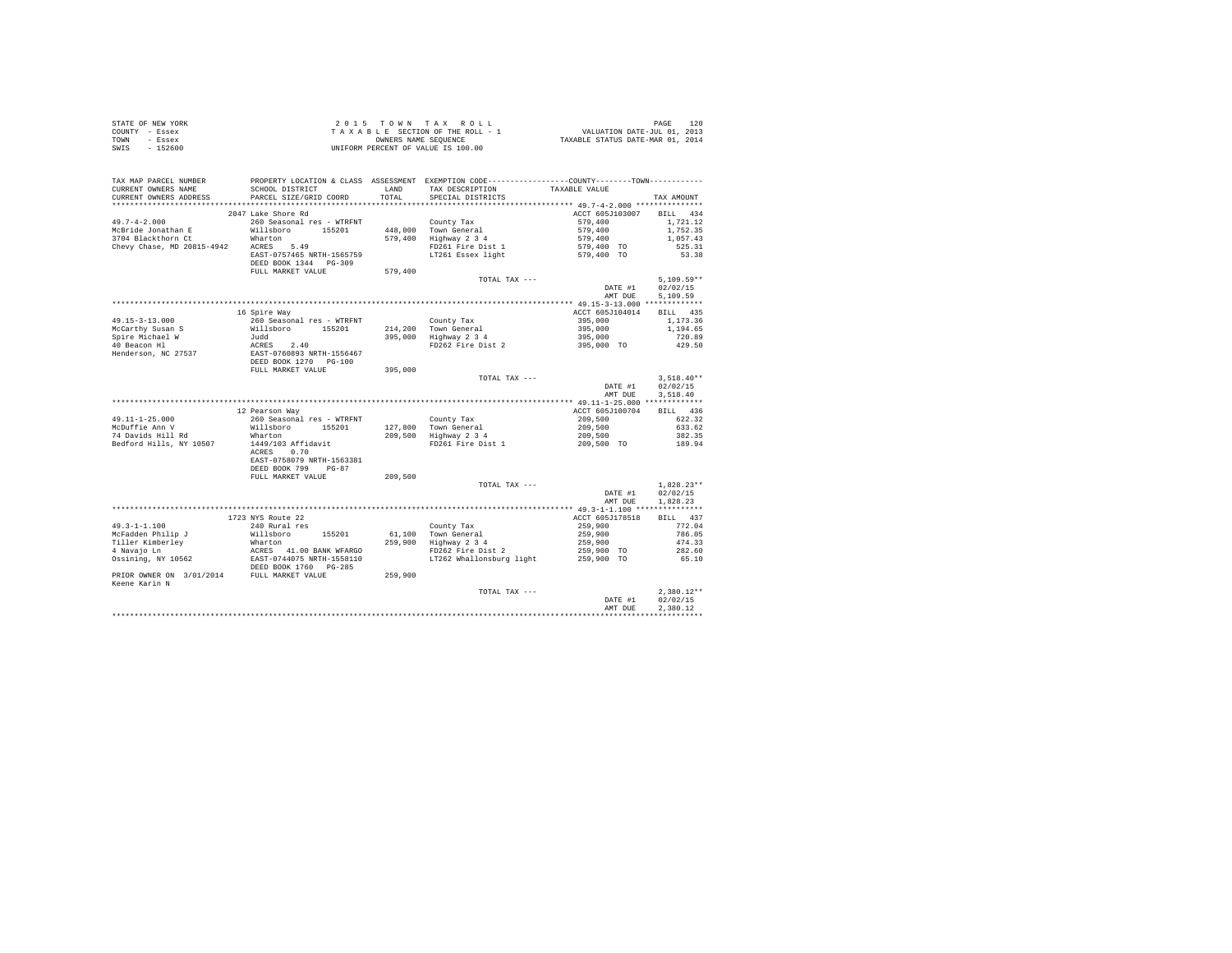| TAX MAP PARCEL NUMBER<br>PROPERTY LOCATION & CLASS ASSESSMENT EXEMPTION CODE----------------COUNTY-------TOWN----------<br>TAX DESCRIPTION<br>CURRENT OWNERS NAME<br>SCHOOL DISTRICT<br>LAND<br>TAXABLE VALUE<br>PARCEL SIZE/GRID COORD<br>TOTAL<br>SPECIAL DISTRICTS<br>CURRENT OWNERS ADDRESS<br>TAX AMOUNT<br>BTLL 438<br>2229 County Route 10<br>ACCT 605Z000007<br>$57.1 - 2 - 2.200$<br>210 1 Family Res<br>County Tax<br>141,700<br>420.92<br>$32,800$ Town General<br>$141,700$ Highway $2$ 3 4<br>141,700<br>McGarry Timothy J<br>Westport 155001<br>428.56<br>35 Taylor & Kimball<br>141,700<br>141,700 TO<br>2229 County Rte 10<br>258.61<br>FD262 Fire Dist 2<br>Westport, NY 12993<br>ACRES 3.10<br>154.08<br>EAST-0726821 NRTH-1550162<br>DEED BOOK 1225 PG-320<br>FULL MARKET VALUE<br>141,700<br>$1.262.17**$<br>TOTAL TAX ---<br>DATE #1<br>02/02/15<br>AMT DUE<br>1.262.17<br>2077 Lake Shore Rd<br>ACCT 605J103310<br>BILL 439<br>$49.7 - 4 - 1.000$<br>210 1 Family Res - WTRFNT<br>531,000<br>County Tax<br>1,577.35<br>County Tax<br>Town General<br>Highway 2 3 4<br>McGraw Thomas<br>McGraw Martha<br>$531,000$<br>$531,000$<br>$531,000$ TO<br>$531,000$ TO<br>Willsboro 155201<br>446,600<br>1,605.97<br>531,000<br>Potts<br>969.10<br>30 N VanDien Ave<br>00003.90<br>FD261 Fire Dist 1<br>481.43<br>LT261 Essex light<br>ACRES 3.40<br>Ridgewood, NJ 07450<br>48.92<br>EAST-0757490 NRTH-1566282<br>DEED BOOK 1382 PG-76<br>FULL MARKET VALUE<br>531,000<br>$4.682.77**$<br>TOTAL TAX ---<br>02/02/15<br>DATE #1<br>AMT DUE<br>4.682.77<br>BILL 440<br>20 Ridge Way<br>ACCT 605J104208<br>$49.7 - 5 - 4.000$<br>281 Multiple res<br>129,400<br>384.39<br>County Tax<br>Town General<br>Highway 2 3 4<br>McIntvre Katrina<br>82,300<br>129,400<br>Willsboro 155201<br>391.36<br>Wharton<br>129,400<br>129,400<br>236.16<br>St Louis Park, MN 55416<br>ACRES 0.60<br>FD261 Fire Dist 1<br>129,400 TO<br>117.32<br>EAST-0758003 NRTH-1564092<br>DEED BOOK 1624 PG-204<br>129,400<br>FULL MARKET VALUE<br>$1.129.23**$<br>TOTAL TAX ---<br>02/02/15<br>DATE #1<br>AMT DUE<br>1.129.23<br>9 Church St<br>ACCT 605J104303<br>BILL 441<br>210 1 Family Res<br>$40.73 - 2 - 14.002$<br>County Tax<br>273,000<br>810.95<br>Town General<br>Highway 2 3 4<br>273,000<br>McKenna Joanne<br>Willsboro 155201<br>56,600<br>825.67<br>273,000<br>273,000 TO<br>Hepworth Michele M<br>273,000<br>Potts<br>498.24<br>FOCLS<br>ACRES 0.27<br>EAST-0756728 NRTH-1571624<br>679 Marbella Ct<br>FD261 Fire Dist 1<br>247.52<br>273,000 TO<br>Calabash, NC 28467<br>LT261 Essex light<br>25.15<br>DEED BOOK 1098 PG-247<br>FULL MARKET VALUE<br>273,000<br>$2.407.53**$<br>TOTAL TAX ---<br>02/02/15<br>DATE #1<br>2.407.53<br>AMT DUE | STATE OF NEW YORK<br>COUNTY - Essex<br>TOWN<br>- Essex<br>$-152600$<br>SWIS |  | 2015 TOWN TAX ROLL<br>$\begin{array}{lcl} \texttt{2} & \texttt{0} & \texttt{1} & \texttt{5} & \texttt{0} & \texttt{W} \\ \texttt{3} & \texttt{4} & \texttt{5} & \texttt{5} & \texttt{C} \\ \texttt{4} & \texttt{5} & \texttt{5} & \texttt{C} \\ \texttt{5} & \texttt{6} & \texttt{6} & \texttt{7} & \texttt{7} \\ \texttt{6} & \texttt{6} & \texttt{7} & \texttt{7} \\ \texttt{7} & \texttt{8} & \texttt{9} & \texttt{1} \\ \texttt{9} & \texttt{1} & \text$<br>UNIFORM PERCENT OF VALUE IS 100.00 | PAGE<br>121 |
|-----------------------------------------------------------------------------------------------------------------------------------------------------------------------------------------------------------------------------------------------------------------------------------------------------------------------------------------------------------------------------------------------------------------------------------------------------------------------------------------------------------------------------------------------------------------------------------------------------------------------------------------------------------------------------------------------------------------------------------------------------------------------------------------------------------------------------------------------------------------------------------------------------------------------------------------------------------------------------------------------------------------------------------------------------------------------------------------------------------------------------------------------------------------------------------------------------------------------------------------------------------------------------------------------------------------------------------------------------------------------------------------------------------------------------------------------------------------------------------------------------------------------------------------------------------------------------------------------------------------------------------------------------------------------------------------------------------------------------------------------------------------------------------------------------------------------------------------------------------------------------------------------------------------------------------------------------------------------------------------------------------------------------------------------------------------------------------------------------------------------------------------------------------------------------------------------------------------------------------------------------------------------------------------------------------------------------------------------------------------------------------------------------------------------------------------------------------------------------------------------------------------------------------------------------------------------------------------------------------------------------------------------------------------------------------------------------------------------------------------------|-----------------------------------------------------------------------------|--|----------------------------------------------------------------------------------------------------------------------------------------------------------------------------------------------------------------------------------------------------------------------------------------------------------------------------------------------------------------------------------------------------------------------------------------------------------------------------------------------------|-------------|
|                                                                                                                                                                                                                                                                                                                                                                                                                                                                                                                                                                                                                                                                                                                                                                                                                                                                                                                                                                                                                                                                                                                                                                                                                                                                                                                                                                                                                                                                                                                                                                                                                                                                                                                                                                                                                                                                                                                                                                                                                                                                                                                                                                                                                                                                                                                                                                                                                                                                                                                                                                                                                                                                                                                                               |                                                                             |  |                                                                                                                                                                                                                                                                                                                                                                                                                                                                                                    |             |
|                                                                                                                                                                                                                                                                                                                                                                                                                                                                                                                                                                                                                                                                                                                                                                                                                                                                                                                                                                                                                                                                                                                                                                                                                                                                                                                                                                                                                                                                                                                                                                                                                                                                                                                                                                                                                                                                                                                                                                                                                                                                                                                                                                                                                                                                                                                                                                                                                                                                                                                                                                                                                                                                                                                                               |                                                                             |  |                                                                                                                                                                                                                                                                                                                                                                                                                                                                                                    |             |
|                                                                                                                                                                                                                                                                                                                                                                                                                                                                                                                                                                                                                                                                                                                                                                                                                                                                                                                                                                                                                                                                                                                                                                                                                                                                                                                                                                                                                                                                                                                                                                                                                                                                                                                                                                                                                                                                                                                                                                                                                                                                                                                                                                                                                                                                                                                                                                                                                                                                                                                                                                                                                                                                                                                                               |                                                                             |  |                                                                                                                                                                                                                                                                                                                                                                                                                                                                                                    |             |
|                                                                                                                                                                                                                                                                                                                                                                                                                                                                                                                                                                                                                                                                                                                                                                                                                                                                                                                                                                                                                                                                                                                                                                                                                                                                                                                                                                                                                                                                                                                                                                                                                                                                                                                                                                                                                                                                                                                                                                                                                                                                                                                                                                                                                                                                                                                                                                                                                                                                                                                                                                                                                                                                                                                                               |                                                                             |  |                                                                                                                                                                                                                                                                                                                                                                                                                                                                                                    |             |
|                                                                                                                                                                                                                                                                                                                                                                                                                                                                                                                                                                                                                                                                                                                                                                                                                                                                                                                                                                                                                                                                                                                                                                                                                                                                                                                                                                                                                                                                                                                                                                                                                                                                                                                                                                                                                                                                                                                                                                                                                                                                                                                                                                                                                                                                                                                                                                                                                                                                                                                                                                                                                                                                                                                                               |                                                                             |  |                                                                                                                                                                                                                                                                                                                                                                                                                                                                                                    |             |
|                                                                                                                                                                                                                                                                                                                                                                                                                                                                                                                                                                                                                                                                                                                                                                                                                                                                                                                                                                                                                                                                                                                                                                                                                                                                                                                                                                                                                                                                                                                                                                                                                                                                                                                                                                                                                                                                                                                                                                                                                                                                                                                                                                                                                                                                                                                                                                                                                                                                                                                                                                                                                                                                                                                                               |                                                                             |  |                                                                                                                                                                                                                                                                                                                                                                                                                                                                                                    |             |
|                                                                                                                                                                                                                                                                                                                                                                                                                                                                                                                                                                                                                                                                                                                                                                                                                                                                                                                                                                                                                                                                                                                                                                                                                                                                                                                                                                                                                                                                                                                                                                                                                                                                                                                                                                                                                                                                                                                                                                                                                                                                                                                                                                                                                                                                                                                                                                                                                                                                                                                                                                                                                                                                                                                                               |                                                                             |  |                                                                                                                                                                                                                                                                                                                                                                                                                                                                                                    |             |
|                                                                                                                                                                                                                                                                                                                                                                                                                                                                                                                                                                                                                                                                                                                                                                                                                                                                                                                                                                                                                                                                                                                                                                                                                                                                                                                                                                                                                                                                                                                                                                                                                                                                                                                                                                                                                                                                                                                                                                                                                                                                                                                                                                                                                                                                                                                                                                                                                                                                                                                                                                                                                                                                                                                                               |                                                                             |  |                                                                                                                                                                                                                                                                                                                                                                                                                                                                                                    |             |
|                                                                                                                                                                                                                                                                                                                                                                                                                                                                                                                                                                                                                                                                                                                                                                                                                                                                                                                                                                                                                                                                                                                                                                                                                                                                                                                                                                                                                                                                                                                                                                                                                                                                                                                                                                                                                                                                                                                                                                                                                                                                                                                                                                                                                                                                                                                                                                                                                                                                                                                                                                                                                                                                                                                                               |                                                                             |  |                                                                                                                                                                                                                                                                                                                                                                                                                                                                                                    |             |
|                                                                                                                                                                                                                                                                                                                                                                                                                                                                                                                                                                                                                                                                                                                                                                                                                                                                                                                                                                                                                                                                                                                                                                                                                                                                                                                                                                                                                                                                                                                                                                                                                                                                                                                                                                                                                                                                                                                                                                                                                                                                                                                                                                                                                                                                                                                                                                                                                                                                                                                                                                                                                                                                                                                                               |                                                                             |  |                                                                                                                                                                                                                                                                                                                                                                                                                                                                                                    |             |
|                                                                                                                                                                                                                                                                                                                                                                                                                                                                                                                                                                                                                                                                                                                                                                                                                                                                                                                                                                                                                                                                                                                                                                                                                                                                                                                                                                                                                                                                                                                                                                                                                                                                                                                                                                                                                                                                                                                                                                                                                                                                                                                                                                                                                                                                                                                                                                                                                                                                                                                                                                                                                                                                                                                                               |                                                                             |  |                                                                                                                                                                                                                                                                                                                                                                                                                                                                                                    |             |
|                                                                                                                                                                                                                                                                                                                                                                                                                                                                                                                                                                                                                                                                                                                                                                                                                                                                                                                                                                                                                                                                                                                                                                                                                                                                                                                                                                                                                                                                                                                                                                                                                                                                                                                                                                                                                                                                                                                                                                                                                                                                                                                                                                                                                                                                                                                                                                                                                                                                                                                                                                                                                                                                                                                                               |                                                                             |  |                                                                                                                                                                                                                                                                                                                                                                                                                                                                                                    |             |
|                                                                                                                                                                                                                                                                                                                                                                                                                                                                                                                                                                                                                                                                                                                                                                                                                                                                                                                                                                                                                                                                                                                                                                                                                                                                                                                                                                                                                                                                                                                                                                                                                                                                                                                                                                                                                                                                                                                                                                                                                                                                                                                                                                                                                                                                                                                                                                                                                                                                                                                                                                                                                                                                                                                                               |                                                                             |  |                                                                                                                                                                                                                                                                                                                                                                                                                                                                                                    |             |
|                                                                                                                                                                                                                                                                                                                                                                                                                                                                                                                                                                                                                                                                                                                                                                                                                                                                                                                                                                                                                                                                                                                                                                                                                                                                                                                                                                                                                                                                                                                                                                                                                                                                                                                                                                                                                                                                                                                                                                                                                                                                                                                                                                                                                                                                                                                                                                                                                                                                                                                                                                                                                                                                                                                                               |                                                                             |  |                                                                                                                                                                                                                                                                                                                                                                                                                                                                                                    |             |
|                                                                                                                                                                                                                                                                                                                                                                                                                                                                                                                                                                                                                                                                                                                                                                                                                                                                                                                                                                                                                                                                                                                                                                                                                                                                                                                                                                                                                                                                                                                                                                                                                                                                                                                                                                                                                                                                                                                                                                                                                                                                                                                                                                                                                                                                                                                                                                                                                                                                                                                                                                                                                                                                                                                                               |                                                                             |  |                                                                                                                                                                                                                                                                                                                                                                                                                                                                                                    |             |
|                                                                                                                                                                                                                                                                                                                                                                                                                                                                                                                                                                                                                                                                                                                                                                                                                                                                                                                                                                                                                                                                                                                                                                                                                                                                                                                                                                                                                                                                                                                                                                                                                                                                                                                                                                                                                                                                                                                                                                                                                                                                                                                                                                                                                                                                                                                                                                                                                                                                                                                                                                                                                                                                                                                                               |                                                                             |  |                                                                                                                                                                                                                                                                                                                                                                                                                                                                                                    |             |
|                                                                                                                                                                                                                                                                                                                                                                                                                                                                                                                                                                                                                                                                                                                                                                                                                                                                                                                                                                                                                                                                                                                                                                                                                                                                                                                                                                                                                                                                                                                                                                                                                                                                                                                                                                                                                                                                                                                                                                                                                                                                                                                                                                                                                                                                                                                                                                                                                                                                                                                                                                                                                                                                                                                                               |                                                                             |  |                                                                                                                                                                                                                                                                                                                                                                                                                                                                                                    |             |
|                                                                                                                                                                                                                                                                                                                                                                                                                                                                                                                                                                                                                                                                                                                                                                                                                                                                                                                                                                                                                                                                                                                                                                                                                                                                                                                                                                                                                                                                                                                                                                                                                                                                                                                                                                                                                                                                                                                                                                                                                                                                                                                                                                                                                                                                                                                                                                                                                                                                                                                                                                                                                                                                                                                                               |                                                                             |  |                                                                                                                                                                                                                                                                                                                                                                                                                                                                                                    |             |
|                                                                                                                                                                                                                                                                                                                                                                                                                                                                                                                                                                                                                                                                                                                                                                                                                                                                                                                                                                                                                                                                                                                                                                                                                                                                                                                                                                                                                                                                                                                                                                                                                                                                                                                                                                                                                                                                                                                                                                                                                                                                                                                                                                                                                                                                                                                                                                                                                                                                                                                                                                                                                                                                                                                                               |                                                                             |  |                                                                                                                                                                                                                                                                                                                                                                                                                                                                                                    |             |
|                                                                                                                                                                                                                                                                                                                                                                                                                                                                                                                                                                                                                                                                                                                                                                                                                                                                                                                                                                                                                                                                                                                                                                                                                                                                                                                                                                                                                                                                                                                                                                                                                                                                                                                                                                                                                                                                                                                                                                                                                                                                                                                                                                                                                                                                                                                                                                                                                                                                                                                                                                                                                                                                                                                                               |                                                                             |  |                                                                                                                                                                                                                                                                                                                                                                                                                                                                                                    |             |
|                                                                                                                                                                                                                                                                                                                                                                                                                                                                                                                                                                                                                                                                                                                                                                                                                                                                                                                                                                                                                                                                                                                                                                                                                                                                                                                                                                                                                                                                                                                                                                                                                                                                                                                                                                                                                                                                                                                                                                                                                                                                                                                                                                                                                                                                                                                                                                                                                                                                                                                                                                                                                                                                                                                                               |                                                                             |  |                                                                                                                                                                                                                                                                                                                                                                                                                                                                                                    |             |
|                                                                                                                                                                                                                                                                                                                                                                                                                                                                                                                                                                                                                                                                                                                                                                                                                                                                                                                                                                                                                                                                                                                                                                                                                                                                                                                                                                                                                                                                                                                                                                                                                                                                                                                                                                                                                                                                                                                                                                                                                                                                                                                                                                                                                                                                                                                                                                                                                                                                                                                                                                                                                                                                                                                                               |                                                                             |  |                                                                                                                                                                                                                                                                                                                                                                                                                                                                                                    |             |
|                                                                                                                                                                                                                                                                                                                                                                                                                                                                                                                                                                                                                                                                                                                                                                                                                                                                                                                                                                                                                                                                                                                                                                                                                                                                                                                                                                                                                                                                                                                                                                                                                                                                                                                                                                                                                                                                                                                                                                                                                                                                                                                                                                                                                                                                                                                                                                                                                                                                                                                                                                                                                                                                                                                                               |                                                                             |  |                                                                                                                                                                                                                                                                                                                                                                                                                                                                                                    |             |
|                                                                                                                                                                                                                                                                                                                                                                                                                                                                                                                                                                                                                                                                                                                                                                                                                                                                                                                                                                                                                                                                                                                                                                                                                                                                                                                                                                                                                                                                                                                                                                                                                                                                                                                                                                                                                                                                                                                                                                                                                                                                                                                                                                                                                                                                                                                                                                                                                                                                                                                                                                                                                                                                                                                                               | 2925 Xenwood Ave S                                                          |  |                                                                                                                                                                                                                                                                                                                                                                                                                                                                                                    |             |
|                                                                                                                                                                                                                                                                                                                                                                                                                                                                                                                                                                                                                                                                                                                                                                                                                                                                                                                                                                                                                                                                                                                                                                                                                                                                                                                                                                                                                                                                                                                                                                                                                                                                                                                                                                                                                                                                                                                                                                                                                                                                                                                                                                                                                                                                                                                                                                                                                                                                                                                                                                                                                                                                                                                                               |                                                                             |  |                                                                                                                                                                                                                                                                                                                                                                                                                                                                                                    |             |
|                                                                                                                                                                                                                                                                                                                                                                                                                                                                                                                                                                                                                                                                                                                                                                                                                                                                                                                                                                                                                                                                                                                                                                                                                                                                                                                                                                                                                                                                                                                                                                                                                                                                                                                                                                                                                                                                                                                                                                                                                                                                                                                                                                                                                                                                                                                                                                                                                                                                                                                                                                                                                                                                                                                                               |                                                                             |  |                                                                                                                                                                                                                                                                                                                                                                                                                                                                                                    |             |
|                                                                                                                                                                                                                                                                                                                                                                                                                                                                                                                                                                                                                                                                                                                                                                                                                                                                                                                                                                                                                                                                                                                                                                                                                                                                                                                                                                                                                                                                                                                                                                                                                                                                                                                                                                                                                                                                                                                                                                                                                                                                                                                                                                                                                                                                                                                                                                                                                                                                                                                                                                                                                                                                                                                                               |                                                                             |  |                                                                                                                                                                                                                                                                                                                                                                                                                                                                                                    |             |
|                                                                                                                                                                                                                                                                                                                                                                                                                                                                                                                                                                                                                                                                                                                                                                                                                                                                                                                                                                                                                                                                                                                                                                                                                                                                                                                                                                                                                                                                                                                                                                                                                                                                                                                                                                                                                                                                                                                                                                                                                                                                                                                                                                                                                                                                                                                                                                                                                                                                                                                                                                                                                                                                                                                                               |                                                                             |  |                                                                                                                                                                                                                                                                                                                                                                                                                                                                                                    |             |
|                                                                                                                                                                                                                                                                                                                                                                                                                                                                                                                                                                                                                                                                                                                                                                                                                                                                                                                                                                                                                                                                                                                                                                                                                                                                                                                                                                                                                                                                                                                                                                                                                                                                                                                                                                                                                                                                                                                                                                                                                                                                                                                                                                                                                                                                                                                                                                                                                                                                                                                                                                                                                                                                                                                                               |                                                                             |  |                                                                                                                                                                                                                                                                                                                                                                                                                                                                                                    |             |
|                                                                                                                                                                                                                                                                                                                                                                                                                                                                                                                                                                                                                                                                                                                                                                                                                                                                                                                                                                                                                                                                                                                                                                                                                                                                                                                                                                                                                                                                                                                                                                                                                                                                                                                                                                                                                                                                                                                                                                                                                                                                                                                                                                                                                                                                                                                                                                                                                                                                                                                                                                                                                                                                                                                                               |                                                                             |  |                                                                                                                                                                                                                                                                                                                                                                                                                                                                                                    |             |
|                                                                                                                                                                                                                                                                                                                                                                                                                                                                                                                                                                                                                                                                                                                                                                                                                                                                                                                                                                                                                                                                                                                                                                                                                                                                                                                                                                                                                                                                                                                                                                                                                                                                                                                                                                                                                                                                                                                                                                                                                                                                                                                                                                                                                                                                                                                                                                                                                                                                                                                                                                                                                                                                                                                                               |                                                                             |  |                                                                                                                                                                                                                                                                                                                                                                                                                                                                                                    |             |
|                                                                                                                                                                                                                                                                                                                                                                                                                                                                                                                                                                                                                                                                                                                                                                                                                                                                                                                                                                                                                                                                                                                                                                                                                                                                                                                                                                                                                                                                                                                                                                                                                                                                                                                                                                                                                                                                                                                                                                                                                                                                                                                                                                                                                                                                                                                                                                                                                                                                                                                                                                                                                                                                                                                                               |                                                                             |  |                                                                                                                                                                                                                                                                                                                                                                                                                                                                                                    |             |
|                                                                                                                                                                                                                                                                                                                                                                                                                                                                                                                                                                                                                                                                                                                                                                                                                                                                                                                                                                                                                                                                                                                                                                                                                                                                                                                                                                                                                                                                                                                                                                                                                                                                                                                                                                                                                                                                                                                                                                                                                                                                                                                                                                                                                                                                                                                                                                                                                                                                                                                                                                                                                                                                                                                                               |                                                                             |  |                                                                                                                                                                                                                                                                                                                                                                                                                                                                                                    |             |
|                                                                                                                                                                                                                                                                                                                                                                                                                                                                                                                                                                                                                                                                                                                                                                                                                                                                                                                                                                                                                                                                                                                                                                                                                                                                                                                                                                                                                                                                                                                                                                                                                                                                                                                                                                                                                                                                                                                                                                                                                                                                                                                                                                                                                                                                                                                                                                                                                                                                                                                                                                                                                                                                                                                                               |                                                                             |  |                                                                                                                                                                                                                                                                                                                                                                                                                                                                                                    |             |
|                                                                                                                                                                                                                                                                                                                                                                                                                                                                                                                                                                                                                                                                                                                                                                                                                                                                                                                                                                                                                                                                                                                                                                                                                                                                                                                                                                                                                                                                                                                                                                                                                                                                                                                                                                                                                                                                                                                                                                                                                                                                                                                                                                                                                                                                                                                                                                                                                                                                                                                                                                                                                                                                                                                                               |                                                                             |  |                                                                                                                                                                                                                                                                                                                                                                                                                                                                                                    |             |
|                                                                                                                                                                                                                                                                                                                                                                                                                                                                                                                                                                                                                                                                                                                                                                                                                                                                                                                                                                                                                                                                                                                                                                                                                                                                                                                                                                                                                                                                                                                                                                                                                                                                                                                                                                                                                                                                                                                                                                                                                                                                                                                                                                                                                                                                                                                                                                                                                                                                                                                                                                                                                                                                                                                                               |                                                                             |  |                                                                                                                                                                                                                                                                                                                                                                                                                                                                                                    |             |
|                                                                                                                                                                                                                                                                                                                                                                                                                                                                                                                                                                                                                                                                                                                                                                                                                                                                                                                                                                                                                                                                                                                                                                                                                                                                                                                                                                                                                                                                                                                                                                                                                                                                                                                                                                                                                                                                                                                                                                                                                                                                                                                                                                                                                                                                                                                                                                                                                                                                                                                                                                                                                                                                                                                                               |                                                                             |  |                                                                                                                                                                                                                                                                                                                                                                                                                                                                                                    |             |
|                                                                                                                                                                                                                                                                                                                                                                                                                                                                                                                                                                                                                                                                                                                                                                                                                                                                                                                                                                                                                                                                                                                                                                                                                                                                                                                                                                                                                                                                                                                                                                                                                                                                                                                                                                                                                                                                                                                                                                                                                                                                                                                                                                                                                                                                                                                                                                                                                                                                                                                                                                                                                                                                                                                                               |                                                                             |  |                                                                                                                                                                                                                                                                                                                                                                                                                                                                                                    |             |
|                                                                                                                                                                                                                                                                                                                                                                                                                                                                                                                                                                                                                                                                                                                                                                                                                                                                                                                                                                                                                                                                                                                                                                                                                                                                                                                                                                                                                                                                                                                                                                                                                                                                                                                                                                                                                                                                                                                                                                                                                                                                                                                                                                                                                                                                                                                                                                                                                                                                                                                                                                                                                                                                                                                                               |                                                                             |  |                                                                                                                                                                                                                                                                                                                                                                                                                                                                                                    |             |
|                                                                                                                                                                                                                                                                                                                                                                                                                                                                                                                                                                                                                                                                                                                                                                                                                                                                                                                                                                                                                                                                                                                                                                                                                                                                                                                                                                                                                                                                                                                                                                                                                                                                                                                                                                                                                                                                                                                                                                                                                                                                                                                                                                                                                                                                                                                                                                                                                                                                                                                                                                                                                                                                                                                                               |                                                                             |  |                                                                                                                                                                                                                                                                                                                                                                                                                                                                                                    |             |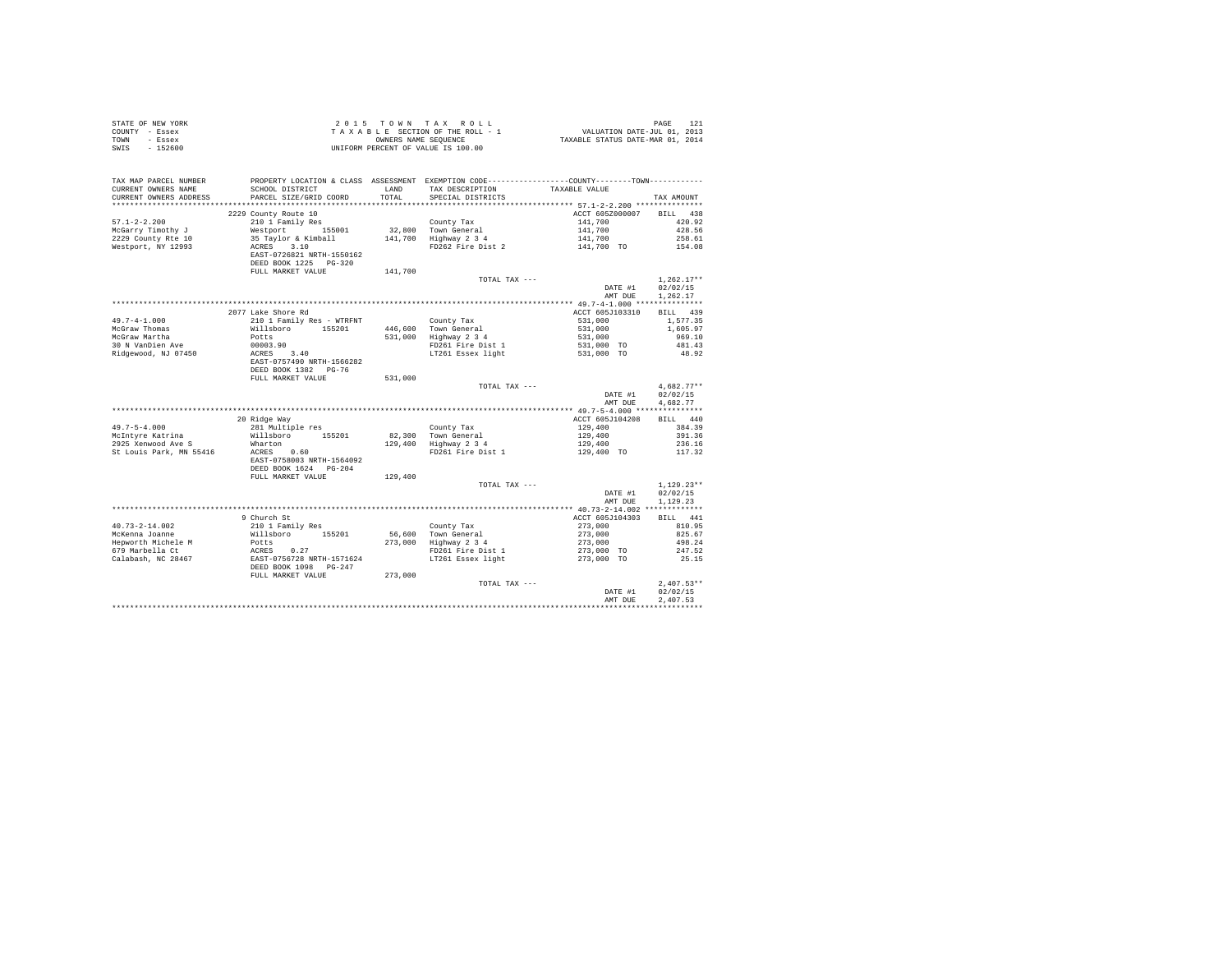|                | STATE OF NEW YORK | 2015 TOWN TAX ROLL                 | PAGE                             |
|----------------|-------------------|------------------------------------|----------------------------------|
| COUNTY - Essex |                   | TAXABLE SECTION OF THE ROLL - 1    | VALUATION DATE-JUL 01, 2013      |
| TOWN           | - Essex           | OWNERS NAME SEOUENCE               | TAXABLE STATUS DATE-MAR 01, 2014 |
| SWIS           | $-152600$         | UNIFORM PERCENT OF VALUE IS 100.00 |                                  |

| TAX MAP PARCEL NUMBER<br>CURRENT OWNERS NAME<br>CURRENT OWNERS ADDRESS | PROPERTY LOCATION & CLASS ASSESSMENT EXEMPTION CODE----------------COUNTY-------TOWN---------<br>SCHOOL DISTRICT<br>PARCEL SIZE/GRID COORD | TOTAL   | LAND TAX DESCRIPTION<br>SPECIAL DISTRICTS                 | TAXABLE VALUE          |         | TAX AMOUNT   |
|------------------------------------------------------------------------|--------------------------------------------------------------------------------------------------------------------------------------------|---------|-----------------------------------------------------------|------------------------|---------|--------------|
|                                                                        |                                                                                                                                            |         |                                                           |                        |         |              |
|                                                                        | Main St                                                                                                                                    |         |                                                           | ACCT 605Z008005        |         | BILL 442     |
| $40.73 - 3 - 32.100 / 1$                                               | 315 Underwir 1nd - WTRFNT<br>Willsboro 155201<br>Account Located In<br>40.73-3-32.100                                                      |         | County Tax                                                | 46,600                 |         | 138.43       |
| McKenna Stephen                                                        |                                                                                                                                            |         |                                                           | 46,600<br>46,600       |         | 140.94       |
| PO Box 241                                                             |                                                                                                                                            |         | 0 Town General<br>46,600 Highway 2 3 4                    |                        |         | 85.05        |
| Essex, NY 12936                                                        |                                                                                                                                            |         | School Relevy                                             |                        |         | 610.53       |
|                                                                        | EAST-0757195 NRTH-1572052                                                                                                                  |         | FD261 Fire Dist 1                                         |                        |         | 42.25        |
|                                                                        | DEED BOOK 1416    PG-182                                                                                                                   |         | LT261 Essex light                                         | 46,600 TO<br>46,600 TO |         | 4.29         |
|                                                                        | FULL MARKET VALUE                                                                                                                          | 46,600  | TOTAL TAX ---                                             |                        |         | $1.021.49**$ |
|                                                                        |                                                                                                                                            |         |                                                           |                        | DATE #1 | 02/02/15     |
|                                                                        |                                                                                                                                            |         |                                                           |                        | AMT DUE | 1.021.49     |
|                                                                        |                                                                                                                                            |         |                                                           |                        |         |              |
|                                                                        | 29 Beggs Point St                                                                                                                          |         |                                                           | ACCT 605J100203        |         | BILL 443     |
| $40.73 - 3 - 10.000$                                                   | 415 Motel<br>- WTRFNT                                                                                                                      |         | County Tax                                                | 349,200                |         | 1,037.31     |
| McKenna Stephen A                                                      |                                                                                                                                            |         | 141,300 Town General                                      | 349,200                |         | 1,056.13     |
| 29 Beggs Point St                                                      | 113 Model<br>Willsboro 15201<br>Potts<br>1649/186 Sewer Easement<br>ACRES 0.20 BANK1STARSG<br>EAST-0757292 NRTH-1571812                    |         | 349,200 Highway 2 3 4                                     | 349,200                |         | 637.31       |
| PO Box 241                                                             |                                                                                                                                            |         | FD261 Fire Dist 1                                         | 349,200 TO             |         | 316.60       |
| Essex, NY 12936                                                        |                                                                                                                                            |         | LT261 Essex light                                         | 349,200 TO             |         | 32.17        |
|                                                                        |                                                                                                                                            |         | SR150 Return sewer rent                                   | 722.00 MT              |         | 722.00       |
|                                                                        | DEED BOOK 1263 PG-54                                                                                                                       |         | WR151 Return water rent-1                                 | 626.00 MT              |         | 626.00       |
|                                                                        | FULL MARKET VALUE                                                                                                                          | 349,200 | TOTAL TAX ---                                             |                        |         | $4.427.52**$ |
|                                                                        |                                                                                                                                            |         |                                                           |                        | DATE #1 | 02/02/15     |
|                                                                        |                                                                                                                                            |         |                                                           |                        | AMT DUE | 4.427.52     |
|                                                                        |                                                                                                                                            |         |                                                           |                        |         |              |
|                                                                        | Beggs Point St                                                                                                                             |         |                                                           | ACCT 605J100202        |         | BILL 444     |
| $40.73 - 3 - 11.000$                                                   | 311 Res vac land - WTRFNT                                                                                                                  |         | County Tax                                                | 75,900                 |         | 225.46       |
| McKenna Stephen A                                                      |                                                                                                                                            |         | 75,900 Town General<br>75,900 Highway 2 3 4               |                        |         | 229.55       |
| Orchard St                                                             |                                                                                                                                            |         |                                                           | 75,900<br>75,900       |         | 138.52       |
| PO Box 241                                                             |                                                                                                                                            |         | FD261 Fire Dist 1                                         | 75,900 TO              |         | 68.81        |
| Essex, NY 12936                                                        | % Millsboro 155201<br>Potts<br>1649/190 Sewer Easement<br>1649/190 Sewer Easement<br>ACRES 0.20 BANK1STARSG<br>EAST-0757358 NRTH-1571783   |         | LT261 Essex light                                         | 75,900 TO              |         | 6.99         |
|                                                                        |                                                                                                                                            |         |                                                           |                        |         |              |
|                                                                        | DEED BOOK 1263 PG-54                                                                                                                       |         |                                                           |                        |         |              |
|                                                                        | FULL MARKET VALUE                                                                                                                          | 75,900  | TOTAL TAX ---                                             |                        |         | 669.33**     |
|                                                                        |                                                                                                                                            |         |                                                           |                        | DATE #1 | 02/02/15     |
|                                                                        |                                                                                                                                            |         |                                                           |                        | AMT DUE | 669.33       |
|                                                                        |                                                                                                                                            |         |                                                           |                        |         |              |
|                                                                        | 51 Block House Rd                                                                                                                          |         |                                                           | ACCT 605J180002        |         | BILL 445     |
| $40.3 - 2 - 2.211$                                                     | 312 Vac w/imprv                                                                                                                            |         |                                                           | 41,800                 |         | 124.17       |
| McKenna Stephen M                                                      | Willsboro<br>155201                                                                                                                        |         |                                                           | 41,800                 |         | 126.42       |
| 51 Block House Rd                                                      | Connolly & Hicks                                                                                                                           |         | County Tax<br>29,600 Town General<br>41,800 Highway 2 3 4 | 41,800                 |         | 76.29        |
| Willsboro, NY 12996                                                    | 1516/26 Boundary                                                                                                                           |         | FD261 Fire Dist 1                                         | 41,800 TO              |         | 37.90        |
|                                                                        | Line Agreement                                                                                                                             |         |                                                           |                        |         |              |
|                                                                        | ACRES 5.56 BANK1STARSG                                                                                                                     |         |                                                           |                        |         |              |
|                                                                        | EAST-0750215 NRTH-1575375                                                                                                                  |         |                                                           |                        |         |              |
|                                                                        | DEED BOOK 1493 PG-110<br>FULL MARKET VALUE                                                                                                 | 41,800  |                                                           |                        |         |              |
|                                                                        |                                                                                                                                            |         | TOTAL TAX ---                                             |                        |         | $364.78**$   |
|                                                                        |                                                                                                                                            |         |                                                           |                        | DATE #1 | 02/02/15     |
|                                                                        |                                                                                                                                            |         |                                                           |                        | AMT DUE | 364.78       |
|                                                                        |                                                                                                                                            |         |                                                           |                        |         |              |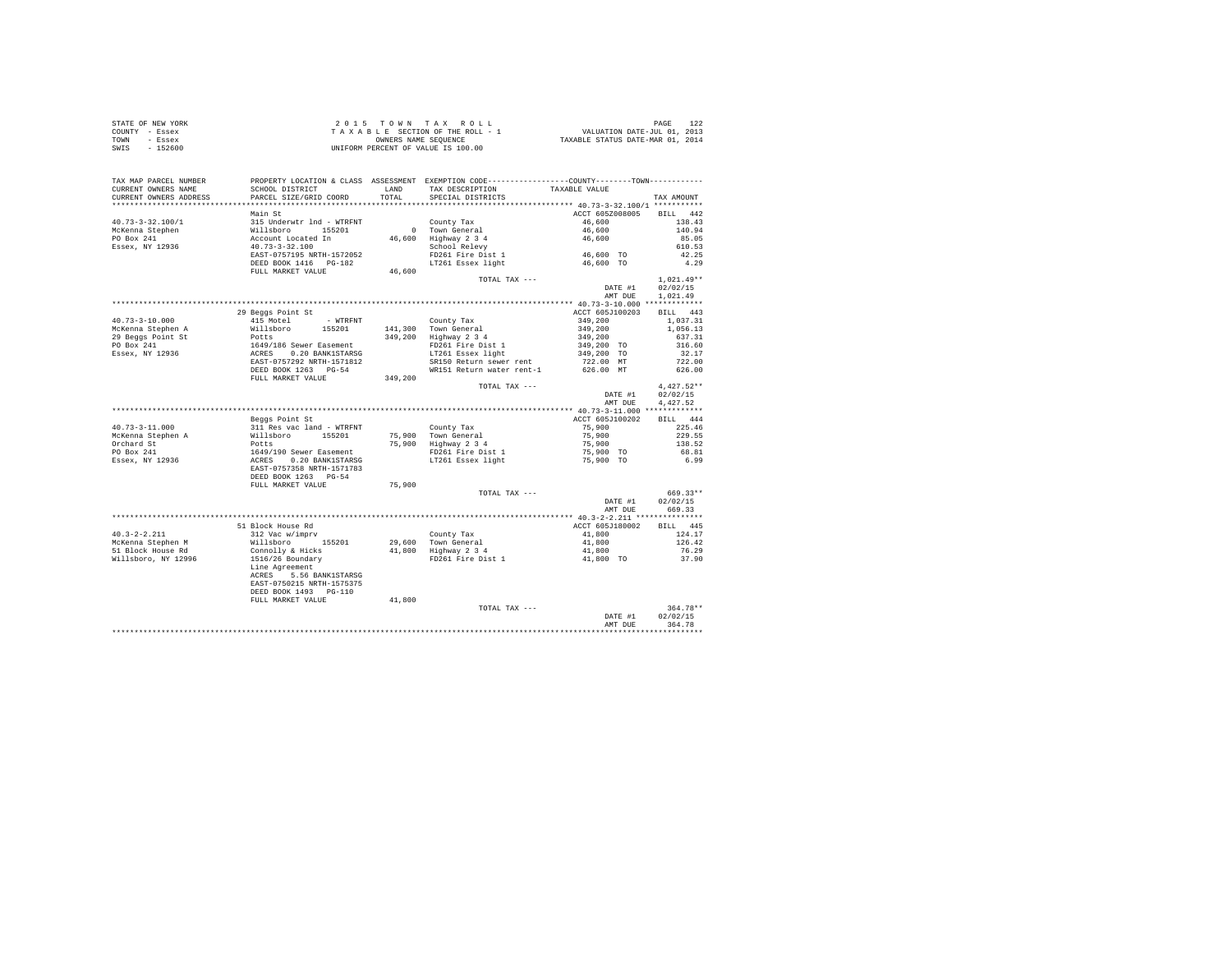| COUNTY - Essex<br>TOWN - Essex<br>$-152600$<br>SWTS |                                                                                                                                                                                                                                                                                                                                                                                              | TAXABLE SECTION OF THE ROLL - 1 WALUATION DATE-JUL 01, 2013<br>CONBERS NAME SEQUENCE TRANSLE STATUS DATE-MAR 01, 2014<br>T A X A B LE SECTION OF THE ROLL - 1<br>ONNERS NAME SEQUENCE<br>UNIFORM PERCENT OF VALUE IS 100.00 |                                                                                                                                                                                                                                                                                                                                                                        |                                                                                                                                               |                  |  |  |  |  |
|-----------------------------------------------------|----------------------------------------------------------------------------------------------------------------------------------------------------------------------------------------------------------------------------------------------------------------------------------------------------------------------------------------------------------------------------------------------|-----------------------------------------------------------------------------------------------------------------------------------------------------------------------------------------------------------------------------|------------------------------------------------------------------------------------------------------------------------------------------------------------------------------------------------------------------------------------------------------------------------------------------------------------------------------------------------------------------------|-----------------------------------------------------------------------------------------------------------------------------------------------|------------------|--|--|--|--|
|                                                     | TAX MAP PARCEL NUMBER PROPERTY LOCATION & CLASS ASSESSMENT EXEMPTION CODE---------------COUNTY--------TOWN----------                                                                                                                                                                                                                                                                         |                                                                                                                                                                                                                             |                                                                                                                                                                                                                                                                                                                                                                        |                                                                                                                                               |                  |  |  |  |  |
| CURRENT OWNERS NAME                                 |                                                                                                                                                                                                                                                                                                                                                                                              |                                                                                                                                                                                                                             |                                                                                                                                                                                                                                                                                                                                                                        |                                                                                                                                               |                  |  |  |  |  |
| CURRENT OWNERS ADDRESS                              | PARCEL SIZE/GRID COORD                                                                                                                                                                                                                                                                                                                                                                       |                                                                                                                                                                                                                             |                                                                                                                                                                                                                                                                                                                                                                        |                                                                                                                                               | TAX AMOUNT       |  |  |  |  |
|                                                     |                                                                                                                                                                                                                                                                                                                                                                                              |                                                                                                                                                                                                                             |                                                                                                                                                                                                                                                                                                                                                                        |                                                                                                                                               |                  |  |  |  |  |
|                                                     | 371 Daniels Rd                                                                                                                                                                                                                                                                                                                                                                               |                                                                                                                                                                                                                             |                                                                                                                                                                                                                                                                                                                                                                        | ACCT 605J195007 BILL 446                                                                                                                      |                  |  |  |  |  |
|                                                     |                                                                                                                                                                                                                                                                                                                                                                                              |                                                                                                                                                                                                                             |                                                                                                                                                                                                                                                                                                                                                                        |                                                                                                                                               | 891.16           |  |  |  |  |
|                                                     |                                                                                                                                                                                                                                                                                                                                                                                              |                                                                                                                                                                                                                             |                                                                                                                                                                                                                                                                                                                                                                        |                                                                                                                                               | 907.33           |  |  |  |  |
|                                                     |                                                                                                                                                                                                                                                                                                                                                                                              |                                                                                                                                                                                                                             |                                                                                                                                                                                                                                                                                                                                                                        |                                                                                                                                               | 547.51           |  |  |  |  |
|                                                     |                                                                                                                                                                                                                                                                                                                                                                                              |                                                                                                                                                                                                                             |                                                                                                                                                                                                                                                                                                                                                                        |                                                                                                                                               | 326.20           |  |  |  |  |
|                                                     |                                                                                                                                                                                                                                                                                                                                                                                              |                                                                                                                                                                                                                             |                                                                                                                                                                                                                                                                                                                                                                        |                                                                                                                                               |                  |  |  |  |  |
|                                                     |                                                                                                                                                                                                                                                                                                                                                                                              |                                                                                                                                                                                                                             |                                                                                                                                                                                                                                                                                                                                                                        |                                                                                                                                               |                  |  |  |  |  |
|                                                     |                                                                                                                                                                                                                                                                                                                                                                                              |                                                                                                                                                                                                                             | TOTAL TAX ---                                                                                                                                                                                                                                                                                                                                                          |                                                                                                                                               | $2,672.20**$     |  |  |  |  |
|                                                     |                                                                                                                                                                                                                                                                                                                                                                                              |                                                                                                                                                                                                                             |                                                                                                                                                                                                                                                                                                                                                                        | DATE #1                                                                                                                                       | 02/02/15         |  |  |  |  |
|                                                     |                                                                                                                                                                                                                                                                                                                                                                                              |                                                                                                                                                                                                                             |                                                                                                                                                                                                                                                                                                                                                                        | AMT DUE                                                                                                                                       | 2.672.20         |  |  |  |  |
|                                                     |                                                                                                                                                                                                                                                                                                                                                                                              |                                                                                                                                                                                                                             |                                                                                                                                                                                                                                                                                                                                                                        |                                                                                                                                               |                  |  |  |  |  |
|                                                     | 121 Christian Rd                                                                                                                                                                                                                                                                                                                                                                             |                                                                                                                                                                                                                             |                                                                                                                                                                                                                                                                                                                                                                        | ACCT 605J104106 BILL 447                                                                                                                      |                  |  |  |  |  |
| $49.3 - 2 - 1.000$                                  |                                                                                                                                                                                                                                                                                                                                                                                              |                                                                                                                                                                                                                             |                                                                                                                                                                                                                                                                                                                                                                        |                                                                                                                                               |                  |  |  |  |  |
| McShane Melinda M                                   |                                                                                                                                                                                                                                                                                                                                                                                              |                                                                                                                                                                                                                             |                                                                                                                                                                                                                                                                                                                                                                        | $\begin{array}{llll} 67,300 & \quad & 199.92 \\ 67,300 & \quad & 203.54 \\ 67,300 & \quad & 122.83 \\ 67,300 & \quad & 123.18 \\ \end{array}$ |                  |  |  |  |  |
| 121 Christian Rd                                    |                                                                                                                                                                                                                                                                                                                                                                                              |                                                                                                                                                                                                                             |                                                                                                                                                                                                                                                                                                                                                                        |                                                                                                                                               |                  |  |  |  |  |
| Essex, NY 12936                                     |                                                                                                                                                                                                                                                                                                                                                                                              |                                                                                                                                                                                                                             |                                                                                                                                                                                                                                                                                                                                                                        |                                                                                                                                               |                  |  |  |  |  |
|                                                     |                                                                                                                                                                                                                                                                                                                                                                                              |                                                                                                                                                                                                                             | LT262 Whallonsburg light 67,300 TO 16.86                                                                                                                                                                                                                                                                                                                               |                                                                                                                                               |                  |  |  |  |  |
|                                                     |                                                                                                                                                                                                                                                                                                                                                                                              |                                                                                                                                                                                                                             |                                                                                                                                                                                                                                                                                                                                                                        |                                                                                                                                               |                  |  |  |  |  |
|                                                     |                                                                                                                                                                                                                                                                                                                                                                                              |                                                                                                                                                                                                                             |                                                                                                                                                                                                                                                                                                                                                                        |                                                                                                                                               |                  |  |  |  |  |
|                                                     | FULL MARKET VALUE                                                                                                                                                                                                                                                                                                                                                                            | 67,300                                                                                                                                                                                                                      |                                                                                                                                                                                                                                                                                                                                                                        |                                                                                                                                               |                  |  |  |  |  |
|                                                     |                                                                                                                                                                                                                                                                                                                                                                                              |                                                                                                                                                                                                                             | TOTAL TAX ---                                                                                                                                                                                                                                                                                                                                                          |                                                                                                                                               | $616.33**$       |  |  |  |  |
|                                                     |                                                                                                                                                                                                                                                                                                                                                                                              |                                                                                                                                                                                                                             |                                                                                                                                                                                                                                                                                                                                                                        | DATE #1 02/02/15                                                                                                                              |                  |  |  |  |  |
|                                                     |                                                                                                                                                                                                                                                                                                                                                                                              |                                                                                                                                                                                                                             |                                                                                                                                                                                                                                                                                                                                                                        | AMT DUE                                                                                                                                       | 616.33           |  |  |  |  |
|                                                     |                                                                                                                                                                                                                                                                                                                                                                                              |                                                                                                                                                                                                                             |                                                                                                                                                                                                                                                                                                                                                                        |                                                                                                                                               |                  |  |  |  |  |
|                                                     |                                                                                                                                                                                                                                                                                                                                                                                              |                                                                                                                                                                                                                             |                                                                                                                                                                                                                                                                                                                                                                        |                                                                                                                                               |                  |  |  |  |  |
|                                                     |                                                                                                                                                                                                                                                                                                                                                                                              |                                                                                                                                                                                                                             |                                                                                                                                                                                                                                                                                                                                                                        |                                                                                                                                               |                  |  |  |  |  |
|                                                     |                                                                                                                                                                                                                                                                                                                                                                                              |                                                                                                                                                                                                                             |                                                                                                                                                                                                                                                                                                                                                                        |                                                                                                                                               |                  |  |  |  |  |
|                                                     |                                                                                                                                                                                                                                                                                                                                                                                              |                                                                                                                                                                                                                             |                                                                                                                                                                                                                                                                                                                                                                        |                                                                                                                                               |                  |  |  |  |  |
|                                                     |                                                                                                                                                                                                                                                                                                                                                                                              |                                                                                                                                                                                                                             |                                                                                                                                                                                                                                                                                                                                                                        |                                                                                                                                               |                  |  |  |  |  |
|                                                     |                                                                                                                                                                                                                                                                                                                                                                                              |                                                                                                                                                                                                                             |                                                                                                                                                                                                                                                                                                                                                                        |                                                                                                                                               |                  |  |  |  |  |
|                                                     |                                                                                                                                                                                                                                                                                                                                                                                              |                                                                                                                                                                                                                             |                                                                                                                                                                                                                                                                                                                                                                        |                                                                                                                                               |                  |  |  |  |  |
|                                                     | $\begin{tabular}{lcccc} $3^\star$, $3^\star$-4^\star$-7, UUU$ & & & & \\ $3^\star$, $5^\star$-4^\star$-7, UUU$ & & & \\ $M\text{CShane Michael R} & \text{Willoboro} & 155201 & 33,600 & 70\text{wr General} & & 295,700 & 873.804 & \text{BILL} & 448.804 & \text{MCl} \\ $M\text{CShane Melinda M} & 10\text{ Broschfield} & 32,600 & 70\text{wr General} & 295,700 & 894.32 & \text{MCl}$ |                                                                                                                                                                                                                             |                                                                                                                                                                                                                                                                                                                                                                        |                                                                                                                                               |                  |  |  |  |  |
|                                                     |                                                                                                                                                                                                                                                                                                                                                                                              |                                                                                                                                                                                                                             |                                                                                                                                                                                                                                                                                                                                                                        |                                                                                                                                               | DATE #1 02/02/15 |  |  |  |  |
|                                                     |                                                                                                                                                                                                                                                                                                                                                                                              |                                                                                                                                                                                                                             |                                                                                                                                                                                                                                                                                                                                                                        | AMT DUE                                                                                                                                       | 2,633.90         |  |  |  |  |
|                                                     |                                                                                                                                                                                                                                                                                                                                                                                              |                                                                                                                                                                                                                             | $\begin{array}{cccc} \texttt{Country Tax} & 40.73-5-1.100 & \texttt{1111} & \texttt{149} \\ & & \texttt{ACT 605J102804} & \texttt{BILL} & 449.173 \\ \texttt{65,000} & \texttt{Tour} & \texttt{General} & 229,500 & 694.11 \\ & & 229,500 & 694.11 & 229,500 & 418.85 \\ & & \texttt{FP261} & \texttt{Fire Dist 1} & 229,500 & \texttt{TO 208.08} \\ & & \texttt{LT26$ |                                                                                                                                               |                  |  |  |  |  |
|                                                     | 290 School St                                                                                                                                                                                                                                                                                                                                                                                |                                                                                                                                                                                                                             |                                                                                                                                                                                                                                                                                                                                                                        |                                                                                                                                               |                  |  |  |  |  |
| 40.73-5-1.100<br>Mesick John I                      | 281 Multiple res                                                                                                                                                                                                                                                                                                                                                                             |                                                                                                                                                                                                                             |                                                                                                                                                                                                                                                                                                                                                                        |                                                                                                                                               |                  |  |  |  |  |
|                                                     |                                                                                                                                                                                                                                                                                                                                                                                              |                                                                                                                                                                                                                             |                                                                                                                                                                                                                                                                                                                                                                        |                                                                                                                                               |                  |  |  |  |  |
|                                                     |                                                                                                                                                                                                                                                                                                                                                                                              |                                                                                                                                                                                                                             |                                                                                                                                                                                                                                                                                                                                                                        |                                                                                                                                               |                  |  |  |  |  |
|                                                     |                                                                                                                                                                                                                                                                                                                                                                                              |                                                                                                                                                                                                                             |                                                                                                                                                                                                                                                                                                                                                                        |                                                                                                                                               |                  |  |  |  |  |
|                                                     | EAST-0756577 NRTH-1570654                                                                                                                                                                                                                                                                                                                                                                    |                                                                                                                                                                                                                             |                                                                                                                                                                                                                                                                                                                                                                        |                                                                                                                                               |                  |  |  |  |  |
|                                                     | DEED BOOK 506 PG-525                                                                                                                                                                                                                                                                                                                                                                         |                                                                                                                                                                                                                             |                                                                                                                                                                                                                                                                                                                                                                        |                                                                                                                                               |                  |  |  |  |  |
|                                                     | FULL MARKET VALUE 229,500                                                                                                                                                                                                                                                                                                                                                                    |                                                                                                                                                                                                                             |                                                                                                                                                                                                                                                                                                                                                                        |                                                                                                                                               |                  |  |  |  |  |
|                                                     |                                                                                                                                                                                                                                                                                                                                                                                              |                                                                                                                                                                                                                             | TOTAL TAX ---                                                                                                                                                                                                                                                                                                                                                          |                                                                                                                                               | $2.023.91**$     |  |  |  |  |
|                                                     |                                                                                                                                                                                                                                                                                                                                                                                              |                                                                                                                                                                                                                             |                                                                                                                                                                                                                                                                                                                                                                        | DATE #1                                                                                                                                       | 02/02/15         |  |  |  |  |
|                                                     |                                                                                                                                                                                                                                                                                                                                                                                              |                                                                                                                                                                                                                             |                                                                                                                                                                                                                                                                                                                                                                        | AMT DUE                                                                                                                                       | 2.023.91         |  |  |  |  |
|                                                     |                                                                                                                                                                                                                                                                                                                                                                                              |                                                                                                                                                                                                                             |                                                                                                                                                                                                                                                                                                                                                                        |                                                                                                                                               |                  |  |  |  |  |

STATE OF NEW YORK 2015 TOWN TAX ROLL PAGE 123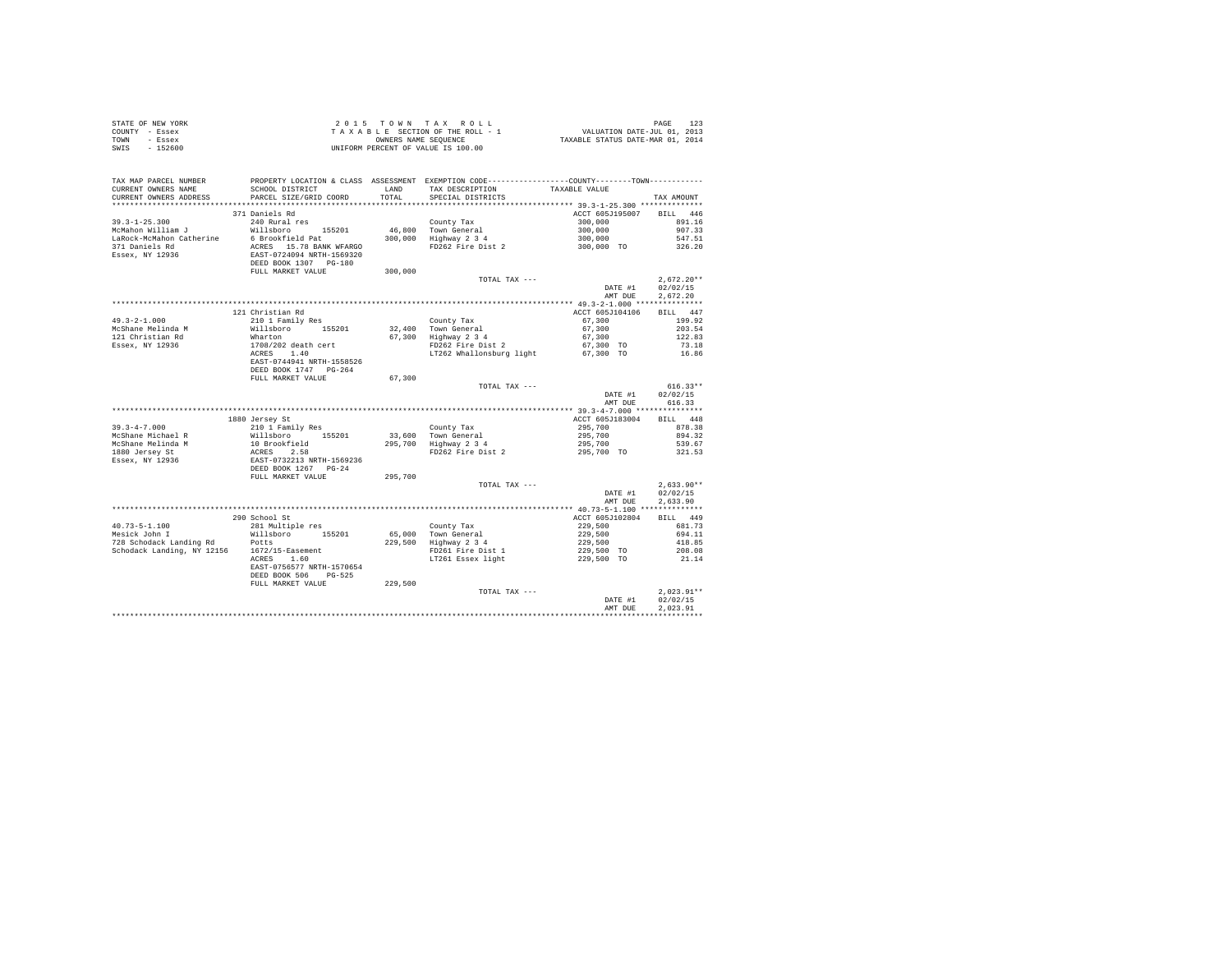| STATE OF NEW YORK | 2015 TOWN TAX ROLL                 | 124<br>PAGE                      |
|-------------------|------------------------------------|----------------------------------|
| COUNTY - Essex    | TAXABLE SECTION OF THE ROLL - 1    | VALUATION DATE-JUL 01, 2013      |
| TOWN<br>- Essex   | OWNERS NAME SEOUENCE               | TAXABLE STATUS DATE-MAR 01, 2014 |
| $-152600$<br>SWIS | UNIFORM PERCENT OF VALUE IS 100.00 |                                  |

| TAX MAP PARCEL NUMBER<br>CURRENT OWNERS NAME<br>CURRENT OWNERS ADDRESS | PROPERTY LOCATION & CLASS ASSESSMENT EXEMPTION CODE---------------COUNTY-------TOWN---------<br>SCHOOL DISTRICT<br>PARCEL SIZE/GRID COORD | LAND<br>TOTAL | TAX DESCRIPTION<br>SPECIAL DISTRICTS | TAXABLE VALUE                        | TAX AMOUNT   |
|------------------------------------------------------------------------|-------------------------------------------------------------------------------------------------------------------------------------------|---------------|--------------------------------------|--------------------------------------|--------------|
| **************************                                             |                                                                                                                                           |               |                                      |                                      |              |
|                                                                        | Beggs Point St                                                                                                                            |               |                                      | ACCT 605J101315                      | BILL 450     |
| $40.73 - 3 - 23.000$                                                   | 311 Res vac land                                                                                                                          |               | County Tax                           | 41,000                               | 121.79       |
| Meyer Kenneth G                                                        | Willsboro 155201                                                                                                                          |               | 41.000 Town General                  | 41,000                               | 124.00       |
| Meyer Di C                                                             | Potts                                                                                                                                     | 41,000        | Highway 2 3 4                        | 41,000                               | 74.83        |
| 36 White Ave                                                           | ACRES 0.10                                                                                                                                |               | FD261 Fire Dist 1                    | 41,000 TO                            | 37.17        |
|                                                                        |                                                                                                                                           |               |                                      |                                      | 3.78         |
| Newton Centre, MA 02459                                                | EAST-0757490 NRTH-1571524                                                                                                                 |               | LT261 Essex light                    | 41,000 TO                            |              |
|                                                                        | DEED BOOK 1744 PG-21                                                                                                                      |               |                                      |                                      |              |
|                                                                        | FULL MARKET VALUE                                                                                                                         | 41,000        |                                      |                                      |              |
|                                                                        |                                                                                                                                           |               | TOTAL TAX ---                        |                                      | $361.57**$   |
|                                                                        |                                                                                                                                           |               |                                      | DATE #1                              | 02/02/15     |
|                                                                        |                                                                                                                                           |               |                                      | AMT DUE                              | 361.57       |
|                                                                        |                                                                                                                                           |               |                                      | ******* 40.73-3-25.000 ************* |              |
|                                                                        | 13 Orchard Ln                                                                                                                             |               |                                      | ACCT 605J103204                      | BILL 451     |
| $40.73 - 3 - 25.000$                                                   | 210 1 Family Res                                                                                                                          |               | County Tax                           | 177,300                              | 526.67       |
| Mever Kenneth G                                                        | Willsboro<br>155201                                                                                                                       |               | 54.600 Town General                  | 177.300                              | 536.23       |
| Meyer Di C                                                             | Potts                                                                                                                                     |               | 177,300 Highway 2 3 4                | 177,300                              | 323.58       |
| 36 White Ave                                                           | 1651/298-Sewer Easement                                                                                                                   |               | FD261 Fire Dist 1                    | 177,300 TO                           | 160.75       |
| Newton Centre, MA 02459                                                | ACRES 0.20                                                                                                                                |               | LT261 Essex light                    | 177,300 TO                           | 16.33        |
|                                                                        | EAST-0757386 NRTH-1571484                                                                                                                 |               |                                      |                                      |              |
|                                                                        | DEED BOOK 1744 PG-21                                                                                                                      |               |                                      |                                      |              |
|                                                                        | FULL MARKET VALUE                                                                                                                         | 177,300       |                                      |                                      |              |
|                                                                        |                                                                                                                                           |               | TOTAL TAX ---                        |                                      | $1.563.56**$ |
|                                                                        |                                                                                                                                           |               |                                      | DATE #1                              | 02/02/15     |
|                                                                        |                                                                                                                                           |               |                                      | AMT DUE                              | 1.563.56     |
|                                                                        |                                                                                                                                           |               |                                      |                                      |              |
|                                                                        | Alden Rd                                                                                                                                  |               |                                      | ACCT 605J185005                      | BILL 452     |
| $48.3 - 1 - 11.120$                                                    |                                                                                                                                           |               |                                      |                                      | 77.83        |
|                                                                        | 314 Rural vac<10                                                                                                                          |               | County Tax                           | 26,200                               |              |
| Miller Eleanor E                                                       | Westport 155001                                                                                                                           |               | 26.200 Town General                  | 26,200                               | 79.24        |
| 321 Alden Rd                                                           | 5/40 Platt Rogers                                                                                                                         |               | 26,200 Highway 2 3 4                 | 26,200                               | 47.82        |
| Westport, NY 12993                                                     | 2.20<br>ACRES                                                                                                                             |               | FD262 Fire Dist 2                    | 26,200 TO                            | 28.49        |
|                                                                        | EAST-0730673 NRTH-1554720                                                                                                                 |               |                                      |                                      |              |
|                                                                        | DEED BOOK 1258 PG-144                                                                                                                     |               |                                      |                                      |              |
|                                                                        | FULL MARKET VALUE                                                                                                                         | 26,200        |                                      |                                      |              |
|                                                                        |                                                                                                                                           |               | TOTAL TAX ---                        |                                      | $233.38**$   |
|                                                                        |                                                                                                                                           |               |                                      | DATE #1                              | 02/02/15     |
|                                                                        |                                                                                                                                           |               |                                      | AMT DUE                              | 233.38       |
|                                                                        |                                                                                                                                           |               |                                      |                                      |              |
|                                                                        | 321 Alden Rd                                                                                                                              |               |                                      | ACCT 605J100706                      | BILL 453     |
| $48.3 - 1 - 12.000$                                                    | 210 1 Family Res                                                                                                                          |               | County Tax                           | 128,400                              | 381.41       |
| Miller Eleanor E                                                       | Westport<br>155001                                                                                                                        |               | 33,300 Town General                  | 128,400                              | 388.34       |
| 321 Alden Rd                                                           | 8 Platt Rogers                                                                                                                            |               | 128,400 Highway 2 3 4                | 128,400                              | 234.34       |
| Westport, NY 12993                                                     | 2.30<br>ACRES                                                                                                                             |               | FD262 Fire Dist 2                    | 128,400 TO                           | 139.61       |
|                                                                        | EAST-0730841 NRTH-1555157                                                                                                                 |               |                                      |                                      |              |
|                                                                        | DEED BOOK 1258 PG-144                                                                                                                     |               |                                      |                                      |              |
|                                                                        | FULL MARKET VALUE                                                                                                                         | 128,400       |                                      |                                      |              |
|                                                                        |                                                                                                                                           |               | TOTAL TAX ---                        |                                      | $1,143.70**$ |
|                                                                        |                                                                                                                                           |               |                                      | DATE #1                              | 02/02/15     |
|                                                                        |                                                                                                                                           |               |                                      | AMT DUE                              | 1,143.70     |
|                                                                        |                                                                                                                                           |               |                                      |                                      |              |
|                                                                        |                                                                                                                                           |               |                                      |                                      |              |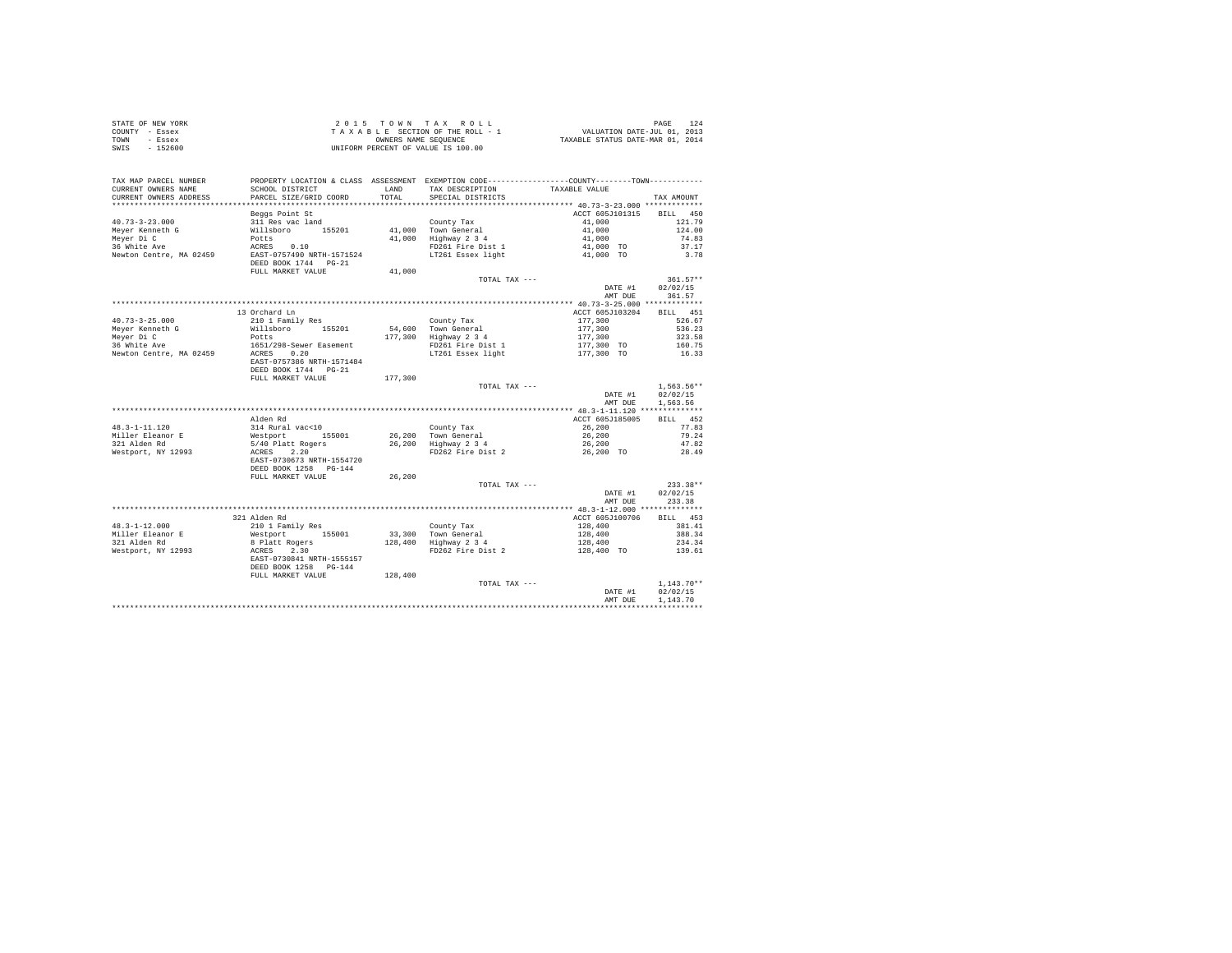| COUNTY - Essex<br>TOWN - Essex<br>SWIS - 152600 |                                                                                                                                                                                                                                          | T A X A B L E SECTION OF THE KOLL - 1<br>OWNIFORM PERCENT OF VALUE SEQUENCE<br>UNIFORM PERCENT OF VALUE IS 100.00 |                                                                                                                                                                           |                                                                                                                                           |                              |  |  |
|-------------------------------------------------|------------------------------------------------------------------------------------------------------------------------------------------------------------------------------------------------------------------------------------------|-------------------------------------------------------------------------------------------------------------------|---------------------------------------------------------------------------------------------------------------------------------------------------------------------------|-------------------------------------------------------------------------------------------------------------------------------------------|------------------------------|--|--|
|                                                 |                                                                                                                                                                                                                                          |                                                                                                                   |                                                                                                                                                                           |                                                                                                                                           |                              |  |  |
| TAX MAP PARCEL NUMBER                           | PROPERTY LOCATION & CLASS ASSESSMENT EXEMPTION CODE----------------COUNTY-------TOWN----------                                                                                                                                           |                                                                                                                   |                                                                                                                                                                           |                                                                                                                                           |                              |  |  |
| CURRENT OWNERS NAME                             | SCHOOL DISTRICT                                                                                                                                                                                                                          |                                                                                                                   | LAND TAX DESCRIPTION TAXABLE VALUE                                                                                                                                        |                                                                                                                                           |                              |  |  |
| CURRENT OWNERS ADDRESS                          | PARCEL SIZE/GRID COORD                                                                                                                                                                                                                   |                                                                                                                   | TOTAL SPECIAL DISTRICTS                                                                                                                                                   |                                                                                                                                           | TAX AMOUNT                   |  |  |
|                                                 |                                                                                                                                                                                                                                          |                                                                                                                   |                                                                                                                                                                           |                                                                                                                                           |                              |  |  |
|                                                 | 30 Ridge Way<br>260 Seasonal res                                                                                                                                                                                                         |                                                                                                                   |                                                                                                                                                                           | ACCT 605J100610                                                                                                                           | BILL 454                     |  |  |
| $49.7 - 5 - 2.000$<br>Miller Mark S             | Willsboro 155201                                                                                                                                                                                                                         |                                                                                                                   | County Tax                                                                                                                                                                | 95,000                                                                                                                                    | 282.20<br>287.32             |  |  |
| 1010 Hershey Mill Rd                            |                                                                                                                                                                                                                                          |                                                                                                                   |                                                                                                                                                                           |                                                                                                                                           | 173.38                       |  |  |
| West Chester, PA 19380                          | Wharton<br>ACRES 0.40                                                                                                                                                                                                                    |                                                                                                                   | 60,100 Town General 55,000<br>95,000 Highway 234 95,000<br>PD261 Fire Dist 1 95,000 TO                                                                                    |                                                                                                                                           | 86.13                        |  |  |
|                                                 | EAST-0757744 NRTH-1563995                                                                                                                                                                                                                |                                                                                                                   |                                                                                                                                                                           |                                                                                                                                           |                              |  |  |
|                                                 | DEED BOOK 1591    PG-321                                                                                                                                                                                                                 |                                                                                                                   |                                                                                                                                                                           |                                                                                                                                           |                              |  |  |
|                                                 | FULL MARKET VALUE                                                                                                                                                                                                                        | 95,000                                                                                                            |                                                                                                                                                                           |                                                                                                                                           |                              |  |  |
|                                                 |                                                                                                                                                                                                                                          |                                                                                                                   | TOTAL TAX ---                                                                                                                                                             |                                                                                                                                           | $829.03**$                   |  |  |
|                                                 |                                                                                                                                                                                                                                          |                                                                                                                   |                                                                                                                                                                           | DATE #1                                                                                                                                   | 02/02/15                     |  |  |
|                                                 |                                                                                                                                                                                                                                          |                                                                                                                   |                                                                                                                                                                           |                                                                                                                                           | AMT DUE 829.03               |  |  |
|                                                 |                                                                                                                                                                                                                                          |                                                                                                                   |                                                                                                                                                                           | ACCT 605J103106 BILL 455                                                                                                                  |                              |  |  |
|                                                 | 82 Ridge Way                                                                                                                                                                                                                             |                                                                                                                   |                                                                                                                                                                           |                                                                                                                                           |                              |  |  |
| 49.11-1-54.061<br>Miller Wendy C                |                                                                                                                                                                                                                                          |                                                                                                                   | County Tax<br>82,300 Town General<br>128,800 Highway 2 3 4                                                                                                                |                                                                                                                                           |                              |  |  |
|                                                 |                                                                                                                                                                                                                                          |                                                                                                                   |                                                                                                                                                                           |                                                                                                                                           |                              |  |  |
|                                                 |                                                                                                                                                                                                                                          |                                                                                                                   | FD261 Fire Dist 1                                                                                                                                                         | $\begin{array}{cccc} 128,800 & & & & 382.60 \\ 128,800 & & & & 389.55 \\ 128,800 & & & & 235.07 \\ 128,800 & & & & 215.07 \\ \end{array}$ |                              |  |  |
|                                                 |                                                                                                                                                                                                                                          |                                                                                                                   |                                                                                                                                                                           |                                                                                                                                           |                              |  |  |
|                                                 |                                                                                                                                                                                                                                          |                                                                                                                   |                                                                                                                                                                           |                                                                                                                                           |                              |  |  |
|                                                 | FULL MARKET VALUE                                                                                                                                                                                                                        | 128,800                                                                                                           |                                                                                                                                                                           |                                                                                                                                           |                              |  |  |
|                                                 |                                                                                                                                                                                                                                          |                                                                                                                   | TOTAL TAX ---                                                                                                                                                             |                                                                                                                                           | $1.124.00**$                 |  |  |
|                                                 |                                                                                                                                                                                                                                          |                                                                                                                   |                                                                                                                                                                           | AMT DUE                                                                                                                                   | DATE #1 02/02/15<br>1,124.00 |  |  |
|                                                 |                                                                                                                                                                                                                                          |                                                                                                                   |                                                                                                                                                                           |                                                                                                                                           |                              |  |  |
|                                                 | 82 Albee Ln                                                                                                                                                                                                                              |                                                                                                                   |                                                                                                                                                                           | ACCT 605J100105                                                                                                                           | BILL 456                     |  |  |
| $49.15 - 2 - 3.000$                             |                                                                                                                                                                                                                                          |                                                                                                                   |                                                                                                                                                                           |                                                                                                                                           |                              |  |  |
|                                                 |                                                                                                                                                                                                                                          |                                                                                                                   |                                                                                                                                                                           |                                                                                                                                           |                              |  |  |
| Monoski Bonnie B<br>82 Albee Ln                 |                                                                                                                                                                                                                                          |                                                                                                                   |                                                                                                                                                                           |                                                                                                                                           |                              |  |  |
| Essex, NY 12936                                 |                                                                                                                                                                                                                                          |                                                                                                                   |                                                                                                                                                                           |                                                                                                                                           |                              |  |  |
|                                                 | 10.01 Eamily Res - WTRFNT<br>15201 B5201 369,500 County Tax<br>15200 155201 369,500 County Tax<br>Friswell 155201 563,400 Town General 548,400 1,629.03<br>2018 EAST-0759004 NRTH-1557254 Highway 2 34 548,400 1,000.86<br>2018 EAST-075 |                                                                                                                   |                                                                                                                                                                           |                                                                                                                                           |                              |  |  |
|                                                 | DEED BOOK 1619 PG-105                                                                                                                                                                                                                    |                                                                                                                   |                                                                                                                                                                           |                                                                                                                                           |                              |  |  |
|                                                 | FULL MARKET VALUE                                                                                                                                                                                                                        | 563,400                                                                                                           | TOTAL TAX ---                                                                                                                                                             |                                                                                                                                           | $4.799.30**$                 |  |  |
|                                                 |                                                                                                                                                                                                                                          |                                                                                                                   |                                                                                                                                                                           | DATE #1                                                                                                                                   | 02/02/15                     |  |  |
|                                                 |                                                                                                                                                                                                                                          |                                                                                                                   |                                                                                                                                                                           | AMT DUE                                                                                                                                   | 4,799.30                     |  |  |
|                                                 |                                                                                                                                                                                                                                          |                                                                                                                   |                                                                                                                                                                           |                                                                                                                                           |                              |  |  |
|                                                 | 300 Daniels Rd                                                                                                                                                                                                                           |                                                                                                                   |                                                                                                                                                                           | ACCT 605J199004                                                                                                                           | BILL 457                     |  |  |
| $39.3 - 1 - 22.200$                             | 240 Rural res                                                                                                                                                                                                                            |                                                                                                                   | County Tax 198,500<br>37,800 Town General 198,500 600.35<br>198,500 Highway 2 3 4 198,500 600.35<br>198,500 FIDEO FIRE 2 198,500 362.27<br>PIDEO FIRE 2 198,500 TO 215.84 |                                                                                                                                           |                              |  |  |
|                                                 |                                                                                                                                                                                                                                          |                                                                                                                   |                                                                                                                                                                           |                                                                                                                                           |                              |  |  |
|                                                 |                                                                                                                                                                                                                                          |                                                                                                                   |                                                                                                                                                                           |                                                                                                                                           |                              |  |  |
|                                                 |                                                                                                                                                                                                                                          |                                                                                                                   |                                                                                                                                                                           |                                                                                                                                           |                              |  |  |
|                                                 |                                                                                                                                                                                                                                          |                                                                                                                   |                                                                                                                                                                           |                                                                                                                                           |                              |  |  |
|                                                 |                                                                                                                                                                                                                                          | 198,500                                                                                                           |                                                                                                                                                                           |                                                                                                                                           |                              |  |  |
|                                                 |                                                                                                                                                                                                                                          |                                                                                                                   | TOTAL TAX ---                                                                                                                                                             |                                                                                                                                           | $1.768.11**$                 |  |  |
|                                                 |                                                                                                                                                                                                                                          |                                                                                                                   |                                                                                                                                                                           | DATE #1                                                                                                                                   | 02/02/15                     |  |  |
|                                                 |                                                                                                                                                                                                                                          |                                                                                                                   |                                                                                                                                                                           | AMT DUE                                                                                                                                   | 1.768.11                     |  |  |
|                                                 |                                                                                                                                                                                                                                          |                                                                                                                   |                                                                                                                                                                           |                                                                                                                                           |                              |  |  |

STATE OF NEW YORK **2015** TO W N TAX R O L L PAGE 125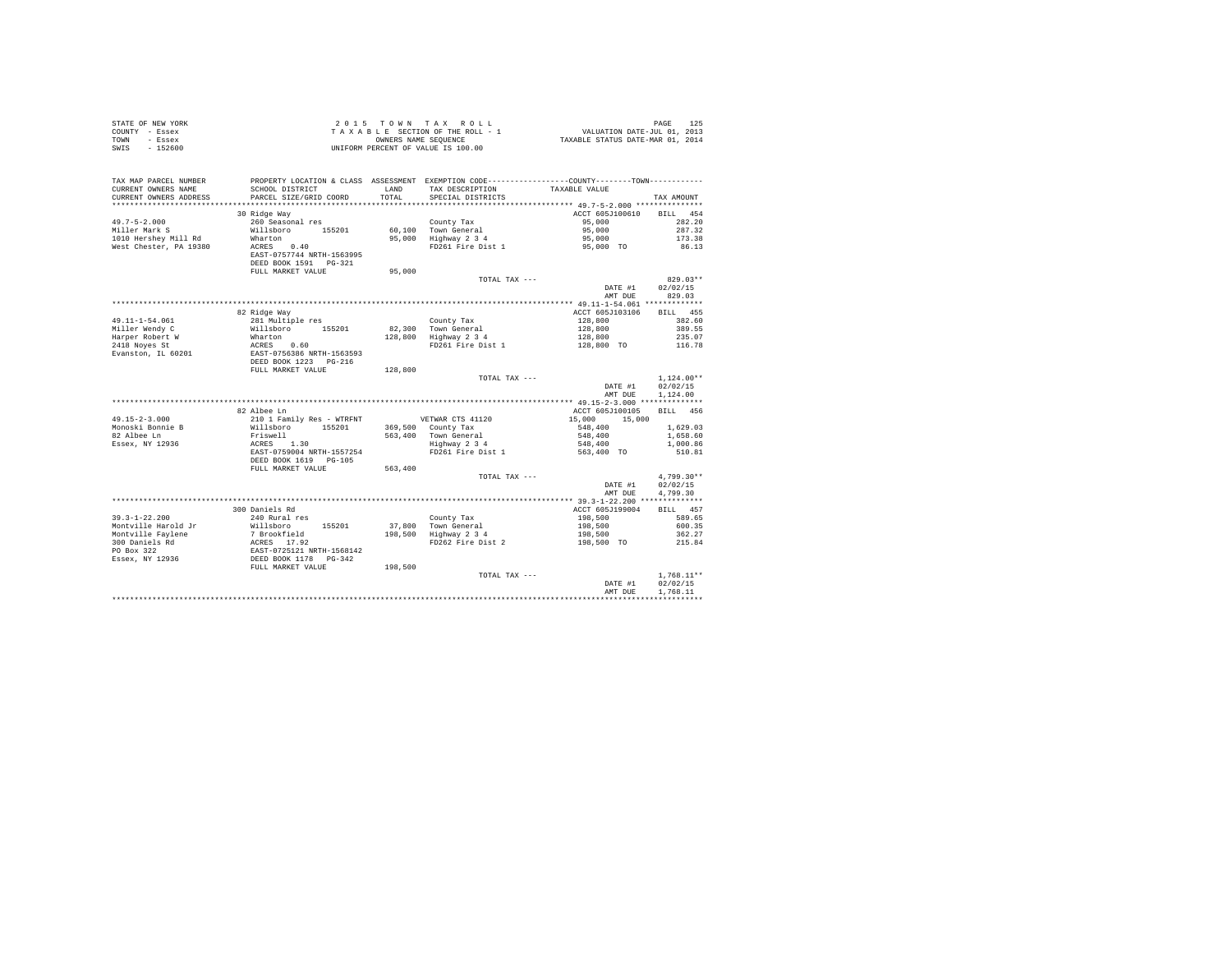| STATE OF NEW YORK                                                                                                                                                                                                                                                                                                                                                                                       |                        |         |                                                                                                                                                                                                                                   |                          |              |
|---------------------------------------------------------------------------------------------------------------------------------------------------------------------------------------------------------------------------------------------------------------------------------------------------------------------------------------------------------------------------------------------------------|------------------------|---------|-----------------------------------------------------------------------------------------------------------------------------------------------------------------------------------------------------------------------------------|--------------------------|--------------|
| COUNTY - Essex                                                                                                                                                                                                                                                                                                                                                                                          |                        |         |                                                                                                                                                                                                                                   |                          |              |
| TOWN - Essex                                                                                                                                                                                                                                                                                                                                                                                            |                        |         |                                                                                                                                                                                                                                   |                          |              |
| SWIS - 152600                                                                                                                                                                                                                                                                                                                                                                                           |                        |         |                                                                                                                                                                                                                                   |                          |              |
|                                                                                                                                                                                                                                                                                                                                                                                                         |                        |         |                                                                                                                                                                                                                                   |                          |              |
|                                                                                                                                                                                                                                                                                                                                                                                                         |                        |         |                                                                                                                                                                                                                                   |                          |              |
|                                                                                                                                                                                                                                                                                                                                                                                                         |                        |         |                                                                                                                                                                                                                                   |                          |              |
|                                                                                                                                                                                                                                                                                                                                                                                                         |                        |         |                                                                                                                                                                                                                                   |                          |              |
|                                                                                                                                                                                                                                                                                                                                                                                                         |                        |         |                                                                                                                                                                                                                                   |                          |              |
| CURRENT OWNERS ADDRESS                                                                                                                                                                                                                                                                                                                                                                                  | PARCEL SIZE/GRID COORD |         | TOTAL SPECIAL DISTRICTS                                                                                                                                                                                                           |                          | TAX AMOUNT   |
| $\begin{tabular}{l c c c c c c c c} \multicolumn{3}{c c c c c} \multicolumn{3}{c c c c} \multicolumn{3}{c c c c} \multicolumn{3}{c c c c} \multicolumn{3}{c c c} \multicolumn{3}{c c c} \multicolumn{3}{c c c} \multicolumn{3}{c c c} \multicolumn{3}{c c c} \multicolumn{3}{c c c} \multicolumn{3}{c c c} \multicolumn{3}{c c c} \multicolumn{3}{c c c} \multicolumn{3}{c c c} \multicolumn$           |                        |         |                                                                                                                                                                                                                                   |                          |              |
|                                                                                                                                                                                                                                                                                                                                                                                                         |                        |         |                                                                                                                                                                                                                                   |                          |              |
|                                                                                                                                                                                                                                                                                                                                                                                                         |                        |         |                                                                                                                                                                                                                                   |                          |              |
|                                                                                                                                                                                                                                                                                                                                                                                                         |                        |         |                                                                                                                                                                                                                                   |                          |              |
|                                                                                                                                                                                                                                                                                                                                                                                                         |                        |         |                                                                                                                                                                                                                                   |                          |              |
|                                                                                                                                                                                                                                                                                                                                                                                                         |                        |         |                                                                                                                                                                                                                                   |                          |              |
|                                                                                                                                                                                                                                                                                                                                                                                                         |                        |         |                                                                                                                                                                                                                                   |                          |              |
|                                                                                                                                                                                                                                                                                                                                                                                                         |                        |         |                                                                                                                                                                                                                                   |                          |              |
|                                                                                                                                                                                                                                                                                                                                                                                                         |                        |         |                                                                                                                                                                                                                                   |                          |              |
|                                                                                                                                                                                                                                                                                                                                                                                                         |                        |         | TOTAL TAX ---                                                                                                                                                                                                                     |                          | $638.69**$   |
|                                                                                                                                                                                                                                                                                                                                                                                                         |                        |         |                                                                                                                                                                                                                                   | DATE #1 02/02/15         |              |
|                                                                                                                                                                                                                                                                                                                                                                                                         |                        |         |                                                                                                                                                                                                                                   | AMT DUE 638.69           |              |
|                                                                                                                                                                                                                                                                                                                                                                                                         |                        |         |                                                                                                                                                                                                                                   |                          |              |
|                                                                                                                                                                                                                                                                                                                                                                                                         | 16 Old Oak Way         |         |                                                                                                                                                                                                                                   | ACCT 605J103009 BILL 459 |              |
|                                                                                                                                                                                                                                                                                                                                                                                                         |                        |         |                                                                                                                                                                                                                                   |                          |              |
|                                                                                                                                                                                                                                                                                                                                                                                                         |                        |         |                                                                                                                                                                                                                                   |                          |              |
|                                                                                                                                                                                                                                                                                                                                                                                                         |                        |         | 0011 12 2011 2014 2015<br>263,700 100 1455.58<br>263,700 100 1455.66<br>263.66 150,000 1455.66<br>273.76 150,000 10 150,000 150,000 136.00<br>273.76 150,000 150,000 136.00                                                       |                          |              |
|                                                                                                                                                                                                                                                                                                                                                                                                         |                        |         |                                                                                                                                                                                                                                   |                          |              |
|                                                                                                                                                                                                                                                                                                                                                                                                         |                        |         |                                                                                                                                                                                                                                   |                          |              |
|                                                                                                                                                                                                                                                                                                                                                                                                         |                        |         |                                                                                                                                                                                                                                   |                          |              |
|                                                                                                                                                                                                                                                                                                                                                                                                         | FULL MARKET VALUE      | 150,000 |                                                                                                                                                                                                                                   |                          |              |
|                                                                                                                                                                                                                                                                                                                                                                                                         |                        |         | TOTAL TAX ---                                                                                                                                                                                                                     |                          | $1.309.00**$ |
|                                                                                                                                                                                                                                                                                                                                                                                                         |                        |         |                                                                                                                                                                                                                                   | DATE #1 02/02/15         |              |
|                                                                                                                                                                                                                                                                                                                                                                                                         |                        |         |                                                                                                                                                                                                                                   | AMT DUE 1.309.00         |              |
|                                                                                                                                                                                                                                                                                                                                                                                                         |                        |         |                                                                                                                                                                                                                                   |                          |              |
|                                                                                                                                                                                                                                                                                                                                                                                                         | 1538 NYS Route 22      |         |                                                                                                                                                                                                                                   | ACCT 605J104403 BILL 460 |              |
| $48.4 - 1 - 15.000$                                                                                                                                                                                                                                                                                                                                                                                     | 210 1 Family Res       |         | VETWAR CTS 41120<br>41,000 County Tax 1990 15,000 15,000 403.99<br>136,000 403.99 4 1136,000 403.99 4 113.32<br>Highway 2 3 4 136,000 1248.21<br>FD262 Fire Dist 2 115,000 TO 164.19<br>17262 Whallonsburg light 151,000 TO 37.82 |                          |              |
|                                                                                                                                                                                                                                                                                                                                                                                                         |                        |         |                                                                                                                                                                                                                                   |                          |              |
| Morgan James Z Jr<br>1538 NYS Rte 22                                                                                                                                                                                                                                                                                                                                                                    |                        |         |                                                                                                                                                                                                                                   |                          |              |
| Essex, NY 12936                                                                                                                                                                                                                                                                                                                                                                                         |                        |         |                                                                                                                                                                                                                                   |                          |              |
|                                                                                                                                                                                                                                                                                                                                                                                                         |                        |         |                                                                                                                                                                                                                                   |                          |              |
|                                                                                                                                                                                                                                                                                                                                                                                                         |                        |         |                                                                                                                                                                                                                                   |                          |              |
|                                                                                                                                                                                                                                                                                                                                                                                                         |                        |         |                                                                                                                                                                                                                                   |                          |              |
|                                                                                                                                                                                                                                                                                                                                                                                                         | FULL MARKET VALUE      | 151,000 |                                                                                                                                                                                                                                   |                          |              |
|                                                                                                                                                                                                                                                                                                                                                                                                         |                        |         | TOTAL TAX ---                                                                                                                                                                                                                     |                          | $1,265.53**$ |
|                                                                                                                                                                                                                                                                                                                                                                                                         |                        |         |                                                                                                                                                                                                                                   | DATE #1 02/02/15         |              |
|                                                                                                                                                                                                                                                                                                                                                                                                         |                        |         |                                                                                                                                                                                                                                   |                          |              |
|                                                                                                                                                                                                                                                                                                                                                                                                         |                        |         |                                                                                                                                                                                                                                   | AMT DUE 1,265.53         |              |
|                                                                                                                                                                                                                                                                                                                                                                                                         | 582 Cook Rd            |         |                                                                                                                                                                                                                                   |                          |              |
| $\begin{tabular}{l c c c c c} \multicolumn{3}{c c c c} \multicolumn{3}{c c c} \multicolumn{3}{c c c} \multicolumn{3}{c c c} \multicolumn{3}{c c c} \multicolumn{3}{c c c} \multicolumn{3}{c c c} \multicolumn{3}{c c c} \multicolumn{3}{c c c} \multicolumn{3}{c c c} \multicolumn{3}{c c c} \multicolumn{3}{c c c} \multicolumn{3}{c c c} \multicolumn{3}{c c c} \multicolumn{3}{c c c} \multicolumn{$ |                        |         |                                                                                                                                                                                                                                   | ACCT 605J100309          | BILL 461     |
|                                                                                                                                                                                                                                                                                                                                                                                                         |                        |         |                                                                                                                                                                                                                                   |                          | 323.19       |
|                                                                                                                                                                                                                                                                                                                                                                                                         |                        |         |                                                                                                                                                                                                                                   |                          | 329.06       |
|                                                                                                                                                                                                                                                                                                                                                                                                         |                        |         |                                                                                                                                                                                                                                   |                          | 198.57       |
|                                                                                                                                                                                                                                                                                                                                                                                                         |                        |         |                                                                                                                                                                                                                                   |                          | 118.30       |
|                                                                                                                                                                                                                                                                                                                                                                                                         |                        |         |                                                                                                                                                                                                                                   |                          | 27.25        |
|                                                                                                                                                                                                                                                                                                                                                                                                         |                        |         |                                                                                                                                                                                                                                   |                          |              |
|                                                                                                                                                                                                                                                                                                                                                                                                         |                        |         |                                                                                                                                                                                                                                   |                          |              |
|                                                                                                                                                                                                                                                                                                                                                                                                         |                        |         | TOTAL TAX ---                                                                                                                                                                                                                     |                          | $996.37**$   |
|                                                                                                                                                                                                                                                                                                                                                                                                         |                        |         |                                                                                                                                                                                                                                   | DATE #1                  | 02/02/15     |
|                                                                                                                                                                                                                                                                                                                                                                                                         |                        |         |                                                                                                                                                                                                                                   | AMT DUE                  | 996.37       |
|                                                                                                                                                                                                                                                                                                                                                                                                         |                        |         |                                                                                                                                                                                                                                   |                          |              |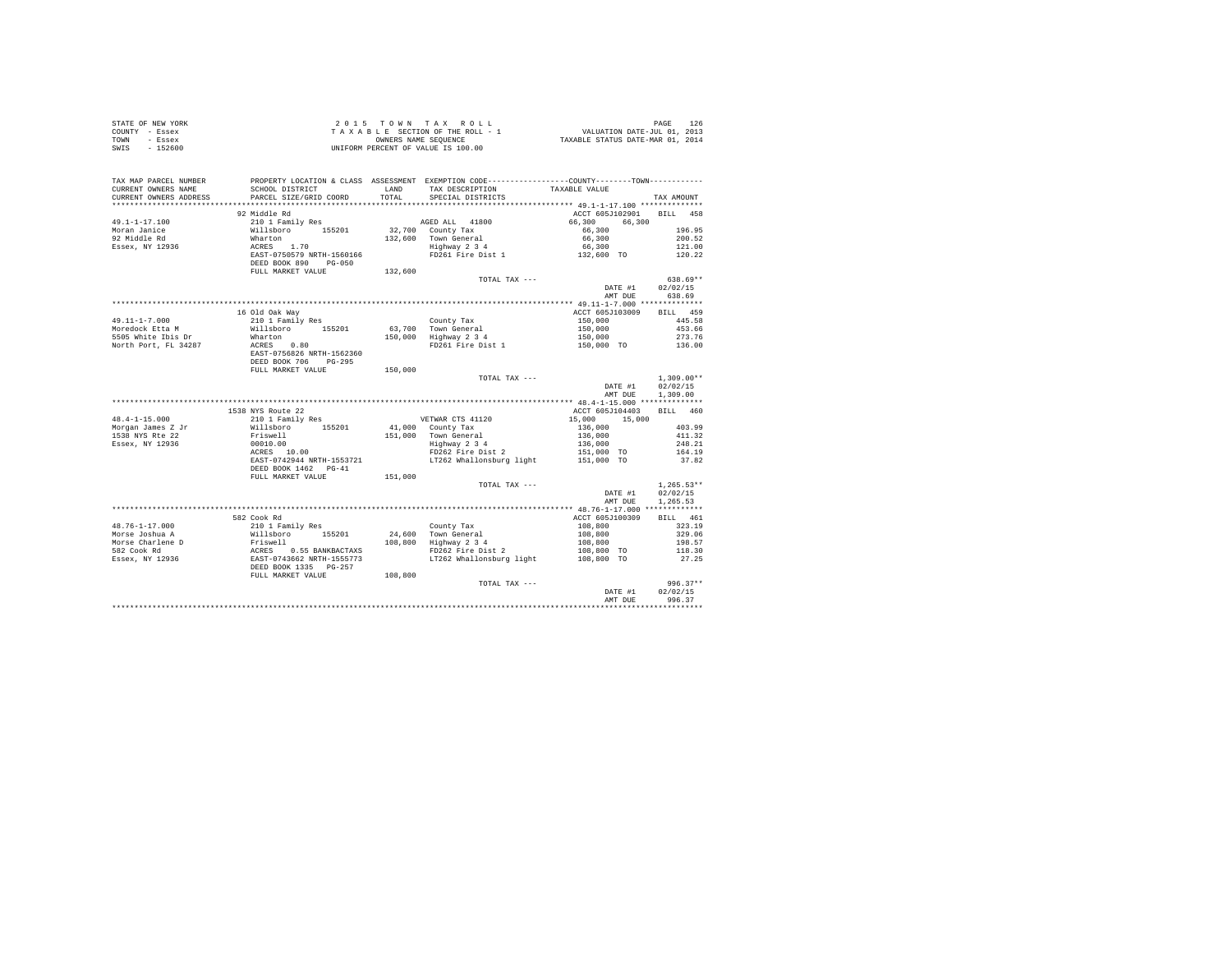| PROPERTY LOCATION & CLASS ASSESSMENT EXEMPTION CODE---------------COUNTY-------TOWN---------<br>TAX MAP PARCEL NUMBER<br>CURRENT OWNERS NAME<br>LAND<br>SCHOOL DISTRICT<br>TAX DESCRIPTION<br>TAXABLE VALUE<br>CURRENT OWNERS ADDRESS<br>PARCEL SIZE/GRID COORD<br>TOTAL<br>SPECIAL DISTRICTS<br>TAX AMOUNT<br>School St<br>ACCT 605J185004<br>BILL 462<br>25,900<br>$40.3 - 3 - 17.200$<br>314 Rural vac<10<br>76.94<br>County Tax<br>Moulton Robert E<br>78.33<br>Willsboro<br>155201<br>25,900 Town General<br>25,900<br>Moulton Elizabeth G<br>47.27<br>Potts Patent<br>25,900 Highway 2 3 4<br>25,900<br>75 Wakeley Rd<br>2.2 Acres<br>FD261 Fire Dist 1<br>23.48<br>25,900 TO<br>Newington, CT 06111<br>ACRES 1.87<br>LT261 Essex light<br>2.39<br>25,900 TO<br>EAST-0753768 NRTH-1568824<br>DEED BOOK 825 PG-007<br>FULL MARKET VALUE<br>25,900<br>$228.41**$<br>TOTAL TAX ---<br>02/02/15<br>DATE #1<br>228.41<br>AMT DUE<br>15 Harbor View Way<br>ACCT 605J197003<br>BILL 463<br>$40.73 - 6 - 11.210$<br>210 1 Family Res - WTRFNT<br>782,900<br>2.325.62<br>County Tax<br>Muller Nicholas H III<br>Willsboro 155201<br>408,600 Town General<br>782,900<br>2.367.82<br>Muller Carol A<br>Potts Pat<br>782,900 Highway 2 3 4<br>1,428.83<br>782,900<br>PO Box 244<br>1649/182-Sewer Easement<br>FD261 Fire Dist 1<br>782,900 TO<br>709.82<br>Essex, NY 12936<br>ACRES 2.64<br>LT261 Essex light<br>782,900 TO<br>72.13<br>EAST-0757520 NRTH-1570440<br>DEED BOOK 1486 PG-188<br>FULL MARKET VALUE<br>782,900<br>$6.904.22**$<br>TOTAL TAX ---<br>DATE #1<br>02/02/15<br>6,904.22<br>AMT DUE<br>7 School St<br>ACCT 605J100115<br>BILL 464<br>$40.3 - 3 - 21.000$<br>220 2 Family Res<br>276,600<br>821.65<br>County Tax<br>Murphy Lauren H<br>155201<br>34,400 Town General<br>836.56<br>Willsboro<br>276,600<br>7 School St<br>276,600 Highway 2 3 4<br>276,600<br>Potts<br>504.81<br>PO Box 351<br>1520/273 Conservation<br>3,249.16<br>School Relevy<br>FD261 Fire Dist 1<br>250.78<br>Essex, NY 12936<br>Easement<br>276,600 TO<br>3.40<br>ACRES<br>EAST-0750521 NRTH-1567997<br>DEED BOOK 1129 PG-327<br>FULL MARKET VALUE<br>276.600<br>$5,662.96**$<br>TOTAL TAX ---<br>02/02/15<br>DATE #1<br>5.662.96<br>AMT DUE | STATE OF NEW YORK<br>COUNTY - Essex<br>TOWN<br>- Essex<br>$-152600$<br>SWIS | OWNERS NAME SEQUENCE | 2015 TOWN TAX ROLL<br>TAXABLE SECTION OF THE ROLL - 1<br>UNIFORM PERCENT OF VALUE IS 100.00 | VALUATION DATE-JUL 01, 2013<br>TAXABLE STATUS DATE-MAR 01, 2014 | 127<br>PAGE |
|-----------------------------------------------------------------------------------------------------------------------------------------------------------------------------------------------------------------------------------------------------------------------------------------------------------------------------------------------------------------------------------------------------------------------------------------------------------------------------------------------------------------------------------------------------------------------------------------------------------------------------------------------------------------------------------------------------------------------------------------------------------------------------------------------------------------------------------------------------------------------------------------------------------------------------------------------------------------------------------------------------------------------------------------------------------------------------------------------------------------------------------------------------------------------------------------------------------------------------------------------------------------------------------------------------------------------------------------------------------------------------------------------------------------------------------------------------------------------------------------------------------------------------------------------------------------------------------------------------------------------------------------------------------------------------------------------------------------------------------------------------------------------------------------------------------------------------------------------------------------------------------------------------------------------------------------------------------------------------------------------------------------------------------------------------------------------------------------------------------------------------------------------------------------------------------------------------------------------------------|-----------------------------------------------------------------------------|----------------------|---------------------------------------------------------------------------------------------|-----------------------------------------------------------------|-------------|
|                                                                                                                                                                                                                                                                                                                                                                                                                                                                                                                                                                                                                                                                                                                                                                                                                                                                                                                                                                                                                                                                                                                                                                                                                                                                                                                                                                                                                                                                                                                                                                                                                                                                                                                                                                                                                                                                                                                                                                                                                                                                                                                                                                                                                                   |                                                                             |                      |                                                                                             |                                                                 |             |
|                                                                                                                                                                                                                                                                                                                                                                                                                                                                                                                                                                                                                                                                                                                                                                                                                                                                                                                                                                                                                                                                                                                                                                                                                                                                                                                                                                                                                                                                                                                                                                                                                                                                                                                                                                                                                                                                                                                                                                                                                                                                                                                                                                                                                                   |                                                                             |                      |                                                                                             |                                                                 |             |
|                                                                                                                                                                                                                                                                                                                                                                                                                                                                                                                                                                                                                                                                                                                                                                                                                                                                                                                                                                                                                                                                                                                                                                                                                                                                                                                                                                                                                                                                                                                                                                                                                                                                                                                                                                                                                                                                                                                                                                                                                                                                                                                                                                                                                                   |                                                                             |                      |                                                                                             |                                                                 |             |
|                                                                                                                                                                                                                                                                                                                                                                                                                                                                                                                                                                                                                                                                                                                                                                                                                                                                                                                                                                                                                                                                                                                                                                                                                                                                                                                                                                                                                                                                                                                                                                                                                                                                                                                                                                                                                                                                                                                                                                                                                                                                                                                                                                                                                                   |                                                                             |                      |                                                                                             |                                                                 |             |
|                                                                                                                                                                                                                                                                                                                                                                                                                                                                                                                                                                                                                                                                                                                                                                                                                                                                                                                                                                                                                                                                                                                                                                                                                                                                                                                                                                                                                                                                                                                                                                                                                                                                                                                                                                                                                                                                                                                                                                                                                                                                                                                                                                                                                                   |                                                                             |                      |                                                                                             |                                                                 |             |
|                                                                                                                                                                                                                                                                                                                                                                                                                                                                                                                                                                                                                                                                                                                                                                                                                                                                                                                                                                                                                                                                                                                                                                                                                                                                                                                                                                                                                                                                                                                                                                                                                                                                                                                                                                                                                                                                                                                                                                                                                                                                                                                                                                                                                                   |                                                                             |                      |                                                                                             |                                                                 |             |
|                                                                                                                                                                                                                                                                                                                                                                                                                                                                                                                                                                                                                                                                                                                                                                                                                                                                                                                                                                                                                                                                                                                                                                                                                                                                                                                                                                                                                                                                                                                                                                                                                                                                                                                                                                                                                                                                                                                                                                                                                                                                                                                                                                                                                                   |                                                                             |                      |                                                                                             |                                                                 |             |
|                                                                                                                                                                                                                                                                                                                                                                                                                                                                                                                                                                                                                                                                                                                                                                                                                                                                                                                                                                                                                                                                                                                                                                                                                                                                                                                                                                                                                                                                                                                                                                                                                                                                                                                                                                                                                                                                                                                                                                                                                                                                                                                                                                                                                                   |                                                                             |                      |                                                                                             |                                                                 |             |
|                                                                                                                                                                                                                                                                                                                                                                                                                                                                                                                                                                                                                                                                                                                                                                                                                                                                                                                                                                                                                                                                                                                                                                                                                                                                                                                                                                                                                                                                                                                                                                                                                                                                                                                                                                                                                                                                                                                                                                                                                                                                                                                                                                                                                                   |                                                                             |                      |                                                                                             |                                                                 |             |
|                                                                                                                                                                                                                                                                                                                                                                                                                                                                                                                                                                                                                                                                                                                                                                                                                                                                                                                                                                                                                                                                                                                                                                                                                                                                                                                                                                                                                                                                                                                                                                                                                                                                                                                                                                                                                                                                                                                                                                                                                                                                                                                                                                                                                                   |                                                                             |                      |                                                                                             |                                                                 |             |
|                                                                                                                                                                                                                                                                                                                                                                                                                                                                                                                                                                                                                                                                                                                                                                                                                                                                                                                                                                                                                                                                                                                                                                                                                                                                                                                                                                                                                                                                                                                                                                                                                                                                                                                                                                                                                                                                                                                                                                                                                                                                                                                                                                                                                                   |                                                                             |                      |                                                                                             |                                                                 |             |
|                                                                                                                                                                                                                                                                                                                                                                                                                                                                                                                                                                                                                                                                                                                                                                                                                                                                                                                                                                                                                                                                                                                                                                                                                                                                                                                                                                                                                                                                                                                                                                                                                                                                                                                                                                                                                                                                                                                                                                                                                                                                                                                                                                                                                                   |                                                                             |                      |                                                                                             |                                                                 |             |
|                                                                                                                                                                                                                                                                                                                                                                                                                                                                                                                                                                                                                                                                                                                                                                                                                                                                                                                                                                                                                                                                                                                                                                                                                                                                                                                                                                                                                                                                                                                                                                                                                                                                                                                                                                                                                                                                                                                                                                                                                                                                                                                                                                                                                                   |                                                                             |                      |                                                                                             |                                                                 |             |
|                                                                                                                                                                                                                                                                                                                                                                                                                                                                                                                                                                                                                                                                                                                                                                                                                                                                                                                                                                                                                                                                                                                                                                                                                                                                                                                                                                                                                                                                                                                                                                                                                                                                                                                                                                                                                                                                                                                                                                                                                                                                                                                                                                                                                                   |                                                                             |                      |                                                                                             |                                                                 |             |
|                                                                                                                                                                                                                                                                                                                                                                                                                                                                                                                                                                                                                                                                                                                                                                                                                                                                                                                                                                                                                                                                                                                                                                                                                                                                                                                                                                                                                                                                                                                                                                                                                                                                                                                                                                                                                                                                                                                                                                                                                                                                                                                                                                                                                                   |                                                                             |                      |                                                                                             |                                                                 |             |
|                                                                                                                                                                                                                                                                                                                                                                                                                                                                                                                                                                                                                                                                                                                                                                                                                                                                                                                                                                                                                                                                                                                                                                                                                                                                                                                                                                                                                                                                                                                                                                                                                                                                                                                                                                                                                                                                                                                                                                                                                                                                                                                                                                                                                                   |                                                                             |                      |                                                                                             |                                                                 |             |
|                                                                                                                                                                                                                                                                                                                                                                                                                                                                                                                                                                                                                                                                                                                                                                                                                                                                                                                                                                                                                                                                                                                                                                                                                                                                                                                                                                                                                                                                                                                                                                                                                                                                                                                                                                                                                                                                                                                                                                                                                                                                                                                                                                                                                                   |                                                                             |                      |                                                                                             |                                                                 |             |
|                                                                                                                                                                                                                                                                                                                                                                                                                                                                                                                                                                                                                                                                                                                                                                                                                                                                                                                                                                                                                                                                                                                                                                                                                                                                                                                                                                                                                                                                                                                                                                                                                                                                                                                                                                                                                                                                                                                                                                                                                                                                                                                                                                                                                                   |                                                                             |                      |                                                                                             |                                                                 |             |
|                                                                                                                                                                                                                                                                                                                                                                                                                                                                                                                                                                                                                                                                                                                                                                                                                                                                                                                                                                                                                                                                                                                                                                                                                                                                                                                                                                                                                                                                                                                                                                                                                                                                                                                                                                                                                                                                                                                                                                                                                                                                                                                                                                                                                                   |                                                                             |                      |                                                                                             |                                                                 |             |
|                                                                                                                                                                                                                                                                                                                                                                                                                                                                                                                                                                                                                                                                                                                                                                                                                                                                                                                                                                                                                                                                                                                                                                                                                                                                                                                                                                                                                                                                                                                                                                                                                                                                                                                                                                                                                                                                                                                                                                                                                                                                                                                                                                                                                                   |                                                                             |                      |                                                                                             |                                                                 |             |
|                                                                                                                                                                                                                                                                                                                                                                                                                                                                                                                                                                                                                                                                                                                                                                                                                                                                                                                                                                                                                                                                                                                                                                                                                                                                                                                                                                                                                                                                                                                                                                                                                                                                                                                                                                                                                                                                                                                                                                                                                                                                                                                                                                                                                                   |                                                                             |                      |                                                                                             |                                                                 |             |
|                                                                                                                                                                                                                                                                                                                                                                                                                                                                                                                                                                                                                                                                                                                                                                                                                                                                                                                                                                                                                                                                                                                                                                                                                                                                                                                                                                                                                                                                                                                                                                                                                                                                                                                                                                                                                                                                                                                                                                                                                                                                                                                                                                                                                                   |                                                                             |                      |                                                                                             |                                                                 |             |
|                                                                                                                                                                                                                                                                                                                                                                                                                                                                                                                                                                                                                                                                                                                                                                                                                                                                                                                                                                                                                                                                                                                                                                                                                                                                                                                                                                                                                                                                                                                                                                                                                                                                                                                                                                                                                                                                                                                                                                                                                                                                                                                                                                                                                                   |                                                                             |                      |                                                                                             |                                                                 |             |
|                                                                                                                                                                                                                                                                                                                                                                                                                                                                                                                                                                                                                                                                                                                                                                                                                                                                                                                                                                                                                                                                                                                                                                                                                                                                                                                                                                                                                                                                                                                                                                                                                                                                                                                                                                                                                                                                                                                                                                                                                                                                                                                                                                                                                                   |                                                                             |                      |                                                                                             |                                                                 |             |
|                                                                                                                                                                                                                                                                                                                                                                                                                                                                                                                                                                                                                                                                                                                                                                                                                                                                                                                                                                                                                                                                                                                                                                                                                                                                                                                                                                                                                                                                                                                                                                                                                                                                                                                                                                                                                                                                                                                                                                                                                                                                                                                                                                                                                                   |                                                                             |                      |                                                                                             |                                                                 |             |
|                                                                                                                                                                                                                                                                                                                                                                                                                                                                                                                                                                                                                                                                                                                                                                                                                                                                                                                                                                                                                                                                                                                                                                                                                                                                                                                                                                                                                                                                                                                                                                                                                                                                                                                                                                                                                                                                                                                                                                                                                                                                                                                                                                                                                                   |                                                                             |                      |                                                                                             |                                                                 |             |
|                                                                                                                                                                                                                                                                                                                                                                                                                                                                                                                                                                                                                                                                                                                                                                                                                                                                                                                                                                                                                                                                                                                                                                                                                                                                                                                                                                                                                                                                                                                                                                                                                                                                                                                                                                                                                                                                                                                                                                                                                                                                                                                                                                                                                                   |                                                                             |                      |                                                                                             |                                                                 |             |
|                                                                                                                                                                                                                                                                                                                                                                                                                                                                                                                                                                                                                                                                                                                                                                                                                                                                                                                                                                                                                                                                                                                                                                                                                                                                                                                                                                                                                                                                                                                                                                                                                                                                                                                                                                                                                                                                                                                                                                                                                                                                                                                                                                                                                                   |                                                                             |                      |                                                                                             |                                                                 |             |
|                                                                                                                                                                                                                                                                                                                                                                                                                                                                                                                                                                                                                                                                                                                                                                                                                                                                                                                                                                                                                                                                                                                                                                                                                                                                                                                                                                                                                                                                                                                                                                                                                                                                                                                                                                                                                                                                                                                                                                                                                                                                                                                                                                                                                                   |                                                                             |                      |                                                                                             |                                                                 |             |
|                                                                                                                                                                                                                                                                                                                                                                                                                                                                                                                                                                                                                                                                                                                                                                                                                                                                                                                                                                                                                                                                                                                                                                                                                                                                                                                                                                                                                                                                                                                                                                                                                                                                                                                                                                                                                                                                                                                                                                                                                                                                                                                                                                                                                                   |                                                                             |                      |                                                                                             |                                                                 |             |
|                                                                                                                                                                                                                                                                                                                                                                                                                                                                                                                                                                                                                                                                                                                                                                                                                                                                                                                                                                                                                                                                                                                                                                                                                                                                                                                                                                                                                                                                                                                                                                                                                                                                                                                                                                                                                                                                                                                                                                                                                                                                                                                                                                                                                                   |                                                                             |                      |                                                                                             |                                                                 |             |
|                                                                                                                                                                                                                                                                                                                                                                                                                                                                                                                                                                                                                                                                                                                                                                                                                                                                                                                                                                                                                                                                                                                                                                                                                                                                                                                                                                                                                                                                                                                                                                                                                                                                                                                                                                                                                                                                                                                                                                                                                                                                                                                                                                                                                                   |                                                                             |                      |                                                                                             |                                                                 |             |
|                                                                                                                                                                                                                                                                                                                                                                                                                                                                                                                                                                                                                                                                                                                                                                                                                                                                                                                                                                                                                                                                                                                                                                                                                                                                                                                                                                                                                                                                                                                                                                                                                                                                                                                                                                                                                                                                                                                                                                                                                                                                                                                                                                                                                                   |                                                                             |                      |                                                                                             |                                                                 |             |
|                                                                                                                                                                                                                                                                                                                                                                                                                                                                                                                                                                                                                                                                                                                                                                                                                                                                                                                                                                                                                                                                                                                                                                                                                                                                                                                                                                                                                                                                                                                                                                                                                                                                                                                                                                                                                                                                                                                                                                                                                                                                                                                                                                                                                                   |                                                                             |                      |                                                                                             |                                                                 |             |
|                                                                                                                                                                                                                                                                                                                                                                                                                                                                                                                                                                                                                                                                                                                                                                                                                                                                                                                                                                                                                                                                                                                                                                                                                                                                                                                                                                                                                                                                                                                                                                                                                                                                                                                                                                                                                                                                                                                                                                                                                                                                                                                                                                                                                                   |                                                                             |                      |                                                                                             |                                                                 |             |
|                                                                                                                                                                                                                                                                                                                                                                                                                                                                                                                                                                                                                                                                                                                                                                                                                                                                                                                                                                                                                                                                                                                                                                                                                                                                                                                                                                                                                                                                                                                                                                                                                                                                                                                                                                                                                                                                                                                                                                                                                                                                                                                                                                                                                                   |                                                                             |                      |                                                                                             |                                                                 |             |
|                                                                                                                                                                                                                                                                                                                                                                                                                                                                                                                                                                                                                                                                                                                                                                                                                                                                                                                                                                                                                                                                                                                                                                                                                                                                                                                                                                                                                                                                                                                                                                                                                                                                                                                                                                                                                                                                                                                                                                                                                                                                                                                                                                                                                                   |                                                                             |                      |                                                                                             |                                                                 |             |
|                                                                                                                                                                                                                                                                                                                                                                                                                                                                                                                                                                                                                                                                                                                                                                                                                                                                                                                                                                                                                                                                                                                                                                                                                                                                                                                                                                                                                                                                                                                                                                                                                                                                                                                                                                                                                                                                                                                                                                                                                                                                                                                                                                                                                                   |                                                                             |                      |                                                                                             |                                                                 |             |
|                                                                                                                                                                                                                                                                                                                                                                                                                                                                                                                                                                                                                                                                                                                                                                                                                                                                                                                                                                                                                                                                                                                                                                                                                                                                                                                                                                                                                                                                                                                                                                                                                                                                                                                                                                                                                                                                                                                                                                                                                                                                                                                                                                                                                                   |                                                                             |                      |                                                                                             |                                                                 |             |
|                                                                                                                                                                                                                                                                                                                                                                                                                                                                                                                                                                                                                                                                                                                                                                                                                                                                                                                                                                                                                                                                                                                                                                                                                                                                                                                                                                                                                                                                                                                                                                                                                                                                                                                                                                                                                                                                                                                                                                                                                                                                                                                                                                                                                                   |                                                                             |                      |                                                                                             |                                                                 |             |
|                                                                                                                                                                                                                                                                                                                                                                                                                                                                                                                                                                                                                                                                                                                                                                                                                                                                                                                                                                                                                                                                                                                                                                                                                                                                                                                                                                                                                                                                                                                                                                                                                                                                                                                                                                                                                                                                                                                                                                                                                                                                                                                                                                                                                                   |                                                                             |                      |                                                                                             |                                                                 |             |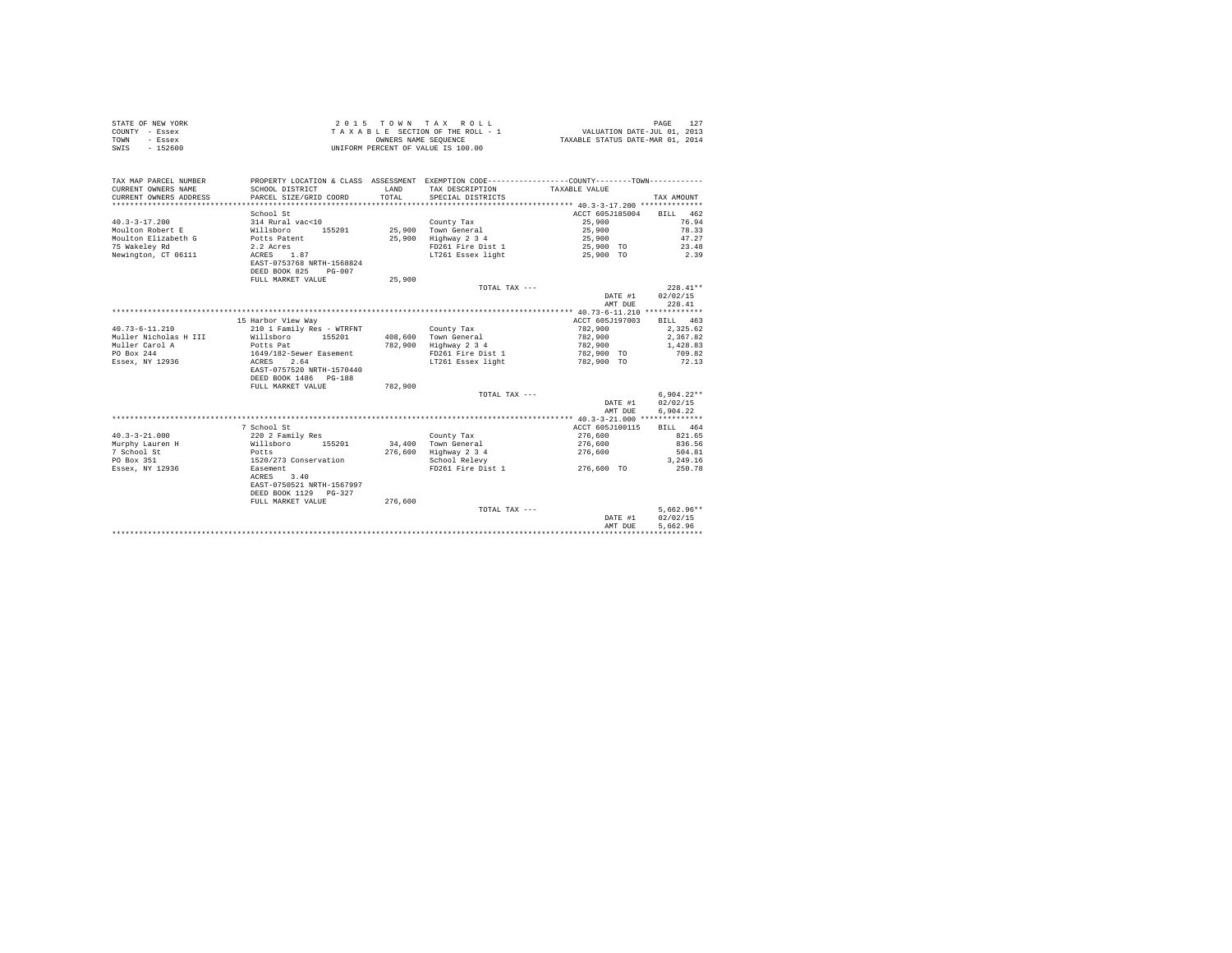| STATE OF NEW YORK | 2015 TOWN TAX ROLL                 | PAGE                             |
|-------------------|------------------------------------|----------------------------------|
| COUNTY - Essex    | TAXABLE SECTION OF THE ROLL - 1    | VALUATION DATE-JUL 01, 2013      |
| TOWN<br>- Essex   | OWNERS NAME SEOUENCE               | TAXABLE STATUS DATE-MAR 01, 2014 |
| $-152600$<br>SWIS | UNIFORM PERCENT OF VALUE IS 100.00 |                                  |

| TAX MAP PARCEL NUMBER<br>CURRENT OWNERS NAME | SCHOOL DISTRICT                                    | LAND    | PROPERTY LOCATION & CLASS ASSESSMENT EXEMPTION CODE----------------COUNTY-------TOWN----------<br>TAX DESCRIPTION | TAXABLE VALUE   |                          |
|----------------------------------------------|----------------------------------------------------|---------|-------------------------------------------------------------------------------------------------------------------|-----------------|--------------------------|
| CURRENT OWNERS ADDRESS                       | PARCEL SIZE/GRID COORD                             | TOTAL.  | SPECIAL DISTRICTS                                                                                                 |                 | TAX AMOUNT               |
| **********************                       |                                                    |         |                                                                                                                   |                 |                          |
|                                              | 1444 NYS Route 22                                  |         |                                                                                                                   | ACCT 6079978513 | <b>BILL</b><br>465       |
| $48.4 - 1 - 16.000$                          | 312 Vac w/imprv                                    |         | County Tax                                                                                                        | 18,700          | 55.55                    |
| Murphy Lauren H                              | Willsboro 155201                                   |         | 16,100 Town General                                                                                               | 18,700          | 56.56                    |
| 7 School St                                  | Judd                                               |         | 18,700 Highway 2 3 4                                                                                              | 18,700          | 34.13                    |
| Essex, NY 12936                              | ACRES 2.10                                         |         | School Relevy                                                                                                     |                 | 245.00                   |
|                                              | EAST-0742445 NRTH-1553320                          |         | FD262 Fire Dist 2                                                                                                 | 18,700 TO       | 20.33                    |
|                                              | DEED BOOK 1546 PG-107                              |         | LT262 Whallonsburg light 18,700 TO                                                                                |                 | 4.68                     |
|                                              | FULL MARKET VALUE                                  | 18,700  |                                                                                                                   |                 |                          |
|                                              |                                                    |         | TOTAL TAX ---                                                                                                     |                 | $416.25**$               |
|                                              |                                                    |         |                                                                                                                   | DATE #1         | 02/02/15                 |
|                                              |                                                    |         |                                                                                                                   | AMT DUE         | 416.25                   |
|                                              |                                                    |         |                                                                                                                   |                 |                          |
|                                              | 878 Whallons Bay Rd                                |         |                                                                                                                   | ACCT 605J104406 | BILL 466                 |
| $49.69 - 1 - 6.000$                          | 484 1 use sm bld                                   |         | County Tax                                                                                                        | 29,800          | 88.52                    |
| Murphy Lauren H                              | Willsboro 155201                                   |         | 10,700 Town General                                                                                               | 29,800          | 90.13                    |
| 7 School St                                  | Friswell                                           |         |                                                                                                                   | 29,800          | 54.39                    |
|                                              |                                                    |         | 29,800 Highway 2 3 4                                                                                              |                 | 390.43                   |
|                                              |                                                    |         | School Relevy<br>FD262 Fire Dist 2                                                                                |                 | 32.40                    |
|                                              |                                                    |         |                                                                                                                   | 29,800 TO       |                          |
|                                              |                                                    | 29,800  | LT262 Whallonsburg light                                                                                          | 29,800 TO       | 7.46                     |
|                                              |                                                    |         |                                                                                                                   |                 | 663.33**                 |
|                                              |                                                    |         | TOTAL TAX ---                                                                                                     | DATE #1         | 02/02/15                 |
|                                              |                                                    |         |                                                                                                                   | AMT DUE         | 663.33                   |
|                                              |                                                    |         |                                                                                                                   |                 |                          |
|                                              | 874 Whallons Bay Rd                                |         |                                                                                                                   | ACCT 605J104410 | BILL 467                 |
| 49.69-1-7.000                                | 449 Other Storag                                   |         | County Tax                                                                                                        | 27,100          | 80.50                    |
| Murphy Lauren H                              | Willsboro 155201                                   |         | 8.500 Town General                                                                                                | 27,100          | 81.96                    |
| 7 School St                                  | Friswell                                           |         |                                                                                                                   |                 | 49.46                    |
|                                              | ACRES 0.20                                         |         | 27,100 Highway 2 3 4                                                                                              | 27,100          | 355.05                   |
| Essex, NY 12936                              |                                                    |         | School Relevy<br>FD262 Fire Dist 2                                                                                |                 |                          |
|                                              | EAST-0744317 NRTH-1555583<br>DEED BOOK 1769 PG-320 |         |                                                                                                                   | 27,100 TO       | 29.47                    |
| PRIOR OWNER ON 3/01/2014                     |                                                    |         | LT262 Whallonsburg light                                                                                          | 27,100 TO       | 6.79                     |
| Eddy Foundation                              | FULL MARKET VALUE                                  | 27,100  |                                                                                                                   |                 | $603.23**$               |
|                                              |                                                    |         | TOTAL TAX ---                                                                                                     | DATE #1         | 02/02/15                 |
|                                              |                                                    |         |                                                                                                                   | AMT DUE         | 603.23                   |
|                                              |                                                    |         |                                                                                                                   |                 |                          |
|                                              | 24 Ridge Way                                       |         |                                                                                                                   | ACCT 605J100204 | BILL 468                 |
| $49.7 - 5 - 3.000$                           |                                                    |         |                                                                                                                   | 203,000         | 603.02                   |
| Mvers Charles T                              | 210 1 Family Res<br>Willsboro 155201               |         | County Tax<br>66.100 Town General                                                                                 | 203,000         | 613.96                   |
| 245 N Undermountain Rd                       |                                                    |         |                                                                                                                   |                 |                          |
|                                              | Wharton                                            |         | 203,000 Highway 2 3 4                                                                                             | 203,000         | 370.48                   |
| Sheffield, MA 01257                          | Bk 935 Pg127                                       |         | FD261 Fire Dist 1                                                                                                 | 203,000 TO      | 184.05                   |
|                                              | 1.38<br>ACRES<br>EAST-0757797 NRTH-1564125         |         |                                                                                                                   |                 |                          |
|                                              |                                                    |         |                                                                                                                   |                 |                          |
|                                              | DEED BOOK 1229 PG-165                              |         |                                                                                                                   |                 |                          |
|                                              | FULL MARKET VALUE                                  | 203,000 | TOTAL TAX ---                                                                                                     |                 |                          |
|                                              |                                                    |         |                                                                                                                   |                 | $1,771.51**$<br>02/02/15 |
|                                              |                                                    |         |                                                                                                                   | DATE #1         |                          |
|                                              |                                                    |         |                                                                                                                   | AMT DUE         | 1,771.51                 |
|                                              |                                                    |         |                                                                                                                   |                 |                          |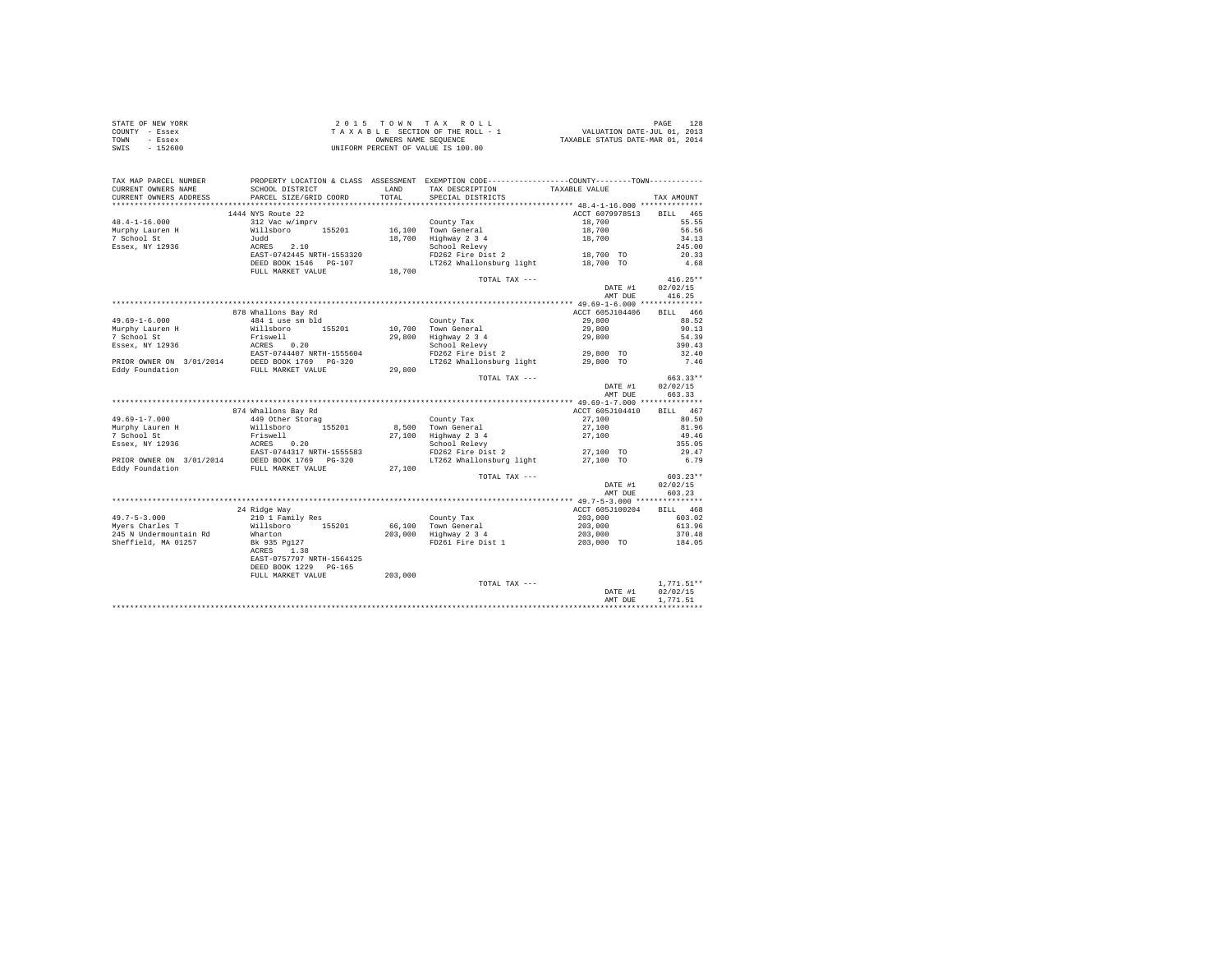|                | STATE OF NEW YORK |  |  |  | $2.0.15$ TOWN TAX ROLL             |  |  |  | 129<br>PAGE                      |
|----------------|-------------------|--|--|--|------------------------------------|--|--|--|----------------------------------|
| COUNTY - Essex |                   |  |  |  | TAXABLE SECTION OF THE ROLL - 1    |  |  |  | VALUATION DATE-JUL 01, 2013      |
| TOWN           | - Essex           |  |  |  | OWNERS NAME SEOUENCE               |  |  |  | TAXABLE STATUS DATE-MAR 01, 2014 |
| SWIS           | $-152600$         |  |  |  | UNIFORM PERCENT OF VALUE IS 100.00 |  |  |  |                                  |

| TAX MAP PARCEL NUMBER<br>CURRENT OWNERS NAME<br>CURRENT OWNERS ADDRESS | PROPERTY LOCATION & CLASS ASSESSMENT EXEMPTION CODE---------------COUNTY-------TOWN---------<br>SCHOOL DISTRICT<br>PARCEL SIZE/GRID COORD | LAND<br>TOTAL. | TAX DESCRIPTION<br>SPECIAL DISTRICTS                             | TAXABLE VALUE                          | TAX AMOUNT             |
|------------------------------------------------------------------------|-------------------------------------------------------------------------------------------------------------------------------------------|----------------|------------------------------------------------------------------|----------------------------------------|------------------------|
| *******************                                                    | ************************                                                                                                                  | .              | *********************************** 40.81-3-5.000 ************** |                                        |                        |
|                                                                        | 2208 Lake Shore Rd                                                                                                                        |                |                                                                  | ACCT 605J100302                        | <b>BILL</b><br>469     |
| $40.81 - 3 - 5.000$                                                    | 210 1 Family Res - WTRFNT                                                                                                                 |                | County Tax                                                       | 287,900                                | 855.21                 |
| Nadire Abdelhaq Ben                                                    | Willsboro 155201                                                                                                                          |                | 133,700 Town General                                             | 287,900                                | 870.73                 |
| Nadire Kathleen B                                                      | Potts                                                                                                                                     | 287.900        | Highway 2 3 4                                                    | 287,900                                | 525.43                 |
| PO Box 211                                                             | 1651/304-Easement                                                                                                                         |                | FD261 Fire Dist 1                                                | 287,900 TO                             | 261.03                 |
| Essex, NY 12936                                                        | ACRES 0.60 BANK WFARGO                                                                                                                    |                | LT261 Essex light                                                | 287,900 TO                             | 26.52                  |
|                                                                        | EAST-0757537 NRTH-1569441                                                                                                                 |                |                                                                  |                                        |                        |
| PRIOR OWNER ON 3/01/2014                                               | DEED BOOK 1749 PG-48                                                                                                                      |                |                                                                  |                                        |                        |
| Nadire Abdelhaq Ben                                                    | FULL MARKET VALUE                                                                                                                         | 287,900        |                                                                  |                                        |                        |
|                                                                        |                                                                                                                                           |                | TOTAL TAX ---                                                    |                                        | $2.538.92**$           |
|                                                                        |                                                                                                                                           |                |                                                                  | DATE #1                                | 02/02/15               |
|                                                                        |                                                                                                                                           |                |                                                                  | AMT DUE                                | 2.538.92               |
|                                                                        |                                                                                                                                           |                |                                                                  |                                        |                        |
|                                                                        | 1520 Jersey St                                                                                                                            |                |                                                                  | ACCT 605J103715                        | RTT.T.<br>470          |
| $39.3 - 1 - 21.100$                                                    | 240 Rural res                                                                                                                             |                | County Tax                                                       | 111,000                                | 329.73                 |
| Needleman Barry                                                        | Willsboro<br>155201                                                                                                                       |                | 65,200 Town General                                              | 111,000                                | 335.71                 |
| Needleman Ruth B                                                       | 6 Brookfield                                                                                                                              |                | 111,000 Highway 2 3 4                                            | 111,000                                | 202.58                 |
| 19 Watchtower Rd                                                       | ACRES 28.73                                                                                                                               |                | FD262 Fire Dist 2                                                | 111,000 TO                             | 120.69                 |
| Hopkinton, NH 03229                                                    | EAST-0725701 NRTH-1568891                                                                                                                 |                |                                                                  |                                        |                        |
|                                                                        | DEED BOOK 1743 PG-10                                                                                                                      |                |                                                                  |                                        |                        |
|                                                                        | FULL MARKET VALUE                                                                                                                         | 111,000        |                                                                  |                                        |                        |
|                                                                        |                                                                                                                                           |                | TOTAL TAX ---                                                    |                                        | 988.71**               |
|                                                                        |                                                                                                                                           |                |                                                                  | DATE #1                                | 02/02/15               |
|                                                                        |                                                                                                                                           |                |                                                                  | AMT DUE                                | 988.71                 |
|                                                                        |                                                                                                                                           |                |                                                                  | ********* 39.3-1-22.120 ************** |                        |
|                                                                        | Jersey St                                                                                                                                 |                |                                                                  | ACCT 605Z008002                        | 471<br>BILL            |
| $39.3 - 1 - 22.120$                                                    | 314 Rural vac<10                                                                                                                          |                | County Tax                                                       | 35,000                                 | 103.97                 |
| Needleman Barry                                                        | Willsboro 155201                                                                                                                          | 35,000         | Town General                                                     | 35,000                                 | 105.85                 |
| Needleman Ruth B                                                       | 7 Brookfield                                                                                                                              | 35,000         | Highway 2 3 4                                                    | 35,000                                 | 63.88                  |
| 19 Watchtower Rd                                                       | ACRES 11.00                                                                                                                               |                | FD262 Fire Dist 2                                                | 35,000 TO                              | 38.06                  |
| Hopkinton, NH 03229                                                    | EAST-0725119 NRTH-1569200                                                                                                                 |                |                                                                  |                                        |                        |
|                                                                        | DEED BOOK 1743 PG-14                                                                                                                      |                |                                                                  |                                        |                        |
|                                                                        | FULL MARKET VALUE                                                                                                                         | 35,000         |                                                                  |                                        |                        |
|                                                                        |                                                                                                                                           |                | TOTAL TAX ---                                                    | DATE #1                                | $311.76**$<br>02/02/15 |
|                                                                        |                                                                                                                                           |                |                                                                  | AMT DUE                                | 311.76                 |
|                                                                        |                                                                                                                                           |                |                                                                  | ***** 49.15-1-21.000 *************     |                        |
|                                                                        | Lake Shore Rd                                                                                                                             |                |                                                                  | ACCT 605J101204                        | BILL 472               |
| $49.15 - 1 - 21.000$                                                   | 311 Res vac land                                                                                                                          |                | County Tax                                                       | 300                                    | 0.89                   |
| Neely Alden S                                                          | Willsboro<br>155201                                                                                                                       |                | 300 Town General                                                 | 300                                    | 0.91                   |
| Neely Marshall                                                         | Friswell                                                                                                                                  |                | 300 Highway 2 3 4                                                | 300                                    | 0.55                   |
| c/o Virginia A Falso                                                   | 1364/320 Life Use to                                                                                                                      |                | School Relevy                                                    |                                        | 3.94                   |
| 1913 Patton Dr                                                         | Ellen L Dilz                                                                                                                              |                | FD262 Fire Dist 2                                                | 300 TO                                 | .33                    |
| Schenectady, NY 12303                                                  | ACRES 0.30                                                                                                                                |                |                                                                  |                                        |                        |
|                                                                        | EAST-0756274 NRTH-1556868                                                                                                                 |                |                                                                  |                                        |                        |
|                                                                        | FULL MARKET VALUE                                                                                                                         | 300            |                                                                  |                                        |                        |
|                                                                        |                                                                                                                                           |                | TOTAL TAX ---                                                    |                                        | $6.62**$               |
|                                                                        |                                                                                                                                           |                |                                                                  | DATE #1                                | 02/02/15               |
|                                                                        |                                                                                                                                           |                |                                                                  | AMT DUE                                | 6.62                   |
|                                                                        |                                                                                                                                           |                |                                                                  |                                        |                        |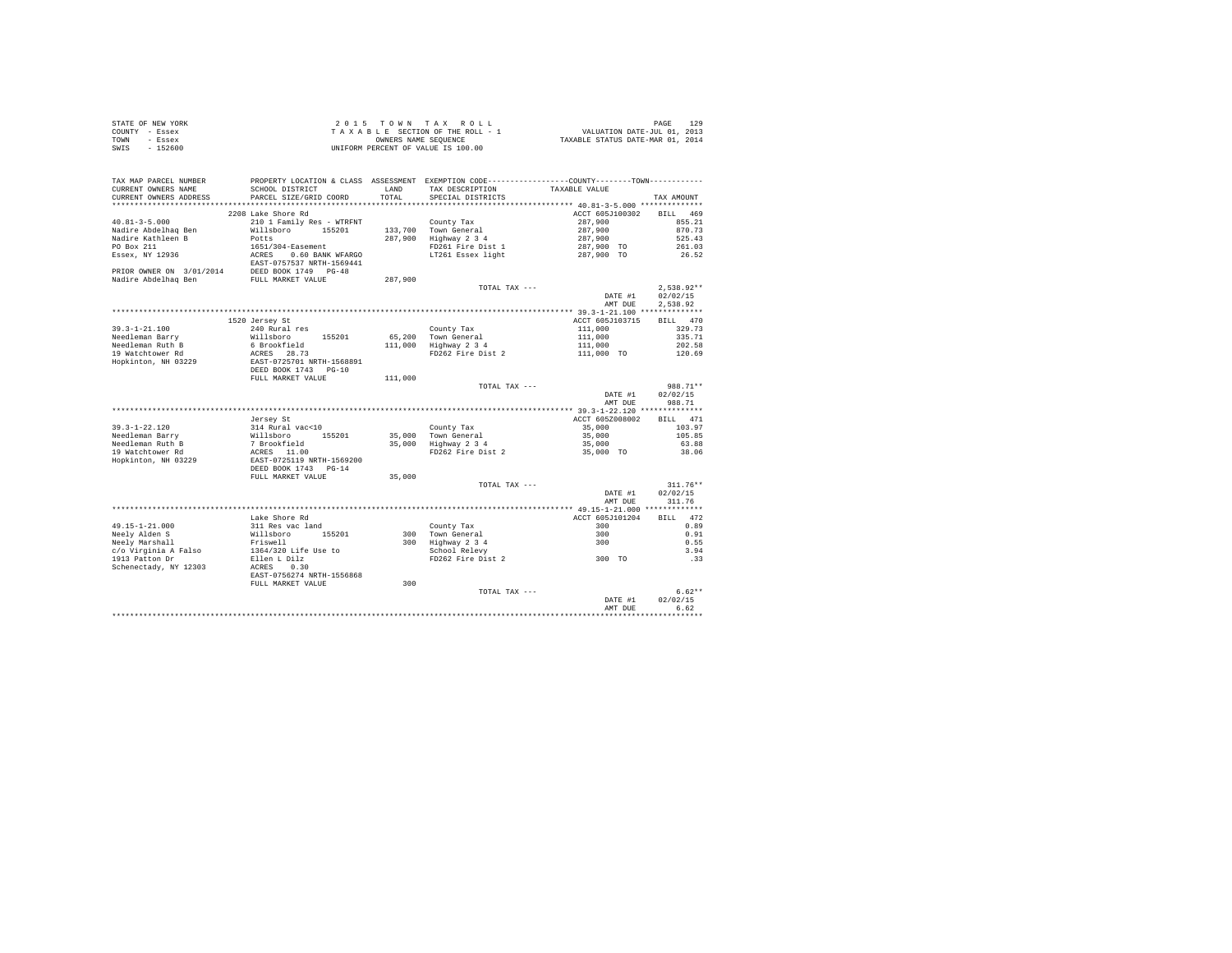| UNIFORM PERCENT OF VALUE IS 100.00<br>PROPERTY LOCATION & CLASS ASSESSMENT EXEMPTION CODE---------------COUNTY-------TOWN---------<br>SCHOOL DISTRICT<br>LAND<br>TAX DESCRIPTION<br>TAXABLE VALUE<br>PARCEL SIZE/GRID COORD<br>TOTAL<br>SPECIAL DISTRICTS<br>TAX AMOUNT<br>ACCT 605J103012<br>Lake Shore Rd<br>473<br>BILL<br>$49.15 - 1 - 24.000$<br>200<br>0.59<br>311 Res vac land<br>County Tax<br>Neelv Jill A<br>155201<br>200 Town General<br>200<br>0.60<br>Willsboro<br>c/o Virginia Falso<br>200 Highway 2 3 4<br>200<br>0.37<br>Friswell<br>1913 Patton Dr<br>1364/314 Life Use to<br>FD262 Fire Dist 2<br>200 TO<br>.22<br>Schenectady, NY 12303<br>Virginia Falso<br>ACRES<br>0.22<br>EAST-0756390 NRTH-1556860<br>FULL MARKET VALUE<br>200<br>$1.78**$<br>TOTAL TAX ---<br>02/02/15<br>DATE #1<br>AMT DUE<br>1.78<br>1679 Lake Shore Rd<br>ACCT 605J102501<br>474<br><b>BILL</b><br>$49.15 - 1 - 25.000$<br>51,400<br>260 Seasonal res<br>152.68<br>County Tax<br>155201<br>8,400<br>Neely Jill A<br>Willsboro<br>Town General<br>51,400<br>155.46<br>c/o Virginia Falso<br>Highway 2 3 4<br>Friswell<br>51,400<br>51,400<br>93.81<br>1913 Patton Dr<br>1364/314 Life Use to<br>FD262 Fire Dist 2<br>51,400 TO<br>55.89<br>Schenectady, NY 12303<br>Virginia Falso<br>ACRES<br>0.10<br>EAST-0756442 NRTH-1556845<br>DEED BOOK 855<br>$PG-348$<br>51,400<br>FULL MARKET VALUE<br>$457.84**$<br>TOTAL TAX ---<br>02/02/15<br>DATE #1<br>AMT DUE<br>457.84<br>9 Orchard Ln<br>ACCT 605J103406<br>BILL 475<br>$40.73 - 3 - 28.000$<br>210 1 Family Res<br>231,900<br>688.86<br>County Tax<br>Neely Jilliann N<br>Willsboro<br>155201<br>47,800<br>231,900<br>701.36<br>Town General<br>8 Griffin St<br>231,900<br>Highway 2 3 4<br>231,900<br>423.23<br>Potts<br>Skaneateles, NY 13152<br>1663/195-Easement<br>FD261 Fire Dist 1<br>231,900 TO<br>210.25<br>0.13<br>21.36<br>ACRES<br>LT261 Essex light<br>231,900 TO<br>EAST-0757274 NRTH-1571435<br>DEED BOOK 1687 PG-180<br>231,900<br>FULL MARKET VALUE<br>$2.045.06**$<br>TOTAL TAX ---<br>02/02/15<br>DATE #1<br>AMT DUE<br>2.045.06 | COUNTY - Essex<br>TOWN<br>- Essex | OWNERS NAME SEQUENCE | TAXABLE SECTION OF THE ROLL - 1 | VALUATION DATE-JUL 01, 2013<br>TAXABLE STATUS DATE-MAR 01, 2014 |  |
|------------------------------------------------------------------------------------------------------------------------------------------------------------------------------------------------------------------------------------------------------------------------------------------------------------------------------------------------------------------------------------------------------------------------------------------------------------------------------------------------------------------------------------------------------------------------------------------------------------------------------------------------------------------------------------------------------------------------------------------------------------------------------------------------------------------------------------------------------------------------------------------------------------------------------------------------------------------------------------------------------------------------------------------------------------------------------------------------------------------------------------------------------------------------------------------------------------------------------------------------------------------------------------------------------------------------------------------------------------------------------------------------------------------------------------------------------------------------------------------------------------------------------------------------------------------------------------------------------------------------------------------------------------------------------------------------------------------------------------------------------------------------------------------------------------------------------------------------------------------------------------------------------------------------------------------------------------------------------------------------------------------------------------------------------------------------------------------------------|-----------------------------------|----------------------|---------------------------------|-----------------------------------------------------------------|--|
|                                                                                                                                                                                                                                                                                                                                                                                                                                                                                                                                                                                                                                                                                                                                                                                                                                                                                                                                                                                                                                                                                                                                                                                                                                                                                                                                                                                                                                                                                                                                                                                                                                                                                                                                                                                                                                                                                                                                                                                                                                                                                                      | $-152600$<br>SWIS                 |                      |                                 |                                                                 |  |
|                                                                                                                                                                                                                                                                                                                                                                                                                                                                                                                                                                                                                                                                                                                                                                                                                                                                                                                                                                                                                                                                                                                                                                                                                                                                                                                                                                                                                                                                                                                                                                                                                                                                                                                                                                                                                                                                                                                                                                                                                                                                                                      | TAX MAP PARCEL NUMBER             |                      |                                 |                                                                 |  |
|                                                                                                                                                                                                                                                                                                                                                                                                                                                                                                                                                                                                                                                                                                                                                                                                                                                                                                                                                                                                                                                                                                                                                                                                                                                                                                                                                                                                                                                                                                                                                                                                                                                                                                                                                                                                                                                                                                                                                                                                                                                                                                      | CURRENT OWNERS NAME               |                      |                                 |                                                                 |  |
|                                                                                                                                                                                                                                                                                                                                                                                                                                                                                                                                                                                                                                                                                                                                                                                                                                                                                                                                                                                                                                                                                                                                                                                                                                                                                                                                                                                                                                                                                                                                                                                                                                                                                                                                                                                                                                                                                                                                                                                                                                                                                                      | CURRENT OWNERS ADDRESS            |                      |                                 |                                                                 |  |
|                                                                                                                                                                                                                                                                                                                                                                                                                                                                                                                                                                                                                                                                                                                                                                                                                                                                                                                                                                                                                                                                                                                                                                                                                                                                                                                                                                                                                                                                                                                                                                                                                                                                                                                                                                                                                                                                                                                                                                                                                                                                                                      |                                   |                      |                                 |                                                                 |  |
|                                                                                                                                                                                                                                                                                                                                                                                                                                                                                                                                                                                                                                                                                                                                                                                                                                                                                                                                                                                                                                                                                                                                                                                                                                                                                                                                                                                                                                                                                                                                                                                                                                                                                                                                                                                                                                                                                                                                                                                                                                                                                                      |                                   |                      |                                 |                                                                 |  |
|                                                                                                                                                                                                                                                                                                                                                                                                                                                                                                                                                                                                                                                                                                                                                                                                                                                                                                                                                                                                                                                                                                                                                                                                                                                                                                                                                                                                                                                                                                                                                                                                                                                                                                                                                                                                                                                                                                                                                                                                                                                                                                      |                                   |                      |                                 |                                                                 |  |
|                                                                                                                                                                                                                                                                                                                                                                                                                                                                                                                                                                                                                                                                                                                                                                                                                                                                                                                                                                                                                                                                                                                                                                                                                                                                                                                                                                                                                                                                                                                                                                                                                                                                                                                                                                                                                                                                                                                                                                                                                                                                                                      |                                   |                      |                                 |                                                                 |  |
|                                                                                                                                                                                                                                                                                                                                                                                                                                                                                                                                                                                                                                                                                                                                                                                                                                                                                                                                                                                                                                                                                                                                                                                                                                                                                                                                                                                                                                                                                                                                                                                                                                                                                                                                                                                                                                                                                                                                                                                                                                                                                                      |                                   |                      |                                 |                                                                 |  |
|                                                                                                                                                                                                                                                                                                                                                                                                                                                                                                                                                                                                                                                                                                                                                                                                                                                                                                                                                                                                                                                                                                                                                                                                                                                                                                                                                                                                                                                                                                                                                                                                                                                                                                                                                                                                                                                                                                                                                                                                                                                                                                      |                                   |                      |                                 |                                                                 |  |
|                                                                                                                                                                                                                                                                                                                                                                                                                                                                                                                                                                                                                                                                                                                                                                                                                                                                                                                                                                                                                                                                                                                                                                                                                                                                                                                                                                                                                                                                                                                                                                                                                                                                                                                                                                                                                                                                                                                                                                                                                                                                                                      |                                   |                      |                                 |                                                                 |  |
|                                                                                                                                                                                                                                                                                                                                                                                                                                                                                                                                                                                                                                                                                                                                                                                                                                                                                                                                                                                                                                                                                                                                                                                                                                                                                                                                                                                                                                                                                                                                                                                                                                                                                                                                                                                                                                                                                                                                                                                                                                                                                                      |                                   |                      |                                 |                                                                 |  |
|                                                                                                                                                                                                                                                                                                                                                                                                                                                                                                                                                                                                                                                                                                                                                                                                                                                                                                                                                                                                                                                                                                                                                                                                                                                                                                                                                                                                                                                                                                                                                                                                                                                                                                                                                                                                                                                                                                                                                                                                                                                                                                      |                                   |                      |                                 |                                                                 |  |
|                                                                                                                                                                                                                                                                                                                                                                                                                                                                                                                                                                                                                                                                                                                                                                                                                                                                                                                                                                                                                                                                                                                                                                                                                                                                                                                                                                                                                                                                                                                                                                                                                                                                                                                                                                                                                                                                                                                                                                                                                                                                                                      |                                   |                      |                                 |                                                                 |  |
|                                                                                                                                                                                                                                                                                                                                                                                                                                                                                                                                                                                                                                                                                                                                                                                                                                                                                                                                                                                                                                                                                                                                                                                                                                                                                                                                                                                                                                                                                                                                                                                                                                                                                                                                                                                                                                                                                                                                                                                                                                                                                                      |                                   |                      |                                 |                                                                 |  |
|                                                                                                                                                                                                                                                                                                                                                                                                                                                                                                                                                                                                                                                                                                                                                                                                                                                                                                                                                                                                                                                                                                                                                                                                                                                                                                                                                                                                                                                                                                                                                                                                                                                                                                                                                                                                                                                                                                                                                                                                                                                                                                      |                                   |                      |                                 |                                                                 |  |
|                                                                                                                                                                                                                                                                                                                                                                                                                                                                                                                                                                                                                                                                                                                                                                                                                                                                                                                                                                                                                                                                                                                                                                                                                                                                                                                                                                                                                                                                                                                                                                                                                                                                                                                                                                                                                                                                                                                                                                                                                                                                                                      |                                   |                      |                                 |                                                                 |  |
|                                                                                                                                                                                                                                                                                                                                                                                                                                                                                                                                                                                                                                                                                                                                                                                                                                                                                                                                                                                                                                                                                                                                                                                                                                                                                                                                                                                                                                                                                                                                                                                                                                                                                                                                                                                                                                                                                                                                                                                                                                                                                                      |                                   |                      |                                 |                                                                 |  |
|                                                                                                                                                                                                                                                                                                                                                                                                                                                                                                                                                                                                                                                                                                                                                                                                                                                                                                                                                                                                                                                                                                                                                                                                                                                                                                                                                                                                                                                                                                                                                                                                                                                                                                                                                                                                                                                                                                                                                                                                                                                                                                      |                                   |                      |                                 |                                                                 |  |
|                                                                                                                                                                                                                                                                                                                                                                                                                                                                                                                                                                                                                                                                                                                                                                                                                                                                                                                                                                                                                                                                                                                                                                                                                                                                                                                                                                                                                                                                                                                                                                                                                                                                                                                                                                                                                                                                                                                                                                                                                                                                                                      |                                   |                      |                                 |                                                                 |  |
|                                                                                                                                                                                                                                                                                                                                                                                                                                                                                                                                                                                                                                                                                                                                                                                                                                                                                                                                                                                                                                                                                                                                                                                                                                                                                                                                                                                                                                                                                                                                                                                                                                                                                                                                                                                                                                                                                                                                                                                                                                                                                                      |                                   |                      |                                 |                                                                 |  |
|                                                                                                                                                                                                                                                                                                                                                                                                                                                                                                                                                                                                                                                                                                                                                                                                                                                                                                                                                                                                                                                                                                                                                                                                                                                                                                                                                                                                                                                                                                                                                                                                                                                                                                                                                                                                                                                                                                                                                                                                                                                                                                      |                                   |                      |                                 |                                                                 |  |
|                                                                                                                                                                                                                                                                                                                                                                                                                                                                                                                                                                                                                                                                                                                                                                                                                                                                                                                                                                                                                                                                                                                                                                                                                                                                                                                                                                                                                                                                                                                                                                                                                                                                                                                                                                                                                                                                                                                                                                                                                                                                                                      |                                   |                      |                                 |                                                                 |  |
|                                                                                                                                                                                                                                                                                                                                                                                                                                                                                                                                                                                                                                                                                                                                                                                                                                                                                                                                                                                                                                                                                                                                                                                                                                                                                                                                                                                                                                                                                                                                                                                                                                                                                                                                                                                                                                                                                                                                                                                                                                                                                                      |                                   |                      |                                 |                                                                 |  |
|                                                                                                                                                                                                                                                                                                                                                                                                                                                                                                                                                                                                                                                                                                                                                                                                                                                                                                                                                                                                                                                                                                                                                                                                                                                                                                                                                                                                                                                                                                                                                                                                                                                                                                                                                                                                                                                                                                                                                                                                                                                                                                      |                                   |                      |                                 |                                                                 |  |
|                                                                                                                                                                                                                                                                                                                                                                                                                                                                                                                                                                                                                                                                                                                                                                                                                                                                                                                                                                                                                                                                                                                                                                                                                                                                                                                                                                                                                                                                                                                                                                                                                                                                                                                                                                                                                                                                                                                                                                                                                                                                                                      |                                   |                      |                                 |                                                                 |  |
|                                                                                                                                                                                                                                                                                                                                                                                                                                                                                                                                                                                                                                                                                                                                                                                                                                                                                                                                                                                                                                                                                                                                                                                                                                                                                                                                                                                                                                                                                                                                                                                                                                                                                                                                                                                                                                                                                                                                                                                                                                                                                                      |                                   |                      |                                 |                                                                 |  |
|                                                                                                                                                                                                                                                                                                                                                                                                                                                                                                                                                                                                                                                                                                                                                                                                                                                                                                                                                                                                                                                                                                                                                                                                                                                                                                                                                                                                                                                                                                                                                                                                                                                                                                                                                                                                                                                                                                                                                                                                                                                                                                      |                                   |                      |                                 |                                                                 |  |
|                                                                                                                                                                                                                                                                                                                                                                                                                                                                                                                                                                                                                                                                                                                                                                                                                                                                                                                                                                                                                                                                                                                                                                                                                                                                                                                                                                                                                                                                                                                                                                                                                                                                                                                                                                                                                                                                                                                                                                                                                                                                                                      |                                   |                      |                                 |                                                                 |  |
|                                                                                                                                                                                                                                                                                                                                                                                                                                                                                                                                                                                                                                                                                                                                                                                                                                                                                                                                                                                                                                                                                                                                                                                                                                                                                                                                                                                                                                                                                                                                                                                                                                                                                                                                                                                                                                                                                                                                                                                                                                                                                                      |                                   |                      |                                 |                                                                 |  |
|                                                                                                                                                                                                                                                                                                                                                                                                                                                                                                                                                                                                                                                                                                                                                                                                                                                                                                                                                                                                                                                                                                                                                                                                                                                                                                                                                                                                                                                                                                                                                                                                                                                                                                                                                                                                                                                                                                                                                                                                                                                                                                      |                                   |                      |                                 |                                                                 |  |
|                                                                                                                                                                                                                                                                                                                                                                                                                                                                                                                                                                                                                                                                                                                                                                                                                                                                                                                                                                                                                                                                                                                                                                                                                                                                                                                                                                                                                                                                                                                                                                                                                                                                                                                                                                                                                                                                                                                                                                                                                                                                                                      |                                   |                      |                                 |                                                                 |  |
|                                                                                                                                                                                                                                                                                                                                                                                                                                                                                                                                                                                                                                                                                                                                                                                                                                                                                                                                                                                                                                                                                                                                                                                                                                                                                                                                                                                                                                                                                                                                                                                                                                                                                                                                                                                                                                                                                                                                                                                                                                                                                                      |                                   |                      |                                 |                                                                 |  |
|                                                                                                                                                                                                                                                                                                                                                                                                                                                                                                                                                                                                                                                                                                                                                                                                                                                                                                                                                                                                                                                                                                                                                                                                                                                                                                                                                                                                                                                                                                                                                                                                                                                                                                                                                                                                                                                                                                                                                                                                                                                                                                      |                                   |                      |                                 |                                                                 |  |
|                                                                                                                                                                                                                                                                                                                                                                                                                                                                                                                                                                                                                                                                                                                                                                                                                                                                                                                                                                                                                                                                                                                                                                                                                                                                                                                                                                                                                                                                                                                                                                                                                                                                                                                                                                                                                                                                                                                                                                                                                                                                                                      |                                   |                      |                                 |                                                                 |  |
|                                                                                                                                                                                                                                                                                                                                                                                                                                                                                                                                                                                                                                                                                                                                                                                                                                                                                                                                                                                                                                                                                                                                                                                                                                                                                                                                                                                                                                                                                                                                                                                                                                                                                                                                                                                                                                                                                                                                                                                                                                                                                                      |                                   |                      |                                 |                                                                 |  |
|                                                                                                                                                                                                                                                                                                                                                                                                                                                                                                                                                                                                                                                                                                                                                                                                                                                                                                                                                                                                                                                                                                                                                                                                                                                                                                                                                                                                                                                                                                                                                                                                                                                                                                                                                                                                                                                                                                                                                                                                                                                                                                      |                                   |                      |                                 |                                                                 |  |
|                                                                                                                                                                                                                                                                                                                                                                                                                                                                                                                                                                                                                                                                                                                                                                                                                                                                                                                                                                                                                                                                                                                                                                                                                                                                                                                                                                                                                                                                                                                                                                                                                                                                                                                                                                                                                                                                                                                                                                                                                                                                                                      |                                   |                      |                                 |                                                                 |  |
|                                                                                                                                                                                                                                                                                                                                                                                                                                                                                                                                                                                                                                                                                                                                                                                                                                                                                                                                                                                                                                                                                                                                                                                                                                                                                                                                                                                                                                                                                                                                                                                                                                                                                                                                                                                                                                                                                                                                                                                                                                                                                                      |                                   |                      |                                 |                                                                 |  |
|                                                                                                                                                                                                                                                                                                                                                                                                                                                                                                                                                                                                                                                                                                                                                                                                                                                                                                                                                                                                                                                                                                                                                                                                                                                                                                                                                                                                                                                                                                                                                                                                                                                                                                                                                                                                                                                                                                                                                                                                                                                                                                      |                                   |                      |                                 |                                                                 |  |
|                                                                                                                                                                                                                                                                                                                                                                                                                                                                                                                                                                                                                                                                                                                                                                                                                                                                                                                                                                                                                                                                                                                                                                                                                                                                                                                                                                                                                                                                                                                                                                                                                                                                                                                                                                                                                                                                                                                                                                                                                                                                                                      |                                   |                      |                                 |                                                                 |  |
|                                                                                                                                                                                                                                                                                                                                                                                                                                                                                                                                                                                                                                                                                                                                                                                                                                                                                                                                                                                                                                                                                                                                                                                                                                                                                                                                                                                                                                                                                                                                                                                                                                                                                                                                                                                                                                                                                                                                                                                                                                                                                                      |                                   |                      |                                 |                                                                 |  |
|                                                                                                                                                                                                                                                                                                                                                                                                                                                                                                                                                                                                                                                                                                                                                                                                                                                                                                                                                                                                                                                                                                                                                                                                                                                                                                                                                                                                                                                                                                                                                                                                                                                                                                                                                                                                                                                                                                                                                                                                                                                                                                      |                                   |                      |                                 |                                                                 |  |
|                                                                                                                                                                                                                                                                                                                                                                                                                                                                                                                                                                                                                                                                                                                                                                                                                                                                                                                                                                                                                                                                                                                                                                                                                                                                                                                                                                                                                                                                                                                                                                                                                                                                                                                                                                                                                                                                                                                                                                                                                                                                                                      |                                   |                      |                                 |                                                                 |  |

STATE OF NEW YORK **2015** TO W N TAX R O L L PAGE 130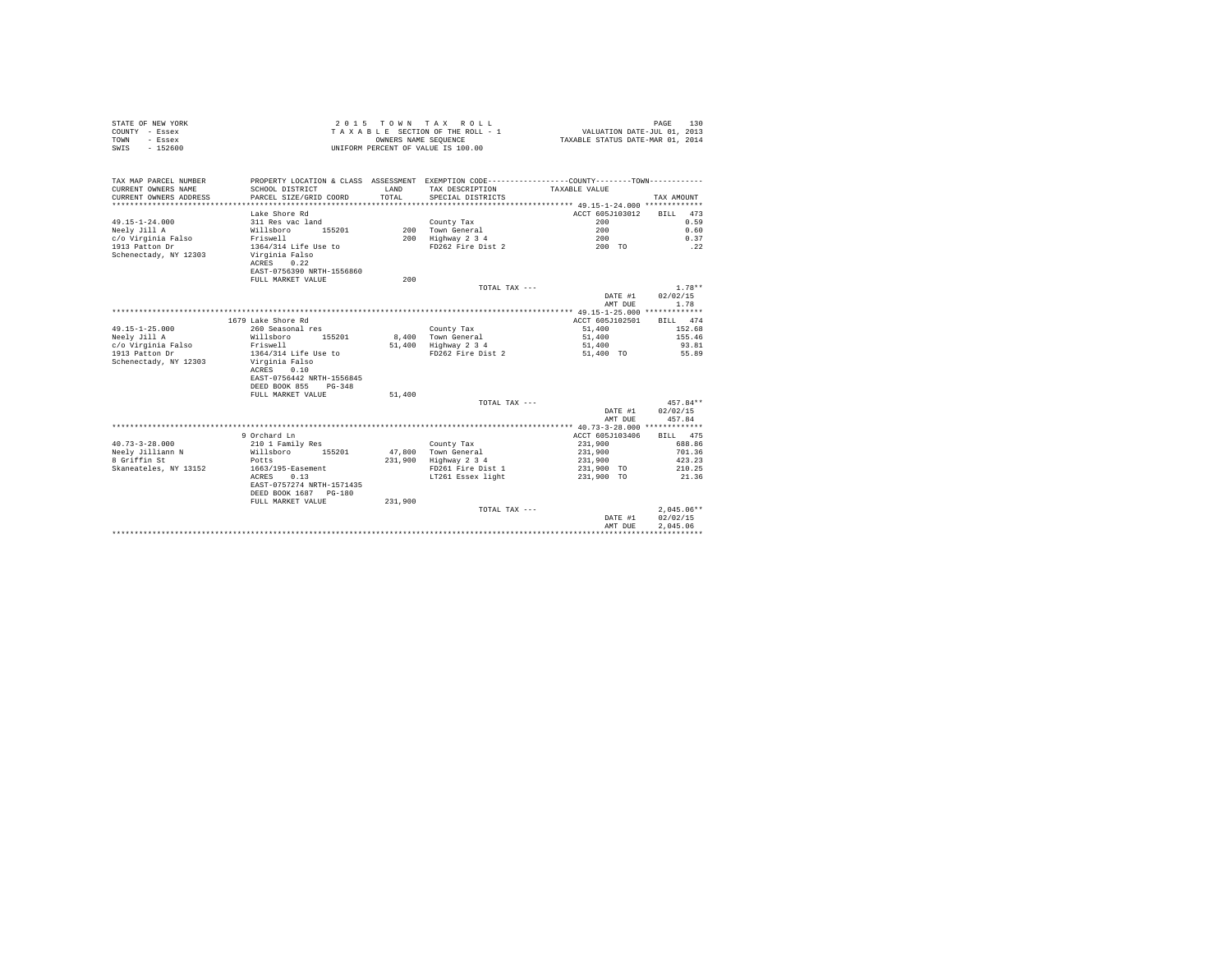|      | STATE OF NEW YORK | 2015 TOWN TAX ROLL                 | PAGE                             |
|------|-------------------|------------------------------------|----------------------------------|
|      | COUNTY - Essex    | TAXABLE SECTION OF THE ROLL - 1    | VALUATION DATE-JUL 01, 2013      |
| TOWN | $-$ Essex         | OWNERS NAME SEOUENCE               | TAXABLE STATUS DATE-MAR 01, 2014 |
| SWIS | $-152600$         | UNIFORM PERCENT OF VALUE IS 100.00 |                                  |

| TAX MAP PARCEL NUMBER<br>CURRENT OWNERS NAME<br>CURRENT OWNERS ADDRESS | PROPERTY LOCATION & CLASS ASSESSMENT EXEMPTION CODE-----------<br>SCHOOL DISTRICT<br>PARCEL SIZE/GRID COORD | LAND<br>TOTAL | TAX DESCRIPTION<br>SPECIAL DISTRICTS                             | -----COUNTY-------TOWN-----------<br>TAXABLE VALUE | TAX AMOUNT         |
|------------------------------------------------------------------------|-------------------------------------------------------------------------------------------------------------|---------------|------------------------------------------------------------------|----------------------------------------------------|--------------------|
| *********************                                                  |                                                                                                             | ************  | *********************************** 49.15-1-23.000 ************* |                                                    |                    |
|                                                                        |                                                                                                             |               |                                                                  |                                                    |                    |
|                                                                        | Lake Shore Rd                                                                                               |               |                                                                  | ACCT 605J102212                                    | 476<br><b>BILL</b> |
| $49.15 - 1 - 23.000$                                                   | 311 Res vac land                                                                                            |               | County Tax                                                       | 300                                                | 0.89               |
| Neely Marshall Grant IV                                                | Willsboro<br>155201                                                                                         | 300           | Town General                                                     | 300                                                | 0.91               |
| Neely Marshall G III                                                   | Friswell                                                                                                    | 300           | Highway 2 3 4                                                    | 300                                                | 0.55               |
| c/o Virginia Falso                                                     | 1364/317 Life Use to                                                                                        |               | School Relevy                                                    |                                                    | 3.94               |
| 1913 Patton Dr                                                         | Janet L LaBelle                                                                                             |               | FD262 Fire Dist 2                                                | 300 TO                                             | .33                |
| Schenectady, NY 12303                                                  | 0.30<br>ACRES                                                                                               |               |                                                                  |                                                    |                    |
|                                                                        | EAST-0756333 NRTH-1556863                                                                                   |               |                                                                  |                                                    |                    |
|                                                                        | DEED BOOK 262<br>$PG - 589$                                                                                 |               |                                                                  |                                                    |                    |
|                                                                        | FULL MARKET VALUE                                                                                           | 300           |                                                                  |                                                    |                    |
|                                                                        |                                                                                                             |               | TOTAL TAX ---                                                    |                                                    | $6.62**$           |
|                                                                        |                                                                                                             |               |                                                                  | DATE #1                                            | 02/02/15           |
|                                                                        |                                                                                                             |               |                                                                  | AMT DUE                                            | 6.62               |
|                                                                        |                                                                                                             |               |                                                                  | ************ 49.11-1-6.100 **************          |                    |
|                                                                        | 12 Burt Way                                                                                                 |               |                                                                  | ACCT 605J101613                                    | BILL 477           |
| $49.11 - 1 - 6.100$                                                    | 260 Seasonal res                                                                                            |               | County Tax                                                       | 124,700                                            | 370.42             |
| Nestor Martha                                                          | Willsboro<br>155201                                                                                         | 62,900        | Town General                                                     | 124,700                                            | 377.15             |
| 97 Estabrook Rd                                                        | Wharton                                                                                                     | 124,700       | Highway 2 3 4                                                    | 124,700                                            | 227.58             |
| Concord, MA 01742                                                      | ACRES 0.68                                                                                                  |               | FD261 Fire Dist 1                                                | 124,700 TO                                         | 113.06             |
|                                                                        | EAST-0756587 NRTH-1562516                                                                                   |               |                                                                  |                                                    |                    |
|                                                                        | DEED BOOK 1733 PG-280                                                                                       |               |                                                                  |                                                    |                    |
|                                                                        | FULL MARKET VALUE                                                                                           | 124,700       |                                                                  |                                                    |                    |
|                                                                        |                                                                                                             |               | TOTAL TAX ---                                                    |                                                    | $1.088.21**$       |
|                                                                        |                                                                                                             |               |                                                                  | DATE #1                                            | 02/02/15           |
|                                                                        |                                                                                                             |               |                                                                  | AMT DUE                                            | 1,088.21           |
|                                                                        |                                                                                                             |               |                                                                  | ************ 49.15-3-9.000 **************          |                    |
|                                                                        | Albee Ln                                                                                                    |               |                                                                  | ACCT 605J102313                                    | BILL 478           |
| $49.15 - 3 - 9.000$                                                    | 311 Res vac land - WTRFNT                                                                                   |               | County Tax                                                       | 120,300                                            | 357.35             |
| Neuzil Christopher E                                                   | Willsboro<br>155201                                                                                         | 120,300       | Town General                                                     | 120,300                                            | 363.84             |
| Neuzil Sandra G                                                        | Judd                                                                                                        | 120,300       |                                                                  | 120,300                                            | 219.55             |
|                                                                        | ACRES<br>0.27                                                                                               |               | Highway 2 3 4<br>FD262 Fire Dist 2                               |                                                    |                    |
| 11595 Lake Newport Rd                                                  |                                                                                                             |               |                                                                  | 120,300 TO                                         | 130.81             |
| Reston, VA 20194                                                       | EAST-0760349 NRTH-1556626                                                                                   |               |                                                                  |                                                    |                    |
|                                                                        | DEED BOOK 1721 PG-145                                                                                       |               |                                                                  |                                                    |                    |
|                                                                        | FULL MARKET VALUE                                                                                           | 120,300       |                                                                  |                                                    | $1.071.55**$       |
|                                                                        |                                                                                                             |               | TOTAL TAX ---                                                    | DATE #1                                            | 02/02/15           |
|                                                                        |                                                                                                             |               |                                                                  |                                                    |                    |
|                                                                        |                                                                                                             |               |                                                                  | AMT DUE                                            | 1,071.55           |
|                                                                        |                                                                                                             |               |                                                                  |                                                    |                    |
|                                                                        | 141 Albee Ln                                                                                                |               |                                                                  | ACCT 605J102312                                    | BILL 479           |
| $49.15 - 3 - 10.000$                                                   | 210 1 Family Res - WTRFNT                                                                                   |               | County Tax                                                       | 345,100                                            | 1,025.13           |
| Neuzil Christopher E                                                   | Willsboro<br>155201                                                                                         | 237,800       | Town General                                                     | 345,100                                            | 1,043.73           |
| Neuzil Sandra G                                                        | Judd                                                                                                        | 345,100       | Highway 2 3 4                                                    | 345,100                                            | 629.82             |
| 11595 Lake Newport Rd                                                  | 1304/157 Agreement                                                                                          |               | FD262 Fire Dist 2                                                | 345,100 TO                                         | 375.24             |
| Reston, VA 20194                                                       | 0.74<br>ACRES                                                                                               |               |                                                                  |                                                    |                    |
|                                                                        | EAST-0760422 NRTH-1556612                                                                                   |               |                                                                  |                                                    |                    |
|                                                                        | DEED BOOK 1721 PG-145                                                                                       |               |                                                                  |                                                    |                    |
|                                                                        | FULL MARKET VALUE                                                                                           | 345,100       |                                                                  |                                                    |                    |
|                                                                        |                                                                                                             |               | TOTAL TAX ---                                                    |                                                    | $3.073.92**$       |
|                                                                        |                                                                                                             |               |                                                                  | DATE #1                                            | 02/02/15           |
|                                                                        |                                                                                                             |               |                                                                  | AMT DUE                                            | 3.073.92           |
|                                                                        |                                                                                                             |               |                                                                  |                                                    |                    |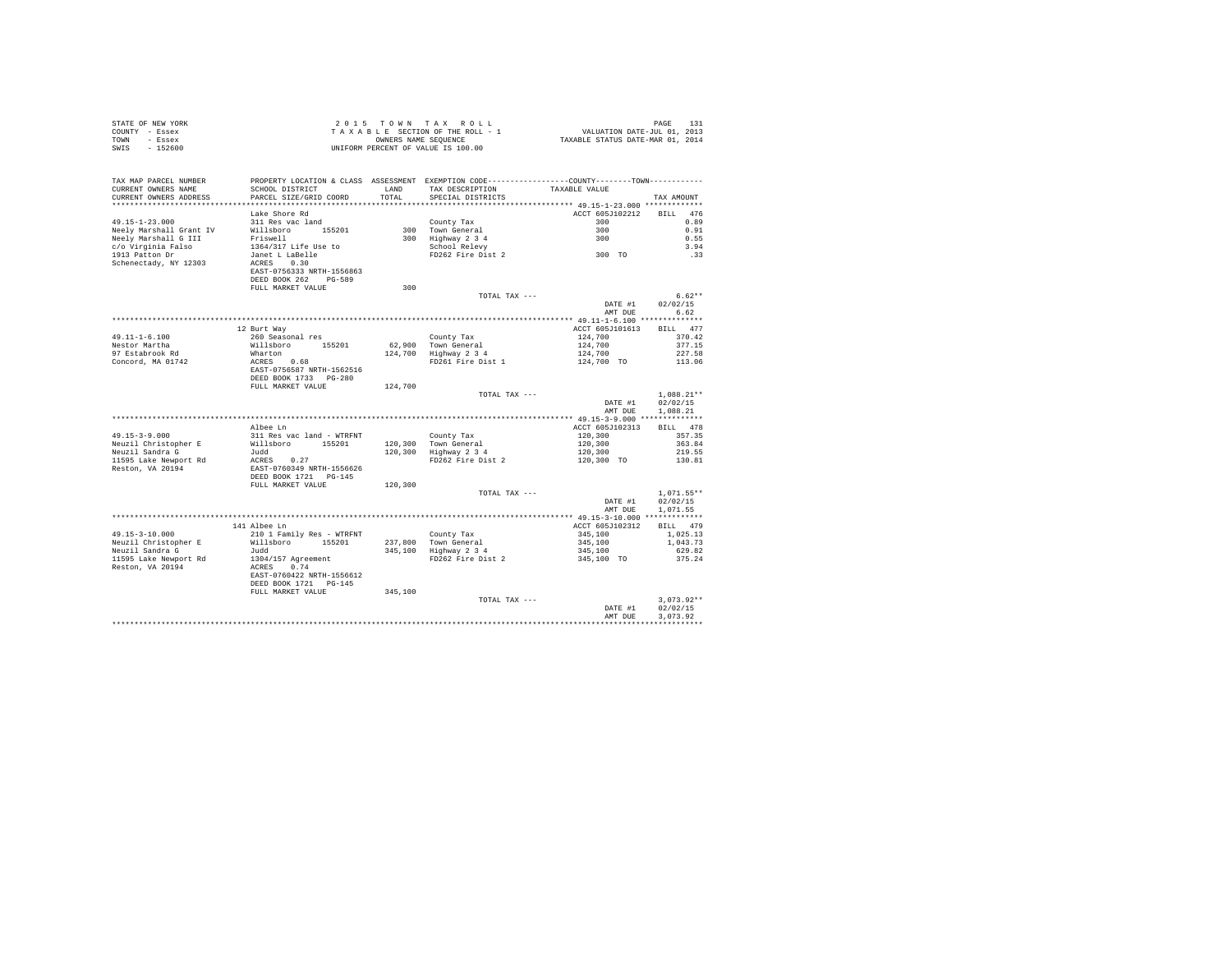| COUNTY - Essex<br>TOWN<br>- Essex<br>$-152600$<br>SWIS |                                                  | OWNERS NAME SEQUENCE | TAXABLE SECTION OF THE ROLL - 1<br>UNIFORM PERCENT OF VALUE IS 100.00                        | VALUATION DATE-JUL 01, 2013<br>TAXABLE STATUS DATE-MAR 01, 2014 |                          |
|--------------------------------------------------------|--------------------------------------------------|----------------------|----------------------------------------------------------------------------------------------|-----------------------------------------------------------------|--------------------------|
|                                                        |                                                  |                      |                                                                                              |                                                                 |                          |
| TAX MAP PARCEL NUMBER                                  |                                                  |                      | PROPERTY LOCATION & CLASS ASSESSMENT EXEMPTION CODE---------------COUNTY-------TOWN--------- |                                                                 |                          |
| CURRENT OWNERS NAME                                    | SCHOOL DISTRICT                                  | LAND                 | TAX DESCRIPTION                                                                              | TAXABLE VALUE                                                   |                          |
| CURRENT OWNERS ADDRESS                                 | PARCEL SIZE/GRID COORD                           | TOTAL                | SPECIAL DISTRICTS                                                                            |                                                                 | TAX AMOUNT               |
|                                                        |                                                  |                      |                                                                                              |                                                                 |                          |
|                                                        | 2239 NYS Route 22                                |                      |                                                                                              | ACCT 605J101108                                                 | 480<br><b>BILL</b>       |
| $40.3 - 1 - 9.001$                                     | 210 1 Family Res                                 |                      | County Tax                                                                                   | 299,000                                                         | 888.19                   |
| Neylon Richard                                         | Willsboro<br>155201                              | 34,300               | Town General                                                                                 | 299,000                                                         | 904.30                   |
| 2239 NYS Route 22                                      | Hicks                                            | 299,000              | Highway 2 3 4                                                                                | 299,000                                                         | 545.69                   |
| Essex, NY 12936                                        | 00003.30                                         |                      | School Relevy                                                                                |                                                                 | 3.917.36                 |
|                                                        | ACRES<br>3.25                                    |                      | FD261 Fire Dist 1                                                                            | 299,000 TO                                                      | 271.09                   |
|                                                        | EAST-0744430 NRTH-1570517                        |                      |                                                                                              |                                                                 |                          |
|                                                        | DEED BOOK 1649<br>$PG - 51$                      |                      |                                                                                              |                                                                 |                          |
|                                                        | FULL MARKET VALUE                                | 299,000              | TOTAL TAX ---                                                                                |                                                                 |                          |
|                                                        |                                                  |                      |                                                                                              | DATE #1                                                         | $6,526.63**$<br>02/02/15 |
|                                                        |                                                  |                      |                                                                                              |                                                                 |                          |
|                                                        |                                                  |                      |                                                                                              | AMT DUE                                                         | 6,526.63                 |
|                                                        | 103 Albee Ln                                     |                      |                                                                                              | ACCT 605J103102                                                 | 481                      |
| $49.15 - 3 - 2.110$                                    |                                                  |                      |                                                                                              |                                                                 | <b>BILL</b><br>937.79    |
| Noble Alexandra                                        | 281 Multiple res - WTRFNT<br>Willsboro<br>155201 |                      | County Tax<br>Town General                                                                   | 315,700                                                         | 954.81                   |
|                                                        | Friswell                                         | 260,700              |                                                                                              | 315,700                                                         | 576.17                   |
| Noble Stephen                                          | 1632/45-Restrictive Coven                        | 315,700              | Highway 2 3 4                                                                                | 315,700                                                         | 4.136.16                 |
| 18 Hilltop Rd                                          |                                                  |                      | School Relevy<br>FD261 Fire Dist 1                                                           |                                                                 | 286.23                   |
| Basking Ridge, NJ 07920                                | 1.4ac<br>ACRES<br>0.40                           |                      |                                                                                              | 315,700 TO                                                      |                          |
| PRIOR OWNER ON 3/01/2014                               | EAST-0759548 NRTH-1557009                        |                      |                                                                                              |                                                                 |                          |
| Noble Alexandra                                        | DEED BOOK 815<br>$PG-154$                        |                      |                                                                                              |                                                                 |                          |
|                                                        | FULL MARKET VALUE                                | 315,700              |                                                                                              |                                                                 |                          |
|                                                        |                                                  |                      | TOTAL TAX ---                                                                                |                                                                 | $6,891.16**$             |
|                                                        |                                                  |                      |                                                                                              | DATE #1                                                         | 02/02/15                 |
|                                                        |                                                  |                      |                                                                                              | AMT DUE                                                         | 6.891.16                 |
|                                                        |                                                  |                      |                                                                                              |                                                                 |                          |
|                                                        | Albee Ln                                         |                      |                                                                                              | ACCT 605Z009001                                                 | BILL 482                 |
| $49.15 - 3 - 15.200$                                   | 311 Res vac land                                 |                      | County Tax                                                                                   | 32,300                                                          | 95.95                    |
| Noble Alexandra R                                      | 155201<br>Willsboro                              | 32,300               | Town General                                                                                 | 32,300                                                          | 97.69                    |
| 8 Spruce St Apt 19D                                    | Judd                                             | 32,300               | Highway 2 3 4                                                                                | 32,300                                                          | 58.95                    |
| New York, NY 10038                                     | 1632/45-Restrictive Coven                        |                      | School Relevy                                                                                |                                                                 | 423.19                   |
|                                                        | 1.30<br>ACRES                                    |                      | FD261 Fire Dist 1                                                                            | 32,300 TO                                                       | 29.28                    |
|                                                        | EAST-0759465 NRTH-1556774                        |                      |                                                                                              |                                                                 |                          |
|                                                        | DEED BOOK 1570 PG-47                             |                      |                                                                                              |                                                                 |                          |
|                                                        | FULL MARKET VALUE                                | 32,300               |                                                                                              |                                                                 |                          |
|                                                        |                                                  |                      | TOTAL TAX ---                                                                                |                                                                 | $705.06**$               |
|                                                        |                                                  |                      |                                                                                              | DATE #1                                                         | 02/02/15                 |
|                                                        |                                                  |                      |                                                                                              | AMT DUE                                                         | 705.06                   |
|                                                        |                                                  |                      |                                                                                              |                                                                 |                          |

STATE OF NEW YORK 2 0 1 5 T O W N T A X R O L L PAGE 132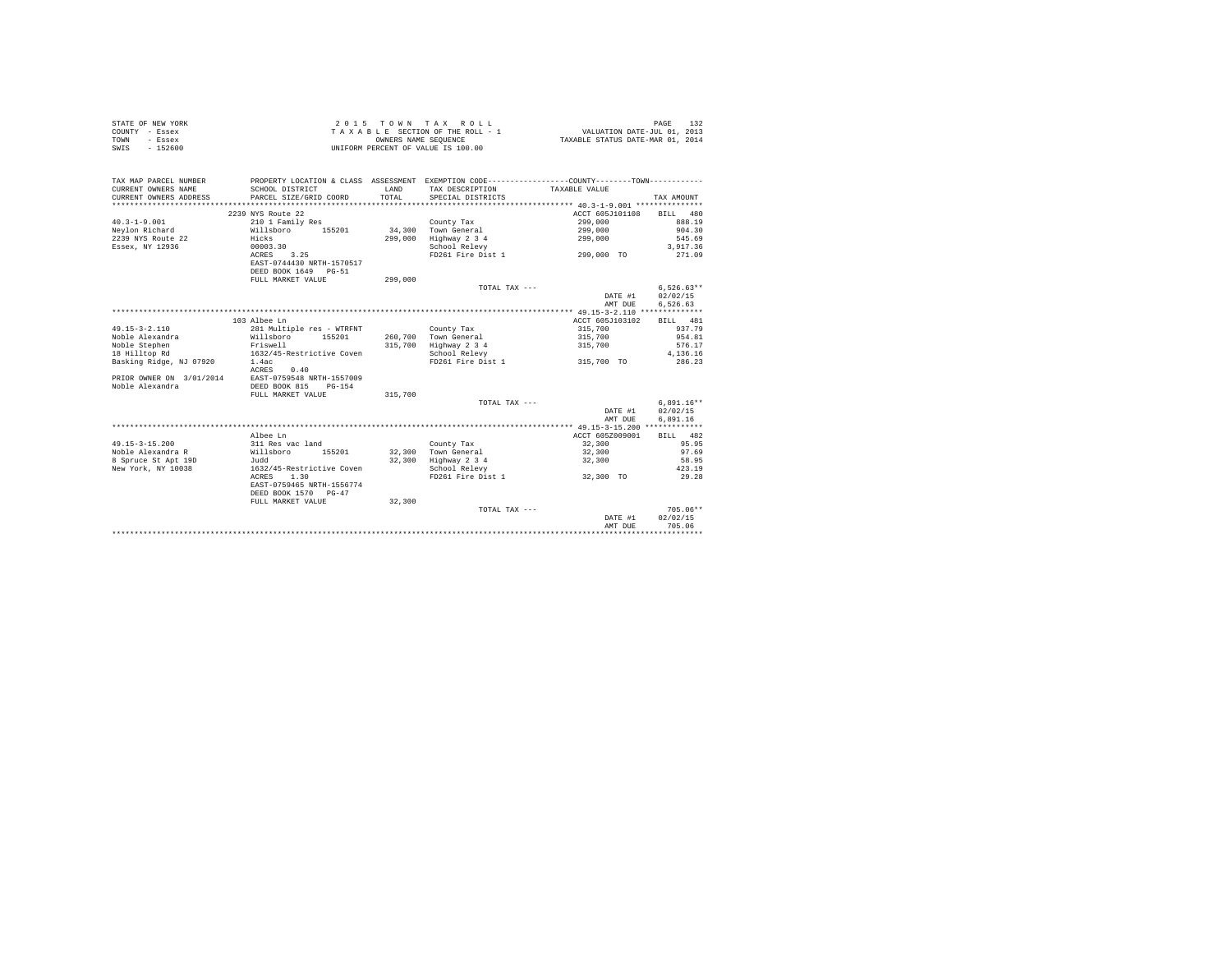| STATE OF NEW YORK<br>COUNTY - Essex<br>- Essex<br>TOWN<br>SWIS - 152600 |                                                                                                                                            |                       | UNIFORM PERCENT OF VALUE IS 100.00                        |                                                                                                  |                  |
|-------------------------------------------------------------------------|--------------------------------------------------------------------------------------------------------------------------------------------|-----------------------|-----------------------------------------------------------|--------------------------------------------------------------------------------------------------|------------------|
| TAX MAP PARCEL NUMBER<br>CURRENT OWNERS NAME<br>CURRENT OWNERS ADDRESS  | PROPERTY LOCATION & CLASS ASSESSMENT EXEMPTION CODE----------------COUNTY-------TOWN---------<br>SCHOOL DISTRICT<br>PARCEL SIZE/GRID COORD | <b>T.AND</b><br>TOTAL | TAX DESCRIPTION<br>SPECIAL DISTRICTS                      | TAXABLE VALUE                                                                                    | TAX AMOUNT       |
|                                                                         |                                                                                                                                            |                       |                                                           |                                                                                                  |                  |
|                                                                         | Jersey St                                                                                                                                  |                       |                                                           | ACCT 605J101510                                                                                  | BILL 483         |
| $39.3 - 4 - 9.000$                                                      | 910 Priv forest<br>Willsboro 155201                                                                                                        |                       | County Tax                                                | 84,200                                                                                           | 250.12           |
| Northeast Wilderness Trust<br>17 State St Ste 302                       |                                                                                                                                            |                       | 84,200 Town General<br>84,200 Highway 2 3 4               | 84,200                                                                                           | 254.66<br>153.67 |
| Montpelier, VT 05602                                                    | 9 & 10 Brookfield<br>ACRES 90.00                                                                                                           |                       | FD262 Fire Dist 2                                         |                                                                                                  | 91.55            |
|                                                                         | EAST-0731112 NRTH-1568984<br>DEED BOOK 1568 PG-283                                                                                         |                       |                                                           | $84,200$<br>$84,200$ TO                                                                          |                  |
|                                                                         | FULL MARKET VALUE                                                                                                                          | 84,200                |                                                           |                                                                                                  |                  |
|                                                                         |                                                                                                                                            |                       | TOTAL TAX ---                                             |                                                                                                  | $750.00**$       |
|                                                                         |                                                                                                                                            |                       |                                                           | DATE #1                                                                                          | 02/02/15         |
|                                                                         |                                                                                                                                            |                       |                                                           | AMT DUE                                                                                          | 750.00           |
|                                                                         |                                                                                                                                            |                       |                                                           |                                                                                                  |                  |
|                                                                         | Revnolds Rd                                                                                                                                |                       |                                                           | ACCT 605J102305                                                                                  | BILL 484         |
| 48.1-1-18.100                                                           | 910 Priv forest                                                                                                                            |                       | County Tax<br>50,800 Town General<br>50,800 Highway 2 3 4 | 50,800                                                                                           | 150.90           |
| Northeast Wilderness Trust                                              | Westport 155001                                                                                                                            |                       |                                                           | 50,800                                                                                           | 153.64           |
| 17 State St Ste 302                                                     | 14 15 Brookfield<br>ACRES 70.00                                                                                                            |                       |                                                           | 50,800                                                                                           | 92.71            |
| Montpelier, VT 05602                                                    |                                                                                                                                            |                       | FD262 Fire Dist 2                                         | 50,800 TO                                                                                        | 55.24            |
|                                                                         | EAST-0730704 NRTH-1567203                                                                                                                  |                       |                                                           |                                                                                                  |                  |
|                                                                         | DEED BOOK 1639 PG-121                                                                                                                      |                       |                                                           |                                                                                                  |                  |
|                                                                         | FULL MARKET VALUE                                                                                                                          | 50,800                | TOTAL TAX ---                                             |                                                                                                  | $452.49**$       |
|                                                                         |                                                                                                                                            |                       |                                                           | DATE #1                                                                                          | 02/02/15         |
|                                                                         |                                                                                                                                            |                       |                                                           | AMT DUE                                                                                          | 452.49           |
|                                                                         |                                                                                                                                            |                       |                                                           |                                                                                                  |                  |
|                                                                         | 719 Brookfield Rd                                                                                                                          |                       |                                                           | ACCT 605Z001002                                                                                  | BILL 485         |
| $48.1 - 1 - 18.200$                                                     | 270 Mfg housing                                                                                                                            |                       | County Tax                                                | 53,800                                                                                           | 159.81           |
| Northeast Wilderness Trust                                              | Westport 155001                                                                                                                            |                       |                                                           | 53,800                                                                                           | 162.71           |
| 17 State St Ste 302                                                     | 14 & 15 Brookfield                                                                                                                         |                       | 42,500 Town General<br>53,800 Highway 2 3 4               | 53,800                                                                                           | 98.19            |
| Montpelier, VT 05602                                                    | ACRES 11.40                                                                                                                                |                       | FD262 Fire Dist 2                                         | 53,800 TO                                                                                        | 58.50            |
|                                                                         | EAST-0731626 NRTH-1568192                                                                                                                  |                       |                                                           |                                                                                                  |                  |
|                                                                         | DEED BOOK 1639 PG-121                                                                                                                      |                       |                                                           |                                                                                                  |                  |
|                                                                         | FULL MARKET VALUE                                                                                                                          | 53,800                |                                                           |                                                                                                  |                  |
|                                                                         |                                                                                                                                            |                       | TOTAL TAX ---                                             |                                                                                                  | $479.21**$       |
|                                                                         |                                                                                                                                            |                       |                                                           | DATE #1                                                                                          | 02/02/15         |
|                                                                         |                                                                                                                                            |                       |                                                           | AMT DUE                                                                                          | 479.21           |
|                                                                         |                                                                                                                                            |                       |                                                           |                                                                                                  |                  |
|                                                                         | 682 Brookfield Rd                                                                                                                          |                       |                                                           | ACCT 605J101007                                                                                  | BILL 486         |
| $48.2 - 1 - 2.100$                                                      | 910 Priv forest                                                                                                                            |                       | County Tax                                                | 213,600                                                                                          | 634.50           |
| Northeast Wilderness Trust                                              | Westport 155001                                                                                                                            |                       | 204,100 Town General<br>213,600 Highway 2 3 4             | Town General 213,600 646.02<br>Highway 234 213,600 389.83<br>FD262 Fire Dist 2 213,600 TO 232.26 |                  |
| 17 State St Ste 302                                                     | 15 Brookfield                                                                                                                              |                       |                                                           |                                                                                                  |                  |
| Montpelier, VT 05602                                                    | 1486/82 Boundary Line<br>Agreement 97.9AC<br>ACRES 202.66                                                                                  |                       |                                                           |                                                                                                  |                  |
|                                                                         | EAST-0733952 NRTH-1567684<br>DEED BOOK 1488 PG-305                                                                                         |                       |                                                           |                                                                                                  |                  |
|                                                                         | FULL MARKET VALUE                                                                                                                          | 213,600               |                                                           |                                                                                                  |                  |
|                                                                         |                                                                                                                                            |                       | TOTAL TAX ---                                             |                                                                                                  | $1.902.61**$     |
|                                                                         |                                                                                                                                            |                       |                                                           | DATE #1                                                                                          | 02/02/15         |
|                                                                         |                                                                                                                                            |                       |                                                           | AMT DUE                                                                                          | 1,902.61         |
|                                                                         |                                                                                                                                            |                       |                                                           |                                                                                                  |                  |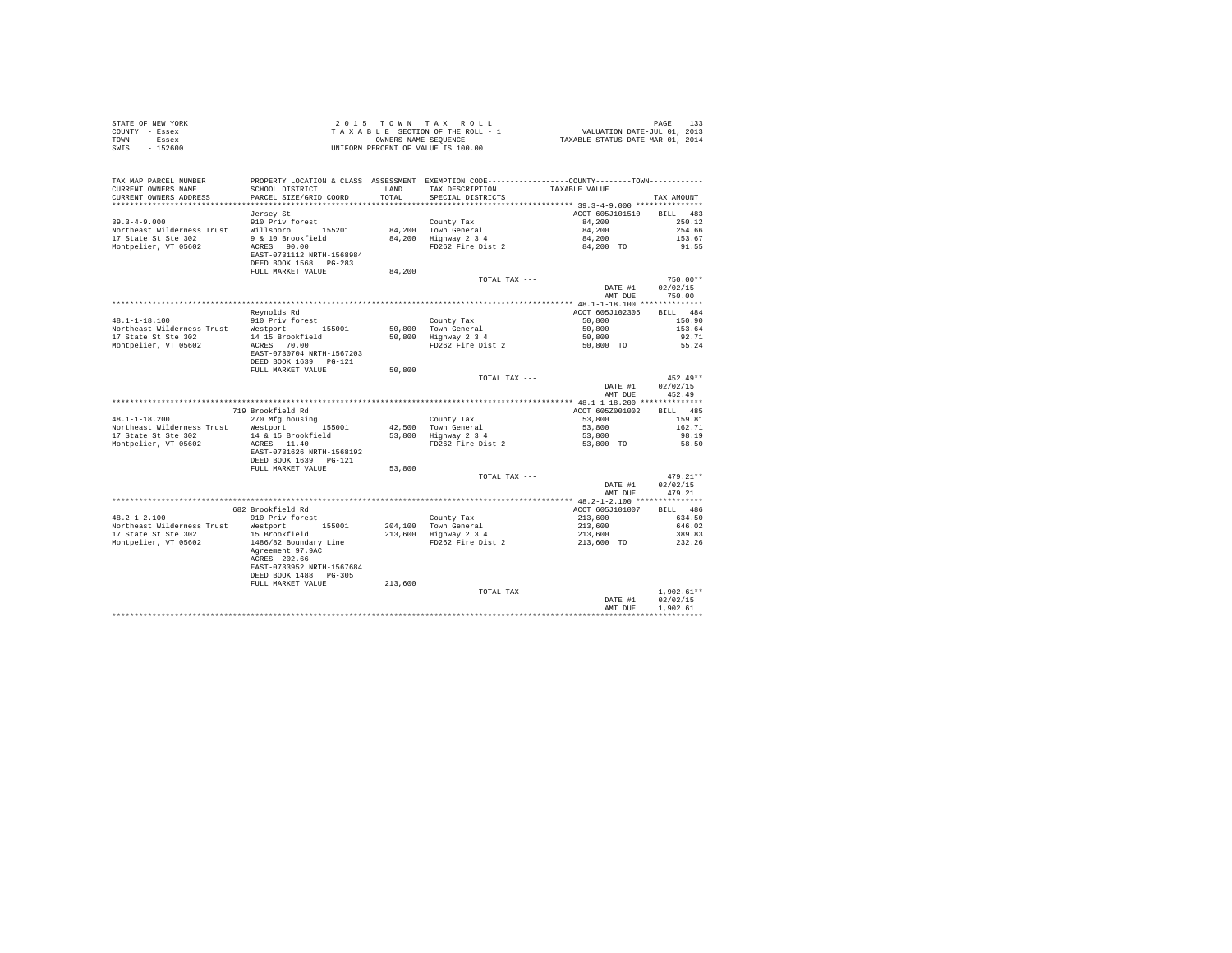| STATE OF NEW YORK | $2.0.15$ TOWN TAX ROLL             | PAGE                             |
|-------------------|------------------------------------|----------------------------------|
| COUNTY - Essex    | TAXABLE SECTION OF THE ROLL - 1    | VALUATION DATE-JUL 01, 2013      |
| TOWN<br>- Essex   | OWNERS NAME SEOUENCE               | TAXABLE STATUS DATE-MAR 01, 2014 |
| - 152600<br>SWIS  | UNIFORM PERCENT OF VALUE IS 100.00 |                                  |

| TAX MAP PARCEL NUMBER<br>CURRENT OWNERS NAME<br>CURRENT OWNERS ADDRESS | SCHOOL DISTRICT<br>PARCEL SIZE/GRID COORD                    | LAND<br>TOTAL | TAX DESCRIPTION<br>SPECIAL DISTRICTS         | PROPERTY LOCATION & CLASS ASSESSMENT EXEMPTION CODE----------------COUNTY--------TOWN----------<br>TAXABLE VALUE | TAX AMOUNT   |
|------------------------------------------------------------------------|--------------------------------------------------------------|---------------|----------------------------------------------|------------------------------------------------------------------------------------------------------------------|--------------|
| *********************                                                  | ***************************                                  |               |                                              |                                                                                                                  |              |
| $48.2 - 1 - 28.000$                                                    | 656 Brookfield Rd<br>312 Vac w/imprv                         |               | C TAX SALE 33201                             | ACCT 605J103408 BILL<br>4,100<br>4,100                                                                           | 487          |
| Northeast Wilderness Trust                                             | Westport<br>155001                                           |               | 4,000 County Tax                             | 0.00                                                                                                             | 0.00         |
| 17 State St #302                                                       | 15 Brookfield                                                |               | 4.100 Town General                           | 0.00                                                                                                             | 0.00         |
| Montpelier, VT 05602                                                   | 1486/82 Boundary Line                                        |               | Highway 2 3 4<br>FD262 Fire Dist 2           | 0.00                                                                                                             | 0.00         |
|                                                                        | Agreement 2AC                                                |               |                                              | $0$ TO                                                                                                           |              |
| PRIOR OWNER ON 3/01/2014 ACRES 2.80                                    |                                                              |               | 4.100 EX                                     |                                                                                                                  |              |
| Essex County                                                           | EAST-0732418 NRTH-1566408<br>DEED BOOK 1769 PG-94            |               |                                              |                                                                                                                  |              |
|                                                                        | FULL MARKET VALUE                                            | 4,100         |                                              |                                                                                                                  |              |
|                                                                        |                                                              |               | TOTAL TAX ---                                |                                                                                                                  | $0.00**$     |
|                                                                        |                                                              |               |                                              |                                                                                                                  |              |
|                                                                        | 1996 Lake Shore Rd                                           |               |                                              | ACCT 605J101513                                                                                                  | BILL 488     |
| $49.7 - 4 - 10.000$                                                    | 281 Multiple res - WTRFNT                                    |               | County Tax                                   | 802,200                                                                                                          | 2.382.95     |
| Noyes Judith G<br>Gibson Mark<br>4230 Route 46                         | Willsboro 155201                                             |               | 578.100 Town General                         | 802,200                                                                                                          | 2,426.19     |
|                                                                        | Wharton                                                      |               | 802,200 Highway 2 3 4                        | 802,200                                                                                                          | 1,464.05     |
|                                                                        | Will (1032/202)                                              |               | FD261 Fire Dist 1                            | 802,200 TO                                                                                                       | 727.32       |
| Munnsville, NY 13409                                                   | 00004.50                                                     |               | LT261 Essex light                            | 802,200 TO                                                                                                       | 73.90        |
|                                                                        | ACRES 3.65                                                   |               |                                              |                                                                                                                  |              |
|                                                                        | EAST-0758332 NRTH-1564445                                    |               |                                              |                                                                                                                  |              |
|                                                                        | DEED BOOK 1738 PG-160                                        |               |                                              |                                                                                                                  |              |
|                                                                        | FULL MARKET VALUE                                            | 802,200       |                                              |                                                                                                                  |              |
|                                                                        |                                                              |               | TOTAL TAX ---                                |                                                                                                                  | $7,074.41**$ |
|                                                                        |                                                              |               |                                              | DATE #1                                                                                                          | 02/02/15     |
|                                                                        |                                                              |               |                                              | AMT DUE                                                                                                          | 7.074.41     |
|                                                                        |                                                              |               |                                              | **************** 40.73-3-14.000 *************                                                                    |              |
|                                                                        | 7 Beggs Point St                                             |               |                                              | ACCT 605J100305                                                                                                  | BILL 489     |
| $40.73 - 3 - 14.000$                                                   | 210 1 Family Res                                             |               | County Tax                                   | 279,400                                                                                                          | 829.96       |
| OHara Eric J                                                           | Willsboro 155201                                             |               | 60,100 Town General<br>279,400 Highway 2 3 4 | 279,400                                                                                                          | 845.02       |
| OHara Katherine E                                                      | Potts                                                        |               |                                              | 279,400                                                                                                          | 509.92       |
| 7 Beggs Pt Rd                                                          |                                                              |               | FD261 Fire Dist 1                            | 279,400 TO                                                                                                       | 253.32       |
| Essex, NY 12936                                                        | 1663/203-Easement<br>ACRES 0.40<br>EAST-0757196 NRTH-1571672 |               | LT261 Essex light                            | 279,400 TO                                                                                                       | 25.74        |
|                                                                        |                                                              |               |                                              |                                                                                                                  |              |
|                                                                        | PRIOR OWNER ON 3/01/2014 DEED BOOK 1778 PG-14                |               |                                              |                                                                                                                  |              |
| Fortune John B                                                         | FULL MARKET VALUE                                            | 279,400       |                                              |                                                                                                                  |              |
|                                                                        |                                                              |               | TOTAL TAX ---                                |                                                                                                                  | $2.463.96**$ |
|                                                                        |                                                              |               |                                              |                                                                                                                  |              |
|                                                                        |                                                              |               |                                              | DATE #1                                                                                                          | 02/02/15     |
|                                                                        |                                                              |               |                                              | AMT DUE                                                                                                          | 2.463.96     |
|                                                                        |                                                              |               |                                              |                                                                                                                  |              |
|                                                                        | 2317 NYS Route 22                                            |               |                                              | ACCT 605Z005003                                                                                                  | BILL 490     |
| $40.3 - 1 - 7.200$                                                     | 312 Vac w/imprv                                              |               | County Tax                                   | 31,300                                                                                                           | 92.98        |
| Oliver Rhonda                                                          | Willsboro 155201                                             |               | 25,200 Town General<br>31,300 Highway 2 3 4  | 31,300                                                                                                           | 94.66        |
| 304 Mountain View Dr                                                   | Hicks                                                        |               |                                              | 31,300                                                                                                           | 57.12        |
| Willsboro, NY 12996                                                    | ACRES 0.62                                                   |               | FD261 Fire Dist 1                            | 31,300 TO                                                                                                        | 28.38        |
|                                                                        | EAST-0746425 NRTH-1570667                                    |               |                                              |                                                                                                                  |              |
|                                                                        | FULL MARKET VALUE                                            | 31,300        |                                              |                                                                                                                  |              |
|                                                                        |                                                              |               | TOTAL TAX ---                                |                                                                                                                  | $273.14**$   |
|                                                                        |                                                              |               |                                              | DATE #1                                                                                                          | 02/02/15     |
|                                                                        |                                                              |               |                                              | AMT DUE                                                                                                          | 273.14       |
|                                                                        |                                                              |               |                                              |                                                                                                                  |              |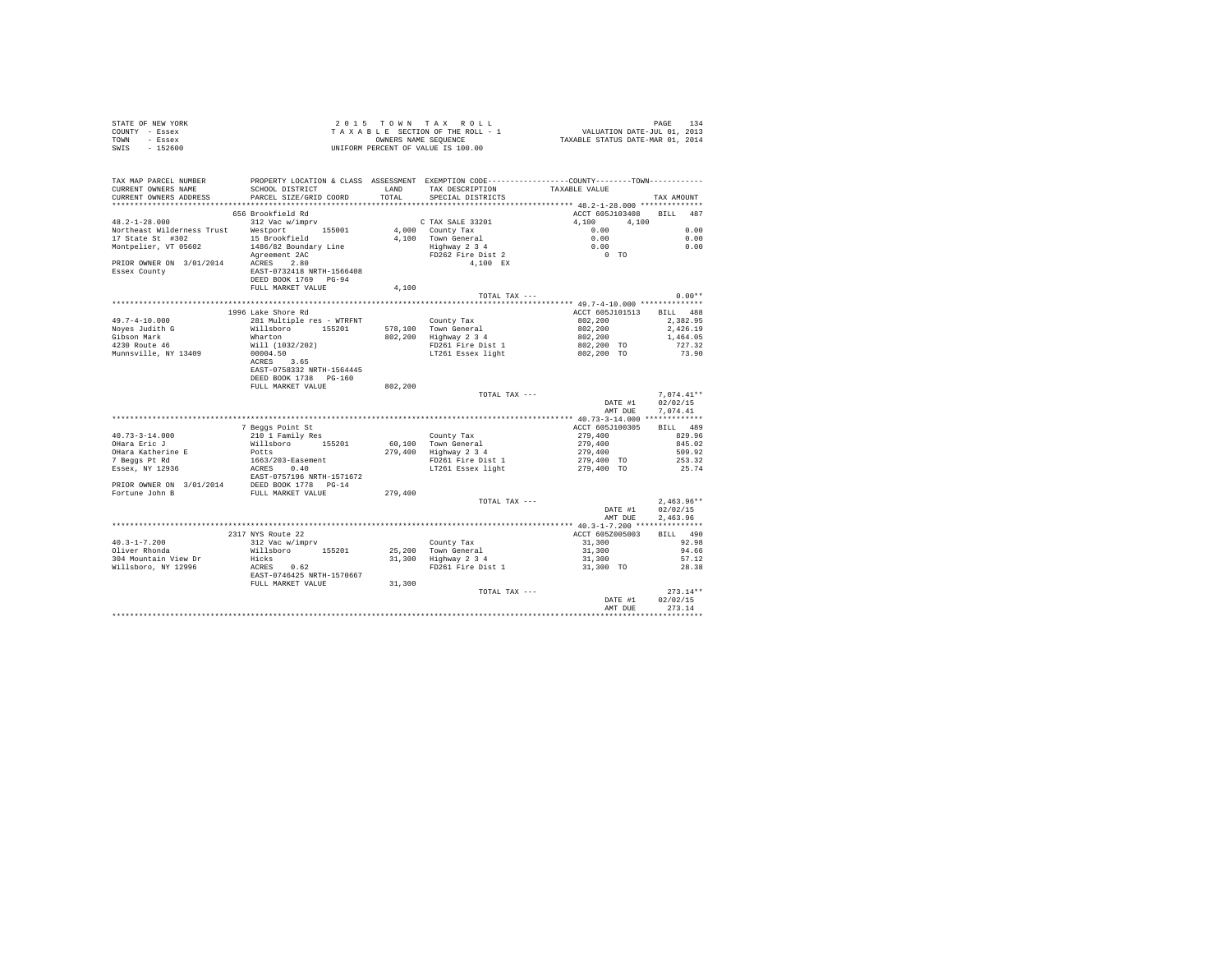|                | STATE OF NEW YORK |  |  |  | $2.0.15$ TOWN TAX ROLL             |  |  |  | 135<br>PAGE                      |
|----------------|-------------------|--|--|--|------------------------------------|--|--|--|----------------------------------|
| COUNTY - Essex |                   |  |  |  | TAXABLE SECTION OF THE ROLL - 1    |  |  |  | VALUATION DATE-JUL 01, 2013      |
| TOWN           | - Essex           |  |  |  | OWNERS NAME SEOUENCE               |  |  |  | TAXABLE STATUS DATE-MAR 01, 2014 |
| SWIS           | $-152600$         |  |  |  | UNIFORM PERCENT OF VALUE IS 100.00 |  |  |  |                                  |

| TAX MAP PARCEL NUMBER<br>CURRENT OWNERS NAME<br>CURRENT OWNERS ADDRESS | PROPERTY LOCATION & CLASS ASSESSMENT EXEMPTION CODE----------------COUNTY-------TOWN----------<br>SCHOOL DISTRICT<br>PARCEL SIZE/GRID COORD | <b>T.AND</b><br>TOTAL | TAX DESCRIPTION<br>SPECIAL DISTRICTS | TAXABLE VALUE    | TAX AMOUNT   |
|------------------------------------------------------------------------|---------------------------------------------------------------------------------------------------------------------------------------------|-----------------------|--------------------------------------|------------------|--------------|
|                                                                        | 2732 NYS Route 22                                                                                                                           |                       |                                      | ACCT 605J104504  | BILL 491     |
| $40.73 - 2 - 1.000$                                                    | 210 1 Family Res                                                                                                                            |                       | County Tax                           | 238,400          | 708.17       |
| Olsen Michael O                                                        | 155201<br>Willsboro                                                                                                                         |                       | 52.000 Town General                  | 238,400          | 721.02       |
| Olsen Susan                                                            | Potts                                                                                                                                       | 238,400               | Highway 2 3 4                        | 238,400          | 435.09       |
| PO Box 468                                                             | 1668/94 Easement                                                                                                                            |                       | FD261 Fire Dist 1                    | 238,400 TO       | 216.15       |
| Oldwick, NJ 08858                                                      | 0.20<br>ACRES                                                                                                                               |                       | LT261 Essex light                    | 238,400 TO       | 21.96        |
|                                                                        | EAST-0756550 NRTH-1571904                                                                                                                   |                       |                                      |                  |              |
|                                                                        | DEED BOOK 1233 PG-219                                                                                                                       |                       |                                      |                  |              |
|                                                                        | FULL MARKET VALUE                                                                                                                           | 238,400               |                                      |                  |              |
|                                                                        |                                                                                                                                             |                       | TOTAL TAX ---                        |                  | $2.102.39**$ |
|                                                                        |                                                                                                                                             |                       |                                      | DATE #1          | 02/02/15     |
|                                                                        |                                                                                                                                             |                       |                                      | AMT DUE          | 2,102.39     |
|                                                                        |                                                                                                                                             |                       |                                      |                  |              |
|                                                                        | Jersey St                                                                                                                                   |                       |                                      | ACCT 605J189005  | BILL 492     |
| $39.4 - 1 - 5.210$                                                     | 322 Rural vac>10                                                                                                                            |                       | County Tax                           | 40,200           | 119.41       |
| Open Space Inst Land Trust Inc Willsboro                               | 155201                                                                                                                                      |                       | 40.200 Town General                  | 40,200           | 121.58       |
| 1350 Broadway Ste 201                                                  | Hicks Patent                                                                                                                                |                       | 40,200 Highway 2 3 4                 | 40,200           | 73.37        |
| New York, NY 10018                                                     | 74.5 Ac Deed                                                                                                                                |                       | FD262 Fire Dist 2                    | 40.200 TO        | 43.71        |
|                                                                        | ACRES 74.50                                                                                                                                 |                       |                                      |                  |              |
| PRIOR OWNER ON 3/01/2014 EAST-0739499 NRTH-1573305                     |                                                                                                                                             |                       |                                      |                  |              |
| Lorberbaum Roger                                                       | DEED BOOK 1783 PG-39                                                                                                                        |                       |                                      |                  |              |
|                                                                        | FULL MARKET VALUE                                                                                                                           | 40.200                |                                      |                  |              |
|                                                                        |                                                                                                                                             |                       | TOTAL TAX ---                        |                  | $358.07**$   |
|                                                                        |                                                                                                                                             |                       |                                      | DATE #1          | 02/02/15     |
|                                                                        |                                                                                                                                             |                       |                                      | AMT DUE          | 358.07       |
|                                                                        |                                                                                                                                             |                       |                                      |                  |              |
|                                                                        | 2217 Jersey St                                                                                                                              |                       |                                      | ACCT 605J199001  | BILL 493     |
| $39.4 - 1 - 5.221$                                                     | 240 Rural res                                                                                                                               |                       | AGED ALL 41800                       | 71,600<br>71,600 |              |
| Open Space Inst Land Trust Inc Willsboro                               | 155201                                                                                                                                      |                       | 78,700 County Tax                    | 71,600           | 212.69       |
| 1350 Broadway Ste 201                                                  | Hicks Pat                                                                                                                                   |                       | 143.200 Town General                 | 71,600           | 216.55       |
| New York, NY 10018                                                     | 57.5ac Deed                                                                                                                                 |                       | Highway 2 3 4                        | 71,600           | 130.67       |
|                                                                        | ACRES 49.50                                                                                                                                 |                       | FD262 Fire Dist 2                    | 143,200 TO       | 155.71       |
| PRIOR OWNER ON 3/01/2014                                               | EAST-0739869 NRTH-1571900                                                                                                                   |                       |                                      |                  |              |
| Brody Stuart                                                           | DEED BOOK 1783 PG-48                                                                                                                        |                       |                                      |                  |              |
|                                                                        | FULL MARKET VALUE                                                                                                                           | 143,200               |                                      |                  |              |
|                                                                        |                                                                                                                                             |                       | TOTAL TAX ---                        |                  | $715.62**$   |
|                                                                        |                                                                                                                                             |                       |                                      | DATE #1          | 02/02/15     |
|                                                                        |                                                                                                                                             |                       |                                      | AMT DUE          | 715.62       |
|                                                                        |                                                                                                                                             |                       |                                      |                  |              |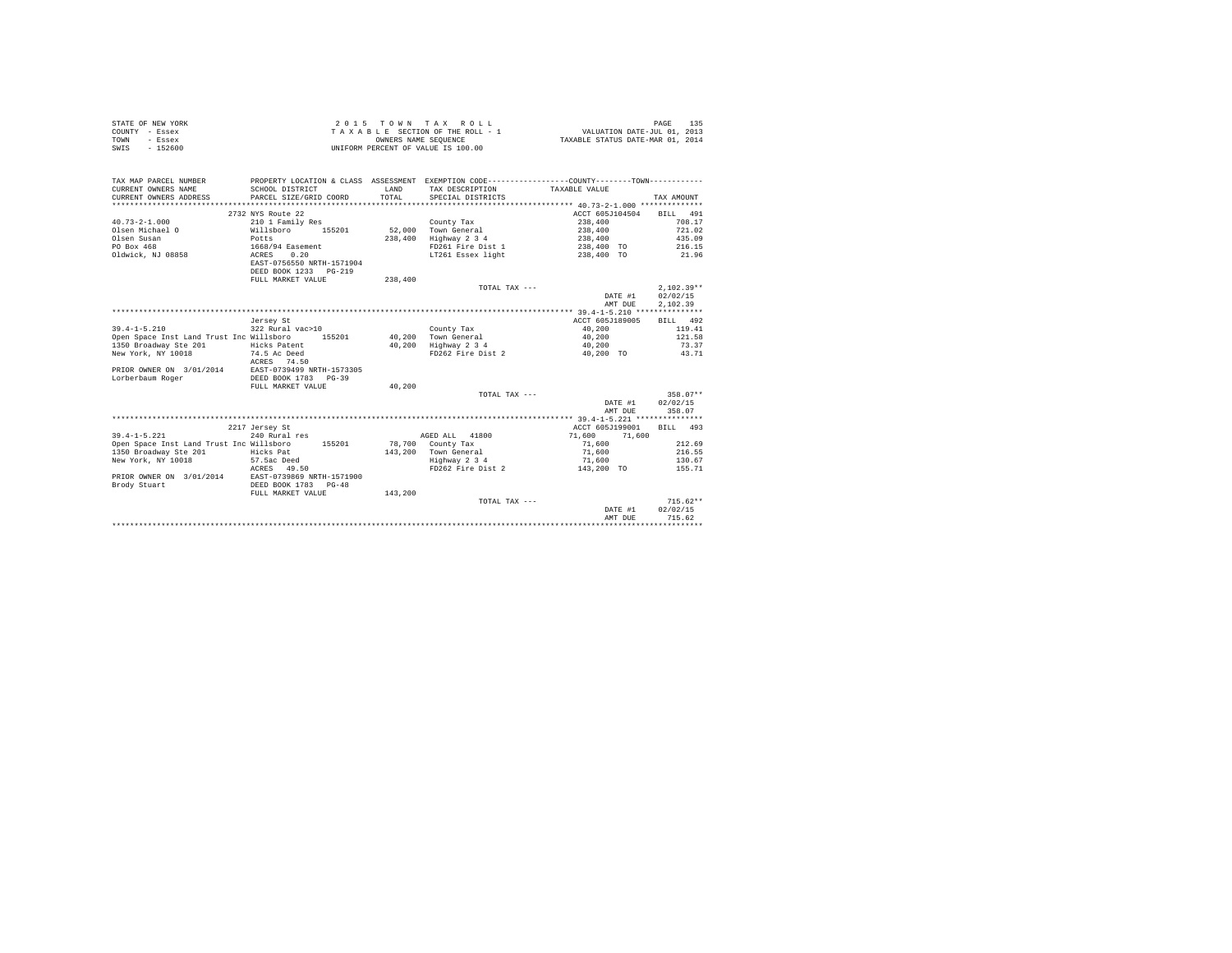| STATE OF NEW YORK<br>COUNTY - Essex<br>TOWN - Essex<br>SWIS - 152600 |                                                                                                                                                                                            |         | UNIFORM PERCENT OF VALUE IS 100.00                                               |                                                     |                      |
|----------------------------------------------------------------------|--------------------------------------------------------------------------------------------------------------------------------------------------------------------------------------------|---------|----------------------------------------------------------------------------------|-----------------------------------------------------|----------------------|
| TAX MAP PARCEL NUMBER                                                | PROPERTY LOCATION & CLASS ASSESSMENT EXEMPTION CODE---------------COUNTY-------TOWN----------                                                                                              |         |                                                                                  |                                                     |                      |
| CURRENT OWNERS NAME                                                  | SCHOOL DISTRICT                                                                                                                                                                            | LAND    | TAX DESCRIPTION                                                                  | TAXABLE VALUE                                       |                      |
| CURRENT OWNERS ADDRESS                                               | PARCEL SIZE/GRID COORD                                                                                                                                                                     | TOTAL   | SPECIAL DISTRICTS                                                                |                                                     | TAX AMOUNT           |
|                                                                      |                                                                                                                                                                                            |         |                                                                                  |                                                     |                      |
|                                                                      | 2268 Lake Shore Rd                                                                                                                                                                         |         |                                                                                  | ACCT 605J100301 BILL 494                            |                      |
| $40.73 - 6 - 7.000$<br>Orberg John K                                 | 210 1 Family Res<br>Willsboro 155201                                                                                                                                                       |         | County Tax<br>45,500 Town General<br>208,400 Highway 2 3 4                       |                                                     | 619.06<br>630.29     |
| Kuhl Janet I                                                         | Potts                                                                                                                                                                                      |         |                                                                                  |                                                     | 380.34               |
| 296 W 10th St Apt 1E                                                 | 1670/188 Easement                                                                                                                                                                          |         |                                                                                  |                                                     | 188.95               |
| New York, NY 10014-2587                                              | 16707188 Easement<br>ACRES 0.10                                                                                                                                                            |         |                                                                                  |                                                     | 19.20                |
|                                                                      | EAST-0757198 NRTH-1570932<br>DEED BOOK 1718 PG-64                                                                                                                                          |         |                                                                                  |                                                     |                      |
|                                                                      | FULL MARKET VALUE                                                                                                                                                                          | 208,400 |                                                                                  |                                                     |                      |
|                                                                      |                                                                                                                                                                                            |         | TOTAL TAX ---                                                                    |                                                     | $1.837.84**$         |
|                                                                      |                                                                                                                                                                                            |         |                                                                                  | DATE #1<br>AMT DUE                                  | 02/02/15<br>1,837.84 |
|                                                                      |                                                                                                                                                                                            |         |                                                                                  |                                                     |                      |
|                                                                      | 1789 Lake Shore Rd                                                                                                                                                                         |         |                                                                                  | ACCT 605J102205                                     | BILL 495             |
| $49.15 - 1 - 8.100$                                                  | 281 Multiple res - WTRFNT                                                                                                                                                                  |         | County Tax<br>486,900 Town General<br>727,500 Highway 2 3 4                      | 727,500                                             | 2,161.05             |
| Owl Investments LLC                                                  | Willsboro 155201                                                                                                                                                                           |         |                                                                                  | 727,500                                             | 2,200.27             |
| 908 Greenway Ln<br>Vero Beach, FL 32963                              |                                                                                                                                                                                            |         | FD261 Fire Dist 1                                                                | $727,500$<br>$727,500$ TO                           | 1,327.72<br>659.59   |
|                                                                      | $ACRES$ 3.70<br>$ACRES$ 3.70<br>EAST-0757442 NRTH-1559239                                                                                                                                  |         |                                                                                  |                                                     |                      |
|                                                                      | DEED BOOK 1561 PG-62                                                                                                                                                                       |         |                                                                                  |                                                     |                      |
|                                                                      | FULL MARKET VALUE                                                                                                                                                                          | 727.500 |                                                                                  |                                                     |                      |
|                                                                      |                                                                                                                                                                                            |         | TOTAL TAX ---                                                                    |                                                     | $6.348.63**$         |
|                                                                      |                                                                                                                                                                                            |         |                                                                                  | DATE #1                                             | 02/02/15             |
|                                                                      |                                                                                                                                                                                            |         |                                                                                  | AMT DUE                                             | 6.348.63             |
|                                                                      | 67 Wildacres Way                                                                                                                                                                           |         |                                                                                  | ACCT 605J103111                                     | BILL 496             |
| $49.7 - 1 - 3.000$                                                   | 260 Seasonal res                                                                                                                                                                           |         |                                                                                  |                                                     | 663.02               |
| Palen Frederick P Jr                                                 | Willsboro 155201                                                                                                                                                                           |         |                                                                                  |                                                     | 675.05               |
| Palen Cynthia B                                                      | Wharton                                                                                                                                                                                    |         | County Tax<br>71,800 Town General<br>223,200 Highway 2 3 4                       |                                                     | 407.35               |
| 805 Pulaski Dr                                                       | 1510/126 Boundary Line                                                                                                                                                                     |         | FD261 Fire Dist 1                                                                | $223,200$<br>$223,200$<br>$223,200$<br>$223,200$    | 202.36               |
| Landsdale, PA 19446                                                  | Agreement                                                                                                                                                                                  |         |                                                                                  |                                                     |                      |
|                                                                      | ACRES 3.28                                                                                                                                                                                 |         |                                                                                  |                                                     |                      |
|                                                                      | EAST-0757083 NRTH-1564310<br>DEED BOOK 891 PG-056                                                                                                                                          |         |                                                                                  |                                                     |                      |
|                                                                      | FULL MARKET VALUE                                                                                                                                                                          | 223,200 |                                                                                  |                                                     |                      |
|                                                                      |                                                                                                                                                                                            |         | TOTAL TAX ---                                                                    |                                                     | $1,947.78**$         |
|                                                                      |                                                                                                                                                                                            |         |                                                                                  | DATE #1                                             | 02/02/15             |
|                                                                      |                                                                                                                                                                                            |         |                                                                                  | AMT DUE                                             | 1,947.78             |
|                                                                      |                                                                                                                                                                                            |         |                                                                                  |                                                     |                      |
|                                                                      | 23 Tuttle Way                                                                                                                                                                              |         |                                                                                  | ACCT 605J103110                                     | BILL 497             |
| $49.11 - 1 - 1.000$                                                  | 260 Seasonal res<br>Willsboro 155201                                                                                                                                                       |         |                                                                                  |                                                     | 442.31               |
| Palen Fredrick P Jr                                                  |                                                                                                                                                                                            |         |                                                                                  |                                                     | 450.34<br>271.75     |
|                                                                      |                                                                                                                                                                                            |         | County Tax<br>148,900 Town General<br>148,900 Highway 2 3 4<br>FD261 Fire Dist 1 | $148,900$<br>$148,900$<br>$148,900$<br>$148,900$ TO | 135.00               |
|                                                                      | Palen Cyclinia B<br>Palen Cynthia B<br>805 Pulaski Dr<br>805 Pulaski Dr<br>Bansdale, PA 19446<br>DEED BOOK 1150<br>DEED BOOK 1150<br>DEED BOOK 1150<br>DEED BOOK 1150<br>PULL MARKET VALUE |         |                                                                                  |                                                     |                      |
|                                                                      |                                                                                                                                                                                            |         |                                                                                  |                                                     |                      |
|                                                                      |                                                                                                                                                                                            | 148,900 |                                                                                  |                                                     |                      |
|                                                                      |                                                                                                                                                                                            |         | TOTAL TAX ---                                                                    |                                                     | $1.299.40**$         |
|                                                                      |                                                                                                                                                                                            |         |                                                                                  | DATE #1<br>AMT DUE                                  | 02/02/15<br>1.299.40 |
|                                                                      |                                                                                                                                                                                            |         |                                                                                  |                                                     | ************         |
|                                                                      |                                                                                                                                                                                            |         |                                                                                  |                                                     |                      |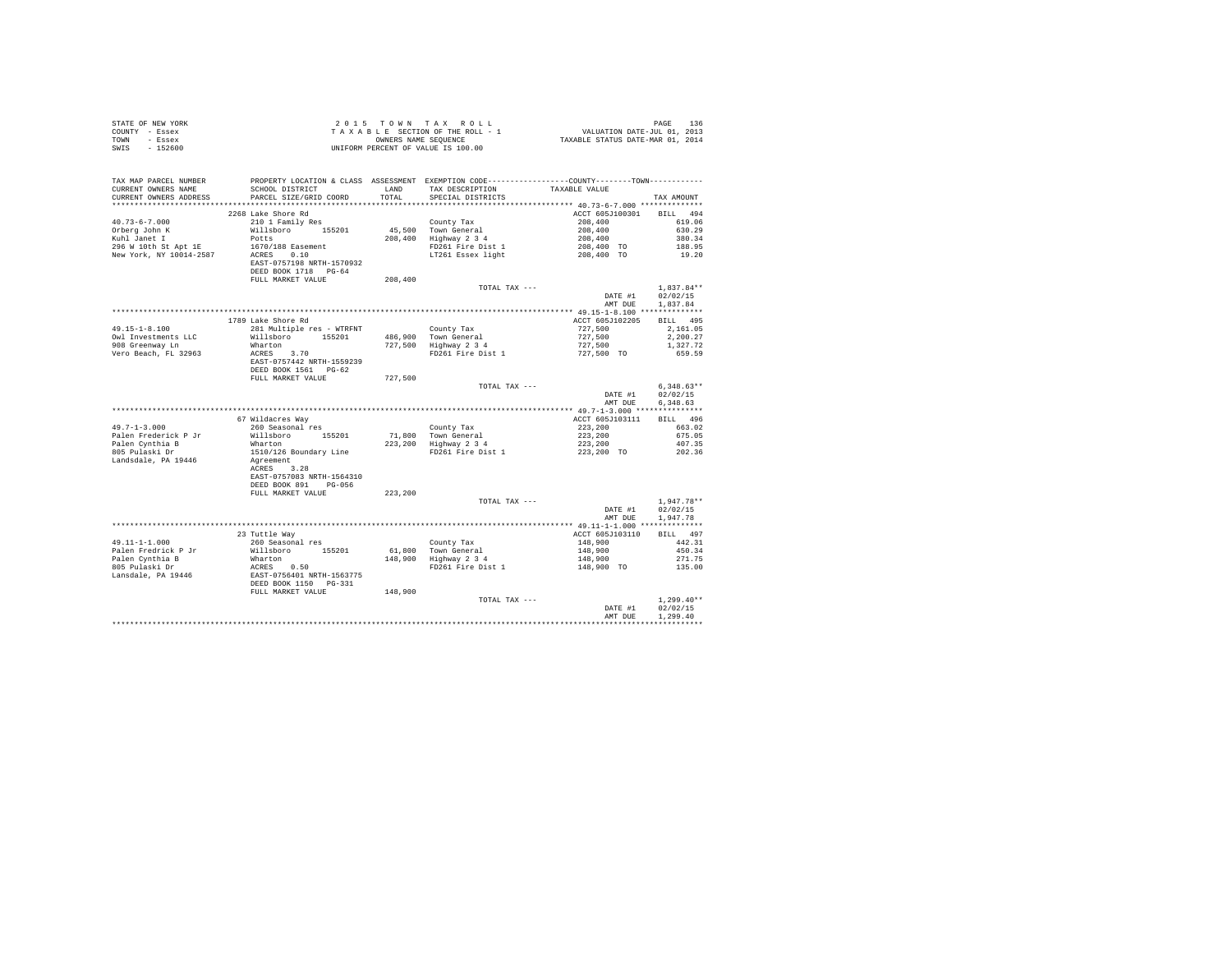| STATE OF NEW YORK      |                                      | 2015 TOWN TAX ROLL                 | 137<br>PAGE                                                   |
|------------------------|--------------------------------------|------------------------------------|---------------------------------------------------------------|
| COUNTY<br>- Essex      |                                      | TAXABLE SECTION OF THE ROLL - 1    | VALUATION DATE-JUL 01, 2013                                   |
| TOWN<br>- Essex        |                                      | OWNERS NAME SEOUENCE               | TAXABLE STATUS DATE-MAR 01, 2014                              |
| $-152600$<br>SWIS      |                                      | UNIFORM PERCENT OF VALUE IS 100.00 |                                                               |
|                        |                                      |                                    |                                                               |
|                        |                                      |                                    |                                                               |
|                        |                                      |                                    |                                                               |
| TAX MAP PARCEL NUMBER  | PROPERTY LOCATION & CLASS ASSESSMENT |                                    | EXEMPTION CODE-----------------COUNTY--------TOWN------------ |
| CURRENT OWNERS NAME    | SCHOOL DISTRICT                      | TAX DESCRIPTION<br>LAND            | TAXABLE VALUE                                                 |
| CURRENT OWNERS ADDRESS | PARCEL SIZE/GRID COORD               | TOTAL<br>SPECIAL DISTRICTS         | TAX AMOUNT                                                    |

| CUKKENI UWNEKS ADDKESS<br>. | RAKCEP STREVGKID COOKD       | TUIAP  |                          |                                          | IAA AMUUNI         |
|-----------------------------|------------------------------|--------|--------------------------|------------------------------------------|--------------------|
|                             |                              |        |                          | **************** 48.2-1-29.000 ********* |                    |
|                             | 351 Cook Rd                  |        |                          | ACCT 605J181002                          | 498<br><b>BILL</b> |
| $48.2 - 1 - 29.000$         | 260 Seasonal res             |        | County Tax               | 98,600                                   | 292.89             |
| Palmateer Barbara M         | Willsboro<br>155201          |        | 68.900 Town General      | 98,600                                   | 298.21             |
| 656 S Ohioville Rd          | Wharton                      | 98,600 | Highway 2 3 4            | 98,600                                   | 179.95             |
| Clintondale, NY 12515       | ACRES 53.59                  |        | FD262 Fire Dist 2        | 98,600 TO                                | 107.21             |
|                             | EAST-0741653 NRTH-1561141    |        | LT262 Whallonsburg light | 98,600 TO                                | 24.70              |
|                             |                              |        |                          |                                          |                    |
|                             | DEED BOOK 1311 PG-288        |        |                          |                                          |                    |
|                             | FULL MARKET VALUE            | 98,600 |                          |                                          |                    |
|                             |                              |        | TOTAL TAX ---            |                                          | $902.96**$         |
|                             |                              |        |                          | DATE #1                                  | 02/02/15           |
|                             |                              |        |                          | AMT DUE                                  | 902.96             |
|                             |                              |        |                          |                                          |                    |
|                             | 64 Daniels Rd                |        |                          | ACCT 605J181005                          | 499<br><b>BILL</b> |
| $48.1 - 1 - 8.221$          | 240 Rural res                |        | County Tax               | 87,300                                   | 259.33             |
| Palmateer Jessie L          | Westport<br>155001           |        | 42,300 Town General      | 87,300                                   | 264.03             |
|                             |                              |        |                          |                                          |                    |
| 656 S Ohioville Rd          | 18 Brookfield                |        | 87,300 Highway 2 3 4     | 87,300                                   | 159.33             |
| Clintondale, NY 12515       | ACRES 10.00                  |        | FD262 Fire Dist 2        | 87,300 TO                                | 94.92              |
|                             | EAST-0727575 NRTH-1563694    |        |                          |                                          |                    |
|                             | DEED BOOK 1490 PG-210        |        |                          |                                          |                    |
|                             | FULL MARKET VALUE            | 87,300 |                          |                                          |                    |
|                             |                              |        | TOTAL TAX ---            |                                          | $777.61**$         |
|                             |                              |        |                          | DATE #1                                  | 02/02/15           |
|                             |                              |        |                          | AMT DUE                                  | 777.61             |
|                             |                              |        |                          |                                          |                    |
|                             | Angier Hill Rd               |        |                          | ACCT 605J103112                          | BILL 500           |
|                             | 314 Rural vac<10             |        |                          | 3,000                                    | 8.91               |
| $57.2 - 6 - 1.000$          |                              |        | County Tax               |                                          |                    |
| Palmer Margaret F           | Willsboro<br>155201          |        | 3.000 Town General       | 3,000                                    | 9.07               |
| 1099 Sunset Dr              | Judd                         |        | 3,000 Highway 2 3 4      | 3,000                                    | 5.48               |
| Willsboro, NY 12996         | 3.00<br>ACRES                |        | FD262 Fire Dist 2        | 3,000 TO                                 | 3.26               |
|                             | EAST-0743125 NRTH-1551311    |        | LT262 Whallonsburg light | 3,000 TO                                 | .75                |
|                             | DEED BOOK 1583 PG-213        |        |                          |                                          |                    |
|                             | FULL MARKET VALUE            | 3,000  |                          |                                          |                    |
|                             |                              |        | TOTAL TAX ---            |                                          | $27.47**$          |
|                             |                              |        |                          | DATE #1                                  | 02/02/15           |
|                             |                              |        |                          | AMT DUE                                  | 27.47              |
|                             |                              |        |                          |                                          |                    |
|                             |                              |        |                          |                                          |                    |
|                             | 51 Daniels Rd                |        |                          | ACCT 605J104508                          | BILL 501           |
| $48.1 - 1 - 27.000$         | 210 1 Family Res<br>Westport |        | County Tax               | 63,900                                   | 189.82             |
| Palmer Mary C               | 155001                       |        | 34,600 Town General      | 63,900                                   | 193.26             |
| PO Box 165                  | 7 Platt Rogers               |        | 63,900 Highway 2 3 4     | 63,900                                   | 116.62             |
| Westport, NY 12993          | 5.60<br>ACRES                |        | School Relevy            |                                          | 1,051.75           |
|                             | EAST-0727852 NRTH-1563117    |        | FD262 Fire Dist 2        | 63,900 TO                                | 69.48              |
|                             | DEED BOOK 1461 PG-115        |        |                          |                                          |                    |
|                             | FULL MARKET VALUE            | 63,900 |                          |                                          |                    |
|                             |                              |        | TOTAL TAX ---            |                                          | $1,620.93**$       |
|                             |                              |        |                          |                                          |                    |
|                             |                              |        |                          | DATE #1                                  | 02/02/15           |
|                             |                              |        |                          | AMT DUE                                  | 1.620.93           |
|                             |                              |        |                          |                                          |                    |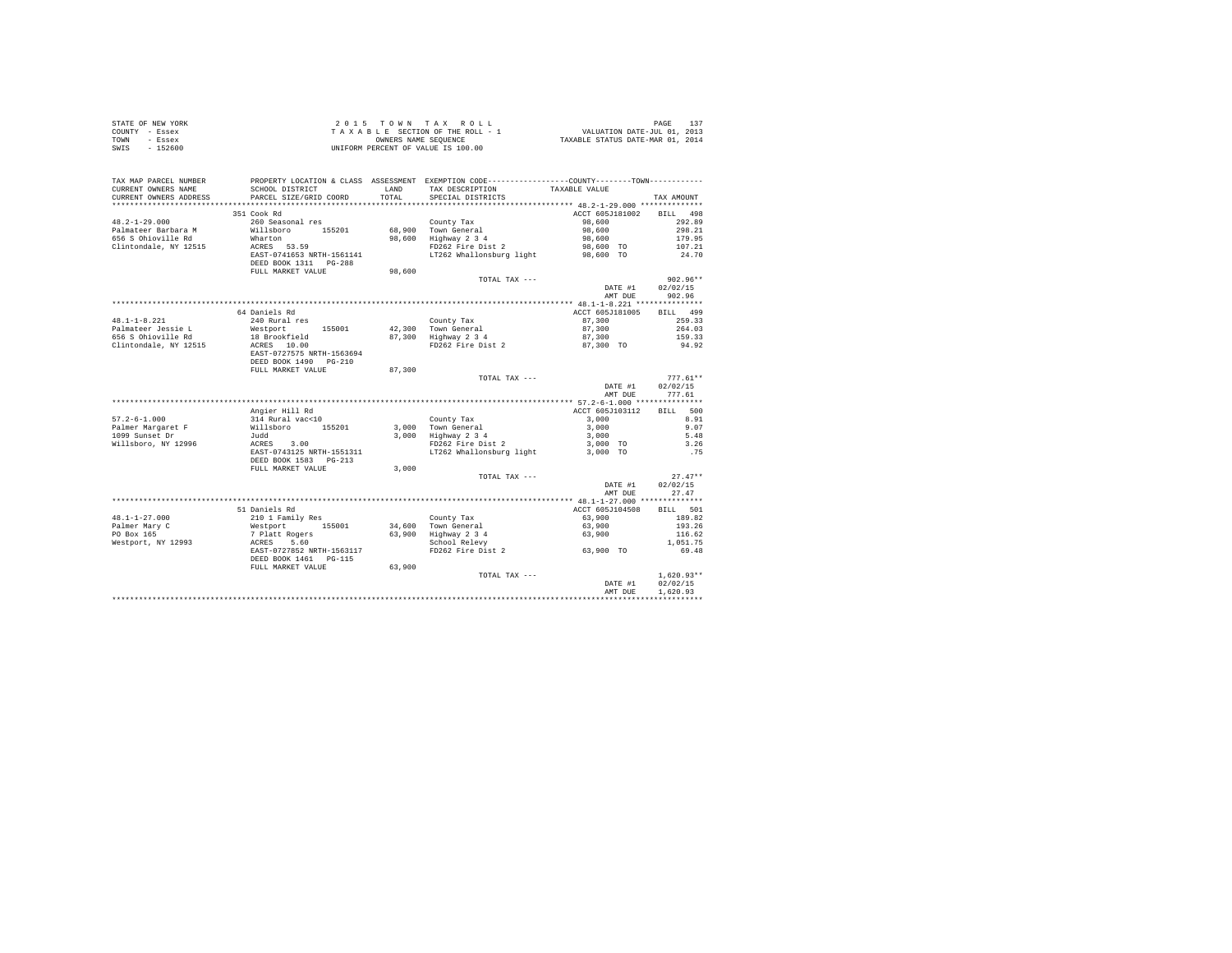|                | STATE OF NEW YORK | 2015 TOWN TAX ROLL                 | 138<br>PAGE                      |
|----------------|-------------------|------------------------------------|----------------------------------|
| COUNTY - Essex |                   | TAXABLE SECTION OF THE ROLL - 1    | VALUATION DATE-JUL 01, 2013      |
| TOWN           | - Essex           | OWNERS NAME SEOUENCE               | TAXABLE STATUS DATE-MAR 01, 2014 |
| SWIS           | $-152600$         | UNIFORM PERCENT OF VALUE IS 100.00 |                                  |

| ***********************<br>*****************************<br>1603 NYS Route 22<br>ACCT 605J103115<br><b>BILL</b><br>502<br>$48.76 - 1 - 16.000$<br>205.26<br>270 Mfg housing<br>County Tax<br>69,100<br>Willsboro<br>32,100 Town General<br>69,100<br>208.99<br>Palmer Waite<br>155201<br>c/o Robert Rivers<br>69.100 Highway 2 3 4<br>Friswell<br>69,100<br>126.11<br>1603 NYS Rte 22<br>School Relevy<br>1278/29 Land Contract<br>905.32<br>$69,100$ TO<br>ACRES 1.10<br>Essex, NY 12936<br>FD262 Fire Dist 2<br>75.14<br>EAST-0743601 NRTH-1555639<br>LT262 Whallonsburg light<br>17.31<br>69,100 TO<br>DEED BOOK 1278 PG-29<br>FULL MARKET VALUE<br>69,100<br>$1,538.13**$<br>TOTAL TAX ---<br>02/02/15<br>DATE #1<br>1.538.13<br>AMT DUE<br>533 Angier Hill Rd<br>ACCT 605J198001<br>BILL 503<br>$58.1 - 2 - 1.000$<br>210 1 Family Res<br>170,600<br>County Tax<br>506.77<br>34.900 Town General<br>Palmer William<br>Willsboro 155201<br>170,600<br>515.97<br>170,600 Highway 2 3 4<br>170,600<br>239 NYS Rte 22<br>311.35<br>Judd Pat<br>Westport, NY 12993<br>ACRES 3.94 BANK WFARGO<br>FD262 Fire Dist 2<br>170,600 TO<br>185.50<br>EAST-0743466 NRTH-1551931<br>LT262 Whallonsburg light<br>170,600 TO<br>42.73<br>DEED BOOK 1136 PG-206<br>FULL MARKET VALUE<br>170,600<br>$1.562.32**$<br>TOTAL TAX ---<br>02/02/15<br>DATE #1<br>AMT DUE<br>1,562.32<br>ACCT 605J104401<br>Jersey St<br>BILL 504<br>$39.3 - 1 - 26.000$<br>323 Vacant rural<br>38,500<br>114.37<br>County Tax<br>525 vacant rurar<br>Willsboro 155201<br>Papke Gregory C<br>38,500 Town General<br>38,500<br>116.44<br>38.500 Highway 2 3 4<br>Papke Christine M<br>40 Platt Rogers<br>ACRES 14.50<br>38,500<br>70.26<br>FD262 Fire Dist 2<br>4977 N Avers Rd<br>41.86<br>38,500 TO<br>Akron, NY 14001<br>EAST-0723414 NRTH-1569778<br>DEED BOOK 1699 PG-313<br>FULL MARKET VALUE<br>38,500<br>$342.93**$<br>TOTAL TAX ---<br>02/02/15<br>DATE #1<br>AMT DUE<br>342.93<br>ACCT 605J100902<br>BILL 505<br>1913 Jersey St<br>$39.4 - 1 - 48.000$<br>240 Rural res<br>44,400<br>131.89<br>County Tax<br>Parker Edward H<br>34,400 Town General<br>Westport 155001<br>10 Brookfield<br>44,400<br>134.28<br>44,400 Highway 2 3 4<br>Parker JoAnne L<br>44,400<br>81.03<br>FD262 Fire Dist 2<br>297 Fort Edward Rd<br>ACRES 11.40<br>48.28<br>44,400 TO<br>S Glens Falls, NY 12803<br>EAST-0732610 NRTH-1569008<br>DEED BOOK 1715 PG-86<br>44,400<br>FULL MARKET VALUE<br>$395.48**$<br>TOTAL TAX ---<br>02/02/15<br>DATE #1<br>395.48<br>AMT DUE | TAX MAP PARCEL NUMBER<br>CURRENT OWNERS NAME<br>CURRENT OWNERS ADDRESS | SCHOOL DISTRICT<br>PARCEL SIZE/GRID COORD | LAND<br>TOTAL | PROPERTY LOCATION & CLASS ASSESSMENT EXEMPTION CODE----------------COUNTY-------TOWN----------<br>TAX DESCRIPTION<br>SPECIAL DISTRICTS | TAXABLE VALUE | TAX AMOUNT |
|--------------------------------------------------------------------------------------------------------------------------------------------------------------------------------------------------------------------------------------------------------------------------------------------------------------------------------------------------------------------------------------------------------------------------------------------------------------------------------------------------------------------------------------------------------------------------------------------------------------------------------------------------------------------------------------------------------------------------------------------------------------------------------------------------------------------------------------------------------------------------------------------------------------------------------------------------------------------------------------------------------------------------------------------------------------------------------------------------------------------------------------------------------------------------------------------------------------------------------------------------------------------------------------------------------------------------------------------------------------------------------------------------------------------------------------------------------------------------------------------------------------------------------------------------------------------------------------------------------------------------------------------------------------------------------------------------------------------------------------------------------------------------------------------------------------------------------------------------------------------------------------------------------------------------------------------------------------------------------------------------------------------------------------------------------------------------------------------------------------------------------------------------------------------------------------------------------------------------------------------------------------------------------------------------------------------------------------------------------------------------------------------------------------------------------------------------------------------------------------------------------------------------|------------------------------------------------------------------------|-------------------------------------------|---------------|----------------------------------------------------------------------------------------------------------------------------------------|---------------|------------|
|                                                                                                                                                                                                                                                                                                                                                                                                                                                                                                                                                                                                                                                                                                                                                                                                                                                                                                                                                                                                                                                                                                                                                                                                                                                                                                                                                                                                                                                                                                                                                                                                                                                                                                                                                                                                                                                                                                                                                                                                                                                                                                                                                                                                                                                                                                                                                                                                                                                                                                                          |                                                                        |                                           |               |                                                                                                                                        |               |            |
|                                                                                                                                                                                                                                                                                                                                                                                                                                                                                                                                                                                                                                                                                                                                                                                                                                                                                                                                                                                                                                                                                                                                                                                                                                                                                                                                                                                                                                                                                                                                                                                                                                                                                                                                                                                                                                                                                                                                                                                                                                                                                                                                                                                                                                                                                                                                                                                                                                                                                                                          |                                                                        |                                           |               |                                                                                                                                        |               |            |
|                                                                                                                                                                                                                                                                                                                                                                                                                                                                                                                                                                                                                                                                                                                                                                                                                                                                                                                                                                                                                                                                                                                                                                                                                                                                                                                                                                                                                                                                                                                                                                                                                                                                                                                                                                                                                                                                                                                                                                                                                                                                                                                                                                                                                                                                                                                                                                                                                                                                                                                          |                                                                        |                                           |               |                                                                                                                                        |               |            |
|                                                                                                                                                                                                                                                                                                                                                                                                                                                                                                                                                                                                                                                                                                                                                                                                                                                                                                                                                                                                                                                                                                                                                                                                                                                                                                                                                                                                                                                                                                                                                                                                                                                                                                                                                                                                                                                                                                                                                                                                                                                                                                                                                                                                                                                                                                                                                                                                                                                                                                                          |                                                                        |                                           |               |                                                                                                                                        |               |            |
|                                                                                                                                                                                                                                                                                                                                                                                                                                                                                                                                                                                                                                                                                                                                                                                                                                                                                                                                                                                                                                                                                                                                                                                                                                                                                                                                                                                                                                                                                                                                                                                                                                                                                                                                                                                                                                                                                                                                                                                                                                                                                                                                                                                                                                                                                                                                                                                                                                                                                                                          |                                                                        |                                           |               |                                                                                                                                        |               |            |
|                                                                                                                                                                                                                                                                                                                                                                                                                                                                                                                                                                                                                                                                                                                                                                                                                                                                                                                                                                                                                                                                                                                                                                                                                                                                                                                                                                                                                                                                                                                                                                                                                                                                                                                                                                                                                                                                                                                                                                                                                                                                                                                                                                                                                                                                                                                                                                                                                                                                                                                          |                                                                        |                                           |               |                                                                                                                                        |               |            |
|                                                                                                                                                                                                                                                                                                                                                                                                                                                                                                                                                                                                                                                                                                                                                                                                                                                                                                                                                                                                                                                                                                                                                                                                                                                                                                                                                                                                                                                                                                                                                                                                                                                                                                                                                                                                                                                                                                                                                                                                                                                                                                                                                                                                                                                                                                                                                                                                                                                                                                                          |                                                                        |                                           |               |                                                                                                                                        |               |            |
|                                                                                                                                                                                                                                                                                                                                                                                                                                                                                                                                                                                                                                                                                                                                                                                                                                                                                                                                                                                                                                                                                                                                                                                                                                                                                                                                                                                                                                                                                                                                                                                                                                                                                                                                                                                                                                                                                                                                                                                                                                                                                                                                                                                                                                                                                                                                                                                                                                                                                                                          |                                                                        |                                           |               |                                                                                                                                        |               |            |
|                                                                                                                                                                                                                                                                                                                                                                                                                                                                                                                                                                                                                                                                                                                                                                                                                                                                                                                                                                                                                                                                                                                                                                                                                                                                                                                                                                                                                                                                                                                                                                                                                                                                                                                                                                                                                                                                                                                                                                                                                                                                                                                                                                                                                                                                                                                                                                                                                                                                                                                          |                                                                        |                                           |               |                                                                                                                                        |               |            |
|                                                                                                                                                                                                                                                                                                                                                                                                                                                                                                                                                                                                                                                                                                                                                                                                                                                                                                                                                                                                                                                                                                                                                                                                                                                                                                                                                                                                                                                                                                                                                                                                                                                                                                                                                                                                                                                                                                                                                                                                                                                                                                                                                                                                                                                                                                                                                                                                                                                                                                                          |                                                                        |                                           |               |                                                                                                                                        |               |            |
|                                                                                                                                                                                                                                                                                                                                                                                                                                                                                                                                                                                                                                                                                                                                                                                                                                                                                                                                                                                                                                                                                                                                                                                                                                                                                                                                                                                                                                                                                                                                                                                                                                                                                                                                                                                                                                                                                                                                                                                                                                                                                                                                                                                                                                                                                                                                                                                                                                                                                                                          |                                                                        |                                           |               |                                                                                                                                        |               |            |
|                                                                                                                                                                                                                                                                                                                                                                                                                                                                                                                                                                                                                                                                                                                                                                                                                                                                                                                                                                                                                                                                                                                                                                                                                                                                                                                                                                                                                                                                                                                                                                                                                                                                                                                                                                                                                                                                                                                                                                                                                                                                                                                                                                                                                                                                                                                                                                                                                                                                                                                          |                                                                        |                                           |               |                                                                                                                                        |               |            |
|                                                                                                                                                                                                                                                                                                                                                                                                                                                                                                                                                                                                                                                                                                                                                                                                                                                                                                                                                                                                                                                                                                                                                                                                                                                                                                                                                                                                                                                                                                                                                                                                                                                                                                                                                                                                                                                                                                                                                                                                                                                                                                                                                                                                                                                                                                                                                                                                                                                                                                                          |                                                                        |                                           |               |                                                                                                                                        |               |            |
|                                                                                                                                                                                                                                                                                                                                                                                                                                                                                                                                                                                                                                                                                                                                                                                                                                                                                                                                                                                                                                                                                                                                                                                                                                                                                                                                                                                                                                                                                                                                                                                                                                                                                                                                                                                                                                                                                                                                                                                                                                                                                                                                                                                                                                                                                                                                                                                                                                                                                                                          |                                                                        |                                           |               |                                                                                                                                        |               |            |
|                                                                                                                                                                                                                                                                                                                                                                                                                                                                                                                                                                                                                                                                                                                                                                                                                                                                                                                                                                                                                                                                                                                                                                                                                                                                                                                                                                                                                                                                                                                                                                                                                                                                                                                                                                                                                                                                                                                                                                                                                                                                                                                                                                                                                                                                                                                                                                                                                                                                                                                          |                                                                        |                                           |               |                                                                                                                                        |               |            |
|                                                                                                                                                                                                                                                                                                                                                                                                                                                                                                                                                                                                                                                                                                                                                                                                                                                                                                                                                                                                                                                                                                                                                                                                                                                                                                                                                                                                                                                                                                                                                                                                                                                                                                                                                                                                                                                                                                                                                                                                                                                                                                                                                                                                                                                                                                                                                                                                                                                                                                                          |                                                                        |                                           |               |                                                                                                                                        |               |            |
|                                                                                                                                                                                                                                                                                                                                                                                                                                                                                                                                                                                                                                                                                                                                                                                                                                                                                                                                                                                                                                                                                                                                                                                                                                                                                                                                                                                                                                                                                                                                                                                                                                                                                                                                                                                                                                                                                                                                                                                                                                                                                                                                                                                                                                                                                                                                                                                                                                                                                                                          |                                                                        |                                           |               |                                                                                                                                        |               |            |
|                                                                                                                                                                                                                                                                                                                                                                                                                                                                                                                                                                                                                                                                                                                                                                                                                                                                                                                                                                                                                                                                                                                                                                                                                                                                                                                                                                                                                                                                                                                                                                                                                                                                                                                                                                                                                                                                                                                                                                                                                                                                                                                                                                                                                                                                                                                                                                                                                                                                                                                          |                                                                        |                                           |               |                                                                                                                                        |               |            |
|                                                                                                                                                                                                                                                                                                                                                                                                                                                                                                                                                                                                                                                                                                                                                                                                                                                                                                                                                                                                                                                                                                                                                                                                                                                                                                                                                                                                                                                                                                                                                                                                                                                                                                                                                                                                                                                                                                                                                                                                                                                                                                                                                                                                                                                                                                                                                                                                                                                                                                                          |                                                                        |                                           |               |                                                                                                                                        |               |            |
|                                                                                                                                                                                                                                                                                                                                                                                                                                                                                                                                                                                                                                                                                                                                                                                                                                                                                                                                                                                                                                                                                                                                                                                                                                                                                                                                                                                                                                                                                                                                                                                                                                                                                                                                                                                                                                                                                                                                                                                                                                                                                                                                                                                                                                                                                                                                                                                                                                                                                                                          |                                                                        |                                           |               |                                                                                                                                        |               |            |
|                                                                                                                                                                                                                                                                                                                                                                                                                                                                                                                                                                                                                                                                                                                                                                                                                                                                                                                                                                                                                                                                                                                                                                                                                                                                                                                                                                                                                                                                                                                                                                                                                                                                                                                                                                                                                                                                                                                                                                                                                                                                                                                                                                                                                                                                                                                                                                                                                                                                                                                          |                                                                        |                                           |               |                                                                                                                                        |               |            |
|                                                                                                                                                                                                                                                                                                                                                                                                                                                                                                                                                                                                                                                                                                                                                                                                                                                                                                                                                                                                                                                                                                                                                                                                                                                                                                                                                                                                                                                                                                                                                                                                                                                                                                                                                                                                                                                                                                                                                                                                                                                                                                                                                                                                                                                                                                                                                                                                                                                                                                                          |                                                                        |                                           |               |                                                                                                                                        |               |            |
|                                                                                                                                                                                                                                                                                                                                                                                                                                                                                                                                                                                                                                                                                                                                                                                                                                                                                                                                                                                                                                                                                                                                                                                                                                                                                                                                                                                                                                                                                                                                                                                                                                                                                                                                                                                                                                                                                                                                                                                                                                                                                                                                                                                                                                                                                                                                                                                                                                                                                                                          |                                                                        |                                           |               |                                                                                                                                        |               |            |
|                                                                                                                                                                                                                                                                                                                                                                                                                                                                                                                                                                                                                                                                                                                                                                                                                                                                                                                                                                                                                                                                                                                                                                                                                                                                                                                                                                                                                                                                                                                                                                                                                                                                                                                                                                                                                                                                                                                                                                                                                                                                                                                                                                                                                                                                                                                                                                                                                                                                                                                          |                                                                        |                                           |               |                                                                                                                                        |               |            |
|                                                                                                                                                                                                                                                                                                                                                                                                                                                                                                                                                                                                                                                                                                                                                                                                                                                                                                                                                                                                                                                                                                                                                                                                                                                                                                                                                                                                                                                                                                                                                                                                                                                                                                                                                                                                                                                                                                                                                                                                                                                                                                                                                                                                                                                                                                                                                                                                                                                                                                                          |                                                                        |                                           |               |                                                                                                                                        |               |            |
|                                                                                                                                                                                                                                                                                                                                                                                                                                                                                                                                                                                                                                                                                                                                                                                                                                                                                                                                                                                                                                                                                                                                                                                                                                                                                                                                                                                                                                                                                                                                                                                                                                                                                                                                                                                                                                                                                                                                                                                                                                                                                                                                                                                                                                                                                                                                                                                                                                                                                                                          |                                                                        |                                           |               |                                                                                                                                        |               |            |
|                                                                                                                                                                                                                                                                                                                                                                                                                                                                                                                                                                                                                                                                                                                                                                                                                                                                                                                                                                                                                                                                                                                                                                                                                                                                                                                                                                                                                                                                                                                                                                                                                                                                                                                                                                                                                                                                                                                                                                                                                                                                                                                                                                                                                                                                                                                                                                                                                                                                                                                          |                                                                        |                                           |               |                                                                                                                                        |               |            |
|                                                                                                                                                                                                                                                                                                                                                                                                                                                                                                                                                                                                                                                                                                                                                                                                                                                                                                                                                                                                                                                                                                                                                                                                                                                                                                                                                                                                                                                                                                                                                                                                                                                                                                                                                                                                                                                                                                                                                                                                                                                                                                                                                                                                                                                                                                                                                                                                                                                                                                                          |                                                                        |                                           |               |                                                                                                                                        |               |            |
|                                                                                                                                                                                                                                                                                                                                                                                                                                                                                                                                                                                                                                                                                                                                                                                                                                                                                                                                                                                                                                                                                                                                                                                                                                                                                                                                                                                                                                                                                                                                                                                                                                                                                                                                                                                                                                                                                                                                                                                                                                                                                                                                                                                                                                                                                                                                                                                                                                                                                                                          |                                                                        |                                           |               |                                                                                                                                        |               |            |
|                                                                                                                                                                                                                                                                                                                                                                                                                                                                                                                                                                                                                                                                                                                                                                                                                                                                                                                                                                                                                                                                                                                                                                                                                                                                                                                                                                                                                                                                                                                                                                                                                                                                                                                                                                                                                                                                                                                                                                                                                                                                                                                                                                                                                                                                                                                                                                                                                                                                                                                          |                                                                        |                                           |               |                                                                                                                                        |               |            |
|                                                                                                                                                                                                                                                                                                                                                                                                                                                                                                                                                                                                                                                                                                                                                                                                                                                                                                                                                                                                                                                                                                                                                                                                                                                                                                                                                                                                                                                                                                                                                                                                                                                                                                                                                                                                                                                                                                                                                                                                                                                                                                                                                                                                                                                                                                                                                                                                                                                                                                                          |                                                                        |                                           |               |                                                                                                                                        |               |            |
|                                                                                                                                                                                                                                                                                                                                                                                                                                                                                                                                                                                                                                                                                                                                                                                                                                                                                                                                                                                                                                                                                                                                                                                                                                                                                                                                                                                                                                                                                                                                                                                                                                                                                                                                                                                                                                                                                                                                                                                                                                                                                                                                                                                                                                                                                                                                                                                                                                                                                                                          |                                                                        |                                           |               |                                                                                                                                        |               |            |
|                                                                                                                                                                                                                                                                                                                                                                                                                                                                                                                                                                                                                                                                                                                                                                                                                                                                                                                                                                                                                                                                                                                                                                                                                                                                                                                                                                                                                                                                                                                                                                                                                                                                                                                                                                                                                                                                                                                                                                                                                                                                                                                                                                                                                                                                                                                                                                                                                                                                                                                          |                                                                        |                                           |               |                                                                                                                                        |               |            |
|                                                                                                                                                                                                                                                                                                                                                                                                                                                                                                                                                                                                                                                                                                                                                                                                                                                                                                                                                                                                                                                                                                                                                                                                                                                                                                                                                                                                                                                                                                                                                                                                                                                                                                                                                                                                                                                                                                                                                                                                                                                                                                                                                                                                                                                                                                                                                                                                                                                                                                                          |                                                                        |                                           |               |                                                                                                                                        |               |            |
|                                                                                                                                                                                                                                                                                                                                                                                                                                                                                                                                                                                                                                                                                                                                                                                                                                                                                                                                                                                                                                                                                                                                                                                                                                                                                                                                                                                                                                                                                                                                                                                                                                                                                                                                                                                                                                                                                                                                                                                                                                                                                                                                                                                                                                                                                                                                                                                                                                                                                                                          |                                                                        |                                           |               |                                                                                                                                        |               |            |
|                                                                                                                                                                                                                                                                                                                                                                                                                                                                                                                                                                                                                                                                                                                                                                                                                                                                                                                                                                                                                                                                                                                                                                                                                                                                                                                                                                                                                                                                                                                                                                                                                                                                                                                                                                                                                                                                                                                                                                                                                                                                                                                                                                                                                                                                                                                                                                                                                                                                                                                          |                                                                        |                                           |               |                                                                                                                                        |               |            |
|                                                                                                                                                                                                                                                                                                                                                                                                                                                                                                                                                                                                                                                                                                                                                                                                                                                                                                                                                                                                                                                                                                                                                                                                                                                                                                                                                                                                                                                                                                                                                                                                                                                                                                                                                                                                                                                                                                                                                                                                                                                                                                                                                                                                                                                                                                                                                                                                                                                                                                                          |                                                                        |                                           |               |                                                                                                                                        |               |            |
|                                                                                                                                                                                                                                                                                                                                                                                                                                                                                                                                                                                                                                                                                                                                                                                                                                                                                                                                                                                                                                                                                                                                                                                                                                                                                                                                                                                                                                                                                                                                                                                                                                                                                                                                                                                                                                                                                                                                                                                                                                                                                                                                                                                                                                                                                                                                                                                                                                                                                                                          |                                                                        |                                           |               |                                                                                                                                        |               |            |
|                                                                                                                                                                                                                                                                                                                                                                                                                                                                                                                                                                                                                                                                                                                                                                                                                                                                                                                                                                                                                                                                                                                                                                                                                                                                                                                                                                                                                                                                                                                                                                                                                                                                                                                                                                                                                                                                                                                                                                                                                                                                                                                                                                                                                                                                                                                                                                                                                                                                                                                          |                                                                        |                                           |               |                                                                                                                                        |               |            |
|                                                                                                                                                                                                                                                                                                                                                                                                                                                                                                                                                                                                                                                                                                                                                                                                                                                                                                                                                                                                                                                                                                                                                                                                                                                                                                                                                                                                                                                                                                                                                                                                                                                                                                                                                                                                                                                                                                                                                                                                                                                                                                                                                                                                                                                                                                                                                                                                                                                                                                                          |                                                                        |                                           |               |                                                                                                                                        |               |            |
|                                                                                                                                                                                                                                                                                                                                                                                                                                                                                                                                                                                                                                                                                                                                                                                                                                                                                                                                                                                                                                                                                                                                                                                                                                                                                                                                                                                                                                                                                                                                                                                                                                                                                                                                                                                                                                                                                                                                                                                                                                                                                                                                                                                                                                                                                                                                                                                                                                                                                                                          |                                                                        |                                           |               |                                                                                                                                        |               |            |
|                                                                                                                                                                                                                                                                                                                                                                                                                                                                                                                                                                                                                                                                                                                                                                                                                                                                                                                                                                                                                                                                                                                                                                                                                                                                                                                                                                                                                                                                                                                                                                                                                                                                                                                                                                                                                                                                                                                                                                                                                                                                                                                                                                                                                                                                                                                                                                                                                                                                                                                          |                                                                        |                                           |               |                                                                                                                                        |               |            |
|                                                                                                                                                                                                                                                                                                                                                                                                                                                                                                                                                                                                                                                                                                                                                                                                                                                                                                                                                                                                                                                                                                                                                                                                                                                                                                                                                                                                                                                                                                                                                                                                                                                                                                                                                                                                                                                                                                                                                                                                                                                                                                                                                                                                                                                                                                                                                                                                                                                                                                                          |                                                                        |                                           |               |                                                                                                                                        |               |            |
|                                                                                                                                                                                                                                                                                                                                                                                                                                                                                                                                                                                                                                                                                                                                                                                                                                                                                                                                                                                                                                                                                                                                                                                                                                                                                                                                                                                                                                                                                                                                                                                                                                                                                                                                                                                                                                                                                                                                                                                                                                                                                                                                                                                                                                                                                                                                                                                                                                                                                                                          |                                                                        |                                           |               |                                                                                                                                        |               |            |
|                                                                                                                                                                                                                                                                                                                                                                                                                                                                                                                                                                                                                                                                                                                                                                                                                                                                                                                                                                                                                                                                                                                                                                                                                                                                                                                                                                                                                                                                                                                                                                                                                                                                                                                                                                                                                                                                                                                                                                                                                                                                                                                                                                                                                                                                                                                                                                                                                                                                                                                          |                                                                        |                                           |               |                                                                                                                                        |               |            |
|                                                                                                                                                                                                                                                                                                                                                                                                                                                                                                                                                                                                                                                                                                                                                                                                                                                                                                                                                                                                                                                                                                                                                                                                                                                                                                                                                                                                                                                                                                                                                                                                                                                                                                                                                                                                                                                                                                                                                                                                                                                                                                                                                                                                                                                                                                                                                                                                                                                                                                                          |                                                                        |                                           |               |                                                                                                                                        |               |            |
|                                                                                                                                                                                                                                                                                                                                                                                                                                                                                                                                                                                                                                                                                                                                                                                                                                                                                                                                                                                                                                                                                                                                                                                                                                                                                                                                                                                                                                                                                                                                                                                                                                                                                                                                                                                                                                                                                                                                                                                                                                                                                                                                                                                                                                                                                                                                                                                                                                                                                                                          |                                                                        |                                           |               |                                                                                                                                        |               |            |
|                                                                                                                                                                                                                                                                                                                                                                                                                                                                                                                                                                                                                                                                                                                                                                                                                                                                                                                                                                                                                                                                                                                                                                                                                                                                                                                                                                                                                                                                                                                                                                                                                                                                                                                                                                                                                                                                                                                                                                                                                                                                                                                                                                                                                                                                                                                                                                                                                                                                                                                          |                                                                        |                                           |               |                                                                                                                                        |               |            |
|                                                                                                                                                                                                                                                                                                                                                                                                                                                                                                                                                                                                                                                                                                                                                                                                                                                                                                                                                                                                                                                                                                                                                                                                                                                                                                                                                                                                                                                                                                                                                                                                                                                                                                                                                                                                                                                                                                                                                                                                                                                                                                                                                                                                                                                                                                                                                                                                                                                                                                                          |                                                                        |                                           |               |                                                                                                                                        |               |            |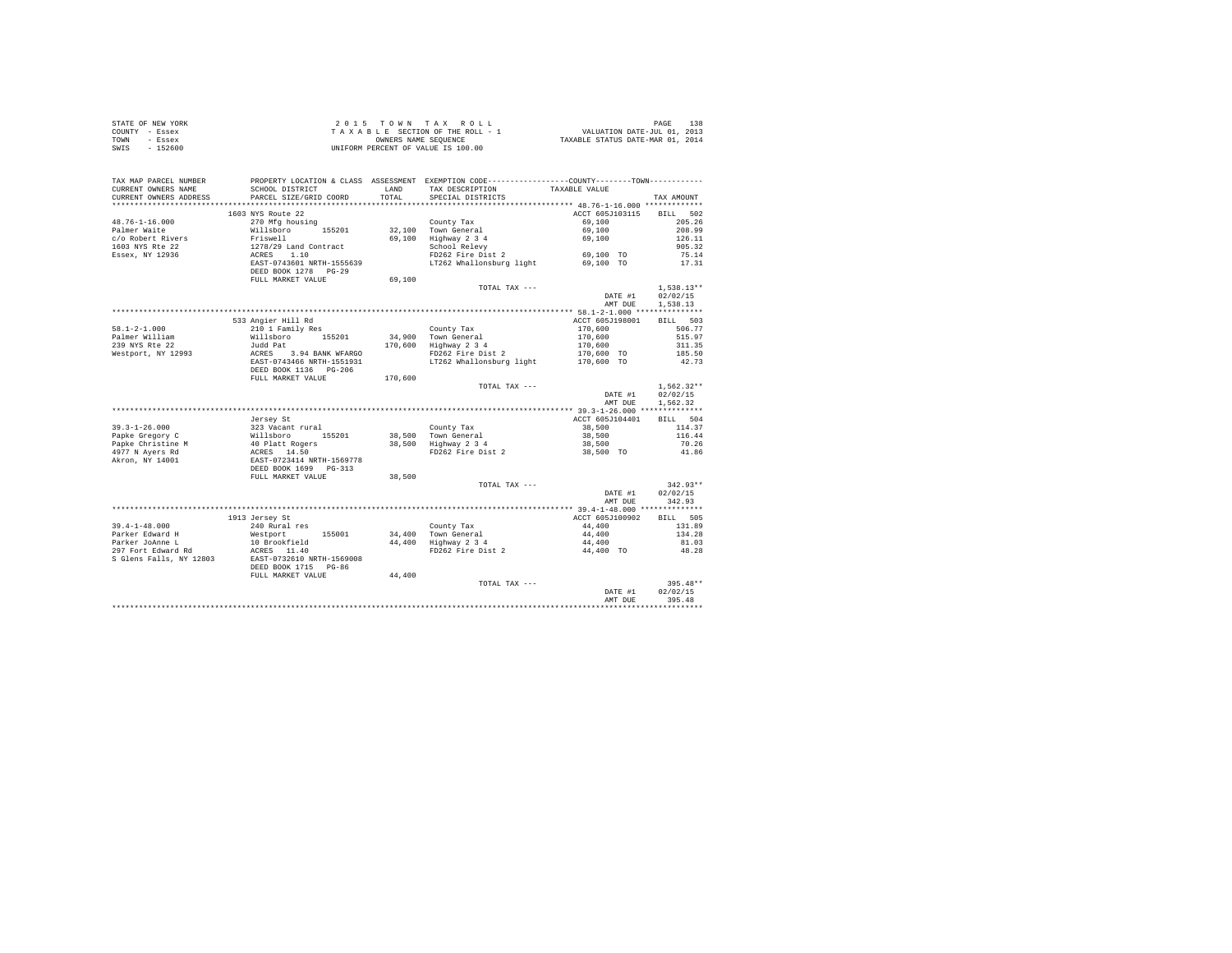| STATE OF NEW YORK | 2015 TOWN TAX ROLL                 | 139<br>PAGE                      |
|-------------------|------------------------------------|----------------------------------|
| COUNTY - Essex    | TAXABLE SECTION OF THE ROLL - 1    | VALUATION DATE-JUL 01, 2013      |
| TOWN<br>- Essex   | OWNERS NAME SEOUENCE               | TAXABLE STATUS DATE-MAR 01, 2014 |
| $-152600$<br>SWIS | UNIFORM PERCENT OF VALUE IS 100.00 |                                  |

| TAX MAP PARCEL NUMBER<br>CURRENT OWNERS NAME<br>CURRENT OWNERS ADDRESS | SCHOOL DISTRICT<br>PARCEL SIZE/GRID COORD | <b>T.AND</b><br>TOTAL | PROPERTY LOCATION & CLASS ASSESSMENT EXEMPTION CODE---------------COUNTY-------TOWN---------<br>TAX DESCRIPTION<br>SPECIAL DISTRICTS | TAXABLE VALUE     | TAX AMOUNT   |
|------------------------------------------------------------------------|-------------------------------------------|-----------------------|--------------------------------------------------------------------------------------------------------------------------------------|-------------------|--------------|
|                                                                        | 14 Rock Way                               |                       |                                                                                                                                      | ACCT 605J103207   | BTLL 506     |
| $49.11 - 1 - 14.000$                                                   | 260 Seasonal res                          |                       | County Tax                                                                                                                           | 221,000           | 656.48       |
| Parsons Edward D Jr                                                    | Willsboro<br>155201                       |                       | 60.100 Town General                                                                                                                  | 221,000           | 668.40       |
| 2951 E Weymouth St                                                     | Wharton                                   | 221,000               | Highway 2 3 4                                                                                                                        | 221,000           | 403.34       |
| Tucson, AZ 85716                                                       | 0.40<br>ACRES                             |                       | FD261 Fire Dist 1                                                                                                                    | 221,000 TO 200.37 |              |
|                                                                        | EAST-0757538 NRTH-1563247                 |                       | LT261 Essex light                                                                                                                    | 221,000 TO 20.36  |              |
|                                                                        | DEED BOOK 917<br>$PG-250$                 |                       |                                                                                                                                      |                   |              |
|                                                                        | FULL MARKET VALUE                         | 221,000               |                                                                                                                                      |                   |              |
|                                                                        |                                           |                       | TOTAL TAX $---$                                                                                                                      |                   | 1,948.95**   |
|                                                                        |                                           |                       |                                                                                                                                      | DATE #1           | 02/02/15     |
|                                                                        |                                           |                       |                                                                                                                                      | AMT DUE           | 1,948.95     |
|                                                                        |                                           |                       |                                                                                                                                      |                   |              |
|                                                                        | 10 Orchard Ln                             |                       |                                                                                                                                      | ACCT 605J103501   | BILL 507     |
| $40.73 - 6 - 3.000$                                                    | 210 1 Family Res - WTRFNT                 |                       | County Tax                                                                                                                           | 431,800           | 1,282.67     |
| Parsons Patricia 0 Willsboro                                           | 155201                                    | 202,800               | Town General                                                                                                                         | 431,800           | 1,305.95     |
| 60 Matthews Mill Rd                                                    | Potts                                     | 431,800               | Highway 2 3 4                                                                                                                        | 431,800           | 788.05       |
| Bedford Hills, NY 10507-2404 1649/215-Sewer Easement                   |                                           |                       | FD261 Fire Dist 1                                                                                                                    | 431,800 TO        | 391.49       |
|                                                                        | 0.30<br><b>ACRES</b>                      |                       | LT261 Essex light                                                                                                                    | 431,800 TO        | 39.78        |
|                                                                        | EAST-0757339 NRTH-1571316                 |                       |                                                                                                                                      |                   |              |
|                                                                        | DEED BOOK 1115 PG-173                     |                       |                                                                                                                                      |                   |              |
|                                                                        | FULL MARKET VALUE                         | 431,800               |                                                                                                                                      |                   |              |
|                                                                        |                                           |                       | TOTAL TAX ---                                                                                                                        |                   | $3.807.94**$ |
|                                                                        |                                           |                       |                                                                                                                                      | DATE #1           | 02/02/15     |
|                                                                        |                                           |                       |                                                                                                                                      | AMT DUE           | 3,807.94     |
|                                                                        |                                           |                       |                                                                                                                                      |                   |              |
|                                                                        | School St                                 |                       |                                                                                                                                      | ACCT 605Z013001   | BTT.T. 508   |
| $40.3 - 3 - 17.132$                                                    | 105 Vac farmland                          |                       | AG DIST C 41720                                                                                                                      | 31,402<br>31,402  |              |
| Pataki George E                                                        | 155201 45,800 County Tax<br>Willsboro     |                       |                                                                                                                                      | 14,398            | 42.77        |
| Pataki Elizabeth R                                                     | Potts                                     |                       | 45,800 Town General                                                                                                                  | 14,398            | 43.55        |
| 1017 Rt 9-D                                                            | ACRES 33.16                               |                       | Highway 2 3 4                                                                                                                        | 14,398            | 26.28        |
| Garrison, NY 10524                                                     | EAST-0755123 NRTH-1569194                 |                       | FD261 Fire Dist 1                                                                                                                    | 45,800 TO         | 41.52        |
|                                                                        | DEED BOOK 1677 PG-188                     |                       | LT261 Essex light                                                                                                                    | 45,800 TO         | 4.22         |
| MAY BE SUBJECT TO PAYMENT                                              | FULL MARKET VALUE                         | 45,800                |                                                                                                                                      |                   |              |
| UNDER AGDIST LAW TIL 2018                                              |                                           |                       | TOTAL TAX ---                                                                                                                        |                   | $158.34**$   |
|                                                                        |                                           |                       |                                                                                                                                      | DATE #1           | 02/02/15     |
|                                                                        |                                           |                       |                                                                                                                                      | AMT DUE           | 158.34       |
|                                                                        |                                           |                       |                                                                                                                                      |                   |              |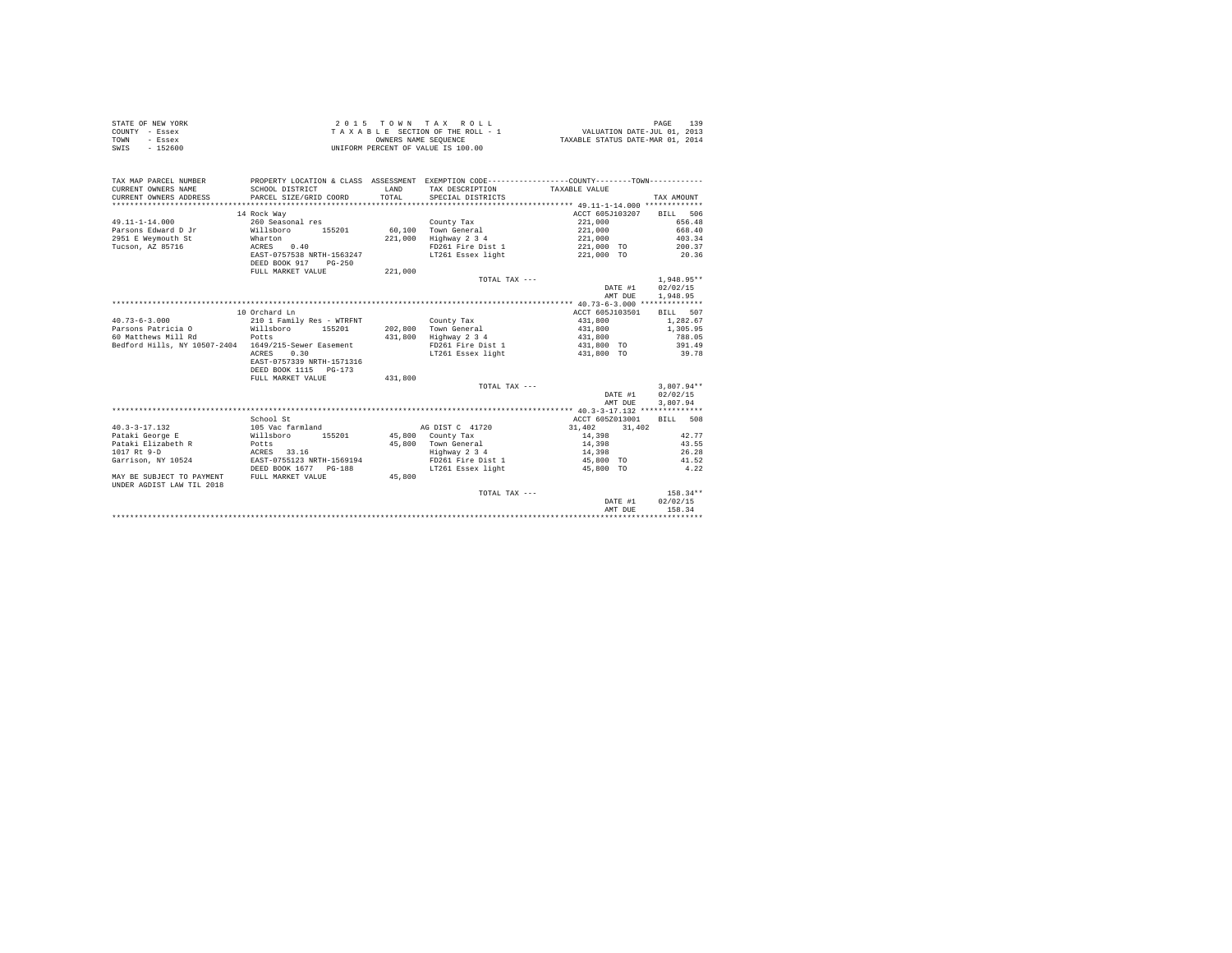| STATE OF NEW YORK | 2015 TOWN TAX ROLL                 | 140<br>PAGE                      |
|-------------------|------------------------------------|----------------------------------|
| COUNTY - Essex    | TAXABLE SECTION OF THE ROLL - 1    | VALUATION DATE-JUL 01, 2013      |
| TOWN<br>- Essex   | OWNERS NAME SEOUENCE               | TAXABLE STATUS DATE-MAR 01, 2014 |
| $-152600$<br>SWIS | UNIFORM PERCENT OF VALUE IS 100.00 |                                  |

| TAX MAP PARCEL NUMBER                       | PROPERTY LOCATION & CLASS ASSESSMENT EXEMPTION CODE----------------COUNTY--------TOWN---------- |                      |                             |                             |                          |
|---------------------------------------------|-------------------------------------------------------------------------------------------------|----------------------|-----------------------------|-----------------------------|--------------------------|
| CURRENT OWNERS NAME                         | SCHOOL DISTRICT                                                                                 | <b>T.AND</b>         | TAX DESCRIPTION             | TAXABLE VALUE               |                          |
| CURRENT OWNERS ADDRESS                      | PARCEL SIZE/GRID COORD                                                                          | TOTAL.               | SPECIAL DISTRICTS           |                             | TAX AMOUNT               |
|                                             |                                                                                                 |                      |                             |                             |                          |
|                                             | Lake Shore Rd                                                                                   |                      |                             |                             | ACCT 605J101214 BILL 509 |
| $40.81 - 3 - 3.001$                         | 311 Res vac land - WTRFNT                                                                       |                      | County Tax                  | 81,600                      | 242.39                   |
| Pataki George E Willsboro                   | 155201                                                                                          |                      | 81,600 Town General 81,600  |                             | 246.79                   |
|                                             |                                                                                                 |                      | 81.600 Highway 2 3 4        | 81,600                      | 148.92                   |
|                                             |                                                                                                 |                      |                             | FD261 Fire Dist 1 81,600 TO | 73.98                    |
|                                             | EAST-0757177 NRTH-1568197                                                                       |                      |                             | LT261 Essex light 81,600 TO | 7.52                     |
|                                             | DEED BOOK 1350 PG-47                                                                            |                      | WB261 Water B&I             | 81,600 TO C                 | 22.45                    |
|                                             | FULL MARKET VALUE                                                                               | $\bf 81$ , $\bf 600$ |                             |                             |                          |
|                                             |                                                                                                 |                      | TOTAL TAX ---               |                             | $742.05**$               |
|                                             |                                                                                                 |                      |                             | DATE #1                     | 02/02/15                 |
|                                             |                                                                                                 |                      |                             | AMT DUE                     | 742.05                   |
|                                             |                                                                                                 |                      |                             |                             |                          |
|                                             | 8 Farm Way                                                                                      |                      |                             | ACCT 605J101213             | BILL 510                 |
| $49.1 - 1 - 12.000$                         | 112 Dairy farm - WTRFNT MG DIST C 41720                                                         |                      |                             | 228,669 228,669             |                          |
|                                             |                                                                                                 |                      | 1117,500 AG. IMPMNT 42100   | 32.268 32.268               |                          |
| 1017 Rte 9D                                 |                                                                                                 |                      | $1774.140$ County Tax       | 1513, 203                   | 4.495.00                 |
| Garrison, NY 10524                          |                                                                                                 |                      | Town General                | 1513,203<br>1513,203        | 4.576.57                 |
|                                             |                                                                                                 |                      | $Highway$ 2 3 4             |                             | 2.761.67                 |
|                                             | MAY BE SUBJECT TO PAYMENT ACRES 300.40 BANK1STARSG FD261 Fire Dist 1                            |                      |                             | 1741,872 TO                 | 1,579.27                 |
| UNDER AGDIST LAW TIL 2018                   | EAST-0755052 NRTH-1566960                                                                       |                      | 32,268 EX                   |                             |                          |
|                                             | DEED BOOK 1350 PG-47                                                                            |                      | LT261 Essex light           | 1741,872 TO                 | 160.47                   |
|                                             | FULL MARKET VALUE                                                                               | 1774.140             | 32.268 EX                   |                             |                          |
|                                             |                                                                                                 |                      | WB261 Water B&I             | 1741,872 TO C               | 479.15                   |
|                                             |                                                                                                 |                      | 32.268 EX                   |                             |                          |
|                                             |                                                                                                 |                      | TOTAL TAX ---               |                             | $14,052.13**$            |
|                                             |                                                                                                 |                      |                             | DATE #1                     | 02/02/15                 |
|                                             |                                                                                                 |                      |                             | AMT DUE                     | 14,052.13                |
|                                             |                                                                                                 |                      |                             |                             |                          |
|                                             | Farm Way                                                                                        |                      |                             | ACCT 605J101301             | BILL 511                 |
| $49.1 - 1 - 13.000$                         | 105 Vac farmland<br>Willsboro 155201                                                            |                      | AG DIST C 41720             | 66,547 66,547               |                          |
| Pataki George E                             |                                                                                                 |                      | $103.200$ County Tax        | 36,653                      | 108.88                   |
| 1017 Rte 9D                                 | Wharton                                                                                         |                      | 103.200 Town General 36.653 |                             | 110.85                   |
|                                             |                                                                                                 |                      | Highway 2 3 4               | 36,653<br>103,200 TO        | 66.89<br>93.57           |
|                                             |                                                                                                 |                      | FD261 Fire Dist 1           |                             |                          |
|                                             | MAY BE SUBJECT TO PAYMENT DEED BOOK 1350 PG-47                                                  |                      | LT261 Essex light           | 103,200 TO                  | 9.51                     |
| UNDER AGDIST LAW TIL 2018 FULL MARKET VALUE |                                                                                                 |                      | 103,200 WB261 Water B&I     | 103,200 TO C                | 28.39                    |
|                                             |                                                                                                 |                      | TOTAL TAX ---               |                             | $418.09**$               |
|                                             |                                                                                                 |                      |                             | DATE #1                     | 02/02/15                 |
|                                             |                                                                                                 |                      |                             | AMT DUE                     | 418.09                   |
|                                             |                                                                                                 |                      |                             |                             |                          |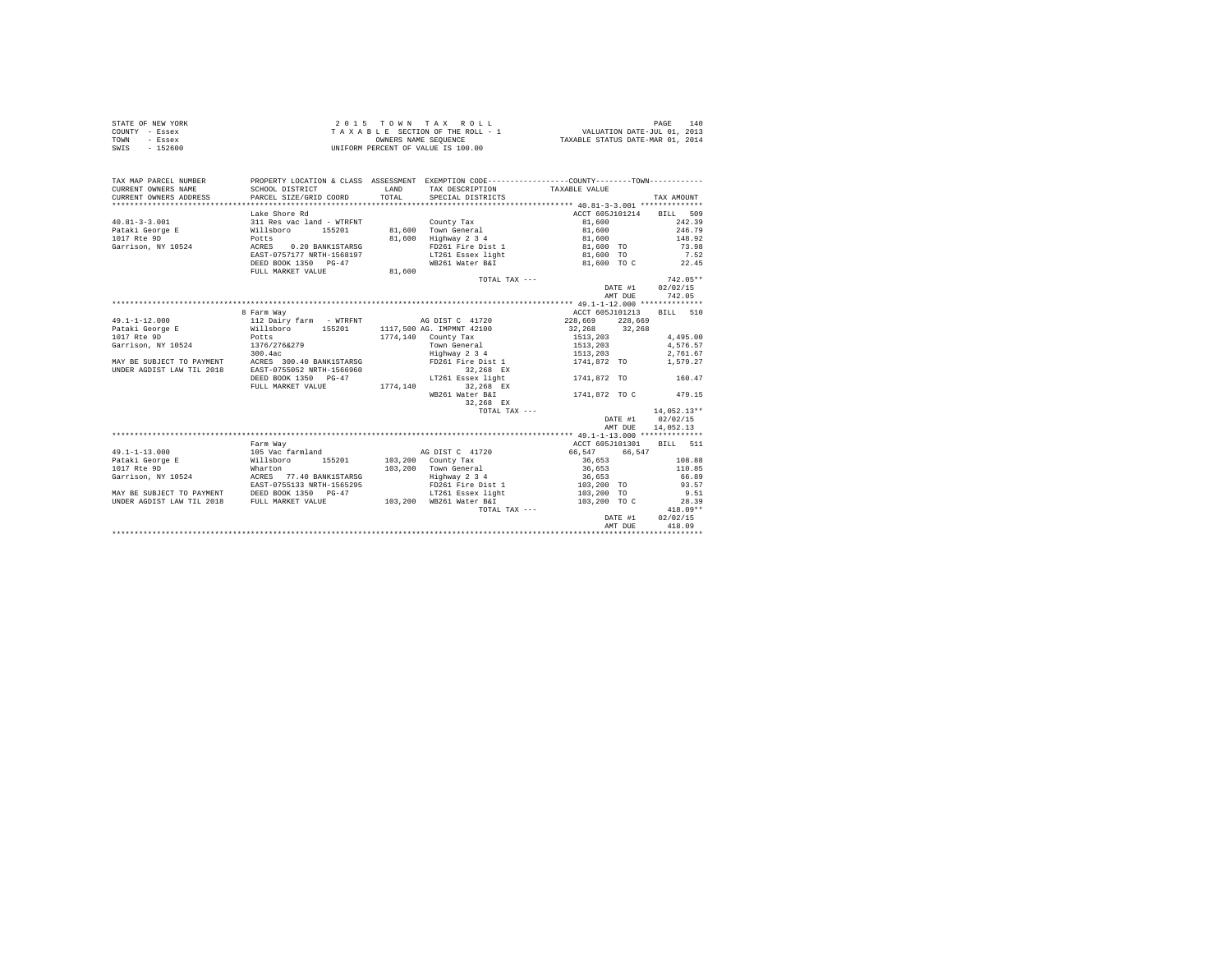|      | STATE OF NEW YORK | $2.0.15$ TOWN TAX ROLL             | PAGE                             |
|------|-------------------|------------------------------------|----------------------------------|
|      | COUNTY - Essex    | TAXABLE SECTION OF THE ROLL - 1    | VALUATION DATE-JUL 01, 2013      |
| TOWN | - Essex           | OWNERS NAME SEOUENCE               | TAXABLE STATUS DATE-MAR 01, 2014 |
| SWIS | $-152600$         | UNIFORM PERCENT OF VALUE IS 100.00 |                                  |

| TAX MAP PARCEL NUMBER<br>CURRENT OWNERS NAME<br>CURRENT OWNERS ADDRESS | SCHOOL DISTRICT<br>PARCEL SIZE/GRID COORD  | LAND<br>TOTAL. | TAX DESCRIPTION TAXABLE VALUE<br>SPECIAL DISTRICTS | PROPERTY LOCATION & CLASS ASSESSMENT EXEMPTION CODE----------------COUNTY--------TOWN---------- | TAX AMOUNT       |
|------------------------------------------------------------------------|--------------------------------------------|----------------|----------------------------------------------------|-------------------------------------------------------------------------------------------------|------------------|
|                                                                        | 2733 NYS Route 22                          |                |                                                    | ACCT 605J103208                                                                                 | BILL 512         |
| $40.65 - 2 - 7.100$                                                    | 210 1 Family Res                           |                | County Tax                                         | 220,000                                                                                         | 653.51           |
| Peden Kristen E                                                        | willsboro 155201                           |                | 58,800 Town General                                | 220,000                                                                                         | 665.37           |
| and Hicks<br>Peden Michael A                                           |                                            | 220,000        | Highway 2 3 4                                      | 220,000                                                                                         | 401.51           |
| c/o Douglas D Peden 1500/273 Life use to                               |                                            |                | FD261 Fire Dist 1                                  | 220,000 TO 199.46                                                                               |                  |
| 2733 NYS Rte 22                                                        |                                            |                | LT261 Essex light                                  | 220,000 TO                                                                                      | 20.27            |
| PO Box 3                                                               | Douglas D Peden<br>ACRES 0.32              |                |                                                    |                                                                                                 |                  |
| Essex, NY 12936-0003                                                   | EAST-0756565 NRTH-1572212                  |                |                                                    |                                                                                                 |                  |
|                                                                        | DEED BOOK 1500 PG-273                      |                |                                                    |                                                                                                 |                  |
|                                                                        | FULL MARKET VALUE                          | 220,000        |                                                    |                                                                                                 |                  |
|                                                                        |                                            |                | TOTAL TAX ---                                      |                                                                                                 | $1.940.12**$     |
|                                                                        |                                            |                |                                                    | DATE #1                                                                                         | 02/02/15         |
|                                                                        |                                            |                |                                                    | AMT DUE                                                                                         | 1,940.12         |
|                                                                        |                                            |                |                                                    |                                                                                                 |                  |
|                                                                        | 417 Leaning Rd                             |                |                                                    | ACCT 605J100509                                                                                 | BILL 513         |
| $39.4 - 1 - 39.000$                                                    | 210 1 Family Res                           |                | County Tax                                         | 35,100                                                                                          | 104.27           |
| Peden Michael A                                                        | Willsboro<br>Potts<br>155201               |                | 22.800 Town General                                | 35,100                                                                                          | 106.16           |
| 1195 Middle Rd<br>Willsboro, NY 12996 Bk 930 Pg 337 (Corr Deed)        |                                            |                | 35,100 Highway 2 3 4                               | 35,100                                                                                          | 64.06            |
|                                                                        |                                            |                |                                                    | FD261 Fire Dist 1 35,100 TO 31.82                                                               |                  |
|                                                                        | 0.40<br>ACRES<br>EAST-0742571 NRTH-1569399 |                |                                                    |                                                                                                 |                  |
|                                                                        | DEED BOOK 1158 PG-79                       |                |                                                    |                                                                                                 |                  |
|                                                                        | FULL MARKET VALUE                          | 35,100         |                                                    |                                                                                                 |                  |
|                                                                        |                                            |                | TOTAL TAX ---                                      |                                                                                                 | $306.31**$       |
|                                                                        |                                            |                |                                                    |                                                                                                 | DATE #1 02/02/15 |
|                                                                        |                                            |                |                                                    | AMT DUE                                                                                         | 306.31           |
|                                                                        |                                            |                |                                                    |                                                                                                 |                  |
|                                                                        | 137 Christian Rd                           |                |                                                    | ACCT 605J102608                                                                                 | BILL 514         |
| $49.3 - 2 - 2.100$                                                     | 120 Field crops                            |                | AG. BLDG. 41700                                    | 36,500<br>36,500                                                                                |                  |
| Perry Robert W                                                         | Willsboro 155201                           |                | 105,600 AG DIST C 41720                            | 59,164<br>59,164                                                                                |                  |
| 310 Christian Rd                                                       | Wharton                                    |                | $142.100$ County Tax                               | 46,436                                                                                          | 137.94           |
| Essex, NY 12936                                                        | ACRES 88.00                                |                | Town General                                       | 46,436                                                                                          | 140.44           |
|                                                                        | EAST-0745800 NRTH-1558754                  |                | Highway 2 3 4                                      | 46,436                                                                                          | 84.75            |
| MAY BE SUBJECT TO PAYMENT DEED BOOK 697                                | $PG-064$                                   |                | FD262 Fire Dist 2                                  | 142,100 TO                                                                                      | 154.51           |
| UNDER AGDIST LAW TIL 2018 FULL MARKET VALUE                            |                                            |                | 142,100 LT262 Whallonsburg light                   | 142,100 TO                                                                                      | 35.59            |
|                                                                        |                                            |                | TOTAL TAX ---                                      |                                                                                                 | $553.23**$       |
|                                                                        |                                            |                |                                                    | DATE #1                                                                                         | 02/02/15         |
|                                                                        |                                            |                |                                                    | AMT DUE                                                                                         | 553.23           |
|                                                                        |                                            |                |                                                    |                                                                                                 |                  |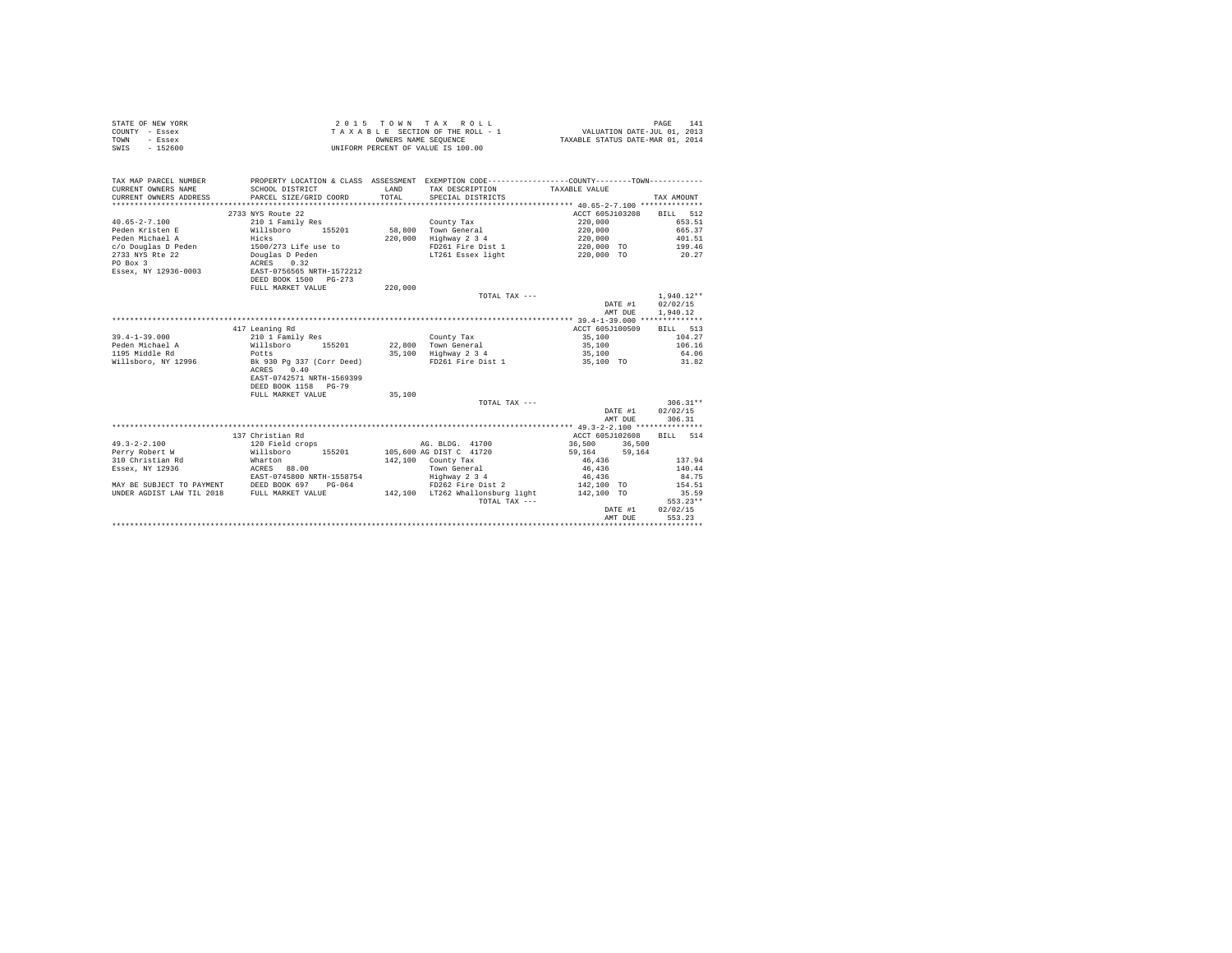| STATE OF NEW YORK | 2015 TOWN TAX ROLL                 | 142<br>PAGE                      |
|-------------------|------------------------------------|----------------------------------|
| COUNTY - Essex    | TAXABLE SECTION OF THE ROLL - 1    | VALUATION DATE-JUL 01, 2013      |
| TOWN<br>- Essex   | OWNERS NAME SEOUENCE               | TAXABLE STATUS DATE-MAR 01, 2014 |
| - 152600<br>SWIS  | UNIFORM PERCENT OF VALUE IS 100.00 |                                  |

| TAX MAP PARCEL NUMBER<br>CURRENT OWNERS NAME<br>CURRENT OWNERS ADDRESS | SCHOOL DISTRICT<br>PARCEL SIZE/GRID COORD | <b>T.AND</b><br>TOTAL. | TAX DESCRIPTION TAXABLE VALUE<br>SPECIAL DISTRICTS | PROPERTY LOCATION & CLASS ASSESSMENT EXEMPTION CODE----------------COUNTY--------TOWN---------- | TAX AMOUNT   |
|------------------------------------------------------------------------|-------------------------------------------|------------------------|----------------------------------------------------|-------------------------------------------------------------------------------------------------|--------------|
|                                                                        | 304 Christian Rd                          |                        |                                                    | ACCT 605J103210                                                                                 | RTLL 515     |
| $49.3 - 2 - 7.000$                                                     | 120 Field crops                           |                        | AG DIST C 41720                                    | 35,648<br>35,648                                                                                |              |
| Perry Robert W                                                         | Willsboro 155201                          |                        | 97.500 County Tax                                  | 213,952                                                                                         | 635.55       |
| c/o Jane E Perry                                                       | Wharton                                   |                        | 249.600 Town General                               | 213,952                                                                                         | 647.08       |
| 310 Christian Rd                                                       | 1523/314 Life Use to                      |                        | Highway 2 3 4                                      | 213,952                                                                                         | 390.47       |
| Essex, NY 12936                                                        | Elizabeth J Perry 50AC                    |                        | FD261 Fire Dist 1                                  | 249,600 TO                                                                                      | 226.30       |
|                                                                        | ACRES 54.30                               |                        |                                                    |                                                                                                 |              |
| MAY BE SUBJECT TO PAYMENT                                              | EAST-0748570 NRTH-1558456                 |                        |                                                    |                                                                                                 |              |
| UNDER AGDIST LAW TIL 2018                                              | DEED BOOK 1523 PG-314                     |                        |                                                    |                                                                                                 |              |
|                                                                        | FULL MARKET VALUE                         | 249,600                |                                                    |                                                                                                 |              |
|                                                                        |                                           |                        | TOTAL TAX ---                                      |                                                                                                 | $1.899.40**$ |
|                                                                        |                                           |                        |                                                    | DATE #1                                                                                         | 02/02/15     |
|                                                                        |                                           |                        |                                                    | AMT DUE                                                                                         | 1,899.40     |
|                                                                        |                                           |                        |                                                    |                                                                                                 |              |
|                                                                        | 310 Christian Rd                          |                        |                                                    | ACCT 605J103211                                                                                 | RTLL 516     |
| $49.3 - 2 - 8.100$                                                     | 120 Field crops                           |                        | AG DIST C 41720                                    | 62.128<br>62.128                                                                                |              |
| Perry Robert W                                                         | Willsboro<br>155201                       |                        | 124,700 County Tax                                 | 196,772                                                                                         | 584.52       |
| Perry Gayle E                                                          | Wharton                                   |                        | 258,900 Town General                               | 196,772                                                                                         | 595.12       |
| 310 Christian Rd                                                       | ACRES 72.85                               |                        | Highway 2 3 4                                      | 196,772                                                                                         | 359.12       |
| Essex, NY 12936                                                        | EAST-0749800 NRTH-1558562                 |                        | FD261 Fire Dist 1                                  | 258,900 TO 234.73                                                                               |              |
|                                                                        | DEED BOOK 1203 PG-55                      |                        |                                                    |                                                                                                 |              |
| MAY BE SUBJECT TO PAYMENT                                              | FULL MARKET VALUE                         | 258,900                |                                                    |                                                                                                 |              |
| UNDER AGDIST LAW TIL 2018                                              |                                           |                        |                                                    |                                                                                                 |              |
|                                                                        |                                           |                        | TOTAL TAX ---                                      |                                                                                                 | $1.773.49**$ |
|                                                                        |                                           |                        |                                                    | DATE #1                                                                                         | 02/02/15     |
|                                                                        |                                           |                        |                                                    | AMT DUE                                                                                         | 1,773.49     |
|                                                                        |                                           |                        |                                                    |                                                                                                 |              |
|                                                                        | 242 School St                             |                        |                                                    | ACCT 605Z003004                                                                                 | BILL 517     |
| $40.3 - 3 - 17.131$                                                    | 210 1 Family Res                          |                        | VETWAR CTS 41120                                   | 15,000<br>15,000                                                                                |              |
| Person Arthur                                                          | Willsboro<br>155201                       |                        | 40,300 VETDIS CTS 41140                            | 25,800<br>25,800                                                                                |              |
| Passaro Gladys                                                         | Potts                                     |                        | 258,000 County Tax                                 | 217,200                                                                                         | 645.20       |
| 242 School St                                                          | 2014 Small Claims Decisio                 |                        | Town General                                       | 217,200                                                                                         | 656.91       |
| Essex, NY 12936                                                        | 9.34 BANK1STARSG<br>ACRES                 |                        | Highway 2 3 4                                      | 217,200                                                                                         | 396.40       |
|                                                                        | EAST-0755718 NRTH-1569879                 |                        | FD261 Fire Dist 1                                  | 258,000 TO                                                                                      | 233.92       |
| MAY BE SUBJECT TO PAYMENT                                              | DEED BOOK 1730 PG-43                      |                        | LT261 Essex light                                  | 258,000 TO                                                                                      | 23.77        |
| UNDER AGDIST LAW TIL 2017                                              | FULL MARKET VALUE                         | 258,000                |                                                    |                                                                                                 |              |
|                                                                        |                                           |                        | TOTAL TAX ---                                      |                                                                                                 | $1.956.20**$ |
|                                                                        |                                           |                        |                                                    | DATE #1                                                                                         | 02/02/15     |
|                                                                        |                                           |                        |                                                    | AMT DUE                                                                                         | 1.956.20     |
|                                                                        |                                           |                        |                                                    |                                                                                                 |              |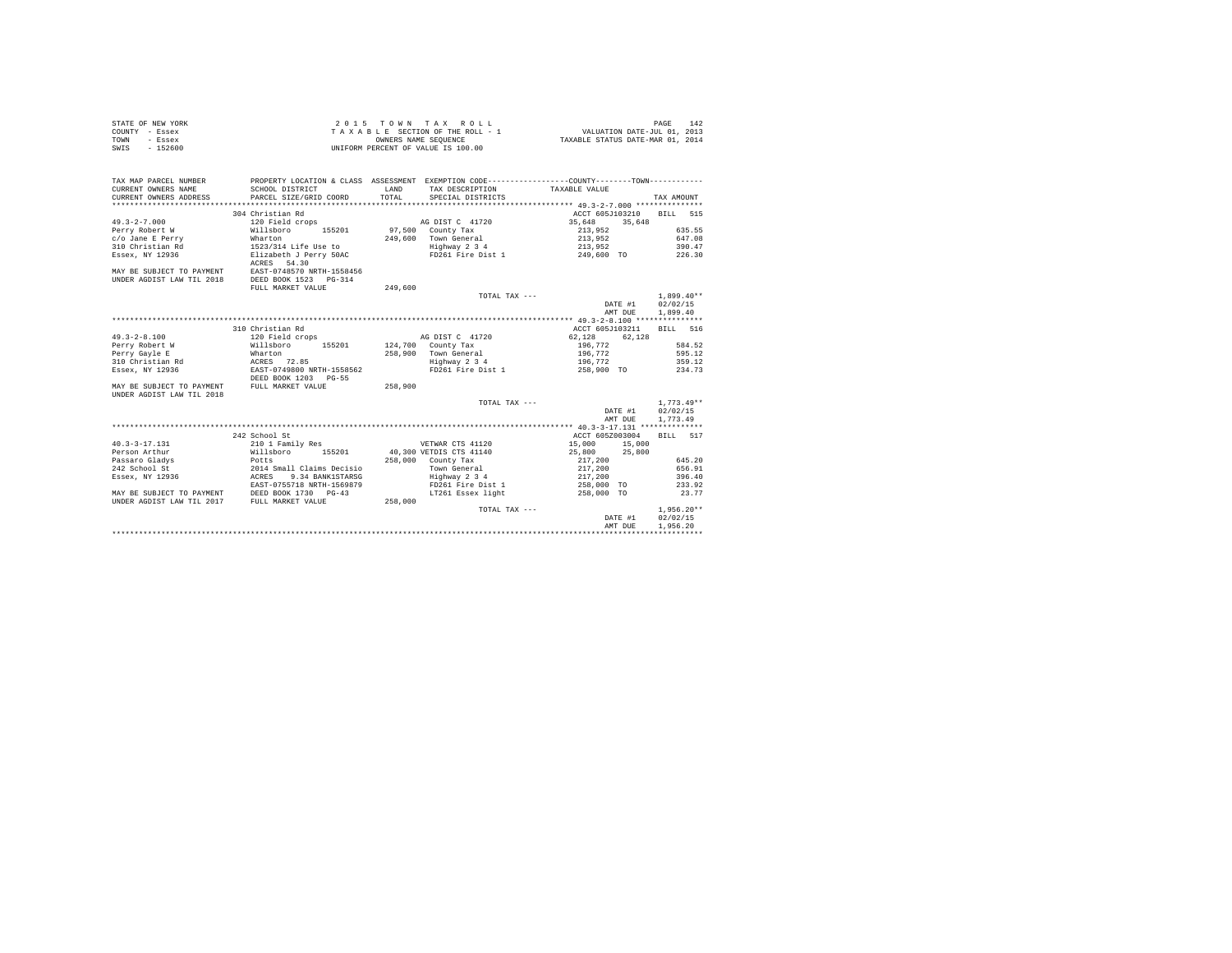| STATE OF NEW YORK<br>COUNTY - Essex<br>TOWN - Essex<br>SWIS - 152600                                                                                                                                                                                                                                                                                               | T A X A B L E JELLENDER SEQUENCE<br>OWNERS NAME SEQUENCE<br>UNIFORM PERCENT OF VALUE IS 100.00                                                                         |         |                                                                                                                     |                                                     |                    |
|--------------------------------------------------------------------------------------------------------------------------------------------------------------------------------------------------------------------------------------------------------------------------------------------------------------------------------------------------------------------|------------------------------------------------------------------------------------------------------------------------------------------------------------------------|---------|---------------------------------------------------------------------------------------------------------------------|-----------------------------------------------------|--------------------|
| TAX MAP PARCEL NUMBER<br>CURRENT OWNERS NAME<br>CURRENT OWNERS ADDRESS                                                                                                                                                                                                                                                                                             | PROPERTY LOCATION & CLASS ASSESSMENT EXEMPTION CODE----------------COUNTY--------TOWN---------<br>SCHOOL DISTRICT TAND TAX DESCRIPTION<br>PARCEL SIZE/GRID COORD TOTAL |         | SPECIAL DISTRICTS                                                                                                   | TAXABLE VALUE                                       | TAX AMOUNT         |
|                                                                                                                                                                                                                                                                                                                                                                    |                                                                                                                                                                        |         |                                                                                                                     |                                                     |                    |
|                                                                                                                                                                                                                                                                                                                                                                    | 1684 Jersey St                                                                                                                                                         |         |                                                                                                                     | ACCT 605J103309 BILL 518                            |                    |
| $39.3 - 4 - 1.000$                                                                                                                                                                                                                                                                                                                                                 |                                                                                                                                                                        |         |                                                                                                                     |                                                     | 209.72             |
|                                                                                                                                                                                                                                                                                                                                                                    |                                                                                                                                                                        |         |                                                                                                                     |                                                     | 213.52             |
|                                                                                                                                                                                                                                                                                                                                                                    |                                                                                                                                                                        |         |                                                                                                                     |                                                     | 128.85             |
|                                                                                                                                                                                                                                                                                                                                                                    |                                                                                                                                                                        |         |                                                                                                                     |                                                     | 76.77              |
| 39---<br>Pierce Angela<br>Pierce Todd<br>1684 Jersey St<br>Essex, NY 12936                                                                                                                                                                                                                                                                                         |                                                                                                                                                                        |         |                                                                                                                     |                                                     |                    |
|                                                                                                                                                                                                                                                                                                                                                                    | FULL MARKET VALUE                                                                                                                                                      | 70,600  |                                                                                                                     |                                                     |                    |
|                                                                                                                                                                                                                                                                                                                                                                    |                                                                                                                                                                        |         | TOTAL TAX ---                                                                                                       |                                                     | 628.86**           |
|                                                                                                                                                                                                                                                                                                                                                                    |                                                                                                                                                                        |         |                                                                                                                     | DATE #1<br>AMT DUE                                  | 02/02/15<br>628.86 |
|                                                                                                                                                                                                                                                                                                                                                                    |                                                                                                                                                                        |         |                                                                                                                     |                                                     |                    |
|                                                                                                                                                                                                                                                                                                                                                                    | Jersev St                                                                                                                                                              |         |                                                                                                                     | ACCT 605Z002001                                     | BILL 519           |
|                                                                                                                                                                                                                                                                                                                                                                    |                                                                                                                                                                        |         | County Tax<br>600 Town General 600<br>600 Highway 2 3 4 600<br>FD262 Fire Dist 2 600 TO<br>FD262 Fire Dist 2 600 TO | 600                                                 | 1.78               |
|                                                                                                                                                                                                                                                                                                                                                                    |                                                                                                                                                                        |         |                                                                                                                     |                                                     | 1.81               |
|                                                                                                                                                                                                                                                                                                                                                                    |                                                                                                                                                                        |         |                                                                                                                     |                                                     | 1.10               |
|                                                                                                                                                                                                                                                                                                                                                                    |                                                                                                                                                                        |         |                                                                                                                     |                                                     | .65                |
|                                                                                                                                                                                                                                                                                                                                                                    |                                                                                                                                                                        |         |                                                                                                                     |                                                     |                    |
| $\begin{tabular}{lllllllllll} &\mbox{J=1-7.120}&\mbox{J=3-2.1-7.120}&\mbox{J=11 Res}\text{ s}\&\mbox{311 Res}\text{ v}\&\mbox{321 Res}\text{ v}\&\mbox{331 Res}\text{ v}\&\mbox{341 Res}\text{ v}\&\mbox{35201}\\ \mbox{Pierre Robin}&9\mbox{ Pervu }3\mbox{ T-2.1}\&\mbox{1577 J=resy St}&\mbox{2081 S}&\mbox{2081 S}&\mbox{2081 S}&\mbox{2081 S}&\mbox{2081 S}&$ |                                                                                                                                                                        |         |                                                                                                                     |                                                     |                    |
|                                                                                                                                                                                                                                                                                                                                                                    |                                                                                                                                                                        | 600     |                                                                                                                     |                                                     |                    |
|                                                                                                                                                                                                                                                                                                                                                                    |                                                                                                                                                                        |         | TOTAL TAX ---                                                                                                       |                                                     | $5.34**$           |
|                                                                                                                                                                                                                                                                                                                                                                    |                                                                                                                                                                        |         |                                                                                                                     | DATE #1                                             | 02/02/15           |
|                                                                                                                                                                                                                                                                                                                                                                    |                                                                                                                                                                        |         |                                                                                                                     | AMT DUE                                             | 5.34               |
|                                                                                                                                                                                                                                                                                                                                                                    |                                                                                                                                                                        |         |                                                                                                                     |                                                     |                    |
|                                                                                                                                                                                                                                                                                                                                                                    | 1577 Jersey St                                                                                                                                                         |         |                                                                                                                     | ACCT 605J104509                                     | BILL 520           |
| $39.3 - 1 - 8.002$                                                                                                                                                                                                                                                                                                                                                 | 220 2 Family Res                                                                                                                                                       |         |                                                                                                                     |                                                     | 603.91             |
|                                                                                                                                                                                                                                                                                                                                                                    |                                                                                                                                                                        |         |                                                                                                                     |                                                     | 614.87             |
| Pierce Gerald S<br>Morris Robin A<br>1555 Inneru                                                                                                                                                                                                                                                                                                                   |                                                                                                                                                                        |         | County Tax<br>35,900 Town General<br>203,300 Highway 2 3 4<br>FD262 Fire Dist 2                                     | $203,300$<br>$203,300$<br>$203,300$<br>$203,300$ TO | 371.03             |
| 1577 Jersey St                                                                                                                                                                                                                                                                                                                                                     |                                                                                                                                                                        |         |                                                                                                                     |                                                     | 221.06             |
| Essex, NY 12936                                                                                                                                                                                                                                                                                                                                                    | --- 1 -- 1 ---- 1<br>Willsboro - 155201<br>3 Brookfield<br>1293/95 Corr Deed<br>ACRES - 5.60<br>EAST-0726617 NRTH-1570354                                              |         |                                                                                                                     |                                                     |                    |
|                                                                                                                                                                                                                                                                                                                                                                    |                                                                                                                                                                        |         |                                                                                                                     |                                                     |                    |
|                                                                                                                                                                                                                                                                                                                                                                    | DEED BOOK 887 PG-338                                                                                                                                                   |         |                                                                                                                     |                                                     |                    |
|                                                                                                                                                                                                                                                                                                                                                                    | FULL MARKET VALUE                                                                                                                                                      | 203,300 |                                                                                                                     |                                                     |                    |
|                                                                                                                                                                                                                                                                                                                                                                    |                                                                                                                                                                        |         | TOTAL TAX ---                                                                                                       | DATE #1                                             | $1.810.87**$       |
|                                                                                                                                                                                                                                                                                                                                                                    |                                                                                                                                                                        |         |                                                                                                                     |                                                     | 02/02/15           |
|                                                                                                                                                                                                                                                                                                                                                                    |                                                                                                                                                                        |         |                                                                                                                     | AMT DUE                                             | 1,810.87           |
|                                                                                                                                                                                                                                                                                                                                                                    |                                                                                                                                                                        |         |                                                                                                                     |                                                     |                    |
|                                                                                                                                                                                                                                                                                                                                                                    |                                                                                                                                                                        |         |                                                                                                                     | ACCT 605J103302 BILL 521                            |                    |
|                                                                                                                                                                                                                                                                                                                                                                    |                                                                                                                                                                        |         |                                                                                                                     | 25, 417 25, 417                                     |                    |
|                                                                                                                                                                                                                                                                                                                                                                    |                                                                                                                                                                        |         |                                                                                                                     |                                                     | 53.72              |
|                                                                                                                                                                                                                                                                                                                                                                    |                                                                                                                                                                        |         |                                                                                                                     |                                                     | 54.69              |
|                                                                                                                                                                                                                                                                                                                                                                    |                                                                                                                                                                        |         |                                                                                                                     |                                                     | 33.00              |
|                                                                                                                                                                                                                                                                                                                                                                    |                                                                                                                                                                        |         |                                                                                                                     |                                                     | 47.30              |
| UNDER AGDIST LAW TIL 2018                                                                                                                                                                                                                                                                                                                                          |                                                                                                                                                                        |         |                                                                                                                     |                                                     |                    |
|                                                                                                                                                                                                                                                                                                                                                                    |                                                                                                                                                                        |         | TOTAL TAX ---                                                                                                       |                                                     | 188.71**           |
|                                                                                                                                                                                                                                                                                                                                                                    |                                                                                                                                                                        |         |                                                                                                                     | DATE #1                                             | 02/02/15           |
|                                                                                                                                                                                                                                                                                                                                                                    |                                                                                                                                                                        |         |                                                                                                                     | AMT DUE                                             | 188.71             |
|                                                                                                                                                                                                                                                                                                                                                                    |                                                                                                                                                                        |         |                                                                                                                     |                                                     | .                  |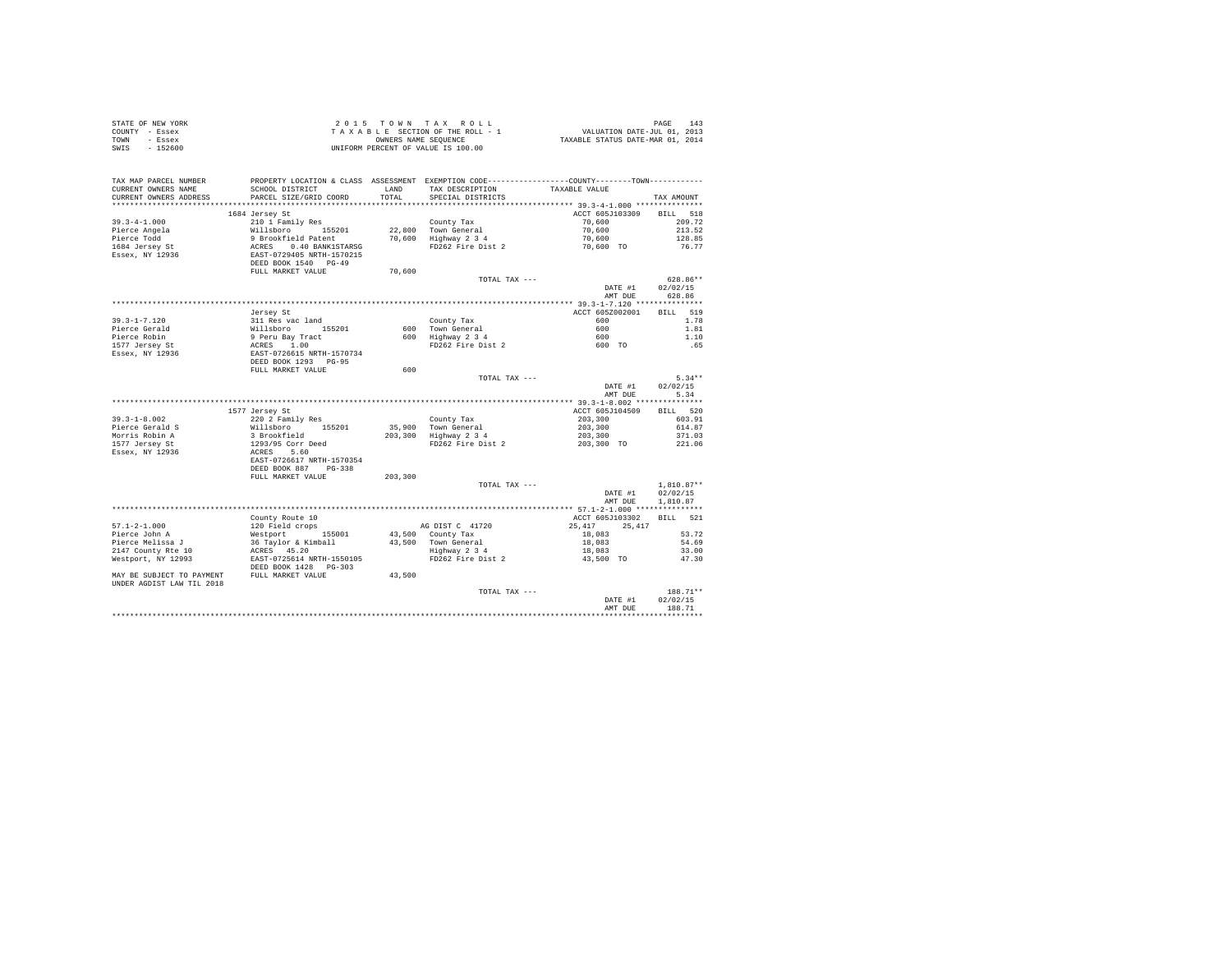| STATE OF NEW YORK | $2.0.15$ TOWN TAX ROLL             | 144<br>PAGE                      |
|-------------------|------------------------------------|----------------------------------|
| COUNTY - Essex    | TAXABLE SECTION OF THE ROLL - 1    | VALUATION DATE-JUL 01, 2013      |
| TOWN<br>- Essex   | OWNERS NAME SEOUENCE               | TAXABLE STATUS DATE-MAR 01, 2014 |
| SWIS<br>$-152600$ | UNIFORM PERCENT OF VALUE IS 100.00 |                                  |

| TAX MAP PARCEL NUMBER<br>CURRENT OWNERS NAME | PROPERTY LOCATION & CLASS ASSESSMENT EXEMPTION CODE----------------COUNTY--------TOWN----------<br>SCHOOL DISTRICT | LAND    | TAX DESCRIPTION                       | TAXABLE VALUE      |                        |
|----------------------------------------------|--------------------------------------------------------------------------------------------------------------------|---------|---------------------------------------|--------------------|------------------------|
| CURRENT OWNERS ADDRESS                       | PARCEL SIZE/GRID COORD                                                                                             | TOTAL   | SPECIAL DISTRICTS                     |                    | TAX AMOUNT             |
|                                              | Daniels Rd                                                                                                         |         |                                       | ACCT 605J103213    | BILL 522               |
| $48.1 - 1 - 32.000$<br>Pierce Peter M        | 910 Priv forest<br>Westport 155001                                                                                 |         | County Tax<br>42.000 Town General     | 42,000<br>42,000   | 124.76<br>127.03       |
| 1253 Floral Ave<br>Rotterdam, NY 12306       | 39 Platt Rogers<br>ACRES 42.00                                                                                     |         | 42,000 Highway 2 3 4<br>School Relevy | 42,000             | 76.65<br>691.28        |
|                                              | EAST-0724533 NRTH-1561755<br>DEED BOOK 1344 PG-298<br>FULL MARKET VALUE                                            | 42,000  | FD262 Fire Dist 2                     | 42,000 TO          | 45.67                  |
|                                              |                                                                                                                    |         | TOTAL TAX ---                         |                    | $1,065.39**$           |
|                                              |                                                                                                                    |         |                                       | DATE #1<br>AMT DUE | 02/02/15<br>1,065.39   |
|                                              |                                                                                                                    |         |                                       |                    |                        |
|                                              | Daniels Rd                                                                                                         |         |                                       | ACCT 605J103511    | BILL 523               |
| $39.3 - 1 - 22.110$                          | 312 Vac w/imprv                                                                                                    |         | County Tax                            | 44,200             | 131.30                 |
| Pierce Steve D                               | Willsboro 155201                                                                                                   |         | 31,100 Town General                   | 44,200             | 133.68                 |
| 1451 Stowersville Rd                         | 6 12 Brookfield                                                                                                    |         | 44,200 Highway 2 3 4                  | 44,200             | 80.67                  |
| Essex, NY 12936                              | ACRES 7.13<br>EAST-0724779 NRTH-1569148<br>DEED BOOK 1098 PG-241                                                   |         | FD262 Fire Dist 2                     | 44,200 TO          | 48.06                  |
|                                              | FULL MARKET VALUE                                                                                                  | 44,200  |                                       |                    |                        |
|                                              |                                                                                                                    |         | TOTAL TAX ---                         |                    | $393.71**$             |
|                                              |                                                                                                                    |         |                                       | DATE #1            | 02/02/15               |
|                                              |                                                                                                                    |         |                                       | AMT DUE            | 393.71                 |
|                                              |                                                                                                                    |         |                                       |                    |                        |
|                                              | Daniels Rd                                                                                                         |         |                                       | ACCT 605J195006    | BILL 524               |
| $39.3 - 1 - 25.200$                          | 314 Rural vac<10                                                                                                   |         | County Tax                            | 32,500             | 96.54                  |
| Pierce Steve D                               | Willsboro 155201<br>6 Brookfield Pat                                                                               |         | 32.500 Town General                   | 32,500             | 98.29                  |
| 1451 Stowersville Rd                         |                                                                                                                    |         | 32,500 Highway 2 3 4                  | 32,500             | 59.31                  |
| Essex, NY 12936                              | ACRES 8.52<br>EAST-0724280 NRTH-1568771<br>DEED BOOK 1146 PG-104                                                   |         | FD262 Fire Dist 2                     | 32,500 TO          | 35.34                  |
|                                              | FULL MARKET VALUE                                                                                                  | 32,500  |                                       |                    |                        |
|                                              |                                                                                                                    |         | TOTAL TAX ---                         | DATE #1            | $289.48**$<br>02/02/15 |
|                                              |                                                                                                                    |         |                                       | AMT DUE            | 289.48                 |
|                                              | 1451 Stowersville Rd                                                                                               |         |                                       | ACCT 605J101010    | BILL 525               |
| $39.3 - 1 - 3.000$                           |                                                                                                                    |         |                                       |                    | 878.38                 |
| Pierce Steven                                | 240 Rural res<br>155201                                                                                            |         | County Tax<br>62,000 Town General     | 295,700<br>295,700 | 894.32                 |
| Pierce Linda                                 | Willsboro 155201<br>40 Platt Rogers                                                                                |         | 295,700 Highway 2 3 4                 | 295,700            | 539.67                 |
| 1451 Stowersville Rd                         |                                                                                                                    |         | FD262 Fire Dist 2                     | 295,700 TO         | 321.53                 |
| Essex, NY 12936                              | ACRES 25.00<br>EAST-0723689 NRTH-1570328<br>DEED BOOK 1281 PG-309                                                  |         |                                       |                    |                        |
|                                              | FULL MARKET VALUE                                                                                                  | 295,700 |                                       |                    |                        |
|                                              |                                                                                                                    |         | TOTAL TAX ---                         |                    | $2.633.90**$           |
|                                              |                                                                                                                    |         |                                       | DATE #1            | 02/02/15               |
|                                              |                                                                                                                    |         |                                       | AMT DUE            | 2,633.90               |
|                                              |                                                                                                                    |         |                                       |                    |                        |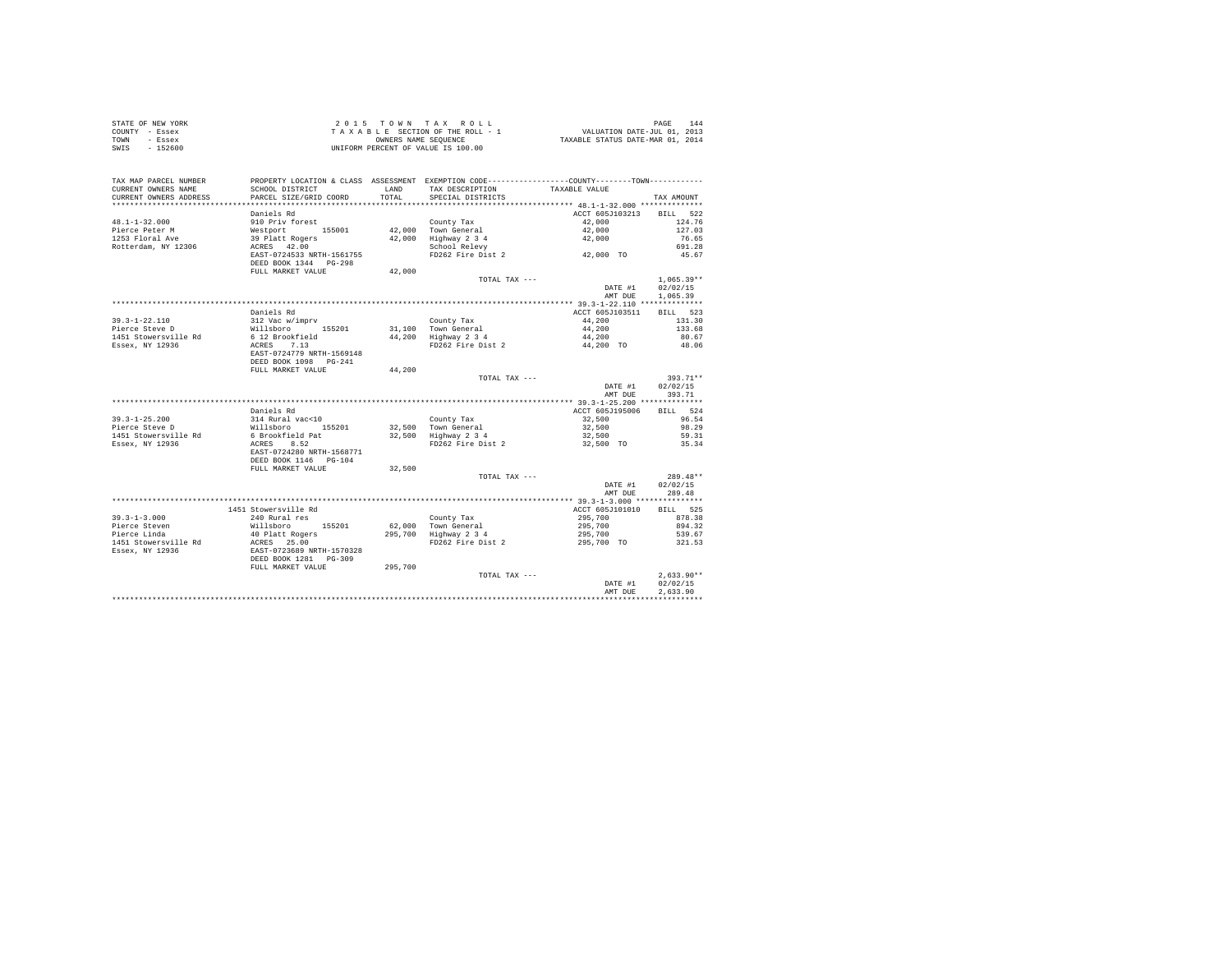| TAX MAP PARCEL NUMBER<br>PROPERTY LOCATION & CLASS ASSESSMENT EXEMPTION CODE----------------COUNTY-------TOWN---------<br>CURRENT OWNERS NAME<br>CURRENT OWNERS ADDRESS<br>TAX AMOUNT<br>ACCT 605J102908 BILL 526<br>2284 NYS Route 22<br>483 Converted Re<br>483 Converted Re<br>Willsboro 155201 21,000 Town General<br>Potts 0.75 84,900 Highway 2 3 4<br>REES 0.75 84,900 Highway 2 3 4<br>REES 1745480 NRTH-1570328<br>PERT RONT 1647 POST<br>$40.3 - 1 - 6.001$<br>84.900<br>252.20<br>84,900<br>Pierce Todd<br>256.77<br>2284 NYS Rte 22<br>Essex, NY 12936<br>84,900<br>154.95<br>84,900 TO<br>76.97<br>DEED BOOK 1547 PG-17<br>FULL MARKET VALUE<br>84,900<br>TOTAL TAX ---<br>$740.89**$<br>DATE #1<br>02/02/15<br>AMT DUE 740.89<br>ACCT 605J180012 BILL 527<br>$\begin{tabular}{lllllllllllll} \textbf{A}\textbf{G}\textbf{DIST C} & 41720 & & & 2,988 & & 2,988 \\ \textbf{A}\textbf{,}500 & \textbf{Count} \textbf{Tax} & & 1,512 & & \\ \textbf{A}\textbf{,}500 & \textbf{Down} \textbf{ General} & & 1,512 & \\ \textbf{H2Hawy 2 3 4} & & 1,512 & & \\ \textbf{F2Hawy 2 5 4} & & 1,512 & & \\ \textbf{A}\textbf{,}500 & \textbf{TO} & & \\ \end{tabular}$<br>2,988 2,988<br>4.49<br>4.57<br>2.76<br>4.89<br>4.500<br>$16.71**$<br>TOTAL TAX ---<br>DATE #1<br>02/02/15<br>AMT DUE<br>16.71<br>27 Gladd Ln<br>ACCT 605J100813<br>BILL 528<br>$\begin{tabular}{lllllllllll} \textbf{48.4--1-10.000} & \textbf{210 1 Pauli Dem} \\ \textbf{48.4--1-10.000} & \textbf{210 1 Pauli Dem} \\ \textbf{Pooler Ralph E} & \textbf{Willisboro} & 155201 & 32,000 & \text{Town General} \\ \textbf{Pooler Maygaret M} & \textbf{Wharton & Friswell Patent} & 85,700 & \text{Town General} \\ \textbf{27.000} & \textbf{28.700} & 1.10 & 155201 & 32,000 & \text$<br>254.57<br>259.19<br>156.41<br>1,122.79<br>93.19<br>21.47<br>FULL MARKET VALUE 85,700<br>TOTAL TAX ---<br>$1.907.62**$<br>02/02/15<br>DATE #1<br>AMT DUE<br>1,907.62<br>33 Ridge Way<br>BTLL 529<br>ACCT 605J100311<br>33 Ridge Way<br>260 Seasonal res<br>Willsboro 155201<br>Wharton<br>50 x 130 x Irr<br>ACRES 0.50<br>EAST-0757718 NRTH-1563717<br>49.11-1-19.000<br>83,200<br>247.15<br>251.63<br>Poppino William R<br>Poppino Kathryn B<br>1027 Hickory Rd<br>151.84<br>75.43<br>Schenctady, NY 12309<br>DEED BOOK 639 PG-231<br>FULL MARKET VALUE<br>83,200<br>$726.05**$<br>TOTAL TAX ---<br>02/02/15<br>DATE #1<br>726.05<br>AMT DUR<br> | STATE OF NEW YORK<br>COUNTY - Essex<br>TOWN - Essex<br>SWIS - 152600 |  | UNIFORM PERCENT OF VALUE IS 100.00 |  |
|--------------------------------------------------------------------------------------------------------------------------------------------------------------------------------------------------------------------------------------------------------------------------------------------------------------------------------------------------------------------------------------------------------------------------------------------------------------------------------------------------------------------------------------------------------------------------------------------------------------------------------------------------------------------------------------------------------------------------------------------------------------------------------------------------------------------------------------------------------------------------------------------------------------------------------------------------------------------------------------------------------------------------------------------------------------------------------------------------------------------------------------------------------------------------------------------------------------------------------------------------------------------------------------------------------------------------------------------------------------------------------------------------------------------------------------------------------------------------------------------------------------------------------------------------------------------------------------------------------------------------------------------------------------------------------------------------------------------------------------------------------------------------------------------------------------------------------------------------------------------------------------------------------------------------------------------------------------------------------------------------------------------------------------------------------------------------------------------------------------------------------------------------------------------------------------------------------------------------------------------------------------------------------------------------------------------------------------------------------------------------------------------------------------------------|----------------------------------------------------------------------|--|------------------------------------|--|
|                                                                                                                                                                                                                                                                                                                                                                                                                                                                                                                                                                                                                                                                                                                                                                                                                                                                                                                                                                                                                                                                                                                                                                                                                                                                                                                                                                                                                                                                                                                                                                                                                                                                                                                                                                                                                                                                                                                                                                                                                                                                                                                                                                                                                                                                                                                                                                                                                          |                                                                      |  |                                    |  |
|                                                                                                                                                                                                                                                                                                                                                                                                                                                                                                                                                                                                                                                                                                                                                                                                                                                                                                                                                                                                                                                                                                                                                                                                                                                                                                                                                                                                                                                                                                                                                                                                                                                                                                                                                                                                                                                                                                                                                                                                                                                                                                                                                                                                                                                                                                                                                                                                                          |                                                                      |  |                                    |  |
|                                                                                                                                                                                                                                                                                                                                                                                                                                                                                                                                                                                                                                                                                                                                                                                                                                                                                                                                                                                                                                                                                                                                                                                                                                                                                                                                                                                                                                                                                                                                                                                                                                                                                                                                                                                                                                                                                                                                                                                                                                                                                                                                                                                                                                                                                                                                                                                                                          |                                                                      |  |                                    |  |
|                                                                                                                                                                                                                                                                                                                                                                                                                                                                                                                                                                                                                                                                                                                                                                                                                                                                                                                                                                                                                                                                                                                                                                                                                                                                                                                                                                                                                                                                                                                                                                                                                                                                                                                                                                                                                                                                                                                                                                                                                                                                                                                                                                                                                                                                                                                                                                                                                          |                                                                      |  |                                    |  |
|                                                                                                                                                                                                                                                                                                                                                                                                                                                                                                                                                                                                                                                                                                                                                                                                                                                                                                                                                                                                                                                                                                                                                                                                                                                                                                                                                                                                                                                                                                                                                                                                                                                                                                                                                                                                                                                                                                                                                                                                                                                                                                                                                                                                                                                                                                                                                                                                                          |                                                                      |  |                                    |  |
|                                                                                                                                                                                                                                                                                                                                                                                                                                                                                                                                                                                                                                                                                                                                                                                                                                                                                                                                                                                                                                                                                                                                                                                                                                                                                                                                                                                                                                                                                                                                                                                                                                                                                                                                                                                                                                                                                                                                                                                                                                                                                                                                                                                                                                                                                                                                                                                                                          |                                                                      |  |                                    |  |
|                                                                                                                                                                                                                                                                                                                                                                                                                                                                                                                                                                                                                                                                                                                                                                                                                                                                                                                                                                                                                                                                                                                                                                                                                                                                                                                                                                                                                                                                                                                                                                                                                                                                                                                                                                                                                                                                                                                                                                                                                                                                                                                                                                                                                                                                                                                                                                                                                          |                                                                      |  |                                    |  |
|                                                                                                                                                                                                                                                                                                                                                                                                                                                                                                                                                                                                                                                                                                                                                                                                                                                                                                                                                                                                                                                                                                                                                                                                                                                                                                                                                                                                                                                                                                                                                                                                                                                                                                                                                                                                                                                                                                                                                                                                                                                                                                                                                                                                                                                                                                                                                                                                                          |                                                                      |  |                                    |  |
|                                                                                                                                                                                                                                                                                                                                                                                                                                                                                                                                                                                                                                                                                                                                                                                                                                                                                                                                                                                                                                                                                                                                                                                                                                                                                                                                                                                                                                                                                                                                                                                                                                                                                                                                                                                                                                                                                                                                                                                                                                                                                                                                                                                                                                                                                                                                                                                                                          |                                                                      |  |                                    |  |
|                                                                                                                                                                                                                                                                                                                                                                                                                                                                                                                                                                                                                                                                                                                                                                                                                                                                                                                                                                                                                                                                                                                                                                                                                                                                                                                                                                                                                                                                                                                                                                                                                                                                                                                                                                                                                                                                                                                                                                                                                                                                                                                                                                                                                                                                                                                                                                                                                          |                                                                      |  |                                    |  |
|                                                                                                                                                                                                                                                                                                                                                                                                                                                                                                                                                                                                                                                                                                                                                                                                                                                                                                                                                                                                                                                                                                                                                                                                                                                                                                                                                                                                                                                                                                                                                                                                                                                                                                                                                                                                                                                                                                                                                                                                                                                                                                                                                                                                                                                                                                                                                                                                                          |                                                                      |  |                                    |  |
|                                                                                                                                                                                                                                                                                                                                                                                                                                                                                                                                                                                                                                                                                                                                                                                                                                                                                                                                                                                                                                                                                                                                                                                                                                                                                                                                                                                                                                                                                                                                                                                                                                                                                                                                                                                                                                                                                                                                                                                                                                                                                                                                                                                                                                                                                                                                                                                                                          |                                                                      |  |                                    |  |
|                                                                                                                                                                                                                                                                                                                                                                                                                                                                                                                                                                                                                                                                                                                                                                                                                                                                                                                                                                                                                                                                                                                                                                                                                                                                                                                                                                                                                                                                                                                                                                                                                                                                                                                                                                                                                                                                                                                                                                                                                                                                                                                                                                                                                                                                                                                                                                                                                          |                                                                      |  |                                    |  |
|                                                                                                                                                                                                                                                                                                                                                                                                                                                                                                                                                                                                                                                                                                                                                                                                                                                                                                                                                                                                                                                                                                                                                                                                                                                                                                                                                                                                                                                                                                                                                                                                                                                                                                                                                                                                                                                                                                                                                                                                                                                                                                                                                                                                                                                                                                                                                                                                                          |                                                                      |  |                                    |  |
|                                                                                                                                                                                                                                                                                                                                                                                                                                                                                                                                                                                                                                                                                                                                                                                                                                                                                                                                                                                                                                                                                                                                                                                                                                                                                                                                                                                                                                                                                                                                                                                                                                                                                                                                                                                                                                                                                                                                                                                                                                                                                                                                                                                                                                                                                                                                                                                                                          |                                                                      |  |                                    |  |
|                                                                                                                                                                                                                                                                                                                                                                                                                                                                                                                                                                                                                                                                                                                                                                                                                                                                                                                                                                                                                                                                                                                                                                                                                                                                                                                                                                                                                                                                                                                                                                                                                                                                                                                                                                                                                                                                                                                                                                                                                                                                                                                                                                                                                                                                                                                                                                                                                          |                                                                      |  |                                    |  |
|                                                                                                                                                                                                                                                                                                                                                                                                                                                                                                                                                                                                                                                                                                                                                                                                                                                                                                                                                                                                                                                                                                                                                                                                                                                                                                                                                                                                                                                                                                                                                                                                                                                                                                                                                                                                                                                                                                                                                                                                                                                                                                                                                                                                                                                                                                                                                                                                                          |                                                                      |  |                                    |  |
|                                                                                                                                                                                                                                                                                                                                                                                                                                                                                                                                                                                                                                                                                                                                                                                                                                                                                                                                                                                                                                                                                                                                                                                                                                                                                                                                                                                                                                                                                                                                                                                                                                                                                                                                                                                                                                                                                                                                                                                                                                                                                                                                                                                                                                                                                                                                                                                                                          |                                                                      |  |                                    |  |
|                                                                                                                                                                                                                                                                                                                                                                                                                                                                                                                                                                                                                                                                                                                                                                                                                                                                                                                                                                                                                                                                                                                                                                                                                                                                                                                                                                                                                                                                                                                                                                                                                                                                                                                                                                                                                                                                                                                                                                                                                                                                                                                                                                                                                                                                                                                                                                                                                          |                                                                      |  |                                    |  |
|                                                                                                                                                                                                                                                                                                                                                                                                                                                                                                                                                                                                                                                                                                                                                                                                                                                                                                                                                                                                                                                                                                                                                                                                                                                                                                                                                                                                                                                                                                                                                                                                                                                                                                                                                                                                                                                                                                                                                                                                                                                                                                                                                                                                                                                                                                                                                                                                                          |                                                                      |  |                                    |  |
|                                                                                                                                                                                                                                                                                                                                                                                                                                                                                                                                                                                                                                                                                                                                                                                                                                                                                                                                                                                                                                                                                                                                                                                                                                                                                                                                                                                                                                                                                                                                                                                                                                                                                                                                                                                                                                                                                                                                                                                                                                                                                                                                                                                                                                                                                                                                                                                                                          |                                                                      |  |                                    |  |
|                                                                                                                                                                                                                                                                                                                                                                                                                                                                                                                                                                                                                                                                                                                                                                                                                                                                                                                                                                                                                                                                                                                                                                                                                                                                                                                                                                                                                                                                                                                                                                                                                                                                                                                                                                                                                                                                                                                                                                                                                                                                                                                                                                                                                                                                                                                                                                                                                          |                                                                      |  |                                    |  |
|                                                                                                                                                                                                                                                                                                                                                                                                                                                                                                                                                                                                                                                                                                                                                                                                                                                                                                                                                                                                                                                                                                                                                                                                                                                                                                                                                                                                                                                                                                                                                                                                                                                                                                                                                                                                                                                                                                                                                                                                                                                                                                                                                                                                                                                                                                                                                                                                                          |                                                                      |  |                                    |  |
|                                                                                                                                                                                                                                                                                                                                                                                                                                                                                                                                                                                                                                                                                                                                                                                                                                                                                                                                                                                                                                                                                                                                                                                                                                                                                                                                                                                                                                                                                                                                                                                                                                                                                                                                                                                                                                                                                                                                                                                                                                                                                                                                                                                                                                                                                                                                                                                                                          |                                                                      |  |                                    |  |
|                                                                                                                                                                                                                                                                                                                                                                                                                                                                                                                                                                                                                                                                                                                                                                                                                                                                                                                                                                                                                                                                                                                                                                                                                                                                                                                                                                                                                                                                                                                                                                                                                                                                                                                                                                                                                                                                                                                                                                                                                                                                                                                                                                                                                                                                                                                                                                                                                          |                                                                      |  |                                    |  |
|                                                                                                                                                                                                                                                                                                                                                                                                                                                                                                                                                                                                                                                                                                                                                                                                                                                                                                                                                                                                                                                                                                                                                                                                                                                                                                                                                                                                                                                                                                                                                                                                                                                                                                                                                                                                                                                                                                                                                                                                                                                                                                                                                                                                                                                                                                                                                                                                                          |                                                                      |  |                                    |  |
|                                                                                                                                                                                                                                                                                                                                                                                                                                                                                                                                                                                                                                                                                                                                                                                                                                                                                                                                                                                                                                                                                                                                                                                                                                                                                                                                                                                                                                                                                                                                                                                                                                                                                                                                                                                                                                                                                                                                                                                                                                                                                                                                                                                                                                                                                                                                                                                                                          |                                                                      |  |                                    |  |
|                                                                                                                                                                                                                                                                                                                                                                                                                                                                                                                                                                                                                                                                                                                                                                                                                                                                                                                                                                                                                                                                                                                                                                                                                                                                                                                                                                                                                                                                                                                                                                                                                                                                                                                                                                                                                                                                                                                                                                                                                                                                                                                                                                                                                                                                                                                                                                                                                          |                                                                      |  |                                    |  |
|                                                                                                                                                                                                                                                                                                                                                                                                                                                                                                                                                                                                                                                                                                                                                                                                                                                                                                                                                                                                                                                                                                                                                                                                                                                                                                                                                                                                                                                                                                                                                                                                                                                                                                                                                                                                                                                                                                                                                                                                                                                                                                                                                                                                                                                                                                                                                                                                                          |                                                                      |  |                                    |  |
|                                                                                                                                                                                                                                                                                                                                                                                                                                                                                                                                                                                                                                                                                                                                                                                                                                                                                                                                                                                                                                                                                                                                                                                                                                                                                                                                                                                                                                                                                                                                                                                                                                                                                                                                                                                                                                                                                                                                                                                                                                                                                                                                                                                                                                                                                                                                                                                                                          |                                                                      |  |                                    |  |
|                                                                                                                                                                                                                                                                                                                                                                                                                                                                                                                                                                                                                                                                                                                                                                                                                                                                                                                                                                                                                                                                                                                                                                                                                                                                                                                                                                                                                                                                                                                                                                                                                                                                                                                                                                                                                                                                                                                                                                                                                                                                                                                                                                                                                                                                                                                                                                                                                          |                                                                      |  |                                    |  |
|                                                                                                                                                                                                                                                                                                                                                                                                                                                                                                                                                                                                                                                                                                                                                                                                                                                                                                                                                                                                                                                                                                                                                                                                                                                                                                                                                                                                                                                                                                                                                                                                                                                                                                                                                                                                                                                                                                                                                                                                                                                                                                                                                                                                                                                                                                                                                                                                                          |                                                                      |  |                                    |  |
|                                                                                                                                                                                                                                                                                                                                                                                                                                                                                                                                                                                                                                                                                                                                                                                                                                                                                                                                                                                                                                                                                                                                                                                                                                                                                                                                                                                                                                                                                                                                                                                                                                                                                                                                                                                                                                                                                                                                                                                                                                                                                                                                                                                                                                                                                                                                                                                                                          |                                                                      |  |                                    |  |
|                                                                                                                                                                                                                                                                                                                                                                                                                                                                                                                                                                                                                                                                                                                                                                                                                                                                                                                                                                                                                                                                                                                                                                                                                                                                                                                                                                                                                                                                                                                                                                                                                                                                                                                                                                                                                                                                                                                                                                                                                                                                                                                                                                                                                                                                                                                                                                                                                          |                                                                      |  |                                    |  |
|                                                                                                                                                                                                                                                                                                                                                                                                                                                                                                                                                                                                                                                                                                                                                                                                                                                                                                                                                                                                                                                                                                                                                                                                                                                                                                                                                                                                                                                                                                                                                                                                                                                                                                                                                                                                                                                                                                                                                                                                                                                                                                                                                                                                                                                                                                                                                                                                                          |                                                                      |  |                                    |  |
|                                                                                                                                                                                                                                                                                                                                                                                                                                                                                                                                                                                                                                                                                                                                                                                                                                                                                                                                                                                                                                                                                                                                                                                                                                                                                                                                                                                                                                                                                                                                                                                                                                                                                                                                                                                                                                                                                                                                                                                                                                                                                                                                                                                                                                                                                                                                                                                                                          |                                                                      |  |                                    |  |
|                                                                                                                                                                                                                                                                                                                                                                                                                                                                                                                                                                                                                                                                                                                                                                                                                                                                                                                                                                                                                                                                                                                                                                                                                                                                                                                                                                                                                                                                                                                                                                                                                                                                                                                                                                                                                                                                                                                                                                                                                                                                                                                                                                                                                                                                                                                                                                                                                          |                                                                      |  |                                    |  |
|                                                                                                                                                                                                                                                                                                                                                                                                                                                                                                                                                                                                                                                                                                                                                                                                                                                                                                                                                                                                                                                                                                                                                                                                                                                                                                                                                                                                                                                                                                                                                                                                                                                                                                                                                                                                                                                                                                                                                                                                                                                                                                                                                                                                                                                                                                                                                                                                                          |                                                                      |  |                                    |  |
|                                                                                                                                                                                                                                                                                                                                                                                                                                                                                                                                                                                                                                                                                                                                                                                                                                                                                                                                                                                                                                                                                                                                                                                                                                                                                                                                                                                                                                                                                                                                                                                                                                                                                                                                                                                                                                                                                                                                                                                                                                                                                                                                                                                                                                                                                                                                                                                                                          |                                                                      |  |                                    |  |
|                                                                                                                                                                                                                                                                                                                                                                                                                                                                                                                                                                                                                                                                                                                                                                                                                                                                                                                                                                                                                                                                                                                                                                                                                                                                                                                                                                                                                                                                                                                                                                                                                                                                                                                                                                                                                                                                                                                                                                                                                                                                                                                                                                                                                                                                                                                                                                                                                          |                                                                      |  |                                    |  |
|                                                                                                                                                                                                                                                                                                                                                                                                                                                                                                                                                                                                                                                                                                                                                                                                                                                                                                                                                                                                                                                                                                                                                                                                                                                                                                                                                                                                                                                                                                                                                                                                                                                                                                                                                                                                                                                                                                                                                                                                                                                                                                                                                                                                                                                                                                                                                                                                                          |                                                                      |  |                                    |  |
|                                                                                                                                                                                                                                                                                                                                                                                                                                                                                                                                                                                                                                                                                                                                                                                                                                                                                                                                                                                                                                                                                                                                                                                                                                                                                                                                                                                                                                                                                                                                                                                                                                                                                                                                                                                                                                                                                                                                                                                                                                                                                                                                                                                                                                                                                                                                                                                                                          |                                                                      |  |                                    |  |
|                                                                                                                                                                                                                                                                                                                                                                                                                                                                                                                                                                                                                                                                                                                                                                                                                                                                                                                                                                                                                                                                                                                                                                                                                                                                                                                                                                                                                                                                                                                                                                                                                                                                                                                                                                                                                                                                                                                                                                                                                                                                                                                                                                                                                                                                                                                                                                                                                          |                                                                      |  |                                    |  |
|                                                                                                                                                                                                                                                                                                                                                                                                                                                                                                                                                                                                                                                                                                                                                                                                                                                                                                                                                                                                                                                                                                                                                                                                                                                                                                                                                                                                                                                                                                                                                                                                                                                                                                                                                                                                                                                                                                                                                                                                                                                                                                                                                                                                                                                                                                                                                                                                                          |                                                                      |  |                                    |  |
|                                                                                                                                                                                                                                                                                                                                                                                                                                                                                                                                                                                                                                                                                                                                                                                                                                                                                                                                                                                                                                                                                                                                                                                                                                                                                                                                                                                                                                                                                                                                                                                                                                                                                                                                                                                                                                                                                                                                                                                                                                                                                                                                                                                                                                                                                                                                                                                                                          |                                                                      |  |                                    |  |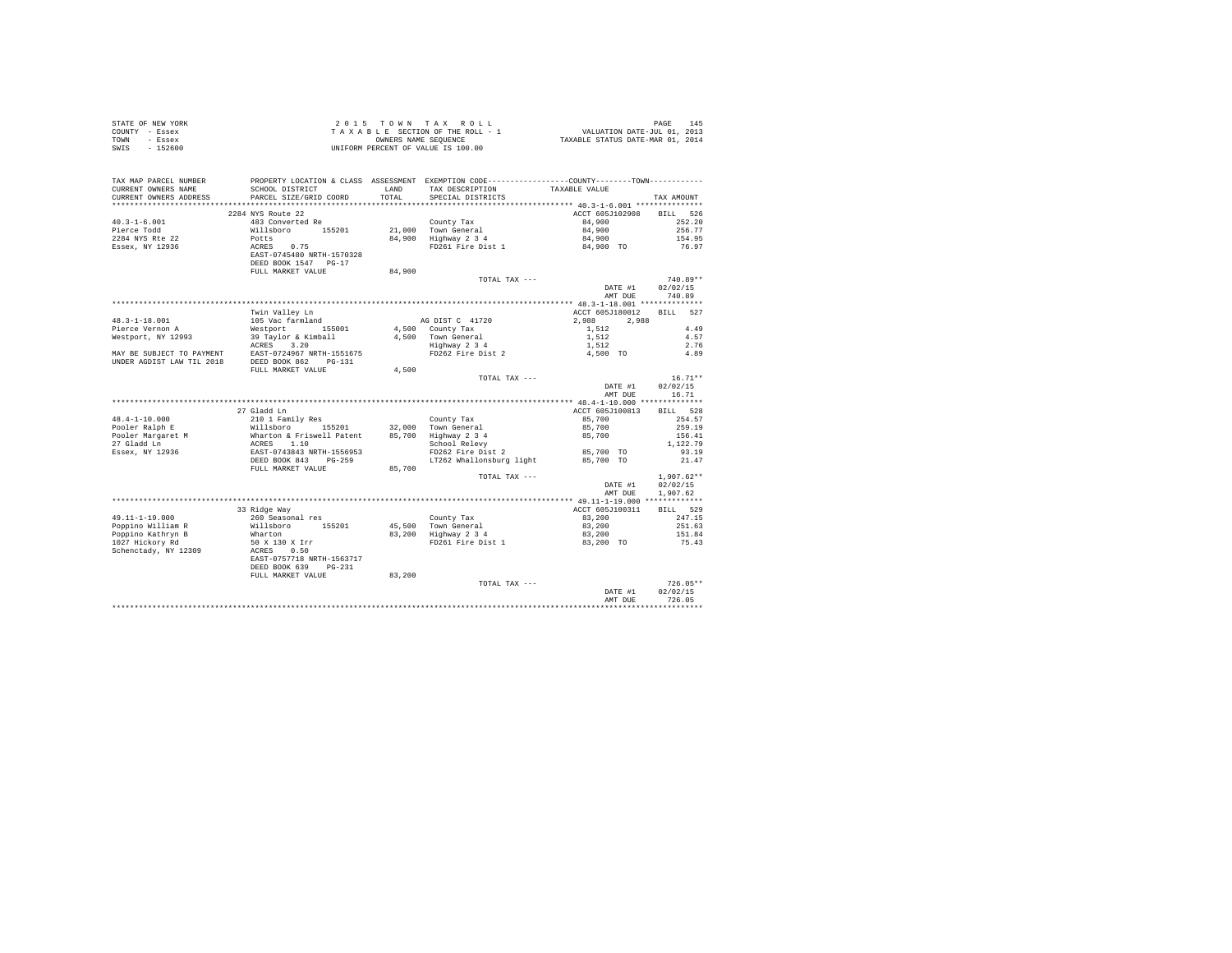| STATE OF NEW YORK | 2015 TOWN TAX ROLL                 | 146<br>PAGE                      |
|-------------------|------------------------------------|----------------------------------|
| COUNTY - Essex    | TAXABLE SECTION OF THE ROLL - 1    | VALUATION DATE-JUL 01, 2013      |
| TOWN<br>- Essex   | OWNERS NAME SEOUENCE               | TAXABLE STATUS DATE-MAR 01, 2014 |
| SWIS<br>$-152600$ | UNIFORM PERCENT OF VALUE IS 100.00 |                                  |
|                   |                                    |                                  |
|                   |                                    |                                  |
|                   |                                    |                                  |

| TAX MAP PARCEL NUMBER<br>CURRENT OWNERS NAME<br>CURRENT OWNERS ADDRESS | PROPERTY LOCATION & CLASS ASSESSMENT EXEMPTION CODE----------------COUNTY-------TOWN----------<br>SCHOOL DISTRICT<br>PARCEL SIZE/GRID COORD | LAND<br>TOTAL | TAX DESCRIPTION<br>SPECIAL DISTRICTS | TAXABLE VALUE   | TAX AMOUNT   |
|------------------------------------------------------------------------|---------------------------------------------------------------------------------------------------------------------------------------------|---------------|--------------------------------------|-----------------|--------------|
|                                                                        |                                                                                                                                             |               |                                      |                 |              |
|                                                                        | 1935 Lake Shore Rd                                                                                                                          |               |                                      | ACCT 605J100312 | BILL 530     |
| $49.11 - 1 - 28.000$                                                   | 210 1 Family Res                                                                                                                            |               | County Tax                           | 246,300         |              |
|                                                                        |                                                                                                                                             |               | 66.500 Town General                  | 246,300         | 731.64       |
| Poppino William R                                                      | Willsboro 155201                                                                                                                            |               |                                      |                 | 744.92       |
| Poppino Kathryn B                                                      | Wharton                                                                                                                                     |               | 246,300 Highway 2 3 4                | 246,300         | 449.51       |
| 1027 Hickory Rd                                                        | ACRES 1.50                                                                                                                                  |               | FD261 Fire Dist 1                    | 246,300 TO      | 223.31       |
| Schenectady, NY 12309                                                  | EAST-0757866 NRTH-1563086                                                                                                                   |               | LT261 Essex light                    | 246,300 TO      | 22.69        |
|                                                                        | DEED BOOK 969 PG-241<br>FULL MARKET VALUE                                                                                                   |               |                                      |                 |              |
|                                                                        |                                                                                                                                             | 246,300       | TOTAL TAX ---                        |                 | $2,172.07**$ |
|                                                                        |                                                                                                                                             |               |                                      | DATE #1         | 02/02/15     |
|                                                                        |                                                                                                                                             |               |                                      | AMT DUE         | 2.172.07     |
|                                                                        |                                                                                                                                             |               |                                      |                 |              |
|                                                                        | 105 Reynolds Rd                                                                                                                             |               |                                      | ACCT 605J103312 | BILL 531     |
| $48.1 - 1 - 12.000$                                                    | 910 Priv forest                                                                                                                             |               | County Tax                           | 50,200          | 149.12       |
| Power Gerard                                                           | Westport 155001                                                                                                                             |               | 49.500 Town General                  | 50,200          | 151.83       |
| 54 Powers Rd                                                           | 13 Brookfield                                                                                                                               |               | 50,200 Highway 2 3 4                 | 50,200          | 91.62        |
| Essex, NY 12936                                                        | 00050.00                                                                                                                                    |               | FD262 Fire Dist 2                    | 50,200 TO       | 54.58        |
|                                                                        | ACRES 50.00                                                                                                                                 |               |                                      |                 |              |
|                                                                        | EAST-0728616 NRTH-1566838                                                                                                                   |               |                                      |                 |              |
|                                                                        | DEED BOOK 410 PG-056                                                                                                                        |               |                                      |                 |              |
|                                                                        | FULL MARKET VALUE                                                                                                                           | 50,200        |                                      |                 |              |
|                                                                        |                                                                                                                                             |               | TOTAL TAX ---                        |                 | $447.15**$   |
|                                                                        |                                                                                                                                             |               |                                      | DATE #1         | 02/02/15     |
|                                                                        |                                                                                                                                             |               |                                      | AMT DUE         | 447.15       |
|                                                                        |                                                                                                                                             |               |                                      |                 |              |
|                                                                        | 54 Powers Rd                                                                                                                                |               |                                      | ACCT 605J101103 | BILL 532     |
| $48.4 - 1 - 24.000$                                                    | 210 1 Family Res                                                                                                                            |               | County Tax                           | 54,600          | 162.19       |
| Power Gerard                                                           | Westport 155001                                                                                                                             |               | 38,900 Town General                  | 54,600          | 165.13       |
| 54 Powers Rd                                                           | 8 Platt Rogers                                                                                                                              |               | 54,600 Highway 2 3 4                 | 54,600          | 99.65        |
| Essex, NY 12936                                                        | ACRES 7.90                                                                                                                                  |               | FD262 Fire Dist 2                    | 54,600 TO       | 59.37        |
|                                                                        | EAST-0731740 NRTH-1558099                                                                                                                   |               |                                      |                 |              |
|                                                                        | DEED BOOK 669 PG-176                                                                                                                        |               |                                      |                 |              |
|                                                                        | FULL MARKET VALUE                                                                                                                           | 54,600        |                                      |                 |              |
|                                                                        |                                                                                                                                             |               | TOTAL TAX ---                        |                 | $486.34**$   |
|                                                                        |                                                                                                                                             |               |                                      | DATE #1         | 02/02/15     |
|                                                                        |                                                                                                                                             |               |                                      | AMT DUE         | 486.34       |
|                                                                        |                                                                                                                                             |               |                                      |                 |              |
|                                                                        | Twin Valley Ln                                                                                                                              |               |                                      | ACCT 605Z000006 | BILL 533     |
| 48.3-1-19.210                                                          | 322 Rural vac>10                                                                                                                            |               | AG DIST C 41720                      |                 |              |
| Pratt Michael E                                                        | Westport 155001                                                                                                                             |               | 6,100 County Tax                     | 6,100           | 18.12        |
| Pratt Cynthia L                                                        | 38 Taylor & Kimball                                                                                                                         |               | 6,100 Town General<br>Highway 2 3 4  | 6,100           | 18.45        |
| 211 Alden Rd                                                           |                                                                                                                                             |               |                                      | 6,100           | 11.13        |
| Westport, NY 12993                                                     | ACRES 10.10<br>EAST-0725160 NRTH-1552116                                                                                                    |               | FD262 Fire Dist 2                    | 6.100 TO        | 6.63         |
|                                                                        | DEED BOOK 1523 PG-276                                                                                                                       |               |                                      |                 |              |
| PRIOR OWNER ON 3/01/2014 FULL MARKET VALUE                             |                                                                                                                                             | 6,100         |                                      |                 |              |
| Pratt Michael E                                                        |                                                                                                                                             |               |                                      |                 |              |
| MAY BE SUBJECT TO PAYMENT                                              |                                                                                                                                             |               |                                      |                 |              |
| UNDER AGDIST LAW TIL 2018                                              |                                                                                                                                             |               |                                      |                 |              |
|                                                                        |                                                                                                                                             |               | TOTAL TAX ---                        |                 | $54.33**$    |
|                                                                        |                                                                                                                                             |               |                                      | DATE #1         | 02/02/15     |
|                                                                        |                                                                                                                                             |               |                                      | AMT DUE         | 54.33        |
|                                                                        |                                                                                                                                             |               |                                      |                 |              |
|                                                                        |                                                                                                                                             |               |                                      |                 |              |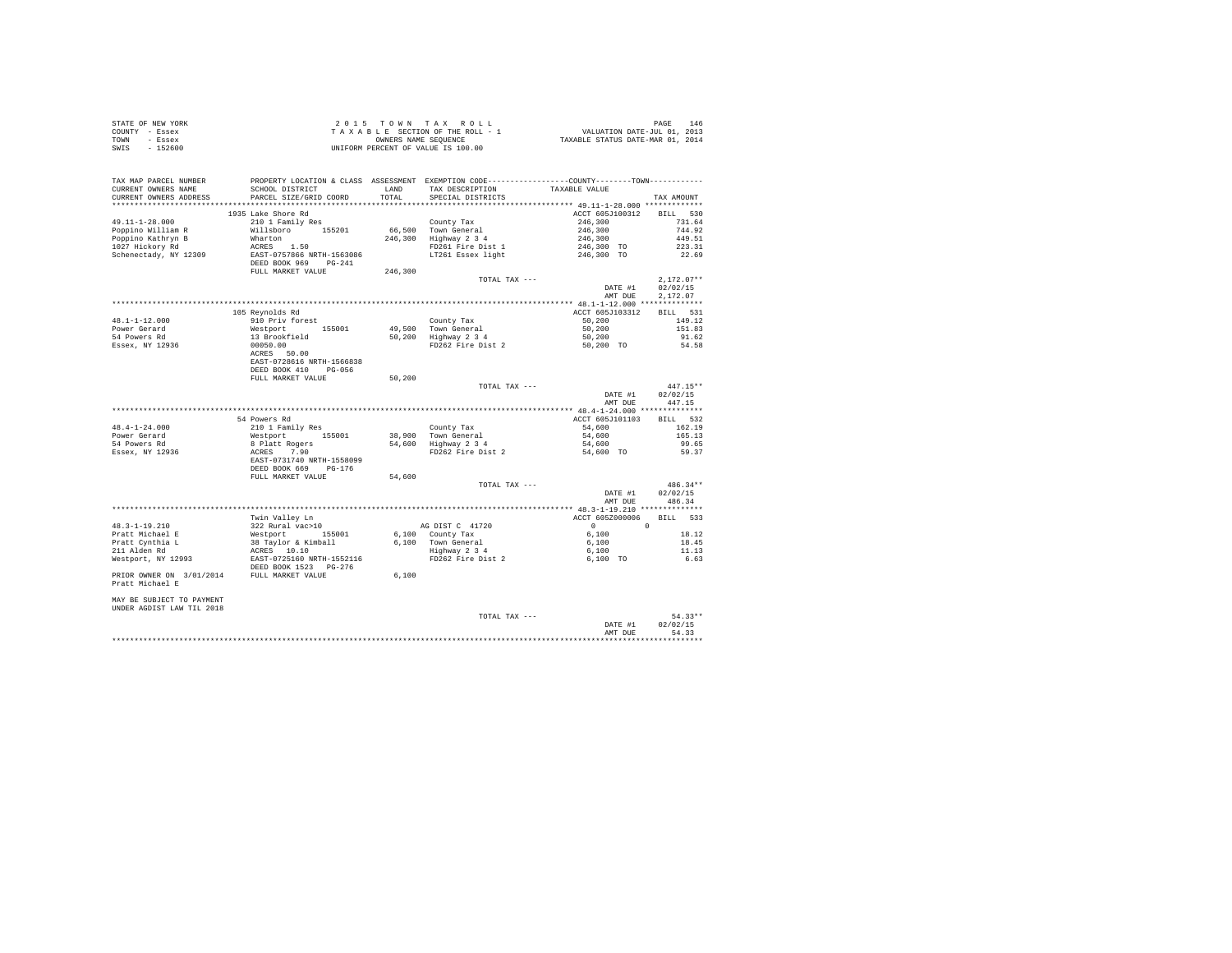| STATE OF NEW YORK | 2015 TOWN TAX ROLL                 | 147<br>PAGE                      |
|-------------------|------------------------------------|----------------------------------|
| COUNTY - Essex    | TAXABLE SECTION OF THE ROLL - 1    | VALUATION DATE-JUL 01, 2013      |
| TOWN<br>- Essex   | OWNERS NAME SEOUENCE               | TAXABLE STATUS DATE-MAR 01, 2014 |
| SWIS<br>$-152600$ | UNIFORM PERCENT OF VALUE IS 100.00 |                                  |

| TAX MAP PARCEL NUMBER     |                            |              | PROPERTY LOCATION & CLASS ASSESSMENT EXEMPTION CODE---------------COUNTY-------TOWN--------- |                                               |              |
|---------------------------|----------------------------|--------------|----------------------------------------------------------------------------------------------|-----------------------------------------------|--------------|
| CURRENT OWNERS NAME       | SCHOOL DISTRICT            | <b>T.AND</b> | TAX DESCRIPTION                                                                              | TAXABLE VALUE                                 |              |
| CURRENT OWNERS ADDRESS    | PARCEL SIZE/GRID COORD     | TOTAL        | SPECIAL DISTRICTS                                                                            |                                               | TAX AMOUNT   |
|                           |                            |              |                                                                                              | **************** 48.3-1-22.100 ************** |              |
|                           | Alden Rd                   |              |                                                                                              | ACCT 605J103301                               | RTLL.<br>534 |
| $48.3 - 1 - 22.100$       | 105 Vac farmland           |              | AG DIST C 41720                                                                              | 39,088<br>39,088                              |              |
| Pratt Michael E           | 155001<br>Westport         |              | 84,300 County Tax                                                                            | 45.212                                        | 134.30       |
| 211 Alden Rd              | 35 Tavlor & Kimball        |              | 84.300 Town General                                                                          | 45,212                                        | 136.74       |
| Westport, NY 12993        | ACRES 69.20                |              | Highway 2 3 4                                                                                | 45.212                                        | 82.51        |
|                           | EAST-0727254 NRTH-1551878  |              | FD262 Fire Dist 2                                                                            | 84,300 TO                                     | 91.66        |
| PRIOR OWNER ON 3/01/2014  | DEED BOOK 1316 PG-3        |              |                                                                                              |                                               |              |
| Pratt Michael E           | FULL MARKET VALUE          | 84,300       |                                                                                              |                                               |              |
| MAY BE SUBJECT TO PAYMENT |                            |              |                                                                                              |                                               |              |
| UNDER AGDIST LAW TIL 2018 |                            |              |                                                                                              |                                               |              |
|                           |                            |              | TOTAL TAX ---                                                                                |                                               | $445.21**$   |
|                           |                            |              |                                                                                              | DATE #1                                       | 02/02/15     |
|                           |                            |              |                                                                                              | AMT DUE                                       | 445.21       |
|                           |                            |              |                                                                                              | ************* 48.3-1-27.100 **************    |              |
|                           | Twin Valley Ln             |              |                                                                                              | ACCT 605J178512                               | 535<br>BILL  |
| $48.3 - 1 - 27.100$       | 314 Rural vac<10           |              | County Tax                                                                                   | 400                                           | 1.19         |
| Pratt Michael E           | Westport<br>155001         |              | 400 Town General                                                                             | 400                                           | 1.21         |
| Pratt Cynthia L           | 39 Taylor & Kimball        | 400          | Highway 2 3 4                                                                                | 400                                           | 0.73         |
| 211 Alden Rd              | 1.40<br>ACRES              |              | FD262 Fire Dist 2                                                                            | 400 TO                                        | .43          |
| Westport, NY 12993        | EAST-0725174 NRTH-1551572  |              |                                                                                              |                                               |              |
|                           | DEED BOOK 1523 PG-276      |              |                                                                                              |                                               |              |
| PRIOR OWNER ON 3/01/2014  | FULL MARKET VALUE          | 400          |                                                                                              |                                               |              |
| Pratt Michael E           |                            |              |                                                                                              |                                               |              |
|                           |                            |              | TOTAL TAX ---                                                                                |                                               | $3.56**$     |
|                           |                            |              |                                                                                              | DATE #1                                       | 02/02/15     |
|                           |                            |              |                                                                                              | AMT DUE                                       | 3.56         |
|                           |                            |              |                                                                                              |                                               |              |
|                           | Christian Rd               |              |                                                                                              | ACCT 605J102102                               | BTLL 536     |
| $49.1 - 1 - 27.100$       | 105 Vac farmland           |              | County Tax                                                                                   | 55,100                                        | 163.68       |
| Preston Katharine M       | Willsboro<br>155201        |              | 55,100 Town General                                                                          | 55,100                                        | 166.65       |
| Bingham John HL           | Wharton                    | 55,100       | Highway 2 3 4                                                                                | 55,100                                        | 100.56       |
| 247 Christian Rd          | ACRES 45.95                |              | FD261 Fire Dist 1                                                                            | 55,100 TO                                     | 49.96        |
| Essex, NY 12936           | EAST-0747039 NRTH-1561030  |              |                                                                                              |                                               |              |
|                           | DEED BOOK 1388<br>$PG-121$ |              |                                                                                              |                                               |              |
|                           | FULL MARKET VALUE          | 55,100       |                                                                                              |                                               |              |
|                           |                            |              | TOTAL TAX ---                                                                                |                                               | $480.85**$   |
|                           |                            |              |                                                                                              | DATE #1                                       | 02/02/15     |
|                           |                            |              |                                                                                              | AMT DUE                                       | 480.85       |
|                           |                            |              |                                                                                              |                                               |              |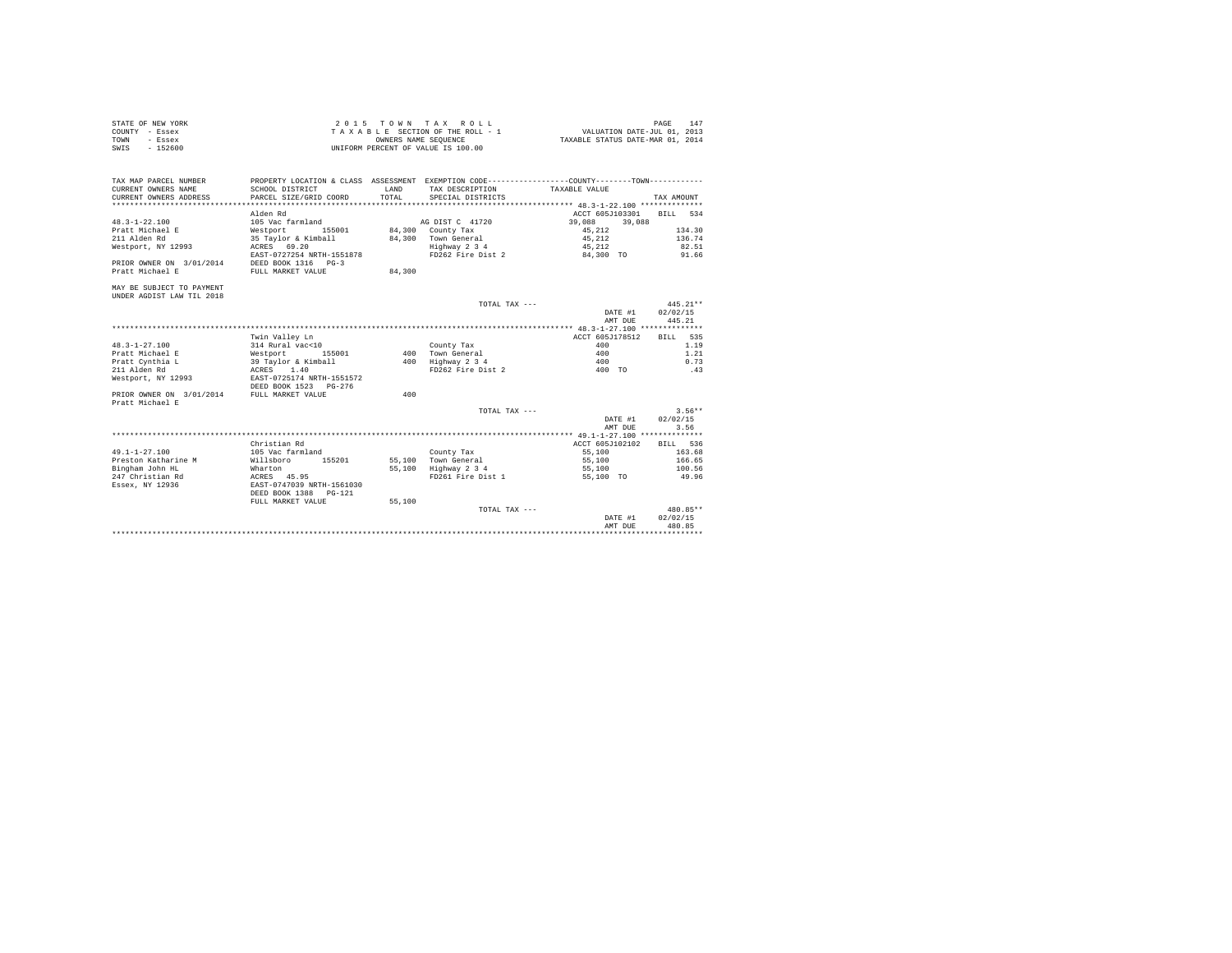| STATE OF NEW YORK<br>COUNTY - Essex<br>- Essex<br>TOWN<br>$-152600$<br>SWIS |                           | OWNERS NAME SEQUENCE | 2015 TOWN TAX ROLL<br>TAXABLE SECTION OF THE ROLL - 1<br>UNIFORM PERCENT OF VALUE IS 100.00  | VALUATION DATE-JUL 01, 2013<br>TAXABLE STATUS DATE-MAR 01, 2014 | 148<br>PAGE                          |
|-----------------------------------------------------------------------------|---------------------------|----------------------|----------------------------------------------------------------------------------------------|-----------------------------------------------------------------|--------------------------------------|
| TAX MAP PARCEL NUMBER                                                       |                           |                      | PROPERTY LOCATION & CLASS ASSESSMENT EXEMPTION CODE---------------COUNTY-------TOWN--------- |                                                                 |                                      |
| CURRENT OWNERS NAME                                                         | SCHOOL DISTRICT           | <b>T.AND</b>         | TAX DESCRIPTION TAXABLE VALUE                                                                |                                                                 |                                      |
| CURRENT OWNERS ADDRESS                                                      | PARCEL SIZE/GRID COORD    | TOTAL                | SPECIAL DISTRICTS                                                                            |                                                                 | TAX AMOUNT                           |
|                                                                             |                           |                      |                                                                                              |                                                                 |                                      |
|                                                                             | 247 Christian Rd          |                      |                                                                                              | ACCT 605J186003                                                 | BILL 537                             |
| $49.1 - 1 - 27.200$                                                         | 240 Rural res             |                      | VETCOM CTS 41130                                                                             | 25,000<br>25,000                                                |                                      |
| Preston Katharine M                                                         | Willsboro 155201          |                      | 128,800 County Tax                                                                           | 343,300                                                         | 1,019.78                             |
| Bingham John Hl                                                             | Wharton                   | 368,300              | Town General                                                                                 | 343,300                                                         | 1,038.29                             |
| 247 Christian Rd                                                            | 1615/140-Easement         |                      | Highway 2 3 4                                                                                | 343,300                                                         | 626.54                               |
| Essex, NY 12936                                                             | ACRES 70.13               |                      | FD261 Fire Dist 1                                                                            | 368,300 TO                                                      | 333.92                               |
|                                                                             | EAST-0746085 NRTH-1560302 |                      |                                                                                              |                                                                 |                                      |
|                                                                             | DEED BOOK 1350 PG-238     |                      |                                                                                              |                                                                 |                                      |
|                                                                             | FULL MARKET VALUE         | 368,300              |                                                                                              |                                                                 |                                      |
|                                                                             |                           |                      | TOTAL TAX ---                                                                                | DATE #1<br>AMT DUE                                              | $3.018.53**$<br>02/02/15<br>3.018.53 |
|                                                                             |                           |                      |                                                                                              |                                                                 |                                      |
|                                                                             | 18 Ross Way               |                      |                                                                                              | ACCT 605J102904                                                 | BILL 538                             |
| $40.73 - 5 - 3.100$                                                         | 210 1 Family Res          |                      | County Tax                                                                                   | 296,500                                                         | 880.76                               |
| Pribble Jonathan L                                                          | Willsboro 155201          |                      | 72.400 Town General                                                                          | 296,500                                                         | 896.74                               |
| Pribble Jennifer L                                                          | Potts                     | 296,500              | Highway 2 3 4                                                                                | 296,500                                                         | 541.13                               |
| PO Box 193                                                                  | 1680/99 Easement          |                      | FD261 Fire Dist 1                                                                            | 296,500 TO                                                      | 268.82                               |
| Essex, NY 12936                                                             | ACRES 1.87 BANK1STARSG    |                      | LT261 Essex light                                                                            | 296,500 TO                                                      | 27.32                                |
|                                                                             | EAST-0756821 NRTH-1570488 |                      |                                                                                              |                                                                 |                                      |
|                                                                             | DEED BOOK 1498 PG-128     |                      |                                                                                              |                                                                 |                                      |
|                                                                             | FULL MARKET VALUE         | 296,500              |                                                                                              |                                                                 |                                      |
|                                                                             |                           |                      | TOTAL TAX ---                                                                                |                                                                 | $2.614.77**$                         |
|                                                                             |                           |                      |                                                                                              | DATE #1                                                         | 02/02/15                             |
|                                                                             |                           |                      |                                                                                              | AMT DUE                                                         | 2.614.77                             |
|                                                                             |                           |                      |                                                                                              |                                                                 |                                      |
|                                                                             | 25 Ross Way               |                      |                                                                                              | ACCT 605J102905                                                 | BILL 539                             |
| $40.73 - 5 - 18.000$                                                        | 433 Auto body             |                      | County Tax                                                                                   | 203,500                                                         | 604.50                               |
| Pribble Jonathan L                                                          | Willsboro<br>155201       | 88,300               | Town General                                                                                 | 203,500                                                         | 615.47                               |
| Pribble Jennifer L                                                          | Potts                     |                      | 203,500 Highway 2 3 4                                                                        | 203,500                                                         | 371.40                               |
| PO Box 193                                                                  | 1680/107 Easement         |                      | School Relevy                                                                                |                                                                 | 2.666.17                             |
| Essex, NY 12936                                                             | ACRES 4.62                |                      | FD261 Fire Dist 1                                                                            | 203,500 TO                                                      | 184.50                               |
|                                                                             | EAST-0756899 NRTH-1570167 |                      | LT261 Essex light                                                                            | 203,500 TO                                                      | 18.75                                |
|                                                                             | DEED BOOK 1498 PG-138     |                      |                                                                                              |                                                                 |                                      |
|                                                                             | FULL MARKET VALUE         | 203,500              |                                                                                              |                                                                 |                                      |
|                                                                             |                           |                      | TOTAL TAX ---                                                                                |                                                                 | $4.460.79**$                         |
|                                                                             |                           |                      |                                                                                              | DATE #1                                                         | 02/02/15                             |
|                                                                             |                           |                      |                                                                                              | AMT DUE                                                         | 4,460.79                             |
|                                                                             |                           |                      |                                                                                              | *********************                                           |                                      |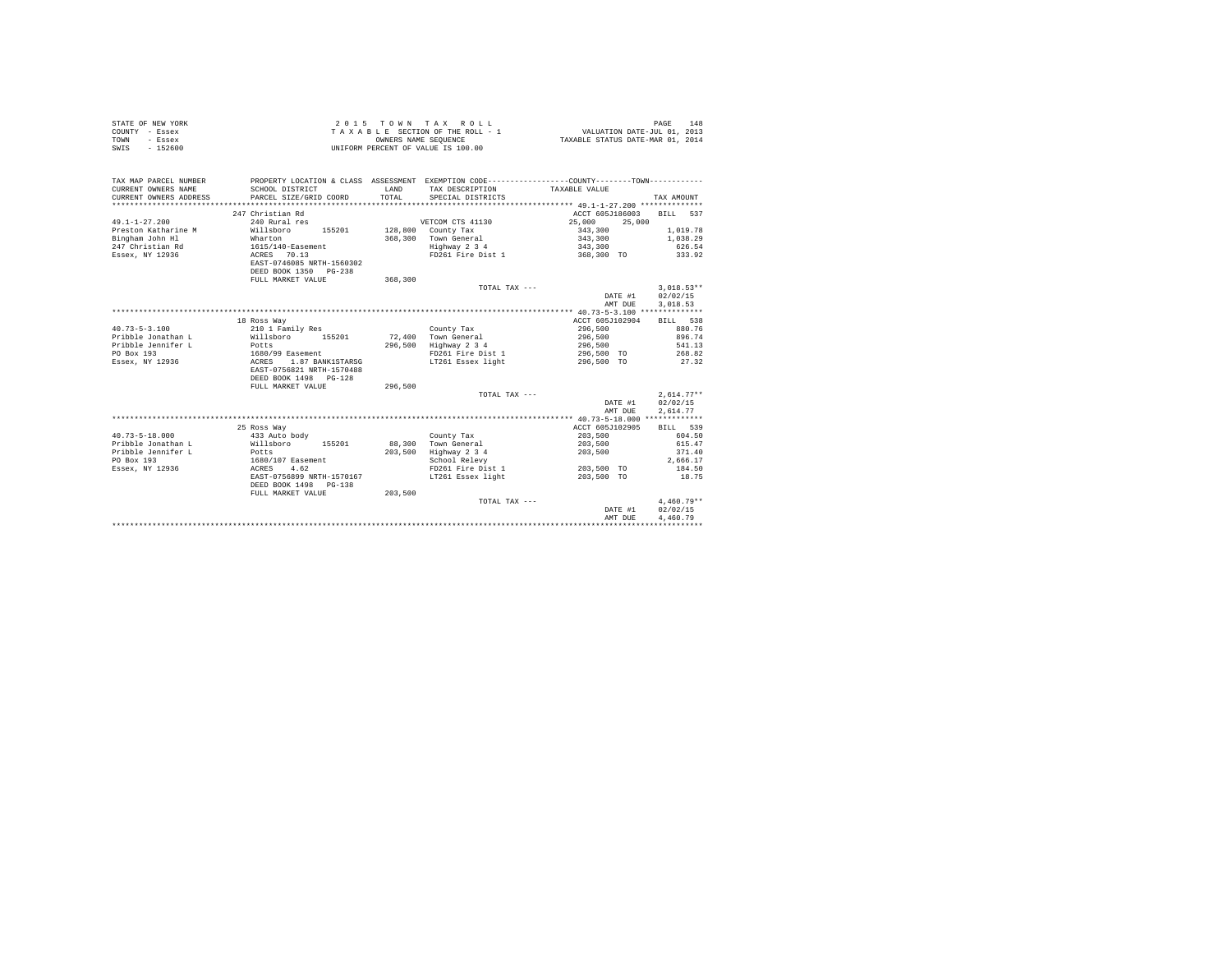|                | STATE OF NEW YORK | 2015 TOWN TAX ROLL                 | 149<br>PAGE                      |
|----------------|-------------------|------------------------------------|----------------------------------|
| COUNTY - Essex |                   | TAXABLE SECTION OF THE ROLL - 1    | VALUATION DATE-JUL 01, 2013      |
| TOWN           | - Essex           | OWNERS NAME SEOUENCE               | TAXABLE STATUS DATE-MAR 01, 2014 |
| SWIS           | $-152600$         | UNIFORM PERCENT OF VALUE IS 100.00 |                                  |

| TAX MAP PARCEL NUMBER<br>CURRENT OWNERS NAME | SCHOOL DISTRICT                                                                                                                                     | LAND   | TAX DESCRIPTION                   | PROPERTY LOCATION & CLASS ASSESSMENT EXEMPTION CODE---------------COUNTY-------TOWN---------<br>TAXABLE VALUE |                |
|----------------------------------------------|-----------------------------------------------------------------------------------------------------------------------------------------------------|--------|-----------------------------------|---------------------------------------------------------------------------------------------------------------|----------------|
| CURRENT OWNERS ADDRESS                       | PARCEL SIZE/GRID COORD                                                                                                                              | TOTAL  | SPECIAL DISTRICTS                 |                                                                                                               | TAX AMOUNT     |
|                                              |                                                                                                                                                     |        |                                   |                                                                                                               |                |
|                                              | Lake Shore Rd                                                                                                                                       |        |                                   | ACCT 605J178509 BILL 540                                                                                      |                |
| $40.81 - 1 - 7.000$                          | 311 Res vac land                                                                                                                                    |        | County Tax                        | 700                                                                                                           | 2.08           |
|                                              |                                                                                                                                                     |        |                                   |                                                                                                               | 2.12           |
|                                              |                                                                                                                                                     |        |                                   |                                                                                                               | 1.28           |
|                                              |                                                                                                                                                     |        |                                   |                                                                                                               | 9.17           |
|                                              |                                                                                                                                                     |        |                                   |                                                                                                               | .63            |
|                                              |                                                                                                                                                     |        | LT261 Essex light                 | 700 TO                                                                                                        | .06            |
|                                              | FULL MARKET VALUE                                                                                                                                   | 700    |                                   |                                                                                                               |                |
|                                              |                                                                                                                                                     |        | TOTAL TAX ---                     |                                                                                                               | $15.34**$      |
|                                              |                                                                                                                                                     |        |                                   | DATE #1                                                                                                       | 02/02/15       |
|                                              |                                                                                                                                                     |        |                                   | AMT DUE                                                                                                       | 15.34          |
|                                              |                                                                                                                                                     |        |                                   |                                                                                                               |                |
|                                              | 1691 Lake Shore Rd                                                                                                                                  |        |                                   | ACCT 605J100914 BILL 541                                                                                      |                |
|                                              | 210 1 Family Res                                                                                                                                    |        |                                   |                                                                                                               | 251.90         |
| $49.15 - 1 - 35.000$                         |                                                                                                                                                     |        | County Tax<br>21,600 Town General | 84,800                                                                                                        |                |
| Quenville George                             | willsboro 155201<br>Friswell 155201                                                                                                                 |        |                                   | 84,800                                                                                                        | 256.47         |
| Moore Simon                                  |                                                                                                                                                     |        | 84,800 Highway 2 3 4              | 84,800                                                                                                        | 154.76         |
| 1691 Lake Shore Rd                           |                                                                                                                                                     |        |                                   | FD262 Fire Dist 2 84,800 TO                                                                                   | 92.21          |
| Essex, NY 12936                              | -<br>ACRES 0.30 BANK1STARSG<br>EAST-0756713 NRTH-1557297<br>DEED BOOK 1298 PG-207                                                                   |        |                                   |                                                                                                               |                |
|                                              |                                                                                                                                                     |        |                                   |                                                                                                               |                |
|                                              | FULL MARKET VALUE                                                                                                                                   | 84,800 |                                   |                                                                                                               |                |
|                                              |                                                                                                                                                     |        | TOTAL TAX ---                     |                                                                                                               | $755.34**$     |
|                                              |                                                                                                                                                     |        |                                   | DATE #1 0<br>AMT DUE                                                                                          | 02/02/15       |
|                                              |                                                                                                                                                     |        |                                   |                                                                                                               | 755.34         |
|                                              |                                                                                                                                                     |        |                                   |                                                                                                               |                |
|                                              | 98 School St                                                                                                                                        |        |                                   | ACCT 605J102907 BILL 542                                                                                      |                |
| 49.1-1-11.000                                | 210 1 Family Res                                                                                                                                    |        | AGED ALL 41800                    | 42,950 42,950                                                                                                 |                |
| Ralston Carrie D                             |                                                                                                                                                     |        | 37,300 County Tax                 |                                                                                                               | 127.58         |
| Ralston Gregory P                            | % Virtually Response 155201<br>Potts<br>1598/16 Life Use David Ra<br>ACRES 8.00<br>EXST-0752933 NRTH-1567564<br>DERD BOOK 1598<br>POTLY MARYT VALUE |        | 85.900 Town General               | $42,950$<br>$42,950$                                                                                          | 129.90         |
| c/o David T Ralston                          |                                                                                                                                                     |        | Highway 2 3 4                     | 42,950                                                                                                        | 78.39          |
| 98 School St                                 |                                                                                                                                                     |        | FD261 Fire Dist 1                 | 85,900 TO                                                                                                     | 77.88          |
| PO Box 153                                   |                                                                                                                                                     |        | LT261 Essex light                 | 85,900 TO                                                                                                     | 7.91           |
| Essex, NY 12936                              |                                                                                                                                                     |        |                                   |                                                                                                               |                |
|                                              | FULL MARKET VALUE                                                                                                                                   | 85,900 |                                   |                                                                                                               |                |
|                                              |                                                                                                                                                     |        | TOTAL TAX ---                     |                                                                                                               | $421.66**$     |
|                                              |                                                                                                                                                     |        |                                   | DATE #1                                                                                                       | 02/02/15       |
|                                              |                                                                                                                                                     |        |                                   |                                                                                                               | AMT DUE 421.66 |
|                                              |                                                                                                                                                     |        |                                   |                                                                                                               |                |
|                                              |                                                                                                                                                     |        |                                   |                                                                                                               |                |
|                                              | Block House Rd                                                                                                                                      |        |                                   | ACCT 605J100506 BILL 543                                                                                      |                |
|                                              |                                                                                                                                                     |        | County Tax<br>16,800 Town General | 16,800<br>16,800                                                                                              | 49.90          |
|                                              |                                                                                                                                                     |        |                                   |                                                                                                               | 50.81          |
|                                              |                                                                                                                                                     |        | 16,800 Highway 2 3 4              | 16,800                                                                                                        | 30.66          |
|                                              |                                                                                                                                                     |        |                                   | FD261 Fire Dist 1 16,800 TO                                                                                   | 15.23          |
|                                              |                                                                                                                                                     |        |                                   |                                                                                                               |                |
|                                              | DEED BOOK 828 PG-001                                                                                                                                |        |                                   |                                                                                                               |                |
|                                              | FULL MARKET VALUE                                                                                                                                   | 16,800 |                                   |                                                                                                               |                |
|                                              |                                                                                                                                                     |        | TOTAL TAX ---                     |                                                                                                               | $146.60**$     |
|                                              |                                                                                                                                                     |        |                                   | DATE #1                                                                                                       | 02/02/15       |
|                                              |                                                                                                                                                     |        |                                   | AMT DUE                                                                                                       | 146.60         |
|                                              |                                                                                                                                                     |        |                                   | ********************************                                                                              |                |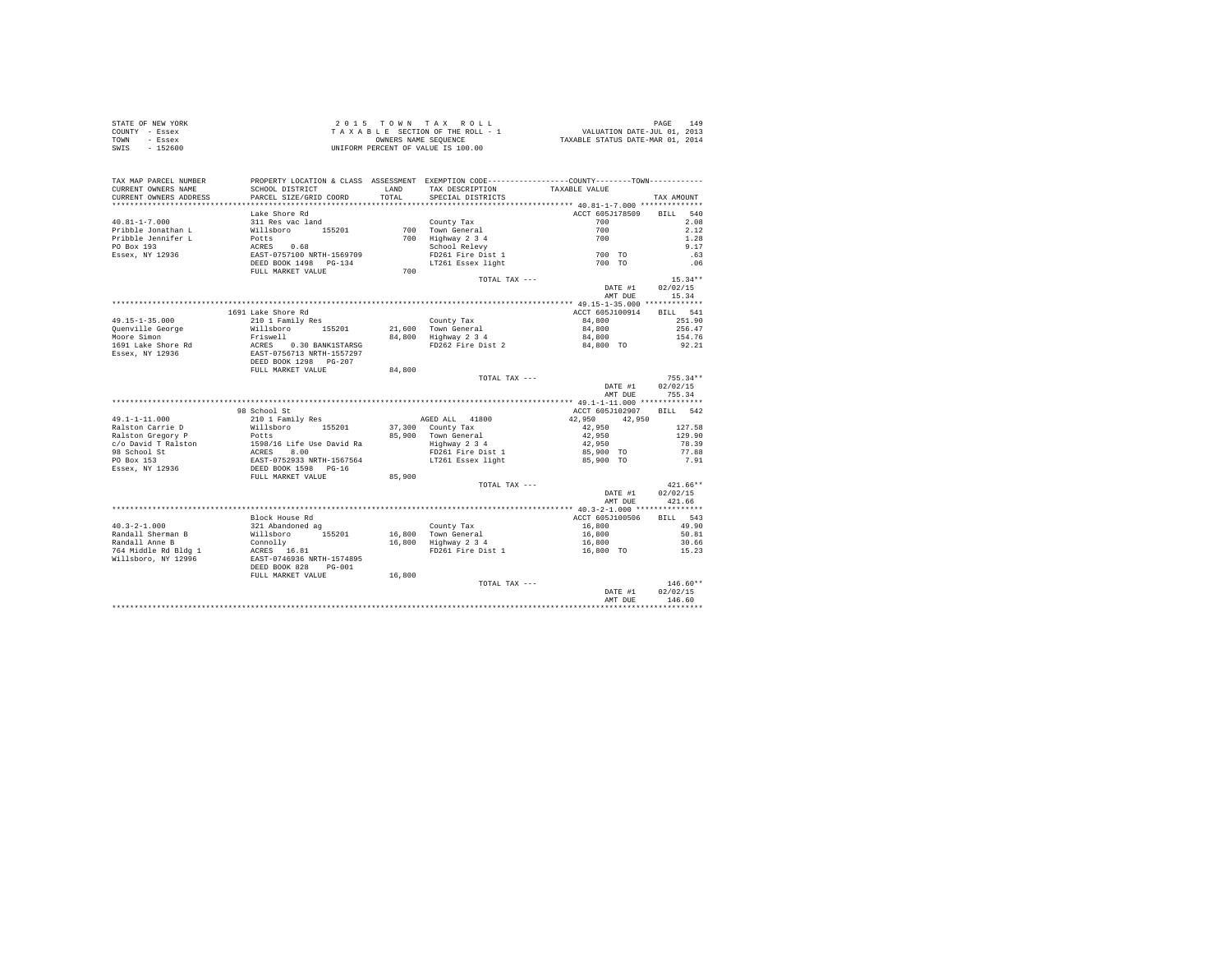| COUNTY - Essex<br>TOWN<br>- Essex<br>SWIS - 152600                     | T A X A B L E SECTION OF THE ROLL - 1<br>OWNERS NAME SEQUENCE<br>UNIFORM PERCENT OF VALUE IS 100.00 |               |                                                                                                                                                       |                                                 |                        |
|------------------------------------------------------------------------|-----------------------------------------------------------------------------------------------------|---------------|-------------------------------------------------------------------------------------------------------------------------------------------------------|-------------------------------------------------|------------------------|
| TAX MAP PARCEL NUMBER<br>CURRENT OWNERS NAME<br>CURRENT OWNERS ADDRESS | SCHOOL DISTRICT<br>PARCEL SIZE/GRID COORD                                                           | LAND<br>TOTAL | PROPERTY LOCATION & CLASS ASSESSMENT EXEMPTION CODE----------------COUNTY--------TOWN----------<br>TAX DESCRIPTION TAXABLE VALUE<br>SPECIAL DISTRICTS |                                                 | TAX AMOUNT             |
|                                                                        |                                                                                                     |               |                                                                                                                                                       |                                                 |                        |
|                                                                        | 1590 NYS Route 22                                                                                   |               |                                                                                                                                                       | ACCT 605J102807                                 | BILL 544               |
| $48.76 - 1 - 7.000$                                                    | 1550 N15 Route 22<br>210 1 Family Res                                                               |               | County Tax                                                                                                                                            | 66,400                                          | 197.24                 |
| Rapalee Elizabeth                                                      | Willsboro 155201                                                                                    |               |                                                                                                                                                       | 66,400                                          | 200.82                 |
| 1590 NYS Rte 22                                                        |                                                                                                     |               |                                                                                                                                                       | 66,400                                          | 121.18                 |
| Essex, NY 12936                                                        |                                                                                                     |               | 32,000 Town General<br>66,400 Highway 2 3 4<br>FD262 Fire Dist 2                                                                                      | 66,400 TO                                       | 72.20                  |
|                                                                        | Friswell<br>ACRES 1.00<br>EAST-0743719 NRTH-1555170                                                 |               | LT262 Whallonsburg light                                                                                                                              | 66,400 TO                                       | 16.63                  |
|                                                                        | DEED BOOK 1162 PG-18                                                                                |               |                                                                                                                                                       |                                                 |                        |
|                                                                        | FULL MARKET VALUE                                                                                   | 66,400        |                                                                                                                                                       |                                                 |                        |
|                                                                        |                                                                                                     |               | TOTAL TAX ---                                                                                                                                         | DATE #1                                         | $608.07**$<br>02/02/15 |
|                                                                        |                                                                                                     |               |                                                                                                                                                       | AMT DUE                                         | 608.07                 |
|                                                                        |                                                                                                     |               |                                                                                                                                                       |                                                 |                        |
|                                                                        | 1687 Lake Shore Rd                                                                                  |               |                                                                                                                                                       | ACCT 605J104311                                 | BILL 545               |
| $49.15 - 1 - 33.000$                                                   | 210 1 Family Res                                                                                    |               |                                                                                                                                                       | 59,900                                          | 177.93                 |
| Rathbun Carol E                                                        | Willsboro 155201                                                                                    |               |                                                                                                                                                       | 59,900                                          | 181.16                 |
| 2104 Barrett Rd                                                        | Friswell<br>ACRES 0.60                                                                              |               | County Tax<br>25,200 Town General<br>59,900 Highway 2 3 4                                                                                             | 59,900                                          | 109.32                 |
| Ballston Spa, NY 12020                                                 |                                                                                                     |               | FD262 Fire Dist 2                                                                                                                                     | 59,900 TO                                       | 65.13                  |
|                                                                        | EAST-0756656 NRTH-1557156                                                                           |               |                                                                                                                                                       |                                                 |                        |
|                                                                        | DEED BOOK 1023 PG-297<br>FULL MARKET VALUE                                                          | 59,900        |                                                                                                                                                       |                                                 |                        |
|                                                                        |                                                                                                     |               | TOTAL TAX ---                                                                                                                                         |                                                 | 533.54**               |
|                                                                        |                                                                                                     |               |                                                                                                                                                       | DATE #1                                         | 02/02/15               |
|                                                                        |                                                                                                     |               |                                                                                                                                                       | AMT DUE                                         | 533.54                 |
|                                                                        |                                                                                                     |               |                                                                                                                                                       |                                                 |                        |
|                                                                        | Lake Shore Rd                                                                                       |               |                                                                                                                                                       | ACCT 605J104312                                 | BILL 546               |
| $49.15 - 1 - 34.000$                                                   | 314 Rural vac<10<br>Willsboro 155201                                                                |               | County Tax<br>16,800 Town General<br>16,800 Highway 2 3 4                                                                                             |                                                 | 49.90                  |
| Rathbun Carol E<br>2104 Barrett Rd                                     |                                                                                                     |               |                                                                                                                                                       |                                                 | 50.81                  |
|                                                                        | Friswell                                                                                            |               |                                                                                                                                                       | $16,800$<br>$16,800$<br>$16,800$<br>$16,800$ TO | 30.66                  |
| Ballston Spa, NY 12020                                                 | ACRES 0.20<br>EAST-0756691 NRTH-1557239                                                             |               | FD262 Fire Dist 2                                                                                                                                     |                                                 | 18.27                  |
|                                                                        | DEED BOOK 1023 PG-297                                                                               |               |                                                                                                                                                       |                                                 |                        |
|                                                                        | FULL MARKET VALUE                                                                                   | 16,800        |                                                                                                                                                       |                                                 |                        |
|                                                                        |                                                                                                     |               | TOTAL TAX ---                                                                                                                                         |                                                 | $149.64**$             |
|                                                                        |                                                                                                     |               |                                                                                                                                                       | DATE #1                                         | 02/02/15               |
|                                                                        |                                                                                                     |               |                                                                                                                                                       | AMT DUE                                         | 149.64                 |
|                                                                        |                                                                                                     |               |                                                                                                                                                       |                                                 |                        |
|                                                                        | 736 Brookfield Rd                                                                                   |               |                                                                                                                                                       | ACCT 605J175001                                 | BILL 547               |
| $48.2 - 1 - 1.000$                                                     | 270 Mfg housing                                                                                     |               | County Tax<br>32,900 Town General<br>43,400 Highway 2 3<br>FD262 Fire Dist 2                                                                          | 43,400                                          | 128.92                 |
|                                                                        |                                                                                                     |               |                                                                                                                                                       | 43,400<br>43,400                                | 131.26<br>79.21        |
|                                                                        |                                                                                                     |               |                                                                                                                                                       | 43,400 TO                                       | 47.19                  |
|                                                                        |                                                                                                     |               |                                                                                                                                                       |                                                 |                        |
|                                                                        |                                                                                                     |               |                                                                                                                                                       |                                                 |                        |
|                                                                        | FULL MARKET VALUE                                                                                   | 43,400        |                                                                                                                                                       |                                                 |                        |
|                                                                        |                                                                                                     |               | TOTAL TAX ---                                                                                                                                         |                                                 | 386.58**               |
|                                                                        |                                                                                                     |               |                                                                                                                                                       | DATE #1                                         | 02/02/15               |
|                                                                        |                                                                                                     |               |                                                                                                                                                       | AMT DUE                                         | 386.58                 |
|                                                                        |                                                                                                     |               |                                                                                                                                                       |                                                 |                        |

STATE OF NEW YORK **2015** TOWN TAX ROLL **DATE OF NEW YORK** 150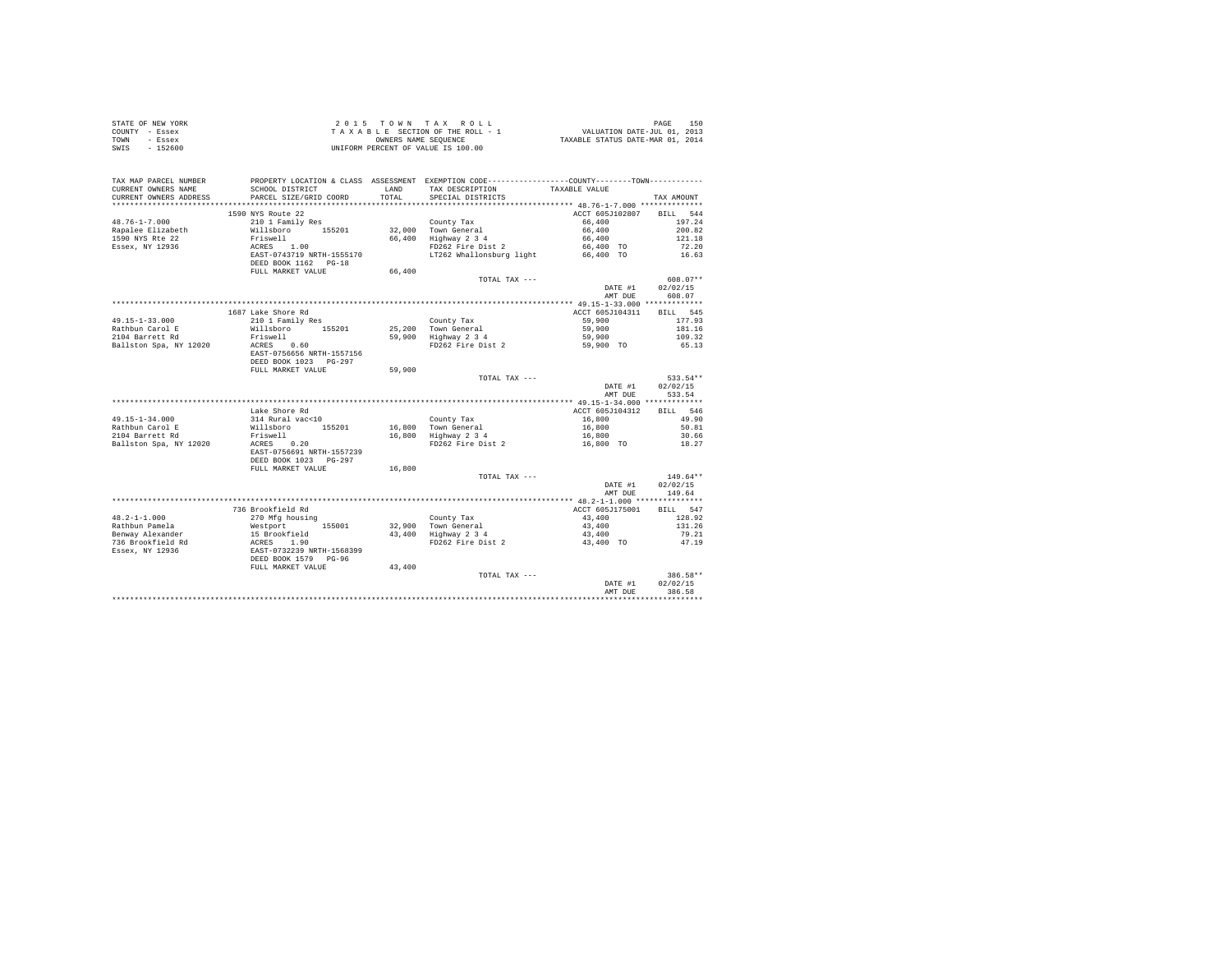| STATE OF NEW YORK | $2.0.15$ TOWN TAX ROLL             | 151<br>PAGE                      |
|-------------------|------------------------------------|----------------------------------|
| COUNTY - Essex    | TAXABLE SECTION OF THE ROLL - 1    | VALUATION DATE-JUL 01, 2013      |
| TOWN<br>$-$ Essex | OWNERS NAME SEOUENCE               | TAXABLE STATUS DATE-MAR 01, 2014 |
| SWIS<br>$-152600$ | UNIFORM PERCENT OF VALUE IS 100.00 |                                  |

| TAX MAP PARCEL NUMBER<br>CURRENT OWNERS NAME<br>CURRENT OWNERS ADDRESS | SCHOOL DISTRICT<br>PARCEL SIZE/GRID COORD                                                     | <b>T.AND</b><br>TOTAL | PROPERTY LOCATION & CLASS ASSESSMENT EXEMPTION CODE----------------COUNTY-------TOWN----------<br>TAX DESCRIPTION<br>SPECIAL DISTRICTS | TAXABLE VALUE            | TAX AMOUNT   |
|------------------------------------------------------------------------|-----------------------------------------------------------------------------------------------|-----------------------|----------------------------------------------------------------------------------------------------------------------------------------|--------------------------|--------------|
|                                                                        |                                                                                               |                       |                                                                                                                                        |                          |              |
|                                                                        | Alden Rd                                                                                      |                       |                                                                                                                                        | ACCT 605J178511 BILL 548 |              |
| $48.3 - 1 - 16.000$                                                    | 314 Rural vac<10                                                                              |                       | County Tax                                                                                                                             | 4,200                    | 12.48        |
| Redmond Gregory P                                                      | Westport<br>155001                                                                            |                       | 4,200 Town General                                                                                                                     | 4,200                    | 12.70        |
| Redmond Donna B                                                        | 8 Platt Rogers                                                                                |                       | 4,200 Highway 2 3 4                                                                                                                    | 4,200                    | 7.67         |
| 266 Alden Rd                                                           | 1261/194                                                                                      |                       | FD262 Fire Dist 2                                                                                                                      | 4,200 TO                 | 4.57         |
| Westport, NY 12993                                                     | Db 1004/333 B Line Agr<br>ACRES<br>5.95<br>EAST-0729727 NRTH-1554407<br>DEED BOOK 1299 PG-205 |                       |                                                                                                                                        |                          |              |
|                                                                        | FULL MARKET VALUE                                                                             | 4.200                 |                                                                                                                                        |                          |              |
|                                                                        |                                                                                               |                       | TOTAL TAX ---                                                                                                                          |                          | $37.42**$    |
|                                                                        |                                                                                               |                       |                                                                                                                                        | DATE #1                  | 02/02/15     |
|                                                                        |                                                                                               |                       |                                                                                                                                        | AMT DUE                  | 37.42        |
|                                                                        |                                                                                               |                       |                                                                                                                                        |                          |              |
|                                                                        | 266 Alden Rd                                                                                  |                       |                                                                                                                                        | ACCT 605J103407          | BILL 549     |
| $48.3 - 1 - 17.000$                                                    | 210 1 Family Res                                                                              |                       | County Tax                                                                                                                             | 145,100                  | 431.02       |
| Redmond Gregory P                                                      | 155001<br>Westport                                                                            |                       | 30.100 Town General                                                                                                                    | 145,100                  | 438.84       |
| Redmond Donna B                                                        | 8 Platt Rogers                                                                                |                       | 145,100 Highway 2 3 4                                                                                                                  | 145,100                  | 264.81       |
| 266 Alden Rd                                                           | 1261/194                                                                                      |                       | FD262 Fire Dist 2                                                                                                                      | 145,100 TO               | 157.77       |
| Westport, NY 12993                                                     | lac                                                                                           |                       |                                                                                                                                        |                          |              |
|                                                                        | ACRES 1.10                                                                                    |                       |                                                                                                                                        |                          |              |
|                                                                        | EAST-0729577 NRTH-1554584                                                                     |                       |                                                                                                                                        |                          |              |
|                                                                        | DEED BOOK 1299 PG-205                                                                         |                       |                                                                                                                                        |                          |              |
|                                                                        | FULL MARKET VALUE                                                                             | 145,100               |                                                                                                                                        |                          |              |
|                                                                        |                                                                                               |                       | TOTAL TAX ---                                                                                                                          |                          | $1.292.44**$ |
|                                                                        |                                                                                               |                       |                                                                                                                                        | DATE #1                  | 02/02/15     |
|                                                                        |                                                                                               |                       |                                                                                                                                        | AMT DUE                  | 1,292.44     |
|                                                                        |                                                                                               |                       |                                                                                                                                        |                          |              |
|                                                                        | 2250 Lake Shore Rd                                                                            |                       |                                                                                                                                        | ACCT 605J102706          | BILL 550     |
| $40.73 - 6 - 11.100$                                                   | 210 1 Family Res - WTRFNT                                                                     |                       | County Tax                                                                                                                             | 257,800                  | 765.80       |
| Reis Richard                                                           | Willsboro 155201                                                                              |                       | 167,300 Town General                                                                                                                   | 257,800                  | 779.70       |
| Reis Mary Ruth                                                         | Potts                                                                                         | 257.800               | Highway 2 3 4                                                                                                                          | 257,800                  | 470.50       |
| 711 Copley Ln                                                          | 1649/236-Sewer Easement                                                                       |                       | FD261 Fire Dist 1                                                                                                                      | 257,800 TO               | 233.74       |
| Silver Spring, MD 20904                                                | 0.85<br>ACRES                                                                                 |                       | LT261 Essex light                                                                                                                      | 257,800 TO               | 23.75        |
|                                                                        | EAST-0757411 NRTH-1570605                                                                     |                       |                                                                                                                                        |                          |              |
|                                                                        | DEED BOOK 1736 PG-148                                                                         |                       |                                                                                                                                        |                          |              |
|                                                                        | FULL MARKET VALUE                                                                             | 257,800               |                                                                                                                                        |                          |              |
|                                                                        |                                                                                               |                       | TOTAL TAX ---                                                                                                                          |                          | $2.273.49**$ |
|                                                                        |                                                                                               |                       |                                                                                                                                        | DATE #1                  | 02/02/15     |
|                                                                        |                                                                                               |                       |                                                                                                                                        | AMT DUE                  | 2.273.49     |
|                                                                        |                                                                                               |                       |                                                                                                                                        |                          |              |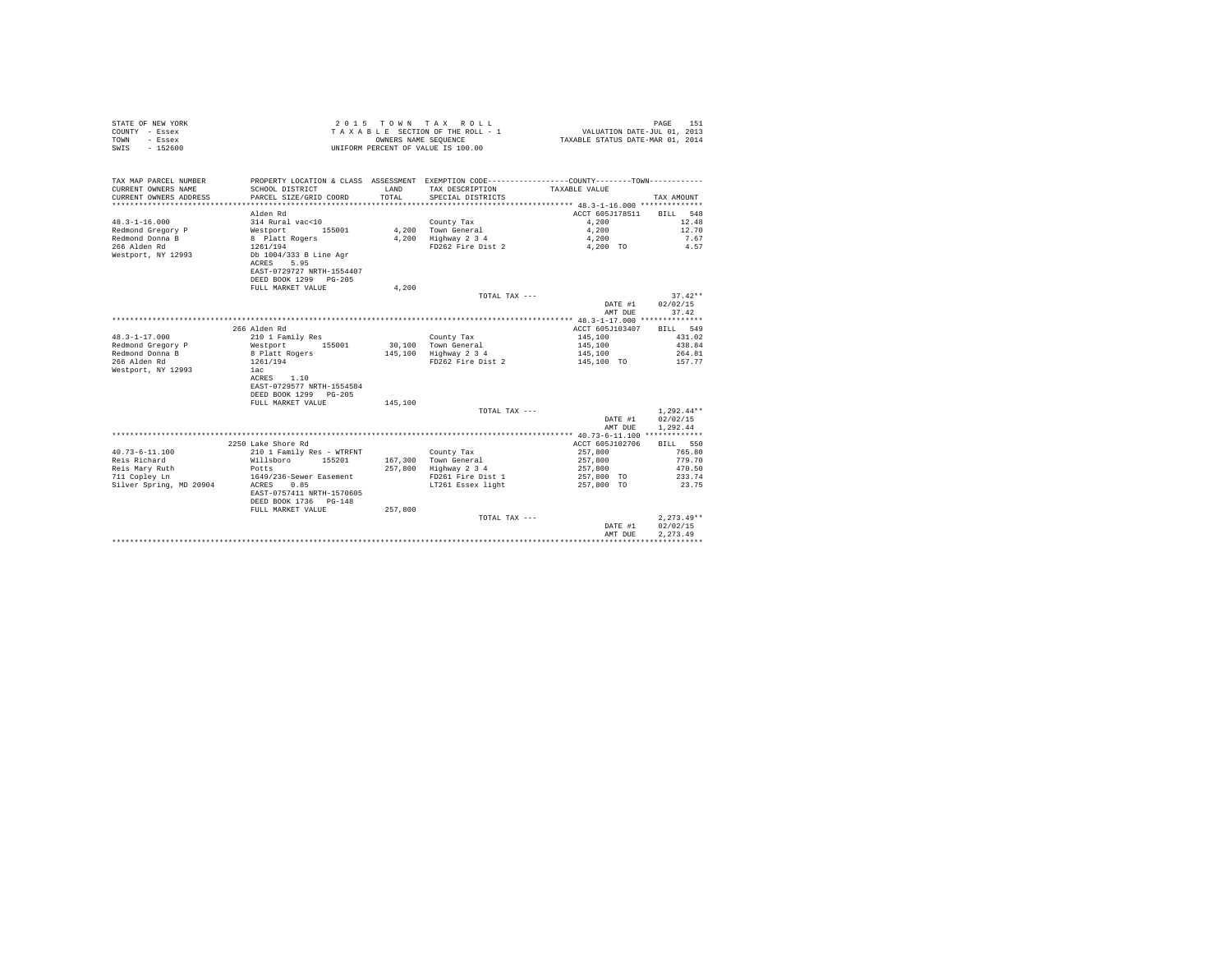|                | STATE OF NEW YORK | 2015 TOWN TAX ROLL                 |  |  |                      |  |  |  |                                  | PAGE                        | 152 |
|----------------|-------------------|------------------------------------|--|--|----------------------|--|--|--|----------------------------------|-----------------------------|-----|
| COUNTY - Essex |                   | TAXABLE SECTION OF THE ROLL - 1    |  |  |                      |  |  |  |                                  | VALUATION DATE-JUL 01, 2013 |     |
| TOWN           | - Essex           |                                    |  |  | OWNERS NAME SEOUENCE |  |  |  | TAXABLE STATUS DATE-MAR 01, 2014 |                             |     |
| SWIS           | $-152600$         | UNIFORM PERCENT OF VALUE IS 100.00 |  |  |                      |  |  |  |                                  |                             |     |

| TAX MAP PARCEL NUMBER<br>CURRENT OWNERS NAME<br>CURRENT OWNERS ADDRESS | SCHOOL DISTRICT<br>PARCEL SIZE/GRID COORD                                                                                      | LAND<br>TOTAL. | TAX DESCRIPTION<br>SPECIAL DISTRICTS                                | PROPERTY LOCATION & CLASS ASSESSMENT EXEMPTION CODE----------------COUNTY-------TOWN----------<br>TAXABLE VALUE | TAX AMOUNT   |
|------------------------------------------------------------------------|--------------------------------------------------------------------------------------------------------------------------------|----------------|---------------------------------------------------------------------|-----------------------------------------------------------------------------------------------------------------|--------------|
| **********************                                                 |                                                                                                                                |                |                                                                     |                                                                                                                 |              |
|                                                                        | 83 Wildacres Way                                                                                                               |                |                                                                     | ACCT 605J103212 BILL 551                                                                                        |              |
| $49.7 - 1 - 2.000$                                                     | 260 Seasonal res                                                                                                               |                | County Tax                                                          | 237,200<br>237,200                                                                                              | 704.61       |
| Renkoff Franklin D                                                     | Willsboro 155201                                                                                                               |                | 67.500 Town General                                                 |                                                                                                                 | 717.39       |
| 40 Fifth Ave                                                           | Wharton                                                                                                                        |                | 237,200 Highway 2 3 4                                               |                                                                                                                 | 432.90       |
| New York, NY 10011                                                     | 00001.70                                                                                                                       |                | $Hignway = 5$<br>FD261 Fire Dist 1                                  |                                                                                                                 | 215.06       |
|                                                                        | ACRES 1.70                                                                                                                     |                | LT261 Essex light                                                   | 237,200<br>237,200 TO<br>237,200 TO                                                                             | 21.85        |
|                                                                        | EAST-0757236 NRTH-1564606                                                                                                      |                |                                                                     |                                                                                                                 |              |
|                                                                        | DEED BOOK 897 PG-271                                                                                                           |                |                                                                     |                                                                                                                 |              |
|                                                                        | FULL MARKET VALUE                                                                                                              | 237,200        |                                                                     |                                                                                                                 |              |
|                                                                        |                                                                                                                                |                | TOTAL TAX ---                                                       |                                                                                                                 | $2.091.81**$ |
|                                                                        |                                                                                                                                |                |                                                                     | DATE #1                                                                                                         | 02/02/15     |
|                                                                        |                                                                                                                                |                |                                                                     | AMT DUE                                                                                                         | 2,091.81     |
|                                                                        |                                                                                                                                |                |                                                                     |                                                                                                                 |              |
|                                                                        | 230 Revnolds Rd                                                                                                                |                |                                                                     | ACCT 605J103414                                                                                                 | BILL 552     |
| $48.1 - 1 - 22.000$                                                    | 210 1 Family Res                                                                                                               |                | VET COM C 41132                                                     | 10,875<br>$\sim$ 0                                                                                              |              |
| Revnolds Robert F                                                      | % = 10 1 Faulty Res<br>Westport 155001<br>16 Brookfield<br>Land Contract Db 874/173<br>ACRES 1.50<br>EAST-0732116 NRTH-1566119 |                | 32,500 VET COM T 41133                                              | $\begin{array}{c} 0 \\ 32,625 \end{array}$<br>10,875                                                            |              |
| Reynolds Shirley A<br>230 Reynolds Rd                                  |                                                                                                                                |                | 43,500 County Tax<br>Town General<br>Highway 2 3 4<br>School Relevy |                                                                                                                 | 96.91        |
|                                                                        |                                                                                                                                |                |                                                                     | 32,625                                                                                                          | 98.67        |
| Essex, NY 12936                                                        |                                                                                                                                |                |                                                                     | 32,625                                                                                                          | 59.54        |
|                                                                        |                                                                                                                                |                |                                                                     |                                                                                                                 | 252.00       |
|                                                                        | DEED BOOK 1183    PG-337                                                                                                       |                |                                                                     | FD262 Fire Dist 2 43,500 TO                                                                                     | 47.30        |
|                                                                        | FULL MARKET VALUE                                                                                                              | 43,500         |                                                                     |                                                                                                                 |              |
|                                                                        |                                                                                                                                |                | TOTAL TAX ---                                                       |                                                                                                                 | $554.42**$   |
|                                                                        |                                                                                                                                |                |                                                                     | DATE #1                                                                                                         | 02/02/15     |
|                                                                        |                                                                                                                                |                |                                                                     | AMT DUE                                                                                                         | 554.42       |
|                                                                        |                                                                                                                                |                |                                                                     |                                                                                                                 |              |
|                                                                        | 2412 Jersey St                                                                                                                 |                |                                                                     | ACCT 605J104007                                                                                                 | 553<br>BTLL. |
| $39.4 - 1 - 27.000$                                                    | 314 Rural vac<10                                                                                                               |                | County Tax                                                          | 3,200                                                                                                           | 9.51         |
| Richer Andre                                                           | Willsboro 155201<br>Potts                                                                                                      |                | $3,200$ Town General                                                | 3,200                                                                                                           | 9.68         |
| 10 Driveway Apt 1106                                                   |                                                                                                                                |                |                                                                     | 3,200 Highway 2 3 4 3,200<br>School Relevy<br>FD261 Fire Dist 1 3,200 TO                                        | 5.84         |
| Ottowa Ontario, K2P1C7                                                 | ACRES 3.20                                                                                                                     |                |                                                                     |                                                                                                                 | 41.92        |
|                                                                        | EAST-0743097 NRTH-1569385                                                                                                      |                |                                                                     |                                                                                                                 | 2.90         |
|                                                                        | DEED BOOK 1491    PG-236                                                                                                       |                |                                                                     |                                                                                                                 |              |
|                                                                        | FULL MARKET VALUE                                                                                                              | 3.200          | TOTAL TAX ---                                                       |                                                                                                                 | 69.85**      |
|                                                                        |                                                                                                                                |                |                                                                     | DATE #1                                                                                                         | 02/02/15     |
|                                                                        |                                                                                                                                |                |                                                                     | AMT DUE                                                                                                         | 69.85        |
|                                                                        |                                                                                                                                |                |                                                                     |                                                                                                                 |              |
|                                                                        | 347 Christian Rd                                                                                                               |                |                                                                     | ACCT 605-7103506 BILL 554                                                                                       |              |
| $49.1 - 1 - 26.000$                                                    | 240 Rural res                                                                                                                  |                | AG DIST C 41720                                                     | 50,930 50,930                                                                                                   |              |
| Richter Shirley I                                                      | Willsboro 155201                                                                                                               |                | 134,000 County Tax                                                  | 182,670                                                                                                         | 542.62       |
| 347 Christian Rd                                                       |                                                                                                                                |                |                                                                     |                                                                                                                 | 552.47       |
| Essex, NY 12936                                                        |                                                                                                                                |                | 233,600 Town General<br>Highway 2 3 4                               | 182,670<br>182,670                                                                                              | 333.38       |
|                                                                        | Wharton<br>ACRES 80.00<br>EAST-0748981 NRTH-1560553                                                                            |                | FD261 Fire Dist 1                                                   | 233,600 TO                                                                                                      | 211.79       |
|                                                                        |                                                                                                                                |                |                                                                     |                                                                                                                 |              |
|                                                                        | MAY BE SUBJECT TO PAYMENT DEED BOOK 289 PG-108<br>UNDER AGDIST LAW TIL 2018 FULL MARKET VALUE                                  | 233,600        |                                                                     |                                                                                                                 |              |
|                                                                        |                                                                                                                                |                | TOTAL TAX ---                                                       |                                                                                                                 | $1.640.26**$ |
|                                                                        |                                                                                                                                |                |                                                                     | DATE #1                                                                                                         | 02/02/15     |
|                                                                        |                                                                                                                                |                |                                                                     | AMT DUE                                                                                                         | 1,640.26     |
|                                                                        |                                                                                                                                |                |                                                                     |                                                                                                                 |              |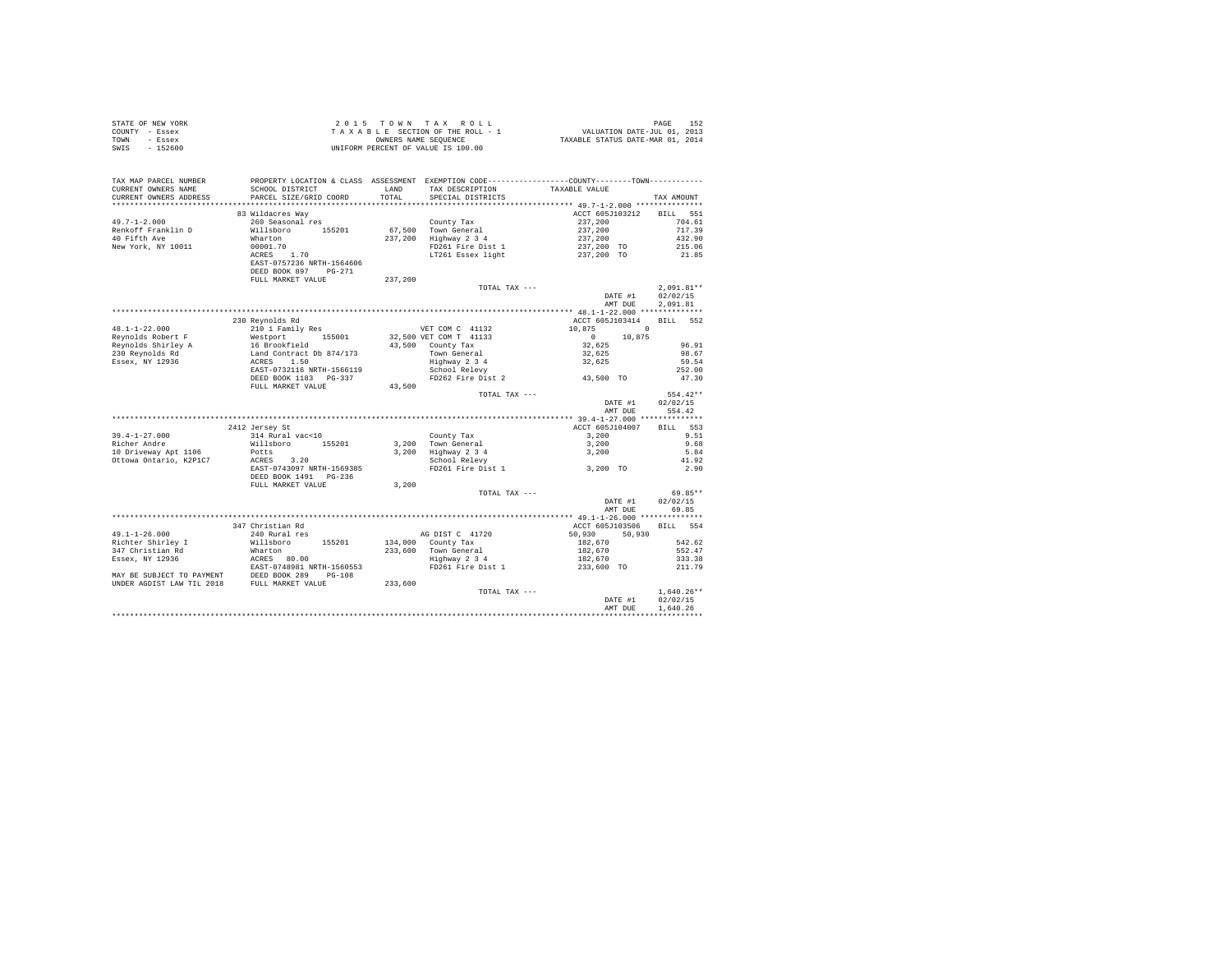| STATE OF NEW YORK<br>COUNTY<br>- Essex<br>TOWN<br>- Essex<br>$-152600$<br>SWIS         |                                                                                                                           |                             | 2015 TOWN TAX ROLL<br>TAXABLE SECTION OF THE ROLL - 1<br>OWNERS NAME SEOUENCE<br>UNIFORM PERCENT OF VALUE IS 100.00 | VALUATION DATE-JUL 01, 2013<br>TAXABLE STATUS DATE-MAR 01, 2014 | 153<br>PAGE                                         |
|----------------------------------------------------------------------------------------|---------------------------------------------------------------------------------------------------------------------------|-----------------------------|---------------------------------------------------------------------------------------------------------------------|-----------------------------------------------------------------|-----------------------------------------------------|
| TAX MAP PARCEL NUMBER<br>CURRENT OWNERS NAME<br>CURRENT OWNERS ADDRESS                 | PROPERTY LOCATION & CLASS<br>SCHOOL DISTRICT<br>PARCEL SIZE/GRID COORD                                                    | ASSESSMENT<br>LAND<br>TOTAL | EXEMPTION CODE ---<br>TAX DESCRIPTION<br>SPECIAL DISTRICTS                                                          | -------------COUNTY-------TOWN--<br>TAXABLE VALUE               | TAX AMOUNT                                          |
| $49.11 - 1 - 43.002$<br>Rintoul Robert<br>82 Chaffinch Island Rd<br>Guilford, CT 06437 | 11 Derby Way<br>260 Seasonal res - WTRFNT<br>Willsboro<br>155201<br>Wharton<br>1.19<br>ACRES<br>EAST-0757840 NRTH-1562254 | 63,200<br>153,500           | County Tax<br>Town General<br>Highway 2 3 4<br>FD261 Fire Dist 1                                                    | ACCT 605J103510<br>153,500<br>153,500<br>153,500<br>153,500 TO  | 555<br>BILL<br>455.97<br>464.25<br>280.14<br>139.17 |

|                              | DEED BOOK 1035<br>$PG-201$ |         |                   |                                            |               |
|------------------------------|----------------------------|---------|-------------------|--------------------------------------------|---------------|
|                              | FULL MARKET VALUE          | 153,500 |                   |                                            |               |
|                              |                            |         | TOTAL TAX ---     |                                            | $1.339.53**$  |
|                              |                            |         |                   | DATE #1                                    | 02/02/15      |
|                              |                            |         |                   | AMT DUE                                    | 1,339.53      |
|                              |                            |         |                   |                                            |               |
|                              | 2221 Lake Shore Rd         |         |                   | ACCT 605J100709                            | 556<br>BILL   |
| $40.81 - 1 - 1.000$          | 210 1 Family Res           |         | County Tax        | 215,500                                    | 640.15        |
| Robbins Richard H            | Willsboro<br>155201        | 58,500  | Town General      | 215,500                                    | 651.76        |
| Valentine Amy B              | Potts                      | 215,500 | Highway 2 3 4     | 215,500                                    | 393.30        |
| 2221 Lake Shore Rd           | 1670/206 Easement          |         | FD261 Fire Dist 1 | 215,500 TO                                 | 195.38        |
| Essex, NY 12936              | 0.30<br>ACRES              |         | LT261 Essex light | 215,500 TO                                 | 19.85         |
|                              | EAST-0757229 NRTH-1569807  |         |                   |                                            |               |
|                              | DEED BOOK 1647 PG-136      |         |                   |                                            |               |
|                              | FULL MARKET VALUE          | 215,500 |                   |                                            |               |
|                              |                            |         | TOTAL TAX ---     |                                            | $1.900.44**$  |
|                              |                            |         |                   | DATE #1                                    | 02/02/15      |
|                              |                            |         |                   | AMT DUE                                    | 1,900.44      |
|                              |                            |         |                   | ************* 49.15-3-12.000 ************* |               |
|                              | 20 Spire Way               |         |                   | ACCT 605J101304                            | 557<br>BILL   |
| $49.15 - 3 - 12.000$         | 210 1 Family Res - WTRFNT  |         | County Tax        | 565,100                                    | 1,678.64      |
| Rock Whallon Real Prop Trust | Willsboro<br>155201        | 303,200 | Town General      | 565,100                                    | 1,709.10      |
| c/o Stephen J Levine         | Judd                       | 565,100 | Highway 2 3 4     | 565,100                                    | 1,031.33      |
| 1131 SW 127 Ter              | 1.75<br>ACRES              |         | School Relevy     |                                            | 7.403.67      |
| Davie, FL 33325              | EAST-0760717 NRTH-1556530  |         | FD262 Fire Dist 2 | 565,100 TO                                 | 614.46        |
|                              | DEED BOOK 1691 PG-70       |         |                   |                                            |               |
|                              | FULL MARKET VALUE          | 565,100 |                   |                                            |               |
|                              |                            |         | TOTAL TAX ---     |                                            | $12,437.20**$ |
|                              |                            |         |                   | DATE #1                                    | 02/02/15      |
|                              |                            |         |                   | AMT DUE                                    | 12,437.20     |
|                              |                            |         |                   | ************* 40.65-2-4.000 ************** |               |
|                              | 2727 NYS Route 22          |         |                   | ACCT 605J102902                            | BILL 558      |
| $40.65 - 2 - 4.000$          | 210 1 Family Res           |         | County Tax        | 194,100                                    | 576.58        |
| Rosenberg Douglas P          | Willsboro<br>155201        | 60,100  | Town General      | 194,100                                    | 587.04        |
| PO Box 16031                 | Hicks                      | 194,100 | Highway 2 3 4     | 194,100                                    | 354.24        |
| Chapel Hill, NC 27516        | 1650/160-Sewer Easement    |         | FD261 Fire Dist 1 | 194,100 TO                                 | 175.98        |
|                              | ACRES<br>0.40              |         | LT261 Essex light | 194,100 TO                                 | 17.88         |
|                              | EAST-0756361 NRTH-1572176  |         |                   |                                            |               |
|                              | DEED BOOK 1336 PG-268      |         |                   |                                            |               |
|                              | FULL MARKET VALUE          | 194,100 |                   |                                            |               |
|                              |                            |         | TOTAL TAX ---     |                                            | $1,711.72**$  |
|                              |                            |         |                   | DATE #1                                    | 02/02/15      |
|                              |                            |         |                   | AMT DUE                                    | 1,711,72      |
|                              |                            |         |                   |                                            |               |
|                              |                            |         |                   |                                            |               |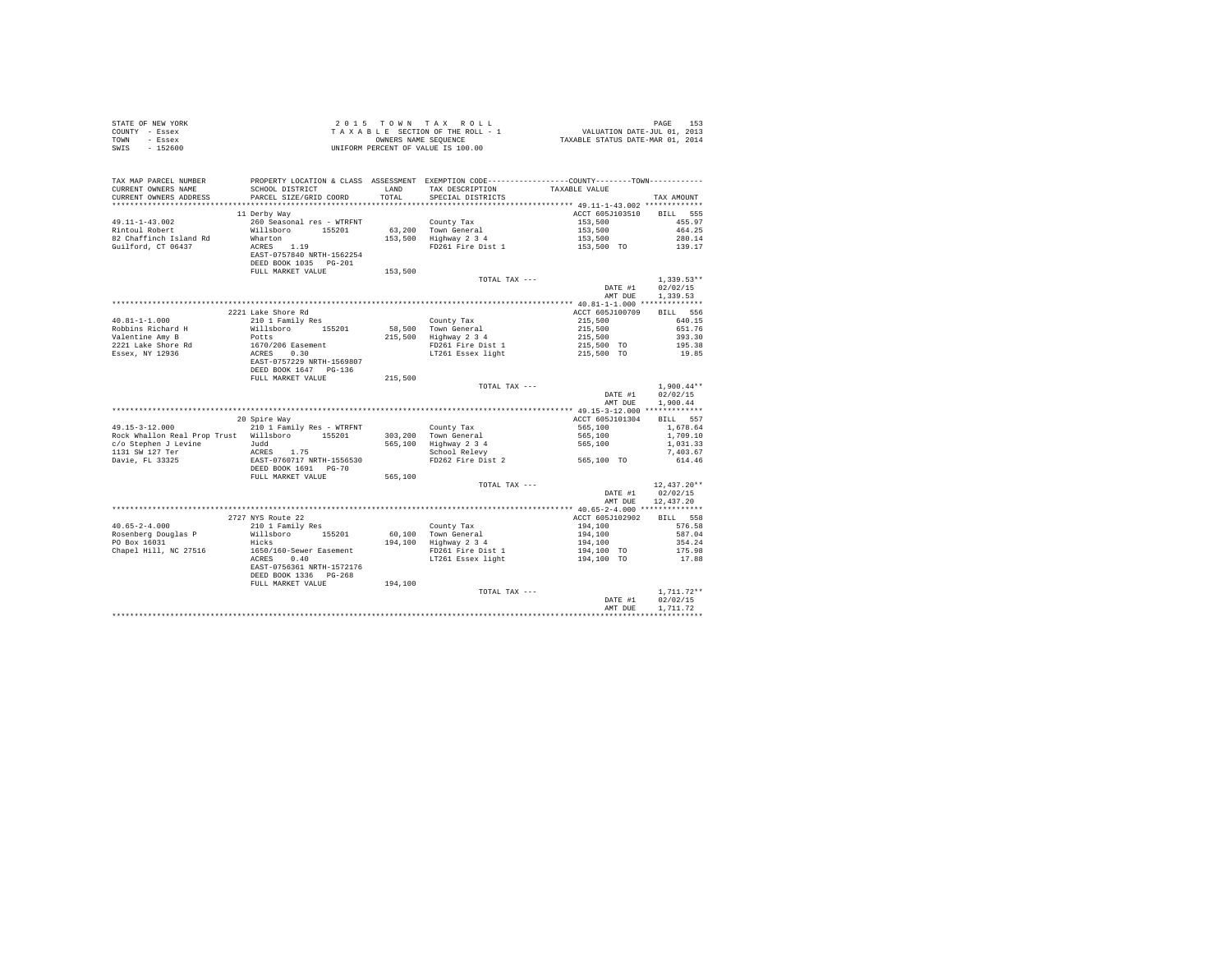|                | STATE OF NEW YORK | 2015 TOWN TAX ROLL                 | 154<br>PAGE                      |
|----------------|-------------------|------------------------------------|----------------------------------|
| COUNTY - Essex |                   | TAXABLE SECTION OF THE ROLL - 1    | VALUATION DATE-JUL 01, 2013      |
| TOWN           | - Essex           | OWNERS NAME SEOUENCE               | TAXABLE STATUS DATE-MAR 01, 2014 |
| SWIS           | $-152600$         | UNIFORM PERCENT OF VALUE IS 100.00 |                                  |

| TAX MAP PARCEL NUMBER<br>CURRENT OWNERS NAME   | SCHOOL DISTRICT                                     | LAND    | TAX DESCRIPTION          | PROPERTY LOCATION & CLASS ASSESSMENT EXEMPTION CODE----------------COUNTY--------TOWN----------<br>TAXABLE VALUE |              |
|------------------------------------------------|-----------------------------------------------------|---------|--------------------------|------------------------------------------------------------------------------------------------------------------|--------------|
| CURRENT OWNERS ADDRESS<br>******************** | PARCEL SIZE/GRID COORD<br>************************* | TOTAL   | SPECIAL DISTRICTS        |                                                                                                                  | TAX AMOUNT   |
|                                                |                                                     |         |                          |                                                                                                                  |              |
|                                                | 1712 Jersey St                                      |         |                          | ACCT 605J197013                                                                                                  | BILL 559     |
| $39.3 - 4 - 2.000$                             | 240 Rural res                                       |         | County Tax               | 249,600                                                                                                          | 741.44       |
| Rowe Robert W                                  | Willsboro<br>155201                                 |         | 67,900 Town General      | 249,600                                                                                                          | 754.90       |
| Rowe Patricia A                                | 9 Brookfield Pat                                    | 249,600 | Highway 2 3 4            | 249,600                                                                                                          | 455.53       |
| PO Box 533                                     | ACRES 32.50                                         |         | School Relevy            |                                                                                                                  | 3.270.14     |
| Westport, NY 12993                             | EAST-0730178 NRTH-1569805<br>DEED BOOK 1131 PG-24   |         | FD262 Fire Dist 2        | 249,600 TO                                                                                                       | 271.40       |
|                                                | FULL MARKET VALUE                                   | 249,600 |                          |                                                                                                                  |              |
|                                                |                                                     |         | TOTAL TAX ---            |                                                                                                                  | $5,493.41**$ |
|                                                |                                                     |         |                          | DATE #1                                                                                                          | 02/02/15     |
|                                                |                                                     |         |                          | AMT DUE                                                                                                          | 5,493.41     |
|                                                |                                                     |         |                          |                                                                                                                  |              |
|                                                | 2835 Essex Rd                                       |         |                          | ACCT 605J179004                                                                                                  | BILL 560     |
| $40.3 - 2 - 8.200$                             | 210 1 Family Res                                    |         | County Tax               | 299,800                                                                                                          | 890.56       |
| Rumsey Nicholas P                              | Willsboro<br>155201                                 | 67,500  | Town General             | 299,800                                                                                                          | 906.72       |
| Rumsey Monica S                                | Hicks Patent                                        |         | 299,800 Highway 2 3 4    | 299,800                                                                                                          | 547.15       |
| 1106 W 43rd St                                 |                                                     |         | FD261 Fire Dist 1        | 299,800 TO                                                                                                       | 271.81       |
| Richmond, VA 23225                             | ACRES 3.52 BANK WFARGO<br>EAST-0757154 NRTH-1574125 |         | LT261 Essex light        | 299,800 TO                                                                                                       | 27.62        |
|                                                | DEED BOOK 1726 PG-26                                |         | WB261 Water B&I          | 299,800 TO C                                                                                                     | 82.47        |
|                                                | FULL MARKET VALUE                                   | 299,800 |                          |                                                                                                                  |              |
|                                                |                                                     |         |                          |                                                                                                                  | $2.726.33**$ |
|                                                |                                                     |         | TOTAL TAX ---            |                                                                                                                  |              |
|                                                |                                                     |         |                          | DATE #1                                                                                                          | 02/02/15     |
|                                                |                                                     |         |                          | AMT DUE                                                                                                          | 2.726.33     |
|                                                |                                                     |         |                          |                                                                                                                  |              |
|                                                | 1845 Lake Shore Rd                                  |         |                          | ACCT 605J100915                                                                                                  | BILL 561     |
| 49.11-1-57.000                                 | 210 1 Family Res - WTRFNT                           |         | AGED ALL 41800           | 128,900<br>128,900                                                                                               |              |
| Ruth Couchev Family Trust                      | Willsboro 155201                                    |         | 226,000 VETWAR CTS 41120 | 15,000 15,000                                                                                                    |              |
| 1845 Lake Shore Rd                             | Wharton                                             |         | 272,800 County Tax       | 128,900                                                                                                          | 382.90       |
| Essex, NY 12936                                | ACRES 3.40                                          |         | Town General             | 128,900                                                                                                          | 389.85       |
|                                                |                                                     |         | Highway 2 3 4            | 128,900                                                                                                          | 235.25       |
| PRIOR OWNER ON 3/01/2014                       | EAST-0757395 NRTH-1560785<br>DEED BOOK 1786 PG-35   |         | FD261 Fire Dist 1        | 272,800 TO                                                                                                       | 247.33       |
| Couchev Sid H                                  | FULL MARKET VALUE                                   | 272,800 |                          |                                                                                                                  |              |
|                                                |                                                     |         | TOTAL TAX ---            |                                                                                                                  | $1,255.33**$ |
|                                                |                                                     |         |                          | DATE #1                                                                                                          | 02/02/15     |
|                                                |                                                     |         |                          | AMT DUE                                                                                                          | 1,255.33     |
|                                                |                                                     |         |                          |                                                                                                                  |              |
|                                                | 2295 County Route 10                                |         |                          | ACCT 605J103605                                                                                                  | BILL 562     |
| $57.1 - 2 - 5.100$                             | 240 Rural res                                       |         | AG DIST C 41720          | 22.631<br>22.631                                                                                                 |              |
| Sand Cordelia D                                | Westport<br>155001                                  |         | 111,300 County Tax       | 246,469                                                                                                          | 732.14       |
| PO Box 264                                     | 32 Taylor & Kimball                                 |         | 269.100 Town General     | 246,469                                                                                                          | 745.43       |
| Essex, NY 12936                                | Bk 927 Pg 110                                       |         | Highway 2 3 4            | 246,469                                                                                                          | 449.82       |
|                                                | ACRES 76.99                                         |         | FD262 Fire Dist 2        |                                                                                                                  | 292.60       |
|                                                |                                                     |         |                          | 269,100 TO                                                                                                       |              |
| MAY BE SUBJECT TO PAYMENT                      | EAST-0728815 NRTH-1549439                           |         |                          |                                                                                                                  |              |
| UNDER AGDIST LAW TIL 2018                      | DEED BOOK 1671 PG-285                               |         |                          |                                                                                                                  |              |
|                                                | FULL MARKET VALUE                                   | 269,100 |                          |                                                                                                                  |              |
|                                                |                                                     |         | TOTAL TAX ---            |                                                                                                                  | $2,219.99**$ |
|                                                |                                                     |         |                          | DATE #1                                                                                                          | 02/02/15     |
|                                                |                                                     |         |                          | AMT DUE                                                                                                          | 2.219.99     |
|                                                |                                                     |         |                          |                                                                                                                  |              |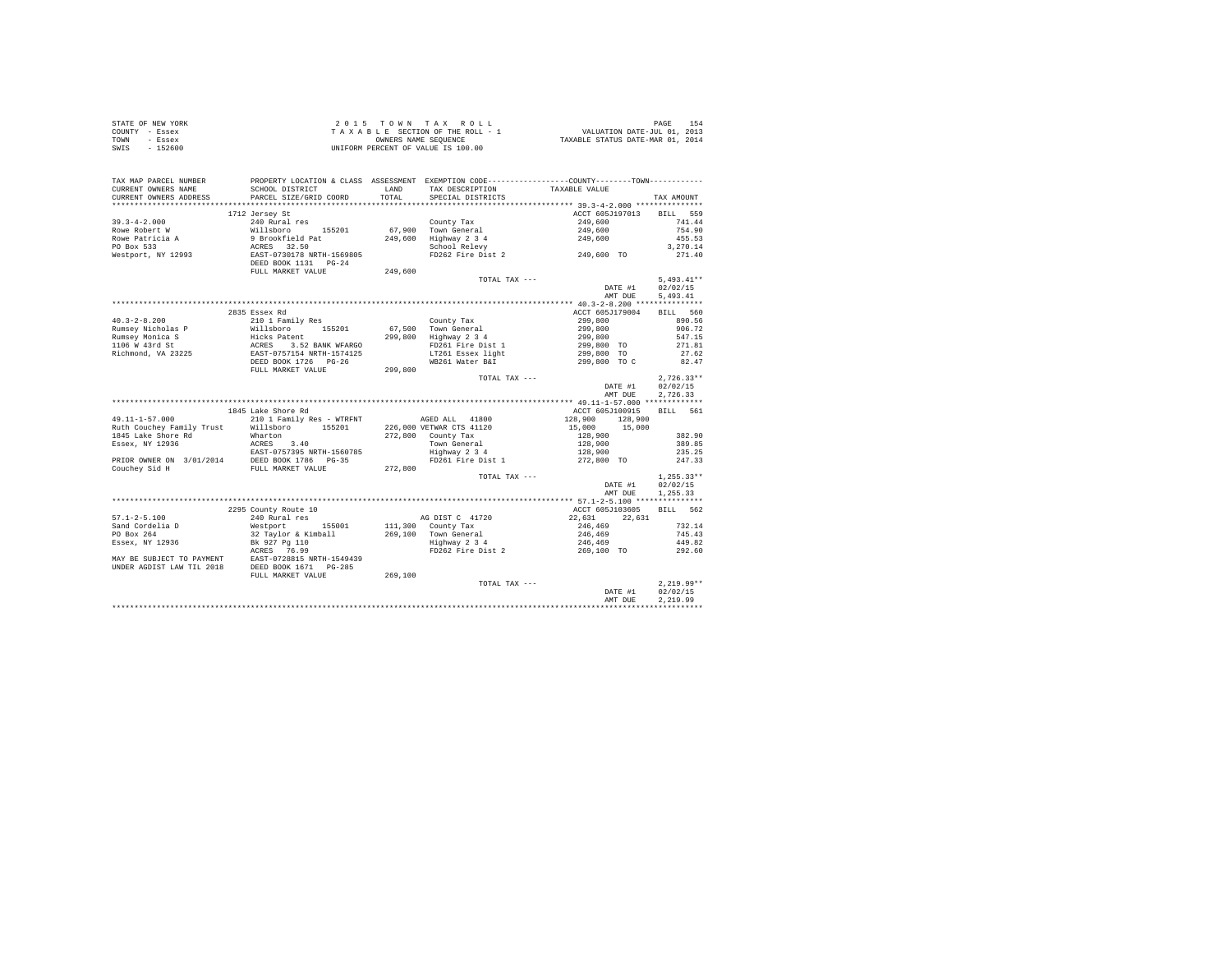|      | STATE OF NEW YORK | 2015 TOWN TAX ROLL                 | 155<br>PAGE                      |
|------|-------------------|------------------------------------|----------------------------------|
|      | COUNTY - Essex    | TAXABLE SECTION OF THE ROLL - 1    | VALUATION DATE-JUL 01, 2013      |
| TOWN | - Essex           | OWNERS NAME SEOUENCE               | TAXABLE STATUS DATE-MAR 01, 2014 |
| SWIS | - 152600          | UNIFORM PERCENT OF VALUE IS 100.00 |                                  |

| TAX MAP PARCEL NUMBER<br>CURRENT OWNERS NAME | SCHOOL DISTRICT                                    | LAND    | TAX DESCRIPTION       | PROPERTY LOCATION & CLASS ASSESSMENT EXEMPTION CODE----------------COUNTY-------TOWN---------<br>TAXABLE VALUE |                         |
|----------------------------------------------|----------------------------------------------------|---------|-----------------------|----------------------------------------------------------------------------------------------------------------|-------------------------|
| CURRENT OWNERS ADDRESS                       | PARCEL SIZE/GRID COORD                             | TOTAL   | SPECIAL DISTRICTS     |                                                                                                                | TAX AMOUNT              |
| *******************                          |                                                    |         |                       |                                                                                                                |                         |
| $40.65 - 1 - 1.100$                          | 16 Sandy Point Way<br>260 Seasonal res - WTRFNT    |         | County Tax            | ACCT 605J100108<br>508,500                                                                                     | BILL<br>563<br>1,510.51 |
| Sandy Point Of Essex Ltd                     | Willsboro<br>155201                                |         | 455,800 Town General  | 508,500                                                                                                        | 1,537.92                |
| c/o Christine Herrmann                       | Hicks                                              | 508,500 | Highway 2 3 4         | 508,500                                                                                                        | 928.04                  |
| 93 Millpond                                  | 2.0A                                               |         | FD261 Fire Dist 1     | 508,500 TO                                                                                                     | 461.03                  |
| North Andover, MA 01845                      | ACRES 1.60                                         |         | LT261 Essex light     | 508,500 TO                                                                                                     | 46.85                   |
|                                              | EAST-0757618 NRTH-1573810                          |         | WB261 Water B&I       |                                                                                                                | 139.88                  |
|                                              | DEED BOOK 949<br>$PG-331$                          | 508,500 |                       | 508,500 TO C                                                                                                   |                         |
|                                              | FULL MARKET VALUE                                  |         |                       |                                                                                                                |                         |
|                                              |                                                    |         | TOTAL TAX ---         |                                                                                                                | $4.624.23**$            |
|                                              |                                                    |         |                       | DATE #1                                                                                                        | 02/02/15                |
|                                              |                                                    |         |                       | AMT DUE                                                                                                        | 4,624.23                |
|                                              |                                                    |         |                       | *********** 49.15-3-5.000 **************                                                                       |                         |
|                                              | 122 Albee Ln                                       |         |                       | ACCT 605J101206                                                                                                | BILL 564                |
| $49.15 - 3 - 5.000$                          | 210 1 Family Res - WTRFNT                          |         | County Tax            | 450,600                                                                                                        | 1,338.52                |
| Sattar Family Trust                          | Willsboro 155201                                   |         | 262,900 Town General  | 450,600                                                                                                        | 1,362.81                |
| 1405 Rowe Rd                                 | Friswell                                           |         | 450,600 Highway 2 3 4 | 450,600                                                                                                        | 822.37                  |
| Schenectady, NY 12309                        | ACRES 2.00                                         |         | FD261 Fire Dist 1     | 450,600 TO                                                                                                     | 408.54                  |
|                                              | EAST-0759791 NRTH-1556625<br>DEED BOOK 1168 PG-148 |         |                       |                                                                                                                |                         |
|                                              | FULL MARKET VALUE                                  | 450,600 |                       |                                                                                                                |                         |
|                                              |                                                    |         | TOTAL TAX ---         |                                                                                                                | $3,932.24**$            |
|                                              |                                                    |         |                       | DATE #1                                                                                                        | 02/02/15                |
|                                              |                                                    |         |                       | AMT DUE                                                                                                        | 3.932.24                |
|                                              |                                                    |         |                       |                                                                                                                |                         |
|                                              | 123 Albee Ln                                       |         |                       | ACCT 605J101205                                                                                                | BILL 565                |
| $49.15 - 3 - 6.000$                          | 312 Vac w/imprv - WTRFNT                           |         | County Tax            | 184,200                                                                                                        | 547.17                  |
| Sattar Family Trust                          | Willsboro 155201                                   |         | 180,200 Town General  | 184,200                                                                                                        | 557.10                  |
| 1405 Rowe Rd                                 | Friswell                                           |         | 184,200 Highway 2 3 4 | 184,200                                                                                                        | 336.17                  |
| Schenectady, NY 12309                        |                                                    |         | FD261 Fire Dist 1     |                                                                                                                | 167.01                  |
|                                              | 00001.40                                           |         |                       | 184,200 TO                                                                                                     |                         |
|                                              | ACRES 1.30                                         |         |                       |                                                                                                                |                         |
|                                              | EAST-0759941 NRTH-1556525                          |         |                       |                                                                                                                |                         |
|                                              | DEED BOOK 1168 PG-148                              |         |                       |                                                                                                                |                         |
|                                              | FULL MARKET VALUE                                  | 184,200 |                       |                                                                                                                |                         |
|                                              |                                                    |         | TOTAL TAX ---         |                                                                                                                | $1,607.45**$            |
|                                              |                                                    |         |                       | DATE #1                                                                                                        | 02/02/15                |
|                                              |                                                    |         |                       | AMT DUE                                                                                                        | 1,607.45                |
|                                              |                                                    |         |                       | ************ 39.3-1-11.200 **************                                                                      |                         |
|                                              | 52 Spear Rd                                        |         |                       | ACCT 605J176013                                                                                                | BILL 566                |
| $39.3 - 1 - 11.200$                          | 210 1 Family Res                                   |         | County Tax            | 89,800                                                                                                         | 266.75                  |
| Satterlee Clifford M                         | Willsboro 155201                                   |         | 33.000 Town General   | 89,800                                                                                                         | 271.59                  |
| Satterlee Shiela T                           | 2 Brookfield                                       |         | 89,800 Highway 2 3 4  | 89,800                                                                                                         | 163.89                  |
| 87 Old Military Rd                           | 2.00<br>ACRES                                      |         | FD262 Fire Dist 2     | 89,800 TO                                                                                                      | 97.64                   |
| Lake George, NY 12845                        | EAST-0728592 NRTH-1571484                          |         |                       |                                                                                                                |                         |
|                                              | DEED BOOK 1699 PG-191                              |         |                       |                                                                                                                |                         |
|                                              | FULL MARKET VALUE                                  | 89,800  |                       |                                                                                                                |                         |
|                                              |                                                    |         | TOTAL TAX ---         |                                                                                                                | 799.87**                |
|                                              |                                                    |         |                       | DATE #1                                                                                                        | 02/02/15                |
|                                              |                                                    |         |                       | AMT DUE                                                                                                        | 799.87                  |
|                                              |                                                    |         |                       |                                                                                                                |                         |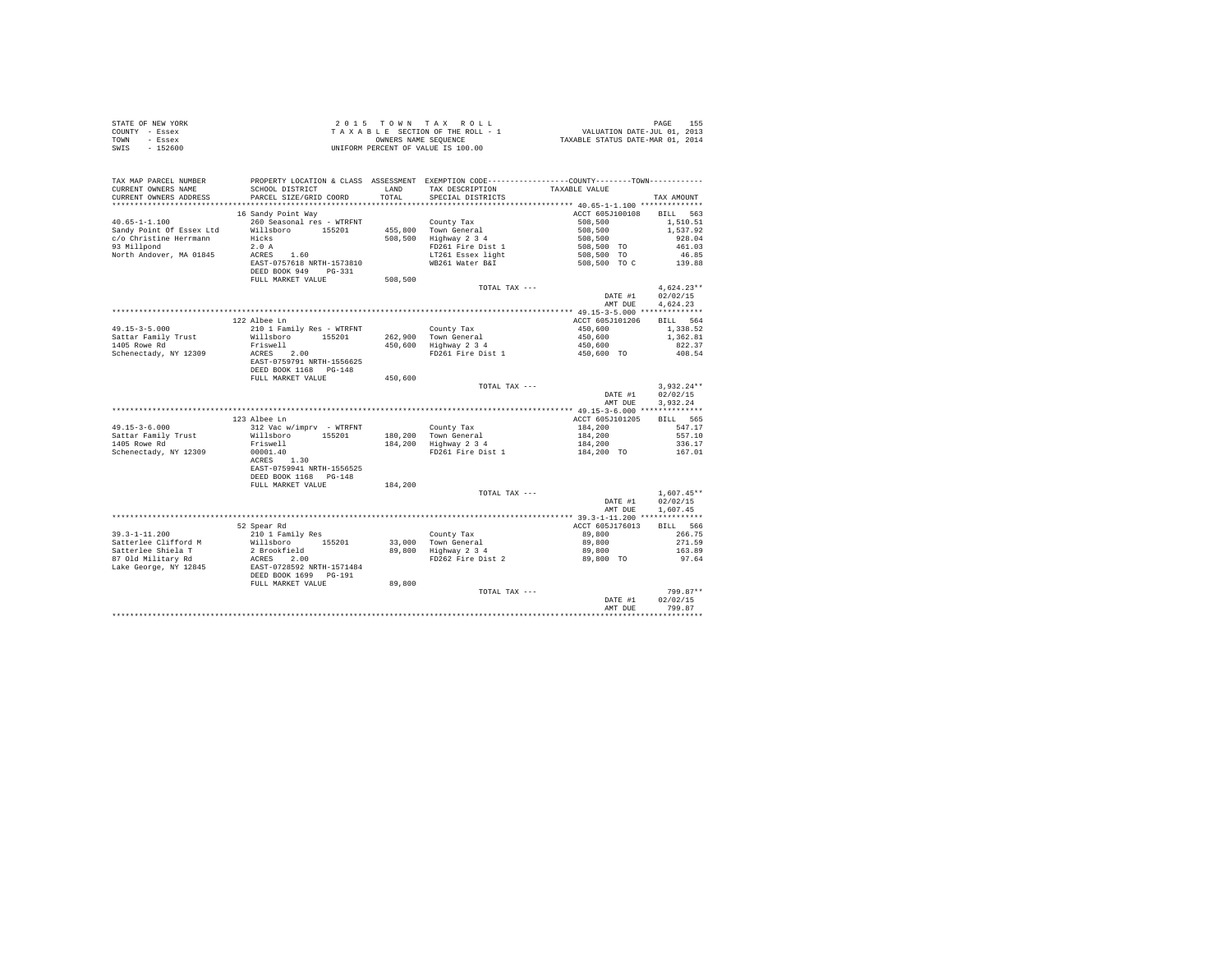| STATE OF NEW YORK | 2015 TOWN TAX ROLL                 | 156<br>PAGE                      |
|-------------------|------------------------------------|----------------------------------|
| COUNTY - Essex    | TAXABLE SECTION OF THE ROLL - 1    | VALUATION DATE-JUL 01, 2013      |
| TOWN<br>- Essex   | OWNERS NAME SEOUENCE               | TAXABLE STATUS DATE-MAR 01, 2014 |
| $-152600$<br>SWIS | UNIFORM PERCENT OF VALUE IS 100.00 |                                  |

| TAX MAP PARCEL NUMBER<br>CURRENT OWNERS NAME<br>CURRENT OWNERS ADDRESS | SCHOOL DISTRICT<br>PARCEL SIZE/GRID COORD              | LAND<br>TOTAL | TAX DESCRIPTION<br>SPECIAL DISTRICTS                                                  | PROPERTY LOCATION & CLASS ASSESSMENT EXEMPTION CODE----------------COUNTY-------TOWN----------<br>TAXABLE VALUE | TAX AMOUNT                           |
|------------------------------------------------------------------------|--------------------------------------------------------|---------------|---------------------------------------------------------------------------------------|-----------------------------------------------------------------------------------------------------------------|--------------------------------------|
|                                                                        |                                                        |               |                                                                                       |                                                                                                                 |                                      |
|                                                                        | 240 Sayre Rd                                           |               |                                                                                       | ACCT 605J103609                                                                                                 | BILL 567                             |
| $48.3 - 1 - 14.000$                                                    | 210 1 Family Res                                       |               | County Tax                                                                            | 137,400                                                                                                         | 408.15                               |
| Sayre David H                                                          | Westport 155001                                        |               | 33,500 Town General                                                                   | 137,400                                                                                                         | 415.56                               |
| Sayre Tracey A                                                         | 8 Platt Rogers                                         | 137,400       | Highway 2 3 4                                                                         | 137,400                                                                                                         | 250.76                               |
| 240 Sayre Rd                                                           | ACRES 2.80                                             |               | School Relevy                                                                         |                                                                                                                 | 1,797.50                             |
| Westport, NY 12993                                                     | EAST-0730845 NRTH-1554142<br>DEED BOOK 898<br>$PG-140$ |               | FD262 Fire Dist 2                                                                     | 137,400 TO                                                                                                      | 149.40                               |
|                                                                        | FULL MARKET VALUE                                      | 137,400       |                                                                                       |                                                                                                                 |                                      |
|                                                                        |                                                        |               | TOTAL TAX ---                                                                         | DATE #1<br>AMT DUE                                                                                              | $3.021.37**$<br>02/02/15<br>3,021.37 |
|                                                                        |                                                        |               |                                                                                       | *************** 48.3-1-15.100 **************                                                                    |                                      |
|                                                                        | Savre Rd                                               |               |                                                                                       | ACCT 605J103607                                                                                                 | <b>BILL</b><br>568                   |
| $48.3 - 1 - 15.100$                                                    | 105 Vac farmland                                       |               | AG DIST C 41720                                                                       | 35,449<br>35,449                                                                                                |                                      |
| Savre David H                                                          | Westport 155001                                        |               | 131,200 County Tax                                                                    | 97,351                                                                                                          | 289.18                               |
| Morris Mary Jean                                                       | 8 Platt Rogers                                         |               | 132,800 Town General                                                                  | 97,351                                                                                                          | 294.43                               |
| 240 Savre Rd                                                           | ACRES 123.60                                           |               | Highway 2 3 4                                                                         | 97.351                                                                                                          | 177.67                               |
| Westport, NY 12993                                                     | EAST-0731168 NRTH-1553403                              |               | School Relevy                                                                         | FD262 Fire Dist 2 132,800 TO                                                                                    | 1,602.33                             |
|                                                                        | DEED BOOK 454 PG-243<br>FULL MARKET VALUE              | 132,800       |                                                                                       |                                                                                                                 | 144.40                               |
| MAY BE SUBJECT TO PAYMENT<br>UNDER AGDIST LAW TIL 2018                 |                                                        |               |                                                                                       |                                                                                                                 |                                      |
|                                                                        |                                                        |               | TOTAL TAX ---                                                                         |                                                                                                                 | $2,508.01**$                         |
|                                                                        |                                                        |               |                                                                                       | DATE #1<br>AMT DUE                                                                                              | 02/02/15<br>2.508.01                 |
|                                                                        |                                                        |               |                                                                                       |                                                                                                                 |                                      |
|                                                                        | Walker Rd                                              |               |                                                                                       | ACCT 605J103608                                                                                                 | BILL 569                             |
| $48.4 - 1 - 21.000$                                                    | 910 Priv forest                                        |               | County Tax                                                                            | 57,400                                                                                                          | 170.51                               |
| Sayre David H                                                          | Westport 155001                                        |               | 57,400 Town General                                                                   | 57,400                                                                                                          | 173.60                               |
| Sayre Tracey A                                                         | 6 Platt Rogers                                         |               | $57,400$ $\longrightarrow$ $1000$ $\longrightarrow$ $10000$ $\longrightarrow$ $2,3,4$ | 57,400                                                                                                          | 104.76                               |
| 240 Savre Rd                                                           | 00100.00                                               |               | School Relevy                                                                         |                                                                                                                 | 944.76                               |
| Westport, NY 12993                                                     | ACRES 108.30                                           |               | FD262 Fire Dist 2                                                                     | 57,400 TO                                                                                                       | 62.41                                |
|                                                                        | EAST-0733067 NRTH-1553752<br>DEED BOOK 898<br>$PG-138$ |               |                                                                                       |                                                                                                                 |                                      |
|                                                                        | FULL MARKET VALUE                                      | 57,400        |                                                                                       |                                                                                                                 |                                      |
|                                                                        |                                                        |               | TOTAL TAX ---                                                                         |                                                                                                                 | $1,456.04**$                         |
|                                                                        |                                                        |               |                                                                                       | DATE #1                                                                                                         | 02/02/15                             |
|                                                                        |                                                        |               |                                                                                       | AMT DUE                                                                                                         | 1,456.04                             |
|                                                                        |                                                        |               |                                                                                       |                                                                                                                 |                                      |
|                                                                        | Walker Rd                                              |               |                                                                                       | ACCT 605J103606                                                                                                 | BILL 570                             |
| $57.2 - 3 - 1.000$                                                     | 120 Field crops                                        |               | County Tax                                                                            | 144,500                                                                                                         | 429.24                               |
| Sayre David H                                                          | Westport<br>155001                                     | 129,700       | Town General                                                                          | 144,500                                                                                                         | 437.03                               |
| Morris Mary Jean                                                       | 6 8 Platt Rogers                                       |               | 144,500 Highway 2 3 4                                                                 | 144,500                                                                                                         | 263.72                               |
| 240 Savre Rd                                                           | ACRES 121.70                                           |               | School Relevy                                                                         |                                                                                                                 | 2,378.34                             |
| Westport, NY 12993                                                     | EAST-0732479 NRTH-1551715<br>DEED BOOK 454 PG-243      |               | FD262 Fire Dist 2                                                                     | 144,500 TO                                                                                                      | 157.12                               |
| MAY BE SUBJECT TO PAYMENT<br>UNDER AGDIST LAW TIL 2016                 | FULL MARKET VALUE                                      | 144,500       |                                                                                       |                                                                                                                 |                                      |
|                                                                        |                                                        |               | TOTAL TAX ---                                                                         |                                                                                                                 | $3.665.45**$                         |
|                                                                        |                                                        |               |                                                                                       | DATE #1                                                                                                         | 02/02/15                             |
|                                                                        |                                                        |               |                                                                                       | AMT DUE                                                                                                         | 3.665.45                             |
|                                                                        |                                                        |               |                                                                                       |                                                                                                                 |                                      |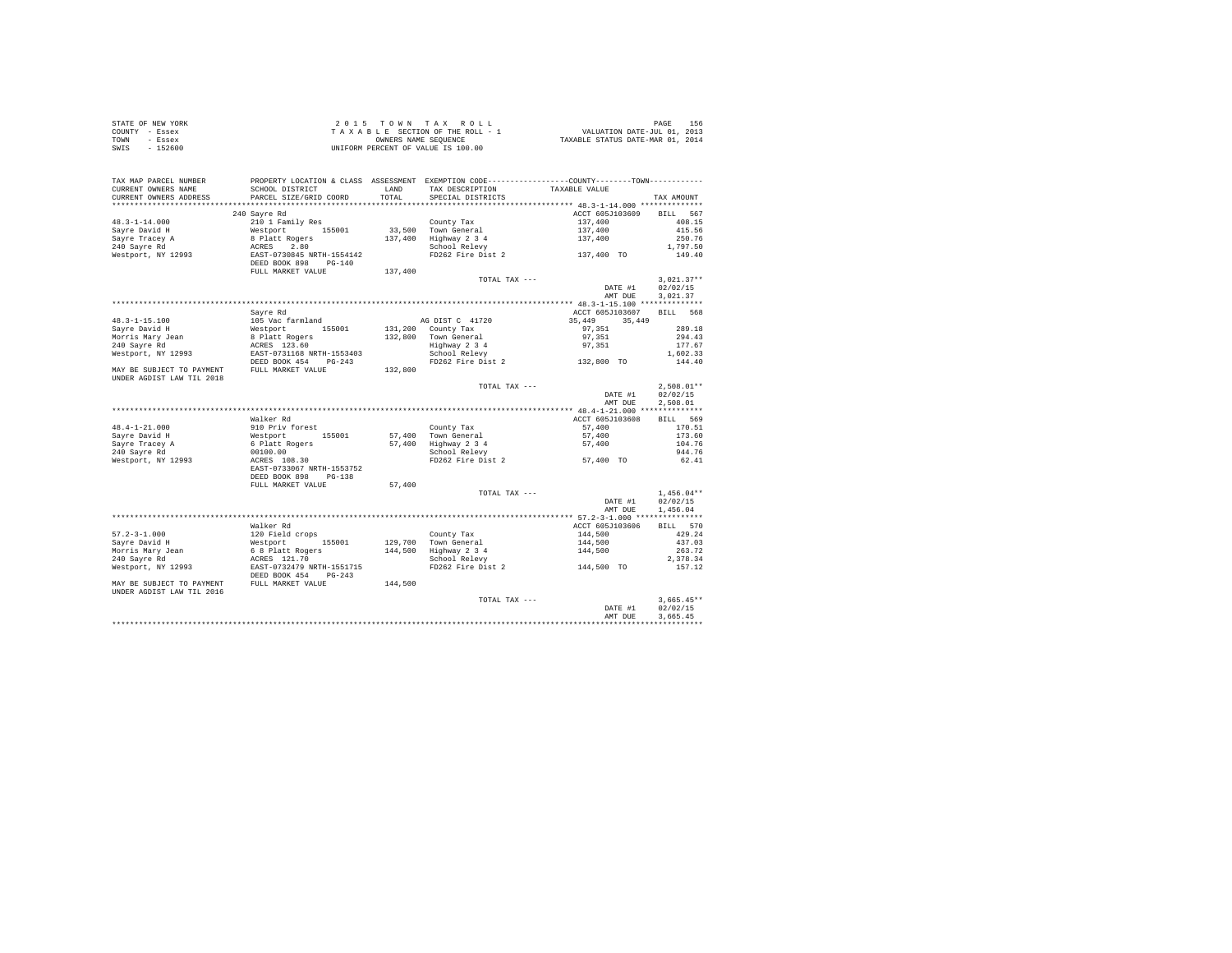| STATE OF NEW YORK                                                                                                                                                                                    |                                                                                                      |         | 2015 TOWN TAX ROLL                                                                                    |                                                                             |              |
|------------------------------------------------------------------------------------------------------------------------------------------------------------------------------------------------------|------------------------------------------------------------------------------------------------------|---------|-------------------------------------------------------------------------------------------------------|-----------------------------------------------------------------------------|--------------|
| COUNTY - Essex                                                                                                                                                                                       |                                                                                                      |         |                                                                                                       |                                                                             |              |
| TOWN - Essex                                                                                                                                                                                         |                                                                                                      |         |                                                                                                       | PAGE 157<br>VALUATION DATE-JUL 01, 2013<br>TAXABLE STATUS DATE-MAR 01, 2014 |              |
| SWIS - 152600                                                                                                                                                                                        |                                                                                                      |         | TAXABLE SECTION OF THE ROLL - 1<br>OWNERS NAME SEQUENCE<br>UNIFORM PERCENT OF VALUE IS 100.00         |                                                                             |              |
|                                                                                                                                                                                                      |                                                                                                      |         |                                                                                                       |                                                                             |              |
|                                                                                                                                                                                                      |                                                                                                      |         |                                                                                                       |                                                                             |              |
|                                                                                                                                                                                                      |                                                                                                      |         |                                                                                                       |                                                                             |              |
| TAX MAP PARCEL NUMBER                                                                                                                                                                                | PROPERTY LOCATION & CLASS ASSESSMENT EXEMPTION CODE----------------COUNTY-------TOWN---------        |         |                                                                                                       |                                                                             |              |
| CURRENT OWNERS NAME                                                                                                                                                                                  | SCHOOL DISTRICT                                                                                      | LAND    | TAX DESCRIPTION                                                                                       | TAXABLE VALUE                                                               |              |
| CURRENT OWNERS ADDRESS                                                                                                                                                                               | PARCEL SIZE/GRID COORD                                                                               | TOTAL   | SPECIAL DISTRICTS                                                                                     |                                                                             | TAX AMOUNT   |
|                                                                                                                                                                                                      |                                                                                                      |         |                                                                                                       |                                                                             |              |
|                                                                                                                                                                                                      | 160 Sayre Rd                                                                                         |         |                                                                                                       | ACCT 605J195010 BILL 571                                                    |              |
| $48.3 - 1 - 15.200$                                                                                                                                                                                  | 210 1 Family Res                                                                                     |         | AGED ALL 41800                                                                                        | 44.750 44.750                                                               |              |
|                                                                                                                                                                                                      | Westport 155001                                                                                      |         |                                                                                                       |                                                                             | 132.93       |
| Sayre Jessie B<br>160 Sayre Rd                                                                                                                                                                       |                                                                                                      |         | 33,000 County Tax<br>89,500 Town General<br>Highway 2 3 4                                             | 44,750                                                                      |              |
|                                                                                                                                                                                                      | Brookfield Pat 41 & 44<br>ACRES 2.00<br>EAST-0730521 NRTH-1552160<br>DEED BOOK 1072 PG-348           |         |                                                                                                       | 44,750                                                                      | 135.34       |
| Westport, NY 12993                                                                                                                                                                                   |                                                                                                      |         |                                                                                                       | 44,750                                                                      | 81.67        |
|                                                                                                                                                                                                      |                                                                                                      |         | FD262 Fire Dist 2                                                                                     | 89,500 TO                                                                   | 97.32        |
|                                                                                                                                                                                                      |                                                                                                      |         |                                                                                                       |                                                                             |              |
|                                                                                                                                                                                                      | FULL MARKET VALUE                                                                                    | 89,500  |                                                                                                       |                                                                             |              |
|                                                                                                                                                                                                      |                                                                                                      |         | TOTAL TAX ---                                                                                         |                                                                             | $447.26**$   |
|                                                                                                                                                                                                      |                                                                                                      |         |                                                                                                       | DATE #1                                                                     | 02/02/15     |
|                                                                                                                                                                                                      |                                                                                                      |         |                                                                                                       | AMT DUE 447.26                                                              |              |
|                                                                                                                                                                                                      |                                                                                                      |         |                                                                                                       |                                                                             |              |
|                                                                                                                                                                                                      | Leaning Rd                                                                                           |         |                                                                                                       | ACCT 605J102406                                                             | BILL 572     |
| 48.2-1-10.100                                                                                                                                                                                        | 105 Vac farmland                                                                                     |         | AG DIST C 41720                                                                                       | 47,209 47,209                                                               |              |
|                                                                                                                                                                                                      | willsboro 155201<br>Potts<br>1729/227 BLA<br>ACRES 53.60<br>ERES 53.60<br>ERES 53.41422 NPTH 1564754 |         | 75,000 County Tax                                                                                     |                                                                             | 82.55        |
| Sayward George<br>Sayward Lois A                                                                                                                                                                     |                                                                                                      |         | 75,000 County rax<br>75,000 Town General<br>Highway 2 3 4<br>FD262 Fire Dist 2 75,000 TO<br>75,000 TO | 27,791<br>27,791                                                            | 84.05        |
| 528 Angier Hill Rd                                                                                                                                                                                   |                                                                                                      |         |                                                                                                       |                                                                             | 50.72        |
|                                                                                                                                                                                                      |                                                                                                      |         |                                                                                                       |                                                                             |              |
| Essex, NY 12936                                                                                                                                                                                      |                                                                                                      |         |                                                                                                       |                                                                             | 81.55        |
|                                                                                                                                                                                                      | EAST-0741432 NRTH-1564754                                                                            |         |                                                                                                       |                                                                             |              |
| MAY BE SUBJECT TO PAYMENT<br>UNDER AGDIST LAW TIL 2018 FULL MARKET VALUE                                                                                                                             |                                                                                                      |         |                                                                                                       |                                                                             |              |
|                                                                                                                                                                                                      |                                                                                                      | 75,000  |                                                                                                       |                                                                             |              |
|                                                                                                                                                                                                      |                                                                                                      |         | TOTAL TAX ---                                                                                         |                                                                             | $298.87**$   |
|                                                                                                                                                                                                      |                                                                                                      |         |                                                                                                       | DATE #1                                                                     | 02/02/15     |
|                                                                                                                                                                                                      |                                                                                                      |         |                                                                                                       | AMT DUE                                                                     | 298.87       |
|                                                                                                                                                                                                      |                                                                                                      |         |                                                                                                       |                                                                             |              |
|                                                                                                                                                                                                      | Leaning Rd                                                                                           |         |                                                                                                       | ACCT 605J103611 BILL 573                                                    |              |
| 48.2-1-14.000                                                                                                                                                                                        |                                                                                                      |         | AG DIST C 41720                                                                                       | 62,145 62,145                                                               |              |
|                                                                                                                                                                                                      |                                                                                                      |         |                                                                                                       | 34,555                                                                      | 102.65       |
| Sayward George<br>Sayward Lois                                                                                                                                                                       |                                                                                                      |         | 96,700 County Tax<br>96,700 Town General<br>Highway 2 3 4<br>FD262 Fire Dist 2                        | 34,555                                                                      | 104.51       |
| 528 Angier Hill Rd                                                                                                                                                                                   |                                                                                                      |         |                                                                                                       | 34,555                                                                      | 63.06        |
| Essex, NY 12936                                                                                                                                                                                      |                                                                                                      |         |                                                                                                       | 96,700 TO                                                                   | 105.15       |
|                                                                                                                                                                                                      |                                                                                                      |         |                                                                                                       |                                                                             |              |
| MAY BE SUBJECT TO PAYMENT FULL MARKET VALUE                                                                                                                                                          | DEED BOOK 883 PG-40                                                                                  |         |                                                                                                       |                                                                             |              |
|                                                                                                                                                                                                      |                                                                                                      | 96,700  |                                                                                                       |                                                                             |              |
| UNDER AGDIST LAW TIL 2018                                                                                                                                                                            |                                                                                                      |         |                                                                                                       |                                                                             |              |
|                                                                                                                                                                                                      |                                                                                                      |         | TOTAL TAX ---                                                                                         |                                                                             | $375.37**$   |
|                                                                                                                                                                                                      |                                                                                                      |         |                                                                                                       | DATE #1                                                                     | 02/02/15     |
|                                                                                                                                                                                                      |                                                                                                      |         |                                                                                                       | AMT DUE                                                                     | 375.37       |
|                                                                                                                                                                                                      |                                                                                                      |         |                                                                                                       |                                                                             |              |
|                                                                                                                                                                                                      | 528 Angier Hill Rd                                                                                   |         |                                                                                                       | ACCT 605J103202                                                             | BILL 574     |
| $58.1 - 2 - 2.000$                                                                                                                                                                                   | 210 1 Family Res                                                                                     |         |                                                                                                       | 151,600                                                                     | 450.33       |
|                                                                                                                                                                                                      | Willsboro 155201                                                                                     |         |                                                                                                       | 151,600                                                                     | 458.50       |
| Sayward George<br>Sayward Lois                                                                                                                                                                       |                                                                                                      |         | County Tax<br>32,100 Town General<br>151,600 Highway 2 3 4<br>FD262 Fire Dist 2                       | 151,600                                                                     | 276.68       |
|                                                                                                                                                                                                      |                                                                                                      |         |                                                                                                       | 151,600 TO                                                                  | 164.84       |
|                                                                                                                                                                                                      |                                                                                                      |         | LT262 Whallonsburg light 151,600 TO                                                                   |                                                                             | 37.97        |
| Sayward Lois<br>Sayward Lois<br>528 Angier Hill Rd<br>528 Angier Hill Rd<br>528 Angier Hill Rd<br>528 Angier Hill Rd<br>528 Angier Hill Rd<br>528 BODK 679<br>DELL MARKET VALUE<br>DELL MARKET VALUE |                                                                                                      |         |                                                                                                       |                                                                             |              |
|                                                                                                                                                                                                      |                                                                                                      |         |                                                                                                       |                                                                             |              |
|                                                                                                                                                                                                      |                                                                                                      | 151,600 |                                                                                                       |                                                                             |              |
|                                                                                                                                                                                                      |                                                                                                      |         | TOTAL TAX ---                                                                                         |                                                                             | $1.388.32**$ |
|                                                                                                                                                                                                      |                                                                                                      |         |                                                                                                       | DATE #1                                                                     | 02/02/15     |
|                                                                                                                                                                                                      |                                                                                                      |         |                                                                                                       | AMT DUE                                                                     | 1,388.32     |
|                                                                                                                                                                                                      |                                                                                                      |         |                                                                                                       |                                                                             |              |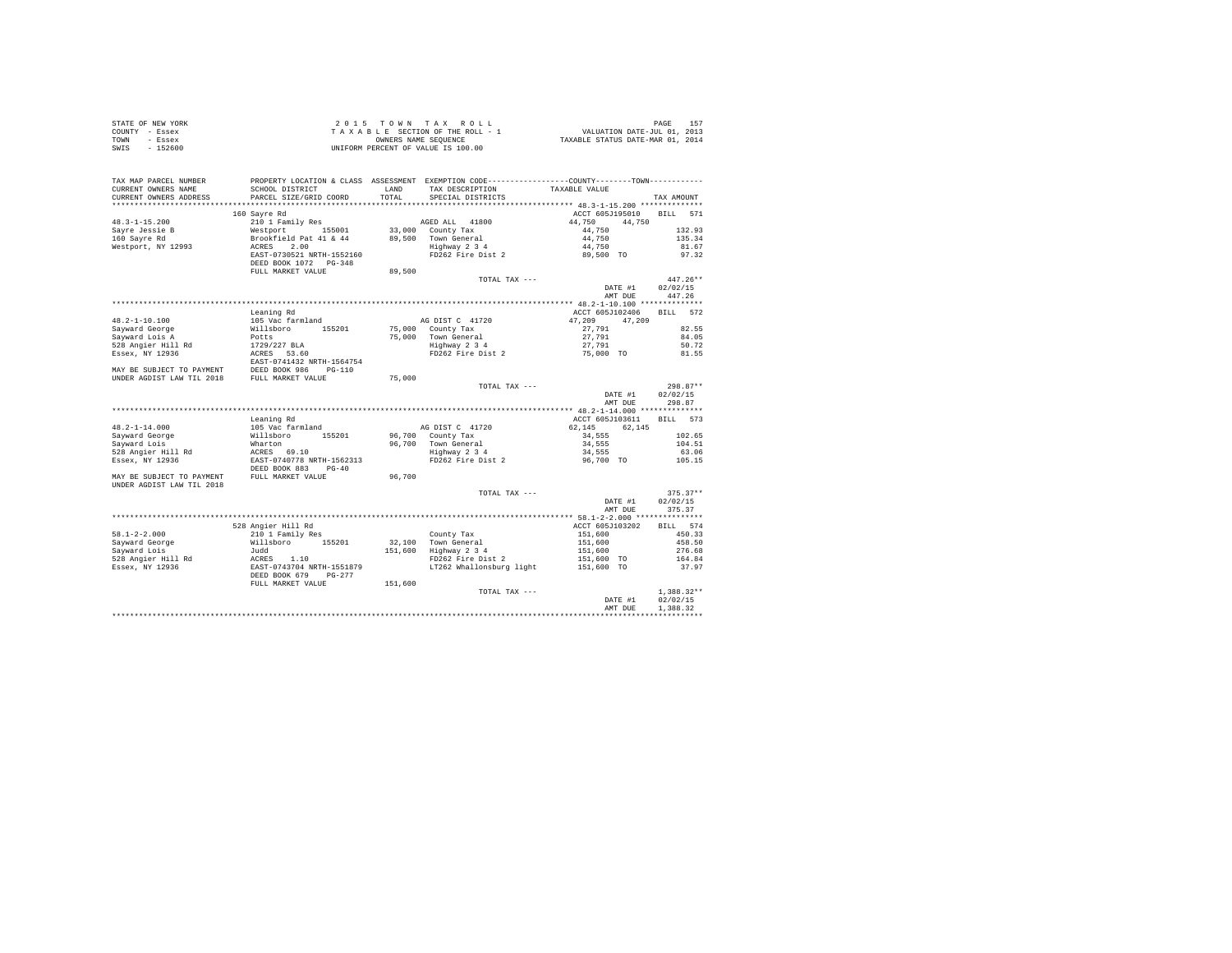|                | STATE OF NEW YORK |  |  | 2015 TOWN TAX ROLL                 |  |  |  | 158<br>PAGE                      |
|----------------|-------------------|--|--|------------------------------------|--|--|--|----------------------------------|
| COUNTY - Essex |                   |  |  | TAXABLE SECTION OF THE ROLL - 1    |  |  |  | VALUATION DATE-JUL 01, 2013      |
| TOWN           | - Essex           |  |  | OWNERS NAME SEOUENCE               |  |  |  | TAXABLE STATUS DATE-MAR 01, 2014 |
| SWIS           | $-152600$         |  |  | UNIFORM PERCENT OF VALUE IS 100.00 |  |  |  |                                  |

| Brookfield Rd<br>ACCT 605J103610<br>BILL 575<br>$48.3 - 1 - 2.000$<br>910 Priv forest<br>29,900<br>88.82<br>County Tax<br>29.900 Town General<br>29,900<br>90.43<br>Savward Peter B<br>Westport<br>155001<br>Sayward Janet L<br>7 Platt Rogers<br>29,900<br>Highway 2 3 4<br>29,900<br>54.57<br>904 Middle Rd<br>FD262 Fire Dist 2<br>32.51<br>00040.00<br>29,900 TO<br>Willsboro, NY 12996<br>ACRES 40.90<br>EAST-0726307 NRTH-1560567<br>PRIOR OWNER ON 3/01/2014<br>DEED BOOK 1773 PG-165<br>Savward Richard E<br>FULL MARKET VALUE<br>29,900<br>$266.33**$<br>TOTAL TAX ---<br>02/02/15<br>DATE #1<br>266.33<br>AMT DUE<br>************** 39.4-1-45.000 **************<br>ACCT 605J101112<br>BILL 576<br>2059 Jersey St<br>$39.4 - 1 - 45.000$<br>210 1 Family Res<br>103,200<br>306.56<br>County Tax<br>32,100 Town General<br>103,200<br>312.12<br>Sayward Samuel A<br>Westport<br>155001<br>188.34<br>2059 Jersey St<br>103,200 Highway 2 3 4<br>Hicks<br>103,200<br>Essex, NY 12936<br>ACRES 1.10<br>FD262 Fire Dist 2<br>103,200 TO<br>112.21<br>EAST-0735733 NRTH-1569572<br>DEED BOOK 1542 PG-63<br>FULL MARKET VALUE<br>103,200<br>$919.23**$<br>TOTAL TAX ---<br>02/02/15<br>DATE #1<br>919.23<br>AMT DUE<br>2386 NYS Route 22<br>ACCT 605J103615<br>BILL 577<br>$40.3 - 3 - 1.110$<br>118,900<br>353.19<br>210 1 Family Res<br>County Tax<br>Sayward Stephen A Jr<br>32,300 Town General<br>118,900<br>359.60<br>Willsboro<br>155201<br>495 Middle Rd<br>118,900<br>Highway 2 3 4<br>118,900<br>217.00<br>Potts<br>1661/101-Life Use to<br>FD261 Fire Dist 1<br>107.80<br>Essex, NY 12936<br>118,900 TO<br>Stephen A Sayward Sr<br>ACRES 1.25<br>EAST-0748112 NRTH-1570687<br>DEED BOOK 1666 PG-101<br>FULL MARKET VALUE<br>118,900<br>$1.037.59**$<br>TOTAL TAX ---<br>02/02/15<br>DATE #1<br>AMT DUE<br>1,037.59 | TAX MAP PARCEL NUMBER<br>CURRENT OWNERS NAME<br>CURRENT OWNERS ADDRESS<br>***************** | SCHOOL DISTRICT<br>PARCEL SIZE/GRID COORD | LAND<br>TOTAL. | PROPERTY LOCATION & CLASS ASSESSMENT EXEMPTION CODE----------------COUNTY--------TOWN----------<br>TAX DESCRIPTION<br>SPECIAL DISTRICTS | TAXABLE VALUE | TAX AMOUNT |
|----------------------------------------------------------------------------------------------------------------------------------------------------------------------------------------------------------------------------------------------------------------------------------------------------------------------------------------------------------------------------------------------------------------------------------------------------------------------------------------------------------------------------------------------------------------------------------------------------------------------------------------------------------------------------------------------------------------------------------------------------------------------------------------------------------------------------------------------------------------------------------------------------------------------------------------------------------------------------------------------------------------------------------------------------------------------------------------------------------------------------------------------------------------------------------------------------------------------------------------------------------------------------------------------------------------------------------------------------------------------------------------------------------------------------------------------------------------------------------------------------------------------------------------------------------------------------------------------------------------------------------------------------------------------------------------------------------------------------------------------------------------------------------------------------------------------------------|---------------------------------------------------------------------------------------------|-------------------------------------------|----------------|-----------------------------------------------------------------------------------------------------------------------------------------|---------------|------------|
|                                                                                                                                                                                                                                                                                                                                                                                                                                                                                                                                                                                                                                                                                                                                                                                                                                                                                                                                                                                                                                                                                                                                                                                                                                                                                                                                                                                                                                                                                                                                                                                                                                                                                                                                                                                                                                  |                                                                                             |                                           |                |                                                                                                                                         |               |            |
|                                                                                                                                                                                                                                                                                                                                                                                                                                                                                                                                                                                                                                                                                                                                                                                                                                                                                                                                                                                                                                                                                                                                                                                                                                                                                                                                                                                                                                                                                                                                                                                                                                                                                                                                                                                                                                  |                                                                                             |                                           |                |                                                                                                                                         |               |            |
|                                                                                                                                                                                                                                                                                                                                                                                                                                                                                                                                                                                                                                                                                                                                                                                                                                                                                                                                                                                                                                                                                                                                                                                                                                                                                                                                                                                                                                                                                                                                                                                                                                                                                                                                                                                                                                  |                                                                                             |                                           |                |                                                                                                                                         |               |            |
|                                                                                                                                                                                                                                                                                                                                                                                                                                                                                                                                                                                                                                                                                                                                                                                                                                                                                                                                                                                                                                                                                                                                                                                                                                                                                                                                                                                                                                                                                                                                                                                                                                                                                                                                                                                                                                  |                                                                                             |                                           |                |                                                                                                                                         |               |            |
|                                                                                                                                                                                                                                                                                                                                                                                                                                                                                                                                                                                                                                                                                                                                                                                                                                                                                                                                                                                                                                                                                                                                                                                                                                                                                                                                                                                                                                                                                                                                                                                                                                                                                                                                                                                                                                  |                                                                                             |                                           |                |                                                                                                                                         |               |            |
|                                                                                                                                                                                                                                                                                                                                                                                                                                                                                                                                                                                                                                                                                                                                                                                                                                                                                                                                                                                                                                                                                                                                                                                                                                                                                                                                                                                                                                                                                                                                                                                                                                                                                                                                                                                                                                  |                                                                                             |                                           |                |                                                                                                                                         |               |            |
|                                                                                                                                                                                                                                                                                                                                                                                                                                                                                                                                                                                                                                                                                                                                                                                                                                                                                                                                                                                                                                                                                                                                                                                                                                                                                                                                                                                                                                                                                                                                                                                                                                                                                                                                                                                                                                  |                                                                                             |                                           |                |                                                                                                                                         |               |            |
|                                                                                                                                                                                                                                                                                                                                                                                                                                                                                                                                                                                                                                                                                                                                                                                                                                                                                                                                                                                                                                                                                                                                                                                                                                                                                                                                                                                                                                                                                                                                                                                                                                                                                                                                                                                                                                  |                                                                                             |                                           |                |                                                                                                                                         |               |            |
|                                                                                                                                                                                                                                                                                                                                                                                                                                                                                                                                                                                                                                                                                                                                                                                                                                                                                                                                                                                                                                                                                                                                                                                                                                                                                                                                                                                                                                                                                                                                                                                                                                                                                                                                                                                                                                  |                                                                                             |                                           |                |                                                                                                                                         |               |            |
|                                                                                                                                                                                                                                                                                                                                                                                                                                                                                                                                                                                                                                                                                                                                                                                                                                                                                                                                                                                                                                                                                                                                                                                                                                                                                                                                                                                                                                                                                                                                                                                                                                                                                                                                                                                                                                  |                                                                                             |                                           |                |                                                                                                                                         |               |            |
|                                                                                                                                                                                                                                                                                                                                                                                                                                                                                                                                                                                                                                                                                                                                                                                                                                                                                                                                                                                                                                                                                                                                                                                                                                                                                                                                                                                                                                                                                                                                                                                                                                                                                                                                                                                                                                  |                                                                                             |                                           |                |                                                                                                                                         |               |            |
|                                                                                                                                                                                                                                                                                                                                                                                                                                                                                                                                                                                                                                                                                                                                                                                                                                                                                                                                                                                                                                                                                                                                                                                                                                                                                                                                                                                                                                                                                                                                                                                                                                                                                                                                                                                                                                  |                                                                                             |                                           |                |                                                                                                                                         |               |            |
|                                                                                                                                                                                                                                                                                                                                                                                                                                                                                                                                                                                                                                                                                                                                                                                                                                                                                                                                                                                                                                                                                                                                                                                                                                                                                                                                                                                                                                                                                                                                                                                                                                                                                                                                                                                                                                  |                                                                                             |                                           |                |                                                                                                                                         |               |            |
|                                                                                                                                                                                                                                                                                                                                                                                                                                                                                                                                                                                                                                                                                                                                                                                                                                                                                                                                                                                                                                                                                                                                                                                                                                                                                                                                                                                                                                                                                                                                                                                                                                                                                                                                                                                                                                  |                                                                                             |                                           |                |                                                                                                                                         |               |            |
|                                                                                                                                                                                                                                                                                                                                                                                                                                                                                                                                                                                                                                                                                                                                                                                                                                                                                                                                                                                                                                                                                                                                                                                                                                                                                                                                                                                                                                                                                                                                                                                                                                                                                                                                                                                                                                  |                                                                                             |                                           |                |                                                                                                                                         |               |            |
|                                                                                                                                                                                                                                                                                                                                                                                                                                                                                                                                                                                                                                                                                                                                                                                                                                                                                                                                                                                                                                                                                                                                                                                                                                                                                                                                                                                                                                                                                                                                                                                                                                                                                                                                                                                                                                  |                                                                                             |                                           |                |                                                                                                                                         |               |            |
|                                                                                                                                                                                                                                                                                                                                                                                                                                                                                                                                                                                                                                                                                                                                                                                                                                                                                                                                                                                                                                                                                                                                                                                                                                                                                                                                                                                                                                                                                                                                                                                                                                                                                                                                                                                                                                  |                                                                                             |                                           |                |                                                                                                                                         |               |            |
|                                                                                                                                                                                                                                                                                                                                                                                                                                                                                                                                                                                                                                                                                                                                                                                                                                                                                                                                                                                                                                                                                                                                                                                                                                                                                                                                                                                                                                                                                                                                                                                                                                                                                                                                                                                                                                  |                                                                                             |                                           |                |                                                                                                                                         |               |            |
|                                                                                                                                                                                                                                                                                                                                                                                                                                                                                                                                                                                                                                                                                                                                                                                                                                                                                                                                                                                                                                                                                                                                                                                                                                                                                                                                                                                                                                                                                                                                                                                                                                                                                                                                                                                                                                  |                                                                                             |                                           |                |                                                                                                                                         |               |            |
|                                                                                                                                                                                                                                                                                                                                                                                                                                                                                                                                                                                                                                                                                                                                                                                                                                                                                                                                                                                                                                                                                                                                                                                                                                                                                                                                                                                                                                                                                                                                                                                                                                                                                                                                                                                                                                  |                                                                                             |                                           |                |                                                                                                                                         |               |            |
|                                                                                                                                                                                                                                                                                                                                                                                                                                                                                                                                                                                                                                                                                                                                                                                                                                                                                                                                                                                                                                                                                                                                                                                                                                                                                                                                                                                                                                                                                                                                                                                                                                                                                                                                                                                                                                  |                                                                                             |                                           |                |                                                                                                                                         |               |            |
|                                                                                                                                                                                                                                                                                                                                                                                                                                                                                                                                                                                                                                                                                                                                                                                                                                                                                                                                                                                                                                                                                                                                                                                                                                                                                                                                                                                                                                                                                                                                                                                                                                                                                                                                                                                                                                  |                                                                                             |                                           |                |                                                                                                                                         |               |            |
|                                                                                                                                                                                                                                                                                                                                                                                                                                                                                                                                                                                                                                                                                                                                                                                                                                                                                                                                                                                                                                                                                                                                                                                                                                                                                                                                                                                                                                                                                                                                                                                                                                                                                                                                                                                                                                  |                                                                                             |                                           |                |                                                                                                                                         |               |            |
|                                                                                                                                                                                                                                                                                                                                                                                                                                                                                                                                                                                                                                                                                                                                                                                                                                                                                                                                                                                                                                                                                                                                                                                                                                                                                                                                                                                                                                                                                                                                                                                                                                                                                                                                                                                                                                  |                                                                                             |                                           |                |                                                                                                                                         |               |            |
|                                                                                                                                                                                                                                                                                                                                                                                                                                                                                                                                                                                                                                                                                                                                                                                                                                                                                                                                                                                                                                                                                                                                                                                                                                                                                                                                                                                                                                                                                                                                                                                                                                                                                                                                                                                                                                  |                                                                                             |                                           |                |                                                                                                                                         |               |            |
|                                                                                                                                                                                                                                                                                                                                                                                                                                                                                                                                                                                                                                                                                                                                                                                                                                                                                                                                                                                                                                                                                                                                                                                                                                                                                                                                                                                                                                                                                                                                                                                                                                                                                                                                                                                                                                  |                                                                                             |                                           |                |                                                                                                                                         |               |            |
|                                                                                                                                                                                                                                                                                                                                                                                                                                                                                                                                                                                                                                                                                                                                                                                                                                                                                                                                                                                                                                                                                                                                                                                                                                                                                                                                                                                                                                                                                                                                                                                                                                                                                                                                                                                                                                  |                                                                                             |                                           |                |                                                                                                                                         |               |            |
|                                                                                                                                                                                                                                                                                                                                                                                                                                                                                                                                                                                                                                                                                                                                                                                                                                                                                                                                                                                                                                                                                                                                                                                                                                                                                                                                                                                                                                                                                                                                                                                                                                                                                                                                                                                                                                  |                                                                                             |                                           |                |                                                                                                                                         |               |            |
|                                                                                                                                                                                                                                                                                                                                                                                                                                                                                                                                                                                                                                                                                                                                                                                                                                                                                                                                                                                                                                                                                                                                                                                                                                                                                                                                                                                                                                                                                                                                                                                                                                                                                                                                                                                                                                  |                                                                                             |                                           |                |                                                                                                                                         |               |            |
|                                                                                                                                                                                                                                                                                                                                                                                                                                                                                                                                                                                                                                                                                                                                                                                                                                                                                                                                                                                                                                                                                                                                                                                                                                                                                                                                                                                                                                                                                                                                                                                                                                                                                                                                                                                                                                  |                                                                                             |                                           |                |                                                                                                                                         |               |            |
|                                                                                                                                                                                                                                                                                                                                                                                                                                                                                                                                                                                                                                                                                                                                                                                                                                                                                                                                                                                                                                                                                                                                                                                                                                                                                                                                                                                                                                                                                                                                                                                                                                                                                                                                                                                                                                  |                                                                                             |                                           |                |                                                                                                                                         |               |            |
|                                                                                                                                                                                                                                                                                                                                                                                                                                                                                                                                                                                                                                                                                                                                                                                                                                                                                                                                                                                                                                                                                                                                                                                                                                                                                                                                                                                                                                                                                                                                                                                                                                                                                                                                                                                                                                  |                                                                                             |                                           |                |                                                                                                                                         |               |            |
|                                                                                                                                                                                                                                                                                                                                                                                                                                                                                                                                                                                                                                                                                                                                                                                                                                                                                                                                                                                                                                                                                                                                                                                                                                                                                                                                                                                                                                                                                                                                                                                                                                                                                                                                                                                                                                  |                                                                                             |                                           |                |                                                                                                                                         |               |            |
|                                                                                                                                                                                                                                                                                                                                                                                                                                                                                                                                                                                                                                                                                                                                                                                                                                                                                                                                                                                                                                                                                                                                                                                                                                                                                                                                                                                                                                                                                                                                                                                                                                                                                                                                                                                                                                  |                                                                                             |                                           |                |                                                                                                                                         |               |            |
|                                                                                                                                                                                                                                                                                                                                                                                                                                                                                                                                                                                                                                                                                                                                                                                                                                                                                                                                                                                                                                                                                                                                                                                                                                                                                                                                                                                                                                                                                                                                                                                                                                                                                                                                                                                                                                  |                                                                                             |                                           |                |                                                                                                                                         |               |            |
|                                                                                                                                                                                                                                                                                                                                                                                                                                                                                                                                                                                                                                                                                                                                                                                                                                                                                                                                                                                                                                                                                                                                                                                                                                                                                                                                                                                                                                                                                                                                                                                                                                                                                                                                                                                                                                  |                                                                                             |                                           |                |                                                                                                                                         |               |            |
|                                                                                                                                                                                                                                                                                                                                                                                                                                                                                                                                                                                                                                                                                                                                                                                                                                                                                                                                                                                                                                                                                                                                                                                                                                                                                                                                                                                                                                                                                                                                                                                                                                                                                                                                                                                                                                  |                                                                                             |                                           |                |                                                                                                                                         |               |            |
|                                                                                                                                                                                                                                                                                                                                                                                                                                                                                                                                                                                                                                                                                                                                                                                                                                                                                                                                                                                                                                                                                                                                                                                                                                                                                                                                                                                                                                                                                                                                                                                                                                                                                                                                                                                                                                  |                                                                                             |                                           |                |                                                                                                                                         |               |            |
|                                                                                                                                                                                                                                                                                                                                                                                                                                                                                                                                                                                                                                                                                                                                                                                                                                                                                                                                                                                                                                                                                                                                                                                                                                                                                                                                                                                                                                                                                                                                                                                                                                                                                                                                                                                                                                  |                                                                                             |                                           |                |                                                                                                                                         |               |            |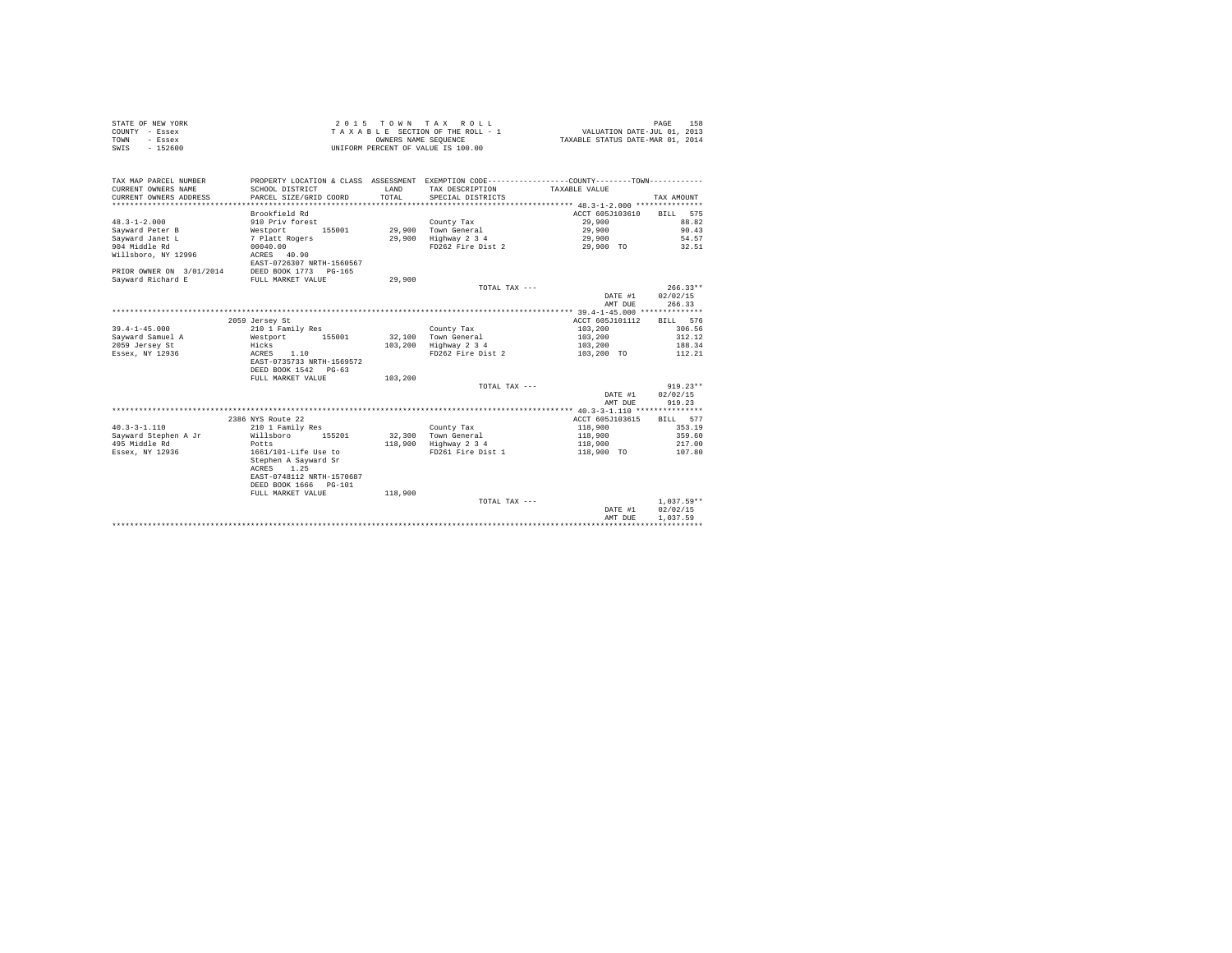| STATE OF NEW YORK<br>COUNTY - Essex<br>TOWN - Essex<br>SWIS - 152600                                                                                                                                                                                                      |                                                                                                                                                     |               | 2015 TOWN TAX ROLL<br>$\begin{array}{ccccccccc} 2&0&1&5&\textcolor{red}{\textbf{T}}&\textcolor{red}{\textbf{D}}&\textcolor{red}{\textbf{D}}&\textcolor{red}{\textbf{D}}&\textcolor{red}{\textbf{D}}&\textcolor{red}{\textbf{D}}&\textcolor{red}{\textbf{D}}&\textcolor{red}{\textbf{D}}&\textcolor{red}{\textbf{D}}&\textcolor{red}{\textbf{D}}&\textcolor{red}{\textbf{D}}&\textcolor{red}{\textbf{D}}&\textcolor{red}{\textbf{D}}&\textcolor{red}{\textbf{D}}&\textcolor{red}{\textbf{D}}&\textcolor{red}{\text$<br>UNIFORM PERCENT OF VALUE IS 100.00 |                                | PAGE<br>159    |
|---------------------------------------------------------------------------------------------------------------------------------------------------------------------------------------------------------------------------------------------------------------------------|-----------------------------------------------------------------------------------------------------------------------------------------------------|---------------|----------------------------------------------------------------------------------------------------------------------------------------------------------------------------------------------------------------------------------------------------------------------------------------------------------------------------------------------------------------------------------------------------------------------------------------------------------------------------------------------------------------------------------------------------------|--------------------------------|----------------|
| TAX MAP PARCEL NUMBER<br>CURRENT OWNERS NAME<br>CURRENT OWNERS ADDRESS                                                                                                                                                                                                    | SCHOOL DISTRICT<br>PARCEL SIZE/GRID COORD                                                                                                           | LAND<br>TOTAL | PROPERTY LOCATION & CLASS ASSESSMENT EXEMPTION CODE----------------COUNTY-------TOWN---------<br>TAX DESCRIPTION<br>SPECIAL DISTRICTS                                                                                                                                                                                                                                                                                                                                                                                                                    | TAXABLE VALUE                  | TAX AMOUNT     |
|                                                                                                                                                                                                                                                                           | NYS Route 22                                                                                                                                        |               |                                                                                                                                                                                                                                                                                                                                                                                                                                                                                                                                                          | ACCT 605Z005001 BILL 578       |                |
| $40.3 - 3 - 1.120$                                                                                                                                                                                                                                                        | 112 Dairy farm                                                                                                                                      |               | $\begin{tabular}{c c c} \hline & \multicolumn{1}{c }{\text{AG DIST C}} & 41720 & 156,248 & 156,24 \\ 235,100 & \multicolumn{1}{c}{\text{CountY Tax}} & 98,552 \\ 254,800 & \multicolumn{1}{c}{\text{Tour General}} & 98,552 \\ 154 & \multicolumn{1}{c}{\text{Brown General}} & 98,552 \\ 154 & \multicolumn{1}{c}{\text{Py261 Fire Dist 1}} & 254,800 & \text{TO} \\ \hline \end{tabular}$                                                                                                                                                              | 156, 248 156, 248<br>98, 552 2 |                |
|                                                                                                                                                                                                                                                                           |                                                                                                                                                     |               |                                                                                                                                                                                                                                                                                                                                                                                                                                                                                                                                                          |                                | 292.75         |
|                                                                                                                                                                                                                                                                           |                                                                                                                                                     |               |                                                                                                                                                                                                                                                                                                                                                                                                                                                                                                                                                          |                                | 298.06         |
|                                                                                                                                                                                                                                                                           |                                                                                                                                                     |               |                                                                                                                                                                                                                                                                                                                                                                                                                                                                                                                                                          |                                | 179.86         |
|                                                                                                                                                                                                                                                                           |                                                                                                                                                     |               |                                                                                                                                                                                                                                                                                                                                                                                                                                                                                                                                                          |                                | 231.02         |
|                                                                                                                                                                                                                                                                           |                                                                                                                                                     |               |                                                                                                                                                                                                                                                                                                                                                                                                                                                                                                                                                          |                                |                |
|                                                                                                                                                                                                                                                                           |                                                                                                                                                     |               | TOTAL TAX ---                                                                                                                                                                                                                                                                                                                                                                                                                                                                                                                                            |                                | $1.001.69**$   |
|                                                                                                                                                                                                                                                                           |                                                                                                                                                     |               |                                                                                                                                                                                                                                                                                                                                                                                                                                                                                                                                                          | DATE #1 02/02/15               |                |
|                                                                                                                                                                                                                                                                           |                                                                                                                                                     |               |                                                                                                                                                                                                                                                                                                                                                                                                                                                                                                                                                          | AMT DUE                        | 1,001.69       |
|                                                                                                                                                                                                                                                                           |                                                                                                                                                     |               |                                                                                                                                                                                                                                                                                                                                                                                                                                                                                                                                                          |                                |                |
|                                                                                                                                                                                                                                                                           | 495 Middle Rd                                                                                                                                       |               |                                                                                                                                                                                                                                                                                                                                                                                                                                                                                                                                                          | ACCT 605J185002 BILL 579       |                |
| $40.3 - 3 - 1.200$                                                                                                                                                                                                                                                        |                                                                                                                                                     |               |                                                                                                                                                                                                                                                                                                                                                                                                                                                                                                                                                          |                                |                |
| Sayward Stephen A Jr<br>495 Middle Rd<br>Essex, NY 12936                                                                                                                                                                                                                  |                                                                                                                                                     |               |                                                                                                                                                                                                                                                                                                                                                                                                                                                                                                                                                          |                                |                |
|                                                                                                                                                                                                                                                                           |                                                                                                                                                     |               |                                                                                                                                                                                                                                                                                                                                                                                                                                                                                                                                                          |                                |                |
|                                                                                                                                                                                                                                                                           |                                                                                                                                                     |               | 499 MORIE ROLL EVALUE ROLL OF THE PRESSURE OF THE PRESSURE OF THE PRESSURE 2.0 ACC 1 000 15,000 15,000 15,000<br>2.0 ASSEMBLE 2.0 ASSEMBLE 2.0 ASSEMBLE 2.0 ASSEMBLE 2.0 ASSEMBLE 2.0 ASSEMBLE 2.0 ASSEMBLE 2.0 ASSEMBLE 2.0 ASS                                                                                                                                                                                                                                                                                                                         |                                |                |
|                                                                                                                                                                                                                                                                           | EAST-0749204 NRTH-1569880                                                                                                                           |               |                                                                                                                                                                                                                                                                                                                                                                                                                                                                                                                                                          |                                |                |
|                                                                                                                                                                                                                                                                           | DEED BOOK 815 PG-334                                                                                                                                |               |                                                                                                                                                                                                                                                                                                                                                                                                                                                                                                                                                          |                                |                |
|                                                                                                                                                                                                                                                                           | FULL MARKET VALUE                                                                                                                                   | 167,000       |                                                                                                                                                                                                                                                                                                                                                                                                                                                                                                                                                          |                                |                |
|                                                                                                                                                                                                                                                                           |                                                                                                                                                     |               | TOTAL TAX ---                                                                                                                                                                                                                                                                                                                                                                                                                                                                                                                                            |                                | $1,340.05**$   |
|                                                                                                                                                                                                                                                                           |                                                                                                                                                     |               |                                                                                                                                                                                                                                                                                                                                                                                                                                                                                                                                                          | DATE #1<br>AMT DUE 1.340.05    | 02/02/15       |
|                                                                                                                                                                                                                                                                           |                                                                                                                                                     |               |                                                                                                                                                                                                                                                                                                                                                                                                                                                                                                                                                          |                                |                |
|                                                                                                                                                                                                                                                                           | Middle Rd                                                                                                                                           |               |                                                                                                                                                                                                                                                                                                                                                                                                                                                                                                                                                          | ACCT 605J178504                | BILL 580       |
| $40.3 - 3 - 6.000$                                                                                                                                                                                                                                                        |                                                                                                                                                     |               |                                                                                                                                                                                                                                                                                                                                                                                                                                                                                                                                                          |                                | 85.85          |
|                                                                                                                                                                                                                                                                           |                                                                                                                                                     |               |                                                                                                                                                                                                                                                                                                                                                                                                                                                                                                                                                          |                                | 87.41<br>52.74 |
| Sayward Stephen A Jr<br>PO Box 165A<br>Essex, NY 12936                                                                                                                                                                                                                    |                                                                                                                                                     |               |                                                                                                                                                                                                                                                                                                                                                                                                                                                                                                                                                          |                                | 26.20          |
|                                                                                                                                                                                                                                                                           | middle Ma<br>105 Vac farmland<br>Willsboro 155201<br>Potts<br>EXERS 4.90<br>EXET-0749653 NRTH-1570568<br>DEED BOOK 1514 PG-289<br>PULL MARKET VALUE |               | County Tax<br>28,900 Town General<br>28,900 Highway 234<br>28,900 Highway 234<br>28,900 FD261 Fire Dist 1<br>28,900 TO<br>10 17261 Essex light<br>28,900 TO                                                                                                                                                                                                                                                                                                                                                                                              |                                | 2.66           |
|                                                                                                                                                                                                                                                                           |                                                                                                                                                     |               |                                                                                                                                                                                                                                                                                                                                                                                                                                                                                                                                                          |                                |                |
|                                                                                                                                                                                                                                                                           |                                                                                                                                                     | 28,900        |                                                                                                                                                                                                                                                                                                                                                                                                                                                                                                                                                          |                                |                |
|                                                                                                                                                                                                                                                                           |                                                                                                                                                     |               | TOTAL TAX ---                                                                                                                                                                                                                                                                                                                                                                                                                                                                                                                                            |                                | 254.86**       |
|                                                                                                                                                                                                                                                                           |                                                                                                                                                     |               |                                                                                                                                                                                                                                                                                                                                                                                                                                                                                                                                                          | DATE #1 02/02/15               |                |
|                                                                                                                                                                                                                                                                           |                                                                                                                                                     |               |                                                                                                                                                                                                                                                                                                                                                                                                                                                                                                                                                          | AMT DUE 254.86                 |                |
|                                                                                                                                                                                                                                                                           |                                                                                                                                                     |               |                                                                                                                                                                                                                                                                                                                                                                                                                                                                                                                                                          |                                |                |
|                                                                                                                                                                                                                                                                           | Middle Rd                                                                                                                                           |               |                                                                                                                                                                                                                                                                                                                                                                                                                                                                                                                                                          | ACCT 605J103701 BILL 581       |                |
| $40.3 - 3 - 8.000$                                                                                                                                                                                                                                                        | 105 Vac farmland                                                                                                                                    |               |                                                                                                                                                                                                                                                                                                                                                                                                                                                                                                                                                          |                                | 21.24          |
|                                                                                                                                                                                                                                                                           |                                                                                                                                                     |               |                                                                                                                                                                                                                                                                                                                                                                                                                                                                                                                                                          |                                | 21.63          |
|                                                                                                                                                                                                                                                                           |                                                                                                                                                     |               |                                                                                                                                                                                                                                                                                                                                                                                                                                                                                                                                                          |                                | 13.05          |
|                                                                                                                                                                                                                                                                           |                                                                                                                                                     |               |                                                                                                                                                                                                                                                                                                                                                                                                                                                                                                                                                          |                                | 16.59          |
|                                                                                                                                                                                                                                                                           |                                                                                                                                                     |               |                                                                                                                                                                                                                                                                                                                                                                                                                                                                                                                                                          |                                | 1.69           |
| 40.3-3-8.000<br>Sayward Stephen A Jr<br>495 Middle Rd<br>195 Middle Rd<br>196 May 12936<br>2020 MAY BE SUBJECT TO PAYMENT TRAFF-19749912 NRTH-1569671<br>2020 MAY BE SUBJECT TO PAYMENT TRED BOOK 1484<br>2021 NAY BE SUBJECT TO PAYMENT FUL<br>UNDER AGDIST LAW TIL 2018 |                                                                                                                                                     | 18,300        |                                                                                                                                                                                                                                                                                                                                                                                                                                                                                                                                                          |                                |                |
|                                                                                                                                                                                                                                                                           |                                                                                                                                                     |               | TOTAL TAX ---                                                                                                                                                                                                                                                                                                                                                                                                                                                                                                                                            |                                | $74.20**$      |
|                                                                                                                                                                                                                                                                           |                                                                                                                                                     |               |                                                                                                                                                                                                                                                                                                                                                                                                                                                                                                                                                          | DATE #1                        | 02/02/15       |
|                                                                                                                                                                                                                                                                           |                                                                                                                                                     |               |                                                                                                                                                                                                                                                                                                                                                                                                                                                                                                                                                          | AMT DUE                        | 74.20          |
|                                                                                                                                                                                                                                                                           |                                                                                                                                                     |               |                                                                                                                                                                                                                                                                                                                                                                                                                                                                                                                                                          |                                |                |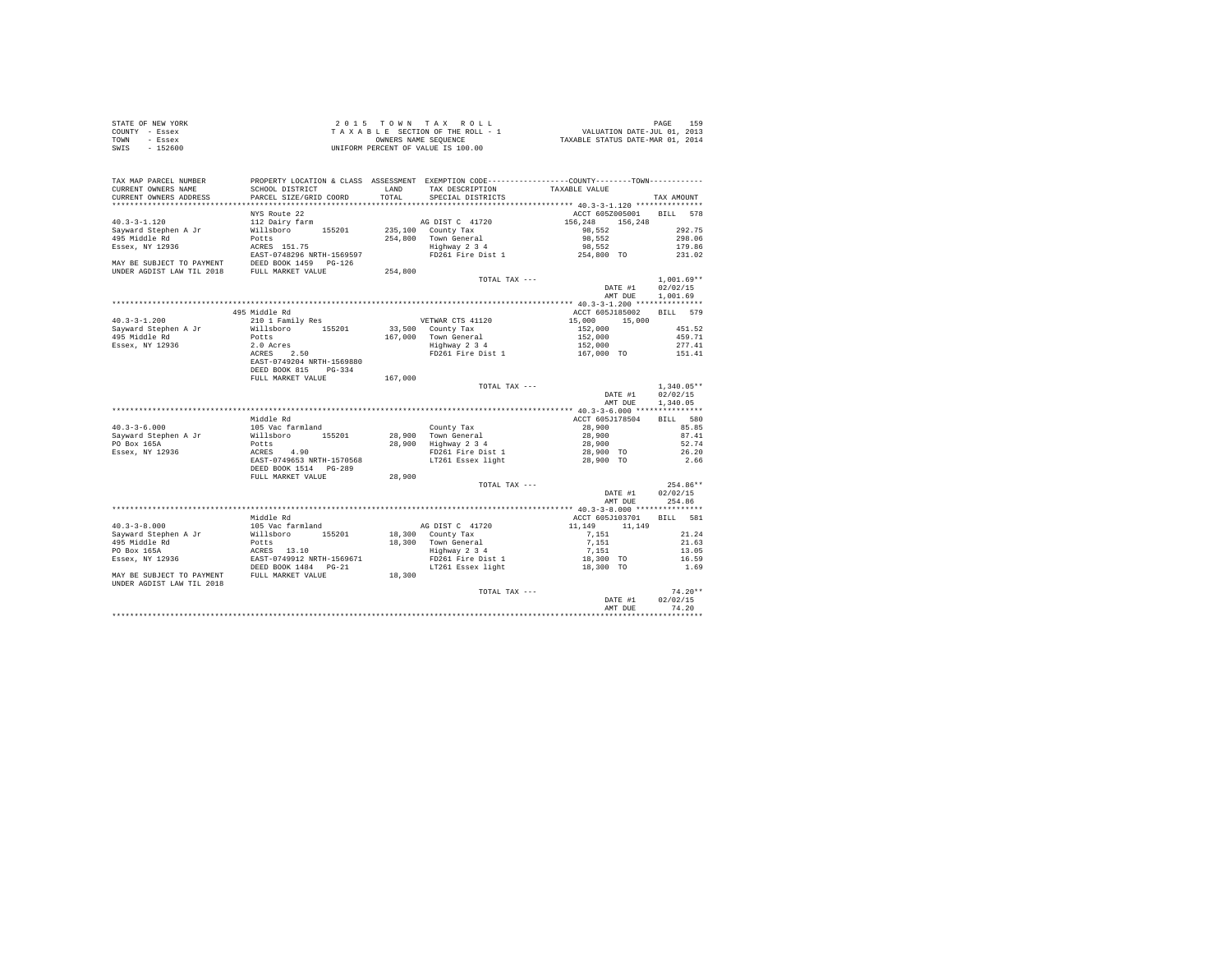| STATE OF NEW YORK | 2015 TOWN TAX ROLL                 | 160<br>PAGE                      |
|-------------------|------------------------------------|----------------------------------|
| COUNTY - Essex    | TAXABLE SECTION OF THE ROLL - 1    | VALUATION DATE-JUL 01, 2013      |
| TOWN<br>- Essex   | OWNERS NAME SEOUENCE               | TAXABLE STATUS DATE-MAR 01, 2014 |
| $-152600$<br>SWIS | UNIFORM PERCENT OF VALUE IS 100.00 |                                  |

| TAX MAP PARCEL NUMBER<br>CURRENT OWNERS NAME<br>CURRENT OWNERS ADDRESS                                                                                                                                                                    | PROPERTY LOCATION & CLASS ASSESSMENT EXEMPTION CODE----------------COUNTY--------TOWN----------<br>SCHOOL DISTRICT<br>PARCEL SIZE/GRID COORD | LAND<br>TOTAL | TAX DESCRIPTION<br>SPECIAL DISTRICTS                       | TAXABLE VALUE                            | TAX AMOUNT         |
|-------------------------------------------------------------------------------------------------------------------------------------------------------------------------------------------------------------------------------------------|----------------------------------------------------------------------------------------------------------------------------------------------|---------------|------------------------------------------------------------|------------------------------------------|--------------------|
| ***********************                                                                                                                                                                                                                   | ******************************                                                                                                               |               |                                                            |                                          |                    |
|                                                                                                                                                                                                                                           | 66 Reber Rd                                                                                                                                  |               |                                                            | ACCT 605J101011 BILL 582                 |                    |
| $39.3 - 1 - 6.052$                                                                                                                                                                                                                        | 112 Dairy farm                                                                                                                               |               | AG DIST C 41720                                            | 51,655<br>51,655                         |                    |
| Sayward's Ridge View Farm LL Willsboro 155201                                                                                                                                                                                             |                                                                                                                                              |               | 120,900 County Tax                                         | $93,445$                                 | 277.58             |
| 29 Angier Hill Rd 8 Peru Bay Tract                                                                                                                                                                                                        |                                                                                                                                              |               | 145.100 Town General                                       | 93,445                                   | 282.62             |
| Essex, NY 12936                                                                                                                                                                                                                           | Db 1049/269 Quit Claim                                                                                                                       |               | Highway 2 3 4<br>FD262 Fire Dist 2                         | 93,445                                   | 170.54             |
|                                                                                                                                                                                                                                           |                                                                                                                                              |               |                                                            | $145,100$ TO                             | 157.77             |
| ACRES 77.26<br>MAY BE SUBJECT TO PAYMENT EAST-0725521 NRTH-1571099<br>UNDER AGDIST LAW TIL 2018 DEED BOOK 1592 PG-241                                                                                                                     |                                                                                                                                              |               |                                                            |                                          |                    |
|                                                                                                                                                                                                                                           |                                                                                                                                              |               |                                                            |                                          |                    |
|                                                                                                                                                                                                                                           | FULL MARKET VALUE                                                                                                                            | 145,100       |                                                            |                                          |                    |
|                                                                                                                                                                                                                                           |                                                                                                                                              |               | TOTAL TAX ---                                              |                                          | 888.51**           |
|                                                                                                                                                                                                                                           |                                                                                                                                              |               |                                                            | DATE #1<br>AMT DUE                       | 02/02/15<br>888.51 |
|                                                                                                                                                                                                                                           |                                                                                                                                              |               |                                                            |                                          |                    |
|                                                                                                                                                                                                                                           | 15 Orchard Ln                                                                                                                                |               |                                                            | ACCT 605J103703 BILL 583                 |                    |
| $40.73 - 3 - 24.000$                                                                                                                                                                                                                      | 210 1 Family Res - WTRFNT                                                                                                                    |               |                                                            |                                          | 631.83             |
| Scheinin-Solovitch Family Trus Willsboro 155201                                                                                                                                                                                           |                                                                                                                                              |               | County Tax<br>54,400 Town General                          | 212,700<br>212,700<br>212,700            | 643.30             |
| c/o Richard Scheinin Potts                                                                                                                                                                                                                |                                                                                                                                              |               | 212,700 Highway 2 3 4                                      |                                          | 388.19             |
| 616 Modesto Ave                                                                                                                                                                                                                           | 1650/164 Sewer Easement                                                                                                                      |               |                                                            |                                          | 192.85             |
| Santa Cruz, CA 95060                                                                                                                                                                                                                      | ACRES 0.20                                                                                                                                   |               | FD261 Fire Dist 1<br>LT261 Essex light                     | 212,700 TO<br>212,700 TO                 | 19.60              |
|                                                                                                                                                                                                                                           | EAST-0757430 NRTH-1571431                                                                                                                    |               |                                                            |                                          |                    |
|                                                                                                                                                                                                                                           | DEED BOOK 1474 PG-1                                                                                                                          |               |                                                            |                                          |                    |
|                                                                                                                                                                                                                                           | FULL MARKET VALUE                                                                                                                            | 212,700       |                                                            |                                          |                    |
|                                                                                                                                                                                                                                           |                                                                                                                                              |               | TOTAL TAX ---                                              |                                          | $1.875.77**$       |
|                                                                                                                                                                                                                                           |                                                                                                                                              |               |                                                            | DATE #1                                  | 02/02/15           |
|                                                                                                                                                                                                                                           |                                                                                                                                              |               |                                                            | AMT DUE                                  | 1,875.77           |
|                                                                                                                                                                                                                                           |                                                                                                                                              |               |                                                            |                                          |                    |
|                                                                                                                                                                                                                                           | 64 Burt Way                                                                                                                                  |               |                                                            | ACCT 605J103108                          | BILL 584           |
| 49.11-1-33.000                                                                                                                                                                                                                            | 210 1 Family Res                                                                                                                             |               |                                                            |                                          | 712.92             |
| Schilling Eileen Manual Millsboro 155201<br>Prout Charles P Marton 155201<br>Prout Charles P Marton 156201<br>2109 Greenbush Rd RCRES<br>Charlotte, VT 05445<br>DEED BOOK 1490 PG-264                                                     |                                                                                                                                              |               | County Tax<br>98,400 Town General<br>240,000 Highway 2 3 4 | 240,000<br>240,000<br>240,000            | 725.86             |
|                                                                                                                                                                                                                                           |                                                                                                                                              |               |                                                            |                                          | 438.01             |
|                                                                                                                                                                                                                                           |                                                                                                                                              |               | FD261 Fire Dist 1                                          | 240,000 TO                               | 217.60             |
|                                                                                                                                                                                                                                           |                                                                                                                                              |               |                                                            |                                          |                    |
|                                                                                                                                                                                                                                           | FULL MARKET VALUE                                                                                                                            | 240,000       |                                                            |                                          |                    |
|                                                                                                                                                                                                                                           |                                                                                                                                              |               | TOTAL TAX ---                                              |                                          | $2.094.39**$       |
|                                                                                                                                                                                                                                           |                                                                                                                                              |               |                                                            | DATE #1                                  | 02/02/15           |
|                                                                                                                                                                                                                                           |                                                                                                                                              |               |                                                            | AMT DUE                                  | 2.094.39           |
|                                                                                                                                                                                                                                           |                                                                                                                                              |               |                                                            |                                          |                    |
|                                                                                                                                                                                                                                           | Jersey St                                                                                                                                    |               |                                                            | ACCT 605J178528                          | BILL 585           |
| $39.3 - 1 - 27.000$                                                                                                                                                                                                                       | 910 Priv forest                                                                                                                              |               | County Tax                                                 | 4,300                                    | 12.77              |
|                                                                                                                                                                                                                                           |                                                                                                                                              |               |                                                            | 4,300                                    | 13.01              |
|                                                                                                                                                                                                                                           |                                                                                                                                              |               |                                                            | 4.300                                    | 7.85               |
|                                                                                                                                                                                                                                           |                                                                                                                                              |               |                                                            | 4.300 TO                                 | 4.68               |
|                                                                                                                                                                                                                                           |                                                                                                                                              |               |                                                            |                                          |                    |
| 35.5-1-2.000 MM Millaboro 155201 4,300 Town General<br>Pauly Holley S. The Millaboro 155201 4,300 Town General<br>Pauly Holley S. The Ready Research 15.7-012664 NRTH-1569767<br>CO Gertrude/Craig Schmitt ACRES 6.60<br>628 River Rd<br> |                                                                                                                                              |               |                                                            |                                          |                    |
|                                                                                                                                                                                                                                           | FULL MARKET VALUE                                                                                                                            | 4,300         |                                                            |                                          |                    |
|                                                                                                                                                                                                                                           |                                                                                                                                              |               | TOTAL TAX ---                                              |                                          | 38.31**            |
|                                                                                                                                                                                                                                           |                                                                                                                                              |               |                                                            | DATE #1                                  | 02/02/15           |
|                                                                                                                                                                                                                                           |                                                                                                                                              |               |                                                            | AMT DUE<br>***************************** | 38.31              |
|                                                                                                                                                                                                                                           |                                                                                                                                              |               |                                                            |                                          |                    |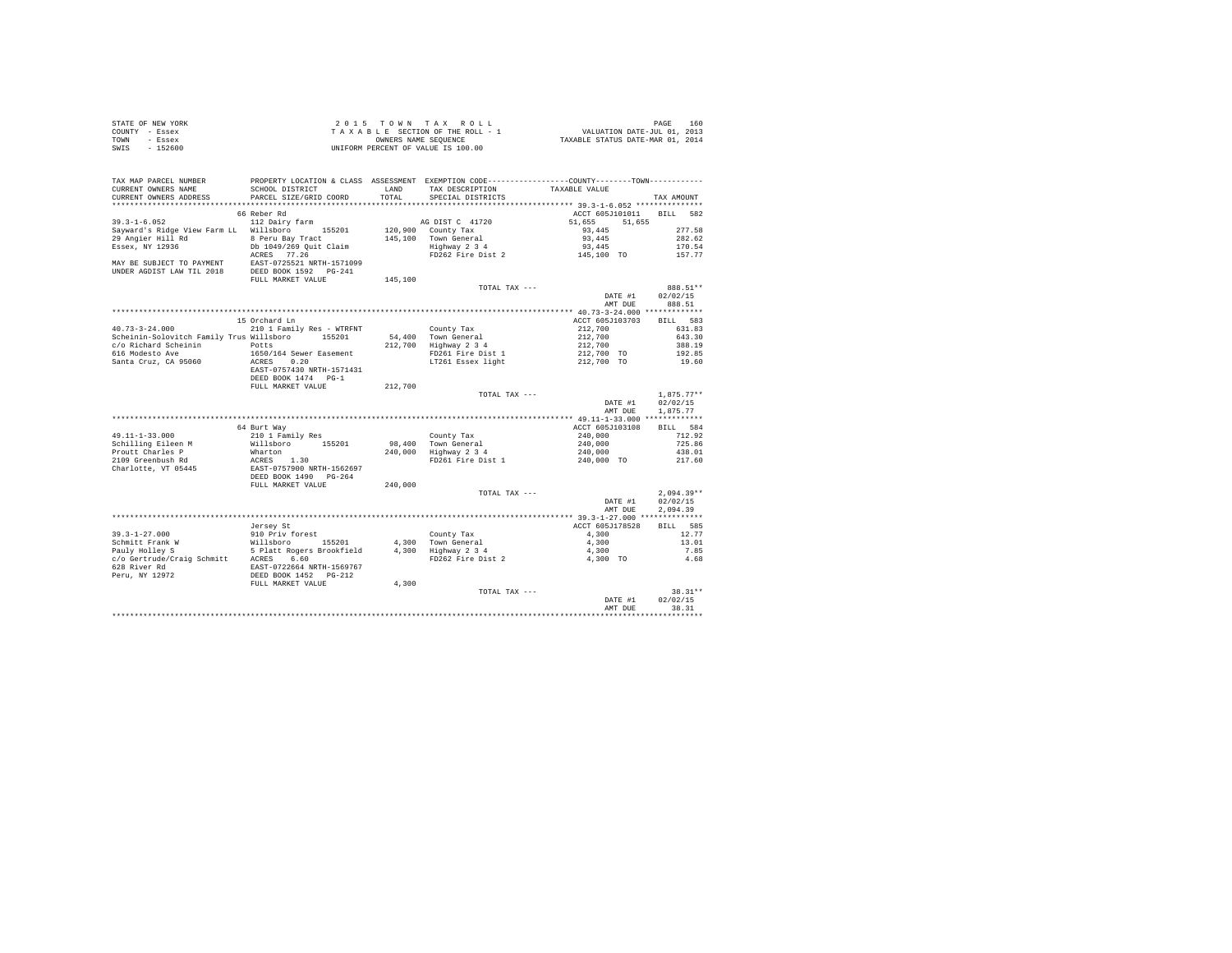| STATE OF NEW YORK | $2.0.15$ TOWN TAX ROLL             | 161<br>PAGE                      |
|-------------------|------------------------------------|----------------------------------|
| COUNTY - Essex    | TAXABLE SECTION OF THE ROLL - 1    | VALUATION DATE-JUL 01, 2013      |
| TOWN<br>- Essex   | OWNERS NAME SEOUENCE               | TAXABLE STATUS DATE-MAR 01, 2014 |
| $-152600$<br>SWIS | UNIFORM PERCENT OF VALUE IS 100.00 |                                  |

| TAX MAP PARCEL NUMBER<br>CURRENT OWNERS NAME<br>CURRENT OWNERS ADDRESS | PROPERTY LOCATION & CLASS ASSESSMENT EXEMPTION CODE----------------COUNTY--------TOWN----------<br>SCHOOL DISTRICT<br>PARCEL SIZE/GRID COORD | <b>T.AND</b><br>TOTAL | TAX DESCRIPTION<br>SPECIAL DISTRICTS | TAXABLE VALUE   |         | TAX AMOUNT   |
|------------------------------------------------------------------------|----------------------------------------------------------------------------------------------------------------------------------------------|-----------------------|--------------------------------------|-----------------|---------|--------------|
|                                                                        |                                                                                                                                              |                       |                                      |                 |         |              |
|                                                                        | 35 Beggs Point St                                                                                                                            |                       |                                      | ACCT 605J103705 |         | BILL 586     |
| $40.73 - 3 - 9.000$                                                    | 210 1 Family Res                                                                                                                             |                       | County Tax                           | 209,800         |         | 623.22       |
| Schmitt James                                                          | Willsboro<br>155201                                                                                                                          | 61,400                | Town General                         | 209,800         |         | 634.52       |
| Schmitt Susan                                                          | Potts                                                                                                                                        | 209,800               | Highway 2 3 4                        | 209,800         |         | 382.89       |
| 35 Beggs Point Street                                                  | Life Use Wallace Schmitt                                                                                                                     |                       | FD261 Fire Dist 1                    | 209,800 TO      |         | 190.22       |
| Essex, NY 12936                                                        | 0.30<br>ACRES                                                                                                                                |                       | LT261 Essex light                    | 209,800 TO      |         | 19.33        |
|                                                                        | EAST-0757206 NRTH-1571805                                                                                                                    |                       | SR150 Return sewer rent              | 189.59 MT       |         | 189.59       |
| PRIOR OWNER ON 3/01/2014 DEED BOOK 1764 PG-308                         |                                                                                                                                              |                       | WR151 Return water rent-1            | 110.00 MT       |         | 110.00       |
| Schmitt James                                                          | FULL MARKET VALUE                                                                                                                            | 209,800               |                                      |                 |         |              |
|                                                                        |                                                                                                                                              |                       | TOTAL TAX ---                        |                 |         | $2.149.77**$ |
|                                                                        |                                                                                                                                              |                       |                                      |                 | DATE #1 | 02/02/15     |
|                                                                        |                                                                                                                                              |                       |                                      |                 | AMT DUE | 2,149.77     |
|                                                                        |                                                                                                                                              |                       |                                      |                 |         |              |
|                                                                        | 37 Beggs Point St                                                                                                                            |                       |                                      | ACCT 605J103706 |         | BILL 587     |
| $40.73 - 3 - 8.000$                                                    | 415 Motel                                                                                                                                    |                       | County Tax                           | 71,300          |         | 211.80       |
| Schmitt Trust F A                                                      | 155201<br>Willsboro                                                                                                                          | 44,200                | Town General                         | 71,300          |         | 215.64       |
| c/o Wallace Schmitt                                                    | Potts                                                                                                                                        | 71,300                | Highway 2 3 4                        | 71,300          |         | 130.13       |
| B2E Pier Loun Pt-2 Park Pl 1652/37-Easement                            |                                                                                                                                              |                       | FD261 Fire Dist 1                    | 71,300 TO       |         | 64.64        |
| Newburgh, NY 12550                                                     | ACRES<br>0.10                                                                                                                                |                       | LT261 Essex light                    | 71,300 TO       |         | 6.57         |
|                                                                        | EAST-0757115 NRTH-1571864                                                                                                                    |                       | SR150 Return sewer rent              | 61.75 MT        |         | 61.75        |
|                                                                        | DEED BOOK 1643 PG-300                                                                                                                        |                       | WR151 Return water rent-1            | 17.00 MT        |         | 17.00        |
|                                                                        | FULL MARKET VALUE                                                                                                                            | 71,300                |                                      |                 |         |              |
|                                                                        |                                                                                                                                              |                       | TOTAL TAX ---                        |                 |         | $707.53**$   |
|                                                                        |                                                                                                                                              |                       |                                      |                 | DATE #1 | 02/02/15     |
|                                                                        |                                                                                                                                              |                       |                                      |                 | AMT DUE | 707.53       |
|                                                                        |                                                                                                                                              |                       |                                      |                 |         |              |
|                                                                        | 39 Beggs Point St                                                                                                                            |                       |                                      | ACCT 605J103704 |         | BILL 588     |
| $40.73 - 3 - 7.000$                                                    | 210 1 Family Res                                                                                                                             |                       | County Tax                           | 107,100         |         | 318.14       |
| Schmitt Wallace G Trust                                                | Willsboro<br>155201                                                                                                                          | 47,800                | Town General                         | 107,100         |         | 323.92       |
| c/o Wendy Schmitt                                                      | Potts                                                                                                                                        | 107,100               | Highway 2 3 4                        | 107,100         |         | 195.46       |
| 276 Temple Hill Rd Unit 2302 1652/28-Easement                          |                                                                                                                                              |                       | FD261 Fire Dist 1                    | 107,100 TO      |         | 97.10        |
| New Windsor, NY 12553                                                  | 0.10<br>ACRES                                                                                                                                |                       | LT261 Essex light                    | 107,100 TO      |         | 9.87         |
|                                                                        | EAST-0757084 NRTH-1571905                                                                                                                    |                       | SR150 Return sewer rent              | 61.75 MT        |         | 61.75        |
| PRIOR OWNER ON 3/01/2014 DEED BOOK 1764 PG-261                         |                                                                                                                                              |                       | WR151 Return water rent-1            | 17.00 MT        |         | 17.00        |
| Schmitt F A                                                            | FULL MARKET VALUE                                                                                                                            | 107,100               |                                      |                 |         |              |
|                                                                        |                                                                                                                                              |                       | TOTAL TAX ---                        |                 |         | $1,023.24**$ |
|                                                                        |                                                                                                                                              |                       |                                      |                 | DATE #1 | 02/02/15     |
|                                                                        |                                                                                                                                              |                       |                                      |                 | AMT DUE | 1,023.24     |
|                                                                        |                                                                                                                                              |                       |                                      |                 |         |              |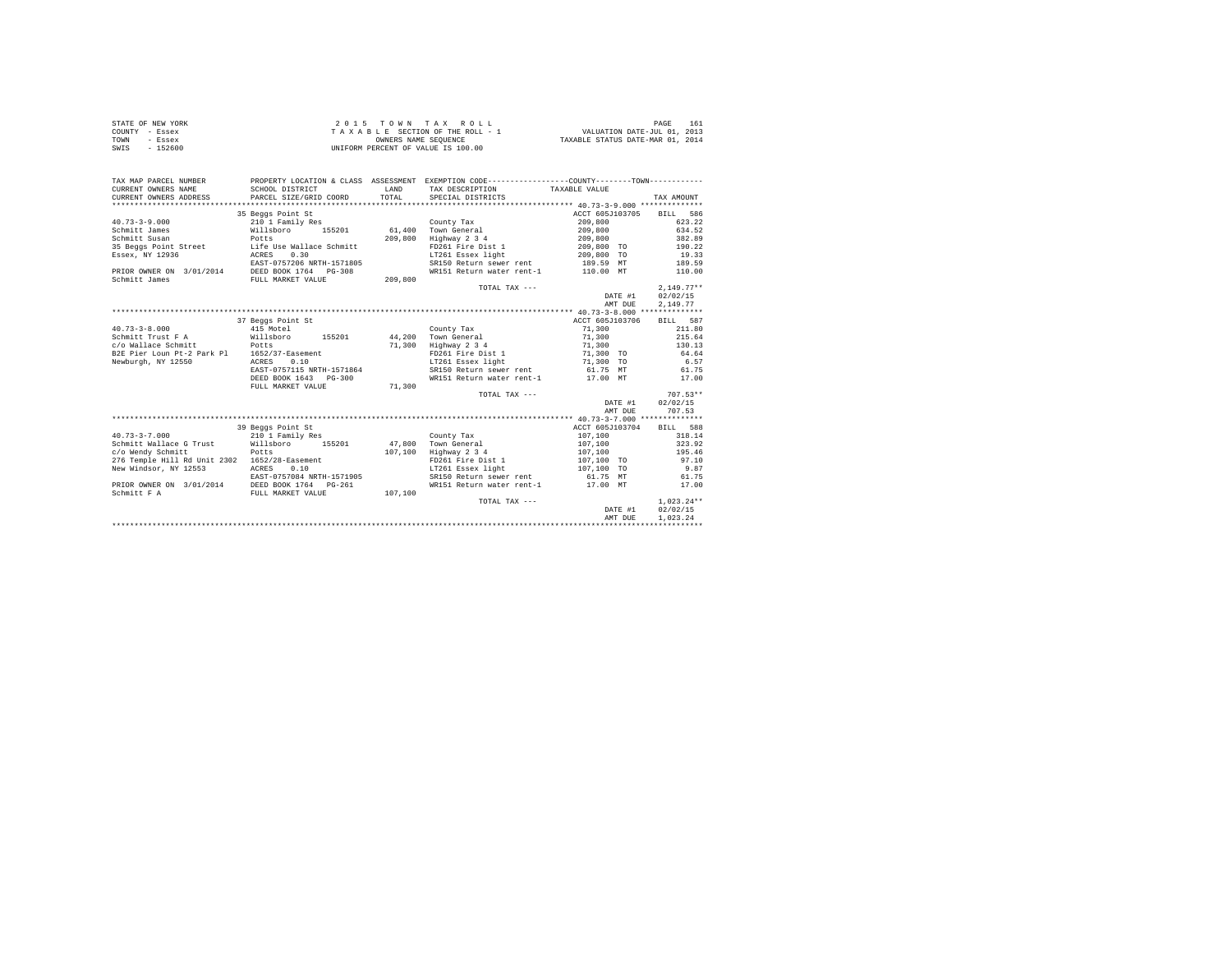|                | STATE OF NEW YORK | 2015 TOWN TAX ROLL                 |  |  |                      |  |  |  |                                  | PAGE                        | 162 |
|----------------|-------------------|------------------------------------|--|--|----------------------|--|--|--|----------------------------------|-----------------------------|-----|
| COUNTY - Essex |                   | TAXABLE SECTION OF THE ROLL - 1    |  |  |                      |  |  |  |                                  | VALUATION DATE-JUL 01, 2013 |     |
| TOWN           | - Essex           |                                    |  |  | OWNERS NAME SEOUENCE |  |  |  | TAXABLE STATUS DATE-MAR 01, 2014 |                             |     |
| SWIS           | $-152600$         | UNIFORM PERCENT OF VALUE IS 100.00 |  |  |                      |  |  |  |                                  |                             |     |

| TAX MAP PARCEL NUMBER<br>CURRENT OWNERS NAME<br>CURRENT OWNERS ADDRESS | PROPERTY LOCATION & CLASS ASSESSMENT EXEMPTION CODE----------------COUNTY-------TOWN----------<br>SCHOOL DISTRICT<br>PARCEL SIZE/GRID COORD | <b>T.AND</b><br>TOTAL | TAX DESCRIPTION<br>SPECIAL DISTRICTS      | TAXABLE VALUE                                                                                                       | TAX AMOUNT       |
|------------------------------------------------------------------------|---------------------------------------------------------------------------------------------------------------------------------------------|-----------------------|-------------------------------------------|---------------------------------------------------------------------------------------------------------------------|------------------|
| *************************                                              |                                                                                                                                             |                       |                                           |                                                                                                                     |                  |
|                                                                        | 2312 Main St                                                                                                                                |                       |                                           | ACCT 605J101711 BILL 589                                                                                            |                  |
| $40.73 - 3 - 1.000$                                                    | 485 >luse sm bld                                                                                                                            |                       |                                           | 144,100                                                                                                             | 428.05           |
| Schoenfeld Jillian K                                                   | Willsboro 155201                                                                                                                            |                       | County Tax<br>39,800 Town General         |                                                                                                                     | 435.82           |
| PO Box 74                                                              | Potts                                                                                                                                       |                       | 144,100 Highway 2 3 4                     |                                                                                                                     | 262.99           |
| Essex, NY 12936                                                        | 1651/294-Sewer Easement                                                                                                                     |                       | FD261 Fire Dist 1                         |                                                                                                                     | 130.65           |
|                                                                        | ACRES 0.09                                                                                                                                  |                       | LT261 Essex light                         |                                                                                                                     | 13.28            |
|                                                                        | EAST-0756980 NRTH-1571981                                                                                                                   |                       |                                           | $\begin{array}{l} 144,100 \\ 144,100 \\ 144,100 \\ 144,100 \\ 144,100 \text{ TO} \\ 144,100 \text{ TO} \end{array}$ |                  |
|                                                                        | DEED BOOK 1659 PG-222                                                                                                                       |                       |                                           |                                                                                                                     |                  |
|                                                                        | FULL MARKET VALUE                                                                                                                           | 144,100               |                                           |                                                                                                                     |                  |
|                                                                        |                                                                                                                                             |                       | TOTAL TAX ---                             |                                                                                                                     | $1.270.79**$     |
|                                                                        |                                                                                                                                             |                       |                                           | DATE #1                                                                                                             | 02/02/15         |
|                                                                        |                                                                                                                                             |                       |                                           | AMT DUE                                                                                                             | 1,270.79         |
|                                                                        |                                                                                                                                             |                       |                                           |                                                                                                                     |                  |
|                                                                        | 2197 NYS Route 22                                                                                                                           |                       |                                           | ACCT 6079900510                                                                                                     | BILL 590         |
| $39.4 - 1 - 29.000$                                                    | 210 1 Family Res                                                                                                                            |                       | County Tax<br>35,000 Town General         | 130,000<br>130,000<br>130,000                                                                                       | 386.17           |
| Schoenig Michael Louis                                                 | Willsboro 155201                                                                                                                            |                       |                                           |                                                                                                                     | 393.18           |
| 1263 W Pratt Blvd Apt 312 Potts Patent                                 |                                                                                                                                             |                       | 130,000 Highway 2 3 4                     |                                                                                                                     | 237.26           |
| Chicago, IL 60626                                                      | 2014 BAR Decision                                                                                                                           |                       | FD261 Fire Dist 1                         | 130,000 TO                                                                                                          | 117.86           |
|                                                                        | ACRES 4.00                                                                                                                                  |                       |                                           |                                                                                                                     |                  |
|                                                                        | EAST-0743450 NRTH-1569273                                                                                                                   |                       |                                           |                                                                                                                     |                  |
|                                                                        | DEED BOOK 1642   PG-33                                                                                                                      |                       |                                           |                                                                                                                     |                  |
|                                                                        | FULL MARKET VALUE                                                                                                                           | 130,000               |                                           |                                                                                                                     |                  |
|                                                                        |                                                                                                                                             |                       | TOTAL TAX ---                             |                                                                                                                     | $1.134.47**$     |
|                                                                        |                                                                                                                                             |                       |                                           | DATE #1                                                                                                             | 02/02/15         |
|                                                                        |                                                                                                                                             |                       |                                           | AMT DUE                                                                                                             | 1,134.47         |
|                                                                        |                                                                                                                                             |                       |                                           |                                                                                                                     |                  |
|                                                                        | 2 Schreiber Way                                                                                                                             |                       |                                           | ACCT 605J103708                                                                                                     | BILL 591         |
| $39.4 - 1 - 36.000$                                                    | 210 1 Family Res                                                                                                                            |                       | VETCOM CTS 41130                          | 25,000 25,000                                                                                                       | 295.86           |
| Schreiber Daniel                                                       | Willsboro 155201                                                                                                                            |                       | 33,500 County Tax                         | 99,600                                                                                                              |                  |
|                                                                        |                                                                                                                                             |                       | 124,600 Town General<br>Highway 2 3 4     | 99,600<br>99,600                                                                                                    | 301.23<br>181.77 |
|                                                                        |                                                                                                                                             |                       | FD261 Fire Dist 1                         | 124,600 TO                                                                                                          | 112.97           |
|                                                                        |                                                                                                                                             |                       |                                           |                                                                                                                     |                  |
|                                                                        |                                                                                                                                             | 124,600               |                                           |                                                                                                                     |                  |
|                                                                        |                                                                                                                                             |                       | TOTAL TAX ---                             |                                                                                                                     | 891.83**         |
|                                                                        |                                                                                                                                             |                       |                                           | DATE #1                                                                                                             | 02/02/15         |
|                                                                        |                                                                                                                                             |                       |                                           | AMT DUE                                                                                                             | 891.83           |
|                                                                        |                                                                                                                                             |                       |                                           |                                                                                                                     |                  |
|                                                                        | 405 Leaning Rd                                                                                                                              |                       |                                           | ACCT 605K104302                                                                                                     | BILL 592         |
| $39.4 - 1 - 37.000$                                                    | 270 Mfg housing                                                                                                                             |                       | County Tax                                | 32,200                                                                                                              | 95.65            |
| Schreiber Daniel                                                       | Willsboro 155201                                                                                                                            |                       | 22,800 Town General                       | 32,200                                                                                                              | 97.39            |
| Schreiber Phyless                                                      |                                                                                                                                             |                       | 32,200 Highway 2 3 4<br>FD261 Fire Dist 1 | 32,200                                                                                                              | 58.77            |
| 2 Schreiber Way                                                        |                                                                                                                                             |                       |                                           | 32,200 TO                                                                                                           | 29.19            |
| Essex, NY 12936                                                        |                                                                                                                                             |                       |                                           |                                                                                                                     |                  |
|                                                                        |                                                                                                                                             |                       |                                           |                                                                                                                     |                  |
|                                                                        | FULL MARKET VALUE                                                                                                                           | 32,200                |                                           |                                                                                                                     |                  |
|                                                                        |                                                                                                                                             |                       | TOTAL TAX ---                             |                                                                                                                     | $281.00**$       |
|                                                                        |                                                                                                                                             |                       |                                           | DATE #1                                                                                                             | 02/02/15         |
|                                                                        |                                                                                                                                             |                       |                                           | AMT DUE                                                                                                             | 281.00           |
|                                                                        |                                                                                                                                             |                       |                                           |                                                                                                                     |                  |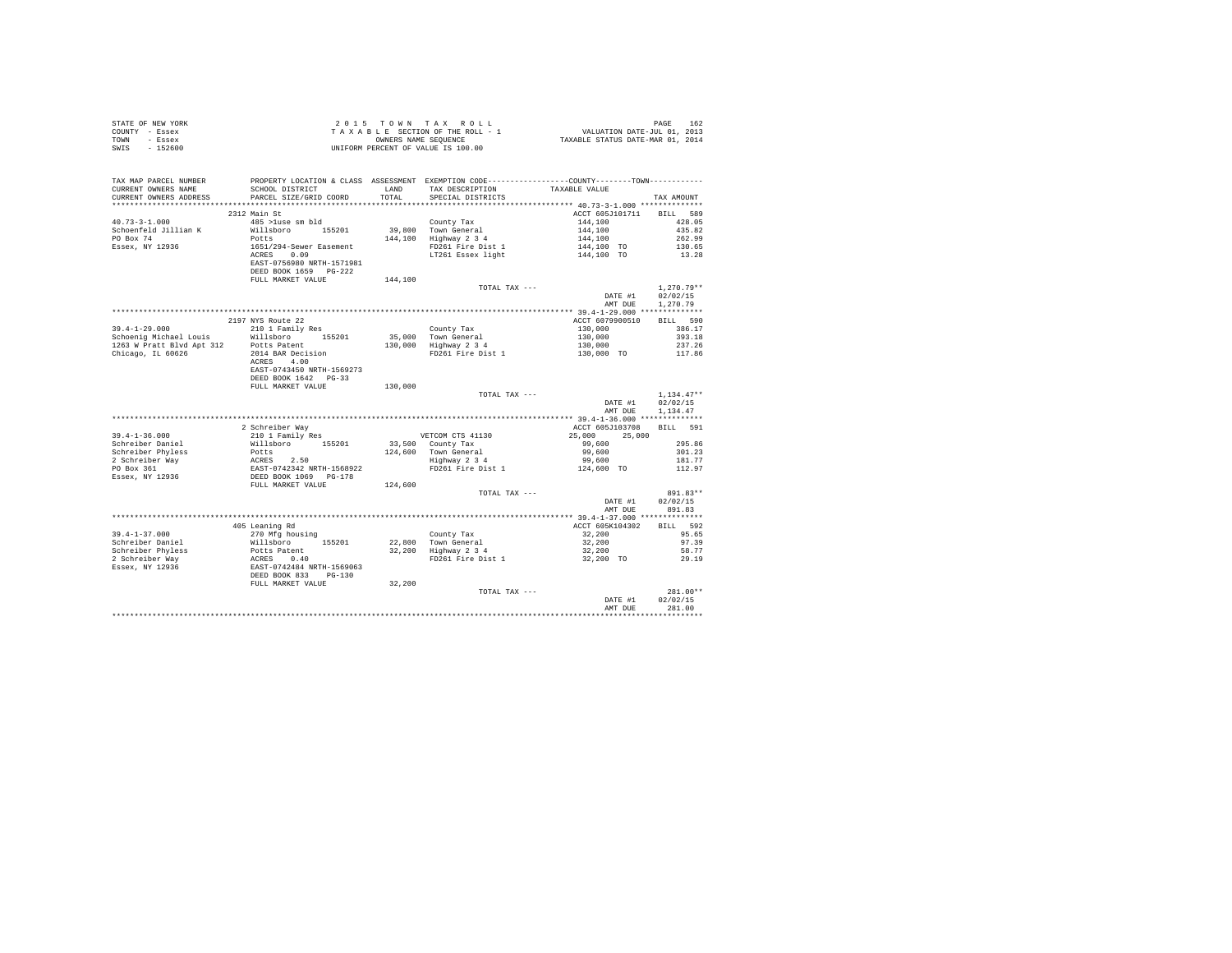|                | STATE OF NEW YORK | 2015 TOWN TAX ROLL                 |  |  |                      |  |  |  |  |  |  | PAGE                             | 163 |  |
|----------------|-------------------|------------------------------------|--|--|----------------------|--|--|--|--|--|--|----------------------------------|-----|--|
| COUNTY - Essex |                   | TAXABLE SECTION OF THE ROLL - 1    |  |  |                      |  |  |  |  |  |  | VALUATION DATE-JUL 01, 2013      |     |  |
| TOWN           | - Essex           |                                    |  |  | OWNERS NAME SEOUENCE |  |  |  |  |  |  | TAXABLE STATUS DATE-MAR 01, 2014 |     |  |
| SWIS           | $-152600$         | UNIFORM PERCENT OF VALUE IS 100.00 |  |  |                      |  |  |  |  |  |  |                                  |     |  |

| TAX MAP PARCEL NUMBER<br>CURRENT OWNERS NAME<br>CURRENT OWNERS ADDRESS | PROPERTY LOCATION & CLASS ASSESSMENT EXEMPTION CODE----------------COUNTY-------TOWN----------<br>SCHOOL DISTRICT<br>PARCEL SIZE/GRID COORD | LAND<br>TOTAL | TAX DESCRIPTION<br>SPECIAL DISTRICTS | TAXABLE VALUE               | TAX AMOUNT         |
|------------------------------------------------------------------------|---------------------------------------------------------------------------------------------------------------------------------------------|---------------|--------------------------------------|-----------------------------|--------------------|
|                                                                        | 607 Middle Rd                                                                                                                               |               |                                      | ACCT 605J104102             | 593                |
| $40.3 - 2 - 14.100$                                                    |                                                                                                                                             |               | AG DIST C 41720                      |                             | BILL               |
|                                                                        | 240 Rural res<br>Willsboro<br>155201                                                                                                        |               |                                      | 74,395<br>74,395<br>520,005 |                    |
| Schwartzberg Josh<br>Schiller Beth                                     |                                                                                                                                             | 594,400       | 169,200 County Tax<br>Town General   |                             | 1,544.69           |
| 607 Middle Rd                                                          | Hicks<br>ACRES<br>99.13                                                                                                                     |               | Highway 2 3 4                        | 520,005                     | 1,572.72<br>949.03 |
| Essex, NY 12936                                                        | EAST-0748094 NRTH-1572801                                                                                                                   |               | FD261 Fire Dist 1                    | 520,005<br>594,400 TO       | 538.91             |
|                                                                        | DEED BOOK 1287 PG-13                                                                                                                        |               |                                      |                             |                    |
| MAY BE SUBJECT TO PAYMENT                                              | FULL MARKET VALUE                                                                                                                           | 594,400       |                                      |                             |                    |
| UNDER AGDIST LAW TIL 2018                                              |                                                                                                                                             |               |                                      |                             |                    |
|                                                                        |                                                                                                                                             |               | TOTAL TAX ---                        |                             | $4.605.35**$       |
|                                                                        |                                                                                                                                             |               |                                      | DATE #1                     | 02/02/15           |
|                                                                        |                                                                                                                                             |               |                                      | AMT DUE                     | 4.605.35           |
|                                                                        |                                                                                                                                             |               |                                      |                             |                    |
|                                                                        | 2302 Main St                                                                                                                                |               |                                      | ACCT 605J103801             | BILL 594           |
| $40.73 - 3 - 6.100$                                                    | 210 1 Family Res                                                                                                                            |               | County Tax                           | 243,500                     | 723.32             |
| Shapiro Russell B                                                      | 155201<br>Willsboro                                                                                                                         | 59,600        | Town General                         | 243,500                     | 736.45             |
| PO Box 6                                                               | Potts                                                                                                                                       | 243,500       | Highway 2 3 4                        | 243,500                     | 444.40             |
| Essex, NY 12936                                                        | 1650/169 Sewer Easement                                                                                                                     |               | FD261 Fire Dist 1                    | 243,500 TO                  | 220.77             |
|                                                                        | 0.37<br>ACRES                                                                                                                               |               | LT261 Essex light                    | 243,500 TO                  | 22.43              |
|                                                                        | EAST-0757090 NRTH-1571764                                                                                                                   |               |                                      |                             |                    |
|                                                                        | DEED BOOK 956<br>$PG-314$                                                                                                                   |               |                                      |                             |                    |
|                                                                        | FULL MARKET VALUE                                                                                                                           | 243,500       |                                      |                             |                    |
|                                                                        |                                                                                                                                             |               | TOTAL TAX ---                        |                             | $2,147.37**$       |
|                                                                        |                                                                                                                                             |               |                                      | DATE #1                     | 02/02/15           |
|                                                                        |                                                                                                                                             |               |                                      | AMT DUE                     | 2,147.37           |
|                                                                        |                                                                                                                                             |               |                                      |                             |                    |
|                                                                        | 269 School St                                                                                                                               |               |                                      | ACCT 605J103709             | <b>BILL</b><br>595 |
| $40.73 - 8 - 4.000$                                                    | 210 1 Family Res                                                                                                                            |               | County Tax                           | 421,500                     | 1,252.07           |
| Sharp Katherine                                                        | Willsboro<br>155201                                                                                                                         | 68,700        | Town General                         | 421,500                     | 1,274.80           |
| Sharp Elizabeth                                                        | Potts                                                                                                                                       | 421,500       | Highway 2 3 4                        | 421,500                     | 769.26             |
| 121 Gates Ave                                                          | 1670/198 Easement                                                                                                                           |               | FD261 Fire Dist 1                    | 421,500 TO                  | 382.15             |
| Brooklyn, NY 11238                                                     | 4.69<br>ACRES                                                                                                                               |               | LT261 Essex light                    | 421,500 TO                  | 38.83              |
|                                                                        | EAST-0756128 NRTH-1570815                                                                                                                   |               |                                      |                             |                    |
|                                                                        | DEED BOOK 1564<br>$PG-148$                                                                                                                  |               |                                      |                             |                    |
|                                                                        | FULL MARKET VALUE                                                                                                                           | 421,500       |                                      |                             |                    |
|                                                                        |                                                                                                                                             |               | TOTAL TAX ---                        |                             | $3,717.11**$       |
|                                                                        |                                                                                                                                             |               |                                      | DATE #1                     | 02/02/15           |
|                                                                        |                                                                                                                                             |               |                                      | AMT DUE                     | 3.717.11           |
|                                                                        |                                                                                                                                             |               |                                      |                             |                    |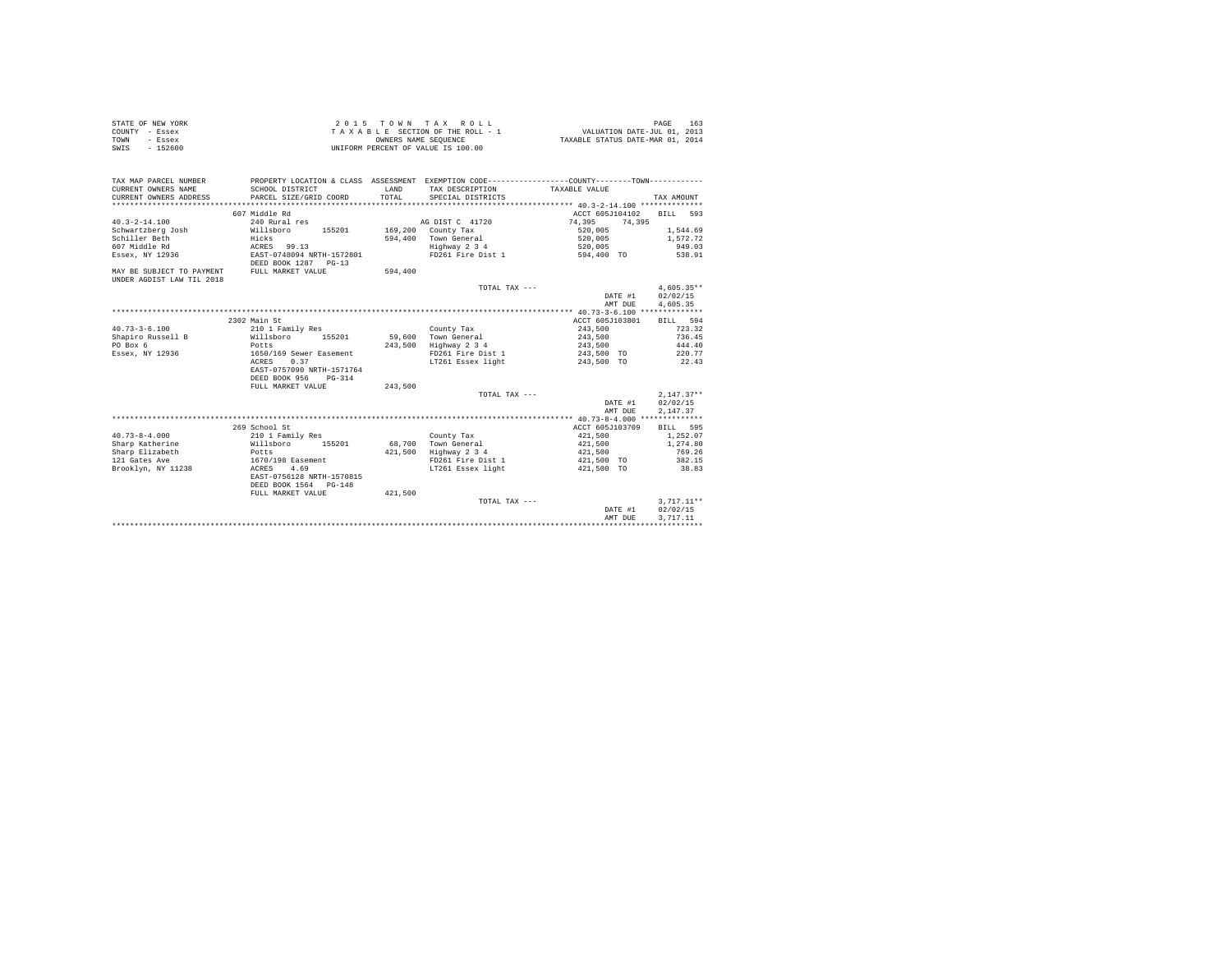| STATE OF NEW YORK<br>COUNTY - Essex<br>TOWN - Essex<br>SWIS - 152600                   |                                                                                                                                                               |               |                                                                                                                                      |                                                                                                                                                                             |                                                             |
|----------------------------------------------------------------------------------------|---------------------------------------------------------------------------------------------------------------------------------------------------------------|---------------|--------------------------------------------------------------------------------------------------------------------------------------|-----------------------------------------------------------------------------------------------------------------------------------------------------------------------------|-------------------------------------------------------------|
| TAX MAP PARCEL NUMBER<br>CURRENT OWNERS NAME<br>CURRENT OWNERS ADDRESS                 | SCHOOL DISTRICT<br>PARCEL SIZE/GRID COORD                                                                                                                     | LAND<br>TOTAL | PROPERTY LOCATION & CLASS ASSESSMENT EXEMPTION CODE---------------COUNTY-------TOWN---------<br>TAX DESCRIPTION<br>SPECIAL DISTRICTS | TAXABLE VALUE                                                                                                                                                               | TAX AMOUNT                                                  |
|                                                                                        | 2736 NYS Route 22                                                                                                                                             |               |                                                                                                                                      | ACCT 605J104010 BILL 596                                                                                                                                                    |                                                             |
| $40.73 - 2 - 2.000$<br>Shaw Joseph P<br>Shaw Deborah T<br>PO Box 28<br>Essex, NY 12936 | 210 1 Family Res<br>XXX CHEMITY RES<br>2011 Potts<br>1520/312 Cons Easement<br>1649/248 Sever Easement<br>ACRES 0.34 BANK GPNB&T<br>EAST-0756634 NRTH-1571924 |               | County Tax<br>60.100 Town General<br>86,100 1000 John Jeneral<br>366,300 Highway 2 3 4<br>FD261 Fire Dist 1<br>LT261 Essex light     | $366,300$<br>$366,300$<br>$366,300$<br>$366,300$ TO<br>$366,300$ TO                                                                                                         | 1,088.10<br>1,107.85<br>668.51<br>332.11<br>33.75           |
|                                                                                        | DEED BOOK 1725 PG-162<br>FULL MARKET VALUE                                                                                                                    | 366,300       |                                                                                                                                      |                                                                                                                                                                             |                                                             |
|                                                                                        |                                                                                                                                                               |               | TOTAL TAX ---                                                                                                                        | AMT DUE                                                                                                                                                                     | $3.230.32**$<br>DATE #1 02/02/15<br>3.230.32                |
|                                                                                        |                                                                                                                                                               |               |                                                                                                                                      |                                                                                                                                                                             |                                                             |
| 48.4-1-2.000<br>Shaw Kevin<br>366 Brookfield Rd<br>Essex, NY 12936                     | 366 Brookfield Rd<br>240 Rural res<br>Westport 155001<br>Acoupons<br>4 5 Platt Rogers<br>20059 - 15.00<br>ACRES 15.00<br>EAST-0734023 NRTH-1559590            |               |                                                                                                                                      | ACCT 605J103502<br>84,200                                                                                                                                                   | BILL 597<br>250.12<br>254.66<br>153.67<br>91.55             |
|                                                                                        | DEED BOOK 1299 PG-295<br>FULL MARKET VALUE                                                                                                                    | 84,200        |                                                                                                                                      |                                                                                                                                                                             |                                                             |
|                                                                                        |                                                                                                                                                               |               | TOTAL TAX ---                                                                                                                        | DATE #1<br>AMT DUE                                                                                                                                                          | $750.00**$<br>02/02/15<br>750.00                            |
|                                                                                        |                                                                                                                                                               |               |                                                                                                                                      |                                                                                                                                                                             |                                                             |
| 49.11-1-11.000<br>Shepler Barbara B<br>134 County Rd<br>Bedford, NH 03102              | 5 Clubhouse Way<br>210 1 Family Res<br>Willsboro 155201<br>Wharton<br>ACRES 0.70<br>EAST-0757475 NRTH-1562861<br>DEED BOOK 909 PG-51                          |               | County Tax<br>63,100 Town General<br>249,600 Highway 2 3 4<br>FD261 Fire Dist 1                                                      | ACCT 605J101610 BILL 598<br>$\begin{array}{lllll} 249\,, 600 &&& 741\, .44 \\ 249\,, 600 &&& 754\, .90 \\ 249\,, 600 &&& 455\, .53 \\ 249\,, 600 &&& 226\, .30 \end{array}$ |                                                             |
|                                                                                        | FULL MARKET VALUE                                                                                                                                             | 249,600       |                                                                                                                                      |                                                                                                                                                                             |                                                             |
|                                                                                        |                                                                                                                                                               |               | TOTAL TAX ---                                                                                                                        | DATE #1<br>AMT DUE                                                                                                                                                          | $2.178.17**$<br>02/02/15<br>2,178.17                        |
|                                                                                        |                                                                                                                                                               |               |                                                                                                                                      |                                                                                                                                                                             |                                                             |
| $49.3 - 2 - 26.140$                                                                    | 1446 Lake Shore Rd<br>240 Rural res                                                                                                                           |               | County Tax 1511,700<br>43,300 Town General 511,700<br>511,700 Highway 2 3 4<br>FD262 Fire Dist 2 511,700 TO                          | ACCT 605J195005                                                                                                                                                             | <b>BILL</b> 599<br>1,520.02<br>1,547.60<br>933.88<br>556.39 |
|                                                                                        |                                                                                                                                                               | 511,700       | TOTAL TAX ---                                                                                                                        | DATE #1<br>AMT DUE                                                                                                                                                          | $4.557.89**$<br>02/02/15<br>4.557.89                        |
|                                                                                        |                                                                                                                                                               |               |                                                                                                                                      |                                                                                                                                                                             |                                                             |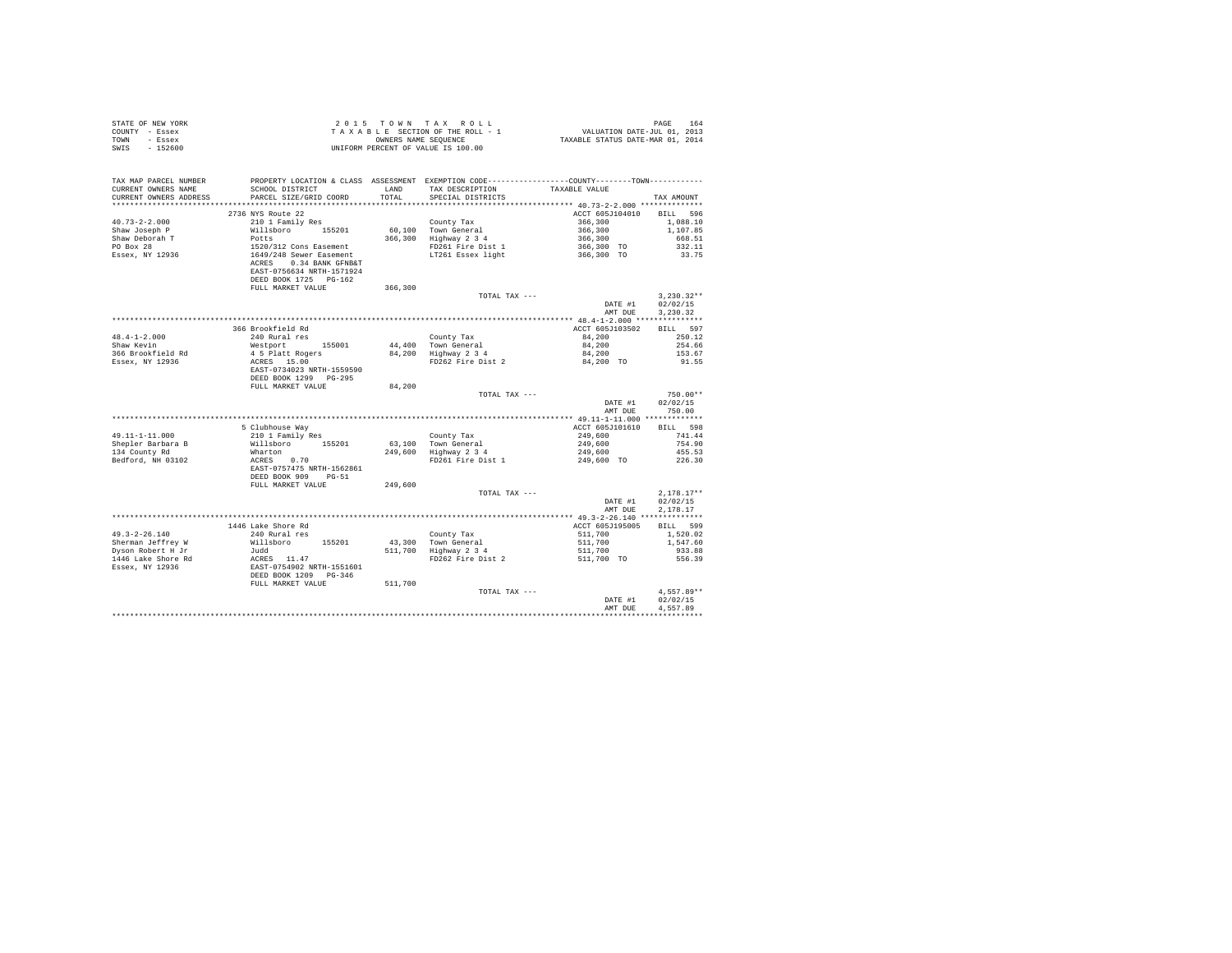| STATE OF NEW YORK | 2015 TOWN TAX ROLL                 | 165<br>PAGE                      |
|-------------------|------------------------------------|----------------------------------|
| COUNTY - Essex    | TAXABLE SECTION OF THE ROLL - 1    | VALUATION DATE-JUL 01, 2013      |
| TOWN<br>- Essex   | OWNERS NAME SEOUENCE               | TAXABLE STATUS DATE-MAR 01, 2014 |
| SWIS<br>$-152600$ | UNIFORM PERCENT OF VALUE IS 100.00 |                                  |

| TAX MAP PARCEL NUMBER<br>CURRENT OWNERS NAME<br>CURRENT OWNERS ADDRESS | SCHOOL DISTRICT<br>PARCEL SIZE/GRID COORD              | T.AND<br>TOTAL | PROPERTY LOCATION & CLASS ASSESSMENT EXEMPTION CODE----------------COUNTY-------TOWN----------<br>TAX DESCRIPTION<br>SPECIAL DISTRICTS | TAXABLE VALUE      | TAX AMOUNT           |
|------------------------------------------------------------------------|--------------------------------------------------------|----------------|----------------------------------------------------------------------------------------------------------------------------------------|--------------------|----------------------|
| .                                                                      | ************************                               |                |                                                                                                                                        |                    |                      |
|                                                                        | 1376 NYS Route 22                                      |                |                                                                                                                                        | ACCT 6079905011    | <b>BILL</b><br>600   |
| $57.2 - 4 - 1.100$                                                     | 240 Rural res                                          |                | County Tax                                                                                                                             | 104,900            | 311.61               |
|                                                                        | Willsboro<br>155201                                    |                |                                                                                                                                        |                    | 317.26               |
| Sherrill Charles<br>Sherrill Ruth                                      |                                                        |                | 47,200 Town General<br>Highway 2 3 4                                                                                                   | 104,900            |                      |
|                                                                        | Judd                                                   | 104,900        |                                                                                                                                        | 104,900            | 191.45               |
| 1376 NYS Rte 22                                                        | ACRES 18.20                                            |                | FD262 Fire Dist 2                                                                                                                      | 104,900 TO         | 114.06               |
| Essex, NY 12936                                                        | EAST-0741361 NRTH-1551827<br>DEED BOOK 844<br>$PG-318$ |                | LT262 Whallonsburg light                                                                                                               | 104,900 TO         | 26.28                |
|                                                                        | FULL MARKET VALUE                                      | 104,900        |                                                                                                                                        |                    |                      |
|                                                                        |                                                        |                | TOTAL TAX ---                                                                                                                          |                    | $960.66**$           |
|                                                                        |                                                        |                |                                                                                                                                        | DATE #1            | 02/02/15             |
|                                                                        |                                                        |                |                                                                                                                                        | AMT DUE            | 960.66               |
|                                                                        |                                                        |                |                                                                                                                                        |                    |                      |
|                                                                        | 1908 Jersey St                                         |                |                                                                                                                                        | ACCT 605J102803    | 601<br>BILL          |
| $39.3 - 4 - 8.000$                                                     | 210 1 Family Res                                       |                | County Tax                                                                                                                             | 45,000             | 133.67               |
| Sherwin Kathleen E                                                     | 155201<br>Willsboro                                    | 28,000         | Town General                                                                                                                           | 45,000             | 136.10               |
| 1908 Jersey St                                                         | 10 Brookfield                                          | 45,000         | Highway 2 3 4                                                                                                                          | 45,000             | 82.13                |
| Essex, NY 12936                                                        | 0.80 BANK1STARSG<br>ACRES                              |                | FD262 Fire Dist 2                                                                                                                      | 45,000 TO          | 48.93                |
|                                                                        | EAST-0732044 NRTH-1568654                              |                |                                                                                                                                        |                    |                      |
|                                                                        | DEED BOOK 1309 PG-179                                  |                |                                                                                                                                        |                    |                      |
|                                                                        | FULL MARKET VALUE                                      | 45,000         |                                                                                                                                        |                    |                      |
|                                                                        |                                                        |                | TOTAL TAX ---                                                                                                                          |                    | $400.83**$           |
|                                                                        |                                                        |                |                                                                                                                                        | DATE #1            | 02/02/15             |
|                                                                        |                                                        |                |                                                                                                                                        | AMT DUE            | 400.83               |
|                                                                        |                                                        |                |                                                                                                                                        |                    |                      |
|                                                                        | 2892 Essex Rd                                          |                |                                                                                                                                        | ACCT 605J104111    | <b>BILL</b><br>602   |
| $40.57 - 3 - 2.000$                                                    | 210 1 Family Res - WTRFNT                              |                | County Tax                                                                                                                             | 896,400            | 2.662.77             |
| Shigley Linda B                                                        | Willsboro 155201                                       |                | 423,100 Town General                                                                                                                   | 896,400            | 2.711.10             |
| Shigley Klaus O                                                        | Hicks                                                  | 896,400        | Highway 2 3 4                                                                                                                          | 896,400            | 1,635.97             |
| 20 White Rd                                                            | ACRES 3.86<br>EAST-0757794 NRTH-1575631                |                | FD261 Fire Dist 1                                                                                                                      | 896,400 TO         | 812.72               |
| Wayland, MA 01778                                                      |                                                        |                | LT261 Essex light                                                                                                                      | 896,400 TO         | 82.58                |
|                                                                        | DEED BOOK 1634 PG-212                                  |                | WB261 Water B&I                                                                                                                        | 896,400 TO C       | 246.58               |
|                                                                        | FULL MARKET VALUE                                      | 896,400        |                                                                                                                                        |                    |                      |
|                                                                        |                                                        |                | TOTAL TAX ---                                                                                                                          |                    | 8,151.72**           |
|                                                                        |                                                        |                |                                                                                                                                        | DATE #1            | 02/02/15             |
|                                                                        |                                                        |                |                                                                                                                                        | AMT DUE            | 8,151.72             |
|                                                                        |                                                        |                |                                                                                                                                        |                    |                      |
|                                                                        | 2280 Main St                                           |                |                                                                                                                                        | ACCT 605J103015    | BILL 603             |
| $40.73 - 6 - 1.000$                                                    | 210 1 Family Res                                       |                | County Tax                                                                                                                             | 198,800            | 590.54               |
| Silbernagel Christopher                                                | 155201<br>Willsboro                                    | 52,000         | Town General                                                                                                                           | 198,800            | 601.26               |
| Silbernagel Marla J                                                    | Potts                                                  | 198,800        | Highway 2 3 4                                                                                                                          | 198,800            | 362.82               |
| 40 Woodside Dr                                                         | 1650/173-Sewer Easement                                |                | FD261 Fire Dist 1                                                                                                                      | 198,800 TO         | 180.24               |
| Warwick, NY 10990                                                      | 0.20<br>ACRES                                          |                | LT261 Essex light                                                                                                                      | 198,800 TO         | 18.31                |
|                                                                        | EAST-0757105 NRTH-1571289                              |                |                                                                                                                                        |                    |                      |
|                                                                        |                                                        |                |                                                                                                                                        |                    |                      |
|                                                                        |                                                        |                |                                                                                                                                        |                    |                      |
|                                                                        | DEED BOOK 1076 PG-111                                  |                |                                                                                                                                        |                    |                      |
|                                                                        | FULL MARKET VALUE                                      | 198,800        |                                                                                                                                        |                    |                      |
|                                                                        |                                                        |                | TOTAL TAX ---                                                                                                                          |                    | $1,753.17**$         |
|                                                                        |                                                        |                |                                                                                                                                        | DATE #1<br>AMT DUE | 02/02/15<br>1.753.17 |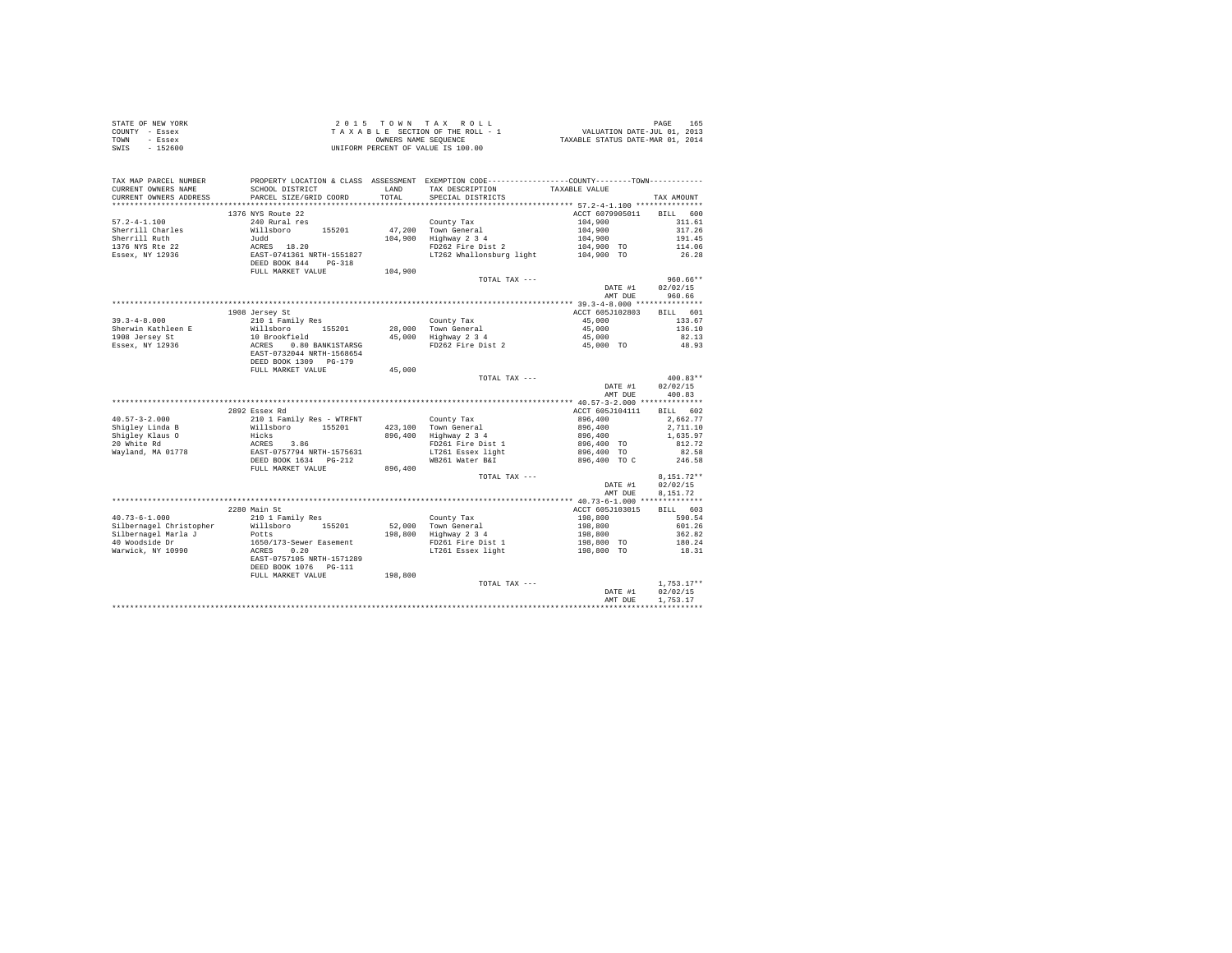| STATE OF NEW YORK                                                                                                                                                                                                                                                                                                                                                                                                                                            | 2015 TO WAT TAKA KULL<br>TAKABLE SECTION OF THE ROLL - 1<br>ONNERS NAME SEQUENCE<br>UNIFORM PERCENT OF VALUE IS 100.00 |         |                                                                                                  |                                                                                                                                  |              |  |
|--------------------------------------------------------------------------------------------------------------------------------------------------------------------------------------------------------------------------------------------------------------------------------------------------------------------------------------------------------------------------------------------------------------------------------------------------------------|------------------------------------------------------------------------------------------------------------------------|---------|--------------------------------------------------------------------------------------------------|----------------------------------------------------------------------------------------------------------------------------------|--------------|--|
| COUNTY - Essex                                                                                                                                                                                                                                                                                                                                                                                                                                               |                                                                                                                        |         |                                                                                                  |                                                                                                                                  |              |  |
| TOWN - Essex                                                                                                                                                                                                                                                                                                                                                                                                                                                 |                                                                                                                        |         |                                                                                                  |                                                                                                                                  |              |  |
| SWIS - 152600                                                                                                                                                                                                                                                                                                                                                                                                                                                |                                                                                                                        |         |                                                                                                  |                                                                                                                                  |              |  |
|                                                                                                                                                                                                                                                                                                                                                                                                                                                              |                                                                                                                        |         |                                                                                                  |                                                                                                                                  |              |  |
|                                                                                                                                                                                                                                                                                                                                                                                                                                                              |                                                                                                                        |         |                                                                                                  |                                                                                                                                  |              |  |
|                                                                                                                                                                                                                                                                                                                                                                                                                                                              |                                                                                                                        |         |                                                                                                  |                                                                                                                                  |              |  |
| TAX MAP PARCEL NUMBER PROPERTY LOCATION & CLASS ASSESSMENT EXEMPTION CODE---------------COUNTY--------TOWN---------                                                                                                                                                                                                                                                                                                                                          |                                                                                                                        |         |                                                                                                  |                                                                                                                                  |              |  |
| CURRENT OWNERS NAME                                                                                                                                                                                                                                                                                                                                                                                                                                          | SCHOOL DISTRICT                                                                                                        |         | LAND TAX DESCRIPTION TAXABLE VALUE                                                               |                                                                                                                                  |              |  |
| CURRENT OWNERS ADDRESS                                                                                                                                                                                                                                                                                                                                                                                                                                       | PARCEL SIZE/GRID COORD                                                                                                 | TOTAL   | SPECIAL DISTRICTS                                                                                |                                                                                                                                  | TAX AMOUNT   |  |
|                                                                                                                                                                                                                                                                                                                                                                                                                                                              |                                                                                                                        |         |                                                                                                  |                                                                                                                                  |              |  |
|                                                                                                                                                                                                                                                                                                                                                                                                                                                              | Reynolds Rd                                                                                                            |         |                                                                                                  | ACCT 605J101612 BILL 604                                                                                                         |              |  |
| 48.1-1-15.000                                                                                                                                                                                                                                                                                                                                                                                                                                                | 910 Priv forest                                                                                                        |         | County Tax                                                                                       | 9,800                                                                                                                            | 29.11        |  |
| Simcox Reid J                                                                                                                                                                                                                                                                                                                                                                                                                                                |                                                                                                                        |         |                                                                                                  |                                                                                                                                  | 29.64        |  |
| Simcox Marianne V                                                                                                                                                                                                                                                                                                                                                                                                                                            | % Priv for the 155001<br>17 Brookfield<br>00015.00<br>ACRES 15.10<br>EAST-0729909 NRTH-1565326                         |         | 9,800 Town General<br>9,800 Town General<br>9,800 Highway 2 3 4 9,800 PD262 Fire Dist 2 9,800 TO |                                                                                                                                  | 17.89        |  |
| 2912 Jackson Dr                                                                                                                                                                                                                                                                                                                                                                                                                                              |                                                                                                                        |         |                                                                                                  |                                                                                                                                  | 10.66        |  |
| Haymarket, VA 20169                                                                                                                                                                                                                                                                                                                                                                                                                                          |                                                                                                                        |         |                                                                                                  |                                                                                                                                  |              |  |
|                                                                                                                                                                                                                                                                                                                                                                                                                                                              |                                                                                                                        |         |                                                                                                  |                                                                                                                                  |              |  |
|                                                                                                                                                                                                                                                                                                                                                                                                                                                              | DEED BOOK 1187 PG-166                                                                                                  |         |                                                                                                  |                                                                                                                                  |              |  |
|                                                                                                                                                                                                                                                                                                                                                                                                                                                              | FULL MARKET VALUE                                                                                                      | 9,800   |                                                                                                  |                                                                                                                                  |              |  |
|                                                                                                                                                                                                                                                                                                                                                                                                                                                              |                                                                                                                        |         | TOTAL TAX ---                                                                                    |                                                                                                                                  | $87.30**$    |  |
|                                                                                                                                                                                                                                                                                                                                                                                                                                                              |                                                                                                                        |         |                                                                                                  | DATE #1                                                                                                                          | 02/02/15     |  |
|                                                                                                                                                                                                                                                                                                                                                                                                                                                              |                                                                                                                        |         |                                                                                                  | AMT DUE 87.30                                                                                                                    |              |  |
|                                                                                                                                                                                                                                                                                                                                                                                                                                                              |                                                                                                                        |         |                                                                                                  |                                                                                                                                  |              |  |
|                                                                                                                                                                                                                                                                                                                                                                                                                                                              | 171 Cross Rd                                                                                                           |         |                                                                                                  | ACCT 605J103504 BILL 605                                                                                                         |              |  |
| $49.3 - 2 - 25.000$                                                                                                                                                                                                                                                                                                                                                                                                                                          | 120 Field crops                                                                                                        |         | AG DIST C 41720                                                                                  | 120,444 120,444                                                                                                                  |              |  |
|                                                                                                                                                                                                                                                                                                                                                                                                                                                              |                                                                                                                        |         |                                                                                                  |                                                                                                                                  | 1,099.26     |  |
|                                                                                                                                                                                                                                                                                                                                                                                                                                                              |                                                                                                                        |         |                                                                                                  | 215,700 Country Tax<br>490,500 Town General<br>Highway 2 34 34 370,056<br>FD262 Fire Dist 2 370,056<br>FD262 Fire Dist 2 370,056 | 1,119.21     |  |
|                                                                                                                                                                                                                                                                                                                                                                                                                                                              |                                                                                                                        |         |                                                                                                  |                                                                                                                                  | 675.37       |  |
|                                                                                                                                                                                                                                                                                                                                                                                                                                                              |                                                                                                                        |         |                                                                                                  |                                                                                                                                  | 533.34       |  |
|                                                                                                                                                                                                                                                                                                                                                                                                                                                              |                                                                                                                        |         |                                                                                                  |                                                                                                                                  |              |  |
|                                                                                                                                                                                                                                                                                                                                                                                                                                                              |                                                                                                                        |         |                                                                                                  |                                                                                                                                  |              |  |
| %7.1.7.2.1.0000<br>Slatkin Carole<br>17.1 Cross Rd<br>171 Cross Rd<br>171 Cross Rd<br>171 Cross Rd<br>171 Cross Rd<br>1893 MAY BE SUBJECT TO PAYMENT<br>1895 MAY BE SUBJECT TO PAYMENT<br>1895 MAY BE SUBJECT TO PAYMENT<br>1895 MAY BE SUBJECT TO PAYMENT<br>1                                                                                                                                                                                              |                                                                                                                        | 490,500 |                                                                                                  |                                                                                                                                  |              |  |
|                                                                                                                                                                                                                                                                                                                                                                                                                                                              |                                                                                                                        |         | TOTAL TAX ---                                                                                    |                                                                                                                                  | $3.427.18**$ |  |
|                                                                                                                                                                                                                                                                                                                                                                                                                                                              |                                                                                                                        |         |                                                                                                  | DATE #1 02/02/15                                                                                                                 |              |  |
|                                                                                                                                                                                                                                                                                                                                                                                                                                                              |                                                                                                                        |         |                                                                                                  | AMT DUE                                                                                                                          | 3,427.18     |  |
|                                                                                                                                                                                                                                                                                                                                                                                                                                                              |                                                                                                                        |         |                                                                                                  |                                                                                                                                  |              |  |
|                                                                                                                                                                                                                                                                                                                                                                                                                                                              |                                                                                                                        |         |                                                                                                  |                                                                                                                                  |              |  |
|                                                                                                                                                                                                                                                                                                                                                                                                                                                              | 1816 Lake Shore Rd                                                                                                     |         |                                                                                                  | ACCT 605J103914                                                                                                                  | BILL 606     |  |
| $49.11 - 1 - 60.000$                                                                                                                                                                                                                                                                                                                                                                                                                                         | 240 Rural res - WTRFNT                                                                                                 |         |                                                                                                  | 579,400                                                                                                                          | 1,721,12     |  |
| Slatkin Carole                                                                                                                                                                                                                                                                                                                                                                                                                                               |                                                                                                                        |         |                                                                                                  |                                                                                                                                  | 1,752.35     |  |
| Slatkin Laura                                                                                                                                                                                                                                                                                                                                                                                                                                                |                                                                                                                        |         | County Tax<br>383,600 Town General<br>579,400 Highway 2 3 4<br>FD261 Fire Dist 1                 | 579,400<br>579,400<br>579,400 TO                                                                                                 | 1,057.43     |  |
| 171 Cross Rd                                                                                                                                                                                                                                                                                                                                                                                                                                                 |                                                                                                                        |         |                                                                                                  |                                                                                                                                  | 525.31       |  |
| Essex, NY 12936                                                                                                                                                                                                                                                                                                                                                                                                                                              |                                                                                                                        |         |                                                                                                  |                                                                                                                                  |              |  |
|                                                                                                                                                                                                                                                                                                                                                                                                                                                              |                                                                                                                        |         |                                                                                                  |                                                                                                                                  |              |  |
|                                                                                                                                                                                                                                                                                                                                                                                                                                                              |                                                                                                                        | 579,400 |                                                                                                  |                                                                                                                                  |              |  |
|                                                                                                                                                                                                                                                                                                                                                                                                                                                              |                                                                                                                        |         | TOTAL TAX ---                                                                                    |                                                                                                                                  | $5.056.21**$ |  |
|                                                                                                                                                                                                                                                                                                                                                                                                                                                              |                                                                                                                        |         |                                                                                                  | DATE #1                                                                                                                          | 02/02/15     |  |
|                                                                                                                                                                                                                                                                                                                                                                                                                                                              |                                                                                                                        |         |                                                                                                  | AMT DUE                                                                                                                          | 5,056.21     |  |
|                                                                                                                                                                                                                                                                                                                                                                                                                                                              |                                                                                                                        |         |                                                                                                  |                                                                                                                                  |              |  |
|                                                                                                                                                                                                                                                                                                                                                                                                                                                              | Lake Shore Rd                                                                                                          |         |                                                                                                  | ACCT 605J103913                                                                                                                  | BILL 607     |  |
|                                                                                                                                                                                                                                                                                                                                                                                                                                                              |                                                                                                                        |         |                                                                                                  |                                                                                                                                  | 534.69       |  |
|                                                                                                                                                                                                                                                                                                                                                                                                                                                              |                                                                                                                        |         |                                                                                                  |                                                                                                                                  | 544.40       |  |
|                                                                                                                                                                                                                                                                                                                                                                                                                                                              |                                                                                                                        |         | County Tax<br>180,000 Town General<br>180,000 Highway 2 3 4                                      |                                                                                                                                  | 328.51       |  |
|                                                                                                                                                                                                                                                                                                                                                                                                                                                              |                                                                                                                        |         | FD261 Fire Dist 1                                                                                | $180,000$<br>$180,000$<br>$180,000$<br>$180,000$ TO                                                                              | 163.20       |  |
|                                                                                                                                                                                                                                                                                                                                                                                                                                                              |                                                                                                                        |         |                                                                                                  |                                                                                                                                  |              |  |
|                                                                                                                                                                                                                                                                                                                                                                                                                                                              |                                                                                                                        |         |                                                                                                  |                                                                                                                                  |              |  |
|                                                                                                                                                                                                                                                                                                                                                                                                                                                              |                                                                                                                        |         |                                                                                                  |                                                                                                                                  |              |  |
| $\begin{tabular}{ll} 49.15-1-1.000 & \rule{0pt}{0pt} \texttt{like source-} \texttt{non} \texttt{new} \\ \texttt{51} \texttt{R} = \texttt{true} \\ \texttt{52} \texttt{0} \\ \texttt{17} \texttt{1} \texttt{Cross} \texttt{R} \end{tabular} \quad \begin{tabular}{ll} \texttt{N3} \texttt{like source} \texttt{new} \\ \texttt{N1} \texttt{like} \\ \texttt{W1} \\ \texttt{M1} \\ \texttt{M1} \\ \texttt{R1} \\ \texttt{R2} \\ \texttt{R2} \\ \texttt{R3} \\$ |                                                                                                                        | 180,000 |                                                                                                  |                                                                                                                                  |              |  |
|                                                                                                                                                                                                                                                                                                                                                                                                                                                              |                                                                                                                        |         | TOTAL TAX ---                                                                                    |                                                                                                                                  | $1.570.80**$ |  |
|                                                                                                                                                                                                                                                                                                                                                                                                                                                              |                                                                                                                        |         |                                                                                                  | DATE #1                                                                                                                          | 02/02/15     |  |
|                                                                                                                                                                                                                                                                                                                                                                                                                                                              |                                                                                                                        |         |                                                                                                  | AMT DUE                                                                                                                          | 1,570.80     |  |
|                                                                                                                                                                                                                                                                                                                                                                                                                                                              |                                                                                                                        |         |                                                                                                  |                                                                                                                                  |              |  |
|                                                                                                                                                                                                                                                                                                                                                                                                                                                              |                                                                                                                        |         |                                                                                                  |                                                                                                                                  |              |  |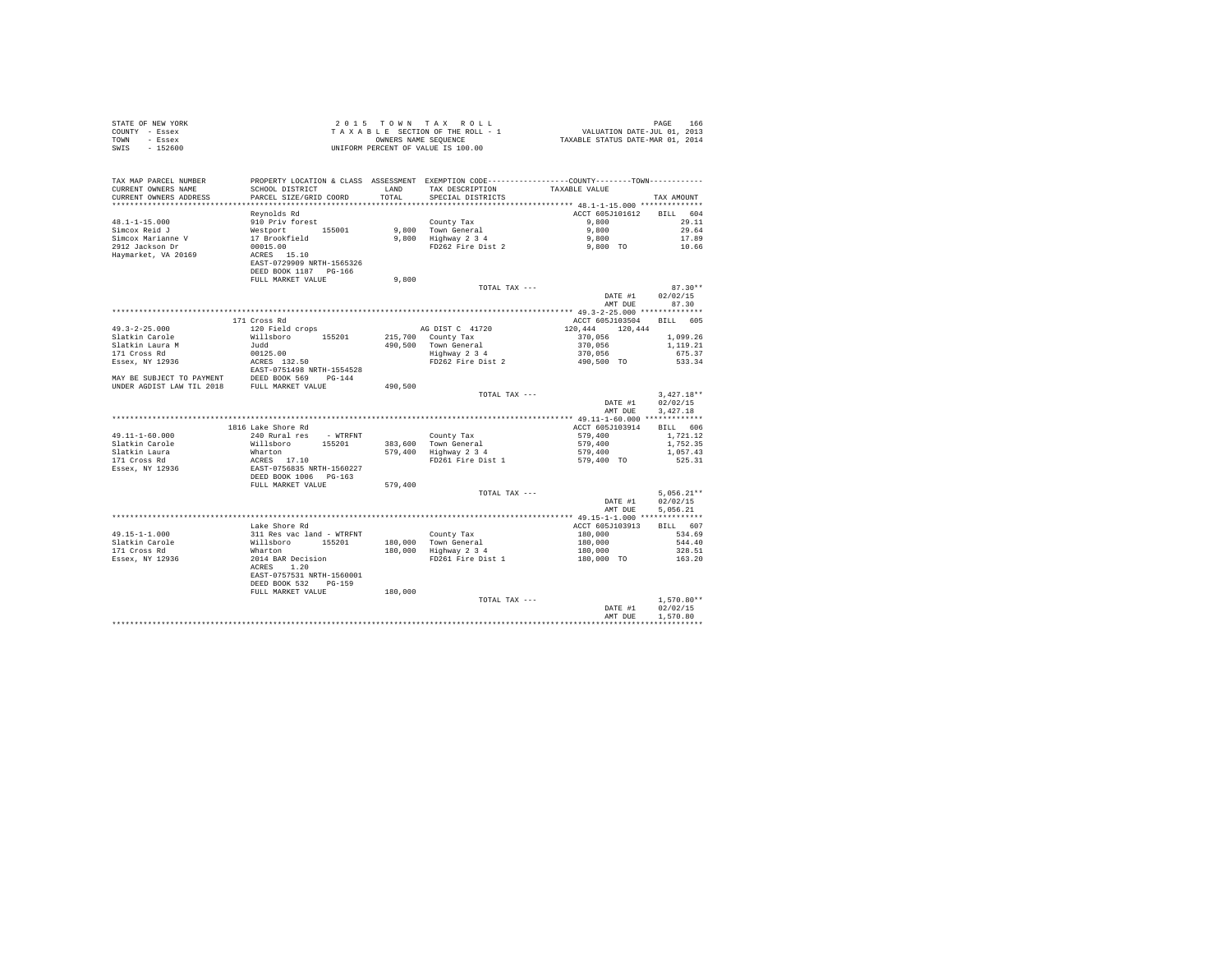| STATE OF NEW YORK | $2.0.15$ TOWN TAX ROLL             | 167<br>PAGE                      |
|-------------------|------------------------------------|----------------------------------|
| COUNTY - Essex    | TAXABLE SECTION OF THE ROLL - 1    | VALUATION DATE-JUL 01, 2013      |
| TOWN<br>- Essex   | OWNERS NAME SEOUENCE               | TAXABLE STATUS DATE-MAR 01, 2014 |
| $-152600$<br>SWIS | UNIFORM PERCENT OF VALUE IS 100.00 |                                  |

| TAX MAP PARCEL NUMBER<br>CURRENT OWNERS NAME<br>CURRENT OWNERS ADDRESS<br>************************* | PROPERTY LOCATION & CLASS ASSESSMENT EXEMPTION CODE---------------COUNTY-------TOWN---------<br>SCHOOL DISTRICT<br>PARCEL SIZE/GRID COORD | <b>T.AND</b><br>TOTAL. | TAX DESCRIPTION<br>SPECIAL DISTRICTS | TAXABLE VALUE   | TAX AMOUNT   |
|-----------------------------------------------------------------------------------------------------|-------------------------------------------------------------------------------------------------------------------------------------------|------------------------|--------------------------------------|-----------------|--------------|
|                                                                                                     |                                                                                                                                           |                        |                                      |                 |              |
|                                                                                                     | 1835 Lake Shore Rd                                                                                                                        |                        |                                      | ACCT 605J103915 | BILL 608     |
| $49.11 - 1 - 59.000$                                                                                | 260 Seasonal res - WTRFNT                                                                                                                 |                        | County Tax                           | 416,600         | 1,237.52     |
| Slatkin Laura                                                                                       | Willsboro<br>155201                                                                                                                       |                        | 387.700 Town General                 | 416,600         | 1,259.98     |
| c/o Carole Slatkin                                                                                  | Wharton                                                                                                                                   | 416,600                | Highway 2 3 4                        | 416,600         | 760.31       |
| 171 Cross Rd                                                                                        | 2014 BAR Decision                                                                                                                         |                        | FD261 Fire Dist 1                    | 416,600 TO      | 377.71       |
| Essex, NY 12936                                                                                     | 6.60<br>ACRES                                                                                                                             |                        |                                      |                 |              |
|                                                                                                     | EAST-0757253 NRTH-1560460                                                                                                                 |                        |                                      |                 |              |
|                                                                                                     | DEED BOOK 535<br>$PG - 055$                                                                                                               |                        |                                      |                 |              |
|                                                                                                     | FULL MARKET VALUE                                                                                                                         | 416,600                |                                      |                 |              |
|                                                                                                     |                                                                                                                                           |                        | TOTAL TAX ---                        |                 | $3.635.52**$ |
|                                                                                                     |                                                                                                                                           |                        |                                      | DATE #1         | 02/02/15     |
|                                                                                                     |                                                                                                                                           |                        |                                      | AMT DUE         | 3,635.52     |
|                                                                                                     |                                                                                                                                           |                        |                                      |                 |              |
|                                                                                                     | 11 Pearson Way                                                                                                                            |                        |                                      | ACCT 605J103008 | BILL 609     |
| $49.11 - 1 - 24.000$                                                                                | 260 Seasonal res                                                                                                                          |                        | County Tax                           | 123,900         | 368.05       |
| Smiles Martha H                                                                                     | Willsboro<br>155201                                                                                                                       |                        | 93.700 Town General                  | 123,900         | 374.73       |
| 68 Williams St                                                                                      | Wharton                                                                                                                                   |                        | 123,900 Highway 2 3 4                | 123,900         | 226.12       |
| Noank, CT 06340                                                                                     | ACRES<br>0.61                                                                                                                             |                        | FD261 Fire Dist 1                    | 123,900 TO      | 112.33       |
|                                                                                                     | EAST-0758096 NRTH-1563490                                                                                                                 |                        |                                      |                 |              |
|                                                                                                     | DEED BOOK 1663 PG-134                                                                                                                     |                        |                                      |                 |              |
|                                                                                                     | FULL MARKET VALUE                                                                                                                         | 123,900                |                                      |                 |              |
|                                                                                                     |                                                                                                                                           |                        | TOTAL TAX ---                        |                 | $1.081.23**$ |
|                                                                                                     |                                                                                                                                           |                        |                                      | DATE #1         | 02/02/15     |
|                                                                                                     |                                                                                                                                           |                        |                                      |                 |              |
|                                                                                                     |                                                                                                                                           |                        |                                      | AMT DUE         | 1,081.23     |
|                                                                                                     |                                                                                                                                           |                        |                                      |                 |              |
|                                                                                                     | County Route 10                                                                                                                           |                        |                                      | ACCT 605J174008 | BILL 610     |
| $57.1 - 2 - 2.100$                                                                                  | 120 Field crops                                                                                                                           |                        | AG DIST C 41720                      | 8.127<br>8.127  |              |
| Smith Clyde H                                                                                       | 155001<br>Westport                                                                                                                        |                        | 11,900 County Tax                    | 3,773           | 11.21        |
| c/o Alec Webb                                                                                       | 35 Taylor & Kimball                                                                                                                       |                        | 11,900 Town General                  | 3.773           | 11.41        |
| 1611 Harbor Rd                                                                                      | ACRES 10.20                                                                                                                               |                        | Highway 2 3 4                        | 3.773           | 6.89         |
| Shelburne, VT 05482                                                                                 | EAST-0726465 NRTH-1550271                                                                                                                 |                        | FD262 Fire Dist 2                    | 11,900 TO       | 12.94        |
|                                                                                                     | DEED BOOK 1043 PG-261                                                                                                                     |                        |                                      |                 |              |
| PRIOR OWNER ON 3/01/2014                                                                            | FULL MARKET VALUE                                                                                                                         | 11,900                 |                                      |                 |              |
| Smith Clyde H                                                                                       |                                                                                                                                           |                        |                                      |                 |              |
|                                                                                                     |                                                                                                                                           |                        |                                      |                 |              |
| MAY BE SUBJECT TO PAYMENT                                                                           |                                                                                                                                           |                        |                                      |                 |              |
| UNDER AGDIST LAW TIL 2018                                                                           |                                                                                                                                           |                        |                                      |                 |              |
|                                                                                                     |                                                                                                                                           |                        | TOTAL TAX ---                        |                 | $42.45**$    |
|                                                                                                     |                                                                                                                                           |                        |                                      | DATE #1         | 02/02/15     |
|                                                                                                     |                                                                                                                                           |                        |                                      | AMT DUE         | 42.45        |
|                                                                                                     |                                                                                                                                           |                        |                                      |                 |              |
|                                                                                                     |                                                                                                                                           |                        |                                      |                 |              |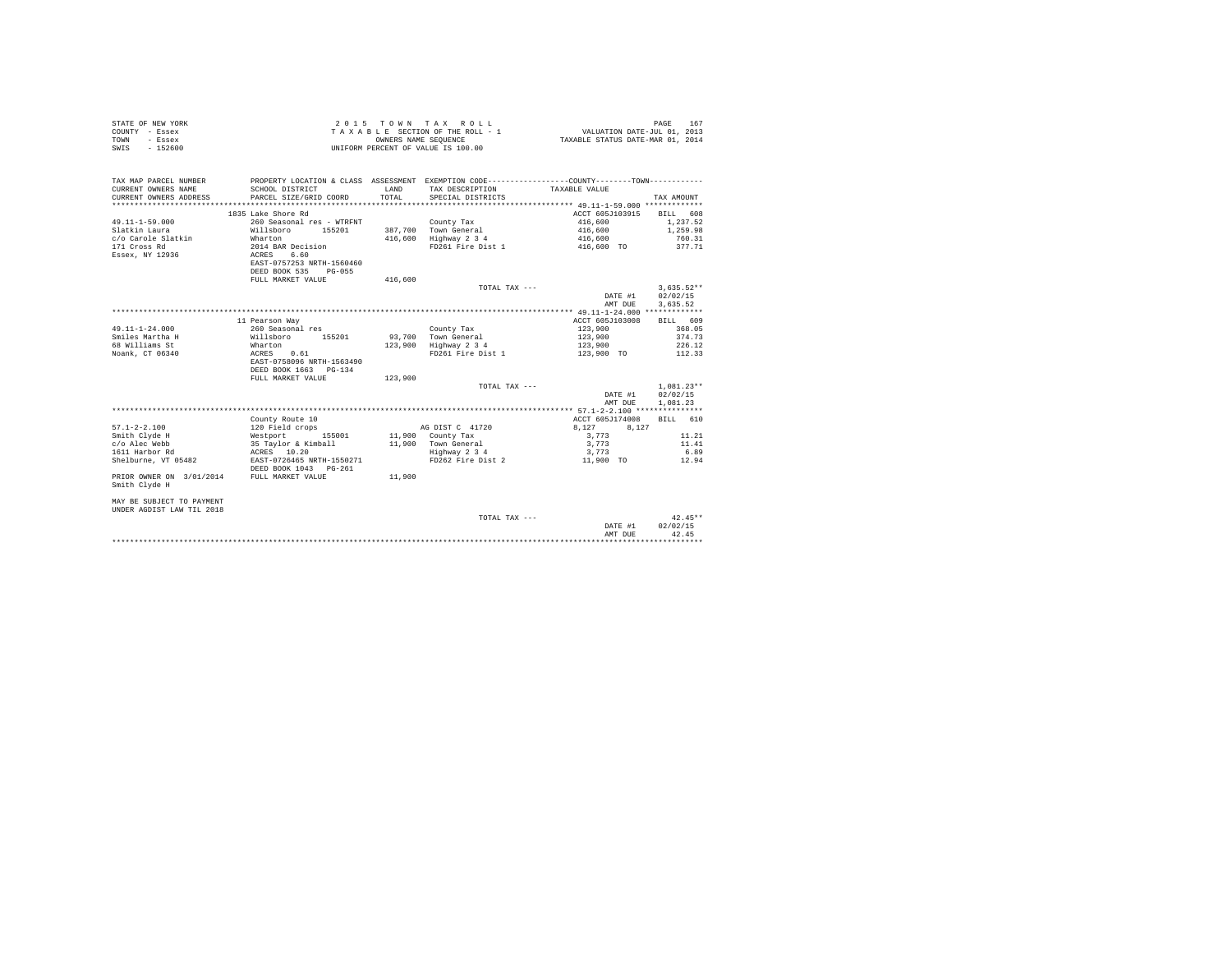|                | STATE OF NEW YORK | 2015 TOWN TAX ROLL                 | 168<br>PAGE                      |
|----------------|-------------------|------------------------------------|----------------------------------|
| COUNTY - Essex |                   | TAXABLE SECTION OF THE ROLL - 1    | VALUATION DATE-JUL 01, 2013      |
| TOWN           | - Essex           | OWNERS NAME SEOUENCE               | TAXABLE STATUS DATE-MAR 01, 2014 |
| SWIS           | - 152600          | UNIFORM PERCENT OF VALUE IS 100.00 |                                  |

| TAX MAP PARCEL NUMBER<br>CURRENT OWNERS NAME                | SCHOOL DISTRICT                                                                      | LAND    | TAX DESCRIPTION      | PROPERTY LOCATION & CLASS ASSESSMENT EXEMPTION CODE----------------COUNTY-------TOWN----------<br>TAXABLE VALUE |                                      |
|-------------------------------------------------------------|--------------------------------------------------------------------------------------|---------|----------------------|-----------------------------------------------------------------------------------------------------------------|--------------------------------------|
| CURRENT OWNERS ADDRESS                                      | PARCEL SIZE/GRID COORD                                                               | TOTAL   | SPECIAL DISTRICTS    |                                                                                                                 | TAX AMOUNT                           |
|                                                             | County Route 10                                                                      |         |                      | ACCT 605J180010                                                                                                 | BILL 611                             |
| $57.1 - 2 - 3.120$                                          | 105 Vac farmland                                                                     |         | AG DIST C 41720      | 28,070<br>28,070                                                                                                |                                      |
| Smith Clyde H                                               | Westport 155001                                                                      |         | 54,500 County Tax    | 26,430                                                                                                          | 78.51                                |
| c/o Alec Webb                                               | 32 & 35 Taylor & Kimball                                                             |         | 54.500 Town General  | 26,430                                                                                                          | 79.94                                |
| 1611 Harbor Rd                                              | ACRES 49.41                                                                          |         | Highway 2 3 4        | 26,430                                                                                                          | 48.24                                |
| Shelburne, VT 05482                                         | EAST-0728407 NRTH-1550592<br>DEED BOOK 1043 PG-267                                   |         | FD262 Fire Dist 2    | 54,500 TO                                                                                                       | 59.26                                |
| PRIOR OWNER ON 3/01/2014 FULL MARKET VALUE<br>Smith Clyde H |                                                                                      | 54,500  |                      |                                                                                                                 |                                      |
| MAY BE SUBJECT TO PAYMENT<br>UNDER AGDIST LAW TIL 2018      |                                                                                      |         |                      |                                                                                                                 |                                      |
|                                                             |                                                                                      |         | TOTAL TAX ---        |                                                                                                                 | $265.95**$                           |
|                                                             |                                                                                      |         |                      | DATE #1<br>AMT DUE                                                                                              | 02/02/15<br>265.95                   |
|                                                             |                                                                                      |         |                      |                                                                                                                 |                                      |
|                                                             | 2247 County Route 10                                                                 |         |                      | ACCT 605J179006                                                                                                 | BILL 612                             |
| $57.1 - 2 - 3.200$                                          | 220 2 Family Res                                                                     |         | AG DIST C 41720      | 11,179 11,179                                                                                                   |                                      |
| Smith Clyde H                                               | 155001 64,800 County Tax<br>Westport                                                 |         |                      | 262,421                                                                                                         | 779.53                               |
| c/o Alec Webb                                               | 32 & 35 Taylor & Kimball 273,600 Town General                                        |         |                      | 262,421                                                                                                         | 793.67                               |
| 1611 Harbor Rd                                              | ACRES 30.10                                                                          |         | Highway 2 3 4        | 262.421                                                                                                         | 478.93                               |
| Shelburne, VT 05482                                         | EAST-0727341 NRTH-1550663<br>DEED BOOK 1043 PG-264                                   |         | FD262 Fire Dist 2    | 273,600 TO                                                                                                      | 297.50                               |
| PRIOR OWNER ON 3/01/2014 FULL MARKET VALUE<br>Smith Clyde H |                                                                                      | 273,600 |                      |                                                                                                                 |                                      |
| MAY BE SUBJECT TO PAYMENT                                   |                                                                                      |         |                      |                                                                                                                 |                                      |
| UNDER AGDIST LAW TIL 2018                                   |                                                                                      |         |                      |                                                                                                                 |                                      |
|                                                             |                                                                                      |         | TOTAL TAX ---        | DATE #1<br>AMT DUE                                                                                              | $2,349.63**$<br>02/02/15<br>2.349.63 |
|                                                             |                                                                                      |         |                      |                                                                                                                 |                                      |
|                                                             | 58 McAuliffe Way                                                                     |         |                      | ACCT 605J102302                                                                                                 | BILL 613                             |
| $39.4 - 1 - 11.000$                                         | 260 Seasonal res                                                                     |         | County Tax           | 63,100                                                                                                          | 187.44                               |
| Sofranko David                                              | Willsboro 155201                                                                     |         | 42,600 Town General  | 63,100                                                                                                          | 190.84                               |
| 317 Skyline Dr                                              | Hicks                                                                                |         | 63,100 Highway 2 3 4 | 63,100                                                                                                          | 115.16                               |
| Melrose, NY 12121                                           | 8.4ac 1248/23<br>ACRES 11.60<br>EAST-0743252 NRTH-1571174<br>DEED BOOK 1246   PG-184 |         | FD261 Fire Dist 1    | 63,100 TO                                                                                                       | 57.21                                |
|                                                             | FULL MARKET VALUE                                                                    | 63,100  |                      |                                                                                                                 |                                      |
|                                                             |                                                                                      |         | TOTAL TAX ---        |                                                                                                                 | 550.65**                             |
|                                                             |                                                                                      |         |                      | DATE #1                                                                                                         | 02/02/15                             |
|                                                             |                                                                                      |         |                      | AMT DUE                                                                                                         | 550.65                               |
|                                                             |                                                                                      |         |                      |                                                                                                                 |                                      |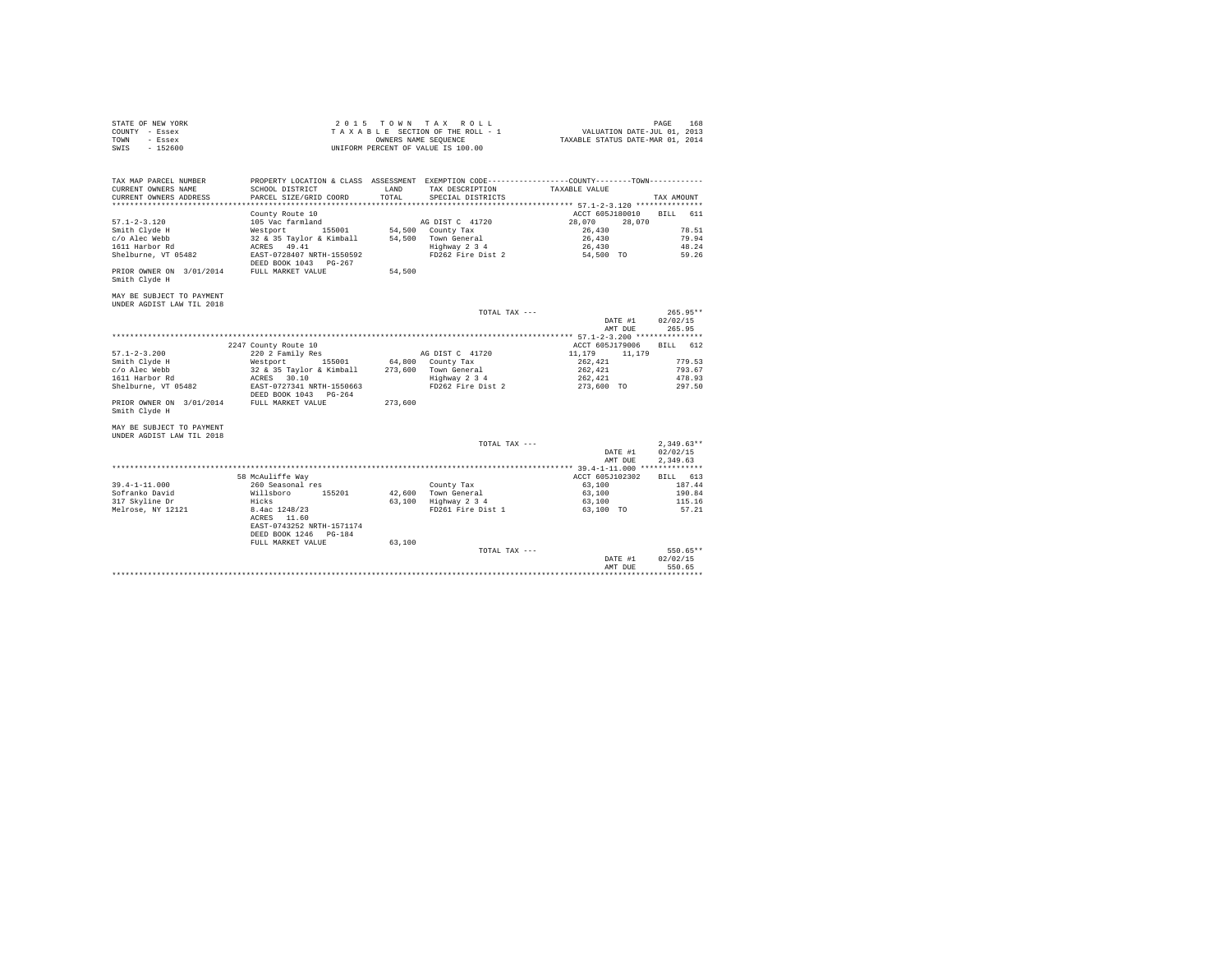| COUNTY - Essex<br>TOWN - Essex                                                                                                                                                                                                                                                                                                                                                                        | TAXABLE SELLIVE OF THE COMPRESS ON THE CONDERS NAME SEQUENCE<br>UNIFORM PERCENT OF VALUE IS 100.00 |         |                                                                                                                                                                              | TAXABLE SECTION OF THE ROLL - 1 VALUATION DATE-JUL 01, 2013<br>CONNERS NAME SEQUENCE TRACK TRAVABLE STATUS DATE-MAR 01, 2014 |                      |  |
|-------------------------------------------------------------------------------------------------------------------------------------------------------------------------------------------------------------------------------------------------------------------------------------------------------------------------------------------------------------------------------------------------------|----------------------------------------------------------------------------------------------------|---------|------------------------------------------------------------------------------------------------------------------------------------------------------------------------------|------------------------------------------------------------------------------------------------------------------------------|----------------------|--|
| SWIS - 152600                                                                                                                                                                                                                                                                                                                                                                                         |                                                                                                    |         |                                                                                                                                                                              |                                                                                                                              |                      |  |
|                                                                                                                                                                                                                                                                                                                                                                                                       |                                                                                                    |         |                                                                                                                                                                              |                                                                                                                              |                      |  |
| TAX MAP PARCEL NUMBER                                                                                                                                                                                                                                                                                                                                                                                 |                                                                                                    |         | PROPERTY LOCATION & CLASS ASSESSMENT EXEMPTION CODE----------------COUNTY--------TOWN----------                                                                              |                                                                                                                              |                      |  |
| CURRENT OWNERS NAME<br>CURRENT OWNERS ADDRESS                                                                                                                                                                                                                                                                                                                                                         | SCHOOL DISTRICT                                                                                    | LAND    | TAX DESCRIPTION TAXABLE VALUE                                                                                                                                                |                                                                                                                              |                      |  |
|                                                                                                                                                                                                                                                                                                                                                                                                       | PARCEL SIZE/GRID COORD                                                                             | TOTAL   | SPECIAL DISTRICTS                                                                                                                                                            |                                                                                                                              | TAX AMOUNT           |  |
|                                                                                                                                                                                                                                                                                                                                                                                                       |                                                                                                    |         |                                                                                                                                                                              |                                                                                                                              |                      |  |
|                                                                                                                                                                                                                                                                                                                                                                                                       |                                                                                                    |         |                                                                                                                                                                              | ACCT 605J100403 BILL 614                                                                                                     |                      |  |
|                                                                                                                                                                                                                                                                                                                                                                                                       |                                                                                                    |         |                                                                                                                                                                              |                                                                                                                              | 164.86<br>167.86     |  |
|                                                                                                                                                                                                                                                                                                                                                                                                       |                                                                                                    |         |                                                                                                                                                                              |                                                                                                                              | 101.29               |  |
|                                                                                                                                                                                                                                                                                                                                                                                                       |                                                                                                    |         | County Tax<br>55,500<br>55,500 Town General<br>55,500 Highway 2 3 4<br>FD261 Fire Dist 1 55,500<br>FD261 Fire Dist 1 55,500 TO                                               |                                                                                                                              | 50.32                |  |
|                                                                                                                                                                                                                                                                                                                                                                                                       |                                                                                                    |         |                                                                                                                                                                              |                                                                                                                              |                      |  |
|                                                                                                                                                                                                                                                                                                                                                                                                       |                                                                                                    |         |                                                                                                                                                                              |                                                                                                                              |                      |  |
|                                                                                                                                                                                                                                                                                                                                                                                                       | FULL MARKET VALUE                                                                                  | 55,500  |                                                                                                                                                                              |                                                                                                                              |                      |  |
|                                                                                                                                                                                                                                                                                                                                                                                                       |                                                                                                    |         | TOTAL TAX ---                                                                                                                                                                |                                                                                                                              | $484.33**$           |  |
|                                                                                                                                                                                                                                                                                                                                                                                                       |                                                                                                    |         |                                                                                                                                                                              | DATE #1 02/02/15                                                                                                             |                      |  |
|                                                                                                                                                                                                                                                                                                                                                                                                       |                                                                                                    |         |                                                                                                                                                                              |                                                                                                                              | AMT DUE 484.33       |  |
|                                                                                                                                                                                                                                                                                                                                                                                                       |                                                                                                    |         |                                                                                                                                                                              |                                                                                                                              |                      |  |
|                                                                                                                                                                                                                                                                                                                                                                                                       | Clark Rd                                                                                           |         |                                                                                                                                                                              | ACCT 605J102402 BILL 615                                                                                                     |                      |  |
|                                                                                                                                                                                                                                                                                                                                                                                                       |                                                                                                    |         |                                                                                                                                                                              |                                                                                                                              | 95.95                |  |
|                                                                                                                                                                                                                                                                                                                                                                                                       |                                                                                                    |         |                                                                                                                                                                              |                                                                                                                              | 97.69                |  |
|                                                                                                                                                                                                                                                                                                                                                                                                       |                                                                                                    |         |                                                                                                                                                                              |                                                                                                                              | 58.95<br>35.12       |  |
|                                                                                                                                                                                                                                                                                                                                                                                                       |                                                                                                    |         |                                                                                                                                                                              |                                                                                                                              |                      |  |
|                                                                                                                                                                                                                                                                                                                                                                                                       |                                                                                                    |         |                                                                                                                                                                              |                                                                                                                              |                      |  |
|                                                                                                                                                                                                                                                                                                                                                                                                       | FULL MARKET VALUE 32,300                                                                           |         |                                                                                                                                                                              |                                                                                                                              |                      |  |
|                                                                                                                                                                                                                                                                                                                                                                                                       |                                                                                                    |         | TOTAL TAX ---                                                                                                                                                                |                                                                                                                              | $287.71**$           |  |
|                                                                                                                                                                                                                                                                                                                                                                                                       |                                                                                                    |         |                                                                                                                                                                              |                                                                                                                              | DATE #1 02/02/15     |  |
|                                                                                                                                                                                                                                                                                                                                                                                                       |                                                                                                    |         |                                                                                                                                                                              |                                                                                                                              | AMT DUE 287.71       |  |
|                                                                                                                                                                                                                                                                                                                                                                                                       |                                                                                                    |         |                                                                                                                                                                              |                                                                                                                              |                      |  |
|                                                                                                                                                                                                                                                                                                                                                                                                       |                                                                                                    |         |                                                                                                                                                                              | ACCT 605J101308 BILL 616                                                                                                     |                      |  |
|                                                                                                                                                                                                                                                                                                                                                                                                       | 2278 Main St                                                                                       |         |                                                                                                                                                                              |                                                                                                                              |                      |  |
|                                                                                                                                                                                                                                                                                                                                                                                                       |                                                                                                    |         |                                                                                                                                                                              |                                                                                                                              |                      |  |
|                                                                                                                                                                                                                                                                                                                                                                                                       |                                                                                                    |         |                                                                                                                                                                              |                                                                                                                              |                      |  |
|                                                                                                                                                                                                                                                                                                                                                                                                       |                                                                                                    |         |                                                                                                                                                                              |                                                                                                                              |                      |  |
|                                                                                                                                                                                                                                                                                                                                                                                                       |                                                                                                    |         |                                                                                                                                                                              |                                                                                                                              |                      |  |
|                                                                                                                                                                                                                                                                                                                                                                                                       |                                                                                                    |         | County Tax 229,100<br>69,400 Town General 229,100<br>229,100 Highway 2 3 4<br>229,100 Highway 2 3 4<br>17261 Fight 229,100 TO 2017.71<br>17261 Essex light 229,100 TO 211.11 |                                                                                                                              |                      |  |
|                                                                                                                                                                                                                                                                                                                                                                                                       |                                                                                                    |         |                                                                                                                                                                              |                                                                                                                              |                      |  |
|                                                                                                                                                                                                                                                                                                                                                                                                       |                                                                                                    |         |                                                                                                                                                                              |                                                                                                                              |                      |  |
| ${\small \begin{tabular}{lllllllll} 40.73-6-4.100 & & & & 483 Converted Re \\ \texttt{Somnet} & \texttt{Dona} & \texttt{Willabor} & 155201 \\ \texttt{PO Box 99} & \texttt{POLs} & 1649/170-Sewer Easement \\ \texttt{ESsex, NY 12936} & \texttt{LSGRIS} & 0.42 \\ \texttt{ESRS} & \texttt{SAST-O757195} & \texttt{RRTH-1571215} \\ \texttt{DESB} & \texttt{DG-S03} & \texttt{NRTH-1571215} \\ \text$ |                                                                                                    | 229,100 |                                                                                                                                                                              |                                                                                                                              |                      |  |
|                                                                                                                                                                                                                                                                                                                                                                                                       |                                                                                                    |         | TOTAL TAX ---                                                                                                                                                                |                                                                                                                              | $2.020.39**$         |  |
|                                                                                                                                                                                                                                                                                                                                                                                                       |                                                                                                    |         |                                                                                                                                                                              | DATE #1 02/02/15                                                                                                             |                      |  |
|                                                                                                                                                                                                                                                                                                                                                                                                       |                                                                                                    |         |                                                                                                                                                                              | AMT DUE                                                                                                                      | 2,020.39             |  |
|                                                                                                                                                                                                                                                                                                                                                                                                       | 69 Reber Rd                                                                                        |         |                                                                                                                                                                              |                                                                                                                              |                      |  |
|                                                                                                                                                                                                                                                                                                                                                                                                       |                                                                                                    |         |                                                                                                                                                                              | ACCT 605J191004 BILL 617                                                                                                     |                      |  |
|                                                                                                                                                                                                                                                                                                                                                                                                       |                                                                                                    |         |                                                                                                                                                                              |                                                                                                                              |                      |  |
|                                                                                                                                                                                                                                                                                                                                                                                                       |                                                                                                    |         |                                                                                                                                                                              |                                                                                                                              |                      |  |
|                                                                                                                                                                                                                                                                                                                                                                                                       |                                                                                                    |         |                                                                                                                                                                              |                                                                                                                              |                      |  |
|                                                                                                                                                                                                                                                                                                                                                                                                       |                                                                                                    |         |                                                                                                                                                                              |                                                                                                                              |                      |  |
|                                                                                                                                                                                                                                                                                                                                                                                                       | DEED BOOK 978 PG-274                                                                               |         | School Relevy<br>FD262 Fire Dist 2 135,100 TO                                                                                                                                |                                                                                                                              |                      |  |
|                                                                                                                                                                                                                                                                                                                                                                                                       | FULL MARKET VALUE 135,100                                                                          |         |                                                                                                                                                                              |                                                                                                                              |                      |  |
|                                                                                                                                                                                                                                                                                                                                                                                                       |                                                                                                    |         | TOTAL TAX ---                                                                                                                                                                |                                                                                                                              | $2.973.40**$         |  |
|                                                                                                                                                                                                                                                                                                                                                                                                       |                                                                                                    |         |                                                                                                                                                                              | DATE #1<br>AMT DUE                                                                                                           | 02/02/15<br>2.973.40 |  |

STATE OF NEW YORK **2015** TO W N T A X R O L L PAGE 169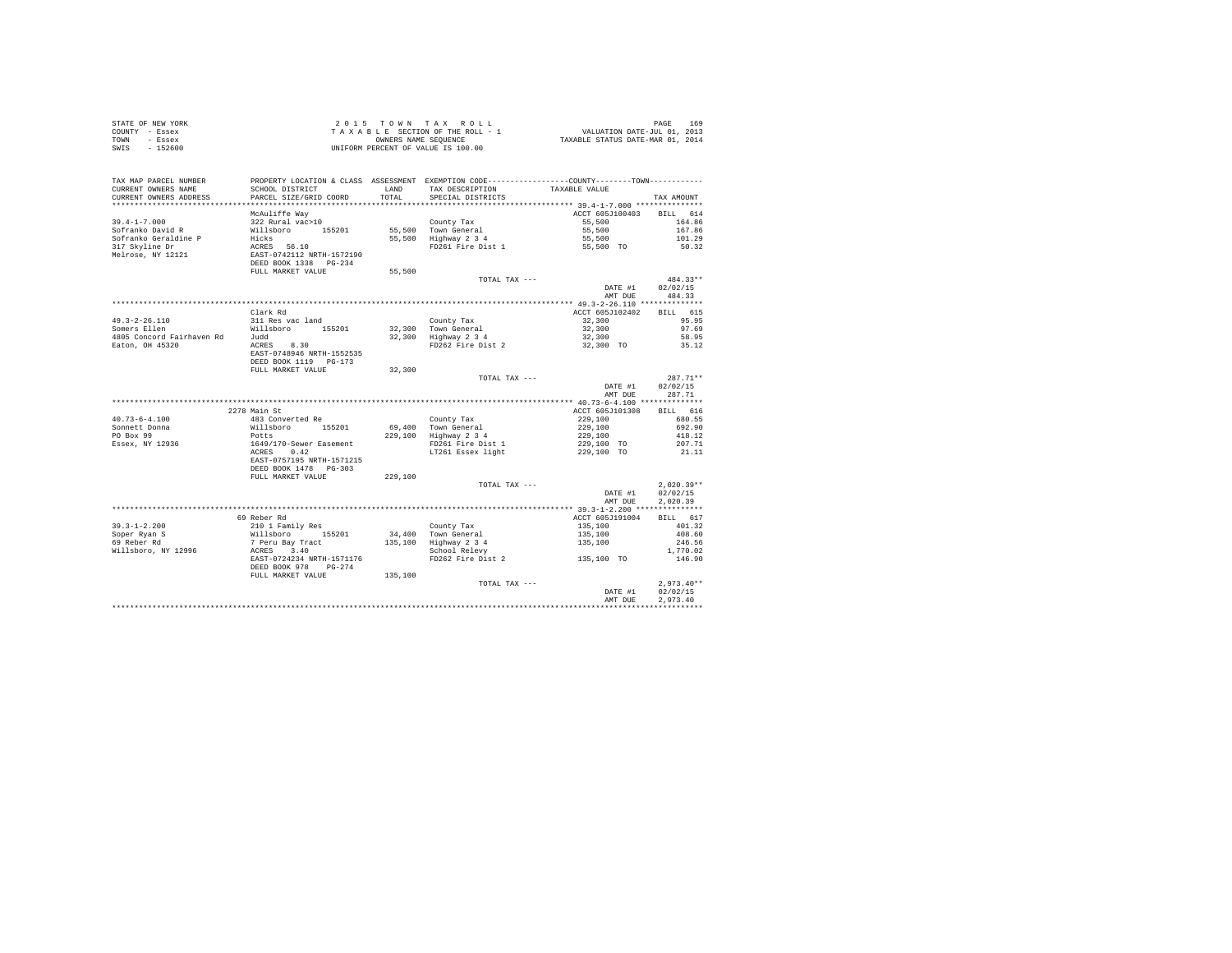| STATE OF NEW YORK<br>COUNTY - Essex<br>TOWN<br>- Essex<br>$-152600$<br>SWIS | 2 0 1 5<br>TOWN<br>TAXABLE SECTION OF THE ROLL - 1<br>OWNERS NAME SEOUENCE<br>UNIFORM PERCENT OF VALUE IS 100.00 |         | TAX<br>ROLL                                                                                    | VALUATION DATE-JUL 01, 2013<br>TAXABLE STATUS DATE-MAR 01, 2014 | PAGE<br>170        |
|-----------------------------------------------------------------------------|------------------------------------------------------------------------------------------------------------------|---------|------------------------------------------------------------------------------------------------|-----------------------------------------------------------------|--------------------|
| TAX MAP PARCEL NUMBER                                                       |                                                                                                                  |         | PROPERTY LOCATION & CLASS ASSESSMENT EXEMPTION CODE----------------COUNTY-------TOWN---------- |                                                                 |                    |
| CURRENT OWNERS NAME                                                         | SCHOOL DISTRICT                                                                                                  | LAND    | TAX DESCRIPTION                                                                                | TAXABLE VALUE                                                   |                    |
| CURRENT OWNERS ADDRESS                                                      | PARCEL SIZE/GRID COORD<br>                                                                                       | TOTAL   | SPECIAL DISTRICTS                                                                              |                                                                 | TAX AMOUNT         |
| ********************                                                        |                                                                                                                  |         |                                                                                                |                                                                 |                    |
|                                                                             | 187 Leaning Rd                                                                                                   |         |                                                                                                | ACCT 605J191005                                                 | 618<br><b>BILL</b> |
| $48.2 - 1 - 10.210$                                                         | 240 Rural res                                                                                                    |         | County Tax                                                                                     | 304,900                                                         | 905.71             |
| Sparre Audrey D                                                             | Willsboro<br>155201                                                                                              | 118,700 | Town General                                                                                   | 304,900                                                         | 922.15             |
| 25 Lincoln St                                                               | Brookfield/gore S Potts<br>1422/75 Conservation Easm                                                             | 304,900 | Highway 2 3 4<br>FD262 Fire Dist 2                                                             | 304,900                                                         | 556.46<br>331.53   |
| Westport, CT 06880                                                          | 1729/227 BLA 1751/190 Eas<br>ACRES 100.00 BANK1STARSG<br>EAST-0739298 NRTH-1564602<br>DEED BOOK 1751 PG-323      |         |                                                                                                | 304,900 TO                                                      |                    |
|                                                                             | FULL MARKET VALUE                                                                                                | 304,900 |                                                                                                |                                                                 |                    |
|                                                                             |                                                                                                                  |         | TOTAL TAX ---                                                                                  |                                                                 | $2.715.85**$       |
|                                                                             |                                                                                                                  |         |                                                                                                | DATE #1                                                         | 02/02/15           |
|                                                                             |                                                                                                                  |         |                                                                                                | AMT DUE                                                         | 2,715.85           |
|                                                                             |                                                                                                                  |         |                                                                                                |                                                                 |                    |
|                                                                             | Leaning Rd                                                                                                       |         |                                                                                                | ACCT 605Z014003                                                 | <b>BILL</b><br>619 |
| $48.2 - 1 - 10.220$                                                         | 311 Res vac land                                                                                                 |         | County Tax                                                                                     | 32,200                                                          | 95.65              |
| Sparre Audrey D                                                             | Willsboro<br>155201                                                                                              | 32,200  | Town General                                                                                   | 32,200                                                          | 97.39              |
| 25 Lincoln St                                                               | Brookfield/Gore S Potts                                                                                          | 32,200  | Highway 2 3 4                                                                                  | 32,200                                                          | 58.77              |
| Westport, CT 06880                                                          | 1751/190 Easmt                                                                                                   |         | School Relevy                                                                                  |                                                                 | 421.87             |
|                                                                             | 8.20<br>ACRES                                                                                                    |         | FD262 Fire Dist 2                                                                              | 32,200 TO                                                       | 35.01              |
|                                                                             | EAST-0740180 NRTH-1564268                                                                                        |         |                                                                                                |                                                                 |                    |
|                                                                             | DEED BOOK 1751 PG-323                                                                                            |         |                                                                                                |                                                                 |                    |
|                                                                             | FULL MARKET VALUE                                                                                                | 32,200  |                                                                                                |                                                                 |                    |
|                                                                             |                                                                                                                  |         | TOTAL TAX ---                                                                                  |                                                                 | $708.69**$         |
|                                                                             |                                                                                                                  |         |                                                                                                | DATE #1                                                         | 02/02/15           |
|                                                                             |                                                                                                                  |         |                                                                                                | AMT DUE                                                         | 708.69             |
|                                                                             |                                                                                                                  |         |                                                                                                | ACCT 605Z014004                                                 | BILL 620           |
| $48.2 - 1 - 10.230$                                                         | Leaning Rd<br>312 Vac w/imprv                                                                                    |         | County Tax                                                                                     | 31,800                                                          | 94.46              |
| Sparre Audrey D                                                             | Willsboro<br>155201                                                                                              | 26,500  | Town General                                                                                   | 31,800                                                          | 96.18              |
| 25 Lincoln St                                                               | Brookfield/Gore S Potts                                                                                          | 31,800  | Highway 2 3 4                                                                                  | 31,800                                                          | 58.04              |
| Westport, CT 06880                                                          | 1751/190 Easmt                                                                                                   |         | FD262 Fire Dist 2                                                                              | 31,800 TO                                                       | 34.58              |
|                                                                             | 2.25<br>ACRES<br>EAST-0740521 NRTH-1564270<br>DEED BOOK 1751 PG-323                                              |         |                                                                                                |                                                                 |                    |
|                                                                             | FULL MARKET VALUE                                                                                                | 31,800  |                                                                                                |                                                                 |                    |
|                                                                             |                                                                                                                  |         | TOTAL TAX ---                                                                                  |                                                                 | $283.26**$         |
|                                                                             |                                                                                                                  |         |                                                                                                | DATE #1                                                         | 02/02/15           |
|                                                                             |                                                                                                                  |         |                                                                                                | AMT DUE                                                         | 283.26             |
|                                                                             |                                                                                                                  |         |                                                                                                |                                                                 |                    |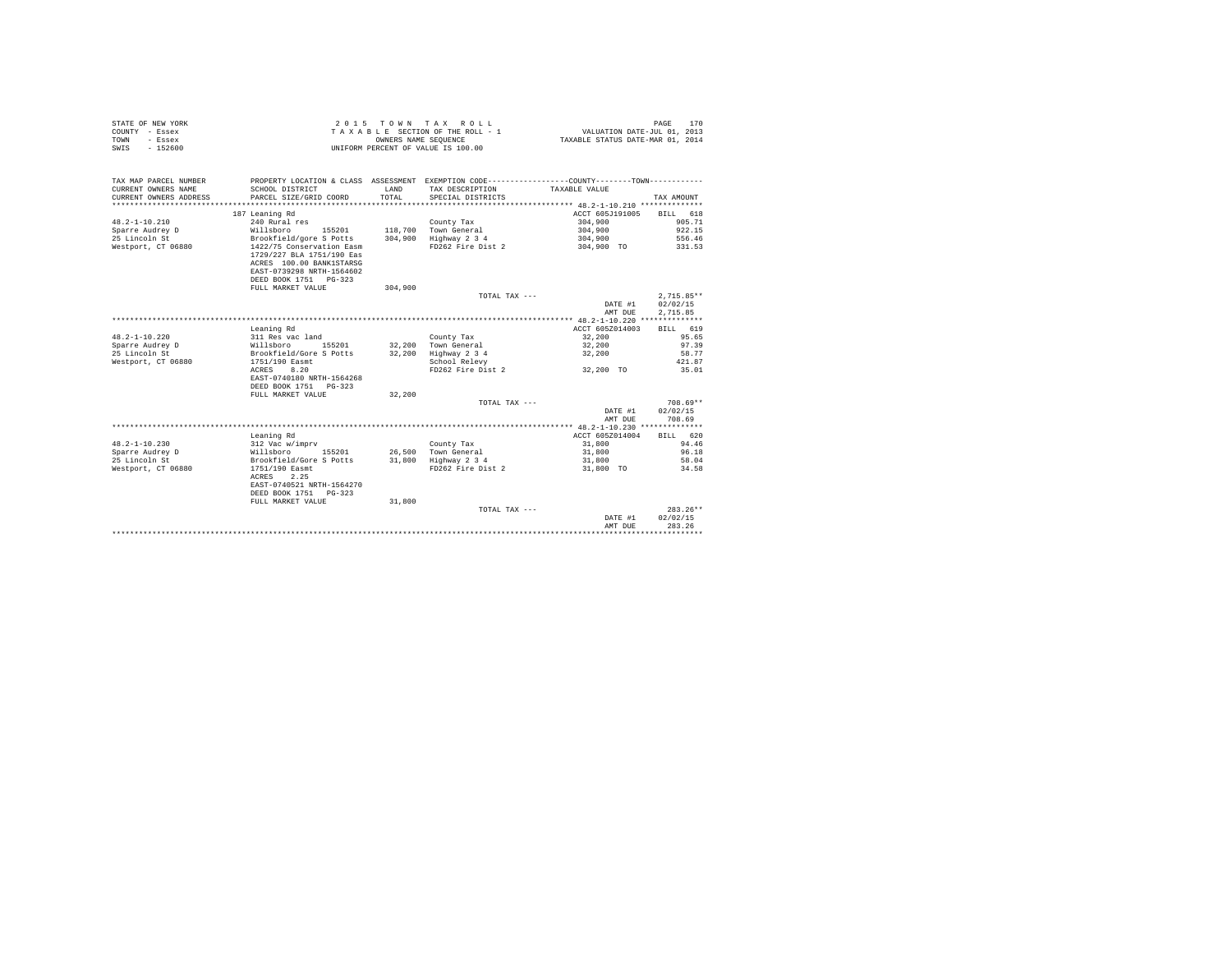| STATE OF NEW YORK<br>COUNTY - Essex<br>TOWN<br>- Essex<br>$-152600$<br>SWIS | 2015 TOWN TAX ROLL<br>PAGE<br>PAGE 171<br>VALUATION DATE-JUL 01, 2013<br>TAXABLE STATUS DATE-MAR 01, 2014<br>TAXABLE SECTION OF THE ROLL - 1<br>OWNERS NAME SEOUENCE<br>UNIFORM PERCENT OF VALUE IS 100.00 |               |                                                                                                                                        |                            | 171                  |
|-----------------------------------------------------------------------------|------------------------------------------------------------------------------------------------------------------------------------------------------------------------------------------------------------|---------------|----------------------------------------------------------------------------------------------------------------------------------------|----------------------------|----------------------|
| TAX MAP PARCEL NUMBER<br>CURRENT OWNERS NAME<br>CURRENT OWNERS ADDRESS      | SCHOOL DISTRICT<br>PARCEL SIZE/GRID COORD                                                                                                                                                                  | LAND<br>TOTAL | PROPERTY LOCATION & CLASS ASSESSMENT EXEMPTION CODE----------------COUNTY-------TOWN----------<br>TAX DESCRIPTION<br>SPECIAL DISTRICTS | TAXABLE VALUE              | TAX AMOUNT           |
|                                                                             |                                                                                                                                                                                                            |               |                                                                                                                                        |                            |                      |
|                                                                             | 1677 Lake Shore Rd                                                                                                                                                                                         |               |                                                                                                                                        | ACCT 605J101201            | BILL 621             |
| 49.15-1-30.000                                                              | 270 Mfg housing                                                                                                                                                                                            |               | County Tax                                                                                                                             | 31,400                     | 93.27                |
| Sperbeck Thomas E                                                           | Willsboro 155201                                                                                                                                                                                           |               | 21,600 Town General                                                                                                                    | 31,400                     | 94.97                |
| 23 Gifford Rd                                                               | Friswell                                                                                                                                                                                                   |               | $31,400$ Highway $2\overline{3}4$                                                                                                      | 31,400                     | 57.31                |
| Schenectady, NY 12304                                                       | ACRES 0.30                                                                                                                                                                                                 |               | FD262 Fire Dist 2                                                                                                                      | 31,400 TO                  | 34.14                |
|                                                                             | EAST-0756597 NRTH-1556914                                                                                                                                                                                  |               |                                                                                                                                        |                            |                      |
|                                                                             | DEED BOOK 894 PG-266<br>FULL MARKET VALUE                                                                                                                                                                  | 31,400        |                                                                                                                                        |                            |                      |
|                                                                             |                                                                                                                                                                                                            |               | TOTAL TAX ---                                                                                                                          |                            | $279.69**$           |
|                                                                             |                                                                                                                                                                                                            |               |                                                                                                                                        | DATE #1                    | 02/02/15             |
|                                                                             |                                                                                                                                                                                                            |               |                                                                                                                                        | AMT DUE                    | 279.69               |
|                                                                             |                                                                                                                                                                                                            |               |                                                                                                                                        |                            |                      |
|                                                                             | 20 Derby Way                                                                                                                                                                                               |               |                                                                                                                                        | ACCT 605J101403            | BILL 622             |
| 49.11-1-40.000                                                              | 281 Multiple res                                                                                                                                                                                           |               | County Tax                                                                                                                             | 264,900                    | 786.89               |
| Spraque Henry H III                                                         | Willsboro 155201                                                                                                                                                                                           |               | 85,300 Town General                                                                                                                    | 264,900<br>264,900         | 801.17               |
| 1400 Hinman Ave #6                                                          | Wharton                                                                                                                                                                                                    | 264,900       | Highway 2 3 4<br>School Relevy                                                                                                         |                            | 483.45               |
| Evanston, IL 60201                                                          | ACRES 1.10<br>EAST-0757913 NRTH-1562512                                                                                                                                                                    |               | FD261 Fire Dist 1 264,900 TO                                                                                                           |                            | 3,470.60<br>240.17   |
|                                                                             | DEED BOOK 1654 PG-127                                                                                                                                                                                      |               |                                                                                                                                        |                            |                      |
|                                                                             | FULL MARKET VALUE                                                                                                                                                                                          | 264,900       |                                                                                                                                        |                            |                      |
|                                                                             |                                                                                                                                                                                                            |               | TOTAL TAX ---                                                                                                                          |                            | $5,782.28**$         |
|                                                                             |                                                                                                                                                                                                            |               |                                                                                                                                        | DATE #1<br>AMT DUE         | 02/02/15<br>5.782.28 |
|                                                                             |                                                                                                                                                                                                            |               |                                                                                                                                        |                            |                      |
|                                                                             | 2291 Main St                                                                                                                                                                                               |               |                                                                                                                                        | ACCT 605J102708            | BILL 623             |
| $40.73 - 4 - 3.000$                                                         | 210 1 Family Res                                                                                                                                                                                           |               | County Tax                                                                                                                             | 288,800                    | 857.89               |
| Spurgeon Jani L                                                             | Willsboro 155201                                                                                                                                                                                           | 58,500        | 58,500 Town General<br>288,800 Highway 2 3 4                                                                                           | 288,800<br>288,800         | 873.45               |
| 2291 Main St<br>PO Box 144                                                  | Potts                                                                                                                                                                                                      |               | FD261 Fire Dist 1                                                                                                                      |                            | 527.07<br>261.84     |
| Essex, NY 12936                                                             |                                                                                                                                                                                                            |               | LT261 Essex light                                                                                                                      | $288,800$ TO<br>288,800 TO | 26.61                |
|                                                                             | ACRES 0.30<br>EAST-0756874 NRTH-1571475<br>DEED BOOK 1632 PG-274                                                                                                                                           |               |                                                                                                                                        |                            |                      |
|                                                                             | FULL MARKET VALUE                                                                                                                                                                                          | 288,800       |                                                                                                                                        |                            |                      |
|                                                                             |                                                                                                                                                                                                            |               | TOTAL TAX ---                                                                                                                          |                            | $2.546.86**$         |
|                                                                             |                                                                                                                                                                                                            |               |                                                                                                                                        | DATE #1                    | 02/02/15             |
|                                                                             |                                                                                                                                                                                                            |               |                                                                                                                                        | AMT DUE                    | 2.546.86             |
|                                                                             |                                                                                                                                                                                                            |               |                                                                                                                                        |                            |                      |
|                                                                             | 1703 Lake Shore Rd                                                                                                                                                                                         |               |                                                                                                                                        | ACCT 605J102415            | BTLL 624             |
| 49.15-1-38.000<br>Stavropolous Xenophon                                     | 260 Seasonal res<br>Willsboro 155201                                                                                                                                                                       |               | County Tax                                                                                                                             | 45,300<br>45,300           | 134.56<br>137.01     |
| Stavropolous Heather                                                        | Friswell                                                                                                                                                                                                   |               | 21,600 Town General<br>45,300 Highway 2 3 4                                                                                            | 45,300                     | 82.67                |
| 40 Paulin Blvd                                                              | ACRES 0.30                                                                                                                                                                                                 |               | FD261 Fire Dist 1                                                                                                                      | $45,300$ TO                | 41.07                |
| Leonia, NJ 07605                                                            | EAST-0756784 NRTH-1557555                                                                                                                                                                                  |               |                                                                                                                                        |                            |                      |
|                                                                             | DEED BOOK 735 PG-071                                                                                                                                                                                       |               |                                                                                                                                        |                            |                      |
|                                                                             | FULL MARKET VALUE                                                                                                                                                                                          | 45,300        |                                                                                                                                        |                            |                      |
|                                                                             |                                                                                                                                                                                                            |               | TOTAL TAX ---                                                                                                                          |                            | 395.31**             |
|                                                                             |                                                                                                                                                                                                            |               |                                                                                                                                        | DATE #1                    | 02/02/15             |
|                                                                             |                                                                                                                                                                                                            |               |                                                                                                                                        | AMT DUE                    | 395.31               |
|                                                                             |                                                                                                                                                                                                            |               |                                                                                                                                        |                            |                      |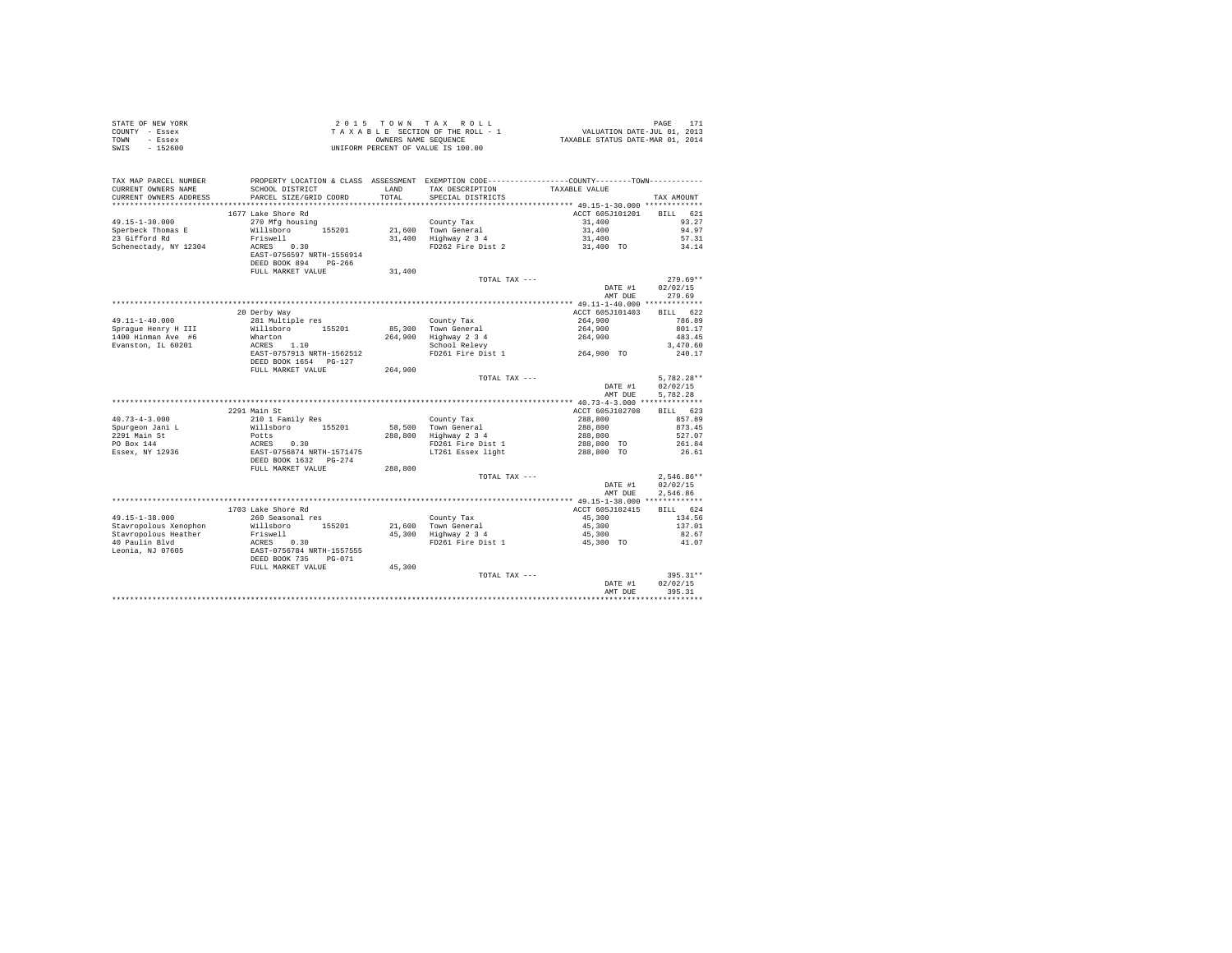|      | STATE OF NEW YORK | $2.0.15$ TOWN TAX ROLL             | PAGE                             |
|------|-------------------|------------------------------------|----------------------------------|
|      | COUNTY - Essex    | TAXABLE SECTION OF THE ROLL - 1    | VALUATION DATE-JUL 01, 2013      |
| TOWN | - Essex           | OWNERS NAME SEOUENCE               | TAXABLE STATUS DATE-MAR 01, 2014 |
| SWIS | $-152600$         | UNIFORM PERCENT OF VALUE IS 100.00 |                                  |

| TAX MAP PARCEL NUMBER<br>CURRENT OWNERS NAME<br>CURRENT OWNERS ADDRESS | SCHOOL DISTRICT<br>PARCEL SIZE/GRID COORD | LAND<br>TOTAL | PROPERTY LOCATION & CLASS ASSESSMENT EXEMPTION CODE----------------COUNTY--------TOWN----------<br>TAX DESCRIPTION<br>SPECIAL DISTRICTS | TAXABLE VALUE            | TAX AMOUNT         |
|------------------------------------------------------------------------|-------------------------------------------|---------------|-----------------------------------------------------------------------------------------------------------------------------------------|--------------------------|--------------------|
|                                                                        | Jersey St                                 |               |                                                                                                                                         | ACCT 605J101111          | BILL 625           |
| $48.2 - 1 - 4.000$                                                     | 323 Vacant rural                          |               | County Tax                                                                                                                              | 43,000                   | 127.73             |
| Steady Dennis                                                          | 155001<br>Westport                        | 43,000        | Town General                                                                                                                            | 43,000                   | 130.05             |
| Waqner John                                                            | Hicks                                     | 43,000        | Highway 2 3 4                                                                                                                           | 43,000                   | 78.48              |
| 14 Prospect St                                                         | ACRES 40.00                               |               | FD262 Fire Dist 2                                                                                                                       | 43,000 TO                | 46.76              |
| PO Box 100                                                             | EAST-0736211 NRTH-1567680                 |               |                                                                                                                                         |                          |                    |
| Vergennes, VT 05491                                                    | DEED BOOK 1263<br>$PG-190$                |               |                                                                                                                                         |                          |                    |
|                                                                        | FULL MARKET VALUE                         | 43,000        |                                                                                                                                         |                          |                    |
|                                                                        |                                           |               | TOTAL TAX ---                                                                                                                           |                          | $383.02**$         |
|                                                                        |                                           |               |                                                                                                                                         | DATE #1                  | 02/02/15           |
|                                                                        |                                           |               |                                                                                                                                         | AMT DUE                  | 383.02             |
|                                                                        |                                           |               |                                                                                                                                         |                          |                    |
|                                                                        | 2260 Lake Shore Rd                        |               |                                                                                                                                         | ACCT 605J103114          | 626<br><b>BILL</b> |
| $40.73 - 6 - 9.000$                                                    | 210 1 Family Res                          |               | County Tax                                                                                                                              | 352,000                  | 1.045.62           |
| Stephan Bruce M                                                        | Willsboro<br>155201                       | 91,700        | Town General                                                                                                                            | 352,000                  | 1,064.60           |
| Stephan Joan T                                                         | Potts                                     | 352,000       | Highway 2 3 4                                                                                                                           | 352,000                  | 642.42             |
| 617 Garden Creek Pl<br>Danville, CA 64526                              | 1661/101-Easement<br>0.46                 |               | FD261 Fire Dist 1<br>LT261 Essex light                                                                                                  | 352,000 TO<br>352,000 TO | 319.14<br>32.43    |
|                                                                        | ACRES<br>EAST-0757290 NRTH-1570770        |               |                                                                                                                                         |                          |                    |
|                                                                        | DEED BOOK 1371 PG-8                       |               |                                                                                                                                         |                          |                    |
|                                                                        | FULL MARKET VALUE                         | 352,000       |                                                                                                                                         |                          |                    |
|                                                                        |                                           |               | TOTAL TAX ---                                                                                                                           |                          | $3.104.21**$       |
|                                                                        |                                           |               |                                                                                                                                         | DATE #1                  | 02/02/15           |
|                                                                        |                                           |               |                                                                                                                                         | AMT DUE                  | 3,104.21           |
|                                                                        |                                           |               |                                                                                                                                         |                          |                    |
|                                                                        | 56 Alden Rd                               |               |                                                                                                                                         | ACCT 605J104107          | BILL 627           |
| $48.3 - 1 - 24.000$                                                    | 270 Mfg housing                           |               | 41800<br>AGED ALL                                                                                                                       | 18,050<br>18,050         |                    |
| Stevens Douglas M                                                      | 155001<br>Westport                        |               | $24,600$ County Tax                                                                                                                     | 18,050                   | 53.62              |
| Stevens Elizabeth                                                      | 35 Taylor & Kimball                       |               | 36.100 Town General                                                                                                                     | 18,050                   | 54.59              |
| 56 Alden Rd                                                            | 1280/261 Easement                         |               | Highway 2 3 4                                                                                                                           | 18,050                   | 32.94              |
| Westport, NY 12993                                                     | 1ac                                       |               | FD262 Fire Dist 2                                                                                                                       | 36,100 TO                | 39.25              |
|                                                                        | ACRES<br>0.90                             |               |                                                                                                                                         |                          |                    |
|                                                                        | EAST-0725831 NRTH-1551318                 |               |                                                                                                                                         |                          |                    |
|                                                                        | DEED BOOK 478<br>$PG-325$                 |               |                                                                                                                                         |                          |                    |
|                                                                        | FULL MARKET VALUE                         | 36,100        |                                                                                                                                         |                          |                    |
|                                                                        |                                           |               | TOTAL TAX ---                                                                                                                           |                          | $180.40**$         |
|                                                                        |                                           |               |                                                                                                                                         | DATE #1                  | 02/02/15           |
|                                                                        |                                           |               |                                                                                                                                         | AMT DUE                  | 180.40             |
|                                                                        |                                           |               |                                                                                                                                         |                          |                    |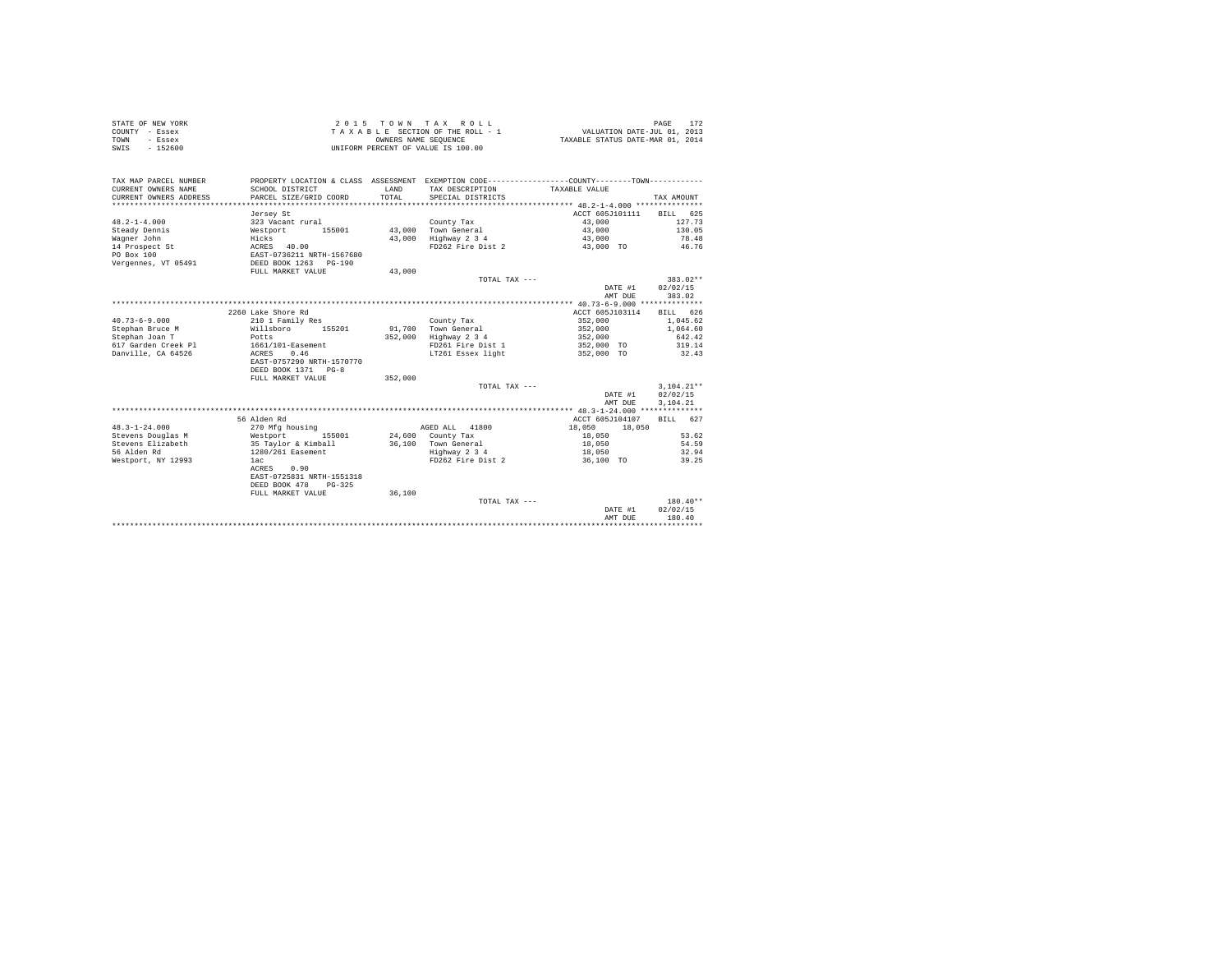| COUNTY - Essex<br>TOWN<br>- Essex<br>SWIS<br>$-152600$ | UNIFORM PERCENT OF VALUE IS 100.00                                                                                                                                                                                                           |         |                                                                                                                                                                                                                                       | T A X A B L E SECTION OF THE ROLL - 1 WALUATION DATE-JUL 01, 2013<br>CONNERS NAME STATUS DATE-MAR 01, 2014 |                      |
|--------------------------------------------------------|----------------------------------------------------------------------------------------------------------------------------------------------------------------------------------------------------------------------------------------------|---------|---------------------------------------------------------------------------------------------------------------------------------------------------------------------------------------------------------------------------------------|------------------------------------------------------------------------------------------------------------|----------------------|
|                                                        |                                                                                                                                                                                                                                              |         |                                                                                                                                                                                                                                       |                                                                                                            |                      |
| TAX MAP PARCEL NUMBER                                  | PROPERTY LOCATION & CLASS ASSESSMENT EXEMPTION CODE-----------------COUNTY--------TOWN---------                                                                                                                                              |         |                                                                                                                                                                                                                                       |                                                                                                            |                      |
| CURRENT OWNERS NAME<br>CURRENT OWNERS ADDRESS          | SCHOOL DISTRICT LAND                                                                                                                                                                                                                         |         | TAX DESCRIPTION                                                                                                                                                                                                                       | TAXABLE VALUE                                                                                              |                      |
|                                                        | PARCEL SIZE/GRID COORD                                                                                                                                                                                                                       | TOTAL   | SPECIAL DISTRICTS                                                                                                                                                                                                                     |                                                                                                            | TAX AMOUNT           |
|                                                        | 697 Middle Rd                                                                                                                                                                                                                                |         |                                                                                                                                                                                                                                       | ACCT 605J188004 BILL 628                                                                                   |                      |
| $40.3 - 2 - 2.221$                                     | 240 Rural res                                                                                                                                                                                                                                |         | AG DIST C 41720<br>86,000 County Tax and the contract of 266,018<br>303,300 Town General<br>Highway 2 3 4<br>FD261 Fire Dist 1 266,018<br>FD261 Fire Dist 1 266,018                                                                   |                                                                                                            |                      |
| Stewart Caryl J<br>1 Steele St                         | Willsboro 155201                                                                                                                                                                                                                             |         |                                                                                                                                                                                                                                       |                                                                                                            | 790.21               |
|                                                        |                                                                                                                                                                                                                                              |         |                                                                                                                                                                                                                                       |                                                                                                            | 804.55               |
|                                                        |                                                                                                                                                                                                                                              |         |                                                                                                                                                                                                                                       |                                                                                                            | 485.50               |
|                                                        |                                                                                                                                                                                                                                              |         |                                                                                                                                                                                                                                       |                                                                                                            | 274.99               |
|                                                        |                                                                                                                                                                                                                                              | 303,300 |                                                                                                                                                                                                                                       |                                                                                                            |                      |
|                                                        |                                                                                                                                                                                                                                              |         | TOTAL TAX ---                                                                                                                                                                                                                         |                                                                                                            | $2.355.25**$         |
|                                                        |                                                                                                                                                                                                                                              |         |                                                                                                                                                                                                                                       | DATE #1                                                                                                    | 02/02/15             |
|                                                        |                                                                                                                                                                                                                                              |         |                                                                                                                                                                                                                                       | AMT DUE                                                                                                    | 2,355.25             |
|                                                        |                                                                                                                                                                                                                                              |         |                                                                                                                                                                                                                                       |                                                                                                            |                      |
|                                                        |                                                                                                                                                                                                                                              |         |                                                                                                                                                                                                                                       | ACCT 605Z006002 BILL 629                                                                                   |                      |
|                                                        |                                                                                                                                                                                                                                              |         |                                                                                                                                                                                                                                       |                                                                                                            |                      |
|                                                        |                                                                                                                                                                                                                                              |         |                                                                                                                                                                                                                                       |                                                                                                            | 1,658.47             |
|                                                        |                                                                                                                                                                                                                                              |         |                                                                                                                                                                                                                                       |                                                                                                            | 1,688.56<br>1,018.94 |
|                                                        |                                                                                                                                                                                                                                              |         |                                                                                                                                                                                                                                       |                                                                                                            | 613.15               |
|                                                        |                                                                                                                                                                                                                                              |         |                                                                                                                                                                                                                                       |                                                                                                            |                      |
|                                                        |                                                                                                                                                                                                                                              |         |                                                                                                                                                                                                                                       |                                                                                                            |                      |
|                                                        |                                                                                                                                                                                                                                              |         | TOTAL TAX ---                                                                                                                                                                                                                         |                                                                                                            | $4.979.12**$         |
|                                                        |                                                                                                                                                                                                                                              |         |                                                                                                                                                                                                                                       | DATE #1<br>AMT DUE                                                                                         | 02/02/15<br>4.979.12 |
|                                                        |                                                                                                                                                                                                                                              |         |                                                                                                                                                                                                                                       |                                                                                                            |                      |
|                                                        | Middle Rd                                                                                                                                                                                                                                    |         |                                                                                                                                                                                                                                       | ACCT 605J187005 BILL 630                                                                                   |                      |
|                                                        |                                                                                                                                                                                                                                              |         |                                                                                                                                                                                                                                       |                                                                                                            |                      |
|                                                        |                                                                                                                                                                                                                                              |         |                                                                                                                                                                                                                                       |                                                                                                            | 77.49                |
|                                                        |                                                                                                                                                                                                                                              |         | AG DIST C 41720<br>$30,213$<br>$36,300$ County Tax<br>$7$ S6,300 County Tax<br>$7$ S6,300 County Tax<br>$\frac{26,087}{26,087}$<br>$\frac{26,087}{26,087}$<br>$\frac{26,087}{26,087}$<br>FD261 Fire Dist 1<br>$\frac{56,300}{26,087}$ |                                                                                                            | 78.90<br>47.61       |
|                                                        |                                                                                                                                                                                                                                              |         |                                                                                                                                                                                                                                       |                                                                                                            | 51.04                |
|                                                        | 49.1-1-19.210<br>Sukel Joye V (105 Vac farmland<br>Sukel Joye V (111sboro 155201<br>258 Middle Rd<br>Essex, NY 12936<br>MAY BE SUBJECT TO PAYMENT ACRES (47.08<br>MAY BE SUBJECT TO PAYMENT ERST-0751335 NRTH-1563722<br>UNDER AGDIST LAW TI |         |                                                                                                                                                                                                                                       |                                                                                                            |                      |
|                                                        |                                                                                                                                                                                                                                              |         |                                                                                                                                                                                                                                       |                                                                                                            |                      |
|                                                        | FULL MARKET VALUE                                                                                                                                                                                                                            | 56,300  |                                                                                                                                                                                                                                       |                                                                                                            |                      |
|                                                        |                                                                                                                                                                                                                                              |         | TOTAL TAX ---                                                                                                                                                                                                                         |                                                                                                            | $255.04**$           |
|                                                        |                                                                                                                                                                                                                                              |         |                                                                                                                                                                                                                                       | DATE #1                                                                                                    | 02/02/15             |
|                                                        |                                                                                                                                                                                                                                              |         |                                                                                                                                                                                                                                       | AMT DUE                                                                                                    | 255.04               |
|                                                        | 258 Middle Rd                                                                                                                                                                                                                                |         |                                                                                                                                                                                                                                       | ACCT 605J104314 BILL 631                                                                                   |                      |
|                                                        |                                                                                                                                                                                                                                              |         |                                                                                                                                                                                                                                       |                                                                                                            |                      |
|                                                        |                                                                                                                                                                                                                                              |         |                                                                                                                                                                                                                                       |                                                                                                            | 262.30               |
|                                                        |                                                                                                                                                                                                                                              |         |                                                                                                                                                                                                                                       | 15,000 15,000 2<br>15,000 15,000 2<br>88,300 2                                                             | 267.06               |
|                                                        |                                                                                                                                                                                                                                              |         |                                                                                                                                                                                                                                       |                                                                                                            | 161.15               |
|                                                        |                                                                                                                                                                                                                                              |         |                                                                                                                                                                                                                                       |                                                                                                            | 93.66                |
|                                                        |                                                                                                                                                                                                                                              |         |                                                                                                                                                                                                                                       |                                                                                                            |                      |
|                                                        | DEED BOOK 1628 PG-151                                                                                                                                                                                                                        |         |                                                                                                                                                                                                                                       |                                                                                                            |                      |
|                                                        | FULL MARKET VALUE                                                                                                                                                                                                                            | 103,300 |                                                                                                                                                                                                                                       |                                                                                                            |                      |
|                                                        |                                                                                                                                                                                                                                              |         | TOTAL TAX ---                                                                                                                                                                                                                         |                                                                                                            | 784.17**             |
|                                                        |                                                                                                                                                                                                                                              |         |                                                                                                                                                                                                                                       | DATE #1                                                                                                    | 02/02/15             |
|                                                        |                                                                                                                                                                                                                                              |         |                                                                                                                                                                                                                                       | AMT DUE                                                                                                    | 784.17               |
|                                                        |                                                                                                                                                                                                                                              |         |                                                                                                                                                                                                                                       |                                                                                                            |                      |

STATE OF NEW YORK 2015 TOWN TAX ROLL PAGE 173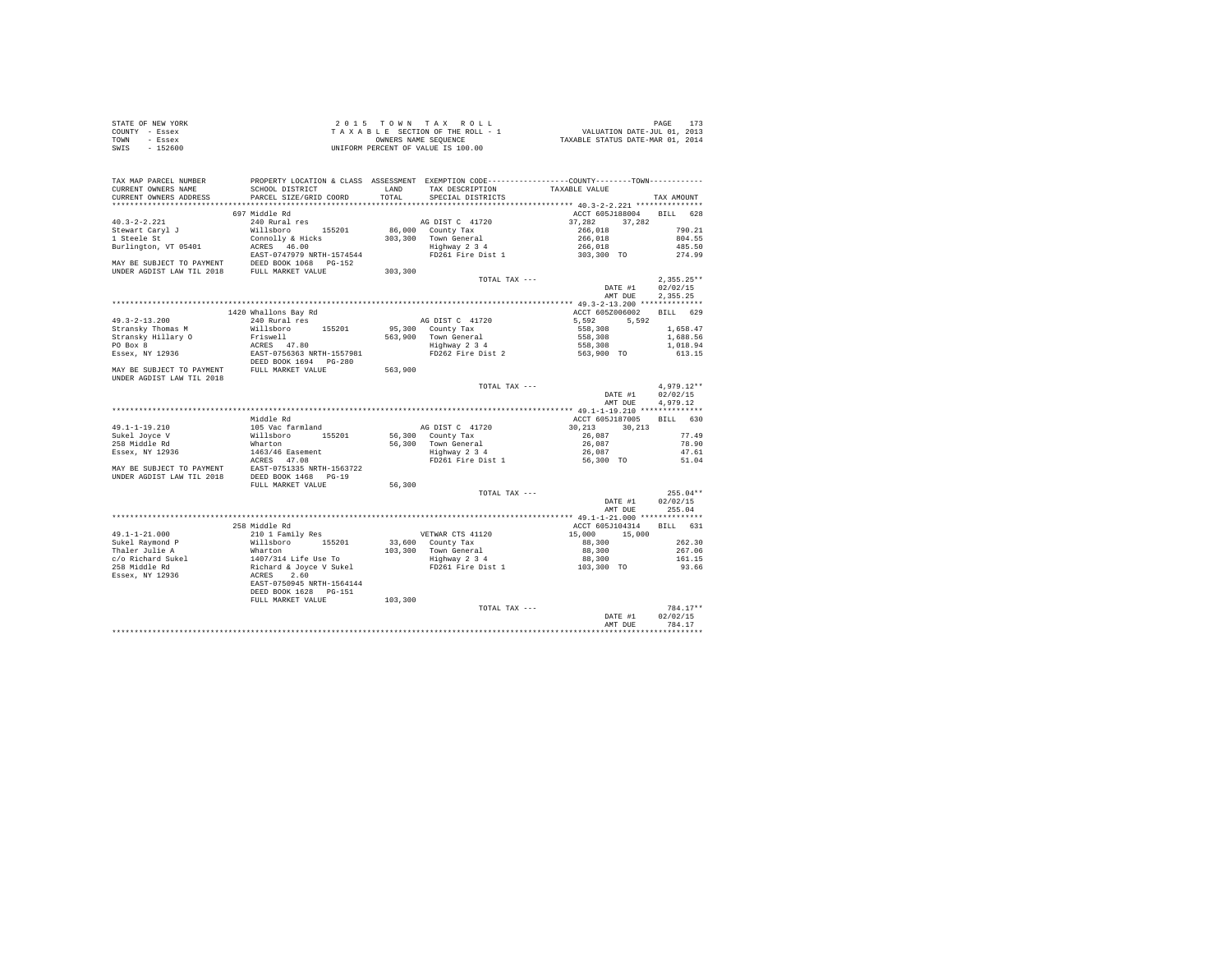|      | STATE OF NEW YORK | $2.0.15$ TOWN TAX ROLL             | 174<br>PAGE                      |
|------|-------------------|------------------------------------|----------------------------------|
|      | COUNTY - Essex    | TAXABLE SECTION OF THE ROLL - 1    | VALUATION DATE-JUL 01, 2013      |
| TOWN | - Essex           | OWNERS NAME SEOUENCE               | TAXABLE STATUS DATE-MAR 01, 2014 |
| SWIS | $-152600$         | UNIFORM PERCENT OF VALUE IS 100.00 |                                  |

| TAX MAP PARCEL NUMBER<br>CURRENT OWNERS NAME<br>CURRENT OWNERS ADDRESS | PROPERTY LOCATION & CLASS ASSESSMENT EXEMPTION CODE---------------COUNTY-------TOWN---------<br>SCHOOL DISTRICT<br>PARCEL SIZE/GRID COORD | LAND<br>TOTAL | TAX DESCRIPTION<br>SPECIAL DISTRICTS | TAXABLE VALUE     | TAX AMOUNT   |
|------------------------------------------------------------------------|-------------------------------------------------------------------------------------------------------------------------------------------|---------------|--------------------------------------|-------------------|--------------|
|                                                                        |                                                                                                                                           |               |                                      |                   |              |
|                                                                        | Brookfield Rd                                                                                                                             |               |                                      | ACCT 605J101407   | BILL 632     |
| $48.3 - 1 - 20.001$                                                    | 910 Priv forest                                                                                                                           |               | County Tax                           | 17,100            | 50.80        |
| SUNY Auxilliary Svcs Inc                                               | Westport 155001                                                                                                                           |               | 17.100 Town General                  | 17,100            | 51.72        |
|                                                                        |                                                                                                                                           |               |                                      |                   |              |
| 101 Broad St                                                           | $39$ Platt Rogers                                                                                                                         |               | 17,100 Highway 2 3 4                 | 17,100            | 31.21        |
| Plattsburgh, NY 12901                                                  | ACRES 32.00                                                                                                                               |               | FD262 Fire Dist 2                    | 17,100 TO         | 18.59        |
|                                                                        | EAST-0724502 NRTH-1560380                                                                                                                 |               |                                      |                   |              |
|                                                                        | DEED BOOK 1055 PG-282                                                                                                                     |               |                                      |                   |              |
|                                                                        | FULL MARKET VALUE                                                                                                                         | 17,100        |                                      |                   |              |
|                                                                        |                                                                                                                                           |               | TOTAL TAX ---                        |                   | $152.32**$   |
|                                                                        |                                                                                                                                           |               |                                      | DATE #1           | 02/02/15     |
|                                                                        |                                                                                                                                           |               |                                      | AMT DUE           | 152.32       |
|                                                                        |                                                                                                                                           |               |                                      |                   |              |
|                                                                        |                                                                                                                                           |               |                                      |                   |              |
|                                                                        | 228 Clark Rd                                                                                                                              |               |                                      | ACCT 605J188003   | BILL 633     |
| $49.3 - 2 - 26.200$                                                    | 210 1 Family Res                                                                                                                          |               | County Tax                           | 231,900           | 688.86       |
| Swan John S Jr                                                         | Willsboro<br>155201                                                                                                                       |               | $39,000$ Town General                | 231,900           | 701.36       |
| 228 Clark Rd                                                           | Judd                                                                                                                                      |               | 231,900 Highway 2 3 4                | 231,900           | 423.23       |
| Essex, NY 12936                                                        |                                                                                                                                           |               | FD262 Fire Dist 2                    | 231.900 TO 252.15 |              |
|                                                                        | ACRES 8.03 BANK GFNB&T<br>EAST-0749104 NRTH-1551959                                                                                       |               |                                      |                   |              |
|                                                                        |                                                                                                                                           |               |                                      |                   |              |
|                                                                        | DEED BOOK 895 PG-115                                                                                                                      |               |                                      |                   |              |
|                                                                        | FULL MARKET VALUE                                                                                                                         | 231,900       |                                      |                   |              |
|                                                                        |                                                                                                                                           |               | TOTAL TAX ---                        |                   | $2.065.60**$ |
|                                                                        |                                                                                                                                           |               |                                      | DATE #1           | 02/02/15     |
|                                                                        |                                                                                                                                           |               |                                      | AMT DUE           | 2,065.60     |
|                                                                        |                                                                                                                                           |               |                                      |                   |              |
|                                                                        | 2719 NYS Route 22                                                                                                                         |               |                                      | ACCT 605J102915   | BILL 634     |
| $40.65 - 2 - 2.000$                                                    | 210 1 Family Res                                                                                                                          |               | County Tax                           | 154,400           | 458.65       |
| Sweatt Phebe                                                           | Willsboro 155201                                                                                                                          |               | 58,500 Town General                  | 154,400           | 466.97       |
| 2719 NYS Rte 22                                                        | Hicks                                                                                                                                     |               | 154.400 Highway 2 3 4                | 154,400           | 281.79       |
|                                                                        |                                                                                                                                           |               |                                      |                   |              |
| Essex, NY 12936                                                        | 1650/178-Sewer Easement                                                                                                                   |               | School Relevy                        |                   | 2,022.88     |
|                                                                        | ACRES 0.30                                                                                                                                |               | FD261 Fire Dist 1                    | 154,400 TO        | 139.99       |
|                                                                        | EAST-0756229 NRTH-1572068                                                                                                                 |               | LT261 Essex light                    | 154,400 TO        | 14.22        |
|                                                                        | DEED BOOK 1563 PG-147                                                                                                                     |               |                                      |                   |              |
|                                                                        | FULL MARKET VALUE                                                                                                                         | 154,400       |                                      |                   |              |
|                                                                        |                                                                                                                                           |               | TOTAL TAX ---                        |                   | $3.384.50**$ |
|                                                                        |                                                                                                                                           |               |                                      | DATE #1           | 02/02/15     |
|                                                                        |                                                                                                                                           |               |                                      | AMT DUE           | 3,384.50     |
|                                                                        |                                                                                                                                           |               |                                      |                   |              |
|                                                                        |                                                                                                                                           |               |                                      |                   |              |
|                                                                        | 19 Old Oak Way                                                                                                                            |               |                                      | ACCT 605J102801   | BILL 635     |
| 49.11-1-37.000                                                         | 210 1 Family Res                                                                                                                          |               | County Tax<br>73,500 Town General    | 302,800           | 899.47       |
| Swish Holdings LLC                                                     | Willsboro 155201                                                                                                                          |               |                                      | 302,800           | 915.80       |
| 1871 Thousand Oaks Blvd                                                | Wharton                                                                                                                                   |               | 302,800 Highway 2 3 4                | 302,800           | 552.62       |
| Berkelev, CA 94707                                                     | ACRES 3.82                                                                                                                                |               | FD261 Fire Dist 1                    | 302,800 TO        | 274.53       |
|                                                                        | EAST-0757160 NRTH-1562196                                                                                                                 |               |                                      |                   |              |
|                                                                        | DEED BOOK 1614 PG-275                                                                                                                     |               |                                      |                   |              |
|                                                                        | FULL MARKET VALUE                                                                                                                         | 302,800       |                                      |                   |              |
|                                                                        |                                                                                                                                           |               | TOTAL TAX ---                        |                   |              |
|                                                                        |                                                                                                                                           |               |                                      |                   | $2,642.42**$ |
|                                                                        |                                                                                                                                           |               |                                      |                   |              |
|                                                                        |                                                                                                                                           |               |                                      | DATE #1           | 02/02/15     |
|                                                                        |                                                                                                                                           |               |                                      | AMT DUE           | 2.642.42     |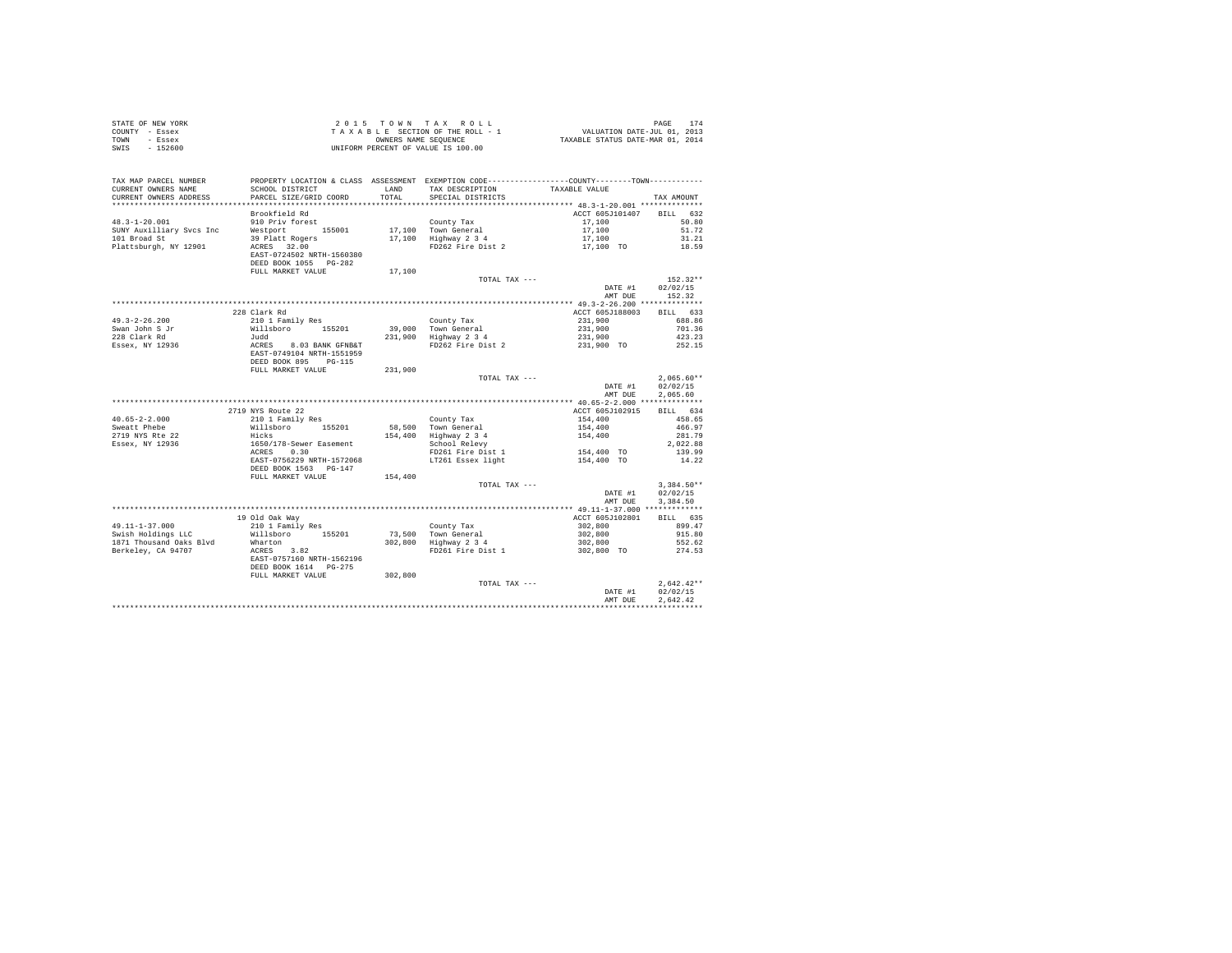| STATE OF NEW YORK | 2015 TOWN TAX ROLL                 | PAGE                             |
|-------------------|------------------------------------|----------------------------------|
| COUNTY - Essex    | TAXABLE SECTION OF THE ROLL - 1    | VALUATION DATE-JUL 01, 2013      |
| TOWN<br>- Essex   | OWNERS NAME SEOUENCE               | TAXABLE STATUS DATE-MAR 01, 2014 |
| $-152600$<br>SWIS | UNIFORM PERCENT OF VALUE IS 100.00 |                                  |

| TAX MAP PARCEL NUMBER<br>CURRENT OWNERS NAME<br>CURRENT OWNERS ADDRESS | PROPERTY LOCATION & CLASS ASSESSMENT EXEMPTION CODE---------------COUNTY-------TOWN---------<br>SCHOOL DISTRICT<br>PARCEL SIZE/GRID COORD | <b>T.AND</b><br>TOTAL | TAX DESCRIPTION<br>SPECIAL DISTRICTS         | TAXABLE VALUE                 | TAX AMOUNT           |
|------------------------------------------------------------------------|-------------------------------------------------------------------------------------------------------------------------------------------|-----------------------|----------------------------------------------|-------------------------------|----------------------|
|                                                                        |                                                                                                                                           |                       |                                              |                               |                      |
|                                                                        | Cross Rd                                                                                                                                  |                       |                                              | ACCT 605Z007006               | 636<br><b>BILL</b>   |
| $49.3 - 2 - 20.600$                                                    | 321 Abandoned ag                                                                                                                          |                       | County Tax                                   | 30,900                        | 91.79                |
| Tabor 64 Inc                                                           | Willsboro 155201                                                                                                                          |                       | 30,900 Town General                          | 30,900                        | 93.45                |
| $c/o$ A S Fine - Pres.                                                 | Judd Patent                                                                                                                               |                       | 30,900 Highway 2 3 4                         | 30,900                        | 56.39                |
| 133A Circular St                                                       | 5 Fine Subd 5949                                                                                                                          |                       | FD262 Fire Dist 2                            | 30,900 TO                     | 33.60                |
| Saratoga Springs, NY 12866 ACRES 6.93                                  |                                                                                                                                           |                       |                                              |                               |                      |
|                                                                        | EAST-0753137 NRTH-1555715                                                                                                                 |                       |                                              |                               |                      |
|                                                                        | DEED BOOK 1595 PG-77                                                                                                                      |                       |                                              |                               |                      |
|                                                                        | FULL MARKET VALUE                                                                                                                         | 30,900                |                                              |                               |                      |
|                                                                        |                                                                                                                                           |                       | TOTAL TAX ---                                |                               | $275.23**$           |
|                                                                        |                                                                                                                                           |                       |                                              | DATE #1                       | 02/02/15             |
|                                                                        |                                                                                                                                           |                       |                                              | AMT DUE                       | 275.23               |
|                                                                        |                                                                                                                                           |                       |                                              |                               |                      |
|                                                                        | 2819 Essex Rd                                                                                                                             |                       |                                              | ACCT 605J104206               | BILL 637             |
| $40.3 - 2 - 9.100$                                                     | 240 Rural res                                                                                                                             |                       | County Tax                                   | 169,000                       | 502.02               |
| Tart William O Jr                                                      | Willsboro 155201                                                                                                                          |                       | 96,900 Town General                          | 169,000<br>169,000<br>169,000 | 511.13               |
| Little Michelle M                                                      | Hicks                                                                                                                                     |                       | 169,000 Highway 2 3 4                        |                               | 308.43               |
| 5248 N Catherine St                                                    | 38.1ac                                                                                                                                    |                       | FD261 Fire Dist 1                            | 169,000 TO                    | 153.22               |
| Plattsburgh, NY 12901                                                  | ACRES 36.91                                                                                                                               |                       | LT261 Essex light                            | 169,000 TO                    | 15.57                |
|                                                                        | EAST-0755657 NRTH-1573481                                                                                                                 |                       | WB261 Water B&I                              | 169,000 TO C                  | 46.49                |
|                                                                        | DEED BOOK 834<br>$PG-219$                                                                                                                 |                       |                                              |                               |                      |
|                                                                        | FULL MARKET VALUE                                                                                                                         | 169,000               |                                              |                               |                      |
|                                                                        |                                                                                                                                           |                       | TOTAL TAX ---                                |                               | $1.536.86**$         |
|                                                                        |                                                                                                                                           |                       |                                              | DATE #1                       | 02/02/15             |
|                                                                        |                                                                                                                                           |                       |                                              | AMT DUE                       | 1,536.86             |
|                                                                        |                                                                                                                                           |                       |                                              |                               |                      |
|                                                                        | 1352 Whallons Bay Rd                                                                                                                      |                       |                                              | ACCT 605J103505               | BILL 638             |
| $49.3 - 2 - 13.100$                                                    | 240 Rural res                                                                                                                             |                       | County Tax                                   | 638,500                       | 1,896.68             |
| Teitelbaum Richard C                                                   | Willsboro<br>155201                                                                                                                       |                       |                                              | 638,500                       | 1,931.10             |
| Teitelbaum Bethany B                                                   |                                                                                                                                           |                       | 84,400 Town General<br>638,500 Highway 2 3 4 | 638,500                       | 1,165.29             |
| 3 Brookside Ct                                                         | Friswell<br>ACRES 40.00 BANK1STARSG<br>EAST-0755171 NRTH-1557394                                                                          |                       | FD262 Fire Dist 2                            | 638,500 TO                    | 694.27               |
| Cranbury, NJ 08512                                                     |                                                                                                                                           |                       |                                              |                               |                      |
|                                                                        | DEED BOOK 1658 PG-89                                                                                                                      |                       |                                              |                               |                      |
|                                                                        | FULL MARKET VALUE                                                                                                                         | 638,500               |                                              |                               |                      |
|                                                                        |                                                                                                                                           |                       | TOTAL TAX ---                                |                               | $5,687.34**$         |
|                                                                        |                                                                                                                                           |                       |                                              | DATE #1<br>AMT DUE            | 02/02/15<br>5.687.34 |
|                                                                        |                                                                                                                                           |                       |                                              |                               |                      |
|                                                                        | 34 Ridge Way                                                                                                                              |                       |                                              | ACCT 605J100210               | BILL 639             |
| $49.7 - 5 - 1.000$                                                     | 260 Seasonal res                                                                                                                          |                       | County Tax                                   | 124,200                       | 368.94               |
| Thomas David                                                           | Willsboro<br>155201                                                                                                                       |                       | 63,100 Town General                          | 124,200                       | 375.63               |
| 3839 Evelyn Dr                                                         | Wharton                                                                                                                                   |                       | 124,200 Highway 2 3 4                        | 124,200                       | 226.67               |
| Wilmington, DE 19808                                                   | ACRES 0.70                                                                                                                                |                       | FD261 Fire Dist 1                            | 124,200 TO                    | 112.61               |
|                                                                        | EAST-0757621 NRTH-1563963                                                                                                                 |                       |                                              |                               |                      |
|                                                                        | DEED BOOK 933<br>$PG-105$                                                                                                                 |                       |                                              |                               |                      |
|                                                                        | FULL MARKET VALUE                                                                                                                         | 124,200               |                                              |                               |                      |
|                                                                        |                                                                                                                                           |                       | TOTAL TAX ---                                |                               | $1.083.85**$         |
|                                                                        |                                                                                                                                           |                       |                                              | DATE #1                       | 02/02/15             |
|                                                                        |                                                                                                                                           |                       |                                              | AMT DUE                       | 1,083.85             |
|                                                                        |                                                                                                                                           |                       |                                              |                               |                      |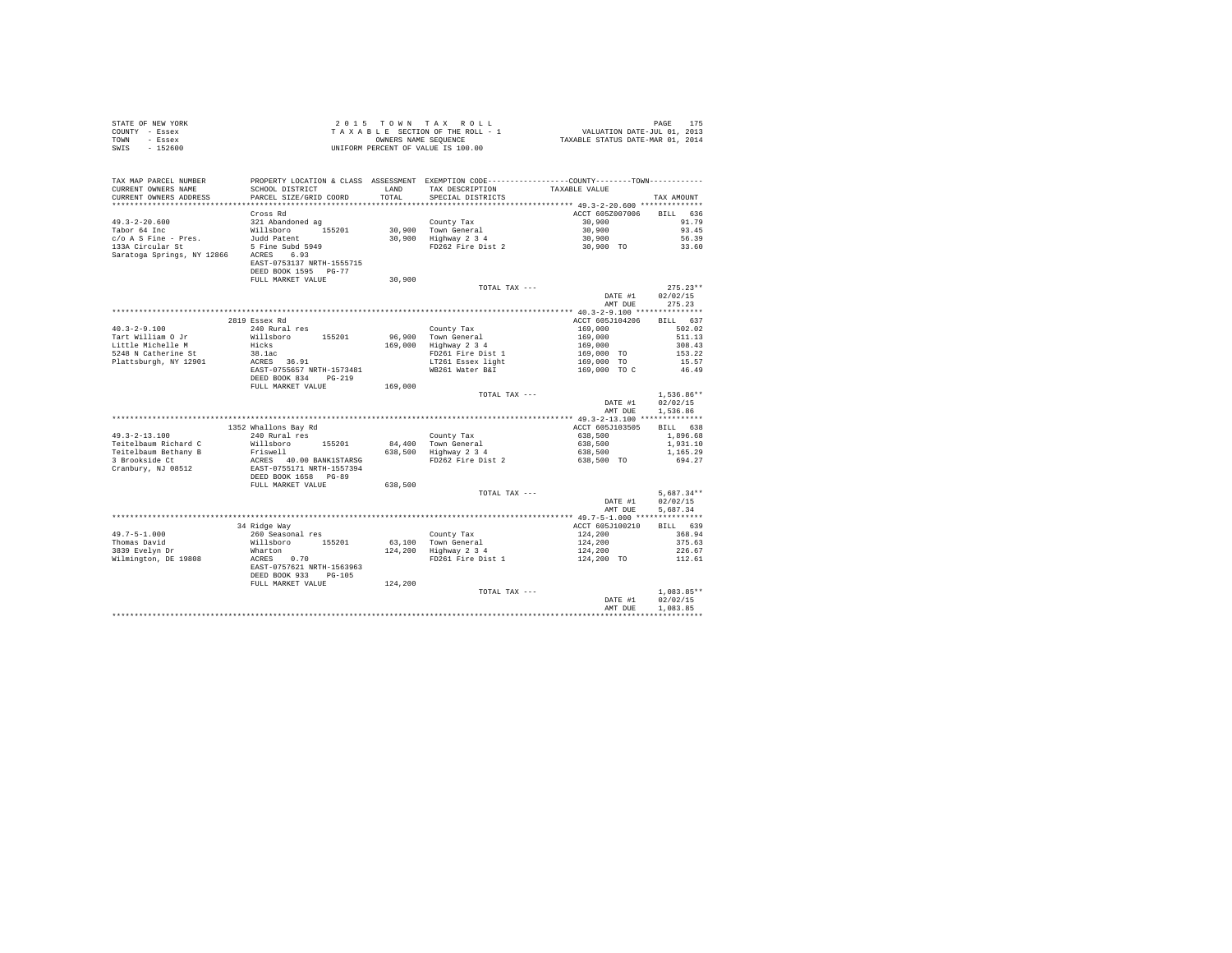| STATE OF NEW YORK | $2.0.15$ TOWN TAX ROLL             | PAGE                             |
|-------------------|------------------------------------|----------------------------------|
| COUNTY - Essex    | TAXABLE SECTION OF THE ROLL - 1    | VALUATION DATE-JUL 01, 2013      |
| TOWN<br>- Essex   | OWNERS NAME SEOUENCE               | TAXABLE STATUS DATE-MAR 01, 2014 |
| SWIS<br>$-152600$ | UNIFORM PERCENT OF VALUE IS 100.00 |                                  |

| TAX MAP PARCEL NUMBER                    |                                                         |         | PROPERTY LOCATION & CLASS ASSESSMENT EXEMPTION CODE---------------COUNTY-------TOWN---------- |                          |              |
|------------------------------------------|---------------------------------------------------------|---------|-----------------------------------------------------------------------------------------------|--------------------------|--------------|
| CURRENT OWNERS NAME                      | SCHOOL DISTRICT                                         | LAND    | TAX DESCRIPTION                                                                               | TAXABLE VALUE            |              |
| CURRENT OWNERS ADDRESS                   | PARCEL SIZE/GRID COORD                                  | TOTAL   | SPECIAL DISTRICTS                                                                             |                          | TAX AMOUNT   |
|                                          |                                                         |         |                                                                                               |                          |              |
|                                          | 87 Wildacres Way                                        |         |                                                                                               | ACCT 605J104012 BILL 640 |              |
| $49.7 - 4 - 4.000$                       | 210 1 Family Res                                        |         | County Tax                                                                                    | 156,900                  | 466.07       |
| Thorn Gert D                             | Willsboro 155201                                        |         | 65.100 Town General                                                                           | 156,900                  | 474.53       |
| Drover Lynn                              | Wharton                                                 | 156,900 | Highway 2 3 4                                                                                 | 156,900                  | 286.35       |
| 87 Wildacres Way 67 MCRES                | 1.03                                                    |         | FD261 Fire Dist 1                                                                             | 156,900 TO 142.25        |              |
| Essex, NY 12936                          | EAST-0757172 NRTH-1565009<br>DEED BOOK 1751    PG-311   |         | LT261 Essex light                                                                             | 156,900 TO 14.45         |              |
| PRIOR OWNER ON 3/01/2014<br>Thorn Gert D | FULL MARKET VALUE                                       | 156,900 |                                                                                               |                          |              |
|                                          |                                                         |         | TOTAL TAX ---                                                                                 |                          | $1.383.65**$ |
|                                          |                                                         |         |                                                                                               | DATE #1                  | 02/02/15     |
|                                          |                                                         |         |                                                                                               | AMT DUE                  | 1,383.65     |
|                                          |                                                         |         |                                                                                               |                          |              |
|                                          | Lake Shore Rd                                           |         |                                                                                               | ACCT 605J100613          | BILL 641     |
| $49.7 - 4 - 5.000$                       | 311 Res vac land                                        |         | County Tax                                                                                    | 74,200                   | 220.41       |
| Thorn Gert D                             | Willsboro<br>155201                                     | 74,200  | Town General                                                                                  | 74,200                   | 224.41       |
| Drover Lynn                              | Wharton                                                 | 74,200  | Highway 2 3 4                                                                                 | 74,200                   | 135.42       |
| 87 Wildacres Way 67 MCRES 4.07           |                                                         |         | FD261 Fire Dist 1                                                                             | 74,200 TO                | 67.27        |
| Essex, NY 12936                          | EAST-0757612 NRTH-1565026                               |         | LT261 Essex light 6.84                                                                        |                          |              |
|                                          | DEED BOOK 1751 PG-311                                   | 74,200  |                                                                                               |                          |              |
| PRIOR OWNER ON 3/01/2014<br>Thorn Gert D | FULL MARKET VALUE                                       |         |                                                                                               |                          |              |
|                                          |                                                         |         | TOTAL TAX ---                                                                                 |                          | 654.35**     |
|                                          |                                                         |         |                                                                                               | DATE #1                  | 02/02/15     |
|                                          |                                                         |         |                                                                                               | AMT DUE                  | 654.35       |
|                                          |                                                         |         |                                                                                               |                          |              |
|                                          | Walker Rd                                               |         |                                                                                               | ACCT 605J102813          | BILL 642     |
| $48.4 - 1 - 12.000$                      | 105 Vac farmland                                        |         | County Tax                                                                                    | 68,800                   | 204.37       |
| Three Creek Farms LLC                    | 155201<br>Willsboro                                     |         | 68,800 Town General                                                                           | 68,800                   | 208.08       |
| c/o Robert Thall                         | Friswell                                                | 68,800  | Highway 2 3 4                                                                                 | 68,800                   | 125.56       |
| 10533 Davis Rd                           | ACRES 51.48                                             |         | FD262 Fire Dist 2                                                                             | 68,800 TO                | 74.81        |
| West Winfield, NY 13491                  | EAST-0740147 NRTH-1554169<br>DEED BOOK 1692<br>$PG-110$ |         | LT262 Whallonsburg light 68,800 TO 17.23                                                      |                          |              |
|                                          | FULL MARKET VALUE                                       | 68,800  |                                                                                               |                          |              |
|                                          |                                                         |         | TOTAL TAX ---                                                                                 |                          | $630.05**$   |
|                                          |                                                         |         |                                                                                               | DATE #1                  | 02/02/15     |
|                                          |                                                         |         |                                                                                               | AMT DUE                  | 630.05       |
|                                          |                                                         |         |                                                                                               |                          |              |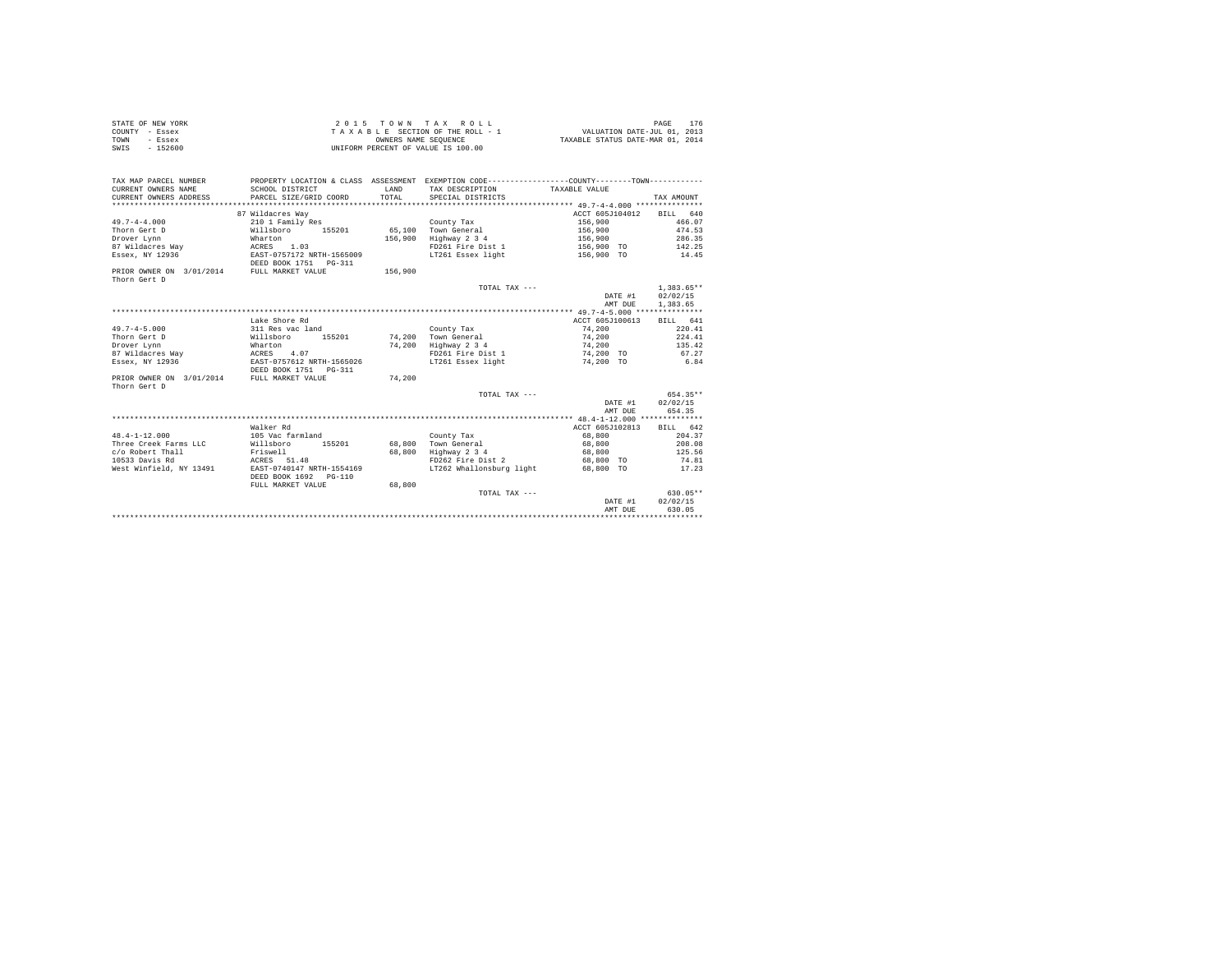| STATE OF NEW YORK | 2015 TOWN TAX ROLL                 | 177<br>PAGE                      |
|-------------------|------------------------------------|----------------------------------|
| COUNTY - Essex    | TAXABLE SECTION OF THE ROLL - 1    | VALUATION DATE-JUL 01, 2013      |
| TOWN<br>- Essex   | OWNERS NAME SEOUENCE               | TAXABLE STATUS DATE-MAR 01, 2014 |
| $-152600$<br>SWIS | UNIFORM PERCENT OF VALUE IS 100.00 |                                  |

| TAX MAP PARCEL NUMBER     |                                                                                                                                                                                                                                         |         | PROPERTY LOCATION & CLASS ASSESSMENT EXEMPTION CODE----------------COUNTY--------TOWN----------                |                                    |              |
|---------------------------|-----------------------------------------------------------------------------------------------------------------------------------------------------------------------------------------------------------------------------------------|---------|----------------------------------------------------------------------------------------------------------------|------------------------------------|--------------|
| CURRENT OWNERS NAME       | SCHOOL DISTRICT                                                                                                                                                                                                                         |         | LAND TAX DESCRIPTION                                                                                           | TAXABLE VALUE                      |              |
| CURRENT OWNERS ADDRESS    | PARCEL SIZE/GRID COORD                                                                                                                                                                                                                  | TOTAL.  | SPECIAL DISTRICTS                                                                                              |                                    | TAX AMOUNT   |
| **********************    |                                                                                                                                                                                                                                         |         |                                                                                                                |                                    |              |
|                           | 33 County Home Way                                                                                                                                                                                                                      |         |                                                                                                                | ACCT 605J178514 BILL 643           |              |
| $48.4 - 1 - 17.000$       | 120 Field crops<br>Willsboro 155201 410,100 County Tax                                                                                                                                                                                  |         | AG DIST C 41720                                                                                                | 185, 771 185, 771                  |              |
| Three Creek Farms LLC     |                                                                                                                                                                                                                                         |         |                                                                                                                | 334,929                            | 994.91       |
| c/o Robert Thall          | Judd & 3 Split Rock Tract 520,700 Town General                                                                                                                                                                                          |         |                                                                                                                | 334,929                            | 1,012.97     |
| 10533 Davis Rd            | ACRES 279.14                                                                                                                                                                                                                            |         | Town General<br>Highway 2 3 4<br>FD262 Fire Dist 2                                                             | 334,929                            | 611.26       |
| West Winfield, NY 13491   | EAST-0740555 NRTH-1552820                                                                                                                                                                                                               |         |                                                                                                                | 520,700 TO                         | 566.18       |
|                           | DEED BOOK 1692 PG-110                                                                                                                                                                                                                   |         | LT262 Whallonsburg light 520,700 TO                                                                            |                                    | 130.42       |
| UNDER AGDIST LAW TIL 2018 | MAY BE SUBJECT TO PAYMENT FULL MARKET VALUE                                                                                                                                                                                             | 520,700 |                                                                                                                |                                    |              |
|                           |                                                                                                                                                                                                                                         |         | TOTAL TAX ---                                                                                                  |                                    | $3,315.74**$ |
|                           |                                                                                                                                                                                                                                         |         |                                                                                                                | DATE #1                            | 02/02/15     |
|                           |                                                                                                                                                                                                                                         |         |                                                                                                                | AMT DUE                            | 3, 315.74    |
|                           |                                                                                                                                                                                                                                         |         |                                                                                                                |                                    |              |
|                           | NYS Route 22                                                                                                                                                                                                                            |         |                                                                                                                | ACCT 605J195002 BILL 644           |              |
| $48.4 - 1 - 25.000$       | 311 Res vac land                                                                                                                                                                                                                        |         | AG DIST C 41720                                                                                                | $30,400$ $30,400$                  |              |
|                           | +6.+1-2.5.000<br>Three Creek Farms LLC and Bather and B5201<br>10533 Davis Rall and Bather 2.7.79<br>10533 Davis Rd<br>West Winfield, NY 13491 BAST-0742547 NRTH-1553018<br>Nest Winfield, NY 13491 BAST-0742547 NRTH-1553018           |         | 34,500 County Tax                                                                                              |                                    | 12.18        |
|                           |                                                                                                                                                                                                                                         |         | 34,500 Town General                                                                                            | 4,100                              | 12.40        |
|                           |                                                                                                                                                                                                                                         |         |                                                                                                                | 4,100                              | 7.48         |
|                           |                                                                                                                                                                                                                                         |         | Town General<br>Highway 2 3 4<br>FD262 Fire Dist 2                                                             | 34,500 TO                          | 37.51        |
|                           |                                                                                                                                                                                                                                         |         | LT262 Whallonsburg light 34,500 TO                                                                             |                                    | 8.64         |
|                           | MAY BE SUBJECT TO PAYMENT FULL MARKET VALUE                                                                                                                                                                                             | 34,500  |                                                                                                                |                                    |              |
| UNDER AGDIST LAW TIL 2018 |                                                                                                                                                                                                                                         |         |                                                                                                                |                                    |              |
|                           |                                                                                                                                                                                                                                         |         | TOTAL TAX ---                                                                                                  |                                    | $78.21**$    |
|                           |                                                                                                                                                                                                                                         |         |                                                                                                                | DATE #1                            | 02/02/15     |
|                           |                                                                                                                                                                                                                                         |         |                                                                                                                | AMT DUE                            | 78.21        |
|                           |                                                                                                                                                                                                                                         |         |                                                                                                                |                                    |              |
|                           |                                                                                                                                                                                                                                         |         |                                                                                                                |                                    |              |
|                           | NYS Route 22                                                                                                                                                                                                                            |         |                                                                                                                | ACCT 605J178516                    | BILL 645     |
| $48.4 - 2 - 1.000$        | 105 Vac farmland                                                                                                                                                                                                                        |         | County Tax<br>31,100 Town General<br>31,100 Highway 2 3 4                                                      | 31,100                             | 92.38        |
| Three Creek Farms LLC     |                                                                                                                                                                                                                                         |         |                                                                                                                | $31,100$<br>$31,100$               | 94.06        |
| c/o Robert Thall          |                                                                                                                                                                                                                                         |         |                                                                                                                |                                    | 56.76        |
| 10533 Davis Rd            |                                                                                                                                                                                                                                         |         | FD262 Fire Dist 2<br>FD262 Fire Dist 2 31,100 TO<br>LT262 Whallonsburg light 31,100 TO                         |                                    | 33.82        |
| West Winfield, NY 13491   |                                                                                                                                                                                                                                         |         |                                                                                                                |                                    | 7.79         |
|                           | %103 %<br>Willsboro 155201<br>Judd<br>ACRES 35.86<br>EAST-0743117 NRTH-1552690<br>DEED BOOK 1692 PG-110                                                                                                                                 |         |                                                                                                                |                                    |              |
|                           | FULL MARKET VALUE                                                                                                                                                                                                                       | 31,100  |                                                                                                                |                                    |              |
|                           |                                                                                                                                                                                                                                         |         | TOTAL TAX ---                                                                                                  |                                    | 284.81**     |
|                           |                                                                                                                                                                                                                                         |         |                                                                                                                | DATE #1                            | 02/02/15     |
|                           |                                                                                                                                                                                                                                         |         |                                                                                                                | AMT DUE                            | 284.81       |
|                           |                                                                                                                                                                                                                                         |         |                                                                                                                |                                    |              |
|                           | Ferris Ln                                                                                                                                                                                                                               |         |                                                                                                                |                                    | BILL 646     |
| $57.2 - 3 - 3.000$        | 314 Rural vac<10                                                                                                                                                                                                                        |         | $\text{ACCT 605.1785.2}$<br>$\text{ACCT 605.1785.23}$<br>$\text{200}$ $\text{Time}$ $\text{Craw}$ $\text{201}$ |                                    | 0.59         |
|                           | - 2000<br>2000 The Creek Farms LLC 2001 Mestport 155001 2000 Town General 2000<br>2001 Robert Thail 2 Split Rock<br>2001 2001 2001 2001 2001 2001 2001 2012<br>2001 West Winfield, NY 13491 EAST-07362 PG-110<br>2001 TO RESP 2007 DEED |         |                                                                                                                |                                    | 0.60         |
|                           |                                                                                                                                                                                                                                         |         |                                                                                                                |                                    | 0.37         |
|                           |                                                                                                                                                                                                                                         |         |                                                                                                                |                                    | $\ldots$ 22  |
|                           |                                                                                                                                                                                                                                         |         |                                                                                                                |                                    |              |
|                           |                                                                                                                                                                                                                                         |         |                                                                                                                |                                    |              |
|                           | FULL MARKET VALUE                                                                                                                                                                                                                       | 200     |                                                                                                                |                                    |              |
|                           |                                                                                                                                                                                                                                         |         | TOTAL TAX ---                                                                                                  | DATE #1                            | $1.78**$     |
|                           |                                                                                                                                                                                                                                         |         |                                                                                                                |                                    | 02/02/15     |
|                           |                                                                                                                                                                                                                                         |         |                                                                                                                | AMT DUE                            | 1.78         |
|                           |                                                                                                                                                                                                                                         |         |                                                                                                                | ********************************** |              |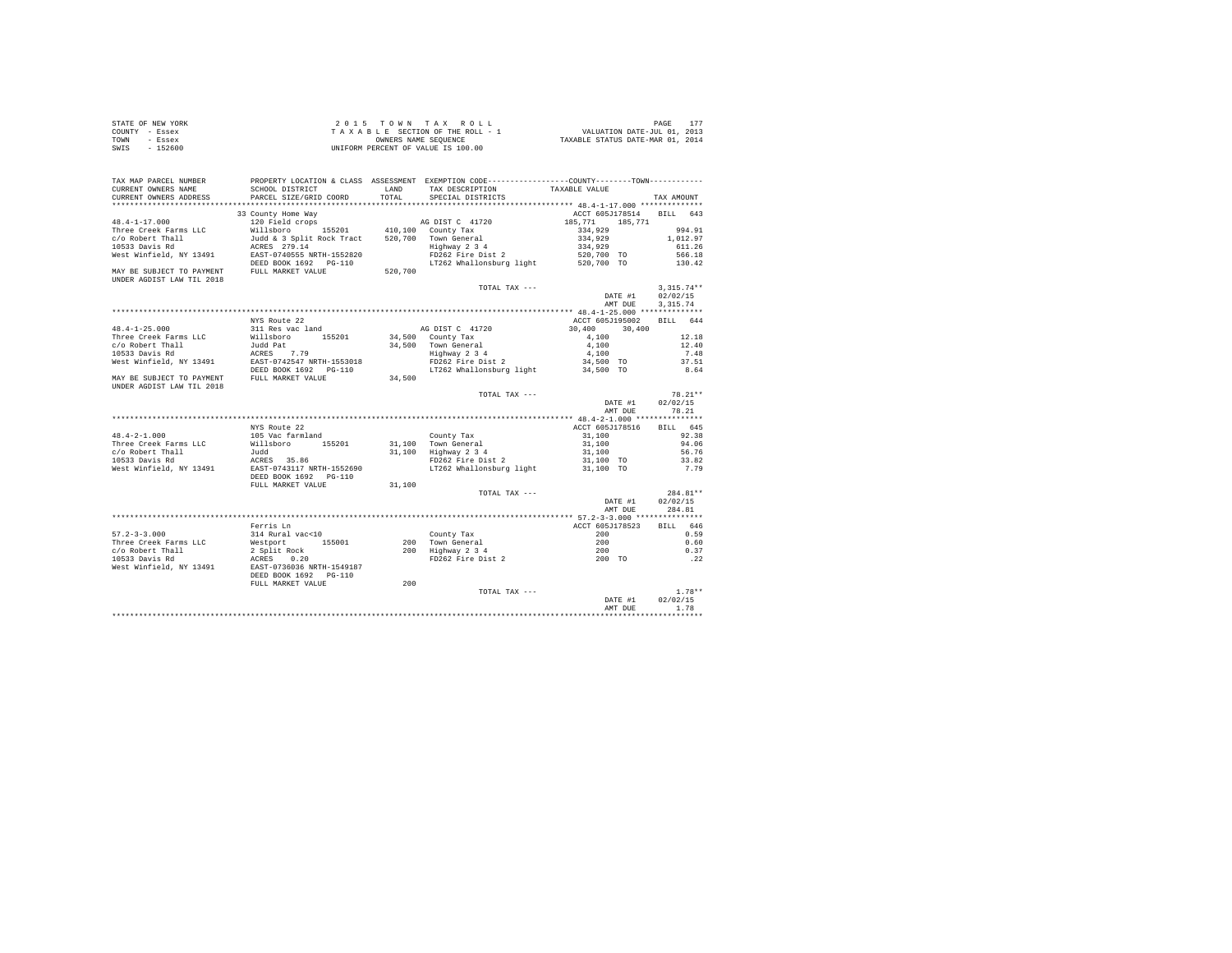| STATE OF NEW YORK | $2.0.15$ TOWN TAX ROLL             | 178<br>PAGE                      |
|-------------------|------------------------------------|----------------------------------|
| COUNTY - Essex    | TAXABLE SECTION OF THE ROLL - 1    | VALUATION DATE-JUL 01, 2013      |
| TOWN<br>- Essex   | OWNERS NAME SEOUENCE               | TAXABLE STATUS DATE-MAR 01, 2014 |
| - 152600<br>SWIS  | UNIFORM PERCENT OF VALUE IS 100.00 |                                  |

| TAX MAP PARCEL NUMBER                     | PROPERTY LOCATION & CLASS ASSESSMENT EXEMPTION CODE----------------COUNTY-------TOWN----------                              |         |                                      |                    |                    |
|-------------------------------------------|-----------------------------------------------------------------------------------------------------------------------------|---------|--------------------------------------|--------------------|--------------------|
| CURRENT OWNERS NAME                       | SCHOOL DISTRICT                                                                                                             | LAND    | TAX DESCRIPTION                      | TAXABLE VALUE      |                    |
| CURRENT OWNERS ADDRESS                    | PARCEL SIZE/GRID COORD                                                                                                      | TOTAL   | SPECIAL DISTRICTS                    |                    | TAX AMOUNT         |
|                                           |                                                                                                                             |         |                                      |                    |                    |
|                                           | Ferris Ln                                                                                                                   |         |                                      | ACCT 605J102809    | <b>BILL</b><br>647 |
| $57.2 - 3 - 5.100$                        | 105 Vac farmland                                                                                                            |         | AG DIST C 41720                      | 10,475<br>10,475   | 16.41              |
| Three Creek Farms LLC<br>c/o Robert Thall | Westport 155001                                                                                                             |         | 16,000 County Tax                    | 5.525              |                    |
| 10533 Davis Rd                            | 2 Split Rock                                                                                                                |         | 16,000 Town General<br>Highway 2 3 4 | 5.525              | 16.71              |
| West Winfield, NY 13491                   | ACRES 11.42<br>EAST-0735297 NRTH-1548818                                                                                    |         | FD262 Fire Dist 2                    | 5,525              | 10.08<br>17.40     |
|                                           | DEED BOOK 1692 PG-110                                                                                                       |         |                                      | 16,000 TO          |                    |
| MAY BE SUBJECT TO PAYMENT                 | FULL MARKET VALUE                                                                                                           | 16,000  |                                      |                    |                    |
| UNDER AGDIST LAW TIL 2018                 |                                                                                                                             |         |                                      |                    |                    |
|                                           |                                                                                                                             |         | TOTAL TAX ---                        |                    | $60.60**$          |
|                                           |                                                                                                                             |         |                                      | DATE #1            | 02/02/15           |
|                                           |                                                                                                                             |         |                                      | AMT DUR            | 60.60              |
|                                           |                                                                                                                             |         |                                      |                    |                    |
|                                           | Ferris Ln                                                                                                                   |         |                                      | ACCT 605J195011    | BILL 648           |
| $57.2 - 3 - 5.200$                        | 105 Vac farmland                                                                                                            |         | AG DIST C 41720                      | 45.844<br>45.844   |                    |
| Three Creek Farms LLC                     | 155001<br>Westport                                                                                                          |         | 89,700 County Tax                    | 43,856             | 130.28             |
| 10533 Davis Rd                            | 2 Split Rock                                                                                                                |         | 89,700 Town General                  | 43,856             | 132.64             |
| West Winfield, NY 13491                   | ACRES 67.29                                                                                                                 |         | Highway 2 3 4                        | 43,856             | 80.04              |
|                                           |                                                                                                                             |         | FD262 Fire Dist 2                    | 89,700 TO          | 97.53              |
|                                           | EAST-0734382 NRTH-1549300<br>MAY BE SUBJECT TO PAYMENT DEED BOOK 1692 PG-110<br>UNDER AGDIST LAW TIL 2018 FULL MARKET VALUE |         |                                      |                    |                    |
|                                           |                                                                                                                             | 89,700  |                                      |                    |                    |
|                                           |                                                                                                                             |         | TOTAL TAX ---                        |                    | $440.49**$         |
|                                           |                                                                                                                             |         |                                      | DATE #1            | 02/02/15           |
|                                           |                                                                                                                             |         |                                      | AMT DUE            | 440.49             |
|                                           |                                                                                                                             |         |                                      |                    |                    |
|                                           | Walker Rd                                                                                                                   |         |                                      | ACCT 605J102808    | BILL 649           |
| $57.2 - 3 - 6.000$                        | 910 Priv forest                                                                                                             |         | County Tax                           | 49,400             | 146.74             |
| Three Creek Farms LLC                     | Westport 155001                                                                                                             |         | 49.400 Town General                  | 49,400             | 149.41             |
| 10533 Davis Rd                            | 1 Split Rock                                                                                                                |         | 49,400 Highway 2 3 4                 | 49,400             | 90.16              |
| West Winfield, NY 13491                   | ACRES 49.35                                                                                                                 |         | FD262 Fire Dist 2                    | 49,400 TO          | 53.71              |
|                                           | EAST-0732803 NRTH-1548770                                                                                                   |         |                                      |                    |                    |
|                                           | DEED BOOK 1692 PG-110                                                                                                       |         |                                      |                    |                    |
|                                           | FULL MARKET VALUE                                                                                                           | 49,400  |                                      |                    |                    |
|                                           |                                                                                                                             |         | TOTAL TAX ---                        |                    | $440.02**$         |
|                                           |                                                                                                                             |         |                                      | DATE #1            | 02/02/15           |
|                                           |                                                                                                                             |         |                                      | AMT DUE            | 440.02             |
|                                           |                                                                                                                             |         |                                      |                    |                    |
|                                           | NYS Route 22                                                                                                                |         |                                      | ACCT 605J195001    | BTLL 650           |
| $57.2 - 3 - 8.000$                        | 105 Vac farmland<br>Willsboro 155201                                                                                        |         | County Tax<br>135,500 Town General   | 135,500            | 402.51<br>409.81   |
| Three Creek Farms LLC<br>10533 Davis Rd   | 2&3 Split Rock                                                                                                              |         | 135,500 Highway 2 3 4                | 135,500<br>135,500 | 247.29             |
| West Winfield, NY 13491                   | ACRES 156.05                                                                                                                |         | FD262 Fire Dist 2                    | 135,500 TO         | 147.33             |
|                                           | EAST-0736896 NRTH-1550285                                                                                                   |         | LT262 Whallonsburg light             | 135,500 TO         | 33.94              |
|                                           | DEED BOOK 1692 PG-110                                                                                                       |         |                                      |                    |                    |
|                                           | FULL MARKET VALUE                                                                                                           | 135,500 |                                      |                    |                    |
|                                           |                                                                                                                             |         | TOTAL TAX ---                        |                    | $1,240.88**$       |
|                                           |                                                                                                                             |         |                                      | DATE #1            | 02/02/15           |
|                                           |                                                                                                                             |         |                                      | AMT DUE            | 1,240.88           |
|                                           |                                                                                                                             |         |                                      |                    |                    |
|                                           |                                                                                                                             |         |                                      |                    |                    |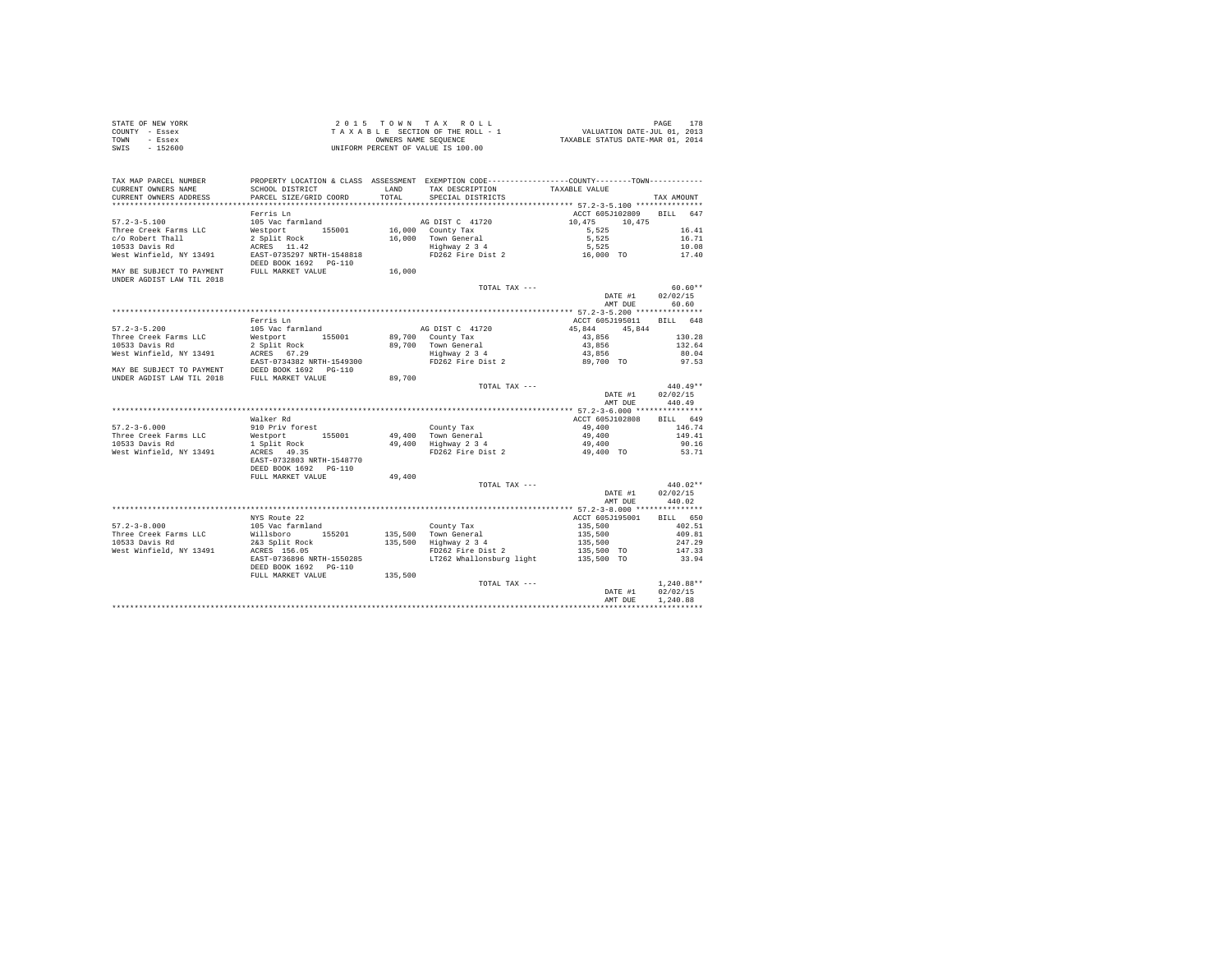| STATE OF NEW YORK | 2015 TOWN TAX ROLL                 | 179<br>PAGE                      |
|-------------------|------------------------------------|----------------------------------|
| COUNTY - Essex    | TAXABLE SECTION OF THE ROLL - 1    | VALUATION DATE-JUL 01, 2013      |
| TOWN<br>- Essex   | OWNERS NAME SEOUENCE               | TAXABLE STATUS DATE-MAR 01, 2014 |
| $-152600$<br>SWIS | UNIFORM PERCENT OF VALUE IS 100.00 |                                  |

| TAX MAP PARCEL NUMBER<br>CURRENT OWNERS NAME | PROPERTY LOCATION & CLASS ASSESSMENT EXEMPTION CODE----------------COUNTY-------TOWN----------<br>SCHOOL DISTRICT | LAND    | TAX DESCRIPTION                | TAXABLE VALUE      |                    |
|----------------------------------------------|-------------------------------------------------------------------------------------------------------------------|---------|--------------------------------|--------------------|--------------------|
| CURRENT OWNERS ADDRESS                       | PARCEL SIZE/GRID COORD                                                                                            | TOTAL   | SPECIAL DISTRICTS              |                    | TAX AMOUNT         |
| *******************                          |                                                                                                                   |         |                                |                    |                    |
|                                              | 1671 Lake Shore Rd                                                                                                |         |                                | ACCT 605J100913    | BILL 651           |
| $49.15 - 1 - 28.000$                         | 260 Seasonal res                                                                                                  |         | County Tax                     | 55,900             | 166.05             |
| Tisdale David Eugene                         | Willsboro 155201                                                                                                  |         | 25.200 Town General            | 55,900             | 169.07             |
| Tisdale Elizabeth Brooks                     | Friswell                                                                                                          |         | 55,900 Highway 2 3 4           | 55,900             | 102.02             |
| 83 Elm St                                    | ACRES 0.60                                                                                                        |         | FD262 Fire Dist 2              | 55,900 TO          | 60.78              |
| Potsdam, NY 13676                            | EAST-0756574 NRTH-1556816<br>DEED BOOK 1741 PG-235                                                                |         |                                |                    |                    |
|                                              | FULL MARKET VALUE                                                                                                 | 55,900  |                                |                    |                    |
|                                              |                                                                                                                   |         | TOTAL TAX ---                  |                    | $497.92**$         |
|                                              |                                                                                                                   |         |                                | DATE #1<br>AMT DUE | 02/02/15<br>497.92 |
|                                              |                                                                                                                   |         |                                |                    |                    |
|                                              | Main St                                                                                                           |         |                                | ACCT 605J189006    | 652<br><b>BILL</b> |
| $40.73 - 2 - 10.200$                         | 311 Res vac land                                                                                                  |         | County Tax                     | 200                | 0.59               |
| Tospann Sylvia M                             |                                                                                                                   |         | 200 Town General               | 200                | 0.60               |
| 36 Elm St                                    | Willsboro 155201<br>Potts Patent<br>1680/51 Easement                                                              |         | $200$ Highway $2\overline{3}4$ | 200                | 0.37               |
|                                              |                                                                                                                   |         |                                |                    |                    |
| PO Box 204                                   |                                                                                                                   |         | FD261 Fire Dist 1              | 200 TO             | .18                |
| Essex, NY 12936                              | ACRES 0.15<br>EAST-0756653 NRTH-1571765                                                                           |         | LT261 Essex light              | 200 TO             | .02                |
|                                              |                                                                                                                   |         |                                |                    |                    |
|                                              | DEED BOOK 1612 PG-19                                                                                              |         |                                |                    |                    |
|                                              | FULL MARKET VALUE                                                                                                 | 200     |                                |                    |                    |
|                                              |                                                                                                                   |         | TOTAL TAX ---                  |                    | $1.76**$           |
|                                              |                                                                                                                   |         |                                | DATE #1            | 02/02/15           |
|                                              |                                                                                                                   |         |                                | AMT DUE            | 1.76               |
|                                              |                                                                                                                   |         |                                |                    |                    |
|                                              | 36 Elm St                                                                                                         |         |                                | ACCT 605J103515    | BILL 653           |
| $40.73 - 2 - 15.001$                         | 210 1 Family Res                                                                                                  |         | County Tax                     | 250,400            | 743.82             |
| Tospann Sylvia M                             | Willsboro<br>155201                                                                                               | 58,500  | Town General                   | 250,400            | 757.32             |
| 36 Elm St                                    | Potts                                                                                                             |         | 250,400 Highway 2 3 4          | 250,400            | 456.99             |
| PO Box 204                                   | 1651/275-Sewer Easement                                                                                           |         | FD261 Fire Dist 1              | 250.400 TO         | 227.03             |
| Essex, NY 12936                              | Db 814 Pg 183                                                                                                     |         | LT261 Essex light              | 250,400 TO         | 23.07              |
|                                              | ACRES 0.30                                                                                                        |         |                                |                    |                    |
|                                              | EAST-0756573 NRTH-1571776                                                                                         |         |                                |                    |                    |
|                                              | DEED BOOK 1612 PG-19                                                                                              |         |                                |                    |                    |
|                                              | FULL MARKET VALUE                                                                                                 | 250,400 |                                |                    |                    |
|                                              |                                                                                                                   |         | TOTAL TAX ---                  |                    | $2,208.23**$       |
|                                              |                                                                                                                   |         |                                | DATE #1            | 02/02/15           |
|                                              |                                                                                                                   |         |                                | AMT DUE            | 2.208.23           |
|                                              |                                                                                                                   |         |                                |                    |                    |
|                                              | 1893 Lake Shore Rd                                                                                                |         |                                | ACCT 605J104214    | BILL 654           |
| $49.11 - 1 - 49.000$                         |                                                                                                                   |         |                                |                    |                    |
|                                              | 260 Seasonal res - WTRFNT                                                                                         |         | County Tax                     | 555,600            | 1,650.42           |
| Touhey Charles L                             | Willsboro 155201                                                                                                  |         | 371,600 Town General           | 555,600            | 1,680.37           |
| Pine West Plaza                              | Wharton                                                                                                           |         | 555,600 Highway 2 3 4          | 555,600            | 1,014.00           |
| Washington Ave Ext Bldg 2                    | 00004.80                                                                                                          |         | FD261 Fire Dist 1              | 555,600 TO         | 503.74             |
| Albany, NY 12205                             | ACRES 4.80                                                                                                        |         |                                |                    |                    |
|                                              | EAST-0757519 NRTH-1561754                                                                                         |         |                                |                    |                    |
|                                              | DEED BOOK 466 PG-542                                                                                              |         |                                |                    |                    |
|                                              | FULL MARKET VALUE                                                                                                 | 555,600 |                                |                    |                    |
|                                              |                                                                                                                   |         | TOTAL TAX ---                  |                    | $4.848.53**$       |
|                                              |                                                                                                                   |         |                                | DATE #1            | 02/02/15           |
|                                              |                                                                                                                   |         |                                | AMT DUE            | 4.848.53           |
|                                              |                                                                                                                   |         |                                |                    |                    |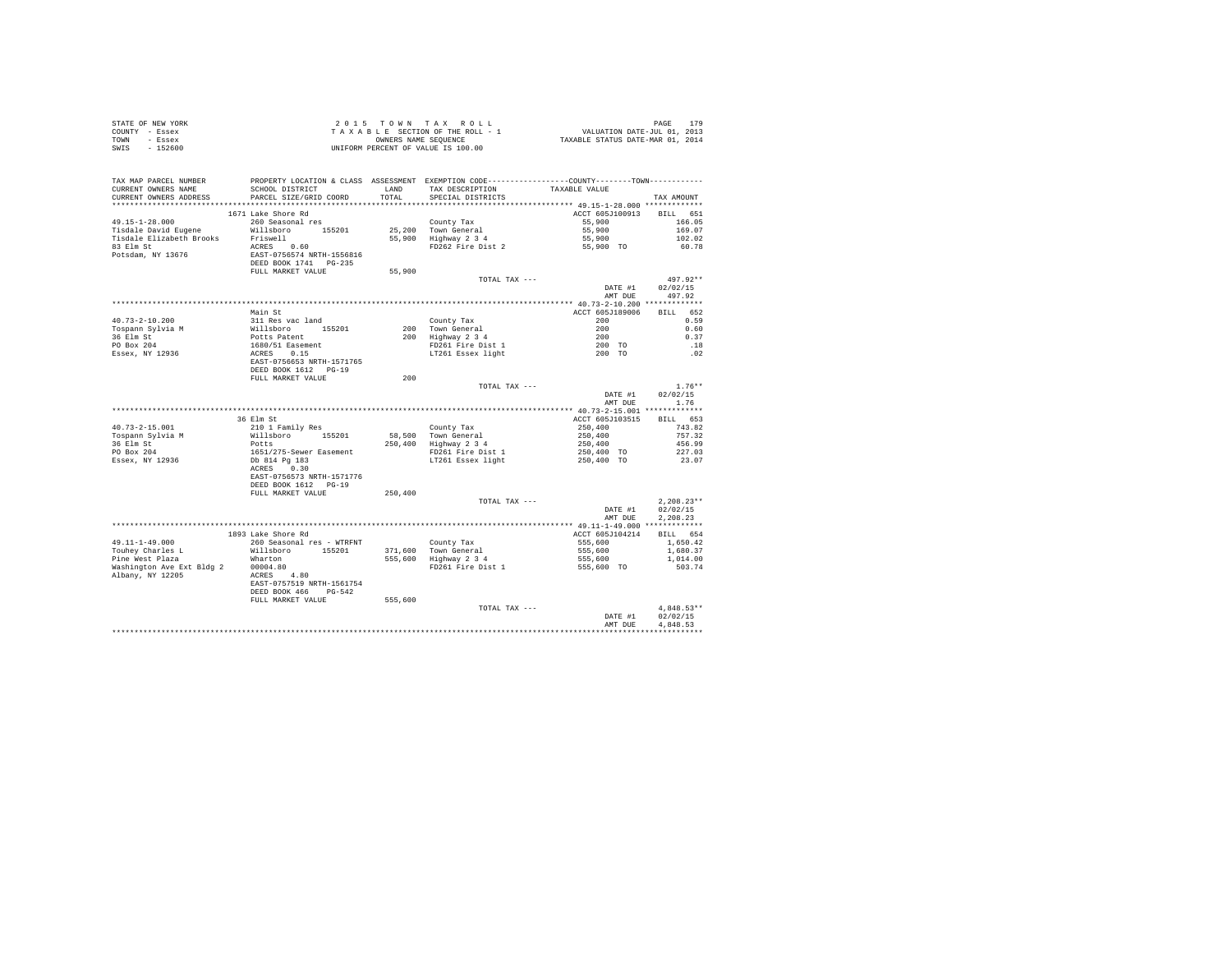|                | STATE OF NEW YORK | 2015 TOWN TAX ROLL                 | 180<br>PAGE                      |
|----------------|-------------------|------------------------------------|----------------------------------|
| COUNTY - Essex |                   | TAXABLE SECTION OF THE ROLL - 1    | VALUATION DATE-JUL 01, 2013      |
| TOWN           | - Essex           | OWNERS NAME SEOUENCE               | TAXABLE STATUS DATE-MAR 01, 2014 |
| SWIS           | $-152600$         | UNIFORM PERCENT OF VALUE IS 100.00 |                                  |

| TAX MAP PARCEL NUMBER<br>CURRENT OWNERS NAME<br>CURRENT OWNERS ADDRESS | SCHOOL DISTRICT<br>PARCEL SIZE/GRID COORD | LAND<br>TOTAL | PROPERTY LOCATION & CLASS ASSESSMENT EXEMPTION CODE---------------COUNTY-------TOWN---------<br>TAX DESCRIPTION TAXABLE VALUE<br>SPECIAL DISTRICTS |                 | TAX AMOUNT         |
|------------------------------------------------------------------------|-------------------------------------------|---------------|----------------------------------------------------------------------------------------------------------------------------------------------------|-----------------|--------------------|
| 1885 Lake Shore Rd<br>ACCT 605J102104                                  |                                           |               |                                                                                                                                                    |                 |                    |
| $49.11 - 1 - 50.000$                                                   |                                           |               |                                                                                                                                                    | 334,600         | BILL 655<br>993.94 |
| Touhev Charles L                                                       | 260 Seasonal res - WTRFNT                 |               | County Tax<br>258,800 Town General                                                                                                                 | 334,600         | 1,011.97           |
| Touhev Alice G                                                         | Willsboro<br>155201                       |               |                                                                                                                                                    |                 |                    |
|                                                                        | Wharton                                   |               | 334,600 Highway 2 3 4                                                                                                                              | 334,600         | 610.66             |
| c/o Touhev Assoc                                                       | ACRES 6.31                                |               | FD261 Fire Dist 1                                                                                                                                  | 334,600 TO      | 303.37             |
| Pine West Plaza                                                        | EAST-0757531 NRTH-1561571                 |               |                                                                                                                                                    |                 |                    |
| Washington Ave Ext Bldg 2 DEED BOOK 993                                | PG-266                                    |               |                                                                                                                                                    |                 |                    |
| Albany, NY 12205                                                       | FULL MARKET VALUE                         | 334,600       |                                                                                                                                                    |                 |                    |
|                                                                        |                                           |               | TOTAL TAX ---                                                                                                                                      |                 | $2,919.94**$       |
|                                                                        |                                           |               |                                                                                                                                                    | DATE #1         | 02/02/15           |
|                                                                        |                                           |               |                                                                                                                                                    | AMT DUE         | 2.919.94           |
|                                                                        |                                           |               |                                                                                                                                                    |                 |                    |
|                                                                        | NYS Route 22                              |               |                                                                                                                                                    | ACCT 605Z001005 | BILL 656           |
| $49.1 - 1 - 31.220$                                                    | 831 Tele Comm                             |               | County Tax                                                                                                                                         | 753,600         | 2,238.58           |
| Town of Essex                                                          | Willsboro                                 |               | 155201 45,000 Town General                                                                                                                         | 753,600         | 2,279.21           |
| c/o Group Telecom<br>Wharton                                           |                                           | 753,600       | Highway 2 3 4                                                                                                                                      | 753,600         | 1,375.35           |
| Property Tax Dept                                                      | ACRES 2.00<br>EAST-0745360 NRTH-1561029   |               | FD262 Fire Dist 2                                                                                                                                  | 753,600 TO      | 819.42             |
| Station K                                                              |                                           |               | LT262 Whallonsburg light                                                                                                                           | 753,600 TO      | 188.76             |
| DEED BOOK 961<br>PO Box 610                                            | $PG-266$                                  |               |                                                                                                                                                    |                 |                    |
| Toronto Ontario, CanM4P 2H1 FULL MARKET VALUE                          |                                           | 753,600       |                                                                                                                                                    |                 |                    |
|                                                                        |                                           |               | TOTAL TAX ---                                                                                                                                      |                 | $6.901.32**$       |
|                                                                        |                                           |               |                                                                                                                                                    | DATE #1         | 02/02/15           |
|                                                                        |                                           |               |                                                                                                                                                    | AMT DUE         | 6,901.32           |
|                                                                        |                                           |               |                                                                                                                                                    |                 |                    |
|                                                                        | 2885 Essex Rd                             |               |                                                                                                                                                    | ACCT 605J101914 | BILL 657           |
| $40.57 - 1 - 2.000$                                                    | 640 Health care                           |               | County Tax                                                                                                                                         | 152,100         | 451.82             |
| Trzaskos Brian                                                         | Willsboro<br>155201                       | 63,900        | Town General                                                                                                                                       | 152,100         | 460.02             |
| PO Box 23                                                              | Hicks                                     | 152,100       | Highway 2 3 4                                                                                                                                      | 152,100         | 277.59             |
| Willsboro, NY 12996                                                    | Db 879 Pg 224                             |               | FD261 Fire Dist 1                                                                                                                                  | 152,100 TO      | 137.90             |
|                                                                        | 164/340 Mtg Release                       |               | LT261 Essex light                                                                                                                                  | 152,100 TO      | 14.01              |
|                                                                        | ACRES 0.30                                |               | WB261 Water B&I                                                                                                                                    | 152,100 TO C    | 41.84              |
|                                                                        | EAST-0757404 NRTH-1575375                 |               |                                                                                                                                                    |                 |                    |
|                                                                        | DEED BOOK 1746 PG-4                       |               |                                                                                                                                                    |                 |                    |
|                                                                        | FULL MARKET VALUE                         | 152,100       |                                                                                                                                                    |                 |                    |
|                                                                        |                                           |               | TOTAL TAX ---                                                                                                                                      |                 | $1.383.18**$       |
|                                                                        |                                           |               |                                                                                                                                                    | DATE #1         | 02/02/15           |
|                                                                        |                                           |               |                                                                                                                                                    | AMT DUE         | 1,383.18           |
|                                                                        |                                           |               |                                                                                                                                                    |                 |                    |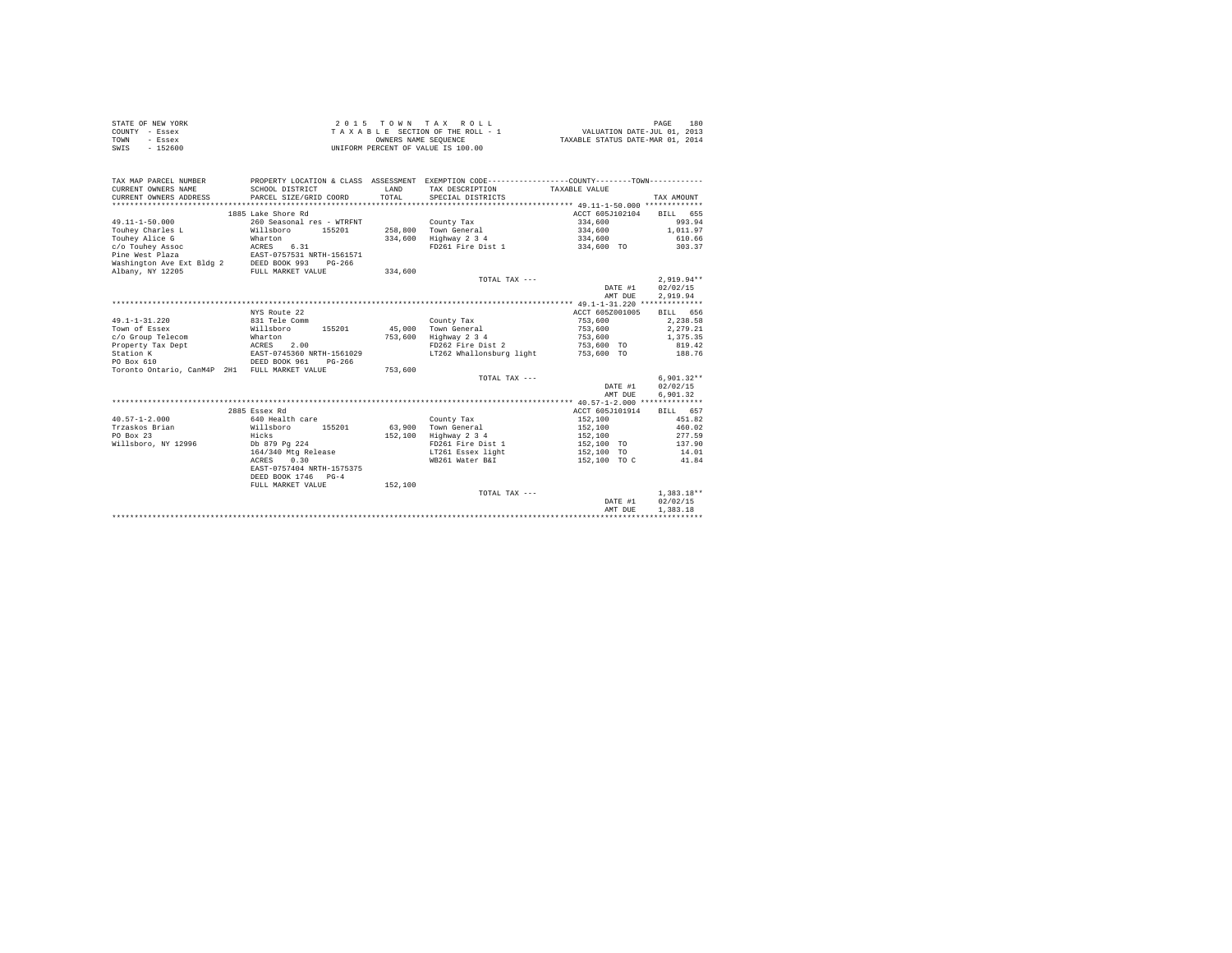| STATE OF NEW YORK<br>COUNTY - Essex<br>TOWN<br>- Essex<br>$-152600$<br>SWIS | 2 0 1 5                   | TOWN<br>OWNERS NAME SEQUENCE | TAX ROLL<br>TAXABLE SECTION OF THE ROLL - 1<br>UNIFORM PERCENT OF VALUE IS 100.00            | VALUATION DATE-JUL 01, 2013<br>TAXABLE STATUS DATE-MAR 01, 2014 | PAGE<br>181  |
|-----------------------------------------------------------------------------|---------------------------|------------------------------|----------------------------------------------------------------------------------------------|-----------------------------------------------------------------|--------------|
|                                                                             |                           |                              |                                                                                              |                                                                 |              |
| TAX MAP PARCEL NUMBER                                                       |                           |                              | PROPERTY LOCATION & CLASS ASSESSMENT EXEMPTION CODE---------------COUNTY-------TOWN--------- |                                                                 |              |
| CURRENT OWNERS NAME                                                         | SCHOOL DISTRICT           | LAND                         | TAX DESCRIPTION                                                                              | TAXABLE VALUE                                                   |              |
| CURRENT OWNERS ADDRESS<br>**************************                        | PARCEL SIZE/GRID COORD    | TOTAL                        | SPECIAL DISTRICTS                                                                            |                                                                 | TAX AMOUNT   |
|                                                                             | 13 Beggs Point St         |                              |                                                                                              | ACCT 605J104209                                                 | 658<br>BILL  |
| $40.73 - 3 - 13.000$                                                        | 210 1 Family Res          |                              | VETWAR CTS 41120                                                                             | 15,000<br>15,000                                                |              |
| Tuller Scott W                                                              | Willsboro<br>155201       | 64,400                       | County Tax                                                                                   | 195,000                                                         | 579.25       |
| Hulbert Kamala R                                                            | Potts                     | 210,000                      | Town General                                                                                 | 195,000                                                         | 589.76       |
| c/o Stanley W Tuller                                                        | 1700/174 L Use to Stanley |                              | Highway 2 3 4                                                                                | 195,000                                                         | 355.88       |
| 13 Beggs Point St                                                           | & Luvie A Tuller          |                              | School Relevy                                                                                |                                                                 | 2,180.08     |
| Essex, NY 12936                                                             | ACRES<br>0.30             |                              | FD261 Fire Dist 1                                                                            | 210,000 TO                                                      | 190.40       |
|                                                                             | EAST-0757330 NRTH-1571686 |                              | LT261 Essex light                                                                            | 210,000 TO                                                      | 19.35        |
|                                                                             | DEED BOOK 1668 PG-90      |                              |                                                                                              |                                                                 |              |
|                                                                             | FULL MARKET VALUE         | 210,000                      |                                                                                              |                                                                 |              |
|                                                                             |                           |                              | TOTAL TAX ---                                                                                |                                                                 | $3,914.72**$ |
|                                                                             |                           |                              |                                                                                              | DATE #1                                                         | 02/02/15     |
|                                                                             |                           |                              |                                                                                              | AMT DUE                                                         | 3.914.72     |
|                                                                             | 1330 Whallons Bay Rd      |                              |                                                                                              | ACCT 605J103107                                                 | BILL 659     |
| $49.3 - 2 - 12.000$                                                         | 260 Seasonal res          |                              | County Tax                                                                                   | 100,500                                                         | 298.54       |
| Tuller Stanley W                                                            | 155201<br>Willsboro       | 41,300                       | Town General                                                                                 | 100,500                                                         | 303.95       |
| Tuller Luvie A                                                              | Friswell                  | 100,500                      | Highway 2 3 4                                                                                | 100,500                                                         | 183.42       |
| PO Box 279                                                                  | 10.3ac                    |                              | School Relevy                                                                                |                                                                 | 1,316.70     |
| Essex, NY 12936                                                             | ACRES 10.30               |                              | FD261 Fire Dist 1                                                                            | 100,500 TO                                                      | 91.12        |
|                                                                             | EAST-0754527 NRTH-1557938 |                              |                                                                                              |                                                                 |              |
|                                                                             | DEED BOOK 1428 PG-64      |                              |                                                                                              |                                                                 |              |
|                                                                             | FULL MARKET VALUE         | 100,500                      |                                                                                              |                                                                 |              |
|                                                                             |                           |                              | TOTAL TAX ---                                                                                |                                                                 | $2,193.73**$ |
|                                                                             |                           |                              |                                                                                              | DATE #1                                                         | 02/02/15     |
|                                                                             |                           |                              |                                                                                              | AMT DUE                                                         | 2.193.73     |
|                                                                             | 414 Cook Rd               |                              |                                                                                              | ACCT 605J180011                                                 | BILL 660     |
| $48.4 - 1 - 8.200$                                                          | 240 Rural res             |                              | County Tax                                                                                   | 125,500                                                         | 372.80       |
| Twigfire Linda A                                                            | Willsboro<br>155201       | 78,500                       | Town General                                                                                 | 125,500                                                         | 379.57       |
| 166 Connecticut St                                                          | Wharton Patent            | 125,500                      | Highway 2 3 4                                                                                | 125,500                                                         | 229.04       |
| San Francisco, CA 94107-2415 ACRES 63.50                                    |                           |                              | FD262 Fire Dist 2                                                                            | 125,500 TO                                                      | 136.46       |
|                                                                             | EAST-0742358 NRTH-1559443 |                              | LT262 Whallonsburg light                                                                     | 125,500 TO                                                      | 31.43        |
|                                                                             | DEED BOOK 768<br>$PG-135$ |                              |                                                                                              |                                                                 |              |
|                                                                             | FULL MARKET VALUE         | 125,500                      |                                                                                              |                                                                 |              |
|                                                                             |                           |                              | TOTAL TAX ---                                                                                |                                                                 | $1,149.30**$ |
|                                                                             |                           |                              |                                                                                              | DATE #1                                                         | 02/02/15     |
|                                                                             |                           |                              |                                                                                              | AMT DUE                                                         | 1,149.30     |
|                                                                             |                           |                              |                                                                                              |                                                                 |              |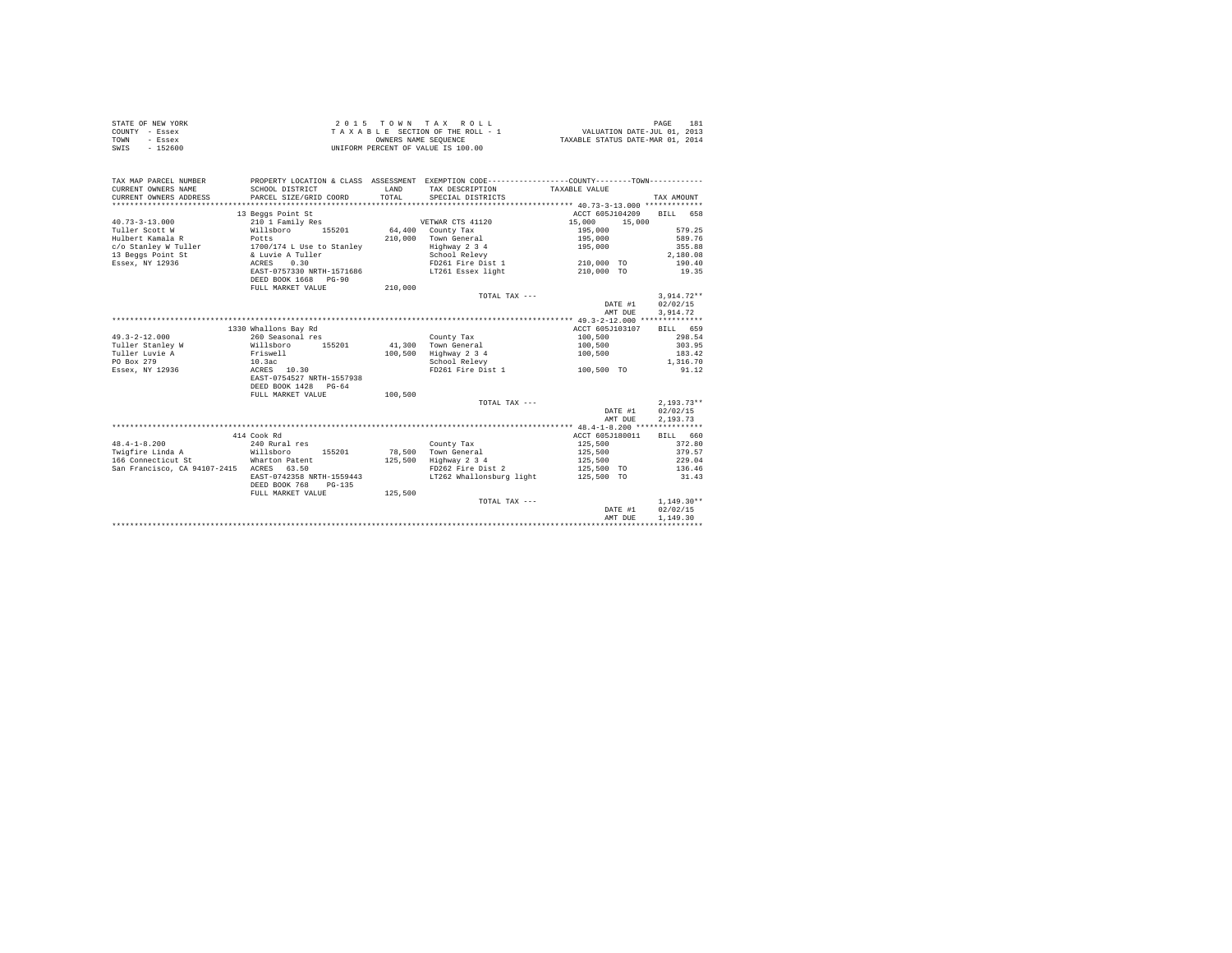|                | STATE OF NEW YORK |  |  | 2015 TOWN TAX ROLL                 |  |  |  |                                  | PAGE | 182 |
|----------------|-------------------|--|--|------------------------------------|--|--|--|----------------------------------|------|-----|
| COUNTY - Essex |                   |  |  | TAXABLE SECTION OF THE ROLL - 1    |  |  |  | VALUATION DATE-JUL 01, 2013      |      |     |
| TOWN           | - Essex           |  |  | OWNERS NAME SEOUENCE               |  |  |  | TAXABLE STATUS DATE-MAR 01, 2014 |      |     |
| SWIS           | $-152600$         |  |  | UNIFORM PERCENT OF VALUE IS 100.00 |  |  |  |                                  |      |     |

| PARCEL SIZE/GRID COORD<br>************************************ 49.11-1-18.000 *************<br>*********************<br>**********************<br>***********<br>41 Ridge Way<br>ACCT 605J101512<br><b>BILL</b><br>$49.11 - 1 - 18.000$<br>260 Seasonal res<br>County Tax<br>113,000<br>Willsboro<br>63,100 Town General<br>113,000<br>155201<br>113,000<br>Highway 2 3 4<br>113,000<br>Wharton<br>ACRES<br>0.70<br>FD261 Fire Dist 1<br>113,000 TO | 661<br>335.67<br>341.76<br>206.23<br>102.45<br>10.41<br>996.52** |
|-----------------------------------------------------------------------------------------------------------------------------------------------------------------------------------------------------------------------------------------------------------------------------------------------------------------------------------------------------------------------------------------------------------------------------------------------------|------------------------------------------------------------------|
| Ulm Bruce D<br>PO Box 229<br>Hewitt, NJ 07421-0229                                                                                                                                                                                                                                                                                                                                                                                                  |                                                                  |
|                                                                                                                                                                                                                                                                                                                                                                                                                                                     |                                                                  |
|                                                                                                                                                                                                                                                                                                                                                                                                                                                     |                                                                  |
|                                                                                                                                                                                                                                                                                                                                                                                                                                                     |                                                                  |
|                                                                                                                                                                                                                                                                                                                                                                                                                                                     |                                                                  |
| EAST-0757595 NRTH-1563650<br>LT261 Essex light<br>113,000 TO<br>DEED BOOK 1174 PG-150                                                                                                                                                                                                                                                                                                                                                               |                                                                  |
| FULL MARKET VALUE<br>113,000                                                                                                                                                                                                                                                                                                                                                                                                                        |                                                                  |
| TOTAL TAX ---                                                                                                                                                                                                                                                                                                                                                                                                                                       |                                                                  |
| DATE #1                                                                                                                                                                                                                                                                                                                                                                                                                                             | 02/02/15                                                         |
| AMT DUE                                                                                                                                                                                                                                                                                                                                                                                                                                             | 996.52                                                           |
|                                                                                                                                                                                                                                                                                                                                                                                                                                                     |                                                                  |
| 377 Christian Rd<br>ACCT 605J191001                                                                                                                                                                                                                                                                                                                                                                                                                 | BILL 662                                                         |
| $49.1 - 1 - 24.120$<br>240 Rural res<br>AGED ALL 41800<br>115,450<br>115,450                                                                                                                                                                                                                                                                                                                                                                        |                                                                  |
| Ulmer Robin L<br>Willsboro<br>155201<br>58,300 County Tax<br>115,450                                                                                                                                                                                                                                                                                                                                                                                | 342.95                                                           |
| 377 Christian Rd<br>Wharton<br>230.900 Town General<br>115,450                                                                                                                                                                                                                                                                                                                                                                                      | 349.17                                                           |
| Essex, NY 12936<br>ACRES 23.50<br>Highway 2 3 4<br>115,450                                                                                                                                                                                                                                                                                                                                                                                          | 210.70                                                           |
| EAST-0748266 NRTH-1561724<br>FD261 Fire Dist 1<br>230,900 TO                                                                                                                                                                                                                                                                                                                                                                                        | 209.35                                                           |
| DEED BOOK 970 PG-50<br>PRIOR OWNER ON 3/01/2014                                                                                                                                                                                                                                                                                                                                                                                                     |                                                                  |
| Ulmer Albert C<br>FULL MARKET VALUE<br>230,900                                                                                                                                                                                                                                                                                                                                                                                                      |                                                                  |
| TOTAL TAX ---                                                                                                                                                                                                                                                                                                                                                                                                                                       | $1,112.17**$                                                     |
| DATE #1                                                                                                                                                                                                                                                                                                                                                                                                                                             | 02/02/15                                                         |
| AMT DUE                                                                                                                                                                                                                                                                                                                                                                                                                                             | 1.112.17                                                         |
|                                                                                                                                                                                                                                                                                                                                                                                                                                                     |                                                                  |
| 2209 Lake Shore Rd<br>ACCT 605J101115                                                                                                                                                                                                                                                                                                                                                                                                               | BILL 663                                                         |
| $40.81 - 1 - 6.000$<br>210 1 Family Res<br>207,900<br>County Tax                                                                                                                                                                                                                                                                                                                                                                                    | 617.57                                                           |
| 62,400<br>207,900<br>Vagianos Anthony<br>Willsboro<br>155201<br>Town General                                                                                                                                                                                                                                                                                                                                                                        | 628.78                                                           |
| Devaney Joan P<br>Potts<br>207,900<br>Highway 2 3 4<br>207,900                                                                                                                                                                                                                                                                                                                                                                                      | 379.43                                                           |
| PO Box 26<br>1667/19-Easement<br>207,900 TO<br>FD261 Fire Dist 1                                                                                                                                                                                                                                                                                                                                                                                    | 188.49                                                           |
| ACRES 0.60<br>Essex, NY 12936<br>LT261 Essex light<br>207,900 TO                                                                                                                                                                                                                                                                                                                                                                                    | 19.15                                                            |
| EAST-0757191 NRTH-1569488                                                                                                                                                                                                                                                                                                                                                                                                                           |                                                                  |
| DEED BOOK 1448 PG-272                                                                                                                                                                                                                                                                                                                                                                                                                               |                                                                  |
| FULL MARKET VALUE<br>207,900                                                                                                                                                                                                                                                                                                                                                                                                                        |                                                                  |
| TOTAL TAX ---                                                                                                                                                                                                                                                                                                                                                                                                                                       | $1.833.42**$                                                     |
| DATE #1                                                                                                                                                                                                                                                                                                                                                                                                                                             | 02/02/15                                                         |
| AMT DUE                                                                                                                                                                                                                                                                                                                                                                                                                                             | 1.833.42                                                         |
|                                                                                                                                                                                                                                                                                                                                                                                                                                                     |                                                                  |
| 2296 Main St<br>ACCT 605J103503<br>$40.73 - 3 - 17.000$                                                                                                                                                                                                                                                                                                                                                                                             | BILL 664                                                         |
| 210 1 Family Res<br>County Tax<br>164,800                                                                                                                                                                                                                                                                                                                                                                                                           | 489.54                                                           |
| Vance Sandra<br>Willsboro<br>45,500<br>Town General<br>155201<br>164,800                                                                                                                                                                                                                                                                                                                                                                            | 498.43                                                           |
| PO Box 331<br>164,800<br>Highway 2 3 4<br>Potts<br>164,800                                                                                                                                                                                                                                                                                                                                                                                          | 300.77                                                           |
| Essex, NY 12936<br>1678/254 Easement<br>FD261 Fire Dist 1<br>164,800 TO<br>0.10<br>ACRES<br>164,800 TO                                                                                                                                                                                                                                                                                                                                              | 149.42<br>15.18                                                  |
| LT261 Essex light<br>EAST-0757025 NRTH-1571625                                                                                                                                                                                                                                                                                                                                                                                                      |                                                                  |
| DEED BOOK 1067 PG-308                                                                                                                                                                                                                                                                                                                                                                                                                               |                                                                  |
| FULL MARKET VALUE<br>164,800                                                                                                                                                                                                                                                                                                                                                                                                                        |                                                                  |
| TOTAL TAX ---                                                                                                                                                                                                                                                                                                                                                                                                                                       | $1.453.34**$                                                     |
| DATE #1                                                                                                                                                                                                                                                                                                                                                                                                                                             | 02/02/15                                                         |
| AMT DUE                                                                                                                                                                                                                                                                                                                                                                                                                                             | 1,453.34                                                         |
|                                                                                                                                                                                                                                                                                                                                                                                                                                                     |                                                                  |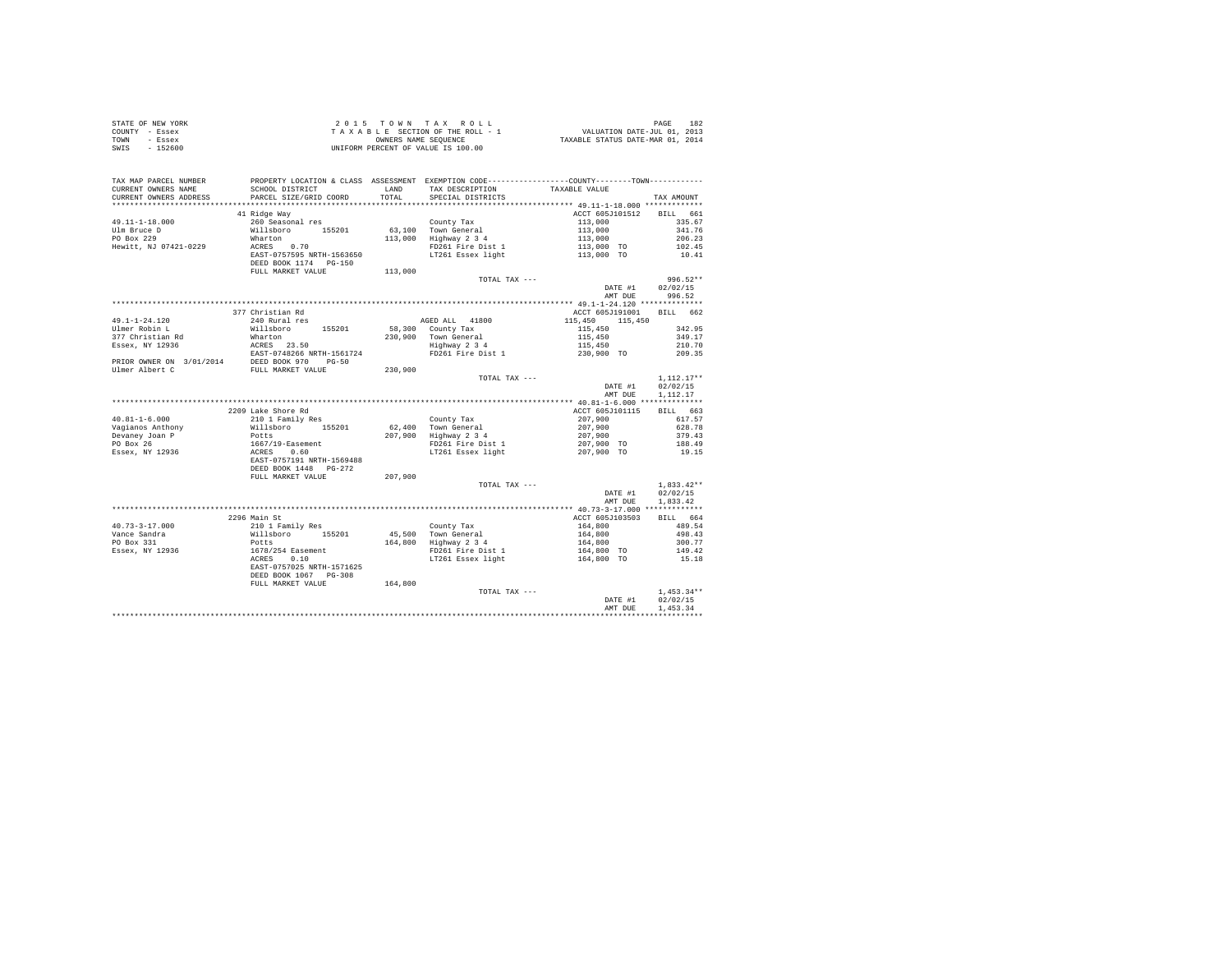| STATE OF NEW YORK<br>COUNTY - Essex<br>TOWN<br>- Essex<br>SWTS<br>$-152600$ |                                            | OWNERS NAME SEQUENCE | 2015 TOWN TAX ROLL<br>TAXABLE SECTION OF THE ROLL - 1<br>UNIFORM PERCENT OF VALUE IS 100.00  | VALUATION DATE-JUL 01, 2013<br>TAXABLE STATUS DATE-MAR 01, 2014 | PAGE<br>183  |
|-----------------------------------------------------------------------------|--------------------------------------------|----------------------|----------------------------------------------------------------------------------------------|-----------------------------------------------------------------|--------------|
| TAX MAP PARCEL NUMBER                                                       |                                            |                      | PROPERTY LOCATION & CLASS ASSESSMENT EXEMPTION CODE---------------COUNTY-------TOWN--------- |                                                                 |              |
| CURRENT OWNERS NAME                                                         | SCHOOL DISTRICT                            | LAND                 | TAX DESCRIPTION                                                                              | TAXABLE VALUE                                                   |              |
| CURRENT OWNERS ADDRESS                                                      | PARCEL SIZE/GRID COORD                     | TOTAL                | SPECIAL DISTRICTS                                                                            |                                                                 | TAX AMOUNT   |
| *********************                                                       |                                            |                      |                                                                                              | ******************** 49.11-1-4.000 **************               |              |
|                                                                             | Ridge Way                                  |                      |                                                                                              | ACCT 605J104308                                                 | BILL 665     |
| $49.11 - 1 - 4.000$                                                         | 311 Res vac land                           |                      | County Tax                                                                                   | 56,300                                                          | 167.24       |
| VanDeveld Neltje W                                                          | Willsboro<br>155201                        |                      | 56,300 Town General                                                                          | 56,300                                                          | 170.28       |
| Lambe Catherine V                                                           | Wharton                                    | 56,300               | Highway 2 3 4                                                                                | 56,300                                                          | 102.75       |
| c/o Neltje VanDevelde                                                       | 00001.20                                   |                      | FD261 Fire Dist 1                                                                            | 56,300 TO                                                       | 51.04        |
| 1805 Lodestar Dr                                                            | 1.10<br>ACRES<br>EAST-0756128 NRTH-1563091 |                      |                                                                                              |                                                                 |              |
| Raleigh, NC 27615                                                           | DEED BOOK 920<br>$PG-298$                  |                      |                                                                                              |                                                                 |              |
|                                                                             | FULL MARKET VALUE                          | 56,300               |                                                                                              |                                                                 |              |
|                                                                             |                                            |                      | TOTAL TAX ---                                                                                |                                                                 | 491.31**     |
|                                                                             |                                            |                      |                                                                                              | DATE #1                                                         | 02/02/15     |
|                                                                             |                                            |                      |                                                                                              | AMT DUE                                                         | 491.31       |
|                                                                             |                                            |                      |                                                                                              | *********** 40.73-5-12.000 *************                        |              |
|                                                                             | 2255 Lake Shore Rd                         |                      |                                                                                              | ACCT 605J103201                                                 | BILL 666     |
| $40.73 - 5 - 12.000$                                                        | 210 1 Family Res                           |                      | County Tax                                                                                   | 317,200                                                         | 942.25       |
| VanHoven James B                                                            | Willsboro<br>155201                        | 61,800               | Town General                                                                                 | 317,200                                                         | 959.35       |
| VanHoven Colleen M                                                          | Potts                                      | 317,200              | Highway 2 3 4                                                                                | 317,200                                                         | 578.90       |
| 2255 Lake Shore Rd                                                          | 1325/234 Boundary Agrmnt                   |                      | FD261 Fire Dist 1                                                                            | 317,200 TO                                                      | 287.59       |
| PO Box 114                                                                  | 1669/91 Easement                           |                      | LT261 Essex light                                                                            | 317,200 TO                                                      | 29.22        |
| Essex, NY 12936                                                             | ACRES<br>0.50                              |                      |                                                                                              |                                                                 |              |
|                                                                             | EAST-0757086 NRTH-1570580                  |                      |                                                                                              |                                                                 |              |
|                                                                             | DEED BOOK 1590 PG-274                      |                      |                                                                                              |                                                                 |              |
|                                                                             | FULL MARKET VALUE                          | 317,200              |                                                                                              |                                                                 |              |
|                                                                             |                                            |                      | TOTAL TAX $---$                                                                              |                                                                 | $2.797.31**$ |
|                                                                             |                                            |                      |                                                                                              | DATE #1                                                         | 02/02/15     |
|                                                                             |                                            |                      |                                                                                              | AMT DUE                                                         | 2.797.31     |
|                                                                             | Essex Rd                                   |                      |                                                                                              | ACCT 605Z001001                                                 | BILL 667     |
| $40.3 - 2 - 9.200$                                                          | 311 Res vac land                           |                      | County Tax                                                                                   | 12,600                                                          | 37.43        |
| Voorhis Dorothy                                                             | Willsboro 155201                           | 12,600               | Town General                                                                                 | 12,600                                                          | 38.11        |
| PO Box 147                                                                  | Hicks                                      | 12,600               | Highway 2 3 4                                                                                | 12,600                                                          | 23.00        |
| Essex, NY 12936                                                             | 1.19<br>ACRES                              |                      | FD261 Fire Dist 1                                                                            | 12,600 TO                                                       | 11.42        |
|                                                                             | EAST-0757013 NRTH-1573609                  |                      | LT261 Essex light                                                                            | 12,600 TO                                                       | 1.16         |
|                                                                             | DEED BOOK 1245 PG-335                      |                      | WB261 Water B&I                                                                              | 12,600 TO C                                                     | 3.47         |
|                                                                             | FULL MARKET VALUE                          | 12,600               |                                                                                              |                                                                 |              |
|                                                                             |                                            |                      | TOTAL TAX ---                                                                                |                                                                 | $114.59**$   |
|                                                                             |                                            |                      |                                                                                              | DATE #1                                                         | 02/02/15     |
|                                                                             |                                            |                      |                                                                                              | AMT DUE                                                         | 114.59       |
|                                                                             |                                            |                      |                                                                                              | *******************************                                 |              |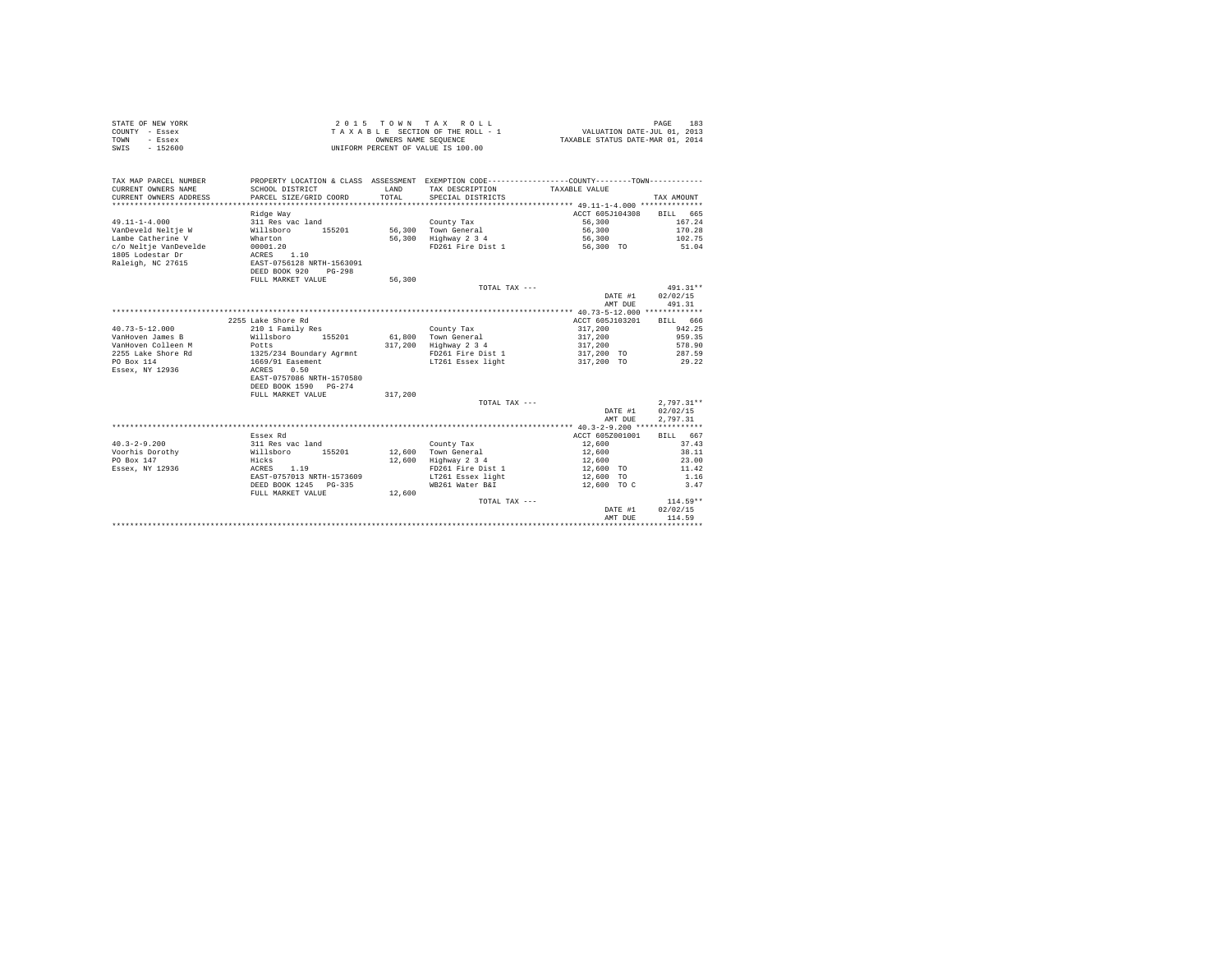| STATE OF NEW YORK | $2.0.15$ TOWN TAX ROLL             | 184<br>PAGE                      |
|-------------------|------------------------------------|----------------------------------|
| COUNTY - Essex    | TAXABLE SECTION OF THE ROLL - 1    | VALUATION DATE-JUL 01, 2013      |
| TOWN<br>- Essex   | OWNERS NAME SEOUENCE               | TAXABLE STATUS DATE-MAR 01, 2014 |
| SWIS<br>- 152600  | UNIFORM PERCENT OF VALUE IS 100.00 |                                  |

|                        |                                                                                                                                                                                                                                                                                                                                                                                                                                             |         |                                                                                                 | AMT DUE                                                                                                                                                           | 1,165.00             |
|------------------------|---------------------------------------------------------------------------------------------------------------------------------------------------------------------------------------------------------------------------------------------------------------------------------------------------------------------------------------------------------------------------------------------------------------------------------------------|---------|-------------------------------------------------------------------------------------------------|-------------------------------------------------------------------------------------------------------------------------------------------------------------------|----------------------|
|                        | FULL MARKET VALUE                                                                                                                                                                                                                                                                                                                                                                                                                           | 133,500 | TOTAL TAX ---                                                                                   | $\begin{array}{cc} & 1\,, 165\,.\,00\, * \, * \\ \text{DATE \#1} & 02\,/\,02\,/\,15 \end{array}$                                                                  | $1,165.00**$         |
|                        |                                                                                                                                                                                                                                                                                                                                                                                                                                             |         |                                                                                                 |                                                                                                                                                                   |                      |
|                        |                                                                                                                                                                                                                                                                                                                                                                                                                                             |         | FD261 Fire Dist 1 133,500 TO 121.04                                                             |                                                                                                                                                                   |                      |
|                        |                                                                                                                                                                                                                                                                                                                                                                                                                                             |         |                                                                                                 | 133,500                                                                                                                                                           | 243.64               |
|                        |                                                                                                                                                                                                                                                                                                                                                                                                                                             |         |                                                                                                 | $133,500$<br>$133,500$                                                                                                                                            | 403.76               |
|                        |                                                                                                                                                                                                                                                                                                                                                                                                                                             |         |                                                                                                 |                                                                                                                                                                   | 396.56               |
|                        | 2360 Jersey St                                                                                                                                                                                                                                                                                                                                                                                                                              |         |                                                                                                 | ACCT 605J178500 BILL 671                                                                                                                                          |                      |
|                        |                                                                                                                                                                                                                                                                                                                                                                                                                                             |         |                                                                                                 |                                                                                                                                                                   |                      |
|                        |                                                                                                                                                                                                                                                                                                                                                                                                                                             |         |                                                                                                 | AMT DUE                                                                                                                                                           | 2.566.94             |
|                        |                                                                                                                                                                                                                                                                                                                                                                                                                                             |         |                                                                                                 | DATE #1                                                                                                                                                           | 02/02/15             |
|                        |                                                                                                                                                                                                                                                                                                                                                                                                                                             |         | TOTAL TAX ---                                                                                   |                                                                                                                                                                   | $2.566.94**$         |
|                        | FULL MARKET VALUE                                                                                                                                                                                                                                                                                                                                                                                                                           | 280,300 |                                                                                                 |                                                                                                                                                                   |                      |
|                        | DEED BOOK 1053 PG-189                                                                                                                                                                                                                                                                                                                                                                                                                       |         |                                                                                                 |                                                                                                                                                                   |                      |
|                        | $\begin{tabular}{lllllllllllll} \textbf{49.3-2-3.400} & \textbf{240 Rural res} & \textbf{Country Tax} \\ \textbf{Waller Mark} & \textbf{240 Rural res} & \textbf{55.100} & \textbf{56.100} \\ \textbf{83 Christal} & \textbf{240 RIS of own General} & \textbf{63.100} & \textbf{7.10} \\ \textbf{84.10} & \textbf{55.100} & \textbf{55.100} & \textbf{56.100} \\ \textbf{85.101} & \textbf{55.100} & \textbf{5$                            |         | LT262 Whallonsburg light                                                                        | 280,300 TO                                                                                                                                                        | 70.21                |
|                        |                                                                                                                                                                                                                                                                                                                                                                                                                                             |         | FD262 Fire Dist 2                                                                               | $\begin{array}{cccc} 280\,, 300 & & & 832\,.\,64 \\ 280\,, 300 & & & 847\,.75 \\ 280\,, 300 & & & 511\,.56 \\ 280\,, 300 & \text{TO} & & 304\,.78 \\ \end{array}$ |                      |
|                        |                                                                                                                                                                                                                                                                                                                                                                                                                                             |         | 280,300 Highway 2 3 4                                                                           |                                                                                                                                                                   |                      |
|                        |                                                                                                                                                                                                                                                                                                                                                                                                                                             |         |                                                                                                 |                                                                                                                                                                   |                      |
|                        |                                                                                                                                                                                                                                                                                                                                                                                                                                             |         |                                                                                                 |                                                                                                                                                                   |                      |
|                        | 83 Christian Rd                                                                                                                                                                                                                                                                                                                                                                                                                             |         |                                                                                                 | ACCT 605J194009 BILL 670                                                                                                                                          |                      |
|                        |                                                                                                                                                                                                                                                                                                                                                                                                                                             |         |                                                                                                 |                                                                                                                                                                   |                      |
|                        |                                                                                                                                                                                                                                                                                                                                                                                                                                             |         |                                                                                                 | AMT DUE 263.74                                                                                                                                                    |                      |
|                        |                                                                                                                                                                                                                                                                                                                                                                                                                                             |         |                                                                                                 | 263.74**<br>DATE #1 02/02/15                                                                                                                                      |                      |
|                        |                                                                                                                                                                                                                                                                                                                                                                                                                                             |         | TOTAL TAX ---                                                                                   |                                                                                                                                                                   | $263.74**$           |
|                        | FULL MARKET VALUE                                                                                                                                                                                                                                                                                                                                                                                                                           | 28,800  |                                                                                                 |                                                                                                                                                                   |                      |
|                        | $\begin{tabular}{lllllllllll} \textbf{49.3-2-3.100} & \textbf{514 Rural vac10} & \textbf{Courty Tax} \\ \textbf{Waller Jason} & \textbf{314 Rural vac10} & \textbf{28,800} & \textbf{Town General} \\ \textbf{Waller Jason} & \textbf{Willabor} & \textbf{28,800} & \textbf{Toym General} \\ \textbf{PO Box 4} & \textbf{Friswell} & \textbf{28,800} & \textbf{Highway 2 3 4} \\ \textbf{ESsex, NY 12936} & \textbf{ACRES} & \textbf{4.77}$ |         |                                                                                                 |                                                                                                                                                                   |                      |
|                        |                                                                                                                                                                                                                                                                                                                                                                                                                                             |         | LT262 Whallonsburg light                                                                        | 28,800 TO                                                                                                                                                         | 7.21                 |
|                        |                                                                                                                                                                                                                                                                                                                                                                                                                                             |         |                                                                                                 |                                                                                                                                                                   |                      |
|                        |                                                                                                                                                                                                                                                                                                                                                                                                                                             |         |                                                                                                 |                                                                                                                                                                   |                      |
|                        |                                                                                                                                                                                                                                                                                                                                                                                                                                             |         |                                                                                                 | $\begin{array}{llll} 28,800 & \quad & 85.55 \\ 28,800 & \quad & 87.10 \\ 28,800 & \quad & 52.56 \\ 28,800 & \quad & 52.56 \\ \end{array}$                         |                      |
|                        |                                                                                                                                                                                                                                                                                                                                                                                                                                             |         |                                                                                                 |                                                                                                                                                                   |                      |
|                        | Christian Rd                                                                                                                                                                                                                                                                                                                                                                                                                                |         |                                                                                                 | ACCT 605J104413                                                                                                                                                   | BILL 669             |
|                        |                                                                                                                                                                                                                                                                                                                                                                                                                                             |         |                                                                                                 |                                                                                                                                                                   |                      |
|                        |                                                                                                                                                                                                                                                                                                                                                                                                                                             |         |                                                                                                 | AMT DUE                                                                                                                                                           | 7,090.49             |
|                        |                                                                                                                                                                                                                                                                                                                                                                                                                                             |         |                                                                                                 | DATE #1                                                                                                                                                           | 02/02/15             |
|                        |                                                                                                                                                                                                                                                                                                                                                                                                                                             |         | TOTAL TAX ---                                                                                   |                                                                                                                                                                   | $7.090.49**$         |
|                        |                                                                                                                                                                                                                                                                                                                                                                                                                                             |         |                                                                                                 |                                                                                                                                                                   |                      |
|                        |                                                                                                                                                                                                                                                                                                                                                                                                                                             |         |                                                                                                 |                                                                                                                                                                   |                      |
|                        |                                                                                                                                                                                                                                                                                                                                                                                                                                             |         | LT261 Essex light                                                                               | 792,600 TO                                                                                                                                                        | 73.02                |
|                        | 430,200 County Tax (1992)<br>Voorhis Dorothy B (1992)<br>Voorhis Dorothy B (1992)<br>20 Millsboro 155201 (1992,600 Town General<br>20 Millsboro 155201 (1992)<br>20 Millsboro 1926,000 County Tax<br>20 Millsboro 1926 (1993)<br>20 Millsbor                                                                                                                                                                                                |         | FD261 Fire Dist 1                                                                               | $15,000$ 15,000<br>$777,600$<br>$777,600$<br>$777,600$<br>$792,600$ TO<br>$792,600$ TO                                                                            | 718.61               |
|                        |                                                                                                                                                                                                                                                                                                                                                                                                                                             |         | .<br>Highway 2 3 4                                                                              |                                                                                                                                                                   | 2,351.79<br>1,419.16 |
|                        |                                                                                                                                                                                                                                                                                                                                                                                                                                             |         |                                                                                                 |                                                                                                                                                                   | 2,309.88             |
|                        |                                                                                                                                                                                                                                                                                                                                                                                                                                             |         |                                                                                                 |                                                                                                                                                                   |                      |
| $40.65 - 1 - 2.000$    | 250 Estate - WTRFNT - WETWAR CTS 41120                                                                                                                                                                                                                                                                                                                                                                                                      |         |                                                                                                 | ACCT 605J104315 BILL 668                                                                                                                                          |                      |
|                        | 2803 Essex Rd                                                                                                                                                                                                                                                                                                                                                                                                                               |         |                                                                                                 |                                                                                                                                                                   |                      |
| CURRENT OWNERS ADDRESS |                                                                                                                                                                                                                                                                                                                                                                                                                                             |         |                                                                                                 |                                                                                                                                                                   | TAX AMOUNT           |
| CURRENT OWNERS NAME    | SCHOOL DISTRICT<br>PARCEL SIZE/GRID COORD                                                                                                                                                                                                                                                                                                                                                                                                   |         | LAND TAX DESCRIPTION<br>TOTAL SPECIAL DISTRICTS                                                 | TAXABLE VALUE                                                                                                                                                     |                      |
| TAX MAP PARCEL NUMBER  |                                                                                                                                                                                                                                                                                                                                                                                                                                             |         | PROPERTY LOCATION & CLASS ASSESSMENT EXEMPTION CODE----------------COUNTY--------TOWN---------- |                                                                                                                                                                   |                      |
|                        |                                                                                                                                                                                                                                                                                                                                                                                                                                             |         |                                                                                                 |                                                                                                                                                                   |                      |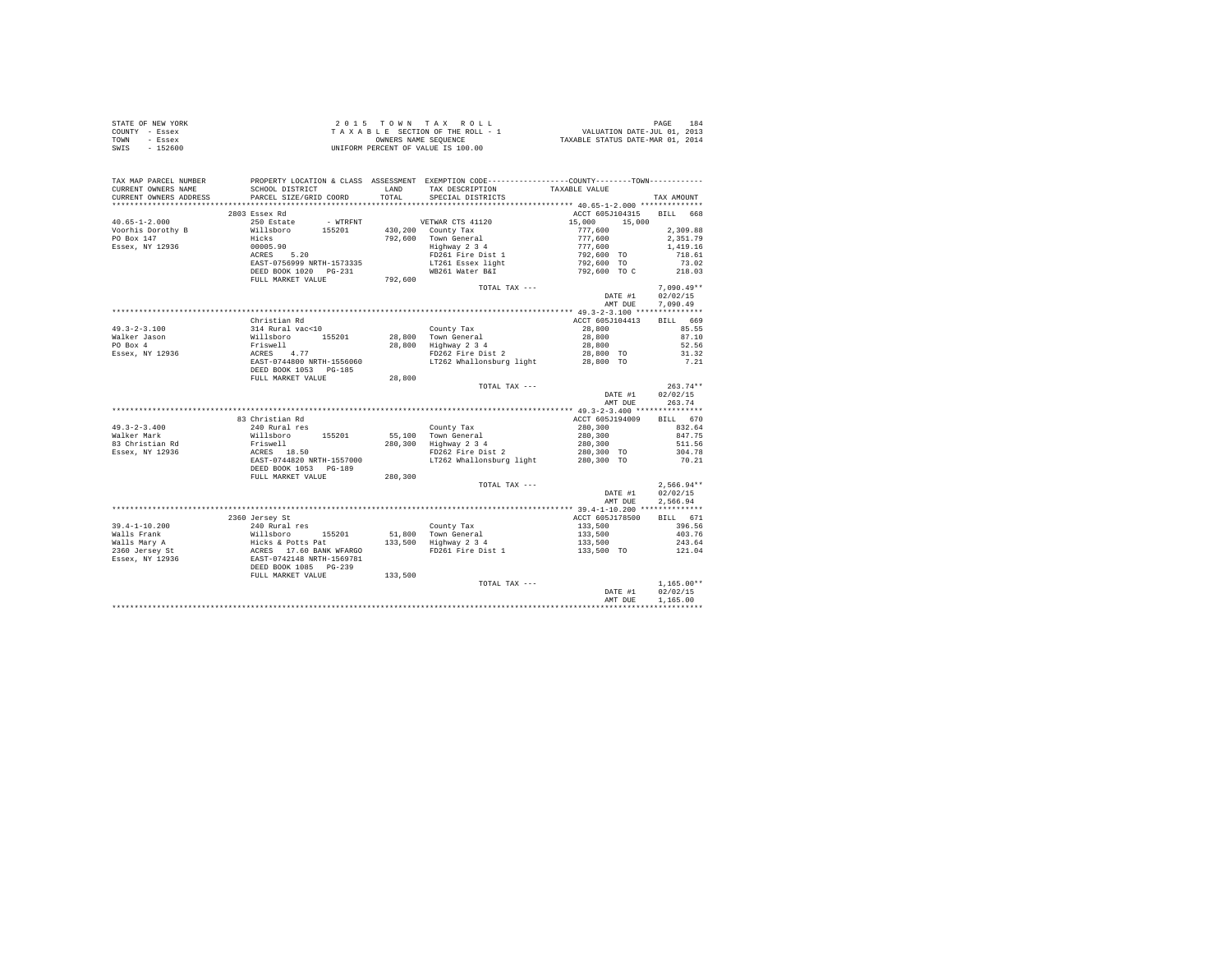| STATE OF NEW YORK                                                                                                                                                         |                                                                                                                                      |         |                                                                                                                             |                                                                                  |                  |
|---------------------------------------------------------------------------------------------------------------------------------------------------------------------------|--------------------------------------------------------------------------------------------------------------------------------------|---------|-----------------------------------------------------------------------------------------------------------------------------|----------------------------------------------------------------------------------|------------------|
| COUNTY - Essex                                                                                                                                                            |                                                                                                                                      |         |                                                                                                                             |                                                                                  |                  |
| TOWN - Essex                                                                                                                                                              |                                                                                                                                      |         |                                                                                                                             |                                                                                  |                  |
| SWIS - 152600                                                                                                                                                             |                                                                                                                                      |         |                                                                                                                             |                                                                                  |                  |
|                                                                                                                                                                           |                                                                                                                                      |         |                                                                                                                             |                                                                                  |                  |
|                                                                                                                                                                           |                                                                                                                                      |         |                                                                                                                             |                                                                                  |                  |
|                                                                                                                                                                           |                                                                                                                                      |         |                                                                                                                             |                                                                                  |                  |
|                                                                                                                                                                           |                                                                                                                                      |         |                                                                                                                             |                                                                                  |                  |
| TAX MAP PARCEL NUMBER PROPERTY LOCATION & CLASS ASSESSMENT EXEMPTION CODE---------------COUNTY-------TOWN---------                                                        |                                                                                                                                      |         |                                                                                                                             |                                                                                  |                  |
| CURRENT OWNERS NAME                                                                                                                                                       | SCHOOL DISTRICT                                                                                                                      |         | LAND TAX DESCRIPTION                                                                                                        | TAXABLE VALUE                                                                    |                  |
| CURRENT OWNERS ADDRESS                                                                                                                                                    | PARCEL SIZE/GRID COORD                                                                                                               | TOTAL   | SPECIAL DISTRICTS                                                                                                           |                                                                                  | TAX AMOUNT       |
|                                                                                                                                                                           |                                                                                                                                      |         |                                                                                                                             |                                                                                  |                  |
|                                                                                                                                                                           | 26 Beggs Point St                                                                                                                    |         |                                                                                                                             | ACCT 605J100307 BILL 672                                                         |                  |
| $40.73 - 3 - 12.003$                                                                                                                                                      | 210 1 Family Res - WTRFNT                                                                                                            |         | County Tax<br>145,500 Town General<br>264,300 Highway 2 3 4<br>FD261 Fire Dist 1<br>LT261 Essex light                       | $264,300$<br>$264,300$<br>$264,300$<br>$264,300$<br>$264,300$ TO<br>$264,300$ TO | 785.11           |
|                                                                                                                                                                           |                                                                                                                                      |         |                                                                                                                             |                                                                                  | 799.36           |
| Wardle G Alan<br>38 W 69th St 1A                                                                                                                                          | Willsboro 155201                                                                                                                     |         |                                                                                                                             |                                                                                  |                  |
|                                                                                                                                                                           |                                                                                                                                      |         |                                                                                                                             |                                                                                  | 482.36           |
| New York, NY 10023                                                                                                                                                        |                                                                                                                                      |         |                                                                                                                             |                                                                                  | 239.63           |
|                                                                                                                                                                           |                                                                                                                                      |         |                                                                                                                             |                                                                                  | 24.35            |
|                                                                                                                                                                           |                                                                                                                                      |         |                                                                                                                             |                                                                                  |                  |
|                                                                                                                                                                           |                                                                                                                                      |         |                                                                                                                             |                                                                                  |                  |
|                                                                                                                                                                           | FULL MARKET VALUE                                                                                                                    | 264,300 |                                                                                                                             |                                                                                  |                  |
|                                                                                                                                                                           |                                                                                                                                      |         | TOTAL TAX ---                                                                                                               |                                                                                  | $2,330.81**$     |
|                                                                                                                                                                           |                                                                                                                                      |         |                                                                                                                             |                                                                                  |                  |
|                                                                                                                                                                           |                                                                                                                                      |         |                                                                                                                             |                                                                                  | DATE #1 02/02/15 |
|                                                                                                                                                                           |                                                                                                                                      |         |                                                                                                                             | AMT DUE                                                                          | 2.330.81         |
|                                                                                                                                                                           |                                                                                                                                      |         |                                                                                                                             |                                                                                  |                  |
|                                                                                                                                                                           | 893 Whallons Bay Rd                                                                                                                  |         |                                                                                                                             | ACCT 605J101401 BILL 673                                                         |                  |
| $49.69 - 2 - 2.000$                                                                                                                                                       | 210 1 Family Res                                                                                                                     |         |                                                                                                                             | 72,600 215.66                                                                    |                  |
| Watrous Fred                                                                                                                                                              |                                                                                                                                      |         |                                                                                                                             |                                                                                  | 219.57           |
|                                                                                                                                                                           |                                                                                                                                      |         |                                                                                                                             | $72,600$<br>$72,600$                                                             | 132.50           |
|                                                                                                                                                                           |                                                                                                                                      |         |                                                                                                                             |                                                                                  |                  |
|                                                                                                                                                                           |                                                                                                                                      |         |                                                                                                                             | 72,600 TO                                                                        | 78.94            |
|                                                                                                                                                                           |                                                                                                                                      |         | LT262 Whallonsburg light 72,600 TO                                                                                          |                                                                                  | 18.18            |
|                                                                                                                                                                           |                                                                                                                                      |         |                                                                                                                             |                                                                                  |                  |
| % Martous Pietra (1992)<br>Martous Monica (1992)<br>Po Box 49 (1993)<br>Essex, NY 12936 (1992)<br>DEED BOOK 1393 PG-252<br>DEED BOOK 1393 PG-252<br>DEED BOOK 1393 PG-252 |                                                                                                                                      | 72,600  |                                                                                                                             |                                                                                  |                  |
|                                                                                                                                                                           |                                                                                                                                      |         | TOTAL TAX ---                                                                                                               |                                                                                  | 664.85**         |
|                                                                                                                                                                           |                                                                                                                                      |         |                                                                                                                             | DATE #1                                                                          | 02/02/15         |
|                                                                                                                                                                           |                                                                                                                                      |         |                                                                                                                             |                                                                                  | AMT DUE 664.85   |
|                                                                                                                                                                           |                                                                                                                                      |         |                                                                                                                             |                                                                                  |                  |
|                                                                                                                                                                           |                                                                                                                                      |         |                                                                                                                             |                                                                                  |                  |
|                                                                                                                                                                           | 88 Daniels Rd                                                                                                                        |         |                                                                                                                             | ACCT 605J101109                                                                  | BILL 674         |
| 48.1-1-28.000                                                                                                                                                             | 240 Rural res                                                                                                                        |         |                                                                                                                             |                                                                                  | 329.13           |
| Watrous Rosemary M<br>c/o Deborah Watrous                                                                                                                                 |                                                                                                                                      |         |                                                                                                                             |                                                                                  | 335.11           |
|                                                                                                                                                                           |                                                                                                                                      |         |                                                                                                                             |                                                                                  | 202.22           |
| 88 Daniels Rd<br>PO Box 317                                                                                                                                               |                                                                                                                                      |         |                                                                                                                             |                                                                                  | 120.48           |
|                                                                                                                                                                           |                                                                                                                                      |         |                                                                                                                             |                                                                                  |                  |
| Essex, NY 12936                                                                                                                                                           |                                                                                                                                      |         |                                                                                                                             |                                                                                  |                  |
|                                                                                                                                                                           |                                                                                                                                      |         |                                                                                                                             |                                                                                  |                  |
|                                                                                                                                                                           | % when<br>Nestport 155001<br>19 Brookfield<br>1203/113 Affidavit<br>RCRES 14.35<br>EAST-0726765 NRTH-1563086<br>DEED BOOK 653 PO-109 |         |                                                                                                                             |                                                                                  |                  |
|                                                                                                                                                                           | FULL MARKET VALUE                                                                                                                    | 110,800 |                                                                                                                             |                                                                                  |                  |
|                                                                                                                                                                           |                                                                                                                                      |         | TOTAL TAX ---                                                                                                               |                                                                                  | 986.94**         |
|                                                                                                                                                                           |                                                                                                                                      |         |                                                                                                                             | DATE #1                                                                          | 02/02/15         |
|                                                                                                                                                                           |                                                                                                                                      |         |                                                                                                                             |                                                                                  | AMT DUE 986.94   |
|                                                                                                                                                                           |                                                                                                                                      |         |                                                                                                                             |                                                                                  |                  |
|                                                                                                                                                                           | 697 Brookfield Rd                                                                                                                    |         |                                                                                                                             | ACCT 605Z001003 BILL 675                                                         |                  |
|                                                                                                                                                                           |                                                                                                                                      |         |                                                                                                                             |                                                                                  | 103.67           |
|                                                                                                                                                                           |                                                                                                                                      |         |                                                                                                                             |                                                                                  |                  |
|                                                                                                                                                                           |                                                                                                                                      |         |                                                                                                                             |                                                                                  | 105.55           |
|                                                                                                                                                                           |                                                                                                                                      |         | County Tax<br>34,900 Town General<br>34,900 Highway 2 3 4 34,900 School Relevy<br>34,900 School Relevy<br>FD262 Fire Dist 2 |                                                                                  | 63.69            |
|                                                                                                                                                                           |                                                                                                                                      |         |                                                                                                                             |                                                                                  | 574.43           |
|                                                                                                                                                                           |                                                                                                                                      |         |                                                                                                                             |                                                                                  | 37.95            |
|                                                                                                                                                                           |                                                                                                                                      |         |                                                                                                                             |                                                                                  |                  |
|                                                                                                                                                                           |                                                                                                                                      |         |                                                                                                                             |                                                                                  |                  |
|                                                                                                                                                                           |                                                                                                                                      |         |                                                                                                                             |                                                                                  |                  |
|                                                                                                                                                                           |                                                                                                                                      |         | TOTAL TAX ---                                                                                                               |                                                                                  | 885.29**         |
|                                                                                                                                                                           |                                                                                                                                      |         |                                                                                                                             | DATE #1                                                                          | 02/02/15         |
|                                                                                                                                                                           |                                                                                                                                      |         |                                                                                                                             | AMT DUR                                                                          | 885.29           |
|                                                                                                                                                                           |                                                                                                                                      |         |                                                                                                                             |                                                                                  |                  |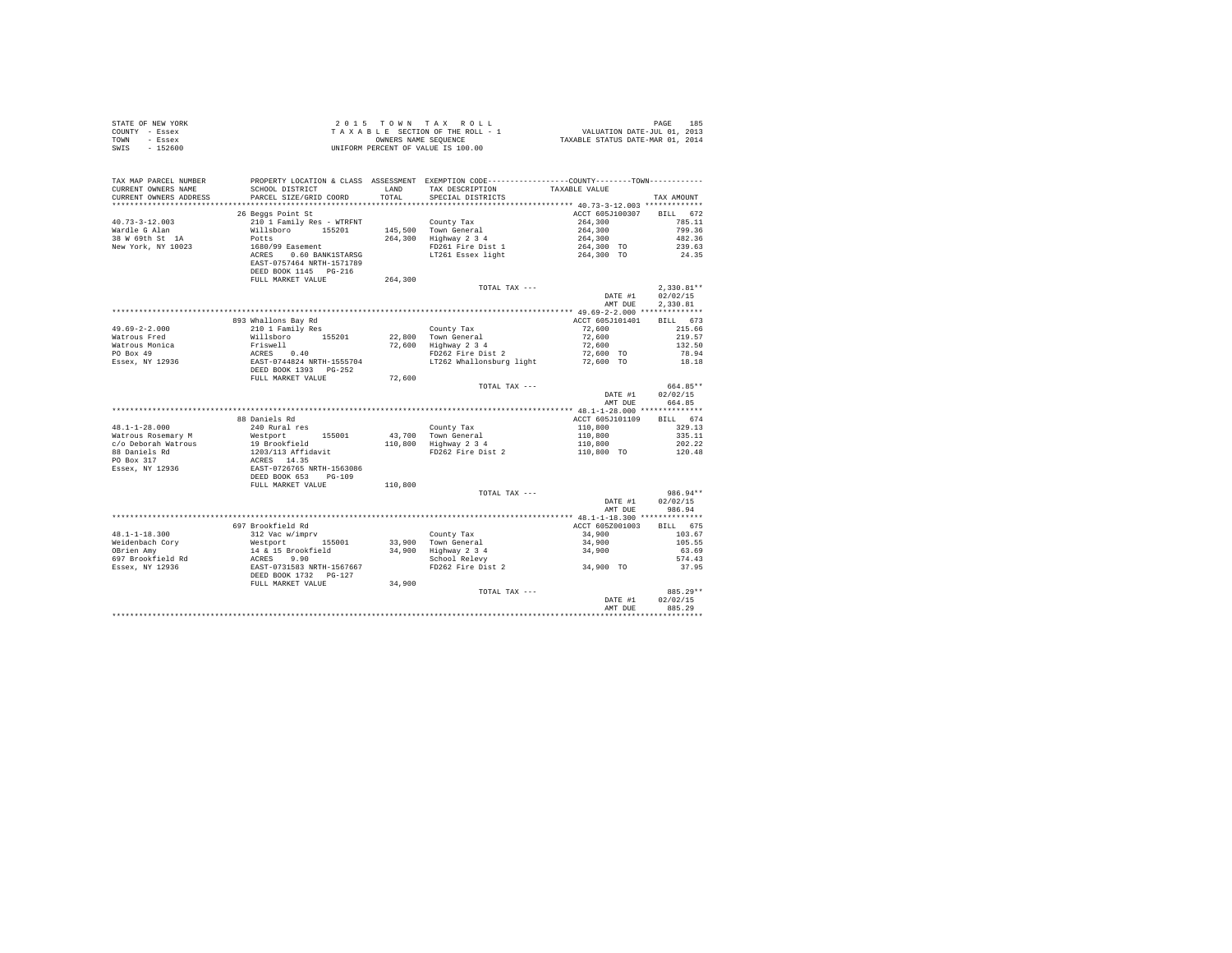| STATE OF NEW YORK<br>COUNTY - Essex<br>TOWN - Essex<br>SWIS - 152600                                                                                                                                                                          | 2015 TO WINT AX ROLL 1 PAGE 186<br>TAXABLE SECTION OF THE ROLL - 1 VALUATION DATE-JUL 01, 2013<br>OWNERS NAME SEQUENCE 1 TAXABLE STATUS DATE-MAR 01, 2014<br>UNIFORM PERCENT OF VALUE IS 100.00 |                     |                                                           |                                                                                                           |              |
|-----------------------------------------------------------------------------------------------------------------------------------------------------------------------------------------------------------------------------------------------|-------------------------------------------------------------------------------------------------------------------------------------------------------------------------------------------------|---------------------|-----------------------------------------------------------|-----------------------------------------------------------------------------------------------------------|--------------|
|                                                                                                                                                                                                                                               |                                                                                                                                                                                                 |                     |                                                           |                                                                                                           |              |
|                                                                                                                                                                                                                                               |                                                                                                                                                                                                 |                     |                                                           |                                                                                                           |              |
|                                                                                                                                                                                                                                               |                                                                                                                                                                                                 |                     |                                                           |                                                                                                           |              |
|                                                                                                                                                                                                                                               |                                                                                                                                                                                                 |                     |                                                           |                                                                                                           |              |
|                                                                                                                                                                                                                                               |                                                                                                                                                                                                 |                     |                                                           |                                                                                                           |              |
|                                                                                                                                                                                                                                               |                                                                                                                                                                                                 |                     |                                                           |                                                                                                           |              |
|                                                                                                                                                                                                                                               |                                                                                                                                                                                                 |                     |                                                           |                                                                                                           |              |
|                                                                                                                                                                                                                                               |                                                                                                                                                                                                 |                     |                                                           |                                                                                                           |              |
|                                                                                                                                                                                                                                               |                                                                                                                                                                                                 |                     |                                                           |                                                                                                           |              |
|                                                                                                                                                                                                                                               |                                                                                                                                                                                                 |                     |                                                           |                                                                                                           |              |
|                                                                                                                                                                                                                                               |                                                                                                                                                                                                 |                     |                                                           |                                                                                                           |              |
|                                                                                                                                                                                                                                               | FULL MARKET VALUE                                                                                                                                                                               | $3\,41$ , $4\,0\,0$ |                                                           |                                                                                                           | $2,979.28**$ |
|                                                                                                                                                                                                                                               |                                                                                                                                                                                                 |                     |                                                           | DATE #1 02/02/15                                                                                          |              |
|                                                                                                                                                                                                                                               |                                                                                                                                                                                                 |                     |                                                           | AMT DUE 2.979.28                                                                                          |              |
|                                                                                                                                                                                                                                               |                                                                                                                                                                                                 |                     |                                                           |                                                                                                           |              |
|                                                                                                                                                                                                                                               |                                                                                                                                                                                                 |                     |                                                           |                                                                                                           |              |
|                                                                                                                                                                                                                                               |                                                                                                                                                                                                 |                     |                                                           |                                                                                                           |              |
|                                                                                                                                                                                                                                               |                                                                                                                                                                                                 |                     |                                                           |                                                                                                           |              |
|                                                                                                                                                                                                                                               |                                                                                                                                                                                                 |                     |                                                           |                                                                                                           |              |
|                                                                                                                                                                                                                                               |                                                                                                                                                                                                 |                     |                                                           |                                                                                                           |              |
|                                                                                                                                                                                                                                               |                                                                                                                                                                                                 |                     |                                                           |                                                                                                           |              |
|                                                                                                                                                                                                                                               |                                                                                                                                                                                                 |                     |                                                           |                                                                                                           |              |
|                                                                                                                                                                                                                                               |                                                                                                                                                                                                 |                     |                                                           |                                                                                                           |              |
|                                                                                                                                                                                                                                               |                                                                                                                                                                                                 |                     |                                                           | DATE #1 02/02/15<br>AMT DUE 878.23                                                                        |              |
|                                                                                                                                                                                                                                               |                                                                                                                                                                                                 |                     | $$110ns--$$ TOTAL TAX $-- $$ $\cdots$ $$40$ $$^{\prime}$$ |                                                                                                           |              |
| 14.76-1-5.000<br>16.76-1-5.000 MYS Route 22<br>WES ROLE 22<br>Witcomb Clarence G<br>16.78 WES ROLE 21 Research 155201<br>25,200 Town General<br>1598 NYS Route 31 Research 155201<br>25,200 Highway 2 34 25,200<br>25,200 Highway 2 34 25,200 |                                                                                                                                                                                                 |                     |                                                           |                                                                                                           |              |
|                                                                                                                                                                                                                                               |                                                                                                                                                                                                 |                     |                                                           |                                                                                                           |              |
|                                                                                                                                                                                                                                               |                                                                                                                                                                                                 |                     |                                                           |                                                                                                           |              |
|                                                                                                                                                                                                                                               |                                                                                                                                                                                                 |                     |                                                           |                                                                                                           |              |
|                                                                                                                                                                                                                                               |                                                                                                                                                                                                 |                     |                                                           |                                                                                                           |              |
|                                                                                                                                                                                                                                               |                                                                                                                                                                                                 |                     |                                                           |                                                                                                           |              |
|                                                                                                                                                                                                                                               |                                                                                                                                                                                                 |                     |                                                           |                                                                                                           |              |
|                                                                                                                                                                                                                                               |                                                                                                                                                                                                 |                     |                                                           |                                                                                                           |              |
|                                                                                                                                                                                                                                               |                                                                                                                                                                                                 |                     |                                                           |                                                                                                           | $230.78**$   |
|                                                                                                                                                                                                                                               |                                                                                                                                                                                                 |                     |                                                           |                                                                                                           |              |
|                                                                                                                                                                                                                                               |                                                                                                                                                                                                 |                     |                                                           | TOTAL TAX ---<br>DATE #1 02/02/15<br>AMT DUE 230.78<br>$\frac{200.78}{200.78}$<br>$\frac{200.78}{200.78}$ |              |
|                                                                                                                                                                                                                                               |                                                                                                                                                                                                 |                     |                                                           |                                                                                                           |              |
|                                                                                                                                                                                                                                               |                                                                                                                                                                                                 |                     |                                                           |                                                                                                           |              |
|                                                                                                                                                                                                                                               |                                                                                                                                                                                                 |                     |                                                           |                                                                                                           |              |
|                                                                                                                                                                                                                                               |                                                                                                                                                                                                 |                     |                                                           |                                                                                                           |              |
|                                                                                                                                                                                                                                               |                                                                                                                                                                                                 |                     |                                                           |                                                                                                           |              |
|                                                                                                                                                                                                                                               |                                                                                                                                                                                                 |                     |                                                           |                                                                                                           |              |
|                                                                                                                                                                                                                                               |                                                                                                                                                                                                 |                     |                                                           |                                                                                                           |              |
|                                                                                                                                                                                                                                               |                                                                                                                                                                                                 |                     |                                                           |                                                                                                           |              |
| 903 NYS Route 22<br>40.3–2–15.000 2403 NYS Route 22<br>40.3–2–15.000 2403 NYS Route 22<br>40.3–2–15.000 2403 NYS Route 22<br>White Jonathan J 105 Vac farmland<br>White Jonathan J Hisboro 155201 46,500 County Tax<br>46.500 Town Gener      |                                                                                                                                                                                                 |                     |                                                           |                                                                                                           |              |
|                                                                                                                                                                                                                                               |                                                                                                                                                                                                 |                     |                                                           |                                                                                                           |              |
| MAY BE SUBJECT TO PAYMENT<br>UNDER AGDIST LAW TIL 2018                                                                                                                                                                                        |                                                                                                                                                                                                 |                     |                                                           |                                                                                                           |              |
|                                                                                                                                                                                                                                               |                                                                                                                                                                                                 |                     | TOTAL TAX ---                                             |                                                                                                           | $181.99**$   |
|                                                                                                                                                                                                                                               |                                                                                                                                                                                                 |                     |                                                           |                                                                                                           |              |
|                                                                                                                                                                                                                                               |                                                                                                                                                                                                 |                     |                                                           | DATE #1 02/02/15<br>AMT DUE 181.99                                                                        |              |
|                                                                                                                                                                                                                                               |                                                                                                                                                                                                 |                     |                                                           |                                                                                                           |              |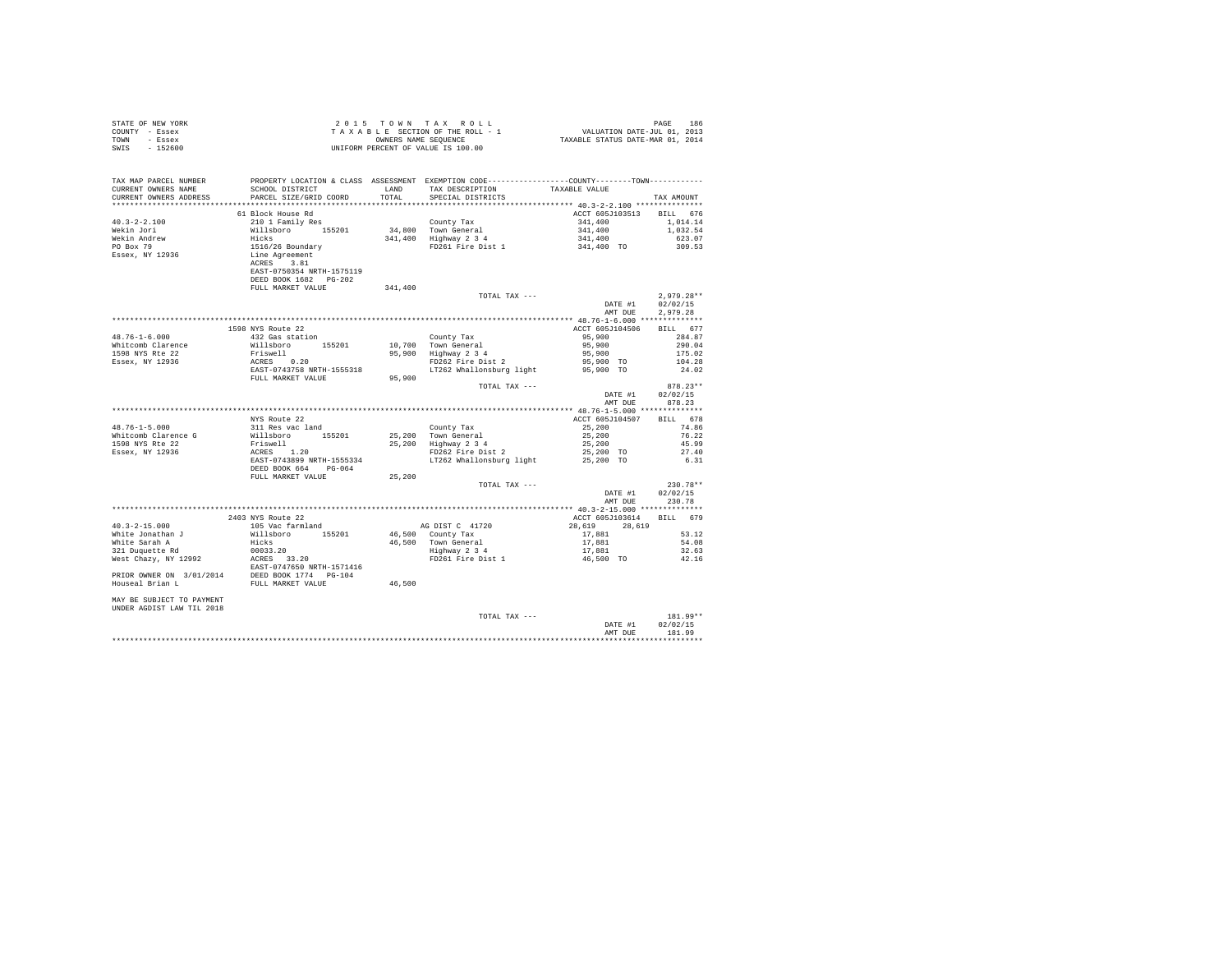| STATE OF NEW YORK | 2015 TOWN TAX ROLL                 | 187<br>PAGE                      |
|-------------------|------------------------------------|----------------------------------|
| COUNTY - Essex    | TAXABLE SECTION OF THE ROLL - 1    | VALUATION DATE-JUL 01, 2013      |
| TOWN<br>- Essex   | OWNERS NAME SEOUENCE               | TAXABLE STATUS DATE-MAR 01, 2014 |
| $-152600$<br>SWIS | UNIFORM PERCENT OF VALUE IS 100.00 |                                  |

| TAX MAP PARCEL NUMBER<br>CURRENT OWNERS NAME<br>CURRENT OWNERS ADDRESS | SCHOOL DISTRICT<br>PARCEL SIZE/GRID COORD                                           | LAND<br>TOTAL | SPECIAL DISTRICTS                    | PROPERTY LOCATION & CLASS ASSESSMENT EXEMPTION CODE---------------COUNTY-------TOWN----------<br>TAX DESCRIPTION TAXABLE VALUE | TAX AMOUNT       |
|------------------------------------------------------------------------|-------------------------------------------------------------------------------------|---------------|--------------------------------------|--------------------------------------------------------------------------------------------------------------------------------|------------------|
|                                                                        | NYS Route 22                                                                        |               |                                      | ACCT 605J103702 BILL 680                                                                                                       |                  |
| $40.3 - 2 - 17.000$                                                    | 105 Vac farmland                                                                    |               | AG DIST C 41720                      | 45,865<br>45,865                                                                                                               |                  |
| White Jonathan J Willsboro                                             |                                                                                     |               | 155201 71,400 County Tax             | 25,535                                                                                                                         | 75.85            |
| White Sarah A                                                          | Hicks                                                                               |               |                                      | 25,535                                                                                                                         | 77.23            |
| 321 Duquette Rd                                                        | ACRES 51.00                                                                         |               | 71,400 Town General<br>Highway 2 3 4 | 25,535                                                                                                                         | 46.60            |
|                                                                        | West Chazy, NY 12992 EAST-0746634 NRTH-1572566                                      |               |                                      | FD261 Fire Dist 1 71.400 TO 64.74                                                                                              |                  |
|                                                                        | DEED BOOK 1774 PG-104                                                               |               |                                      |                                                                                                                                |                  |
| PRIOR OWNER ON 3/01/2014 FULL MARKET VALUE                             |                                                                                     | 71,400        |                                      |                                                                                                                                |                  |
| Houseal Brian L                                                        |                                                                                     |               |                                      |                                                                                                                                |                  |
| MAY BE SUBJECT TO PAYMENT                                              |                                                                                     |               |                                      |                                                                                                                                |                  |
| UNDER AGDIST LAW TIL 2018                                              |                                                                                     |               |                                      |                                                                                                                                |                  |
|                                                                        |                                                                                     |               | TOTAL TAX ---                        |                                                                                                                                | $264.42**$       |
|                                                                        |                                                                                     |               |                                      |                                                                                                                                | DATE #1 02/02/15 |
|                                                                        |                                                                                     |               |                                      | AMT DUE                                                                                                                        | 264.42           |
|                                                                        |                                                                                     |               |                                      |                                                                                                                                |                  |
|                                                                        | 2194 NYS Route 22                                                                   |               |                                      | ACCT 605J104510                                                                                                                | BILL 681         |
| $39.4 - 1 - 20.000$                                                    | 210 1 Family Res                                                                    |               | AGED ALL 41800                       | 51,400<br>51,400                                                                                                               |                  |
|                                                                        | Whitney Margaret 6 Millsboro 155201 32,500 County Tax                               |               |                                      | 51,400                                                                                                                         | 152.68           |
| 2194 NYS Rte 22                                                        | Potts<br>ACRES 1.45                                                                 |               | 102,800 Town General                 | 51,400                                                                                                                         | 155.46           |
| Essex, NY 12936                                                        |                                                                                     |               | Highway 2 3 4                        | 51,400                                                                                                                         | 93.81            |
|                                                                        | EAST-0743715 NRTH-1569549                                                           |               |                                      | FD261 Fire Dist 1 02.800 TO 93.20                                                                                              |                  |
|                                                                        | DEED BOOK 398<br>PG-115                                                             |               |                                      |                                                                                                                                |                  |
|                                                                        | FULL MARKET VALUE 102,800                                                           |               |                                      |                                                                                                                                |                  |
|                                                                        |                                                                                     |               | TOTAL TAX ---                        |                                                                                                                                | $495.15**$       |
|                                                                        |                                                                                     |               |                                      | DATE #1                                                                                                                        | 02/02/15         |
|                                                                        |                                                                                     |               |                                      | AMT DUE                                                                                                                        | 495.15           |
|                                                                        |                                                                                     |               |                                      |                                                                                                                                |                  |
|                                                                        | 15 Old Oak Way                                                                      |               |                                      | ACCT 605J100212                                                                                                                | BILL 682         |
| $49.11 - 1 - 36.000$                                                   | 260 Seasonal res                                                                    |               | County Tax                           | 169,700                                                                                                                        | 504.10           |
| Whoosh LLC                                                             |                                                                                     | 69,200        | Town General                         | 169,700                                                                                                                        | 513.25           |
| Attn: Ann Cammack                                                      | Wharton                                                                             | 169,700       | Highway 2 3 4                        | 169,700                                                                                                                        | 309.71           |
|                                                                        | 1401 N Taft St Apt 1418 ACRES 2.50<br>Arlington, VA 22201 EAST-0757292 NRTH-1562389 |               | School Relevy                        |                                                                                                                                | 2.223.33         |
|                                                                        |                                                                                     |               | FD261 Fire Dist 1                    | 169,700 TO                                                                                                                     | 153.86           |
|                                                                        |                                                                                     |               | LT261 Essex light                    | 169,700 TO                                                                                                                     | 15.63            |
|                                                                        | FULL MARKET VALUE                                                                   | 169,700       |                                      |                                                                                                                                |                  |
|                                                                        |                                                                                     |               | TOTAL TAX ---                        |                                                                                                                                | $3.719.88**$     |
|                                                                        |                                                                                     |               |                                      | DATE #1                                                                                                                        | 02/02/15         |
|                                                                        |                                                                                     |               |                                      | AMT DUE                                                                                                                        | 3,719.88         |
|                                                                        |                                                                                     |               |                                      |                                                                                                                                |                  |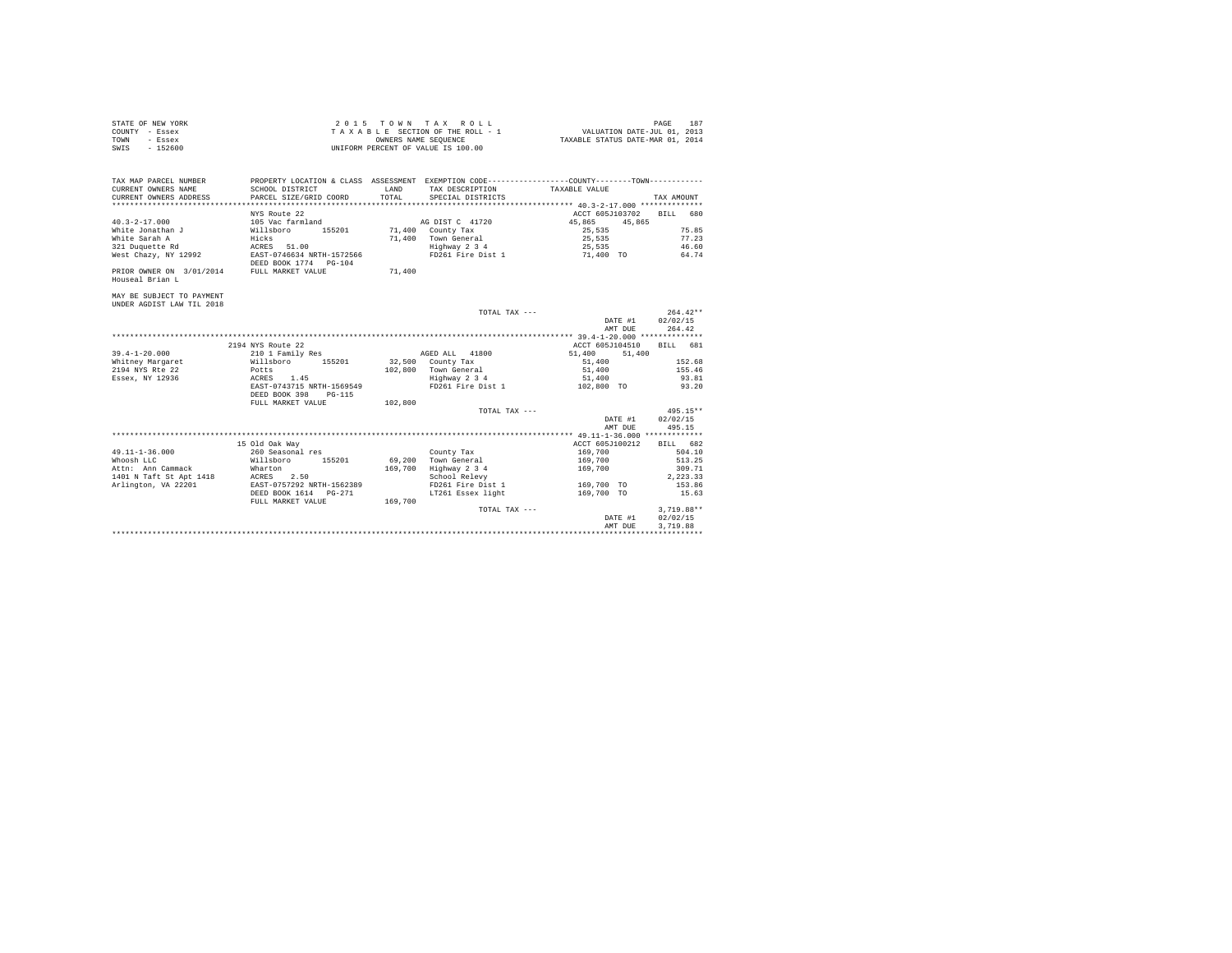| STATE OF NEW YORK | 2015 TOWN TAX ROLL                 | 188<br>PAGE                      |
|-------------------|------------------------------------|----------------------------------|
| COUNTY - Essex    | TAXABLE SECTION OF THE ROLL - 1    | VALUATION DATE-JUL 01, 2013      |
| TOWN<br>- Essex   | OWNERS NAME SEOUENCE               | TAXABLE STATUS DATE-MAR 01, 2014 |
| $-152600$<br>SWIS | UNIFORM PERCENT OF VALUE IS 100.00 |                                  |

| TAX MAP PARCEL NUMBER<br>CURRENT OWNERS NAME<br>CURRENT OWNERS ADDRESS | PROPERTY LOCATION & CLASS ASSESSMENT EXEMPTION CODE----------------COUNTY--------TOWN----------<br>SCHOOL DISTRICT<br>PARCEL SIZE/GRID COORD | LAND<br>TOTAL. | TAX DESCRIPTION<br>SPECIAL DISTRICTS         | TAXABLE VALUE            | TAX AMOUNT   |
|------------------------------------------------------------------------|----------------------------------------------------------------------------------------------------------------------------------------------|----------------|----------------------------------------------|--------------------------|--------------|
| *************************                                              |                                                                                                                                              |                |                                              |                          |              |
|                                                                        | 1867 Lake Shore Rd                                                                                                                           |                |                                              | ACCT 605J104511 BILL 683 |              |
| 49.11-1-52.000                                                         | 210 1 Family Res - WTRFNT                                                                                                                    |                | County Tax                                   | 326,400                  | 969.58       |
| Wight David T                                                          | Willsboro 155201                                                                                                                             |                | 219,400 Town General                         | 326,400                  | 987.17       |
| PO Box 91                                                              | Wharton                                                                                                                                      |                |                                              | 326,400                  | 595.70       |
| Essex, NY 12936                                                        | ACRES 1.20                                                                                                                                   |                | 326,400 Highway 2 3 4<br>School Relevy       |                          | 3,901.64     |
|                                                                        | EAST-0757661 NRTH-1561212                                                                                                                    |                | FD261 Fire Dist 1 and 326,400 TO             |                          | 295.93       |
|                                                                        | DEED BOOK 1068 PG-103                                                                                                                        |                |                                              |                          |              |
|                                                                        | FULL MARKET VALUE                                                                                                                            | 326,400        |                                              |                          |              |
|                                                                        |                                                                                                                                              |                | TOTAL TAX ---                                |                          | $6,750.02**$ |
|                                                                        |                                                                                                                                              |                |                                              | DATE #1                  | 02/02/15     |
|                                                                        |                                                                                                                                              |                |                                              | AMT DUE                  | 6.750.02     |
|                                                                        |                                                                                                                                              |                |                                              |                          |              |
|                                                                        | Lake Shore Rd                                                                                                                                |                |                                              | ACCT 605J189009          | BILL 684     |
| $49.11 - 1 - 5.130$                                                    | 311 Res vac land - WTRFNT                                                                                                                    |                | County Tax                                   | 77,800                   | 231.11       |
| Wight Richmond M                                                       | Willsboro 155201                                                                                                                             |                | 77,800 Town General                          | 77,800                   | 235.30       |
| c/o Sarah J Wight                                                      |                                                                                                                                              |                | 77,800 Highway 2 3 4                         | 77,800                   | 141.99       |
| 7 W Brookwood Dr                                                       |                                                                                                                                              |                | FD261 Fire Dist 1                            | 77,800 TO                | 70.54        |
| Montclair, NJ 07042                                                    |                                                                                                                                              |                | LT261 Essex light                            | 77,800 TO                | 7.17         |
|                                                                        | minimuori<br>Mharton<br>ACRES 3.65<br>EAST-0757233 NRTH-1561099<br>DEED BOOK 935<br>minimuorinen<br>minimuorinen<br>minimuorinen             |                |                                              |                          |              |
|                                                                        | FULL MARKET VALUE                                                                                                                            | 77,800         |                                              |                          |              |
|                                                                        |                                                                                                                                              |                | TOTAL TAX ---                                |                          | 686.11**     |
|                                                                        |                                                                                                                                              |                |                                              | DATE #1                  | 02/02/15     |
|                                                                        |                                                                                                                                              |                |                                              | AMT DUE                  | 686.11       |
|                                                                        |                                                                                                                                              |                |                                              |                          |              |
|                                                                        | 2847 Essex Rd                                                                                                                                |                |                                              | ACCT 605J101705          | BILL 685     |
| $40.57 - 2 - 1.000$                                                    | 210 1 Family Res                                                                                                                             |                | County Tax                                   | 182,600                  | 542.42       |
| Wilcox Mark                                                            | Willsboro 155201                                                                                                                             |                |                                              |                          | 552.26       |
| 2517 Main St                                                           | Hicks                                                                                                                                        |                | 65,300 Town General<br>182,600 Highway 2 3 4 | 182,600<br>182,600       | 333.25       |
| Lake Placid, NY 12946                                                  | ACRES 1.30                                                                                                                                   |                | FD261 Fire Dist 1                            | 182,600 TO               | 165.55       |
|                                                                        | EAST-0757344 NRTH-1574411                                                                                                                    |                | LT261 Essex light                            | $182,600$ TO             | 16.82        |
|                                                                        | DEED BOOK 1753 PG-223                                                                                                                        |                | WB261 Water B&I                              | 182,600 TO C             | 50.23        |
|                                                                        | FULL MARKET VALUE                                                                                                                            | 182,600        |                                              |                          |              |
|                                                                        |                                                                                                                                              |                | TOTAL TAX ---                                |                          | $1,660.53**$ |
|                                                                        |                                                                                                                                              |                |                                              | DATE #1                  | 02/02/15     |
|                                                                        |                                                                                                                                              |                |                                              | AMT DUE                  | 1,660.53     |
|                                                                        |                                                                                                                                              |                |                                              |                          |              |
|                                                                        | Walker Rd                                                                                                                                    |                |                                              | ACCT 605Z010001          | BILL 686     |
| $48.4 - 1 - 19.200$                                                    | 260 Seasonal res                                                                                                                             |                | County Tax                                   | 117,100                  | 347.85       |
| Wilcox Mark D                                                          |                                                                                                                                              |                | 73,100 Town General                          | 117,100                  | 354.16       |
| 599 Walker Rd                                                          | xv Sudden<br>Willsboro 155201<br>3 Platt Rogers<br>ACRES 44.09                                                                               |                | 117.100 Highway 2 3 4                        | 117,100                  | 213.71       |
|                                                                        |                                                                                                                                              |                |                                              |                          |              |
| Essex, NY 12936                                                        |                                                                                                                                              |                | FD262 Fire Dist 2                            | 117,100 TO               | 127.33       |
|                                                                        | EAST-0738186 NRTH-1555331<br>DEED BOOK 1604 PG-73                                                                                            |                | LT262 Whallonsburg light                     | 117,100 TO               | 29.33        |
|                                                                        |                                                                                                                                              |                |                                              |                          |              |
|                                                                        | FULL MARKET VALUE                                                                                                                            | 117,100        |                                              |                          |              |
|                                                                        |                                                                                                                                              |                | TOTAL TAX ---                                |                          | $1,072.38**$ |
|                                                                        |                                                                                                                                              |                |                                              | DATE #1                  | 02/02/15     |
|                                                                        |                                                                                                                                              |                |                                              | AMT DUE                  | 1,072.38     |
|                                                                        |                                                                                                                                              |                |                                              |                          |              |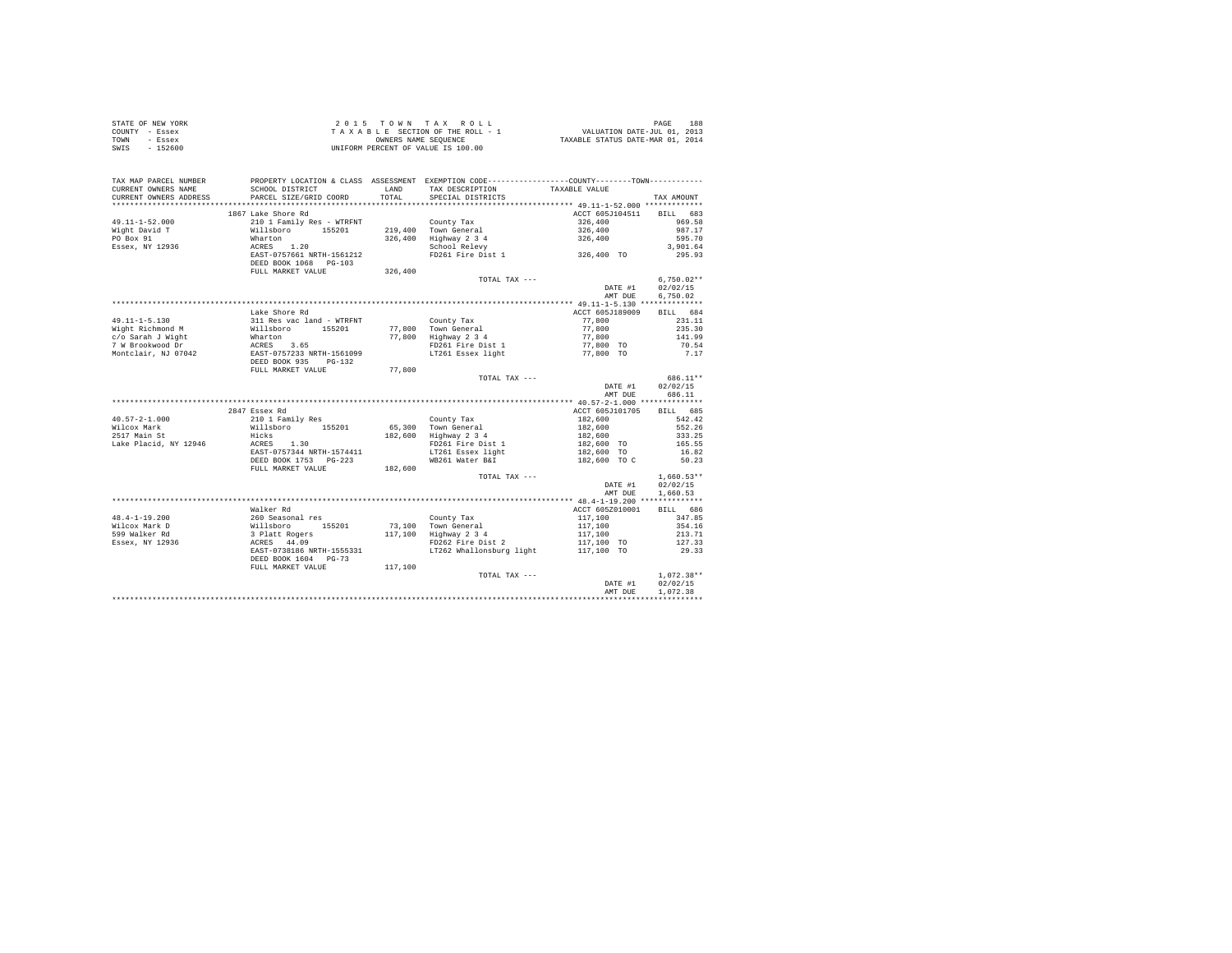|                | STATE OF NEW YORK |  |  |  | $2.0.15$ TOWN TAX ROLL             |  |  |  |  | 189<br>PAGE                      |
|----------------|-------------------|--|--|--|------------------------------------|--|--|--|--|----------------------------------|
| COUNTY - Essex |                   |  |  |  | TAXABLE SECTION OF THE ROLL - 1    |  |  |  |  | VALUATION DATE-JUL 01, 2013      |
| TOWN           | - Essex           |  |  |  | OWNERS NAME SEOUENCE               |  |  |  |  | TAXABLE STATUS DATE-MAR 01, 2014 |
| SWIS           | $-152600$         |  |  |  | UNIFORM PERCENT OF VALUE IS 100.00 |  |  |  |  |                                  |

| PROPERTY LOCATION & CLASS ASSESSMENT EXEMPTION CODE----------------COUNTY-------TOWN----------<br>TAX MAP PARCEL NUMBER<br>CURRENT OWNERS NAME<br>SCHOOL DISTRICT<br>LAND<br>TAXABLE VALUE<br>TAX DESCRIPTION<br>PARCEL SIZE/GRID COORD<br>TOTAL.<br>CURRENT OWNERS ADDRESS<br>SPECIAL DISTRICTS | TAX AMOUNT   |
|--------------------------------------------------------------------------------------------------------------------------------------------------------------------------------------------------------------------------------------------------------------------------------------------------|--------------|
| ACCT 605L102709<br>2755 Essex Rd                                                                                                                                                                                                                                                                 | BILL 687     |
| $40.65 - 2 - 11.002$<br>210 1 Family Res<br>County Tax<br>187,200                                                                                                                                                                                                                                | 556.08       |
| Williams Kyle D<br>Willsboro<br>155201<br>59.300 Town General<br>187,200                                                                                                                                                                                                                         | 566.17       |
| Williams Colleen<br>Hicks<br>187,200<br>Highway 2 3 4<br>187,200                                                                                                                                                                                                                                 | 341.65       |
| 1184 Camp Kiniva Rd<br>FD261 Fire Dist 1<br>1680/160 Easement<br>187,200 TO                                                                                                                                                                                                                      | 169.73       |
| Colchester, VT 05446<br>0.13<br>LT261 Essex light<br>ACRES<br>187,200 TO                                                                                                                                                                                                                         | 17.25        |
| EAST-0756756 NRTH-1572213                                                                                                                                                                                                                                                                        |              |
| DEED BOOK 1688 PG-128                                                                                                                                                                                                                                                                            |              |
| FULL MARKET VALUE<br>187,200                                                                                                                                                                                                                                                                     |              |
| TOTAL TAX ---                                                                                                                                                                                                                                                                                    | $1,650.88**$ |
| DATE #1                                                                                                                                                                                                                                                                                          | 02/02/15     |
| AMT DUE                                                                                                                                                                                                                                                                                          | 1,650.88     |
|                                                                                                                                                                                                                                                                                                  |              |
| 2235 Lake Shore Rd<br>ACCT 605J102710                                                                                                                                                                                                                                                            | BILL 688     |
| 253,900<br>$40.73 - 5 - 16.000$<br>210 1 Family Res<br>County Tax                                                                                                                                                                                                                                | 754.22       |
| Wilson Denise N<br>58,500<br>253,900<br>Willsboro<br>155201<br>Town General                                                                                                                                                                                                                      | 767.90       |
| 2235 Lake Shore Rd<br>253,900<br>Highway 2 3 4<br>253,900<br>Potts                                                                                                                                                                                                                               | 463.38       |
| PO Box 106<br>FD261 Fire Dist 1<br>253,900 TO<br>1677/273-Easement                                                                                                                                                                                                                               | 230.20       |
| Essex, NY 12936<br>0.22<br>LT261 Essex light<br>253,900 TO<br>ACRES                                                                                                                                                                                                                              | 23.39        |
| EAST-0757208 NRTH-1570133                                                                                                                                                                                                                                                                        |              |
| DEED BOOK 1608<br>PG-271                                                                                                                                                                                                                                                                         |              |
| 253,900<br>FULL MARKET VALUE                                                                                                                                                                                                                                                                     |              |
| TOTAL TAX ---                                                                                                                                                                                                                                                                                    | $2,239.09**$ |
| DATE #1                                                                                                                                                                                                                                                                                          | 02/02/15     |
| AMT DUE                                                                                                                                                                                                                                                                                          | 2.239.09     |
|                                                                                                                                                                                                                                                                                                  |              |
| 2291 NYS Route 22<br>ACCT 605J101409                                                                                                                                                                                                                                                             | BTT.T. 689   |
| $40.3 - 1 - 3.000$<br>240 Rural res<br>186,300<br>County Tax                                                                                                                                                                                                                                     | 553.41       |
| Wing Shelley C<br>Willsboro<br>54,400<br>Town General<br>186,300<br>155201                                                                                                                                                                                                                       | 563.45       |
| 2291 NYS Rte 22<br>Highway 2 3 4<br>186,300<br>Hicks<br>186,300                                                                                                                                                                                                                                  | 340.01       |
| Essex, NY 12936<br>20.0 Acres<br>FD261 Fire Dist 1<br>186,300 TO                                                                                                                                                                                                                                 | 168.91       |
| 20.00 BANK1STARSG<br>ACRES                                                                                                                                                                                                                                                                       |              |
| EAST-0745109 NRTH-1573862                                                                                                                                                                                                                                                                        |              |
| DEED BOOK 1225<br>$PG-17$                                                                                                                                                                                                                                                                        |              |
| FULL MARKET VALUE<br>186,300                                                                                                                                                                                                                                                                     |              |
| TOTAL TAX ---                                                                                                                                                                                                                                                                                    | $1.625.78**$ |
| DATE #1                                                                                                                                                                                                                                                                                          | 02/02/15     |
| AMT DUE                                                                                                                                                                                                                                                                                          | 1.625.78     |
|                                                                                                                                                                                                                                                                                                  |              |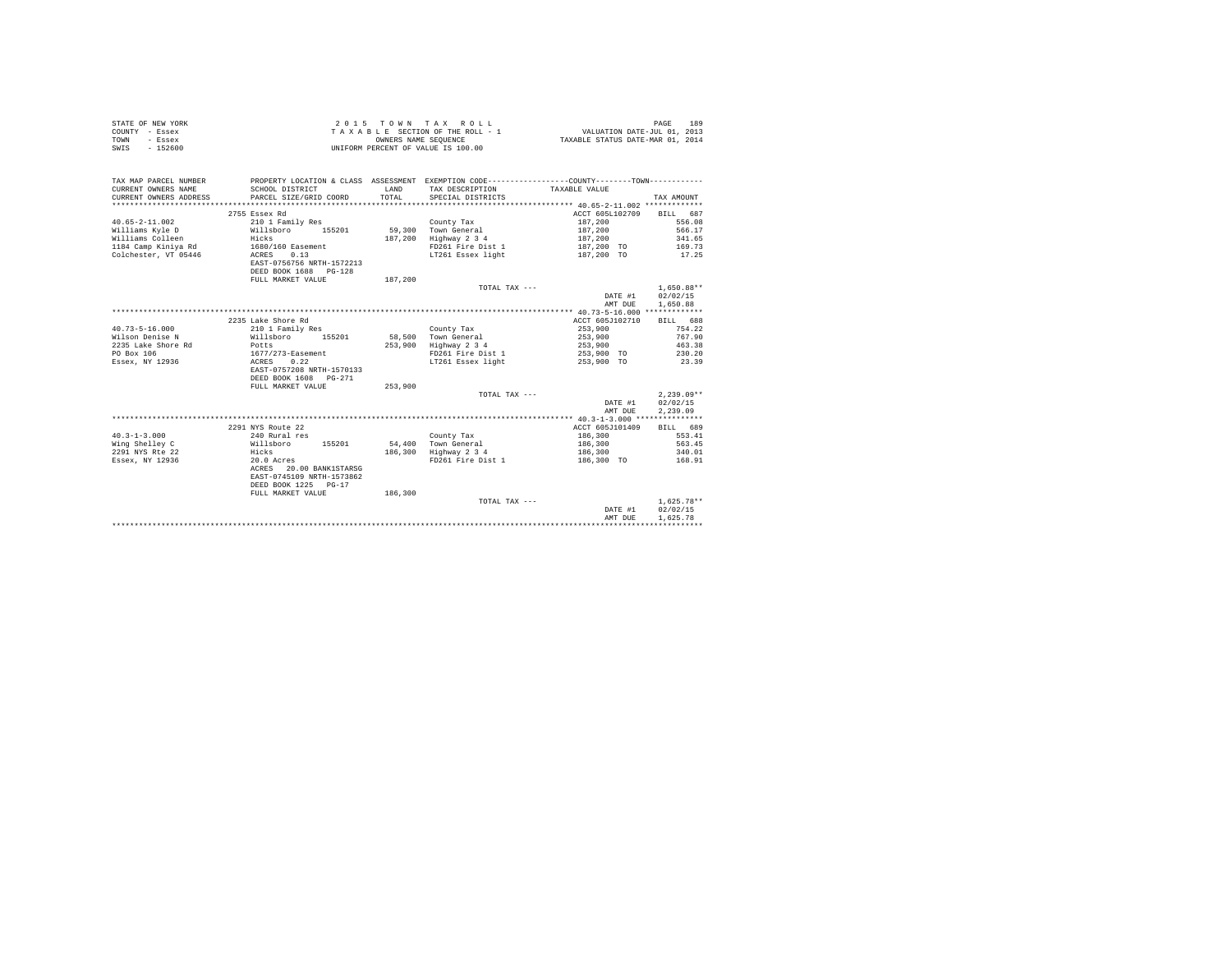| COUNTY - Essex<br>TOWN - Essex        | T A X A B L E SECTION OF THE ROLL - 1<br>OWNERS NAMES NAME SEQUENCE<br>UNIFORM PERCENT OF VALUE IS 100.00                                           |         |                                                                                                                                                                                                                 | T A X A B L E SECTION OF THE ROLL - 1 VALUATION DATE-JUL 01, 2013<br>CONNESS NAME SCRIPER CONSTRUCT TAXABLE STATUS DATE-MAR 01, 2014 |              |  |
|---------------------------------------|-----------------------------------------------------------------------------------------------------------------------------------------------------|---------|-----------------------------------------------------------------------------------------------------------------------------------------------------------------------------------------------------------------|--------------------------------------------------------------------------------------------------------------------------------------|--------------|--|
| SWIS - 152600                         |                                                                                                                                                     |         |                                                                                                                                                                                                                 |                                                                                                                                      |              |  |
|                                       |                                                                                                                                                     |         |                                                                                                                                                                                                                 |                                                                                                                                      |              |  |
| TAX MAP PARCEL NUMBER                 |                                                                                                                                                     |         | PROPERTY LOCATION & CLASS ASSESSMENT EXEMPTION CODE----------------COUNTY-------TOWN----------                                                                                                                  |                                                                                                                                      |              |  |
| CURRENT OWNERS NAME                   |                                                                                                                                                     |         | ${\tt SCHOOL\ DISTRICT}\hspace{1cm} {\tt LAND}\hspace{1cm} {\tt TAX\ DESCRIFTION}\hspace{1cm} {\tt TAXABLE\ VALUE}\ {\tt PARCEL\ SIZE/GRID\ CORD}\hspace{1cm} {\tt TOTAL}\hspace{1cm} {\tt SPECRIL\ DISTRICTS}$ |                                                                                                                                      |              |  |
| CURRENT OWNERS ADDRESS                | PARCEL SIZE/GRID COORD                                                                                                                              |         |                                                                                                                                                                                                                 |                                                                                                                                      | TAX AMOUNT   |  |
|                                       |                                                                                                                                                     |         |                                                                                                                                                                                                                 |                                                                                                                                      |              |  |
|                                       | 599 Walker Rd                                                                                                                                       |         |                                                                                                                                                                                                                 | ACCT 605J104408 BILL 690                                                                                                             |              |  |
| $48.4 - 1 - 19.100$                   |                                                                                                                                                     |         |                                                                                                                                                                                                                 |                                                                                                                                      |              |  |
| Woodside LP                           |                                                                                                                                                     |         |                                                                                                                                                                                                                 |                                                                                                                                      |              |  |
| 160 Lighthouse Way<br>Essex, NY 12936 |                                                                                                                                                     |         |                                                                                                                                                                                                                 |                                                                                                                                      |              |  |
|                                       |                                                                                                                                                     |         |                                                                                                                                                                                                                 |                                                                                                                                      |              |  |
|                                       |                                                                                                                                                     |         |                                                                                                                                                                                                                 |                                                                                                                                      |              |  |
|                                       | FULL MARKET VALUE                                                                                                                                   | 69,700  |                                                                                                                                                                                                                 |                                                                                                                                      |              |  |
|                                       |                                                                                                                                                     |         | TOTAL TAX ---                                                                                                                                                                                                   |                                                                                                                                      | 638.31**     |  |
|                                       |                                                                                                                                                     |         |                                                                                                                                                                                                                 | DATE #1                                                                                                                              | 02/02/15     |  |
|                                       |                                                                                                                                                     |         |                                                                                                                                                                                                                 | AMT DUE                                                                                                                              | 638.31       |  |
|                                       |                                                                                                                                                     |         |                                                                                                                                                                                                                 |                                                                                                                                      |              |  |
|                                       | 160 Lighthouse Way                                                                                                                                  |         |                                                                                                                                                                                                                 | ACCT 605J101514 BILL 691                                                                                                             |              |  |
| $49.4 - 1 - 6.110$                    | 210 1 Family Res - WTRFNT                                                                                                                           |         |                                                                                                                                                                                                                 |                                                                                                                                      | 2,361.56     |  |
| Woodside LP                           |                                                                                                                                                     |         |                                                                                                                                                                                                                 |                                                                                                                                      | 2,404.42     |  |
|                                       |                                                                                                                                                     |         |                                                                                                                                                                                                                 |                                                                                                                                      | 1,450.91     |  |
| 160 Lighthouse Way<br>Essex, NY 12936 |                                                                                                                                                     |         | County Tax<br>413,200 Town General (195,000<br>795,000 Highway 2 3 4<br>795,000 FD262 Fire Dist 2 (195,000 TO                                                                                                   |                                                                                                                                      | 864.44       |  |
|                                       |                                                                                                                                                     |         |                                                                                                                                                                                                                 |                                                                                                                                      |              |  |
|                                       |                                                                                                                                                     |         |                                                                                                                                                                                                                 |                                                                                                                                      |              |  |
|                                       | FULL MARKET VALUE                                                                                                                                   | 795,000 |                                                                                                                                                                                                                 |                                                                                                                                      |              |  |
|                                       |                                                                                                                                                     |         | TOTAL TAX ---                                                                                                                                                                                                   |                                                                                                                                      | $7.081.33**$ |  |
|                                       |                                                                                                                                                     |         |                                                                                                                                                                                                                 | DATE #1                                                                                                                              | 02/02/15     |  |
|                                       |                                                                                                                                                     |         |                                                                                                                                                                                                                 | AMT DUE                                                                                                                              | 7.081.33     |  |
|                                       |                                                                                                                                                     |         |                                                                                                                                                                                                                 | ACCT 605J183006 BILL 692                                                                                                             |              |  |
| $49.69 - 2 - 4.000$                   | 5 Christian Rd                                                                                                                                      |         |                                                                                                                                                                                                                 |                                                                                                                                      |              |  |
|                                       |                                                                                                                                                     |         |                                                                                                                                                                                                                 |                                                                                                                                      |              |  |
| Wrisley Derrick E                     |                                                                                                                                                     |         |                                                                                                                                                                                                                 |                                                                                                                                      |              |  |
| 199 Clark Rd<br>Essex, NY 12936       |                                                                                                                                                     |         |                                                                                                                                                                                                                 |                                                                                                                                      |              |  |
|                                       |                                                                                                                                                     |         | County Tax<br>26,900 Town General 132,900 101.95<br>26,900 Town General 132,900 401.95<br>132,900 401.95<br>132,900 242.55<br>PD262 Fire bist 2 132,900 TO 144.51<br>LT261 Essex light 132,900 TO 12.24         |                                                                                                                                      |              |  |
|                                       | % Curristian Rd<br>210 1 Family Res<br>Willshoro 155201<br>Friswell Patent<br>RERES 0.74<br>RERES 0.74<br>DEED BOOK 1753<br>DEED BOOK 1753<br>PG-42 |         |                                                                                                                                                                                                                 |                                                                                                                                      |              |  |
|                                       | FULL MARKET VALUE                                                                                                                                   | 132,900 |                                                                                                                                                                                                                 |                                                                                                                                      |              |  |
|                                       |                                                                                                                                                     |         | TOTAL TAX ---                                                                                                                                                                                                   |                                                                                                                                      | $1,196.03**$ |  |
|                                       |                                                                                                                                                     |         |                                                                                                                                                                                                                 | DATE #1                                                                                                                              | 02/02/15     |  |
|                                       |                                                                                                                                                     |         |                                                                                                                                                                                                                 | AMT DUE                                                                                                                              | 1,196.03     |  |
|                                       |                                                                                                                                                     |         |                                                                                                                                                                                                                 |                                                                                                                                      |              |  |
|                                       | 25 Gladd Ln                                                                                                                                         |         |                                                                                                                                                                                                                 | ACCT 605J104602 BILL 693                                                                                                             |              |  |
|                                       |                                                                                                                                                     |         |                                                                                                                                                                                                                 |                                                                                                                                      |              |  |
|                                       |                                                                                                                                                     |         |                                                                                                                                                                                                                 |                                                                                                                                      |              |  |
|                                       |                                                                                                                                                     |         |                                                                                                                                                                                                                 |                                                                                                                                      |              |  |
|                                       |                                                                                                                                                     |         |                                                                                                                                                                                                                 |                                                                                                                                      |              |  |
|                                       |                                                                                                                                                     |         |                                                                                                                                                                                                                 |                                                                                                                                      |              |  |
|                                       |                                                                                                                                                     |         |                                                                                                                                                                                                                 |                                                                                                                                      |              |  |
|                                       | EAST-0743936 NRTH-1556807                                                                                                                           |         |                                                                                                                                                                                                                 |                                                                                                                                      |              |  |
|                                       | DEED BOOK 1556 PG-193<br>FULL MARKET VALUE                                                                                                          | 88,000  |                                                                                                                                                                                                                 |                                                                                                                                      |              |  |
|                                       |                                                                                                                                                     |         | TOTAL TAX ---                                                                                                                                                                                                   |                                                                                                                                      | 805.89**     |  |
|                                       |                                                                                                                                                     |         |                                                                                                                                                                                                                 | DATE #1                                                                                                                              | 02/02/15     |  |
|                                       |                                                                                                                                                     |         |                                                                                                                                                                                                                 | AMT DUE                                                                                                                              | 805.89       |  |
|                                       |                                                                                                                                                     |         |                                                                                                                                                                                                                 |                                                                                                                                      |              |  |

STATE OF NEW YORK 2 0 1 5 T O W N T A X R O L L PAGE 190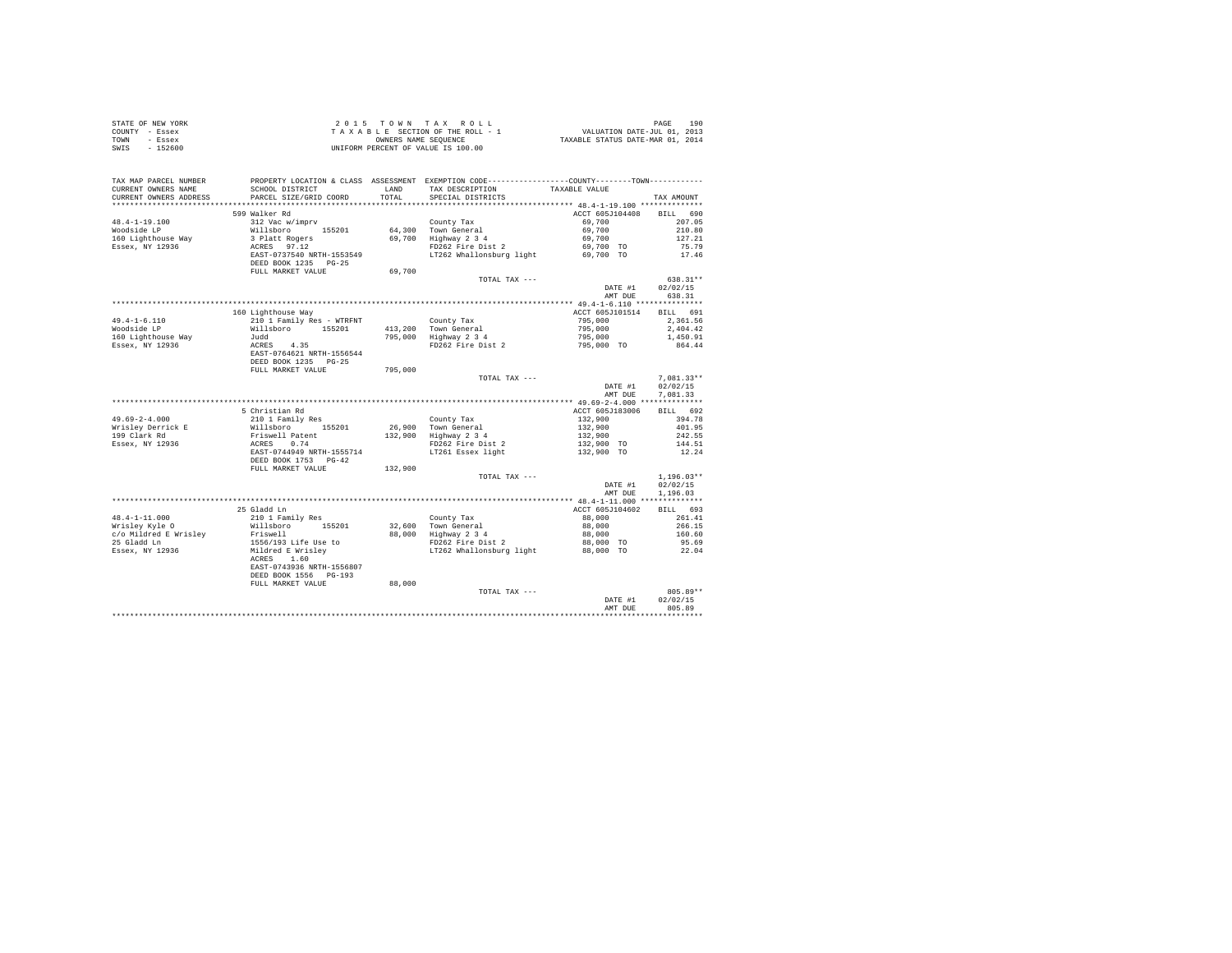| STATE OF NEW YORK | 2015 TOWN TAX ROLL                 | 191<br>PAGE                      |
|-------------------|------------------------------------|----------------------------------|
| COUNTY - Essex    | TAXABLE SECTION OF THE ROLL - 1    | VALUATION DATE-JUL 01, 2013      |
| TOWN<br>- Essex   | OWNERS NAME SEOUENCE               | TAXABLE STATUS DATE-MAR 01, 2014 |
| SWIS<br>$-152600$ | UNIFORM PERCENT OF VALUE IS 100.00 |                                  |

| TAX MAP PARCEL NUMBER             |                           |              | PROPERTY LOCATION & CLASS ASSESSMENT EXEMPTION CODE----------------COUNTY-------TOWN---------- |                 |                          |        |
|-----------------------------------|---------------------------|--------------|------------------------------------------------------------------------------------------------|-----------------|--------------------------|--------|
| CURRENT OWNERS NAME               | SCHOOL DISTRICT           | <b>T.AND</b> | TAX DESCRIPTION                                                                                | TAXABLE VALUE   |                          |        |
| CURRENT OWNERS ADDRESS            | PARCEL SIZE/GRID COORD    | TOTAL        | SPECIAL DISTRICTS                                                                              |                 | TAX AMOUNT               |        |
|                                   |                           |              |                                                                                                |                 |                          |        |
|                                   | 15 Gladd Ln               |              |                                                                                                |                 | ACCT 605J104603 BILL 694 |        |
| $49.3 - 1 - 4.000$                | 210 1 Family Res          |              | AGED ALL 41800                                                                                 | 44,950 44,950   |                          |        |
| Wrisley Kyle O                    | Willsboro 155201          |              | 26,400 VETWAR CTS 41120                                                                        | 15,000 15,000   |                          |        |
| c/o Raymond K Wrisley Friswell    |                           |              | $104.900$ County Tax                                                                           | 44,950          | 133.52                   |        |
| 15 Gladd Ln                       | 1556/189 Life Use to      |              | Town General                                                                                   | 44,950          |                          | 135.95 |
| Essex, NY 12936                   | Raymond K Wrisley         |              | Highway 2 3 4                                                                                  | 44,950          | 82.04                    |        |
|                                   | 0.70<br>ACRES             |              | FD262 Fire Dist 2                                                                              |                 | 104,900 TO 114.06        |        |
|                                   | EAST-0744017 NRTH-1556617 |              | LT262 Whallonsburg light 104,900 TO                                                            |                 | 26.28                    |        |
|                                   | DEED BOOK 1556 PG-189     |              |                                                                                                |                 |                          |        |
|                                   | FULL MARKET VALUE         | 104,900      |                                                                                                |                 |                          |        |
|                                   |                           |              | TOTAL TAX ---                                                                                  |                 | 491.85**                 |        |
|                                   |                           |              |                                                                                                |                 | 02/02/15<br>DATE #1      |        |
|                                   |                           |              |                                                                                                |                 | 491.85<br>AMT DUE        |        |
|                                   |                           |              |                                                                                                |                 |                          |        |
|                                   | 199 Clark Rd              |              |                                                                                                | ACCT 605J102213 | BILL 695                 |        |
| $58.1 - 3 - 1.000$                | 210 1 Family Res          |              | County Tax                                                                                     | 130,200         | 386.76                   |        |
| Wrisley Mark                      | Willsboro 155201          |              | 25,000 Town General                                                                            | 130,200         | 393.78                   |        |
| Wrisley Cynthia                   | Judd                      | 130,200      | Highway 2 3 4                                                                                  | 130,200         | 237.62                   |        |
| 199 Clark Rd                      | ACRES 0.79                |              | FD262 Fire Dist 2                                                                              |                 | 130,200 TO 141.57        |        |
| Essex, NY 12936-9725              | EAST-0748732 NRTH-1551312 |              | LT262 Whallonsburg light                                                                       | 130,200 TO      | 32.61                    |        |
|                                   | DEED BOOK 821<br>PG-338   |              |                                                                                                |                 |                          |        |
|                                   | FULL MARKET VALUE         | 130,200      |                                                                                                |                 |                          |        |
|                                   |                           |              | TOTAL TAX ---                                                                                  |                 | $1,192.34**$             |        |
|                                   |                           |              |                                                                                                |                 | DATE #1<br>02/02/15      |        |
|                                   |                           |              |                                                                                                |                 | 1,192,34<br>AMT DUE      |        |
|                                   |                           |              |                                                                                                |                 |                          |        |
|                                   | 1445 Lake Shore Rd        |              |                                                                                                | ACCT 605J195004 | BILL 696                 |        |
| $49.3 - 2 - 26.130$               | 312 Vac w/imprv           |              | AG DIST C 41720                                                                                | 97.730          | 97.730                   |        |
| Wrisley Mark A                    | Willsboro 155201          |              | $162,100$ County Tax                                                                           | 74.770          |                          | 222.11 |
|                                   |                           |              | 172.500 Town General                                                                           | 74.770          |                          | 226.14 |
| Wrisley Cynthia L<br>199 Clark Rd | Judd<br>ACRES 121.67      |              |                                                                                                |                 | 136.46                   |        |
|                                   |                           |              | Highway 2 3 4                                                                                  | 74,770          |                          |        |
| Essex, NY 12936-9725              | EAST-0753444 NRTH-1552216 |              | FD262 Fire Dist 2                                                                              | 172,500 TO      | 187.57                   |        |
|                                   | DEED BOOK 1172    PG-242  |              |                                                                                                |                 |                          |        |
| MAY BE SUBJECT TO PAYMENT         | FULL MARKET VALUE         | 172,500      |                                                                                                |                 |                          |        |
| UNDER AGDIST LAW TIL 2018         |                           |              |                                                                                                |                 |                          |        |
|                                   |                           |              | TOTAL TAX ---                                                                                  |                 | $772.28**$               |        |
|                                   |                           |              |                                                                                                |                 | 02/02/15<br>DATE #1      |        |
|                                   |                           |              |                                                                                                |                 | 772.28<br>AMT DUE        |        |
|                                   |                           |              |                                                                                                |                 |                          |        |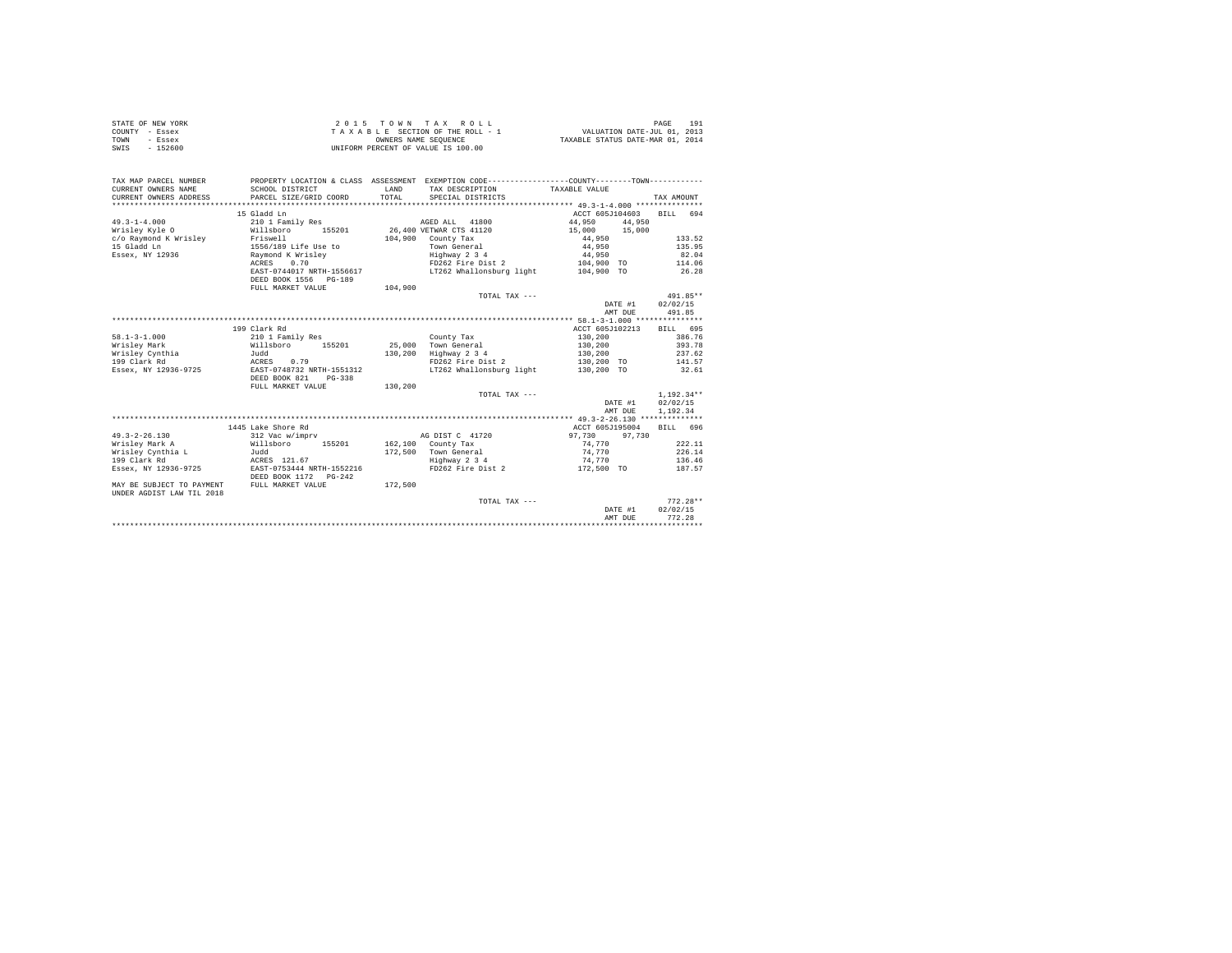| STATE OF NEW YORK | 2015 TOWN TAX ROLL                 | 192<br>PAGE                      |
|-------------------|------------------------------------|----------------------------------|
| COUNTY - Essex    | TAXABLE SECTION OF THE ROLL - 1    | VALUATION DATE-JUL 01, 2013      |
| TOWN<br>- Essex   | OWNERS NAME SEOUENCE               | TAXABLE STATUS DATE-MAR 01, 2014 |
| SWIS<br>- 152600  | UNIFORM PERCENT OF VALUE IS 100.00 |                                  |
|                   |                                    |                                  |

| TAX MAP PARCEL NUMBER     | PROPERTY LOCATION & CLASS ASSESSMENT |         |                               | EXEMPTION CODE-----------------COUNTY--------TOWN------------ |              |
|---------------------------|--------------------------------------|---------|-------------------------------|---------------------------------------------------------------|--------------|
| CURRENT OWNERS NAME       | SCHOOL DISTRICT                      | LAND    | TAX DESCRIPTION TAXABLE VALUE |                                                               |              |
| CURRENT OWNERS ADDRESS    | PARCEL SIZE/GRID COORD TOTAL         |         | SPECIAL DISTRICTS             |                                                               | TAX AMOUNT   |
|                           |                                      |         |                               |                                                               |              |
|                           | Clark Rd                             |         |                               | ACCT 605J183003                                               | BILL 697     |
| $58.1 - 3 - 2.000$        | 105 Vac farmland                     |         | AG DIST C 41720               | 30.130 30.130                                                 |              |
| Wrislev Mark A            | Willsboro                            |         | 155201 48,300 County Tax      | 18,170                                                        | 53.97        |
| Lacev Cynthia L           | Judd Patent                          | 48,300  | Town General                  | 18,170                                                        | 54.95        |
| 199 Clark Rd              | 50.0 Acres                           |         | Highway 2 3 4                 | 18,170                                                        | 33.16        |
| Essex, NY 12936-9725      | ACRES 50.00                          |         | FD262 Fire Dist 2             | 48,300 TO                                                     | 52.52        |
|                           | EAST-0749753 NRTH-1551184            |         | LT262 Whallonsburg light      | 48,300 TO                                                     | 12.10        |
| MAY BE SUBJECT TO PAYMENT | DEED BOOK 768<br>$PG-143$            |         |                               |                                                               |              |
| UNDER AGDIST LAW TIL 2018 | FULL MARKET VALUE                    | 48,300  |                               |                                                               |              |
|                           |                                      |         | TOTAL TAX $---$               |                                                               | $206.70**$   |
|                           |                                      |         |                               | DATE #1                                                       | 02/02/15     |
|                           |                                      |         |                               | AMT DUE                                                       | 206.70       |
|                           |                                      |         |                               |                                                               |              |
|                           | 1345 NYS Route 22                    |         |                               | ACCT 605J102012                                               | BILL 698     |
| $57.2 - 4 - 2.100$        | 240 Rural res                        |         | County Tax                    | 149,700                                                       | 444.69       |
| Zahorchak Jennifer        | Willsboro<br>155201 41,000           |         | Town General                  | 149,700                                                       | 452.76       |
| Van Deusen Gregg          | 4 Split Rock Tract 149,700           |         | Highway 2 3 4                 | 149,700                                                       | 273.21       |
| 1345 NYS Route 22         | ACRES 10.00 BANK1STARSG              |         | FD262 Fire Dist 2             | 149,700 TO                                                    | 162.77       |
| Essex, NY 12936           | EAST-0739718 NRTH-1550783            |         | LT262 Whallonsburg light      | 149,700 TO                                                    | 37.50        |
|                           | DEED BOOK 1588 PG-198                |         |                               |                                                               |              |
|                           | FULL MARKET VALUE                    | 149,700 |                               |                                                               |              |
|                           |                                      |         | TOTAL TAX ---                 |                                                               | $1,370.93**$ |
|                           |                                      |         |                               | DATE #1                                                       | 02/02/15     |
|                           |                                      |         |                               | AMT DUE                                                       | 1,370.93     |
|                           |                                      |         |                               |                                                               |              |
|                           |                                      |         |                               |                                                               |              |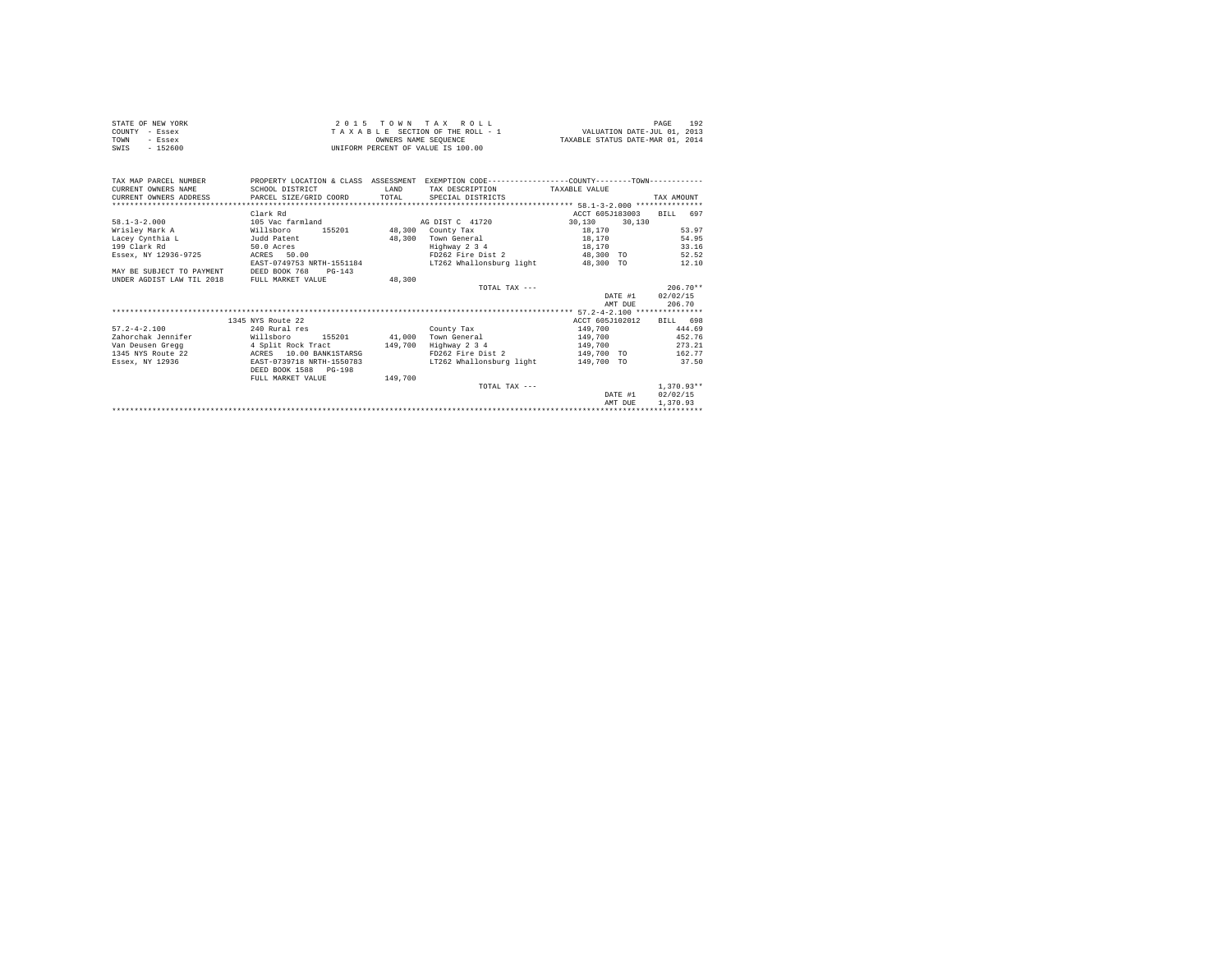|                | STATE OF NEW YORK | 2015 TOWN TAX ROLL              |  |                                  | PAGE                    | 193 |
|----------------|-------------------|---------------------------------|--|----------------------------------|-------------------------|-----|
| COUNTY - Essex |                   | TAXABLE SECTION OF THE ROLL - 1 |  | VALUATION DATE-JUL 01, 2013      |                         |     |
| TOWN           | - Essex           |                                 |  | TAXABLE STATUS DATE-MAR 01, 2014 |                         |     |
| SWIS           | - 152600          |                                 |  |                                  | RPS155/V04/L015         |     |
|                |                   |                                 |  |                                  | CURRENT DATE 12/17/2014 |     |

#### R O L L S U B S E C T I O N - - T O T A L S

## \*\*\* S P E C I A L D I S T R I C T S U M M A R Y \*\*\*

|      |                      | TOTAL   | EXTENSION  | EXTENSION | AD VALOREM | EXEMPT  | TAXABLE   | TOTAL     |
|------|----------------------|---------|------------|-----------|------------|---------|-----------|-----------|
| CODE | DISTRICT NAME        | PARCELS | TYPE       | VALUE     | VALUE      | AMOUNT  | VALUE     | TAX       |
|      | SR150 Return sewer r |         | 23 MOVTAX  | 9,004.17  |            |         | 9,004.17  | 9,004.17  |
|      | WR151 Return water r |         | 27 MOVTAX  | 6,385,00  |            |         | 6,385,00  | 6,385,00  |
|      | FD261 Fire Dist 1    |         | 398 TOTAL  |           | 88645,993  | 238,868 | 88407.125 | 80.154.40 |
|      | FD262 Fire Dist 2    |         | 304 TOTAL  |           | 35973.099  | 4,100   | 35968,999 | 39,110.58 |
|      | LT261 Essex light    |         | 215 TOTAL  |           | 53656.939  | 238,868 | 53418,071 | 4.921.19  |
|      | LT262 Whallonsburg 1 |         | 83 TOTAL   |           | 11911.990  |         | 11911,990 | 2.983.71  |
|      | WB261 Water B&I      |         | 35 TOTAL C |           | 14622.940  | 32,268  | 14590.672 | 4,013.59  |

## \*\*\* S C H O O L D I S T R I C T S U M M A R Y \*\*\*

| CODE   | DISTRICT NAME             | TOTAL<br>PARCELS | ASSESSED<br>LAND | ASSESSED<br>TOTAL | EXEMPT<br>AMOUNT     | TOTAL<br>TAXABLE<br>--------- |
|--------|---------------------------|------------------|------------------|-------------------|----------------------|-------------------------------|
|        |                           |                  |                  |                   | STAR AMOUNT          | STAR TAXABLE                  |
|        | Westport                  | 99               | 4476.700         | 8162,500          | 834,968              | 7.327.532                     |
| 155001 | Willsboro                 | 599              | 53003.688        | 116456.591        | 1246,600<br>6116,610 | 6,080,932<br>110,339,981      |
| 155201 |                           |                  |                  |                   | 6032.125             | 104, 307, 856                 |
|        | SUB-TOTAL                 | 698              | 57480.388        | 124619.091        | 6951.578             | 117,667,513                   |
|        | $S$ U B - T O T A L(CONT) |                  |                  |                   | 7278.725             | 110,388,788                   |
|        | TOTAL                     | 698              | 57480.388        | 124619.091        | 6951,578             | 117,667,513                   |
|        | TO TAL (CONT)             |                  |                  |                   | 7278.725             | 110,388,788                   |

\*\*\* S Y S T E M C O D E S S U M M A R Y \*\*\*

NO SYSTEM EXEMPTIONS AT THIS LEVEL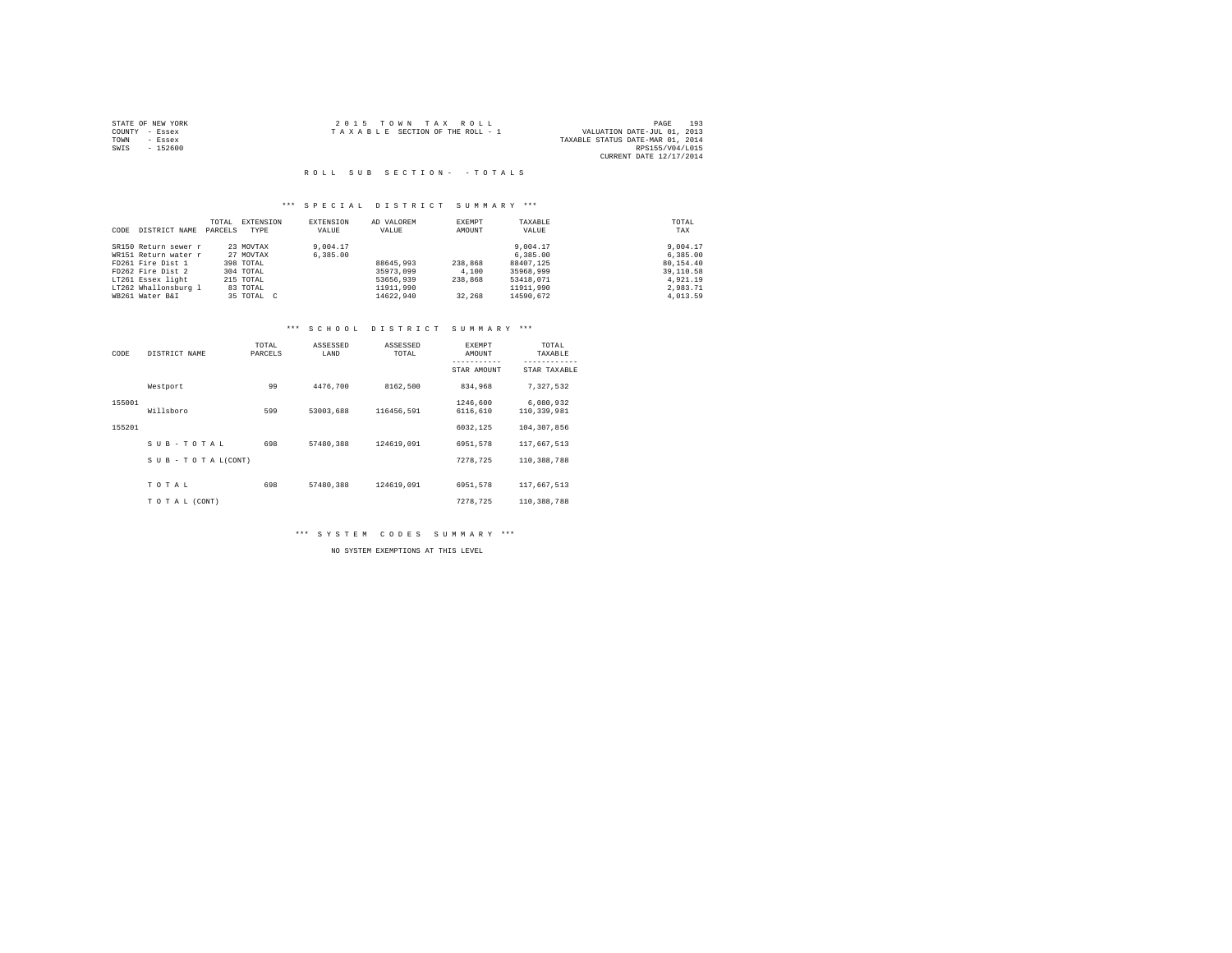|                | STATE OF NEW YORK | $2.0.15$ TOWN TAX ROLL                                         | PAGE            | 194 |
|----------------|-------------------|----------------------------------------------------------------|-----------------|-----|
| COUNTY - Essex |                   | VALUATION DATE-JUL 01, 2013<br>TAXABLE SECTION OF THE ROLL - 1 |                 |     |
| TOWN           | - Essex           | TAXABLE STATUS DATE-MAR 01, 2014                               |                 |     |
| SWTS           | - 152600          |                                                                | RPS155/V04/L015 |     |
|                |                   | CURRENT DATE 12/17/2014                                        |                 |     |

R O L L S U B S E C T I O N - - T O T A L S

## \*\*\* E X E M P T I O N S U M M A R Y \*\*\*

|       |             | TOTAL          |          |          |
|-------|-------------|----------------|----------|----------|
| CODE  | DESCRIPTION | PARCELS        | COUNTY   | TOWN     |
| 33201 | C TAX SALE  | $\overline{2}$ | 190,700  | 190,700  |
| 33302 | CNTY REFOR  | $\mathbf{1}$   | 123,600  |          |
| 41101 | VETERANS    | $\mathbf{1}$   | 5,000    | 5,000    |
| 41120 | VETWAR CTS  | 15             | 225,000  | 225,000  |
| 41130 | VETCOM CTS  | 14             | 333,575  | 333,575  |
| 41132 | VET COM C   | $\overline{2}$ | 25.125   |          |
| 41133 | VET COM T   | $\overline{2}$ |          | 25.125   |
| 41140 | VETDIS CTS  | $\overline{2}$ | 75,800   | 75,800   |
| 41142 | VET DIS C   | $\mathbf{1}$   | 2,850    |          |
| 41143 | VET DIS T   | 1              |          | 2.850    |
| 41700 | AG. BLDG.   | 4              | 608,896  | 608,896  |
| 41720 | AG DIST C   | 73             | 4096,661 | 4096.661 |
| 41800 | AGED ALL    | 26             | 1550.828 | 1550.828 |
| 42100 | AG. IMPMNT  | $\overline{2}$ | 52,268   | 52.268   |
|       | TOTAL       | 146            | 7290,303 | 7166.703 |

| <b>ROLL</b><br><b>SEC</b> | DESCRIPTION                                                  | TOTAL<br>PARCELS | ASSESSED<br>LAND                    | ASSESSED<br>TOTAL                      | EXEMPT<br>AMOUNT<br>STAR AMOUNT     | TOTAL<br>TAXABLE<br>STAR TAXABLE            | TOTAL<br>TAX                               |
|---------------------------|--------------------------------------------------------------|------------------|-------------------------------------|----------------------------------------|-------------------------------------|---------------------------------------------|--------------------------------------------|
|                           | County Tax<br>Town General<br>Highway 2 3 4<br>School Relevy |                  | 57480.388<br>57480.388<br>57480.388 | 124619,091<br>124619,091<br>124619.091 | 7.290.303<br>7.166.703<br>7.166.703 | 117, 328, 788<br>117,452,388<br>117,452,388 | 348.527.50<br>355, 226, 04<br>214, 356, 20 |
|                           | SPEC DIST TAXES<br>TAXABLE                                   | 698              |                                     |                                        |                                     |                                             | 122, 465.11<br>146.572.64<br>1187.147.49   |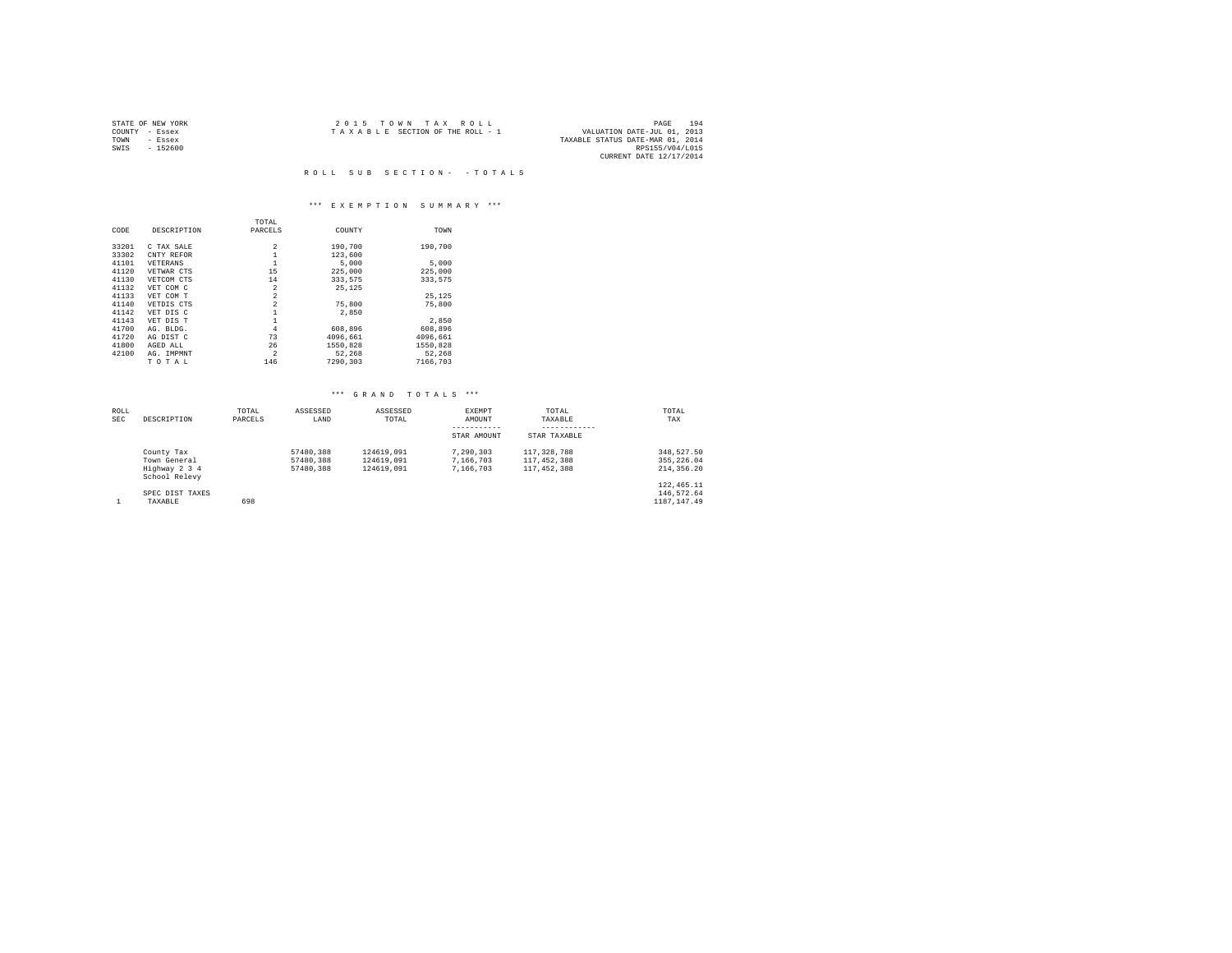| STATE OF NEW YORK<br>COUNTY - Essex<br>TOWN<br>- Essex<br>SWIS<br>$-152600$ | 2 0 1 5                                   |         | TOWN TAX ROLL<br>TAXABLE SECTION OF THE ROLL - 1<br>OWNERS NAME SEQUENCE<br>UNIFORM PERCENT OF VALUE IS 100.00 | SUB-SECT - A VALUATION DATE-JUL 01, 2013<br>TAXABLE STATUS DATE-MAR 01, 2014                                  | 195<br>PAGE        |
|-----------------------------------------------------------------------------|-------------------------------------------|---------|----------------------------------------------------------------------------------------------------------------|---------------------------------------------------------------------------------------------------------------|--------------------|
| TAX MAP PARCEL NUMBER<br>CURRENT OWNERS NAME                                | SCHOOL DISTRICT                           | LAND    | TAX DESCRIPTION                                                                                                | PROPERTY LOCATION & CLASS ASSESSMENT EXEMPTION CODE---------------COUNTY-------TOWN---------<br>TAXABLE VALUE |                    |
| CURRENT OWNERS ADDRESS<br>*************************                         | PARCEL SIZE/GRID COORD                    | TOTAL   | SPECIAL DISTRICTS                                                                                              |                                                                                                               | TAX AMOUNT         |
|                                                                             | Jersey St                                 |         |                                                                                                                | ACCT 605J103908                                                                                               | 699<br><b>BILL</b> |
| $39.4 - 1 - 3.000$                                                          | 911 Forest s480                           |         | 47450<br>FISCHER                                                                                               | 8.632<br>8.632                                                                                                |                    |
| Shirley Forests Inc                                                         | 155201<br>Willsboro                       | 55,700  | County Tax                                                                                                     | 47.068                                                                                                        | 139.82             |
| c/o David Shirley<br>17100 102nd Ave NE                                     | Hicks<br>86AC Under 480 RPTL              | 55,700  | Town General<br>Highway 2 3 4                                                                                  | 47.068<br>47,068                                                                                              | 142.35<br>85.90    |
| Bothell, WA 98011                                                           | ACRES 86.00                               |         | FD262 Fire Dist 2                                                                                              | 55,700 TO                                                                                                     | 60.56              |
|                                                                             | EAST-0737239 NRTH-1572088                 |         |                                                                                                                |                                                                                                               |                    |
|                                                                             | DEED BOOK 662<br>$PG-051$                 |         |                                                                                                                |                                                                                                               |                    |
|                                                                             | FULL MARKET VALUE                         | 55,700  |                                                                                                                |                                                                                                               |                    |
|                                                                             |                                           |         | TOTAL TAX ---                                                                                                  |                                                                                                               | $428.63**$         |
|                                                                             |                                           |         |                                                                                                                | DATE #1<br>AMT DUE                                                                                            | 02/02/15<br>428.63 |
|                                                                             |                                           |         |                                                                                                                |                                                                                                               |                    |
|                                                                             | Jersey St                                 |         |                                                                                                                | ACCT 605J103909                                                                                               | <b>BILL</b><br>700 |
| $39.4 - 1 - 41.100$                                                         | 911 Forest s480                           |         | FISCHER<br>47450                                                                                               | 81,598<br>81,598                                                                                              |                    |
| Shirley Forests Inc                                                         | Willsboro<br>155201                       | 195,200 | County Tax                                                                                                     | 113,602                                                                                                       | 337.46             |
| c/o David Shirley                                                           | Potts                                     | 195,200 | Town General                                                                                                   | 113,602                                                                                                       | 343.58             |
| 17100 102nd Ave NE                                                          | 253.9AC Under 480 RPTL                    |         | Highway 2 3 4                                                                                                  | 113,602                                                                                                       | 207.33             |
| Bothell, WA 98011                                                           | ACRES 270.67<br>EAST-0739510 NRTH-1569854 |         | FD262 Fire Dist 2                                                                                              | 195,200 TO                                                                                                    | 212.25             |
|                                                                             | DEED BOOK 662<br>$PG-051$                 |         |                                                                                                                |                                                                                                               |                    |
|                                                                             | FULL MARKET VALUE                         | 195,200 |                                                                                                                |                                                                                                               |                    |
|                                                                             |                                           |         | TOTAL TAX ---                                                                                                  |                                                                                                               | $1,100.62**$       |
|                                                                             |                                           |         |                                                                                                                | DATE #1                                                                                                       | 02/02/15           |
|                                                                             |                                           |         |                                                                                                                | AMT DUE                                                                                                       | 1,100.62           |
|                                                                             |                                           |         |                                                                                                                |                                                                                                               |                    |
| $39.4 - 1 - 47.000$                                                         | Jersey St<br>911 Forest s480              |         | 47450<br>FISCHER                                                                                               | ACCT 605J103803<br>14,503<br>14,503                                                                           | BILL 701           |
| Shirley Forests Inc                                                         | Westport<br>155001                        |         | 41,400 County Tax                                                                                              | 26,897                                                                                                        | 79.90              |
| c/o David Shirley                                                           | Gore                                      | 41,400  | Town General                                                                                                   | 26,897                                                                                                        | 81.35              |
| 17100 102nd Ave NE                                                          | 50AC Under 480 RPTL                       |         | Highway 2 3 4                                                                                                  | 26,897                                                                                                        | 49.09              |
| Bothell, WA 98011                                                           | ACRES 50.00                               |         | FD262 Fire Dist 2                                                                                              | 41,400 TO                                                                                                     | 45.02              |
|                                                                             | EAST-0733281 NRTH-1569832                 |         |                                                                                                                |                                                                                                               |                    |
|                                                                             | DEED BOOK 662<br>$PG-051$                 |         |                                                                                                                |                                                                                                               |                    |
|                                                                             | FULL MARKET VALUE                         | 41,400  | TOTAL TAX ---                                                                                                  |                                                                                                               | $255.36**$         |
|                                                                             |                                           |         |                                                                                                                | DATE #1                                                                                                       | 02/02/15           |
|                                                                             |                                           |         |                                                                                                                | AMT DUE                                                                                                       | 255.36             |
|                                                                             |                                           |         |                                                                                                                |                                                                                                               |                    |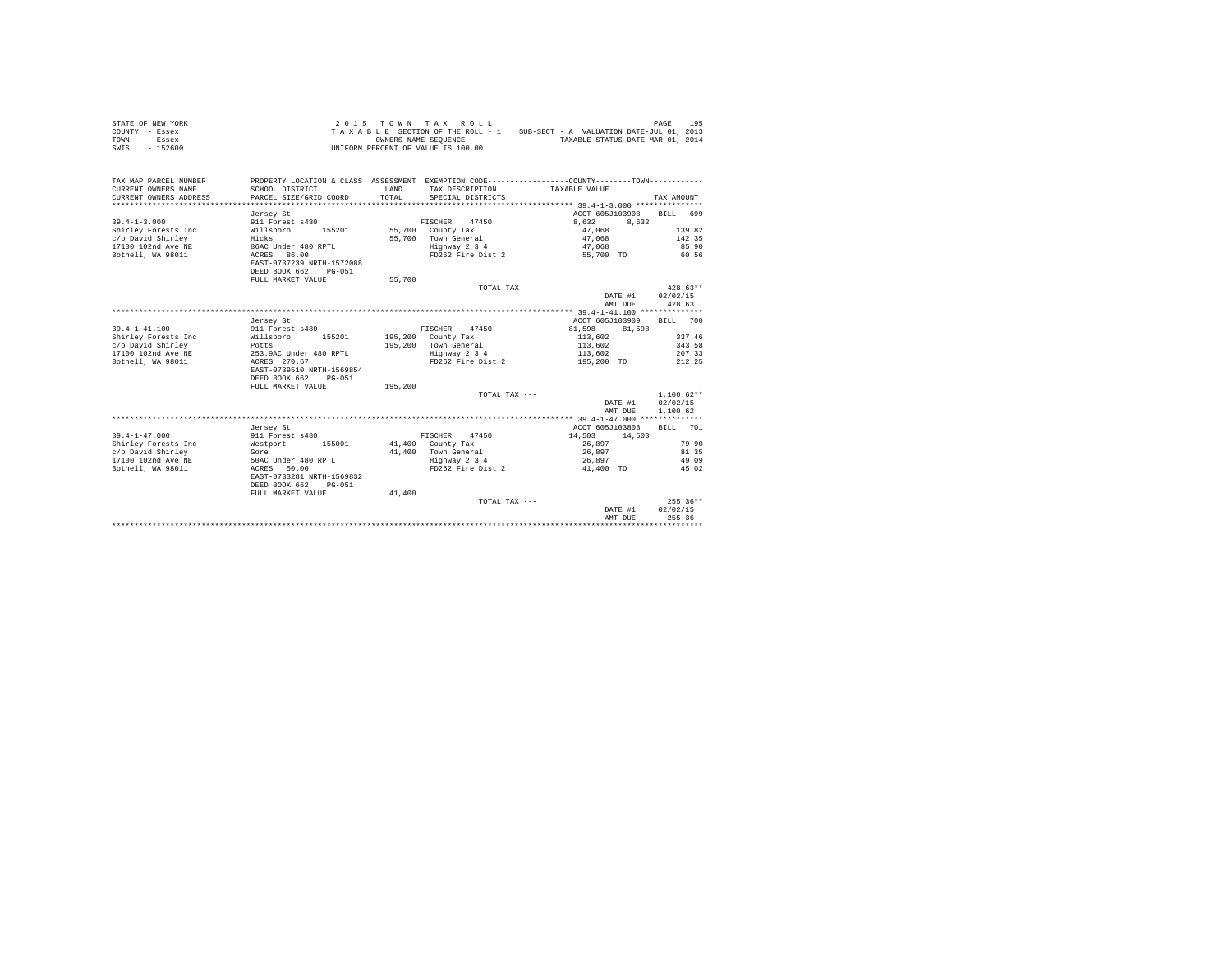| STATE OF NEW YORK<br>COUNTY - Essex<br>TOWN - Essex                                                                                                                                                                                                                                                                                                                                                         | 2015 TOWN TAX ABLE STATION TERRAIL - 1 SUB-SECT - A VALUATION DATE-JUL 01, 2013<br>TAXABLE SECTION OF THE ROLL - 1 SUB-SECT - A VALUATION DATE-JUL 01, 2013<br>ONNERS NAME SEQUENCE<br>UNIFORM PERCENT OF VALUE IS 100.00 |         |                   |                                                                                                                                                                                           |                                    |             |                |
|-------------------------------------------------------------------------------------------------------------------------------------------------------------------------------------------------------------------------------------------------------------------------------------------------------------------------------------------------------------------------------------------------------------|---------------------------------------------------------------------------------------------------------------------------------------------------------------------------------------------------------------------------|---------|-------------------|-------------------------------------------------------------------------------------------------------------------------------------------------------------------------------------------|------------------------------------|-------------|----------------|
| SWIS - 152600                                                                                                                                                                                                                                                                                                                                                                                               |                                                                                                                                                                                                                           |         |                   |                                                                                                                                                                                           |                                    |             |                |
| TAX MAP PARCEL NUMBER<br>CURRENT OWNERS NAME                                                                                                                                                                                                                                                                                                                                                                | PROPERTY LOCATION & CLASS ASSESSMENT EXEMPTION CODE----------------COUNTY-------TOWN----------<br>SCHOOL DISTRICT                                                                                                         |         |                   | LAND TAX DESCRIPTION TAXABLE VALUE                                                                                                                                                        |                                    |             |                |
| CURRENT OWNERS ADDRESS                                                                                                                                                                                                                                                                                                                                                                                      | PARCEL SIZE/GRID COORD                                                                                                                                                                                                    | TOTAL   | SPECIAL DISTRICTS |                                                                                                                                                                                           |                                    | TAX AMOUNT  |                |
|                                                                                                                                                                                                                                                                                                                                                                                                             |                                                                                                                                                                                                                           |         |                   |                                                                                                                                                                                           |                                    |             |                |
|                                                                                                                                                                                                                                                                                                                                                                                                             | Daniels Rd                                                                                                                                                                                                                |         |                   | ACCT 605J103904 BILL 702                                                                                                                                                                  |                                    |             |                |
|                                                                                                                                                                                                                                                                                                                                                                                                             |                                                                                                                                                                                                                           |         | FISCHER 47450     | 39,682 39,682                                                                                                                                                                             |                                    |             |                |
|                                                                                                                                                                                                                                                                                                                                                                                                             |                                                                                                                                                                                                                           |         |                   |                                                                                                                                                                                           |                                    |             |                |
|                                                                                                                                                                                                                                                                                                                                                                                                             |                                                                                                                                                                                                                           |         |                   |                                                                                                                                                                                           |                                    |             |                |
|                                                                                                                                                                                                                                                                                                                                                                                                             |                                                                                                                                                                                                                           |         |                   |                                                                                                                                                                                           |                                    |             |                |
|                                                                                                                                                                                                                                                                                                                                                                                                             |                                                                                                                                                                                                                           |         |                   |                                                                                                                                                                                           |                                    |             |                |
|                                                                                                                                                                                                                                                                                                                                                                                                             | FULL MARKET VALUE                                                                                                                                                                                                         | 119,900 |                   |                                                                                                                                                                                           |                                    |             |                |
|                                                                                                                                                                                                                                                                                                                                                                                                             |                                                                                                                                                                                                                           |         | TOTAL TAX ---     |                                                                                                                                                                                           |                                    | $757.67**$  |                |
|                                                                                                                                                                                                                                                                                                                                                                                                             |                                                                                                                                                                                                                           |         |                   |                                                                                                                                                                                           | DATE #1<br>AMT DUE 757.67          | 02/02/15    |                |
|                                                                                                                                                                                                                                                                                                                                                                                                             |                                                                                                                                                                                                                           |         |                   |                                                                                                                                                                                           |                                    |             |                |
|                                                                                                                                                                                                                                                                                                                                                                                                             | Daniels Rd                                                                                                                                                                                                                |         |                   | ACCT 605J103804 BILL 703                                                                                                                                                                  |                                    |             |                |
| $48.1 - 1 - 2.000$                                                                                                                                                                                                                                                                                                                                                                                          | 911 Forest s480                                                                                                                                                                                                           |         |                   |                                                                                                                                                                                           |                                    |             |                |
|                                                                                                                                                                                                                                                                                                                                                                                                             |                                                                                                                                                                                                                           |         |                   |                                                                                                                                                                                           |                                    |             | 39.94<br>40.67 |
|                                                                                                                                                                                                                                                                                                                                                                                                             |                                                                                                                                                                                                                           |         |                   |                                                                                                                                                                                           |                                    |             | 24.54          |
|                                                                                                                                                                                                                                                                                                                                                                                                             |                                                                                                                                                                                                                           |         |                   | FISCHER 47450<br>25,000 County Tax<br>25,000 Town General<br>25,000 Town General<br>25,000 Town General<br>26,000 To 27.18<br>24.54<br>24.553 11,553<br>27,447<br>24.56<br>27.18<br>27.18 |                                    |             | 27.18          |
|                                                                                                                                                                                                                                                                                                                                                                                                             |                                                                                                                                                                                                                           |         |                   |                                                                                                                                                                                           |                                    |             |                |
|                                                                                                                                                                                                                                                                                                                                                                                                             |                                                                                                                                                                                                                           | 25,000  |                   |                                                                                                                                                                                           |                                    |             |                |
|                                                                                                                                                                                                                                                                                                                                                                                                             |                                                                                                                                                                                                                           |         | TOTAL TAX ---     |                                                                                                                                                                                           |                                    | $132.33**$  |                |
|                                                                                                                                                                                                                                                                                                                                                                                                             |                                                                                                                                                                                                                           |         |                   |                                                                                                                                                                                           | DATE #1                            | 02/02/15    |                |
|                                                                                                                                                                                                                                                                                                                                                                                                             |                                                                                                                                                                                                                           |         |                   |                                                                                                                                                                                           | AMT DUE 132.33                     |             |                |
|                                                                                                                                                                                                                                                                                                                                                                                                             | Mason Rd                                                                                                                                                                                                                  |         |                   | ACCT 605J103906 BILL 704                                                                                                                                                                  |                                    |             |                |
| $48.1 - 1 - 5.000$                                                                                                                                                                                                                                                                                                                                                                                          | 911 Forest s480                                                                                                                                                                                                           |         |                   |                                                                                                                                                                                           |                                    |             |                |
|                                                                                                                                                                                                                                                                                                                                                                                                             |                                                                                                                                                                                                                           |         |                   |                                                                                                                                                                                           |                                    |             | 134.82         |
|                                                                                                                                                                                                                                                                                                                                                                                                             |                                                                                                                                                                                                                           |         |                   |                                                                                                                                                                                           |                                    |             | 137.27         |
|                                                                                                                                                                                                                                                                                                                                                                                                             |                                                                                                                                                                                                                           |         |                   |                                                                                                                                                                                           |                                    |             | 82.83          |
| $\begin{tabular}{llllllll} \textbf{48.1--1-5.000} & 911\text{ Forest s480} \\ \textbf{Shifts1--5.000} & 11\text{Forest s480} \\ \textbf{Shriley Forests} & 12\text{ Prochfield} \\ \textbf{17100102nd Ave NE} & 12\text{ Prochfield} \\ \textbf{17100102nd Ave NE} & 50AC\text{Under 480 RPTL} \\ \textbf{Bothell, WA 98011} & \textbf{ACRES} 50.00 \\ \textbf{RAST-0726042 NRTF-1567047} \\ \textbf{RAST-$ |                                                                                                                                                                                                                           |         |                   | FISCHER 47450<br>45,900 County Tax<br>45,900 Town General 45,887<br>45,900 Town General 45,887<br>45,887 137.22<br>45,887 82.8<br>FD262 Fire Dist 2 45,900 TO 49.9                        |                                    |             | 49.91          |
|                                                                                                                                                                                                                                                                                                                                                                                                             |                                                                                                                                                                                                                           |         |                   |                                                                                                                                                                                           |                                    |             |                |
|                                                                                                                                                                                                                                                                                                                                                                                                             | FULL MARKET VALUE                                                                                                                                                                                                         | 45,900  | TOTAL TAX ---     |                                                                                                                                                                                           |                                    | $404.83**$  |                |
|                                                                                                                                                                                                                                                                                                                                                                                                             |                                                                                                                                                                                                                           |         |                   |                                                                                                                                                                                           |                                    |             |                |
|                                                                                                                                                                                                                                                                                                                                                                                                             |                                                                                                                                                                                                                           |         |                   |                                                                                                                                                                                           | DATE #1 02/02/15<br>AMT DUE 404.83 |             |                |
|                                                                                                                                                                                                                                                                                                                                                                                                             | Daniels Rd                                                                                                                                                                                                                |         |                   | ACCT 605J103806 BILL 705                                                                                                                                                                  |                                    |             |                |
| $48.1 - 1 - 6.000$                                                                                                                                                                                                                                                                                                                                                                                          | 911 Forest s480                                                                                                                                                                                                           |         |                   |                                                                                                                                                                                           |                                    | 112.29      |                |
|                                                                                                                                                                                                                                                                                                                                                                                                             |                                                                                                                                                                                                                           |         |                   |                                                                                                                                                                                           |                                    |             | 114.32         |
|                                                                                                                                                                                                                                                                                                                                                                                                             |                                                                                                                                                                                                                           |         |                   |                                                                                                                                                                                           |                                    |             | 68.99          |
| 48.1-1-6.000<br>Shirley Forests Inc = 911 Forest 155001<br>c/o David Shirley = 12 19 Brookfield<br>17100 102nd Ave NE = 70.01<br>Bothell, WA 98011 = ACRES 70.2537 NRTH-1565330<br>= BACKERT-0725937 NRTH-1565330<br>= PDED BOOK 662 = PG-                                                                                                                                                                  |                                                                                                                                                                                                                           |         |                   | County Tax 2003<br>37,800 Town General 37,800<br>37,800 Highway 2 3 4 37,800<br>PD262 Fire Dist 2 37,800 TO                                                                               |                                    |             | 41.10          |
|                                                                                                                                                                                                                                                                                                                                                                                                             |                                                                                                                                                                                                                           |         |                   |                                                                                                                                                                                           |                                    |             |                |
|                                                                                                                                                                                                                                                                                                                                                                                                             |                                                                                                                                                                                                                           | 37,800  | TOTAL TAX ---     |                                                                                                                                                                                           |                                    |             | $336.70**$     |
|                                                                                                                                                                                                                                                                                                                                                                                                             |                                                                                                                                                                                                                           |         |                   |                                                                                                                                                                                           | DATE #1                            | 02/02/15    |                |
|                                                                                                                                                                                                                                                                                                                                                                                                             |                                                                                                                                                                                                                           |         |                   |                                                                                                                                                                                           | AMT DUE                            | 336.70      |                |
|                                                                                                                                                                                                                                                                                                                                                                                                             |                                                                                                                                                                                                                           |         |                   |                                                                                                                                                                                           |                                    | *********** |                |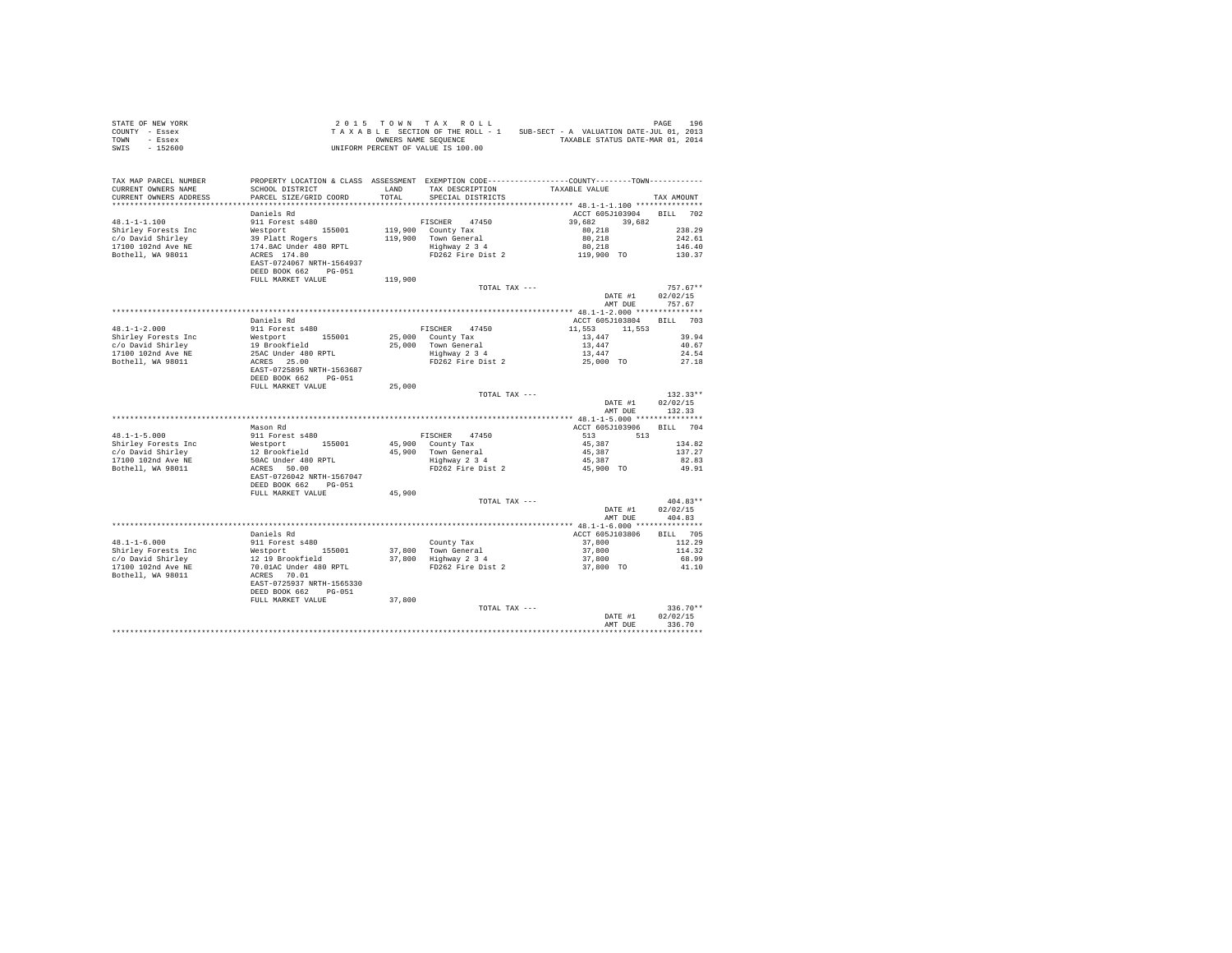| STATE OF NEW YORK<br>COUNTY - Essex<br>TOWN<br>- Essex<br>$-152600$<br>SWIS | 2 0 1 5                                                                                      |               | TOWN TAX ROLL<br>TAXABLE SECTION OF THE ROLL - 1<br>OWNERS NAME SEQUENCE<br>UNIFORM PERCENT OF VALUE IS 100.00 | SUB-SECT - A VALUATION DATE-JUL 01, 2013 | 197<br>PAGE<br>TAXABLE STATUS DATE-MAR 01, 2014 |
|-----------------------------------------------------------------------------|----------------------------------------------------------------------------------------------|---------------|----------------------------------------------------------------------------------------------------------------|------------------------------------------|-------------------------------------------------|
|                                                                             |                                                                                              |               |                                                                                                                |                                          |                                                 |
| TAX MAP PARCEL NUMBER                                                       | PROPERTY LOCATION & CLASS ASSESSMENT EXEMPTION CODE---------------COUNTY-------TOWN--------- |               |                                                                                                                |                                          |                                                 |
| CURRENT OWNERS NAME<br>CURRENT OWNERS ADDRESS                               | SCHOOL DISTRICT<br>PARCEL SIZE/GRID COORD                                                    | LAND<br>TOTAL | TAX DESCRIPTION<br>SPECIAL DISTRICTS                                                                           | TAXABLE VALUE                            | TAX AMOUNT                                      |
| ************************                                                    | ****************************                                                                 |               |                                                                                                                |                                          |                                                 |
|                                                                             | Daniels Rd                                                                                   |               |                                                                                                                | ACCT 605J103907                          | 706<br><b>BILL</b>                              |
| $48.1 - 1 - 7.000$                                                          | 911 Forest s480                                                                              |               | FISCHER<br>47450                                                                                               | 27,908                                   | 27,908                                          |
| Shirley Forests Inc                                                         | Willsboro<br>155201                                                                          | 35,500        | County Tax                                                                                                     | 7.592                                    | 22.55                                           |
| c/o David Shirley                                                           | 18 19 Brookfield                                                                             | 35,500        | Town General                                                                                                   | 7.592                                    | 22.96                                           |
| 17100 102nd Ave NE                                                          | 44.1AC Under 480 RPTL                                                                        |               | Highway 2 3 4                                                                                                  | 7,592                                    | 13.86                                           |
| Bothell, WA 98011                                                           | ACRES 44.10                                                                                  |               | FD262 Fire Dist 2                                                                                              | 35,500 TO                                | 38.60                                           |
|                                                                             | EAST-0727297 NRTH-1565007                                                                    |               |                                                                                                                |                                          |                                                 |
|                                                                             | DEED BOOK 662<br>$PG-051$<br>FULL MARKET VALUE                                               | 35,500        |                                                                                                                |                                          |                                                 |
|                                                                             |                                                                                              |               | TOTAL TAX ---                                                                                                  |                                          | $97.97**$                                       |
|                                                                             |                                                                                              |               |                                                                                                                |                                          | DATE #1<br>02/02/15                             |
|                                                                             |                                                                                              |               |                                                                                                                |                                          | 97.97<br>AMT DUE                                |
|                                                                             |                                                                                              |               |                                                                                                                |                                          |                                                 |
|                                                                             | Reynolds Rd                                                                                  |               |                                                                                                                | ACCT 605J103815                          | 707<br><b>BILL</b>                              |
| $48.1 - 1 - 9.000$                                                          | 911 Forest s480                                                                              |               | FISCHER<br>47450                                                                                               | 10,802                                   | 10,802                                          |
| Shirley Forests Inc                                                         | Westport<br>155001                                                                           | 18,400        | County Tax                                                                                                     | 7.598                                    | 22.57                                           |
| c/o David Shirley                                                           | 18 Brookfield                                                                                | 18,400        | Town General                                                                                                   | 7.598                                    | 22.98                                           |
| 17100 102nd Ave NE                                                          | 18.4AC Under 480 RPTL                                                                        |               | Highway 2 3 4                                                                                                  | 7,598                                    | 13.87                                           |
| Bothell, WA 98011                                                           | ACRES 18.40                                                                                  |               | FD262 Fire Dist 2                                                                                              | 18,400 TO                                | 20.01                                           |
|                                                                             | EAST-0728438 NRTH-1565122<br>DEED BOOK 662<br>$PG-051$                                       |               |                                                                                                                |                                          |                                                 |
|                                                                             | FULL MARKET VALUE                                                                            | 18,400        |                                                                                                                |                                          |                                                 |
|                                                                             |                                                                                              |               | TOTAL TAX ---                                                                                                  |                                          | $79.43**$                                       |
|                                                                             |                                                                                              |               |                                                                                                                |                                          | 02/02/15<br>DATE #1                             |
|                                                                             |                                                                                              |               |                                                                                                                |                                          | AMT DUE<br>79.43                                |
|                                                                             |                                                                                              |               |                                                                                                                |                                          |                                                 |
|                                                                             | Revnolds Rd                                                                                  |               |                                                                                                                | ACCT 605J103902                          | BILL 708                                        |
| $48.1 - 1 - 14.000$                                                         | 911 Forest s480                                                                              |               | 47450<br>FISCHER                                                                                               | 53,359                                   | 53,359                                          |
| Shirley Forests Inc                                                         | 155001<br>Westport                                                                           | 73,800        | County Tax                                                                                                     | 20,441                                   | 60.72                                           |
| c/o David Shirley                                                           | 17 18 Brookfield                                                                             | 73,800        | Town General                                                                                                   | 20,441                                   | 61.82                                           |
| 17100 102nd Ave                                                             | 84.4AC Under 480 RPTL<br>ACRES 84.40                                                         |               | Highway 2 3 4<br>FD262 Fire Dist 2                                                                             | 20,441                                   | 37.31<br>80.25                                  |
| Bothell, WA 98011                                                           | EAST-0730036 NRTH-1564478                                                                    |               |                                                                                                                | 73,800 TO                                |                                                 |
|                                                                             | DEED BOOK 662<br>$PG-051$                                                                    |               |                                                                                                                |                                          |                                                 |
|                                                                             | FULL MARKET VALUE                                                                            | 73,800        |                                                                                                                |                                          |                                                 |
|                                                                             |                                                                                              |               | TOTAL TAX ---                                                                                                  |                                          | $240.10**$                                      |
|                                                                             |                                                                                              |               |                                                                                                                |                                          | DATE #1<br>02/02/15                             |
|                                                                             |                                                                                              |               |                                                                                                                |                                          | AMT DUE<br>240.10                               |
|                                                                             |                                                                                              |               |                                                                                                                |                                          |                                                 |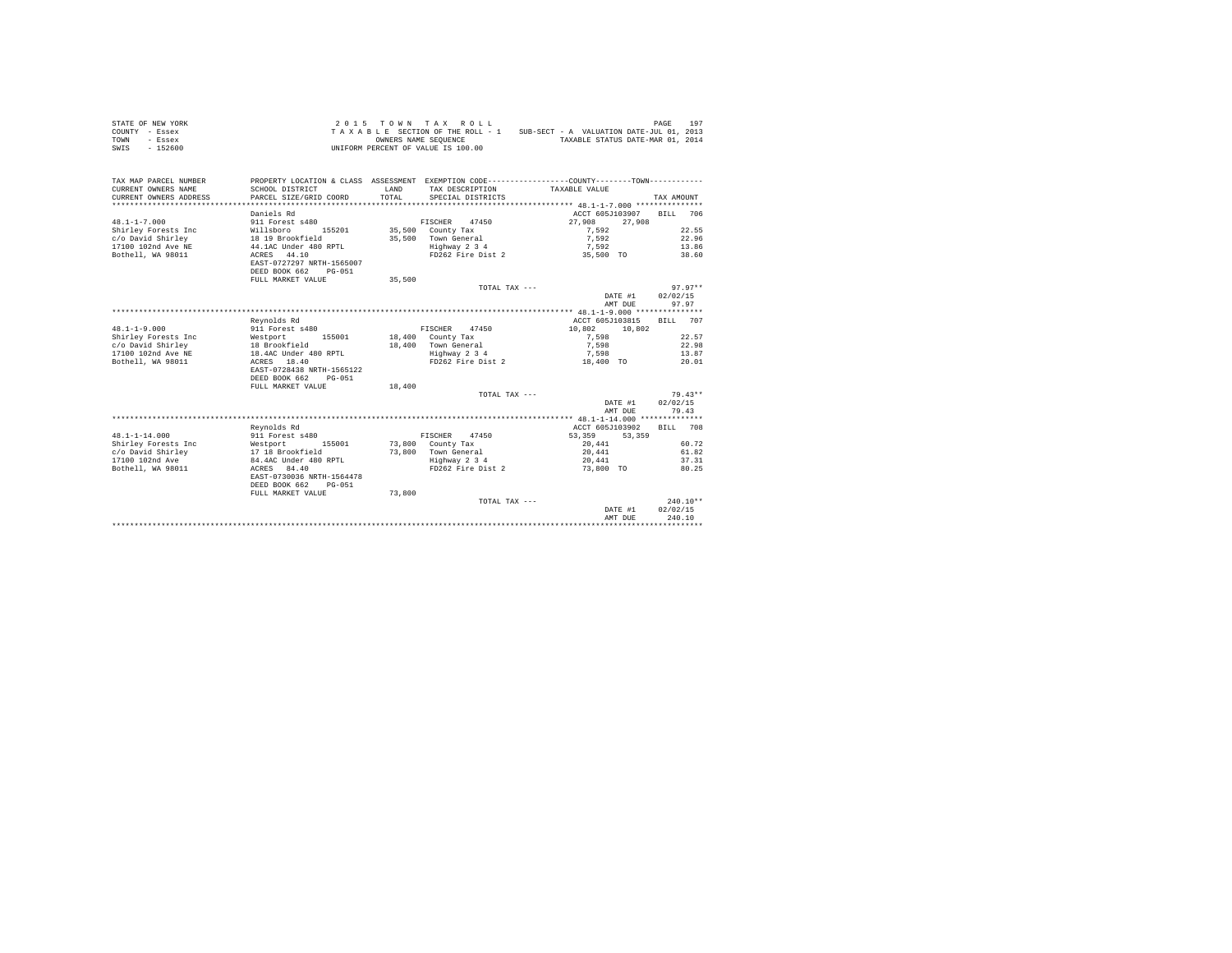| STATE OF NEW YORK<br>COUNTY - Essex<br>TOWN<br>- Essex<br>$-152600$<br>SWIS | 2 0 1 5                                                | OWNERS NAME SEQUENCE | TOWN TAX ROLL<br>TAXABLE SECTION OF THE ROLL - 1<br>UNIFORM PERCENT OF VALUE IS 100.00 | SUB-SECT - A VALUATION DATE-JUL 01, 2013<br>TAXABLE STATUS DATE-MAR 01, 2014                 | 198<br>PAGE        |
|-----------------------------------------------------------------------------|--------------------------------------------------------|----------------------|----------------------------------------------------------------------------------------|----------------------------------------------------------------------------------------------|--------------------|
| TAX MAP PARCEL NUMBER                                                       |                                                        |                      |                                                                                        | PROPERTY LOCATION & CLASS ASSESSMENT EXEMPTION CODE---------------COUNTY-------TOWN--------- |                    |
| CURRENT OWNERS NAME                                                         | SCHOOL DISTRICT                                        | LAND                 | TAX DESCRIPTION                                                                        | TAXABLE VALUE                                                                                |                    |
| CURRENT OWNERS ADDRESS<br>*************************                         | PARCEL SIZE/GRID COORD<br>**************************** | TOTAL                | SPECIAL DISTRICTS                                                                      |                                                                                              | TAX AMOUNT         |
|                                                                             | Daniels Rd                                             |                      |                                                                                        | ACCT 605J103814                                                                              | 709<br><b>BILL</b> |
| $48.1 - 1 - 25.000$                                                         | 911 Forest s480                                        |                      | 47450<br>FISCHER                                                                       | 25,338<br>25,338                                                                             |                    |
| Shirley Forests Inc                                                         | Westport<br>155001                                     | 87.200               | County Tax                                                                             | 61.862                                                                                       | 183.76             |
| c/o David Shirley<br>17100 102nd Ave NE                                     | 7 Platt Rogers<br>102.8AC Under 480 RPTL               | 87,200               | Town General<br>Highway 2 3 4                                                          | 61.862<br>61,862                                                                             | 187.10<br>112.90   |
| Bothell, WA 98011                                                           | ACRES 102.80                                           |                      | FD262 Fire Dist 2                                                                      | 87,200 TO                                                                                    | 94.82              |
|                                                                             | EAST-0730185 NRTH-1562632                              |                      |                                                                                        |                                                                                              |                    |
|                                                                             | DEED BOOK 662<br>$PG-051$                              |                      |                                                                                        |                                                                                              |                    |
|                                                                             | FULL MARKET VALUE                                      | 87,200               |                                                                                        |                                                                                              |                    |
|                                                                             |                                                        |                      | TOTAL TAX ---                                                                          |                                                                                              | 578.58**           |
|                                                                             |                                                        |                      |                                                                                        | DATE #1<br>AMT DUE                                                                           | 02/02/15<br>578.58 |
|                                                                             |                                                        |                      |                                                                                        |                                                                                              |                    |
|                                                                             | Daniels Rd                                             |                      |                                                                                        | ACCT 605J103901                                                                              | BTLL.<br>710       |
| $48.1 - 1 - 30.000$                                                         | 911 Forest s480                                        |                      | FISCHER<br>47450                                                                       | 25,819<br>25,819                                                                             |                    |
| Shirley Forests Inc                                                         | Westport<br>155001                                     | 47,000               | County Tax                                                                             | 21,181                                                                                       | 62.92              |
| c/o David Shirley                                                           | 7 Platt Rogers                                         | 47,000               | Town General                                                                           | 21,181                                                                                       | 64.06              |
| 17100 102nd Ave NE<br>Bothell, WA 98011                                     | 66.6AC Under 480 RPTL<br>ACRES 66.60                   |                      | Highway 2 3 4<br>FD262 Fire Dist 2                                                     | 21,181<br>47,000 TO                                                                          | 38.66              |
|                                                                             | EAST-0726045 NRTH-1562046                              |                      |                                                                                        |                                                                                              | 51.11              |
|                                                                             | DEED BOOK 662<br>$PG-051$                              |                      |                                                                                        |                                                                                              |                    |
|                                                                             | FULL MARKET VALUE                                      | 47,000               |                                                                                        |                                                                                              |                    |
|                                                                             |                                                        |                      | TOTAL TAX ---                                                                          |                                                                                              | $216.75**$         |
|                                                                             |                                                        |                      |                                                                                        | DATE #1                                                                                      | 02/02/15           |
|                                                                             |                                                        |                      |                                                                                        | AMT DUE                                                                                      | 216.75             |
|                                                                             | Daniels Rd                                             |                      |                                                                                        | ACCT 605J103903                                                                              | BILL 711           |
| $48.1 - 1 - 31.000$                                                         | 911 Forest s480                                        |                      | County Tax                                                                             | 25,900                                                                                       | 76.94              |
| Shirley Forests Inc                                                         | Westport<br>155001                                     |                      | 25,900 Town General                                                                    | 25,900                                                                                       | 78.33              |
| c/o David Shirley                                                           | 7 39 Platt Rogers                                      | 25,900               | Highway 2 3 4                                                                          | 25,900                                                                                       | 47.27              |
| 17100 102nd Ave NE                                                          | 48AC Under 480 RPTL                                    |                      | FD262 Fire Dist 2                                                                      | 25,900 TO                                                                                    | 28.16              |
| Bothell, WA 98011                                                           | ACRES 48.00                                            |                      |                                                                                        |                                                                                              |                    |
|                                                                             | EAST-0724249 NRTH-1562704<br>DEED BOOK 662<br>$PG-051$ |                      |                                                                                        |                                                                                              |                    |
|                                                                             | FULL MARKET VALUE                                      | 25,900               |                                                                                        |                                                                                              |                    |
|                                                                             |                                                        |                      | TOTAL TAX ---                                                                          |                                                                                              | $230.70**$         |
|                                                                             |                                                        |                      |                                                                                        | DATE #1                                                                                      | 02/02/15           |
|                                                                             |                                                        |                      |                                                                                        | AMT DUE                                                                                      | 230.70             |
|                                                                             |                                                        |                      |                                                                                        |                                                                                              |                    |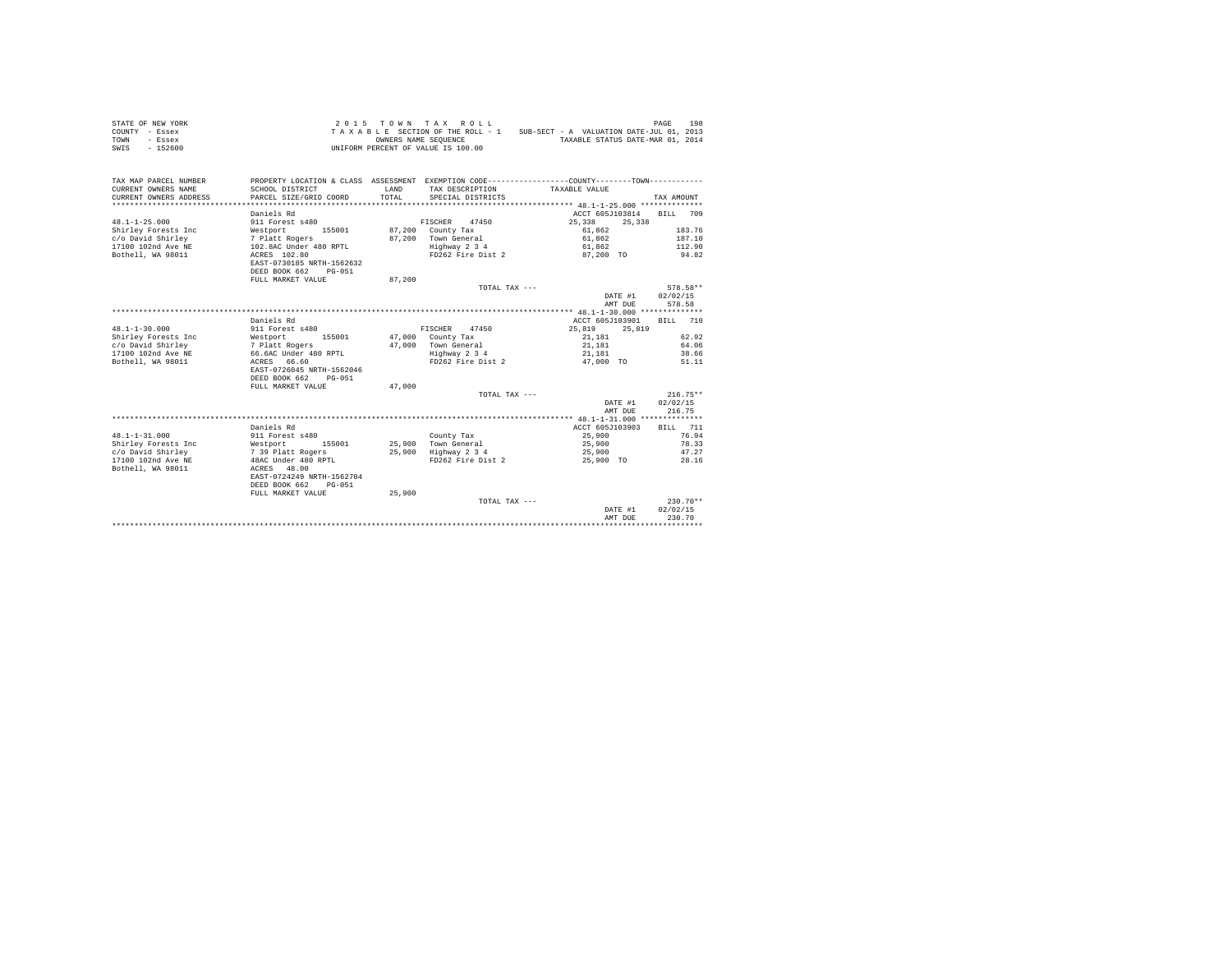| STATE OF NEW YORK<br>COUNTY - Essex<br>TOWN<br>- Essex<br>$-152600$<br>SWIS |                                                        |         | 2015 TOWN TAX ROLL<br>TAXABLE SECTION OF THE ROLL - 1<br>OWNERS NAME SEQUENCE<br>UNIFORM PERCENT OF VALUE IS 100.00 | SUB-SECT - A VALUATION DATE-JUL 01, 2013<br>TAXABLE STATUS DATE-MAR 01, 2014                                  | 199<br>PAGE        |
|-----------------------------------------------------------------------------|--------------------------------------------------------|---------|---------------------------------------------------------------------------------------------------------------------|---------------------------------------------------------------------------------------------------------------|--------------------|
| TAX MAP PARCEL NUMBER<br>CURRENT OWNERS NAME                                | SCHOOL DISTRICT                                        | LAND    | TAX DESCRIPTION                                                                                                     | PROPERTY LOCATION & CLASS ASSESSMENT EXEMPTION CODE---------------COUNTY-------TOWN---------<br>TAXABLE VALUE |                    |
| CURRENT OWNERS ADDRESS<br>*************************                         | PARCEL SIZE/GRID COORD                                 | TOTAL   | SPECIAL DISTRICTS                                                                                                   |                                                                                                               | TAX AMOUNT         |
|                                                                             | Brookfield Rd                                          |         |                                                                                                                     | ACCT 605J103805                                                                                               | BILL<br>712        |
| $48.2 - 1 - 24.000$                                                         | 911 Forest s480                                        |         | 47450<br>FISCHER                                                                                                    | 24,110<br>24,110                                                                                              |                    |
| Shirley Forests Inc                                                         | Westport<br>155001                                     | 77,900  | County Tax                                                                                                          | 53,790                                                                                                        | 159.78             |
| c/o David Shirley                                                           | 4 Platt Rogers                                         | 77,900  | Town General                                                                                                        | 53,790                                                                                                        | 162.68             |
| 17100 102nd Ave NE<br>Bothell, WA 98011                                     | 100AC Under 480 RPTL<br>ACRES 100.00                   |         | Highway 2 3 4<br>FD262 Fire Dist 2                                                                                  | 53,790<br>77,900 TO                                                                                           | 98.17<br>84.70     |
|                                                                             | EAST-0732428 NRTH-1560568                              |         |                                                                                                                     |                                                                                                               |                    |
|                                                                             | DEED BOOK 662<br>$PG-051$                              |         |                                                                                                                     |                                                                                                               |                    |
|                                                                             | FULL MARKET VALUE                                      | 77,900  |                                                                                                                     |                                                                                                               |                    |
|                                                                             |                                                        |         | TOTAL TAX ---                                                                                                       |                                                                                                               | $505.33**$         |
|                                                                             |                                                        |         |                                                                                                                     | DATE #1                                                                                                       | 02/02/15           |
|                                                                             |                                                        |         |                                                                                                                     | AMT DUE                                                                                                       | 505.33             |
|                                                                             | Brookfield Rd                                          |         |                                                                                                                     | ACCT 605J103813                                                                                               | <b>BILL</b><br>713 |
| $48.3 - 1 - 3.000$                                                          | 911 Forest s480                                        |         | FISCHER<br>47450                                                                                                    | 5.129<br>5.129                                                                                                |                    |
| Shirley Forests Inc                                                         | Westport<br>155001                                     |         | 32,900 County Tax                                                                                                   | 27,771                                                                                                        | 82.49              |
| c/o David Shirley                                                           | 7 Platt Rogers                                         | 32,900  | Town General                                                                                                        | 27,771                                                                                                        | 83.99              |
| 17100 102nd Ave NE                                                          | 61AC Under 480 RPTL                                    |         | Highway 2 3 4                                                                                                       | 27,771                                                                                                        | 50.68              |
| Bothell, WA 98011                                                           | ACRES 61.00                                            |         | FD262 Fire Dist 2                                                                                                   | 32,900 TO                                                                                                     | 35.77              |
|                                                                             | EAST-0726465 NRTH-1559460<br>DEED BOOK 662<br>$PG-051$ |         |                                                                                                                     |                                                                                                               |                    |
|                                                                             | FULL MARKET VALUE                                      | 32,900  |                                                                                                                     |                                                                                                               |                    |
|                                                                             |                                                        |         | TOTAL TAX ---                                                                                                       |                                                                                                               | $252.93**$         |
|                                                                             |                                                        |         |                                                                                                                     | DATE #1                                                                                                       | 02/02/15           |
|                                                                             |                                                        |         |                                                                                                                     | AMT DUE                                                                                                       | 252.93             |
|                                                                             |                                                        |         |                                                                                                                     |                                                                                                               |                    |
|                                                                             | Brookfield Rd                                          |         |                                                                                                                     | ACCT 605J103808                                                                                               | BILL 714           |
| $48.3 - 1 - 4.000$<br>Shirley Forests Inc                                   | 911 Forest s480<br>Westport<br>155001                  | 122,300 | FISCHER<br>47450<br>County Tax                                                                                      | 49,951<br>49,951<br>72,349                                                                                    | 214.91             |
| c/o David Shirley                                                           | 7 Platt Rogers                                         | 122,300 | Town General                                                                                                        | 72,349                                                                                                        | 218.81             |
| 17100 102nd Ave NE                                                          | 156.3AC Under 480 RPTL                                 |         | Highway 2 3 4                                                                                                       | 72,349                                                                                                        | 132.04             |
| Bothell, WA 98011                                                           | ACRES 156.30                                           |         | FD262 Fire Dist 2                                                                                                   | 122,300 TO                                                                                                    | 132.98             |
|                                                                             | EAST-0728996 NRTH-1560271                              |         |                                                                                                                     |                                                                                                               |                    |
|                                                                             | DEED BOOK 662<br>$PG-051$                              |         |                                                                                                                     |                                                                                                               |                    |
|                                                                             | FULL MARKET VALUE                                      | 122,300 | TOTAL TAX ---                                                                                                       |                                                                                                               | 698.74**           |
|                                                                             |                                                        |         |                                                                                                                     | DATE #1                                                                                                       | 02/02/15           |
|                                                                             |                                                        |         |                                                                                                                     | AMT DUE                                                                                                       | 698.74             |
|                                                                             |                                                        |         |                                                                                                                     |                                                                                                               |                    |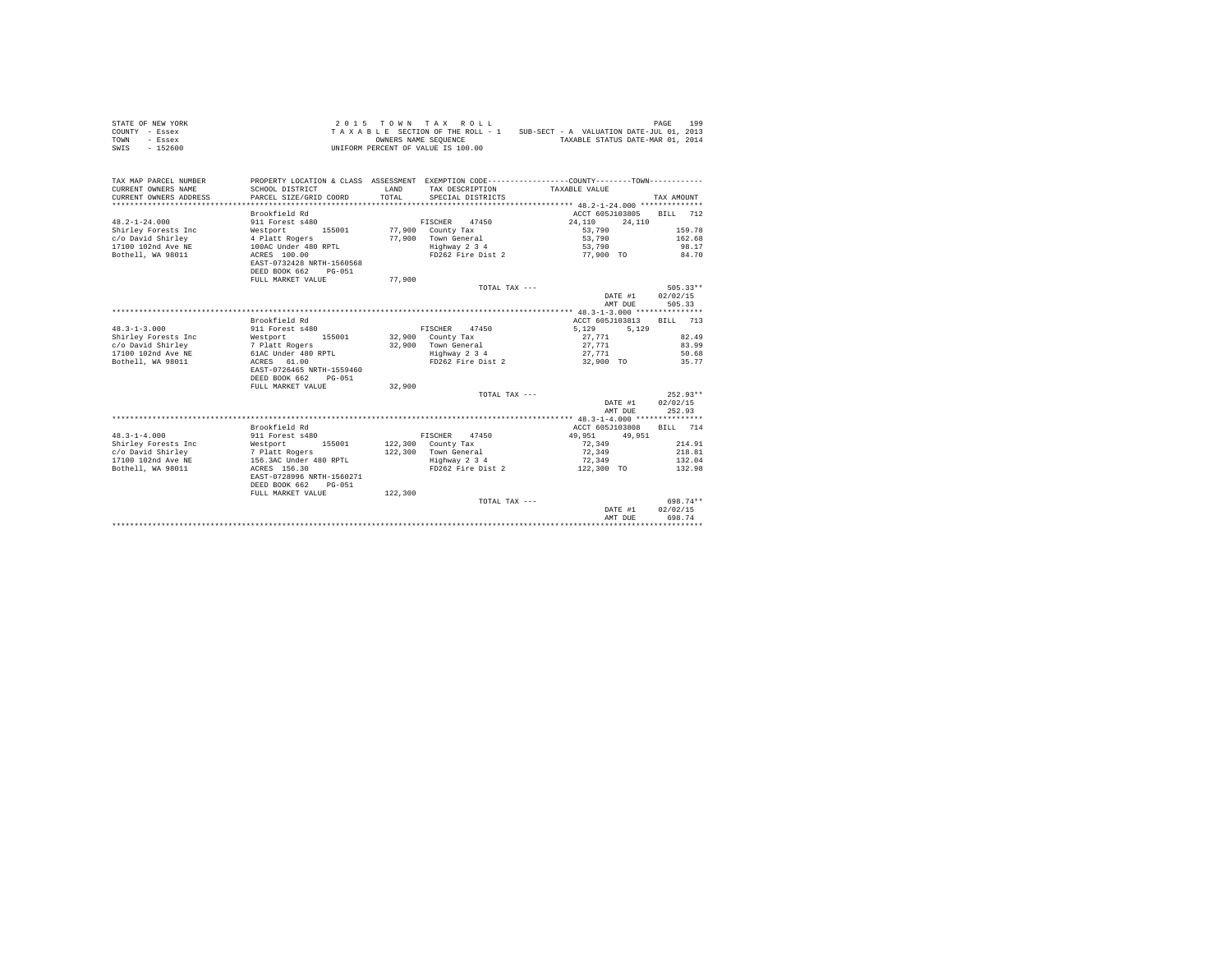| STATE OF NEW YORK<br>COUNTY - Essex<br>TOWN<br>- Essex | 2 0 1 5                                   |               | TOWN TAX ROLL<br>TAXABLE SECTION OF THE ROLL - 1<br>OWNERS NAME SEQUENCE | SUB-SECT - A VALUATION DATE-JUL 01, 2013<br>TAXABLE STATUS DATE-MAR 01, 2014                 | 200<br>PAGE            |
|--------------------------------------------------------|-------------------------------------------|---------------|--------------------------------------------------------------------------|----------------------------------------------------------------------------------------------|------------------------|
| $-152600$<br>SWIS                                      |                                           |               | UNIFORM PERCENT OF VALUE IS 100.00                                       |                                                                                              |                        |
| TAX MAP PARCEL NUMBER                                  |                                           |               |                                                                          | PROPERTY LOCATION & CLASS ASSESSMENT EXEMPTION CODE---------------COUNTY-------TOWN--------- |                        |
| CURRENT OWNERS NAME<br>CURRENT OWNERS ADDRESS          | SCHOOL DISTRICT<br>PARCEL SIZE/GRID COORD | LAND<br>TOTAL | TAX DESCRIPTION<br>SPECIAL DISTRICTS                                     | TAXABLE VALUE                                                                                | TAX AMOUNT             |
| *************************                              | *****************************             |               |                                                                          |                                                                                              |                        |
|                                                        | Brookfield Rd                             |               |                                                                          | ACCT 605J103809                                                                              | BILL<br>715            |
| $48.3 - 1 - 8.000$                                     | 911 Forest s480                           |               | 47450<br>FISCHER                                                         | 61,594                                                                                       | 61.594                 |
| Shirley Forests Inc                                    | Westport<br>155001                        |               | 167,900 County Tax                                                       | 106,306                                                                                      | 315.78                 |
| c/o David Shirley                                      | 8 Platt Rogers                            | 167.900       | Town General                                                             | 106,306                                                                                      | 321.51                 |
| 17100 102nd Ave NE<br>Bothell, WA 98011                | 238.8AC Under 480 RPTL<br>ACRES 238.80    |               | Highway 2 3 4<br>FD262 Fire Dist 2                                       | 106,306<br>167,900 TO                                                                        | 194.01<br>182.56       |
|                                                        | EAST-0728870 NRTH-1557832                 |               |                                                                          |                                                                                              |                        |
|                                                        | DEED BOOK 662<br>PG-051                   |               |                                                                          |                                                                                              |                        |
|                                                        | FULL MARKET VALUE                         | 167,900       |                                                                          |                                                                                              |                        |
|                                                        |                                           |               | TOTAL TAX ---                                                            |                                                                                              | $1,013.86**$           |
|                                                        |                                           |               |                                                                          | DATE #1                                                                                      | 02/02/15               |
|                                                        |                                           |               |                                                                          | AMT DUE                                                                                      | 1,013.86               |
|                                                        |                                           |               |                                                                          |                                                                                              |                        |
|                                                        | Brookfield Rd                             |               |                                                                          | ACCT 605J103807                                                                              | BILL 716               |
| $48.3 - 1 - 9.000$                                     | 911 Forest s480<br>155001                 |               | County Tax<br>16,100 Town General                                        | 16,100                                                                                       | 47.83<br>48.69         |
| Shirley Forests Inc<br>c/o David Shirley               | Westport<br>8 Platt Rogers                | 16,100        | Highway 2 3 4                                                            | 16,100<br>16,100                                                                             | 29.38                  |
| 17100 102nd Ave NE                                     | 29.9AC Under 480 RPTL                     |               | FD262 Fire Dist 2                                                        | 16,100 TO                                                                                    | 17.51                  |
| Bothell, WA 98011                                      | ACRES 29.90                               |               |                                                                          |                                                                                              |                        |
|                                                        | EAST-0726511 NRTH-1557130                 |               |                                                                          |                                                                                              |                        |
|                                                        | DEED BOOK 662<br>$PG-051$                 |               |                                                                          |                                                                                              |                        |
|                                                        | FULL MARKET VALUE                         | 16,100        |                                                                          |                                                                                              |                        |
|                                                        |                                           |               | TOTAL TAX ---                                                            |                                                                                              | $143.41**$             |
|                                                        |                                           |               |                                                                          | DATE #1                                                                                      | 02/02/15               |
|                                                        |                                           |               |                                                                          | AMT DUE                                                                                      | 143.41                 |
|                                                        | Cook Rd                                   |               |                                                                          | ACCT 605J103812                                                                              | BILL 717               |
| $48.4 - 1 - 3.000$                                     | 911 Forest s480                           |               | 47450<br>FISCHER                                                         | 17,563<br>17,563                                                                             |                        |
| Shirley Forests Inc                                    | Westport<br>155001                        |               | 72,700 County Tax                                                        | 55,137                                                                                       | 163.79                 |
| c/o David Shirley                                      | 4 5 Platt Rogers                          | 72,700        | Town General                                                             | 55,137                                                                                       | 166.76                 |
| 17100 102nd Ave NE                                     | 96.2AC Under 480 RPTL                     |               | Highway 2 3 4                                                            | 55,137                                                                                       | 100.63                 |
| Bothell, WA 98011                                      | ACRES 96.20                               |               | FD262 Fire Dist 2                                                        | 72,700 TO                                                                                    | 79.05                  |
|                                                        | EAST-0734812 NRTH-1559221                 |               |                                                                          |                                                                                              |                        |
|                                                        | DEED BOOK 662<br>$PG-051$                 |               |                                                                          |                                                                                              |                        |
|                                                        | FULL MARKET VALUE                         | 72,700        |                                                                          |                                                                                              |                        |
|                                                        |                                           |               | TOTAL TAX ---                                                            | DATE #1                                                                                      | $510.23**$<br>02/02/15 |
|                                                        |                                           |               |                                                                          | AMT DUE                                                                                      | 510.23                 |
|                                                        |                                           |               |                                                                          |                                                                                              |                        |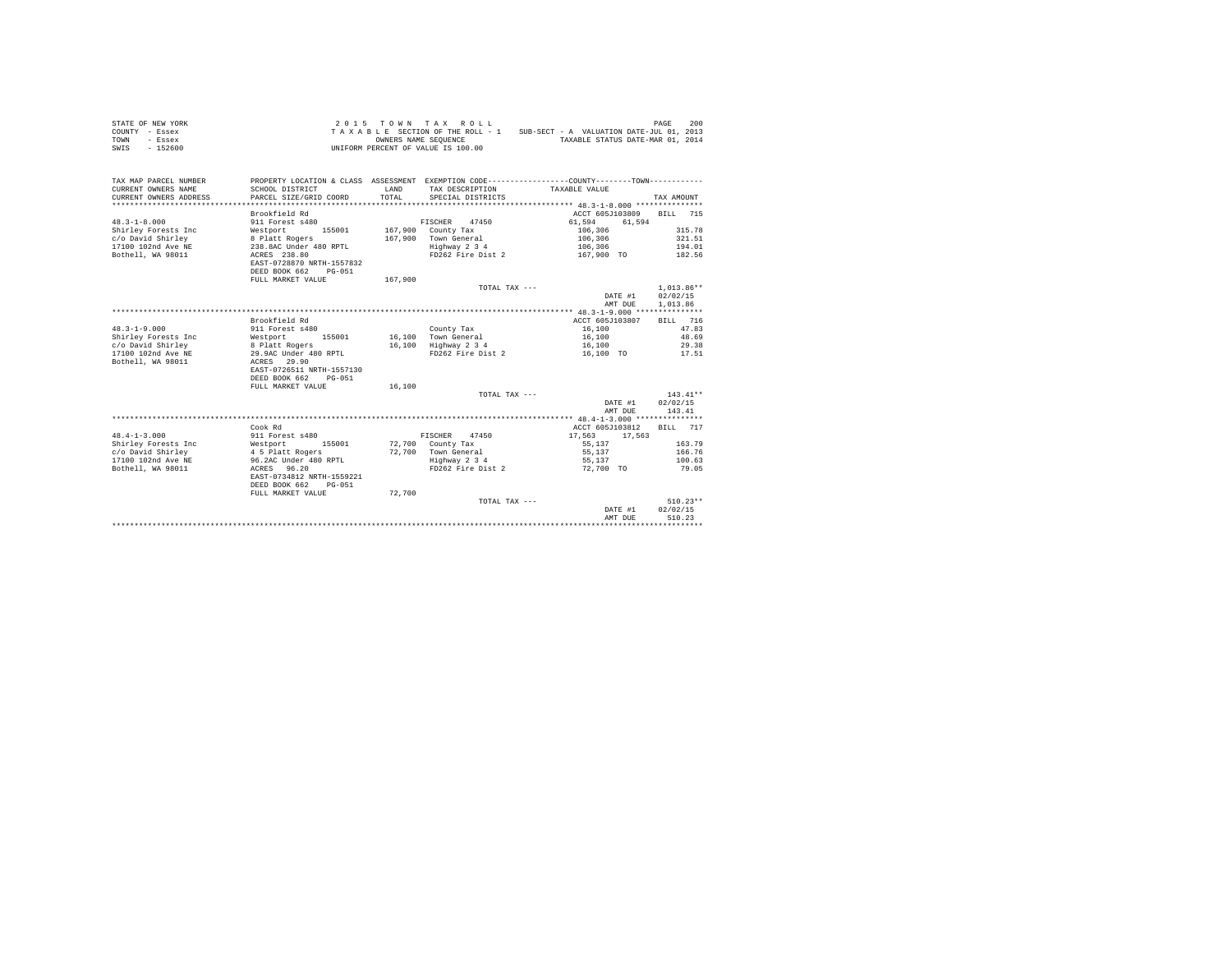| STATE OF NEW YORK<br>COUNTY - Essex<br>TOWN<br>- Essex<br>SWIS - 152600 |                                                                                                |        | 2015 TOWN TAX ROLL<br>OWNERS NAME SEOUENCE<br>UNIFORM PERCENT OF VALUE IS 100.00 | TAXABLE SECTION OF THE ROLL - 1 SUB-SECT - A VALUATION DATE-JUL 01, 2013 | 201<br>PAGE<br>TAXABLE STATUS DATE-MAR 01, 2014 |
|-------------------------------------------------------------------------|------------------------------------------------------------------------------------------------|--------|----------------------------------------------------------------------------------|--------------------------------------------------------------------------|-------------------------------------------------|
| TAX MAP PARCEL NUMBER                                                   | PROPERTY LOCATION & CLASS ASSESSMENT EXEMPTION CODE----------------COUNTY-------TOWN---------- |        |                                                                                  |                                                                          |                                                 |
| CURRENT OWNERS NAME                                                     | SCHOOL DISTRICT                                                                                | T.AND  |                                                                                  | TAX DESCRIPTION TAXABLE VALUE                                            |                                                 |
| CURRENT OWNERS ADDRESS                                                  | PARCEL SIZE/GRID COORD                                                                         | TOTAL  | SPECIAL DISTRICTS                                                                |                                                                          | TAX AMOUNT                                      |
|                                                                         |                                                                                                |        |                                                                                  |                                                                          |                                                 |
|                                                                         | Cook Rd                                                                                        |        |                                                                                  |                                                                          | ACCT 605J103811<br>BTT.T. 718                   |
| $48.4 - 1 - 4.000$                                                      | 911 Forest s480                                                                                |        | FISCHER 47450                                                                    | 15,804                                                                   | 15,804                                          |
| Shirley Forests Inc                                                     | Westport                                                                                       |        | 155001 34,700 County Tax                                                         | 18,896                                                                   | 56.13                                           |
| c/o David Shirley                                                       | 1 2 Platt Rogers                                                                               |        | 34,700 Town General                                                              | 18,896                                                                   | 57.15                                           |
| 17100 102nd Ave NE<br>Bothell, WA 98011                                 | 45.6AC Under 480 RPTL                                                                          |        | Highway 2 3 4                                                                    | 18,896                                                                   | 34.49                                           |
|                                                                         | ACRES 45.60<br>EAST-0736414 NRTH-1559284                                                       |        | FD262 Fire Dist 2                                                                |                                                                          | 34,700 TO<br>37.73                              |
|                                                                         | DEED BOOK 662<br>$PG - 0.51$                                                                   |        |                                                                                  |                                                                          |                                                 |
|                                                                         | FULL MARKET VALUE                                                                              | 34,700 |                                                                                  |                                                                          |                                                 |
|                                                                         |                                                                                                |        |                                                                                  | TOTAL TAX ---                                                            | $185.50**$                                      |
|                                                                         |                                                                                                |        |                                                                                  |                                                                          | DATE #1 02/02/15                                |
|                                                                         |                                                                                                |        |                                                                                  |                                                                          | 185.50<br>AMT DUE                               |
|                                                                         |                                                                                                |        |                                                                                  |                                                                          |                                                 |
|                                                                         | Brookfield Rd                                                                                  |        |                                                                                  |                                                                          | ACCT 605J103810<br>BILL 719                     |
| $48.4 - 1 - 23.000$                                                     | 911 Forest s480                                                                                |        | FISCHER 47450                                                                    | 30,445 30,445                                                            |                                                 |
| Shirley Forests Inc                                                     | Westport 155001 68,100 County Tax                                                              |        |                                                                                  | 37,655                                                                   | 111.85                                          |
| c/o David Shirley                                                       | 5 Platt Rogers                                                                                 |        | 68.100 Town General                                                              | 37,655                                                                   | 113.88                                          |
| 17100 102nd Ave NE                                                      | 70.4AC Under 480 RPTL                                                                          |        | Highway 2 3 4                                                                    | 37,655                                                                   | 68.72                                           |
| Bothell, WA 98011                                                       | ACRES 70.40                                                                                    |        | FD262 Fire Dist 2                                                                | 68,100 TO                                                                | 74.05                                           |
|                                                                         | EAST-0732659 NRTH-1557960                                                                      |        |                                                                                  |                                                                          |                                                 |
|                                                                         | DEED BOOK 662 PG-051                                                                           |        |                                                                                  |                                                                          |                                                 |
|                                                                         | FULL MARKET VALUE                                                                              | 68,100 |                                                                                  |                                                                          |                                                 |
|                                                                         |                                                                                                |        |                                                                                  | TOTAL TAX ---                                                            | $368.50**$                                      |
|                                                                         |                                                                                                |        |                                                                                  |                                                                          | DATE #1 02/02/15                                |
|                                                                         |                                                                                                |        |                                                                                  |                                                                          | 368.50<br>AMT DUE                               |
|                                                                         |                                                                                                |        |                                                                                  |                                                                          |                                                 |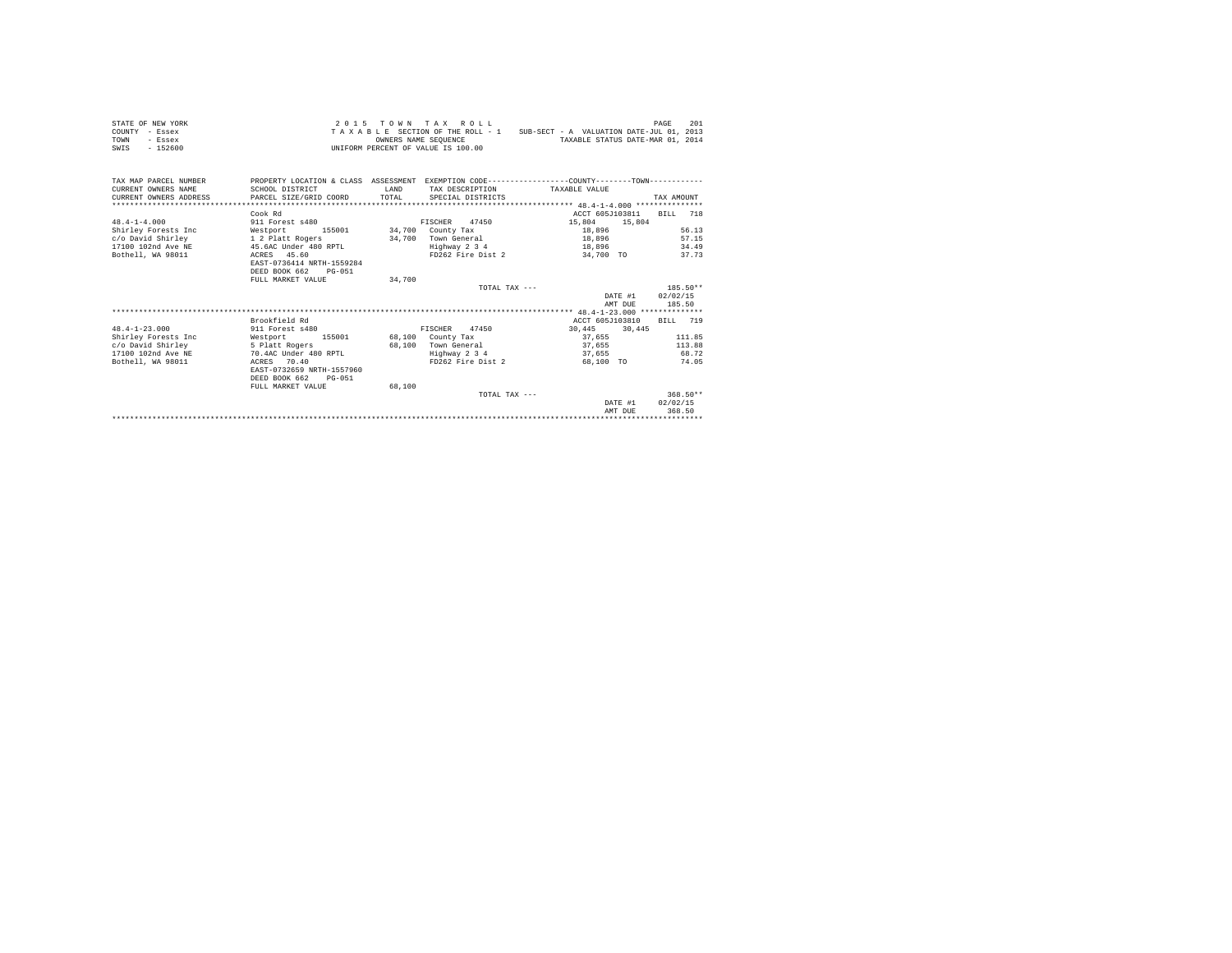| STATE OF NEW YORK | 2015 TOWN TAX ROLL                 |                                          | PAGE                    | 202 |
|-------------------|------------------------------------|------------------------------------------|-------------------------|-----|
| COUNTY - Essex    | TAXABLE SECTION OF THE ROLL - 1    | SUB-SECT - A VALUATION DATE-JUL 01, 2013 |                         |     |
| TOWN<br>- Essex   |                                    | TAXABLE STATUS DATE-MAR 01, 2014         |                         |     |
| $-152600$<br>SWIS | UNIFORM PERCENT OF VALUE IS 100.00 |                                          | RPS155/V04/L015         |     |
|                   |                                    |                                          | CURRENT DATE 12/17/2014 |     |

#### R O L L S U B S E C T I O N - A - T O T A L S

## \*\*\* S P E C I A L D I S T R I C T S U M M A R Y \*\*\*

| CODE DISTRICT NAME | <b>EXTENSION</b><br>TOTAL<br>PARCELS<br>TYPE | <b>EXTENSION</b><br>VALUE | AD VALOREM<br>VALUE | <b>EXEMPT</b><br>AMOUNT | TAXABLE<br>VALUE | TOTAL<br>TAX |
|--------------------|----------------------------------------------|---------------------------|---------------------|-------------------------|------------------|--------------|
| FD262 Fire Dist 2  | 21 TOTAL                                     |                           | 1401,300            |                         | 1401,300         | 1,523.69     |

## \*\*\* S C H O O L D I S T R I C T S U M M A R Y \*\*\*

| CODE   | DISTRICT NAME             | TOTAL<br>PARCELS | ASSESSED<br>LAND | ASSESSED<br>TOTAL | EXEMPT<br>AMOUNT | TOTAL<br>TAXABLE   |
|--------|---------------------------|------------------|------------------|-------------------|------------------|--------------------|
|        |                           |                  |                  |                   | STAR AMOUNT      | STAR TAXABLE       |
|        | Westport                  | 18               | 1114,900         | 1114,900          | 386,165          | 728,735            |
| 155001 | Willsboro                 | 3                | 286,400          | 286,400           | 118,138          | 728,735<br>168,262 |
| 155201 |                           |                  |                  |                   |                  | 168,262            |
|        | SUB-TOTAL                 | 21               | 1401,300         | 1401,300          | 504,303          | 896,997            |
|        | $S$ U B - T O T A L(CONT) |                  |                  |                   |                  | 896.997            |
|        |                           |                  |                  |                   |                  |                    |
|        | TOTAL                     | 21               | 1401,300         | 1401,300          | 504,303          | 896.997            |
|        | TO TAL (CONT)             |                  |                  |                   |                  | 896.997            |

## \*\*\* S Y S T E M C O D E S S U M M A R Y \*\*\*

NO SYSTEM EXEMPTIONS AT THIS LEVEL

#### \*\*\* E X E M P T I O N S U M M A R Y \*\*\*

| CODE  | DESCRIPTION    | TOTAL<br>PARCELS | COUNTY  | TOWN    |
|-------|----------------|------------------|---------|---------|
| 47450 | <b>FISCHER</b> | 18               | 504,303 | 504,303 |
|       | TOTAL          | 18               | 504,303 | 504,303 |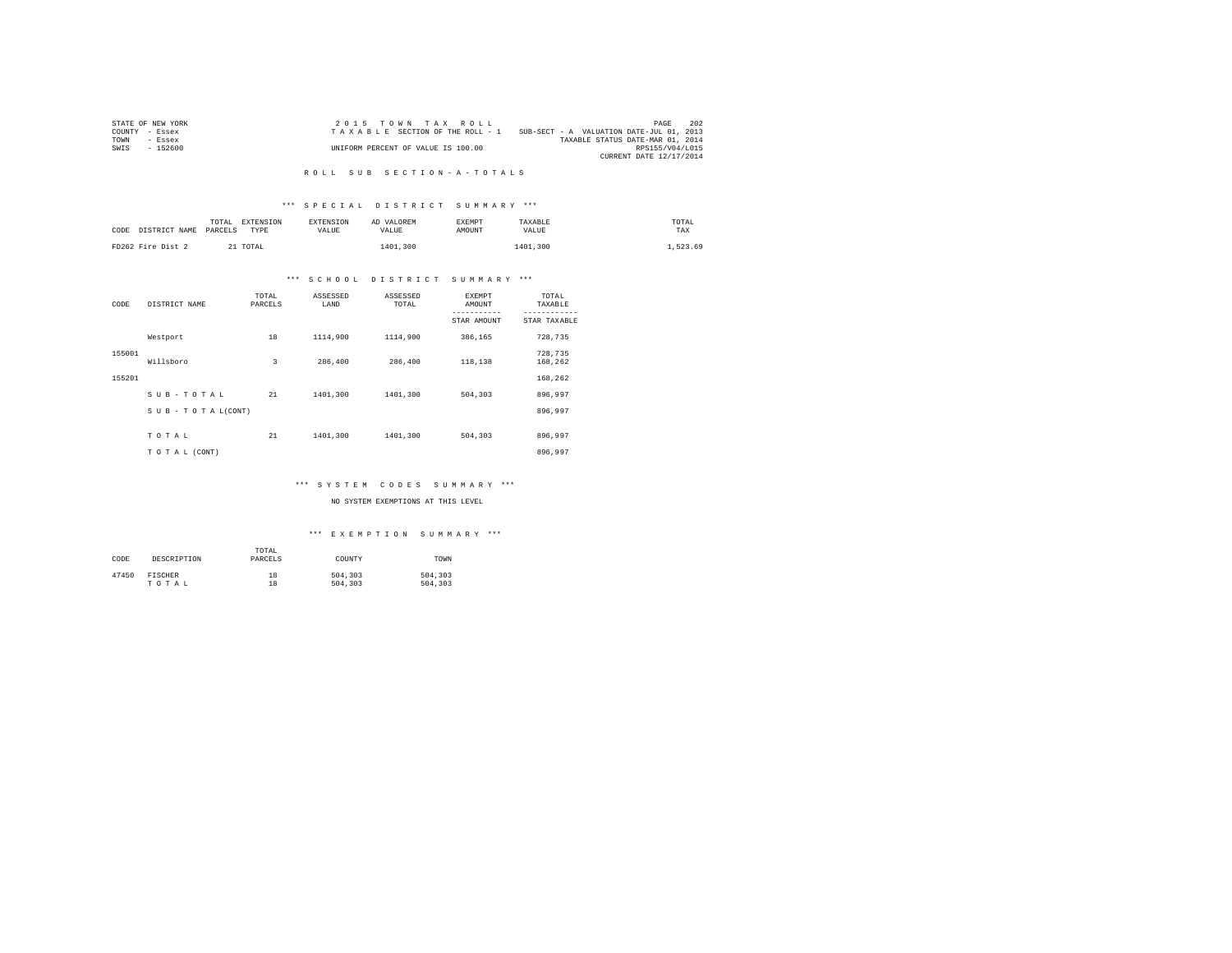| STATE OF NEW YORK | 2015 TOWN TAX ROLL                 | - 203<br>PAGE                            |
|-------------------|------------------------------------|------------------------------------------|
| COUNTY - Essex    | TAXABLE SECTION OF THE ROLL - 1    | SUB-SECT - A VALUATION DATE-JUL 01, 2013 |
| TOWN<br>$-$ Essex |                                    | TAXABLE STATUS DATE-MAR 01, 2014         |
| $-152600$<br>SWIS | UNIFORM PERCENT OF VALUE IS 100.00 | RPS155/V04/L015                          |
|                   |                                    | CURRENT DATE 12/17/2014                  |

R O L L S U B S E C T I O N - A - T O T A L S

| ROLL<br><b>SEC</b> | DESCRIPTION                                                    | TOTAL<br>PARCELS | ASSESSED<br>LAND                 | ASSESSED<br>TOTAL                | EXEMPT<br>AMOUNT              | TOTAL<br>TAXABLE              | TOTAL<br>TAX                                 |
|--------------------|----------------------------------------------------------------|------------------|----------------------------------|----------------------------------|-------------------------------|-------------------------------|----------------------------------------------|
|                    |                                                                |                  |                                  |                                  | STAR AMOUNT                   | STAR TAXABLE                  |                                              |
|                    | County Tax<br>Town General<br>Highway 2 3 4<br>SPEC DIST TAXES |                  | 1401,300<br>1401,300<br>1401,300 | 1401,300<br>1401,300<br>1401,300 | 504,303<br>504,303<br>504,303 | 896,997<br>896,997<br>896,997 | 2.664.54<br>2,712.87<br>1,637.07<br>1,523.69 |
|                    | TAXABLE                                                        | 21               |                                  |                                  |                               |                               | 8.538.17                                     |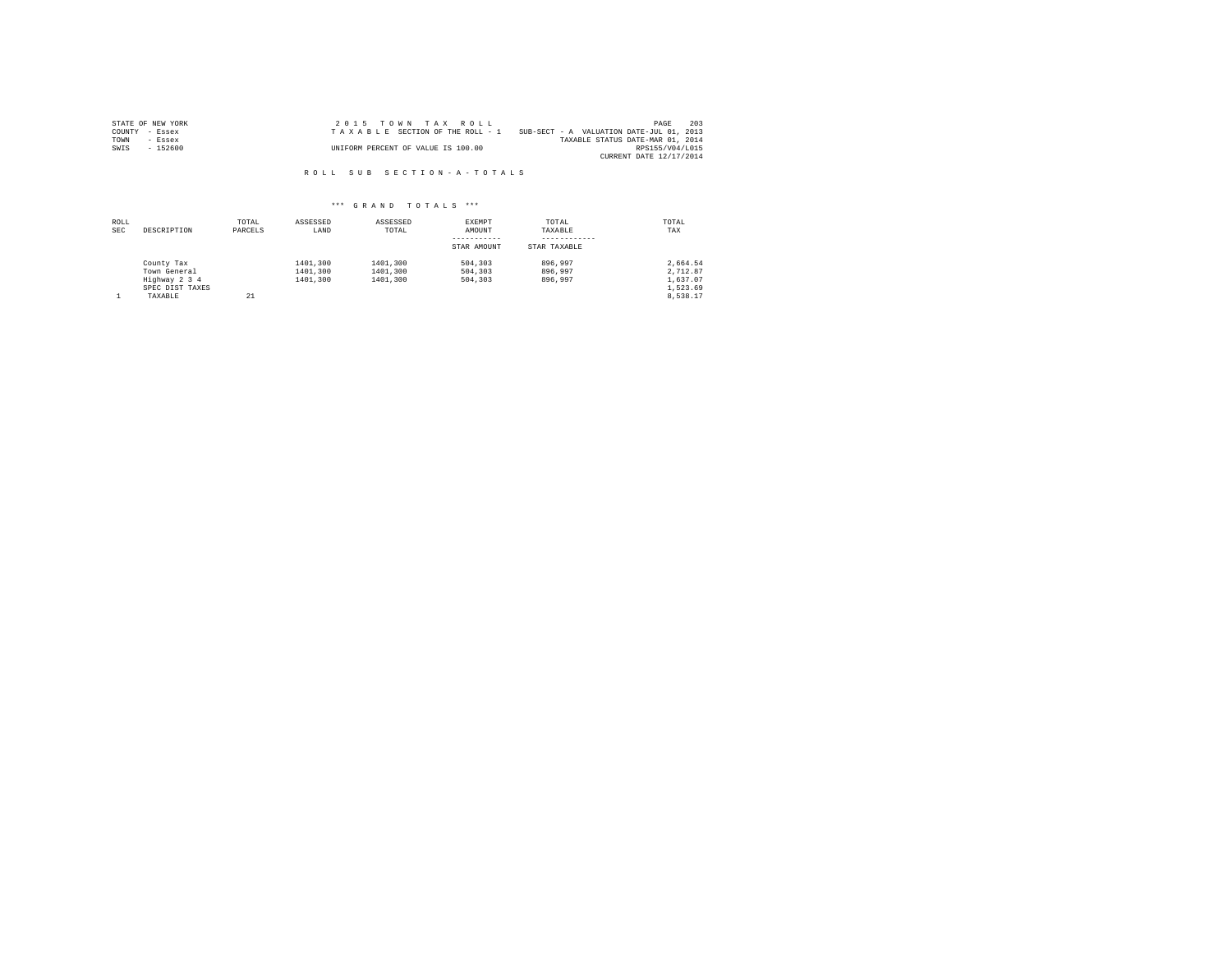| STATE OF NEW YORK | 2015 TOWN TAX ROLL                 | 204<br>PAGE                              |
|-------------------|------------------------------------|------------------------------------------|
| COUNTY - Essex    | TAXABLE SECTION OF THE ROLL - 1    | SUB-SECT - B VALUATION DATE-JUL 01, 2013 |
| TOWN<br>- Essex   | OWNERS NAME SEOUENCE               | TAXABLE STATUS DATE-MAR 01, 2014         |
| - 152600<br>SWIS  | UNIFORM PERCENT OF VALUE IS 100.00 |                                          |

| TAX MAP PARCEL NUMBER<br>CURRENT OWNERS NAME | SCHOOL DISTRICT              | LAND     | TAX DESCRIPTION     | PROPERTY LOCATION & CLASS ASSESSMENT EXEMPTION CODE----------------COUNTY-------TOWN----------<br>TAXABLE VALUE |                    |
|----------------------------------------------|------------------------------|----------|---------------------|-----------------------------------------------------------------------------------------------------------------|--------------------|
| CURRENT OWNERS ADDRESS                       | PARCEL SIZE/GRID COORD       | TOTAL    | SPECIAL DISTRICTS   |                                                                                                                 | TAX AMOUNT         |
|                                              |                              |          |                     |                                                                                                                 |                    |
|                                              | Savre Rd                     |          |                     | ACCT 605J192002                                                                                                 | 720<br>RTT.T.      |
| $57.2 - 3 - 7.200$                           | 912 Forest s480a             |          | PRIV FOR 47460      | 60.240<br>60.240                                                                                                |                    |
| Arrubla Catalina                             | Westport<br>155001           |          | 108,500 County Tax  | 48,260                                                                                                          | 143.36             |
| 3 Bristol Ln                                 | 6 Platt Rogers               | 108,500  | Town General        | 48,260                                                                                                          | 145.96             |
| Hadley, MA 01035                             | 76AC Under 480A RPTL         |          | Highway 2 3 4       | 48,260                                                                                                          | 88.08              |
|                                              | ACRES 89.70                  |          | FD262 Fire Dist 2   | 108,500 TO                                                                                                      | 117.98             |
| MAY BE SUBJECT TO PAYMENT                    | EAST-0731719 NRTH-1550048    |          |                     |                                                                                                                 |                    |
| UNDER RPTL480A UNTIL 2023                    | DEED BOOK 1706<br>$PG - 255$ |          |                     |                                                                                                                 |                    |
|                                              | FULL MARKET VALUE            | 108,500  |                     |                                                                                                                 |                    |
|                                              |                              |          | TOTAL TAX ---       |                                                                                                                 | $495.38**$         |
|                                              |                              |          |                     | DATE #1                                                                                                         | 02/02/15           |
|                                              |                              |          |                     | AMT DUE                                                                                                         | 495.38             |
|                                              |                              |          |                     |                                                                                                                 |                    |
|                                              | 124 Lighthouse Way           |          |                     | ACCT 605J185003                                                                                                 | <b>BILL</b><br>721 |
| $49.4 - 1 - 6.200$                           | 912 Forest s480a - WTRFNT    |          | PRIV FOR 47460      | 506,928<br>506,928                                                                                              |                    |
| Barns Lawrence R                             | Willsboro<br>155201          |          | 621,900 County Tax  | 470.572                                                                                                         | 1,397.84           |
| 124 Lighthouse Way                           | hhuT.                        | 977.500  | Town General        | 470.572                                                                                                         | 1,423.21           |
|                                              |                              |          |                     |                                                                                                                 |                    |
| Essex, NY 12936                              | 60AC Under 480A RPTL         |          | Highway 2 3 4       | 470.572                                                                                                         | 858.82             |
|                                              | ACRES<br>83.01               |          | FD262 Fire Dist 2   | 977,500 TO                                                                                                      | 1,062.88           |
| MAY BE SUBJECT TO PAYMENT                    | EAST-0763113 NRTH-1556040    |          |                     |                                                                                                                 |                    |
| UNDER RPTL480A UNTIL 2023                    | DEED BOOK 1108<br>$PG-292$   |          |                     |                                                                                                                 |                    |
|                                              | FULL MARKET VALUE            | 977.500  |                     |                                                                                                                 |                    |
|                                              |                              |          | TOTAL TAX ---       |                                                                                                                 | $4,742.75**$       |
|                                              |                              |          |                     | DATE #1                                                                                                         | 02/02/15           |
|                                              |                              |          |                     | AMT DUE                                                                                                         | 4.742.75           |
|                                              |                              |          |                     |                                                                                                                 |                    |
|                                              | 151 Grog Harbor Way          |          |                     | ACCT 605J100103                                                                                                 | <b>BILL</b><br>722 |
| $49.4 - 1 - 8.000$                           | 912 Forest s480a - WTRFNT    |          | PRIV FOR 47460      | 600.955<br>600.955                                                                                              |                    |
| Cookson Kim                                  | Willsboro<br>155201          |          | 1111,200 County Tax | 582.545                                                                                                         | 1,730.46           |
| Akeret Liza                                  | Judd Patent                  | 1183,500 | Town General        | 582.545                                                                                                         | 1,761.86           |
| 1908 Thaver Ave                              | House 17Ac Not Under 480A    |          | Highway 2 3 4       | 582.545                                                                                                         | 1,063.17           |
| Los Angeles, CA 90025                        | 72AC Under 480A RPTL         |          | FD262 Fire Dist 2   | 1183,500 TO                                                                                                     | 1,286.87           |
|                                              | ACRES 101.00                 |          |                     |                                                                                                                 |                    |
| MAY BE SUBJECT TO PAYMENT                    | EAST-0762887 NRTH-1554462    |          |                     |                                                                                                                 |                    |
| UNDER RPTL480A UNTIL 2023                    | DEED BOOK 1644 PG-162        |          |                     |                                                                                                                 |                    |
|                                              | FULL MARKET VALUE            | 1183,500 |                     |                                                                                                                 |                    |
|                                              |                              |          | TOTAL TAX ---       |                                                                                                                 | $5.842.36**$       |
|                                              |                              |          |                     | DATE #1                                                                                                         | 02/02/15           |
|                                              |                              |          |                     | AMT DUE                                                                                                         | 5.842.36           |
|                                              |                              |          |                     |                                                                                                                 |                    |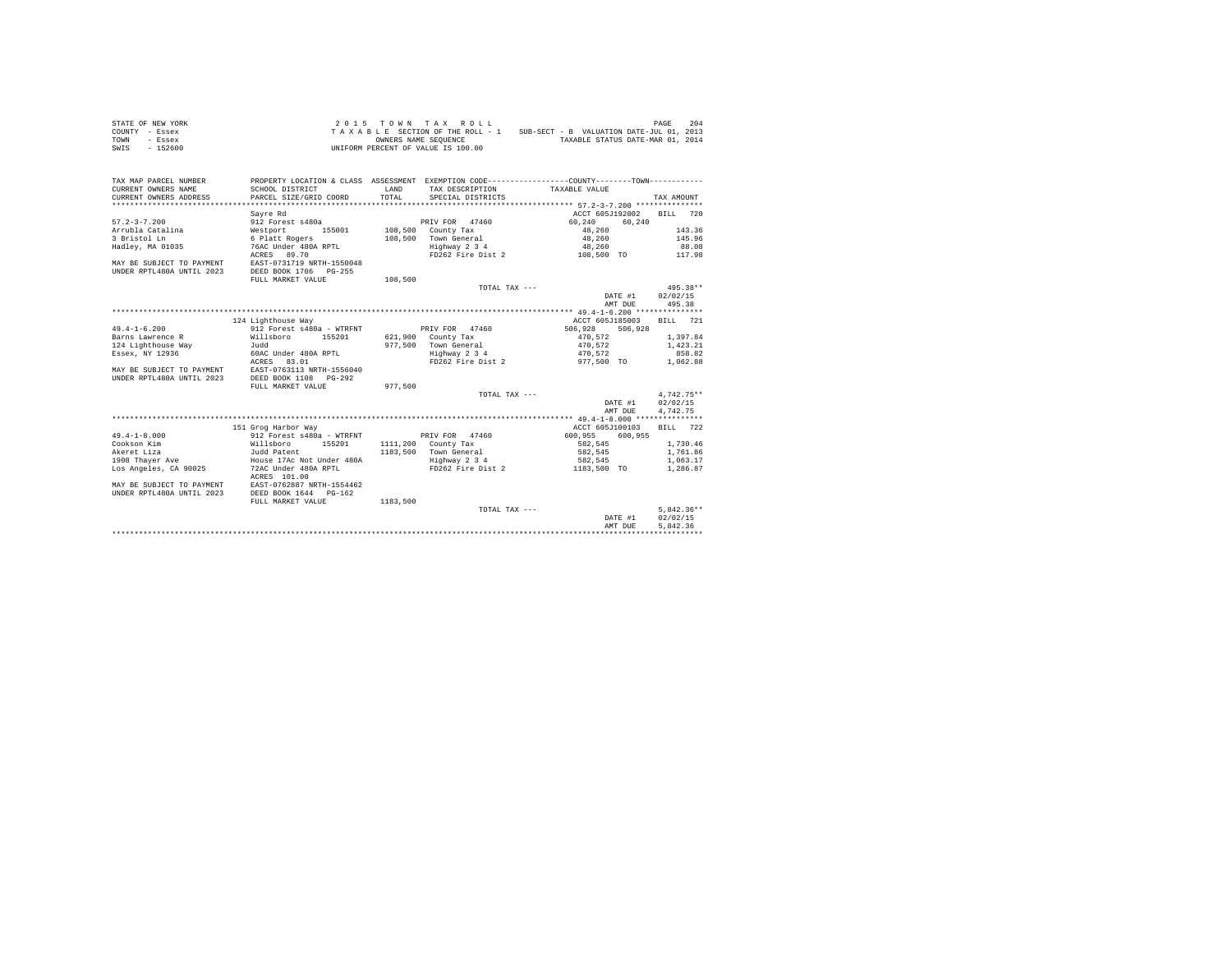| STATE OF NEW YORK | 2015 TOWN TAX ROLL                 | 205<br>PAGE                              |
|-------------------|------------------------------------|------------------------------------------|
| COUNTY - Essex    | TAXABLE SECTION OF THE ROLL - 1    | SUB-SECT - B VALUATION DATE-JUL 01, 2013 |
| TOWN<br>- Essex   | OWNERS NAME SEOUENCE               | TAXABLE STATUS DATE-MAR 01, 2014         |
| SWIS<br>$-152600$ | UNIFORM PERCENT OF VALUE IS 100.00 |                                          |

| TAX MAP PARCEL NUMBER<br>CURRENT OWNERS NAME<br>CURRENT OWNERS ADDRESS | SCHOOL DISTRICT<br>PARCEL SIZE/GRID COORD                                              | LAND<br>TOTAL.    | TAX DESCRIPTION<br>SPECIAL DISTRICTS | PROPERTY LOCATION & CLASS ASSESSMENT EXEMPTION CODE----------------COUNTY--------TOWN----------<br>TAXABLE VALUE | TAX AMOUNT |
|------------------------------------------------------------------------|----------------------------------------------------------------------------------------|-------------------|--------------------------------------|------------------------------------------------------------------------------------------------------------------|------------|
|                                                                        | Brookfield Rd                                                                          |                   |                                      | ACCT 605J101813                                                                                                  | BILL 723   |
|                                                                        | 912 Forest s480a                                                                       |                   |                                      |                                                                                                                  |            |
| $48.1 - 1 - 23.100$<br>Eddy Foundation                                 |                                                                                        |                   | PRIV FOR 47460                       | 28.384<br>28,384                                                                                                 | 35.69      |
|                                                                        | Westport 155001                                                                        |                   | 40,400 County Tax                    | $12,016$<br>12,016                                                                                               |            |
| PO Box 42                                                              | 16 17 Brookfield                                                                       |                   | 40.400 Town General                  |                                                                                                                  | 36.34      |
| Essex, NY 12936                                                        | 56AC Under 480A RPTL                                                                   |                   | Highway 2 3 4                        | 12,016                                                                                                           | 21.93      |
| MAY BE SUBJECT TO PAYMENT<br>UNDER RPTL480A UNTIL 2023                 | ACRES 72.40<br>EAST-0731693 NRTH-1565061<br>DEED BOOK 1342 PG-171<br>FULL MARKET VALUE | 40,400            |                                      | FD262 Fire Dist 2 40.400 TO 43.93                                                                                |            |
|                                                                        |                                                                                        |                   | TOTAL TAX ---                        |                                                                                                                  | $137.89**$ |
|                                                                        |                                                                                        |                   |                                      | DATE #1                                                                                                          | 02/02/15   |
|                                                                        |                                                                                        |                   |                                      | AMT DUE                                                                                                          | 137.89     |
|                                                                        |                                                                                        |                   |                                      |                                                                                                                  |            |
|                                                                        | Brookfield Rd                                                                          |                   |                                      | ACCT 605Z012001                                                                                                  | BILL 724   |
| $48.1 - 1 - 24.200$                                                    | 912 Forest s480a                                                                       |                   | PRIV FOR 47460                       | 69,480<br>69,480                                                                                                 |            |
| Eddy Foundation                                                        | Westport<br>155001                                                                     | 87,300 County Tax |                                      | 17,820                                                                                                           | 52.93      |
| 6 Leaning Rd                                                           | 4 Platt Rogers                                                                         |                   | 87,300 Town General                  | 17,820                                                                                                           | 53.90      |
| Essex, NY 12936                                                        | 88AC Under 480A RPTL                                                                   |                   | Highway 2 3 4                        | 17,820                                                                                                           | 32.52      |
|                                                                        | ACRES 89.50                                                                            |                   |                                      | FD262 Fire Dist 2 87,300 TO                                                                                      | 94.92      |
| MAY BE SUBJECT TO PAYMENT                                              | EAST-0731918 NRTH-1562791                                                              |                   |                                      |                                                                                                                  |            |
| UNDER RPTL480A UNTIL 2023                                              | DEED BOOK 1619 PG-231                                                                  |                   |                                      |                                                                                                                  |            |
|                                                                        | FULL MARKET VALUE                                                                      | 87,300            |                                      |                                                                                                                  |            |
|                                                                        |                                                                                        |                   | TOTAL TAX ---                        |                                                                                                                  | $234.27**$ |
|                                                                        |                                                                                        |                   |                                      | DATE #1                                                                                                          | 02/02/15   |
|                                                                        |                                                                                        |                   |                                      | AMT DUE                                                                                                          | 234.27     |
|                                                                        |                                                                                        |                   |                                      |                                                                                                                  |            |
|                                                                        | Jersey St                                                                              |                   |                                      | ACCT 605J100315                                                                                                  | BTT.T. 725 |
| $48.2 - 1 - 5.000$                                                     | 912 Forest s480a                                                                       |                   | PRIV FOR 47460                       | 36,000<br>36,000                                                                                                 |            |
| Eddy Foundation                                                        | 155001<br>Westport                                                                     |                   | 45,000 County Tax                    | 9.000                                                                                                            | 26.73      |
| PO Box 42                                                              | $Potts$                                                                                |                   | 45,000 Town General                  | 9,000                                                                                                            | 27.22      |
| Essex, NY 12936                                                        | 45AC Under 480A RPTL                                                                   |                   | Highway 2 3 4                        | 9,000                                                                                                            | 16.43      |
|                                                                        | ACRES 45.00                                                                            |                   | FD262 Fire Dist 2                    | 45,000 TO                                                                                                        | 48.93      |
| MAY BE SUBJECT TO PAYMENT                                              | EAST-0737358 NRTH-1567456                                                              |                   |                                      |                                                                                                                  |            |
| UNDER RPTL480A UNTIL 2023                                              | DEED BOOK 1228 PG-308                                                                  |                   |                                      |                                                                                                                  |            |
|                                                                        | FULL MARKET VALUE                                                                      | 45,000            |                                      |                                                                                                                  |            |
|                                                                        |                                                                                        |                   | TOTAL TAX ---                        |                                                                                                                  | $119.31**$ |
|                                                                        |                                                                                        |                   |                                      | DATE #1                                                                                                          | 02/02/15   |
|                                                                        |                                                                                        |                   |                                      | AMT DUE                                                                                                          | 119.31     |
|                                                                        |                                                                                        |                   |                                      |                                                                                                                  |            |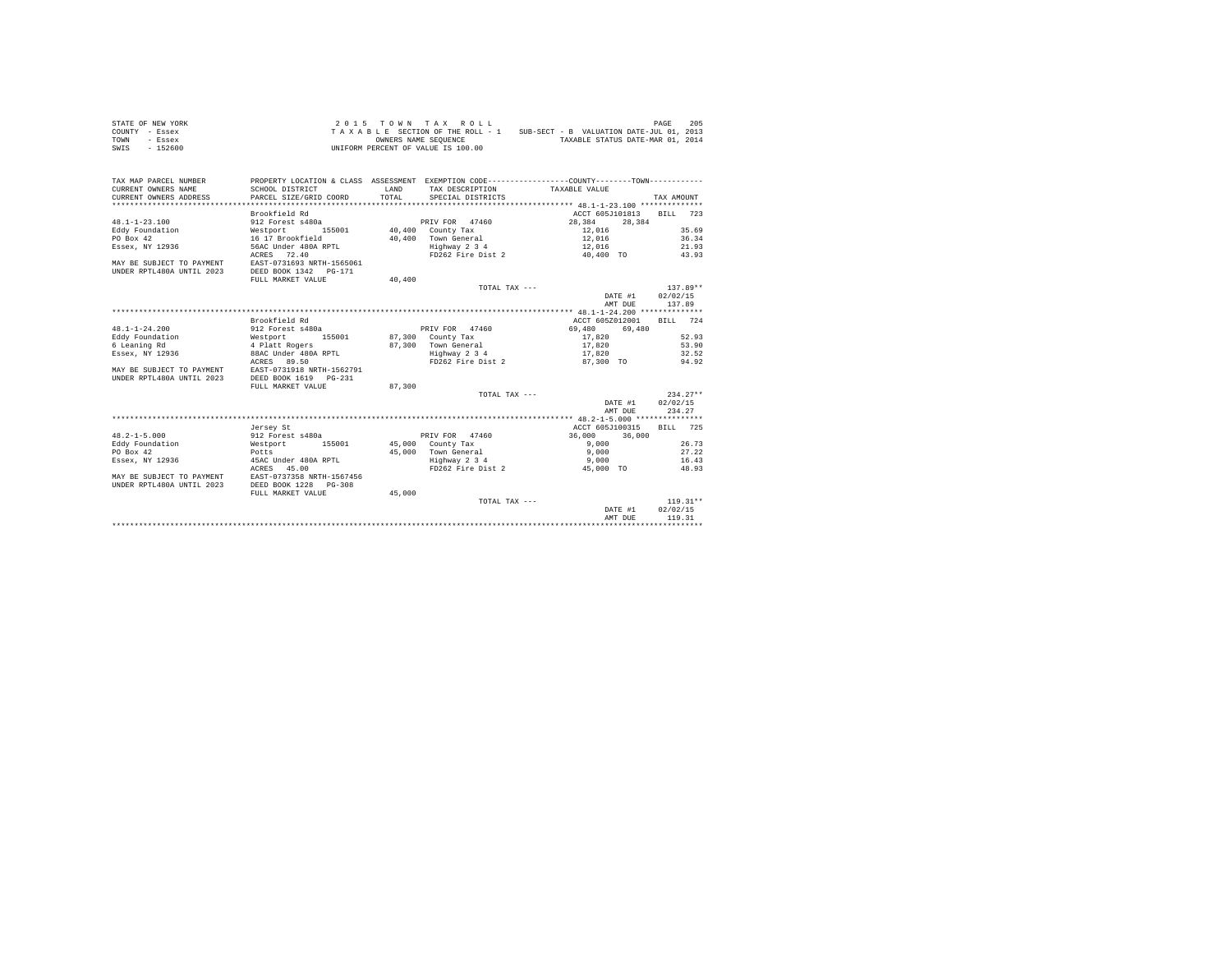| STATE OF NEW YORK | 2015 TOWN TAX ROLL                 | PAGE                                     | 206 |
|-------------------|------------------------------------|------------------------------------------|-----|
| COUNTY - Essex    | TAXABLE SECTION OF THE ROLL - 1    | SUB-SECT - B VALUATION DATE-JUL 01, 2013 |     |
| TOWN<br>- Essex   | OWNERS NAME SEOUENCE               | TAXABLE STATUS DATE-MAR 01, 2014         |     |
| SWIS<br>$-152600$ | UNIFORM PERCENT OF VALUE IS 100.00 |                                          |     |

| TAX MAP PARCEL NUMBER<br>CURRENT OWNERS NAME<br>CURRENT OWNERS ADDRESS | SCHOOL DISTRICT<br>PARCEL SIZE/GRID COORD                                              | LAND<br>TOTAL. | TAX DESCRIPTION TAXABLE VALUE<br>SPECIAL DISTRICTS | PROPERTY LOCATION & CLASS ASSESSMENT EXEMPTION CODE---------------COUNTY-------TOWN---------- | TAX AMOUNT |
|------------------------------------------------------------------------|----------------------------------------------------------------------------------------|----------------|----------------------------------------------------|-----------------------------------------------------------------------------------------------|------------|
|                                                                        |                                                                                        |                |                                                    | ACCT 605J101014                                                                               |            |
|                                                                        | Brookfield Rd                                                                          |                |                                                    |                                                                                               | BILL 726   |
| $48.2 - 1 - 18.000$<br>Eddy Foundation                                 | 912 Forest s480a                                                                       |                | PRIV FOR 47460                                     | 97,291<br>97.291                                                                              | 90.33      |
|                                                                        | Willsboro<br>155201                                                                    |                | 127,700 County Tax                                 | 30,409                                                                                        |            |
| PO Box 42                                                              | Potts                                                                                  |                | 127,700 Town General<br>Highway 2 3 4              | 30,409                                                                                        | 91.97      |
| Essex, NY 12936                                                        | 128AC Under 480A RPTL                                                                  |                |                                                    | 30,409                                                                                        | 55.50      |
| MAY BE SUBJECT TO PAYMENT<br>UNDER RPTL480A UNTIL 2023                 | ACRES 136.80<br>EAST-0736814 NRTH-1563678<br>DEED BOOK 1580 PG-75<br>FULL MARKET VALUE | 127,700        |                                                    | FD262 Fire Dist 2 127,700 TO 138.85                                                           |            |
|                                                                        |                                                                                        |                | TOTAL TAX ---                                      |                                                                                               | $376.65**$ |
|                                                                        |                                                                                        |                |                                                    | DATE #1 02/02/15                                                                              |            |
|                                                                        |                                                                                        |                |                                                    | AMT DUE                                                                                       | 376.65     |
|                                                                        |                                                                                        |                |                                                    |                                                                                               |            |
|                                                                        | Cook Rd                                                                                |                |                                                    | ACCT 605J100512                                                                               | BILL 727   |
| $48.2 - 1 - 21.000$                                                    | 912 Forest s480a                                                                       |                | PRIV FOR 47460                                     | 22.000<br>22,000                                                                              |            |
| Eddy Foundation                                                        | Westport 155001 27,500 County Tax                                                      |                |                                                    | 5,500                                                                                         | 16.34      |
| PO Box 42                                                              |                                                                                        |                | 27,500 Town General                                | 5,500                                                                                         | 16.63      |
| Essex, NY 12936                                                        | 1 4 Platt Rogers<br>33AC Under 480A RPTL                                               |                |                                                    |                                                                                               | 10.04      |
|                                                                        | ACRES 33.00                                                                            |                |                                                    | Highway 2 3 4 5,500<br>FD262 Fire Dist 2 27,500 TO                                            | 29.90      |
| MAY BE SUBJECT TO PAYMENT                                              | EAST-0735755 NRTH-1561527                                                              |                |                                                    |                                                                                               |            |
| UNDER RPTL480A UNTIL 2023                                              | DEED BOOK 1580 PG-75                                                                   |                |                                                    |                                                                                               |            |
|                                                                        | FULL MARKET VALUE                                                                      | 27,500         |                                                    |                                                                                               |            |
|                                                                        |                                                                                        |                | TOTAL TAX ---                                      |                                                                                               | $72.91**$  |
|                                                                        |                                                                                        |                |                                                    | DATE #1                                                                                       | 02/02/15   |
|                                                                        |                                                                                        |                |                                                    | AMT DUE                                                                                       | 72.91      |
|                                                                        |                                                                                        |                |                                                    |                                                                                               |            |
|                                                                        | Cook Rd                                                                                |                |                                                    | ACCT 605J100705                                                                               | BTT.T. 728 |
| $48.2 - 1 - 22.000$                                                    | 912 Forest s480a                                                                       |                | PRIV FOR 47460                                     | 15,040<br>15,040                                                                              |            |
| Eddy Foundation                                                        | 155001                                                                                 |                | 18,800 County Tax                                  | 3,760                                                                                         | 11.17      |
| PO Box 42                                                              | Westport 1<br>4 Platt Rogers                                                           |                | 18,800 Town General                                | 3,760                                                                                         | 11.37      |
| Essex, NY 12936                                                        | 21.12AC Under 480A RPTL                                                                |                | Highway 2 3 4                                      | 3,760                                                                                         | 6.86       |
|                                                                        | ACRES 21.12                                                                            |                | FD262 Fire Dist 2                                  | 18,800 TO                                                                                     | 20.44      |
| MAY BE SUBJECT TO PAYMENT EAST-0735290 NRTH-1561299                    |                                                                                        |                |                                                    |                                                                                               |            |
| UNDER RPTL480A UNTIL 2023                                              | DEED BOOK 1303 PG-77                                                                   |                |                                                    |                                                                                               |            |
|                                                                        | FULL MARKET VALUE                                                                      | 18,800         |                                                    |                                                                                               |            |
|                                                                        |                                                                                        |                | TOTAL TAX ---                                      |                                                                                               | $49.84**$  |
|                                                                        |                                                                                        |                |                                                    | DATE #1                                                                                       | 02/02/15   |
|                                                                        |                                                                                        |                |                                                    | AMT DUE                                                                                       | 49.84      |
|                                                                        |                                                                                        |                |                                                    |                                                                                               |            |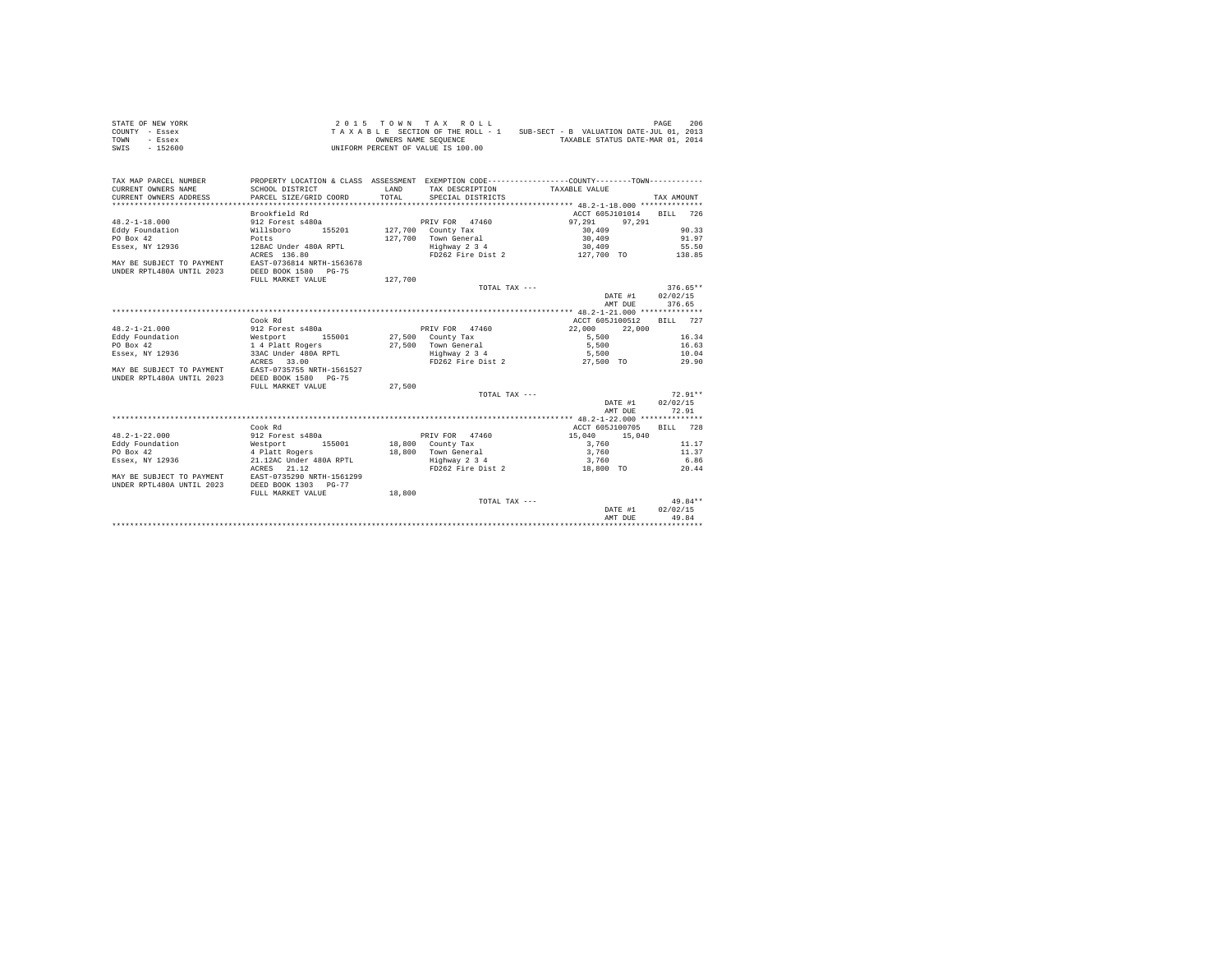| STATE OF NEW YORK | 2015 TOWN TAX ROLL                 | 207<br>PAGE                              |
|-------------------|------------------------------------|------------------------------------------|
| COUNTY - Essex    | TAXABLE SECTION OF THE ROLL - 1    | SUB-SECT - B VALUATION DATE-JUL 01, 2013 |
| TOWN<br>$-$ Essex | OWNERS NAME SEOUENCE               | TAXABLE STATUS DATE-MAR 01, 2014         |
| SWIS<br>$-152600$ | UNIFORM PERCENT OF VALUE IS 100.00 |                                          |

| TAX MAP PARCEL NUMBER     |                           |         | PROPERTY LOCATION & CLASS ASSESSMENT EXEMPTION CODE----------------COUNTY-------TOWN---------- |                  |                    |
|---------------------------|---------------------------|---------|------------------------------------------------------------------------------------------------|------------------|--------------------|
| CURRENT OWNERS NAME       | SCHOOL DISTRICT           | T.AND   | TAX DESCRIPTION                                                                                | TAXABLE VALUE    |                    |
| CURRENT OWNERS ADDRESS    | PARCEL SIZE/GRID COORD    | TOTAL.  | SPECIAL DISTRICTS                                                                              |                  | TAX AMOUNT         |
|                           |                           |         |                                                                                                |                  |                    |
|                           | Brookfield Rd             |         |                                                                                                | ACCT 605J100608  | <b>BILL</b><br>729 |
| $48.2 - 1 - 27.000$       | 912 Forest s480a          |         | PRIV FOR 47460                                                                                 | 11,520<br>11,520 |                    |
| Eddy Foundation           | 155001<br>Westport        |         | 14,400 County Tax                                                                              | 2,880            | 8.56               |
| PO Box 42                 | 16 Brookfield             | 14,400  | Town General                                                                                   | 2,880            | 8.71               |
| Essex, NY 12936           | 16AC Under 480A RPTL      |         | Highway 2 3 4                                                                                  | 2,880            | 5.26               |
|                           | ACRES 16.00               |         | FD262 Fire Dist 2                                                                              | 14,400 TO        | 15.66              |
| MAY BE SUBJECT TO PAYMENT | EAST-0732844 NRTH-1565912 |         |                                                                                                |                  |                    |
| UNDER RPTL480A UNTIL 2023 | DEED BOOK 1370 PG-109     |         |                                                                                                |                  |                    |
|                           | FULL MARKET VALUE         | 14,400  |                                                                                                |                  |                    |
|                           |                           |         | TOTAL TAX ---                                                                                  |                  | $38.19**$          |
|                           |                           |         |                                                                                                | DATE #1          | 02/02/15           |
|                           |                           |         |                                                                                                | AMT DUE          | 38.19              |
|                           |                           |         |                                                                                                |                  |                    |
|                           | Brookfield Rd             |         |                                                                                                | ACCT 605J104213  | BILL 730           |
| $48.4 - 1 - 5.000$        | 912 Forest s480a          |         | PRIV FOR 47460                                                                                 | 39,296<br>39,296 |                    |
| Eddy Foundation           | Willsboro<br>155201       |         | 53,900 County Tax                                                                              | 14,604           | 43.38              |
| PO Box 42                 | 2 Platt Rogers            |         | 53,900 Town General                                                                            | 14,604           | 44.17              |
|                           |                           |         |                                                                                                |                  | 26.65              |
| Essex, NY 12936           | 95AC Under 480A RPTL      |         | Highway 2 3 4                                                                                  | 14,604           |                    |
|                           | ACRES 100.00              |         | FD262 Fire Dist 2                                                                              | 53,900 TO        | 58.61              |
| MAY BE SUBJECT TO PAYMENT | EAST-0737084 NRTH-1557545 |         | LT262 Whallonsburg light                                                                       | 53,900 TO        | 13.50              |
| UNDER RPTL480A UNTIL 2023 | DEED BOOK 1279 PG-244     |         |                                                                                                |                  |                    |
|                           | FULL MARKET VALUE         | 53,900  |                                                                                                |                  |                    |
|                           |                           |         | TOTAL TAX $---$                                                                                |                  | $186.31**$         |
|                           |                           |         |                                                                                                | DATE #1          | 02/02/15           |
|                           |                           |         |                                                                                                | AMT DUE          | 186.31             |
|                           |                           |         |                                                                                                |                  |                    |
|                           | Walker Rd                 |         |                                                                                                | ACCT 605J102812  | BILL 731           |
| $48.4 - 1 - 6.110$        | 912 Forest s480a          |         | PRIV FOR 47460                                                                                 | 102.912 102.912  |                    |
| Eddy Foundation           | 155201<br>Willsboro       |         | 172,500 County Tax                                                                             | 69,588           | 206.71             |
| PO Box 42                 | Friswell                  |         | 172,500 Town General                                                                           | 69,588           | 210.46             |
| Essex, NY 12936           | 1615/277-Easement         |         | Highway 2 3 4                                                                                  | 69,588           | 127.00             |
|                           | 101AC Under 480A RPTL     |         | FD262 Fire Dist 2                                                                              | 172,500 TO       | 187.57             |
| MAY BE SUBJECT TO PAYMENT | ACRES 169.45              |         | LT262 Whallonsburg light                                                                       | 172,500 TO       | 43.21              |
| UNDER RPTL480A UNTIL 2023 | EAST-0741975 NRTH-1555995 |         |                                                                                                |                  |                    |
|                           | DEED BOOK 1279 PG-53      |         |                                                                                                |                  |                    |
|                           | FULL MARKET VALUE         | 172,500 |                                                                                                |                  |                    |
|                           |                           |         | TOTAL TAX ---                                                                                  |                  | $774.95**$         |
|                           |                           |         |                                                                                                | DATE #1          | 02/02/15           |
|                           |                           |         |                                                                                                | AMT DUE          | 774.95             |
|                           |                           |         |                                                                                                |                  |                    |
|                           |                           |         |                                                                                                |                  |                    |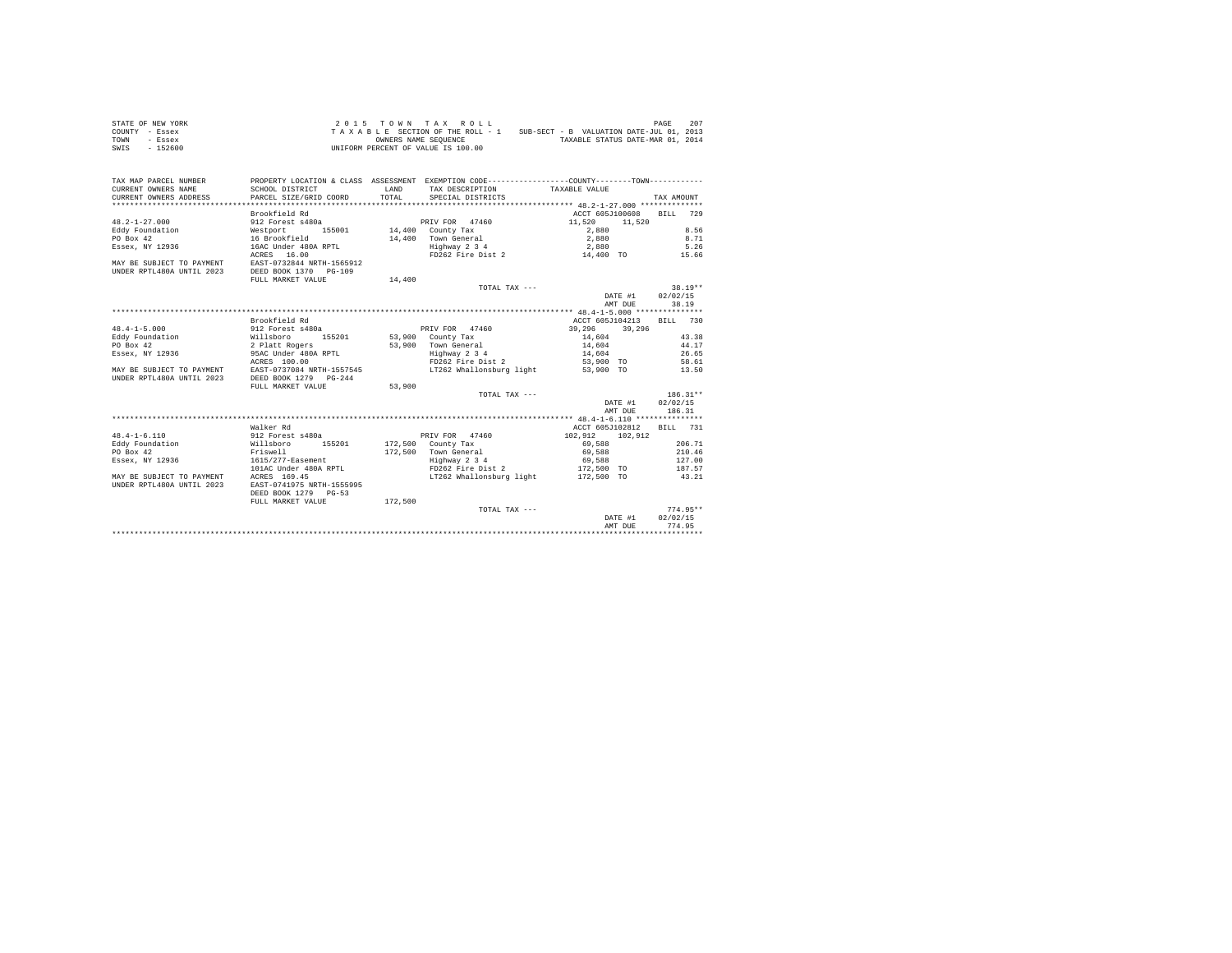| STATE OF NEW YORK | 2015 TOWN TAX ROLL                                                          | 208<br>PAGE                      |
|-------------------|-----------------------------------------------------------------------------|----------------------------------|
| COUNTY - Essex    | SUB-SECT - B VALUATION DATE-JUL 01, 2013<br>TAXABLE SECTION OF THE ROLL - 1 |                                  |
| TOWN<br>- Essex   | OWNERS NAME SEOUENCE                                                        | TAXABLE STATUS DATE-MAR 01, 2014 |
| SWIS<br>$-152600$ | UNIFORM PERCENT OF VALUE IS 100.00                                          |                                  |

| TAX MAP PARCEL NUMBER<br>CURRENT OWNERS NAME<br>CURRENT OWNERS ADDRESS | SCHOOL DISTRICT<br>PARCEL SIZE/GRID COORD     | LAND<br>TOTAL.    | PROPERTY LOCATION & CLASS ASSESSMENT EXEMPTION CODE----------------COUNTY--------TOWN----------<br>TAX DESCRIPTION TAXABLE VALUE<br>SPECIAL DISTRICTS |                 |         | TAX AMOUNT |            |
|------------------------------------------------------------------------|-----------------------------------------------|-------------------|-------------------------------------------------------------------------------------------------------------------------------------------------------|-----------------|---------|------------|------------|
|                                                                        | Cook Rd                                       |                   |                                                                                                                                                       | ACCT 605J197007 |         | BILL 732   |            |
|                                                                        | 912 Forest s480a                              |                   |                                                                                                                                                       |                 |         |            |            |
| $48.4 - 1 - 6.200$                                                     |                                               |                   | PRIV FOR 47460                                                                                                                                        | 70,000          | 70,000  |            |            |
| Eddy Foundation                                                        | Willsboro<br>155201                           |                   | 87,500 County Tax                                                                                                                                     | 17,500          |         |            | 51.98      |
| PO Box 42                                                              | Friswell & Wharton                            |                   | 87,500 Town General                                                                                                                                   | 17,500          |         |            | 52.93      |
| Essex, NY 12936                                                        | 140AC Under 480A RPTL                         |                   | Highway 2 3 4                                                                                                                                         | 17,500          |         |            | 31.94      |
|                                                                        | ACRES 140.00                                  |                   | FD262 Fire Dist 2                                                                                                                                     | 87,500 TO       |         | 95.14      |            |
| MAY BE SUBJECT TO PAYMENT                                              | EAST-0740616 NRTH-1557377                     |                   | LT262 Whallonsburg light                                                                                                                              | 87.500 TO       |         |            | 21.92      |
| UNDER RPTL480A UNTIL 2023                                              | DEED BOOK 1263 PG-23                          |                   |                                                                                                                                                       |                 |         |            |            |
|                                                                        | FULL MARKET VALUE                             | 87,500            |                                                                                                                                                       |                 |         |            |            |
|                                                                        |                                               |                   | TOTAL TAX ---                                                                                                                                         |                 |         |            | $253.91**$ |
|                                                                        |                                               |                   |                                                                                                                                                       |                 | DATE #1 | 02/02/15   |            |
|                                                                        |                                               |                   |                                                                                                                                                       |                 | AMT DUE | 253.91     |            |
|                                                                        |                                               |                   |                                                                                                                                                       |                 |         |            |            |
|                                                                        | Cook Rd                                       |                   |                                                                                                                                                       | ACCT 605J102401 |         | BILL 733   |            |
| $48.4 - 1 - 8.110$                                                     | 912 Forest s480a                              |                   | PRIV FOR 47460                                                                                                                                        | 16,832          | 16,832  |            |            |
| Eddy Foundation<br>Willsboro                                           | 155201                                        | 40,400 County Tax |                                                                                                                                                       | 23,568          |         |            | 70.01      |
| PO Box 42                                                              | Wharton                                       |                   | 40,400 Town General                                                                                                                                   | 23,568          |         |            | 71.28      |
| Essex, NY 12936                                                        | 21 AC Under 480A RPTL                         |                   | Highway 2 3 4                                                                                                                                         | 23,568          |         |            | 43.01      |
|                                                                        | ACRES 44.91                                   |                   | FD262 Fire Dist 2 40,400 TO                                                                                                                           |                 |         | 43.93      |            |
| MAY BE SUBJECT TO PAYMENT                                              | EAST-0743444 NRTH-1558766                     |                   | LT262 Whallonsburg light 40.400 TO                                                                                                                    |                 |         |            | 10.12      |
| UNDER RPTL480A UNTIL 2023                                              | DEED BOOK 1299 PG-64                          |                   |                                                                                                                                                       |                 |         |            |            |
|                                                                        | FULL MARKET VALUE                             | 40,400            |                                                                                                                                                       |                 |         |            |            |
|                                                                        |                                               |                   | TOTAL TAX ---                                                                                                                                         |                 |         | $238.35**$ |            |
|                                                                        |                                               |                   |                                                                                                                                                       |                 | DATE #1 | 02/02/15   |            |
|                                                                        |                                               |                   |                                                                                                                                                       |                 | AMT DUE | 238.35     |            |
|                                                                        |                                               |                   |                                                                                                                                                       |                 |         |            |            |
|                                                                        | Walker Rd                                     |                   |                                                                                                                                                       | ACCT 605J104411 |         | RTLL 734   |            |
| $48.4 - 1 - 20.110$                                                    | 912 Forest s480a                              |                   | PRIV FOR 47460                                                                                                                                        | 166,292         | 166.292 |            |            |
| Eddy Foundation                                                        | Willsboro 15!<br>3 5 6 Platt Rogers<br>155201 |                   | 238,400 County Tax                                                                                                                                    | 76,508          |         |            | 227.27     |
| PO Box 42                                                              |                                               |                   | 242.800 Town General                                                                                                                                  | 76,508          |         |            | 231.39     |
| Essex, NY 12936                                                        | 251AC Under 480A RPTL                         |                   | Highway 2 3 4                                                                                                                                         | 76.508          |         | 139.63     |            |
|                                                                        | ACRES 315.00                                  |                   | FD262 Fire Dist 2                                                                                                                                     | 242,800 TO      |         | 264.01     |            |
| MAY BE SUBJECT TO PAYMENT EAST-0736136 NRTH-1554609                    |                                               |                   | LT262 Whallonsburg light                                                                                                                              | 242,800 TO      |         |            | 60.82      |
| UNDER RPTL480A UNTIL 2023                                              | DEED BOOK 1274   PG-127                       |                   |                                                                                                                                                       |                 |         |            |            |
|                                                                        | FULL MARKET VALUE                             | 242,800           |                                                                                                                                                       |                 |         |            |            |
|                                                                        |                                               |                   | TOTAL TAX ---                                                                                                                                         |                 |         |            | $923.12**$ |
|                                                                        |                                               |                   |                                                                                                                                                       |                 | DATE #1 | 02/02/15   |            |
|                                                                        |                                               |                   |                                                                                                                                                       |                 | AMT DUE | 923.12     |            |
|                                                                        |                                               |                   |                                                                                                                                                       |                 |         |            |            |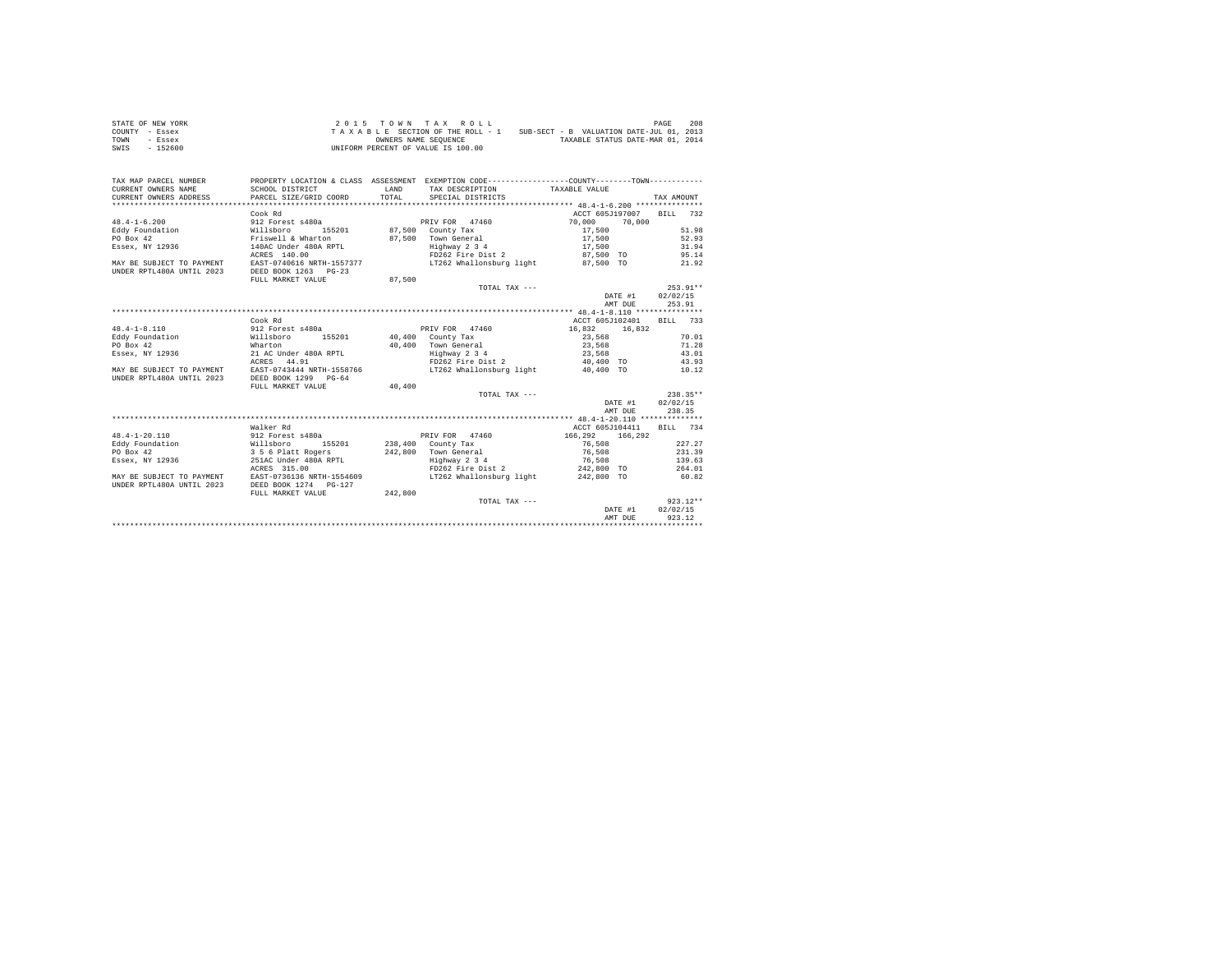| STATE OF NEW YORK | 2015 TOWN TAX ROLL                 | 209<br>PAGE                              |
|-------------------|------------------------------------|------------------------------------------|
| COUNTY - Essex    | TAXABLE SECTION OF THE ROLL - 1    | SUB-SECT - B VALUATION DATE-JUL 01, 2013 |
| TOWN<br>- Essex   | OWNERS NAME SEOUENCE               | TAXABLE STATUS DATE-MAR 01, 2014         |
| SWIS<br>$-152600$ | UNIFORM PERCENT OF VALUE IS 100.00 |                                          |

| TAX MAP PARCEL NUMBER                                  | PROPERTY LOCATION & CLASS ASSESSMENT EXEMPTION CODE----------------COUNTY-------TOWN---------- |         |                         |                                    |                                                    |         |                          |
|--------------------------------------------------------|------------------------------------------------------------------------------------------------|---------|-------------------------|------------------------------------|----------------------------------------------------|---------|--------------------------|
| CURRENT OWNERS NAME                                    | SCHOOL DISTRICT                                                                                |         |                         |                                    | LAND TAX DESCRIPTION TAXABLE VALUE                 |         |                          |
| <b>CURRENT OWNERS ADDRESS PARCEL SIZE/GRID COORD</b>   |                                                                                                |         | TOTAL SPECIAL DISTRICTS |                                    |                                                    |         | TAX AMOUNT               |
|                                                        |                                                                                                |         |                         |                                    |                                                    |         |                          |
|                                                        | Walker Rd                                                                                      |         |                         |                                    |                                                    |         | ACCT 605Z005004 BILL 735 |
| $48.4 - 1 - 20.132$                                    |                                                                                                |         |                         |                                    | PRIV FOR 47460 16,400                              | 16,400  |                          |
| Eddy Foundation                                        |                                                                                                |         | 30.700 County Tax       |                                    | 14,300                                             |         | 42.48                    |
| PO Box 42                                              |                                                                                                |         | 30,700 Town General     |                                    | 14,300                                             |         | 43.25                    |
| Essex, NY 12936                                        | 28AC Under 480A RPTL                                                                           |         | Highway 2 3 4           |                                    | 14,300<br>30,700 TO                                |         | 26.10                    |
|                                                        | ACRES 40.00                                                                                    |         | FD262 Fire Dist 2       |                                    |                                                    |         | 33.38                    |
|                                                        |                                                                                                |         |                         |                                    |                                                    |         |                          |
|                                                        |                                                                                                |         |                         |                                    |                                                    |         |                          |
|                                                        | FULL MARKET VALUE                                                                              | 30,700  |                         |                                    |                                                    |         |                          |
|                                                        |                                                                                                |         |                         | TOTAL TAX ---                      |                                                    |         | $152.90**$               |
|                                                        |                                                                                                |         |                         |                                    | DATE #1 02/02/15                                   |         |                          |
|                                                        |                                                                                                |         |                         |                                    |                                                    |         | AMT DUE 152.90           |
|                                                        |                                                                                                |         |                         |                                    |                                                    |         |                          |
|                                                        | NYS Route 22                                                                                   |         |                         |                                    |                                                    |         | ACCT 605J101415 BILL 736 |
| $40.3 - 1 - 4.000$                                     | 105 Vac farmland                                                                               |         | AG DIST C 41720         |                                    | 50,565 50,565                                      |         |                          |
|                                                        |                                                                                                |         |                         |                                    |                                                    |         |                          |
| PO Box 1                                               | Hicks                                                                                          |         | 142,000 County Tax      |                                    | 65,035                                             |         | 193.19                   |
| Somers, NY 10589                                       | 33AC Under 480A RPTL                                                                           |         | Town General            |                                    | 65,035                                             |         | 196.69                   |
| DB 1047 Pg 70<br>PRIOR OWNER ON 3/01/2014 ACRES 120.50 |                                                                                                |         |                         | Highway 2 3 4<br>FD261 Fire Dist 1 | $65,035$<br>$142,000$ TO                           |         | 118.69                   |
|                                                        |                                                                                                |         |                         |                                    |                                                    |         | 128.74                   |
| Mace Christina                                         | EAST-0745531 NRTH-1572670                                                                      |         |                         |                                    |                                                    |         |                          |
|                                                        | DEED BOOK 1047 PG-64                                                                           |         |                         |                                    |                                                    |         |                          |
| MAY BE SUBJECT TO PAYMENT FULL MARKET VALUE            |                                                                                                | 142,000 |                         |                                    |                                                    |         |                          |
| UNDER RPTL480A UNTIL 2023                              |                                                                                                |         |                         | TOTAL TAX ---                      |                                                    |         |                          |
|                                                        |                                                                                                |         |                         |                                    |                                                    |         | $637.31**$               |
|                                                        |                                                                                                |         |                         |                                    |                                                    |         | DATE #1 02/02/15         |
|                                                        |                                                                                                |         |                         |                                    |                                                    | AMT DUE | 637.31                   |
|                                                        | NYS Route 22                                                                                   |         |                         |                                    |                                                    |         | ACCT 605J101503 BILL 737 |
| $40.3 - 1 - 2.000$                                     | 912 Forest s480a                                                                               |         |                         | AG DIST C 41720                    | 32,434 32,434                                      |         |                          |
|                                                        |                                                                                                |         |                         |                                    |                                                    |         |                          |
|                                                        |                                                                                                |         | 97,000 County Tax       |                                    | 97,000 PRIV FOR 47460 24,000 24,000<br>40,566      |         | 120.50                   |
| Somers, NY 10589 30AC Under 480A RPTL                  |                                                                                                |         |                         |                                    | Town General 40,566                                |         | 122.69                   |
|                                                        | DB 1047 Pg 55                                                                                  |         |                         |                                    |                                                    |         | 74.03                    |
| PRIOR OWNER ON 3/01/2014                               | ACRES 81.00                                                                                    |         |                         |                                    | Eighway 2 3 4<br>FD261 Fire Dist 1 57,000 TO 87.95 |         |                          |
| Mace Kent                                              | EAST-0744487 NRTH-1572290                                                                      |         |                         |                                    |                                                    |         |                          |
|                                                        | DEED BOOK 1047 PG-50                                                                           |         |                         |                                    |                                                    |         |                          |
| MAY BE SUBJECT TO PAYMENT FULL MARKET VALUE            |                                                                                                | 97,000  |                         |                                    |                                                    |         |                          |
| UNDER RPTL480A UNTIL 2023                              |                                                                                                |         |                         |                                    |                                                    |         |                          |
|                                                        |                                                                                                |         |                         | TOTAL TAX ---                      |                                                    |         | $405.17**$               |
|                                                        |                                                                                                |         |                         |                                    |                                                    | DATE #1 | 02/02/15                 |
|                                                        |                                                                                                |         |                         |                                    |                                                    | AMT DUE | 405.17                   |
|                                                        |                                                                                                |         |                         |                                    |                                                    |         |                          |
|                                                        |                                                                                                |         |                         |                                    |                                                    |         |                          |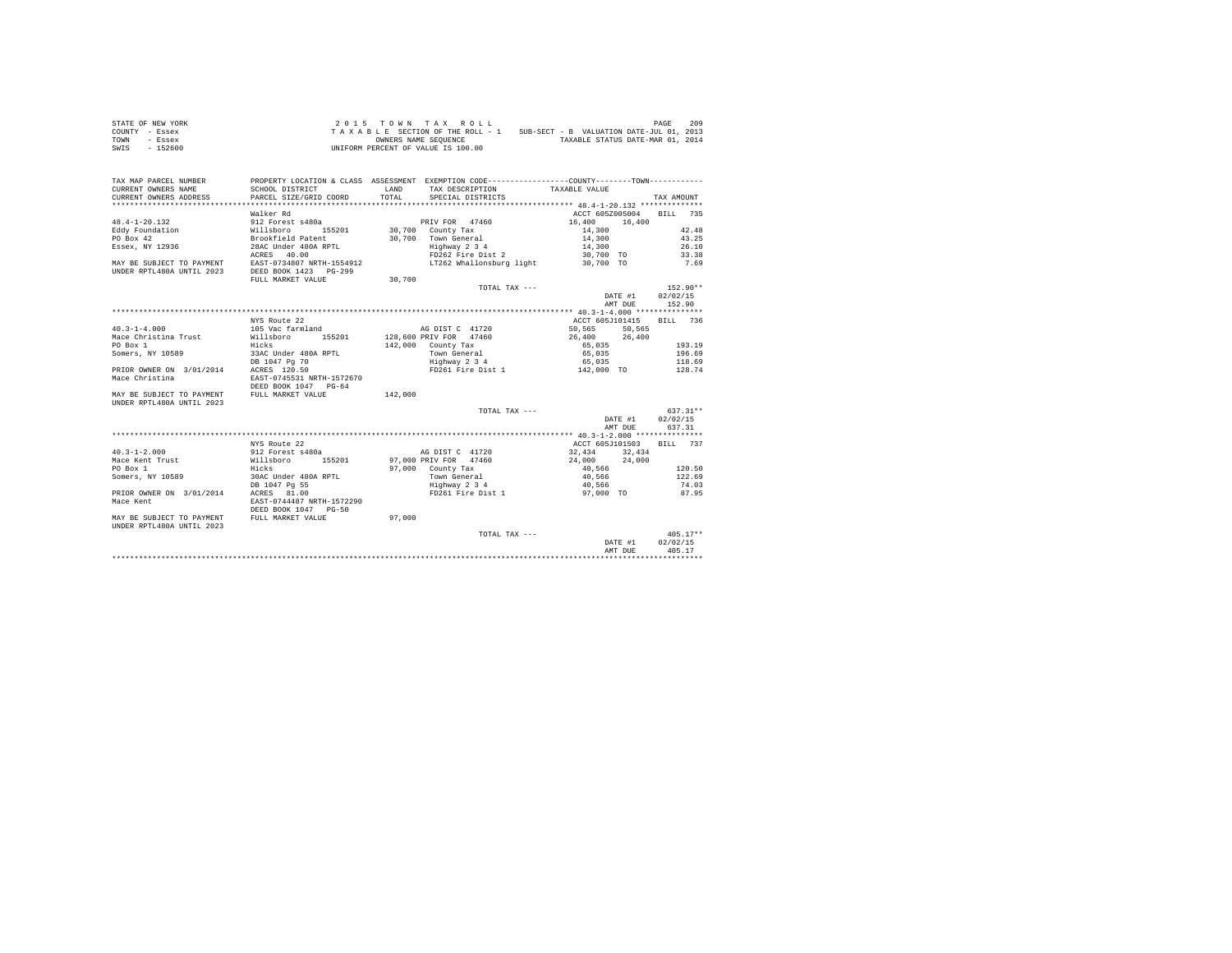| STATE OF NEW YORK | 2015 TOWN TAX ROLL                 | 210<br>PAGE                              |
|-------------------|------------------------------------|------------------------------------------|
| COUNTY - Essex    | TAXABLE SECTION OF THE ROLL - 1    | SUB-SECT - B VALUATION DATE-JUL 01, 2013 |
| TOWN<br>- Essex   | OWNERS NAME SEOUENCE               | TAXABLE STATUS DATE-MAR 01, 2014         |
| $-152600$<br>SWIS | UNIFORM PERCENT OF VALUE IS 100.00 |                                          |

| TAX MAP PARCEL NUMBER<br>CURRENT OWNERS NAME | PROPERTY LOCATION & CLASS<br>SCHOOL DISTRICT | ASSESSMENT<br>LAND | EXEMPTION CODE---<br>TAX DESCRIPTION | ------------COUNTY--------TOWN-----------<br>TAXABLE VALUE |                              |
|----------------------------------------------|----------------------------------------------|--------------------|--------------------------------------|------------------------------------------------------------|------------------------------|
| CURRENT OWNERS ADDRESS                       | PARCEL SIZE/GRID COORD                       | TOTAL              | SPECIAL DISTRICTS                    |                                                            | TAX AMOUNT<br>************** |
|                                              | 237 Alden Rd                                 |                    |                                      | ACCT 605J103314                                            | 738<br>BTLL.                 |
| $48.3 - 1 - 10.100$                          | 912 Forest s480a                             |                    | AG DIST C 41720                      | 56,630<br>56.630                                           |                              |
| Pratt Michael E                              | 155001<br>Westport                           |                    | 369,800 PRIV FOR 47460               | 142.649 142.649                                            |                              |
| Pratt Cynthia S                              | 8 Platt Rogers                               | 566,300            | County Tax                           | 367.021                                                    | 1,090.24                     |
| 237 Alden Rd                                 | 228AC Under 480A RPTL                        |                    | Town General                         | 367.021                                                    | 1,110.03                     |
| Westport, NY 12993                           | ACRES 390.79                                 |                    | Highway 2 3 4                        | 367.021                                                    | 669.83                       |
|                                              | EAST-0727242 NRTH-1553968                    |                    | FD262 Fire Dist 2                    | 566,300 TO                                                 | 615.76                       |
| MAY BE SUBJECT TO PAYMENT                    | PG-154<br>DEED BOOK 511                      |                    |                                      |                                                            |                              |
| INDER RPTL480A INTIL 2023                    | FULL MARKET VALUE                            | 566,300            |                                      |                                                            |                              |
|                                              |                                              |                    | TOTAL TAX ---                        |                                                            | $3.485.86**$                 |
|                                              |                                              |                    |                                      | DATE #1                                                    | 02/02/15                     |
|                                              |                                              |                    |                                      | AMT DUE                                                    | 3,485.86                     |
|                                              |                                              |                    |                                      |                                                            |                              |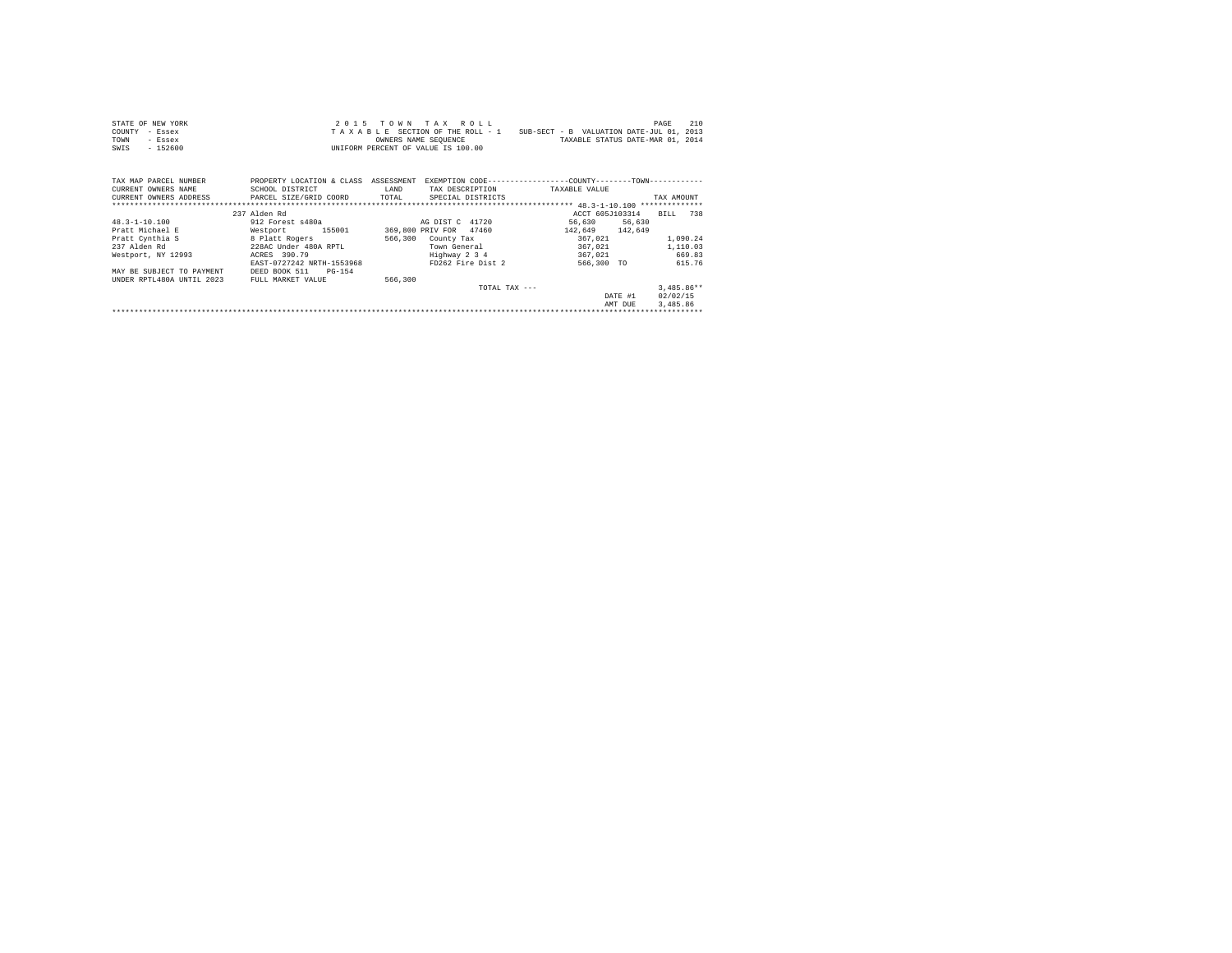|      | STATE OF NEW YORK | $2.0.15$ TOWN TAX ROLL             |                                          | PAGE                    |  |
|------|-------------------|------------------------------------|------------------------------------------|-------------------------|--|
|      | COUNTY - Essex    | TAXABLE SECTION OF THE ROLL - 1    | SUB-SECT - B VALUATION DATE-JUL 01, 2013 |                         |  |
| TOWN | - Essex           |                                    | TAXABLE STATUS DATE-MAR 01, 2014         |                         |  |
| SWIS | $-152600$         | UNIFORM PERCENT OF VALUE IS 100.00 |                                          | RPS155/V04/L015         |  |
|      |                   |                                    |                                          | CURRENT DATE 12/17/2014 |  |

### R O L L S U B S E C T I O N - B - T O T A L S

## \*\*\* S P E C I A L D I S T R I C T S U M M A R Y \*\*\*

| DISTRICT NAME<br>CODE | TOTAL.<br>PARCELS | EXTENSION<br>TYPE | EXTENSION<br>VALUE | AD VALOREM<br>VALUE | <b>EXEMPT</b><br>AMOUNT | TAXABLE<br>VALUE | TOTAL<br>TAX |
|-----------------------|-------------------|-------------------|--------------------|---------------------|-------------------------|------------------|--------------|
| FD261 Fire Dist 1     |                   | 2 TOTAL           |                    | 239,000             |                         | 239,000          | 216.69       |
| FD262 Fire Dist 2     | 17 TOTAL          |                   |                    | 3824,700            |                         | 3824,700         | 4,158.76     |
| LT262 Whallonsburg 1  |                   | 6 TOTAL           |                    | 627,800             |                         | 627,800          | 157.26       |

#### \*\*\* S C H O O L D I S T R I C T S U M M A R Y \*\*\*

| CODE   | DISTRICT NAME             | TOTAL<br>PARCELS | ASSESSED<br>LAND | ASSESSED<br>TOTAL | EXEMPT<br>AMOUNT<br>----------- | TOTAL<br>TAXABLE<br>------------ |
|--------|---------------------------|------------------|------------------|-------------------|---------------------------------|----------------------------------|
|        |                           |                  |                  |                   | STAR AMOUNT                     | STAR TAXABLE                     |
|        | Westport                  | 8                | 711,700          | 908,200           | 441,943                         | 466,257                          |
| 155001 | Willsboro                 | 11               | 2709,800         | 3155,500          | 64.200<br>1750,305              | 402.057<br>1,405,195             |
| 155201 |                           |                  |                  |                   | 30,000                          | 1,375,195                        |
|        | SUB-TOTAL                 | 19               | 3421,500         | 4063,700          | 2192.248                        | 1,871,452                        |
|        | $S$ U B - T O T A L(CONT) |                  |                  |                   | 94.200                          | 1,777,252                        |
|        | TOTAL                     | 19               | 3421,500         | 4063,700          | 2192.248                        | 1,871,452                        |
|        | TO TAL (CONT)             |                  |                  |                   | 94.200                          | 1.777.252                        |

\*\*\* S Y S T E M C O D E S S U M M A R Y \*\*\*

NO SYSTEM EXEMPTIONS AT THIS LEVEL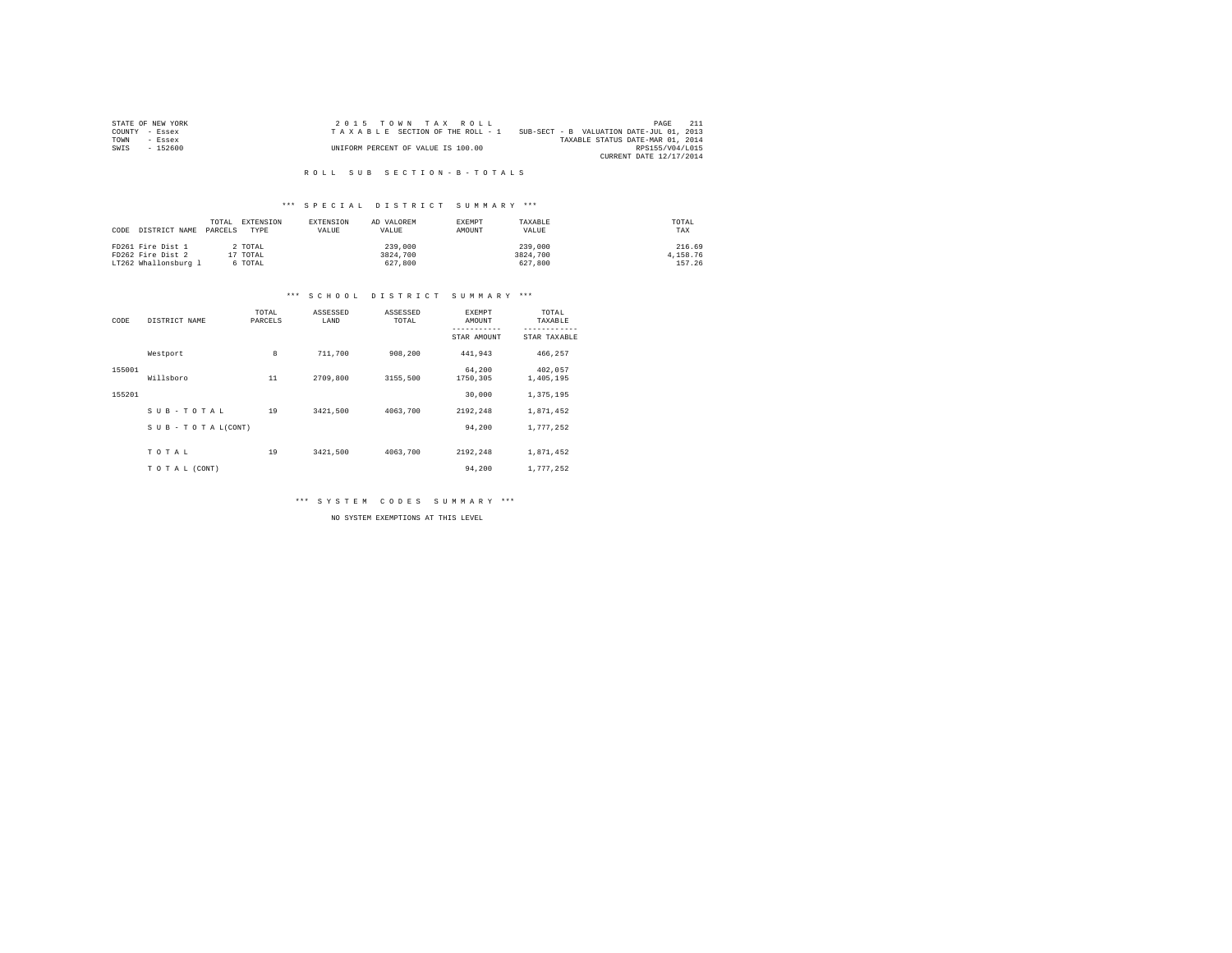|      | STATE OF NEW YORK | $2.0.15$ TOWN TAX ROLL             |                                          | PAGE                    | 212 |
|------|-------------------|------------------------------------|------------------------------------------|-------------------------|-----|
|      | COUNTY - Essex    | TAXABLE SECTION OF THE ROLL - 1    | SUB-SECT - B VALUATION DATE-JUL 01, 2013 |                         |     |
| TOWN | $-$ Essex         |                                    | TAXABLE STATUS DATE-MAR 01, 2014         |                         |     |
| SWIS | $-152600$         | UNIFORM PERCENT OF VALUE IS 100.00 |                                          | RPS155/V04/L015         |     |
|      |                   |                                    |                                          | CURRENT DATE 12/17/2014 |     |

#### R O L L S U B S E C T I O N - B - T O T A L S

## \*\*\* E X E M P T I O N S U M M A R Y \*\*\*

| CODE  | DESCRIPTION | TOTAL<br>PARCELS | COUNTY   | TOWN     |
|-------|-------------|------------------|----------|----------|
| 41720 | AG DIST C   |                  | 139,629  | 139,629  |
| 47460 | PRIV FOR    | 19               | 2052.619 | 2052.619 |
|       | TOTAL       | 22               | 2192.248 | 2192.248 |

| ROLL<br><b>SEC</b> | DESCRIPTION     | TOTAL<br>PARCELS | ASSESSED<br>LAND | ASSESSED<br>TOTAL | EXEMPT<br>AMOUNT<br>----------- | TOTAL<br>TAXABLE<br>---------- | TOTAL<br>TAX |
|--------------------|-----------------|------------------|------------------|-------------------|---------------------------------|--------------------------------|--------------|
|                    |                 |                  |                  |                   | STAR AMOUNT                     | STAR TAXABLE                   |              |
|                    | County Tax      |                  | 3421,500         | 4063,700          | 2.192.248                       | 1,871,452                      | 5.559.17     |
|                    | Town General    |                  | 3421.500         | 4063,700          | 2.192.248                       | 1,871,452                      | 5,660.06     |
|                    | Highway 2 3 4   |                  | 3421.500         | 4063,700          | 2.192.248                       | 1,871,452                      | 3,415.49     |
|                    | SPEC DIST TAXES |                  |                  |                   |                                 |                                | 4.532.71     |
|                    | TAXABLE         | 19               |                  |                   |                                 |                                | 19, 167, 43  |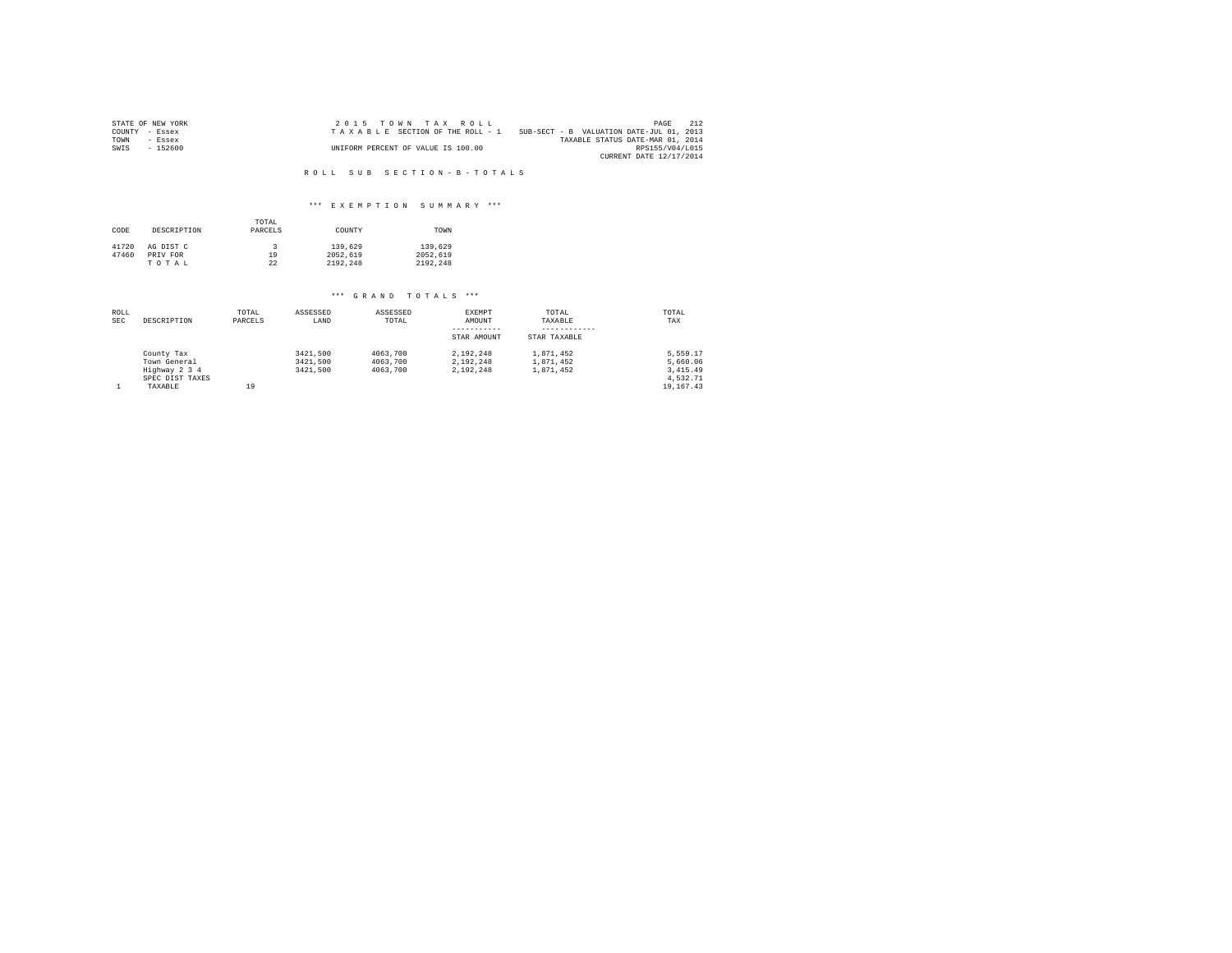|                | STATE OF NEW YORK | 2015 TOWN TAX ROLL                 |                                  | PAGE            | 213 |
|----------------|-------------------|------------------------------------|----------------------------------|-----------------|-----|
| COUNTY - Essex |                   | TAXABLE SECTION OF THE ROLL - 1    | VALUATION DATE-JUL 01, 2013      |                 |     |
| TOWN           | - Essex           |                                    | TAXABLE STATUS DATE-MAR 01, 2014 |                 |     |
| SWIS           | - 152600          | UNIFORM PERCENT OF VALUE IS 100.00 |                                  | RPS155/V04/L015 |     |
|                |                   |                                    | CURRENT DATE 12/17/2014          |                 |     |
|                |                   |                                    |                                  |                 |     |

# R O L L S E C T I O N T O T A L S

## \*\*\* S P E C I A L D I S T R I C T S U M M A R Y \*\*\*

|      |                      | TOTAL   | EXTENSION  | EXTENSION | AD VALOREM | EXEMPT  | TAXABLE   | TOTAL     |
|------|----------------------|---------|------------|-----------|------------|---------|-----------|-----------|
| CODE | DISTRICT NAME        | PARCELS | TYPE       | VALUE     | VALUE      | AMOUNT  | VALUE     | TAX       |
|      | SR150 Return sewer r |         | 23 MOVTAX  | 9,004.17  |            |         | 9,004.17  | 9,004.17  |
|      | WR151 Return water r |         | 27 MOVTAX  | 6,385,00  |            |         | 6.385.00  | 6,385,00  |
|      | FD261 Fire Dist 1    |         | 400 TOTAL  |           | 88884,993  | 238,868 | 88646.125 | 80.371.09 |
|      | FD262 Fire Dist 2    |         | 342 TOTAL  |           | 41199,099  | 4,100   | 41194,999 | 44,793.03 |
|      | LT261 Essex light    |         | 215 TOTAL  |           | 53656,939  | 238,868 | 53418.071 | 4.921.19  |
|      | LT262 Whallonsburg 1 |         | 89 TOTAL   |           | 12539,790  |         | 12539,790 | 3,140.97  |
|      | WB261 Water B&I      |         | 35 TOTAL C |           | 14622.940  | 32,268  | 14590.672 | 4,013.59  |

## \*\*\* S C H O O L D I S T R I C T S U M M A R Y \*\*\*

| CODE   | DISTRICT NAME             | TOTAL<br>PARCELS | ASSESSED<br>LAND | ASSESSED<br>TOTAL | EXEMPT<br>AMOUNT<br>----------- | TOTAL<br>TAXABLE<br>----------- |
|--------|---------------------------|------------------|------------------|-------------------|---------------------------------|---------------------------------|
|        |                           |                  |                  |                   | STAR AMOUNT                     | STAR TAXABLE                    |
|        | Westport                  | 125              | 6303,300         | 10185,600         | 1663,076                        | 8,522,524                       |
| 155001 | Willsboro                 | 613              | 55999,888        | 119898,491        | 1310,800<br>7985,053            | 7, 211, 724<br>111,913,438      |
| 155201 |                           |                  |                  |                   | 6062.125                        | 105,851,313                     |
|        | SUB-TOTAL                 | 738              | 62303.188        | 130084.091        | 9648.129                        | 120.435.962                     |
|        | $S$ U B - T O T A L(CONT) |                  |                  |                   | 7372.925                        | 113,063,037                     |
|        |                           |                  |                  |                   |                                 |                                 |
|        | TOTAL                     | 738              | 62303.188        | 130084.091        | 9648.129                        | 120.435.962                     |
|        | TO TAL (CONT)             |                  |                  |                   | 7372.925                        | 113,063,037                     |

\*\*\* S Y S T E M C O D E S S U M M A R Y \*\*\*

NO SYSTEM EXEMPTIONS AT THIS LEVEL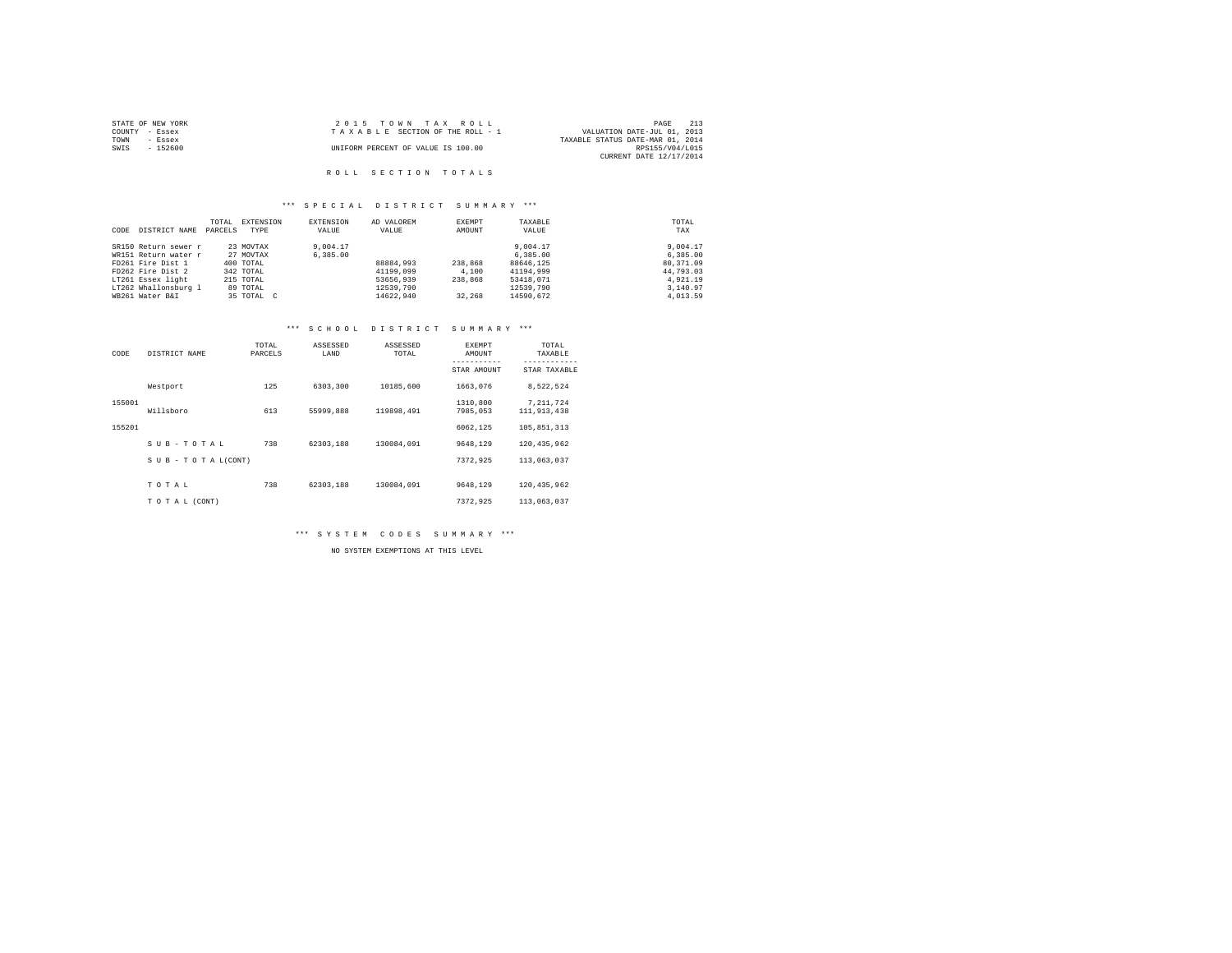| STATE OF NEW YORK | 2015 TOWN TAX ROLL                 | 214<br>PAGE                      |
|-------------------|------------------------------------|----------------------------------|
| COUNTY<br>- Essex | TAXABLE SECTION OF THE ROLL - 1    | VALUATION DATE-JUL 01, 2013      |
| TOWN<br>- Essex   |                                    | TAXABLE STATUS DATE-MAR 01, 2014 |
| $-152600$<br>SWIS | UNIFORM PERCENT OF VALUE IS 100.00 | RPS155/V04/L015                  |
|                   |                                    | CURRENT DATE 12/17/2014          |
|                   |                                    |                                  |
|                   | ROLL SECTION TOTALS                |                                  |

# \*\*\* E X E M P T I O N S U M M A R Y \*\*\*

|       |                | TOTAL          |          |          |
|-------|----------------|----------------|----------|----------|
| CODE  | DESCRIPTION    | PARCELS        | COUNTY   | TOWN     |
| 33201 | C TAX SALE     | $\overline{2}$ | 190,700  | 190.700  |
| 33302 | CNTY REFOR     | $\mathbf{1}$   | 123,600  |          |
| 41101 | VETERANS       | $\mathbf{1}$   | 5,000    | 5,000    |
| 41120 | VETWAR CTS     | 15             | 225,000  | 225,000  |
| 41130 | VETCOM CTS     | 14             | 333,575  | 333.575  |
| 41132 | VET COM C      | $\overline{2}$ | 25,125   |          |
| 41133 | VET COM T      | $\overline{a}$ |          | 25.125   |
| 41140 | VETDIS CTS     | $\overline{a}$ | 75,800   | 75,800   |
| 41142 | VET DIS C      | $\mathbf{1}$   | 2,850    |          |
| 41143 | VET DIS T      | $\mathbf{1}$   |          | 2.850    |
| 41700 | AG. BLDG.      | $\overline{4}$ | 608,896  | 608,896  |
| 41720 | AG DIST C      | 76             | 4236.290 | 4236.290 |
| 41800 | AGED ALL       | 26             | 1550,828 | 1550,828 |
| 42100 | AG. IMPMNT     | $\overline{2}$ | 52,268   | 52.268   |
| 47450 | <b>FISCHER</b> | 18             | 504,303  | 504,303  |
| 47460 | PRIV FOR       | 19             | 2052,619 | 2052,619 |
|       | TOTAL          | 186            | 9986.854 | 9863.254 |

| <b>ROLL</b> |                                | TOTAL   | ASSESSED  | ASSESSED   | <b>EXEMPT</b> | TOTAL        | TOTAL       |
|-------------|--------------------------------|---------|-----------|------------|---------------|--------------|-------------|
| <b>SEC</b>  | DESCRIPTION                    | PARCELS | LAND      | TOTAL      | AMOUNT        | TAXABLE      | TAX         |
|             |                                |         |           |            | STAR AMOUNT   | STAR TAXABLE |             |
|             | County Tax                     |         | 62303.188 | 130084.091 | 9,986,854     | 120.097.237  | 356.751.21  |
|             | Town General                   |         | 62303.188 | 130084.091 | 9.863.254     | 120.220.837  | 363.598.97  |
|             | Highway 2 3 4<br>School Relevy |         | 62303.188 | 130084.091 | 9.863.254     | 120.220.837  | 219,408.76  |
|             |                                |         |           |            |               |              | 122, 465.11 |
|             | SPEC DIST TAXES                |         |           |            |               |              | 152,629.04  |
|             | TAXABLE                        | 738     |           |            |               |              | 1214.853.09 |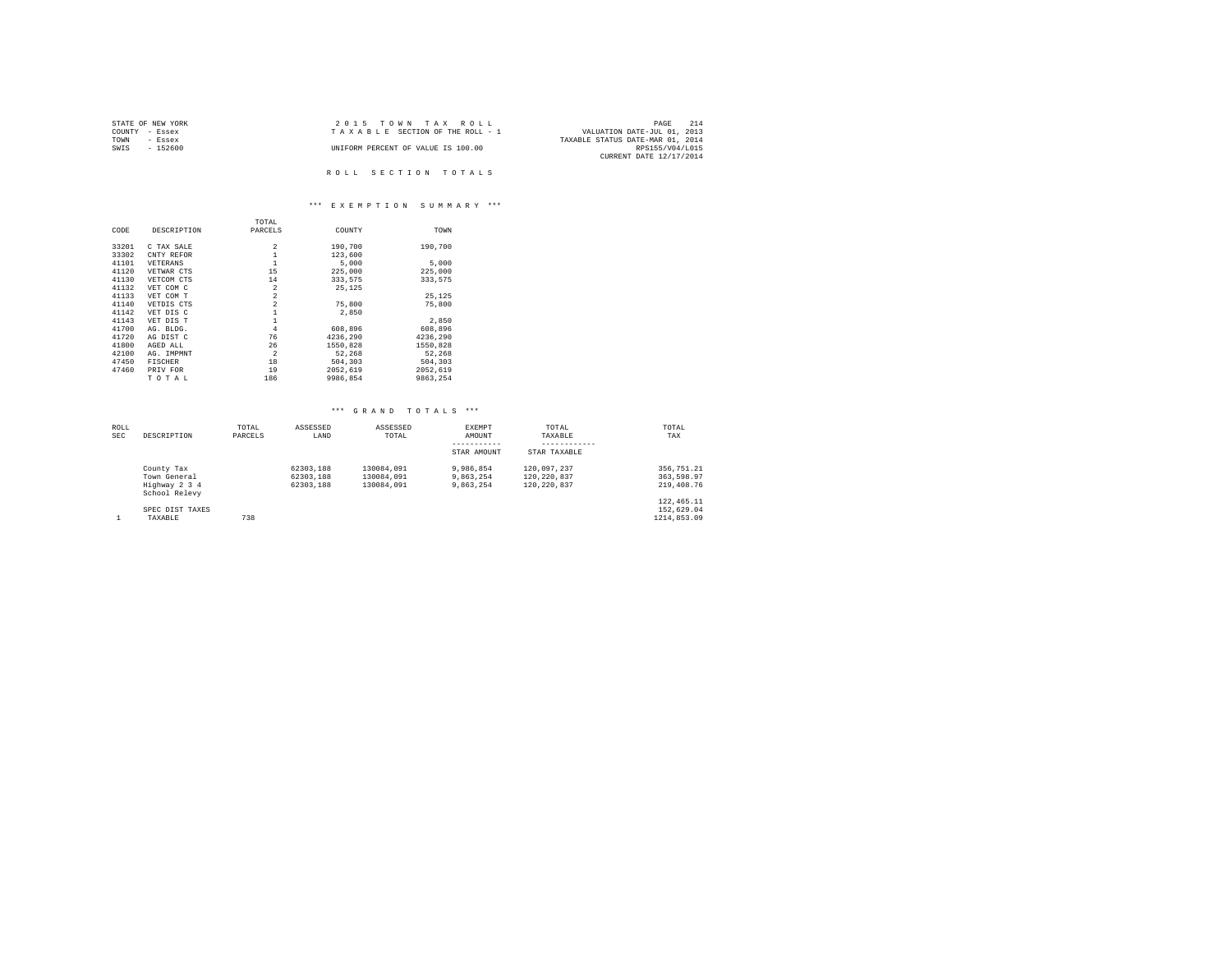| STATE OF NEW YORK | $2.0.15$ TOWN TAX ROLL                   | 215<br>PAGE                      |
|-------------------|------------------------------------------|----------------------------------|
| COUNTY - Essex    | STATE OWNED LAND SECTION OF THE ROLL - 3 | VALUATION DATE-JUL 01, 2013      |
| TOWN<br>- Essex   | OWNERS NAME SEOUENCE                     | TAXABLE STATUS DATE-MAR 01, 2014 |
| SWIS<br>$-152600$ | UNIFORM PERCENT OF VALUE IS 100.00       |                                  |

| TAX MAP PARCEL NUMBER     | PROPERTY LOCATION & CLASS ASSESSMENT |              |                   | EXEMPTION CODE-----------------COUNTY--------TOWN----------- |              |
|---------------------------|--------------------------------------|--------------|-------------------|--------------------------------------------------------------|--------------|
| CURRENT OWNERS NAME       | SCHOOL DISTRICT                      | <b>T.AND</b> | TAX DESCRIPTION   | TAXABLE VALUE                                                |              |
| CURRENT OWNERS ADDRESS    | PARCEL SIZE/GRID COORD               | TOTAL        | SPECIAL DISTRICTS |                                                              | TAX AMOUNT   |
|                           |                                      |              |                   |                                                              |              |
|                           | Lake Shore Rd                        |              |                   | ACCT 605J195003                                              |              |
| $49.3 - 2 - 26.120$       | 931 Forest s532a                     |              | County Tax        | 60,100                                                       | 178.53       |
| 0110001                   | Willsboro<br>155201                  | 60,100       | Town General      | 60,100                                                       | 181.77       |
| State Of New York         | Judd                                 | 60,100       | Highway 2 3 4     | 60,100                                                       | 109.69       |
| State Comptroller         | ACRES 109.09                         |              | FD262 Fire Dist 2 | 60.100 TO                                                    | 65.35        |
| Land Claims Unit          | EAST-0750816 NRTH-1552356            |              |                   |                                                              |              |
| 7th Fl Alfred E Smith Bld | DEED BOOK 1070<br>$PG - 329$         |              |                   |                                                              |              |
| Albany, NY 12233          | FULL MARKET VALUE                    | 60,100       |                   |                                                              |              |
|                           |                                      |              | TOTAL TAX $---$   |                                                              | 535.34**     |
|                           |                                      |              |                   | DATE #1                                                      | 02/02/15     |
|                           |                                      |              |                   | AMT DUR                                                      | 535.34       |
|                           |                                      |              |                   |                                                              |              |
|                           | Lake Shore Rd                        |              |                   | ACCT 605J194004                                              |              |
| $49.4 - 1 - 2.200$        | 931 Forest s532a                     |              | County Tax        | 227,900                                                      | 676.98       |
| 0120001                   | Willsboro<br>155201                  | 227,900      | Town General      | 227,900                                                      | 689.27       |
| State Of New York         | Judd Pat                             | 227,900      | Highway 2 3 4     | 227,900                                                      | 415.93       |
| State Comptroller         | ACRES 338.86                         |              | FD261 Fire Dist 1 | 227,900 TO                                                   | 206.63       |
| Land Claims Unit          | EAST-0759025 NRTH-1553159            |              |                   |                                                              |              |
| 7th Fl Alfred E Smith Bld | DEED BOOK 1079 PG-316                |              |                   |                                                              |              |
| Albany, NY 12233          | FULL MARKET VALUE                    | 227,900      |                   |                                                              |              |
|                           |                                      |              | TOTAL TAX $---$   |                                                              | $1.988.81**$ |
|                           |                                      |              |                   | DATE #1                                                      | 02/02/15     |
|                           |                                      |              |                   | AMT DUE                                                      | 1,988.81     |
|                           |                                      |              |                   |                                                              |              |
|                           | Errata                               |              |                   | ACCT 605Z012018                                              |              |
| $999.99 - 1 - 1.000$      | 993 Transition t                     |              |                   | 0.00                                                         |              |
|                           |                                      |              | County Tax        |                                                              | 0.00         |
| 7777777                   | Willsboro<br>155201                  | $\Omega$     | Town General      | 0.00                                                         | 0.00         |
| Errata                    |                                      | $\mathbf{r}$ | Highway 2 3 4     | 0.00                                                         | 0.00         |
| Essex, NY                 | FULL MARKET VALUE                    | $\Omega$     |                   |                                                              |              |
|                           |                                      |              | TOTAL TAX $---$   |                                                              | $0.00**$     |
|                           |                                      |              |                   |                                                              |              |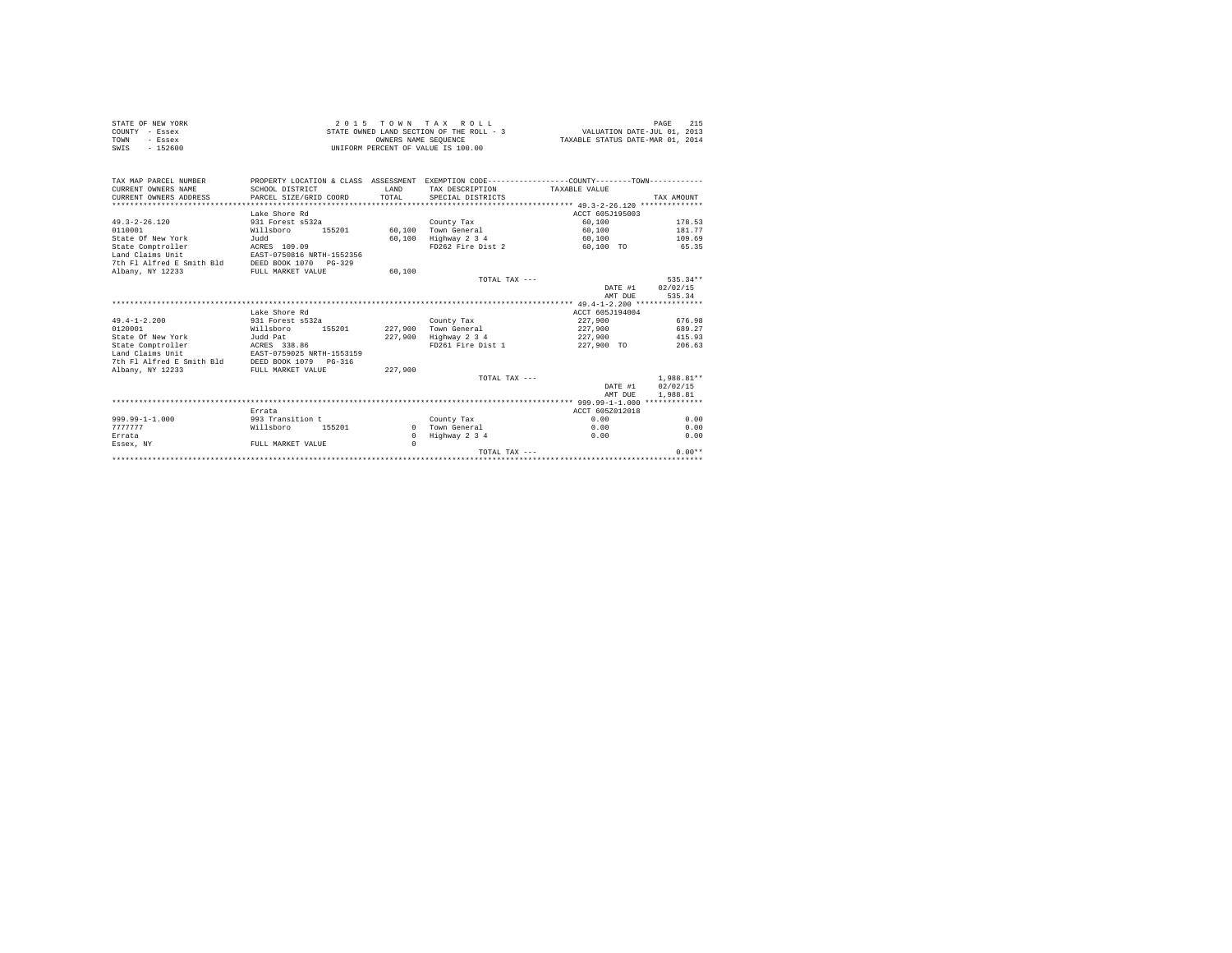| STATE OF NEW YORK | 2015 TOWN TAX ROLL                       | 216<br>PAGE                      |
|-------------------|------------------------------------------|----------------------------------|
| COUNTY - Essex    | STATE OWNED LAND SECTION OF THE ROLL - 3 | VALUATION DATE-JUL 01, 2013      |
| TOWN<br>$-$ Essex |                                          | TAXABLE STATUS DATE-MAR 01, 2014 |
| SWIS<br>$-152600$ |                                          | RPS155/V04/L015                  |
|                   |                                          | CURRENT DATE 12/17/2014          |

### R O L L S U B S E C T I O N - - T O T A L S

## \*\*\* S P E C I A L D I S T R I C T S U M M A R Y \*\*\*

| CODE DISTRICT NAME                     | EXTENSION<br>TOTAL<br>PARCELS<br>TYPR | EXTENSION<br><b>VALUE</b> | AD VALOREM<br><b>VALUE</b> | <b>EXEMPT</b><br>AMOUNT | TAXARLE<br>VALUE  | TOTAL<br>TAX    |
|----------------------------------------|---------------------------------------|---------------------------|----------------------------|-------------------------|-------------------|-----------------|
| FD261 Fire Dist 1<br>FD262 Fire Dist 2 | TOTAL<br>TOTAL                        |                           | 227,900<br>60,100          |                         | 227,900<br>60,100 | 206.63<br>65.35 |

# \*\*\* S C H O O L D I S T R I C T S U M M A R Y \*\*\*

| CODE   | DISTRICT NAME      | TOTAL<br>PARCELS | ASSESSED<br>LAND | ASSESSED<br>TOTAL | EXEMPT<br>AMOUNT<br>STAR AMOUNT | TOTAL<br>TAXABLE<br>STAR TAXABLE |
|--------|--------------------|------------------|------------------|-------------------|---------------------------------|----------------------------------|
|        | Willsboro          | 3                | 288,000          | 288,000           |                                 | 288,000                          |
| 155201 |                    |                  |                  |                   |                                 | 288,000                          |
|        | SUB-TOTAL          | 3                | 288,000          | 288,000           |                                 | 288,000                          |
|        | SUB - TO TAL(CONT) |                  |                  |                   |                                 | 288,000                          |
|        |                    |                  |                  |                   |                                 |                                  |
|        | TOTAL              | 3                | 288,000          | 288,000           |                                 | 288,000                          |
|        | TO TAL (CONT)      |                  |                  |                   |                                 | 288,000                          |

## \*\*\* S Y S T E M C O D E S S U M M A R Y \*\*\*

NO SYSTEM EXEMPTIONS AT THIS LEVEL

# \*\*\* E X E M P T I O N S U M M A R Y \*\*\*

NO EXEMPTIONS AT THIS LEVEL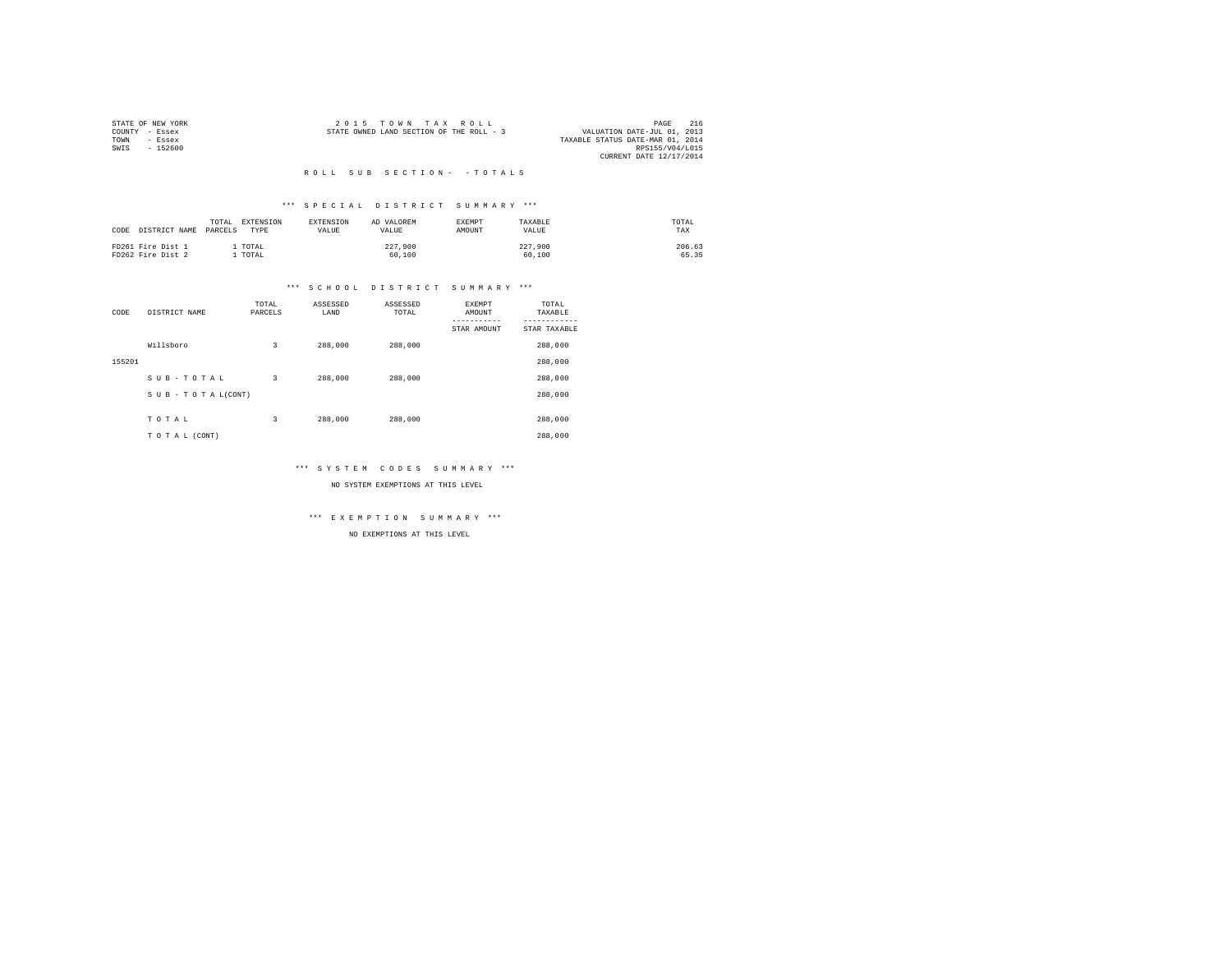|      | STATE OF NEW YORK |  | 2015 TOWN TAX ROLL                       |  |  | PAGE                             | 217 |
|------|-------------------|--|------------------------------------------|--|--|----------------------------------|-----|
|      | COUNTY - Essex    |  | STATE OWNED LAND SECTION OF THE ROLL - 3 |  |  | VALUATION DATE-JUL 01, 2013      |     |
| TOWN | - Essex           |  |                                          |  |  | TAXABLE STATUS DATE-MAR 01, 2014 |     |
| SWIS | $-152600$         |  |                                          |  |  | RPS155/V04/L015                  |     |
|      |                   |  |                                          |  |  | CURRENT DATE 12/17/2014          |     |

| ROLL<br><b>SEC</b> | DESCRIPTION      | TOTAL<br>PARCELS | ASSESSED<br>LAND | ASSESSED<br>TOTAL | EXEMPT<br>AMOUNT | TOTAL<br>TAXABLE | TOTAL<br>TAX |
|--------------------|------------------|------------------|------------------|-------------------|------------------|------------------|--------------|
|                    |                  |                  |                  |                   | STAR AMOUNT      | STAR TAXABLE     |              |
|                    | County Tax       |                  | 288,000          | 288,000           |                  | 288,000          | 855.51       |
|                    | Town General     |                  | 288,000          | 288,000           |                  | 288,000          | 871.04       |
|                    | Highway 2 3 4    |                  | 288,000          | 288,000           |                  | 288,000          | 525.62       |
|                    | SPEC DIST TAXES  |                  |                  |                   |                  |                  | 271.98       |
|                    | STATE OWNED LAND |                  |                  |                   |                  |                  | 2.524.15     |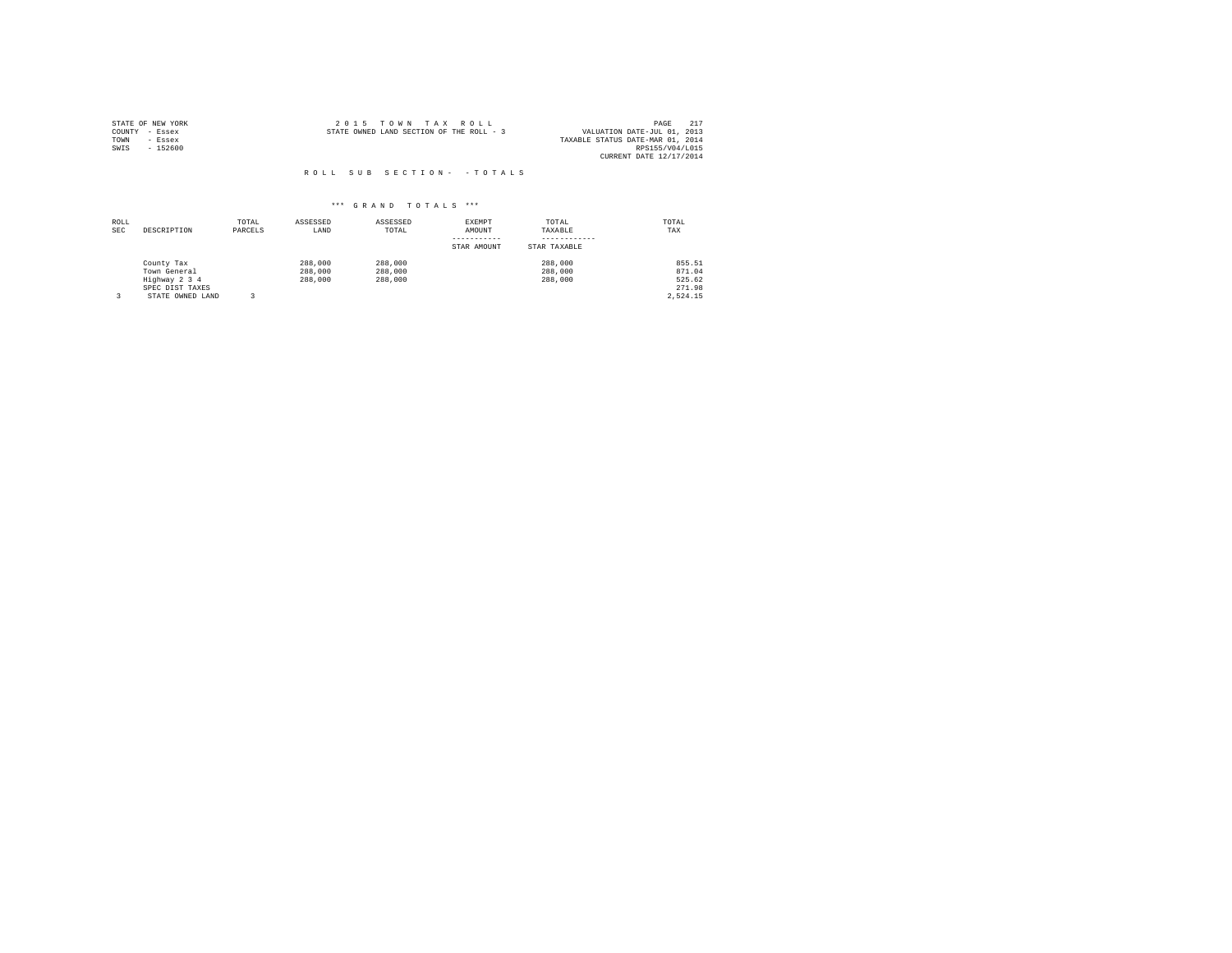| STATE OF NEW YORK<br>COUNTY - Essex<br>TOWN - Essex<br>SWIS - 152600                                                                                                                                                                                        | 218 PAGE 218<br>STATE ROLL - 3 SUB-SECT - P VALUATION DATE-THE STATE STATE OF THE STATE OF 2013<br>ROLL SUB-SECT - P-ECL CONSERVATION AND COMMON LAW EASEMENTS TAXABLE STATUS DATE-MAR 01, 2014 |         | OWNERS NAME SEQUENCE<br>UNIFORM PERCENT OF VALUE IS 100.00                                                                          |                                      |                  |
|-------------------------------------------------------------------------------------------------------------------------------------------------------------------------------------------------------------------------------------------------------------|-------------------------------------------------------------------------------------------------------------------------------------------------------------------------------------------------|---------|-------------------------------------------------------------------------------------------------------------------------------------|--------------------------------------|------------------|
| TAX MAP PARCEL NUMBER                                                                                                                                                                                                                                       | PROPERTY LOCATION & CLASS ASSESSMENT EXEMPTION CODE---------------COUNTY--------TOWN----------                                                                                                  |         |                                                                                                                                     |                                      |                  |
| CURRENT OWNERS NAME                                                                                                                                                                                                                                         | SCHOOL DISTRICT                                                                                                                                                                                 |         | LAND TAX DESCRIPTION TAXABLE VALUE                                                                                                  |                                      |                  |
| CURRENT OWNERS ADDRESS                                                                                                                                                                                                                                      | PARCEL SIZE/GRID COORD                                                                                                                                                                          | TOTAL   | SPECIAL DISTRICTS                                                                                                                   |                                      | TAX AMOUNT       |
|                                                                                                                                                                                                                                                             | 56 Albee Ln                                                                                                                                                                                     |         |                                                                                                                                     | ACCT 605J101714                      |                  |
| 49.4-1-2.110-ESMT                                                                                                                                                                                                                                           | 980 Consvn easmt - WTRFNT                                                                                                                                                                       |         | County Tax<br>439,900 Town General 439,900<br>439,900 Highway 2 3 4<br>FD261 Fire Dist 1 439,900 TO<br>PD261 Fire Dist 1 439,900 TO |                                      | 1,306.73         |
| State Of New York                                                                                                                                                                                                                                           | Willsboro 155201                                                                                                                                                                                |         |                                                                                                                                     |                                      | 1,330.45         |
| State Or New rork<br>C/O County Treasurer<br>Essex County ACRES 63.40<br>Essex County ACRES 63.40                                                                                                                                                           |                                                                                                                                                                                                 |         |                                                                                                                                     |                                      | 802.84           |
|                                                                                                                                                                                                                                                             |                                                                                                                                                                                                 |         |                                                                                                                                     |                                      | 398.84           |
|                                                                                                                                                                                                                                                             | EAST-0758359 NRTH-1556917                                                                                                                                                                       |         |                                                                                                                                     |                                      |                  |
|                                                                                                                                                                                                                                                             | DEED BOOK 1744 PG-73                                                                                                                                                                            |         |                                                                                                                                     |                                      |                  |
|                                                                                                                                                                                                                                                             | CONSERVATION ESMT % 83.00<br>FULL MARKET VALUE                                                                                                                                                  | 439,900 |                                                                                                                                     |                                      |                  |
|                                                                                                                                                                                                                                                             |                                                                                                                                                                                                 |         |                                                                                                                                     |                                      | $3.838.86**$     |
|                                                                                                                                                                                                                                                             |                                                                                                                                                                                                 |         |                                                                                                                                     |                                      |                  |
|                                                                                                                                                                                                                                                             |                                                                                                                                                                                                 |         |                                                                                                                                     |                                      |                  |
|                                                                                                                                                                                                                                                             |                                                                                                                                                                                                 |         |                                                                                                                                     |                                      |                  |
|                                                                                                                                                                                                                                                             | Albee Ln                                                                                                                                                                                        |         |                                                                                                                                     | ACCT 605Z012003                      |                  |
|                                                                                                                                                                                                                                                             |                                                                                                                                                                                                 |         |                                                                                                                                     |                                      | 678.02           |
|                                                                                                                                                                                                                                                             |                                                                                                                                                                                                 |         |                                                                                                                                     |                                      | 690.33<br>416.57 |
|                                                                                                                                                                                                                                                             |                                                                                                                                                                                                 |         |                                                                                                                                     |                                      | 206.94           |
| $\begin{tabular}{lcccc} $49.4$--1$--2.120$--ESMT & $100$&$100$&$200$&$200$&$200$&$200$&$200$&$200$&$200$&$200$&$200$&$200$&$200$&$200$&$200$&$200$&$200$&$200$&$200$&$200$&$200$&$200$&$200$&$200$&$200$&$200$&$200$&$200$&$200$&$200$&$200$&$200$$         |                                                                                                                                                                                                 |         |                                                                                                                                     |                                      |                  |
|                                                                                                                                                                                                                                                             | DEED BOOK 1744 PG-81                                                                                                                                                                            |         |                                                                                                                                     |                                      |                  |
|                                                                                                                                                                                                                                                             | CONSERVATION ESMT % 83.00                                                                                                                                                                       |         |                                                                                                                                     |                                      |                  |
|                                                                                                                                                                                                                                                             | FULL MARKET VALUE                                                                                                                                                                               | 228,250 |                                                                                                                                     |                                      |                  |
|                                                                                                                                                                                                                                                             |                                                                                                                                                                                                 |         | TOTAL TAX ---                                                                                                                       |                                      | $1.991.86**$     |
|                                                                                                                                                                                                                                                             |                                                                                                                                                                                                 |         |                                                                                                                                     | DATE #1 02/02/15<br>AMT DUE 1,991.86 |                  |
|                                                                                                                                                                                                                                                             |                                                                                                                                                                                                 |         |                                                                                                                                     |                                      |                  |
|                                                                                                                                                                                                                                                             | Albee Ln                                                                                                                                                                                        |         |                                                                                                                                     | ACCT 605Z012010                      |                  |
| 49.4-1-2.130-ESMT                                                                                                                                                                                                                                           | 980 Consvn easmt                                                                                                                                                                                |         |                                                                                                                                     |                                      | 36.24            |
|                                                                                                                                                                                                                                                             |                                                                                                                                                                                                 |         |                                                                                                                                     |                                      | 36.90            |
|                                                                                                                                                                                                                                                             |                                                                                                                                                                                                 |         |                                                                                                                                     |                                      | 22.27            |
| State Of New York<br>C/O County Treasurer<br>County Treasurer<br>County<br>County<br>County<br>COUNTY<br>COUNTY<br>COUNTY<br>COUNTY<br>COUNTY<br>COUNTY<br>COUNTY<br>COUNTY<br>COUNTY<br>COUNTY<br>COUNTY<br>COUNTY<br>COUNTY<br>COUNTY<br>COUNTY<br>COUNTY |                                                                                                                                                                                                 |         |                                                                                                                                     |                                      | 11.06            |
|                                                                                                                                                                                                                                                             | EAST-0760806 NRTH-1555858<br>DEED BOOK 1744 PG-61                                                                                                                                               |         |                                                                                                                                     |                                      |                  |
|                                                                                                                                                                                                                                                             | CONSERVATION ESMT % 83.00                                                                                                                                                                       |         |                                                                                                                                     |                                      |                  |
|                                                                                                                                                                                                                                                             | FULL MARKET VALUE                                                                                                                                                                               | 12,201  |                                                                                                                                     |                                      |                  |
|                                                                                                                                                                                                                                                             |                                                                                                                                                                                                 |         | TOTAL TAX ---                                                                                                                       |                                      | $106.47**$       |
|                                                                                                                                                                                                                                                             |                                                                                                                                                                                                 |         |                                                                                                                                     | DATE #1                              | 02/02/15         |
|                                                                                                                                                                                                                                                             |                                                                                                                                                                                                 |         |                                                                                                                                     | AMT DUE 106.47                       |                  |
|                                                                                                                                                                                                                                                             |                                                                                                                                                                                                 |         |                                                                                                                                     |                                      |                  |
|                                                                                                                                                                                                                                                             | Albee Ln                                                                                                                                                                                        |         |                                                                                                                                     | ACCT 605Z012013<br>84,411            | 250.74           |
|                                                                                                                                                                                                                                                             |                                                                                                                                                                                                 |         |                                                                                                                                     |                                      | 255.29           |
|                                                                                                                                                                                                                                                             |                                                                                                                                                                                                 |         |                                                                                                                                     |                                      | 154.05           |
|                                                                                                                                                                                                                                                             |                                                                                                                                                                                                 |         |                                                                                                                                     |                                      | 76.53            |
|                                                                                                                                                                                                                                                             | EAST-0760149 NRTH-1555197                                                                                                                                                                       |         |                                                                                                                                     |                                      |                  |
|                                                                                                                                                                                                                                                             | DEED BOOK 1744 PG-69                                                                                                                                                                            |         |                                                                                                                                     |                                      |                  |
|                                                                                                                                                                                                                                                             | CONSERVATION ESMT % 83.00                                                                                                                                                                       |         |                                                                                                                                     |                                      |                  |
|                                                                                                                                                                                                                                                             | FULL MARKET VALUE                                                                                                                                                                               | 84,411  | TOTAL TAX ---                                                                                                                       |                                      | $736.61**$       |
|                                                                                                                                                                                                                                                             |                                                                                                                                                                                                 |         |                                                                                                                                     | DATE #1 02/02/15                     |                  |
|                                                                                                                                                                                                                                                             |                                                                                                                                                                                                 |         |                                                                                                                                     | AMT DUR 736.61                       |                  |
|                                                                                                                                                                                                                                                             |                                                                                                                                                                                                 |         |                                                                                                                                     |                                      |                  |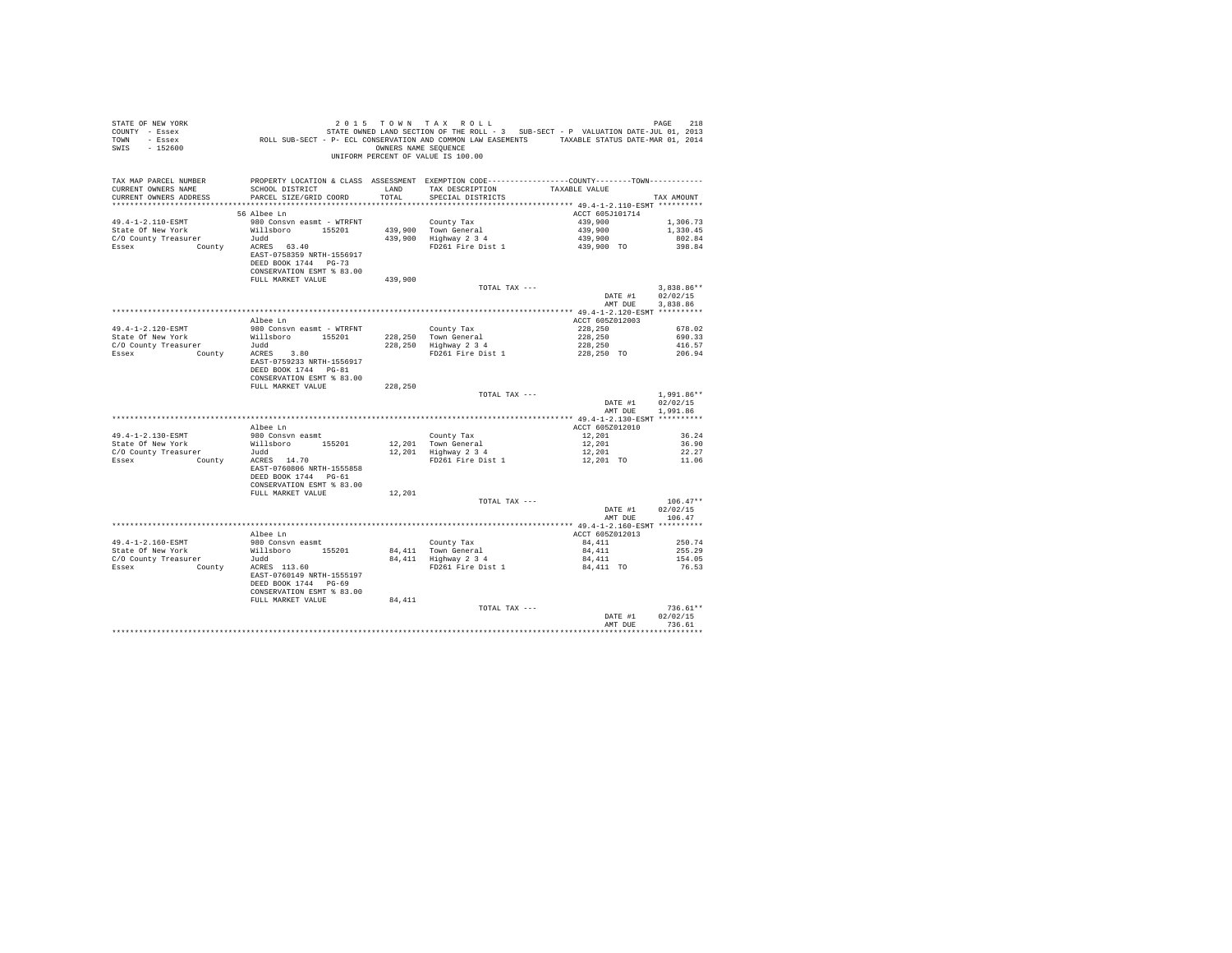| COUNTY - Essex<br>TOWN<br>- Essex<br>$-152600$<br>SWIS |                                                                                                                       | OWNERS NAME SEQUENCE | ROLL SUB-SECT - P- ECL CONSERVATION AND COMMON LAW EASEMENTS<br>UNIFORM PERCENT OF VALUE IS 100.00 | STATE OWNED LAND SECTION OF THE ROLL - 3 SUB-SECT - P VALUATION DATE-JUL 01, 2013<br>TAXABLE STATUS DATE-MAR 01, 2014 |              |
|--------------------------------------------------------|-----------------------------------------------------------------------------------------------------------------------|----------------------|----------------------------------------------------------------------------------------------------|-----------------------------------------------------------------------------------------------------------------------|--------------|
| TAX MAP PARCEL NUMBER                                  | PROPERTY LOCATION & CLASS ASSESSMENT EXEMPTION CODE---------------COUNTY-------TOWN---------                          |                      |                                                                                                    |                                                                                                                       |              |
| CURRENT OWNERS NAME                                    | SCHOOL DISTRICT                                                                                                       | LAND                 | TAX DESCRIPTION                                                                                    | TAXABLE VALUE                                                                                                         |              |
| CURRENT OWNERS ADDRESS                                 | PARCEL SIZE/GRID COORD                                                                                                | TOTAL                | SPECIAL DISTRICTS                                                                                  |                                                                                                                       | TAX AMOUNT   |
|                                                        |                                                                                                                       |                      |                                                                                                    |                                                                                                                       |              |
|                                                        | Albee Ln                                                                                                              |                      |                                                                                                    | ACCT 605Z012016                                                                                                       |              |
| 49.4-1-2.190-ESMT                                      | 980 Consvn easmt - WTRFNT                                                                                             |                      | County Tax                                                                                         | 6,889                                                                                                                 | 20.46        |
| State Of New York                                      | Willsboro<br>155201                                                                                                   |                      | 6.889 Town General                                                                                 | 6,889                                                                                                                 | 20.84        |
| C/O County Treasurer                                   | Judd                                                                                                                  |                      | 6,889 Highway 2 3 4                                                                                | 6,889                                                                                                                 | 12.57        |
| Essex<br>County                                        | ACRES<br>8.30<br>EAST-0757328 NRTH-1557588<br>DEED BOOK 1744 PG-85<br>CONSERVATION ESMT % 83.00                       |                      | FD261 Fire Dist 1                                                                                  | 6.889 TO                                                                                                              | 6.25         |
|                                                        | FULL MARKET VALUE                                                                                                     | 6.889                |                                                                                                    |                                                                                                                       |              |
|                                                        |                                                                                                                       |                      | TOTAL TAX ---                                                                                      |                                                                                                                       | $60.12**$    |
|                                                        |                                                                                                                       |                      |                                                                                                    | DATE #1                                                                                                               | 02/02/15     |
|                                                        |                                                                                                                       |                      |                                                                                                    | AMT DUE                                                                                                               | 60.12        |
|                                                        |                                                                                                                       |                      |                                                                                                    |                                                                                                                       |              |
|                                                        | 175 Lighthouse Way                                                                                                    |                      |                                                                                                    | ACCT 605J101706                                                                                                       |              |
| 49.4-1-3.000-ESMT                                      | 980 Consyn easmt - WTRFNT                                                                                             |                      | County Tax                                                                                         | 868,263                                                                                                               | 2,579.19     |
| State Of New York                                      | Willsboro<br>155201                                                                                                   |                      | 868,263 Town General                                                                               | 868,263                                                                                                               | 2,626.00     |
| C/O County Treasurer                                   | Judd                                                                                                                  | 868,263              | Highway 2 3 4                                                                                      | 868,263                                                                                                               | 1,584.62     |
| Essex<br>County                                        | 00004.80                                                                                                              |                      | FD261 Fire Dist 1                                                                                  | 694,610 TO                                                                                                            | 629.77       |
|                                                        | 39.60<br>ACRES<br>EAST-0763865 NRTH-1556911<br>DEED BOOK 1744 PG-65<br>CONSERVATION ESMT % 83.00<br>FULL MARKET VALUE |                      | FD262 Fire Dist 2                                                                                  | 173,653 TO                                                                                                            | 188.82       |
|                                                        |                                                                                                                       | 868,263              | TOTAL TAX ---                                                                                      |                                                                                                                       | $7,608.40**$ |
|                                                        |                                                                                                                       |                      |                                                                                                    | DATE #1                                                                                                               | 02/02/15     |
|                                                        |                                                                                                                       |                      |                                                                                                    | AMT DUE                                                                                                               | 7.608.40     |
|                                                        |                                                                                                                       |                      |                                                                                                    |                                                                                                                       |              |
|                                                        | Lake Shore Rd                                                                                                         |                      |                                                                                                    | ACCT 605J101713                                                                                                       |              |
| 49.4-1-9.110-ESMT                                      | 980 Consyn easmt                                                                                                      |                      | County Tax                                                                                         | 101,592                                                                                                               | 301.78       |
| State Of New York                                      | Willsboro<br>155201                                                                                                   |                      | 101,592 Town General                                                                               | 101,592                                                                                                               | 307.26       |
| C/O County Treasurer                                   | Judd                                                                                                                  | 101,592              | Highway 2 3 4                                                                                      | 101,592                                                                                                               | 185.41       |
| Essex<br>County                                        | ACRES 122.40                                                                                                          |                      | FD261 Fire Dist 1                                                                                  | 76,194 TO                                                                                                             | 69.08        |
|                                                        | EAST-0757479 NRTH-1555245                                                                                             |                      | FD262 Fire Dist 2                                                                                  | 25,398 TO                                                                                                             | 27.62        |
|                                                        | DEED BOOK 1744 PG-77<br>CONSERVATION ESMT % 83.00                                                                     |                      |                                                                                                    |                                                                                                                       |              |
|                                                        | FULL MARKET VALUE                                                                                                     | 101,592              |                                                                                                    |                                                                                                                       |              |
|                                                        |                                                                                                                       |                      | TOTAL TAX ---                                                                                      |                                                                                                                       | 891.15**     |
|                                                        |                                                                                                                       |                      |                                                                                                    | DATE #1                                                                                                               | 02/02/15     |
|                                                        |                                                                                                                       |                      |                                                                                                    | AMT DUE                                                                                                               | 891.15       |
|                                                        |                                                                                                                       |                      |                                                                                                    |                                                                                                                       |              |

STATE OF NEW YORK 2015 COMM TAX ROLL CONSTANTS OF A PAGE 219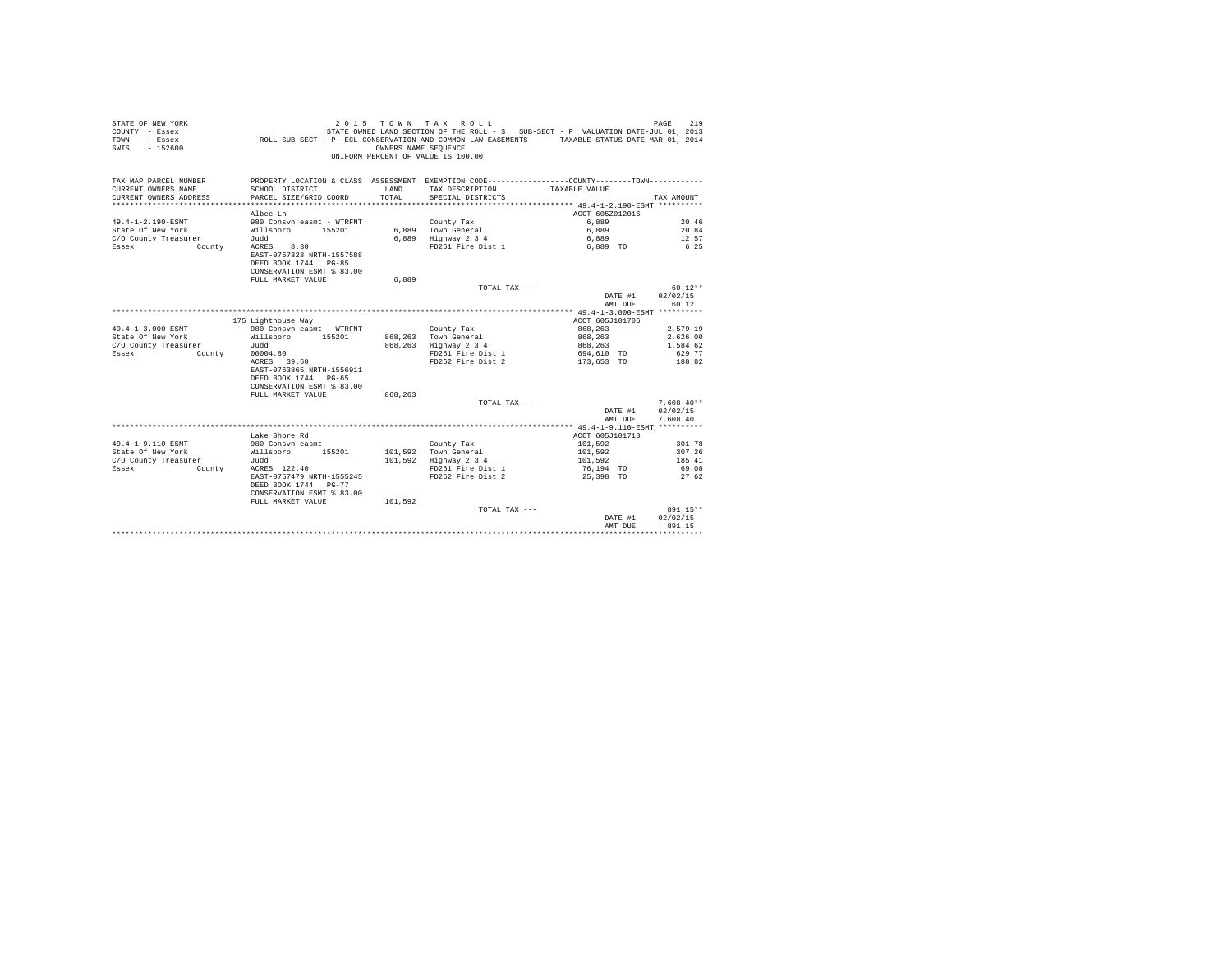| STATE OF NEW YORK      | 2 0 1 5                                                                                       |                      | TOWN TAX ROLL                                                                     |                                  | 220<br>PAGE  |
|------------------------|-----------------------------------------------------------------------------------------------|----------------------|-----------------------------------------------------------------------------------|----------------------------------|--------------|
| COUNTY<br>- Essex      |                                                                                               |                      | STATE OWNED LAND SECTION OF THE ROLL - 3 SUB-SECT - P VALUATION DATE-JUL 01, 2013 |                                  |              |
| TOWN<br>- Essex        | ROLL SUB-SECT - P- ECL CONSERVATION AND COMMON LAW EASEMENTS                                  |                      |                                                                                   | TAXABLE STATUS DATE-MAR 01, 2014 |              |
| $-152600$<br>SWIS      |                                                                                               | OWNERS NAME SEOUENCE |                                                                                   |                                  |              |
|                        |                                                                                               |                      | UNIFORM PERCENT OF VALUE IS 100.00                                                |                                  |              |
|                        |                                                                                               |                      |                                                                                   |                                  |              |
|                        |                                                                                               |                      |                                                                                   |                                  |              |
| TAX MAP PARCEL NUMBER  | PROPERTY LOCATION & CLASS ASSESSMENT EXEMPTION CODE---------------COUNTY-------TOWN---------- |                      |                                                                                   |                                  |              |
| CURRENT OWNERS NAME    | SCHOOL DISTRICT                                                                               | LAND                 | TAX DESCRIPTION                                                                   | TAXABLE VALUE                    |              |
| CURRENT OWNERS ADDRESS | PARCEL SIZE/GRID COORD TOTAL                                                                  |                      | SPECIAL DISTRICTS                                                                 |                                  | TAX AMOUNT   |
|                        |                                                                                               |                      |                                                                                   |                                  |              |
|                        | 12 Spire Way                                                                                  |                      |                                                                                   | ACCT 605J101715                  |              |
| 49.15-3-14.000-ESMT    | 980 Consyn easmt - WTRFNT                                                                     |                      | County Tax                                                                        | 556,266                          | 1,652.40     |
| State Of New York      | 155201<br>Willsboro                                                                           | 556,266              | Town General                                                                      | 556,266                          | 1,682.39     |
| C/O County Treasurer   | Judd                                                                                          | 556,266              | Highway 2 3 4                                                                     | 556,266                          | 1,015.21     |
| Essex County           | ACRES 25.00                                                                                   |                      | FD261 Fire Dist 1                                                                 | 534,015 TO                       | 484.17       |
|                        | EAST-0761824 NRTH-1556534                                                                     |                      | FD262 Fire Dist 2                                                                 | 22,251 TO                        | 24.19        |
|                        | DEED BOOK 1744 PG-61                                                                          |                      |                                                                                   |                                  |              |
|                        | CONSERVATION ESMT % 83.00                                                                     |                      |                                                                                   |                                  |              |
|                        | FULL MARKET VALUE                                                                             | 556,266              |                                                                                   |                                  |              |
|                        |                                                                                               |                      | TOTAL TAX $---$                                                                   |                                  | $4.858.36**$ |
|                        |                                                                                               |                      |                                                                                   | DATE #1                          | 02/02/15     |
|                        |                                                                                               |                      |                                                                                   | AMT DUE                          | 4.858.36     |
|                        |                                                                                               |                      |                                                                                   |                                  |              |
|                        |                                                                                               |                      |                                                                                   |                                  |              |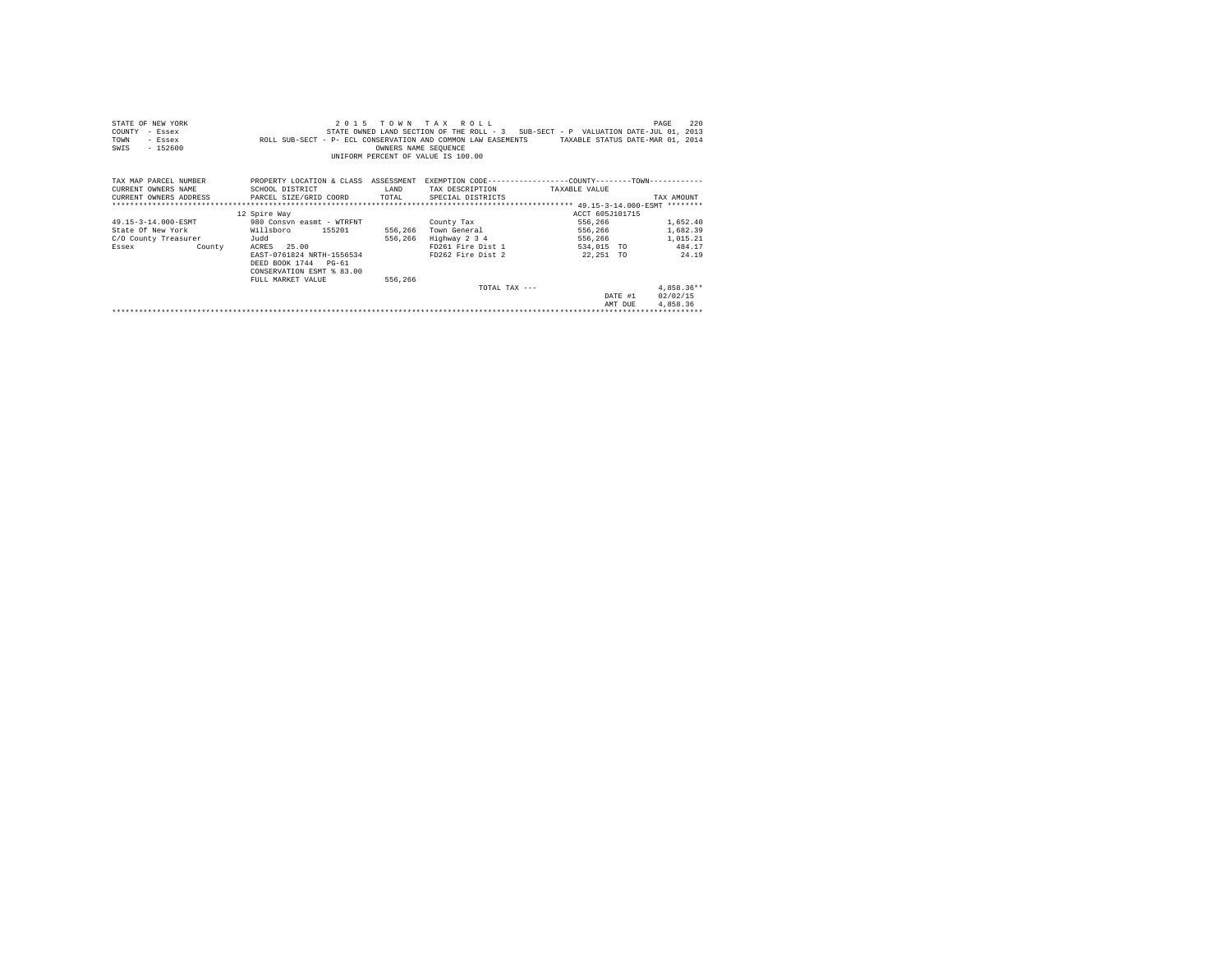|      | STATE OF NEW YORK | 2015 TOWN TAX ROLL                                                                               | PAGE            | - 221 |
|------|-------------------|--------------------------------------------------------------------------------------------------|-----------------|-------|
|      | COUNTY - Essex    | STATE OWNED LAND SECTION OF THE ROLL - 3 SUB-SECT - P VALUATION DATE-JUL 01, 2013                |                 |       |
| TOWN | - Essex           | TAXABLE STATUS DATE-MAR 01, 2014<br>ROLL SUB-SECT - P- ECL CONSERVATION AND COMMON LAW EASEMENTS |                 |       |
| SWIS | - 152600          |                                                                                                  | RPS155/V04/L015 |       |
|      |                   | UNIFORM PERCENT OF VALUE IS 100.00<br>CURRENT DATE 12/17/2014                                    |                 |       |

#### \*\*\* S P E C I A L D I S T R I C T S U M M A R Y \*\*\*

| DISTRICT NAME<br>CODE                  | EXTENSION<br>TOTAL.<br>PARCELS<br>TYPE | <b>EXTENSION</b><br><b>VALUE</b> | AD VALOREM<br>VALUE. | <b>EXEMPT</b><br>AMOUNT | TAXABLE<br>VALUE    | TOTAL<br>TAX       |
|----------------------------------------|----------------------------------------|----------------------------------|----------------------|-------------------------|---------------------|--------------------|
| FD261 Fire Dist 1<br>FD262 Fire Dist 2 | TOTAL<br>TOTAL                         |                                  | 2076.470<br>221,302  |                         | 2076.470<br>221,302 | 1.882.64<br>240.63 |

#### \*\*\* S C H O O L D I S T R I C T S U M M A R Y \*\*\*

| CODE   | DISTRICT NAME      | TOTAL<br>PARCELS | ASSESSED<br>LAND | ASSESSED<br>TOTAL | EXEMPT<br>AMOUNT<br>STAR AMOUNT | TOTAL<br>TAXABLE<br>STAR TAXABLE |
|--------|--------------------|------------------|------------------|-------------------|---------------------------------|----------------------------------|
|        | Willsboro          | 8                | 2297.772         | 2297.772          |                                 | 2,297,772                        |
| 155201 |                    |                  |                  |                   |                                 | 2,297,772                        |
|        | SUB-TOTAL          | 8                | 2297.772         | 2297.772          |                                 | 2.297.772                        |
|        | SUB - TO TAL(CONT) |                  |                  |                   |                                 | 2.297.772                        |
|        |                    |                  |                  |                   |                                 |                                  |
|        | TOTAL              | 8                | 2297.772         | 2297.772          |                                 | 2.297.772                        |
|        | TO TAL (CONT)      |                  |                  |                   |                                 | 2.297.772                        |

#### \*\*\* S Y S T E M C O D E S S U M M A R Y \*\*\*

NO SYSTEM EXEMPTIONS AT THIS LEVEL

# \*\*\* E X E M P T I O N S U M M A R Y \*\*\*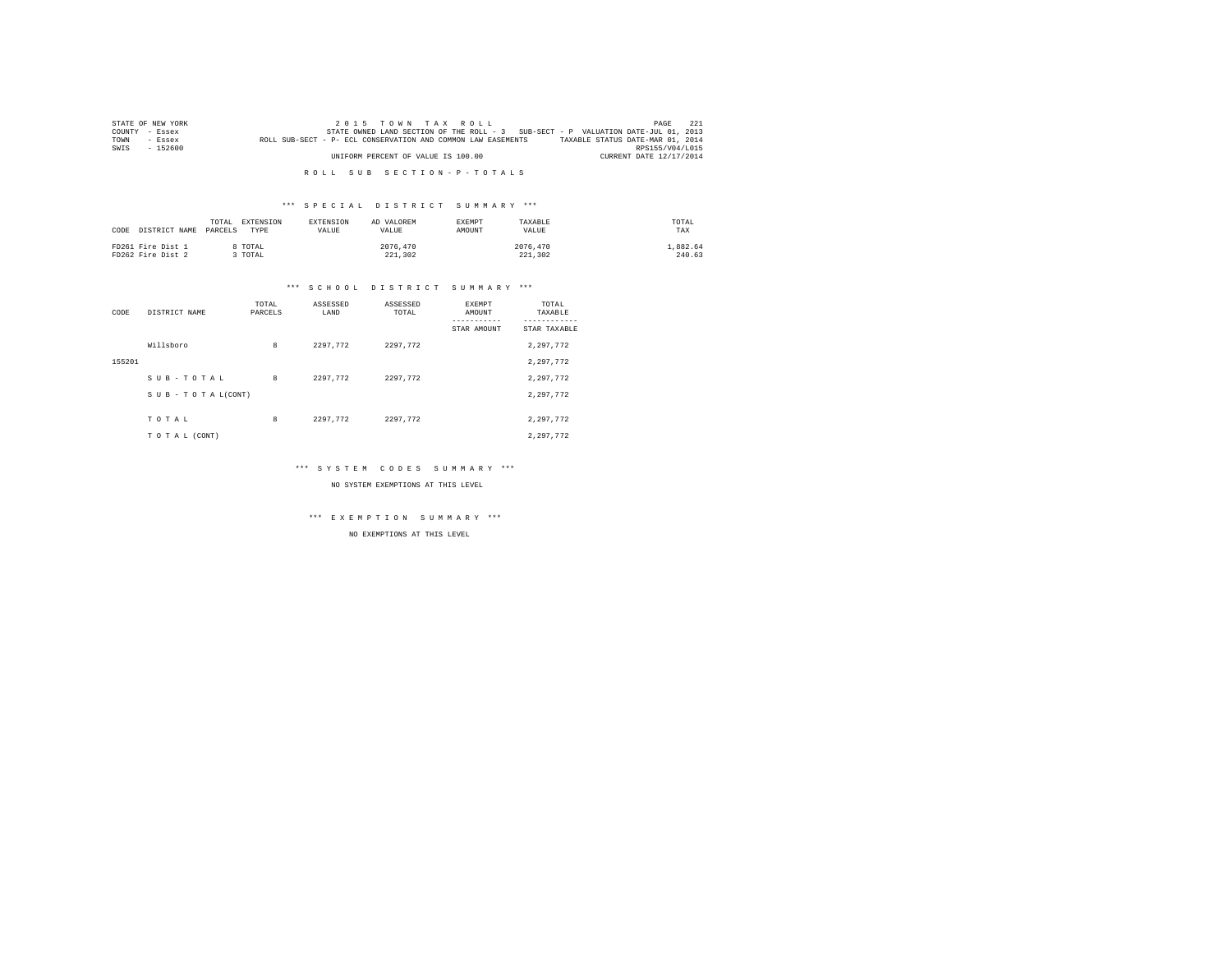|      | STATE OF NEW YORK | $2.0.15$ TOWN TAX ROLL                                                                           | PAGE            | 2.2.2 |
|------|-------------------|--------------------------------------------------------------------------------------------------|-----------------|-------|
|      | COUNTY - Essex    | STATE OWNED LAND SECTION OF THE ROLL - 3 SUB-SECT - P VALUATION DATE-JUL 01, 2013                |                 |       |
| TOWN | $-$ Essex         | TAXABLE STATUS DATE-MAR 01, 2014<br>ROLL SUB-SECT - P- ECL CONSERVATION AND COMMON LAW EASEMENTS |                 |       |
| SWIS | $-152600$         |                                                                                                  | RPS155/V04/L015 |       |
|      |                   | UNIFORM PERCENT OF VALUE IS 100.00<br>CURRENT DATE 12/17/2014                                    |                 |       |

| ROLL<br><b>SEC</b> | DESCRIPTION                                                                        | TOTAL<br>PARCELS | ASSESSED<br>LAND                 | ASSESSED<br>TOTAL                | EXEMPT<br>AMOUNT<br>STAR AMOUNT | TOTAL<br>TAXABLE<br>STAR TAXABLE    | TOTAL<br>TAX                                              |
|--------------------|------------------------------------------------------------------------------------|------------------|----------------------------------|----------------------------------|---------------------------------|-------------------------------------|-----------------------------------------------------------|
|                    | County Tax<br>Town General<br>Highway 2 3 4<br>SPEC DIST TAXES<br>STATE OWNED LAND | R                | 2297.772<br>2297.772<br>2297.772 | 2297.772<br>2297.772<br>2297.772 |                                 | 2.297.772<br>2.297.772<br>2.297.772 | 6.825.56<br>6.949.46<br>4.193.54<br>2.123.27<br>20,091.83 |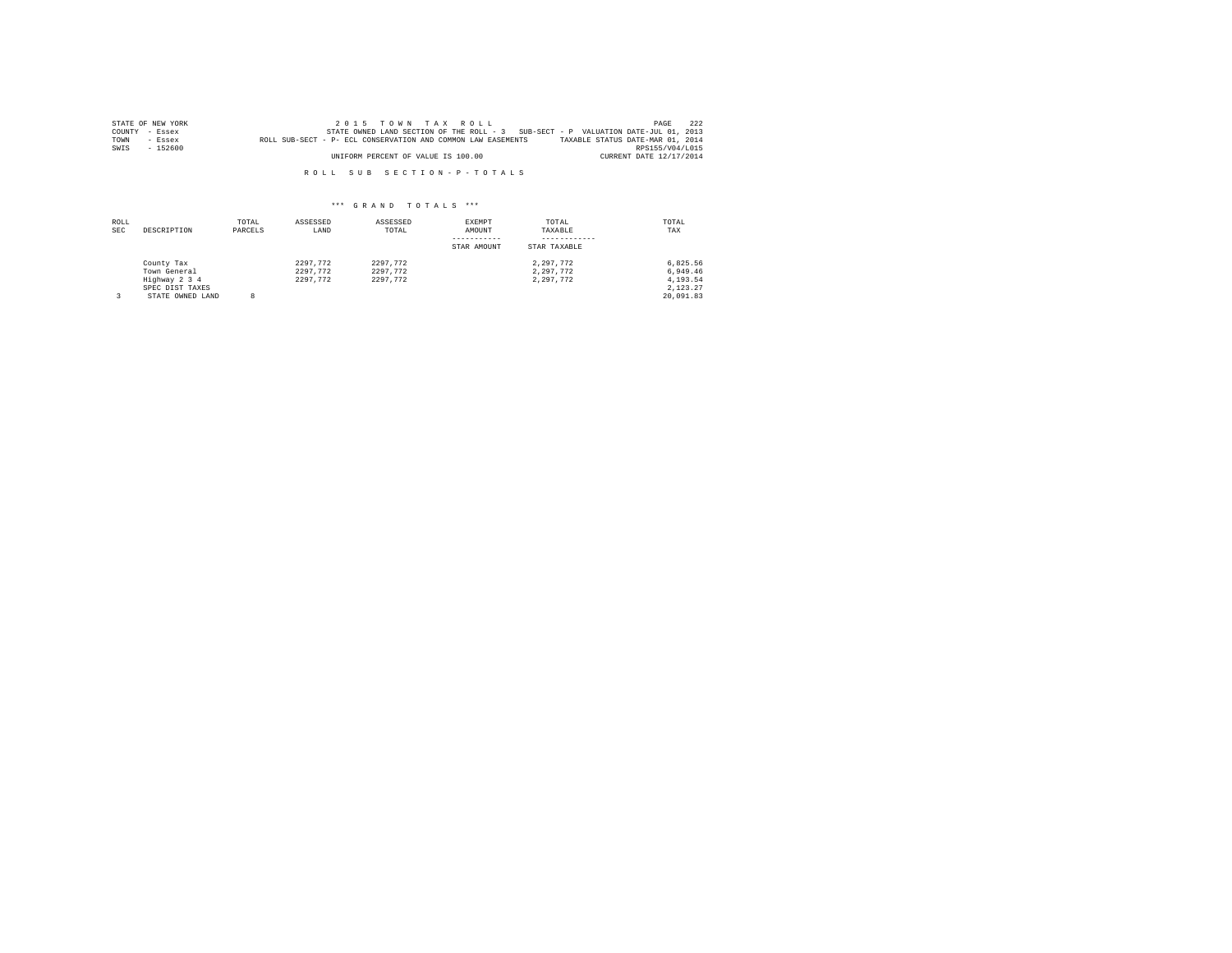| STATE OF NEW YORK | 2015 TOWN TAX ROLL                       | 223<br>PAGE                      |
|-------------------|------------------------------------------|----------------------------------|
| COUNTY - Essex    | STATE OWNED LAND SECTION OF THE ROLL - 3 | VALUATION DATE-JUL 01, 2013      |
| TOWN<br>- Essex   |                                          | TAXABLE STATUS DATE-MAR 01, 2014 |
| SWIS<br>- 152600  |                                          | RPS155/V04/L015                  |
|                   | UNIFORM PERCENT OF VALUE IS 100.00       | CURRENT DATE 12/17/2014          |
|                   |                                          |                                  |
|                   | ROLL SECTION TOTALS                      |                                  |

#### \*\*\* S P E C I A L D I S T R I C T S U M M A R Y \*\*\*

| CODE DISTRICT NAME PARCELS | EXTENSION<br>TOTAL<br>TYPE | <b>EXTENSION</b><br><b>VALUE</b> | AD VALOREM<br>VALUE. | <b>EXEMPT</b><br>AMOUNT | TAXARLE<br>VALUE | TOTAL<br>TAX |
|----------------------------|----------------------------|----------------------------------|----------------------|-------------------------|------------------|--------------|
| FD261 Fire Dist 1          | TOTAL                      |                                  | 2304,370             |                         | 2304,370         | 2,089.27     |
| FD262 Fire Dist 2          | TOTAL                      |                                  | 281,402              |                         | 281,402          | 305.98       |

# \*\*\* S C H O O L D I S T R I C T S U M M A R Y \*\*\*

| CODE   | DISTRICT NAME      | TOTAL<br>PARCELS | ASSESSED<br>LAND | ASSESSED<br>TOTAL | EXEMPT<br>AMOUNT<br>STAR AMOUNT | TOTAL<br>TAXABLE<br>---------<br>STAR TAXABLE |
|--------|--------------------|------------------|------------------|-------------------|---------------------------------|-----------------------------------------------|
|        | Willsboro          | 11               | 2585.772         | 2585.772          |                                 | 2,585,772                                     |
| 155201 |                    |                  |                  |                   |                                 | 2,585,772                                     |
|        | SUB-TOTAL          | 11               | 2585.772         | 2585.772          |                                 | 2,585,772                                     |
|        | SUB - TO TAL(CONT) |                  |                  |                   |                                 | 2,585,772                                     |
|        |                    |                  |                  |                   |                                 |                                               |
|        | TOTAL              | 11               | 2585.772         | 2585.772          |                                 | 2,585,772                                     |
|        | TO TAL (CONT)      |                  |                  |                   |                                 | 2.585.772                                     |

#### \*\*\* S Y S T E M C O D E S S U M M A R Y \*\*\*

NO SYSTEM EXEMPTIONS AT THIS LEVEL

# \*\*\* E X E M P T I O N S U M M A R Y \*\*\*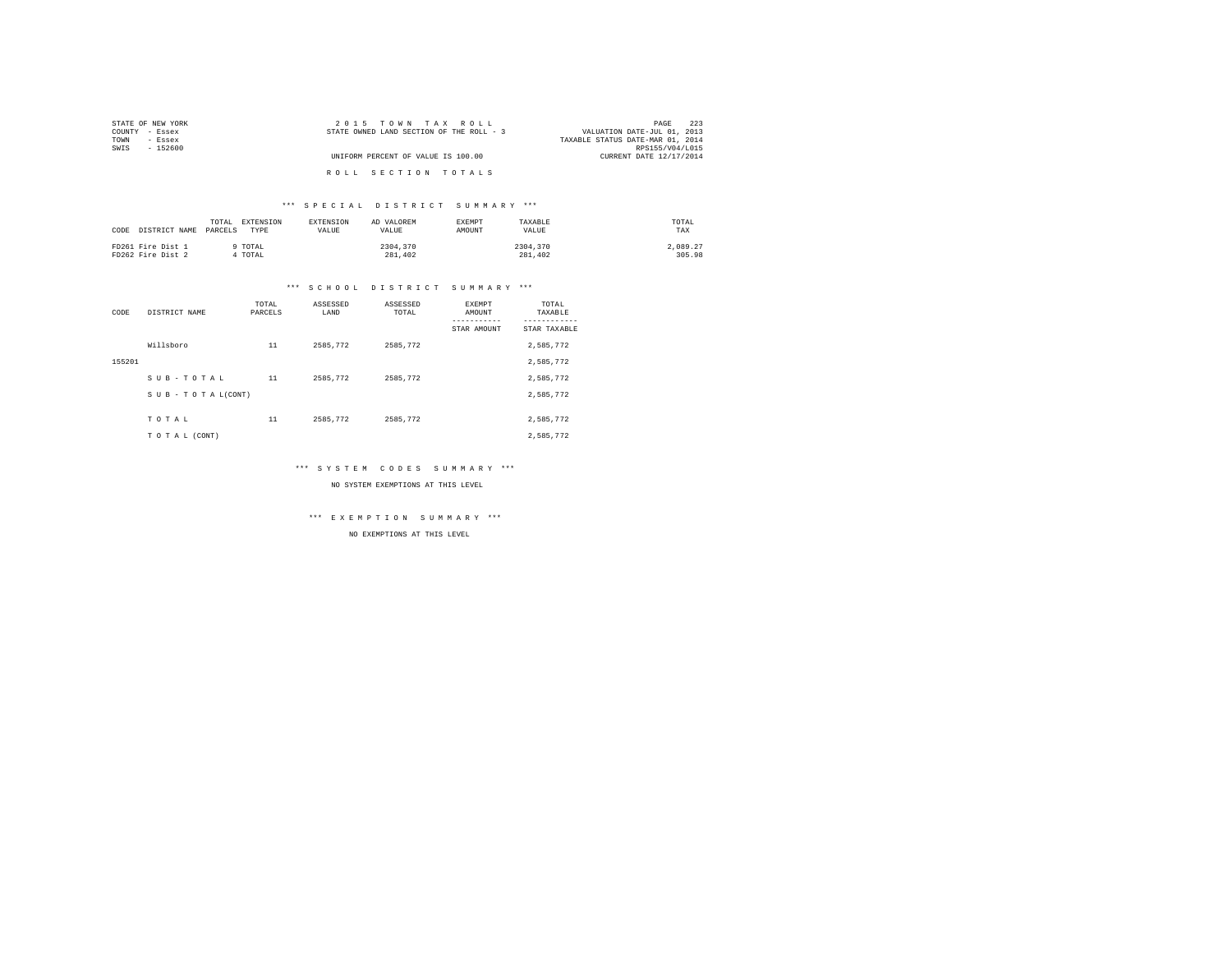| STATE OF NEW YORK | 2015 TOWN TAX ROLL                       | 224<br>PAGE                      |
|-------------------|------------------------------------------|----------------------------------|
| COUNTY - Essex    | STATE OWNED LAND SECTION OF THE ROLL - 3 | VALUATION DATE-JUL 01, 2013      |
| TOWN<br>- Essex   |                                          | TAXABLE STATUS DATE-MAR 01, 2014 |
| SWIS<br>$-152600$ |                                          | RPS155/V04/L015                  |
|                   | UNIFORM PERCENT OF VALUE IS 100.00       | CURRENT DATE 12/17/2014          |
|                   | ROLL SECTION TOTALS                      |                                  |

| ROLL<br><b>SEC</b> | DESCRIPTION      | TOTAL<br>PARCELS | ASSESSED<br>LAND | ASSESSED<br>TOTAL | EXEMPT<br>AMOUNT | TOTAL<br>TAXABLE | TOTAL<br>TAX |
|--------------------|------------------|------------------|------------------|-------------------|------------------|------------------|--------------|
|                    |                  |                  |                  |                   | STAR AMOUNT      | STAR TAXABLE     |              |
|                    | County Tax       |                  | 2585.772         | 2585.772          |                  | 2.585.772        | 7.681.07     |
|                    | Town General     |                  | 2585.772         | 2585.772          |                  | 2.585.772        | 7.820.50     |
|                    | Highway 2 3 4    |                  | 2585,772         | 2585.772          |                  | 2.585.772        | 4.719.16     |
|                    | SPEC DIST TAXES  |                  |                  |                   |                  |                  | 2.395.25     |
|                    | STATE OWNED LAND |                  |                  |                   |                  |                  | 22.615.98    |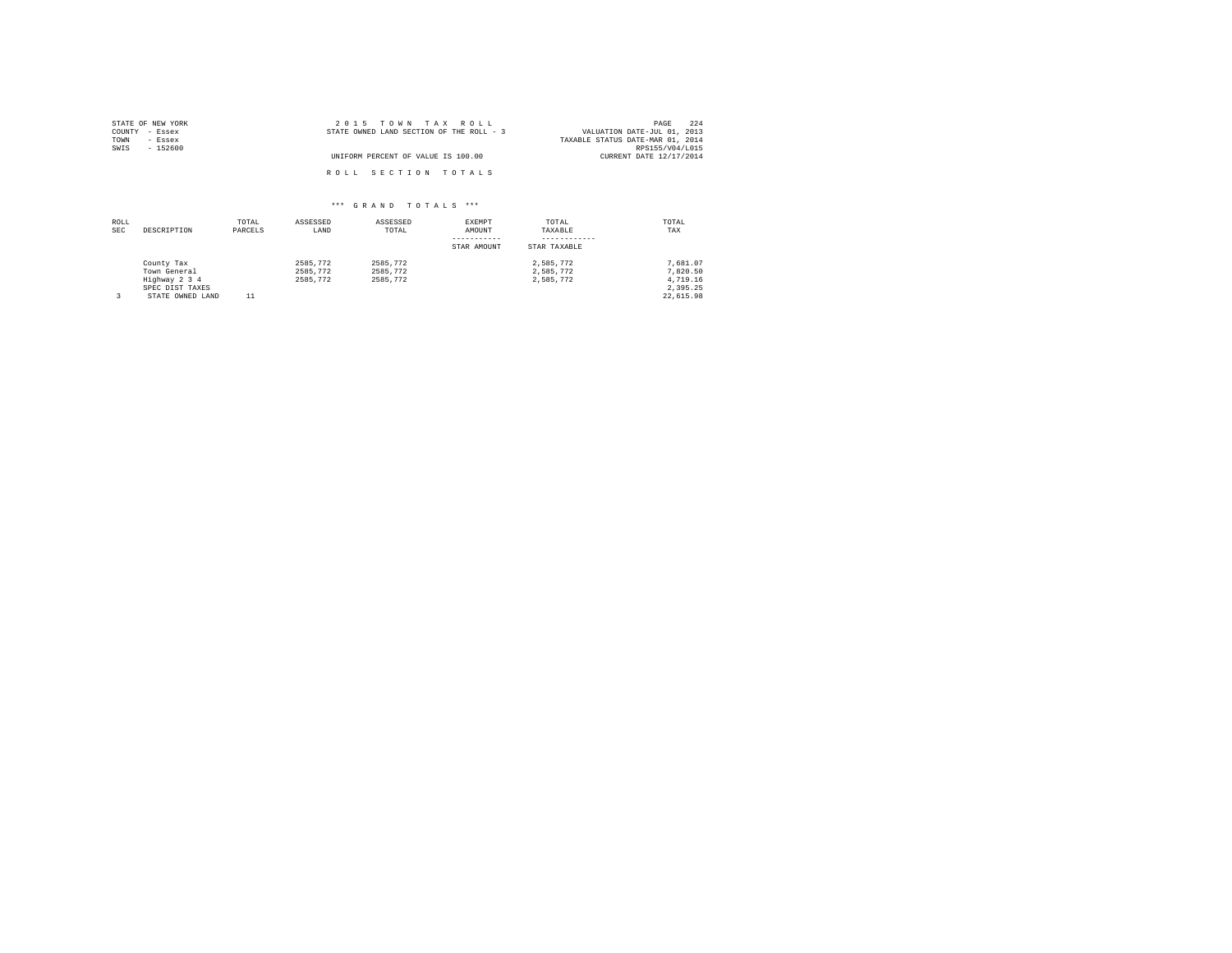|      | STATE OF NEW YORK | $2.0.15$ TOWN TAX ROLL                    | 225<br>PAGE                      |
|------|-------------------|-------------------------------------------|----------------------------------|
|      | COUNTY - Essex    | SPECIAL FRANCHISE SECTION OF THE ROLL - 5 | VALUATION DATE-JUL 01, 2013      |
| TOWN | - Essex           | OWNERS NAME SEOUENCE                      | TAXABLE STATUS DATE-MAR 01, 2014 |
| SWIS | - 152600          | UNIFORM PERCENT OF VALUE IS 100.00        |                                  |

| TAX MAP PARCEL NUMBER<br>CURRENT OWNERS NAME | PROPERTY LOCATION & CLASS ASSESSMENT EXEMPTION CODE----------------COUNTY-------TOWN----------<br>SCHOOL DISTRICT | LAND   | TAX DESCRIPTION TAXABLE VALUE   |           |           |                 |            |            |
|----------------------------------------------|-------------------------------------------------------------------------------------------------------------------|--------|---------------------------------|-----------|-----------|-----------------|------------|------------|
| CURRENT OWNERS ADDRESS                       | PARCEL SIZE/GRID COORD                                                                                            | TOTAL  | SPECIAL DISTRICTS               |           |           |                 | TAX AMOUNT |            |
|                                              |                                                                                                                   |        |                                 |           |           |                 |            |            |
|                                              | Town Outside Vlg                                                                                                  |        |                                 |           |           | ACCT 6050191019 |            | BILL 739   |
| 526. - 9999 - 905.840/8602                   | 869 Television                                                                                                    |        | County Tax                      |           | 23,543    |                 |            | 69.93      |
| Cable Comm Of Willsboro                      | Willsboro<br>155201                                                                                               |        | 0 Town General                  |           | 23,543    |                 |            | 71.20      |
| 6 Essex Rd                                   | Special Franchise Town                                                                                            |        | 23,543 Highway 2 3 4            |           | 23,543    |                 |            | 42.97      |
| PO Box 625                                   | No Land Improvements Only                                                                                         |        | FD261 Fire Dist 1               | 23,543 TO |           |                 |            | 21.35      |
| Willsboro, NY 12996                          | 905840-152600-860                                                                                                 |        | FD262 Fire Dist 2               | 23,543 TO |           |                 |            | 25.60      |
|                                              | EAST-0738014 NRTH-1554205                                                                                         |        | LT261 Essex light               | 23,543 TO |           |                 |            | 2.17       |
|                                              | FULL MARKET VALUE                                                                                                 |        | 23,543 LT262 Whallonsburg light |           | 23,543 TO |                 |            | 5.90       |
|                                              |                                                                                                                   |        | TOTAL TAX ---                   |           |           |                 |            | $239.12**$ |
|                                              |                                                                                                                   |        |                                 |           |           | DATE #1         |            | 02/02/15   |
|                                              |                                                                                                                   |        |                                 |           |           | AMT DUE         |            | 239.12     |
|                                              |                                                                                                                   |        |                                 |           |           |                 |            |            |
|                                              | Town Outside Vlg                                                                                                  |        |                                 |           |           | ACCT 6050304801 |            | BILL 740   |
| 526. - 9999 - 608. 900/8601                  | 866 Telephone                                                                                                     |        | County Tax                      | 13,592    |           |                 |            | 40.38      |
| Chazy & Westport Tel Co                      | Westport 155001                                                                                                   |        | 0 Town General                  |           | 13,592    |                 |            | 41.11      |
| Chazy, NY 12921                              | Special Franchise Town 13,592 Highway 2 3 4                                                                       |        |                                 | 13,592    |           |                 |            | 24.81      |
|                                              | No Land Improvements Only                                                                                         |        | FD262 Fire Dist 2               |           |           | 13,592 TO       |            | 14.78      |
|                                              | 608900-152600-860                                                                                                 |        |                                 |           |           |                 |            |            |
|                                              | EAST-0738014 NRTH-1554205                                                                                         |        |                                 |           |           |                 |            |            |
|                                              | FULL MARKET VALUE                                                                                                 | 13,592 |                                 |           |           |                 |            |            |
|                                              |                                                                                                                   |        | TOTAL TAX ---                   |           |           |                 |            | $121.08**$ |
|                                              |                                                                                                                   |        |                                 |           |           | DATE #1         |            | 02/02/15   |
|                                              |                                                                                                                   |        |                                 |           |           | AMT DUE         |            | 121.08     |
|                                              |                                                                                                                   |        |                                 |           |           |                 |            |            |
|                                              | Town Outside Vlg                                                                                                  |        |                                 |           |           | ACCT 605J190017 |            | BILL 741   |
| 526. - 9999-131.600/8601                     | 861 Elec & gas                                                                                                    |        | County Tax                      | 29,599    |           |                 |            | 87.92      |
| NYSEG Corp                                   | Westport 155001                                                                                                   |        | 0 Town General                  |           | 29,599    |                 |            | 89.52      |
| Utility Shared Sycs                          | Special Franchise Town                                                                                            | 29,599 | Highway 2 3 4                   | 29,599    |           |                 |            | 54.02      |
| Freeport Bldg                                | No Land Improvements Only                                                                                         |        | FD261 Fire Dist 1               | 18,227 TO |           |                 |            | 16.53      |
| 70 Farm View Dr                              | 131600-152600-860 9.46%                                                                                           |        | FD262 Fire Dist 2               | 11,372 TO |           |                 |            | 12.37      |
| New Gloucester, ME 04260                     | EAST-0738014 NRTH-1554205                                                                                         |        | LT261 Essex light               |           | 6.062 TO  |                 |            | .56        |
|                                              | DEED BOOK 9<br>$PG-46$                                                                                            |        | LT262 Whallonsburg light        |           | 6.062 TO  |                 |            | 1.52       |
|                                              | FULL MARKET VALUE                                                                                                 | 29,599 |                                 |           |           |                 |            |            |
|                                              |                                                                                                                   |        | TOTAL TAX ---                   |           |           |                 |            | $262.44**$ |
|                                              |                                                                                                                   |        |                                 |           |           | DATE #1         |            | 02/02/15   |
|                                              |                                                                                                                   |        |                                 |           |           | AMT DUE         |            | 262.44     |
|                                              |                                                                                                                   |        |                                 |           |           |                 |            |            |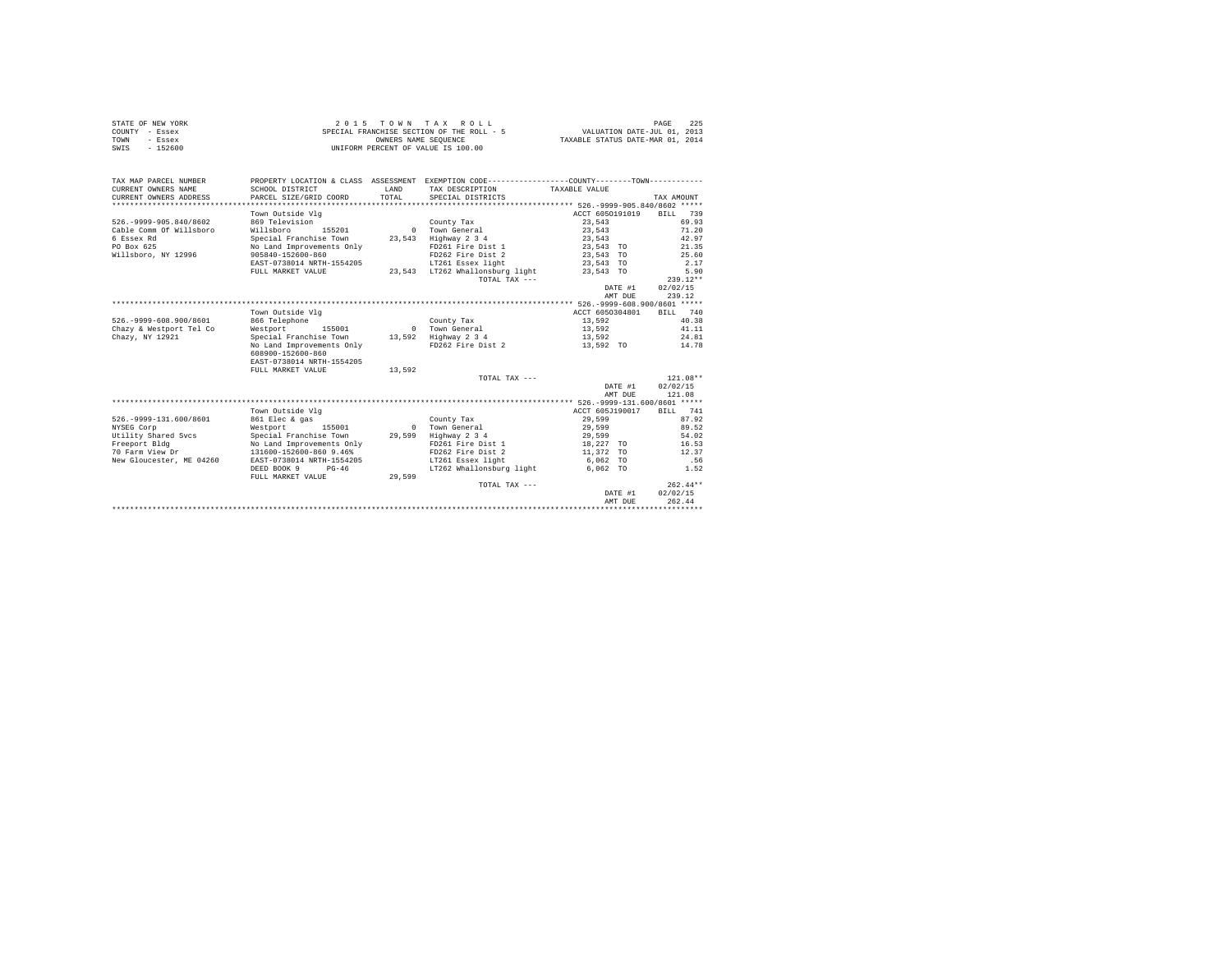|                | STATE OF NEW YORK | 2015 TOWN TAX ROLL                        |  |                      |  |  |  |                                  | PAGE | 226 |
|----------------|-------------------|-------------------------------------------|--|----------------------|--|--|--|----------------------------------|------|-----|
| COUNTY - Essex |                   | SPECIAL FRANCHISE SECTION OF THE ROLL - 5 |  |                      |  |  |  | VALUATION DATE-JUL 01, 2013      |      |     |
| TOWN           | - Essex           |                                           |  | OWNERS NAME SEOUENCE |  |  |  | TAXABLE STATUS DATE-MAR 01, 2014 |      |     |
| SWIS           | $-152600$         | UNIFORM PERCENT OF VALUE IS 100.00        |  |                      |  |  |  |                                  |      |     |

| TAX MAP PARCEL NUMBER       | PROPERTY LOCATION & CLASS ASSESSMENT |          | EXEMPTION CODE-----------------COUNTY-------TOWN----------- |               |                 |                 |              |        |  |  |  |
|-----------------------------|--------------------------------------|----------|-------------------------------------------------------------|---------------|-----------------|-----------------|--------------|--------|--|--|--|
| CURRENT OWNERS NAME         | SCHOOL DISTRICT                      | LAND     | TAX DESCRIPTION                                             | TAXABLE VALUE |                 |                 |              |        |  |  |  |
| CURRENT OWNERS ADDRESS      | PARCEL SIZE/GRID COORD               | TOTAL    | SPECIAL DISTRICTS                                           |               |                 |                 | TAX AMOUNT   |        |  |  |  |
|                             |                                      |          |                                                             |               |                 |                 |              |        |  |  |  |
|                             | Town Outside Vlg                     |          |                                                             |               |                 | ACCT 6050304907 | BILL         | 742    |  |  |  |
| 526. - 9999-131.600/8602    | 861 Elec & gas                       |          | County Tax                                                  |               | 283.284         |                 |              | 841.50 |  |  |  |
| NYSEG Corp                  | Willsboro<br>155201                  | $\Omega$ | Town General                                                |               | 283.284         |                 |              | 856.77 |  |  |  |
| Utility Shared Sycs         | Special Franchise Town               | 283,284  | Highway 2 3 4                                               |               | 283,284         |                 |              | 517.01 |  |  |  |
| Freeport Bldg               | No Land Improvements Only            |          | FD261 Fire Dist 1                                           | 174,446 TO    |                 |                 |              | 158.16 |  |  |  |
| 70 Farm View Dr             | 131600-152600-860 90.54%             |          | FD262 Fire Dist 2                                           |               | 108,838 TO      |                 |              | 118.34 |  |  |  |
| New Gloucester, ME 04260    | EAST-0738014 NRTH-1554205            |          | LT261 Essex light                                           | 58.017 TO     |                 |                 |              | 5.34   |  |  |  |
|                             | DEED BOOK 90<br>$PG-54$              |          | LT262 Whallonsburg light                                    |               | 58,017 TO       |                 |              | 14.53  |  |  |  |
|                             | FULL MARKET VALUE                    | 283,284  |                                                             |               |                 |                 |              |        |  |  |  |
|                             |                                      |          | TOTAL TAX $---$                                             |               |                 |                 | $2.511.65**$ |        |  |  |  |
|                             |                                      |          |                                                             |               |                 | DATE #1         | 02/02/15     |        |  |  |  |
|                             |                                      |          |                                                             |               |                 | AMT DUE         | 2.511.65     |        |  |  |  |
|                             |                                      |          |                                                             |               |                 |                 |              |        |  |  |  |
|                             | Town Outside Vlg                     |          |                                                             |               | ACCT 6050304905 |                 | BILL 743     |        |  |  |  |
| 526. - 9999 - 631. 900/8602 | 866 Telephone                        |          | County Tax                                                  |               | 207.036         |                 |              | 615.00 |  |  |  |
| Verizon New York Inc        | Willsboro<br>155201                  | $\Omega$ | Town General                                                |               | 207.036         |                 |              | 626.17 |  |  |  |
| c/o Duff & Phelps           | Special Franchise Town               | 207,036  | Highway 2 3 4                                               |               | 207.036         |                 |              | 377.85 |  |  |  |
| PO Box 2749                 | No Land Improvements Only            |          | FD261 Fire Dist 1                                           |               | 124,222 TO      |                 |              | 112.63 |  |  |  |
| Addison, TX 75001           | 631900-152600-860                    |          | FD262 Fire Dist 2                                           | 82,814 TO     |                 |                 |              | 90.05  |  |  |  |
|                             | EAST-0738014 NRTH-1554205            |          | LT261 Essex light                                           |               | 43,974 TO       |                 |              | 4.05   |  |  |  |
|                             | FULL MARKET VALUE                    | 207,036  | LT262 Whallonsburg light                                    |               | 42,008 TO       |                 |              | 10.52  |  |  |  |
|                             |                                      |          | TOTAL TAX ---                                               |               |                 |                 | $1.836.27**$ |        |  |  |  |
|                             |                                      |          |                                                             |               |                 | DATE #1         | 02/02/15     |        |  |  |  |
|                             |                                      |          |                                                             |               |                 | AMT DUE         | 1,836.27     |        |  |  |  |
|                             |                                      |          |                                                             |               |                 |                 |              |        |  |  |  |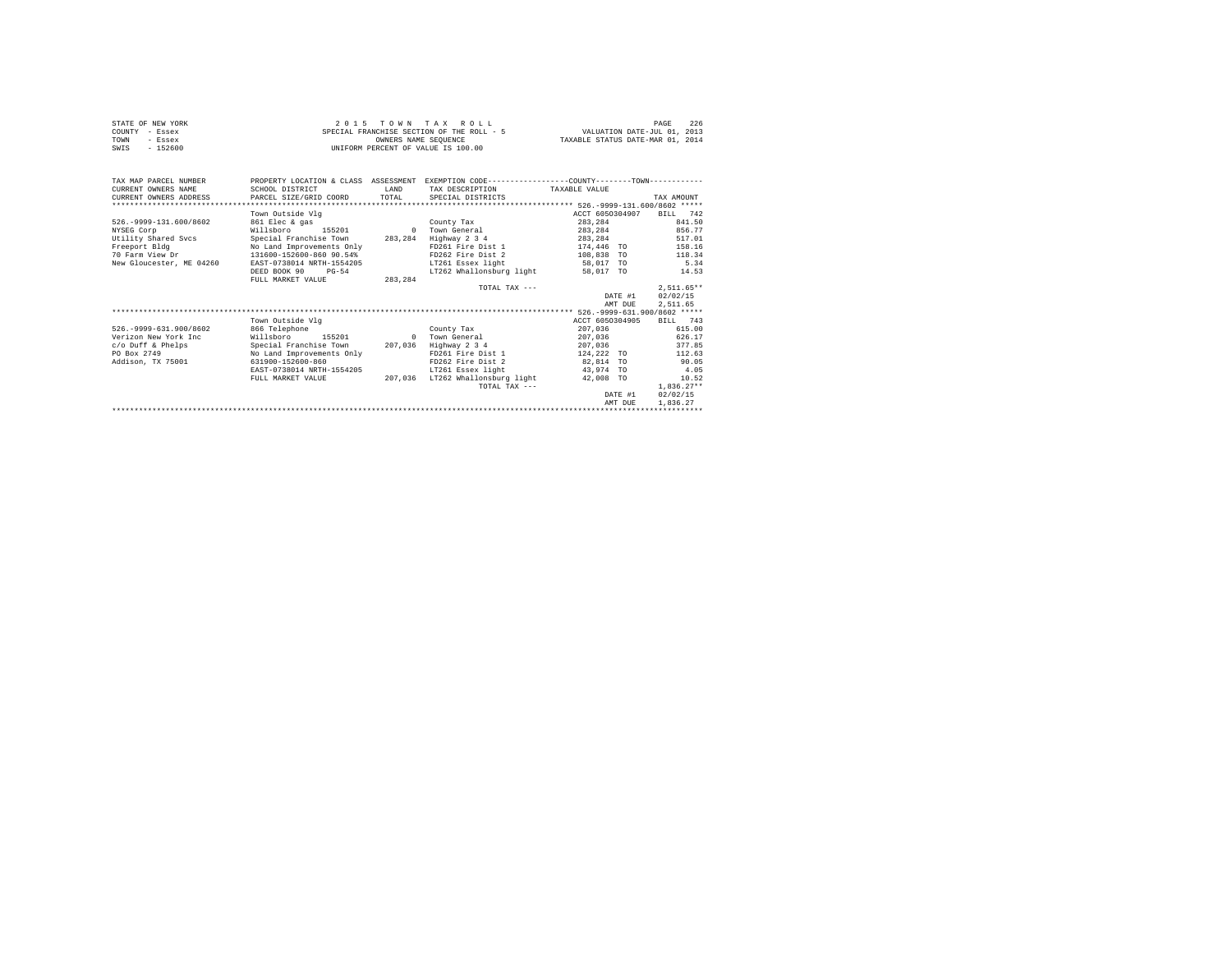|                | STATE OF NEW YORK | 2015 TOWN TAX ROLL                                                       | PAGE            | 227 |
|----------------|-------------------|--------------------------------------------------------------------------|-----------------|-----|
| COUNTY - Essex |                   | VALUATION DATE-JUL 01, 2013<br>SPECIAL FRANCHISE SECTION OF THE ROLL - 5 |                 |     |
| TOWN           | - Essex           | TAXABLE STATUS DATE-MAR 01, 2014                                         |                 |     |
| SWIS           | $-152600$         |                                                                          | RPS155/V04/L015 |     |
|                |                   | CURRENT DATE 12/17/2014                                                  |                 |     |

#### \*\*\* S P E C I A L D I S T R I C T S U M M A R Y \*\*\*

|      |                      | TOTAL   | EXTENSION | <b>EXTENSION</b> | AD VALOREM | EXEMPT | TAXABLE | TOTAL  |
|------|----------------------|---------|-----------|------------------|------------|--------|---------|--------|
| CODE | DISTRICT NAME        | PARCELS | TYPE      | VALUE            | VALUE      | AMOUNT | VALUE   | TAX    |
|      | FD261 Fire Dist 1    |         | 4 TOTAL   |                  | 340,438    |        | 340,438 | 308.67 |
|      |                      |         |           |                  |            |        |         |        |
|      | FD262 Fire Dist 2    |         | 5 TOTAL   |                  | 240.159    |        | 240.159 | 261.14 |
|      | LT261 Essex light    |         | 4 TOTAL   |                  | 131,596    |        | 131,596 | 12.12  |
|      | LT262 Whallonsburg 1 |         | 4 TOTAL   |                  | 129,630    |        | 129,630 | 32.47  |

#### \*\*\* S C H O O L D I S T R I C T S U M M A R Y \*\*\*

| CODE   | DISTRICT NAME   | TOTAL<br>PARCELS | ASSESSED<br>LAND | ASSESSED<br>TOTAL | <b>EXEMPT</b><br>AMOUNT | TOTAL<br>TAXABLE  |
|--------|-----------------|------------------|------------------|-------------------|-------------------------|-------------------|
|        |                 |                  |                  |                   | STAR AMOUNT             | STAR TAXABLE      |
|        | Westport        | $\overline{2}$   |                  | 43,191            |                         | 43,191            |
| 155001 | Willsboro       | 3                |                  | 513,863           |                         | 43,191<br>513,863 |
| 155201 |                 |                  |                  |                   |                         | 513,863           |
|        | SUB-TOTAL       | 5                |                  | 557.054           |                         | 557,054           |
|        | SUB-TOTAL(CONT) |                  |                  |                   |                         | 557,054           |
|        |                 |                  |                  |                   |                         |                   |
|        | TOTAL           | 5                |                  | 557,054           |                         | 557,054           |
|        | TO TAL (CONT)   |                  |                  |                   |                         | 557,054           |

\*\*\* S Y S T E M C O D E S S U M M A R Y \*\*\*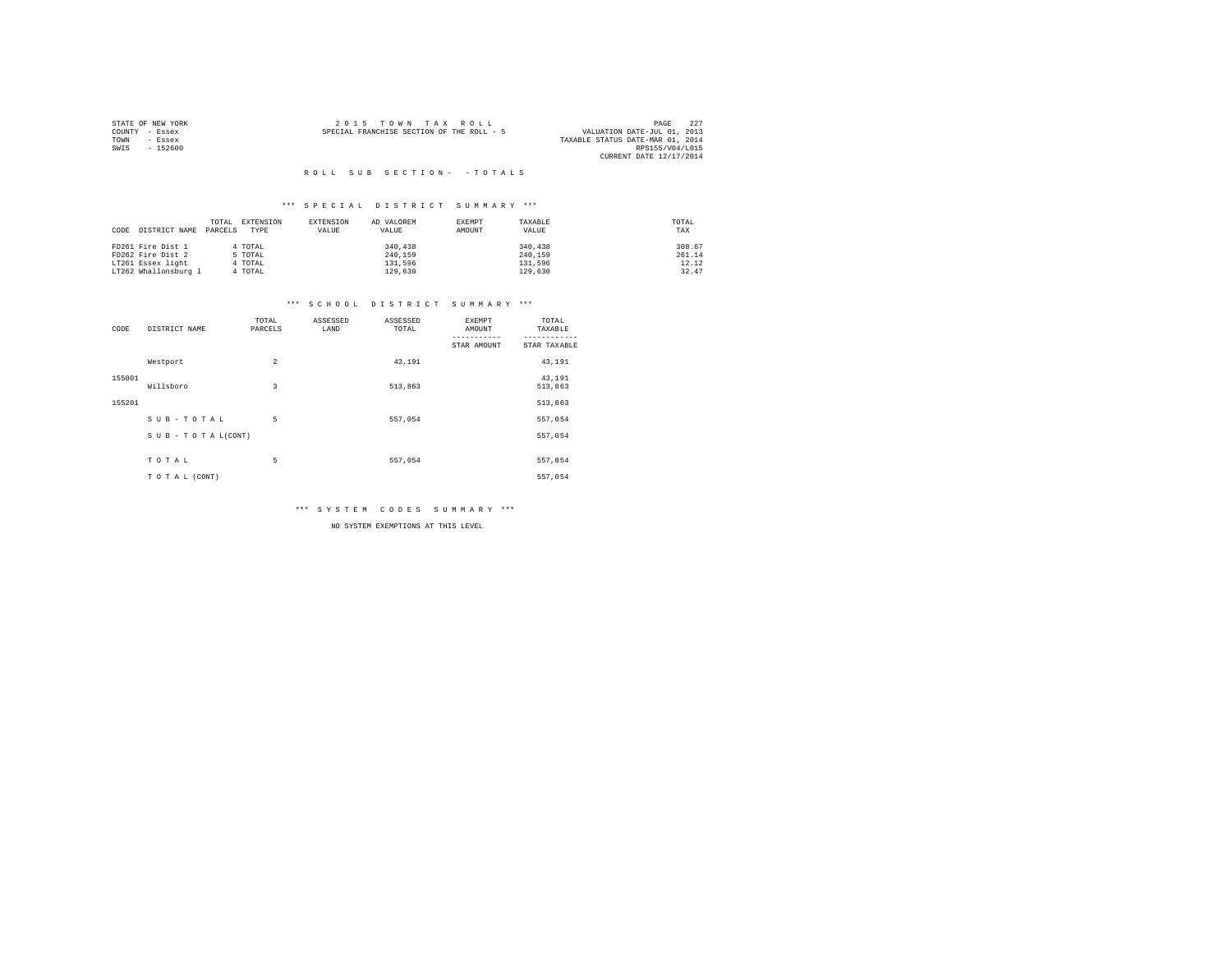| STATE OF NEW YORK |          |                                           | 2015 TOWN TAX ROLL |  |  |  | PAGE                             | 228 |
|-------------------|----------|-------------------------------------------|--------------------|--|--|--|----------------------------------|-----|
| COUNTY - Essex    |          | SPECIAL FRANCHISE SECTION OF THE ROLL - 5 |                    |  |  |  | VALUATION DATE-JUL 01, 2013      |     |
| TOWN              | - Essex  |                                           |                    |  |  |  | TAXABLE STATUS DATE-MAR 01, 2014 |     |
| SWIS              | - 152600 |                                           |                    |  |  |  | RPS155/V04/L015                  |     |
|                   |          |                                           |                    |  |  |  | CURRENT DATE 12/17/2014          |     |

#### \*\*\* E X E M P T I O N S U M M A R Y \*\*\*

#### NO EXEMPTIONS AT THIS LEVEL

| ROLL |                   | TOTAL   | ASSESSED | ASSESSED | EXEMPT      | TOTAL        | TOTAL    |
|------|-------------------|---------|----------|----------|-------------|--------------|----------|
| SEC  | DESCRIPTION       | PARCELS | LAND     | TOTAL    | AMOUNT      | TAXABLE      | TAX      |
|      |                   |         |          |          |             |              |          |
|      |                   |         |          |          | STAR AMOUNT | STAR TAXABLE |          |
|      | County Tax        |         |          | 557.054  |             | 557,054      | 1,654.73 |
|      | Town General      |         |          | 557.054  |             | 557,054      | 1,684.77 |
|      | Highway 2 3 4     |         |          | 557.054  |             | 557,054      | 1,016.66 |
|      | SPEC DIST TAXES   |         |          |          |             |              | 614.40   |
| 5    | SPECIAL FRANCHISE |         |          |          |             |              | 4.970.56 |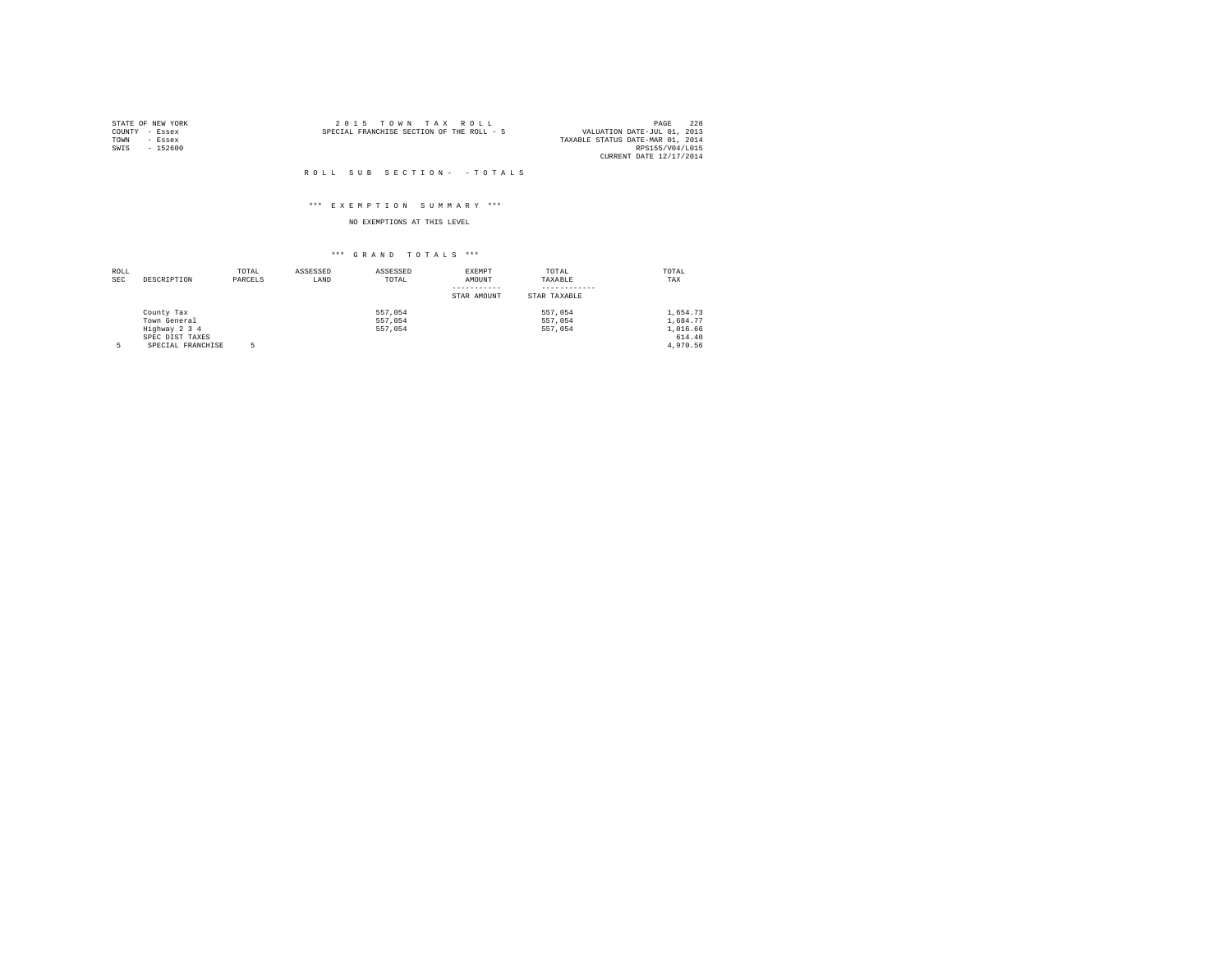|        | STATE OF NEW YORK | 2015 TOWN TAX ROLL                        | PAGE                        | 229 |
|--------|-------------------|-------------------------------------------|-----------------------------|-----|
| COUNTY | - Essex           | SPECIAL FRANCHISE SECTION OF THE ROLL - 5 | VALUATION DATE-JUL 01, 2013 |     |
| TOWN   | $-$ Essex         | TAXABLE STATUS DATE-MAR 01, 2014          |                             |     |
| SWIS   | $-152600$         |                                           | RPS155/V04/L015             |     |
|        |                   |                                           | CURRENT DATE 12/17/2014     |     |
|        |                   |                                           |                             |     |

# ROLL SECTION TOTALS

#### \*\*\* S P E C I A L D I S T R I C T S U M M A R Y \*\*\*

|      |                      | TOTAL   | EXTENSION | EXTENSION | AD VALOREM | EXEMPT | TAXABLE | TOTAL  |
|------|----------------------|---------|-----------|-----------|------------|--------|---------|--------|
| CODE | DISTRICT NAME        | PARCELS | TYPE      | VALUE     | VALUE      | AMOUNT | VALUE   | TAX    |
|      | FD261 Fire Dist 1    |         | 4 TOTAL   |           | 340,438    |        | 340,438 | 308.67 |
|      | FD262 Fire Dist 2    |         | 5 TOTAL   |           | 240.159    |        | 240.159 | 261.14 |
|      | LT261 Essex light    |         | 4 TOTAL   |           | 131,596    |        | 131,596 | 12.12  |
|      | LT262 Whallonsburg 1 |         | 4 TOTAL   |           | 129,630    |        | 129,630 | 32.47  |

# \*\*\* S C H O O L D I S T R I C T S U M M A R Y \*\*\*

| CODE   | DISTRICT NAME      | TOTAL<br>PARCELS | ASSESSED<br>LAND | ASSESSED<br>TOTAL | EXEMPT<br>AMOUNT | TOTAL<br>TAXABLE  |
|--------|--------------------|------------------|------------------|-------------------|------------------|-------------------|
|        |                    |                  |                  |                   | STAR AMOUNT      | STAR TAXABLE      |
|        | Westport           | $\overline{2}$   |                  | 43,191            |                  | 43,191            |
| 155001 | Willsboro          | 3                |                  | 513,863           |                  | 43.191<br>513,863 |
| 155201 |                    |                  |                  |                   |                  | 513,863           |
|        | SUB-TOTAL          | 5                |                  | 557.054           |                  | 557,054           |
|        | SUB - TO TAL(CONT) |                  |                  |                   |                  | 557,054           |
|        | TOTAL              | 5                |                  | 557,054           |                  | 557,054           |
|        |                    |                  |                  |                   |                  |                   |
|        | TO TAL (CONT)      |                  |                  |                   |                  | 557,054           |

\*\*\* S Y S T E M C O D E S S U M M A R Y \*\*\*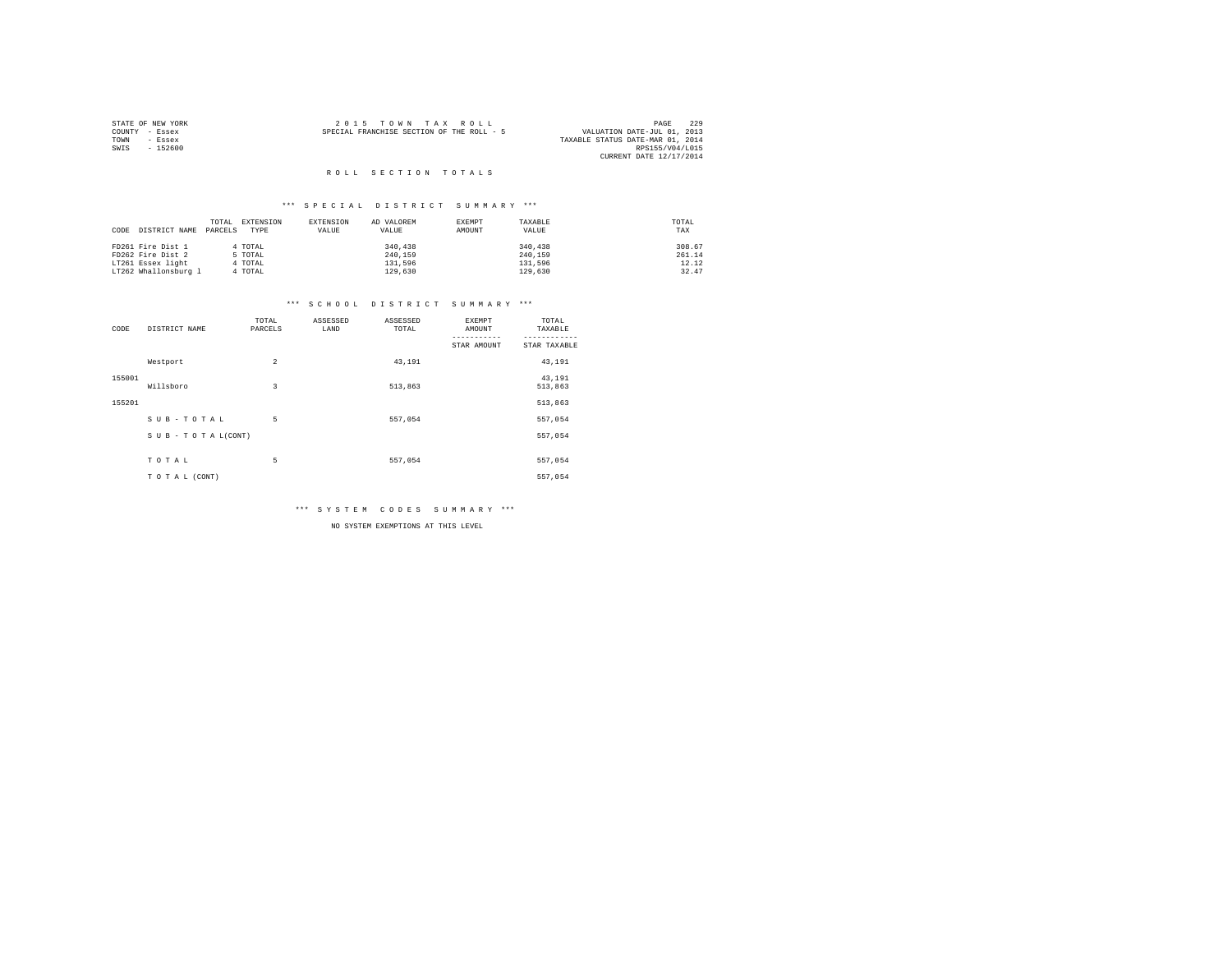|                | STATE OF NEW YORK | $2.0.15$ TOWN TAX ROLL                                                   | PAGE                    | 230 |
|----------------|-------------------|--------------------------------------------------------------------------|-------------------------|-----|
| COUNTY - Essex |                   | VALUATION DATE-JUL 01, 2013<br>SPECIAL FRANCHISE SECTION OF THE ROLL - 5 |                         |     |
| TOWN           | - Essex           | TAXABLE STATUS DATE-MAR 01, 2014                                         |                         |     |
| SWIS           | $-152600$         |                                                                          | RPS155/V04/L015         |     |
|                |                   |                                                                          | CURRENT DATE 12/17/2014 |     |

#### ROLL SECTION TOTALS

#### \*\*\* E X E M P T I O N S U M M A R Y \*\*\*

### NO EXEMPTIONS AT THIS LEVEL

| ROLL       |                   | TOTAL   | ASSESSED | ASSESSED | EXEMPT      | TOTAL        | TOTAL    |
|------------|-------------------|---------|----------|----------|-------------|--------------|----------|
| <b>SEC</b> | DESCRIPTION       | PARCELS | LAND     | TOTAL    | AMOUNT      | TAXABLE      | TAX      |
|            |                   |         |          |          |             |              |          |
|            |                   |         |          |          | STAR AMOUNT | STAR TAXABLE |          |
|            | County Tax        |         |          | 557.054  |             | 557,054      | 1,654.73 |
|            | Town General      |         |          | 557.054  |             | 557,054      | 1,684.77 |
|            | Highway 2 3 4     |         |          | 557.054  |             | 557,054      | 1,016.66 |
|            | SPEC DIST TAXES   |         |          |          |             |              | 614.40   |
| 5          | SPECIAL FRANCHISE |         |          |          |             |              | 4.970.56 |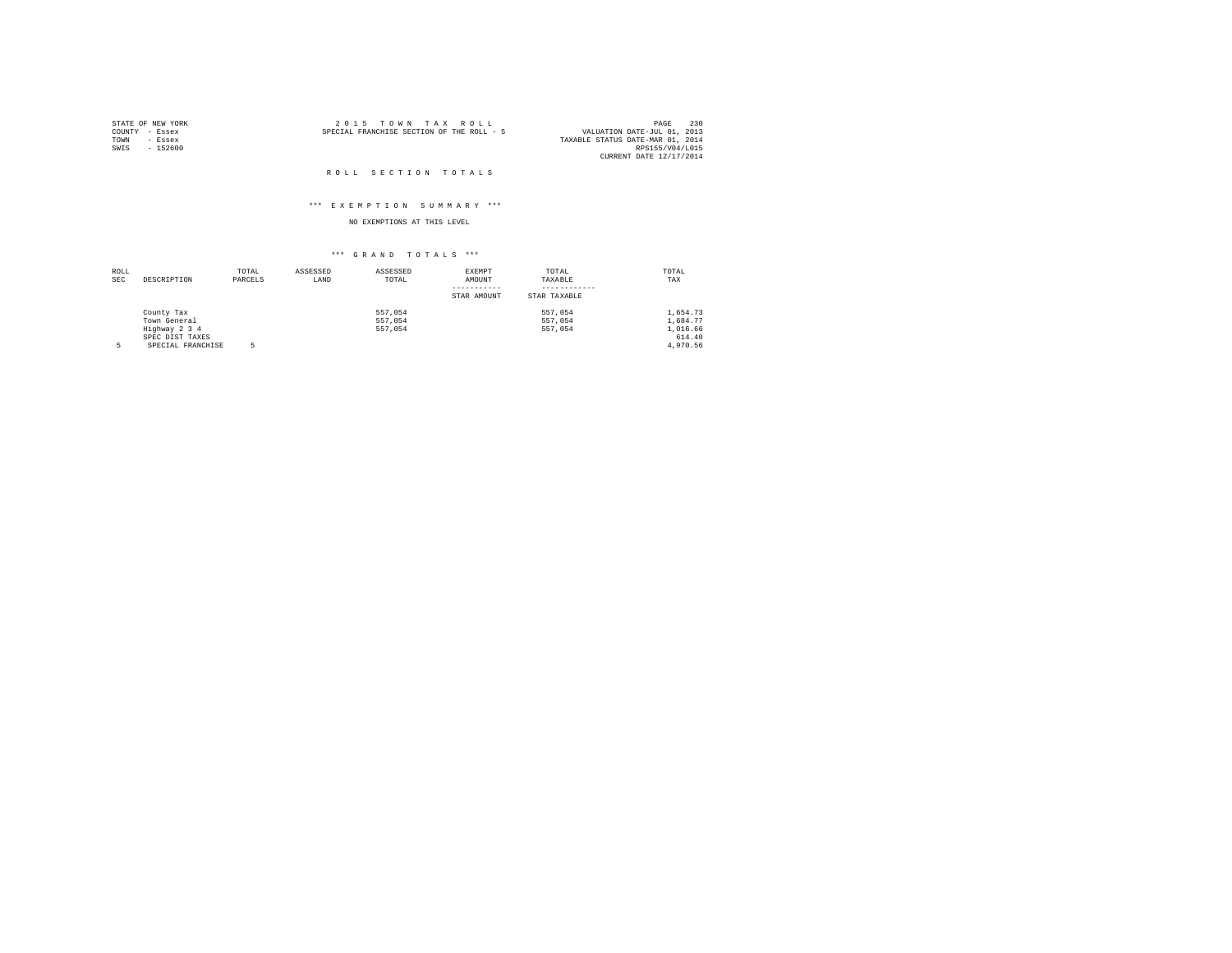|                | STATE OF NEW YORK | 2015 TOWN TAX ROLL                     | PAGE                             |
|----------------|-------------------|----------------------------------------|----------------------------------|
| COUNTY - Essex |                   | UTILITY & R.R. SECTION OF THE ROLL - 6 | VALUATION DATE-JUL 01, 2013      |
| TOWN           | - Essex           | OWNERS NAME SEOUENCE                   | TAXABLE STATUS DATE-MAR 01, 2014 |
| SWIS           | $-152600$         | UNIFORM PERCENT OF VALUE IS 100.00     |                                  |

| TAX MAP PARCEL NUMBER<br>CURRENT OWNERS NAME<br>CURRENT OWNERS ADDRESS | SCHOOL DISTRICT<br>PARCEL SIZE/GRID COORD | LAND<br>TOTAL | PROPERTY LOCATION & CLASS ASSESSMENT EXEMPTION CODE---------------COUNTY-------TOWN----------<br>TAX DESCRIPTION<br>SPECIAL DISTRICTS | TAXABLE VALUE                              | TAX AMOUNT         |
|------------------------------------------------------------------------|-------------------------------------------|---------------|---------------------------------------------------------------------------------------------------------------------------------------|--------------------------------------------|--------------------|
| ********************                                                   | **********************                    |               |                                                                                                                                       |                                            |                    |
|                                                                        | Outside Plant                             |               |                                                                                                                                       | ACCT 605N204701                            | BTLL.<br>744       |
| 626. - 9999 - 608. 900/1881                                            | 836 Telecom. eq.                          |               | County Tax                                                                                                                            | 5,998                                      | 17.82              |
| Chazy & Westport Tel Co                                                | 155001<br>Westport                        | $\Omega$      | Town General                                                                                                                          | 5,998                                      | 18.14              |
| Westport, NY 12993                                                     | 888888                                    |               | 5,998 Highway 2 3 4                                                                                                                   | 5,998                                      | 10.95              |
|                                                                        | 155001.10000                              |               | FD262 Fire Dist 2                                                                                                                     | 5,998 TO                                   | 6.52               |
|                                                                        | EAST-0738014 NRTH-1554205                 |               |                                                                                                                                       |                                            |                    |
|                                                                        | FULL MARKET VALUE                         | 5,998         |                                                                                                                                       |                                            |                    |
|                                                                        |                                           |               | TOTAL TAX ---                                                                                                                         |                                            | $53.43**$          |
|                                                                        |                                           |               |                                                                                                                                       | DATE #1                                    | 02/02/15<br>53.43  |
|                                                                        |                                           |               |                                                                                                                                       | AMT DUE                                    |                    |
|                                                                        | 2758 Essex Rd                             |               |                                                                                                                                       | ACCT 605N204704                            | <b>BILL</b><br>745 |
| $40.65 - 3 - 1.000$                                                    | 448 Pier / wharf - WTRFNT                 |               | County Tax                                                                                                                            | 256,600                                    | 762.24             |
| Lake Champlain Trans Co Inc                                            | Willsboro<br>155201                       |               | 133,200 Town General                                                                                                                  | 256,600                                    | 776.07             |
| King Street Dock                                                       | Hicks                                     | 256,600       | Highway 2 3 4                                                                                                                         | 256,600                                    | 468.31             |
| Burlington, VT 05401                                                   | ACRES<br>0.50                             |               | FD261 Fire Dist 1                                                                                                                     | 256,600 TO                                 | 232.65             |
|                                                                        | EAST-0756958 NRTH-1572370                 |               | LT261 Essex light                                                                                                                     | 256,600 TO                                 | 23.64              |
|                                                                        | DEED BOOK 610<br>$PG-017$                 |               |                                                                                                                                       |                                            |                    |
|                                                                        | FULL MARKET VALUE                         | 256,600       |                                                                                                                                       |                                            |                    |
|                                                                        |                                           |               | TOTAL TAX ---                                                                                                                         |                                            | $2,262.91**$       |
|                                                                        |                                           |               |                                                                                                                                       | DATE #1                                    | 02/02/15           |
|                                                                        |                                           |               |                                                                                                                                       | AMT DUE                                    | 2,262.91           |
|                                                                        | ************************                  |               | **********************************                                                                                                    | ************* 40.3-3-13.200/1 ************ |                    |
|                                                                        | School St                                 |               |                                                                                                                                       | ACCT 605Z004010                            | BILL 746           |
| $40.3 - 3 - 13.200 / 1$                                                | 837 Cell Tower                            |               | County Tax                                                                                                                            | 43,800                                     | 130.11             |
| Nextel                                                                 | Willsboro<br>155201                       | $\Omega$      | Town General                                                                                                                          | 43,800                                     | 132.47             |
| c/o Sprint Nextel Property Svc This Account located in                 |                                           |               | 43,800 Highway 2 3 4                                                                                                                  | 43,800                                     | 79.94              |
| Mailstop KSOPHT0101-Z2650                                              | TM# 40.3-3-13.200                         |               | School Relevy                                                                                                                         |                                            | 573.85             |
| 6391 Sprint Pkwy                                                       | EAST-0755475 NRTH-1570271                 |               |                                                                                                                                       |                                            |                    |
| Overland Park, KS 66251-2650 FULL MARKET VALUE                         |                                           | 43,800        | TOTAL TAX ---                                                                                                                         |                                            | $916.37**$         |
|                                                                        |                                           |               |                                                                                                                                       | DATE #1                                    | 02/02/15           |
|                                                                        |                                           |               |                                                                                                                                       | AMT DUE                                    | 916.37             |
|                                                                        |                                           |               |                                                                                                                                       |                                            |                    |
|                                                                        | Northeast Grouped Trans L                 |               |                                                                                                                                       | ACCT 605Z000002                            | BILL 747           |
| 626. - 9999 - 131. 600/1001                                            | 882 Elec Trans Imp                        |               | County Tax                                                                                                                            | 1,170                                      | 3.48               |
| NYSEG Corp                                                             | 155001<br>Westport                        |               | 0 Town General                                                                                                                        | 1,170                                      | 3.54               |
| Utility Shared Svcs                                                    | 000016                                    | 1,170         | Highway 2 3 4                                                                                                                         | 1,170                                      | 2.14               |
| Freeport Bldg                                                          | 155001.00600                              |               | FD261 Fire Dist 1                                                                                                                     | 33 TO                                      | .03                |
| 70 Farm View Dr                                                        | EAST-0738014 NRTH-1554205                 |               | FD262 Fire Dist 2                                                                                                                     | 1,137 TO                                   | 1.24               |
| New Gloucester, ME 04260                                               | FULL MARKET VALUE                         | 1,170         |                                                                                                                                       |                                            |                    |
|                                                                        |                                           |               | TOTAL TAX ---                                                                                                                         |                                            | $10.43**$          |
|                                                                        |                                           |               |                                                                                                                                       | DATE #1                                    | 02/02/15           |
|                                                                        |                                           |               |                                                                                                                                       | AMT DUE                                    | 10.43              |
|                                                                        |                                           |               |                                                                                                                                       |                                            |                    |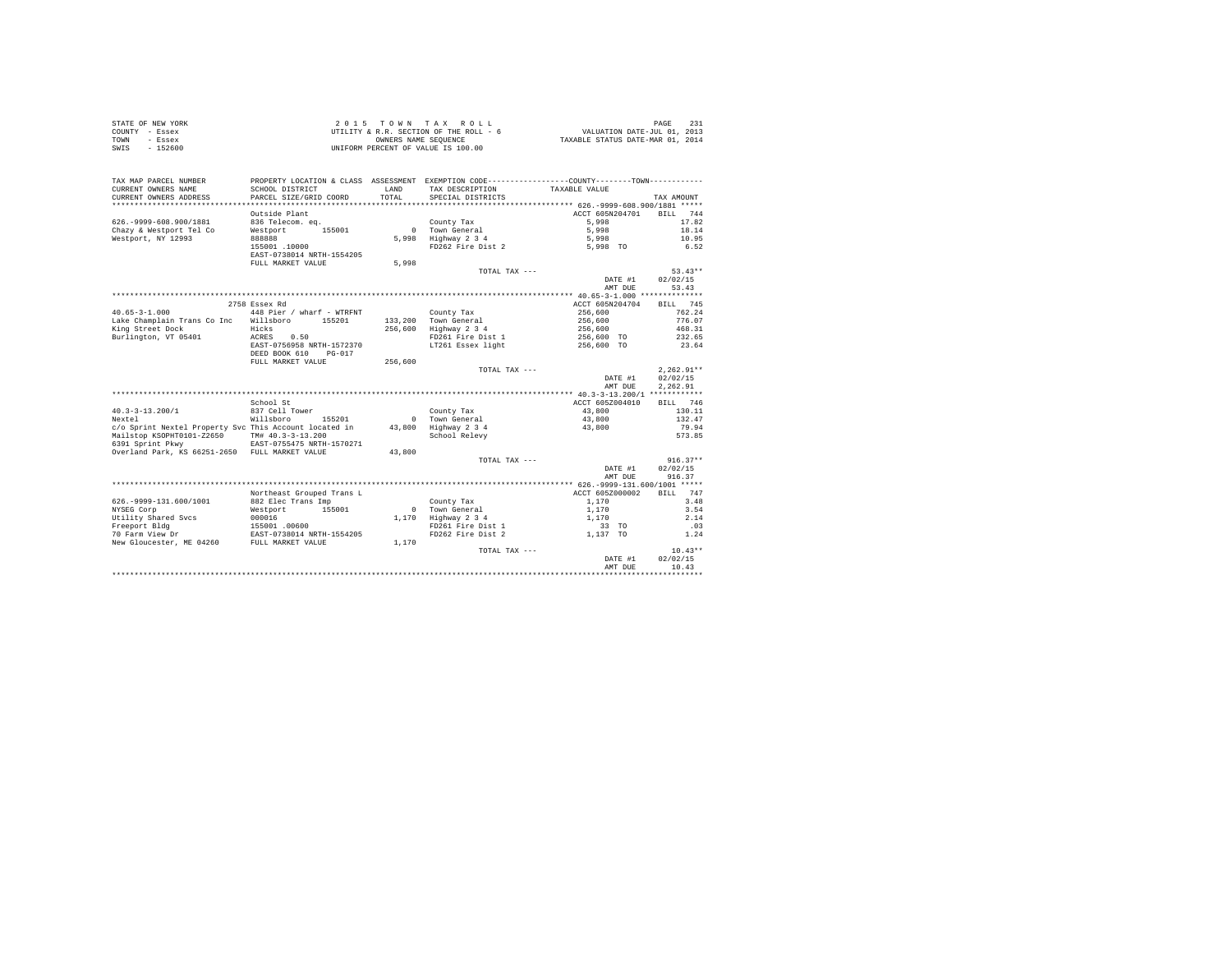|      | STATE OF NEW YORK | 2015 TOWN TAX ROLL                     | 232<br>PAGE                      |
|------|-------------------|----------------------------------------|----------------------------------|
|      | COUNTY - Essex    | UTILITY & R.R. SECTION OF THE ROLL - 6 | VALUATION DATE-JUL 01, 2013      |
| TOWN | - Essex           | OWNERS NAME SEOUENCE                   | TAXABLE STATUS DATE-MAR 01, 2014 |
| SWIS | $-152600$         | UNIFORM PERCENT OF VALUE IS 100.00     |                                  |

| TAX MAP PARCEL NUMBER       | PROPERTY LOCATION & CLASS ASSESSMENT EXEMPTION CODE---------------COUNTY-------TOWN--------- |            |                   |                 |                    |
|-----------------------------|----------------------------------------------------------------------------------------------|------------|-------------------|-----------------|--------------------|
| CURRENT OWNERS NAME         | SCHOOL DISTRICT                                                                              | LAND       | TAX DESCRIPTION   | TAXABLE VALUE   |                    |
| CURRENT OWNERS ADDRESS      | PARCEL SIZE/GRID COORD                                                                       | TOTAL      | SPECIAL DISTRICTS |                 | TAX AMOUNT         |
|                             |                                                                                              |            |                   |                 |                    |
|                             | Northeast Grouped Trans L                                                                    |            |                   | ACCT 605Z000003 | <b>BILL</b><br>748 |
| 626. - 9999 - 131. 600/1002 | 882 Elec Trans Imp                                                                           |            | County Tax        | 18,326          | 54.44              |
| NYSEG Corp                  | 155201<br>Willsboro                                                                          | $^{\circ}$ | Town General      | 18,326          | 55.43              |
| Utility Shared Svcs         | 000016                                                                                       | 18,326     | Highway 2 3 4     | 18,326          | 33.45              |
| Freeport Bldg               | 155201 .09400                                                                                |            | FD261 Fire Dist 1 | 511 TO          | .46                |
| 70 Farm View Dr             | EAST-0738014 NRTH-1554205                                                                    |            | FD262 Fire Dist 2 | 17,815 TO       | 19.37              |
| New Gloucester, ME 04260    | FULL MARKET VALUE                                                                            | 18,326     |                   |                 |                    |
|                             |                                                                                              |            | TOTAL TAX ---     |                 | $163.15**$         |
|                             |                                                                                              |            |                   | DATE #1         | 02/02/15           |
|                             |                                                                                              |            |                   | AMT DUE         | 163.15             |
|                             |                                                                                              |            |                   |                 |                    |
|                             | Republic Steel Brook Tran                                                                    |            |                   | ACCT 605Z000004 | 749<br>RTLL        |
| 626. - 9999 - 131. 600/1011 | 882 Elec Trans Imp                                                                           |            | County Tax        | 570             | 1.69               |
| NYSEG Corp                  | 155001<br>Westport                                                                           | $\Omega$   | Town General      | 570             | 1.72               |
| Utility Shared Svcs         | 000024                                                                                       | 570        | Highway 2 3 4     | 570             | 1.04               |
| Freeport Bldg               | 155001 .00600                                                                                |            | FD261 Fire Dist 1 | 16 TO           | .01                |
| 70 Farm View Dr             | EAST-0738014 NRTH-1554205                                                                    |            | FD262 Fire Dist 2 | 554 TO          | .60                |
| New Gloucester, ME 04260    | FULL MARKET VALUE                                                                            | 570        |                   |                 |                    |
|                             |                                                                                              |            | TOTAL TAX ---     |                 | $5.06**$           |
|                             |                                                                                              |            |                   | DATE #1         | 02/02/15           |
|                             |                                                                                              |            |                   | AMT DUE         | 5.06               |
|                             |                                                                                              |            |                   |                 |                    |
|                             | Republic Steel Brook Tran                                                                    |            |                   | ACCT 605Z000005 | 750<br>RTLL.       |
| 626. - 9999 - 131. 600/1012 | 882 Elec Trans Imp                                                                           |            | County Tax        | 8.924           | 26.51              |
| NYSEG Corp                  | Willsboro<br>155201                                                                          | $\Omega$   | Town General      | 8,924           | 26.99              |
| Utility Shared Svcs         | 000024                                                                                       | 8.924      | Highway 2 3 4     | 8.924           | 16.29              |
| Freeport Bldg               | 155201.09400                                                                                 |            | FD261 Fire Dist 1 | 249 TO          | .23                |
| 70 Farm View Dr             | EAST-0738014 NRTH-1554205                                                                    |            | FD262 Fire Dist 2 | 8.675 TO        | 9.43               |
| New Gloucester, ME 04260    | FULL MARKET VALUE                                                                            | 8.924      |                   |                 |                    |
|                             |                                                                                              |            | TOTAL TAX ---     |                 | $79.45**$          |
|                             |                                                                                              |            |                   | DATE #1         | 02/02/15           |
|                             |                                                                                              |            |                   | AMT DUE         | 79.45              |
|                             |                                                                                              |            |                   |                 |                    |
|                             | Outside Plant                                                                                |            |                   | ACCT 605J190018 | <b>BILL</b><br>751 |
| 626. - 9999 - 131. 600/1881 | 884 Elec Dist Out                                                                            |            | County Tax        | 70.938          | 210.72             |
| NYSEG Corp                  | 155001<br>Westport                                                                           | $\Omega$   | Town General      | 70,938          | 214.55             |
| Utility Shared Svcs         | 888888                                                                                       | 70.938     | Highway 2 3 4     | 70,938          | 129.47             |
| Freeport Bldg               | 155001 .00600                                                                                |            | FD261 Fire Dist 1 | 1,979 TO        | 1.79               |
| 70 Farm View Dr             | EAST-0738014 NRTH-1554205                                                                    |            | FD262 Fire Dist 2 | 68.959 TO       | 74.98              |
| New Gloucester, ME 04260    | FULL MARKET VALUE                                                                            | 70.938     |                   |                 |                    |
|                             |                                                                                              |            | TOTAL TAX ---     |                 | 631.51**           |
|                             |                                                                                              |            |                   | DATE #1         | 02/02/15           |
|                             |                                                                                              |            |                   | AMT DUE         | 631.51             |
|                             |                                                                                              |            |                   |                 |                    |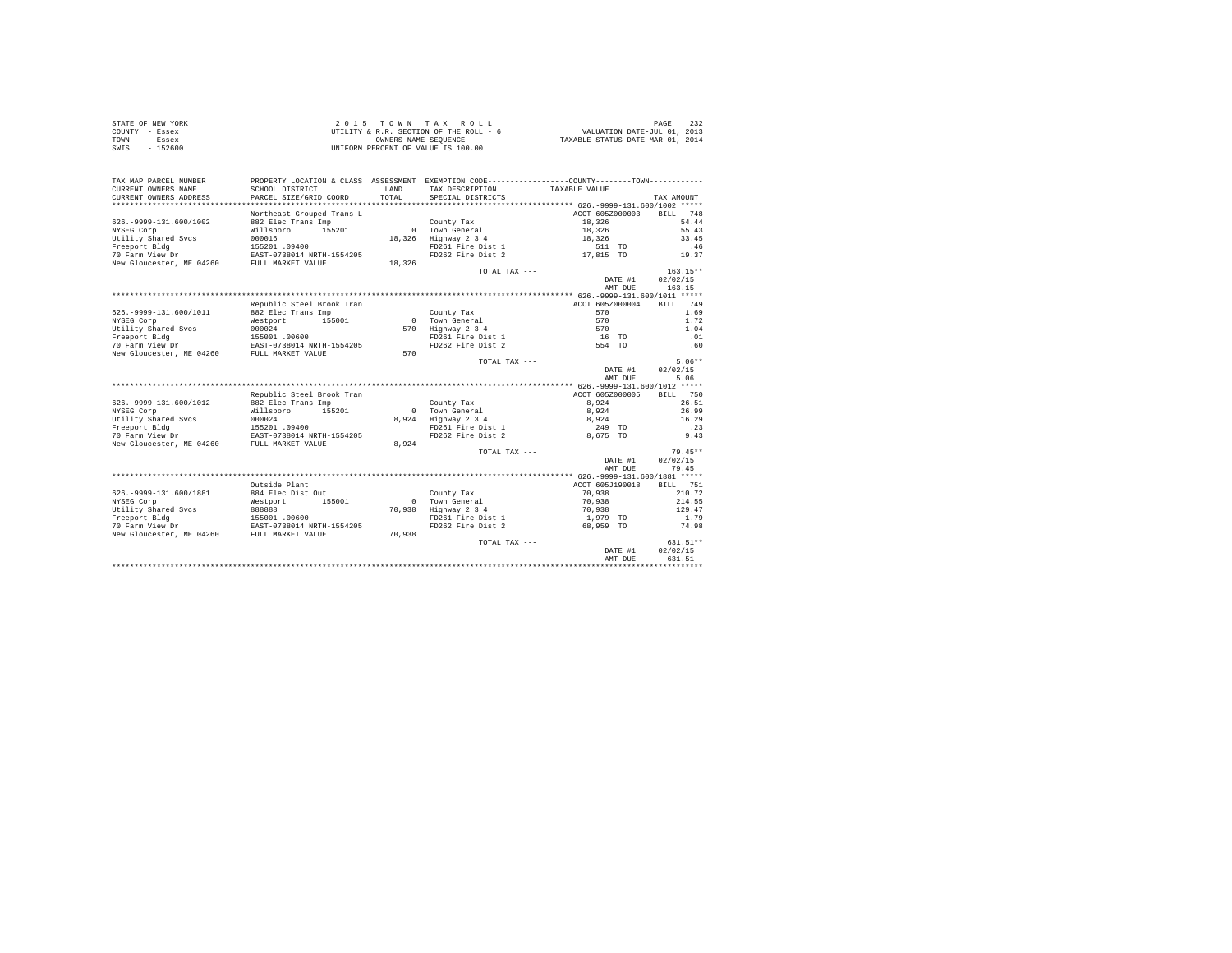| STATE OF NEW YORK | $2.0.15$ TOWN TAX ROLL                 | 233<br>PAGE                      |
|-------------------|----------------------------------------|----------------------------------|
| COUNTY - Essex    | UTILITY & R.R. SECTION OF THE ROLL - 6 | VALUATION DATE-JUL 01, 2013      |
| TOWN<br>- Essex   | OWNERS NAME SEOUENCE                   | TAXABLE STATUS DATE-MAR 01, 2014 |
| SWIS<br>$-152600$ | UNIFORM PERCENT OF VALUE IS 100.00     |                                  |

| TAX MAP PARCEL NUMBER<br>CURRENT OWNERS NAME<br>CURRENT OWNERS ADDRESS | SCHOOL DISTRICT<br>PARCEL SIZE/GRID COORD | LAND<br>TOTAL. | PROPERTY LOCATION & CLASS ASSESSMENT EXEMPTION CODE----------------COUNTY--------TOWN----------<br>TAX DESCRIPTION TAXABLE VALUE<br>SPECIAL DISTRICTS |                 | TAX AMOUNT         |
|------------------------------------------------------------------------|-------------------------------------------|----------------|-------------------------------------------------------------------------------------------------------------------------------------------------------|-----------------|--------------------|
|                                                                        |                                           |                |                                                                                                                                                       |                 |                    |
|                                                                        | Outside Plant                             |                |                                                                                                                                                       | ACCT 605N204705 | <b>BILL</b><br>752 |
| 626. - 9999-131.600/1882                                               | 884 Elec Dist Out                         |                | County Tax                                                                                                                                            | 1111,360        | 3,301.32           |
| NYSEG Corp                                                             | Willsboro<br>155201                       |                | 0 Town General                                                                                                                                        | 1111,360        | 3, 361.23          |
| Utility Shared Sycs                                                    | 888888                                    |                | 1111,360 Highway 2 3 4                                                                                                                                | 1111,360        | 2.028.28           |
| Freeport Bldg                                                          | 155201.09400                              |                | FD261 Fire Dist 1                                                                                                                                     | 31,007 TO       | 28.11              |
| 70 Farm View Dr                                                        | EAST-0738014 NRTH-1554205                 |                | FD262 Fire Dist 2                                                                                                                                     | 1080,353 TO     | 1.174.71           |
| New Gloucester, ME 04260                                               | FULL MARKET VALUE                         | 1111,360       |                                                                                                                                                       |                 |                    |
|                                                                        |                                           |                | TOTAL TAX ---                                                                                                                                         |                 | $9.893.65**$       |
|                                                                        |                                           |                |                                                                                                                                                       | DATE #1         | 02/02/15           |
|                                                                        |                                           |                |                                                                                                                                                       | AMT DUE         | 9.893.65           |
|                                                                        |                                           |                |                                                                                                                                                       |                 |                    |
|                                                                        | Outside Plant                             |                |                                                                                                                                                       | ACCT 605J190016 | BILL 753           |
| 626. - 9999 - 631. 900/1881                                            | 836 Telecom. eq.                          |                | County Tax                                                                                                                                            | 4.535           | 13.47              |
| Verizon New York Inc                                                   | Westport 155001                           |                | 0 Town General                                                                                                                                        | 4.535           | 13.72              |
| $c$ /o Duff & Phelps                                                   | 888888                                    |                | 4.535 Highway 2 3 4                                                                                                                                   | 4,535           | 8.28               |
| PO Box 2749                                                            | 155001 .00600                             |                | FD261 Fire Dist 1                                                                                                                                     | 2.268 TO        | 2.06               |
| Addison, TX 75001                                                      | EAST-0738014 NRTH-1554205                 |                | FD262 Fire Dist 2                                                                                                                                     | 2,268 TO        | 2.47               |
|                                                                        | FULL MARKET VALUE                         |                | 4,535 LT261 Essex light                                                                                                                               | 1,134 TO        | .10                |
|                                                                        |                                           |                | LT262 Whallonsburg light 1.134 TO                                                                                                                     |                 | 28                 |
|                                                                        |                                           |                | TOTAL TAX ---                                                                                                                                         |                 | $40.38**$          |
|                                                                        |                                           |                |                                                                                                                                                       | DATE #1         | 02/02/15           |
|                                                                        |                                           |                |                                                                                                                                                       | AMT DUE         | 40.38              |
|                                                                        |                                           |                |                                                                                                                                                       |                 |                    |
|                                                                        | Outside Plant                             |                |                                                                                                                                                       | ACCT 605N204920 | BILL 754           |
| 626. - 9999 - 631. 900/1882                                            | 836 Telecom. eq.                          |                | County Tax                                                                                                                                            | 71,049          | 211.05             |
| Verizon New York Inc                                                   | Willsboro<br>155201                       |                | 0 Town General                                                                                                                                        | 71,049          | 214.88             |
| c/o Duff & Phelps                                                      | 888888                                    |                | 71.049 Highway 2 3 4                                                                                                                                  | 71,049          | 129.67             |
| PO Box 2749                                                            | 155201 .09400                             |                | FD261 Fire Dist 1                                                                                                                                     | 35,525 TO       | 32.21              |
| Addison, TX 75001                                                      | EAST-0738014 NRTH-1554205                 |                | FD262 Fire Dist 2                                                                                                                                     | 35,525 TO       | 38.63              |
|                                                                        | FULL MARKET VALUE                         | 71,049         | LT261 Essex light                                                                                                                                     | 17,762 TO       | 1.64               |
|                                                                        |                                           |                | LT262 Whallonsburg light                                                                                                                              | 17,762 TO       | 4.45               |
|                                                                        |                                           |                | TOTAL TAX ---                                                                                                                                         |                 | $632.53**$         |
|                                                                        |                                           |                |                                                                                                                                                       | DATE #1         | 02/02/15           |
|                                                                        |                                           |                |                                                                                                                                                       | AMT DUE         | 632.53             |
|                                                                        |                                           |                |                                                                                                                                                       |                 |                    |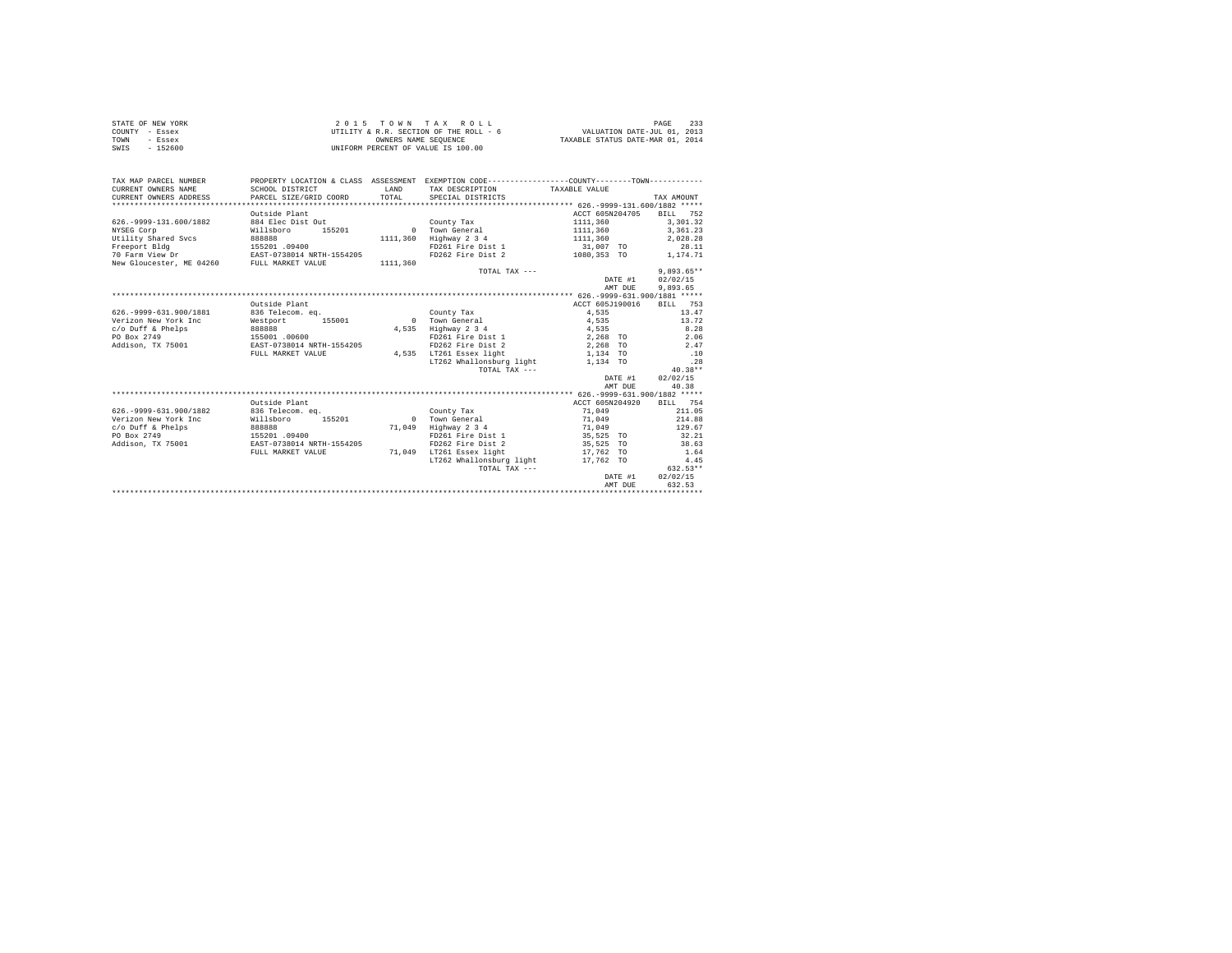|                | STATE OF NEW YORK | 2015 TOWN TAX ROLL                     |  |                                  | PAGE                        | 234 |
|----------------|-------------------|----------------------------------------|--|----------------------------------|-----------------------------|-----|
| COUNTY - Essex |                   | UTILITY & R.R. SECTION OF THE ROLL - 6 |  |                                  | VALUATION DATE-JUL 01, 2013 |     |
| TOWN           | - Essex           |                                        |  | TAXABLE STATUS DATE-MAR 01, 2014 |                             |     |
| SWIS           | - 152600          |                                        |  |                                  | RPS155/V04/L015             |     |
|                |                   |                                        |  |                                  | CURRENT DATE 12/17/2014     |     |

#### \*\*\* S P E C I A L D I S T R I C T S U M M A R Y \*\*\*

|      |                      | TOTAL   | EXTENSION | EXTENSION | AD VALOREM | EXEMPT | TAXABLE  | TOTAL    |
|------|----------------------|---------|-----------|-----------|------------|--------|----------|----------|
| CODE | DISTRICT NAME        | PARCELS | TYPE      | VALUE     | VALUE      | AMOUNT | VALUE    | TAX      |
|      |                      |         |           |           |            |        |          |          |
|      | FD261 Fire Dist 1    |         | 9 TOTAL   |           | 328,188    |        | 328,188  | 297.55   |
|      | FD262 Fire Dist 2    |         | 9 TOTAL   |           | 1221.284   |        | 1221.284 | 1,327.95 |
|      | LT261 Essex light    |         | TOTAL     |           | 275,496    |        | 275,496  | 25.38    |
|      | LT262 Whallonsburg 1 |         | 2 TOTAL   |           | 18,896     |        | 18,896   | 4.73     |

#### \*\*\* S C H O O L D I S T R I C T S U M M A R Y \*\*\*

| CODE   | DISTRICT NAME      | TOTAL<br>PARCELS | ASSESSED<br>LAND | ASSESSED<br>TOTAL | <b>EXEMPT</b><br>AMOUNT | TOTAL<br>TAXABLE    |
|--------|--------------------|------------------|------------------|-------------------|-------------------------|---------------------|
|        |                    |                  |                  |                   | STAR AMOUNT             | STAR TAXABLE        |
|        | Westport           | 5                |                  | 83,211            |                         | 83,211              |
| 155001 | Willsboro          | 6                | 133,200          | 1510,059          |                         | 83,211<br>1,510,059 |
| 155201 |                    |                  |                  |                   |                         | 1,510,059           |
|        | SUB-TOTAL          | 11               | 133,200          | 1593,270          |                         | 1,593,270           |
|        | SUB - TO TAL(CONT) |                  |                  |                   |                         | 1,593,270           |
|        | TOTAL              | 11               | 133,200          | 1593,270          |                         | 1,593,270           |
|        |                    |                  |                  |                   |                         |                     |
|        | TO TAL (CONT)      |                  |                  |                   |                         | 1,593,270           |

\*\*\* S Y S T E M C O D E S S U M M A R Y \*\*\*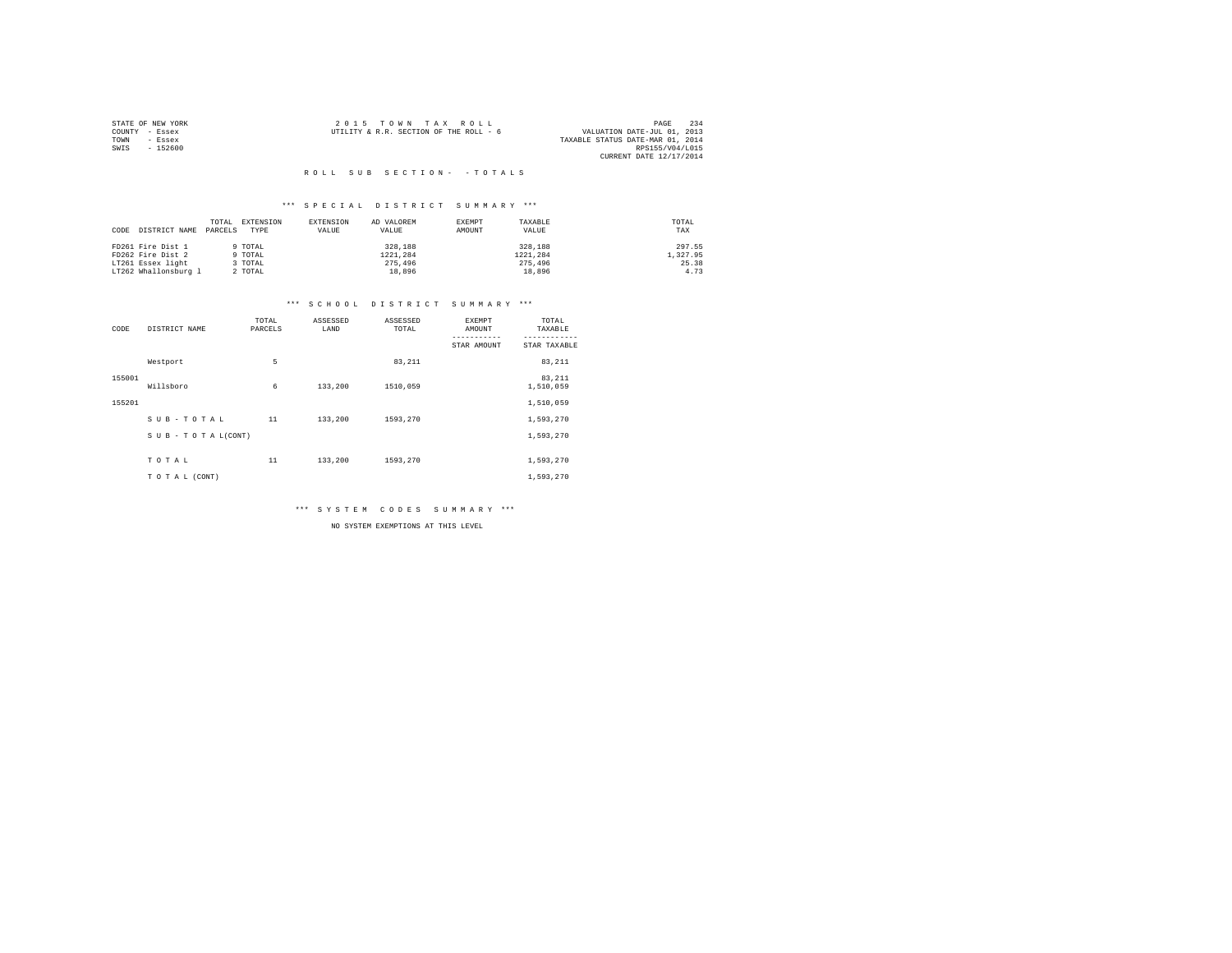|                | STATE OF NEW YORK | 2015 TOWN TAX ROLL                                                    | PAGE            | 235 |
|----------------|-------------------|-----------------------------------------------------------------------|-----------------|-----|
| COUNTY - Essex |                   | VALUATION DATE-JUL 01, 2013<br>UTILITY & R.R. SECTION OF THE ROLL - 6 |                 |     |
| TOWN           | - Essex           | TAXABLE STATUS DATE-MAR 01, 2014                                      |                 |     |
| SWIS           | $-152600$         |                                                                       | RPS155/V04/L015 |     |
|                |                   | CURRENT DATE 12/17/2014                                               |                 |     |

#### \*\*\* E X E M P T I O N S U M M A R Y \*\*\*

### NO EXEMPTIONS AT THIS LEVEL

| ROLL<br><b>SEC</b> | DESCRIPTION                    | TOTAL<br>PARCELS | ASSESSED<br>LAND | ASSESSED<br>TOTAL | <b>EXEMPT</b><br>AMOUNT | TOTAL<br><b>TAXABLE</b> | TOTAL<br>TAX |
|--------------------|--------------------------------|------------------|------------------|-------------------|-------------------------|-------------------------|--------------|
|                    |                                |                  |                  |                   | STAR AMOUNT             | STAR TAXABLE            |              |
|                    | County Tax                     |                  | 133,200          | 1593.270          |                         | 1.593.270               | 4.732.85     |
|                    | Town General                   |                  | 133,200          | 1593.270          |                         | 1.593.270               | 4.818.74     |
|                    | Highway 2 3 4<br>School Relevy |                  | 133,200          | 1593.270          |                         | 1,593,270               | 2.907.82     |
|                    |                                |                  |                  |                   |                         |                         | 573.85       |
|                    | SPEC DIST TAXES                |                  |                  |                   |                         |                         | 1,655.61     |
| 6                  | UTILITIES & N.C.               | 11               |                  |                   |                         |                         | 14,688.87    |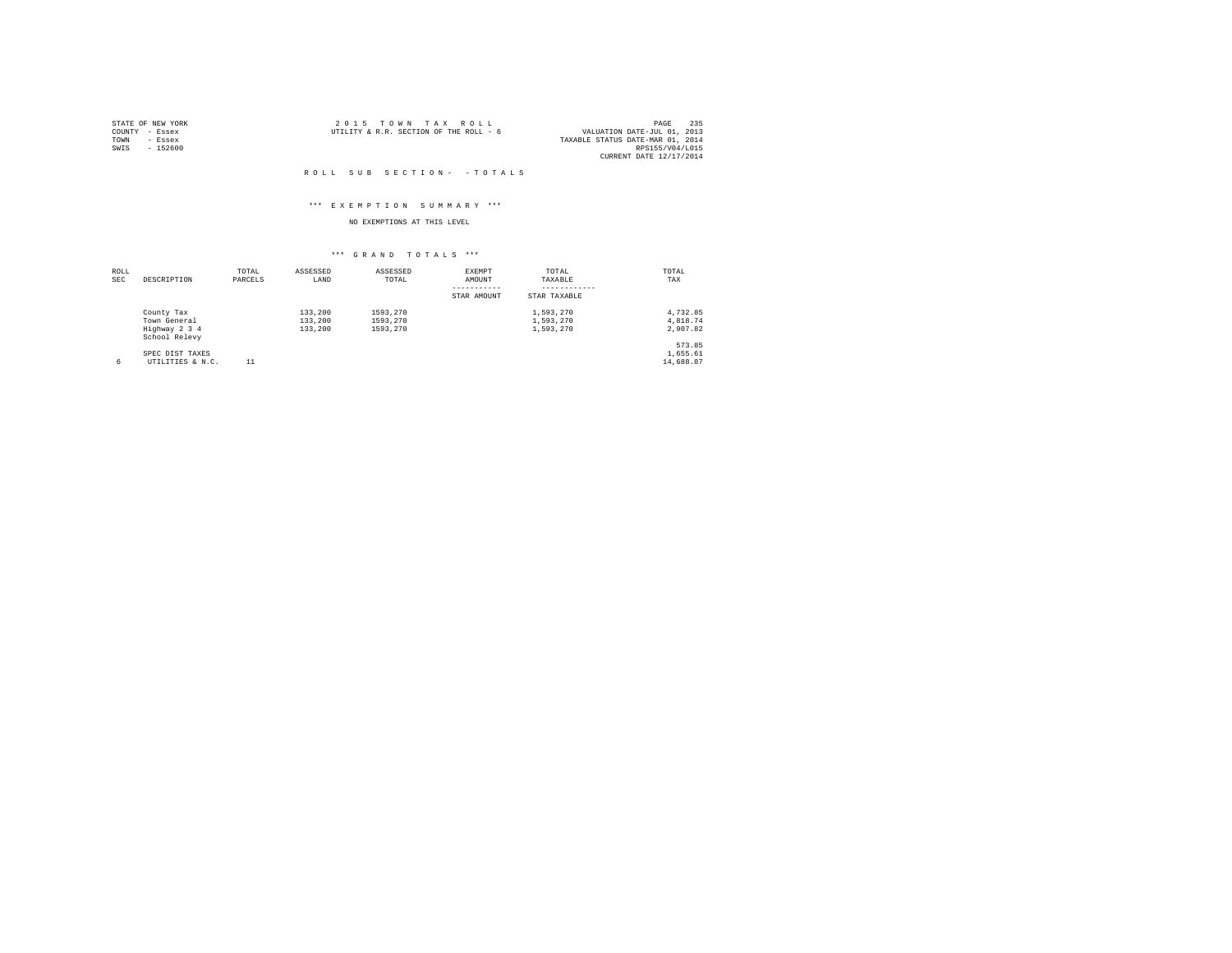|                | STATE OF NEW YORK | 2015 TOWN TAX ROLL                                                    | PAGE                    | 236 |
|----------------|-------------------|-----------------------------------------------------------------------|-------------------------|-----|
| COUNTY - Essex |                   | VALUATION DATE-JUL 01, 2013<br>UTILITY & R.R. SECTION OF THE ROLL - 6 |                         |     |
| TOWN           | - Essex           | TAXABLE STATUS DATE-MAR 01, 2014                                      |                         |     |
| SWIS           | $-152600$         |                                                                       | RPS155/V04/L015         |     |
|                |                   |                                                                       | CURRENT DATE 12/17/2014 |     |

#### R O L L S E C T I O N T O T A L S

#### \*\*\* S P E C I A L D I S T R I C T S U M M A R Y \*\*\*

|      |                      | TOTAL   | EXTENSION | EXTENSION | AD VALOREM | EXEMPT | TAXABLE  | TOTAL    |
|------|----------------------|---------|-----------|-----------|------------|--------|----------|----------|
| CODE | DISTRICT NAME        | PARCELS | TYPE      | VALUE     | VALUE      | AMOUNT | VALUE    | TAX      |
|      |                      |         |           |           |            |        |          |          |
|      | FD261 Fire Dist 1    |         | 9 TOTAL   |           | 328,188    |        | 328,188  | 297.55   |
|      | FD262 Fire Dist 2    |         | 9 TOTAL   |           | 1221.284   |        | 1221.284 | 1,327.95 |
|      | LT261 Essex light    |         | 3 TOTAL   |           | 275,496    |        | 275,496  | 25.38    |
|      | LT262 Whallonsburg 1 |         | 2 TOTAL   |           | 18,896     |        | 18,896   | 4.73     |

# \*\*\* S C H O O L D I S T R I C T S U M M A R Y \*\*\*

| CODE   | DISTRICT NAME   | TOTAL<br>PARCELS | ASSESSED<br>LAND | ASSESSED<br>TOTAL | EXEMPT<br>AMOUNT | TOTAL<br>TAXABLE    |
|--------|-----------------|------------------|------------------|-------------------|------------------|---------------------|
|        |                 |                  |                  |                   | STAR AMOUNT      | STAR TAXABLE        |
|        | Westport        | 5                |                  | 83,211            |                  | 83,211              |
| 155001 | Willsboro       | 6                | 133,200          | 1510,059          |                  | 83,211<br>1,510,059 |
| 155201 |                 |                  |                  |                   |                  | 1,510,059           |
|        | SUB-TOTAL       | 11               | 133,200          | 1593,270          |                  | 1,593,270           |
|        | SUB-TOTAL(CONT) |                  |                  |                   |                  | 1,593,270           |
|        | TOTAL           | 11               | 133,200          | 1593,270          |                  | 1,593,270           |
|        | TO TAL (CONT)   |                  |                  |                   |                  | 1,593,270           |

\*\*\* S Y S T E M C O D E S S U M M A R Y \*\*\*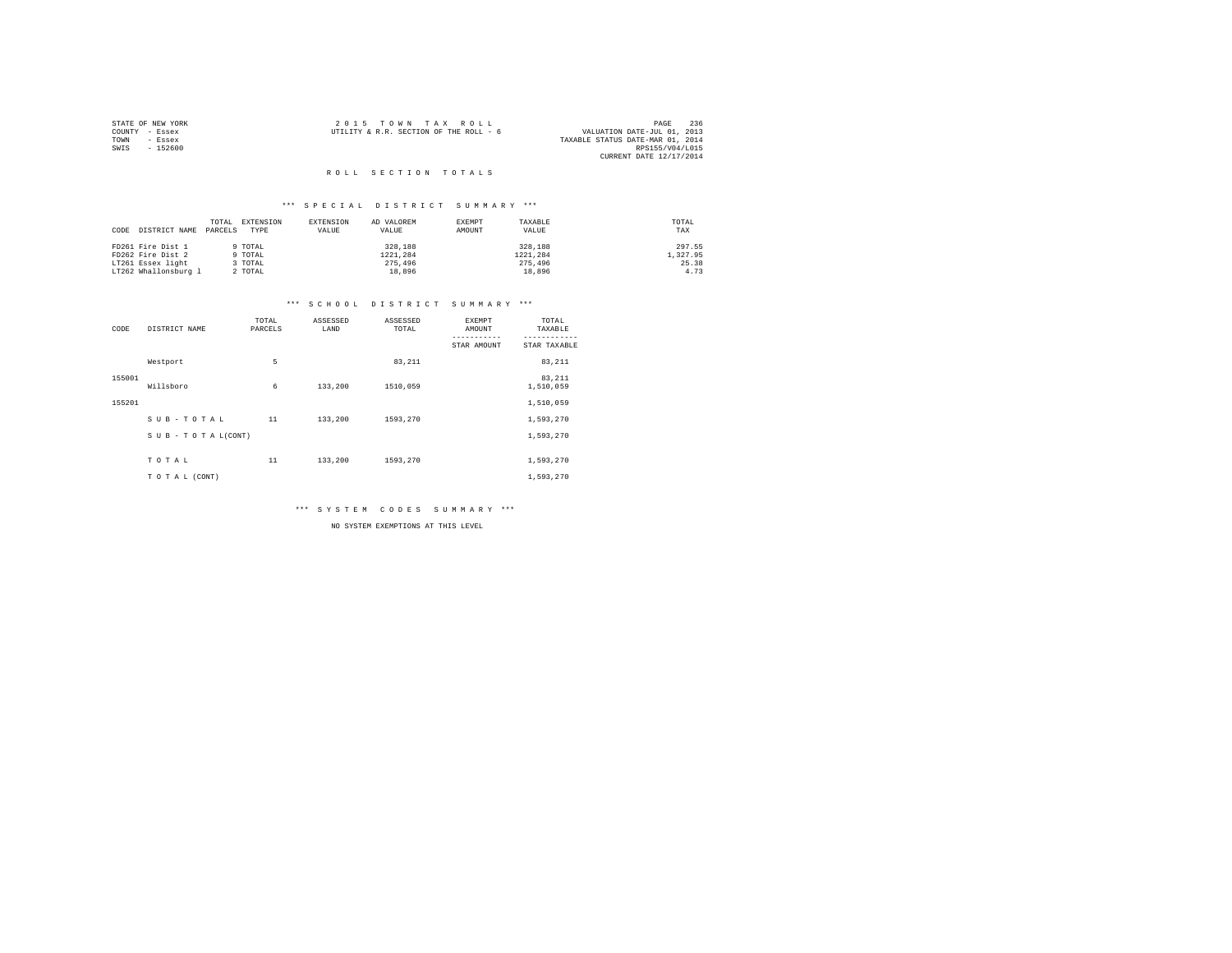| STATE OF NEW YORK |          |  | 2015 TOWN TAX ROLL                     |  | 237<br>PAGE                      |
|-------------------|----------|--|----------------------------------------|--|----------------------------------|
| COUNTY - Essex    |          |  | UTILITY & R.R. SECTION OF THE ROLL - 6 |  | VALUATION DATE-JUL 01, 2013      |
| TOWN              | - Essex  |  |                                        |  | TAXABLE STATUS DATE-MAR 01, 2014 |
| SWIS              | - 152600 |  |                                        |  | RPS155/V04/L015                  |
|                   |          |  |                                        |  | CURRENT DATE 12/17/2014          |

#### ROLL SECTION TOTALS

#### \*\*\* E X E M P T I O N S U M M A R Y \*\*\*

### NO EXEMPTIONS AT THIS LEVEL

| ROLL<br><b>SEC</b> | DESCRIPTION                    | TOTAL<br>PARCELS | ASSESSED<br>LAND | ASSESSED<br>TOTAL | EXEMPT<br>AMOUNT | TOTAL<br>TAXABLE | TOTAL<br>TAX |
|--------------------|--------------------------------|------------------|------------------|-------------------|------------------|------------------|--------------|
|                    |                                |                  |                  |                   | STAR AMOUNT      | STAR TAXABLE     |              |
|                    | County Tax                     |                  | 133,200          | 1593.270          |                  | 1,593,270        | 4.732.85     |
|                    | Town General                   |                  | 133,200          | 1593.270          |                  | 1,593,270        | 4.818.74     |
|                    | Highway 2 3 4<br>School Relevy |                  | 133,200          | 1593.270          |                  | 1,593,270        | 2.907.82     |
|                    |                                |                  |                  |                   |                  |                  | 573.85       |
|                    | SPEC DIST TAXES                |                  |                  |                   |                  |                  | 1,655.61     |
| 6                  | UTILITIES & N.C.               | 11               |                  |                   |                  |                  | 14,688.87    |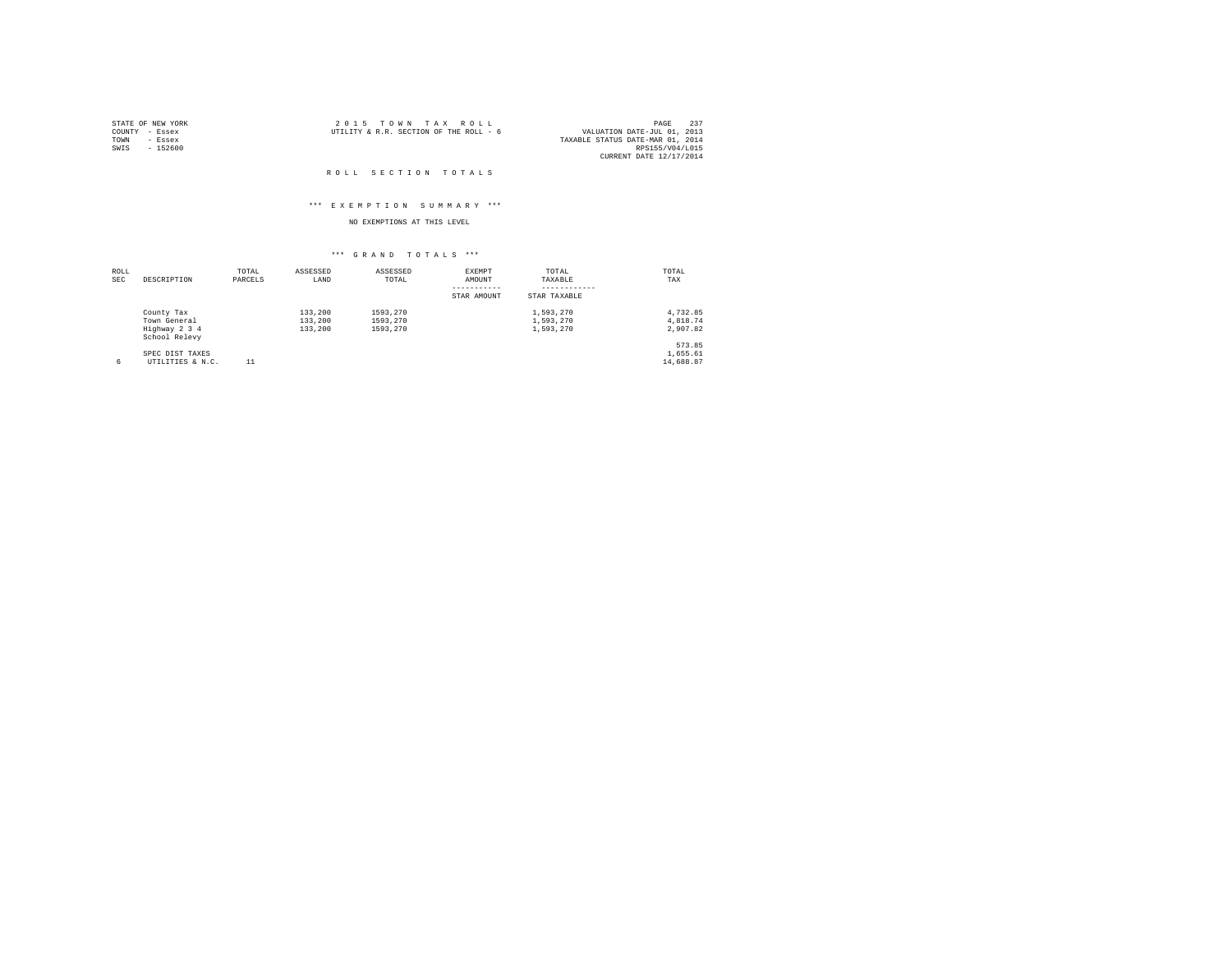| STATE OF NEW YORK | 2015 TOWN TAX ROLL                       | - 238<br>PAGE                    |
|-------------------|------------------------------------------|----------------------------------|
| COUNTY - Essex    | CEILING RAILROAD SECTION OF THE ROLL - 7 | VALUATION DATE-JUL 01, 2013      |
| TOWN<br>- Essex   | OWNERS NAME SEOUENCE                     | TAXABLE STATUS DATE-MAR 01, 2014 |
| $-152600$<br>SWIS | UNIFORM PERCENT OF VALUE IS 100.00       |                                  |

| TAX MAP PARCEL NUMBER<br>CURRENT OWNERS NAME<br>CURRENT OWNERS ADDRESS | PROPERTY LOCATION & CLASS<br>SCHOOL DISTRICT<br>PARCEL SIZE/GRID COORD | ASSESSMENT<br>LAND<br>TOTAL | EXEMPTION CODE-----------------COUNTY-------TOWN----------<br>TAX DESCRIPTION<br>SPECIAL DISTRICTS | TAXABLE VALUE              | TAX AMOUNT<br>************** |
|------------------------------------------------------------------------|------------------------------------------------------------------------|-----------------------------|----------------------------------------------------------------------------------------------------|----------------------------|------------------------------|
|                                                                        |                                                                        |                             |                                                                                                    |                            |                              |
| $49.1 - 1 - 29.000$                                                    | NYS Route 22<br>842 Ceiling rr                                         |                             | County Tax                                                                                         | ACCT 605N204703<br>525.382 | 755<br>BILL<br>1,560.66      |
| D&H Corporation                                                        | 155201<br>Willsboro                                                    | 46,600                      | Town General                                                                                       | 525,382                    | 1,588.98                     |
| 7th Floor Tax Dept                                                     | Railroad Ceiling Property                                              | 525,382                     | Highway 2 3 4                                                                                      | 525,382                    | 958.85                       |
| 120 S 6th St                                                           | Main Line Thru Town                                                    |                             | FD261 Fire Dist 1                                                                                  | 238,523<br><b>TO</b>       | 216.26                       |
| Minneapolis, MN 55402-1803                                             | 17.90<br>ACRES                                                         |                             | FD262 Fire Dist 2                                                                                  | 286,859<br><b>TO</b>       | 311.91                       |
|                                                                        | EAST-0747199 NRTH-1564141<br>DEED BOOK 985<br>$PG-1$                   |                             | LT262 Whallonsburg light                                                                           | 286,859 TO                 | 71.85                        |
|                                                                        | FULL MARKET VALUE                                                      | 525,382                     |                                                                                                    |                            |                              |
|                                                                        |                                                                        |                             | TOTAL TAX $---$                                                                                    |                            | $4.708.51**$                 |
|                                                                        |                                                                        |                             |                                                                                                    | DATE #1                    | 02/02/15                     |
|                                                                        |                                                                        |                             |                                                                                                    | AMT DUE                    | 4,708.51                     |
|                                                                        |                                                                        |                             |                                                                                                    |                            |                              |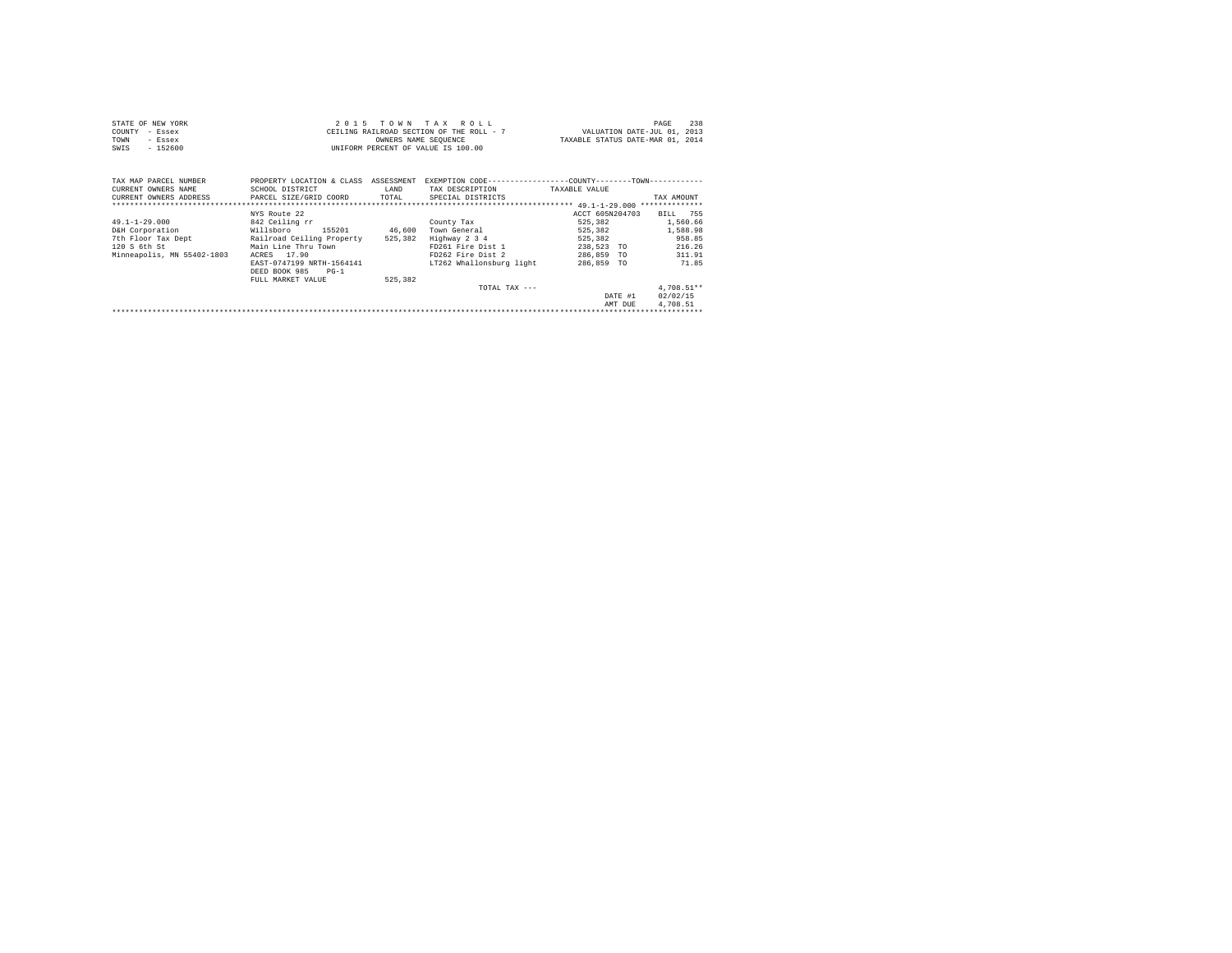| STATE OF NEW YORK | $2.0.15$ TOWN TAX ROLL                   | 239<br>PAGE                      |
|-------------------|------------------------------------------|----------------------------------|
| COUNTY - Essex    | CEILING RAILROAD SECTION OF THE ROLL - 7 | VALUATION DATE-JUL 01, 2013      |
| TOWN<br>- Essex   |                                          | TAXABLE STATUS DATE-MAR 01, 2014 |
| $-152600$<br>SWIS | UNIFORM PERCENT OF VALUE IS 100.00       | RPS155/V04/L015                  |
|                   |                                          | CURRENT DATE 12/17/2014          |

#### \*\*\* S P E C I A L D I S T R I C T S U M M A R Y \*\*\*

| CODE DISTRICT NAME   | TOTAL<br>PARCELS | EXTENSION<br>TYPE | EXTENSION<br>VALUE | AD VALOREM<br>VALUE | EXEMPT<br>AMOUNT | TAXABLE<br>VALUE | TOTAL<br>TAX |
|----------------------|------------------|-------------------|--------------------|---------------------|------------------|------------------|--------------|
| FD261 Fire Dist 1    |                  | . TOTAL           |                    | 238,523             |                  | 238,523          | 216.26       |
| FD262 Fire Dist 2    |                  | . TOTAL           |                    | 286,859             |                  | 286,859          | 311.91       |
| LT262 Whallonsburg 1 |                  | TOTAL             |                    | 286,859             |                  | 286,859          | 71.85        |

#### \*\*\* S C H O O L D I S T R I C T S U M M A R Y \*\*\*

| CODE   | DISTRICT NAME      | TOTAL<br>PARCELS | ASSESSED<br>LAND | ASSESSED<br>TOTAL | EXEMPT<br>AMOUNT<br>STAR AMOUNT | TOTAL<br>TAXABLE<br>---------<br>STAR TAXABLE |
|--------|--------------------|------------------|------------------|-------------------|---------------------------------|-----------------------------------------------|
|        | Willsboro          | $\mathbf{1}$     | 46,600           | 525.382           |                                 | 525,382                                       |
| 155201 |                    |                  |                  |                   |                                 | 525,382                                       |
|        | SUB-TOTAL          | $\mathbf{1}$     | 46,600           | 525.382           |                                 | 525.382                                       |
|        | SUB - TO TAL(CONT) |                  |                  |                   |                                 | 525.382                                       |
|        | TOTAL              | $\mathbf{1}$     | 46,600           | 525.382           |                                 | 525.382                                       |
|        |                    |                  |                  |                   |                                 |                                               |
|        | TO TAL (CONT)      |                  |                  |                   |                                 | 525.382                                       |

\*\*\* S Y S T E M C O D E S S U M M A R Y \*\*\*

NO SYSTEM EXEMPTIONS AT THIS LEVEL

\*\*\* E X E M P T I O N S U M M A R Y \*\*\*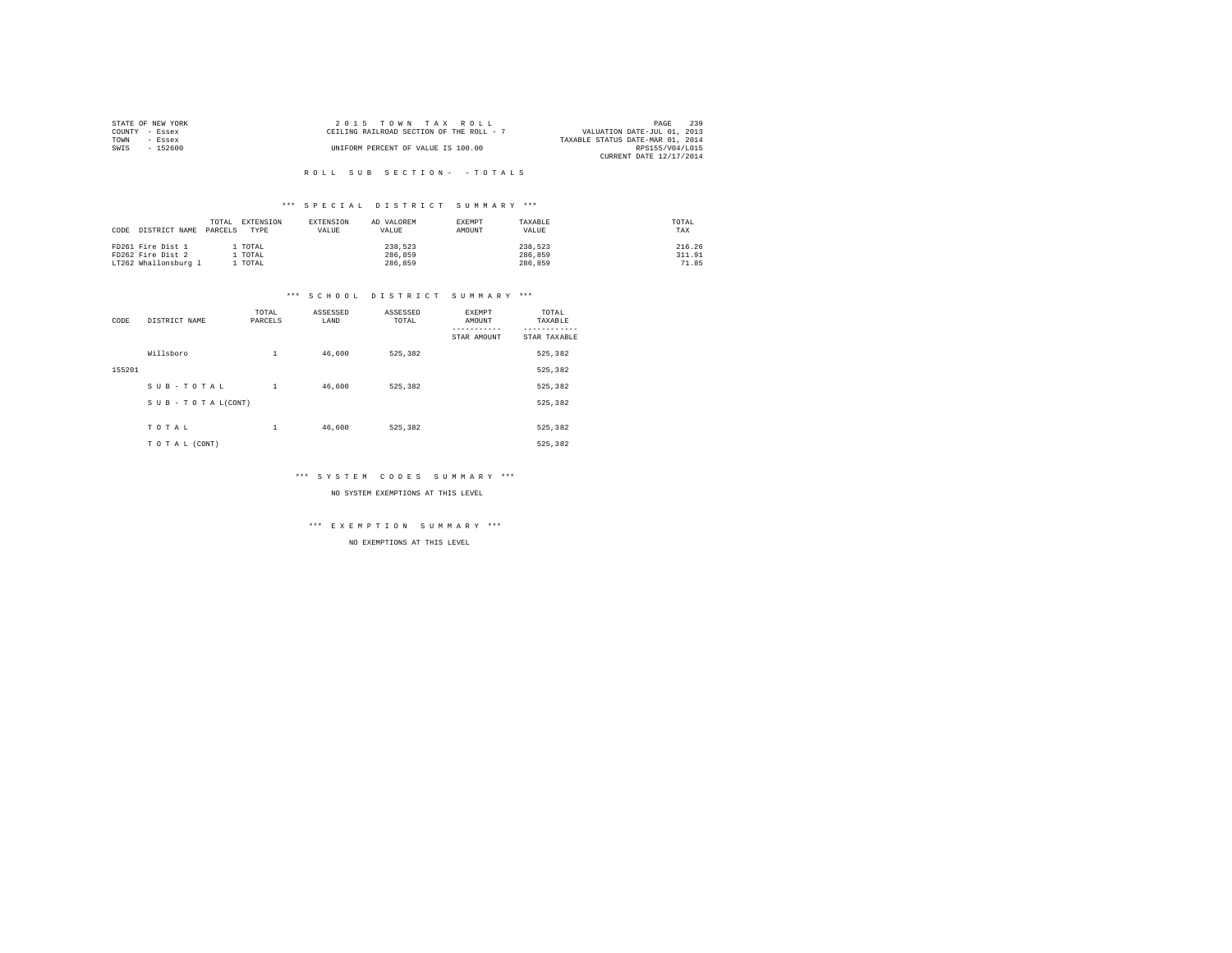| STATE OF NEW YORK | $2.0.15$ TOWN TAX ROLL                   | 240<br>PAGE                      |
|-------------------|------------------------------------------|----------------------------------|
| COUNTY - Essex    | CEILING RAILROAD SECTION OF THE ROLL - 7 | VALUATION DATE-JUL 01, 2013      |
| TOWN<br>- Essex   |                                          | TAXABLE STATUS DATE-MAR 01, 2014 |
| $-152600$<br>SWIS | UNIFORM PERCENT OF VALUE IS 100.00       | RPS155/V04/L015                  |
|                   |                                          | CURRENT DATE 12/17/2014          |

ROLL SUB SECTION - - TOTALS

| ROLL<br><b>SEC</b> | DESCRIPTION                                                                         | TOTAL<br>PARCELS | ASSESSED<br>LAND           | ASSESSED<br>TOTAL             | EXEMPT<br>AMOUNT<br>STAR AMOUNT | TOTAL<br>TAXABLE<br>STAR TAXABLE | TOTAL<br>TAX                                         |
|--------------------|-------------------------------------------------------------------------------------|------------------|----------------------------|-------------------------------|---------------------------------|----------------------------------|------------------------------------------------------|
|                    | County Tax<br>Town General<br>Highway 2 3 4<br>SPEC DIST TAXES<br>CEILING RAILROADS |                  | 46,600<br>46,600<br>46,600 | 525.382<br>525.382<br>525,382 |                                 | 525, 382<br>525, 382<br>525, 382 | 1,560.66<br>1,588.98<br>958.85<br>600.02<br>4.708.51 |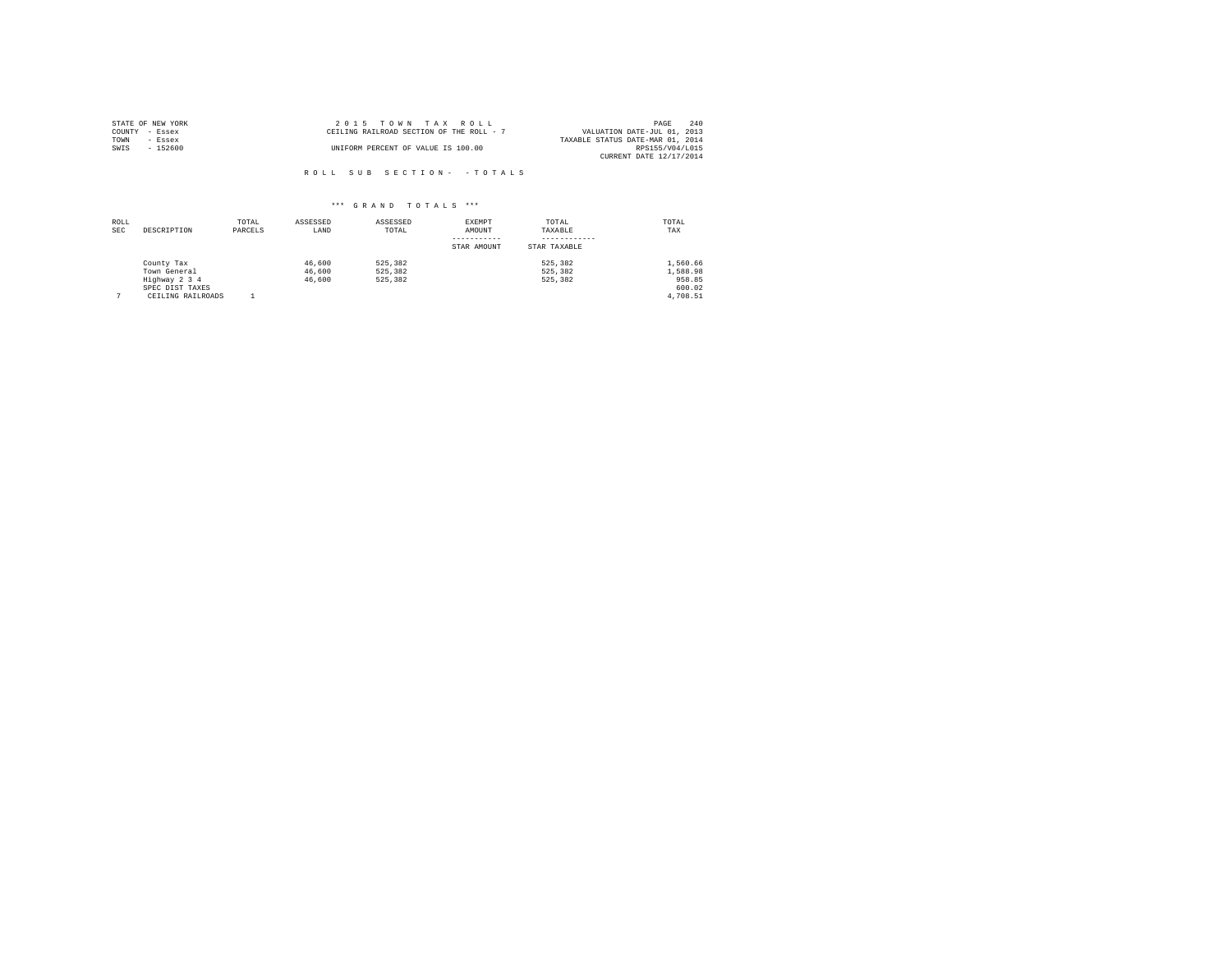|                | STATE OF NEW YORK | 2015 TOWN TAX ROLL                                                      | PAGE            | 241 |
|----------------|-------------------|-------------------------------------------------------------------------|-----------------|-----|
| COUNTY - Essex |                   | VALUATION DATE-JUL 01, 2013<br>CEILING RAILROAD SECTION OF THE ROLL - 7 |                 |     |
| TOWN           | - Essex           | TAXABLE STATUS DATE-MAR 01, 2014                                        |                 |     |
| SWTS           | - 152600          | UNIFORM PERCENT OF VALUE IS 100.00                                      | RPS155/V04/L015 |     |
|                |                   | CURRENT DATE 12/17/2014                                                 |                 |     |
|                |                   |                                                                         |                 |     |

# R O L L S E C T I O N T O T A L S

#### \*\*\* S P E C I A L D I S T R I C T S U M M A R Y \*\*\*

| CODE | DISTRICT NAME PARCELS | TOTAL | EXTENSION<br>TYPE | EXTENSION<br>VALUE | AD VALOREM<br>VALUE | EXEMPT<br>AMOUNT | TAXABLE<br>VALUE | TOTAL<br>TAX |
|------|-----------------------|-------|-------------------|--------------------|---------------------|------------------|------------------|--------------|
|      | FD261 Fire Dist 1     |       | . TOTAL           |                    | 238.523             |                  | 238.523          | 216.26       |
|      | FD262 Fire Dist 2     |       | TOTAL             |                    | 286,859             |                  | 286,859          | 311.91       |
|      | LT262 Whallonsburg 1  |       | TOTAL             |                    | 286,859             |                  | 286,859          | 71.85        |

#### \*\*\* S C H O O L D I S T R I C T S U M M A R Y \*\*\*

| CODE   | DISTRICT NAME      | TOTAL<br>PARCELS | ASSESSED<br>LAND | ASSESSED<br>TOTAL | EXEMPT<br>AMOUNT<br>STAR AMOUNT | TOTAL<br>TAXABLE<br>---------<br>STAR TAXABLE |
|--------|--------------------|------------------|------------------|-------------------|---------------------------------|-----------------------------------------------|
|        | Willsboro          | $\mathbf{1}$     | 46,600           | 525.382           |                                 | 525,382                                       |
| 155201 |                    |                  |                  |                   |                                 | 525,382                                       |
|        | SUB-TOTAL          | $\mathbf{1}$     | 46,600           | 525.382           |                                 | 525.382                                       |
|        | SUB - TO TAL(CONT) |                  |                  |                   |                                 | 525.382                                       |
|        | TOTAL              | $\mathbf{1}$     | 46,600           | 525.382           |                                 | 525.382                                       |
|        |                    |                  |                  |                   |                                 |                                               |
|        | TO TAL (CONT)      |                  |                  |                   |                                 | 525.382                                       |

\*\*\* S Y S T E M C O D E S S U M M A R Y \*\*\*

NO SYSTEM EXEMPTIONS AT THIS LEVEL

\*\*\* E X E M P T I O N S U M M A R Y \*\*\*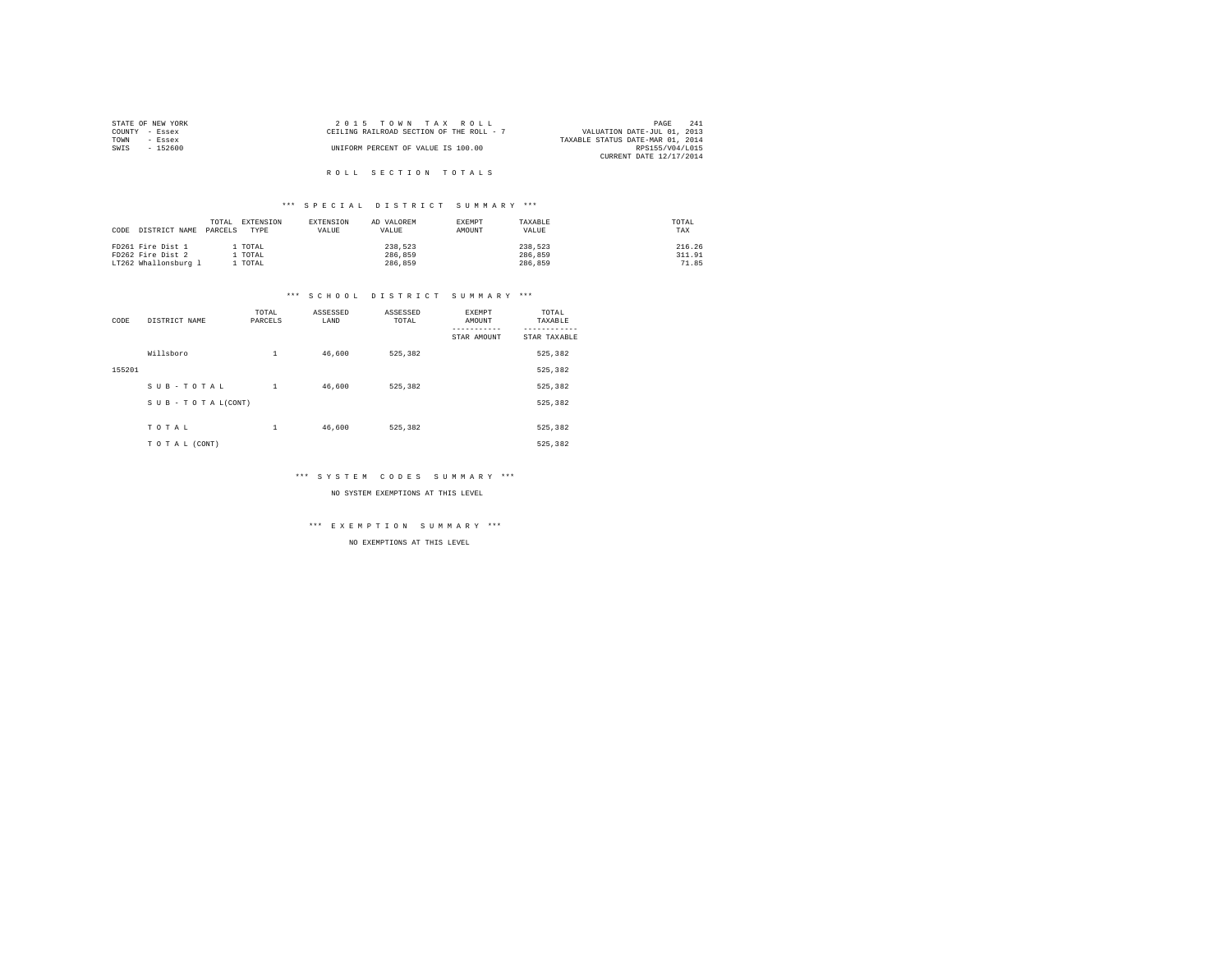| STATE OF NEW YORK | 2015 TOWN TAX ROLL                       | 242<br>PAGE                      |
|-------------------|------------------------------------------|----------------------------------|
| COUNTY - Essex    | CEILING RAILROAD SECTION OF THE ROLL - 7 | VALUATION DATE-JUL 01, 2013      |
| TOWN<br>- Essex   |                                          | TAXABLE STATUS DATE-MAR 01, 2014 |
| SWIS<br>$-152600$ | UNIFORM PERCENT OF VALUE IS 100.00       | RPS155/V04/L015                  |
|                   |                                          | CURRENT DATE 12/17/2014          |
|                   | ROLL SECTION TOTALS                      |                                  |
|                   |                                          |                                  |

| ROLL<br><b>SEC</b> | DESCRIPTION                                                                         | TOTAL<br>PARCELS | ASSESSED<br>LAND           | ASSESSED<br>TOTAL             | EXEMPT<br>AMOUNT<br>STAR AMOUNT | TOTAL<br>TAXABLE<br>STAR TAXABLE | TOTAL<br>TAX                                         |
|--------------------|-------------------------------------------------------------------------------------|------------------|----------------------------|-------------------------------|---------------------------------|----------------------------------|------------------------------------------------------|
|                    | County Tax<br>Town General<br>Highway 2 3 4<br>SPEC DIST TAXES<br>CEILING RAILROADS |                  | 46,600<br>46,600<br>46,600 | 525,382<br>525.382<br>525,382 |                                 | 525, 382<br>525, 382<br>525, 382 | 1,560.66<br>1,588.98<br>958.85<br>600.02<br>4.708.51 |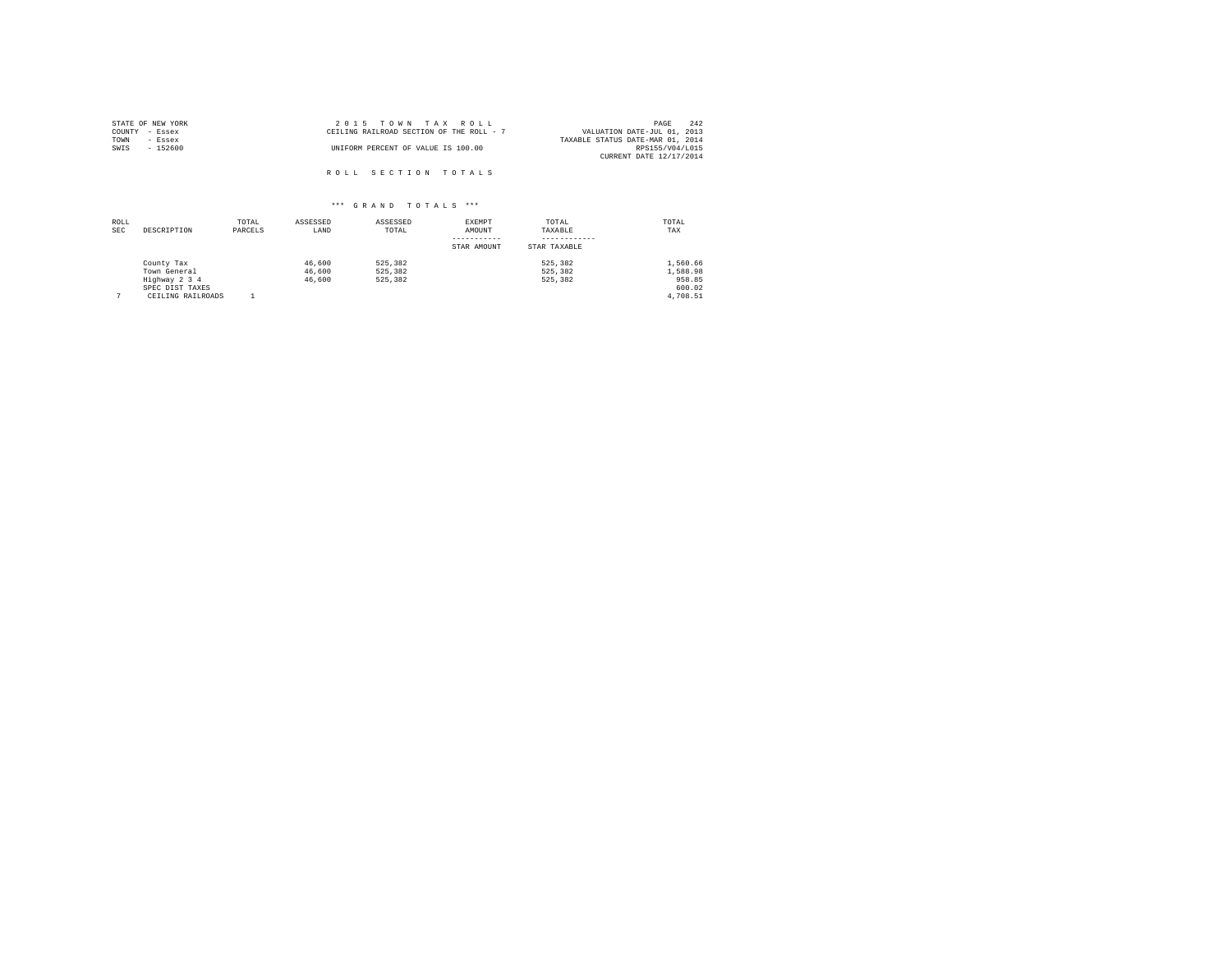| STATE OF NEW YORK<br>COUNTY - Essex<br>TOWN - Essex<br>SWIS - 152600                                                                                                                                                                                                                                           |                                                                 |       | UNIFORM PERCENT OF VALUE IS 100.00                                                                                                        |                                   |                          |
|----------------------------------------------------------------------------------------------------------------------------------------------------------------------------------------------------------------------------------------------------------------------------------------------------------------|-----------------------------------------------------------------|-------|-------------------------------------------------------------------------------------------------------------------------------------------|-----------------------------------|--------------------------|
| TAX MAP PARCEL NUMBER<br>CURRENT OWNERS NAME                                                                                                                                                                                                                                                                   | SCHOOL DISTRICT                                                 |       | PROPERTY LOCATION & CLASS ASSESSMENT EXEMPTION CODE---------------COUNTY-------TOWN----------<br>LAND TAX DESCRIPTION                     | TAXABLE VALUE                     |                          |
| CURRENT OWNERS ADDRESS                                                                                                                                                                                                                                                                                         | PARCEL SIZE/GRID COORD                                          | TOTAL | SPECIAL DISTRICTS                                                                                                                         |                                   | TAX AMOUNT               |
|                                                                                                                                                                                                                                                                                                                |                                                                 |       |                                                                                                                                           |                                   |                          |
|                                                                                                                                                                                                                                                                                                                | Lake Shore Rd                                                   |       |                                                                                                                                           | ACCT 605J194005                   |                          |
| $49.4 - 1 - 9.200$                                                                                                                                                                                                                                                                                             | 931 Forest s532a                                                |       | WHOLLY EX 50000                                                                                                                           | $40,100$ $40,100$<br>0.00<br>0.00 |                          |
| $\begin{tabular}{lcccc} $49,14-19-14.00 & $140$ & $140$ & $140$ & $140$ & $140$ & $140$ & $140$ & $140$ & $140$ & $140$ & $140$ & $140$ & $140$ & $140$ & $140$ & $140$ & $140$ & $140$ & $140$ & $140$ & $140$ & $140$ & $140$ & $140$ & $140$ & $140$ & $140$ & $140$ & $140$ & $140$ & $140$ & $140$ & $14$ |                                                                 |       |                                                                                                                                           |                                   | 0.00                     |
|                                                                                                                                                                                                                                                                                                                |                                                                 |       | 10,100 Town General<br>40,100 Town General<br>Highway 2 3 4<br>FD262 Fire Dist 2                                                          |                                   | 0.00                     |
|                                                                                                                                                                                                                                                                                                                |                                                                 |       |                                                                                                                                           | 0.00                              | 0.00                     |
|                                                                                                                                                                                                                                                                                                                |                                                                 |       |                                                                                                                                           | $0$ TO                            |                          |
|                                                                                                                                                                                                                                                                                                                |                                                                 |       | 40,100 EX                                                                                                                                 |                                   |                          |
|                                                                                                                                                                                                                                                                                                                |                                                                 |       |                                                                                                                                           |                                   |                          |
|                                                                                                                                                                                                                                                                                                                |                                                                 |       | TOTAL TAX ---                                                                                                                             |                                   | $0.00**$                 |
|                                                                                                                                                                                                                                                                                                                |                                                                 |       |                                                                                                                                           |                                   |                          |
|                                                                                                                                                                                                                                                                                                                | 203 Revnolds Rd                                                 |       |                                                                                                                                           | ACCT 6079905107                   |                          |
| $48.1 - 1 - 19.000$                                                                                                                                                                                                                                                                                            | 695 Cemetery                                                    |       | TOWN CEMET 13510                                                                                                                          | 2,000 2,000                       |                          |
|                                                                                                                                                                                                                                                                                                                |                                                                 |       |                                                                                                                                           |                                   | 0.00                     |
|                                                                                                                                                                                                                                                                                                                |                                                                 |       |                                                                                                                                           |                                   | 0.00                     |
|                                                                                                                                                                                                                                                                                                                |                                                                 |       |                                                                                                                                           |                                   | 0.00                     |
|                                                                                                                                                                                                                                                                                                                |                                                                 |       |                                                                                                                                           |                                   |                          |
| Brookfield Cemetery Westport 155001 2,000 County Tax 2,000<br>Brookfield Cemetery Westport 155001 2,000 Town General 0.00<br>RESSEX, NY 12936 15 Brookfield Cemetery 155001 2,000 Town General 0.00<br>AGRES 0.86 2,000 Eighway 2 3                                                                            |                                                                 |       |                                                                                                                                           |                                   |                          |
|                                                                                                                                                                                                                                                                                                                |                                                                 |       | TOTAL TAX ---                                                                                                                             |                                   | $0.00**$                 |
|                                                                                                                                                                                                                                                                                                                |                                                                 |       |                                                                                                                                           |                                   |                          |
| 40.57-1-1.000 620 Religious                                                                                                                                                                                                                                                                                    | 2891 Essex Rd                                                   |       | CONST REL 25110                                                                                                                           |                                   | ACCT 6079905001 BILL 756 |
| 20.57-1-1.000 020 RELISSION 155201 74,900 County Tax                                                                                                                                                                                                                                                           |                                                                 |       |                                                                                                                                           | $328,400$ $328,400$<br>0.00       | 0.00                     |
|                                                                                                                                                                                                                                                                                                                |                                                                 |       |                                                                                                                                           |                                   | 0.00                     |
|                                                                                                                                                                                                                                                                                                                |                                                                 |       |                                                                                                                                           |                                   | 0.00                     |
| Jesus at Wibro & St Jos at Esx Hicks<br>PO Box 607 0001.00<br>Willsboro, NY 12996 0001.00<br>ACRES 1.00                                                                                                                                                                                                        |                                                                 |       | 328,400 Town General<br>Highway 2 3 4<br>FD261 Fire Dist 1                                                                                | $0.00$<br>0.00<br>0 TO            |                          |
|                                                                                                                                                                                                                                                                                                                |                                                                 |       |                                                                                                                                           |                                   |                          |
|                                                                                                                                                                                                                                                                                                                |                                                                 |       |                                                                                                                                           | $0$ TO                            |                          |
|                                                                                                                                                                                                                                                                                                                |                                                                 |       |                                                                                                                                           |                                   |                          |
|                                                                                                                                                                                                                                                                                                                |                                                                 |       | EAST-0757322 NRTH-1575547 228,400 EX<br>DEED BOOK 078 PG-058 1T261 Essex light<br>FULL MARKET VALUE 328,400 328,400 EX<br>WE261 Water B&I |                                   |                          |
|                                                                                                                                                                                                                                                                                                                |                                                                 |       | TOTAL TAX ---                                                                                                                             |                                   | 328,400 TO C 90.34*      |
|                                                                                                                                                                                                                                                                                                                |                                                                 |       |                                                                                                                                           |                                   | DATE #1<br>02/02/15      |
|                                                                                                                                                                                                                                                                                                                |                                                                 |       |                                                                                                                                           |                                   | AMT DUE 90.34            |
|                                                                                                                                                                                                                                                                                                                |                                                                 |       |                                                                                                                                           |                                   |                          |
|                                                                                                                                                                                                                                                                                                                | 1865 NYS Route 22                                               |       |                                                                                                                                           | ACCT 6079905109                   |                          |
| $49.1 - 1 - 38.000$                                                                                                                                                                                                                                                                                            | FOR CHECK TOWN CEMET 13510<br>Willsboro 155201 4,800 County Tax |       |                                                                                                                                           |                                   |                          |
| Central Cemetery                                                                                                                                                                                                                                                                                               |                                                                 |       |                                                                                                                                           |                                   | 0.00                     |
| Essex, NY 12936                                                                                                                                                                                                                                                                                                | Wharton<br>00002.00<br>ACRES 2.00                               |       |                                                                                                                                           |                                   | 0.00                     |
|                                                                                                                                                                                                                                                                                                                |                                                                 |       |                                                                                                                                           |                                   | 0.00                     |
|                                                                                                                                                                                                                                                                                                                |                                                                 |       |                                                                                                                                           |                                   |                          |
|                                                                                                                                                                                                                                                                                                                | EAST-0744672 NRTH-1561763                                       |       | 4,800 EX                                                                                                                                  |                                   |                          |
|                                                                                                                                                                                                                                                                                                                | DEED BOOK 281 PG-483                                            |       |                                                                                                                                           |                                   |                          |
|                                                                                                                                                                                                                                                                                                                | FULL MARKET VALUE                                               | 4,800 |                                                                                                                                           |                                   |                          |
|                                                                                                                                                                                                                                                                                                                |                                                                 |       | TOTAL TAX ---                                                                                                                             |                                   | $0.00**$                 |
|                                                                                                                                                                                                                                                                                                                |                                                                 |       |                                                                                                                                           |                                   |                          |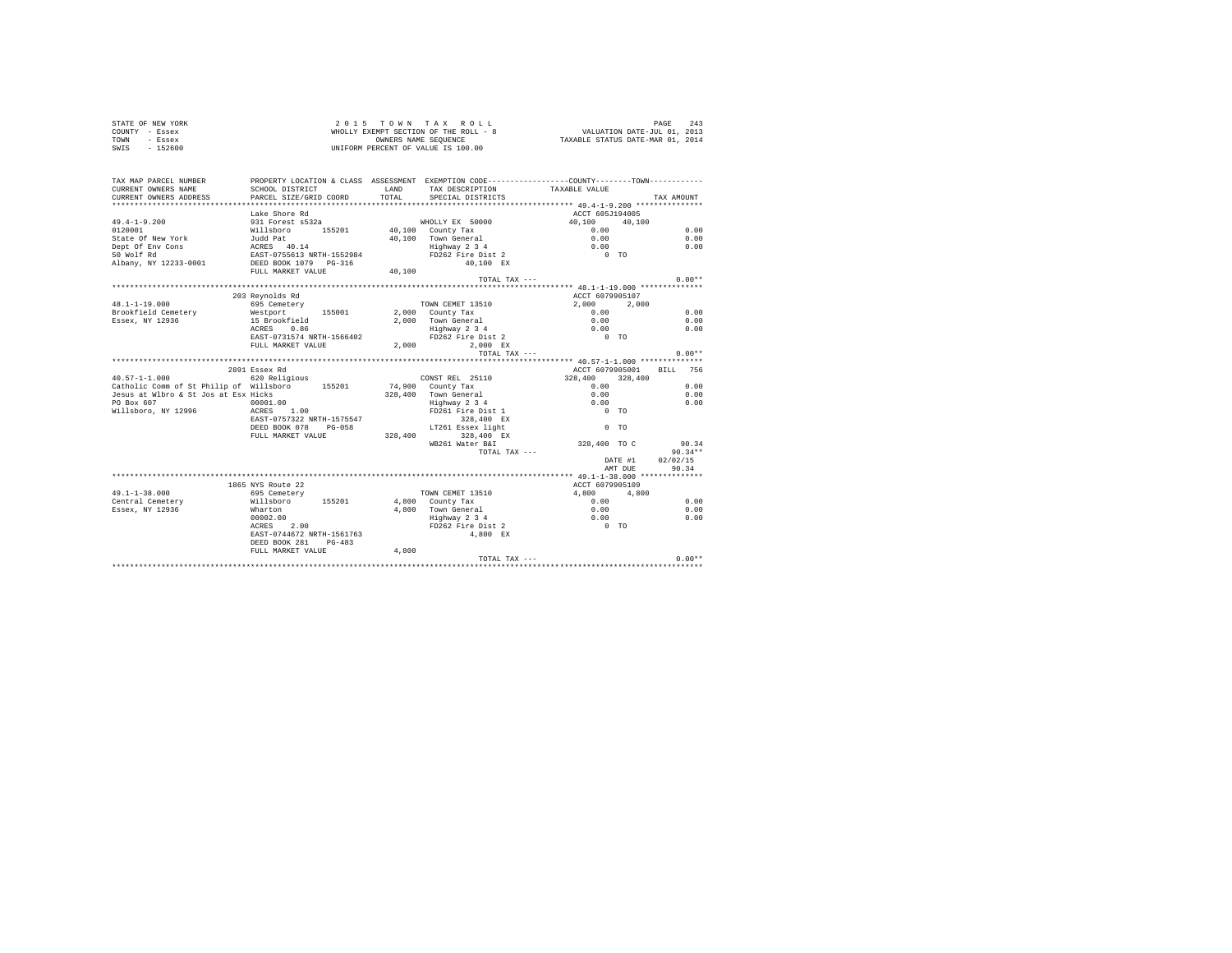| STATE OF NEW YORK | 2015 TOWN TAX ROLL                    | 244<br>PAGE                      |
|-------------------|---------------------------------------|----------------------------------|
| COUNTY - Essex    | WHOLLY EXEMPT SECTION OF THE ROLL - 8 | VALUATION DATE-JUL 01, 2013      |
| TOWN<br>- Essex   | OWNERS NAME SEOUENCE                  | TAXABLE STATUS DATE-MAR 01, 2014 |
| $-152600$<br>SWIS | UNIFORM PERCENT OF VALUE IS 100.00    |                                  |

| TAX MAP PARCEL NUMBER<br>CURRENT OWNERS NAME<br>CURRENT OWNERS ADDRESS<br>************************* | SCHOOL DISTRICT<br>PARCEL SIZE/GRID COORD                                 | LAND<br>TOTAL. | PROPERTY LOCATION & CLASS ASSESSMENT EXEMPTION CODE----------------COUNTY--------TOWN----------<br>TAX DESCRIPTION TAXABLE VALUE<br>SPECIAL DISTRICTS |                 |         | TAX AMOUNT   |
|-----------------------------------------------------------------------------------------------------|---------------------------------------------------------------------------|----------------|-------------------------------------------------------------------------------------------------------------------------------------------------------|-----------------|---------|--------------|
|                                                                                                     |                                                                           |                |                                                                                                                                                       |                 |         |              |
|                                                                                                     | 2303 Main St                                                              |                |                                                                                                                                                       | ACCT 605J104310 |         |              |
| $40.73 - 2 - 11.000$                                                                                | 464 Office bldg.                                                          |                | CONST ED 25120                                                                                                                                        | 508,880<br>0.00 | 508,880 |              |
| c/o Herbert F Dalton Jr                                                                             | College for Every Student Inc Willsboro 155201 55,900 County Tax<br>Potts |                | 508,880 Town General                                                                                                                                  | 0.00            |         | 0.00<br>0.00 |
| 13 Church St                                                                                        | 1549/213 Rel Tx Lien                                                      |                |                                                                                                                                                       | 0.00            |         | 0.00         |
|                                                                                                     |                                                                           |                | Highway 2 3 4                                                                                                                                         |                 |         |              |
| PO Box 2                                                                                            | 1707/311 Easement<br>0.26                                                 |                | FD261 Fire Dist 1                                                                                                                                     | $0$ TO          |         |              |
| Essex, NY 12936<br>ACRES                                                                            |                                                                           |                | 508,880 EX                                                                                                                                            |                 |         |              |
|                                                                                                     | EAST-0756830 NRTH-1571742 LT261 Essex light                               |                |                                                                                                                                                       | $0$ TO          |         |              |
|                                                                                                     | DEED BOOK 1708 PG-109<br>FULL MARKET VALUE                                |                | 508,880 EX                                                                                                                                            |                 |         |              |
|                                                                                                     |                                                                           | 508,880        | TOTAL TAX $---$                                                                                                                                       |                 |         | $0.00**$     |
|                                                                                                     |                                                                           |                |                                                                                                                                                       |                 |         |              |
|                                                                                                     |                                                                           |                |                                                                                                                                                       |                 |         |              |
|                                                                                                     | Leaning Rd                                                                |                |                                                                                                                                                       | ACCT 605Z010003 |         |              |
| $48.2 - 1 - 6.220$                                                                                  | 615 Educatn fac                                                           |                | NP ORGANIZ 25300                                                                                                                                      | 169,900         | 169,900 |              |
| Eddy Foundation                                                                                     | Westport 155001                                                           |                | 169,900 County Tax                                                                                                                                    | 0.00            |         | 0.00         |
| PO Box 42                                                                                           | Potts Pat                                                                 |                | 169,900 Town General                                                                                                                                  | 0.00            |         | 0.00         |
| Essex, NY 12936                                                                                     | Survey #6277                                                              |                | Highway 2 3 4                                                                                                                                         | 0.00            |         | 0.00         |
|                                                                                                     | ACRES 394.00                                                              |                | FD261 Fire Dist 1                                                                                                                                     | $0$ TO          |         |              |
|                                                                                                     | MAY BE SUBJECT TO PAYMENT EAST-0737553 NRTH-1565879                       |                | 169,900 EX                                                                                                                                            |                 |         |              |
| UNDER RPTL480A UNTIL 2023                                                                           | DEED BOOK 1228 PG-308                                                     |                |                                                                                                                                                       |                 |         |              |
|                                                                                                     | FULL MARKET VALUE                                                         | 169,900        |                                                                                                                                                       |                 |         |              |
|                                                                                                     |                                                                           |                | TOTAL TAX $---$                                                                                                                                       |                 |         | $0.00**$     |
|                                                                                                     | 331 Cook Rd                                                               |                |                                                                                                                                                       | ACCT 605J100802 |         |              |
| $48.4 - 1 - 7.000$                                                                                  |                                                                           |                |                                                                                                                                                       | 376,100 376,100 |         |              |
|                                                                                                     | 140 Truck crops 5 NP ORGANIZ 25300                                        |                |                                                                                                                                                       |                 |         |              |
| Eddy Foundation                                                                                     | Willsboro<br>155201                                                       |                | 233,200 County Tax                                                                                                                                    | 0.00            |         | 0.00         |
| PO Box 42                                                                                           | 1 2 Platt Rogers                                                          |                | 376.100 Town General                                                                                                                                  | 0.00            |         | 0.00         |
| Essex, NY 12936                                                                                     | Bk 936 Pa 217<br>ACRES 213.00                                             |                | Highway 2 3 4<br>FD262 Fire Dist 2                                                                                                                    | 0.00            |         | 0.00         |
|                                                                                                     |                                                                           |                |                                                                                                                                                       | $0$ TO          |         |              |
|                                                                                                     | EAST-0739800 NRTH-1559494                                                 |                | 376,100 EX<br>LT262 Whallonsburg light                                                                                                                |                 |         |              |
|                                                                                                     | DEED BOOK 1263 PG-23                                                      |                |                                                                                                                                                       |                 | $0$ TO  |              |
|                                                                                                     | FULL MARKET VALUE 376,100                                                 |                | 376,100 EX                                                                                                                                            |                 |         |              |
|                                                                                                     |                                                                           |                | TOTAL TAX $---$                                                                                                                                       |                 |         | $0.00**$     |
|                                                                                                     |                                                                           |                |                                                                                                                                                       |                 |         |              |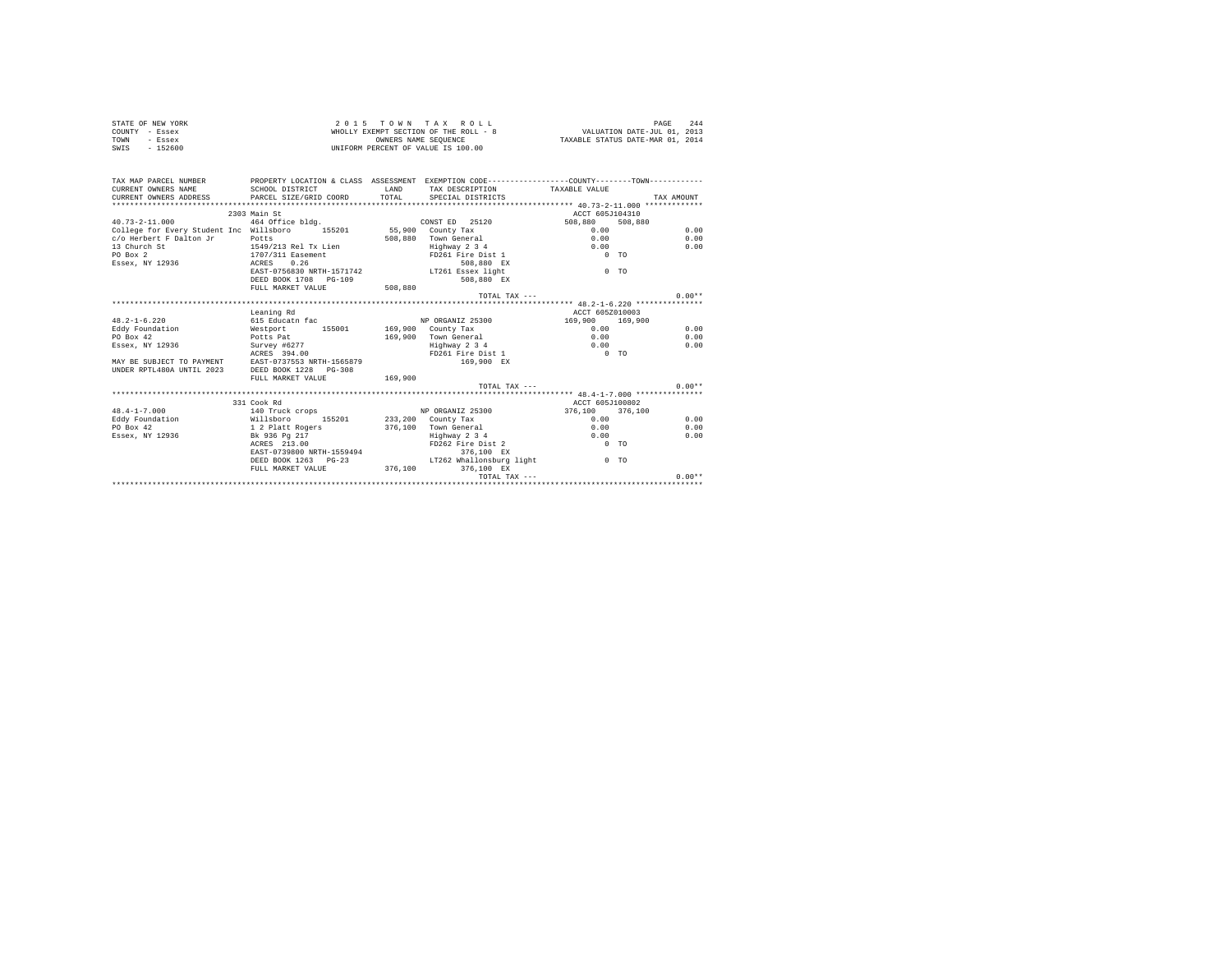| STATE OF NEW YORK | 2015 TOWN TAX ROLL                    | 245<br>PAGE                      |
|-------------------|---------------------------------------|----------------------------------|
| COUNTY - Essex    | WHOLLY EXEMPT SECTION OF THE ROLL - 8 | VALUATION DATE-JUL 01, 2013      |
| TOWN<br>- Essex   | OWNERS NAME SEOUENCE                  | TAXABLE STATUS DATE-MAR 01, 2014 |
| $-152600$<br>SWIS | UNIFORM PERCENT OF VALUE IS 100.00    |                                  |

| TAX MAP PARCEL NUMBER PROPERTY LOCATION & CLASS ASSESSMENT EXEMPTION CODE--------------COUNTY--------TOWN----------<br>CURRENT OWNERS NAME<br>CURRENT OWNERS ADDRESS PARCEL SIZE/GRID COORD TOTAL SPECIAL DISTRICTS<br> | SCHOOL DISTRICT                                                   |        | LAND TAX DESCRIPTION TAXABLE VALUE |                   |          | TAX AMOUNT |
|-------------------------------------------------------------------------------------------------------------------------------------------------------------------------------------------------------------------------|-------------------------------------------------------------------|--------|------------------------------------|-------------------|----------|------------|
|                                                                                                                                                                                                                         | 2698 NYS Route 22                                                 |        |                                    | ACCT 6079905009   |          |            |
| $40.3 - 3 - 16.000$                                                                                                                                                                                                     |                                                                   |        |                                    | 2,400 2,400       |          |            |
| Essex Cemetery                                                                                                                                                                                                          | 695 Cemetery<br>695 Cemetery<br>Willsboro 155201 2,400 County Tax |        |                                    | 0.00              |          | 0.00       |
| Potts<br>Essex, NY 12936                                                                                                                                                                                                |                                                                   |        | 2,400 Town General                 | 0.00              |          | 0.00       |
|                                                                                                                                                                                                                         | ACRES 1.00                                                        |        | Highway 2 3 4                      | 0.00              |          | 0.00       |
|                                                                                                                                                                                                                         | EAST-0755688 NRTH-1571776                                         |        | FD261 Fire Dist 1                  | $0$ TO            |          |            |
|                                                                                                                                                                                                                         | FULL MARKET VALUE                                                 |        | 2,400 2,400 EX                     |                   |          |            |
|                                                                                                                                                                                                                         |                                                                   |        | LT261 Essex light                  |                   | $0$ TO   |            |
|                                                                                                                                                                                                                         |                                                                   |        | 2.400 EX                           |                   |          |            |
|                                                                                                                                                                                                                         |                                                                   |        | WB261 Water B&I                    |                   | $0$ TO C |            |
|                                                                                                                                                                                                                         |                                                                   |        | 2.400 EX                           |                   |          |            |
|                                                                                                                                                                                                                         |                                                                   |        | TOTAL TAX ---                      |                   |          | $0.00**$   |
|                                                                                                                                                                                                                         |                                                                   |        |                                    |                   |          |            |
|                                                                                                                                                                                                                         | 2757 Essex Rd                                                     |        |                                    | ACCT 605J102903   |          |            |
| $40.65 - 2 - 9.100$                                                                                                                                                                                                     | 330 Vacant comm                                                   |        | NP ORGANIZ 25300                   | $73,900$ $73,900$ |          |            |
| Essex Comm Heritage Org Inc Willsboro 155201 73,900 County Tax                                                                                                                                                          |                                                                   |        |                                    |                   |          | 0.00       |
| Rte 22                                                                                                                                                                                                                  | Hicks                                                             |        | 73,900 Town General                | $0.00$<br>0.00    |          | 0.00       |
| PO Box 250                                                                                                                                                                                                              | 1608/119 Easement                                                 |        | Highway 2 3 4                      | 0.00              |          | 0.00       |
| Essex, NY 12936 1661/76-Easement FD261 Fire Dist 1                                                                                                                                                                      |                                                                   |        |                                    | $0$ TO            |          |            |
|                                                                                                                                                                                                                         | ACRES 0.72                                                        |        | 73,900 EX                          |                   |          |            |
|                                                                                                                                                                                                                         | EAST-0756695 NRTH-1572307 LT261 Essex light                       |        |                                    | $0$ TO            |          |            |
|                                                                                                                                                                                                                         | DEED BOOK 1030 PG-95                                              |        | 73,900 EX                          |                   |          |            |
|                                                                                                                                                                                                                         | FULL MARKET VALUE                                                 | 73,900 |                                    |                   |          |            |
|                                                                                                                                                                                                                         |                                                                   |        | $TOTAI. TAX - - -$                 |                   |          | $0.00**$   |
|                                                                                                                                                                                                                         |                                                                   |        |                                    |                   |          |            |
|                                                                                                                                                                                                                         | 2728 NYS Route 22                                                 |        |                                    | ACCT 605J102506   |          |            |
| $40.73 - 1 - 6.000$                                                                                                                                                                                                     | 483 Converted Re                                                  |        | NP ORGANIZ 25300 200,000 200,000   |                   |          |            |
| Essex Comm Heritage Org Inc Willsboro 155201 41,300 County Tax                                                                                                                                                          |                                                                   |        |                                    | 0.00              |          | 0.00       |
| Station Rd                                                                                                                                                                                                              |                                                                   |        | 200,000 Town General               | 0.00              |          | 0.00       |
| Essex, NY 12936                                                                                                                                                                                                         | Potts<br>1649/224-Sewer Easement                                  |        |                                    | 0.00              |          | 0.00       |
|                                                                                                                                                                                                                         | ACRES 0.13                                                        |        | Highway 2 3 4<br>FD261 Fire Dist 1 | $0$ TO            |          |            |
|                                                                                                                                                                                                                         | EAST-0756431 NRTH-1571902                                         |        | 200,000 EX                         |                   |          |            |
|                                                                                                                                                                                                                         | DEED BOOK 1267 PG-162 CT261 Essex light                           |        |                                    |                   | $0$ TO   |            |
|                                                                                                                                                                                                                         | FULL MARKET VALUE $200,000$ 200,000 EX                            |        |                                    |                   |          |            |
|                                                                                                                                                                                                                         |                                                                   |        |                                    |                   |          |            |
|                                                                                                                                                                                                                         |                                                                   |        |                                    |                   |          |            |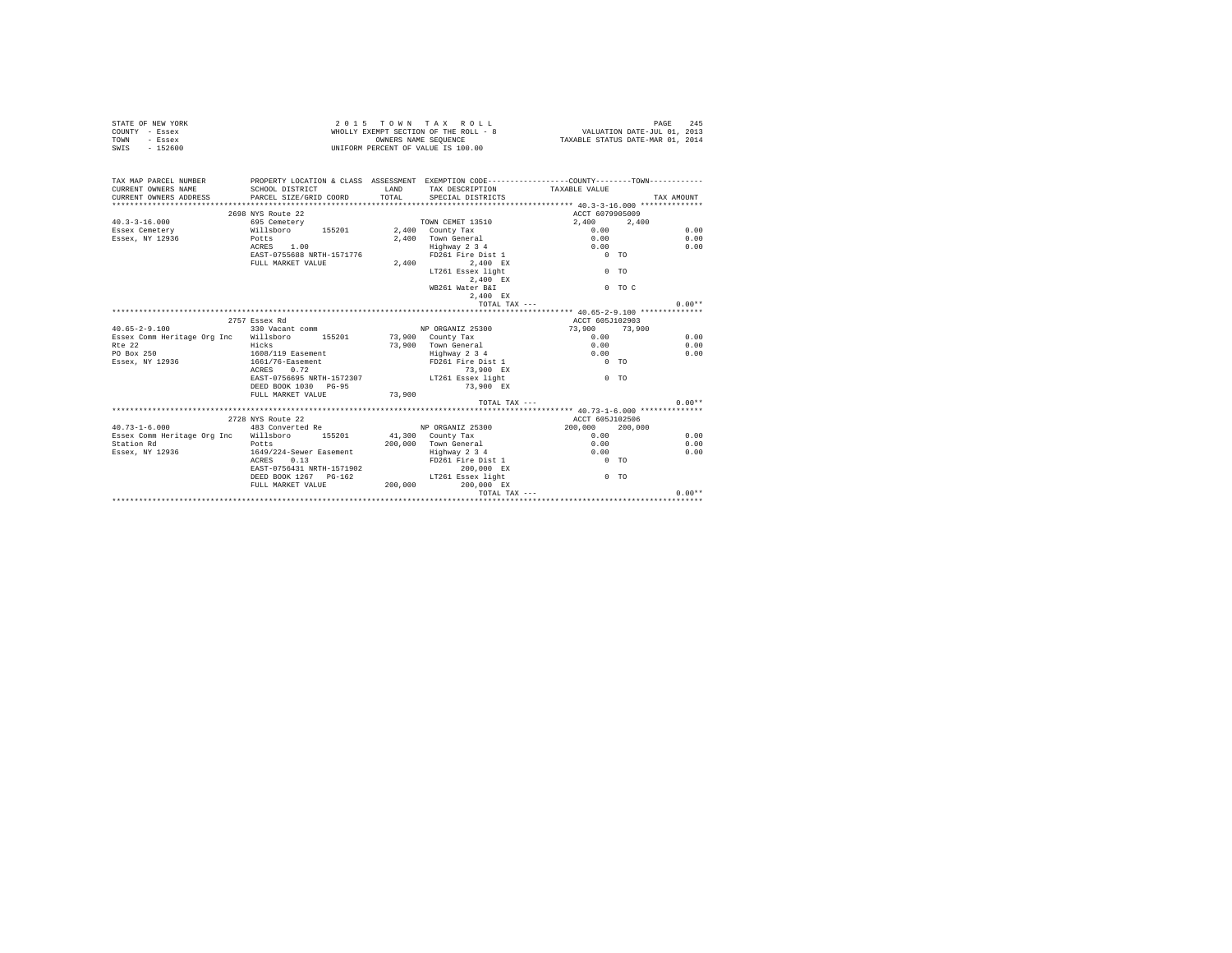|                | STATE OF NEW YORK | 2015 TOWN TAX ROLL                    | 246<br>PAGE                      |
|----------------|-------------------|---------------------------------------|----------------------------------|
| COUNTY - Essex |                   | WHOLLY EXEMPT SECTION OF THE ROLL - 8 | VALUATION DATE-JUL 01, 2013      |
| TOWN           | - Essex           | OWNERS NAME SEOUENCE                  | TAXABLE STATUS DATE-MAR 01, 2014 |
| SWIS           | $-152600$         | UNIFORM PERCENT OF VALUE IS 100.00    |                                  |

| TAX MAP PARCEL NUMBER PROPERTY LOCATION & CLASS ASSESSMENT EXEMPTION CODE--------------COUNTY--------TOWN----------<br>CURRENT OWNERS NAME SCHOOL DISTRICT |                                                   | <b>LAND</b> | TAX DESCRIPTION TAXABLE VALUE         |                                     |            |
|------------------------------------------------------------------------------------------------------------------------------------------------------------|---------------------------------------------------|-------------|---------------------------------------|-------------------------------------|------------|
|                                                                                                                                                            |                                                   |             |                                       |                                     |            |
|                                                                                                                                                            | 2743 NYS Route 22                                 |             |                                       | ACCT 6079905014                     |            |
|                                                                                                                                                            |                                                   |             |                                       |                                     |            |
| 40.65-2-12.000 620 Religious CONSTREL 25110 372,800 372,800<br>Essex Comm United Methodist Willsboro 155201 43,800 County Tax 0.00                         |                                                   |             |                                       |                                     | 0.00       |
| Church                                                                                                                                                     | Hicks                                             |             | 372,800 Town General 0.00             |                                     | 0.00       |
| PO Box 125 1650/144-Sewer Easement                                                                                                                         |                                                   |             |                                       | Highway 2 3 4 0.00                  | 0.00       |
| Essex, NY 12936 89s X 98S Xirr                                                                                                                             |                                                   |             | FD261 Fire Dist 1                     | $0$ TO                              |            |
|                                                                                                                                                            | ACRES 0.20                                        |             |                                       |                                     |            |
|                                                                                                                                                            |                                                   |             |                                       | $0$ TO                              |            |
|                                                                                                                                                            |                                                   |             |                                       |                                     |            |
|                                                                                                                                                            | FULL MARKET VALUE 372,800                         |             |                                       |                                     |            |
|                                                                                                                                                            |                                                   |             | TOTAL TAX ---                         |                                     | $0.00**$   |
|                                                                                                                                                            |                                                   |             |                                       |                                     |            |
|                                                                                                                                                            | 2306 Main St                                      |             |                                       | ACCT 6079905015 BILL 757            |            |
| 40.73-3-4.000 210 1 Family Res CHURCH PAR 21600                                                                                                            |                                                   |             |                                       | 231,100 231,100                     |            |
| Essex Comm United Methodist Willsboro 155201 52,000 County Tax                                                                                             |                                                   |             |                                       | $0.00$<br>$0.00$                    | 0.00       |
| Church                                                                                                                                                     | Potts                                             |             | 231,100 Town General<br>Highway 2 3 4 |                                     | 0.00       |
| PO Box 125 1650/140-Sewer Easement                                                                                                                         |                                                   |             |                                       | 0.00                                | 0.00       |
| Essex, NY 12936<br>ACRES 0.20                                                                                                                              |                                                   |             |                                       | FD261 Fire Dist 1 231,100 TO 209.53 |            |
|                                                                                                                                                            | EAST-0756994 NRTH-1571874                         |             |                                       | LT261 Essex light 231,100 TO 21.29  |            |
|                                                                                                                                                            | DEED BOOK 1674 PG-47                              |             |                                       |                                     |            |
|                                                                                                                                                            | FULL MARKET VALUE 231,100                         |             |                                       |                                     |            |
|                                                                                                                                                            |                                                   |             | TOTAL TAX ---                         |                                     | $230.82**$ |
|                                                                                                                                                            |                                                   |             |                                       | DATE #1 02/02/15                    |            |
|                                                                                                                                                            |                                                   |             |                                       | AMT DUE                             | 230.82     |
|                                                                                                                                                            |                                                   |             |                                       |                                     |            |
|                                                                                                                                                            | 17 Tvrrell St                                     |             |                                       | ACCT 605J104211                     |            |
| 49.69-1-2.002 210 1 Family Res                                                                                                                             |                                                   |             |                                       | CNTY OWN I 13100 50,500 50,500      |            |
|                                                                                                                                                            |                                                   |             |                                       | 0.00                                | 0.00       |
| PO Box 217                                                                                                                                                 |                                                   |             | 50,500 Town General                   | 0.00                                | 0.00       |
| Elizabethtown, NY 12932                                                                                                                                    | Friswell<br>FEMA Buyout<br>ACRES     0.29         |             | Highway 2 3 4                         |                                     | 0.00       |
|                                                                                                                                                            |                                                   |             | FD262 Fire Dist 2                     | $0.00$ TO                           |            |
|                                                                                                                                                            | EAST-0744217 NRTH-1556115                         |             | 50.500 EX                             |                                     |            |
|                                                                                                                                                            | DEED BOOK 1760 PG-1 LT262 Whallonsburg light 0 TO |             |                                       |                                     |            |
|                                                                                                                                                            | FULL MARKET VALUE 50,500 50,500 EX                |             |                                       |                                     |            |
|                                                                                                                                                            |                                                   |             | TOTAL TAX ---                         |                                     | $0.00**$   |
|                                                                                                                                                            |                                                   |             |                                       |                                     |            |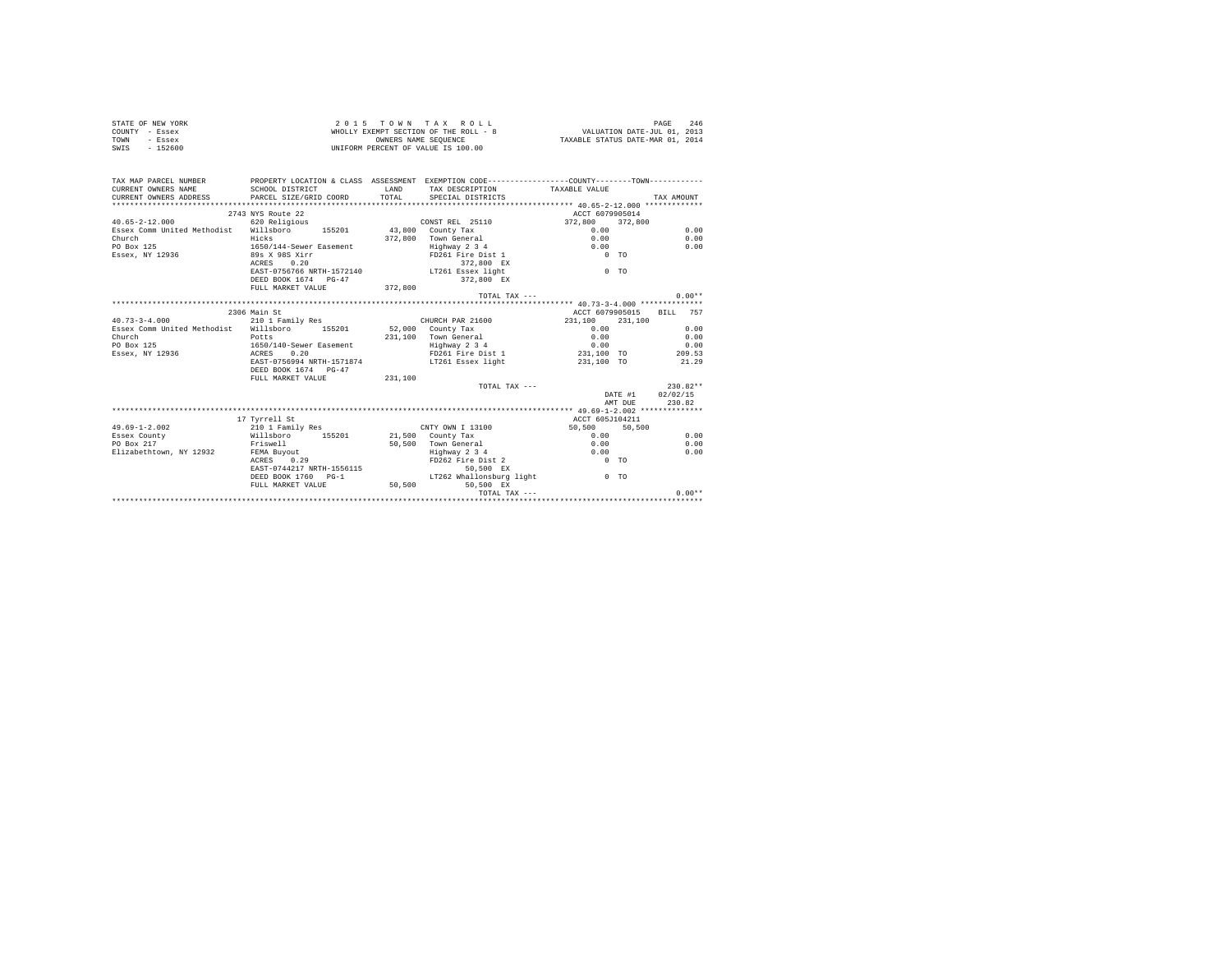| COUNTY - Essex<br>TOWN - Essex<br>SWIS - 152600 |                                                                                                                                                                                                                                                                                                                                                                                                            | WHOLLY EXEMPT SECTION OF THE ROLL - 8 WALUATION DATE-JUL 01, 2013<br>TAXABLE STATUS DANERS NAME SEQUENCE OF TAXABLE STATUS DATE-MAR 01, 2014<br>INIFORM PERCENT OF VALUE IS 100 00<br>UNIFORM PERCENT OF VALUE IS 100.00 |                   |                                                |
|-------------------------------------------------|------------------------------------------------------------------------------------------------------------------------------------------------------------------------------------------------------------------------------------------------------------------------------------------------------------------------------------------------------------------------------------------------------------|--------------------------------------------------------------------------------------------------------------------------------------------------------------------------------------------------------------------------|-------------------|------------------------------------------------|
| TAX MAP PARCEL NUMBER                           | PROPERTY LOCATION & CLASS ASSESSMENT EXEMPTION CODE----------------COUNTY--------TOWN----------                                                                                                                                                                                                                                                                                                            |                                                                                                                                                                                                                          |                   |                                                |
|                                                 | CURRENT OWNERS NAME SCHOOL DISTRICT LAND TAX DESCRIPTION TAXABLE VALUE CURRENT OWNERS ADDRESS PARCEL SIZE/GRID COORD TOTAL SPECIAL DISTRICTS                                                                                                                                                                                                                                                               |                                                                                                                                                                                                                          |                   | TAX AMOUNT                                     |
|                                                 |                                                                                                                                                                                                                                                                                                                                                                                                            |                                                                                                                                                                                                                          |                   |                                                |
|                                                 |                                                                                                                                                                                                                                                                                                                                                                                                            |                                                                                                                                                                                                                          |                   |                                                |
|                                                 |                                                                                                                                                                                                                                                                                                                                                                                                            |                                                                                                                                                                                                                          |                   |                                                |
|                                                 |                                                                                                                                                                                                                                                                                                                                                                                                            |                                                                                                                                                                                                                          |                   | 0.00                                           |
|                                                 |                                                                                                                                                                                                                                                                                                                                                                                                            |                                                                                                                                                                                                                          |                   | 0.00                                           |
|                                                 |                                                                                                                                                                                                                                                                                                                                                                                                            |                                                                                                                                                                                                                          |                   | 0.00                                           |
|                                                 |                                                                                                                                                                                                                                                                                                                                                                                                            |                                                                                                                                                                                                                          |                   |                                                |
|                                                 |                                                                                                                                                                                                                                                                                                                                                                                                            |                                                                                                                                                                                                                          |                   |                                                |
|                                                 |                                                                                                                                                                                                                                                                                                                                                                                                            |                                                                                                                                                                                                                          |                   |                                                |
|                                                 |                                                                                                                                                                                                                                                                                                                                                                                                            | $\begin{minipage}{.4\linewidth} \texttt{TOTAL } \texttt{TAX} \texttt{ ----} \end{minipage}$                                                                                                                              |                   | $0.00**$                                       |
|                                                 |                                                                                                                                                                                                                                                                                                                                                                                                            |                                                                                                                                                                                                                          |                   |                                                |
|                                                 | 2659 NYS Route 22                                                                                                                                                                                                                                                                                                                                                                                          |                                                                                                                                                                                                                          |                   | ACCT 605J197010 BILL 758                       |
|                                                 |                                                                                                                                                                                                                                                                                                                                                                                                            |                                                                                                                                                                                                                          |                   |                                                |
|                                                 |                                                                                                                                                                                                                                                                                                                                                                                                            |                                                                                                                                                                                                                          |                   |                                                |
|                                                 |                                                                                                                                                                                                                                                                                                                                                                                                            |                                                                                                                                                                                                                          |                   |                                                |
|                                                 |                                                                                                                                                                                                                                                                                                                                                                                                            |                                                                                                                                                                                                                          |                   |                                                |
|                                                 |                                                                                                                                                                                                                                                                                                                                                                                                            |                                                                                                                                                                                                                          |                   |                                                |
|                                                 |                                                                                                                                                                                                                                                                                                                                                                                                            |                                                                                                                                                                                                                          |                   |                                                |
|                                                 |                                                                                                                                                                                                                                                                                                                                                                                                            |                                                                                                                                                                                                                          |                   |                                                |
|                                                 |                                                                                                                                                                                                                                                                                                                                                                                                            |                                                                                                                                                                                                                          |                   |                                                |
|                                                 |                                                                                                                                                                                                                                                                                                                                                                                                            |                                                                                                                                                                                                                          | ייייי<br>41 שחותם | DATE #1 02/02/15                               |
|                                                 |                                                                                                                                                                                                                                                                                                                                                                                                            |                                                                                                                                                                                                                          |                   | AMT DUE 157.67                                 |
|                                                 |                                                                                                                                                                                                                                                                                                                                                                                                            |                                                                                                                                                                                                                          |                   |                                                |
|                                                 |                                                                                                                                                                                                                                                                                                                                                                                                            |                                                                                                                                                                                                                          |                   |                                                |
| $40.73 - 4 - 1.000$                             |                                                                                                                                                                                                                                                                                                                                                                                                            |                                                                                                                                                                                                                          |                   |                                                |
| Essex St Johns Church<br>Essex, NY 12936        |                                                                                                                                                                                                                                                                                                                                                                                                            |                                                                                                                                                                                                                          |                   | 0.00                                           |
|                                                 |                                                                                                                                                                                                                                                                                                                                                                                                            |                                                                                                                                                                                                                          |                   | 0.00                                           |
|                                                 |                                                                                                                                                                                                                                                                                                                                                                                                            |                                                                                                                                                                                                                          |                   | 0.00                                           |
|                                                 |                                                                                                                                                                                                                                                                                                                                                                                                            |                                                                                                                                                                                                                          |                   |                                                |
|                                                 |                                                                                                                                                                                                                                                                                                                                                                                                            |                                                                                                                                                                                                                          |                   |                                                |
|                                                 |                                                                                                                                                                                                                                                                                                                                                                                                            |                                                                                                                                                                                                                          |                   |                                                |
|                                                 |                                                                                                                                                                                                                                                                                                                                                                                                            |                                                                                                                                                                                                                          |                   |                                                |
|                                                 | 4 Church St<br>4 Church St<br>4 Church St<br>4 Church St<br>willaboro 155201 43,000 County Tax 1552,400 352,400 1675/99-1510<br>2010 1675/93-Easement 352,400 Town General 0.00<br>1675/93-Easement 1571433 152,400 Ex<br>2020 17261 Easex 1                                                                                                                                                               |                                                                                                                                                                                                                          |                   | $0.00**$                                       |
|                                                 |                                                                                                                                                                                                                                                                                                                                                                                                            |                                                                                                                                                                                                                          |                   |                                                |
|                                                 | 10 Church St                                                                                                                                                                                                                                                                                                                                                                                               |                                                                                                                                                                                                                          |                   | ACCT 6079905102 BILL 759                       |
|                                                 |                                                                                                                                                                                                                                                                                                                                                                                                            |                                                                                                                                                                                                                          |                   |                                                |
|                                                 |                                                                                                                                                                                                                                                                                                                                                                                                            |                                                                                                                                                                                                                          |                   |                                                |
|                                                 | $\textbf{0.73--4-2.000} \begin{array}{c} \texttt{10}.73--4-2.000 \\\texttt{200}.11~\texttt{Family}~\texttt{Res} \\ \texttt{Essex}~\texttt{St John}~\texttt{Parserange} \\ \texttt{Essex}~\texttt{N1 12936} \end{array} \begin{array}{c} \texttt{10}.01~\texttt{Family}~\texttt{Res} \\ \texttt{M1 11 11 10} \\ \texttt{N1 1 10 10} \\ \texttt{1675/99--8aement} \\ \texttt{1675/99--8aement} \\ \texttt{1$ |                                                                                                                                                                                                                          |                   |                                                |
|                                                 |                                                                                                                                                                                                                                                                                                                                                                                                            |                                                                                                                                                                                                                          |                   |                                                |
|                                                 |                                                                                                                                                                                                                                                                                                                                                                                                            |                                                                                                                                                                                                                          |                   |                                                |
|                                                 | EAST-0756755 NRTH-1571452                                                                                                                                                                                                                                                                                                                                                                                  |                                                                                                                                                                                                                          |                   |                                                |
|                                                 | DEED BOOK 077 PG-325                                                                                                                                                                                                                                                                                                                                                                                       |                                                                                                                                                                                                                          |                   |                                                |
|                                                 | FULL MARKET VALUE 216,700                                                                                                                                                                                                                                                                                                                                                                                  |                                                                                                                                                                                                                          |                   |                                                |
|                                                 |                                                                                                                                                                                                                                                                                                                                                                                                            | TOTAL TAX ---                                                                                                                                                                                                            |                   | $216.43**$<br>DATE #1 $02/02/15$<br>$216.43**$ |
|                                                 |                                                                                                                                                                                                                                                                                                                                                                                                            |                                                                                                                                                                                                                          |                   | AMT DUE 216.43                                 |
|                                                 |                                                                                                                                                                                                                                                                                                                                                                                                            |                                                                                                                                                                                                                          |                   |                                                |
|                                                 |                                                                                                                                                                                                                                                                                                                                                                                                            |                                                                                                                                                                                                                          |                   |                                                |

STATE OF NEW YORK **2015** TOWN TAX ROLL **PAGE 247**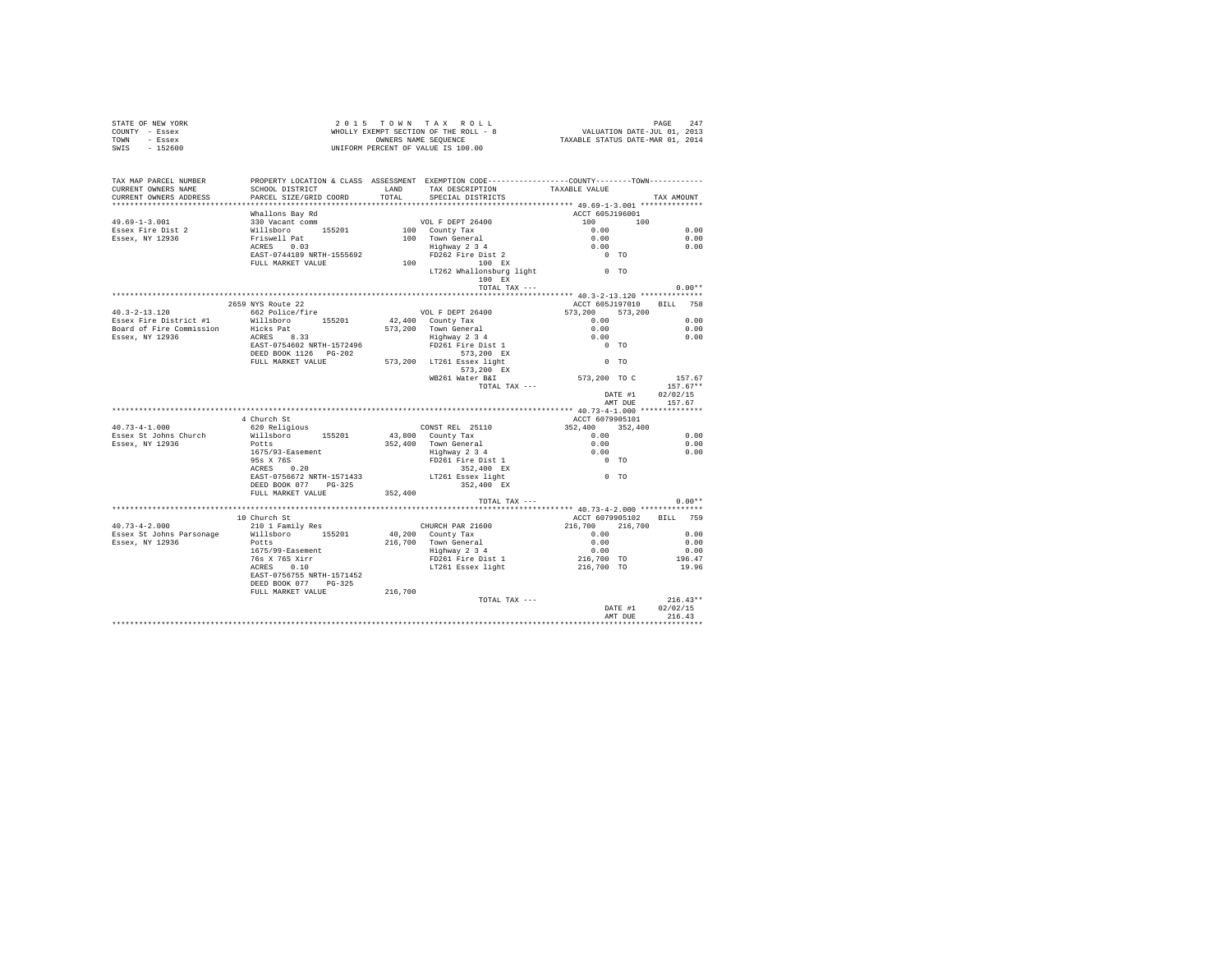|                | STATE OF NEW YORK |  |  | 2015 TOWN TAX ROLL                    |  |  |  | 248<br>PAGE                      |  |
|----------------|-------------------|--|--|---------------------------------------|--|--|--|----------------------------------|--|
| COUNTY - Essex |                   |  |  | WHOLLY EXEMPT SECTION OF THE ROLL - 8 |  |  |  | VALUATION DATE-JUL 01, 2013      |  |
| TOWN           | - Essex           |  |  | OWNERS NAME SEOUENCE                  |  |  |  | TAXABLE STATUS DATE-MAR 01, 2014 |  |
| SWIS           | $-152600$         |  |  | UNIFORM PERCENT OF VALUE IS 100.00    |  |  |  |                                  |  |

| TAX MAP PARCEL NUMBER<br>CURRENT OWNERS NAME<br>CURRENT OWNERS ADDRESS | PROPERTY LOCATION & CLASS ASSESSMENT EXEMPTION CODE----------------COUNTY--------TOWN----------<br>SCHOOL DISTRICT<br>PARCEL SIZE/GRID COORD                                                                                   | LAND<br>TOTAL | TAX DESCRIPTION TAXABLE VALUE<br>SPECIAL DISTRICTS |                                                     | TAX AMOUNT |
|------------------------------------------------------------------------|--------------------------------------------------------------------------------------------------------------------------------------------------------------------------------------------------------------------------------|---------------|----------------------------------------------------|-----------------------------------------------------|------------|
|                                                                        |                                                                                                                                                                                                                                |               |                                                    |                                                     |            |
|                                                                        | 2172 NYS Route 22                                                                                                                                                                                                              |               |                                                    | ACCT 6079905002                                     |            |
| $39.4 - 1 - 23.000$                                                    | 620 Religious                                                                                                                                                                                                                  |               | CONSTREL 25110 293,000                             |                                                     | 293,000    |
| Foothills Baptist Church                                               | Willsboro 155201 27.600 County Tax                                                                                                                                                                                             |               |                                                    | $0.00$<br>$0.00$                                    | 0.00       |
| 2172 NYS Rte 22                                                        |                                                                                                                                                                                                                                |               | 293,000 Town General                               |                                                     | 0.00       |
| Essex, NY 12936                                                        |                                                                                                                                                                                                                                |               | Highway 2 3 4<br>FD261 Fire Dist 1                 | $\begin{matrix} 0.00 \\ 0 & \text{TO} \end{matrix}$ | 0.00       |
|                                                                        | Potts<br>00002.00<br>ACRES 2.10                                                                                                                                                                                                |               |                                                    |                                                     |            |
|                                                                        | EAST-0743826 NRTH-1568983                                                                                                                                                                                                      |               | 293,000 EX                                         |                                                     |            |
|                                                                        | DEED BOOK 1455 PG-158                                                                                                                                                                                                          |               |                                                    |                                                     |            |
|                                                                        | FULL MARKET VALUE                                                                                                                                                                                                              | 293,000       |                                                    |                                                     |            |
|                                                                        |                                                                                                                                                                                                                                |               | TOTAL TAX ---                                      |                                                     | $0.00**$   |
|                                                                        |                                                                                                                                                                                                                                |               |                                                    |                                                     |            |
|                                                                        | 2756 Essex Rd                                                                                                                                                                                                                  |               |                                                    | ACCT 6079901912                                     |            |
| $40.65 - 3 - 2.000$                                                    | 632 Benevolent - WTRFNT · FRATERNAL 25400                                                                                                                                                                                      |               |                                                    | 393,300 393,300                                     |            |
| Iroquois F&AM                                                          | Willsboro 155201 140,600 County Tax                                                                                                                                                                                            |               |                                                    | 0.00                                                | 0.00       |
| c/oCarl Goepper<br>404 Bay Ln                                          | Hicks                                                                                                                                                                                                                          |               | 393.300 Town General                               | 0.00                                                | 0.00       |
| 404 Bay Ln                                                             |                                                                                                                                                                                                                                |               | Highway 2 3 4                                      | 0.00                                                | 0.00       |
| Willsboro, NY 12996                                                    | 1669/95 Easement<br>ACRES 0.20                                                                                                                                                                                                 |               | FD261 Fire Dist 1                                  | $0$ TO                                              |            |
|                                                                        | EAST-0756864 NRTH-1572288                                                                                                                                                                                                      |               | 393,300 EX                                         |                                                     |            |
|                                                                        | ${\tt DEED\ BOOK\ 199}\ {\tt PG-511}\ {\tt LT261\ Essex\ 1ight}$ ${\tt FULL\ MARKET\ VALUE}\ 393,300\ 393,300\ EX$                                                                                                             |               | LT261 Essex light                                  | $0$ TO                                              |            |
|                                                                        |                                                                                                                                                                                                                                |               |                                                    |                                                     |            |
|                                                                        |                                                                                                                                                                                                                                |               | TOTAL TAX ---                                      |                                                     | $0.00**$   |
|                                                                        |                                                                                                                                                                                                                                |               |                                                    |                                                     |            |
|                                                                        | 1447 NYS Route 22                                                                                                                                                                                                              |               |                                                    | ACCT 605J197008                                     |            |
| $57.2 - 4 - 1.200$                                                     | 418 Inn/lodge                                                                                                                                                                                                                  |               | NP ORGANIZ 25300                                   | 192,700 192,700                                     |            |
|                                                                        | Example 2 The Community of the state of the country Tax to the method of the state of the state of the state of the state of the state of the state of the state of the state of the state of the state of the state of the st |               |                                                    | 0.00                                                | 0.00       |
| PO Box 237                                                             |                                                                                                                                                                                                                                |               |                                                    | $0.00$<br>0.00                                      | 0.00       |
| Essex, NY 12936                                                        |                                                                                                                                                                                                                                |               |                                                    |                                                     | 0.00       |
|                                                                        | EAST-0741553 NRTH-1552690                                                                                                                                                                                                      |               | FD262 Fire Dist 2                                  | $0$ TO                                              |            |
|                                                                        | DEED BOOK 1287 PG-101                                                                                                                                                                                                          |               | 192.700 EX                                         |                                                     |            |
|                                                                        | FULL MARKET VALUE 192,700 LT262 Whallonsburg light 1915                                                                                                                                                                        |               |                                                    |                                                     |            |
|                                                                        |                                                                                                                                                                                                                                |               | 192,700 EX                                         |                                                     |            |
|                                                                        |                                                                                                                                                                                                                                |               | TOTAL TAX ---                                      |                                                     | $0.00**$   |
|                                                                        |                                                                                                                                                                                                                                |               |                                                    |                                                     |            |
|                                                                        | Alden Rd                                                                                                                                                                                                                       |               |                                                    | ACCT 6079905105                                     |            |
| $48.3 - 1 - 1.000$                                                     | 910 Priv forest                                                                                                                                                                                                                |               | NP ORGANIZ 25300 122,900 122,900                   |                                                     |            |
|                                                                        | Plattsburg State College Millsboro 155201 122,900 County Tax<br>College Aux Svcs Inc 41 44 Taylor & Kimball 122,900 Town General                                                                                               |               |                                                    | 0.00                                                | 0.00       |
|                                                                        |                                                                                                                                                                                                                                |               |                                                    | 0.00                                                | 0.00       |
| 101 Broad St                                                           | ACRES 267.80                                                                                                                                                                                                                   |               | Fighway 234<br>FD262 Fire Dist 2 0.00              |                                                     | 0.00       |
|                                                                        | Plattsburgh, NY 12901-2681 EAST-0725300 NRTH-1556881                                                                                                                                                                           |               |                                                    | $0$ TO                                              |            |
|                                                                        | DEED BOOK 244 PG-420                                                                                                                                                                                                           |               | 122,900 EX                                         |                                                     |            |
|                                                                        | FULL MARKET VALUE 122,900                                                                                                                                                                                                      |               |                                                    |                                                     |            |
|                                                                        |                                                                                                                                                                                                                                |               |                                                    |                                                     |            |
|                                                                        |                                                                                                                                                                                                                                |               |                                                    |                                                     |            |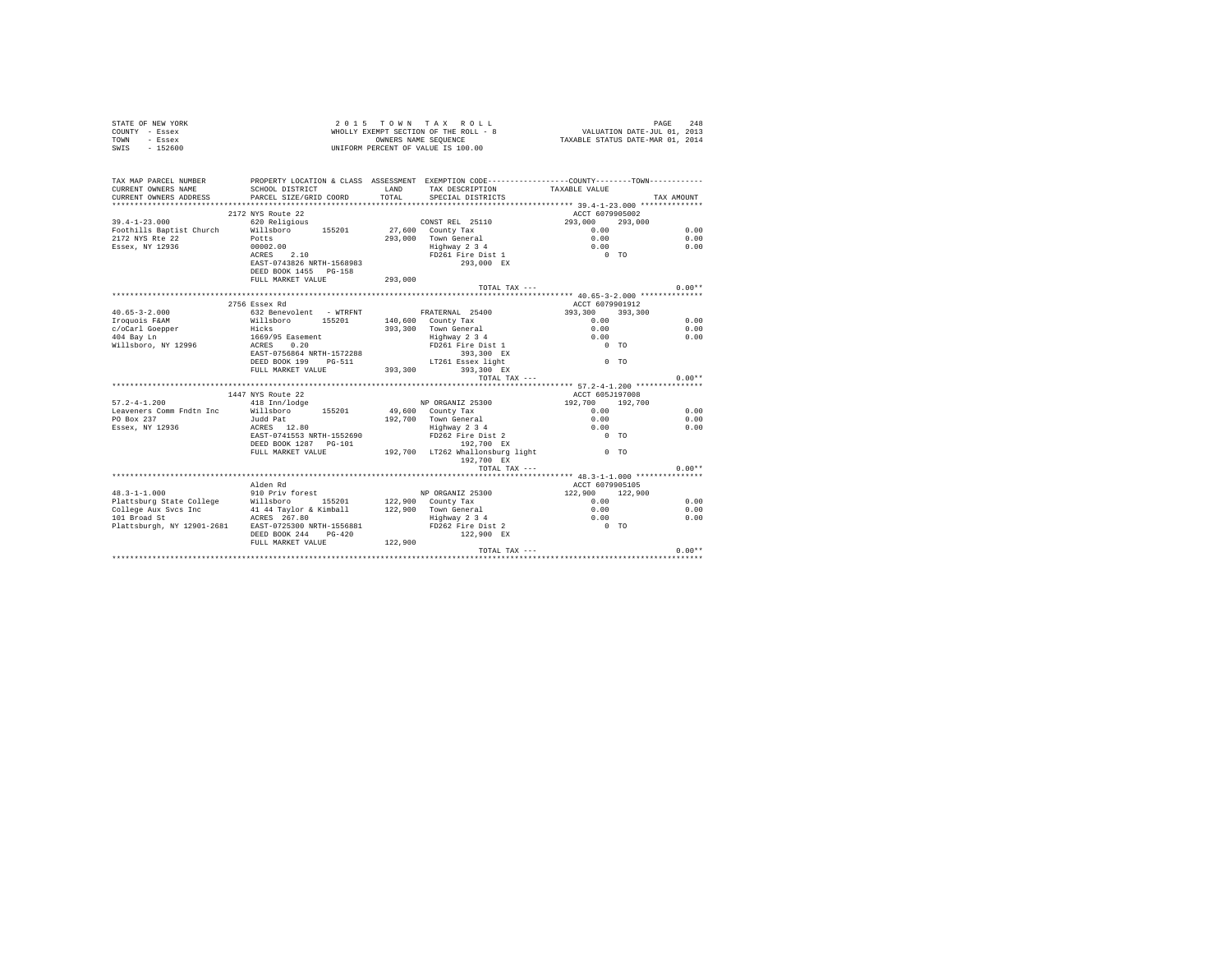| STATE OF NEW YORK                  |                                                  |         | 2015 TOWN TAX ROLL                                                                                                                                                                                                                 |                                                                             |            |          |
|------------------------------------|--------------------------------------------------|---------|------------------------------------------------------------------------------------------------------------------------------------------------------------------------------------------------------------------------------------|-----------------------------------------------------------------------------|------------|----------|
| COUNTY - Essex                     |                                                  |         | WHOLLY EXEMPT SECTION OF THE ROLL - 8<br>OWNERS NAME SEQUENCE<br>RCENT OF VALUE TO 100 100                                                                                                                                         | PAGE 249<br>VALUATION DATE-JUL 01, 2013<br>TAXABLE STATUS DATE-MAR 01, 2014 |            |          |
| - Essex<br>TOWN                    |                                                  |         |                                                                                                                                                                                                                                    |                                                                             |            |          |
| SWIS<br>$-152600$                  |                                                  |         | UNIFORM PERCENT OF VALUE IS 100.00                                                                                                                                                                                                 |                                                                             |            |          |
|                                    |                                                  |         |                                                                                                                                                                                                                                    |                                                                             |            |          |
| TAX MAP PARCEL NUMBER              |                                                  |         | PROPERTY LOCATION & CLASS ASSESSMENT EXEMPTION CODE----------------COUNTY-------TOWN---------                                                                                                                                      |                                                                             |            |          |
| CURRENT OWNERS NAME                | SCHOOL DISTRICT                                  | LAND    | TAX DESCRIPTION                                                                                                                                                                                                                    | TAXABLE VALUE                                                               |            |          |
| CURRENT OWNERS ADDRESS             | PARCEL SIZE/GRID COORD                           | TOTAL   | SPECIAL DISTRICTS                                                                                                                                                                                                                  |                                                                             | TAX AMOUNT |          |
|                                    |                                                  |         |                                                                                                                                                                                                                                    |                                                                             |            |          |
|                                    | Angier Hill Rd                                   |         |                                                                                                                                                                                                                                    | ACCT 6079993002                                                             |            |          |
| $57.2 - 6 - 2.200$                 | 961 State park                                   |         | N.Y. STATE 12100                                                                                                                                                                                                                   | 5,900                                                                       | 5,900      |          |
| SNY Dept Env Cons                  | Willsboro 155201                                 |         | 5,900 County Tax                                                                                                                                                                                                                   | 0.00                                                                        |            | 0.00     |
| State Of New York                  | Judd Pat                                         |         | 5,900 Town General                                                                                                                                                                                                                 |                                                                             |            | 0.00     |
| 50 Wolf Rd                         | Q-Sr Essex 216.19-Public<br>Fishing Parking Area |         |                                                                                                                                                                                                                                    |                                                                             |            | 0.00     |
| Albany, NY 12233                   |                                                  |         |                                                                                                                                                                                                                                    |                                                                             |            |          |
|                                    | ACRES 0.07                                       |         |                                                                                                                                                                                                                                    |                                                                             |            |          |
|                                    |                                                  |         | EAST-0743080 NRTH-1550220 LT262 Whallonsburg light 0 TO                                                                                                                                                                            |                                                                             |            |          |
|                                    | DEED BOOK 1031 PG-73                             |         | 5,900 EX                                                                                                                                                                                                                           |                                                                             |            |          |
|                                    | FULL MARKET VALUE                                | 5,900   |                                                                                                                                                                                                                                    |                                                                             |            |          |
|                                    |                                                  |         | TOTAL TAX ---                                                                                                                                                                                                                      |                                                                             |            | $0.00**$ |
|                                    |                                                  |         |                                                                                                                                                                                                                                    |                                                                             |            |          |
|                                    | Whallons Bay Rd                                  |         |                                                                                                                                                                                                                                    | ACCT 605J102410                                                             |            |          |
| 49.69-1-14.000                     | 961 State park                                   |         | N.Y. STATE 12100                                                                                                                                                                                                                   | 21,600                                                                      | 21,600     |          |
| SNY Dept of Env Cons               | Willsboro 155201                                 |         | 21,600 County Tax                                                                                                                                                                                                                  | 0.00                                                                        |            | 0.00     |
| State Of New York                  | Friswell<br>175s x 135s x 165s<br>ACRES 0.30     |         | 21,600 Town General                                                                                                                                                                                                                | 0.00                                                                        |            | 0.00     |
| 50 Wolf Rd                         |                                                  |         |                                                                                                                                                                                                                                    |                                                                             |            | 0.00     |
| Albany, NY 12233                   |                                                  |         | 10000 10000 10000 10000 10000 10000 10000 10000 10000 10000 10000 10000 10000 10000 10000 10000 10000 100<br>10000 10000 10000 10000 10000 10000 10000 10000 10000 10000 10000 10000 10000 10000 10000 10000 10000 10000 1<br>1000 |                                                                             |            |          |
|                                    | EAST-0744055 NRTH-1555466                        |         |                                                                                                                                                                                                                                    |                                                                             |            |          |
|                                    | DEED BOOK 784 PG-036                             |         | LT262 Whallonsburg light $0$ TO                                                                                                                                                                                                    |                                                                             |            |          |
|                                    | FULL MARKET VALUE                                | 21,600  | 21,600 EX                                                                                                                                                                                                                          |                                                                             |            |          |
|                                    |                                                  |         | TOTAL TAX ---                                                                                                                                                                                                                      |                                                                             |            | $0.00**$ |
|                                    |                                                  |         |                                                                                                                                                                                                                                    |                                                                             |            |          |
|                                    | Lake Shore Rd                                    |         |                                                                                                                                                                                                                                    | ACCT 6079905010                                                             |            |          |
| $49.4 - 1 - 4.000$                 | 661 Military - WTRFNT USA 14100                  |         |                                                                                                                                                                                                                                    | 182,400                                                                     | 182,400    |          |
| Split Rock Light Station           | Willsboro<br>155201                              |         | 182.400 County Tax                                                                                                                                                                                                                 | 0.00                                                                        |            | 0.00     |
| US Coast Guard Sta Burlington Judd |                                                  |         |                                                                                                                                                                                                                                    | 0.00                                                                        |            | 0.00     |
| Depot St                           | Bk 00P Pg 346                                    |         |                                                                                                                                                                                                                                    | 0.00                                                                        |            | 0.00     |
| Burlington, VT 05401               | 150s X 145S Xirr                                 |         | 182,400 Town General<br>Highway 2 3 4<br>FD262 Fire Dist 2                                                                                                                                                                         | $0$ TO                                                                      |            |          |
|                                    | ACRES<br>0.40                                    |         | 182,400 EX                                                                                                                                                                                                                         |                                                                             |            |          |
|                                    | EAST-0764902 NRTH-1557266                        |         |                                                                                                                                                                                                                                    |                                                                             |            |          |
|                                    | DEED BOOK P PG-346                               |         |                                                                                                                                                                                                                                    |                                                                             |            |          |
|                                    | FULL MARKET VALUE                                | 182,400 |                                                                                                                                                                                                                                    |                                                                             |            |          |
|                                    |                                                  |         | TOTAL TAX ---                                                                                                                                                                                                                      |                                                                             |            | $0.00**$ |
|                                    |                                                  |         |                                                                                                                                                                                                                                    |                                                                             |            |          |
|                                    | 2214 NYS Route 22                                |         |                                                                                                                                                                                                                                    | ACCT 6079905103                                                             |            |          |
| $39.4 - 1 - 17.000$                | 681 Culture bldg                                 |         | TOWN OWN I 13500                                                                                                                                                                                                                   | 66,500                                                                      | 66,500     |          |
| Town Of Essex                      | Willsboro 155201                                 |         | 14,000 County Tax                                                                                                                                                                                                                  | 0.00                                                                        |            | 0.00     |
| Essex, NY 12936                    | Potts                                            |         | 14,000 Country 14,000<br>66,500 Town General<br>Highway 2 3 4 0.00<br>FD261 Fire Dist 1 0 TO<br>66,500 EX                                                                                                                          |                                                                             |            | 0.00     |
|                                    | 100s X 155S Xirr                                 |         |                                                                                                                                                                                                                                    |                                                                             |            | 0.00     |
|                                    | ACRES 0.30                                       |         |                                                                                                                                                                                                                                    |                                                                             |            |          |
|                                    | EAST-0743922 NRTH-1569878                        |         |                                                                                                                                                                                                                                    |                                                                             |            |          |
|                                    | DEED BOOK 366 PG-431                             |         |                                                                                                                                                                                                                                    |                                                                             |            |          |
|                                    | FULL MARKET VALUE                                | 66,500  |                                                                                                                                                                                                                                    |                                                                             |            |          |
|                                    |                                                  |         | TOTAL TAX ---                                                                                                                                                                                                                      |                                                                             |            | $0.00**$ |
|                                    |                                                  |         |                                                                                                                                                                                                                                    |                                                                             |            |          |
|                                    |                                                  |         |                                                                                                                                                                                                                                    |                                                                             |            |          |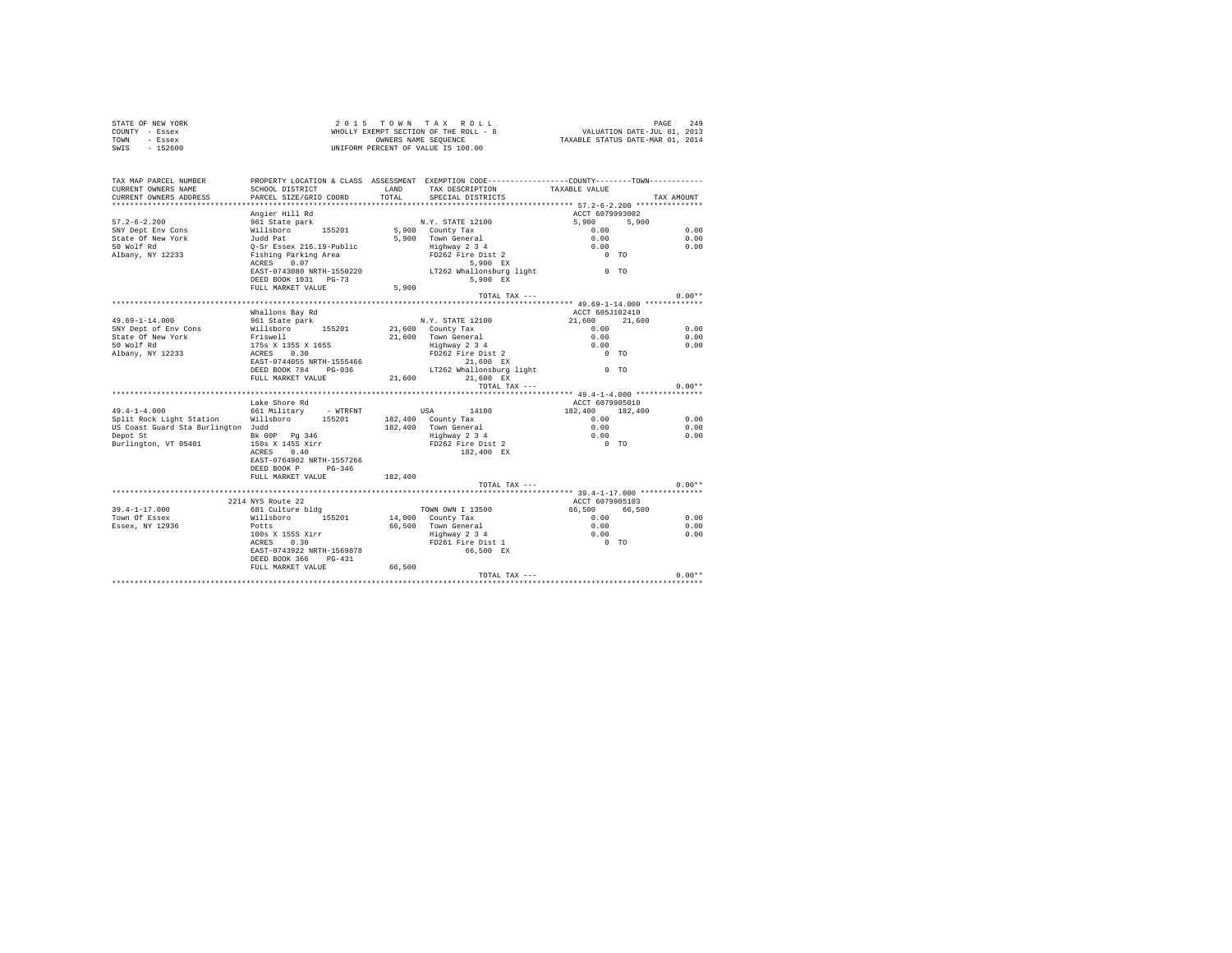|      | STATE OF NEW YORK | $2.0.15$ TOWN TAX ROLL                | 250<br>PAGE                      |
|------|-------------------|---------------------------------------|----------------------------------|
|      | COUNTY - Essex    | WHOLLY EXEMPT SECTION OF THE ROLL - 8 | VALUATION DATE-JUL 01, 2013      |
| TOWN | - Essex           | OWNERS NAME SEOUENCE                  | TAXABLE STATUS DATE-MAR 01, 2014 |
| SWIS | $-152600$         | UNIFORM PERCENT OF VALUE IS 100.00    |                                  |

| TAX MAP PARCEL NUMBER                                                                                                                                                                                                                        | PROPERTY LOCATION & CLASS ASSESSMENT EXEMPTION CODE----------------COUNTY--------TOWN----------                                                                 |       |                                      |                               |            |
|----------------------------------------------------------------------------------------------------------------------------------------------------------------------------------------------------------------------------------------------|-----------------------------------------------------------------------------------------------------------------------------------------------------------------|-------|--------------------------------------|-------------------------------|------------|
| CURRENT OWNERS NAME                                                                                                                                                                                                                          | SCHOOL DISTRICT                                                                                                                                                 | LAND  |                                      |                               |            |
| CURRENT OWNERS ADDRESS PARCEL SIZE/GRID COORD                                                                                                                                                                                                |                                                                                                                                                                 | TOTAL | SPECIAL DISTRICTS                    | TAX DESCRIPTION TAXABLE VALUE | TAX AMOUNT |
|                                                                                                                                                                                                                                              |                                                                                                                                                                 |       |                                      |                               |            |
|                                                                                                                                                                                                                                              | NYS Route 22                                                                                                                                                    |       |                                      | ACCT 605J100503               |            |
| 19.4-1-25.000 1314 Rural Vac-Cl0 155201 19.000 10000 1205889<br>Town of Easex (1992) 15201 8,000 2001 2001 13500<br>PO Box 355<br>PO Box 355<br>PO Box 355<br>PO Box 355<br>PO ACRES 0.40 8,000 Town General 0.00<br>Essex, NY 12936 ACRES 0 |                                                                                                                                                                 |       |                                      | TOWN OWN I 13500 8,000 8,000  |            |
|                                                                                                                                                                                                                                              |                                                                                                                                                                 |       |                                      |                               | 0.00       |
|                                                                                                                                                                                                                                              |                                                                                                                                                                 |       |                                      |                               | 0.00       |
|                                                                                                                                                                                                                                              |                                                                                                                                                                 |       |                                      |                               | 0.00       |
|                                                                                                                                                                                                                                              |                                                                                                                                                                 |       |                                      |                               |            |
|                                                                                                                                                                                                                                              |                                                                                                                                                                 |       | 8,000 EX                             |                               |            |
|                                                                                                                                                                                                                                              | DEED BOOK 1611 PG-298<br>FULL MARKET VALUE 8,000                                                                                                                |       |                                      |                               |            |
|                                                                                                                                                                                                                                              |                                                                                                                                                                 |       |                                      | TOTAL TAX $---$               | $0.00**$   |
|                                                                                                                                                                                                                                              |                                                                                                                                                                 |       |                                      |                               |            |
|                                                                                                                                                                                                                                              | 2476 NYS Route 22                                                                                                                                               |       |                                      | ACCT 6079905104               |            |
| $40.3 - 3 - 9.100$                                                                                                                                                                                                                           | 852 Landfill                                                                                                                                                    |       | TOWN OWN I 13500                     | 37,800 37,800                 |            |
| Town Of Essex                                                                                                                                                                                                                                | Willsboro 155201 35,000 County Tax                                                                                                                              |       |                                      | 0.00                          | 0.00       |
| Essex, NY 12936                                                                                                                                                                                                                              | Potts                                                                                                                                                           |       | 37,800 Town General                  | 0.00                          | 0.00       |
|                                                                                                                                                                                                                                              | 30.0 Acres                                                                                                                                                      |       | Highway 2 3 4<br>FD261 Fire Dist 1   | $0.00$ TO                     | 0.00       |
|                                                                                                                                                                                                                                              | ACRES 23.40                                                                                                                                                     |       |                                      |                               |            |
|                                                                                                                                                                                                                                              | EAST-0750373 NRTH-1570076                                                                                                                                       |       | $37,800$ EX                          |                               |            |
|                                                                                                                                                                                                                                              | DEED BOOK 360 PG-467 LT261 Essex light                                                                                                                          |       |                                      | $0$ TO                        |            |
|                                                                                                                                                                                                                                              | FULL MARKET VALUE 37,800 37,800 EX                                                                                                                              |       |                                      |                               |            |
|                                                                                                                                                                                                                                              |                                                                                                                                                                 |       | TOTAL TAX ---                        |                               | $0.00**$   |
|                                                                                                                                                                                                                                              |                                                                                                                                                                 |       |                                      |                               |            |
|                                                                                                                                                                                                                                              | 2662 NYS Route 22                                                                                                                                               |       |                                      | ACCT 605Z010002               |            |
| $40.3 - 3 - 13.120$                                                                                                                                                                                                                          | 853 Sewage 3541,200 COWN OWN I 13500 3541,200 3541,200                                                                                                          |       |                                      |                               |            |
| Town of Essex                                                                                                                                                                                                                                | willaboro 155201 43,000 County Tax<br>Potts 3541,200 Town General<br>Survey #5756 1.90 Highway 2 34<br>ACRES 1.90 Highway 2 4                                   |       |                                      | 0.00                          | 0.00       |
| 2313 Main St                                                                                                                                                                                                                                 |                                                                                                                                                                 |       | 3541,200 Town General                | 0.00                          | 0.00       |
| PO Box 355                                                                                                                                                                                                                                   |                                                                                                                                                                 |       | Highway 2 3 4<br>FD261 Fire Dist 1   | 0.00                          | 0.00       |
| Essex, NY 12936                                                                                                                                                                                                                              |                                                                                                                                                                 |       |                                      | $0$ TO                        |            |
|                                                                                                                                                                                                                                              | EAST-0755253 NRTH-1571494                                                                                                                                       |       | 3541,200 EX                          |                               |            |
|                                                                                                                                                                                                                                              | DEED BOOK 1615 PG-186 LT261 Essex light<br>FULL MARKET VALUE 3541,200 3541,200 EX                                                                               |       | $LT261$ Essex light                  | $0$ TO                        |            |
|                                                                                                                                                                                                                                              |                                                                                                                                                                 |       |                                      |                               |            |
|                                                                                                                                                                                                                                              |                                                                                                                                                                 |       |                                      | TOTAL TAX ---                 | $0.00**$   |
|                                                                                                                                                                                                                                              |                                                                                                                                                                 |       |                                      |                               |            |
|                                                                                                                                                                                                                                              | 241 School St                                                                                                                                                   |       |                                      | ACCT 6079980009               |            |
| $40.3 - 3 - 13.200$                                                                                                                                                                                                                          | 822 Water supply                                                                                                                                                |       | TOWN OWN I 13500                     | 48,000 48,000                 |            |
| Town Of Essex                                                                                                                                                                                                                                | Willsboro 155201 15,700 County Tax                                                                                                                              |       |                                      | 0.00                          | 0.00       |
|                                                                                                                                                                                                                                              |                                                                                                                                                                 |       |                                      | $0.00$<br>$0.00$              | 0.00       |
|                                                                                                                                                                                                                                              |                                                                                                                                                                 |       | 48,000 Town General<br>Highway 2 3 4 |                               | 0.00       |
|                                                                                                                                                                                                                                              | ACRES 0.43                                                                                                                                                      |       | FD261 Fire Dist 1                    | $0$ TO                        |            |
|                                                                                                                                                                                                                                              | EAST-0755475 NRTH-1570271                                                                                                                                       |       | 48,000 EX                            |                               |            |
|                                                                                                                                                                                                                                              | DEED BOOK 724 PG-254                                                                                                                                            |       | LT261 Essex light                    | $0$ TO                        |            |
|                                                                                                                                                                                                                                              | ${\tt FULL \  \  \, MARKET \  \  \, VALUE} \qquad \qquad {\tt 48,000}$                                                                                          |       |                                      |                               |            |
|                                                                                                                                                                                                                                              | 0.00% FULL MARKET VALUE 48,000 48,000 49,000<br>++0.00+ 0.00+ 0.00+ 0.00+ 0.00+ 0.00+ 0.00+ 0.00+ 0.00+ 0.00+ 0.00+ 0.00+ 0.00+ 0.00+ 0.00+ 0.00+ 0.00+ 0.00+ 0 |       |                                      |                               |            |
|                                                                                                                                                                                                                                              |                                                                                                                                                                 |       |                                      |                               |            |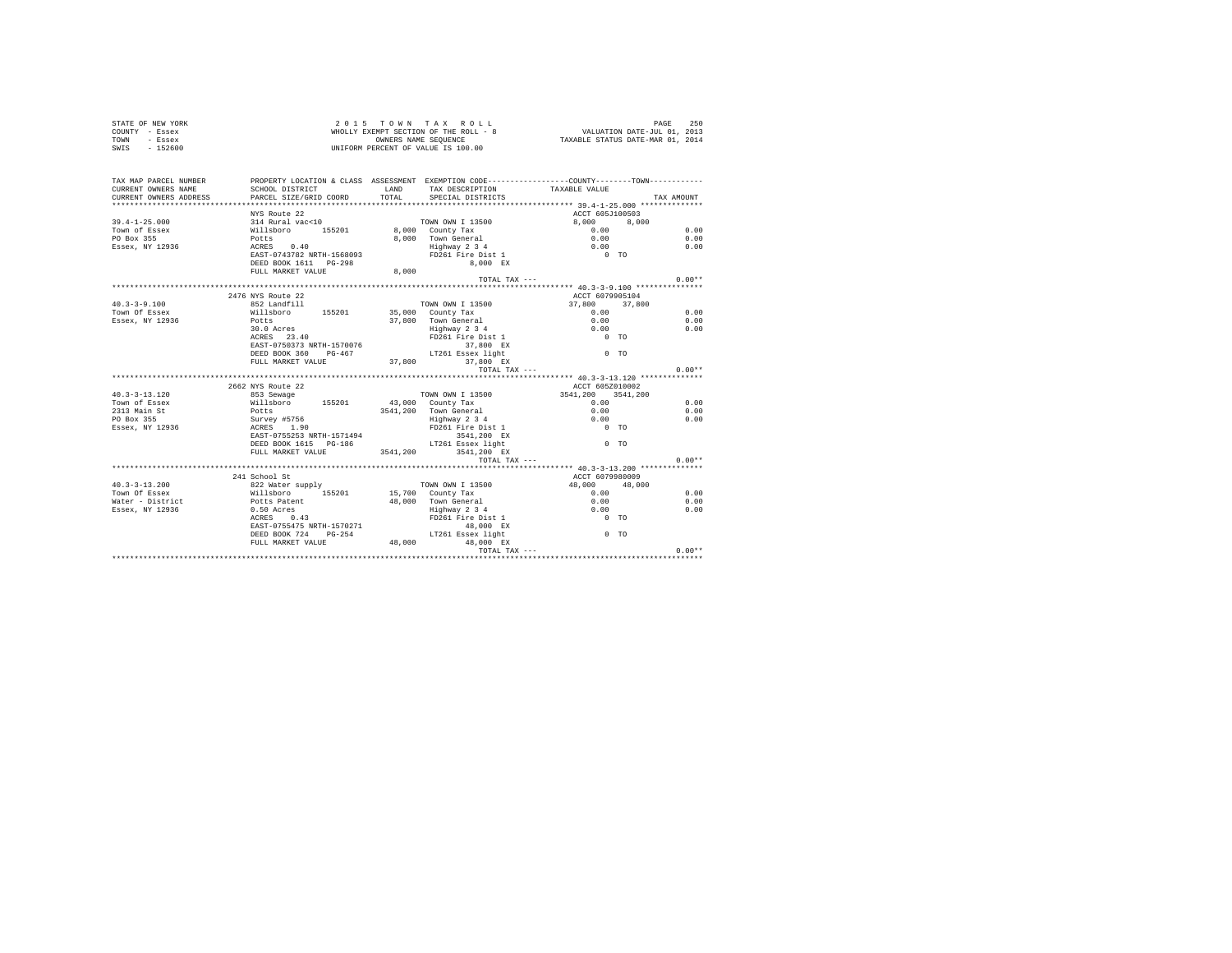|                | STATE OF NEW YORK |  |  | 2015 TOWN TAX ROLL                    |  |  |  | 251<br>PAGE                      |
|----------------|-------------------|--|--|---------------------------------------|--|--|--|----------------------------------|
| COUNTY - Essex |                   |  |  | WHOLLY EXEMPT SECTION OF THE ROLL - 8 |  |  |  | VALUATION DATE-JUL 01, 2013      |
| TOWN           | - Essex           |  |  | OWNERS NAME SEOUENCE                  |  |  |  | TAXABLE STATUS DATE-MAR 01, 2014 |
| SWIS           | - 152600          |  |  | UNIFORM PERCENT OF VALUE IS 100.00    |  |  |  |                                  |

| TAX MAP PARCEL NUMBER<br>CURRENT OWNERS NAME | PROPERTY LOCATION & CLASS ASSESSMENT EXEMPTION CODE---------------COUNTY-------TOWN----------<br>SCHOOL DISTRICT<br>CURRENT OWNERS ADDRESS PARCEL SIZE/GRID COORD | <b>T.AND</b> | TAX DESCRIPTION TAXABLE VALUE<br>TOTAL SPECIAL DISTRICTS |                                  | TAX AMOUNT |
|----------------------------------------------|-------------------------------------------------------------------------------------------------------------------------------------------------------------------|--------------|----------------------------------------------------------|----------------------------------|------------|
| $40.65 - 2 - 9.100/1$                        | Essex Rd<br>853 Sewage                                                                                                                                            |              | NP ORGANIZ 25300                                         | ACCT 605Z012008<br>84,600 84,600 |            |
| Town of Essex                                | Willsboro 155201                                                                                                                                                  |              | 0 County Tax                                             | 0.00                             | 0.00       |
| 355 Main St                                  | Hicks                                                                                                                                                             |              | 84.600 Town General                                      | 0.00                             | 0.00       |
|                                              | Essex, NY 12936 695 EAST-0756695 NRTH-1572307                                                                                                                     |              | Highway 2 3 4                                            | 0.00                             | 0.00       |
|                                              | DEED BOOK 1030 PG-95                                                                                                                                              |              | FD261 Fire Dist 1                                        | $0$ TO                           |            |
|                                              | FULL MARKET VALUE 84,600 84,600 EX                                                                                                                                |              |                                                          |                                  |            |
|                                              |                                                                                                                                                                   |              | LT261 Essex light                                        | $0$ TO                           |            |
|                                              |                                                                                                                                                                   |              | 84.600 EX                                                |                                  |            |
|                                              |                                                                                                                                                                   |              | TOTAL TAX ---                                            |                                  | $0.00**$   |
|                                              |                                                                                                                                                                   |              |                                                          |                                  |            |
|                                              | 2759 Essex Rd                                                                                                                                                     |              |                                                          | ACCT 6079900208                  | BILL 760   |
| $40.65 - 2 - 10.000$                         | 611 Library                                                                                                                                                       |              | TOWN OWN I 13500                                         | 256,000 256,000                  |            |
| Town Of Essex                                | Willsboro 155201 40,200 County Tax                                                                                                                                |              |                                                          | 0.00                             | 0.00       |
| Essex, NY 12936                              | Hicks                                                                                                                                                             |              | 256,000 Town General                                     | 0.00                             | 0.00       |
|                                              | Db 1002/122 Quit Claim                                                                                                                                            |              | Highway 2 3 4                                            | 0.00                             | 0.00       |
|                                              | ACRES 0.10                                                                                                                                                        |              | FD261 Fire Dist 1                                        | $0$ TO                           |            |
|                                              | EAST-0756735 NRTH-1572397                                                                                                                                         |              | 256,000 EX                                               |                                  |            |
|                                              | DEED BOOK 576 PG-71                                                                                                                                               |              | LT261 Essex light                                        | $0$ TO                           |            |
|                                              | FULL MARKET VALUE 256,000                                                                                                                                         |              | 256,000 EX                                               |                                  |            |
|                                              |                                                                                                                                                                   |              | WB261 Water B&I                                          | 256,000 TO C                     | 70.42      |
|                                              |                                                                                                                                                                   |              | TOTAL TAX ---                                            |                                  | $70.42**$  |
|                                              |                                                                                                                                                                   |              |                                                          | DATE #1                          | 02/02/15   |
|                                              |                                                                                                                                                                   |              |                                                          | AMT DUE                          | 70.42      |
|                                              |                                                                                                                                                                   |              |                                                          |                                  |            |
|                                              | 2313 Main St                                                                                                                                                      |              |                                                          | ACCT 605J101312                  |            |
| $40.73 - 2 - 7.000$                          | 652 Govt bldgs                                                                                                                                                    |              | TOWN OWN I 13500                                         | 389,800 389,800                  |            |
| Town Of Essex                                | Willsboro 155201                                                                                                                                                  |              | 73,000 County Tax                                        | 0.00                             | 0.00       |
| Main St                                      | Potts                                                                                                                                                             |              | 389,800 Town General                                     | 0.00                             | 0.00       |
| Essex, NY 12936                              | $ACRES$ 0.50                                                                                                                                                      |              | Highway 2 3 4                                            | 0.00                             | 0.00       |
|                                              | EAST-0756761 NRTH-1571977                                                                                                                                         |              | FD261 Fire Dist 1                                        | $0$ TO                           |            |
|                                              | DEED BOOK 1007 PG-269                                                                                                                                             |              | 389,800 EX                                               |                                  |            |
|                                              | FULL MARKET VALUE                                                                                                                                                 |              | 389,800 LT261 Essex light                                | $0$ TO                           |            |
|                                              |                                                                                                                                                                   |              | 389,800 EX                                               |                                  |            |
|                                              |                                                                                                                                                                   |              |                                                          |                                  |            |
|                                              |                                                                                                                                                                   |              |                                                          |                                  |            |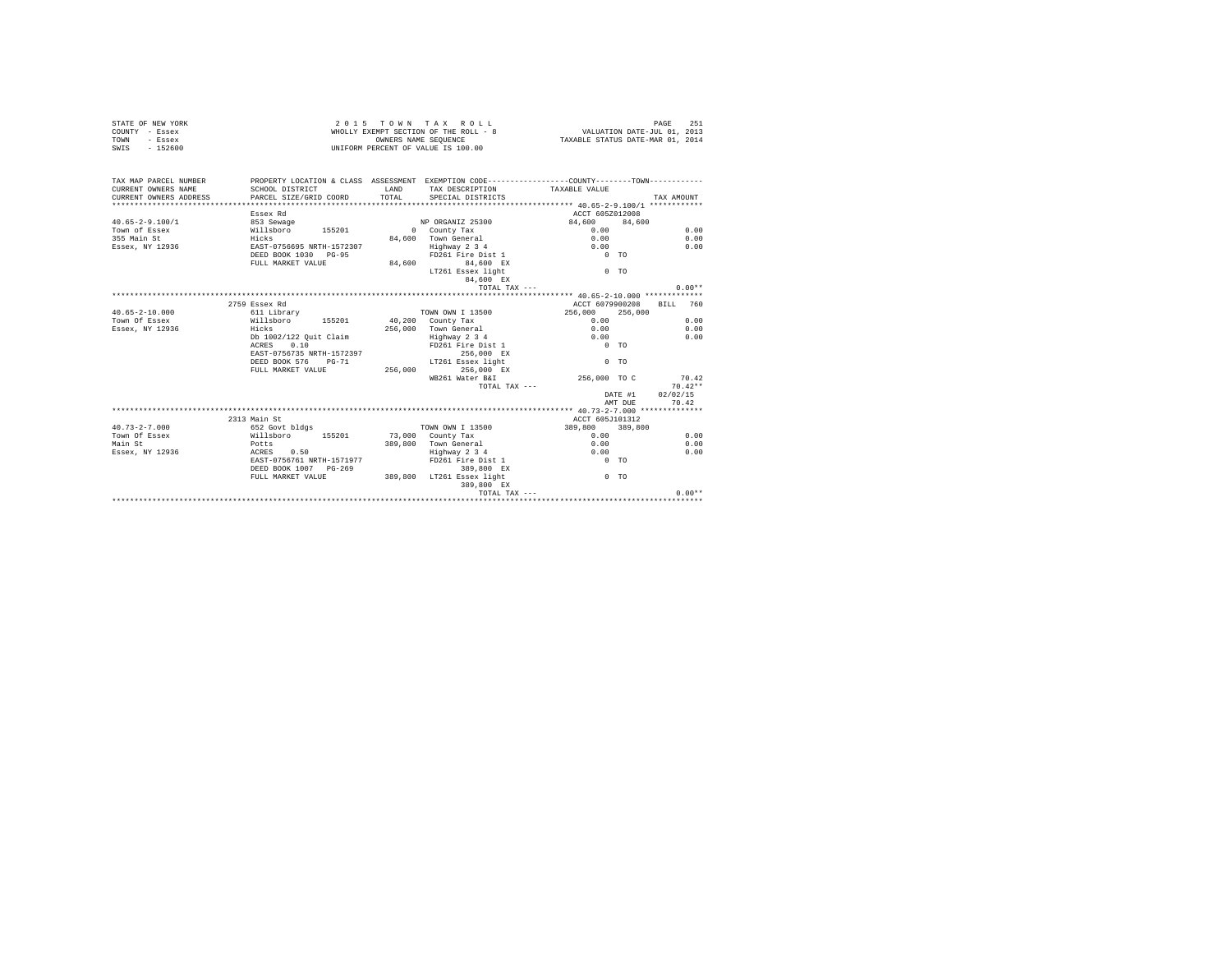| COUNTY - Essex<br>TOWN<br>- Essex<br>SWIS<br>$-152600$                 |                                                                                                                                            | VALUATION DATE-JUL 01, 2013<br>TAXABLE STATUS DATE-MAR 01, 2014<br>WHOLLY EXEMPT SECTION OF THE ROLL - 8<br>OWNERS NAME SEQUENCE<br>UNIFORM PERCENT OF VALUE IS 100.00 |                                      |                                                                    |     |            |
|------------------------------------------------------------------------|--------------------------------------------------------------------------------------------------------------------------------------------|------------------------------------------------------------------------------------------------------------------------------------------------------------------------|--------------------------------------|--------------------------------------------------------------------|-----|------------|
| TAX MAP PARCEL NUMBER<br>CURRENT OWNERS NAME<br>CURRENT OWNERS ADDRESS | PROPERTY LOCATION & CLASS ASSESSMENT EXEMPTION CODE---------------COUNTY-------TOWN----------<br>SCHOOL DISTRICT<br>PARCEL SIZE/GRID COORD | LAND<br>TOTAL                                                                                                                                                          | TAX DESCRIPTION<br>SPECIAL DISTRICTS | TAXABLE VALUE<br>******************** 40.73-2-13.000 ************* |     | TAX AMOUNT |
|                                                                        | 11 Church St                                                                                                                               |                                                                                                                                                                        |                                      | ACCT 6079905004                                                    |     |            |
| $40.73 - 2 - 13.000$                                                   | 652 Govt bldgs                                                                                                                             |                                                                                                                                                                        | TOWN OWN I 13500                     | 162,900 162,900                                                    |     |            |
| Town Of Essex                                                          | Willsboro 155201                                                                                                                           |                                                                                                                                                                        | 20,100 County Tax                    | 0.00                                                               |     | 0.00       |
| 355 Main St                                                            | Potts                                                                                                                                      |                                                                                                                                                                        | 162.900 Town General                 | 0.00                                                               |     | 0.00       |
| Essex, NY 12936                                                        | 1559/224 Preservation                                                                                                                      |                                                                                                                                                                        | Highway 2 3 4                        | 0.00                                                               |     | 0.00       |
|                                                                        | Covenant                                                                                                                                   |                                                                                                                                                                        | FD261 Fire Dist 1                    | $0$ TO                                                             |     |            |
|                                                                        | ACRES 0.05                                                                                                                                 |                                                                                                                                                                        | 162,900 EX                           |                                                                    |     |            |
|                                                                        | EAST-0756782 NRTH-1571598                                                                                                                  |                                                                                                                                                                        | LT261 Essex light                    | $0$ TO                                                             |     |            |
|                                                                        | DEED BOOK 1550 PG-48                                                                                                                       |                                                                                                                                                                        | 162,900 EX                           |                                                                    |     |            |
|                                                                        | FULL MARKET VALUE                                                                                                                          | 162,900                                                                                                                                                                |                                      |                                                                    |     |            |
|                                                                        |                                                                                                                                            |                                                                                                                                                                        | TOTAL TAX ---                        |                                                                    |     | $0.00**$   |
|                                                                        |                                                                                                                                            |                                                                                                                                                                        |                                      |                                                                    |     |            |
| $40.73 - 3 - 22.004$                                                   | 22 Beggs Point St<br>593 Picnic site - WTRFNT                                                                                              |                                                                                                                                                                        | TOWN OWN I 13500                     | ACCT 6079904011<br>584,300 584,300                                 |     |            |
| Town Of Essex                                                          | Willsboro 155201                                                                                                                           |                                                                                                                                                                        | 560,100 County Tax                   | 0.00                                                               |     | 0.00       |
| Essex, NY 12936                                                        | Potts                                                                                                                                      |                                                                                                                                                                        | 584,300 Town General                 | 0.00                                                               |     | 0.00       |
|                                                                        | ACRES 2.23                                                                                                                                 |                                                                                                                                                                        | Highway 2 3 4                        | 0.00                                                               |     | 0.00       |
|                                                                        | EAST-0757615 NRTH-1571632                                                                                                                  |                                                                                                                                                                        | FD261 Fire Dist 1                    | $0$ TO                                                             |     |            |
|                                                                        | DEED BOOK 591 PG-258                                                                                                                       |                                                                                                                                                                        | 584,300 EX                           |                                                                    |     |            |
|                                                                        | FULL MARKET VALUE                                                                                                                          |                                                                                                                                                                        | 584,300 LT261 Essex light            | $0$ TO                                                             |     |            |
|                                                                        |                                                                                                                                            |                                                                                                                                                                        | 584,300 EX                           |                                                                    |     |            |
|                                                                        |                                                                                                                                            |                                                                                                                                                                        | TOTAL TAX ---                        |                                                                    |     | $0.00**$   |
|                                                                        |                                                                                                                                            |                                                                                                                                                                        |                                      |                                                                    |     |            |
|                                                                        | Main St                                                                                                                                    |                                                                                                                                                                        |                                      | ACCT 605J178525                                                    |     |            |
| $40.73 - 3 - 32.100$                                                   | 315 Underwtr 1nd                                                                                                                           |                                                                                                                                                                        | TOWN OWN I 13500                     | 400 400                                                            |     |            |
| Town of Essex                                                          | Willsboro<br>155201                                                                                                                        |                                                                                                                                                                        | 400 County Tax                       | 0.00                                                               |     | 0.00       |
| PO Box 355                                                             | Henry H Ross                                                                                                                               |                                                                                                                                                                        | 400 Town General                     | 0.00                                                               |     | 0.00       |
| Essex, NY 12936                                                        | Underwater Grant                                                                                                                           |                                                                                                                                                                        | Highway 2 3 4                        | 0.00                                                               |     | 0.00       |
|                                                                        | Aug 8 1843                                                                                                                                 |                                                                                                                                                                        | FD261 Fire Dist 1                    | $0$ TO                                                             |     |            |
|                                                                        | ACRES 1.30                                                                                                                                 |                                                                                                                                                                        | 400 EX                               |                                                                    |     |            |
|                                                                        | EAST-0757195 NRTH-1572052                                                                                                                  |                                                                                                                                                                        | LT261 Essex light                    | $0$ TO                                                             |     |            |
|                                                                        | DEED BOOK 1416    PG-182                                                                                                                   |                                                                                                                                                                        | 400 RX                               |                                                                    |     |            |
|                                                                        | FULL MARKET VALUE                                                                                                                          | 400                                                                                                                                                                    |                                      |                                                                    |     |            |
|                                                                        |                                                                                                                                            |                                                                                                                                                                        | TOTAL TAX $---$                      |                                                                    |     | $0.00**$   |
|                                                                        | Reynolds Rd                                                                                                                                |                                                                                                                                                                        |                                      | ACCT 6079904604                                                    |     |            |
| $48.1 - 1 - 20.000$                                                    | 695 Cemetery                                                                                                                               |                                                                                                                                                                        | TOWN OWN I 13500                     | 100 000                                                            | 100 |            |
| Town Of Essex                                                          | Westport 155001                                                                                                                            |                                                                                                                                                                        | 100 County Tax                       | 0.00                                                               |     | 0.00       |
| Essex, NY 12936                                                        | Brookfield Lot 15                                                                                                                          |                                                                                                                                                                        | 100 Town General                     | 0.00                                                               |     | 0.00       |
|                                                                        | ACRES 0.10                                                                                                                                 |                                                                                                                                                                        | Town General<br>Highway 2 3 4        | 0.00                                                               |     | 0.00       |
|                                                                        | EAST-0731540 NRTH-1566205                                                                                                                  |                                                                                                                                                                        | FD262 Fire Dist 2                    | $0$ TO                                                             |     |            |
|                                                                        | DEED BOOK 637 PG-182                                                                                                                       |                                                                                                                                                                        | 100 RX                               |                                                                    |     |            |
|                                                                        | FULL MARKET VALUE                                                                                                                          | 100                                                                                                                                                                    |                                      |                                                                    |     |            |
|                                                                        |                                                                                                                                            |                                                                                                                                                                        | TOTAL TAX ---                        |                                                                    |     | $0.00**$   |
|                                                                        |                                                                                                                                            |                                                                                                                                                                        |                                      |                                                                    |     |            |

STATE OF NEW YORK 252 2015 TOWN TAX ROLL CHARGE 252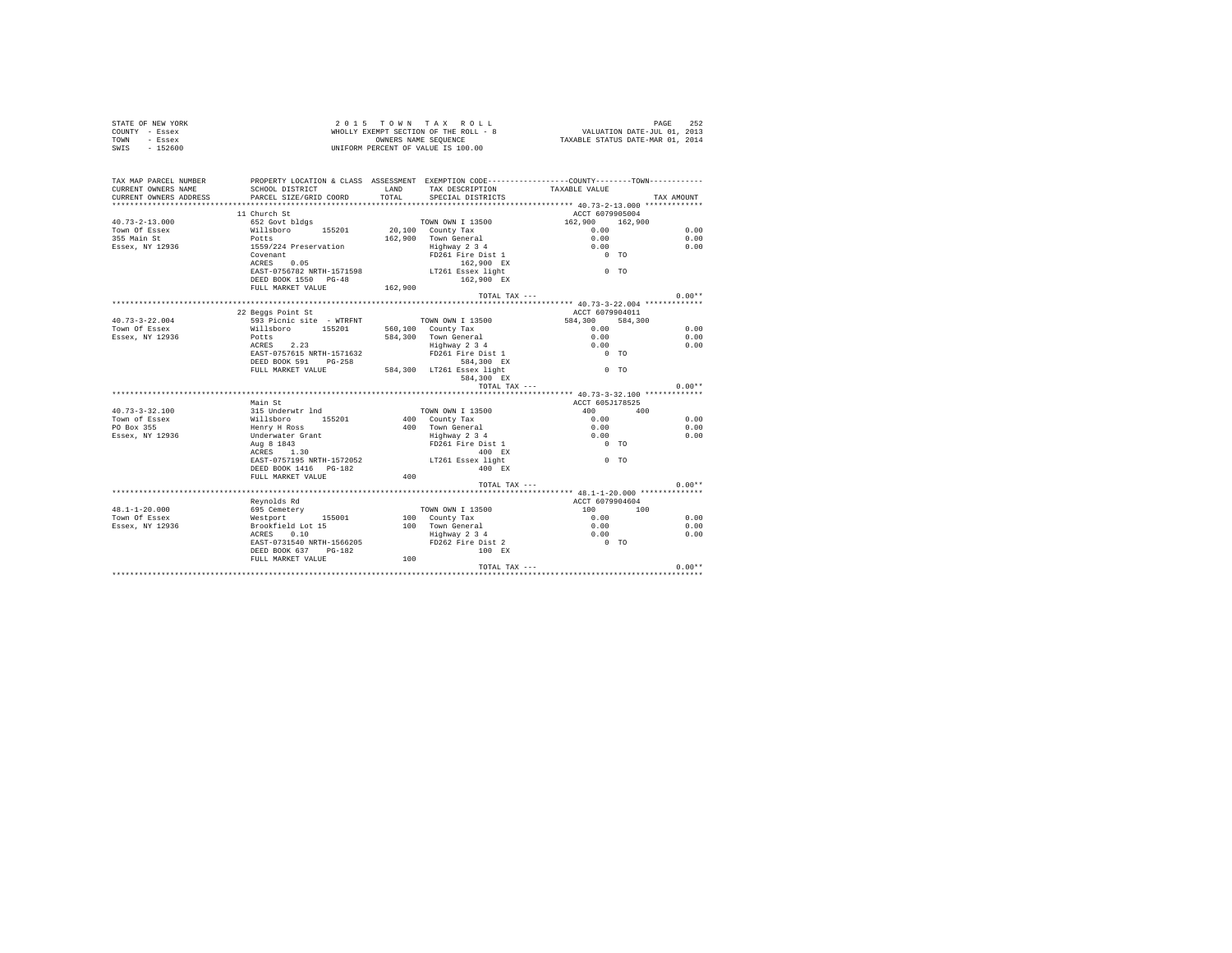| STATE OF NEW YORK                                                                                                                                                                                                                                                                                                                                                                                                |                                                                                                                                                                                                                                                                                                                                                                                                                                                                  |         |                                                    |                 |            |
|------------------------------------------------------------------------------------------------------------------------------------------------------------------------------------------------------------------------------------------------------------------------------------------------------------------------------------------------------------------------------------------------------------------|------------------------------------------------------------------------------------------------------------------------------------------------------------------------------------------------------------------------------------------------------------------------------------------------------------------------------------------------------------------------------------------------------------------------------------------------------------------|---------|----------------------------------------------------|-----------------|------------|
| COUNTY - Essex                                                                                                                                                                                                                                                                                                                                                                                                   |                                                                                                                                                                                                                                                                                                                                                                                                                                                                  |         |                                                    |                 |            |
| TOWN - Essex                                                                                                                                                                                                                                                                                                                                                                                                     |                                                                                                                                                                                                                                                                                                                                                                                                                                                                  |         |                                                    |                 |            |
| SWIS - 152600                                                                                                                                                                                                                                                                                                                                                                                                    | 2015 TOWN TAX ROLL<br>WHOLLY EXEMPT SECTION OF THE ROLL - 8<br>WHOLLY EXEMPT SECTION OF THE ROLL - 8<br>UNIFORM PERCENT OF VALUE IS 100.00<br>WIFORM PERCENT OF VALUE IS 100.00                                                                                                                                                                                                                                                                                  |         |                                                    |                 |            |
|                                                                                                                                                                                                                                                                                                                                                                                                                  |                                                                                                                                                                                                                                                                                                                                                                                                                                                                  |         |                                                    |                 |            |
|                                                                                                                                                                                                                                                                                                                                                                                                                  |                                                                                                                                                                                                                                                                                                                                                                                                                                                                  |         |                                                    |                 |            |
| TAX MAP PARCEL NUMBER                                                                                                                                                                                                                                                                                                                                                                                            | PROPERTY LOCATION & CLASS ASSESSMENT EXEMPTION CODE----------------COUNTY-------TOWN----------                                                                                                                                                                                                                                                                                                                                                                   |         |                                                    |                 |            |
| CURRENT OWNERS NAME                                                                                                                                                                                                                                                                                                                                                                                              |                                                                                                                                                                                                                                                                                                                                                                                                                                                                  |         | SCHOOL DISTRICT LAND TAX DESCRIPTION TAXABLE VALUE |                 |            |
| CURRENT OWNERS ADDRESS                                                                                                                                                                                                                                                                                                                                                                                           | PARCEL SIZE/GRID COORD                                                                                                                                                                                                                                                                                                                                                                                                                                           |         | TOTAL SPECIAL DISTRICTS                            |                 | TAX AMOUNT |
|                                                                                                                                                                                                                                                                                                                                                                                                                  |                                                                                                                                                                                                                                                                                                                                                                                                                                                                  |         |                                                    |                 |            |
| $\begin{tabular}{l c c c c c} \multicolumn{1}{c}{\textbf{48.76--1-4.000}} & \multicolumn{1}{c}{1610 NYS Route 22} & \multicolumn{1}{c}{\textbf{70WN ON N I 13500}} & \multicolumn{1}{c}{\textbf{ACTE} & \textbf{291,400}} \\ \multicolumn{1}{c}{\textbf{70WN of } Eseex} & \multicolumn{1}{c}{\textbf{681 Culture b} \\ \multicolumn{1}{c}{\textbf{70WN ON N I 13500}} & \multicolumn{1}{c}{\textbf{70WN ON N I$ | 1610 NYS Route 22                                                                                                                                                                                                                                                                                                                                                                                                                                                |         |                                                    | ACCT 605J104503 |            |
|                                                                                                                                                                                                                                                                                                                                                                                                                  |                                                                                                                                                                                                                                                                                                                                                                                                                                                                  |         |                                                    |                 |            |
|                                                                                                                                                                                                                                                                                                                                                                                                                  |                                                                                                                                                                                                                                                                                                                                                                                                                                                                  |         |                                                    |                 | 0.00       |
|                                                                                                                                                                                                                                                                                                                                                                                                                  |                                                                                                                                                                                                                                                                                                                                                                                                                                                                  |         |                                                    |                 | 0.00       |
|                                                                                                                                                                                                                                                                                                                                                                                                                  |                                                                                                                                                                                                                                                                                                                                                                                                                                                                  |         |                                                    |                 | 0.00       |
|                                                                                                                                                                                                                                                                                                                                                                                                                  |                                                                                                                                                                                                                                                                                                                                                                                                                                                                  |         |                                                    |                 |            |
|                                                                                                                                                                                                                                                                                                                                                                                                                  |                                                                                                                                                                                                                                                                                                                                                                                                                                                                  |         |                                                    |                 |            |
|                                                                                                                                                                                                                                                                                                                                                                                                                  |                                                                                                                                                                                                                                                                                                                                                                                                                                                                  |         |                                                    |                 |            |
|                                                                                                                                                                                                                                                                                                                                                                                                                  |                                                                                                                                                                                                                                                                                                                                                                                                                                                                  |         |                                                    |                 |            |
|                                                                                                                                                                                                                                                                                                                                                                                                                  |                                                                                                                                                                                                                                                                                                                                                                                                                                                                  |         | TOTAL TAX ---                                      |                 | $0.00**$   |
|                                                                                                                                                                                                                                                                                                                                                                                                                  |                                                                                                                                                                                                                                                                                                                                                                                                                                                                  |         |                                                    |                 |            |
|                                                                                                                                                                                                                                                                                                                                                                                                                  | 1856 NYS Route 22                                                                                                                                                                                                                                                                                                                                                                                                                                                |         |                                                    | ACCT 605J190015 |            |
| $49.1 - 1 - 31.210$                                                                                                                                                                                                                                                                                                                                                                                              | $330$ Vacant comm                                                                                                                                                                                                                                                                                                                                                                                                                                                |         |                                                    |                 |            |
| Town Of Essex                                                                                                                                                                                                                                                                                                                                                                                                    |                                                                                                                                                                                                                                                                                                                                                                                                                                                                  |         |                                                    |                 | 0.00       |
| Essex, NY 12936                                                                                                                                                                                                                                                                                                                                                                                                  |                                                                                                                                                                                                                                                                                                                                                                                                                                                                  |         |                                                    |                 | 0.00       |
|                                                                                                                                                                                                                                                                                                                                                                                                                  |                                                                                                                                                                                                                                                                                                                                                                                                                                                                  |         |                                                    |                 | 0.00       |
|                                                                                                                                                                                                                                                                                                                                                                                                                  |                                                                                                                                                                                                                                                                                                                                                                                                                                                                  |         |                                                    |                 |            |
|                                                                                                                                                                                                                                                                                                                                                                                                                  |                                                                                                                                                                                                                                                                                                                                                                                                                                                                  |         |                                                    |                 |            |
|                                                                                                                                                                                                                                                                                                                                                                                                                  |                                                                                                                                                                                                                                                                                                                                                                                                                                                                  |         |                                                    |                 |            |
|                                                                                                                                                                                                                                                                                                                                                                                                                  |                                                                                                                                                                                                                                                                                                                                                                                                                                                                  |         |                                                    |                 |            |
|                                                                                                                                                                                                                                                                                                                                                                                                                  |                                                                                                                                                                                                                                                                                                                                                                                                                                                                  |         | TOTAL TAX ---                                      |                 | $0.00**$   |
|                                                                                                                                                                                                                                                                                                                                                                                                                  |                                                                                                                                                                                                                                                                                                                                                                                                                                                                  |         |                                                    |                 |            |
|                                                                                                                                                                                                                                                                                                                                                                                                                  |                                                                                                                                                                                                                                                                                                                                                                                                                                                                  |         |                                                    | ACCT 6079905106 |            |
| $49.1 - 1 - 32.000$                                                                                                                                                                                                                                                                                                                                                                                              |                                                                                                                                                                                                                                                                                                                                                                                                                                                                  |         |                                                    |                 |            |
|                                                                                                                                                                                                                                                                                                                                                                                                                  |                                                                                                                                                                                                                                                                                                                                                                                                                                                                  |         |                                                    |                 | 0.00       |
| 19.1-1-7-2.000<br>Town of Essex and Millsboro 155201<br>Tool Shed Marton<br>Essex, NY 12936 00001.00<br>ACRES 1.00                                                                                                                                                                                                                                                                                               |                                                                                                                                                                                                                                                                                                                                                                                                                                                                  |         |                                                    |                 | 0.00       |
|                                                                                                                                                                                                                                                                                                                                                                                                                  |                                                                                                                                                                                                                                                                                                                                                                                                                                                                  |         |                                                    |                 | 0.00       |
|                                                                                                                                                                                                                                                                                                                                                                                                                  |                                                                                                                                                                                                                                                                                                                                                                                                                                                                  |         |                                                    |                 |            |
|                                                                                                                                                                                                                                                                                                                                                                                                                  | $\begin{tabular}{lcccc} \multicolumn{4}{c}{\textbf{A.C.F.}} & \multicolumn{4}{c}{\textbf{A.C.F.}} & \multicolumn{4}{c}{\textbf{A.C.F.}} & \multicolumn{4}{c}{\textbf{A.C.F.}} & \multicolumn{4}{c}{\textbf{A.C.F.}} & \multicolumn{4}{c}{\textbf{A.C.F.}} & \multicolumn{4}{c}{\textbf{A.C.F.}} & \multicolumn{4}{c}{\textbf{A.C.F.}} & \multicolumn{4}{c}{\textbf{A.C.F.}} & \multicolumn{4}{c}{\textbf{A.C.F.}} & \multicolumn{4}{c}{\textbf{A.C.F.}} & \mult$ |         |                                                    |                 |            |
|                                                                                                                                                                                                                                                                                                                                                                                                                  | DEED BOOK 194 PG-288                                                                                                                                                                                                                                                                                                                                                                                                                                             |         |                                                    |                 |            |
|                                                                                                                                                                                                                                                                                                                                                                                                                  | FULL MARKET VALUE                                                                                                                                                                                                                                                                                                                                                                                                                                                | 206,000 |                                                    |                 |            |
|                                                                                                                                                                                                                                                                                                                                                                                                                  |                                                                                                                                                                                                                                                                                                                                                                                                                                                                  |         | TOTAL TAX ---                                      |                 | $0.00**$   |
|                                                                                                                                                                                                                                                                                                                                                                                                                  |                                                                                                                                                                                                                                                                                                                                                                                                                                                                  |         |                                                    |                 |            |
|                                                                                                                                                                                                                                                                                                                                                                                                                  | 1854 NYS Route 22                                                                                                                                                                                                                                                                                                                                                                                                                                                |         |                                                    | ACCT 605J101105 |            |
| $49.1 - 1 - 33.000$                                                                                                                                                                                                                                                                                                                                                                                              |                                                                                                                                                                                                                                                                                                                                                                                                                                                                  |         |                                                    |                 |            |
| Town Of Essex                                                                                                                                                                                                                                                                                                                                                                                                    |                                                                                                                                                                                                                                                                                                                                                                                                                                                                  |         |                                                    |                 | 0.00       |
| Essex, NY 12936                                                                                                                                                                                                                                                                                                                                                                                                  |                                                                                                                                                                                                                                                                                                                                                                                                                                                                  |         |                                                    |                 | 0.00       |
|                                                                                                                                                                                                                                                                                                                                                                                                                  |                                                                                                                                                                                                                                                                                                                                                                                                                                                                  |         |                                                    |                 | 0.00       |
|                                                                                                                                                                                                                                                                                                                                                                                                                  |                                                                                                                                                                                                                                                                                                                                                                                                                                                                  |         |                                                    |                 |            |
|                                                                                                                                                                                                                                                                                                                                                                                                                  |                                                                                                                                                                                                                                                                                                                                                                                                                                                                  |         |                                                    |                 |            |
|                                                                                                                                                                                                                                                                                                                                                                                                                  |                                                                                                                                                                                                                                                                                                                                                                                                                                                                  |         |                                                    |                 |            |
|                                                                                                                                                                                                                                                                                                                                                                                                                  |                                                                                                                                                                                                                                                                                                                                                                                                                                                                  |         |                                                    |                 |            |
|                                                                                                                                                                                                                                                                                                                                                                                                                  |                                                                                                                                                                                                                                                                                                                                                                                                                                                                  |         |                                                    |                 | $0.00**$   |
|                                                                                                                                                                                                                                                                                                                                                                                                                  |                                                                                                                                                                                                                                                                                                                                                                                                                                                                  |         |                                                    |                 |            |
|                                                                                                                                                                                                                                                                                                                                                                                                                  |                                                                                                                                                                                                                                                                                                                                                                                                                                                                  |         |                                                    |                 |            |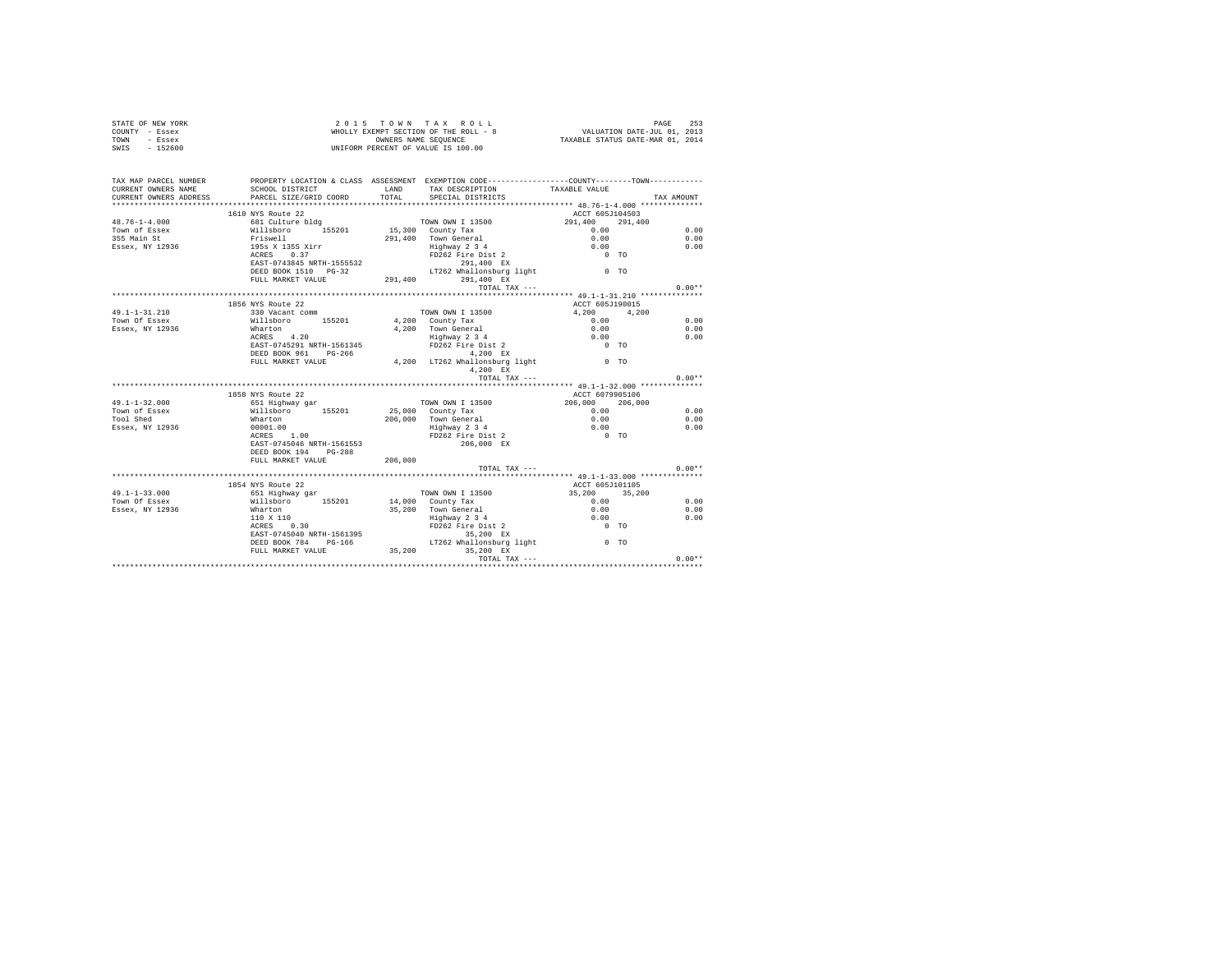| STATE OF NEW YORK<br>COUNTY - Essex<br>TOWN - Essex<br>SWIS - 152600                                                                                                                          | 2015 TOWN TAX ROLL<br>WHOLLY EXEMPT SECTION OF THE ROLL - 8<br>UNIFORM PERCENT OF VALUE IS 100.00 |       |                                                                                                                                            |                                                                          |            |          |
|-----------------------------------------------------------------------------------------------------------------------------------------------------------------------------------------------|---------------------------------------------------------------------------------------------------|-------|--------------------------------------------------------------------------------------------------------------------------------------------|--------------------------------------------------------------------------|------------|----------|
| TAX MAP PARCEL NUMBER PROPERTY LOCATION & CLASS ASSESSMENT EXEMPTION CODE---------------COUNTY--------TOWN----------<br>CURRENT OWNERS NAME                                                   | SCHOOL DISTRICT                                                                                   |       | LAND TAX DESCRIPTION                                                                                                                       |                                                                          |            |          |
| CURRENT OWNERS ADDRESS                                                                                                                                                                        | PARCEL SIZE/GRID COORD                                                                            | TOTAL | SPECIAL DISTRICTS                                                                                                                          | TAXABLE VALUE                                                            | TAX AMOUNT |          |
|                                                                                                                                                                                               |                                                                                                   |       |                                                                                                                                            |                                                                          |            |          |
|                                                                                                                                                                                               | 1741 Lake Shore Rd                                                                                |       |                                                                                                                                            | ACCT 6079905008                                                          |            |          |
| $49.15 - 1 - 39.000$                                                                                                                                                                          |                                                                                                   |       |                                                                                                                                            | 291,500 291,500                                                          |            |          |
| Town Of Essex                                                                                                                                                                                 |                                                                                                   |       |                                                                                                                                            |                                                                          |            | 0.00     |
| Essex, NY 12936                                                                                                                                                                               |                                                                                                   |       | 291,500 Town General                                                                                                                       | $0.00$<br>$0.00$<br>$0.00$<br>$0.00$<br>TO                               |            | 0.00     |
|                                                                                                                                                                                               |                                                                                                   |       |                                                                                                                                            |                                                                          |            | 0.00     |
|                                                                                                                                                                                               |                                                                                                   |       |                                                                                                                                            |                                                                          |            |          |
|                                                                                                                                                                                               | FULL MARKET VALUE 291,500                                                                         |       |                                                                                                                                            |                                                                          |            |          |
|                                                                                                                                                                                               |                                                                                                   |       | TOTAL TAX ---                                                                                                                              |                                                                          |            | $0.00**$ |
|                                                                                                                                                                                               |                                                                                                   |       |                                                                                                                                            |                                                                          |            |          |
|                                                                                                                                                                                               | 1648 Lake Shore Rd                                                                                |       |                                                                                                                                            | ACCT 6079905108                                                          |            |          |
| 49.15-1-18.000                                                                                                                                                                                | 695 Cemetery                                                                                      |       | TOWN CEMET 13510                                                                                                                           | 2,400 2,400                                                              |            |          |
| Whallon Bay Cemetery Willsboro 155201 2,400 County Tax                                                                                                                                        |                                                                                                   |       |                                                                                                                                            |                                                                          |            | 0.00     |
| Essex, NY 12936                                                                                                                                                                               | Judd<br>ACRES 1.00                                                                                |       |                                                                                                                                            |                                                                          |            | 0.00     |
|                                                                                                                                                                                               |                                                                                                   |       |                                                                                                                                            |                                                                          |            | 0.00     |
|                                                                                                                                                                                               | EAST-0756654 NRTH-1556257<br>DEED BOOK 134 PG-069                                                 |       |                                                                                                                                            |                                                                          |            |          |
|                                                                                                                                                                                               | FULL MARKET VALUE                                                                                 | 2,400 |                                                                                                                                            |                                                                          |            |          |
|                                                                                                                                                                                               |                                                                                                   |       | TOTAL TAX ---                                                                                                                              |                                                                          |            | $0.00**$ |
|                                                                                                                                                                                               |                                                                                                   |       |                                                                                                                                            |                                                                          |            |          |
|                                                                                                                                                                                               | 1552 NYS Route 22                                                                                 |       |                                                                                                                                            | ACCT 605J103404                                                          |            |          |
| 48.4-1-14.000 311 Res vac land<br>Whallonsburg Vol Fire Dept Willsboro 155201                                                                                                                 |                                                                                                   |       | VOL F DEPT 26400<br>27,000 County Tax                                                                                                      | 27,000 27,000                                                            |            | 0.00     |
|                                                                                                                                                                                               |                                                                                                   |       |                                                                                                                                            |                                                                          |            |          |
|                                                                                                                                                                                               |                                                                                                   |       |                                                                                                                                            | $0.00$<br>0.00<br>0.00                                                   |            | 0.00     |
| $\begin{array}{lllll} \texttt{n.e} & \texttt{11} & \texttt{12} & \texttt{13} \\ \texttt{Essex}, & \texttt{NY} & \texttt{12936} & \texttt{13} & \texttt{ACRES} & \texttt{3.00} \\ \end{array}$ |                                                                                                   |       | 27,000 Town General<br>Highway 2 3 4<br>FD262 Fire Dist 2                                                                                  |                                                                          |            | 0.00     |
|                                                                                                                                                                                               | EAST-0743186 NRTH-1554265                                                                         |       | 27,000 EX                                                                                                                                  | $0$ TO                                                                   |            |          |
|                                                                                                                                                                                               | DEED BOOK 1266 PG-186<br>FULL MARKET VALUE 27,000 LT262 Whallonsburg light 0 TO                   |       |                                                                                                                                            |                                                                          |            |          |
|                                                                                                                                                                                               |                                                                                                   |       | 27,000 EX                                                                                                                                  |                                                                          |            |          |
|                                                                                                                                                                                               |                                                                                                   |       | TOTAL TAX ---                                                                                                                              |                                                                          |            | $0.00**$ |
|                                                                                                                                                                                               |                                                                                                   |       |                                                                                                                                            |                                                                          |            |          |
|                                                                                                                                                                                               | 1637 NYS Route 22                                                                                 |       |                                                                                                                                            | ACCT 6079905006                                                          |            |          |
| $49.69 - 1 - 1.000$                                                                                                                                                                           | 662 Police/fire                                                                                   |       | VOL F DEPT 26400                                                                                                                           | 218,900 218,900                                                          |            |          |
| Whallonsburgh Fire Station Willsboro 155201                                                                                                                                                   |                                                                                                   |       | 15,700 County Tax<br>218,900 Town General<br>$\begin{array}{r}\n\text{Highay 2} \ 3 \ 4 \\ \text{FD262} \ \text{Fire Dist 2}\n\end{array}$ | $\begin{array}{c} 0.00 \\ 0.00 \\ 0.00 \\ 0 \quad \text{TO} \end{array}$ |            | 0.00     |
| Whallonsburgh, NY 12936 Friswell                                                                                                                                                              |                                                                                                   |       |                                                                                                                                            |                                                                          |            | 0.00     |
|                                                                                                                                                                                               | 95.6 X 128 X Irr                                                                                  |       |                                                                                                                                            |                                                                          |            | 0.00     |
|                                                                                                                                                                                               | ACRES 0.43                                                                                        |       |                                                                                                                                            |                                                                          |            |          |
|                                                                                                                                                                                               |                                                                                                   |       |                                                                                                                                            |                                                                          |            |          |
|                                                                                                                                                                                               |                                                                                                   |       |                                                                                                                                            |                                                                          |            |          |
|                                                                                                                                                                                               |                                                                                                   |       | TOTAL TAX ---                                                                                                                              |                                                                          |            | $0.00**$ |
|                                                                                                                                                                                               |                                                                                                   |       |                                                                                                                                            |                                                                          |            |          |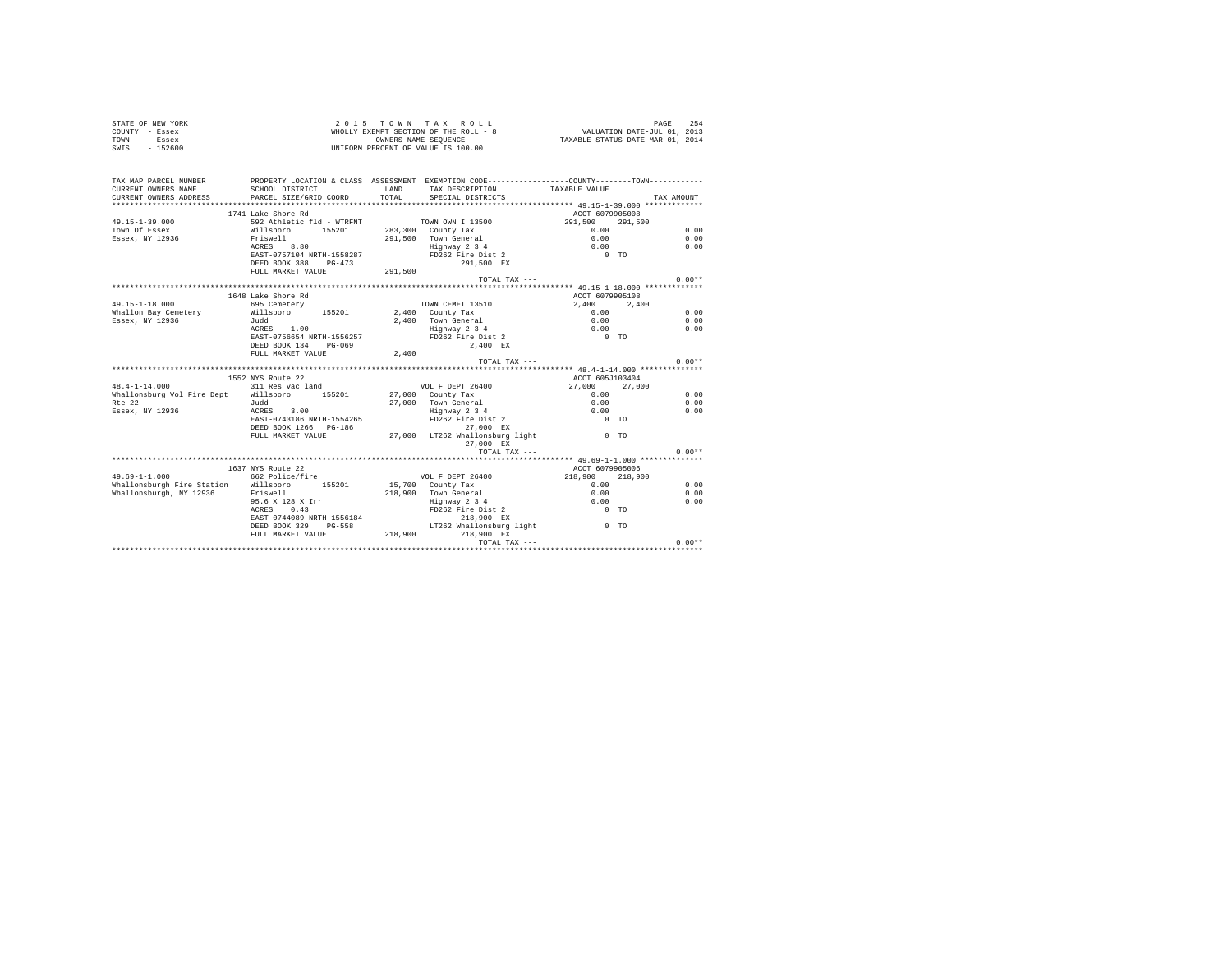|      | STATE OF NEW YORK | 2015 TOWN TAX ROLL                    | PAGE                             | 255 |
|------|-------------------|---------------------------------------|----------------------------------|-----|
|      | COUNTY - Essex    | WHOLLY EXEMPT SECTION OF THE ROLL - 8 | VALUATION DATE-JUL 01, 2013      |     |
| TOWN | - Essex           |                                       | TAXABLE STATUS DATE-MAR 01, 2014 |     |
| SWIS | $-152600$         |                                       | RPS155/V04/L015                  |     |
|      |                   |                                       | CURRENT DATE 12/17/2014          |     |

#### R O L L S U B S E C T I O N - - T O T A L S

## \*\*\* S P E C I A L D I S T R I C T S U M M A R Y \*\*\*

| CODE | DISTRICT NAME        | TOTAL<br>PARCELS | EXTENSION<br>TYPE | EXTENSION<br>VALUE | AD VALOREM<br>VALUE | EXEMPT<br>AMOUNT | TAXABLE<br>VALUE | TOTAL<br>TAX |
|------|----------------------|------------------|-------------------|--------------------|---------------------|------------------|------------------|--------------|
|      | FD261 Fire Dist 1    |                  | 24 TOTAL          |                    | 8895,480            | 8447.680         | 447.800          | 406.00       |
|      | FD262 Fire Dist 2    |                  | 20 TOTAL          |                    | 2075,800            | 2075,800         |                  |              |
|      | LT261 Essex light    |                  | 20 TOTAL          |                    | 8358,080            | 7910,280         | 447.800          | 41.25        |
|      | LT262 Whallonsburg 1 |                  | 11 TOTAL          |                    | 1223,600            | 1223,600         |                  |              |
|      | WB261 Water B&I      |                  | 4 TOTAL C         |                    | 1160,000            | 2,400            | 1157.600         | 318.43       |

## \*\*\* S C H O O L D I S T R I C T S U M M A R Y \*\*\*

| CODE   | DISTRICT NAME      | TOTAL<br>PARCELS | ASSESSED<br>LAND | ASSESSED<br>TOTAL | EXEMPT<br>AMOUNT<br>----------- | TOTAL<br>TAXABLE |
|--------|--------------------|------------------|------------------|-------------------|---------------------------------|------------------|
|        |                    |                  |                  |                   | STAR AMOUNT                     | STAR TAXABLE     |
|        | Westport           | 3                | 172,000          | 172,000           | 172,000                         |                  |
| 155001 | Willsboro          | 41               | 2517,300         | 10799,280         | 10799,280                       |                  |
| 155201 |                    |                  |                  |                   |                                 |                  |
|        | SUB-TOTAL          | 44               | 2689,300         | 10971,280         | 10971.280                       |                  |
|        | SUB - TO TAL(CONT) |                  |                  |                   |                                 |                  |
|        |                    |                  |                  |                   |                                 |                  |
|        | TOTAL              | 44               | 2689,300         | 10971.280         | 10971.280                       |                  |
|        | TO TAL (CONT)      |                  |                  |                   |                                 |                  |

| CODE  | DESCRIPTION        | TOTAL<br>PARCELS | COUNTY           | TOWN             |
|-------|--------------------|------------------|------------------|------------------|
| 50000 | WHOLLY EX<br>TOTAL |                  | 40,100<br>40,100 | 40,100<br>40,100 |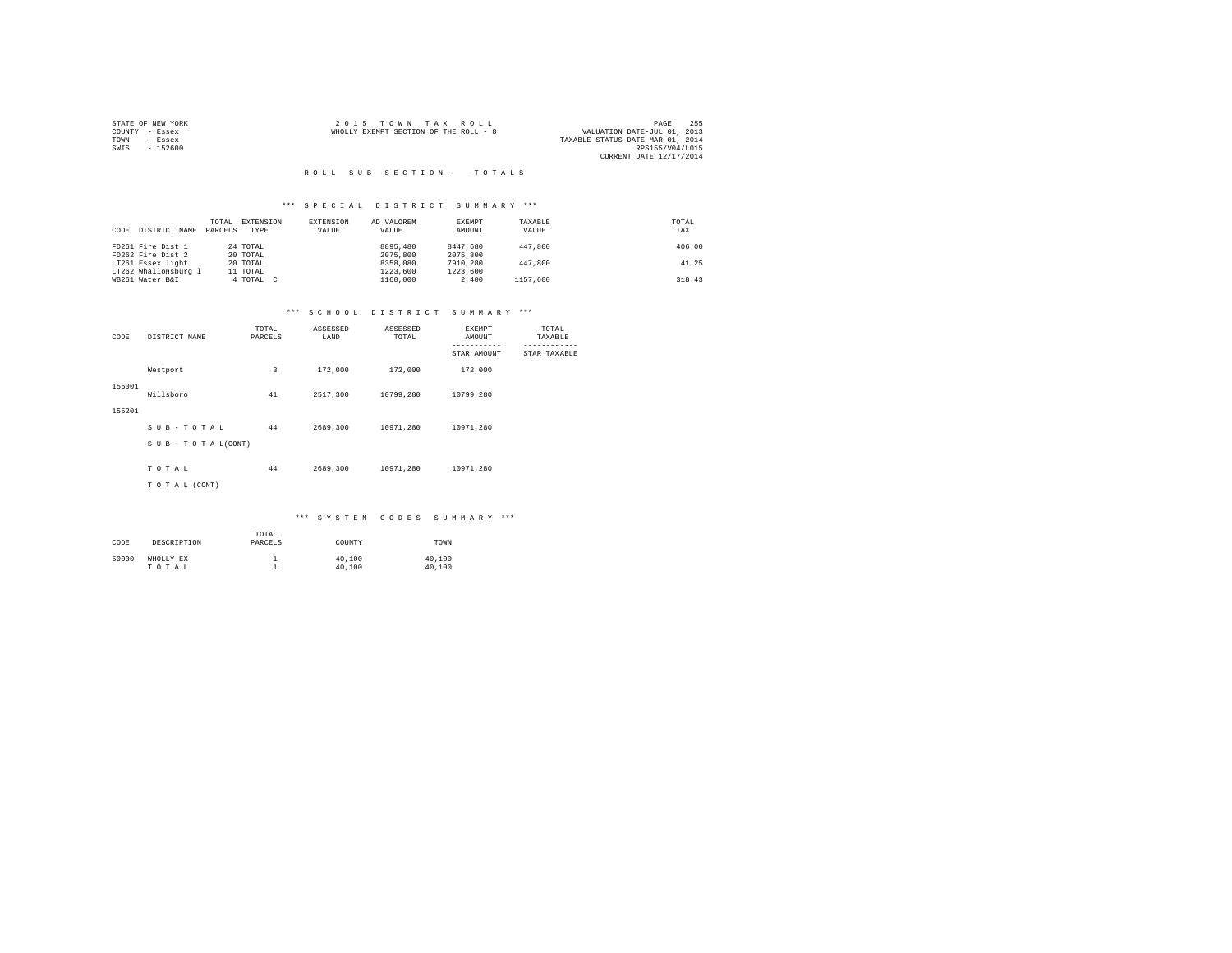|      | STATE OF NEW YORK | 2015 TOWN TAX ROLL                                                   | PAGE                    | 256 |
|------|-------------------|----------------------------------------------------------------------|-------------------------|-----|
|      | COUNTY - Essex    | VALUATION DATE-JUL 01, 2013<br>WHOLLY EXEMPT SECTION OF THE ROLL - 8 |                         |     |
| TOWN | - Essex           | TAXABLE STATUS DATE-MAR 01, 2014                                     |                         |     |
| SWIS | $-152600$         |                                                                      | RPS155/V04/L015         |     |
|      |                   |                                                                      | CURRENT DATE 12/17/2014 |     |

R O L L S U B S E C T I O N - - T O T A L S

## \*\*\* E X E M P T I O N S U M M A R Y \*\*\*

|       |             | TOTAL          |           |           |
|-------|-------------|----------------|-----------|-----------|
| CODE  | DESCRIPTION | PARCELS        | COUNTY    | TOWN      |
|       |             |                |           |           |
| 12100 | N.Y. STATE  | 2              | 27,500    | 27.500    |
| 13100 | CNTY OWN I  |                | 50,500    | 50.500    |
| 13500 | TOWN OWN I  | 16             | 5923,300  | 5923.300  |
| 13510 | TOWN CEMET  | 4              | 11,600    | 11,600    |
| 14100 | USA         |                | 182,400   | 182,400   |
| 21600 | CHURCH PAR  | $\overline{a}$ | 447.800   | 447.800   |
| 25110 | CONST REL   | 4              | 1346,600  | 1346,600  |
| 25120 | CONST ED    |                | 508,880   | 508,880   |
| 25300 | NP ORGANIZ  |                | 1220.100  | 1220.100  |
| 25400 | FRATERNAL   |                | 393,300   | 393,300   |
| 26400 | VOL F DEPT  | 4              | 819,200   | 819,200   |
|       | TOTAL       | 43             | 10931.180 | 10931.180 |

| ROLL<br><b>SEC</b> | DESCRIPTION                                    | TOTAL<br>PARCELS | ASSESSED<br>LAND | ASSESSED<br>TOTAL | EXEMPT<br>AMOUNT<br>-----------<br>STAR AMOUNT | TOTAL<br>TAXABLE<br>------------<br>STAR TAXABLE | TOTAL<br>TAX     |  |
|--------------------|------------------------------------------------|------------------|------------------|-------------------|------------------------------------------------|--------------------------------------------------|------------------|--|
| $\circ$<br>8       | RS 8 TOTAL<br>SPEC DIST TAXES<br>WHOLLY EXEMPT | 44               | 2689,300         | 10971.280         | 10,971,280                                     |                                                  | 765.68<br>765.68 |  |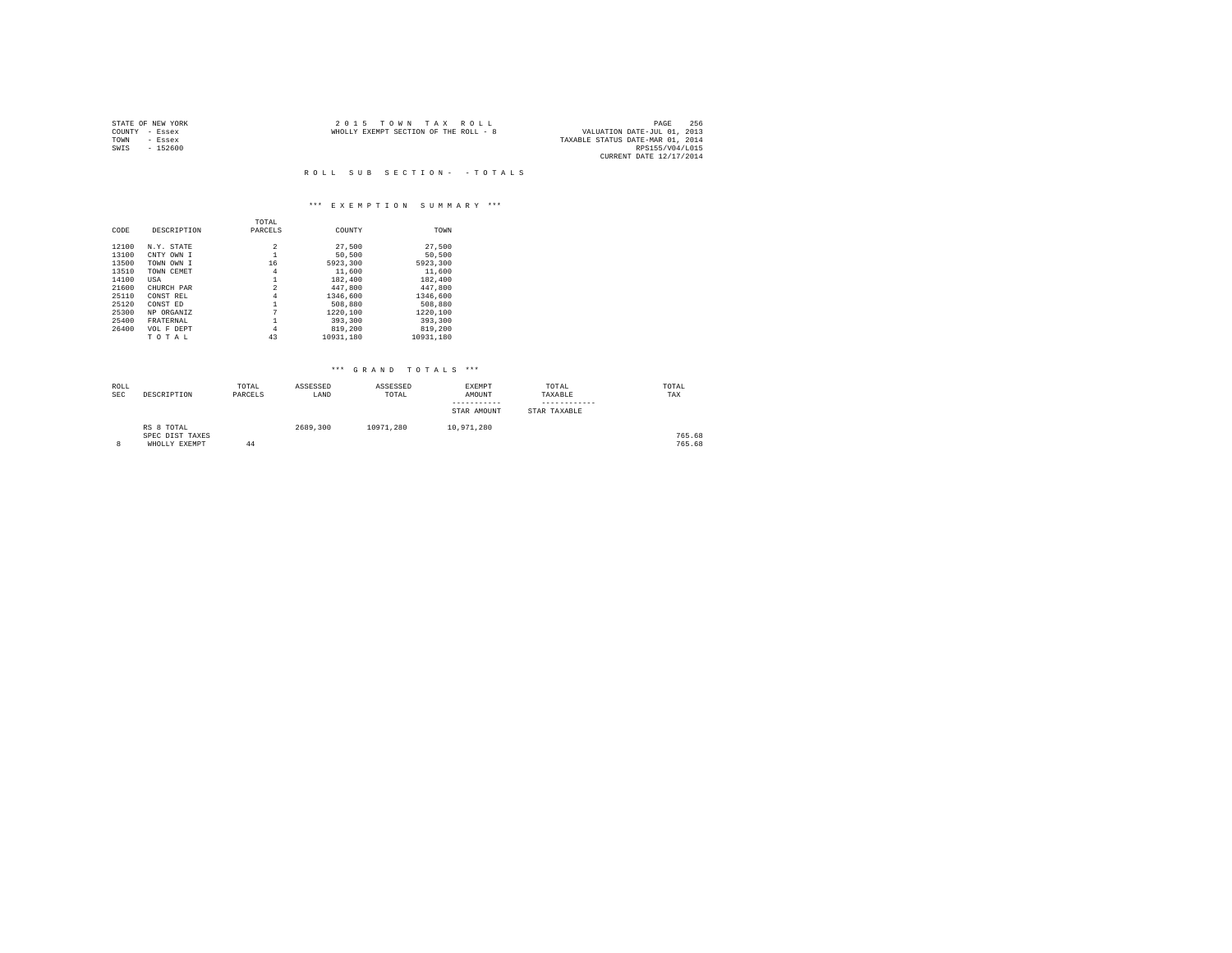|                | STATE OF NEW YORK | 2015 TOWN TAX ROLL                    | PAGE                             | 257 |
|----------------|-------------------|---------------------------------------|----------------------------------|-----|
| COUNTY - Essex |                   | WHOLLY EXEMPT SECTION OF THE ROLL - 8 | VALUATION DATE-JUL 01, 2013      |     |
| TOWN           | - Essex           |                                       | TAXABLE STATUS DATE-MAR 01, 2014 |     |
| SWIS           | $-152600$         |                                       | RPS155/V04/L015                  |     |
|                |                   |                                       | CURRENT DATE 12/17/2014          |     |

## R O L L S E C T I O N T O T A L S

## \*\*\* S P E C I A L D I S T R I C T S U M M A R Y \*\*\*

| CODE | DISTRICT NAME        | TOTAL<br>PARCELS | EXTENSION<br>TYPE | EXTENSION<br>VALUE | AD VALOREM<br>VALUE | EXEMPT<br>AMOUNT | TAXABLE<br>VALUE | TOTAL<br>TAX |
|------|----------------------|------------------|-------------------|--------------------|---------------------|------------------|------------------|--------------|
|      | FD261 Fire Dist 1    |                  | 24 TOTAL          |                    | 8895,480            | 8447.680         | 447.800          | 406.00       |
|      | FD262 Fire Dist 2    |                  | 20 TOTAL          |                    | 2075,800            | 2075,800         |                  |              |
|      | LT261 Essex light    |                  | 20 TOTAL          |                    | 8358,080            | 7910,280         | 447.800          | 41.25        |
|      | LT262 Whallonsburg 1 |                  | 11 TOTAL          |                    | 1223,600            | 1223,600         |                  |              |
|      | WB261 Water B&I      |                  | 4 TOTAL C         |                    | 1160,000            | 2,400            | 1157.600         | 318.43       |

## \*\*\* S C H O O L D I S T R I C T S U M M A R Y \*\*\*

| DISTRICT NAME<br>CODE |                    | TOTAL<br>PARCELS | ASSESSED<br>LAND | ASSESSED<br>TOTAL | EXEMPT<br>AMOUNT<br>----------- | TOTAL<br>TAXABLE |
|-----------------------|--------------------|------------------|------------------|-------------------|---------------------------------|------------------|
|                       |                    |                  |                  |                   | STAR AMOUNT                     | STAR TAXABLE     |
|                       | Westport           | 3                | 172,000          | 172,000           | 172,000                         |                  |
| 155001                | Willsboro          | 41               | 2517,300         | 10799.280         | 10799.280                       |                  |
| 155201                |                    |                  |                  |                   |                                 |                  |
|                       | SUB-TOTAL          | 44               | 2689,300         | 10971.280         | 10971.280                       |                  |
|                       | SUB - TO TAL(CONT) |                  |                  |                   |                                 |                  |
|                       | TOTAL              | 44               | 2689,300         | 10971,280         | 10971,280                       |                  |
|                       |                    |                  |                  |                   |                                 |                  |
|                       | TO TAL (CONT)      |                  |                  |                   |                                 |                  |

| CODE  | DESCRIPTION        | TOTAL<br>PARCELS | COUNTY           | TOWN             |
|-------|--------------------|------------------|------------------|------------------|
| 50000 | WHOLLY EX<br>TOTAL |                  | 40,100<br>40,100 | 40,100<br>40,100 |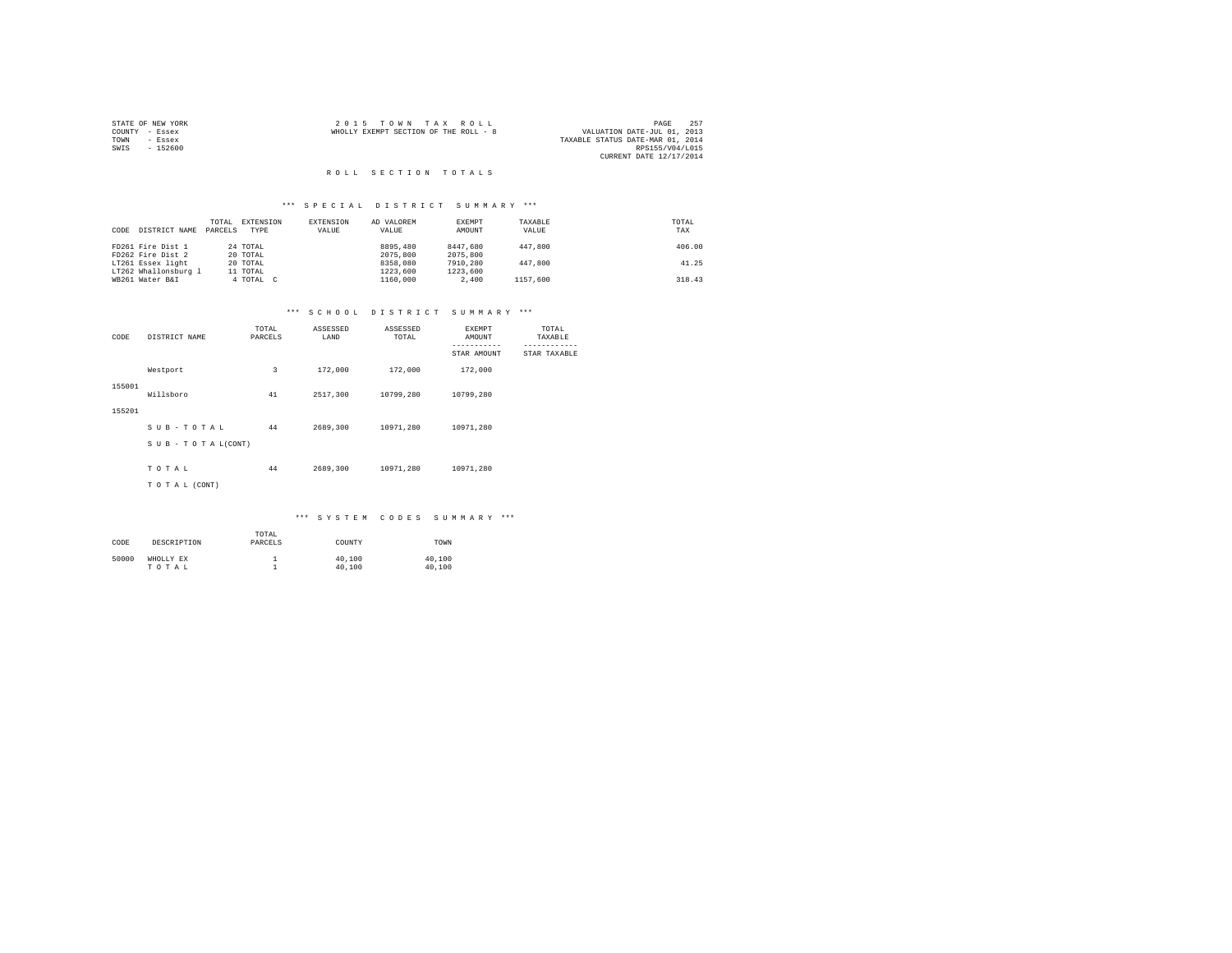|      | STATE OF NEW YORK | 2015 TOWN TAX ROLL                    | PAGE                             | 258 |
|------|-------------------|---------------------------------------|----------------------------------|-----|
|      | COUNTY - Essex    | WHOLLY EXEMPT SECTION OF THE ROLL - 8 | VALUATION DATE-JUL 01, 2013      |     |
| TOWN | - Essex           |                                       | TAXABLE STATUS DATE-MAR 01, 2014 |     |
| SWIS | $-152600$         |                                       | RPS155/V04/L015                  |     |
|      |                   |                                       | CURRENT DATE 12/17/2014          |     |

# R O L L S E C T I O N T O T A L S

# \*\*\* E X E M P T I O N S U M M A R Y \*\*\*

|       |             | TOTAL          |           |           |
|-------|-------------|----------------|-----------|-----------|
| CODE  | DESCRIPTION | PARCELS        | COUNTY    | TOWN      |
|       |             |                |           |           |
| 12100 | N.Y. STATE  | 2              | 27,500    | 27.500    |
| 13100 | CNTY OWN I  | 1              | 50,500    | 50,500    |
| 13500 | TOWN OWN I  | 16             | 5923,300  | 5923.300  |
| 13510 | TOWN CEMET  | 4              | 11,600    | 11,600    |
| 14100 | USA         |                | 182,400   | 182,400   |
| 21600 | CHURCH PAR  | $\overline{a}$ | 447.800   | 447.800   |
| 25110 | CONST REL   | 4              | 1346,600  | 1346,600  |
| 25120 | CONST ED    | 1              | 508,880   | 508,880   |
| 25300 | NP ORGANIZ  |                | 1220.100  | 1220.100  |
| 25400 | FRATERNAL   |                | 393,300   | 393,300   |
| 26400 | VOL F DEPT  | 4              | 819,200   | 819,200   |
|       | TOTAL       | 43             | 10931.180 | 10931.180 |

# \*\*\* GRAND TOTALS \*\*\*

| ROLL<br><b>SEC</b> | DESCRIPTION                                    | TOTAL<br>PARCELS | ASSESSED<br>LAND | ASSESSED<br>TOTAL | EXEMPT<br>AMOUNT<br>-----------<br>STAR AMOUNT | TOTAL<br>TAXABLE<br>------------<br>STAR TAXABLE | TOTAL<br>TAX     |
|--------------------|------------------------------------------------|------------------|------------------|-------------------|------------------------------------------------|--------------------------------------------------|------------------|
|                    | RS 8 TOTAL<br>SPEC DIST TAXES<br>WHOLLY EXEMPT | 44               | 2689,300         | 10971.280         | 10.971.280                                     |                                                  | 765.68<br>765.68 |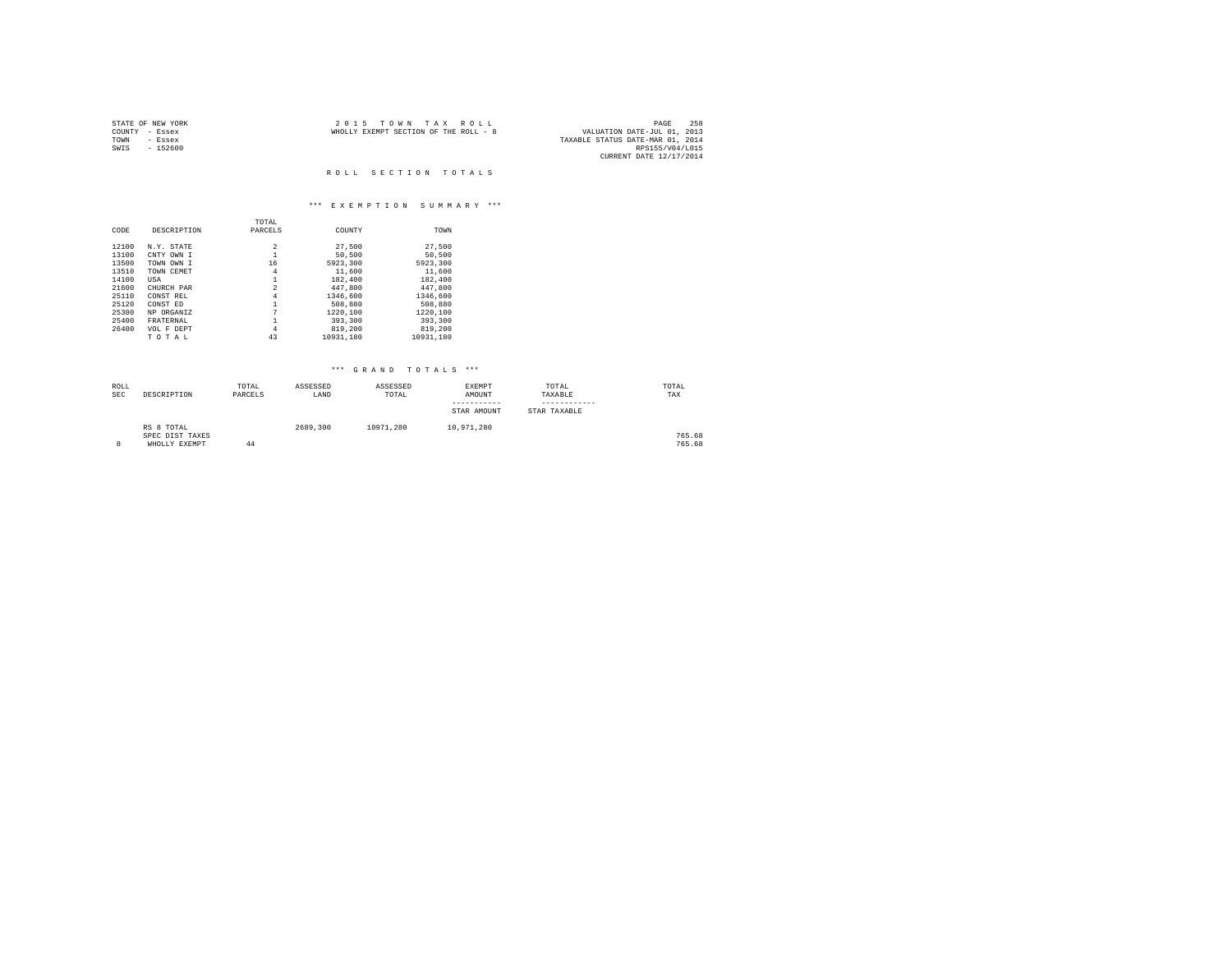| STATE OF NEW YORK | 2015 TOWN TAX ROLL | 259<br>PAGE                      |
|-------------------|--------------------|----------------------------------|
| COUNTY - Essex    |                    | VALUATION DATE-JUL 01, 2013      |
| TOWN<br>- Essex   | SWIS TOTALS        | TAXABLE STATUS DATE-MAR 01, 2014 |
| $-152600$<br>SWIS |                    | RPS155/V04/L015                  |
|                   |                    | CURRENT DATE 12/17/2014          |

## \*\*\* S P E C I A L D I S T R I C T S U M M A R Y \*\*\*

| CODE | DISTRICT NAME        | TOTAL.<br>PARCELS | EXTENSION<br>TYPE | EXTENSION<br>VALUE | AD VALOREM<br>VALUE | EXEMPT<br>AMOUNT | TAXABLE<br>VALUE | TAX<br>RATE | TOTAL<br>TAX |
|------|----------------------|-------------------|-------------------|--------------------|---------------------|------------------|------------------|-------------|--------------|
|      | SR150 Return sewer r |                   | 23 MOVTAX         | 9,004.17           |                     |                  | 9,004.17         |             | 9,004.17     |
|      | WR151 Return water r |                   | 27 MOVTAX         | 6,385,00           |                     |                  | 6.385.00         |             | 6.385.00     |
|      | FD261 Fire Dist 1    |                   | 447 TOTAL         |                    | 100991.992          | 8686.548         | 92305.444        | .906653     | 83,688.84    |
|      | FD262 Fire Dist 2    |                   | 381 TOTAL         |                    | 45304,603           | 2079,900         | 43224.703        | 1.087341    | 47,000.01    |
|      | LT261 Essex light    |                   | 242 TOTAL         |                    | 62422.111           | 8149,148         | 54272.963        | .092127     | 4.999.94     |
|      | LT262 Whallonsburg 1 |                   | 107 TOTAL         |                    | 14198.775           | 1223,600         | 12975.175        | .250478     | 3.250.02     |
|      | WB261 Water B&I      |                   | 39 TOTAL C        |                    | 15782.940           | 34,668           | 15748.272        | .275078     | 4.332.02     |

#### \*\*\* S C H O O L D I S T R I C T S U M M A R Y \*\*\*

| CODE   | DISTRICT NAME             | TOTAL<br>PARCELS | ASSESSED<br>LAND | ASSESSED<br>TOTAL | <b>EXEMPT</b><br>AMOUNT | TOTAL<br>TAXABLE         |
|--------|---------------------------|------------------|------------------|-------------------|-------------------------|--------------------------|
|        |                           |                  |                  |                   | STAR AMOUNT             | STAR TAXABLE             |
|        | Westport                  | 135              | 6475.300         | 10484.002         | 1835,076                | 8,648,926                |
| 155001 | Willsboro                 | 675              | 61282.760        | 135832.847        | 1310,800<br>18784.333   | 7.338.126<br>117,048,514 |
| 155201 |                           |                  |                  |                   | 6062.125                | 110,986,389              |
|        | SUB-TOTAL                 | 810              | 67758.060        | 146316.849        | 20619,409               | 125,697,440              |
|        | $S$ U B - T O T A L(CONT) |                  |                  |                   | 7372.925                | 118, 324, 515            |
|        | TOTAL                     | 810              | 67758.060        | 146316.849        | 20619,409               | 125,697,440              |
|        | TO TAL (CONT)             |                  |                  |                   | 7372.925                | 118, 324, 515            |

| CODE  | DESCRIPTION        | TOTAL<br>PARCELS | COUNTY           | TOWN             |
|-------|--------------------|------------------|------------------|------------------|
| 50000 | WHOLLY EX<br>TOTAL |                  | 40,100<br>40,100 | 40,100<br>40,100 |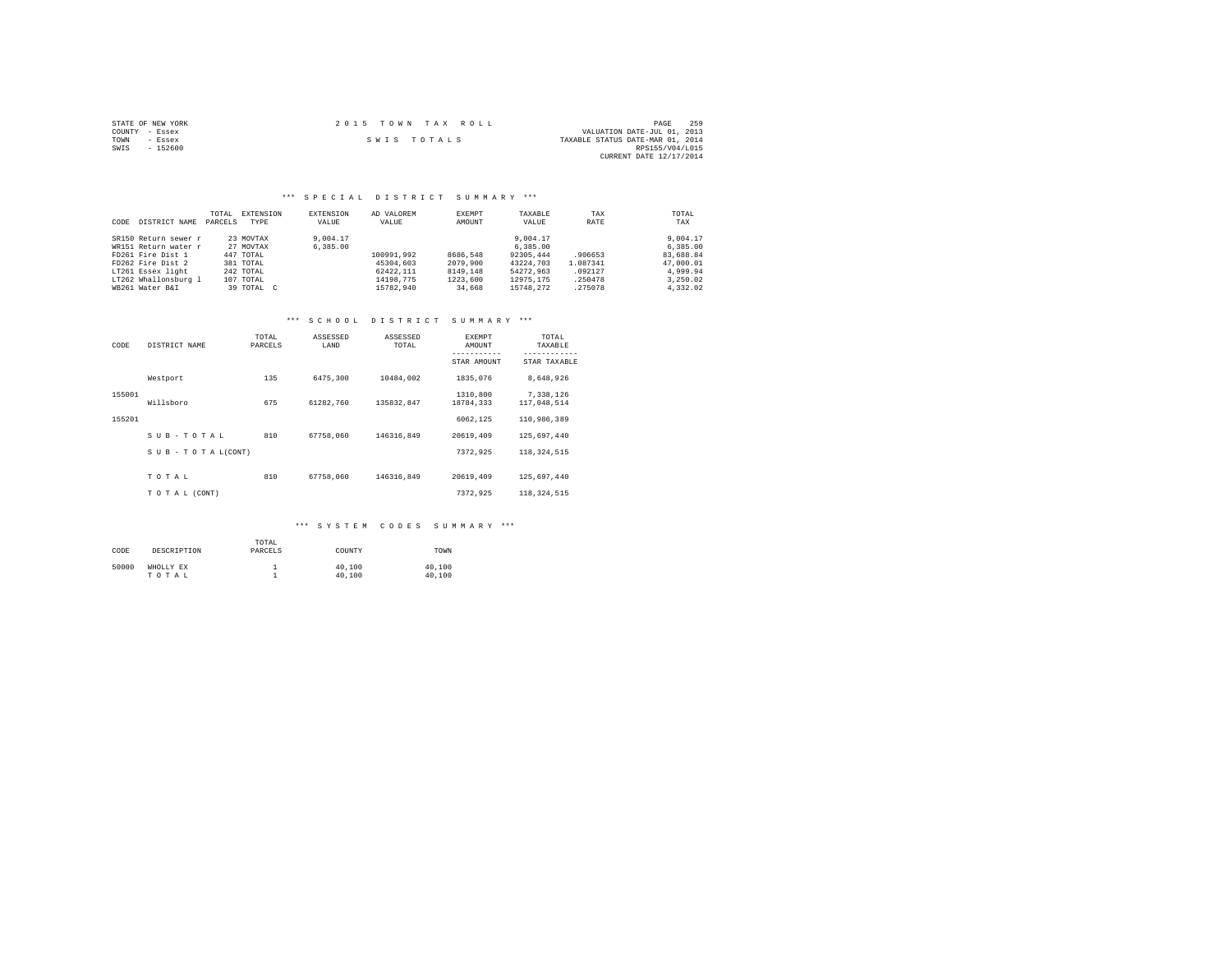| STATE OF NEW YORK | $2.0.15$ TOWN TAX ROLL<br>PAGE                  | 260 |  |
|-------------------|-------------------------------------------------|-----|--|
| COUNTY - Essex    | VALUATION DATE-JUL 01, 2013                     |     |  |
| TOWN<br>- Essex   | TAXABLE STATUS DATE-MAR 01, 2014<br>SWIS TOTALS |     |  |
| $-152600$<br>SWIS | RPS155/V04/L015                                 |     |  |
|                   | CURRENT DATE 12/17/2014                         |     |  |

\*\*\* E X E M P T I O N S U M M A R Y \*\*\*

|       |             | TOTAL                     |           |           |
|-------|-------------|---------------------------|-----------|-----------|
| CODE  | DESCRIPTION | PARCELS                   | COUNTY    | TOWN      |
| 12100 | N.Y. STATE  | $\overline{\mathbf{c}}$   | 27,500    | 27.500    |
| 13100 | CNTY OWN I  | $\mathbf{1}$              | 50,500    | 50,500    |
| 13500 | TOWN OWN I  | 16                        | 5923.300  | 5923,300  |
| 13510 | TOWN CEMET  | $\overline{4}$            | 11,600    | 11,600    |
|       |             |                           |           |           |
| 14100 | USA         | $\,1\,$<br>$\overline{a}$ | 182,400   | 182,400   |
| 21600 | CHURCH PAR  |                           | 447.800   | 447.800   |
| 25110 | CONST REL   | $\overline{4}$            | 1346,600  | 1346,600  |
| 25120 | CONST ED    | $\mathbf 1$               | 508,880   | 508,880   |
| 25300 | NP ORGANIZ  | $\overline{7}$            | 1220,100  | 1220,100  |
| 25400 | FRATERNAL   | $\,1\,$                   | 393,300   | 393,300   |
| 26400 | VOL F DEPT  | $\bf{4}$                  | 819,200   | 819,200   |
| 33201 | C TAX SALE  | $\overline{a}$            | 190,700   | 190,700   |
| 33302 | CNTY REFOR  | $\mathbf{1}$              | 123,600   |           |
| 41101 | VETERANS    | $\mathbf{1}$              | 5,000     | 5,000     |
| 41120 | VETWAR CTS  | 15                        | 225,000   | 225,000   |
| 41130 | VETCOM CTS  | 14                        | 333,575   | 333.575   |
| 41132 | VET COM C   | $\,2\,$                   | 25,125    |           |
| 41133 | VET COM T   | $\overline{a}$            |           | 25.125    |
| 41140 | VETDIS CTS  | $\overline{a}$            | 75,800    | 75,800    |
| 41142 | VET DIS C   | $\,1\,$                   | 2,850     |           |
| 41143 | VET DIS T   | $\mathbf{1}$              |           | 2,850     |
| 41700 | AG. BLDG.   | $\overline{4}$            | 608,896   | 608,896   |
| 41720 | AG DIST C   | 76                        | 4236.290  | 4236.290  |
| 41800 | AGED ALL    | 26                        | 1550,828  | 1550,828  |
| 42100 |             | $\overline{2}$            |           |           |
|       | AG. IMPMNT  |                           | 52,268    | 52,268    |
| 47450 | FISCHER     | 18                        | 504,303   | 504,303   |
| 47460 | PRIV FOR    | 19                        | 2052.619  | 2052,619  |
|       | TOTAL       | 229                       | 20918.034 | 20794.434 |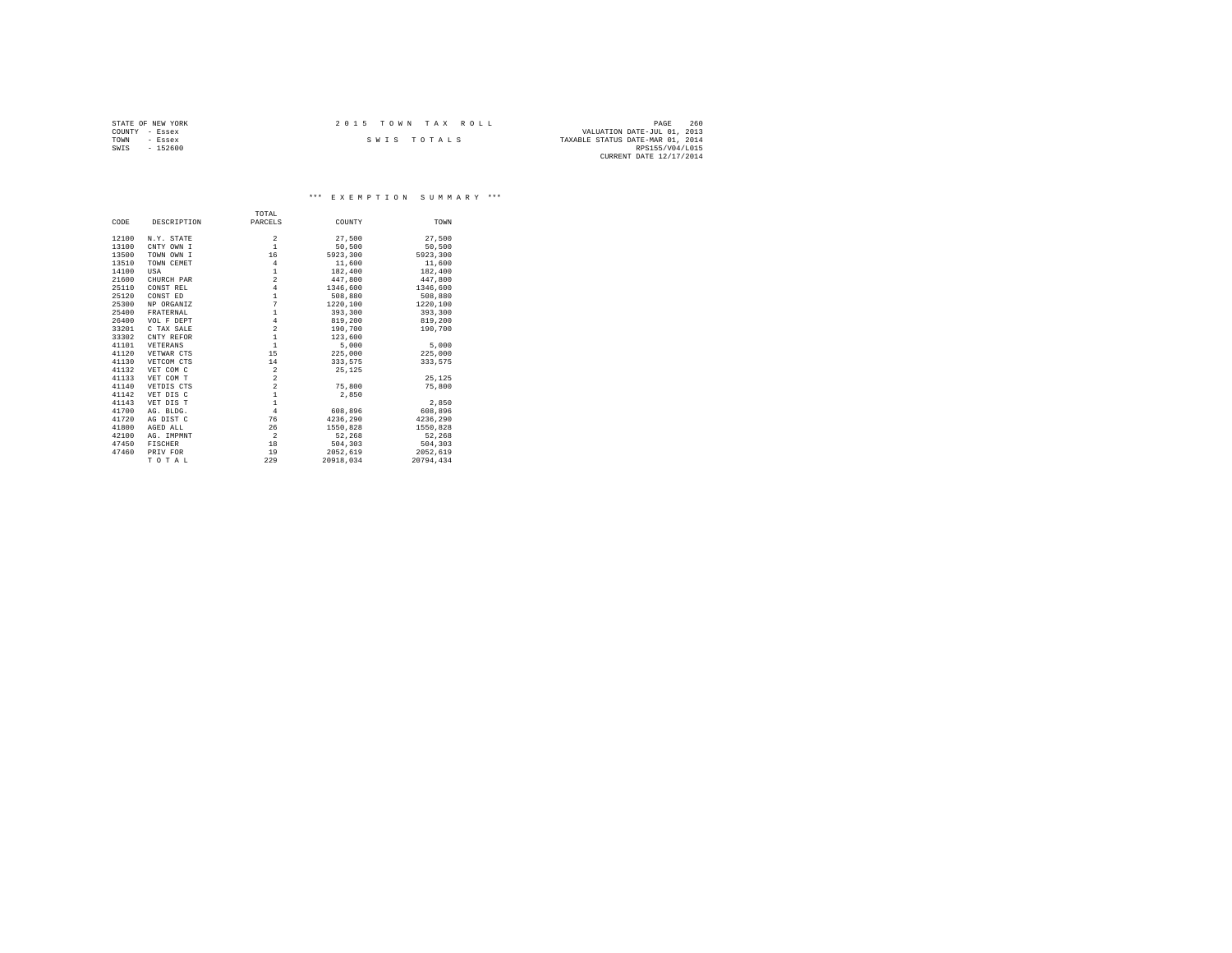|                | STATE OF NEW YORK | 2015 TOWN TAX ROLL |             |  |  |                                  | PAGE                    | 261 |
|----------------|-------------------|--------------------|-------------|--|--|----------------------------------|-------------------------|-----|
| COUNTY - Essex |                   |                    |             |  |  | VALUATION DATE-JUL 01, 2013      |                         |     |
| TOWN           | - Essex           |                    | SWIS TOTALS |  |  | TAXABLE STATUS DATE-MAR 01, 2014 |                         |     |
| SWIS           | $-152600$         |                    |             |  |  |                                  | RPS155/V04/L015         |     |
|                |                   |                    |             |  |  |                                  | CURRENT DATE 12/17/2014 |     |

| <b>ROLL</b><br><b>SEC</b> | DESCRIPTION                          | TOTAL<br>PARCELS | ASSESSED<br>LAND       | ASSESSED<br>TOTAL        | EXEMPT<br>AMOUNT           | TOTAL<br>TAXABLE             |                      |                          |
|---------------------------|--------------------------------------|------------------|------------------------|--------------------------|----------------------------|------------------------------|----------------------|--------------------------|
|                           |                                      |                  |                        |                          | -----------<br>STAR AMOUNT | ------------<br>STAR TAXABLE | TAX<br>RATE          |                          |
|                           | County Tax<br>Town General           |                  | 62303.188              | 130084.091               | 9.986.854                  | 120.097.237                  | 2.970520<br>3.024426 | 356.751.21               |
|                           | Highway 2 3 4                        |                  | 62303,188<br>62303.188 | 130084,091<br>130084.091 | 9,863,254<br>9.863.254     | 120, 220, 837<br>120.220.837 | 1.825046             | 363,598.97<br>219,408.76 |
|                           | School Relevy                        |                  |                        |                          |                            |                              |                      | 122, 465.11              |
|                           | SPEC DIST TAXES                      |                  |                        |                          |                            |                              |                      | 152,629.04               |
| $\mathbf{1}$              | TAXABLE                              | 738              |                        |                          |                            |                              |                      | 1214.853.09              |
|                           | County Tax                           |                  | 2585.772               | 2585.772                 |                            | 2.585.772                    | 2.970520             | 7.681.07                 |
|                           | Town General                         |                  | 2585.772               | 2585.772                 |                            | 2,585,772                    | 3.024426             | 7.820.50                 |
|                           | Highway 2 3 4                        |                  | 2585.772               | 2585.772                 |                            | 2,585,772                    | 1.825046             | 4.719.16<br>2.395.25     |
| 3                         | SPEC DIST TAXES<br>STATE OWNED LAND  | 11               |                        |                          |                            |                              |                      | 22,615.98                |
|                           |                                      |                  |                        |                          |                            |                              |                      |                          |
|                           | County Tax                           |                  |                        | 557.054                  |                            | 557.054                      | 2.970520             | 1,654.73                 |
|                           | Town General                         |                  |                        | 557,054                  |                            | 557.054                      | 3.024426             | 1,684.77                 |
|                           | Highway 2 3 4                        |                  |                        | 557.054                  |                            | 557.054                      | 1.825046             | 1,016.66                 |
| 5                         | SPEC DIST TAXES<br>SPECIAL FRANCHISE | 5                |                        |                          |                            |                              |                      | 614.40<br>4.970.56       |
|                           |                                      |                  |                        |                          |                            |                              |                      |                          |
|                           | County Tax                           |                  | 133,200                | 1593.270                 |                            | 1,593,270                    | 2.970520             | 4,732.85                 |
|                           | Town General                         |                  | 133,200                | 1593,270                 |                            | 1,593,270                    | 3.024426             | 4,818.74                 |
|                           | Highway 2 3 4                        |                  | 133,200                | 1593.270                 |                            | 1,593,270                    | 1.825046             | 2.907.82                 |
|                           | School Relevy<br>SPEC DIST TAXES     |                  |                        |                          |                            |                              |                      | 573.85                   |
| 6                         | UTILITIES & N.C.                     | 11               |                        |                          |                            |                              |                      | 1,655.61<br>14,688.87    |
|                           |                                      |                  |                        |                          |                            |                              |                      |                          |
|                           | County Tax                           |                  | 46.600                 | 525.382                  |                            | 525,382                      | 2.970520             | 1,560.66                 |
|                           | Town General                         |                  | 46.600                 | 525.382                  |                            | 525.382                      | 3.024426             | 1,588.98                 |
|                           | Highway 2 3 4                        |                  | 46.600                 | 525.382                  |                            | 525,382                      | 1.825046             | 958.85                   |
| 7                         | SPEC DIST TAXES<br>CEILING RAILROADS | $\mathbf{1}$     |                        |                          |                            |                              |                      | 600.02<br>4,708.51       |
|                           |                                      |                  |                        |                          |                            |                              |                      |                          |
|                           | RS 8 TOTAL                           |                  | 2689.300               | 10971.280                | 10.971.280                 |                              |                      |                          |
|                           | SPEC DIST TAXES                      |                  |                        |                          |                            |                              |                      | 765.68                   |
| 8                         | WHOLLY EXEMPT                        | 44               |                        |                          |                            |                              |                      | 765.68                   |
|                           | County Tax                           |                  | 67758.060              | 146316.849               | 20.958.134                 | 125, 358, 715                | 2.970520             | 372,380.52               |
|                           |                                      |                  |                        |                          |                            |                              |                      |                          |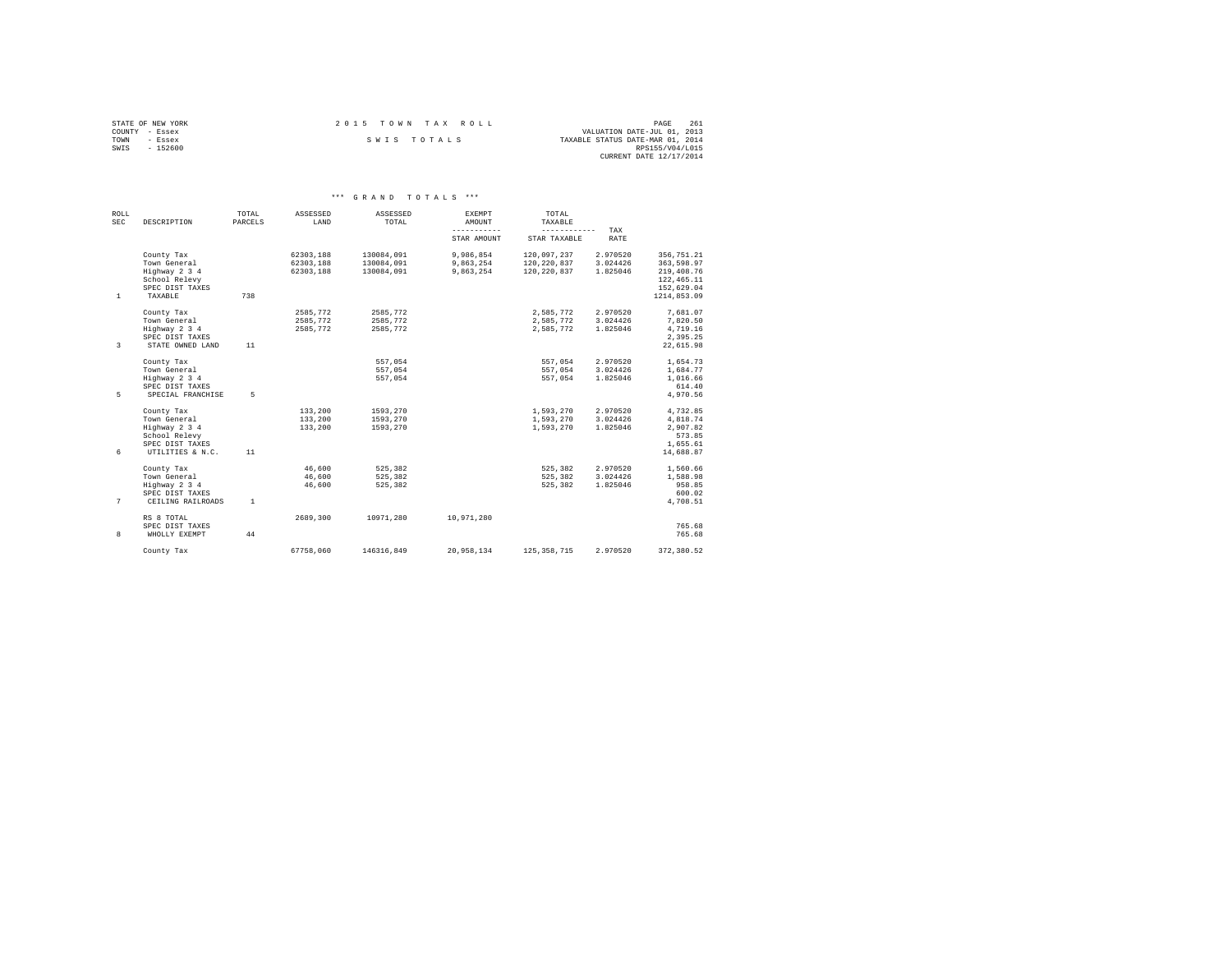| STATE OF NEW YORK | 2015 TOWN TAX ROLL | 262<br>PAGE                      |
|-------------------|--------------------|----------------------------------|
| COUNTY - Essex    |                    | VALUATION DATE-JUL 01, 2013      |
| TOWN<br>- Essex   | SWIS TOTALS        | TAXABLE STATUS DATE-MAR 01, 2014 |
| SWIS<br>- 152600  |                    | RPS155/V04/L015                  |
|                   |                    | CURRENT DATE 12/17/2014          |

|             |                                                                                 |                  | ***                                 | GRAND TOTALS                           | ***                                    |                                             |                                  |                                                                    |  |
|-------------|---------------------------------------------------------------------------------|------------------|-------------------------------------|----------------------------------------|----------------------------------------|---------------------------------------------|----------------------------------|--------------------------------------------------------------------|--|
| ROLL<br>SEC | DESCRIPTION                                                                     | TOTAL<br>PARCELS | ASSESSED<br>LAND                    | ASSESSED<br>TOTAL                      | EXEMPT<br>AMOUNT                       | TOTAL<br>TAXABLE<br>------------            | TAX                              |                                                                    |  |
|             |                                                                                 |                  |                                     |                                        | STAR AMOUNT                            | STAR TAXABLE                                | RATE                             |                                                                    |  |
|             | Town General<br>Highway 2 3 4<br>School Relevy<br>SPEC DIST TAXES               |                  | 67758,060<br>67758.060              | 146316,849<br>146316.849               | 20,834,534<br>20,834,534               | 125,482,315<br>125, 482, 315                | 3.024426<br>1.825046             | 379,511.96<br>229,011.25<br>123,038.96<br>158,660.00               |  |
| $\star$     | TOTAL<br><b>SUB</b>                                                             | 810              |                                     |                                        |                                        |                                             |                                  | 1262.602.69                                                        |  |
|             | County Tax<br>Town General<br>Highway 2 3 4<br>School Relevy<br>SPEC DIST TAXES |                  | 67758,060<br>67758.060<br>67758.060 | 146316.849<br>146316.849<br>146316.849 | 20,958,134<br>20,834,534<br>20,834,534 | 125,358,715<br>125,482,315<br>125, 482, 315 | 2.970520<br>3.024426<br>1.825046 | 372,380.52<br>379,511.96<br>229.011.25<br>123,038.96<br>158,660.00 |  |
| $* *$       | GRAND TOTAL                                                                     | 810              |                                     |                                        |                                        |                                             |                                  | 1262,602.69                                                        |  |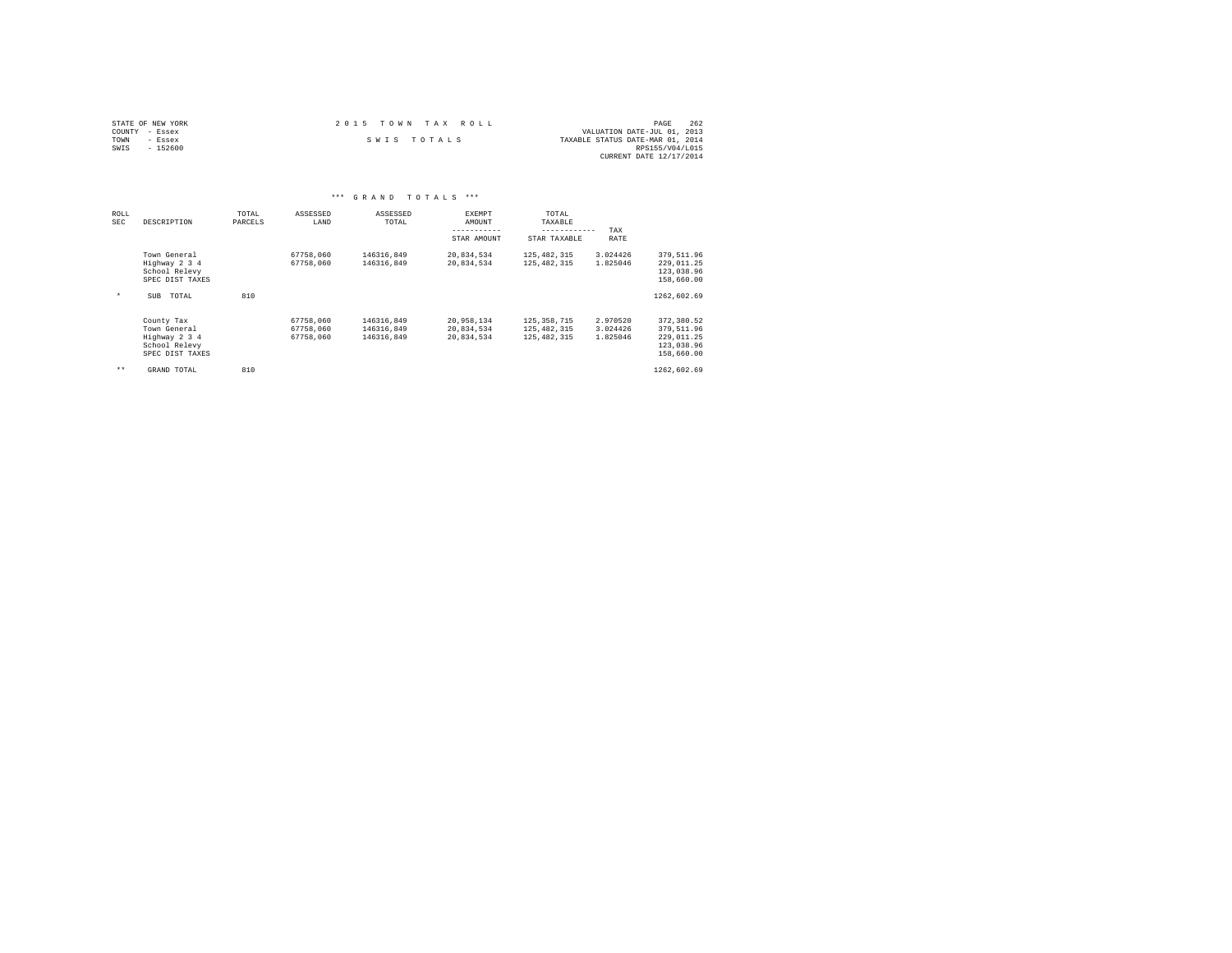|      | STATE OF NEW YORK | 2015 TOWN TAX ROLL                         | PAGE            | 263 |
|------|-------------------|--------------------------------------------|-----------------|-----|
|      | COUNTY - Essex    | VALUATION DATE-JUL 01, 2013<br>TOWN TOTALS |                 |     |
| TOWN | $-$ Essex         | TAXABLE STATUS DATE-MAR 01, 2014           |                 |     |
| SWIS | $-1526$           |                                            | RPS155/V04/L015 |     |
|      |                   | CURRENT DATE 12/17/2014                    |                 |     |

## \*\*\* S P E C I A L D I S T R I C T S U M M A R Y \*\*\*

| CODE | DISTRICT NAME        | TOTAL<br>PARCELS | EXTENSION<br>TYPE | EXTENSION<br>VALUE | AD VALOREM<br>VALUE | <b>EXEMPT</b><br>AMOUNT | TAXABLE<br>VALUE | TOTAL<br>TAX |
|------|----------------------|------------------|-------------------|--------------------|---------------------|-------------------------|------------------|--------------|
|      | SR150 Return sewer r |                  | 23 MOVTAX         | 9,004.17           |                     |                         | 9,004.17         | 9,004.17     |
|      | WR151 Return water r |                  | 27 MOVTAX         | 6,385,00           |                     |                         | 6,385,00         | 6,385.00     |
|      | FD261 Fire Dist 1    |                  | 447 TOTAL         |                    | 100991.992          | 8686.548                | 92305,444        | 83,688.84    |
|      | FD262 Fire Dist 2    |                  | 381 TOTAL         |                    | 45304.603           | 2079,900                | 43224,703        | 47,000.01    |
|      | LT261 Essex light    |                  | 242 TOTAL         |                    | 62422.111           | 8149.148                | 54272.963        | 4.999.94     |
|      | LT262 Whallonsburg 1 |                  | 107 TOTAL         |                    | 14198.775           | 1223,600                | 12975.175        | 3.250.02     |
|      | WB261 Water B&I      |                  | 39 TOTAL C        |                    | 15782.940           | 34,668                  | 15748.272        | 4.332.02     |

#### \*\*\* S C H O O L D I S T R I C T S U M M A R Y \*\*\*

| CODE   | DISTRICT NAME             | TOTAL<br>PARCELS | ASSESSED<br>LAND | ASSESSED<br>TOTAL | EXEMPT<br>AMOUNT      | TOTAL<br>TAXABLE         |
|--------|---------------------------|------------------|------------------|-------------------|-----------------------|--------------------------|
|        |                           |                  |                  |                   | STAR AMOUNT           | STAR TAXABLE             |
|        | Westport                  | 135              | 6475.300         | 10484.002         | 1835,076              | 8,648,926                |
| 155001 | Willsboro                 | 675              | 61282.760        | 135832.847        | 1310,800<br>18784,333 | 7,338,126<br>117,048,514 |
| 155201 |                           |                  |                  |                   | 6062.125              | 110,986,389              |
|        | SUB-TOTAL                 | 810              | 67758.060        | 146316.849        | 20619,409             | 125,697,440              |
|        | $S$ U B - T O T A L(CONT) |                  |                  |                   | 7372.925              | 118, 324, 515            |
|        | TOTAL                     | 810              | 67758,060        | 146316.849        | 20619,409             | 125,697,440              |
|        | TO TAL (CONT)             |                  |                  |                   | 7372.925              | 118, 324, 515            |

| CODE  | DESCRIPTION        | TOTAL<br>PARCELS | COUNTY           | TOWN             |
|-------|--------------------|------------------|------------------|------------------|
| 50000 | WHOLLY EX<br>TOTAL |                  | 40,100<br>40,100 | 40,100<br>40,100 |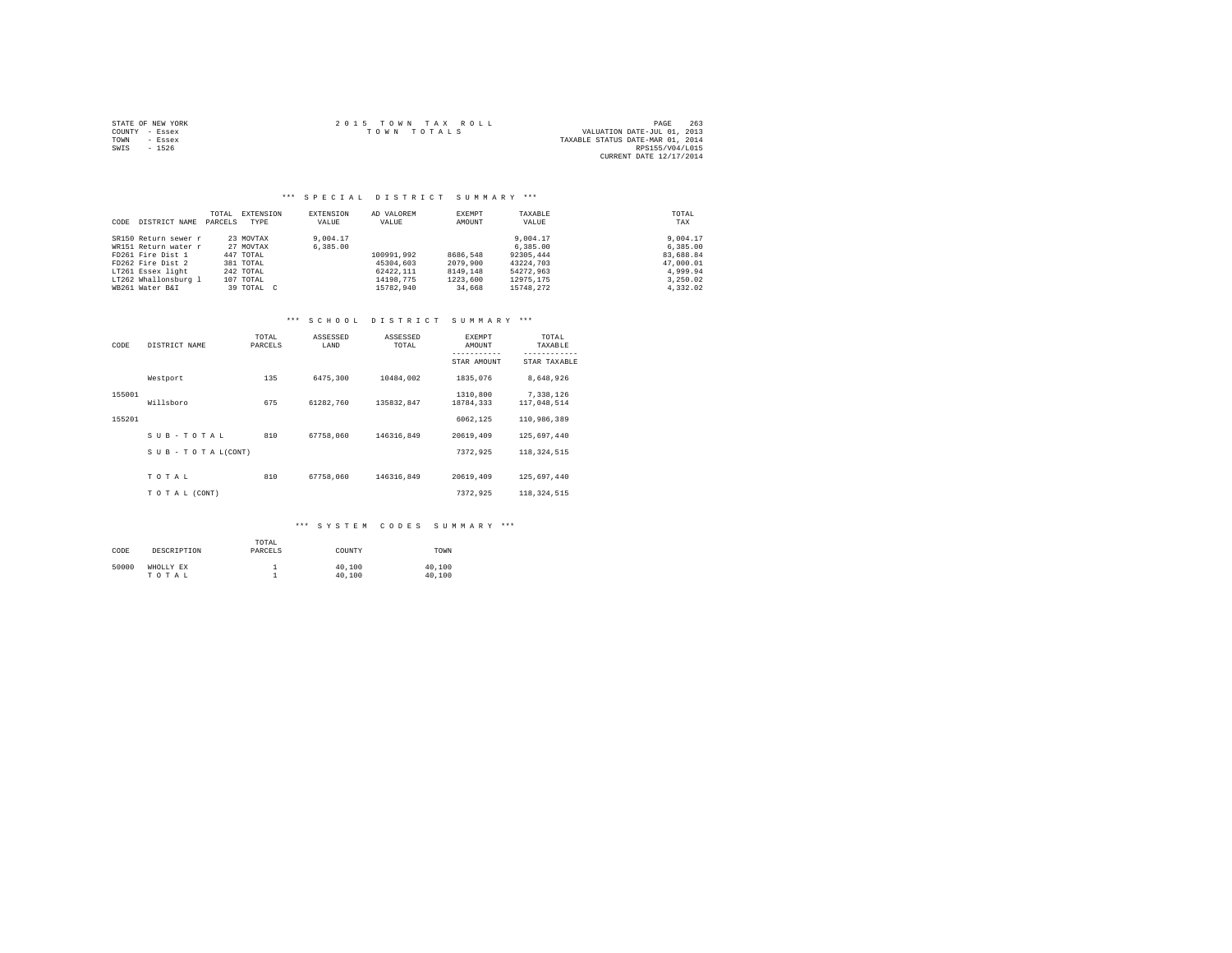|                | STATE OF NEW YORK | 2015 TOWN TAX ROLL |  |             |  | 264<br>PAGE                      |  |
|----------------|-------------------|--------------------|--|-------------|--|----------------------------------|--|
| COUNTY - Essex |                   |                    |  | TOWN TOTALS |  | VALUATION DATE-JUL 01, 2013      |  |
| TOWN           | - Essex           |                    |  |             |  | TAXABLE STATUS DATE-MAR 01, 2014 |  |
| SWIS           | $-1526$           |                    |  |             |  | RPS155/V04/L015                  |  |
|                |                   |                    |  |             |  | CURRENT DATE 12/17/2014          |  |

\*\*\* E X E M P T I O N S U M M A R Y \*\*\*

|       |             | TOTAL                   |           |           |
|-------|-------------|-------------------------|-----------|-----------|
| CODE  | DESCRIPTION | PARCELS                 | COUNTY    | TOWN      |
| 12100 | N.Y. STATE  | $\overline{\mathbf{2}}$ | 27,500    | 27.500    |
| 13100 | CNTY OWN I  | $\mathbf{1}$            | 50,500    | 50,500    |
| 13500 | TOWN OWN I  | 16                      | 5923,300  | 5923.300  |
|       |             |                         |           |           |
| 13510 | TOWN CEMET  | $\overline{4}$          | 11,600    | 11,600    |
| 14100 | USA         | $\,1\,$                 | 182,400   | 182,400   |
| 21600 | CHURCH PAR  | $\overline{a}$          | 447.800   | 447.800   |
| 25110 | CONST REL   | $\overline{4}$          | 1346,600  | 1346,600  |
| 25120 | CONST ED    | $\mathbf{1}$            | 508,880   | 508,880   |
| 25300 | NP ORGANIZ  | $\overline{7}$          | 1220,100  | 1220,100  |
| 25400 | FRATERNAL   | $\mathbf 1$             | 393,300   | 393,300   |
| 26400 | VOL F DEPT  | $\bf{4}$                | 819,200   | 819,200   |
| 33201 | C TAX SALE  | $\bar{2}$               | 190,700   | 190,700   |
| 33302 | CNTY REFOR  | $\mathbf{1}$            | 123,600   |           |
| 41101 | VETERANS    | $\mathbf{1}$            | 5,000     | 5,000     |
| 41120 | VETWAR CTS  | 15                      | 225,000   | 225,000   |
| 41130 | VETCOM CTS  | 14                      | 333,575   | 333.575   |
| 41132 | VET COM C   | $\,2\,$                 | 25,125    |           |
| 41133 | VET COM T   | $\overline{\mathbf{c}}$ |           | 25.125    |
| 41140 | VETDIS CTS  | $\overline{a}$          | 75,800    | 75,800    |
| 41142 | VET DIS C   | $\mathbf 1$             | 2,850     |           |
| 41143 | VET DIS T   | $\mathbf{1}$            |           | 2,850     |
| 41700 | AG. BLDG.   | $\overline{4}$          | 608,896   | 608,896   |
| 41720 | AG DIST C   | 76                      | 4236.290  | 4236.290  |
| 41800 | AGED ALL    | 26                      | 1550,828  | 1550,828  |
| 42100 | AG. IMPMNT  | $\overline{a}$          | 52,268    | 52,268    |
| 47450 | FISCHER     | 18                      | 504,303   | 504,303   |
| 47460 | PRIV FOR    | 19                      | 2052.619  | 2052,619  |
|       | TOTAL       | 229                     | 20918.034 | 20794.434 |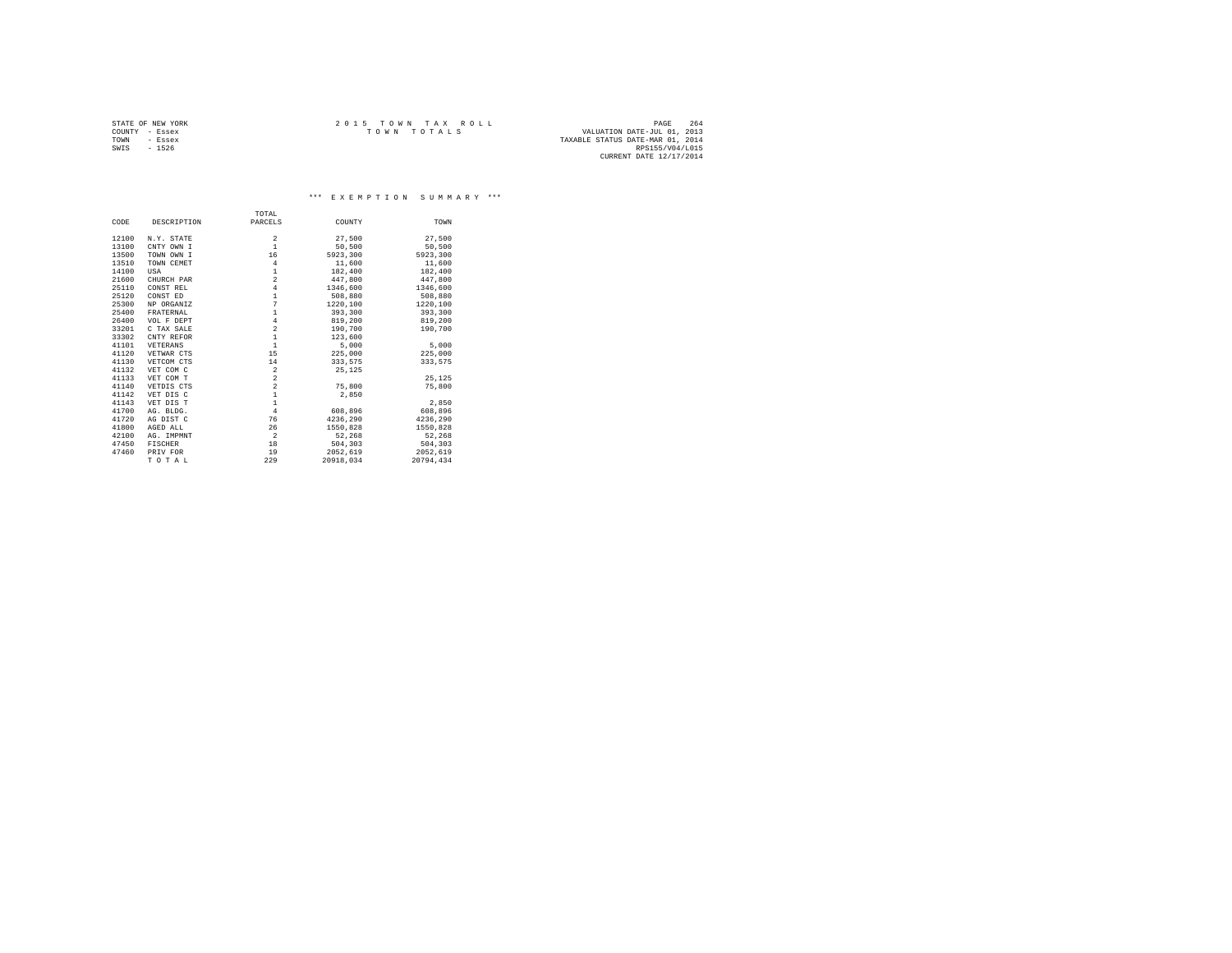|                | STATE OF NEW YORK | 2015 TOWN TAX ROLL                         | PAGE            | 265 |
|----------------|-------------------|--------------------------------------------|-----------------|-----|
| COUNTY - Essex |                   | VALUATION DATE-JUL 01, 2013<br>TOWN TOTALS |                 |     |
| TOWN           | - Essex           | TAXABLE STATUS DATE-MAR 01, 2014           |                 |     |
| SWIS           | $-1526$           |                                            | RPS155/V04/L015 |     |
|                |                   | CURRENT DATE 12/17/2014                    |                 |     |

| ROLL<br>SEC  | DESCRIPTION                                                                                         | TOTAL<br>PARCELS | ASSESSED<br>LAND                    | ASSESSED<br>TOTAL                      | EXEMPT<br>AMOUNT                    | TOTAL<br>TAXABLE                            |             | TOTAL<br>TAX                                                                       |
|--------------|-----------------------------------------------------------------------------------------------------|------------------|-------------------------------------|----------------------------------------|-------------------------------------|---------------------------------------------|-------------|------------------------------------------------------------------------------------|
|              |                                                                                                     |                  |                                     |                                        | -----------<br>STAR AMOUNT          | ------------<br>STAR TAXABLE                | TAX<br>RATE |                                                                                    |
| $\mathbf{1}$ | County Tax<br>Town General<br>Highway 2 3 4<br>School Relevy<br>SPEC DIST TAXES<br>TAXABLE          | 738              | 62303.188<br>62303.188<br>62303.188 | 130084.091<br>130084.091<br>130084.091 | 9,986,854<br>9,863,254<br>9.863.254 | 120.097.237<br>120, 220, 837<br>120.220.837 |             | 356.751.21<br>363,598.97<br>219,408.76<br>122, 465.11<br>152,629.04<br>1214.853.09 |
| 3            | County Tax<br>Town General<br>Highway 2 3 4<br>SPEC DIST TAXES<br>STATE OWNED LAND                  | 11               | 2585.772<br>2585,772<br>2585.772    | 2585.772<br>2585.772<br>2585.772       |                                     | 2.585.772<br>2,585,772<br>2,585,772         |             | 7.681.07<br>7,820.50<br>4,719.16<br>2.395.25<br>22,615.98                          |
| 5            | County Tax<br>Town General<br>Highway 2 3 4<br>SPEC DIST TAXES<br>SPECIAL FRANCHISE                 | 5                |                                     | 557.054<br>557.054<br>557.054          |                                     | 557.054<br>557.054<br>557.054               |             | 1,654.73<br>1,684.77<br>1,016.66<br>614.40<br>4.970.56                             |
| 6            | County Tax<br>Town General<br>Highway 2 3 4<br>School Relevy<br>SPEC DIST TAXES<br>UTILITIES & N.C. | 11               | 133,200<br>133,200<br>133,200       | 1593,270<br>1593.270<br>1593,270       |                                     | 1,593,270<br>1,593,270<br>1,593,270         |             | 4,732.85<br>4.818.74<br>2,907.82<br>573.85<br>1,655.61<br>14,688.87                |
| 7            | County Tax<br>Town General<br>Highway 2 3 4<br>SPEC DIST TAXES<br>CEILING RAILROADS                 | <sup>1</sup>     | 46.600<br>46,600<br>46.600          | 525.382<br>525.382<br>525.382          |                                     | 525.382<br>525.382<br>525.382               |             | 1,560.66<br>1,588.98<br>958.85<br>600.02<br>4,708.51                               |
| 8            | RS 8 TOTAL<br>SPEC DIST TAXES<br>WHOLLY EXEMPT                                                      | 44               | 2689,300                            | 10971.280                              | 10,971,280                          |                                             |             | 765.68<br>765.68                                                                   |
|              | County Tax                                                                                          |                  | 67758.060                           | 146316.849                             | 20.958.134                          | 125.358.715                                 |             | 372,380.52                                                                         |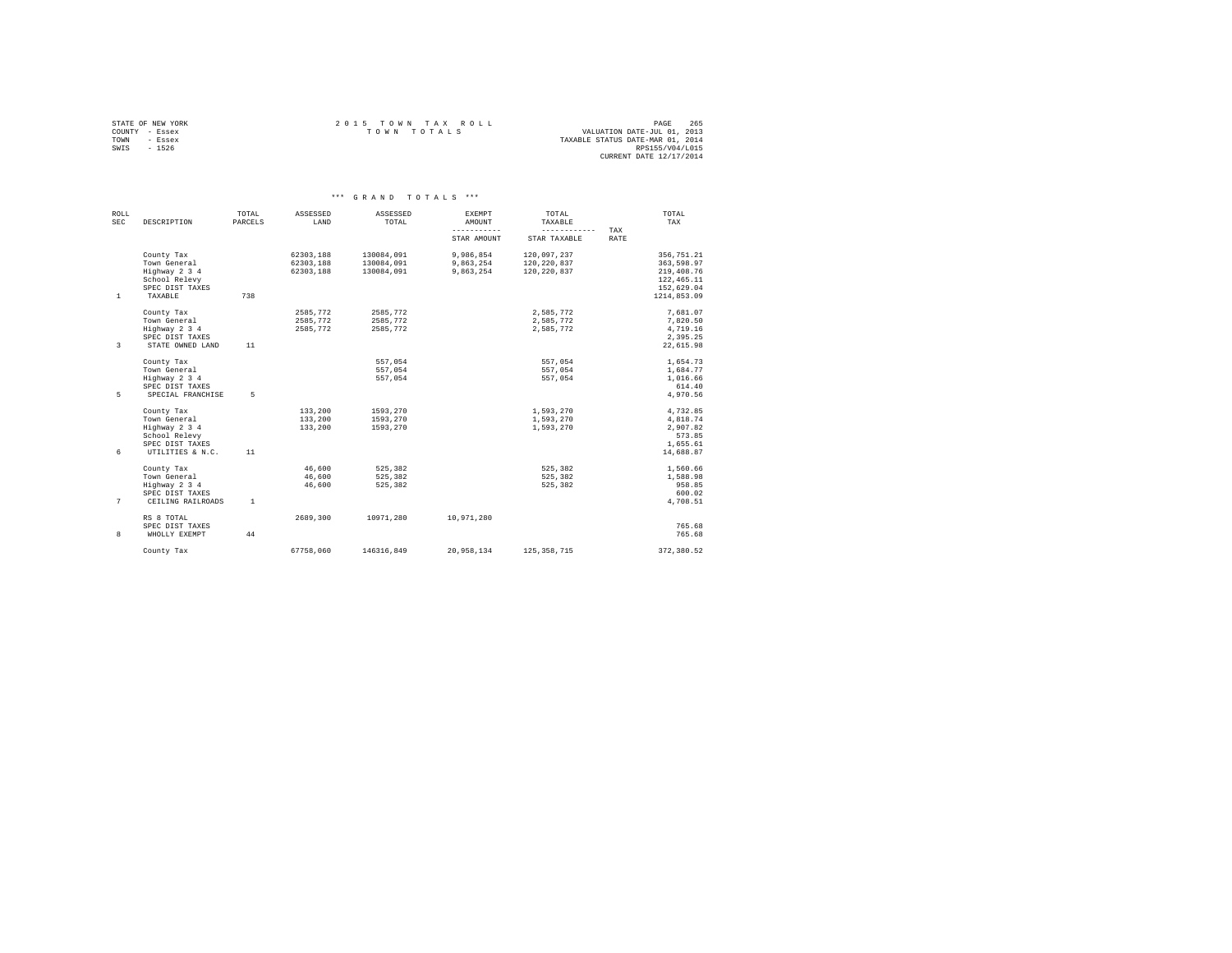|                | STATE OF NEW YORK | $2.0.15$ TOWN TAX ROLL |             |  |  | 266<br>PAGE                      |
|----------------|-------------------|------------------------|-------------|--|--|----------------------------------|
| COUNTY - Essex |                   |                        | TOWN TOTALS |  |  | VALUATION DATE-JUL 01, 2013      |
| TOWN           | - Essex           |                        |             |  |  | TAXABLE STATUS DATE-MAR 01, 2014 |
| SWIS           | $-1526$           |                        |             |  |  | RPS155/V04/L015                  |
|                |                   |                        |             |  |  | CURRENT DATE 12/17/2014          |

|                    | $***$<br>GRAND TOTALS<br>***                                                    |                  |                                     |                                        |                                        |                                                 |                                                                    |  |  |  |  |  |  |
|--------------------|---------------------------------------------------------------------------------|------------------|-------------------------------------|----------------------------------------|----------------------------------------|-------------------------------------------------|--------------------------------------------------------------------|--|--|--|--|--|--|
| ROLL<br><b>SEC</b> | DESCRIPTION                                                                     | TOTAL<br>PARCELS | ASSESSED<br>LAND                    | ASSESSED<br>TOTAL                      | EXEMPT<br>AMOUNT<br>--------           | TOTAL<br>TAXABLE<br>------------                | TOTAL<br>TAX<br>TAX                                                |  |  |  |  |  |  |
|                    |                                                                                 |                  |                                     |                                        | STAR AMOUNT                            | STAR TAXABLE                                    | RATE                                                               |  |  |  |  |  |  |
|                    | Town General<br>Highway 2 3 4<br>School Relevy<br>SPEC DIST TAXES               |                  | 67758,060<br>67758,060              | 146316,849<br>146316.849               | 20,834,534<br>20,834,534               | 125, 482, 315<br>125, 482, 315                  | 379,511.96<br>229,011.25<br>123,038.96<br>158,660.00               |  |  |  |  |  |  |
| $\star$            | TOTAL<br>SUB                                                                    | 810              |                                     |                                        |                                        |                                                 | 1262,602.69                                                        |  |  |  |  |  |  |
|                    | County Tax<br>Town General<br>Highway 2 3 4<br>School Relevy<br>SPEC DIST TAXES |                  | 67758,060<br>67758.060<br>67758.060 | 146316.849<br>146316,849<br>146316.849 | 20,958,134<br>20,834,534<br>20,834,534 | 125, 358, 715<br>125, 482, 315<br>125, 482, 315 | 372,380.52<br>379,511.96<br>229.011.25<br>123,038.96<br>158,660.00 |  |  |  |  |  |  |
| $***$              | GRAND TOTAL                                                                     | 810              |                                     |                                        |                                        |                                                 | 1262,602.69                                                        |  |  |  |  |  |  |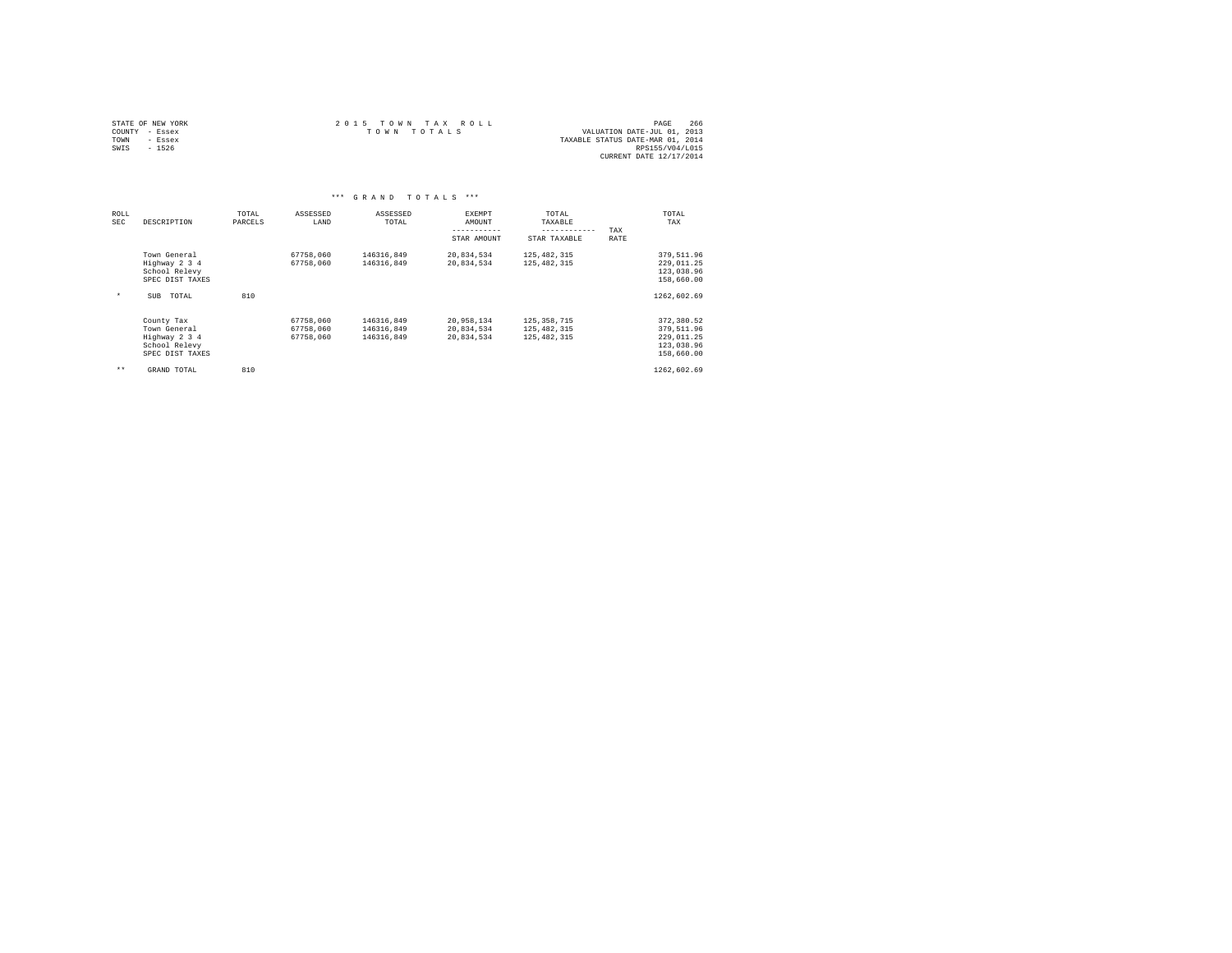| STATE OF NEW YORK                                   |                                                                                                |         | 2015 TOWN TAX ROLL                 |                                                                             | PAGE       |
|-----------------------------------------------------|------------------------------------------------------------------------------------------------|---------|------------------------------------|-----------------------------------------------------------------------------|------------|
| COUNTY<br>- Essex                                   |                                                                                                |         |                                    | OMITTED & PRO-RATED TAX SECTION OF THE ROLL - 9 VALUATION DATE-JUL 01, 2013 |            |
| TOWN<br>- Essex                                     |                                                                                                |         | OWNERS NAME SEQUENCE               | TAXABLE STATUS DATE-MAR 01, 2014                                            |            |
| $-152600$<br>SWIS                                   |                                                                                                |         | UNIFORM PERCENT OF VALUE IS 100.00 |                                                                             |            |
|                                                     |                                                                                                |         |                                    |                                                                             |            |
|                                                     |                                                                                                |         |                                    |                                                                             |            |
| TAX MAP PARCEL NUMBER                               | PROPERTY LOCATION & CLASS ASSESSMENT EXEMPTION CODE----------------COUNTY-------TOWN---------- |         |                                    |                                                                             |            |
| CURRENT OWNERS NAME                                 | SCHOOL DISTRICT                                                                                | LAND    | TAX DESCRIPTION                    | TAXABLE VALUE                                                               |            |
| CURRENT OWNERS ADDRESS PARCEL SIZE/GRID COORD TOTAL |                                                                                                |         | SPECIAL DISTRICTS                  |                                                                             | TAX AMOUNT |
|                                                     |                                                                                                |         |                                    |                                                                             |            |
|                                                     | 1855 Lake Shore Rd                                                                             |         |                                    | ACCT 605J103315                                                             | BTLL 761   |
| 49.11-1-55.054/2014                                 | 210 1 Family Res - WTRFNT                                                                      |         |                                    |                                                                             |            |
| Vanderhorst Wesley                                  | Willsboro 155201                                                                               |         | 134,900 OT902 Omitted tax C        | 44.24 MT                                                                    | 44.24      |
| Shore Rd                                            | Wharton                                                                                        |         | 276,900 0T903 Omitted tax T        | 73.77 MT                                                                    | 73.77      |
| PO Box 65                                           | SECT 520RPTL OMITTED TAX                                                                       |         |                                    |                                                                             |            |
| Essex, NY                                           | FROM THE 2014 TAX ROLL                                                                         |         |                                    |                                                                             |            |
|                                                     | EAST-0757672 NRTH-1561075                                                                      |         |                                    |                                                                             |            |
| PRIOR OWNER ON 3/01/2014                            | DEED BOOK 1251 PG-160                                                                          |         |                                    |                                                                             |            |
| Vanderhorst Wesley                                  | FULL MARKET VALUE                                                                              | 276,900 |                                    |                                                                             |            |
|                                                     |                                                                                                |         | TOTAL TAX $---$                    |                                                                             | $118.01**$ |
|                                                     |                                                                                                |         |                                    | DATE #1                                                                     | 02/02/15   |
|                                                     |                                                                                                |         |                                    | AMT DUE                                                                     | 118.01     |
|                                                     |                                                                                                |         |                                    |                                                                             |            |
|                                                     |                                                                                                |         |                                    |                                                                             |            |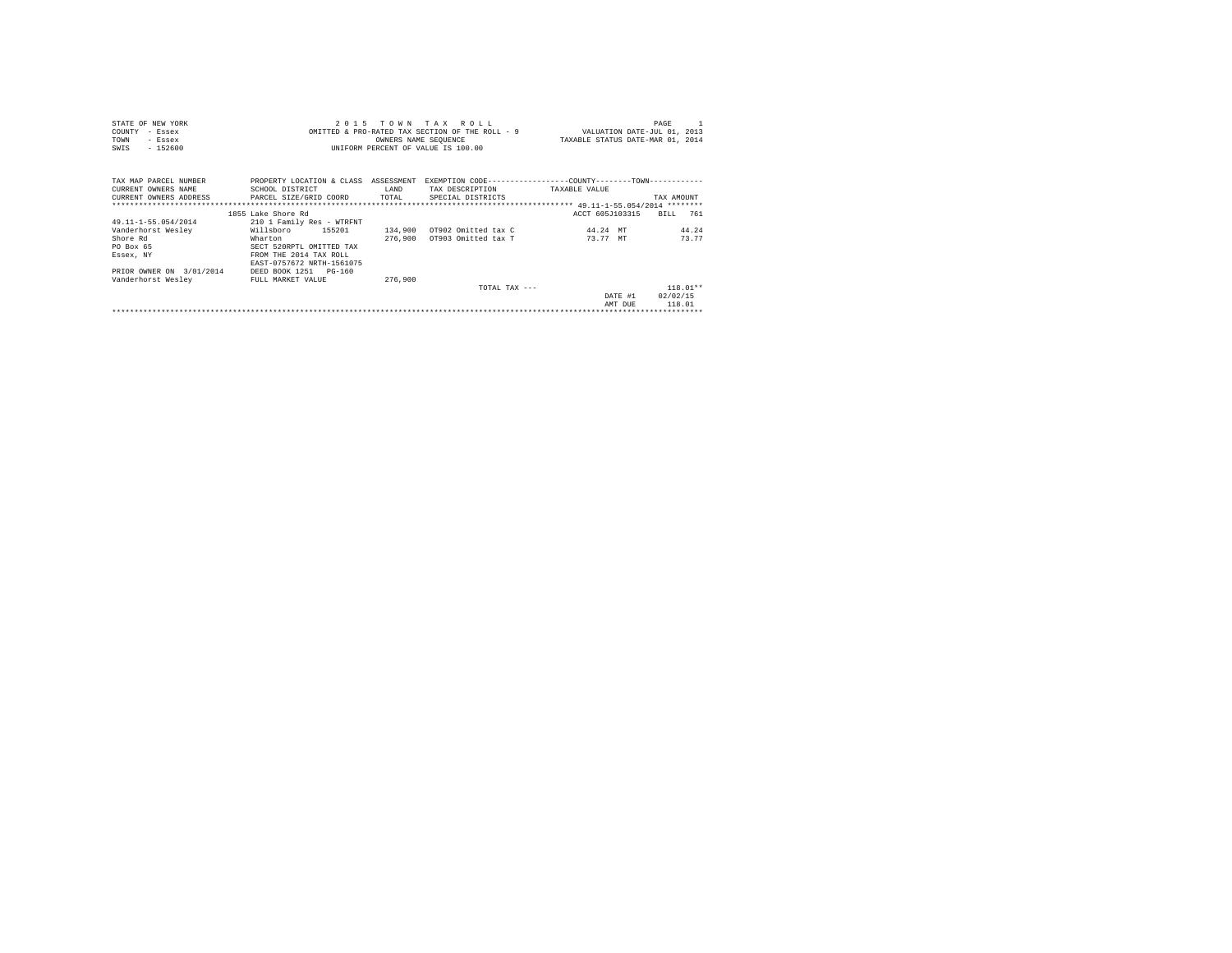| STATE OF NEW YORK | 2015 TOWN TAX ROLL                              | PAGE                             |
|-------------------|-------------------------------------------------|----------------------------------|
| COUNTY - Essex    | OMITTED & PRO-RATED TAX SECTION OF THE ROLL - 9 | VALUATION DATE-JUL 01, 2013      |
| TOWN<br>- Essex   |                                                 | TAXABLE STATUS DATE-MAR 01, 2014 |
| SWIS<br>- 152600  | UNIFORM PERCENT OF VALUE IS 100.00              | RPS155/V04/L015                  |
|                   |                                                 | CURRENT DATE 12/17/2014          |
|                   |                                                 |                                  |
|                   | ROLL SUB SECTION- - TOTALS                      |                                  |

| CODE  | DISTRICT NAME | TOTAL<br>PARCELS | <b>EXTENSION</b><br>TYPE | VALUE | TOTAL<br>TAX |
|-------|---------------|------------------|--------------------------|-------|--------------|
| OT902 | Omitted tax C |                  | MOVTAX                   | 44.24 | 44.24        |
| OT903 | Omitted tax T |                  | MOVTAX                   | 73.77 | 73.77        |

| ROLL<br><b>SEC</b> | DESCRIPTION                                    | TOTAL<br>PARCELS | ASSESSED<br>LAND | ASSESSED<br>TOTAL |             |                              |             | TOTA             |
|--------------------|------------------------------------------------|------------------|------------------|-------------------|-------------|------------------------------|-------------|------------------|
|                    |                                                |                  |                  |                   | STAR AMOUNT | ------------<br>STAR TAXABLE | TAX<br>RATE |                  |
| 9                  | RS 9 TOTAL<br>SPEC DIST TAXES<br>OMITTED TAXES |                  | 134,900          | 276,900           |             |                              |             | 118.01<br>118.01 |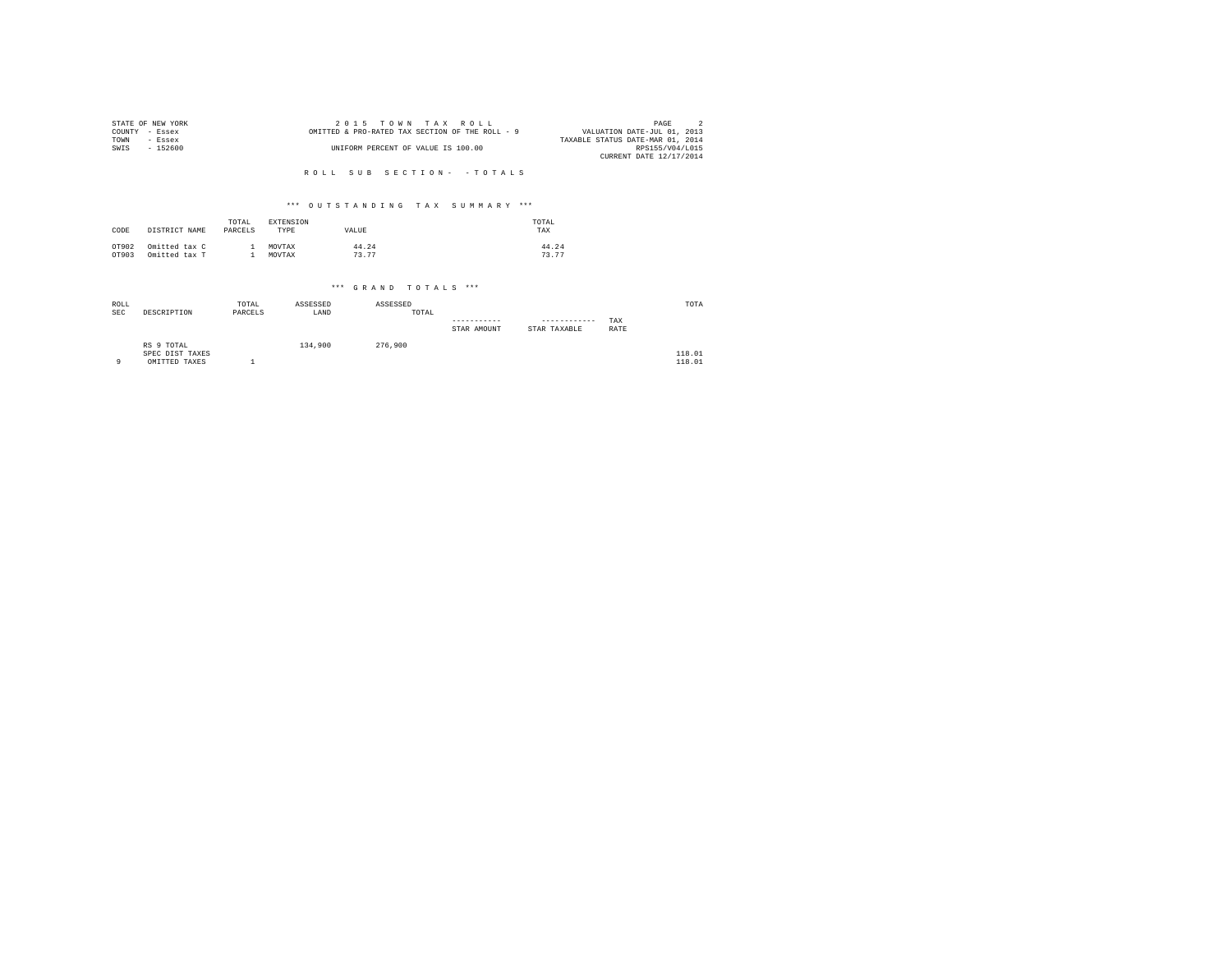| STATE OF NEW YORK | 2015 TOWN TAX ROLL                              | PAGE                             |
|-------------------|-------------------------------------------------|----------------------------------|
| COUNTY - Essex    | OMITTED & PRO-RATED TAX SECTION OF THE ROLL - 9 | VALUATION DATE-JUL 01, 2013      |
| TOWN<br>- Essex   |                                                 | TAXABLE STATUS DATE-MAR 01, 2014 |
| SWIS<br>- 152600  | UNIFORM PERCENT OF VALUE IS 100.00              | RPS155/V04/L015                  |
|                   |                                                 | CURRENT DATE 12/17/2014          |
|                   |                                                 |                                  |
|                   | ROLL SECTION TOTALS                             |                                  |

| CODE  | DISTRICT NAME | TOTAL<br>PARCELS | EXTENSION<br>TYPE | VALUE | TOTAL<br>TAX |
|-------|---------------|------------------|-------------------|-------|--------------|
| OT902 | Omitted tax C |                  | MOVTAX            | 44.24 | 44.24        |
| OT903 | Omitted tax T |                  | MOVTAX            | 73.77 | 73.77        |

| ROLL<br><b>SEC</b> | DESCRIPTION                                    | TOTAL<br>PARCELS | ASSESSED<br>LAND | ASSESSED<br>TOTAL |             |                              |             | TOTA             |
|--------------------|------------------------------------------------|------------------|------------------|-------------------|-------------|------------------------------|-------------|------------------|
|                    |                                                |                  |                  |                   | STAR AMOUNT | ------------<br>STAR TAXABLE | TAX<br>RATE |                  |
| $\circ$            | RS 9 TOTAL<br>SPEC DIST TAXES<br>OMITTED TAXES |                  | 134,900          | 276,900           |             |                              |             | 118.01<br>118.01 |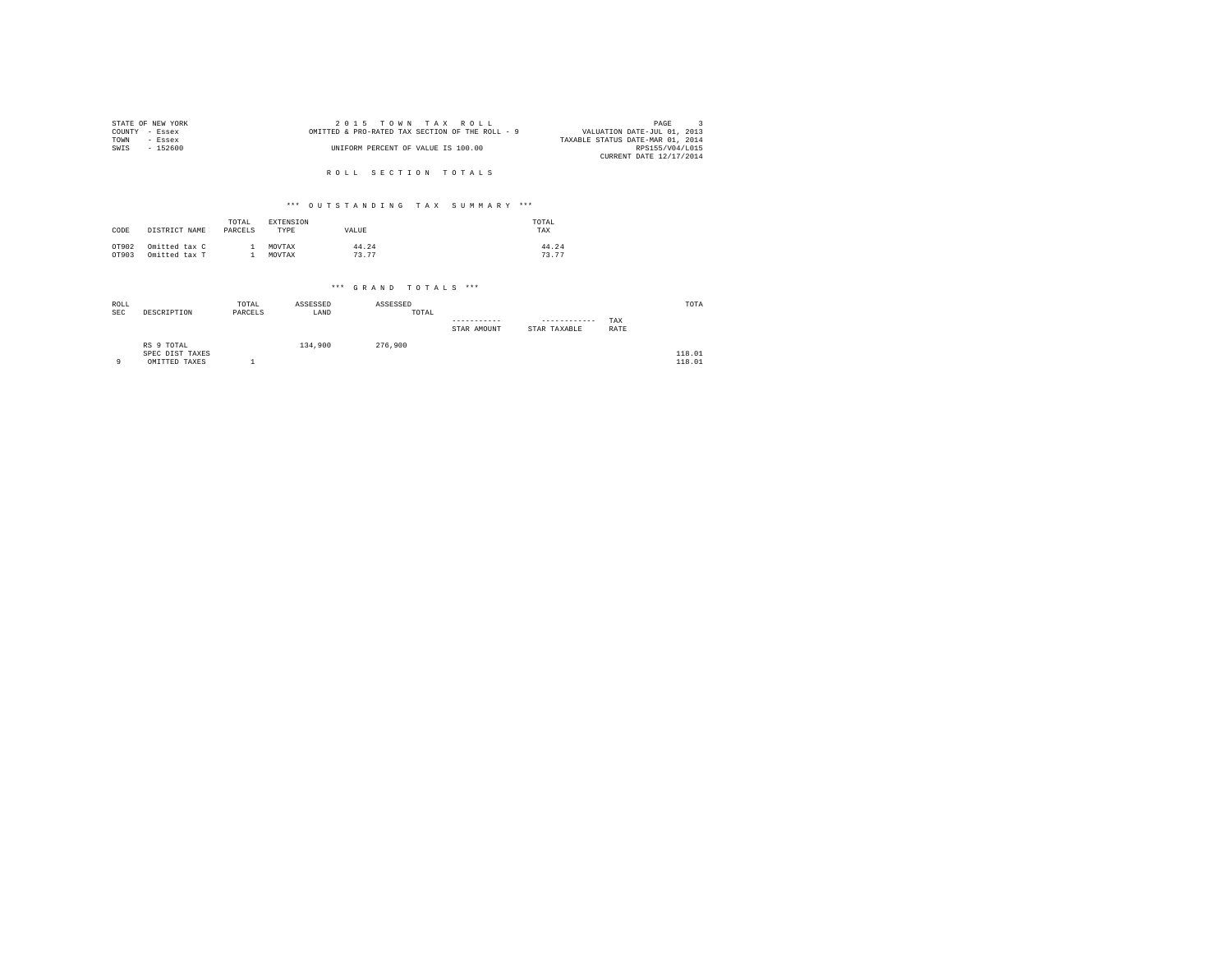| STATE OF NEW YORK | 2015 TOWN TAX ROLL |                                  | PAGE                    |  |
|-------------------|--------------------|----------------------------------|-------------------------|--|
| COUNTY - Essex    |                    | VALUATION DATE-JUL 01, 2013      |                         |  |
| TOWN<br>- Essex   | SWIS TOTALS        | TAXABLE STATUS DATE-MAR 01, 2014 |                         |  |
| SWIS<br>- 152600  |                    |                                  | RPS155/V04/L015         |  |
|                   |                    |                                  | CURRENT DATE 12/17/2014 |  |

| CODE  | DISTRICT NAME | TOTAL<br>PARCELS | EXTENSION<br>TYPE | VALUE | TOTAL<br>TAX |
|-------|---------------|------------------|-------------------|-------|--------------|
| OT902 | Omitted tax C |                  | MOVTAX            | 44.24 | 44.24        |
| OT903 | Omitted tax T |                  | MOVTAX            | 73.77 | 73.77        |

| ROLL<br>SEC | DESCRIPTION                                    | TOTAL<br>PARCELS | ASSESSED<br>LAND | ASSESSED<br>TOTAL |             |                              |             | TOTA             |
|-------------|------------------------------------------------|------------------|------------------|-------------------|-------------|------------------------------|-------------|------------------|
|             |                                                |                  |                  |                   | STAR AMOUNT | ------------<br>STAR TAXABLE | TAX<br>RATE |                  |
| 9           | RS 9 TOTAL<br>SPEC DIST TAXES<br>OMITTED TAXES | - 4<br>-4        | 134,900          | 276,900           |             |                              |             | 118.01<br>118.01 |
|             | SPEC DIST TAXES                                |                  |                  |                   |             |                              |             | 118.01           |
| $\star$     | TOTAL<br>SUB                                   | - 4              |                  |                   |             |                              |             | 118.01           |
|             | SPEC DIST TAXES                                |                  |                  |                   |             |                              |             | 118.01           |
| $***$       | GRAND TOTAL                                    | - 4              |                  |                   |             |                              |             | 118.01           |